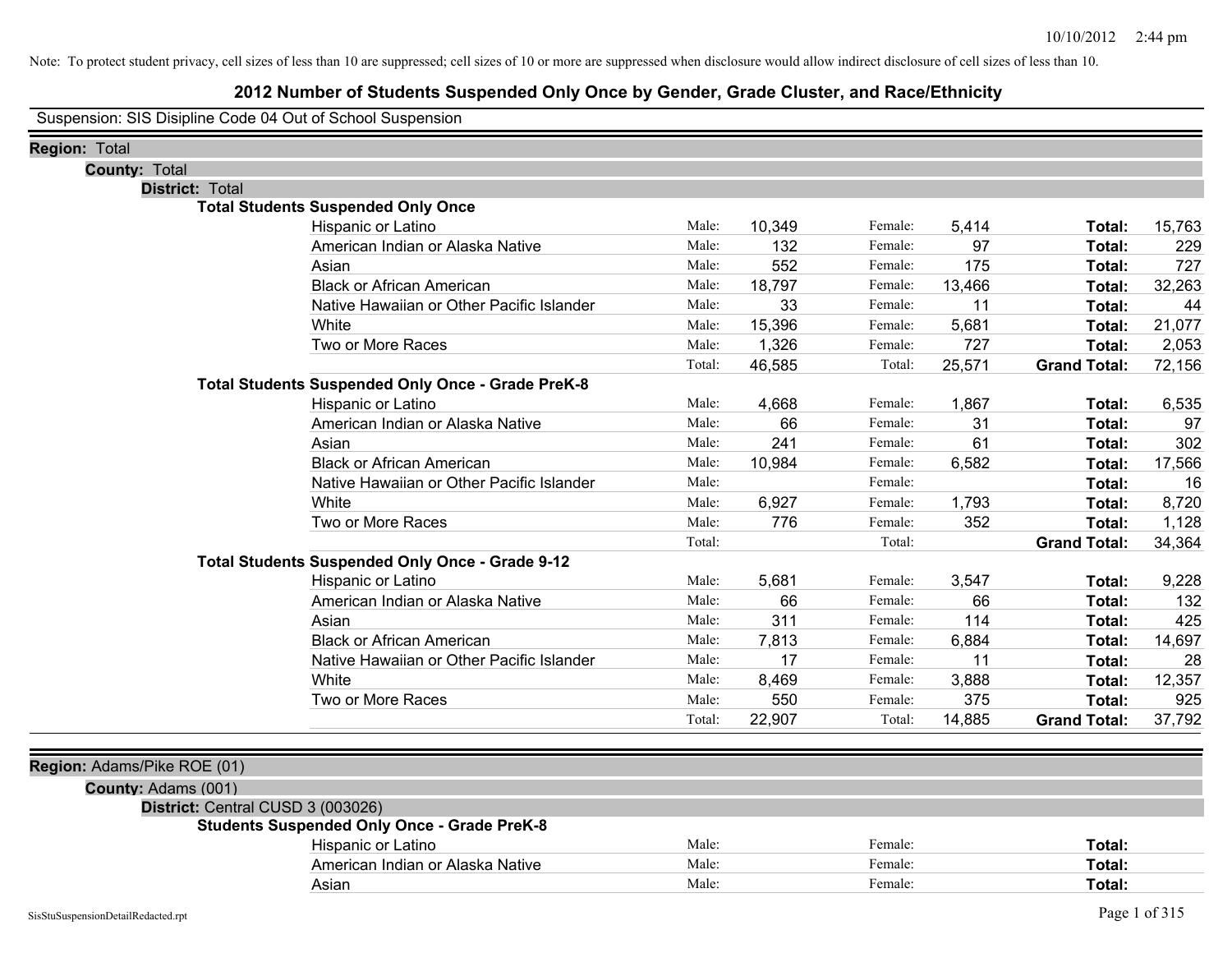| Suspension: SIS Disipline Code 04 Out of School Suspension |                                                    |        |         |                     |
|------------------------------------------------------------|----------------------------------------------------|--------|---------|---------------------|
|                                                            | <b>Black or African American</b>                   | Male:  | Female: | Total:              |
|                                                            | Native Hawaiian or Other Pacific Islander          | Male:  | Female: | Total:              |
|                                                            | White                                              | Male:  | Female: | Total:              |
|                                                            | Two or More Races                                  | Male:  | Female: | Total:              |
|                                                            |                                                    | Total: | Total:  | <b>Grand Total:</b> |
|                                                            | <b>Students Suspended Only Once - Grade 9-12</b>   |        |         |                     |
|                                                            | Hispanic or Latino                                 | Male:  | Female: | Total:              |
|                                                            | American Indian or Alaska Native                   | Male:  | Female: | Total:              |
|                                                            | Asian                                              | Male:  | Female: | Total:              |
|                                                            | <b>Black or African American</b>                   | Male:  | Female: | Total:              |
|                                                            | Native Hawaiian or Other Pacific Islander          | Male:  | Female: | Total:              |
|                                                            | White                                              | Male:  | Female: | Total:              |
|                                                            | Two or More Races                                  | Male:  | Female: | Total:              |
|                                                            |                                                    | Total: | Total:  | <b>Grand Total:</b> |
| <b>District: CUSD 4 (004026)</b>                           |                                                    |        |         |                     |
|                                                            | <b>Students Suspended Only Once - Grade PreK-8</b> |        |         |                     |
|                                                            | Hispanic or Latino                                 | Male:  | Female: | Total:              |
|                                                            | American Indian or Alaska Native                   | Male:  | Female: | Total:              |
|                                                            | Asian                                              | Male:  | Female: | Total:              |
|                                                            | <b>Black or African American</b>                   | Male:  | Female: | Total:              |
|                                                            | Native Hawaiian or Other Pacific Islander          | Male:  | Female: | Total:              |
|                                                            | White                                              | Male:  | Female: | Total:              |
|                                                            | Two or More Races                                  | Male:  | Female: | Total:              |
|                                                            |                                                    | Total: | Total:  | <b>Grand Total:</b> |
|                                                            | <b>Students Suspended Only Once - Grade 9-12</b>   |        |         |                     |
|                                                            | Hispanic or Latino                                 | Male:  | Female: | Total:              |
|                                                            | American Indian or Alaska Native                   | Male:  | Female: | Total:              |
|                                                            | Asian                                              | Male:  | Female: | Total:              |
|                                                            | <b>Black or African American</b>                   | Male:  | Female: | Total:              |
|                                                            | Native Hawaiian or Other Pacific Islander          | Male:  | Female: | Total:              |
|                                                            | White                                              | Male:  | Female: | Total:              |
|                                                            | Two or More Races                                  | Male:  | Female: | Total:              |
|                                                            |                                                    | Total: | Total:  | <b>Grand Total:</b> |
| District: Liberty CUSD 2 (002026)                          |                                                    |        |         |                     |
|                                                            | <b>Students Suspended Only Once - Grade PreK-8</b> |        |         |                     |
|                                                            | Hispanic or Latino                                 | Male:  | Female: | Total:              |
|                                                            | American Indian or Alaska Native                   | Male:  | Female: | Total:              |
|                                                            | Asian                                              | Male:  | Female: | Total:              |
|                                                            | <b>Black or African American</b>                   | Male:  | Female: | Total:              |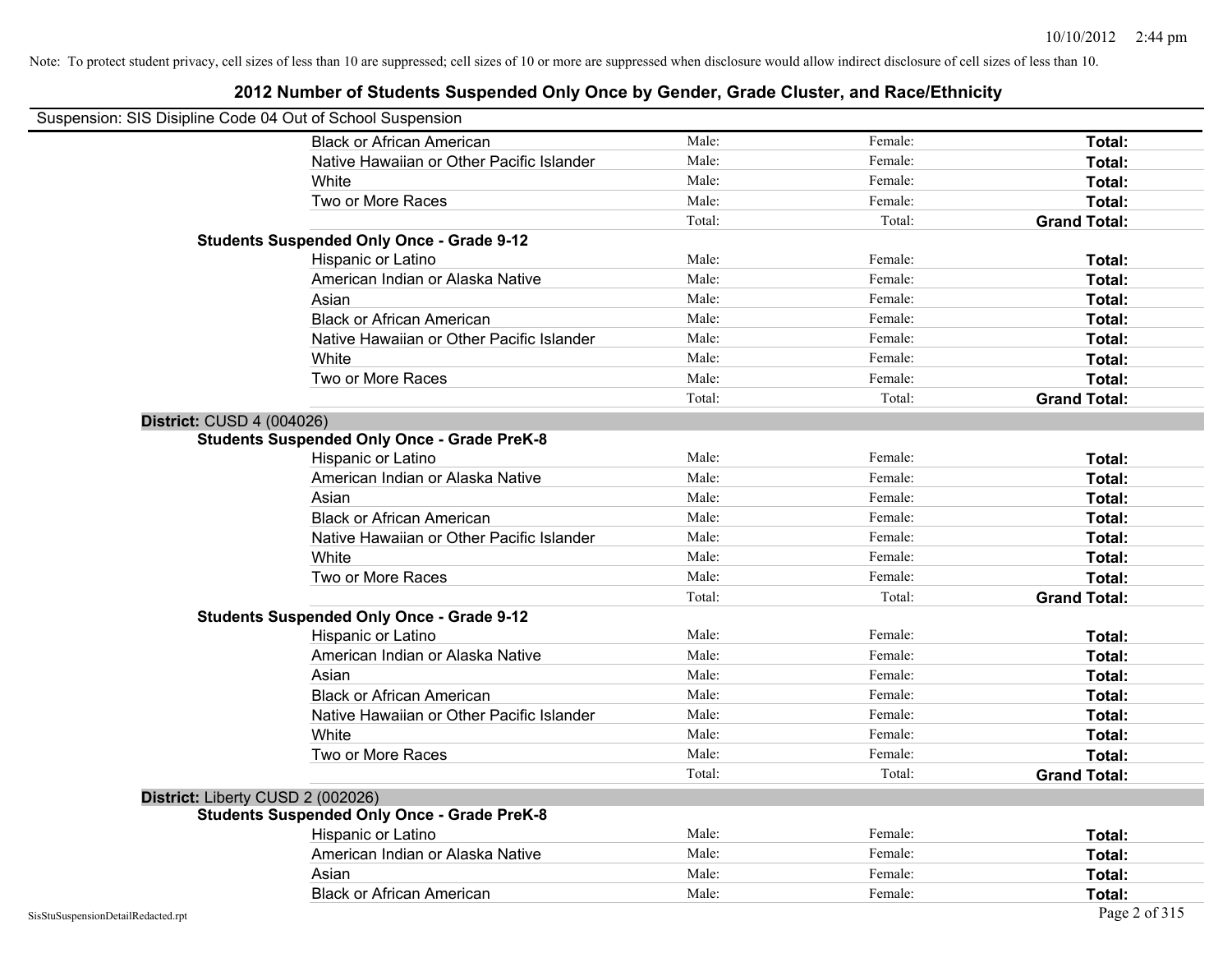| Suspension: SIS Disipline Code 04 Out of School Suspension |                                                    |        |         |                     |
|------------------------------------------------------------|----------------------------------------------------|--------|---------|---------------------|
|                                                            | Native Hawaiian or Other Pacific Islander          | Male:  | Female: | Total:              |
|                                                            | White                                              | Male:  | Female: | Total:              |
|                                                            | Two or More Races                                  | Male:  | Female: | Total:              |
|                                                            |                                                    | Total: | Total:  | <b>Grand Total:</b> |
|                                                            | <b>Students Suspended Only Once - Grade 9-12</b>   |        |         |                     |
|                                                            | Hispanic or Latino                                 | Male:  | Female: | Total:              |
|                                                            | American Indian or Alaska Native                   | Male:  | Female: | Total:              |
|                                                            | Asian                                              | Male:  | Female: | Total:              |
|                                                            | <b>Black or African American</b>                   | Male:  | Female: | Total:              |
|                                                            | Native Hawaiian or Other Pacific Islander          | Male:  | Female: | Total:              |
|                                                            | White                                              | Male:  | Female: | Total:              |
|                                                            | Two or More Races                                  | Male:  | Female: | Total:              |
|                                                            |                                                    | Total: | Total:  | <b>Grand Total:</b> |
| District: Non-Public School (1720)                         |                                                    |        |         |                     |
|                                                            | <b>Students Suspended Only Once - Grade 9-12</b>   |        |         |                     |
|                                                            | Hispanic or Latino                                 | Male:  | Female: | Total:              |
|                                                            | American Indian or Alaska Native                   | Male:  | Female: | Total:              |
|                                                            | Asian                                              | Male:  | Female: | Total:              |
|                                                            | <b>Black or African American</b>                   | Male:  | Female: | Total:              |
|                                                            | Native Hawaiian or Other Pacific Islander          | Male:  | Female: | Total:              |
|                                                            | White                                              | Male:  | Female: | Total:              |
|                                                            | Two or More Races                                  | Male:  | Female: | Total:              |
|                                                            |                                                    | Total: | Total:  | <b>Grand Total:</b> |
| District: Payson CUSD 1 (001026)                           |                                                    |        |         |                     |
|                                                            | <b>Students Suspended Only Once - Grade PreK-8</b> |        |         |                     |
|                                                            | Hispanic or Latino                                 | Male:  | Female: | Total:              |
|                                                            | American Indian or Alaska Native                   | Male:  | Female: | Total:              |
|                                                            | Asian                                              | Male:  | Female: | Total:              |
|                                                            | <b>Black or African American</b>                   | Male:  | Female: | Total:              |
|                                                            | Native Hawaiian or Other Pacific Islander          | Male:  | Female: | Total:              |
|                                                            | White                                              | Male:  | Female: | Total:              |
|                                                            | Two or More Races                                  | Male:  | Female: | Total:              |
|                                                            |                                                    | Total: | Total:  | <b>Grand Total:</b> |
|                                                            | <b>Students Suspended Only Once - Grade 9-12</b>   |        |         |                     |
|                                                            | Hispanic or Latino                                 | Male:  | Female: | Total:              |
|                                                            | American Indian or Alaska Native                   | Male:  | Female: | Total:              |
|                                                            | Asian                                              | Male:  | Female: | Total:              |
|                                                            | <b>Black or African American</b>                   | Male:  | Female: | Total:              |
|                                                            | Native Hawaiian or Other Pacific Islander          | Male:  | Female: | Total:              |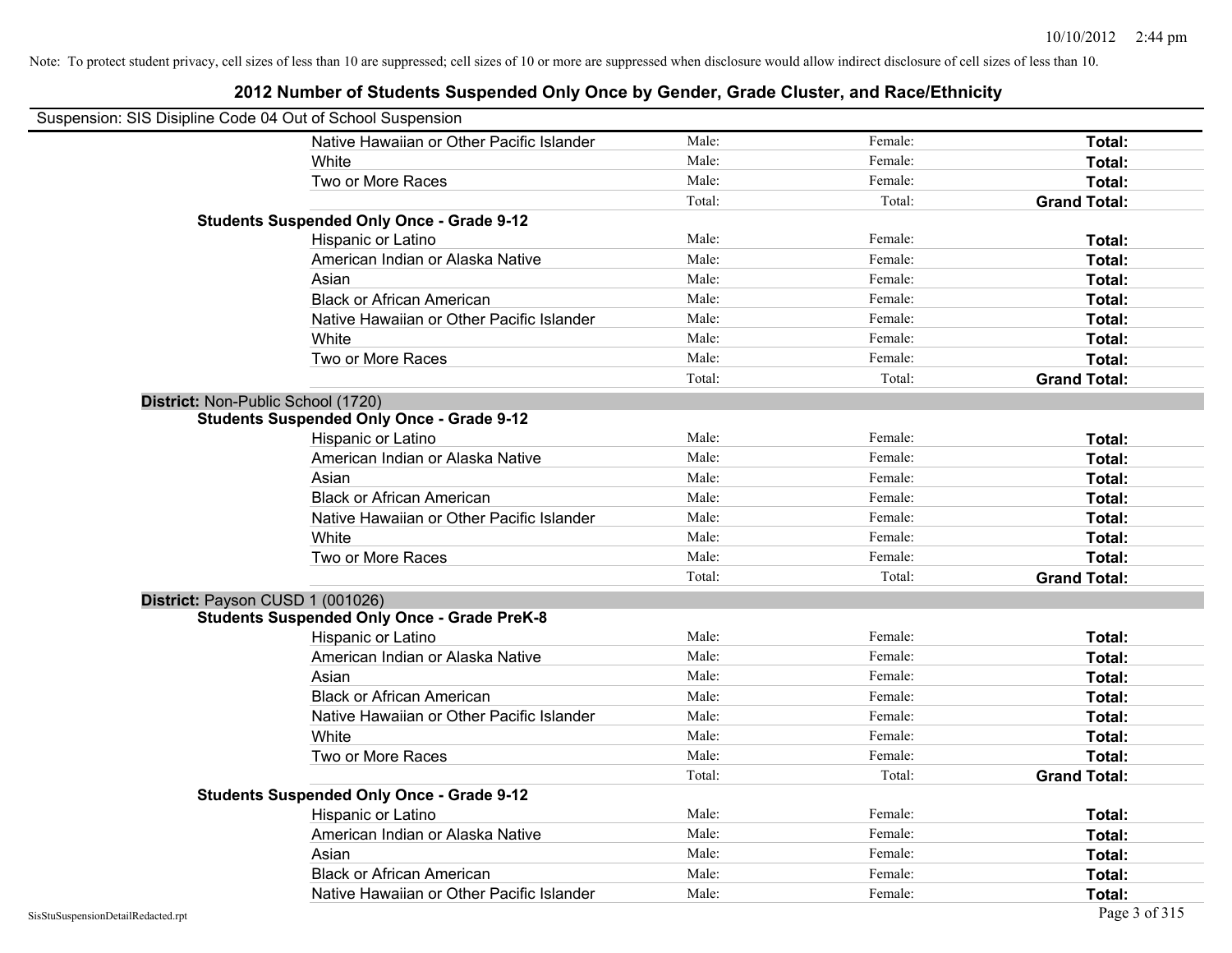| Suspension: SIS Disipline Code 04 Out of School Suspension |                                                    |        |    |         |    |                     |    |
|------------------------------------------------------------|----------------------------------------------------|--------|----|---------|----|---------------------|----|
|                                                            | <b>White</b>                                       | Male:  |    | Female: |    | Total:              |    |
|                                                            | Two or More Races                                  | Male:  |    | Female: |    | <b>Total:</b>       |    |
|                                                            |                                                    | Total: |    | Total:  |    | <b>Grand Total:</b> | 10 |
| <b>District: Quincy SD 172 (172022)</b>                    |                                                    |        |    |         |    |                     |    |
|                                                            | <b>Students Suspended Only Once - Grade PreK-8</b> |        |    |         |    |                     |    |
|                                                            | Hispanic or Latino                                 | Male:  |    | Female: |    | Total:              |    |
|                                                            | American Indian or Alaska Native                   | Male:  |    | Female: |    | Total:              |    |
|                                                            | Asian                                              | Male:  |    | Female: |    | Total:              |    |
|                                                            | <b>Black or African American</b>                   | Male:  |    | Female: |    | Total:              | 18 |
|                                                            | Native Hawaiian or Other Pacific Islander          | Male:  |    | Female: |    | Total:              |    |
|                                                            | White                                              | Male:  |    | Female: |    | Total:              | 42 |
|                                                            | Two or More Races                                  | Male:  |    | Female: |    | Total:              |    |
|                                                            |                                                    | Total: |    | Total:  |    | <b>Grand Total:</b> |    |
|                                                            | <b>Students Suspended Only Once - Grade 9-12</b>   |        |    |         |    |                     |    |
|                                                            | Hispanic or Latino                                 | Male:  |    | Female: |    | Total:              |    |
|                                                            | American Indian or Alaska Native                   | Male:  |    | Female: |    | Total:              |    |
|                                                            | Asian                                              | Male:  |    | Female: |    | Total:              |    |
|                                                            | <b>Black or African American</b>                   | Male:  |    | Female: |    | Total:              | 10 |
|                                                            | Native Hawaiian or Other Pacific Islander          | Male:  |    | Female: |    | Total:              |    |
|                                                            | White                                              | Male:  | 45 | Female: | 18 | Total:              | 63 |
|                                                            | Two or More Races                                  | Male:  |    | Female: |    | Total:              |    |
|                                                            |                                                    | Total: |    | Total:  |    | <b>Grand Total:</b> |    |
| County: Pike (075)                                         |                                                    |        |    |         |    |                     |    |
| District: Griggsville-Perry CUSD 4 (004026)                |                                                    |        |    |         |    |                     |    |
|                                                            | <b>Students Suspended Only Once - Grade PreK-8</b> |        |    |         |    |                     |    |
|                                                            | Hispanic or Latino                                 | Male:  |    | Female: |    | Total:              |    |
|                                                            | American Indian or Alaska Native                   | Male:  |    | Female: |    | Total:              |    |
|                                                            | Asian                                              | Male:  |    | Female: |    | Total:              |    |
|                                                            | <b>Black or African American</b>                   | Male:  |    | Female: |    | Total:              |    |
|                                                            | Native Hawaiian or Other Pacific Islander          | Male:  |    | Female: |    | Total:              |    |
|                                                            | White                                              | Male:  |    | Female: |    | Total:              | 11 |
|                                                            | Two or More Races                                  | Male:  |    | Female: |    | Total:              |    |
|                                                            |                                                    | Total: |    | Total:  |    | <b>Grand Total:</b> |    |
|                                                            | <b>Students Suspended Only Once - Grade 9-12</b>   |        |    |         |    |                     |    |
|                                                            | Hispanic or Latino                                 | Male:  |    | Female: |    | Total:              |    |
|                                                            | American Indian or Alaska Native                   | Male:  |    | Female: |    | Total:              |    |
|                                                            | Asian                                              | Male:  |    | Female: |    | Total:              |    |
|                                                            | <b>Black or African American</b>                   | Male:  |    | Female: |    | Total:              |    |
|                                                            | Native Hawaiian or Other Pacific Islander          | Male:  |    | Female: |    | Total:              |    |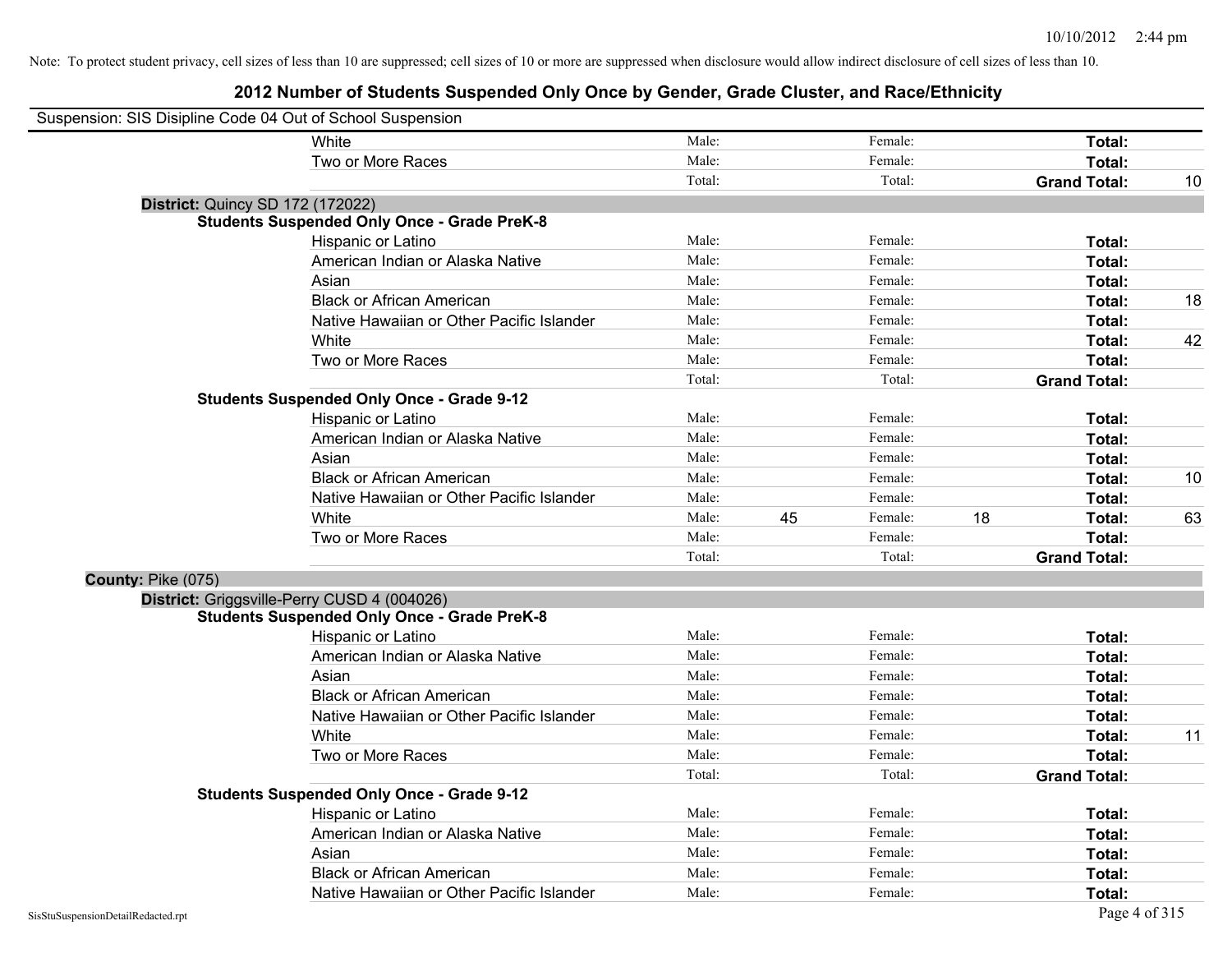| Suspension: SIS Disipline Code 04 Out of School Suspension |                                                    |        |    |         |    |                     |    |
|------------------------------------------------------------|----------------------------------------------------|--------|----|---------|----|---------------------|----|
|                                                            | White                                              | Male:  |    | Female: |    | Total:              |    |
|                                                            | Two or More Races                                  | Male:  |    | Female: |    | Total:              |    |
|                                                            |                                                    | Total: |    | Total:  |    | <b>Grand Total:</b> |    |
| District: Pikeland CUSD 10 (010026)                        |                                                    |        |    |         |    |                     |    |
|                                                            | <b>Students Suspended Only Once - Grade PreK-8</b> |        |    |         |    |                     |    |
|                                                            | Hispanic or Latino                                 | Male:  |    | Female: |    | Total:              |    |
|                                                            | American Indian or Alaska Native                   | Male:  |    | Female: |    | Total:              |    |
|                                                            | Asian                                              | Male:  |    | Female: |    | Total:              |    |
|                                                            | <b>Black or African American</b>                   | Male:  |    | Female: |    | Total:              |    |
|                                                            | Native Hawaiian or Other Pacific Islander          | Male:  |    | Female: |    | Total:              |    |
|                                                            | White                                              | Male:  | 23 | Female: | 11 | Total:              | 34 |
|                                                            | Two or More Races                                  | Male:  |    | Female: |    | Total:              |    |
|                                                            |                                                    | Total: |    | Total:  |    | <b>Grand Total:</b> |    |
|                                                            | <b>Students Suspended Only Once - Grade 9-12</b>   |        |    |         |    |                     |    |
|                                                            | Hispanic or Latino                                 | Male:  |    | Female: |    | Total:              |    |
|                                                            | American Indian or Alaska Native                   | Male:  |    | Female: |    | Total:              |    |
|                                                            | Asian                                              | Male:  |    | Female: |    | Total:              |    |
|                                                            | <b>Black or African American</b>                   | Male:  |    | Female: |    | Total:              |    |
|                                                            | Native Hawaiian or Other Pacific Islander          | Male:  |    | Female: |    | Total:              |    |
|                                                            | White                                              | Male:  |    | Female: |    | Total:              | 18 |
|                                                            | Two or More Races                                  | Male:  |    | Female: |    | Total:              |    |
|                                                            |                                                    | Total: |    | Total:  |    | <b>Grand Total:</b> |    |
| District: Pleasant Hill CUSD 3 (003026)                    |                                                    |        |    |         |    |                     |    |
|                                                            | <b>Students Suspended Only Once - Grade PreK-8</b> |        |    |         |    |                     |    |
|                                                            | Hispanic or Latino                                 | Male:  |    | Female: |    | Total:              |    |
|                                                            | American Indian or Alaska Native                   | Male:  |    | Female: |    | Total:              |    |
|                                                            | Asian                                              | Male:  |    | Female: |    | Total:              |    |
|                                                            | <b>Black or African American</b>                   | Male:  |    | Female: |    | Total:              |    |
|                                                            | Native Hawaiian or Other Pacific Islander          | Male:  |    | Female: |    | Total:              |    |
|                                                            | White                                              | Male:  |    | Female: |    | Total:              |    |
|                                                            | Two or More Races                                  | Male:  |    | Female: |    | Total:              |    |
|                                                            |                                                    | Total: |    | Total:  |    | <b>Grand Total:</b> |    |
|                                                            | <b>Students Suspended Only Once - Grade 9-12</b>   |        |    |         |    |                     |    |
|                                                            | Hispanic or Latino                                 | Male:  |    | Female: |    | Total:              |    |
|                                                            | American Indian or Alaska Native                   | Male:  |    | Female: |    | Total:              |    |
|                                                            | Asian                                              | Male:  |    | Female: |    | Total:              |    |
|                                                            | <b>Black or African American</b>                   | Male:  |    | Female: |    | Total:              |    |
|                                                            | Native Hawaiian or Other Pacific Islander          | Male:  |    | Female: |    | Total:              |    |
|                                                            | White                                              | Male:  |    | Female: |    | Total:              |    |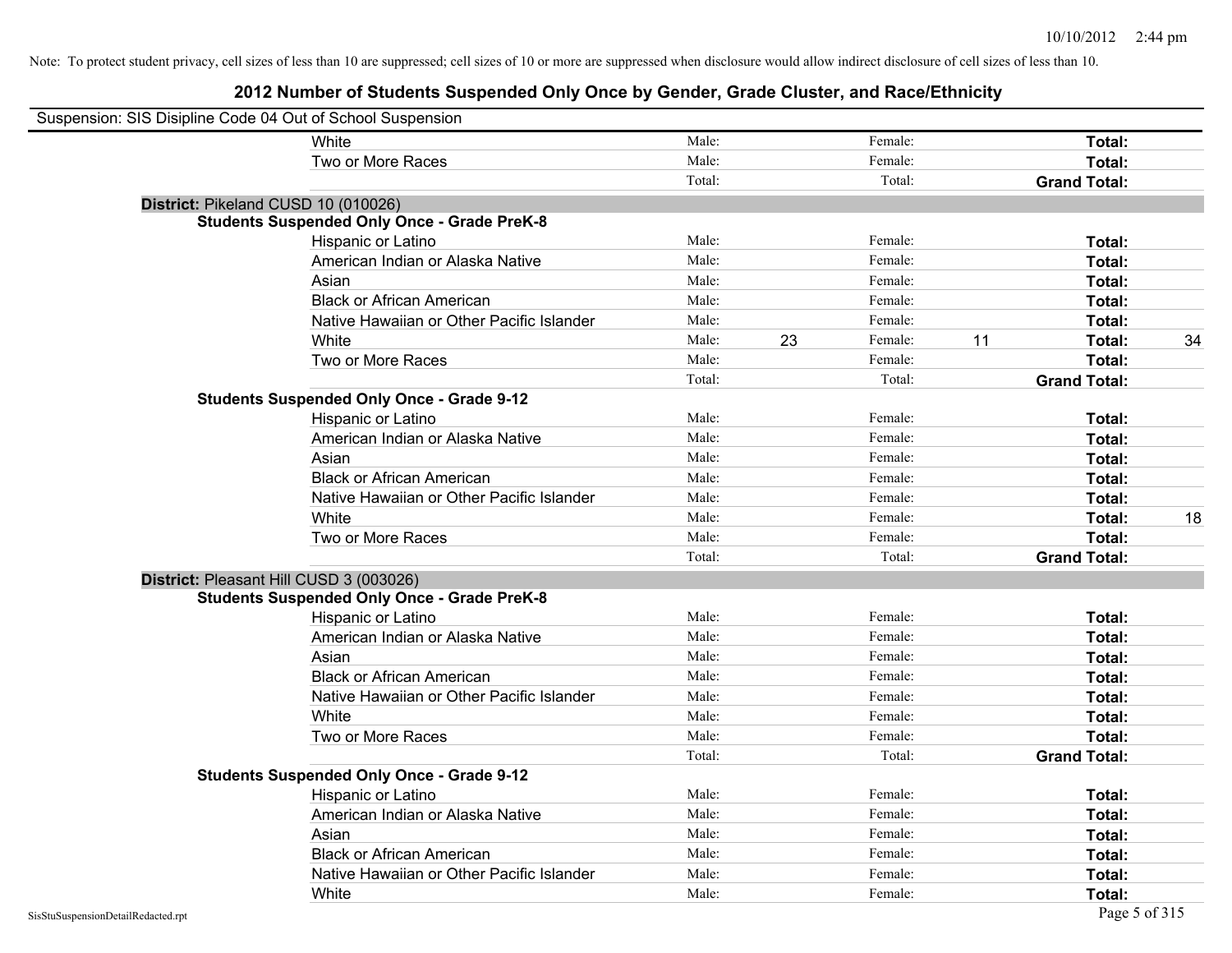| Suspension: SIS Disipline Code 04 Out of School Suspension |                                                    |        |    |         |    |                     |    |
|------------------------------------------------------------|----------------------------------------------------|--------|----|---------|----|---------------------|----|
|                                                            | Two or More Races                                  | Male:  |    | Female: |    | Total:              |    |
|                                                            |                                                    | Total: |    | Total:  |    | <b>Grand Total:</b> |    |
| District: Western CUSD 12 (012026)                         |                                                    |        |    |         |    |                     |    |
|                                                            | <b>Students Suspended Only Once - Grade PreK-8</b> |        |    |         |    |                     |    |
|                                                            | Hispanic or Latino                                 | Male:  |    | Female: |    | Total:              |    |
|                                                            | American Indian or Alaska Native                   | Male:  |    | Female: |    | Total:              |    |
|                                                            | Asian                                              | Male:  |    | Female: |    | Total:              |    |
|                                                            | <b>Black or African American</b>                   | Male:  |    | Female: |    | Total:              |    |
|                                                            | Native Hawaiian or Other Pacific Islander          | Male:  |    | Female: |    | Total:              |    |
|                                                            | White                                              | Male:  |    | Female: |    | Total:              |    |
|                                                            | Two or More Races                                  | Male:  |    | Female: |    | Total:              |    |
|                                                            |                                                    | Total: |    | Total:  |    | <b>Grand Total:</b> |    |
|                                                            |                                                    |        |    |         |    |                     |    |
| Region: Alxndr/John/Masc/Pulski/Unon ROE (02)              |                                                    |        |    |         |    |                     |    |
| County: Alexander (002)                                    |                                                    |        |    |         |    |                     |    |
| District: Cairo USD 1 (001022)                             |                                                    |        |    |         |    |                     |    |
|                                                            | <b>Students Suspended Only Once - Grade PreK-8</b> |        |    |         |    |                     |    |
|                                                            | Hispanic or Latino                                 | Male:  |    | Female: |    | Total:              |    |
|                                                            | American Indian or Alaska Native                   | Male:  |    | Female: |    | Total:              |    |
|                                                            | Asian                                              | Male:  |    | Female: |    | Total:              |    |
|                                                            | <b>Black or African American</b>                   | Male:  | 26 | Female: | 15 | Total:              | 41 |
|                                                            | Native Hawaiian or Other Pacific Islander          | Male:  |    | Female: |    | Total:              |    |
|                                                            | White                                              | Male:  |    | Female: |    | Total:              |    |
|                                                            | Two or More Races                                  | Male:  |    | Female: |    | Total:              |    |
|                                                            |                                                    | Total: |    | Total:  |    | <b>Grand Total:</b> |    |
|                                                            | <b>Students Suspended Only Once - Grade 9-12</b>   |        |    |         |    |                     |    |
|                                                            | Hispanic or Latino                                 | Male:  |    | Female: |    | Total:              |    |
|                                                            | American Indian or Alaska Native                   | Male:  |    | Female: |    | Total:              |    |
|                                                            | Asian                                              | Male:  |    | Female: |    | Total:              |    |
|                                                            | <b>Black or African American</b>                   | Male:  |    | Female: |    | Total:              | 21 |
|                                                            | Native Hawaiian or Other Pacific Islander          | Male:  |    | Female: |    | Total:              |    |
|                                                            | White                                              | Male:  |    | Female: |    | Total:              |    |
|                                                            | Two or More Races                                  | Male:  |    | Female: |    | Total:              |    |
|                                                            |                                                    | Total: |    | Total:  |    | <b>Grand Total:</b> |    |
| District: Egyptian CUSD 5 (005026)                         |                                                    |        |    |         |    |                     |    |
|                                                            | <b>Students Suspended Only Once - Grade PreK-8</b> |        |    |         |    |                     |    |
|                                                            | Hispanic or Latino                                 | Male:  |    | Female: |    | Total:              |    |
|                                                            | American Indian or Alaska Native                   | Male:  |    | Female: |    | Total:              |    |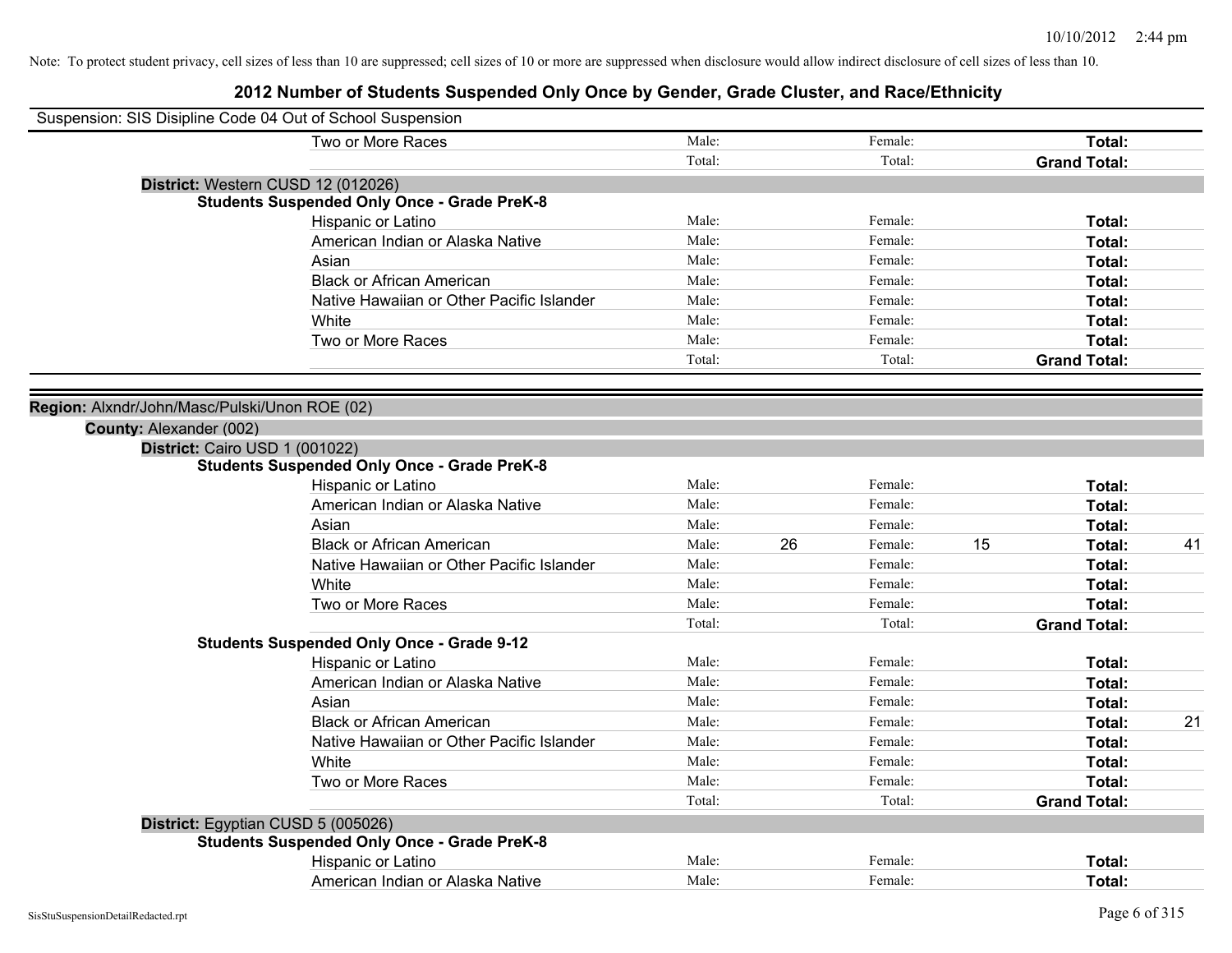|                                    | usperision. Sis Disipline Code 04 Out of Scribol Susperision |        |         |                     |    |
|------------------------------------|--------------------------------------------------------------|--------|---------|---------------------|----|
|                                    | Asian                                                        | Male:  | Female: | Total:              |    |
|                                    | <b>Black or African American</b>                             | Male:  | Female: | Total:              |    |
|                                    | Native Hawaiian or Other Pacific Islander                    | Male:  | Female: | Total:              |    |
|                                    | White                                                        | Male:  | Female: | Total:              |    |
|                                    | Two or More Races                                            | Male:  | Female: | <b>Total:</b>       |    |
|                                    |                                                              | Total: | Total:  | <b>Grand Total:</b> |    |
|                                    | <b>Students Suspended Only Once - Grade 9-12</b>             |        |         |                     |    |
|                                    | Hispanic or Latino                                           | Male:  | Female: | Total:              |    |
|                                    | American Indian or Alaska Native                             | Male:  | Female: | Total:              |    |
|                                    | Asian                                                        | Male:  | Female: | Total:              |    |
|                                    | <b>Black or African American</b>                             | Male:  | Female: | <b>Total:</b>       |    |
|                                    | Native Hawaiian or Other Pacific Islander                    | Male:  | Female: | Total:              |    |
|                                    | White                                                        | Male:  | Female: | Total:              |    |
|                                    | Two or More Races                                            | Male:  | Female: | Total:              |    |
|                                    |                                                              | Total: | Total:  | <b>Grand Total:</b> | 14 |
| District: Non-Public School (7480) |                                                              |        |         |                     |    |
|                                    | <b>Students Suspended Only Once - Grade 9-12</b>             |        |         |                     |    |
|                                    | Hispanic or Latino                                           | Male:  | Female: | Total:              |    |
|                                    | American Indian or Alaska Native                             | Male:  | Female: | Total:              |    |
|                                    | Asian                                                        | Male:  | Female: | Total:              |    |
|                                    | <b>Black or African American</b>                             | Male:  | Female: | <b>Total:</b>       |    |
|                                    | Native Hawaiian or Other Pacific Islander                    | Male:  | Female: | Total:              |    |
|                                    | White                                                        | Male:  | Female: | Total:              |    |
|                                    | Two or More Races                                            | Male:  | Female: | Total:              |    |
|                                    |                                                              | Total: | Total:  | <b>Grand Total:</b> |    |
| County: Johnson (044)              |                                                              |        |         |                     |    |
|                                    | District: Buncombe Cons SD 43 (043003)                       |        |         |                     |    |
|                                    | <b>Students Suspended Only Once - Grade PreK-8</b>           |        |         |                     |    |
|                                    | Hispanic or Latino                                           | Male:  | Female: | Total:              |    |
|                                    | American Indian or Alaska Native                             | Male:  | Female: | Total:              |    |
|                                    | Asian                                                        | Male:  | Female: | Total:              |    |
|                                    | <b>Black or African American</b>                             | Male:  | Female: | Total:              |    |
|                                    | Native Hawaiian or Other Pacific Islander                    | Male:  | Female: | Total:              |    |
|                                    | White                                                        | Male:  | Female: | Total:              |    |
|                                    | Two or More Races                                            | Male:  | Female: | Total:              |    |
|                                    |                                                              | Total: | Total:  | <b>Grand Total:</b> |    |
|                                    |                                                              |        |         |                     |    |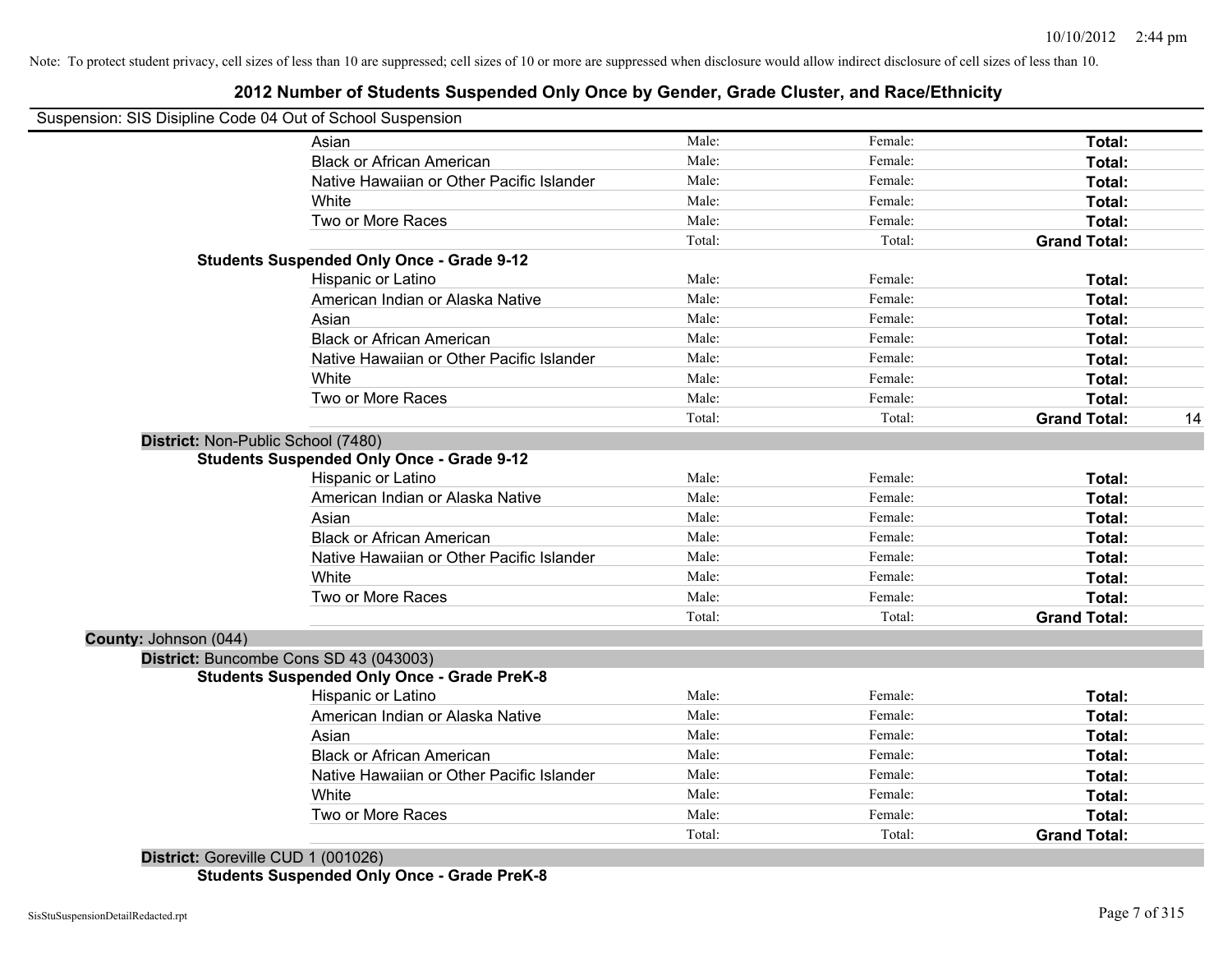## **2012 Number of Students Suspended Only Once by Gender, Grade Cluster, and Race/Ethnicity**

|                                   | Suspension: SIS Disipline Code 04 Out of School Suspension |        |         |                     |    |
|-----------------------------------|------------------------------------------------------------|--------|---------|---------------------|----|
|                                   | Hispanic or Latino                                         | Male:  | Female: | Total:              |    |
|                                   | American Indian or Alaska Native                           | Male:  | Female: | Total:              |    |
|                                   | Asian                                                      | Male:  | Female: | Total:              |    |
|                                   | <b>Black or African American</b>                           | Male:  | Female: | Total:              |    |
|                                   | Native Hawaiian or Other Pacific Islander                  | Male:  | Female: | Total:              |    |
|                                   | White                                                      | Male:  | Female: | Total:              |    |
|                                   | Two or More Races                                          | Male:  | Female: | Total:              |    |
|                                   |                                                            | Total: | Total:  | <b>Grand Total:</b> |    |
|                                   | <b>Students Suspended Only Once - Grade 9-12</b>           |        |         |                     |    |
|                                   | Hispanic or Latino                                         | Male:  | Female: | Total:              |    |
|                                   | American Indian or Alaska Native                           | Male:  | Female: | Total:              |    |
|                                   | Asian                                                      | Male:  | Female: | Total:              |    |
|                                   | <b>Black or African American</b>                           | Male:  | Female: | Total:              |    |
|                                   | Native Hawaiian or Other Pacific Islander                  | Male:  | Female: | Total:              |    |
|                                   | White                                                      | Male:  | Female: | Total:              |    |
|                                   | Two or More Races                                          | Male:  | Female: | Total:              |    |
|                                   |                                                            | Total: | Total:  | <b>Grand Total:</b> |    |
|                                   | District: New Simpson Hill SD 32 (032003)                  |        |         |                     |    |
|                                   | <b>Students Suspended Only Once - Grade PreK-8</b>         |        |         |                     |    |
|                                   | Hispanic or Latino                                         | Male:  | Female: | Total:              |    |
|                                   | American Indian or Alaska Native                           | Male:  | Female: | Total:              |    |
|                                   | Asian                                                      | Male:  | Female: | Total:              |    |
|                                   | <b>Black or African American</b>                           | Male:  | Female: | Total:              |    |
|                                   | Native Hawaiian or Other Pacific Islander                  | Male:  | Female: | Total:              |    |
|                                   | White                                                      | Male:  | Female: | Total:              |    |
|                                   | Two or More Races                                          | Male:  | Female: | Total:              |    |
|                                   |                                                            | Total: | Total:  | <b>Grand Total:</b> |    |
| District: Vienna HSD 133 (133017) |                                                            |        |         |                     |    |
|                                   | <b>Students Suspended Only Once - Grade 9-12</b>           |        |         |                     |    |
|                                   | Hispanic or Latino                                         | Male:  | Female: | Total:              |    |
|                                   | American Indian or Alaska Native                           | Male:  | Female: | Total:              |    |
|                                   | Asian                                                      | Male:  | Female: | Total:              |    |
|                                   | <b>Black or African American</b>                           | Male:  | Female: | Total:              |    |
|                                   | Native Hawaiian or Other Pacific Islander                  | Male:  | Female: | Total:              |    |
|                                   | White                                                      | Male:  | Female: | Total:              | 22 |
|                                   | Two or More Races                                          | Male:  | Female: | Total:              |    |
|                                   |                                                            | Total: | Total:  | <b>Grand Total:</b> |    |

**District:** Vienna SD 55 (055002)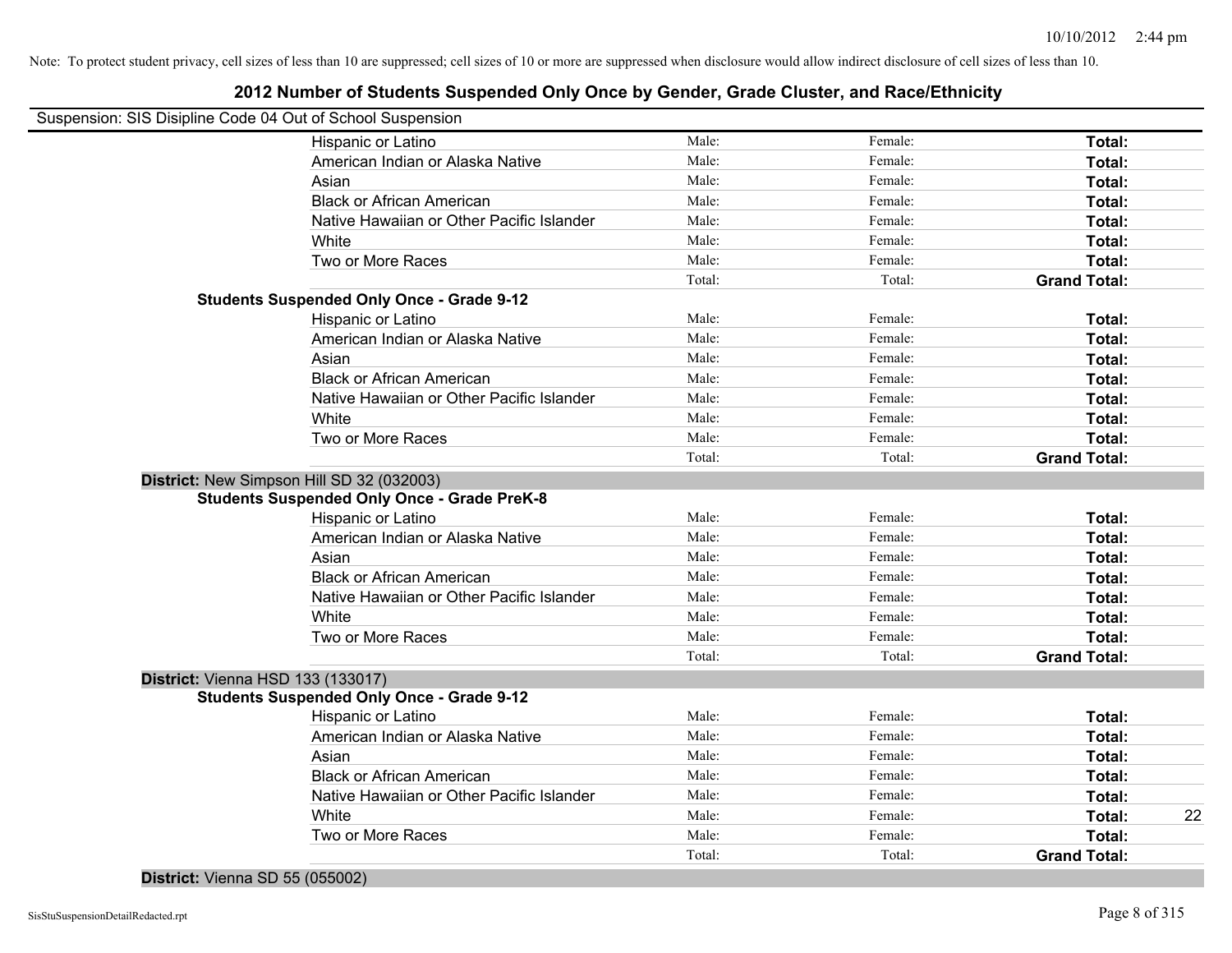| Suspension: SIS Disipline Code 04 Out of School Suspension |                                                    |        |         |                     |
|------------------------------------------------------------|----------------------------------------------------|--------|---------|---------------------|
|                                                            | <b>Students Suspended Only Once - Grade PreK-8</b> |        |         |                     |
|                                                            | Hispanic or Latino                                 | Male:  | Female: | Total:              |
|                                                            | American Indian or Alaska Native                   | Male:  | Female: | Total:              |
|                                                            | Asian                                              | Male:  | Female: | Total:              |
|                                                            | <b>Black or African American</b>                   | Male:  | Female: | Total:              |
|                                                            | Native Hawaiian or Other Pacific Islander          | Male:  | Female: | Total:              |
|                                                            | White                                              | Male:  | Female: | Total:              |
|                                                            | Two or More Races                                  | Male:  | Female: | Total:              |
|                                                            |                                                    | Total: | Total:  | <b>Grand Total:</b> |
| County: Massac (061)                                       |                                                    |        |         |                     |
|                                                            | District: Joppa-Maple Grove UD 38 (038026)         |        |         |                     |
|                                                            | <b>Students Suspended Only Once - Grade PreK-8</b> |        |         |                     |
|                                                            | Hispanic or Latino                                 | Male:  | Female: | Total:              |
|                                                            | American Indian or Alaska Native                   | Male:  | Female: | Total:              |
|                                                            | Asian                                              | Male:  | Female: | Total:              |
|                                                            | <b>Black or African American</b>                   | Male:  | Female: | Total:              |
|                                                            | Native Hawaiian or Other Pacific Islander          | Male:  | Female: | Total:              |
|                                                            | White                                              | Male:  | Female: | Total:              |
|                                                            | Two or More Races                                  | Male:  | Female: | Total:              |
|                                                            |                                                    | Total: | Total:  | <b>Grand Total:</b> |
|                                                            | <b>Students Suspended Only Once - Grade 9-12</b>   |        |         |                     |
|                                                            | Hispanic or Latino                                 | Male:  | Female: | Total:              |
|                                                            | American Indian or Alaska Native                   | Male:  | Female: | Total:              |
|                                                            | Asian                                              | Male:  | Female: | Total:              |
|                                                            | <b>Black or African American</b>                   | Male:  | Female: | Total:              |
|                                                            | Native Hawaiian or Other Pacific Islander          | Male:  | Female: | Total:              |
|                                                            | White                                              | Male:  | Female: | Total:              |
|                                                            | Two or More Races                                  | Male:  | Female: | Total:              |
|                                                            |                                                    | Total: | Total:  | <b>Grand Total:</b> |
| District: Massac UD 1 (001026)                             |                                                    |        |         |                     |
|                                                            | <b>Students Suspended Only Once - Grade PreK-8</b> |        |         |                     |
|                                                            | Hispanic or Latino                                 | Male:  | Female: | Total:              |
|                                                            | American Indian or Alaska Native                   | Male:  | Female: | Total:              |
|                                                            | Asian                                              | Male:  | Female: | Total:              |
|                                                            | <b>Black or African American</b>                   | Male:  | Female: | Total:              |
|                                                            | Native Hawaiian or Other Pacific Islander          | Male:  | Female: | Total:              |
|                                                            | White                                              | Male:  | Female: | 31<br>Total:        |
|                                                            | Two or More Races                                  | Male:  | Female: | Total:              |
|                                                            |                                                    | Total: | Total:  | <b>Grand Total:</b> |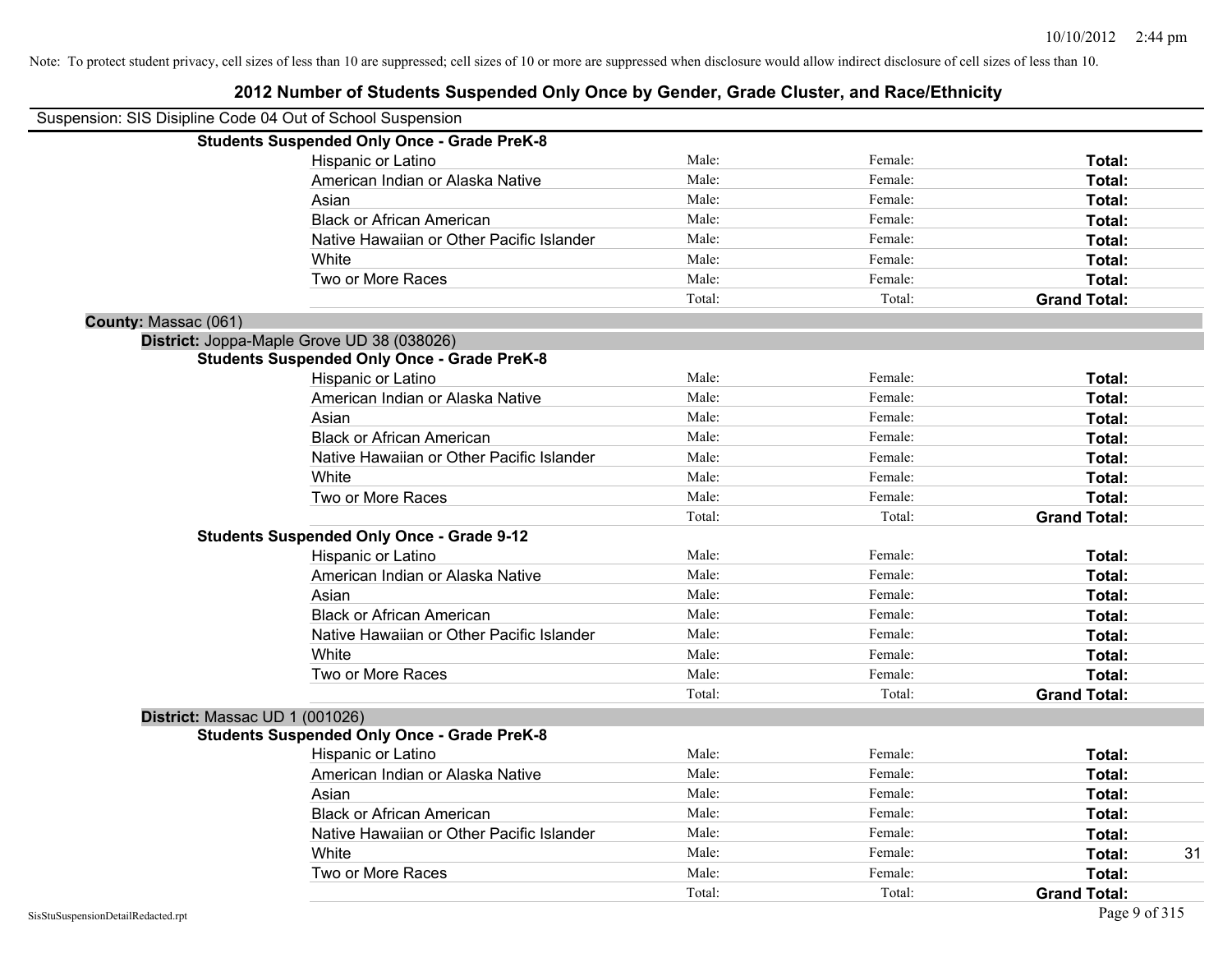| Suspension: SIS Disipline Code 04 Out of School Suspension |                                                    |        |    |         |    |                     |    |
|------------------------------------------------------------|----------------------------------------------------|--------|----|---------|----|---------------------|----|
|                                                            | <b>Students Suspended Only Once - Grade 9-12</b>   |        |    |         |    |                     |    |
|                                                            | Hispanic or Latino                                 | Male:  |    | Female: |    | Total:              |    |
|                                                            | American Indian or Alaska Native                   | Male:  |    | Female: |    | Total:              |    |
|                                                            | Asian                                              | Male:  |    | Female: |    | Total:              |    |
|                                                            | <b>Black or African American</b>                   | Male:  |    | Female: |    | Total:              |    |
|                                                            | Native Hawaiian or Other Pacific Islander          | Male:  |    | Female: |    | Total:              |    |
|                                                            | White                                              | Male:  | 13 | Female: | 10 | Total:              | 23 |
|                                                            | Two or More Races                                  | Male:  |    | Female: |    | Total:              |    |
|                                                            |                                                    | Total: |    | Total:  |    | <b>Grand Total:</b> |    |
| County: Pulaski (077)                                      |                                                    |        |    |         |    |                     |    |
|                                                            | District: Century CUSD 100 (100026)                |        |    |         |    |                     |    |
|                                                            | <b>Students Suspended Only Once - Grade PreK-8</b> |        |    |         |    |                     |    |
|                                                            | Hispanic or Latino                                 | Male:  |    | Female: |    | Total:              |    |
|                                                            | American Indian or Alaska Native                   | Male:  |    | Female: |    | Total:              |    |
|                                                            | Asian                                              | Male:  |    | Female: |    | Total:              |    |
|                                                            | <b>Black or African American</b>                   | Male:  |    | Female: |    | Total:              |    |
|                                                            | Native Hawaiian or Other Pacific Islander          | Male:  |    | Female: |    | Total:              |    |
|                                                            | White                                              | Male:  |    | Female: |    | Total:              |    |
|                                                            | Two or More Races                                  | Male:  |    | Female: |    | Total:              |    |
|                                                            |                                                    | Total: |    | Total:  |    | <b>Grand Total:</b> |    |
|                                                            | <b>Students Suspended Only Once - Grade 9-12</b>   |        |    |         |    |                     |    |
|                                                            | Hispanic or Latino                                 | Male:  |    | Female: |    | Total:              |    |
|                                                            | American Indian or Alaska Native                   | Male:  |    | Female: |    | Total:              |    |
|                                                            | Asian                                              | Male:  |    | Female: |    | Total:              |    |
|                                                            | <b>Black or African American</b>                   | Male:  |    | Female: |    | Total:              |    |
|                                                            | Native Hawaiian or Other Pacific Islander          | Male:  |    | Female: |    | Total:              |    |
|                                                            | White                                              | Male:  |    | Female: |    | Total:              |    |
|                                                            | Two or More Races                                  | Male:  |    | Female: |    | Total:              |    |
|                                                            |                                                    | Total: |    | Total:  |    | <b>Grand Total:</b> |    |
|                                                            | District: Meridian CUSD 101 (101026)               |        |    |         |    |                     |    |
|                                                            | <b>Students Suspended Only Once - Grade PreK-8</b> |        |    |         |    |                     |    |
|                                                            | Hispanic or Latino                                 | Male:  |    | Female: |    | Total:              |    |
|                                                            | American Indian or Alaska Native                   | Male:  |    | Female: |    | Total:              |    |
|                                                            | Asian                                              | Male:  |    | Female: |    | Total:              |    |
|                                                            | <b>Black or African American</b>                   | Male:  |    | Female: |    | Total:              | 20 |
|                                                            | Native Hawaiian or Other Pacific Islander          | Male:  |    | Female: |    | Total:              |    |
|                                                            | White                                              | Male:  |    | Female: |    | Total:              | 11 |
|                                                            | Two or More Races                                  | Male:  |    | Female: |    | Total:              |    |
|                                                            |                                                    | Total: |    | Total:  |    | <b>Grand Total:</b> |    |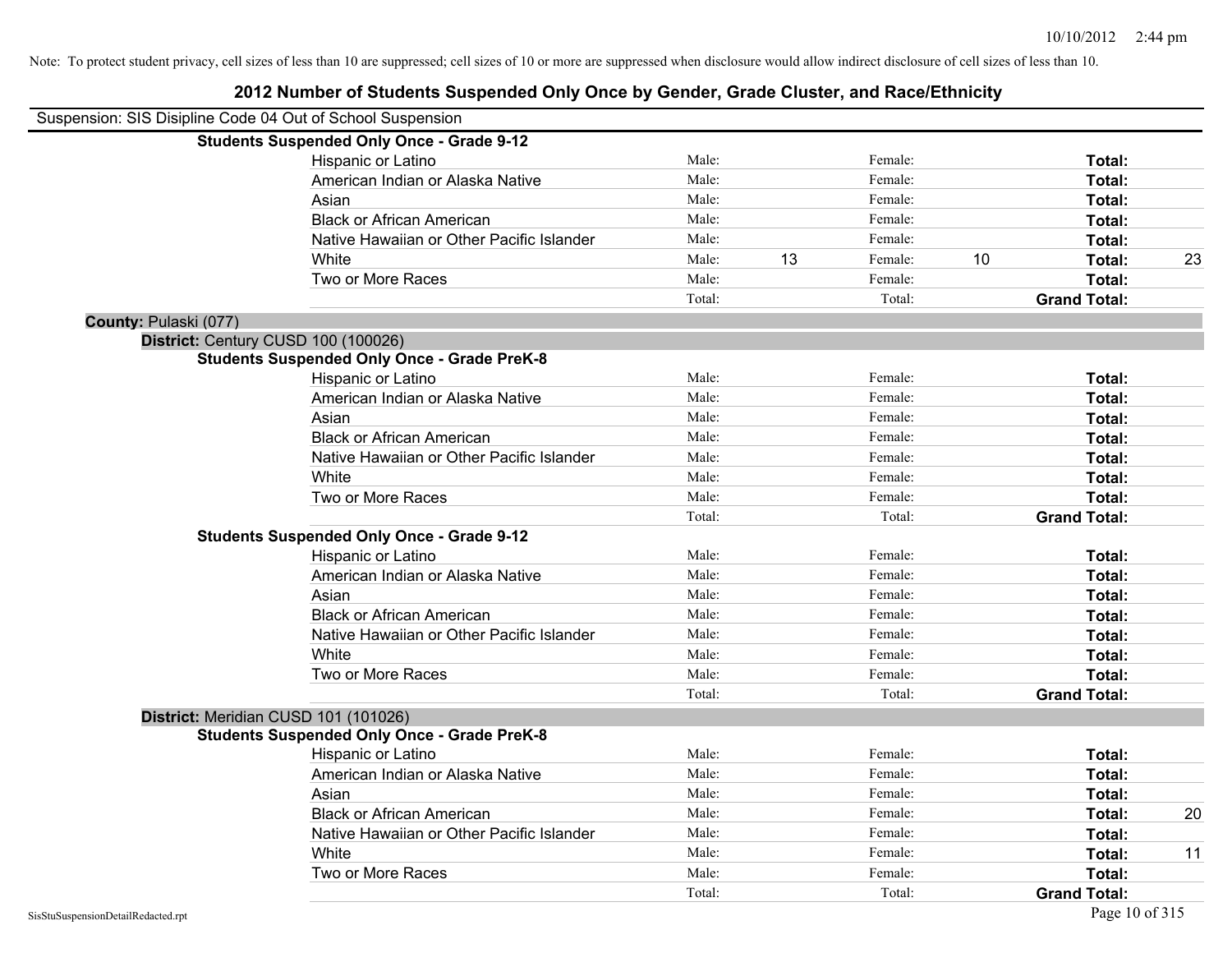|                     | Suspension: SIS Disipline Code 04 Out of School Suspension |        |         |                     |    |
|---------------------|------------------------------------------------------------|--------|---------|---------------------|----|
|                     | <b>Students Suspended Only Once - Grade 9-12</b>           |        |         |                     |    |
|                     | Hispanic or Latino                                         | Male:  | Female: | Total:              |    |
|                     | American Indian or Alaska Native                           | Male:  | Female: | Total:              |    |
|                     | Asian                                                      | Male:  | Female: | Total:              |    |
|                     | <b>Black or African American</b>                           | Male:  | Female: | Total:              |    |
|                     | Native Hawaiian or Other Pacific Islander                  | Male:  | Female: | Total:              |    |
|                     | White                                                      | Male:  | Female: | Total:              |    |
|                     | Two or More Races                                          | Male:  | Female: | Total:              |    |
|                     |                                                            | Total: | Total:  | <b>Grand Total:</b> | 10 |
| County: Union (091) |                                                            |        |         |                     |    |
|                     | District: Anna CCSD 37 (037004)                            |        |         |                     |    |
|                     | <b>Students Suspended Only Once - Grade PreK-8</b>         |        |         |                     |    |
|                     | Hispanic or Latino                                         | Male:  | Female: | Total:              |    |
|                     | American Indian or Alaska Native                           | Male:  | Female: | Total:              |    |
|                     | Asian                                                      | Male:  | Female: | Total:              |    |
|                     | <b>Black or African American</b>                           | Male:  | Female: | Total:              |    |
|                     | Native Hawaiian or Other Pacific Islander                  | Male:  | Female: | Total:              |    |
|                     | White                                                      | Male:  | Female: | Total:              |    |
|                     | Two or More Races                                          | Male:  | Female: | Total:              |    |
|                     |                                                            | Total: | Total:  | <b>Grand Total:</b> |    |
|                     | District: Anna Jonesboro CHSD 81 (081016)                  |        |         |                     |    |
|                     | <b>Students Suspended Only Once - Grade 9-12</b>           |        |         |                     |    |
|                     | Hispanic or Latino                                         | Male:  | Female: | Total:              |    |
|                     | American Indian or Alaska Native                           | Male:  | Female: | Total:              |    |
|                     | Asian                                                      | Male:  | Female: | Total:              |    |
|                     | <b>Black or African American</b>                           | Male:  | Female: | Total:              |    |
|                     | Native Hawaiian or Other Pacific Islander                  | Male:  | Female: | Total:              |    |
|                     | White                                                      | Male:  | Female: | Total:              | 12 |
|                     | Two or More Races                                          | Male:  | Female: | Total:              |    |
|                     |                                                            | Total: | Total:  | <b>Grand Total:</b> |    |
|                     | District: Cobden SUD 17 (017022)                           |        |         |                     |    |
|                     | <b>Students Suspended Only Once - Grade PreK-8</b>         |        |         |                     |    |
|                     | Hispanic or Latino                                         | Male:  | Female: | Total:              |    |
|                     | American Indian or Alaska Native                           | Male:  | Female: | Total:              |    |
|                     | Asian                                                      | Male:  | Female: | Total:              |    |
|                     | <b>Black or African American</b>                           | Male:  | Female: | Total:              |    |
|                     | Native Hawaiian or Other Pacific Islander                  | Male:  | Female: | <b>Total:</b>       |    |
|                     | White                                                      | Male:  | Female: | Total:              |    |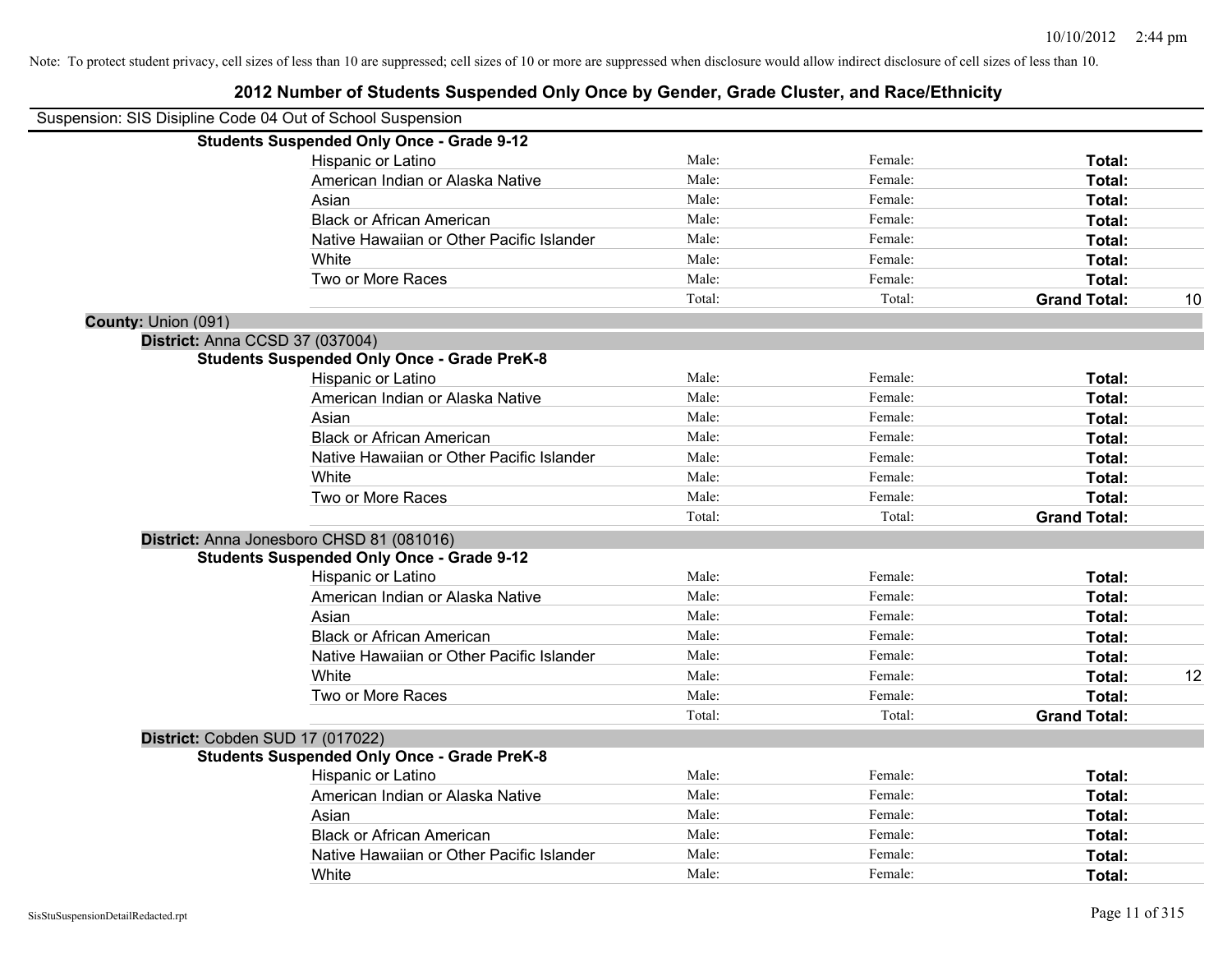| Suspension: SIS Disipline Code 04 Out of School Suspension |                                                    |        |         |                     |
|------------------------------------------------------------|----------------------------------------------------|--------|---------|---------------------|
|                                                            | Two or More Races                                  | Male:  | Female: | Total:              |
|                                                            |                                                    | Total: | Total:  | <b>Grand Total:</b> |
|                                                            | <b>Students Suspended Only Once - Grade 9-12</b>   |        |         |                     |
|                                                            | Hispanic or Latino                                 | Male:  | Female: | Total:              |
|                                                            | American Indian or Alaska Native                   | Male:  | Female: | <b>Total:</b>       |
|                                                            | Asian                                              | Male:  | Female: | <b>Total:</b>       |
|                                                            | <b>Black or African American</b>                   | Male:  | Female: | Total:              |
|                                                            | Native Hawaiian or Other Pacific Islander          | Male:  | Female: | Total:              |
|                                                            | White                                              | Male:  | Female: | Total:              |
|                                                            | Two or More Races                                  | Male:  | Female: | Total:              |
|                                                            |                                                    | Total: | Total:  | <b>Grand Total:</b> |
|                                                            | District: Dongola USD 66 (066022)                  |        |         |                     |
|                                                            | <b>Students Suspended Only Once - Grade PreK-8</b> |        |         |                     |
|                                                            | Hispanic or Latino                                 | Male:  | Female: | <b>Total:</b>       |
|                                                            | American Indian or Alaska Native                   | Male:  | Female: | Total:              |
|                                                            | Asian                                              | Male:  | Female: | Total:              |
|                                                            | <b>Black or African American</b>                   | Male:  | Female: | Total:              |
|                                                            | Native Hawaiian or Other Pacific Islander          | Male:  | Female: | <b>Total:</b>       |
|                                                            | White                                              | Male:  | Female: | 16<br><b>Total:</b> |
|                                                            | Two or More Races                                  | Male:  | Female: | Total:              |
|                                                            |                                                    | Total: | Total:  | <b>Grand Total:</b> |
|                                                            | <b>Students Suspended Only Once - Grade 9-12</b>   |        |         |                     |
|                                                            | Hispanic or Latino                                 | Male:  | Female: | Total:              |
|                                                            | American Indian or Alaska Native                   | Male:  | Female: | Total:              |
|                                                            | Asian                                              | Male:  | Female: | Total:              |
|                                                            | <b>Black or African American</b>                   | Male:  | Female: | Total:              |
|                                                            | Native Hawaiian or Other Pacific Islander          | Male:  | Female: | Total:              |
|                                                            | White                                              | Male:  | Female: | Total:              |
|                                                            | Two or More Races                                  | Male:  | Female: | Total:              |
|                                                            |                                                    | Total: | Total:  | <b>Grand Total:</b> |
|                                                            | District: Jonesboro CCSD 43 (043004)               |        |         |                     |
|                                                            | <b>Students Suspended Only Once - Grade PreK-8</b> |        |         |                     |
|                                                            | Hispanic or Latino                                 | Male:  | Female: | Total:              |
|                                                            | American Indian or Alaska Native                   | Male:  | Female: | Total:              |
|                                                            | Asian                                              | Male:  | Female: | Total:              |
|                                                            | <b>Black or African American</b>                   | Male:  | Female: | Total:              |
|                                                            | Native Hawaiian or Other Pacific Islander          | Male:  | Female: | Total:              |
|                                                            | White                                              | Male:  | Female: | <b>Total:</b><br>11 |
|                                                            | Two or More Races                                  | Male:  | Female: | <b>Total:</b>       |
| SisStuSuspensionDetailRedacted.rpt                         |                                                    |        |         | Page 12 of 315      |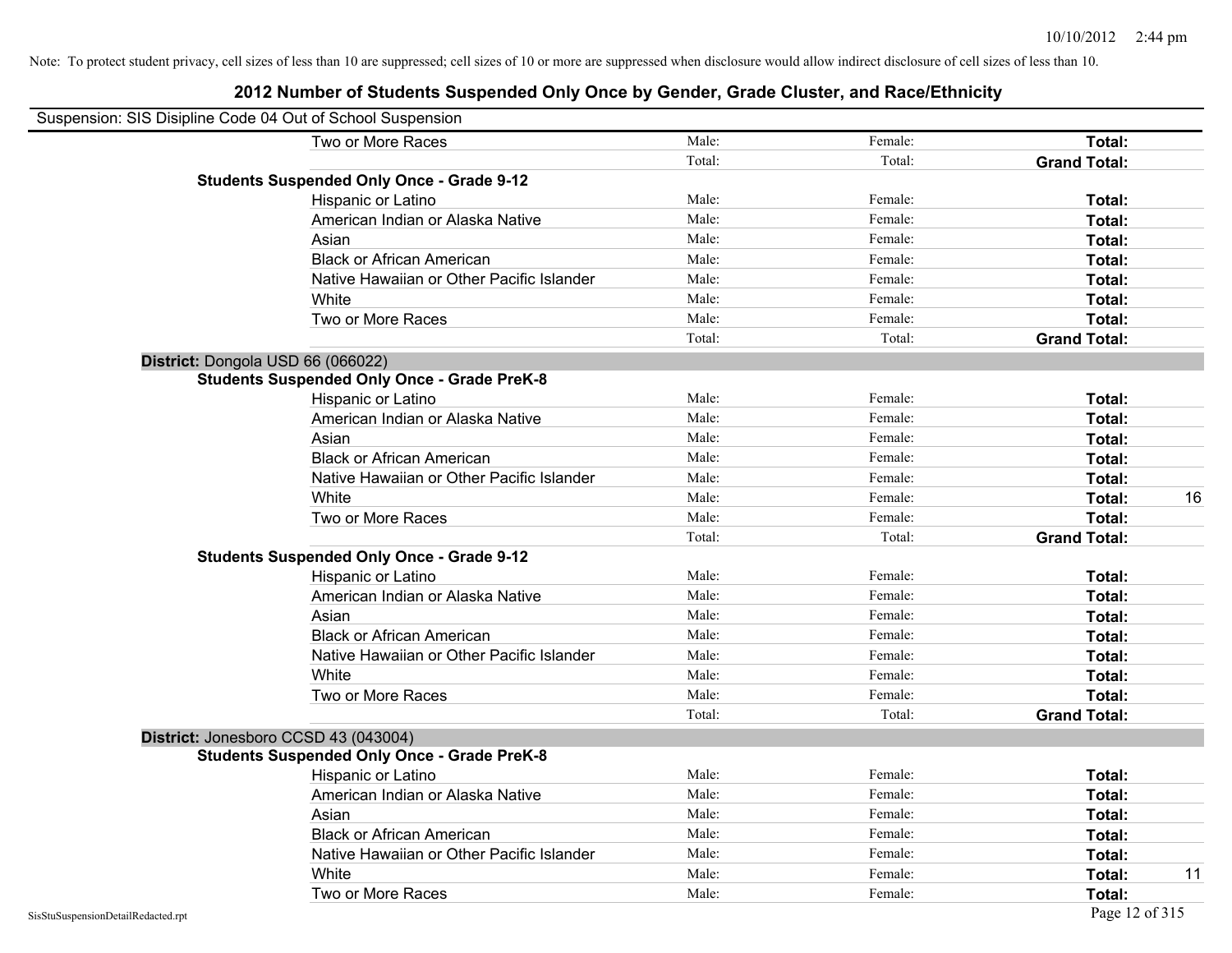| Suspension: SIS Disipline Code 04 Out of School Suspension |                                                    |        |         |                     |
|------------------------------------------------------------|----------------------------------------------------|--------|---------|---------------------|
|                                                            |                                                    | Total: | Total:  | <b>Grand Total:</b> |
|                                                            | District: Lick Creek CCSD 16 (016004)              |        |         |                     |
|                                                            | <b>Students Suspended Only Once - Grade PreK-8</b> |        |         |                     |
|                                                            | Hispanic or Latino                                 | Male:  | Female: | Total:              |
|                                                            | American Indian or Alaska Native                   | Male:  | Female: | Total:              |
|                                                            | Asian                                              | Male:  | Female: | Total:              |
|                                                            | <b>Black or African American</b>                   | Male:  | Female: | Total:              |
|                                                            | Native Hawaiian or Other Pacific Islander          | Male:  | Female: | Total:              |
|                                                            | White                                              | Male:  | Female: | Total:              |
|                                                            | Two or More Races                                  | Male:  | Female: | Total:              |
|                                                            |                                                    | Total: | Total:  | <b>Grand Total:</b> |
|                                                            | District: Shawnee CUSD 84 (084026)                 |        |         |                     |
|                                                            | <b>Students Suspended Only Once - Grade PreK-8</b> |        |         |                     |
|                                                            | Hispanic or Latino                                 | Male:  | Female: | Total:              |
|                                                            | American Indian or Alaska Native                   | Male:  | Female: | Total:              |
|                                                            | Asian                                              | Male:  | Female: | Total:              |
|                                                            | <b>Black or African American</b>                   | Male:  | Female: | Total:              |
|                                                            | Native Hawaiian or Other Pacific Islander          | Male:  | Female: | Total:              |
|                                                            | White                                              | Male:  | Female: | Total:              |
|                                                            | Two or More Races                                  | Male:  | Female: | Total:              |
|                                                            |                                                    | Total: | Total:  | <b>Grand Total:</b> |
|                                                            | <b>Students Suspended Only Once - Grade 9-12</b>   |        |         |                     |
|                                                            | Hispanic or Latino                                 | Male:  | Female: | Total:              |
|                                                            | American Indian or Alaska Native                   | Male:  | Female: | Total:              |
|                                                            | Asian                                              | Male:  | Female: | Total:              |
|                                                            | <b>Black or African American</b>                   | Male:  | Female: | Total:              |
|                                                            | Native Hawaiian or Other Pacific Islander          | Male:  | Female: | Total:              |
|                                                            | White                                              | Male:  | Female: | Total:              |
|                                                            | Two or More Races                                  | Male:  | Female: | Total:              |
|                                                            |                                                    | Total: | Total:  | <b>Grand Total:</b> |
|                                                            |                                                    |        |         |                     |
| Region: Bond/Effingham/Fayette ROE (03)                    |                                                    |        |         |                     |
| County: Bond (003)                                         |                                                    |        |         |                     |
|                                                            | District: Bond County CUSD 2 (002026)              |        |         |                     |
|                                                            | <b>Students Suspended Only Once - Grade PreK-8</b> |        |         |                     |
|                                                            | Hispanic or Latino                                 | Male:  | Female: | Total:              |
|                                                            | American Indian or Alaska Native                   | Male:  | Female: | Total:              |
|                                                            | Asian                                              | Male:  | Female: | Total:              |
|                                                            |                                                    |        |         |                     |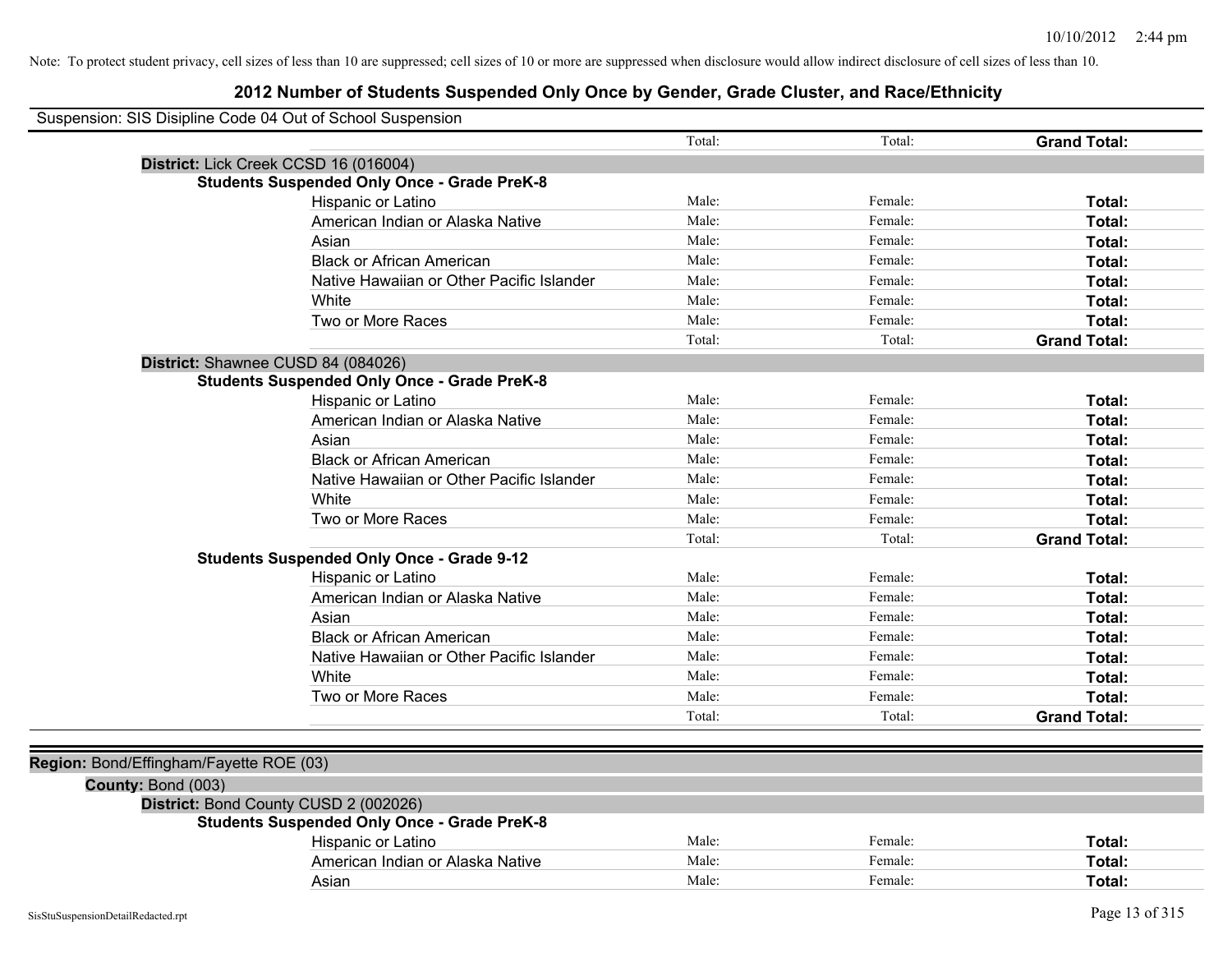| Suspension: SIS Disipline Code 04 Out of School Suspension |                                                    |        |         |                     |    |
|------------------------------------------------------------|----------------------------------------------------|--------|---------|---------------------|----|
|                                                            | <b>Black or African American</b>                   | Male:  | Female: | Total:              |    |
|                                                            | Native Hawaiian or Other Pacific Islander          | Male:  | Female: | Total:              |    |
|                                                            | White                                              | Male:  | Female: | Total:              | 27 |
|                                                            | Two or More Races                                  | Male:  | Female: | Total:              |    |
|                                                            |                                                    | Total: | Total:  | <b>Grand Total:</b> |    |
|                                                            | <b>Students Suspended Only Once - Grade 9-12</b>   |        |         |                     |    |
|                                                            | Hispanic or Latino                                 | Male:  | Female: | Total:              |    |
|                                                            | American Indian or Alaska Native                   | Male:  | Female: | Total:              |    |
|                                                            | Asian                                              | Male:  | Female: | Total:              |    |
|                                                            | <b>Black or African American</b>                   | Male:  | Female: | Total:              |    |
|                                                            | Native Hawaiian or Other Pacific Islander          | Male:  | Female: | Total:              |    |
|                                                            | White                                              | Male:  | Female: | Total:              | 27 |
|                                                            | Two or More Races                                  | Male:  | Female: | Total:              |    |
|                                                            |                                                    | Total: | Total:  | <b>Grand Total:</b> |    |
|                                                            | District: Mulberry Grove CUSD 1 (001026)           |        |         |                     |    |
|                                                            | <b>Students Suspended Only Once - Grade PreK-8</b> |        |         |                     |    |
|                                                            | Hispanic or Latino                                 | Male:  | Female: | Total:              |    |
|                                                            | American Indian or Alaska Native                   | Male:  | Female: | Total:              |    |
|                                                            | Asian                                              | Male:  | Female: | Total:              |    |
|                                                            | <b>Black or African American</b>                   | Male:  | Female: | Total:              |    |
|                                                            | Native Hawaiian or Other Pacific Islander          | Male:  | Female: | Total:              |    |
|                                                            | White                                              | Male:  | Female: | Total:              |    |
|                                                            | Two or More Races                                  | Male:  | Female: | Total:              |    |
|                                                            |                                                    | Total: | Total:  | <b>Grand Total:</b> |    |
|                                                            | <b>Students Suspended Only Once - Grade 9-12</b>   |        |         |                     |    |
|                                                            | Hispanic or Latino                                 | Male:  | Female: | Total:              |    |
|                                                            | American Indian or Alaska Native                   | Male:  | Female: | Total:              |    |
|                                                            | Asian                                              | Male:  | Female: | Total:              |    |
|                                                            | <b>Black or African American</b>                   | Male:  | Female: | Total:              |    |
|                                                            | Native Hawaiian or Other Pacific Islander          | Male:  | Female: | Total:              |    |
|                                                            | White                                              | Male:  | Female: | Total:              | 13 |
|                                                            | Two or More Races                                  | Male:  | Female: | Total:              |    |
|                                                            |                                                    | Total: | Total:  | <b>Grand Total:</b> |    |
| County: Effingham (025)                                    |                                                    |        |         |                     |    |
|                                                            | District: Altamont CUSD 10 (010026)                |        |         |                     |    |
|                                                            | <b>Students Suspended Only Once - Grade 9-12</b>   |        |         |                     |    |
|                                                            | Hispanic or Latino                                 | Male:  | Female: | Total:              |    |
|                                                            | American Indian or Alaska Native                   | Male:  | Female: | Total:              |    |
|                                                            | Asian                                              | Male:  | Female: | Total:              |    |
| SisStuSuspensionDetailRedacted.rpt                         |                                                    |        |         | Page 14 of 315      |    |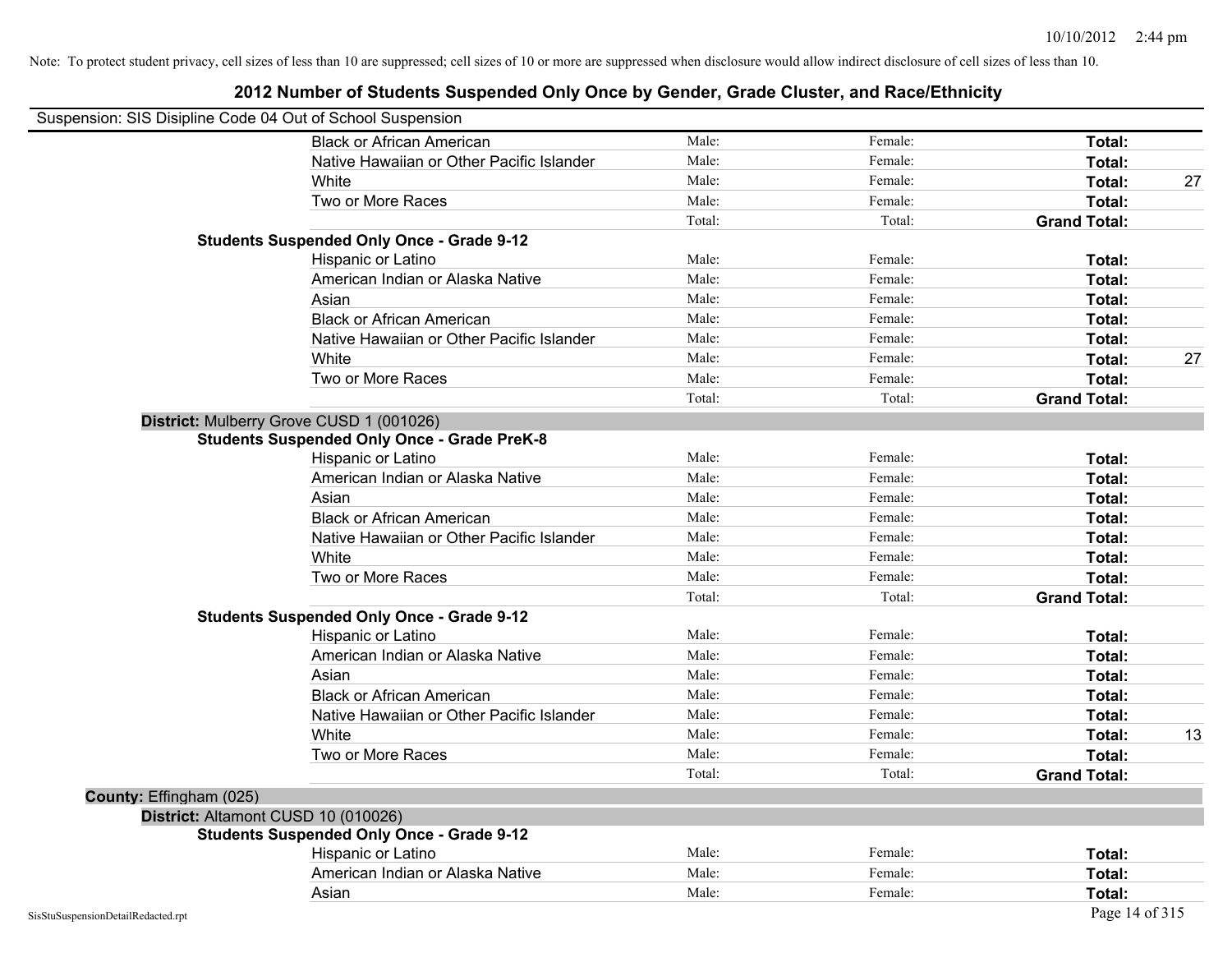| Suspension: SIS Disipline Code 04 Out of School Suspension |                                                    |        |         |                     |
|------------------------------------------------------------|----------------------------------------------------|--------|---------|---------------------|
|                                                            | <b>Black or African American</b>                   | Male:  | Female: | Total:              |
|                                                            | Native Hawaiian or Other Pacific Islander          | Male:  | Female: | Total:              |
|                                                            | White                                              | Male:  | Female: | Total:              |
|                                                            | Two or More Races                                  | Male:  | Female: | Total:              |
|                                                            |                                                    | Total: | Total:  | <b>Grand Total:</b> |
|                                                            | District: Beecher City CUSD 20 (020026)            |        |         |                     |
|                                                            | <b>Students Suspended Only Once - Grade 9-12</b>   |        |         |                     |
|                                                            | Hispanic or Latino                                 | Male:  | Female: | Total:              |
|                                                            | American Indian or Alaska Native                   | Male:  | Female: | Total:              |
|                                                            | Asian                                              | Male:  | Female: | Total:              |
|                                                            | <b>Black or African American</b>                   | Male:  | Female: | Total:              |
|                                                            | Native Hawaiian or Other Pacific Islander          | Male:  | Female: | Total:              |
|                                                            | White                                              | Male:  | Female: | Total:              |
|                                                            | Two or More Races                                  | Male:  | Female: | Total:              |
|                                                            |                                                    | Total: | Total:  | <b>Grand Total:</b> |
|                                                            | District: Dieterich CUSD 30 (030026)               |        |         |                     |
|                                                            | <b>Students Suspended Only Once - Grade PreK-8</b> |        |         |                     |
|                                                            | Hispanic or Latino                                 | Male:  | Female: | Total:              |
|                                                            | American Indian or Alaska Native                   | Male:  | Female: | Total:              |
|                                                            | Asian                                              | Male:  | Female: | Total:              |
|                                                            | <b>Black or African American</b>                   | Male:  | Female: | Total:              |
|                                                            | Native Hawaiian or Other Pacific Islander          | Male:  | Female: | Total:              |
|                                                            | White                                              | Male:  | Female: | Total:              |
|                                                            | Two or More Races                                  | Male:  | Female: | Total:              |
|                                                            |                                                    | Total: | Total:  | <b>Grand Total:</b> |
|                                                            | <b>Students Suspended Only Once - Grade 9-12</b>   |        |         |                     |
|                                                            | Hispanic or Latino                                 | Male:  | Female: | Total:              |
|                                                            | American Indian or Alaska Native                   | Male:  | Female: | Total:              |
|                                                            | Asian                                              | Male:  | Female: | Total:              |
|                                                            | <b>Black or African American</b>                   | Male:  | Female: | Total:              |
|                                                            | Native Hawaiian or Other Pacific Islander          | Male:  | Female: | Total:              |
|                                                            | White                                              | Male:  | Female: | Total:              |
|                                                            | Two or More Races                                  | Male:  | Female: | Total:              |
|                                                            |                                                    | Total: | Total:  | <b>Grand Total:</b> |
|                                                            | District: Effingham CUSD 40 (040026)               |        |         |                     |
|                                                            | <b>Students Suspended Only Once - Grade PreK-8</b> |        |         |                     |
|                                                            | Hispanic or Latino                                 | Male:  | Female: | Total:              |
|                                                            | American Indian or Alaska Native                   | Male:  | Female: | Total:              |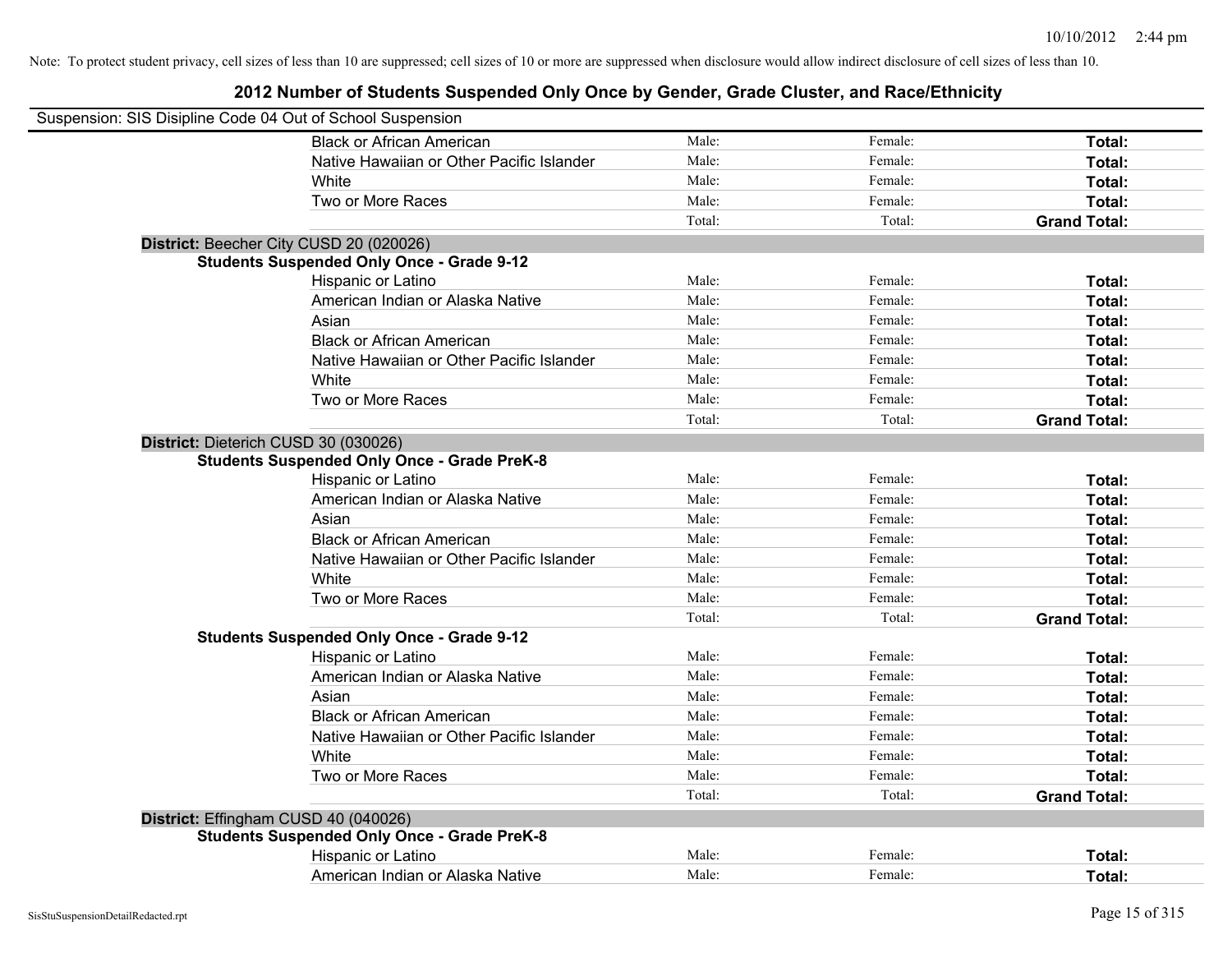| Suspension: SIS Disipline Code 04 Out of School Suspension |
|------------------------------------------------------------|
|------------------------------------------------------------|

|                       | Asian                                              | Male:  |    | Female: |    | Total:              |    |
|-----------------------|----------------------------------------------------|--------|----|---------|----|---------------------|----|
|                       | <b>Black or African American</b>                   | Male:  |    | Female: |    | Total:              |    |
|                       | Native Hawaiian or Other Pacific Islander          | Male:  |    | Female: |    | Total:              |    |
|                       | White                                              | Male:  | 41 | Female: | 16 | Total:              | 57 |
|                       | Two or More Races                                  | Male:  |    | Female: |    | Total:              |    |
|                       |                                                    | Total: |    | Total:  |    | <b>Grand Total:</b> |    |
|                       | <b>Students Suspended Only Once - Grade 9-12</b>   |        |    |         |    |                     |    |
|                       | Hispanic or Latino                                 | Male:  |    | Female: |    | Total:              |    |
|                       | American Indian or Alaska Native                   | Male:  |    | Female: |    | Total:              |    |
|                       | Asian                                              | Male:  |    | Female: |    | Total:              |    |
|                       | <b>Black or African American</b>                   | Male:  |    | Female: |    | Total:              |    |
|                       | Native Hawaiian or Other Pacific Islander          | Male:  |    | Female: |    | Total:              |    |
|                       | White                                              | Male:  | 21 | Female: | 19 | Total:              | 40 |
|                       | Two or More Races                                  | Male:  |    | Female: |    | Total:              |    |
|                       |                                                    | Total: |    | Total:  |    | <b>Grand Total:</b> |    |
|                       | District: Teutopolis CUSD 50 (050026)              |        |    |         |    |                     |    |
|                       | <b>Students Suspended Only Once - Grade 9-12</b>   |        |    |         |    |                     |    |
|                       | Hispanic or Latino                                 | Male:  |    | Female: |    | Total:              |    |
|                       | American Indian or Alaska Native                   | Male:  |    | Female: |    | Total:              |    |
|                       | Asian                                              | Male:  |    | Female: |    | Total:              |    |
|                       | <b>Black or African American</b>                   | Male:  |    | Female: |    | Total:              |    |
|                       | Native Hawaiian or Other Pacific Islander          | Male:  |    | Female: |    | Total:              |    |
|                       | White                                              | Male:  |    | Female: |    | Total:              |    |
|                       | Two or More Races                                  | Male:  |    | Female: |    | Total:              |    |
|                       |                                                    | Total: |    | Total:  |    | <b>Grand Total:</b> |    |
| County: Fayette (026) |                                                    |        |    |         |    |                     |    |
|                       | District: Brownstown CUSD 201 (201026)             |        |    |         |    |                     |    |
|                       | <b>Students Suspended Only Once - Grade PreK-8</b> |        |    |         |    |                     |    |
|                       | Hispanic or Latino                                 | Male:  |    | Female: |    | Total:              |    |
|                       | American Indian or Alaska Native                   | Male:  |    | Female: |    | Total:              |    |
|                       | Asian                                              | Male:  |    | Female: |    | Total:              |    |
|                       | <b>Black or African American</b>                   | Male:  |    | Female: |    | Total:              |    |
|                       | Native Hawaiian or Other Pacific Islander          | Male:  |    | Female: |    | Total:              |    |
|                       | White                                              | Male:  |    | Female: |    | Total:              |    |
|                       | Two or More Races                                  | Male:  |    | Female: |    | Total:              |    |
|                       |                                                    | Total: |    | Total:  |    | <b>Grand Total:</b> |    |
|                       | <b>Students Suspended Only Once - Grade 9-12</b>   |        |    |         |    |                     |    |
|                       | Hispanic or Latino                                 | Male:  |    | Female: |    | <b>Total:</b>       |    |
|                       | American Indian or Alaska Native                   | Male:  |    | Female: |    | Total:              |    |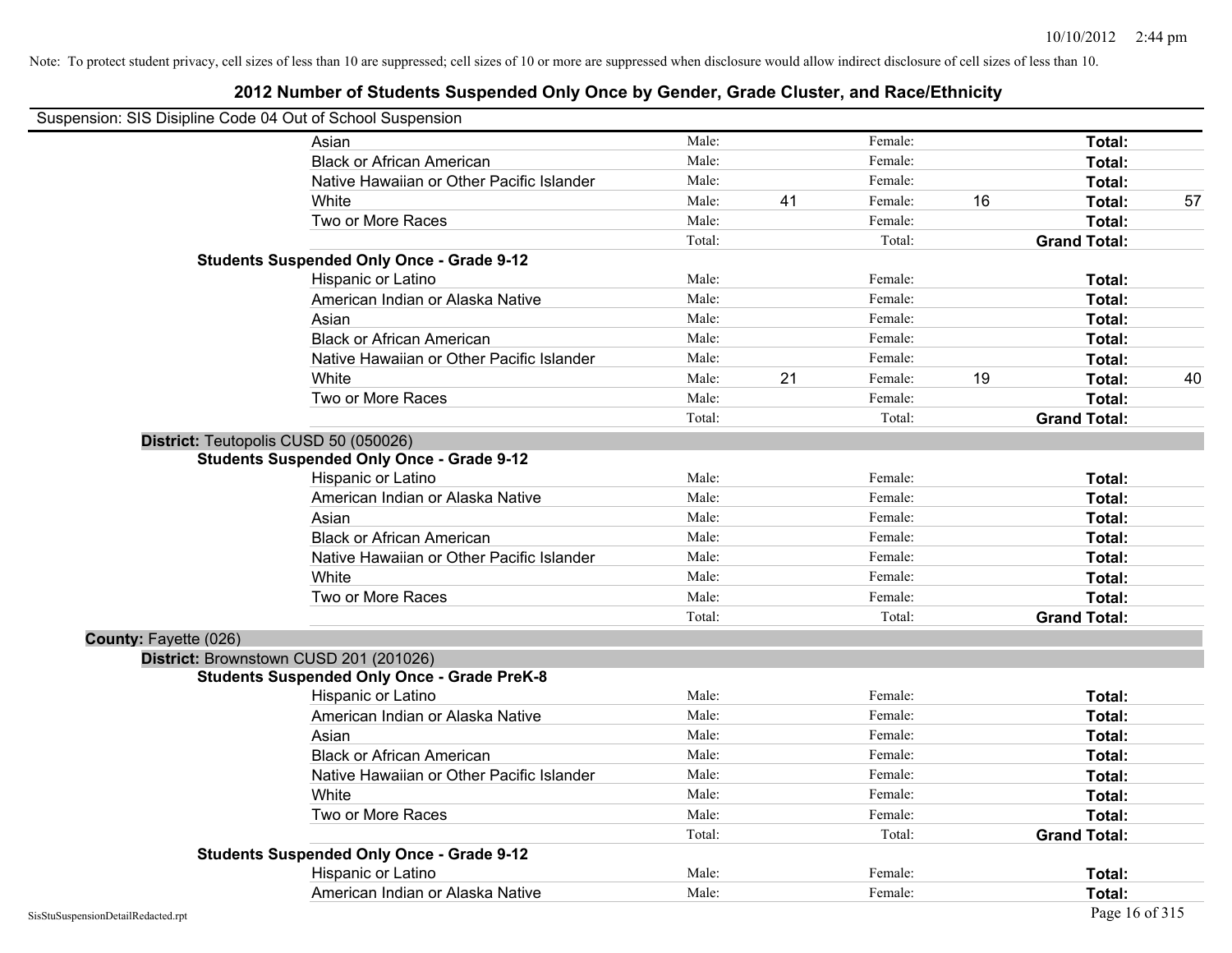| Suspension: SIS Disipline Code 04 Out of School Suspension |                                                    |        |         |                     |
|------------------------------------------------------------|----------------------------------------------------|--------|---------|---------------------|
|                                                            | Asian                                              | Male:  | Female: | Total:              |
|                                                            | <b>Black or African American</b>                   | Male:  | Female: | Total:              |
|                                                            | Native Hawaiian or Other Pacific Islander          | Male:  | Female: | Total:              |
|                                                            | White                                              | Male:  | Female: | Total:              |
|                                                            | Two or More Races                                  | Male:  | Female: | Total:              |
|                                                            |                                                    | Total: | Total:  | <b>Grand Total:</b> |
| District: Ramsey CUSD 204 (204026)                         |                                                    |        |         |                     |
|                                                            | <b>Students Suspended Only Once - Grade PreK-8</b> |        |         |                     |
|                                                            | Hispanic or Latino                                 | Male:  | Female: | Total:              |
|                                                            | American Indian or Alaska Native                   | Male:  | Female: | Total:              |
|                                                            | Asian                                              | Male:  | Female: | Total:              |
|                                                            | <b>Black or African American</b>                   | Male:  | Female: | Total:              |
|                                                            | Native Hawaiian or Other Pacific Islander          | Male:  | Female: | Total:              |
|                                                            | White                                              | Male:  | Female: | Total:              |
|                                                            | Two or More Races                                  | Male:  | Female: | Total:              |
|                                                            |                                                    | Total: | Total:  | <b>Grand Total:</b> |
|                                                            | <b>Students Suspended Only Once - Grade 9-12</b>   |        |         |                     |
|                                                            | Hispanic or Latino                                 | Male:  | Female: | Total:              |
|                                                            | American Indian or Alaska Native                   | Male:  | Female: | Total:              |
|                                                            | Asian                                              | Male:  | Female: | Total:              |
|                                                            | <b>Black or African American</b>                   | Male:  | Female: | Total:              |
|                                                            | Native Hawaiian or Other Pacific Islander          | Male:  | Female: | Total:              |
|                                                            | White                                              | Male:  | Female: | Total:              |
|                                                            | Two or More Races                                  | Male:  | Female: | Total:              |
|                                                            |                                                    | Total: | Total:  | <b>Grand Total:</b> |
| District: St Elmo CUSD 202 (202026)                        |                                                    |        |         |                     |
|                                                            | <b>Students Suspended Only Once - Grade PreK-8</b> |        |         |                     |
|                                                            | Hispanic or Latino                                 | Male:  | Female: | Total:              |
|                                                            | American Indian or Alaska Native                   | Male:  | Female: | Total:              |
|                                                            | Asian                                              | Male:  | Female: | Total:              |
|                                                            | <b>Black or African American</b>                   | Male:  | Female: | Total:              |
|                                                            | Native Hawaiian or Other Pacific Islander          | Male:  | Female: | Total:              |
|                                                            | <b>White</b>                                       | Male:  | Female: | Total:              |
|                                                            | Two or More Races                                  | Male:  | Female: | Total:              |
|                                                            |                                                    | Total: | Total:  | <b>Grand Total:</b> |
|                                                            | <b>Students Suspended Only Once - Grade 9-12</b>   |        |         |                     |
|                                                            | Hispanic or Latino                                 | Male:  | Female: | Total:              |
|                                                            | American Indian or Alaska Native                   | Male:  | Female: | Total:              |
|                                                            | Asian                                              | Male:  | Female: | Total:              |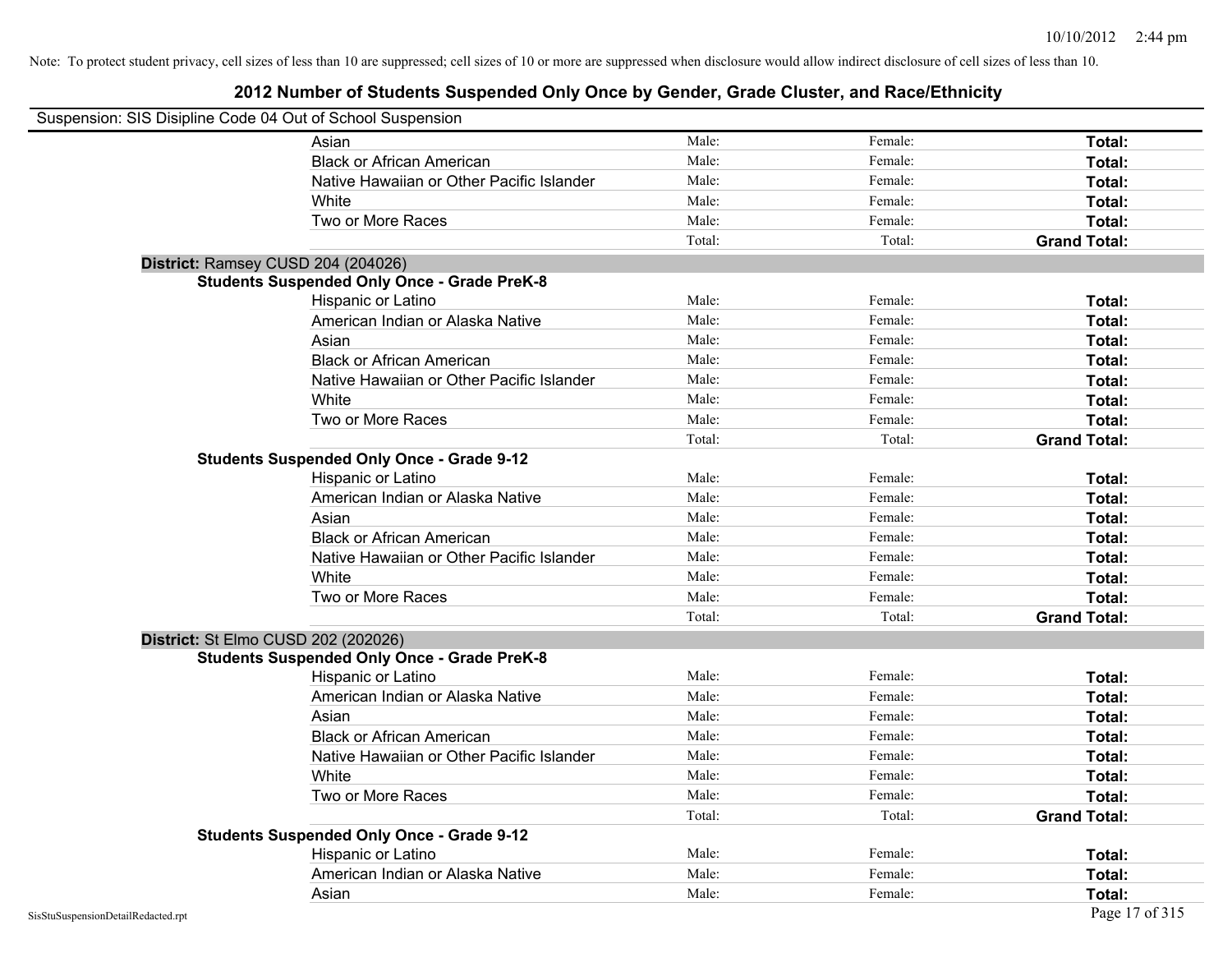## **2012 Number of Students Suspended Only Once by Gender, Grade Cluster, and Race/Ethnicity**

| Suspension: SIS Disipline Code 04 Out of School Suspension |                                                    |        |         |                     |    |
|------------------------------------------------------------|----------------------------------------------------|--------|---------|---------------------|----|
|                                                            | <b>Black or African American</b>                   | Male:  | Female: | Total:              |    |
|                                                            | Native Hawaiian or Other Pacific Islander          | Male:  | Female: | Total:              |    |
|                                                            | White                                              | Male:  | Female: | Total:              |    |
|                                                            | Two or More Races                                  | Male:  | Female: | Total:              |    |
|                                                            |                                                    | Total: | Total:  | <b>Grand Total:</b> |    |
|                                                            | District: Vandalia CUSD 203 (203026)               |        |         |                     |    |
|                                                            | <b>Students Suspended Only Once - Grade PreK-8</b> |        |         |                     |    |
|                                                            | Hispanic or Latino                                 | Male:  | Female: | Total:              |    |
|                                                            | American Indian or Alaska Native                   | Male:  | Female: | Total:              |    |
|                                                            | Asian                                              | Male:  | Female: | Total:              |    |
|                                                            | <b>Black or African American</b>                   | Male:  | Female: | Total:              |    |
|                                                            | Native Hawaiian or Other Pacific Islander          | Male:  | Female: | Total:              |    |
|                                                            | White                                              | Male:  | Female: | Total:              | 24 |
|                                                            | Two or More Races                                  | Male:  | Female: | Total:              |    |
|                                                            |                                                    | Total: | Total:  | <b>Grand Total:</b> |    |
|                                                            | <b>Students Suspended Only Once - Grade 9-12</b>   |        |         |                     |    |
|                                                            | Hispanic or Latino                                 | Male:  | Female: | Total:              |    |
|                                                            | American Indian or Alaska Native                   | Male:  | Female: | Total:              |    |
|                                                            | Asian                                              | Male:  | Female: | Total:              |    |
|                                                            | <b>Black or African American</b>                   | Male:  | Female: | Total:              |    |
|                                                            | Native Hawaiian or Other Pacific Islander          | Male:  | Female: | Total:              |    |
|                                                            | White                                              | Male:  | Female: | Total:              | 23 |
|                                                            | Two or More Races                                  | Male:  | Female: | Total:              |    |
|                                                            |                                                    | Total: | Total:  | <b>Grand Total:</b> |    |
| County: Non-Public School (000)                            |                                                    |        |         |                     |    |
|                                                            | District: Bond/Effingham/Fayette ROE (000000)      |        |         |                     |    |
|                                                            | <b>Students Suspended Only Once - Grade 9-12</b>   |        |         |                     |    |
|                                                            | Hispanic or Latino                                 | Male:  | Female: | Total:              |    |
|                                                            | American Indian or Alaska Native                   | Male:  | Female: | Total:              |    |
|                                                            | Asian                                              | Male:  | Female: | Total:              |    |
|                                                            | <b>Black or African American</b>                   | Male:  | Female: | Total:              |    |
|                                                            | Native Hawaiian or Other Pacific Islander          | Male:  | Female: | Total:              |    |
|                                                            | White                                              | Male:  | Female: | Total:              |    |
|                                                            | Two or More Races                                  | Male:  | Female: | Total:              |    |
|                                                            |                                                    | Total: | Total:  | <b>Grand Total:</b> |    |

**Region:** Boone/Winnebago ROE (04)

**County:** Boone (004)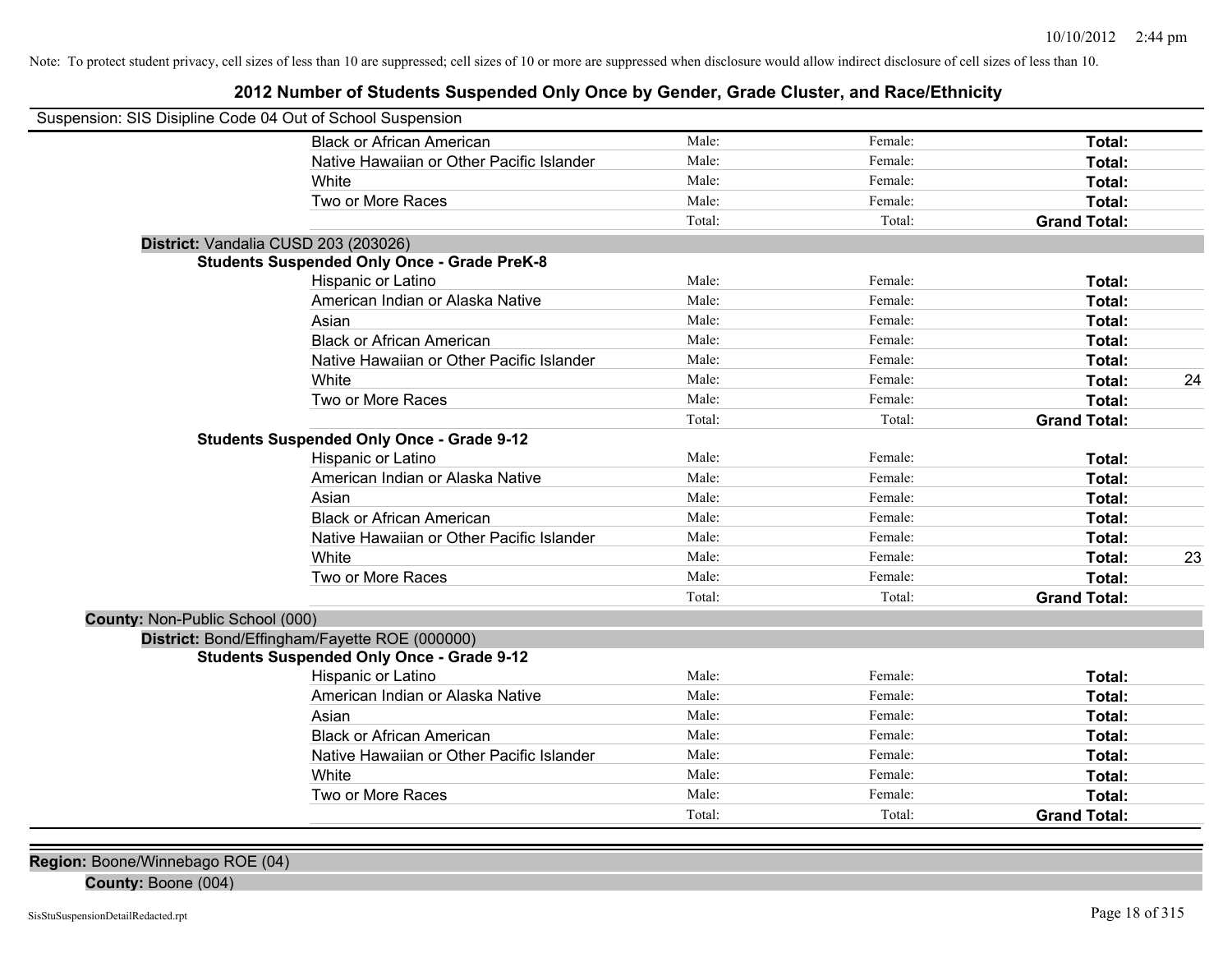| Suspension: SIS Disipline Code 04 Out of School Suspension |                                                    |        |    |         |    |                     |    |
|------------------------------------------------------------|----------------------------------------------------|--------|----|---------|----|---------------------|----|
|                                                            | District: Belvidere CUSD 100 (100026)              |        |    |         |    |                     |    |
|                                                            | <b>Students Suspended Only Once - Grade PreK-8</b> |        |    |         |    |                     |    |
|                                                            | Hispanic or Latino                                 | Male:  | 22 | Female: | 11 | Total:              | 33 |
|                                                            | American Indian or Alaska Native                   | Male:  |    | Female: |    | Total:              |    |
|                                                            | Asian                                              | Male:  |    | Female: |    | Total:              |    |
|                                                            | <b>Black or African American</b>                   | Male:  |    | Female: |    | Total:              |    |
|                                                            | Native Hawaiian or Other Pacific Islander          | Male:  |    | Female: |    | Total:              |    |
|                                                            | White                                              | Male:  |    | Female: |    | Total:              | 36 |
|                                                            | Two or More Races                                  | Male:  |    | Female: |    | Total:              |    |
|                                                            |                                                    | Total: | 58 | Total:  | 23 | <b>Grand Total:</b> | 81 |
|                                                            | <b>Students Suspended Only Once - Grade 9-12</b>   |        |    |         |    |                     |    |
|                                                            | Hispanic or Latino                                 | Male:  | 20 | Female: | 11 | Total:              | 31 |
|                                                            | American Indian or Alaska Native                   | Male:  |    | Female: |    | Total:              |    |
|                                                            | Asian                                              | Male:  |    | Female: |    | Total:              |    |
|                                                            | <b>Black or African American</b>                   | Male:  |    | Female: |    | Total:              |    |
|                                                            | Native Hawaiian or Other Pacific Islander          | Male:  |    | Female: |    | Total:              |    |
|                                                            | White                                              | Male:  | 39 | Female: | 12 | Total:              | 51 |
|                                                            | Two or More Races                                  | Male:  |    | Female: |    | Total:              |    |
|                                                            |                                                    | Total: |    | Total:  |    | <b>Grand Total:</b> |    |
|                                                            | District: North Boone CUSD 200 (200026)            |        |    |         |    |                     |    |
|                                                            | <b>Students Suspended Only Once - Grade PreK-8</b> |        |    |         |    |                     |    |
|                                                            | Hispanic or Latino                                 | Male:  |    | Female: |    | Total:              |    |
|                                                            | American Indian or Alaska Native                   | Male:  |    | Female: |    | Total:              |    |
|                                                            | Asian                                              | Male:  |    | Female: |    | Total:              |    |
|                                                            | <b>Black or African American</b>                   | Male:  |    | Female: |    | Total:              |    |
|                                                            | Native Hawaiian or Other Pacific Islander          | Male:  |    | Female: |    | Total:              |    |
|                                                            | White                                              | Male:  |    | Female: |    | Total:              |    |
|                                                            | Two or More Races                                  | Male:  |    | Female: |    | Total:              |    |
|                                                            |                                                    | Total: |    | Total:  |    | <b>Grand Total:</b> |    |
|                                                            | <b>Students Suspended Only Once - Grade 9-12</b>   |        |    |         |    |                     |    |
|                                                            | Hispanic or Latino                                 | Male:  |    | Female: |    | Total:              | 10 |
|                                                            | American Indian or Alaska Native                   | Male:  |    | Female: |    | Total:              |    |
|                                                            | Asian                                              | Male:  |    | Female: |    | Total:              |    |
|                                                            | <b>Black or African American</b>                   | Male:  |    | Female: |    | Total:              |    |
|                                                            | Native Hawaiian or Other Pacific Islander          | Male:  |    | Female: |    | Total:              |    |
|                                                            | White                                              | Male:  |    | Female: |    | Total:              | 14 |
|                                                            | Two or More Races                                  | Male:  |    | Female: |    | Total:              |    |
|                                                            |                                                    | Total: |    | Total:  |    | <b>Grand Total:</b> |    |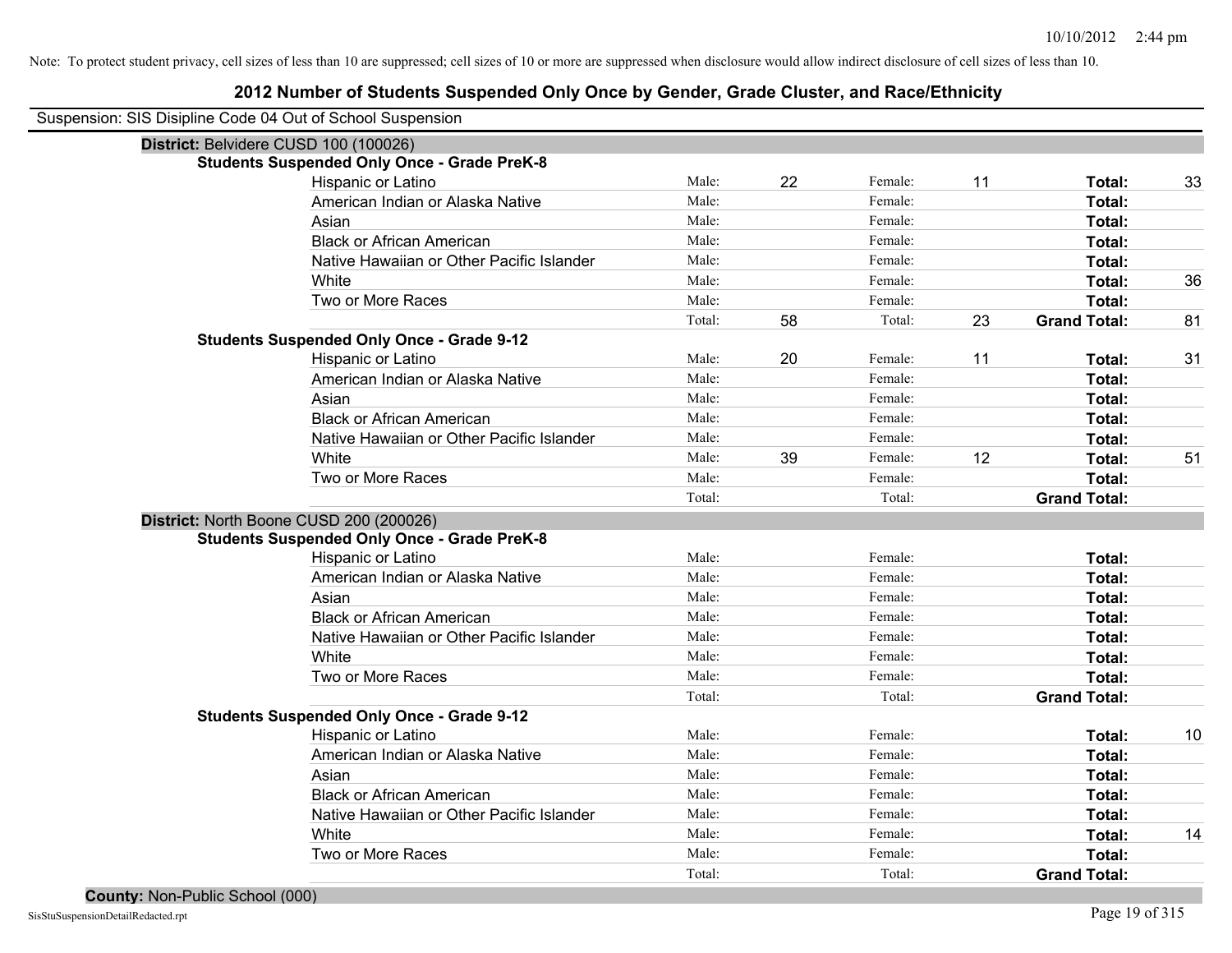| Suspension: SIS Disipline Code 04 Out of School Suspension |                                                    |        |    |         |    |                     |    |
|------------------------------------------------------------|----------------------------------------------------|--------|----|---------|----|---------------------|----|
|                                                            | District: Boone/Winnebago ROE (000000)             |        |    |         |    |                     |    |
|                                                            | <b>Students Suspended Only Once - Grade 9-12</b>   |        |    |         |    |                     |    |
|                                                            | Hispanic or Latino                                 | Male:  |    | Female: |    | Total:              |    |
|                                                            | American Indian or Alaska Native                   | Male:  |    | Female: |    | Total:              |    |
|                                                            | Asian                                              | Male:  |    | Female: |    | Total:              |    |
|                                                            | <b>Black or African American</b>                   | Male:  |    | Female: |    | Total:              |    |
|                                                            | Native Hawaiian or Other Pacific Islander          | Male:  |    | Female: |    | Total:              |    |
|                                                            | White                                              | Male:  |    | Female: |    | Total:              |    |
|                                                            | Two or More Races                                  | Male:  |    | Female: |    | Total:              |    |
|                                                            |                                                    | Total: |    | Total:  |    | <b>Grand Total:</b> |    |
| County: Winnebago (101)                                    |                                                    |        |    |         |    |                     |    |
|                                                            | District: County of Winnebago SD 320 (320026)      |        |    |         |    |                     |    |
|                                                            | <b>Students Suspended Only Once - Grade PreK-8</b> |        |    |         |    |                     |    |
|                                                            | Hispanic or Latino                                 | Male:  |    | Female: |    | Total:              |    |
|                                                            | American Indian or Alaska Native                   | Male:  |    | Female: |    | Total:              |    |
|                                                            | Asian                                              | Male:  |    | Female: |    | Total:              |    |
|                                                            | <b>Black or African American</b>                   | Male:  |    | Female: |    | Total:              |    |
|                                                            | Native Hawaiian or Other Pacific Islander          | Male:  |    | Female: |    | Total:              |    |
|                                                            | White                                              | Male:  |    | Female: |    | Total:              | 24 |
|                                                            | Two or More Races                                  | Male:  |    | Female: |    | Total:              |    |
|                                                            |                                                    | Total: |    | Total:  |    | <b>Grand Total:</b> | 35 |
|                                                            | <b>Students Suspended Only Once - Grade 9-12</b>   |        |    |         |    |                     |    |
|                                                            | Hispanic or Latino                                 | Male:  |    | Female: |    | Total:              |    |
|                                                            | American Indian or Alaska Native                   | Male:  |    | Female: |    | Total:              |    |
|                                                            | Asian                                              | Male:  |    | Female: |    | Total:              |    |
|                                                            | <b>Black or African American</b>                   | Male:  |    | Female: |    | Total:              |    |
|                                                            | Native Hawaiian or Other Pacific Islander          | Male:  |    | Female: |    | Total:              |    |
|                                                            | White                                              | Male:  | 15 | Female: | 10 | Total:              | 25 |
|                                                            | Two or More Races                                  | Male:  |    | Female: |    | Total:              |    |
|                                                            |                                                    | Total: |    | Total:  |    | <b>Grand Total:</b> |    |
|                                                            | District: Durand CUSD 322 (322026)                 |        |    |         |    |                     |    |
|                                                            | <b>Students Suspended Only Once - Grade PreK-8</b> |        |    |         |    |                     |    |
|                                                            | Hispanic or Latino                                 | Male:  |    | Female: |    | Total:              |    |
|                                                            | American Indian or Alaska Native                   | Male:  |    | Female: |    | Total:              |    |
|                                                            | Asian                                              | Male:  |    | Female: |    | Total:              |    |
|                                                            | <b>Black or African American</b>                   | Male:  |    | Female: |    | Total:              |    |
|                                                            | Native Hawaiian or Other Pacific Islander          | Male:  |    | Female: |    | <b>Total:</b>       |    |
|                                                            | White                                              | Male:  |    | Female: |    | Total:              |    |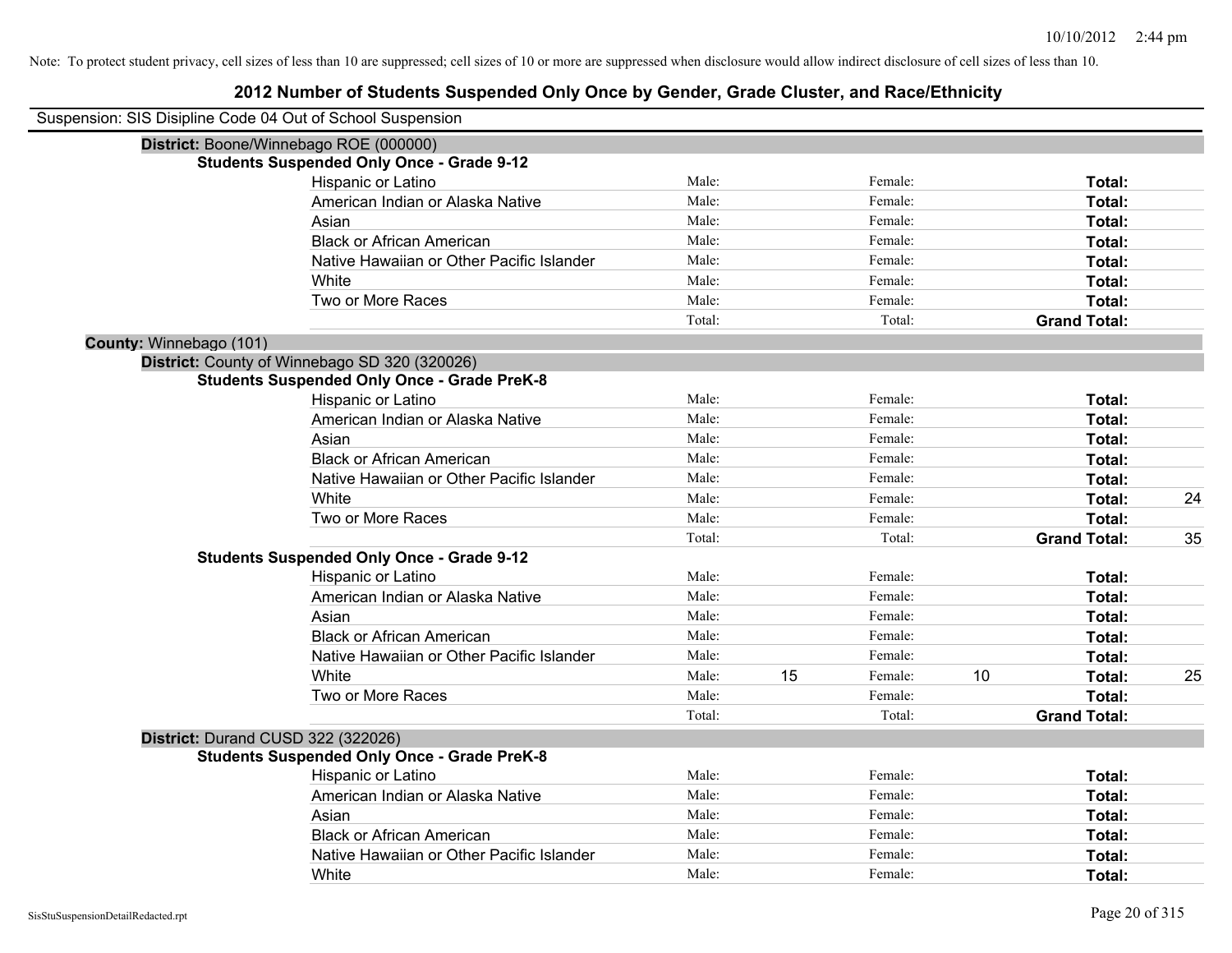| Suspension: SIS Disipline Code 04 Out of School Suspension |                                                    |        |    |         |    |                     |     |
|------------------------------------------------------------|----------------------------------------------------|--------|----|---------|----|---------------------|-----|
|                                                            | Two or More Races                                  | Male:  |    | Female: |    | Total:              |     |
|                                                            |                                                    | Total: |    | Total:  |    | <b>Grand Total:</b> |     |
|                                                            | <b>Students Suspended Only Once - Grade 9-12</b>   |        |    |         |    |                     |     |
|                                                            | Hispanic or Latino                                 | Male:  |    | Female: |    | Total:              |     |
|                                                            | American Indian or Alaska Native                   | Male:  |    | Female: |    | Total:              |     |
|                                                            | Asian                                              | Male:  |    | Female: |    | Total:              |     |
|                                                            | <b>Black or African American</b>                   | Male:  |    | Female: |    | Total:              |     |
|                                                            | Native Hawaiian or Other Pacific Islander          | Male:  |    | Female: |    | Total:              |     |
|                                                            | White                                              | Male:  |    | Female: |    | Total:              |     |
|                                                            | Two or More Races                                  | Male:  |    | Female: |    | Total:              |     |
|                                                            |                                                    | Total: |    | Total:  |    | <b>Grand Total:</b> |     |
| District: Harlem UD 122 (122022)                           |                                                    |        |    |         |    |                     |     |
|                                                            | <b>Students Suspended Only Once - Grade PreK-8</b> |        |    |         |    |                     |     |
|                                                            | Hispanic or Latino                                 | Male:  |    | Female: |    | Total:              | 18  |
|                                                            | American Indian or Alaska Native                   | Male:  |    | Female: |    | Total:              |     |
|                                                            | Asian                                              | Male:  |    | Female: |    | Total:              |     |
|                                                            | <b>Black or African American</b>                   | Male:  |    | Female: |    | Total:              | 16  |
|                                                            | Native Hawaiian or Other Pacific Islander          | Male:  |    | Female: |    | Total:              |     |
|                                                            | White                                              | Male:  | 75 | Female: | 23 | Total:              | 98  |
|                                                            | Two or More Races                                  | Male:  |    | Female: |    | Total:              | 11  |
|                                                            |                                                    | Total: |    | Total:  |    | <b>Grand Total:</b> |     |
|                                                            | <b>Students Suspended Only Once - Grade 9-12</b>   |        |    |         |    |                     |     |
|                                                            | Hispanic or Latino                                 | Male:  |    | Female: |    | Total:              | 14  |
|                                                            | American Indian or Alaska Native                   | Male:  |    | Female: |    | Total:              |     |
|                                                            | Asian                                              | Male:  |    | Female: |    | Total:              |     |
|                                                            | <b>Black or African American</b>                   | Male:  |    | Female: |    | Total:              | 14  |
|                                                            | Native Hawaiian or Other Pacific Islander          | Male:  |    | Female: |    | Total:              |     |
|                                                            | White                                              | Male:  | 88 | Female: | 48 | Total:              | 136 |
|                                                            | Two or More Races                                  | Male:  |    | Female: |    | Total:              |     |
|                                                            |                                                    | Total: |    | Total:  |    | <b>Grand Total:</b> |     |
|                                                            | District: Hononegah CHD 207 (207016)               |        |    |         |    |                     |     |
|                                                            | <b>Students Suspended Only Once - Grade 9-12</b>   |        |    |         |    |                     |     |
|                                                            | Hispanic or Latino                                 | Male:  |    | Female: |    | Total:              | 12  |
|                                                            | American Indian or Alaska Native                   | Male:  |    | Female: |    | Total:              |     |
|                                                            | Asian                                              | Male:  |    | Female: |    | Total:              |     |
|                                                            | <b>Black or African American</b>                   | Male:  |    | Female: |    | Total:              |     |
|                                                            | Native Hawaiian or Other Pacific Islander          | Male:  |    | Female: |    | Total:              |     |
|                                                            | White                                              | Male:  | 60 | Female: | 19 | Total:              | 79  |
|                                                            | Two or More Races                                  | Male:  |    | Female: |    | Total:              |     |
| SisStuSuspensionDetailRedacted.rpt                         |                                                    |        |    |         |    | Page 21 of 315      |     |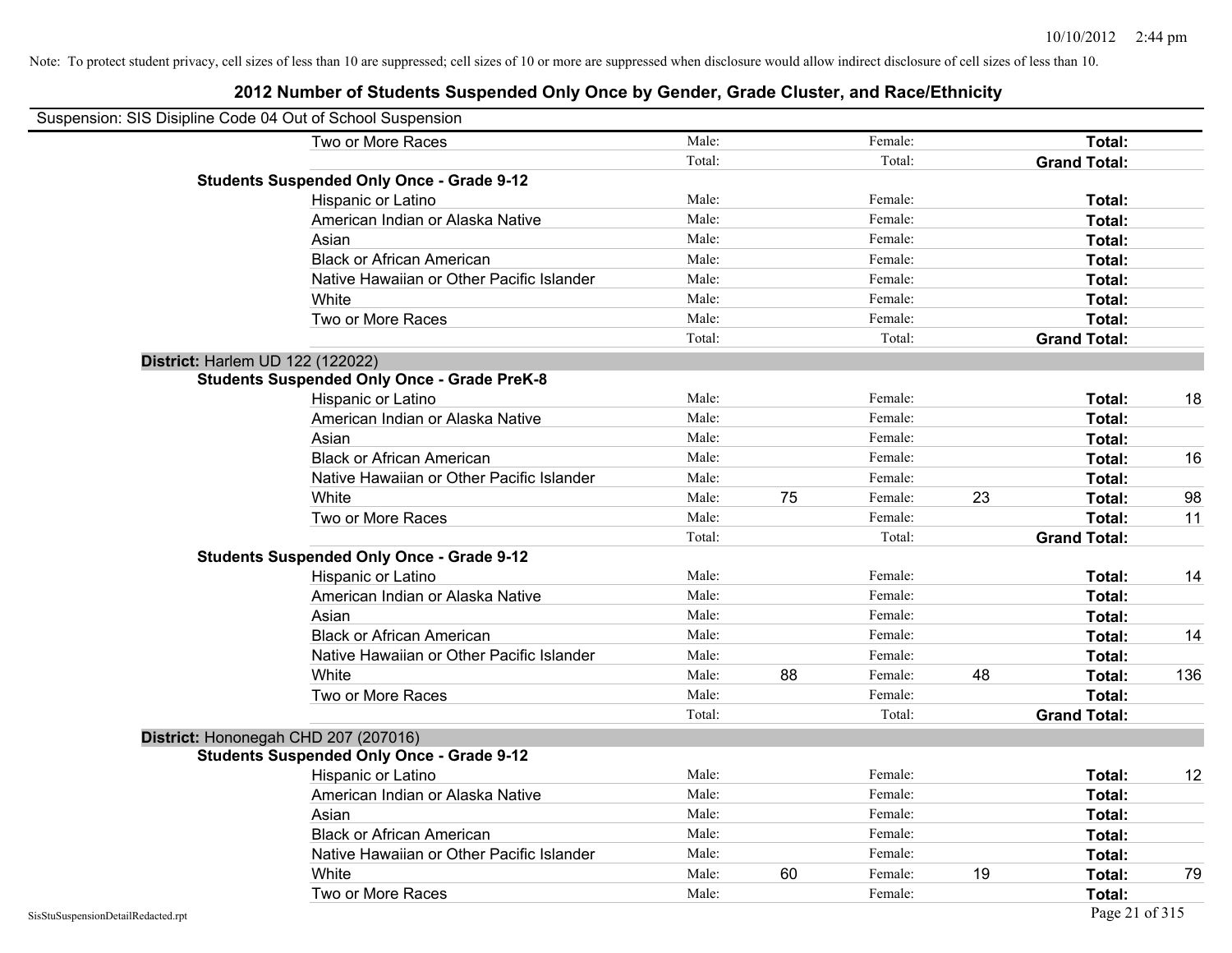| Suspension: SIS Disipline Code 04 Out of School Suspension |                                                    |        |         |                     |    |
|------------------------------------------------------------|----------------------------------------------------|--------|---------|---------------------|----|
|                                                            |                                                    | Total: | Total:  | <b>Grand Total:</b> |    |
|                                                            | District: Kinnikinnick CCSD 131 (131004)           |        |         |                     |    |
|                                                            | <b>Students Suspended Only Once - Grade PreK-8</b> |        |         |                     |    |
|                                                            | Hispanic or Latino                                 | Male:  | Female: | Total:              |    |
|                                                            | American Indian or Alaska Native                   | Male:  | Female: | Total:              |    |
|                                                            | Asian                                              | Male:  | Female: | Total:              |    |
|                                                            | <b>Black or African American</b>                   | Male:  | Female: | Total:              |    |
|                                                            | Native Hawaiian or Other Pacific Islander          | Male:  | Female: | Total:              |    |
|                                                            | White                                              | Male:  | Female: | Total:              | 23 |
|                                                            | Two or More Races                                  | Male:  | Female: | Total:              |    |
|                                                            |                                                    | Total: | Total:  | <b>Grand Total:</b> |    |
|                                                            | District: Pecatonica CUSD 321 (321026)             |        |         |                     |    |
|                                                            | <b>Students Suspended Only Once - Grade PreK-8</b> |        |         |                     |    |
|                                                            | Hispanic or Latino                                 | Male:  | Female: | Total:              |    |
|                                                            | American Indian or Alaska Native                   | Male:  | Female: | Total:              |    |
|                                                            | Asian                                              | Male:  | Female: | Total:              |    |
|                                                            | <b>Black or African American</b>                   | Male:  | Female: | Total:              |    |
|                                                            | Native Hawaiian or Other Pacific Islander          | Male:  | Female: | Total:              |    |
|                                                            | White                                              | Male:  | Female: | Total:              | 11 |
|                                                            | Two or More Races                                  | Male:  | Female: | Total:              |    |
|                                                            |                                                    | Total: | Total:  | <b>Grand Total:</b> |    |
|                                                            | <b>Students Suspended Only Once - Grade 9-12</b>   |        |         |                     |    |
|                                                            | Hispanic or Latino                                 | Male:  | Female: | Total:              |    |
|                                                            | American Indian or Alaska Native                   | Male:  | Female: | Total:              |    |
|                                                            | Asian                                              | Male:  | Female: | Total:              |    |
|                                                            | <b>Black or African American</b>                   | Male:  | Female: | Total:              |    |
|                                                            | Native Hawaiian or Other Pacific Islander          | Male:  | Female: | Total:              |    |
|                                                            | White                                              | Male:  | Female: | Total:              | 16 |
|                                                            | Two or More Races                                  | Male:  | Female: | <b>Total:</b>       |    |
|                                                            |                                                    | Total: | Total:  | <b>Grand Total:</b> |    |
|                                                            | District: Prairie Hill CCSD 133 (133004)           |        |         |                     |    |
|                                                            | <b>Students Suspended Only Once - Grade PreK-8</b> |        |         |                     |    |
|                                                            | Hispanic or Latino                                 | Male:  | Female: | Total:              |    |
|                                                            | American Indian or Alaska Native                   | Male:  | Female: | Total:              |    |
|                                                            | Asian                                              | Male:  | Female: | Total:              |    |
|                                                            | <b>Black or African American</b>                   | Male:  | Female: | Total:              |    |
|                                                            | Native Hawaiian or Other Pacific Islander          | Male:  | Female: | <b>Total:</b>       |    |
|                                                            | White                                              | Male:  | Female: | Total:              |    |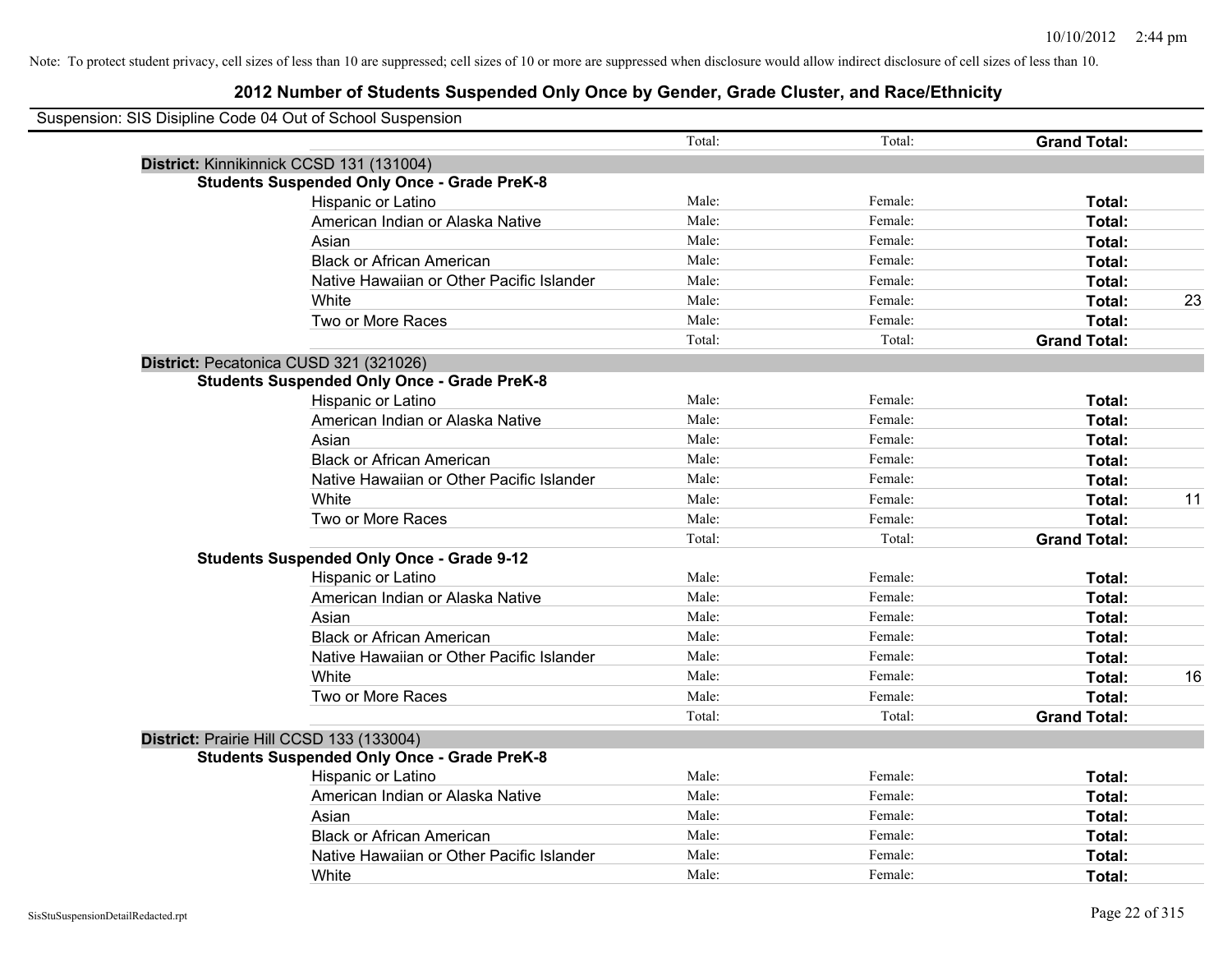| Suspension: SIS Disipline Code 04 Out of School Suspension |        |     |         |     |                     |     |
|------------------------------------------------------------|--------|-----|---------|-----|---------------------|-----|
| Two or More Races                                          | Male:  |     | Female: |     | Total:              |     |
|                                                            | Total: |     | Total:  |     | <b>Grand Total:</b> |     |
| District: Rockford SD 205 (205025)                         |        |     |         |     |                     |     |
| <b>Students Suspended Only Once - Grade PreK-8</b>         |        |     |         |     |                     |     |
| Hispanic or Latino                                         | Male:  | 117 | Female: | 72  | Total:              | 189 |
| American Indian or Alaska Native                           | Male:  |     | Female: |     | Total:              |     |
| Asian                                                      | Male:  |     | Female: |     | Total:              | 26  |
| <b>Black or African American</b>                           | Male:  | 341 | Female: | 212 | Total:              | 553 |
| Native Hawaiian or Other Pacific Islander                  | Male:  |     | Female: |     | Total:              |     |
| White                                                      | Male:  | 174 | Female: | 61  | Total:              | 235 |
| Two or More Races                                          | Male:  | 37  | Female: | 24  | Total:              | 61  |
|                                                            | Total: |     | Total:  |     | <b>Grand Total:</b> |     |
| <b>Students Suspended Only Once - Grade 9-12</b>           |        |     |         |     |                     |     |
| Hispanic or Latino                                         | Male:  | 136 | Female: | 116 | Total:              | 252 |
| American Indian or Alaska Native                           | Male:  |     | Female: |     | Total:              |     |
| Asian                                                      | Male:  | 11  | Female: | 12  | Total:              | 23  |
| <b>Black or African American</b>                           | Male:  | 161 | Female: | 198 | Total:              | 359 |
| Native Hawaiian or Other Pacific Islander                  | Male:  |     | Female: |     | Total:              |     |
| White                                                      | Male:  | 173 | Female: | 127 | Total:              | 300 |
| Two or More Races                                          | Male:  | 24  | Female: | 22  | Total:              | 46  |
|                                                            | Total: |     | Total:  |     | <b>Grand Total:</b> |     |
| District: Rockton SD 140 (140004)                          |        |     |         |     |                     |     |
| <b>Students Suspended Only Once - Grade PreK-8</b>         |        |     |         |     |                     |     |
| Hispanic or Latino                                         | Male:  |     | Female: |     | Total:              |     |
| American Indian or Alaska Native                           | Male:  |     | Female: |     | Total:              |     |
| Asian                                                      | Male:  |     | Female: |     | Total:              |     |
| <b>Black or African American</b>                           | Male:  |     | Female: |     | Total:              |     |
| Native Hawaiian or Other Pacific Islander                  | Male:  |     | Female: |     | Total:              |     |
| White                                                      | Male:  |     | Female: |     | Total:              | 31  |
| Two or More Races                                          | Male:  |     | Female: |     | Total:              |     |
|                                                            | Total: |     | Total:  |     | <b>Grand Total:</b> |     |
| District: Shirland CCSD 134 (134004)                       |        |     |         |     |                     |     |
| <b>Students Suspended Only Once - Grade PreK-8</b>         |        |     |         |     |                     |     |
| Hispanic or Latino                                         | Male:  |     | Female: |     | Total:              |     |
| American Indian or Alaska Native                           | Male:  |     | Female: |     | Total:              |     |
| Asian                                                      | Male:  |     | Female: |     | Total:              |     |
| <b>Black or African American</b>                           | Male:  |     | Female: |     | Total:              |     |
| Native Hawaiian or Other Pacific Islander                  | Male:  |     | Female: |     | Total:              |     |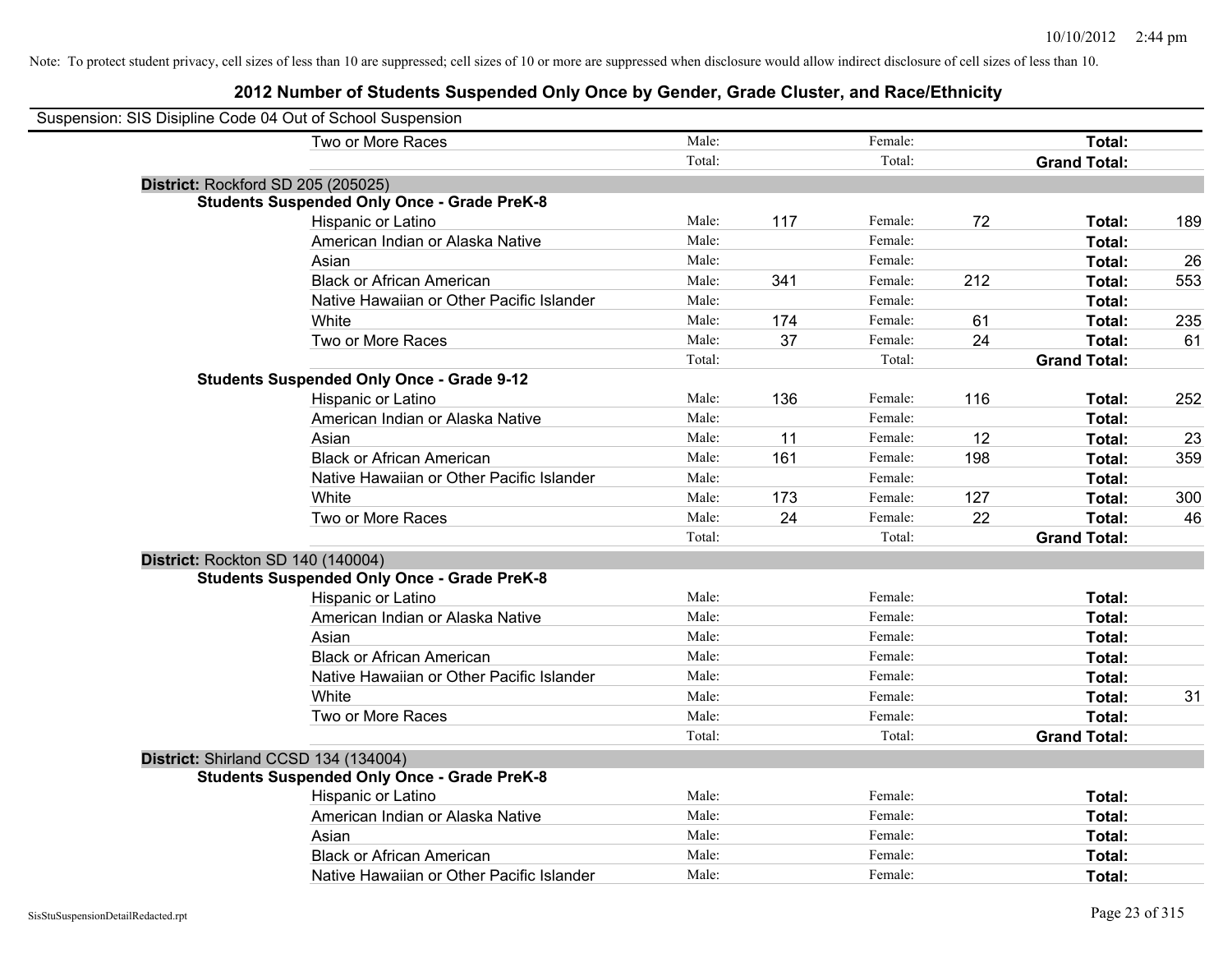## **2012 Number of Students Suspended Only Once by Gender, Grade Cluster, and Race/Ethnicity**

|                                          | Suspension: SIS Disipline Code 04 Out of School Suspension |        |         |                     |
|------------------------------------------|------------------------------------------------------------|--------|---------|---------------------|
|                                          | White                                                      | Male:  | Female: | <b>Total:</b>       |
|                                          | Two or More Races                                          | Male:  | Female: | Total:              |
|                                          |                                                            | Total: | Total:  | <b>Grand Total:</b> |
|                                          | District: Winnebago CUSD 323 (323026)                      |        |         |                     |
|                                          | <b>Students Suspended Only Once - Grade PreK-8</b>         |        |         |                     |
|                                          | Hispanic or Latino                                         | Male:  | Female: | Total:              |
|                                          | American Indian or Alaska Native                           | Male:  | Female: | Total:              |
|                                          | Asian                                                      | Male:  | Female: | Total:              |
|                                          | <b>Black or African American</b>                           | Male:  | Female: | Total:              |
|                                          | Native Hawaiian or Other Pacific Islander                  | Male:  | Female: | Total:              |
|                                          | White                                                      | Male:  | Female: | Total:              |
|                                          | Two or More Races                                          | Male:  | Female: | Total:              |
|                                          |                                                            | Total: | Total:  | <b>Grand Total:</b> |
|                                          |                                                            |        |         |                     |
| Region: Brown/Cass/Morgan/Scott ROE (46) |                                                            |        |         |                     |
| County: Brown (005)                      |                                                            |        |         |                     |
|                                          | District: Brown County CUSD 1 (001026)                     |        |         |                     |
|                                          | <b>Students Suspended Only Once - Grade PreK-8</b>         |        |         |                     |
|                                          | Hispanic or Latino                                         | Male:  | Female: | Total:              |
|                                          | American Indian or Alaska Native                           | Male:  | Female: | Total:              |
|                                          | Asian                                                      | Male:  | Female: | <b>Total:</b>       |
|                                          | <b>Black or African American</b>                           | Male:  | Female: | Total:              |
|                                          | Native Hawaiian or Other Pacific Islander                  | Male:  | Female: | Total:              |
|                                          | White                                                      | Male:  | Female: | Total:              |
|                                          | Two or More Races                                          | Male:  | Female: | Total:              |
|                                          |                                                            | Total: | Total:  | <b>Grand Total:</b> |
|                                          | <b>Students Suspended Only Once - Grade 9-12</b>           |        |         |                     |
|                                          | Hispanic or Latino                                         | Male:  | Female: | Total:              |
|                                          | American Indian or Alaska Native                           | Male:  | Female: | Total:              |
|                                          | Asian                                                      | Male:  | Female: | Total:              |
|                                          | <b>Black or African American</b>                           | Male:  | Female: | Total:              |
|                                          | Native Hawaiian or Other Pacific Islander                  | Male:  | Female: | Total:              |
|                                          | White                                                      | Male:  | Female: | Total:              |
|                                          | Two or More Races                                          | Male:  | Female: | Total:              |
|                                          |                                                            |        |         |                     |

**District:** A-C Central CUSD 262 (262026) **Students Suspended Only Once - Grade PreK-8**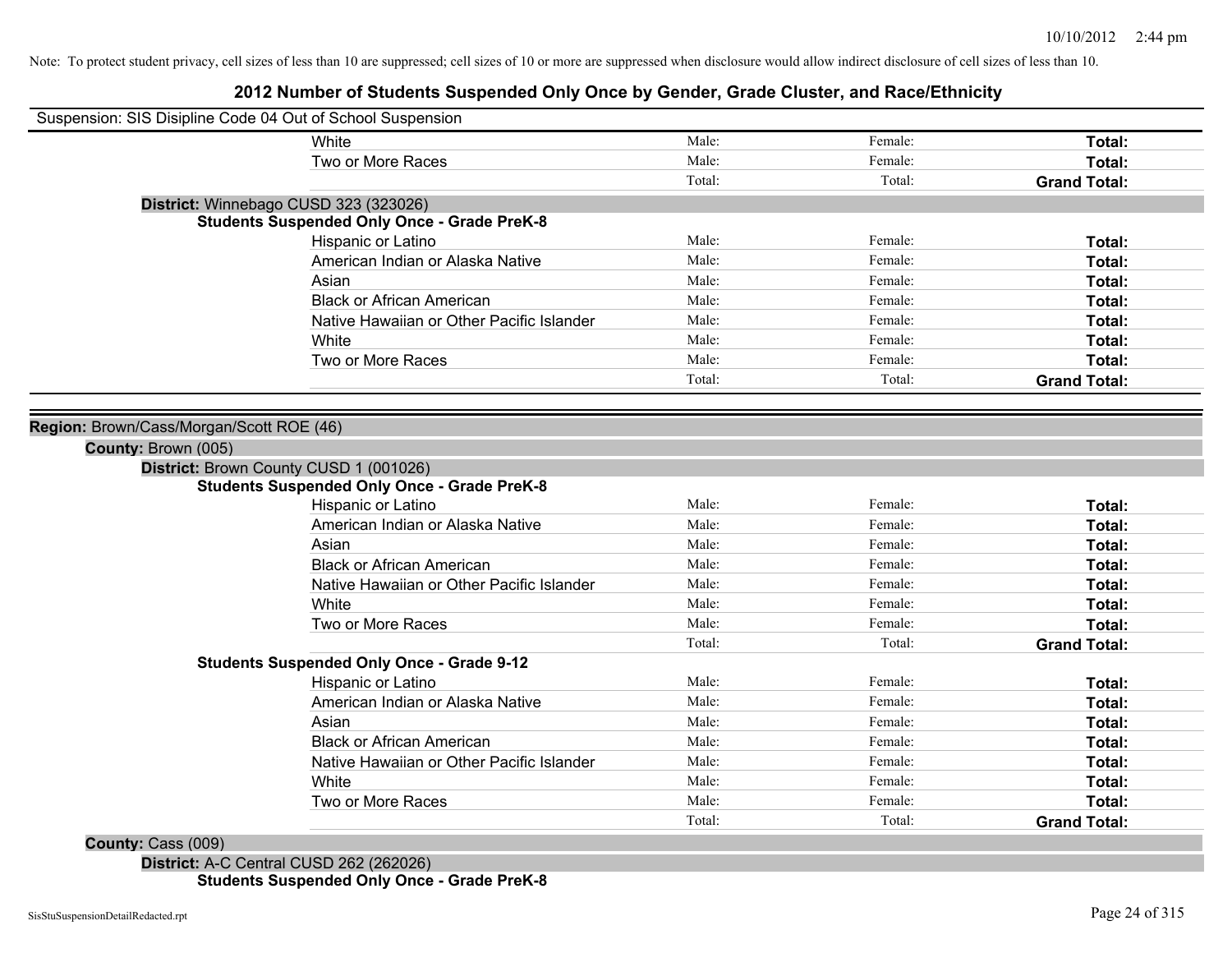| Suspension: SIS Disipline Code 04 Out of School Suspension |                                                    |        |         |                     |    |
|------------------------------------------------------------|----------------------------------------------------|--------|---------|---------------------|----|
|                                                            | Hispanic or Latino                                 | Male:  | Female: | Total:              |    |
|                                                            | American Indian or Alaska Native                   | Male:  | Female: | Total:              |    |
|                                                            | Asian                                              | Male:  | Female: | Total:              |    |
|                                                            | <b>Black or African American</b>                   | Male:  | Female: | Total:              |    |
|                                                            | Native Hawaiian or Other Pacific Islander          | Male:  | Female: | Total:              |    |
|                                                            | White                                              | Male:  | Female: | Total:              |    |
|                                                            | Two or More Races                                  | Male:  | Female: | Total:              |    |
|                                                            |                                                    | Total: | Total:  | <b>Grand Total:</b> |    |
|                                                            | <b>Students Suspended Only Once - Grade 9-12</b>   |        |         |                     |    |
|                                                            | Hispanic or Latino                                 | Male:  | Female: | Total:              |    |
|                                                            | American Indian or Alaska Native                   | Male:  | Female: | Total:              |    |
|                                                            | Asian                                              | Male:  | Female: | Total:              |    |
|                                                            | <b>Black or African American</b>                   | Male:  | Female: | Total:              |    |
|                                                            | Native Hawaiian or Other Pacific Islander          | Male:  | Female: | Total:              |    |
|                                                            | White                                              | Male:  | Female: | Total:              |    |
|                                                            | Two or More Races                                  | Male:  | Female: | Total:              |    |
|                                                            |                                                    | Total: | Total:  | <b>Grand Total:</b> |    |
| District: Beardstown CUSD 15 (015026)                      |                                                    |        |         |                     |    |
|                                                            | <b>Students Suspended Only Once - Grade PreK-8</b> |        |         |                     |    |
|                                                            | Hispanic or Latino                                 | Male:  | Female: | Total:              | 11 |
|                                                            | American Indian or Alaska Native                   | Male:  | Female: | Total:              |    |
|                                                            | Asian                                              | Male:  | Female: | Total:              |    |
|                                                            | <b>Black or African American</b>                   | Male:  | Female: | Total:              |    |
|                                                            | Native Hawaiian or Other Pacific Islander          | Male:  | Female: | Total:              |    |
|                                                            | White                                              | Male:  | Female: | Total:              |    |
|                                                            | Two or More Races                                  | Male:  | Female: | Total:              |    |
|                                                            |                                                    | Total: | Total:  | <b>Grand Total:</b> | 21 |
|                                                            | <b>Students Suspended Only Once - Grade 9-12</b>   |        |         |                     |    |
|                                                            | Hispanic or Latino                                 | Male:  | Female: | Total:              |    |
|                                                            | American Indian or Alaska Native                   | Male:  | Female: | Total:              |    |
|                                                            | Asian                                              | Male:  | Female: | Total:              |    |
|                                                            | <b>Black or African American</b>                   | Male:  | Female: | Total:              |    |
|                                                            | Native Hawaiian or Other Pacific Islander          | Male:  | Female: | Total:              |    |
|                                                            | White                                              | Male:  | Female: | Total:              |    |
|                                                            | Two or More Races                                  | Male:  | Female: | Total:              |    |
|                                                            |                                                    | Total: | Total:  | <b>Grand Total:</b> | 19 |
| District: Virginia CUSD 64 (064026)                        |                                                    |        |         |                     |    |
|                                                            | <b>Students Suspended Only Once - Grade PreK-8</b> |        |         |                     |    |
|                                                            | Hispanic or Latino                                 | Male:  | Female: | Total:              |    |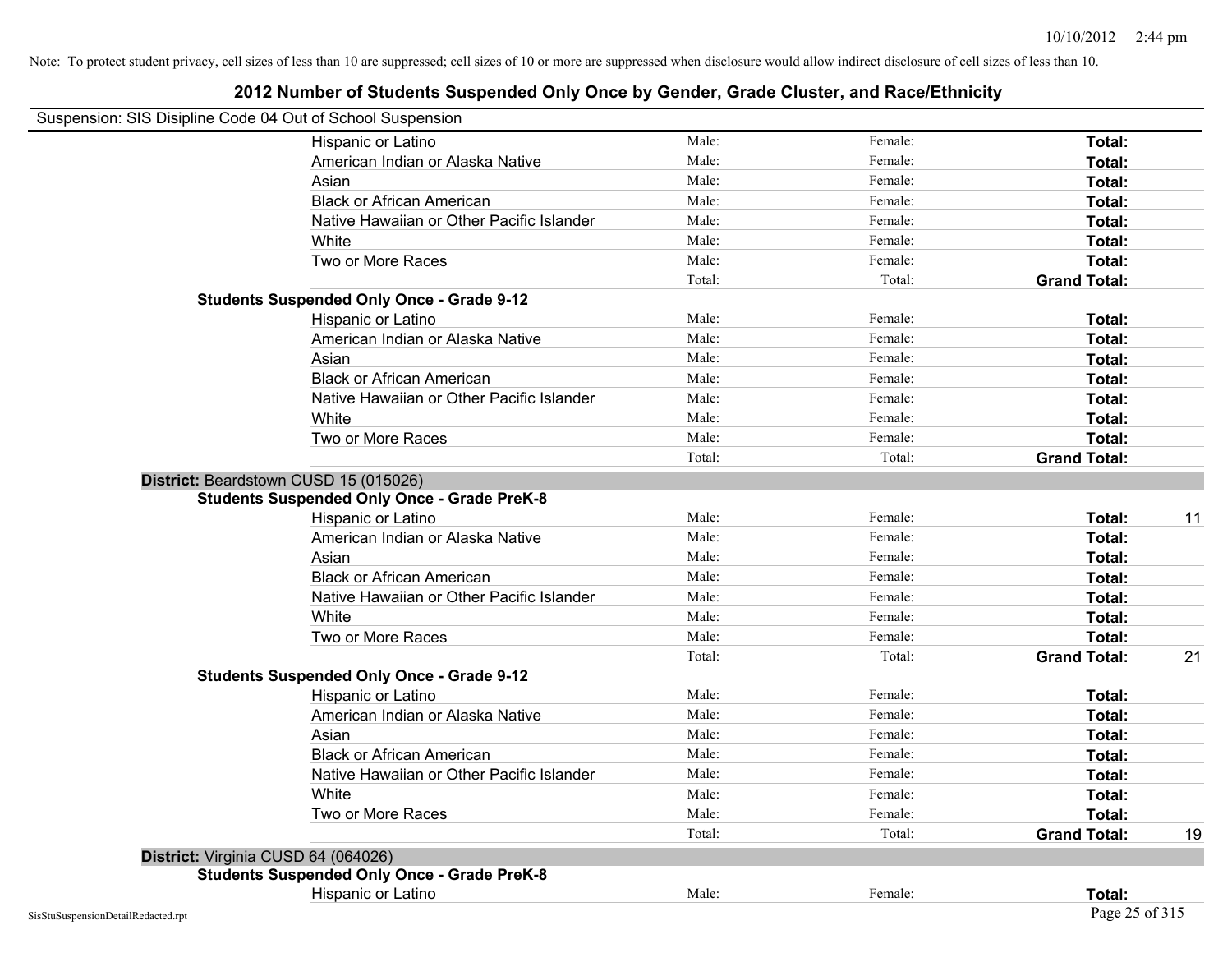| Suspension: SIS Disipline Code 04 Out of School Suspension |                                                    |        |         |                     |
|------------------------------------------------------------|----------------------------------------------------|--------|---------|---------------------|
|                                                            | American Indian or Alaska Native                   | Male:  | Female: | Total:              |
|                                                            | Asian                                              | Male:  | Female: | Total:              |
|                                                            | <b>Black or African American</b>                   | Male:  | Female: | Total:              |
|                                                            | Native Hawaiian or Other Pacific Islander          | Male:  | Female: | Total:              |
|                                                            | White                                              | Male:  | Female: | Total:              |
|                                                            | Two or More Races                                  | Male:  | Female: | Total:              |
|                                                            |                                                    | Total: | Total:  | <b>Grand Total:</b> |
|                                                            | <b>Students Suspended Only Once - Grade 9-12</b>   |        |         |                     |
|                                                            | Hispanic or Latino                                 | Male:  | Female: | Total:              |
|                                                            | American Indian or Alaska Native                   | Male:  | Female: | Total:              |
|                                                            | Asian                                              | Male:  | Female: | Total:              |
|                                                            | <b>Black or African American</b>                   | Male:  | Female: | Total:              |
|                                                            | Native Hawaiian or Other Pacific Islander          | Male:  | Female: | Total:              |
|                                                            | White                                              | Male:  | Female: | Total:              |
|                                                            | Two or More Races                                  | Male:  | Female: | Total:              |
|                                                            |                                                    | Total: | Total:  | <b>Grand Total:</b> |
| County: Morgan (069)                                       |                                                    |        |         |                     |
|                                                            | District: Four Rivers Spec Educ Dist (801060)      |        |         |                     |
|                                                            | <b>Students Suspended Only Once - Grade 9-12</b>   |        |         |                     |
|                                                            | Hispanic or Latino                                 | Male:  | Female: | Total:              |
|                                                            | American Indian or Alaska Native                   | Male:  | Female: | Total:              |
|                                                            | Asian                                              | Male:  | Female: | Total:              |
|                                                            | <b>Black or African American</b>                   | Male:  | Female: | Total:              |
|                                                            | Native Hawaiian or Other Pacific Islander          | Male:  | Female: | Total:              |
|                                                            | White                                              | Male:  | Female: | Total:              |
|                                                            | Two or More Races                                  | Male:  | Female: | Total:              |
|                                                            |                                                    | Total: | Total:  | <b>Grand Total:</b> |
| District: Franklin CUSD 1 (001026)                         |                                                    |        |         |                     |
|                                                            | <b>Students Suspended Only Once - Grade PreK-8</b> |        |         |                     |
|                                                            | Hispanic or Latino                                 | Male:  | Female: | Total:              |
|                                                            | American Indian or Alaska Native                   | Male:  | Female: | Total:              |
|                                                            | Asian                                              | Male:  | Female: | Total:              |
|                                                            | <b>Black or African American</b>                   | Male:  | Female: | Total:              |
|                                                            | Native Hawaiian or Other Pacific Islander          | Male:  | Female: | Total:              |
|                                                            | White                                              | Male:  | Female: | Total:              |
|                                                            | Two or More Races                                  | Male:  | Female: | Total:              |
|                                                            |                                                    | Total: | Total:  | <b>Grand Total:</b> |
|                                                            | <b>Students Suspended Only Once - Grade 9-12</b>   |        |         |                     |
|                                                            | Hispanic or Latino                                 | Male:  | Female: | Total:              |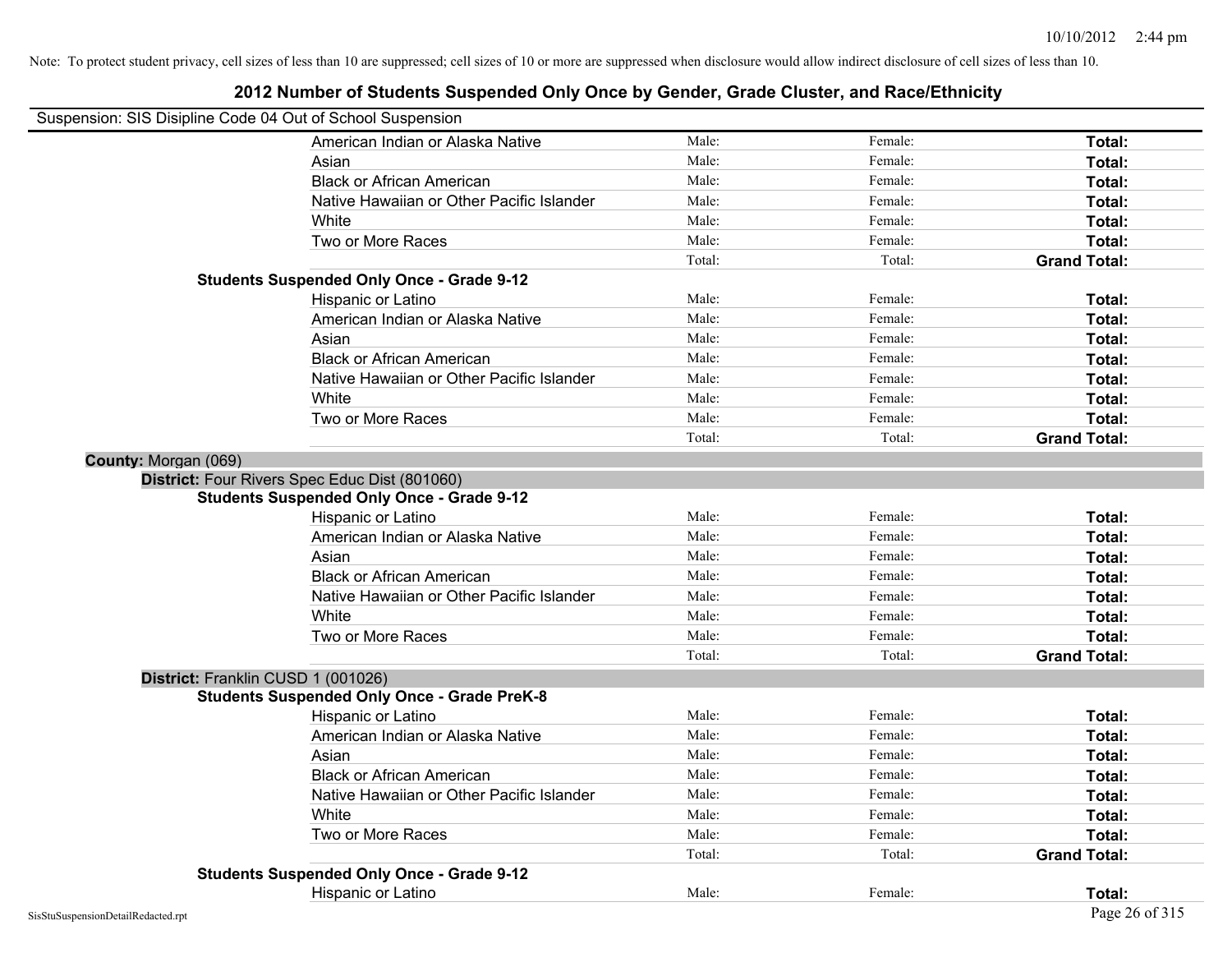| Suspension: SIS Disipline Code 04 Out of School Suspension |        |    |         |    |                     |    |
|------------------------------------------------------------|--------|----|---------|----|---------------------|----|
| American Indian or Alaska Native                           | Male:  |    | Female: |    | Total:              |    |
| Asian                                                      | Male:  |    | Female: |    | Total:              |    |
| <b>Black or African American</b>                           | Male:  |    | Female: |    | Total:              |    |
| Native Hawaiian or Other Pacific Islander                  | Male:  |    | Female: |    | Total:              |    |
| White                                                      | Male:  |    | Female: |    | Total:              |    |
| Two or More Races                                          | Male:  |    | Female: |    | Total:              |    |
|                                                            | Total: |    | Total:  |    | <b>Grand Total:</b> |    |
| District: Jacksonville SD 117 (117022)                     |        |    |         |    |                     |    |
| <b>Students Suspended Only Once - Grade PreK-8</b>         |        |    |         |    |                     |    |
| Hispanic or Latino                                         | Male:  |    | Female: |    | Total:              |    |
| American Indian or Alaska Native                           | Male:  |    | Female: |    | Total:              |    |
| Asian                                                      | Male:  |    | Female: |    | Total:              |    |
| <b>Black or African American</b>                           | Male:  |    | Female: |    | Total:              |    |
| Native Hawaiian or Other Pacific Islander                  | Male:  |    | Female: |    | Total:              |    |
| White                                                      | Male:  |    | Female: |    | Total:              | 11 |
| Two or More Races                                          | Male:  |    | Female: |    | Total:              |    |
|                                                            | Total: |    | Total:  |    | <b>Grand Total:</b> |    |
| <b>Students Suspended Only Once - Grade 9-12</b>           |        |    |         |    |                     |    |
| Hispanic or Latino                                         | Male:  |    | Female: |    | Total:              |    |
| American Indian or Alaska Native                           | Male:  |    | Female: |    | Total:              |    |
| Asian                                                      | Male:  |    | Female: |    | Total:              |    |
| <b>Black or African American</b>                           | Male:  |    | Female: |    | Total:              | 14 |
| Native Hawaiian or Other Pacific Islander                  | Male:  |    | Female: |    | Total:              |    |
| White                                                      | Male:  | 42 | Female: | 19 | Total:              | 61 |
| Two or More Races                                          | Male:  |    | Female: |    | Total:              |    |
|                                                            | Total: |    | Total:  |    | <b>Grand Total:</b> |    |
| District: Meredosia-Chambersburg CUSD 11 (011026)          |        |    |         |    |                     |    |
| <b>Students Suspended Only Once - Grade PreK-8</b>         |        |    |         |    |                     |    |
| Hispanic or Latino                                         | Male:  |    | Female: |    | Total:              |    |
| American Indian or Alaska Native                           | Male:  |    | Female: |    | Total:              |    |
| Asian                                                      | Male:  |    | Female: |    | Total:              |    |
| <b>Black or African American</b>                           | Male:  |    | Female: |    | Total:              |    |
| Native Hawaiian or Other Pacific Islander                  | Male:  |    | Female: |    | Total:              |    |
| <b>White</b>                                               | Male:  |    | Female: |    | Total:              |    |
| Two or More Races                                          | Male:  |    | Female: |    | Total:              |    |
|                                                            | Total: |    | Total:  |    | <b>Grand Total:</b> |    |
| <b>Students Suspended Only Once - Grade 9-12</b>           |        |    |         |    |                     |    |
| Hispanic or Latino                                         | Male:  |    | Female: |    | Total:              |    |
| American Indian or Alaska Native                           | Male:  |    | Female: |    | Total:              |    |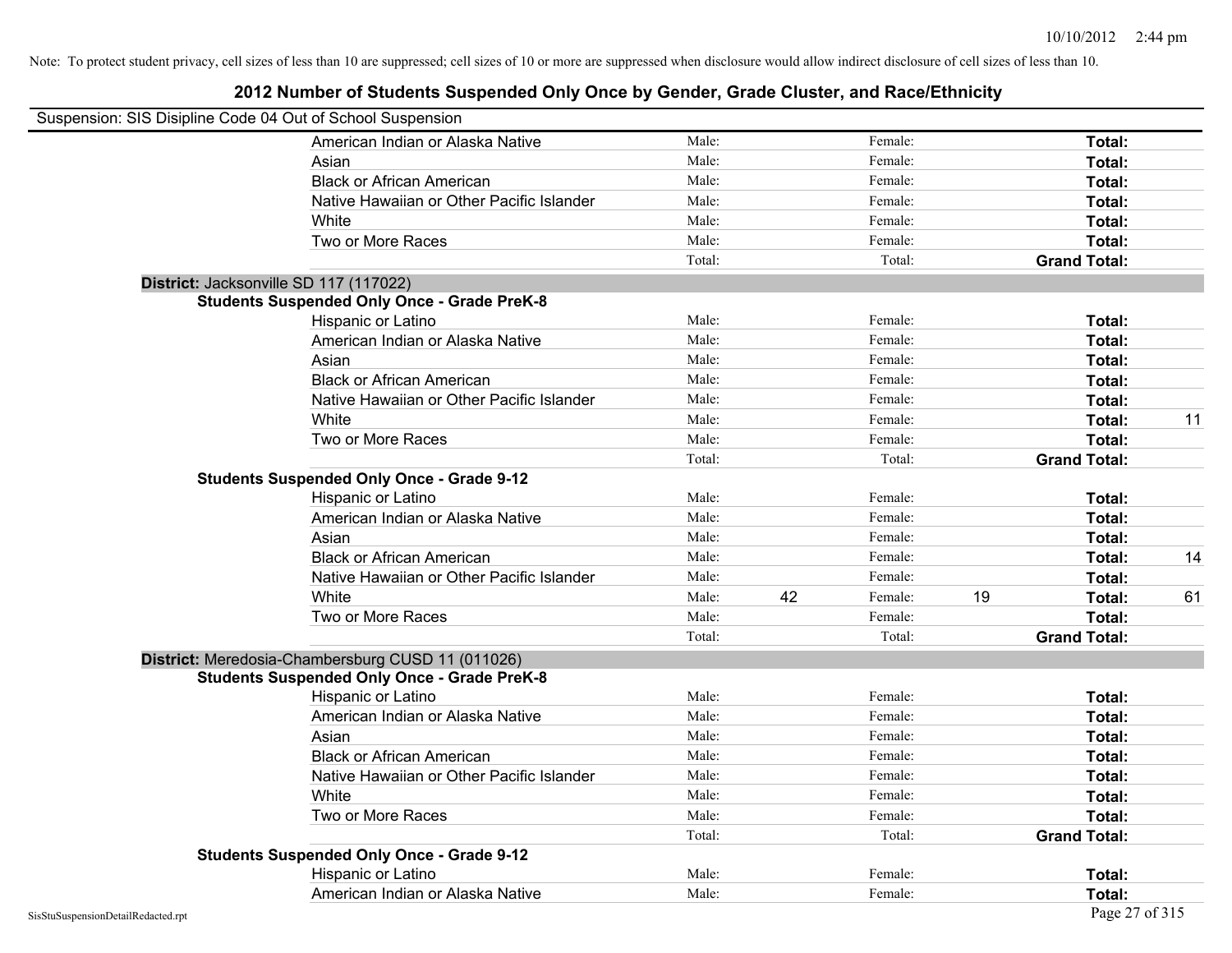| Suspension: SIS Disipline Code 04 Out of School Suspension |                                                    |        |         |                     |
|------------------------------------------------------------|----------------------------------------------------|--------|---------|---------------------|
|                                                            | Asian                                              | Male:  | Female: | Total:              |
|                                                            | <b>Black or African American</b>                   | Male:  | Female: | Total:              |
|                                                            | Native Hawaiian or Other Pacific Islander          | Male:  | Female: | Total:              |
|                                                            | White                                              | Male:  | Female: | Total:              |
|                                                            | Two or More Races                                  | Male:  | Female: | Total:              |
|                                                            |                                                    | Total: | Total:  | <b>Grand Total:</b> |
|                                                            | District: Triopia CUSD 27 (027026)                 |        |         |                     |
|                                                            | <b>Students Suspended Only Once - Grade PreK-8</b> |        |         |                     |
|                                                            | Hispanic or Latino                                 | Male:  | Female: | Total:              |
|                                                            | American Indian or Alaska Native                   | Male:  | Female: | Total:              |
|                                                            | Asian                                              | Male:  | Female: | Total:              |
|                                                            | <b>Black or African American</b>                   | Male:  | Female: | Total:              |
|                                                            | Native Hawaiian or Other Pacific Islander          | Male:  | Female: | Total:              |
|                                                            | White                                              | Male:  | Female: | Total:              |
|                                                            | Two or More Races                                  | Male:  | Female: | Total:              |
|                                                            |                                                    | Total: | Total:  | <b>Grand Total:</b> |
|                                                            | <b>Students Suspended Only Once - Grade 9-12</b>   |        |         |                     |
|                                                            | Hispanic or Latino                                 | Male:  | Female: | Total:              |
|                                                            | American Indian or Alaska Native                   | Male:  | Female: | Total:              |
|                                                            | Asian                                              | Male:  | Female: | Total:              |
|                                                            | <b>Black or African American</b>                   | Male:  | Female: | Total:              |
|                                                            | Native Hawaiian or Other Pacific Islander          | Male:  | Female: | Total:              |
|                                                            | White                                              | Male:  | Female: | Total:              |
|                                                            | Two or More Races                                  | Male:  | Female: | Total:              |
|                                                            |                                                    | Total: | Total:  | <b>Grand Total:</b> |
|                                                            | District: Waverly CUSD 6 (006026)                  |        |         |                     |
|                                                            | <b>Students Suspended Only Once - Grade PreK-8</b> |        |         |                     |
|                                                            | Hispanic or Latino                                 | Male:  | Female: | Total:              |
|                                                            | American Indian or Alaska Native                   | Male:  | Female: | Total:              |
|                                                            | Asian                                              | Male:  | Female: | Total:              |
|                                                            | <b>Black or African American</b>                   | Male:  | Female: | Total:              |
|                                                            | Native Hawaiian or Other Pacific Islander          | Male:  | Female: | Total:              |
|                                                            | White                                              | Male:  | Female: | Total:              |
|                                                            | Two or More Races                                  | Male:  | Female: | Total:              |
|                                                            |                                                    | Total: | Total:  | <b>Grand Total:</b> |
|                                                            | <b>Students Suspended Only Once - Grade 9-12</b>   |        |         |                     |
|                                                            | Hispanic or Latino                                 | Male:  | Female: | Total:              |
|                                                            | American Indian or Alaska Native                   | Male:  | Female: | Total:              |
|                                                            | Asian                                              | Male:  | Female: | Total:              |
| SisStuSuspensionDetailRedacted.rpt                         |                                                    |        |         | Page 28 of 315      |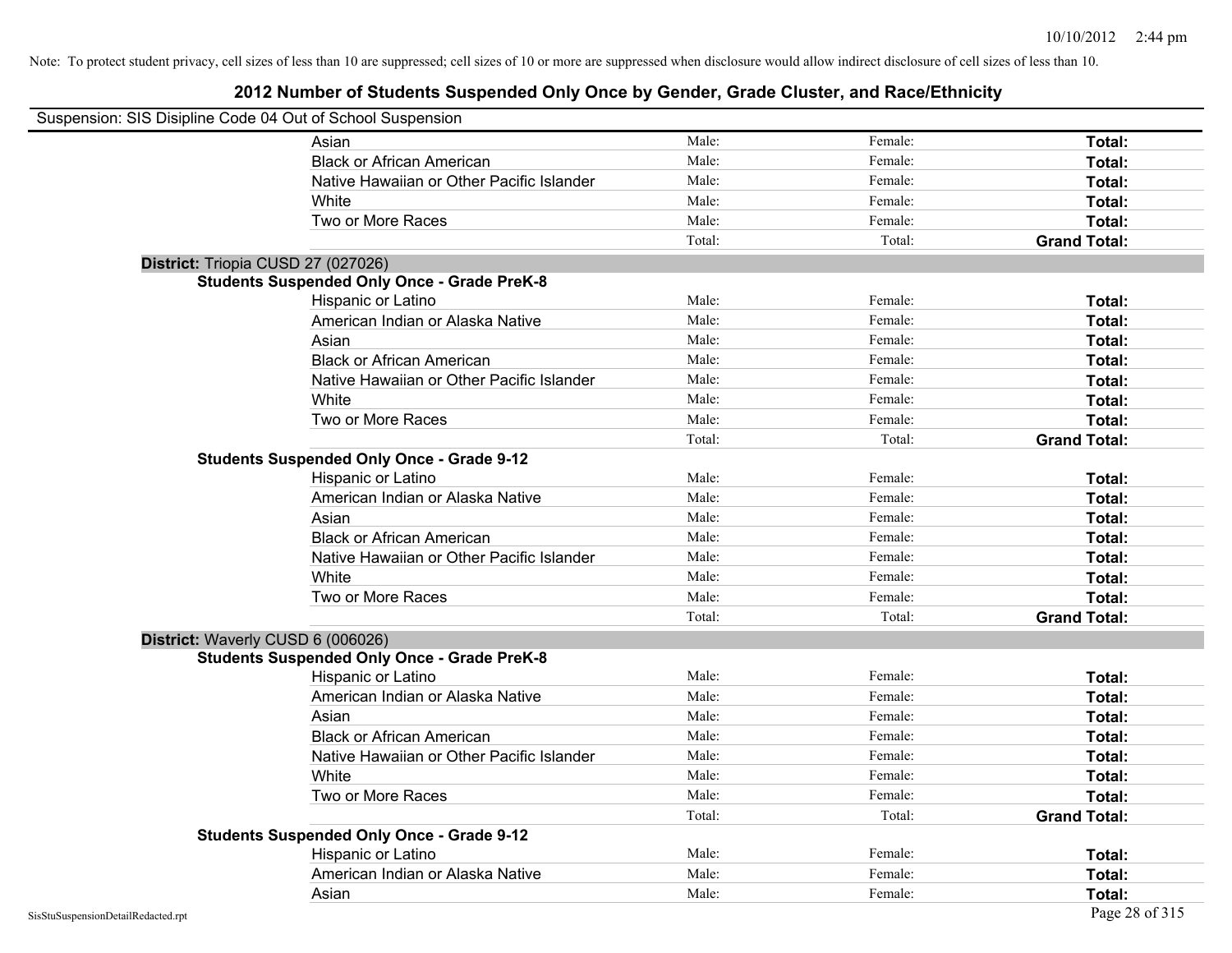| Suspension: SIS Disipline Code 04 Out of School Suspension |                                                    |        |         |                     |    |
|------------------------------------------------------------|----------------------------------------------------|--------|---------|---------------------|----|
|                                                            | <b>Black or African American</b>                   | Male:  | Female: | Total:              |    |
|                                                            | Native Hawaiian or Other Pacific Islander          | Male:  | Female: | Total:              |    |
|                                                            | White                                              | Male:  | Female: | Total:              |    |
|                                                            | Two or More Races                                  | Male:  | Female: | Total:              |    |
|                                                            |                                                    | Total: | Total:  | <b>Grand Total:</b> |    |
| County: Scott (086)                                        |                                                    |        |         |                     |    |
|                                                            | District: Scott-Morgan CUSD 2 (002026)             |        |         |                     |    |
|                                                            | <b>Students Suspended Only Once - Grade PreK-8</b> |        |         |                     |    |
|                                                            | Hispanic or Latino                                 | Male:  | Female: | Total:              |    |
|                                                            | American Indian or Alaska Native                   | Male:  | Female: | Total:              |    |
|                                                            | Asian                                              | Male:  | Female: | Total:              |    |
|                                                            | <b>Black or African American</b>                   | Male:  | Female: | Total:              |    |
|                                                            | Native Hawaiian or Other Pacific Islander          | Male:  | Female: | Total:              |    |
|                                                            | White                                              | Male:  | Female: | Total:              |    |
|                                                            | Two or More Races                                  | Male:  | Female: | Total:              |    |
|                                                            |                                                    | Total: | Total:  | <b>Grand Total:</b> |    |
|                                                            | <b>Students Suspended Only Once - Grade 9-12</b>   |        |         |                     |    |
|                                                            | Hispanic or Latino                                 | Male:  | Female: | Total:              |    |
|                                                            | American Indian or Alaska Native                   | Male:  | Female: | Total:              |    |
|                                                            | Asian                                              | Male:  | Female: | Total:              |    |
|                                                            | <b>Black or African American</b>                   | Male:  | Female: | Total:              |    |
|                                                            | Native Hawaiian or Other Pacific Islander          | Male:  | Female: | Total:              |    |
|                                                            | White                                              | Male:  | Female: | Total:              |    |
|                                                            | Two or More Races                                  | Male:  | Female: | Total:              |    |
|                                                            |                                                    | Total: | Total:  | <b>Grand Total:</b> | 10 |
|                                                            | District: Winchester CUSD 1 (001026)               |        |         |                     |    |
|                                                            | <b>Students Suspended Only Once - Grade PreK-8</b> |        |         |                     |    |
|                                                            | Hispanic or Latino                                 | Male:  | Female: | Total:              |    |
|                                                            | American Indian or Alaska Native                   | Male:  | Female: | Total:              |    |
|                                                            | Asian                                              | Male:  | Female: | Total:              |    |
|                                                            | <b>Black or African American</b>                   | Male:  | Female: | Total:              |    |
|                                                            | Native Hawaiian or Other Pacific Islander          | Male:  | Female: | Total:              |    |
|                                                            | White                                              | Male:  | Female: | Total:              |    |
|                                                            | Two or More Races                                  | Male:  | Female: | Total:              |    |
|                                                            |                                                    | Total: | Total:  | <b>Grand Total:</b> |    |
|                                                            | <b>Students Suspended Only Once - Grade 9-12</b>   |        |         |                     |    |
|                                                            | Hispanic or Latino                                 | Male:  | Female: | Total:              |    |
|                                                            | American Indian or Alaska Native                   | Male:  | Female: | Total:              |    |
|                                                            | Asian                                              | Male:  | Female: | Total:              |    |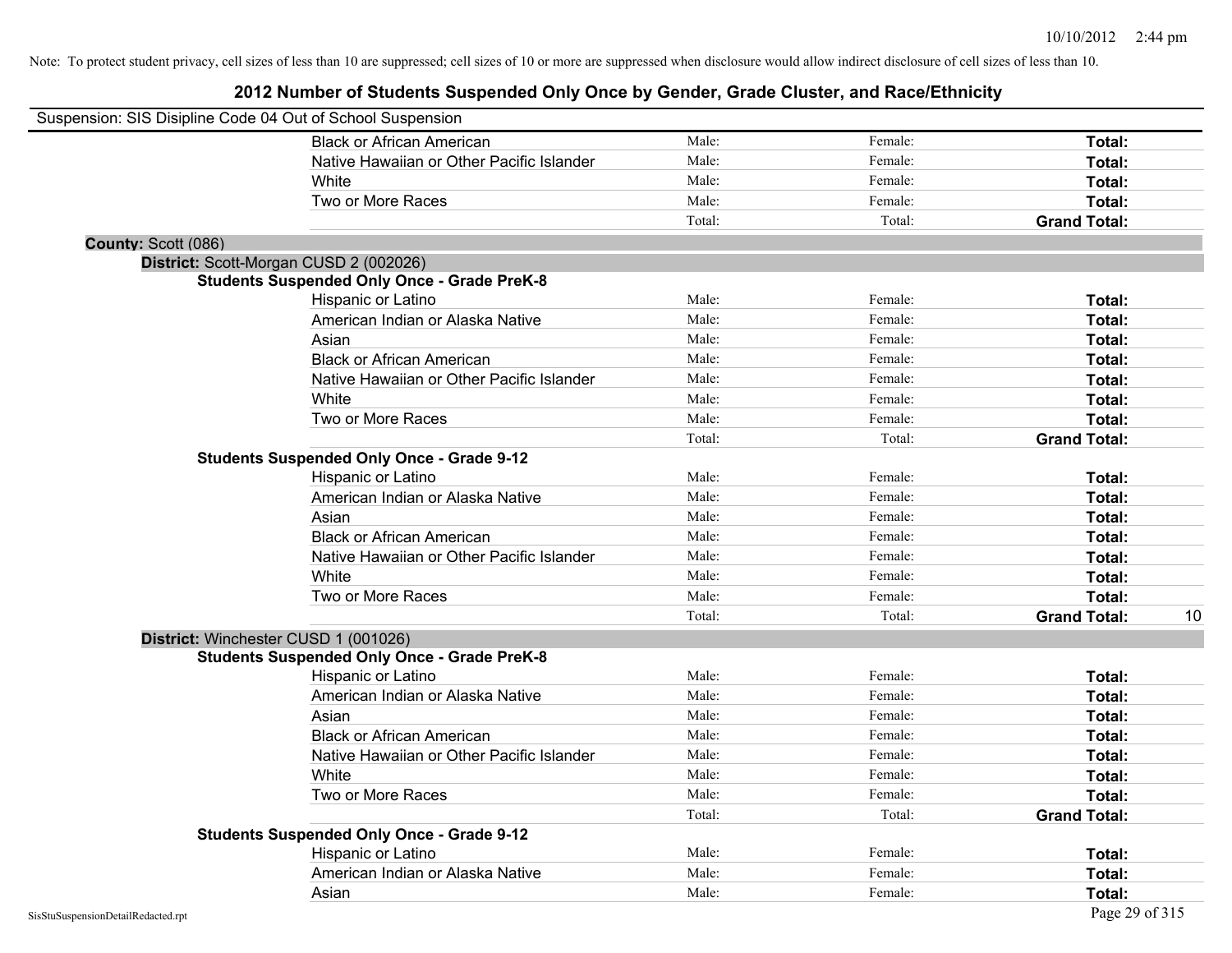|                                     | Suspension: SIS Disipline Code 04 Out of School Suspension |        |         |                     |
|-------------------------------------|------------------------------------------------------------|--------|---------|---------------------|
|                                     | <b>Black or African American</b>                           | Male:  | Female: | <b>Total:</b>       |
|                                     | Native Hawaiian or Other Pacific Islander                  | Male:  | Female: | Total:              |
|                                     | White                                                      | Male:  | Female: | Total:<br>16        |
|                                     | Two or More Races                                          | Male:  | Female: | Total:              |
|                                     |                                                            | Total: | Total:  | <b>Grand Total:</b> |
|                                     |                                                            |        |         |                     |
| Region: Bureau/Henry/Stark ROE (28) |                                                            |        |         |                     |
| County: Bureau (006)                | District: Bureau Valley CUSD 340 (340026)                  |        |         |                     |
|                                     | <b>Students Suspended Only Once - Grade PreK-8</b>         |        |         |                     |
|                                     | Hispanic or Latino                                         | Male:  | Female: | Total:              |
|                                     | American Indian or Alaska Native                           | Male:  | Female: | Total:              |
|                                     | Asian                                                      | Male:  | Female: | <b>Total:</b>       |
|                                     | <b>Black or African American</b>                           | Male:  | Female: | Total:              |
|                                     | Native Hawaiian or Other Pacific Islander                  | Male:  | Female: | <b>Total:</b>       |
|                                     | White                                                      | Male:  | Female: | Total:              |
|                                     | Two or More Races                                          | Male:  | Female: | Total:              |
|                                     |                                                            | Total: | Total:  | <b>Grand Total:</b> |
|                                     | <b>Students Suspended Only Once - Grade 9-12</b>           |        |         |                     |
|                                     | Hispanic or Latino                                         | Male:  | Female: | Total:              |
|                                     | American Indian or Alaska Native                           | Male:  | Female: | Total:              |
|                                     | Asian                                                      | Male:  | Female: | Total:              |
|                                     | <b>Black or African American</b>                           | Male:  | Female: | Total:              |
|                                     | Native Hawaiian or Other Pacific Islander                  | Male:  | Female: | Total:              |
|                                     | White                                                      | Male:  | Female: | Total:              |
|                                     | Two or More Races                                          | Male:  | Female: | Total:              |
|                                     |                                                            | Total: | Total:  | <b>Grand Total:</b> |
|                                     | District: DePue USD 103 (103022)                           |        |         |                     |
|                                     | <b>Students Suspended Only Once - Grade PreK-8</b>         |        |         |                     |
|                                     | Hispanic or Latino                                         | Male:  | Female: | Total:              |
|                                     | American Indian or Alaska Native                           | Male:  | Female: | <b>Total:</b>       |
|                                     | Asian                                                      | Male:  | Female: | <b>Total:</b>       |
|                                     | <b>Black or African American</b>                           | Male:  | Female: | <b>Total:</b>       |
|                                     | Native Hawaiian or Other Pacific Islander                  | Male:  | Female: | Total:              |
|                                     | White                                                      | Male:  | Female: | Total:              |
|                                     | Two or More Races                                          | Male:  | Female: | <b>Total:</b>       |
|                                     |                                                            | Total: | Total:  | <b>Grand Total:</b> |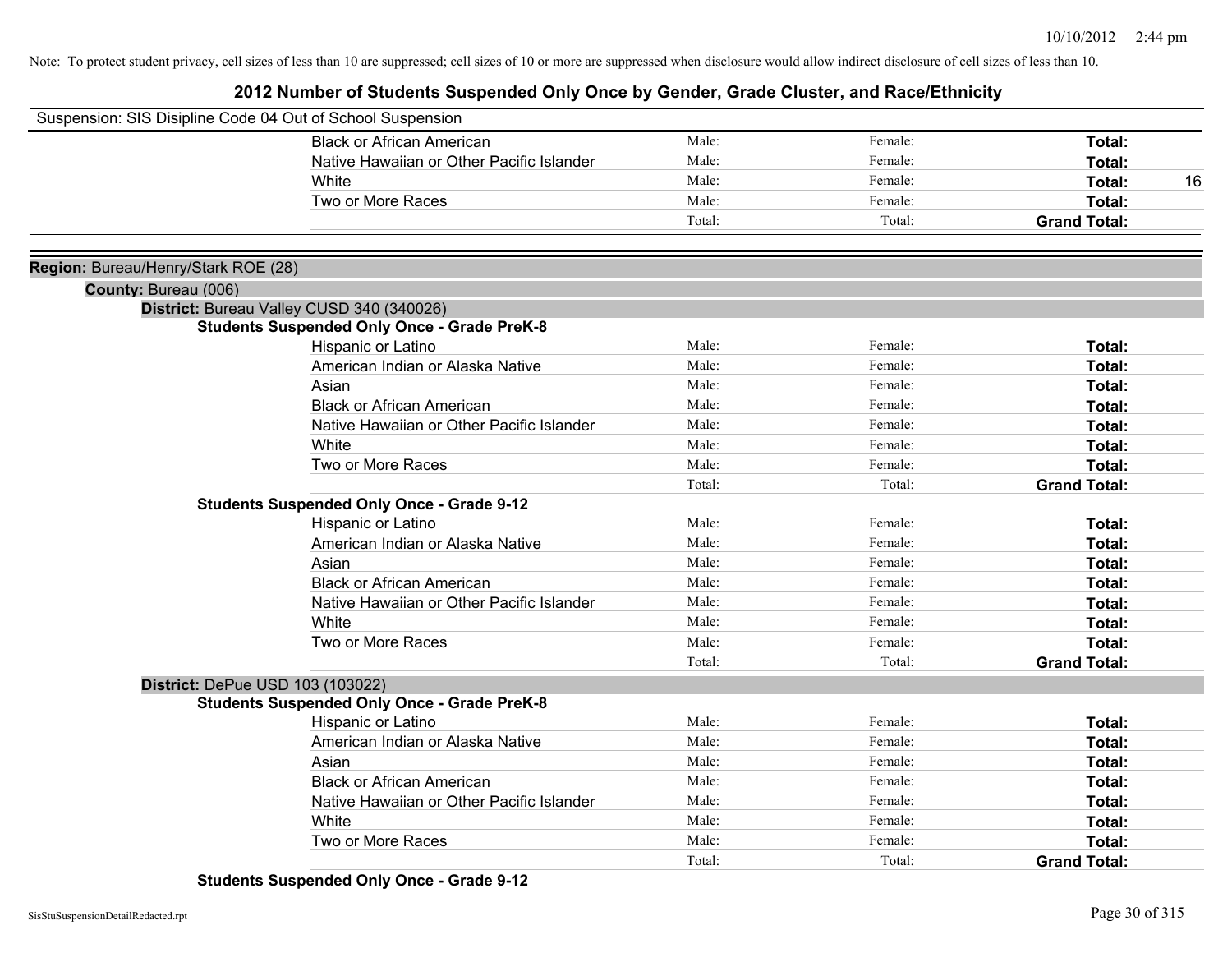## **2012 Number of Students Suspended Only Once by Gender, Grade Cluster, and Race/Ethnicity**

| Suspension: SIS Disipline Code 04 Out of School Suspension |                |    |                    |    |                     |    |
|------------------------------------------------------------|----------------|----|--------------------|----|---------------------|----|
| Hispanic or Latino                                         | Male:          |    | Female:            |    | Total:              |    |
| American Indian or Alaska Native                           | Male:          |    | Female:            |    | Total:              |    |
| Asian                                                      | Male:          |    | Female:            |    | Total:              |    |
| <b>Black or African American</b>                           | Male:          |    | Female:            |    | Total:              |    |
| Native Hawaiian or Other Pacific Islander                  | Male:          |    | Female:            |    | Total:              |    |
| White                                                      | Male:          |    | Female:            |    | Total:              |    |
| Two or More Races                                          | Male:          |    | Female:            |    | Total:              |    |
|                                                            | Total:         |    | Total:             |    | <b>Grand Total:</b> | 11 |
| District: Hall HSD 502 (502017)                            |                |    |                    |    |                     |    |
| <b>Students Suspended Only Once - Grade 9-12</b>           |                |    |                    |    |                     |    |
| Hispanic or Latino                                         | Male:          |    | Female:            |    | Total:              |    |
| American Indian or Alaska Native                           | Male:          |    | Female:            |    | Total:              |    |
| Asian                                                      | Male:          |    | Female:            |    | Total:              |    |
| <b>Black or African American</b>                           | Male:          |    | Female:            |    | Total:              |    |
| Native Hawaiian or Other Pacific Islander                  | Male:          |    | Female:            |    | Total:              |    |
| White                                                      | Male:          |    | Female:            |    | Total:              | 20 |
| Two or More Races                                          | Male:          |    | Female:            |    | Total:              |    |
|                                                            | Total:         | 20 | Total:             | 10 | <b>Grand Total:</b> | 30 |
| District: La Moille CUSD 303 (303026)                      |                |    |                    |    |                     |    |
| <b>Students Suspended Only Once - Grade PreK-8</b>         |                |    |                    |    |                     |    |
| Hispanic or Latino                                         | Male:          |    | Female:            |    | Total:              |    |
| American Indian or Alaska Native                           | Male:          |    | Female:            |    | Total:              |    |
| Asian                                                      | Male:          |    | Female:            |    | Total:              |    |
| <b>Black or African American</b>                           | Male:          |    | Female:            |    | Total:              |    |
| Native Hawaiian or Other Pacific Islander                  | Male:          |    | Female:            |    | Total:              |    |
| White                                                      | Male:          |    | Female:            |    | Total:              |    |
| Two or More Races                                          | Male:          |    | Female:            |    | Total:              |    |
|                                                            | Total:         |    | Total:             |    | <b>Grand Total:</b> |    |
| <b>Students Suspended Only Once - Grade 9-12</b>           |                |    |                    |    |                     |    |
| Hispanic or Latino                                         | Male:<br>Male: |    | Female:<br>Female: |    | Total:              |    |
| American Indian or Alaska Native                           | Male:          |    | Female:            |    | Total:              |    |
| Asian                                                      | Male:          |    | Female:            |    | Total:              |    |
| <b>Black or African American</b>                           | Male:          |    |                    |    | Total:              |    |
| Native Hawaiian or Other Pacific Islander                  | Male:          |    | Female:<br>Female: |    | Total:              |    |
| White<br>Two or More Races                                 | Male:          |    | Female:            |    | Total:              |    |
|                                                            | Total:         |    | Total:             |    | Total:              |    |
|                                                            |                |    |                    |    | <b>Grand Total:</b> |    |

**District:** Leepertown CCSD 175 (175004)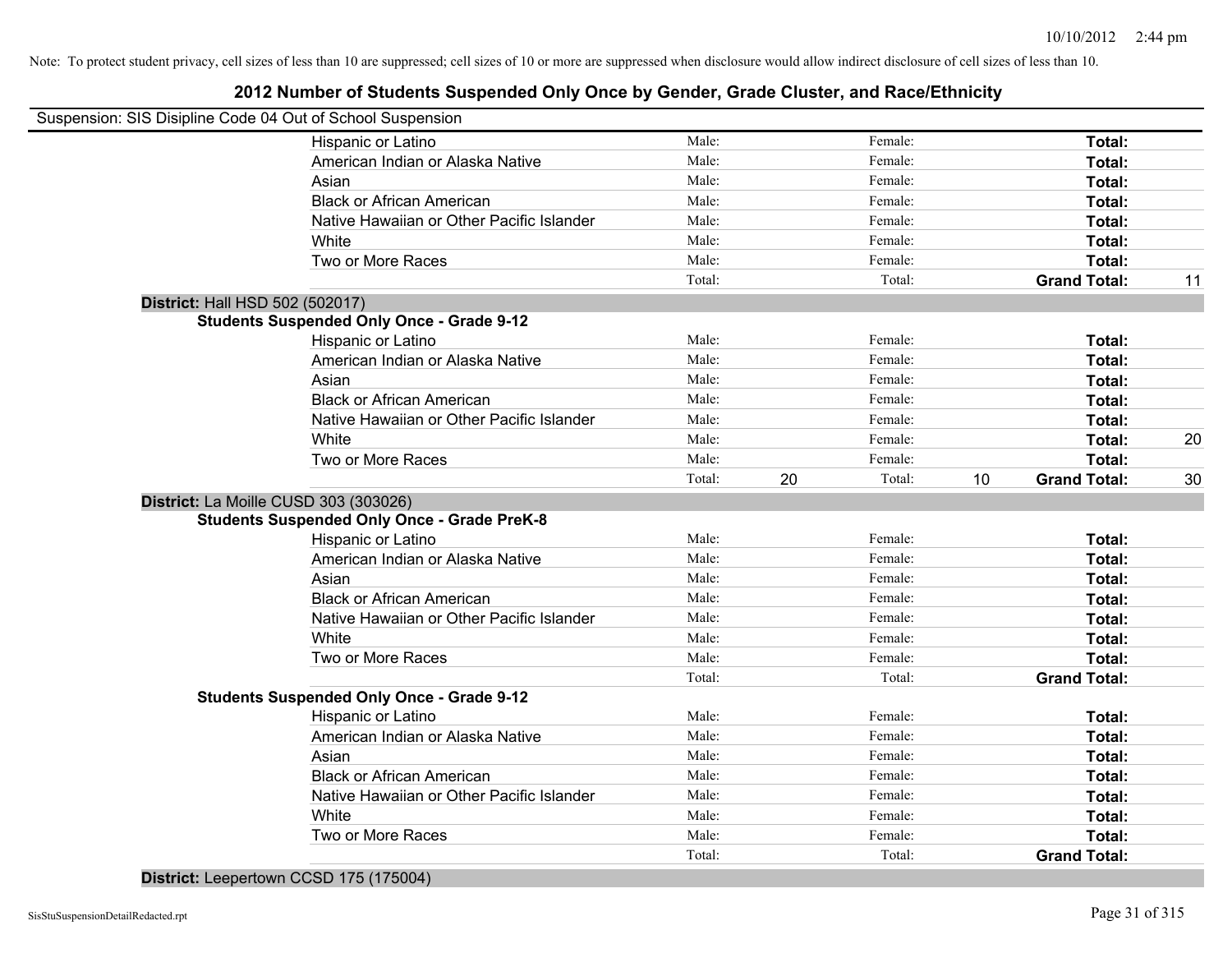| Suspension: SIS Disipline Code 04 Out of School Suspension |                                                    |        |         |                     |
|------------------------------------------------------------|----------------------------------------------------|--------|---------|---------------------|
|                                                            | <b>Students Suspended Only Once - Grade PreK-8</b> |        |         |                     |
|                                                            | Hispanic or Latino                                 | Male:  | Female: | Total:              |
|                                                            | American Indian or Alaska Native                   | Male:  | Female: | Total:              |
|                                                            | Asian                                              | Male:  | Female: | Total:              |
|                                                            | <b>Black or African American</b>                   | Male:  | Female: | Total:              |
|                                                            | Native Hawaiian or Other Pacific Islander          | Male:  | Female: | Total:              |
|                                                            | White                                              | Male:  | Female: | Total:              |
|                                                            | Two or More Races                                  | Male:  | Female: | Total:              |
|                                                            |                                                    | Total: | Total:  | <b>Grand Total:</b> |
|                                                            |                                                    |        |         |                     |
| District: Malden CCSD 84 (084004)                          | <b>Students Suspended Only Once - Grade PreK-8</b> |        |         |                     |
|                                                            | Hispanic or Latino                                 | Male:  | Female: | Total:              |
|                                                            | American Indian or Alaska Native                   | Male:  | Female: |                     |
|                                                            |                                                    |        |         | Total:              |
|                                                            | Asian                                              | Male:  | Female: | Total:              |
|                                                            | <b>Black or African American</b>                   | Male:  | Female: | Total:              |
|                                                            | Native Hawaiian or Other Pacific Islander          | Male:  | Female: | Total:              |
|                                                            | White                                              | Male:  | Female: | Total:              |
|                                                            | Two or More Races                                  | Male:  | Female: | Total:              |
|                                                            |                                                    | Total: | Total:  | <b>Grand Total:</b> |
| District: Princeton ESD 115 (115002)                       |                                                    |        |         |                     |
|                                                            | <b>Students Suspended Only Once - Grade PreK-8</b> |        |         |                     |
|                                                            | Hispanic or Latino                                 | Male:  | Female: | Total:              |
|                                                            | American Indian or Alaska Native                   | Male:  | Female: | Total:              |
|                                                            | Asian                                              | Male:  | Female: | Total:              |
|                                                            | <b>Black or African American</b>                   | Male:  | Female: | Total:              |
|                                                            | Native Hawaiian or Other Pacific Islander          | Male:  | Female: | Total:              |
|                                                            | White                                              | Male:  | Female: | Total:              |
|                                                            | Two or More Races                                  | Male:  | Female: | Total:              |
|                                                            |                                                    | Total: | Total:  | <b>Grand Total:</b> |
| District: Princeton HSD 500 (500015)                       |                                                    |        |         |                     |
|                                                            | <b>Students Suspended Only Once - Grade 9-12</b>   |        |         |                     |
|                                                            | Hispanic or Latino                                 | Male:  | Female: | Total:              |
|                                                            | American Indian or Alaska Native                   | Male:  | Female: | Total:              |
|                                                            | Asian                                              | Male:  | Female: | Total:              |
|                                                            | <b>Black or African American</b>                   | Male:  | Female: | Total:              |
|                                                            | Native Hawaiian or Other Pacific Islander          | Male:  | Female: | Total:              |
|                                                            | White                                              | Male:  | Female: | 17<br>Total:        |
|                                                            | Two or More Races                                  | Male:  | Female: | Total:              |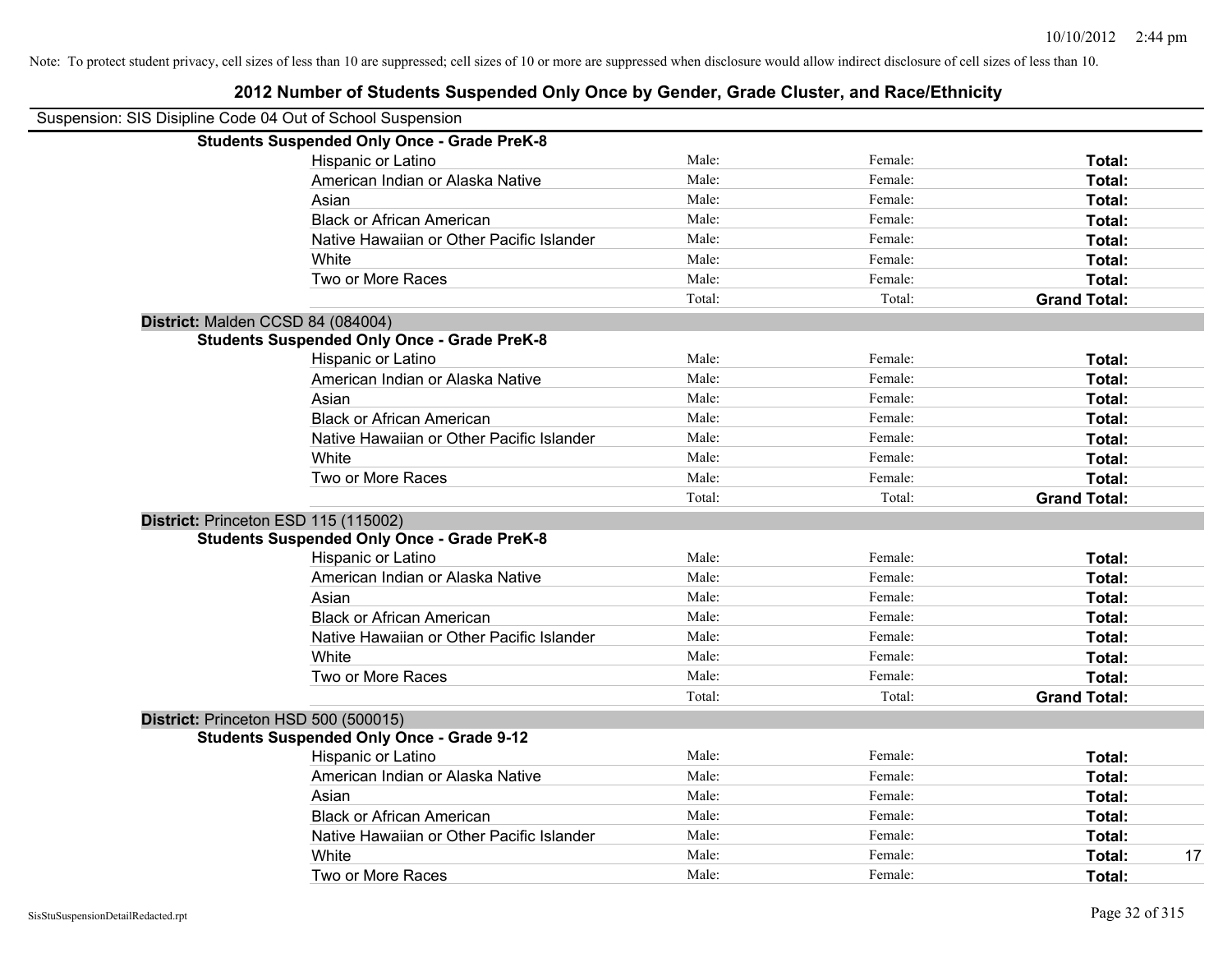|                     | Suspension: SIS Disipline Code 04 Out of School Suspension |        |         |                     |    |
|---------------------|------------------------------------------------------------|--------|---------|---------------------|----|
|                     |                                                            | Total: | Total:  | <b>Grand Total:</b> |    |
|                     | District: Spring Valley CCSD 99 (099004)                   |        |         |                     |    |
|                     | <b>Students Suspended Only Once - Grade PreK-8</b>         |        |         |                     |    |
|                     | Hispanic or Latino                                         | Male:  | Female: | Total:              |    |
|                     | American Indian or Alaska Native                           | Male:  | Female: | Total:              |    |
|                     | Asian                                                      | Male:  | Female: | Total:              |    |
|                     | <b>Black or African American</b>                           | Male:  | Female: | Total:              |    |
|                     | Native Hawaiian or Other Pacific Islander                  | Male:  | Female: | Total:              |    |
|                     | White                                                      | Male:  | Female: | Total:              | 14 |
|                     | Two or More Races                                          | Male:  | Female: | Total:              |    |
|                     |                                                            | Total: | Total:  | <b>Grand Total:</b> |    |
| County: Henry (037) |                                                            |        |         |                     |    |
|                     | District: AlWood CUSD 225 (225026)                         |        |         |                     |    |
|                     | <b>Students Suspended Only Once - Grade PreK-8</b>         |        |         |                     |    |
|                     | Hispanic or Latino                                         | Male:  | Female: | Total:              |    |
|                     | American Indian or Alaska Native                           | Male:  | Female: | Total:              |    |
|                     | Asian                                                      | Male:  | Female: | Total:              |    |
|                     | <b>Black or African American</b>                           | Male:  | Female: | Total:              |    |
|                     | Native Hawaiian or Other Pacific Islander                  | Male:  | Female: | Total:              |    |
|                     | White                                                      | Male:  | Female: | Total:              |    |
|                     | Two or More Races                                          | Male:  | Female: | Total:              |    |
|                     |                                                            | Total: | Total:  | <b>Grand Total:</b> |    |
|                     | <b>Students Suspended Only Once - Grade 9-12</b>           |        |         |                     |    |
|                     | Hispanic or Latino                                         | Male:  | Female: | Total:              |    |
|                     | American Indian or Alaska Native                           | Male:  | Female: | Total:              |    |
|                     | Asian                                                      | Male:  | Female: | Total:              |    |
|                     | <b>Black or African American</b>                           | Male:  | Female: | Total:              |    |
|                     | Native Hawaiian or Other Pacific Islander                  | Male:  | Female: | Total:              |    |
|                     | White                                                      | Male:  | Female: | Total:              |    |
|                     | Two or More Races                                          | Male:  | Female: | Total:              |    |
|                     |                                                            | Total: | Total:  | <b>Grand Total:</b> |    |
|                     | District: Annawan CUSD 226 (226026)                        |        |         |                     |    |
|                     | <b>Students Suspended Only Once - Grade PreK-8</b>         |        |         |                     |    |
|                     | Hispanic or Latino                                         | Male:  | Female: | Total:              |    |
|                     | American Indian or Alaska Native                           | Male:  | Female: | Total:              |    |
|                     | Asian                                                      | Male:  | Female: | Total:              |    |
|                     | <b>Black or African American</b>                           | Male:  | Female: | Total:              |    |
|                     | Native Hawaiian or Other Pacific Islander                  | Male:  | Female: | Total:              |    |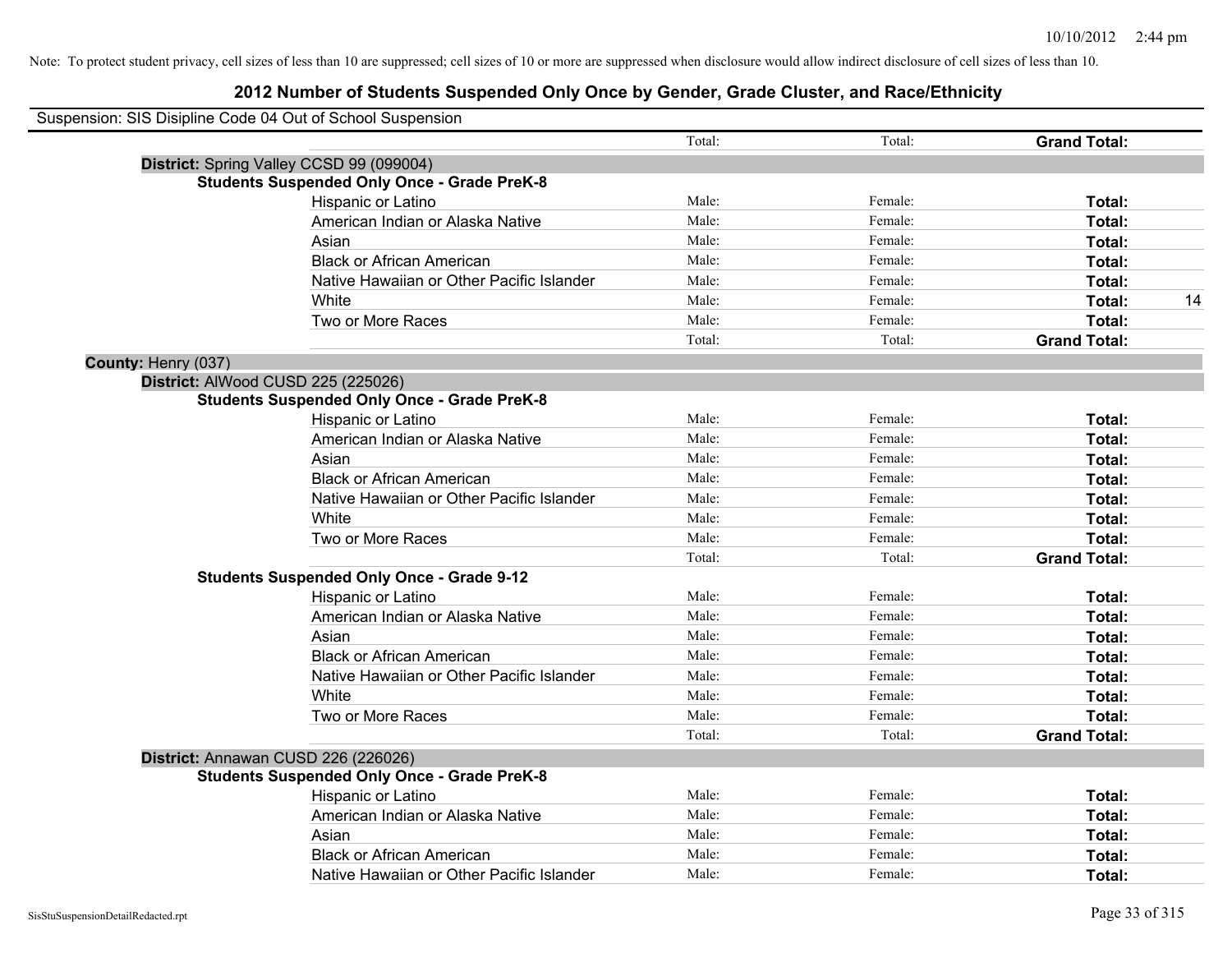| Suspension: SIS Disipline Code 04 Out of School Suspension |                                                    |        |         |                     |    |
|------------------------------------------------------------|----------------------------------------------------|--------|---------|---------------------|----|
|                                                            | White                                              | Male:  | Female: | Total:              |    |
|                                                            | Two or More Races                                  | Male:  | Female: | Total:              |    |
|                                                            |                                                    | Total: | Total:  | <b>Grand Total:</b> |    |
|                                                            | <b>Students Suspended Only Once - Grade 9-12</b>   |        |         |                     |    |
|                                                            | Hispanic or Latino                                 | Male:  | Female: | Total:              |    |
|                                                            | American Indian or Alaska Native                   | Male:  | Female: | Total:              |    |
|                                                            | Asian                                              | Male:  | Female: | Total:              |    |
|                                                            | <b>Black or African American</b>                   | Male:  | Female: | Total:              |    |
|                                                            | Native Hawaiian or Other Pacific Islander          | Male:  | Female: | Total:              |    |
|                                                            | White                                              | Male:  | Female: | Total:              |    |
|                                                            | Two or More Races                                  | Male:  | Female: | Total:              |    |
|                                                            |                                                    | Total: | Total:  | <b>Grand Total:</b> |    |
|                                                            | District: Cambridge CUSD 227 (227026)              |        |         |                     |    |
|                                                            | <b>Students Suspended Only Once - Grade 9-12</b>   |        |         |                     |    |
|                                                            | Hispanic or Latino                                 | Male:  | Female: | Total:              |    |
|                                                            | American Indian or Alaska Native                   | Male:  | Female: | Total:              |    |
|                                                            | Asian                                              | Male:  | Female: | Total:              |    |
|                                                            | <b>Black or African American</b>                   | Male:  | Female: | Total:              |    |
|                                                            | Native Hawaiian or Other Pacific Islander          | Male:  | Female: | Total:              |    |
|                                                            | White                                              | Male:  | Female: | Total:              | 12 |
|                                                            | Two or More Races                                  | Male:  | Female: | <b>Total:</b>       |    |
|                                                            |                                                    | Total: | Total:  | <b>Grand Total:</b> |    |
| District: Colona SD 190 (190002)                           |                                                    |        |         |                     |    |
|                                                            | <b>Students Suspended Only Once - Grade PreK-8</b> |        |         |                     |    |
|                                                            | Hispanic or Latino                                 | Male:  | Female: | Total:              |    |
|                                                            | American Indian or Alaska Native                   | Male:  | Female: | Total:              |    |
|                                                            | Asian                                              | Male:  | Female: | Total:              |    |
|                                                            | <b>Black or African American</b>                   | Male:  | Female: | Total:              |    |
|                                                            | Native Hawaiian or Other Pacific Islander          | Male:  | Female: | Total:              |    |
|                                                            | White                                              | Male:  | Female: | Total:              |    |
|                                                            | Two or More Races                                  | Male:  | Female: | Total:              |    |
|                                                            |                                                    | Total: | Total:  | <b>Grand Total:</b> |    |
| District: Galva CUSD 224 (224026)                          |                                                    |        |         |                     |    |
|                                                            | <b>Students Suspended Only Once - Grade PreK-8</b> |        |         |                     |    |
|                                                            | Hispanic or Latino                                 | Male:  | Female: | Total:              |    |
|                                                            | American Indian or Alaska Native                   | Male:  | Female: | Total:              |    |
|                                                            | Asian                                              | Male:  | Female: | Total:              |    |
|                                                            | <b>Black or African American</b>                   | Male:  | Female: | Total:              |    |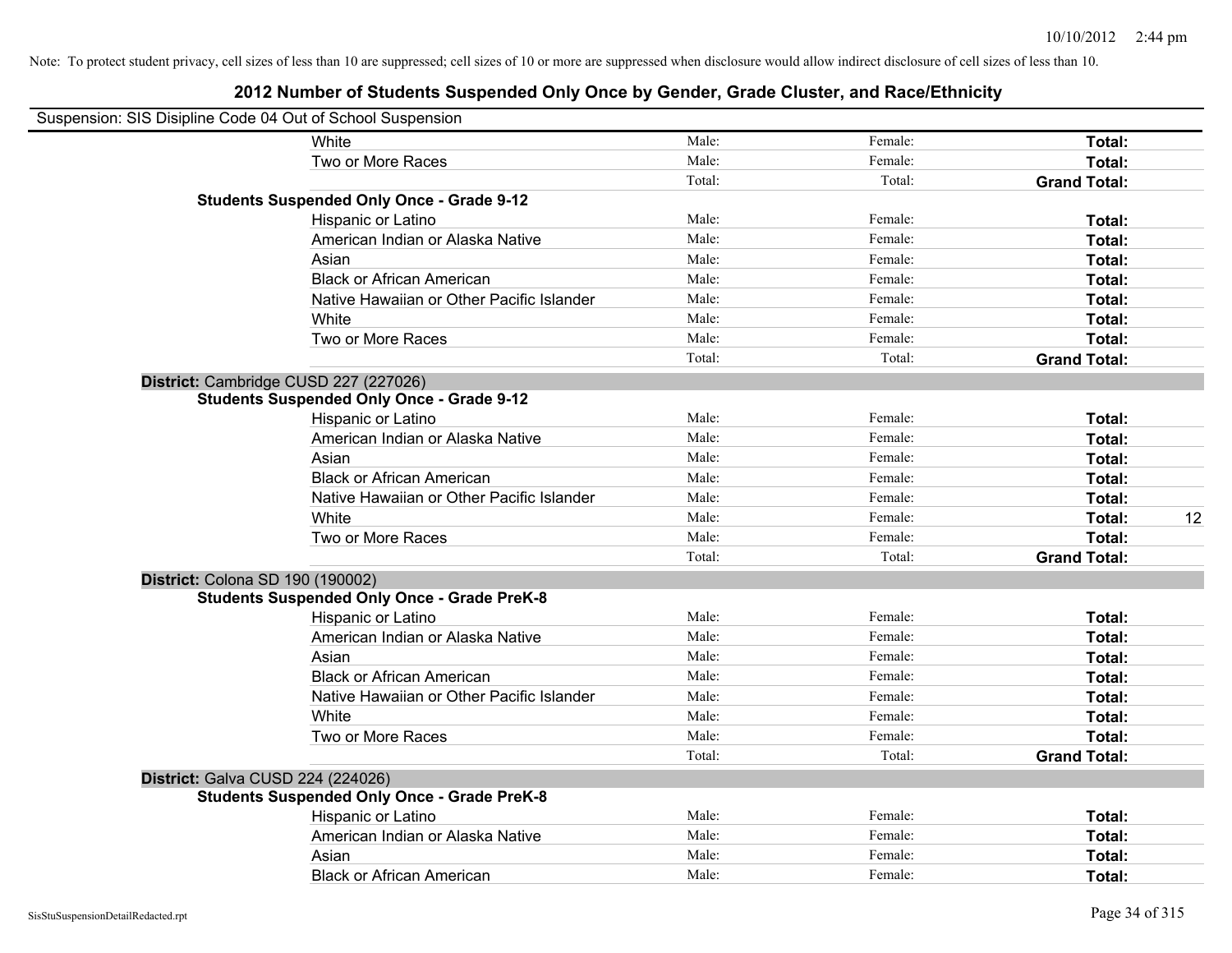|                                    | Suspension: SIS Disipline Code 04 Out of School Suspension |        |         |                     |
|------------------------------------|------------------------------------------------------------|--------|---------|---------------------|
|                                    | Native Hawaiian or Other Pacific Islander                  | Male:  | Female: | Total:              |
|                                    | White                                                      | Male:  | Female: | Total:              |
|                                    | Two or More Races                                          | Male:  | Female: | Total:              |
|                                    |                                                            | Total: | Total:  | <b>Grand Total:</b> |
|                                    | <b>Students Suspended Only Once - Grade 9-12</b>           |        |         |                     |
|                                    | Hispanic or Latino                                         | Male:  | Female: | Total:              |
|                                    | American Indian or Alaska Native                           | Male:  | Female: | Total:              |
|                                    | Asian                                                      | Male:  | Female: | Total:              |
|                                    | <b>Black or African American</b>                           | Male:  | Female: | Total:              |
|                                    | Native Hawaiian or Other Pacific Islander                  | Male:  | Female: | Total:              |
|                                    | White                                                      | Male:  | Female: | Total:              |
|                                    | Two or More Races                                          | Male:  | Female: | Total:              |
|                                    |                                                            | Total: | Total:  | <b>Grand Total:</b> |
|                                    | District: Geneseo CUSD 228 (228026)                        |        |         |                     |
|                                    | <b>Students Suspended Only Once - Grade PreK-8</b>         |        |         |                     |
|                                    | Hispanic or Latino                                         | Male:  | Female: | Total:              |
|                                    | American Indian or Alaska Native                           | Male:  | Female: | Total:              |
|                                    | Asian                                                      | Male:  | Female: | Total:              |
|                                    | <b>Black or African American</b>                           | Male:  | Female: | Total:              |
|                                    | Native Hawaiian or Other Pacific Islander                  | Male:  | Female: | Total:              |
|                                    | White                                                      | Male:  | Female: | 12<br>Total:        |
|                                    | Two or More Races                                          | Male:  | Female: | Total:              |
|                                    |                                                            | Total: | Total:  | <b>Grand Total:</b> |
|                                    | <b>Students Suspended Only Once - Grade 9-12</b>           |        |         |                     |
|                                    | Hispanic or Latino                                         | Male:  | Female: | Total:              |
|                                    | American Indian or Alaska Native                           | Male:  | Female: | Total:              |
|                                    | Asian                                                      | Male:  | Female: | Total:              |
|                                    | <b>Black or African American</b>                           | Male:  | Female: | Total:              |
|                                    | Native Hawaiian or Other Pacific Islander                  | Male:  | Female: | Total:              |
|                                    | White                                                      | Male:  | Female: | 26<br>Total:        |
|                                    | Two or More Races                                          | Male:  | Female: | Total:              |
|                                    |                                                            | Total: | Total:  | <b>Grand Total:</b> |
|                                    | District: Henry-Stark County Spec Ed Dist (801060)         |        |         |                     |
|                                    | <b>Students Suspended Only Once - Grade 9-12</b>           |        |         |                     |
|                                    | Hispanic or Latino                                         | Male:  | Female: | Total:              |
|                                    | American Indian or Alaska Native                           | Male:  | Female: | Total:              |
|                                    | Asian                                                      | Male:  | Female: | Total:              |
|                                    | <b>Black or African American</b>                           | Male:  | Female: | Total:              |
|                                    | Native Hawaiian or Other Pacific Islander                  | Male:  | Female: | Total:              |
| SisStuSuspensionDetailRedacted.rpt |                                                            |        |         | Page 35 of 315      |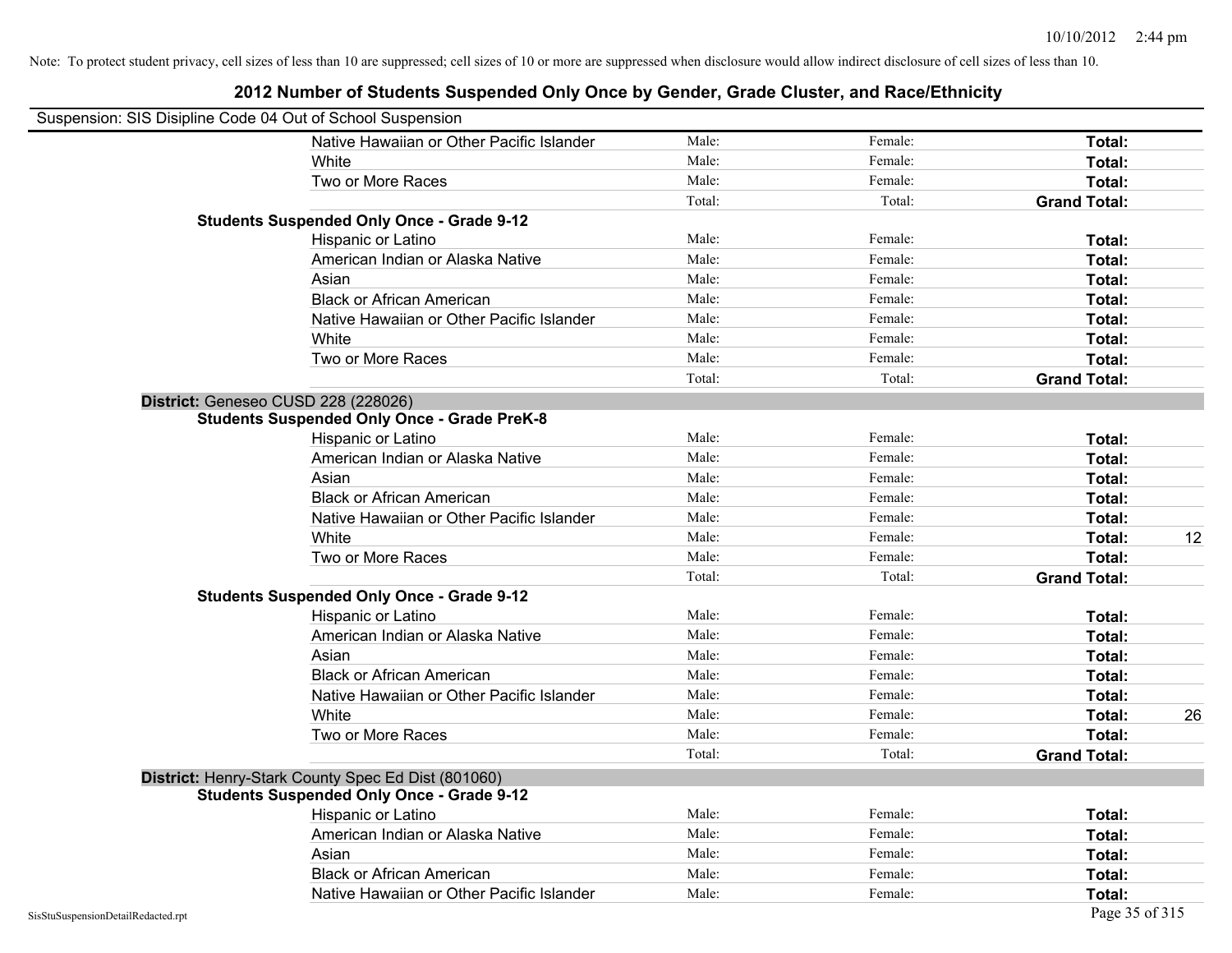| Suspension: SIS Disipline Code 04 Out of School Suspension |                                                    |        |    |         |    |                     |    |
|------------------------------------------------------------|----------------------------------------------------|--------|----|---------|----|---------------------|----|
|                                                            | White                                              | Male:  |    | Female: |    | Total:              |    |
|                                                            | Two or More Races                                  | Male:  |    | Female: |    | Total:              |    |
|                                                            |                                                    | Total: |    | Total:  |    | <b>Grand Total:</b> |    |
| District: Kewanee CUSD 229 (229026)                        |                                                    |        |    |         |    |                     |    |
|                                                            | <b>Students Suspended Only Once - Grade PreK-8</b> |        |    |         |    |                     |    |
|                                                            | Hispanic or Latino                                 | Male:  |    | Female: |    | Total:              |    |
|                                                            | American Indian or Alaska Native                   | Male:  |    | Female: |    | Total:              |    |
|                                                            | Asian                                              | Male:  |    | Female: |    | Total:              |    |
|                                                            | <b>Black or African American</b>                   | Male:  |    | Female: |    | Total:              | 15 |
|                                                            | Native Hawaiian or Other Pacific Islander          | Male:  |    | Female: |    | Total:              |    |
|                                                            | White                                              | Male:  | 39 | Female: | 12 | Total:              | 51 |
|                                                            | Two or More Races                                  | Male:  |    | Female: |    | Total:              |    |
|                                                            |                                                    | Total: |    | Total:  |    | <b>Grand Total:</b> |    |
|                                                            | <b>Students Suspended Only Once - Grade 9-12</b>   |        |    |         |    |                     |    |
|                                                            | Hispanic or Latino                                 | Male:  |    | Female: |    | Total:              |    |
|                                                            | American Indian or Alaska Native                   | Male:  |    | Female: |    | Total:              |    |
|                                                            | Asian                                              | Male:  |    | Female: |    | Total:              |    |
|                                                            | <b>Black or African American</b>                   | Male:  |    | Female: |    | Total:              |    |
|                                                            | Native Hawaiian or Other Pacific Islander          | Male:  |    | Female: |    | Total:              |    |
|                                                            | White                                              | Male:  |    | Female: |    | Total:              |    |
|                                                            | Two or More Races                                  | Male:  |    | Female: |    | Total:              |    |
|                                                            |                                                    | Total: |    | Total:  |    | <b>Grand Total:</b> |    |
| <b>District: Orion CUSD 223 (223026)</b>                   |                                                    |        |    |         |    |                     |    |
|                                                            | <b>Students Suspended Only Once - Grade PreK-8</b> |        |    |         |    |                     |    |
|                                                            | Hispanic or Latino                                 | Male:  |    | Female: |    | Total:              |    |
|                                                            | American Indian or Alaska Native                   | Male:  |    | Female: |    | Total:              |    |
|                                                            | Asian                                              | Male:  |    | Female: |    | Total:              |    |
|                                                            | <b>Black or African American</b>                   | Male:  |    | Female: |    | Total:              |    |
|                                                            | Native Hawaiian or Other Pacific Islander          | Male:  |    | Female: |    | Total:              |    |
|                                                            | White                                              | Male:  |    | Female: |    | Total:              |    |
|                                                            | Two or More Races                                  | Male:  |    | Female: |    | Total:              |    |
|                                                            |                                                    | Total: |    | Total:  |    | <b>Grand Total:</b> |    |
|                                                            | <b>Students Suspended Only Once - Grade 9-12</b>   |        |    |         |    |                     |    |
|                                                            | Hispanic or Latino                                 | Male:  |    | Female: |    | Total:              |    |
|                                                            | American Indian or Alaska Native                   | Male:  |    | Female: |    | Total:              |    |
|                                                            | Asian                                              | Male:  |    | Female: |    | Total:              |    |
|                                                            | <b>Black or African American</b>                   | Male:  |    | Female: |    | Total:              |    |
|                                                            | Native Hawaiian or Other Pacific Islander          | Male:  |    | Female: |    | Total:              |    |
|                                                            | White                                              | Male:  |    | Female: |    | Total:              |    |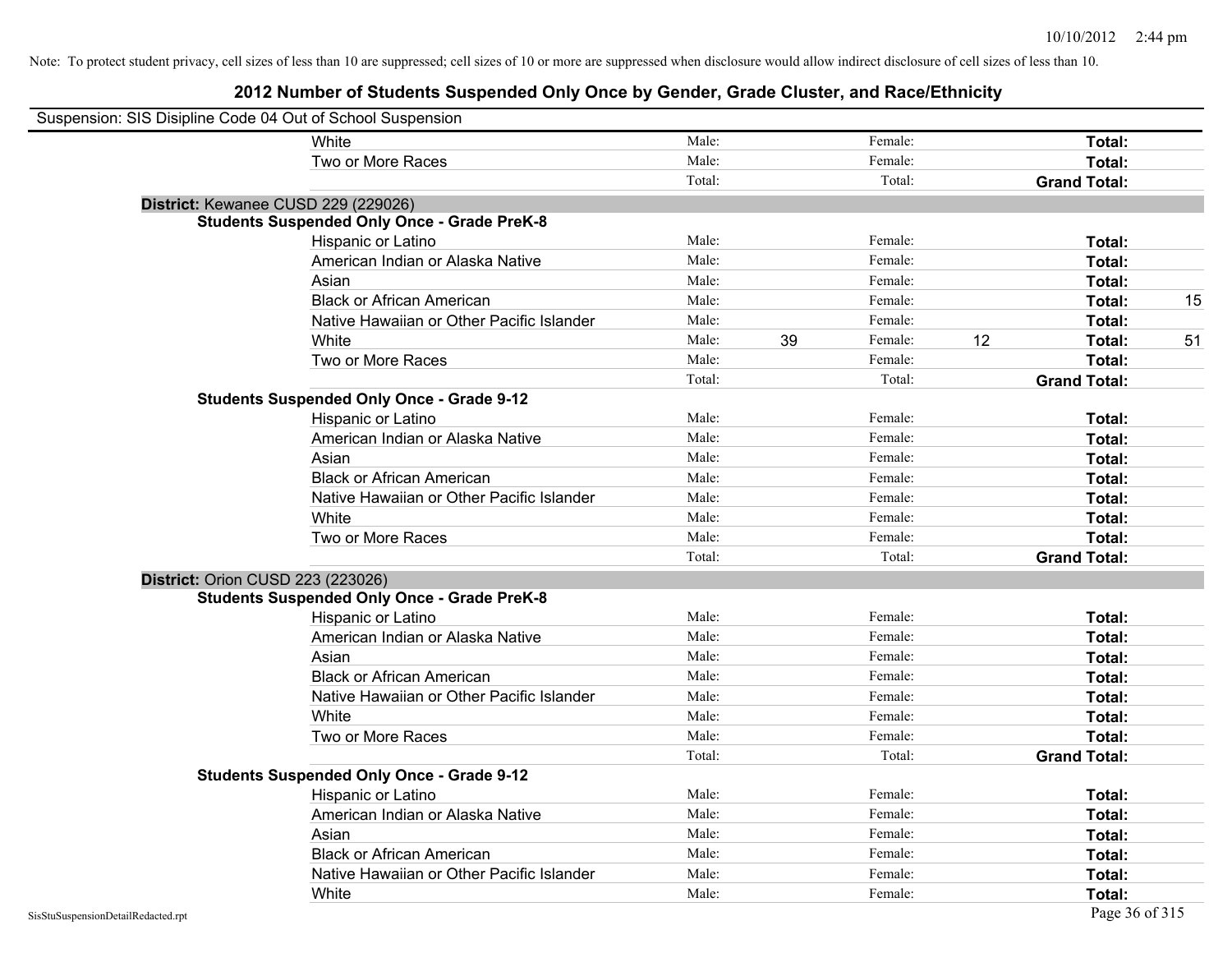| Suspension: SIS Disipline Code 04 Out of School Suspension |                                                    |        |         |                     |
|------------------------------------------------------------|----------------------------------------------------|--------|---------|---------------------|
|                                                            | Two or More Races                                  | Male:  | Female: | Total:              |
|                                                            |                                                    | Total: | Total:  | <b>Grand Total:</b> |
|                                                            | District: Wethersfield CUSD 230 (230026)           |        |         |                     |
|                                                            | <b>Students Suspended Only Once - Grade PreK-8</b> |        |         |                     |
|                                                            | Hispanic or Latino                                 | Male:  | Female: | Total:              |
|                                                            | American Indian or Alaska Native                   | Male:  | Female: | Total:              |
|                                                            | Asian                                              | Male:  | Female: | Total:              |
|                                                            | <b>Black or African American</b>                   | Male:  | Female: | Total:              |
|                                                            | Native Hawaiian or Other Pacific Islander          | Male:  | Female: | Total:              |
|                                                            | White                                              | Male:  | Female: | Total:              |
|                                                            | Two or More Races                                  | Male:  | Female: | Total:              |
|                                                            |                                                    | Total: | Total:  | <b>Grand Total:</b> |
|                                                            | <b>Students Suspended Only Once - Grade 9-12</b>   |        |         |                     |
|                                                            | Hispanic or Latino                                 | Male:  | Female: | Total:              |
|                                                            | American Indian or Alaska Native                   | Male:  | Female: | Total:              |
|                                                            | Asian                                              | Male:  | Female: | Total:              |
|                                                            | <b>Black or African American</b>                   | Male:  | Female: | Total:              |
|                                                            | Native Hawaiian or Other Pacific Islander          | Male:  | Female: | Total:              |
|                                                            | White                                              | Male:  | Female: | Total:              |
|                                                            | Two or More Races                                  | Male:  | Female: | Total:              |
|                                                            |                                                    | Total: | Total:  | <b>Grand Total:</b> |
| County: Non-Public School (000)                            |                                                    |        |         |                     |
|                                                            | District: Bureau/Henry/Stark ROE (000000)          |        |         |                     |
|                                                            | <b>Students Suspended Only Once - Grade 9-12</b>   |        |         |                     |
|                                                            | Hispanic or Latino                                 | Male:  | Female: | Total:              |
|                                                            | American Indian or Alaska Native                   | Male:  | Female: | Total:              |
|                                                            | Asian                                              | Male:  | Female: | Total:              |
|                                                            | <b>Black or African American</b>                   | Male:  | Female: | Total:              |
|                                                            | Native Hawaiian or Other Pacific Islander          | Male:  | Female: | Total:              |
|                                                            | White                                              | Male:  | Female: | Total:              |
|                                                            | Two or More Races                                  | Male:  | Female: | Total:              |
|                                                            |                                                    | Total: | Total:  | <b>Grand Total:</b> |
| County: Stark (088)                                        |                                                    |        |         |                     |
|                                                            | District: Stark County CUSD 100 (100026)           |        |         |                     |
|                                                            | <b>Students Suspended Only Once - Grade PreK-8</b> |        |         |                     |
|                                                            | Hispanic or Latino                                 | Male:  | Female: | Total:              |
|                                                            | American Indian or Alaska Native                   | Male:  | Female: | Total:              |
|                                                            | Asian                                              | Male:  | Female: | Total:              |
|                                                            | <b>Black or African American</b>                   | Male:  | Female: | Total:              |
| SisStuSuspensionDetailRedacted.rpt                         |                                                    |        |         | Page 37 of 315      |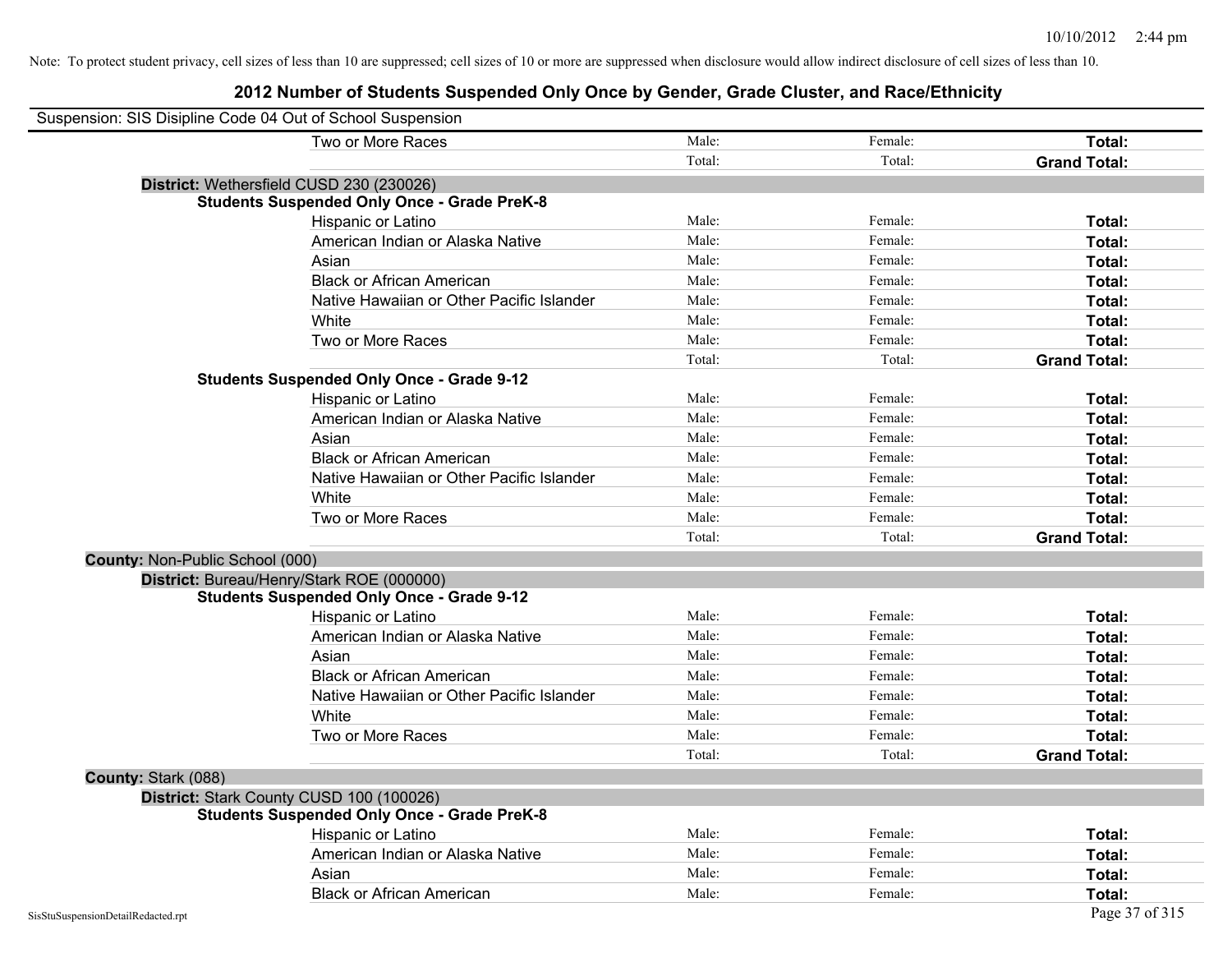| 2012 Number of Students Suspended Only Once by Gender, Grade Cluster, and Race/Ethnicity |        |         |                     |    |
|------------------------------------------------------------------------------------------|--------|---------|---------------------|----|
| Suspension: SIS Disipline Code 04 Out of School Suspension                               |        |         |                     |    |
| Native Hawaiian or Other Pacific Islander                                                | Male:  | Female: | Total:              |    |
| White                                                                                    | Male:  | Female: | Total:              | 19 |
| Two or More Races                                                                        | Male:  | Female: | Total:              |    |
|                                                                                          | Total: | Total:  | <b>Grand Total:</b> |    |
| <b>Students Suspended Only Once - Grade 9-12</b>                                         |        |         |                     |    |
| Hispanic or Latino                                                                       | Male:  | Female: | Total:              |    |
| American Indian or Alaska Native                                                         | Male:  | Female: | Total:              |    |
| Asian                                                                                    | Male:  | Female: | Total:              |    |
| <b>Black or African American</b>                                                         | Male:  | Female: | Total:              |    |
| Native Hawaiian or Other Pacific Islander                                                | Male:  | Female: | Total:              |    |
| White                                                                                    | Male:  | Female: | Total:              | 13 |
| Two or More Races                                                                        | Male:  | Female: | Total:              |    |
|                                                                                          | Total: | Total:  | <b>Grand Total:</b> |    |
|                                                                                          |        |         |                     |    |
| Region: Calhoun/Greene/Jersy/Macoupin ROE (40)                                           |        |         |                     |    |
| County: Calhoun (007)                                                                    |        |         |                     |    |
| District: Brussels CUSD 42 (042026)                                                      |        |         |                     |    |
| <b>Students Suspended Only Once - Grade PreK-8</b>                                       |        |         |                     |    |
| Hispanic or Latino                                                                       | Male:  | Female: | Total:              |    |
| American Indian or Alaska Native                                                         | Male:  | Female: | Total:              |    |
| Asian                                                                                    | Male:  | Female: | Total:              |    |
| <b>Black or African American</b>                                                         | Male:  | Female: | Total:              |    |
| Native Hawaiian or Other Pacific Islander                                                | Male:  | Female: | Total:              |    |
| White                                                                                    | Male:  | Female: | Total:              |    |
| Two or More Races                                                                        | Male:  | Female: | Total:              |    |
|                                                                                          | Total: | Total:  | <b>Grand Total:</b> |    |
| <b>Students Suspended Only Once - Grade 9-12</b>                                         |        |         |                     |    |
| Hispanic or Latino                                                                       | Male:  | Female: | Total:              |    |
| American Indian or Alaska Native                                                         | Male:  | Female: | Total:              |    |
| Asian                                                                                    | Male:  | Female: | Total:              |    |
| <b>Black or African American</b>                                                         | Male:  | Female: | Total:              |    |
| Native Hawaiian or Other Pacific Islander                                                | Male:  | Female: | Total:              |    |
| White                                                                                    | Male:  | Female: | Total:              |    |
| Two or More Races                                                                        | Male:  | Female: | Total:              |    |
|                                                                                          | Total: | Total:  | <b>Grand Total:</b> |    |
| District: Calhoun CUSD 40 (040026)                                                       |        |         |                     |    |
| <b>Students Suspended Only Once - Grade PreK-8</b>                                       |        |         |                     |    |
| Hispanic or Latino                                                                       | Male:  | Female: | Total:              |    |
|                                                                                          |        |         |                     |    |

#### SisStuSuspensionDetailRedacted.rpt Page 38 of 315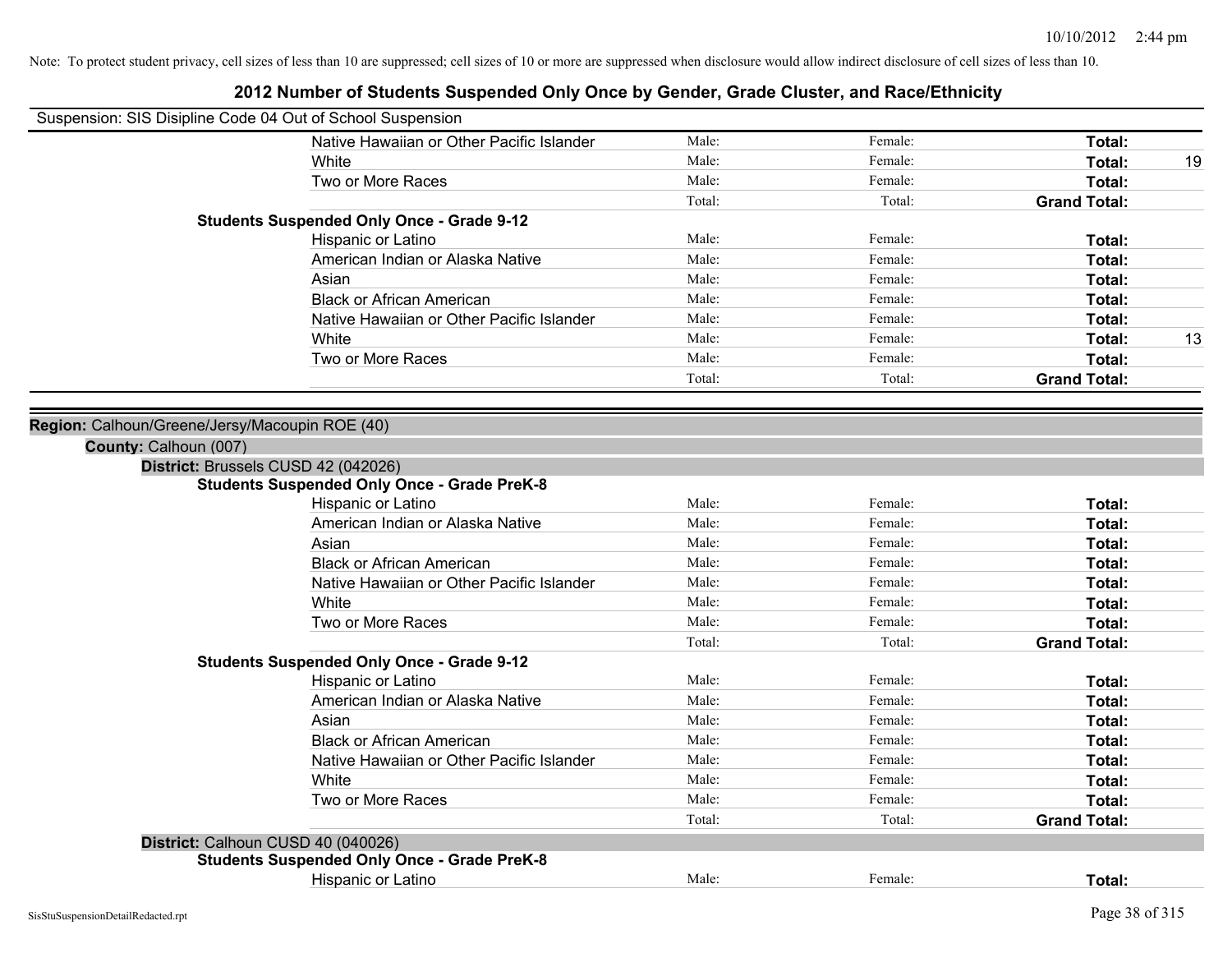| Suspension: SIS Disipline Code 04 Out of School Suspension |                                                    |        |         |                     |    |
|------------------------------------------------------------|----------------------------------------------------|--------|---------|---------------------|----|
|                                                            | American Indian or Alaska Native                   | Male:  | Female: | Total:              |    |
|                                                            | Asian                                              | Male:  | Female: | Total:              |    |
|                                                            | <b>Black or African American</b>                   | Male:  | Female: | Total:              |    |
|                                                            | Native Hawaiian or Other Pacific Islander          | Male:  | Female: | Total:              |    |
|                                                            | White                                              | Male:  | Female: | Total:              |    |
|                                                            | Two or More Races                                  | Male:  | Female: | Total:              |    |
|                                                            |                                                    | Total: | Total:  | <b>Grand Total:</b> |    |
|                                                            | <b>Students Suspended Only Once - Grade 9-12</b>   |        |         |                     |    |
|                                                            | Hispanic or Latino                                 | Male:  | Female: | Total:              |    |
|                                                            | American Indian or Alaska Native                   | Male:  | Female: | Total:              |    |
|                                                            | Asian                                              | Male:  | Female: | Total:              |    |
|                                                            | <b>Black or African American</b>                   | Male:  | Female: | Total:              |    |
|                                                            | Native Hawaiian or Other Pacific Islander          | Male:  | Female: | Total:              |    |
|                                                            | White                                              | Male:  | Female: | Total:              |    |
|                                                            | Two or More Races                                  | Male:  | Female: | Total:              |    |
|                                                            |                                                    | Total: | Total:  | <b>Grand Total:</b> |    |
| County: Greene (031)                                       |                                                    |        |         |                     |    |
|                                                            | District: Carrollton CUSD 1 (001026)               |        |         |                     |    |
|                                                            | <b>Students Suspended Only Once - Grade PreK-8</b> |        |         |                     |    |
|                                                            | Hispanic or Latino                                 | Male:  | Female: | Total:              |    |
|                                                            | American Indian or Alaska Native                   | Male:  | Female: | Total:              |    |
|                                                            | Asian                                              | Male:  | Female: | Total:              |    |
|                                                            | <b>Black or African American</b>                   | Male:  | Female: | Total:              |    |
|                                                            | Native Hawaiian or Other Pacific Islander          | Male:  | Female: | Total:              |    |
|                                                            | White                                              | Male:  | Female: | Total:              |    |
|                                                            | Two or More Races                                  | Male:  | Female: | Total:              |    |
|                                                            |                                                    | Total: | Total:  | <b>Grand Total:</b> |    |
|                                                            | <b>Students Suspended Only Once - Grade 9-12</b>   |        |         |                     |    |
|                                                            | Hispanic or Latino                                 | Male:  | Female: | Total:              |    |
|                                                            | American Indian or Alaska Native                   | Male:  | Female: | Total:              |    |
|                                                            | Asian                                              | Male:  | Female: | Total:              |    |
|                                                            | <b>Black or African American</b>                   | Male:  | Female: | Total:              |    |
|                                                            | Native Hawaiian or Other Pacific Islander          | Male:  | Female: | Total:              |    |
|                                                            | White                                              | Male:  | Female: | Total:              | 14 |
|                                                            | Two or More Races                                  | Male:  | Female: | Total:              |    |
|                                                            |                                                    | Total: | Total:  | <b>Grand Total:</b> |    |
|                                                            | District: Greenfield CUSD 10 (010026)              |        |         |                     |    |
|                                                            | <b>Students Suspended Only Once - Grade 9-12</b>   |        |         |                     |    |
|                                                            | Hispanic or Latino                                 | Male:  | Female: | Total:              |    |
| SisStuSuspensionDetailRedacted.rpt                         |                                                    |        |         | Page 39 of 315      |    |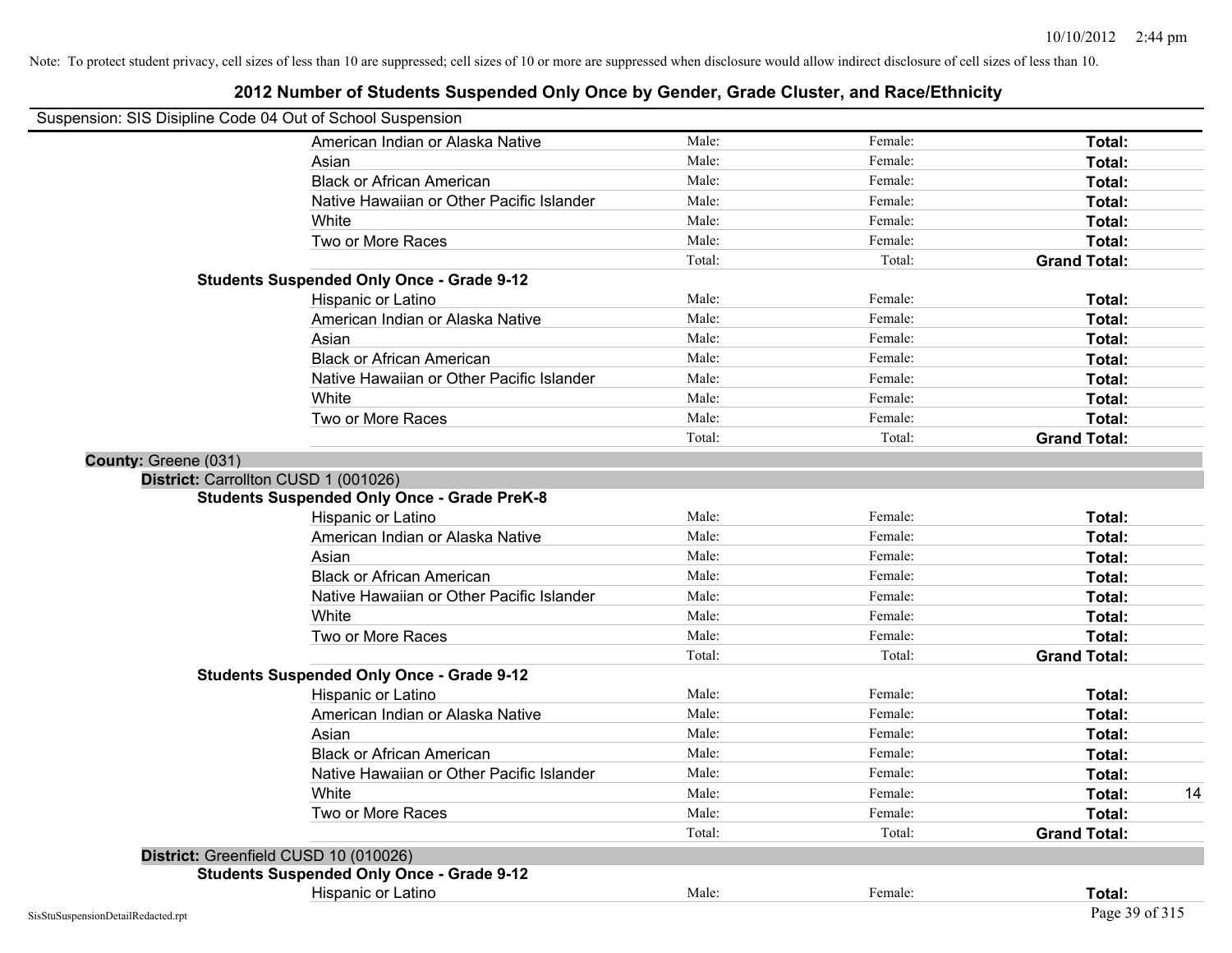| Suspension: SIS Disipline Code 04 Out of School Suspension |                                                    |        |         |                     |    |
|------------------------------------------------------------|----------------------------------------------------|--------|---------|---------------------|----|
|                                                            | American Indian or Alaska Native                   | Male:  | Female: | Total:              |    |
|                                                            | Asian                                              | Male:  | Female: | Total:              |    |
|                                                            | <b>Black or African American</b>                   | Male:  | Female: | Total:              |    |
|                                                            | Native Hawaiian or Other Pacific Islander          | Male:  | Female: | Total:              |    |
|                                                            | White                                              | Male:  | Female: | Total:              | 12 |
|                                                            | Two or More Races                                  | Male:  | Female: | Total:              |    |
|                                                            |                                                    | Total: | Total:  | <b>Grand Total:</b> |    |
| District: North Greene CUSD 3 (003026)                     |                                                    |        |         |                     |    |
|                                                            | <b>Students Suspended Only Once - Grade PreK-8</b> |        |         |                     |    |
|                                                            | Hispanic or Latino                                 | Male:  | Female: | Total:              |    |
|                                                            | American Indian or Alaska Native                   | Male:  | Female: | Total:              |    |
|                                                            | Asian                                              | Male:  | Female: | Total:              |    |
|                                                            | <b>Black or African American</b>                   | Male:  | Female: | Total:              |    |
|                                                            | Native Hawaiian or Other Pacific Islander          | Male:  | Female: | Total:              |    |
|                                                            | White                                              | Male:  | Female: | Total:              | 17 |
|                                                            | Two or More Races                                  | Male:  | Female: | Total:              |    |
|                                                            |                                                    | Total: | Total:  | <b>Grand Total:</b> |    |
|                                                            | <b>Students Suspended Only Once - Grade 9-12</b>   |        |         |                     |    |
|                                                            | Hispanic or Latino                                 | Male:  | Female: | Total:              |    |
|                                                            | American Indian or Alaska Native                   | Male:  | Female: | Total:              |    |
|                                                            | Asian                                              | Male:  | Female: | Total:              |    |
|                                                            | <b>Black or African American</b>                   | Male:  | Female: | Total:              |    |
|                                                            | Native Hawaiian or Other Pacific Islander          | Male:  | Female: | Total:              |    |
|                                                            | White                                              | Male:  | Female: | Total:              | 18 |
|                                                            | Two or More Races                                  | Male:  | Female: | Total:              |    |
|                                                            |                                                    | Total: | Total:  | <b>Grand Total:</b> |    |
| County: Jersey (042)                                       |                                                    |        |         |                     |    |
| District: Jersey CUSD 100 (100026)                         |                                                    |        |         |                     |    |
|                                                            | <b>Students Suspended Only Once - Grade PreK-8</b> |        |         |                     |    |
|                                                            | Hispanic or Latino                                 | Male:  | Female: | Total:              |    |
|                                                            | American Indian or Alaska Native                   | Male:  | Female: | Total:              |    |
|                                                            | Asian                                              | Male:  | Female: | Total:              |    |
|                                                            | <b>Black or African American</b>                   | Male:  | Female: | Total:              |    |
|                                                            | Native Hawaiian or Other Pacific Islander          | Male:  | Female: | Total:              |    |
|                                                            | White                                              | Male:  | Female: | Total:              | 48 |
|                                                            | Two or More Races                                  | Male:  | Female: | Total:              |    |
|                                                            |                                                    | Total: | Total:  | <b>Grand Total:</b> |    |
|                                                            | <b>Students Suspended Only Once - Grade 9-12</b>   |        |         |                     |    |
|                                                            | Hispanic or Latino                                 | Male:  | Female: | Total:              |    |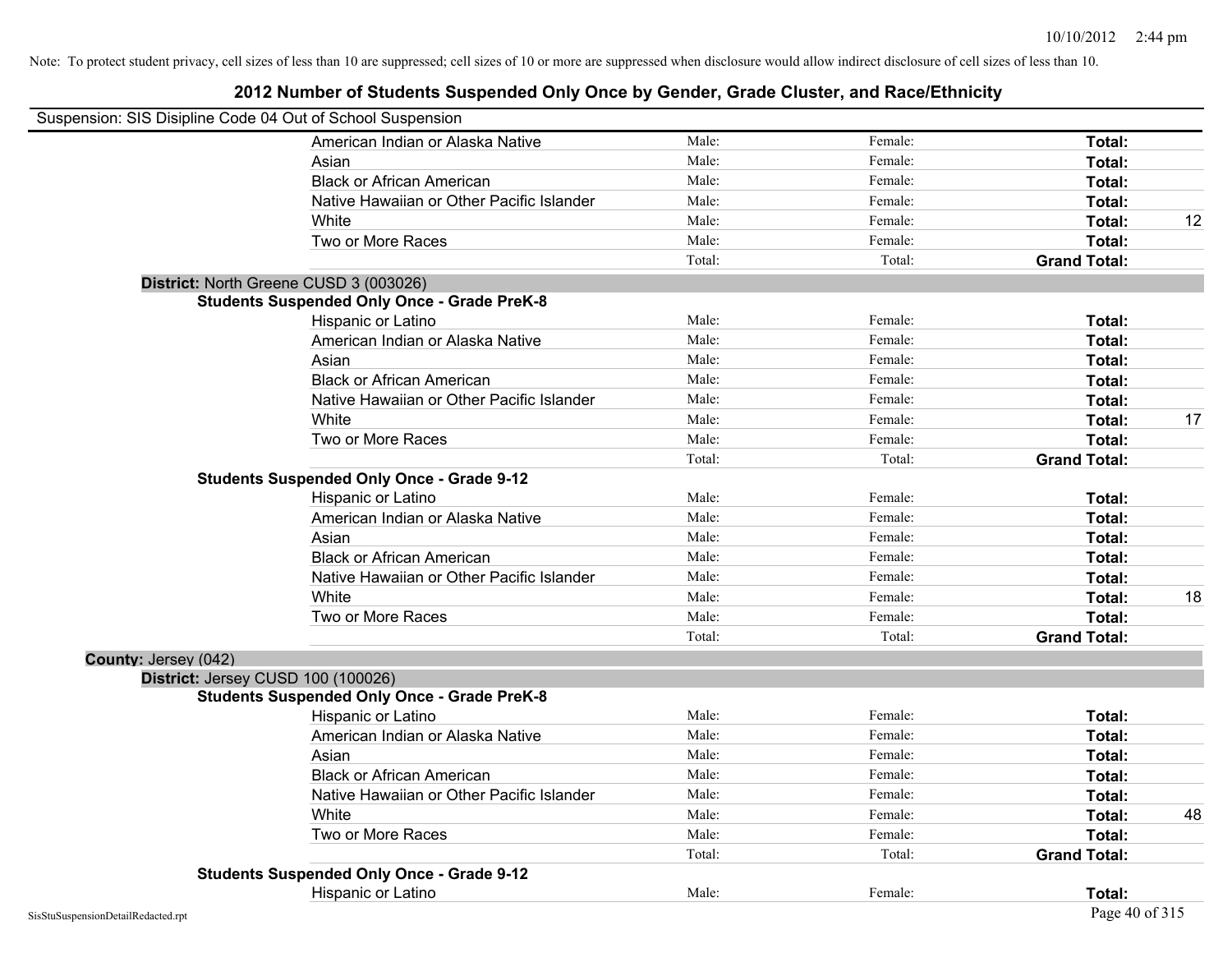| Suspension: SIS Disipline Code 04 Out of School Suspension |                                                    |        |    |         |    |                     |    |
|------------------------------------------------------------|----------------------------------------------------|--------|----|---------|----|---------------------|----|
|                                                            | American Indian or Alaska Native                   | Male:  |    | Female: |    | Total:              |    |
|                                                            | Asian                                              | Male:  |    | Female: |    | Total:              |    |
|                                                            | <b>Black or African American</b>                   | Male:  |    | Female: |    | Total:              |    |
|                                                            | Native Hawaiian or Other Pacific Islander          | Male:  |    | Female: |    | Total:              |    |
|                                                            | White                                              | Male:  | 27 | Female: | 13 | Total:              | 40 |
|                                                            | Two or More Races                                  | Male:  |    | Female: |    | Total:              |    |
|                                                            |                                                    | Total: |    | Total:  |    | <b>Grand Total:</b> |    |
| County: Macoupin (056)                                     |                                                    |        |    |         |    |                     |    |
| District: Bunker Hill CUSD 8 (008026)                      |                                                    |        |    |         |    |                     |    |
|                                                            | <b>Students Suspended Only Once - Grade PreK-8</b> |        |    |         |    |                     |    |
|                                                            | Hispanic or Latino                                 | Male:  |    | Female: |    | Total:              |    |
|                                                            | American Indian or Alaska Native                   | Male:  |    | Female: |    | Total:              |    |
|                                                            | Asian                                              | Male:  |    | Female: |    | Total:              |    |
|                                                            | <b>Black or African American</b>                   | Male:  |    | Female: |    | Total:              |    |
|                                                            | Native Hawaiian or Other Pacific Islander          | Male:  |    | Female: |    | Total:              |    |
|                                                            | White                                              | Male:  |    | Female: |    | Total:              | 13 |
|                                                            | Two or More Races                                  | Male:  |    | Female: |    | Total:              |    |
|                                                            |                                                    | Total: |    | Total:  |    | <b>Grand Total:</b> |    |
|                                                            | <b>Students Suspended Only Once - Grade 9-12</b>   |        |    |         |    |                     |    |
|                                                            | Hispanic or Latino                                 | Male:  |    | Female: |    | Total:              |    |
|                                                            | American Indian or Alaska Native                   | Male:  |    | Female: |    | Total:              |    |
|                                                            | Asian                                              | Male:  |    | Female: |    | Total:              |    |
|                                                            | <b>Black or African American</b>                   | Male:  |    | Female: |    | Total:              |    |
|                                                            | Native Hawaiian or Other Pacific Islander          | Male:  |    | Female: |    | Total:              |    |
|                                                            | White                                              | Male:  |    | Female: |    | Total:              | 10 |
|                                                            | Two or More Races                                  | Male:  |    | Female: |    | Total:              |    |
|                                                            |                                                    | Total: |    | Total:  |    | <b>Grand Total:</b> |    |
| District: Carlinville CUSD 1 (001026)                      |                                                    |        |    |         |    |                     |    |
|                                                            | <b>Students Suspended Only Once - Grade PreK-8</b> |        |    |         |    |                     |    |
|                                                            | Hispanic or Latino                                 | Male:  |    | Female: |    | Total:              |    |
|                                                            | American Indian or Alaska Native                   | Male:  |    | Female: |    | Total:              |    |
|                                                            | Asian                                              | Male:  |    | Female: |    | Total:              |    |
|                                                            | <b>Black or African American</b>                   | Male:  |    | Female: |    | Total:              |    |
|                                                            | Native Hawaiian or Other Pacific Islander          | Male:  |    | Female: |    | Total:              |    |
|                                                            | White                                              | Male:  |    | Female: |    | Total:              | 11 |
|                                                            | Two or More Races                                  | Male:  |    | Female: |    | Total:              |    |
|                                                            |                                                    | Total: |    | Total:  |    | <b>Grand Total:</b> |    |
|                                                            | <b>Students Suspended Only Once - Grade 9-12</b>   |        |    |         |    |                     |    |
|                                                            | Hispanic or Latino                                 | Male:  |    | Female: |    | Total:              |    |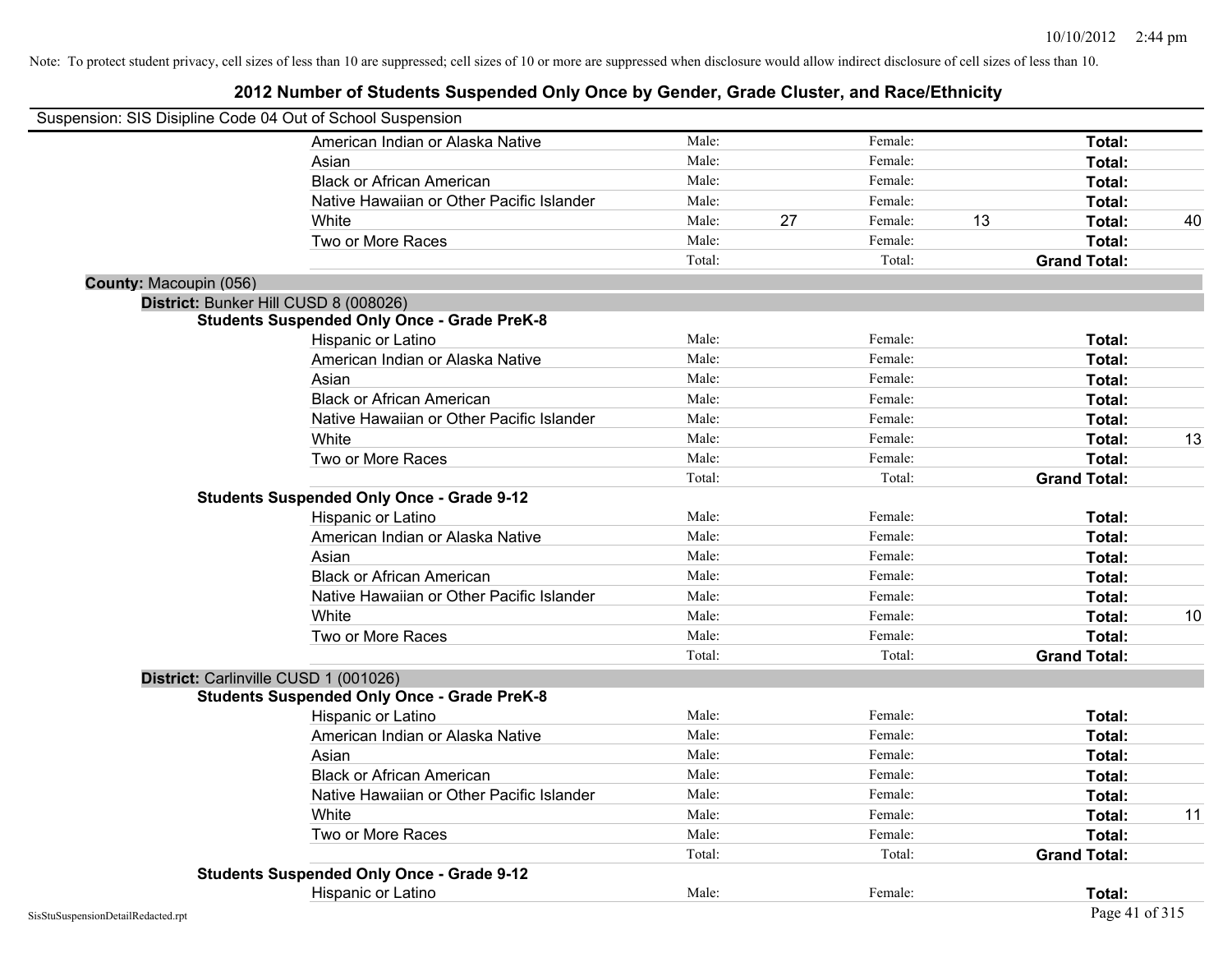### **2012 Number of Students Suspended Only Once by Gender, Grade Cluster, and Race/Ethnicity**

| Suspension: SIS Disipline Code 04 Out of School Suspension |        |         |                     |    |
|------------------------------------------------------------|--------|---------|---------------------|----|
| American Indian or Alaska Native                           | Male:  | Female: | Total:              |    |
| Asian                                                      | Male:  | Female: | Total:              |    |
| <b>Black or African American</b>                           | Male:  | Female: | Total:              |    |
| Native Hawaiian or Other Pacific Islander                  | Male:  | Female: | Total:              |    |
| White                                                      | Male:  | Female: | Total:              | 11 |
| Two or More Races                                          | Male:  | Female: | Total:              |    |
|                                                            | Total: | Total:  | <b>Grand Total:</b> |    |
| District: Gillespie CUSD 7 (007026)                        |        |         |                     |    |
| <b>Students Suspended Only Once - Grade PreK-8</b>         |        |         |                     |    |
| Hispanic or Latino                                         | Male:  | Female: | Total:              |    |
| American Indian or Alaska Native                           | Male:  | Female: | Total:              |    |
| Asian                                                      | Male:  | Female: | Total:              |    |
| <b>Black or African American</b>                           | Male:  | Female: | Total:              |    |
| Native Hawaiian or Other Pacific Islander                  | Male:  | Female: | Total:              |    |
| White                                                      | Male:  | Female: | Total:              |    |
| Two or More Races                                          | Male:  | Female: | Total:              |    |
|                                                            | Total: | Total:  | <b>Grand Total:</b> |    |
| District: Mount Olive CUSD 5 (005026)                      |        |         |                     |    |
| <b>Students Suspended Only Once - Grade PreK-8</b>         |        |         |                     |    |
| Hispanic or Latino                                         | Male:  | Female: | Total:              |    |
| American Indian or Alaska Native                           | Male:  | Female: | Total:              |    |
| Asian                                                      | Male:  | Female: | Total:              |    |
| <b>Black or African American</b>                           | Male:  | Female: | Total:              |    |
| Native Hawaiian or Other Pacific Islander                  | Male:  | Female: | Total:              |    |
| White                                                      | Male:  | Female: | Total:              | 12 |
| Two or More Races                                          | Male:  | Female: | Total:              |    |
|                                                            | Total: | Total:  | <b>Grand Total:</b> |    |
| <b>Students Suspended Only Once - Grade 9-12</b>           |        |         |                     |    |
| Hispanic or Latino                                         | Male:  | Female: | Total:              |    |
| American Indian or Alaska Native                           | Male:  | Female: | Total:              |    |
| Asian                                                      | Male:  | Female: | Total:              |    |
| <b>Black or African American</b>                           | Male:  | Female: | Total:              |    |
| Native Hawaiian or Other Pacific Islander                  | Male:  | Female: | Total:              |    |
| White                                                      | Male:  | Female: | Total:              |    |
| Two or More Races                                          | Male:  | Female: | Total:              |    |
| Q11QDQ1(0010Q)                                             | Total: | Total:  | <b>Grand Total:</b> |    |

**District:** North Mac CUSD 34 (034026) **Students Suspended Only Once - Grade PreK-8**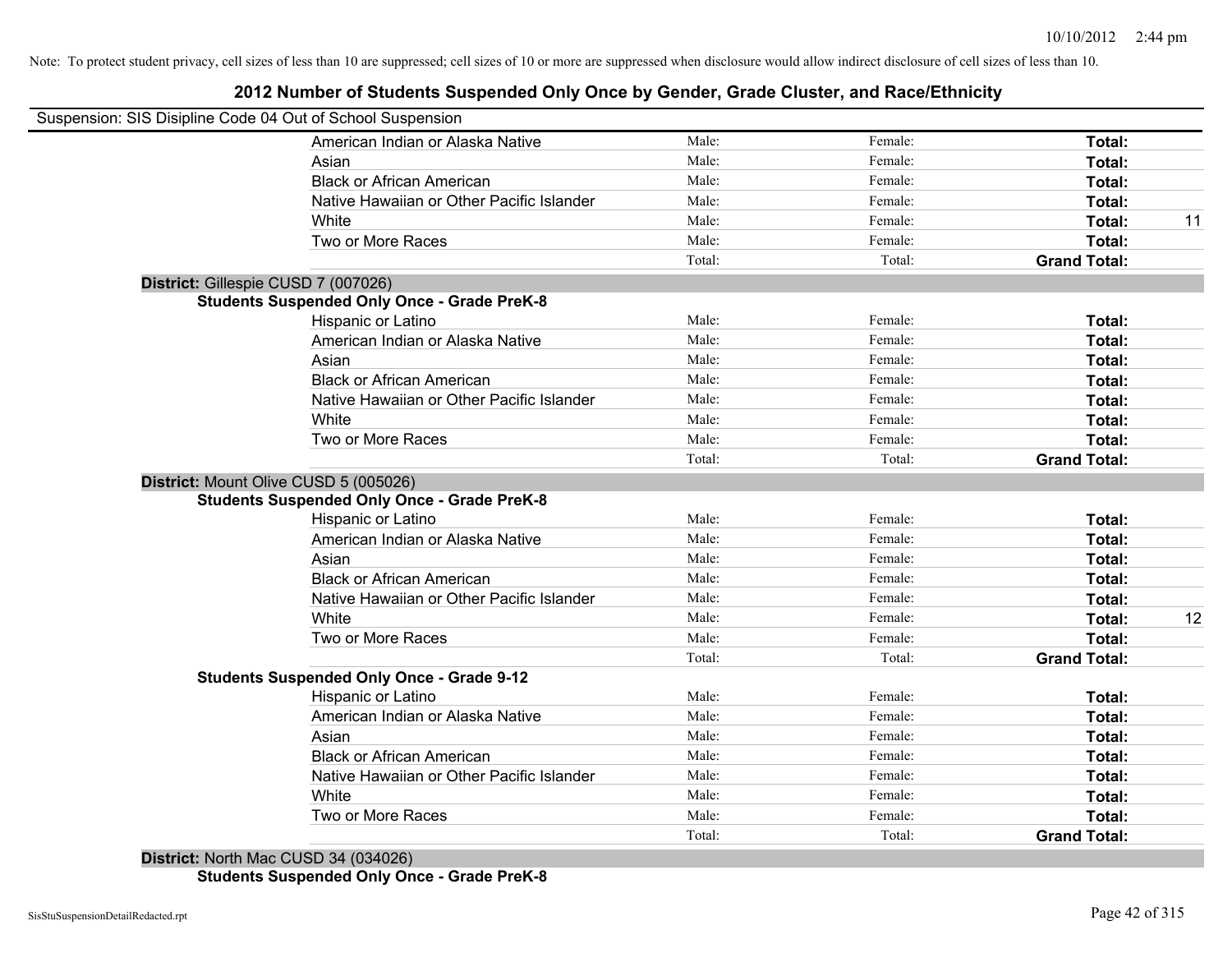| Suspension: SIS Disipline Code 04 Out of School Suspension |        |         |                     |    |
|------------------------------------------------------------|--------|---------|---------------------|----|
| Hispanic or Latino                                         | Male:  | Female: | Total:              |    |
| American Indian or Alaska Native                           | Male:  | Female: | Total:              |    |
| Asian                                                      | Male:  | Female: | Total:              |    |
| <b>Black or African American</b>                           | Male:  | Female: | Total:              |    |
| Native Hawaiian or Other Pacific Islander                  | Male:  | Female: | Total:              |    |
| White                                                      | Male:  | Female: | Total:              | 29 |
| Two or More Races                                          | Male:  | Female: | Total:              |    |
|                                                            | Total: | Total:  | <b>Grand Total:</b> |    |
| <b>Students Suspended Only Once - Grade 9-12</b>           |        |         |                     |    |
| Hispanic or Latino                                         | Male:  | Female: | Total:              |    |
| American Indian or Alaska Native                           | Male:  | Female: | Total:              |    |
| Asian                                                      | Male:  | Female: | Total:              |    |
| <b>Black or African American</b>                           | Male:  | Female: | Total:              |    |
| Native Hawaiian or Other Pacific Islander                  | Male:  | Female: | Total:              |    |
| White                                                      | Male:  | Female: | Total:              | 12 |
| Two or More Races                                          | Male:  | Female: | Total:              |    |
|                                                            | Total: | Total:  | <b>Grand Total:</b> |    |
| District: Northwestern CUSD 2 (002026)                     |        |         |                     |    |
| <b>Students Suspended Only Once - Grade PreK-8</b>         |        |         |                     |    |
| Hispanic or Latino                                         | Male:  | Female: | Total:              |    |
| American Indian or Alaska Native                           | Male:  | Female: | Total:              |    |
| Asian                                                      | Male:  | Female: | Total:              |    |
| <b>Black or African American</b>                           | Male:  | Female: | Total:              |    |
| Native Hawaiian or Other Pacific Islander                  | Male:  | Female: | Total:              |    |
| White                                                      | Male:  | Female: | Total:              |    |
| Two or More Races                                          | Male:  | Female: | Total:              |    |
|                                                            | Total: | Total:  | <b>Grand Total:</b> |    |
| <b>Students Suspended Only Once - Grade 9-12</b>           |        |         |                     |    |
| Hispanic or Latino                                         | Male:  | Female: | Total:              |    |
| American Indian or Alaska Native                           | Male:  | Female: | Total:              |    |
| Asian                                                      | Male:  | Female: | Total:              |    |
| <b>Black or African American</b>                           | Male:  | Female: | Total:              |    |
| Native Hawaiian or Other Pacific Islander                  | Male:  | Female: | Total:              |    |
| White                                                      | Male:  | Female: | Total:              | 10 |
| Two or More Races                                          | Male:  | Female: | Total:              |    |
|                                                            | Total: | Total:  | <b>Grand Total:</b> |    |
| District: Southwestern CUSD 9 (009026)                     |        |         |                     |    |
| <b>Students Suspended Only Once - Grade PreK-8</b>         |        |         |                     |    |
| Hispanic or Latino                                         | Male:  | Female: | <b>Total:</b>       |    |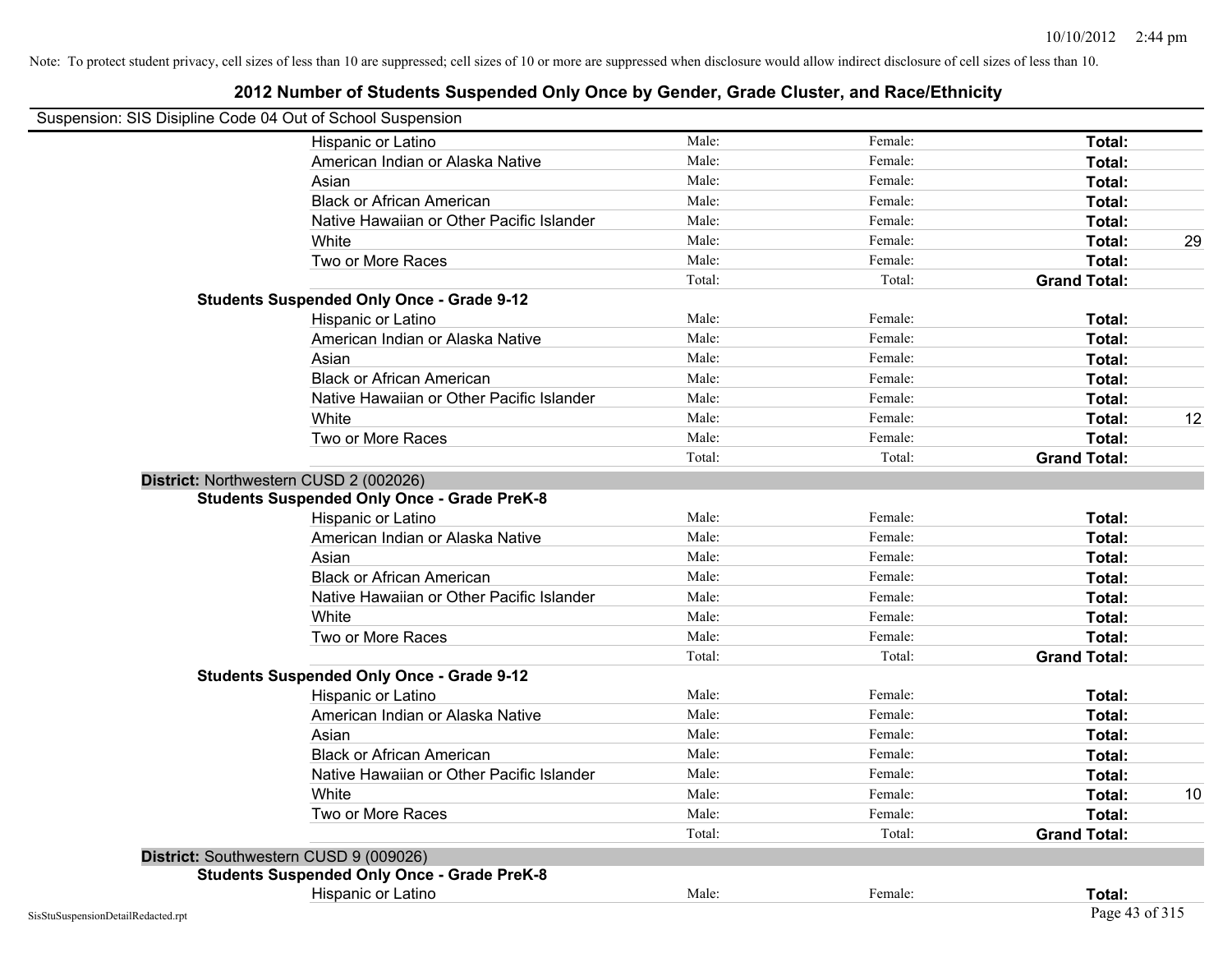| Suspension: SIS Disipline Code 04 Out of School Suspension |                                                      |        |         |                     |    |
|------------------------------------------------------------|------------------------------------------------------|--------|---------|---------------------|----|
|                                                            | American Indian or Alaska Native                     | Male:  | Female: | Total:              |    |
|                                                            | Asian                                                | Male:  | Female: | Total:              |    |
|                                                            | <b>Black or African American</b>                     | Male:  | Female: | Total:              |    |
|                                                            | Native Hawaiian or Other Pacific Islander            | Male:  | Female: | Total:              |    |
|                                                            | White                                                | Male:  | Female: | Total:              | 17 |
|                                                            | Two or More Races                                    | Male:  | Female: | Total:              |    |
|                                                            |                                                      | Total: | Total:  | <b>Grand Total:</b> |    |
|                                                            | <b>Students Suspended Only Once - Grade 9-12</b>     |        |         |                     |    |
|                                                            | Hispanic or Latino                                   | Male:  | Female: | Total:              |    |
|                                                            | American Indian or Alaska Native                     | Male:  | Female: | Total:              |    |
|                                                            | Asian                                                | Male:  | Female: | Total:              |    |
|                                                            | <b>Black or African American</b>                     | Male:  | Female: | Total:              |    |
|                                                            | Native Hawaiian or Other Pacific Islander            | Male:  | Female: | Total:              |    |
|                                                            | White                                                | Male:  | Female: | Total:              | 28 |
|                                                            | Two or More Races                                    | Male:  | Female: | Total:              |    |
|                                                            |                                                      | Total: | Total:  | <b>Grand Total:</b> |    |
| District: Staunton CUSD 6 (006026)                         |                                                      |        |         |                     |    |
|                                                            | <b>Students Suspended Only Once - Grade PreK-8</b>   |        |         |                     |    |
|                                                            | Hispanic or Latino                                   | Male:  | Female: | Total:              |    |
|                                                            | American Indian or Alaska Native                     | Male:  | Female: | Total:              |    |
|                                                            | Asian                                                | Male:  | Female: | Total:              |    |
|                                                            | <b>Black or African American</b>                     | Male:  | Female: | Total:              |    |
|                                                            | Native Hawaiian or Other Pacific Islander            | Male:  | Female: | Total:              |    |
|                                                            | White                                                | Male:  | Female: | Total:              |    |
|                                                            | Two or More Races                                    | Male:  | Female: | Total:              |    |
|                                                            |                                                      | Total: | Total:  | <b>Grand Total:</b> |    |
|                                                            | <b>Students Suspended Only Once - Grade 9-12</b>     |        |         |                     |    |
|                                                            | Hispanic or Latino                                   | Male:  | Female: | Total:              |    |
|                                                            | American Indian or Alaska Native                     | Male:  | Female: | Total:              |    |
|                                                            | Asian                                                | Male:  | Female: | Total:              |    |
|                                                            | <b>Black or African American</b>                     | Male:  | Female: | Total:              |    |
|                                                            | Native Hawaiian or Other Pacific Islander            | Male:  | Female: | Total:              |    |
|                                                            | White                                                | Male:  | Female: | Total:              | 21 |
|                                                            | Two or More Races                                    | Male:  | Female: | Total:              |    |
|                                                            |                                                      | Total: | Total:  | <b>Grand Total:</b> |    |
| County: Non-Public School (000)                            |                                                      |        |         |                     |    |
|                                                            | District: Calhoun/Greene/Jersy/Macoupin ROE (000000) |        |         |                     |    |
|                                                            | <b>Students Suspended Only Once - Grade 9-12</b>     |        |         |                     |    |
|                                                            | Hispanic or Latino                                   | Male:  | Female: | Total:              |    |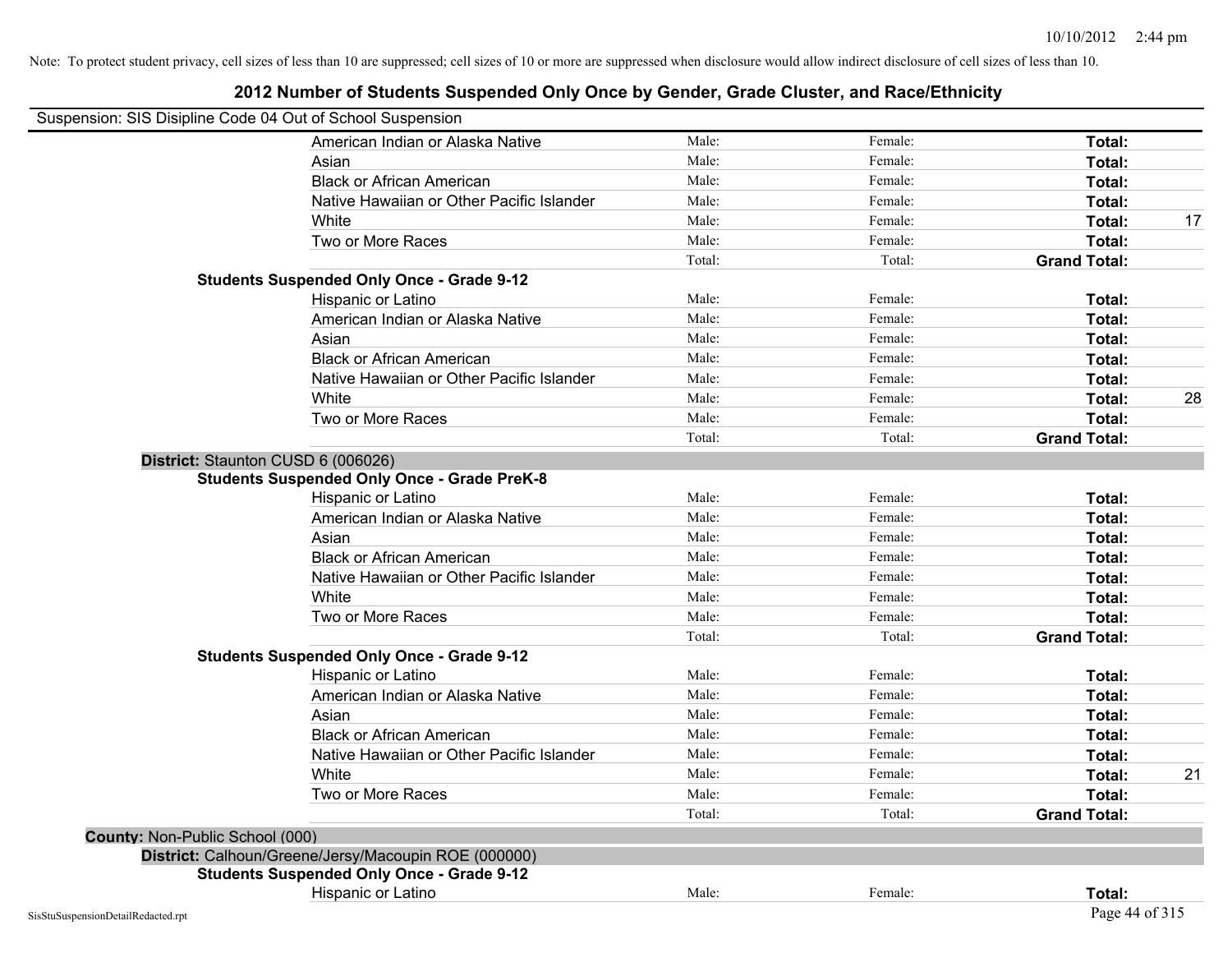| Suspension: SIS Disipline Code 04 Out of School Suspension |                                                    |        |         |                     |
|------------------------------------------------------------|----------------------------------------------------|--------|---------|---------------------|
|                                                            | American Indian or Alaska Native                   | Male:  | Female: | Total:              |
|                                                            | Asian                                              | Male:  | Female: | Total:              |
|                                                            | <b>Black or African American</b>                   | Male:  | Female: | Total:              |
|                                                            | Native Hawaiian or Other Pacific Islander          | Male:  | Female: | Total:              |
|                                                            | White                                              | Male:  | Female: | Total:              |
|                                                            | Two or More Races                                  | Male:  | Female: | Total:              |
|                                                            |                                                    | Total: | Total:  | <b>Grand Total:</b> |
|                                                            |                                                    |        |         |                     |
| Region: Carroll/Jo Daviess/Stephenson ROE (08)             |                                                    |        |         |                     |
| County: Carroll (008)                                      |                                                    |        |         |                     |
|                                                            | District: Chadwick-Milledgeville CUSD 399 (399026) |        |         |                     |
|                                                            | <b>Students Suspended Only Once - Grade PreK-8</b> |        |         |                     |
|                                                            | Hispanic or Latino                                 | Male:  | Female: | Total:              |
|                                                            | American Indian or Alaska Native                   | Male:  | Female: | Total:              |
|                                                            | Asian                                              | Male:  | Female: | Total:              |
|                                                            | <b>Black or African American</b>                   | Male:  | Female: | Total:              |
|                                                            | Native Hawaiian or Other Pacific Islander          | Male:  | Female: | Total:              |
|                                                            | White                                              | Male:  | Female: | Total:              |
|                                                            | Two or More Races                                  | Male:  | Female: | Total:              |
|                                                            |                                                    | Total: | Total:  | <b>Grand Total:</b> |
|                                                            | <b>Students Suspended Only Once - Grade 9-12</b>   |        |         |                     |
|                                                            | Hispanic or Latino                                 | Male:  | Female: | Total:              |
|                                                            | American Indian or Alaska Native                   | Male:  | Female: | Total:              |
|                                                            | Asian                                              | Male:  | Female: | Total:              |
|                                                            | <b>Black or African American</b>                   | Male:  | Female: | Total:              |
|                                                            | Native Hawaiian or Other Pacific Islander          | Male:  | Female: | Total:              |
|                                                            | White                                              | Male:  | Female: | Total:              |
|                                                            | Two or More Races                                  | Male:  | Female: | Total:              |
|                                                            |                                                    | Total: | Total:  | <b>Grand Total:</b> |
|                                                            | District: Eastland CUSD 308 (308026)               |        |         |                     |
|                                                            | <b>Students Suspended Only Once - Grade PreK-8</b> |        |         |                     |
|                                                            | Hispanic or Latino                                 | Male:  | Female: | Total:              |
|                                                            | American Indian or Alaska Native                   | Male:  | Female: | Total:              |
|                                                            | Asian                                              | Male:  | Female: | Total:              |
|                                                            | <b>Black or African American</b>                   | Male:  | Female: | Total:              |
|                                                            | Native Hawaiian or Other Pacific Islander          | Male:  | Female: | Total:              |
|                                                            | White                                              | Male:  | Female: | Total:              |
|                                                            | Two or More Races                                  | Male:  | Female: | Total:              |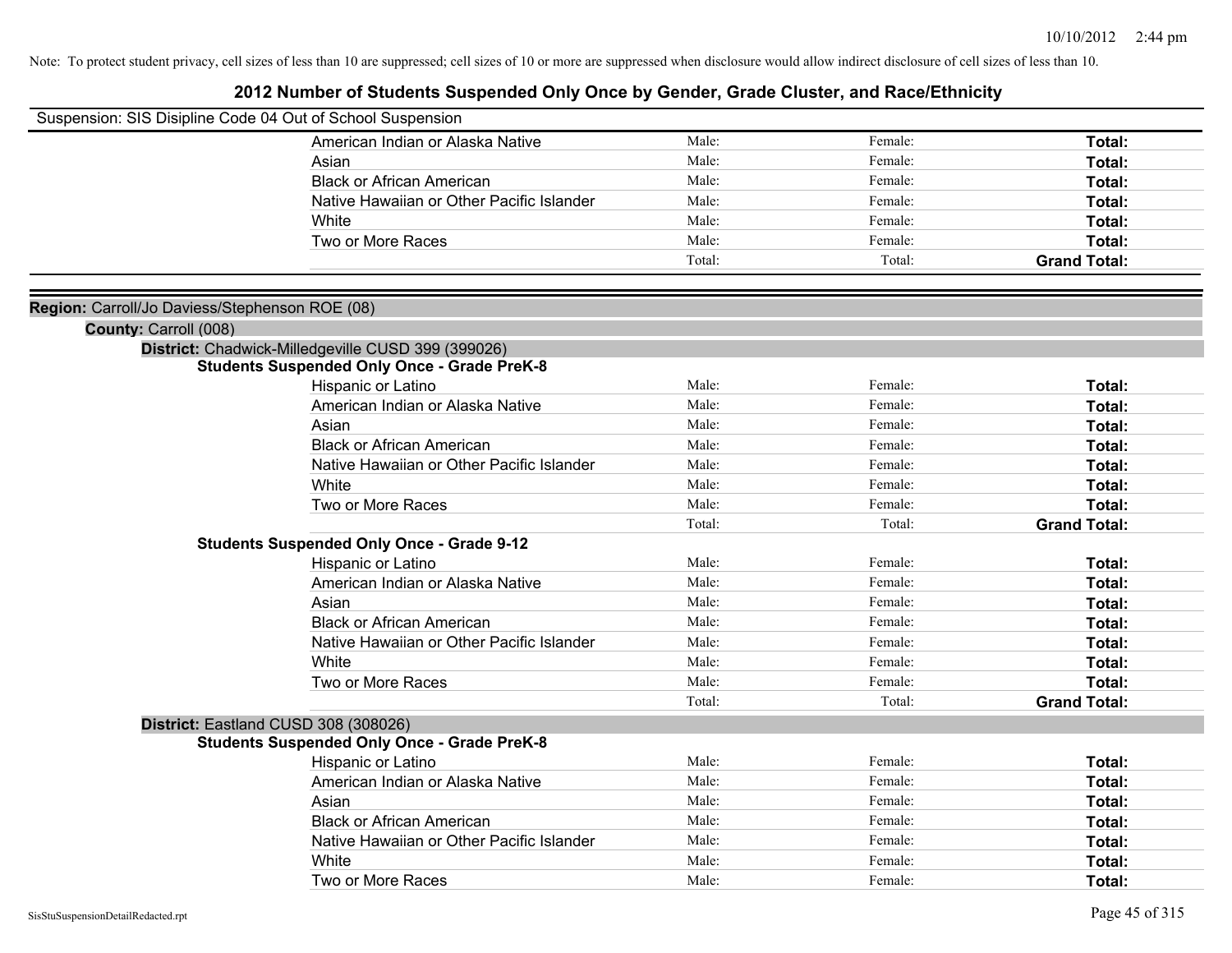| Suspension: SIS Disipline Code 04 Out of School Suspension |                                                    |        |    |         |    |                     |    |
|------------------------------------------------------------|----------------------------------------------------|--------|----|---------|----|---------------------|----|
|                                                            |                                                    | Total: |    | Total:  |    | <b>Grand Total:</b> |    |
|                                                            | <b>Students Suspended Only Once - Grade 9-12</b>   |        |    |         |    |                     |    |
|                                                            | Hispanic or Latino                                 | Male:  |    | Female: |    | Total:              |    |
|                                                            | American Indian or Alaska Native                   | Male:  |    | Female: |    | Total:              |    |
|                                                            | Asian                                              | Male:  |    | Female: |    | Total:              |    |
|                                                            | <b>Black or African American</b>                   | Male:  |    | Female: |    | Total:              |    |
|                                                            | Native Hawaiian or Other Pacific Islander          | Male:  |    | Female: |    | Total:              |    |
|                                                            | White                                              | Male:  |    | Female: |    | Total:              |    |
|                                                            | Two or More Races                                  | Male:  |    | Female: |    | Total:              |    |
|                                                            |                                                    | Total: |    | Total:  |    | <b>Grand Total:</b> |    |
|                                                            | District: West Carroll CUSD 314 (314026)           |        |    |         |    |                     |    |
|                                                            | <b>Students Suspended Only Once - Grade PreK-8</b> |        |    |         |    |                     |    |
|                                                            | Hispanic or Latino                                 | Male:  |    | Female: |    | Total:              |    |
|                                                            | American Indian or Alaska Native                   | Male:  |    | Female: |    | Total:              |    |
|                                                            | Asian                                              | Male:  |    | Female: |    | Total:              |    |
|                                                            | <b>Black or African American</b>                   | Male:  |    | Female: |    | Total:              |    |
|                                                            | Native Hawaiian or Other Pacific Islander          | Male:  |    | Female: |    | Total:              |    |
|                                                            | White                                              | Male:  |    | Female: |    | Total:              | 33 |
|                                                            | Two or More Races                                  | Male:  |    | Female: |    | Total:              |    |
|                                                            |                                                    | Total: |    | Total:  |    | <b>Grand Total:</b> |    |
|                                                            | <b>Students Suspended Only Once - Grade 9-12</b>   |        |    |         |    |                     |    |
|                                                            | Hispanic or Latino                                 | Male:  |    | Female: |    | Total:              |    |
|                                                            | American Indian or Alaska Native                   | Male:  |    | Female: |    | Total:              |    |
|                                                            | Asian                                              | Male:  |    | Female: |    | Total:              |    |
|                                                            | <b>Black or African American</b>                   | Male:  |    | Female: |    | Total:              |    |
|                                                            | Native Hawaiian or Other Pacific Islander          | Male:  |    | Female: |    | Total:              |    |
|                                                            | White                                              | Male:  | 16 | Female: | 10 | Total:              | 26 |
|                                                            | Two or More Races                                  | Male:  |    | Female: |    | Total:              |    |
|                                                            |                                                    | Total: |    | Total:  |    | <b>Grand Total:</b> |    |
| County: Jodaviess (043)                                    |                                                    |        |    |         |    |                     |    |
|                                                            | District: East Dubuque USD 119 (119022)            |        |    |         |    |                     |    |
|                                                            | <b>Students Suspended Only Once - Grade PreK-8</b> |        |    |         |    |                     |    |
|                                                            | Hispanic or Latino                                 | Male:  |    | Female: |    | Total:              |    |
|                                                            | American Indian or Alaska Native                   | Male:  |    | Female: |    | Total:              |    |
|                                                            | Asian                                              | Male:  |    | Female: |    | Total:              |    |
|                                                            | <b>Black or African American</b>                   | Male:  |    | Female: |    | Total:              |    |
|                                                            | Native Hawaiian or Other Pacific Islander          | Male:  |    | Female: |    | Total:              |    |
|                                                            | White                                              | Male:  |    | Female: |    | Total:              |    |
|                                                            | Two or More Races                                  | Male:  |    | Female: |    | Total:              |    |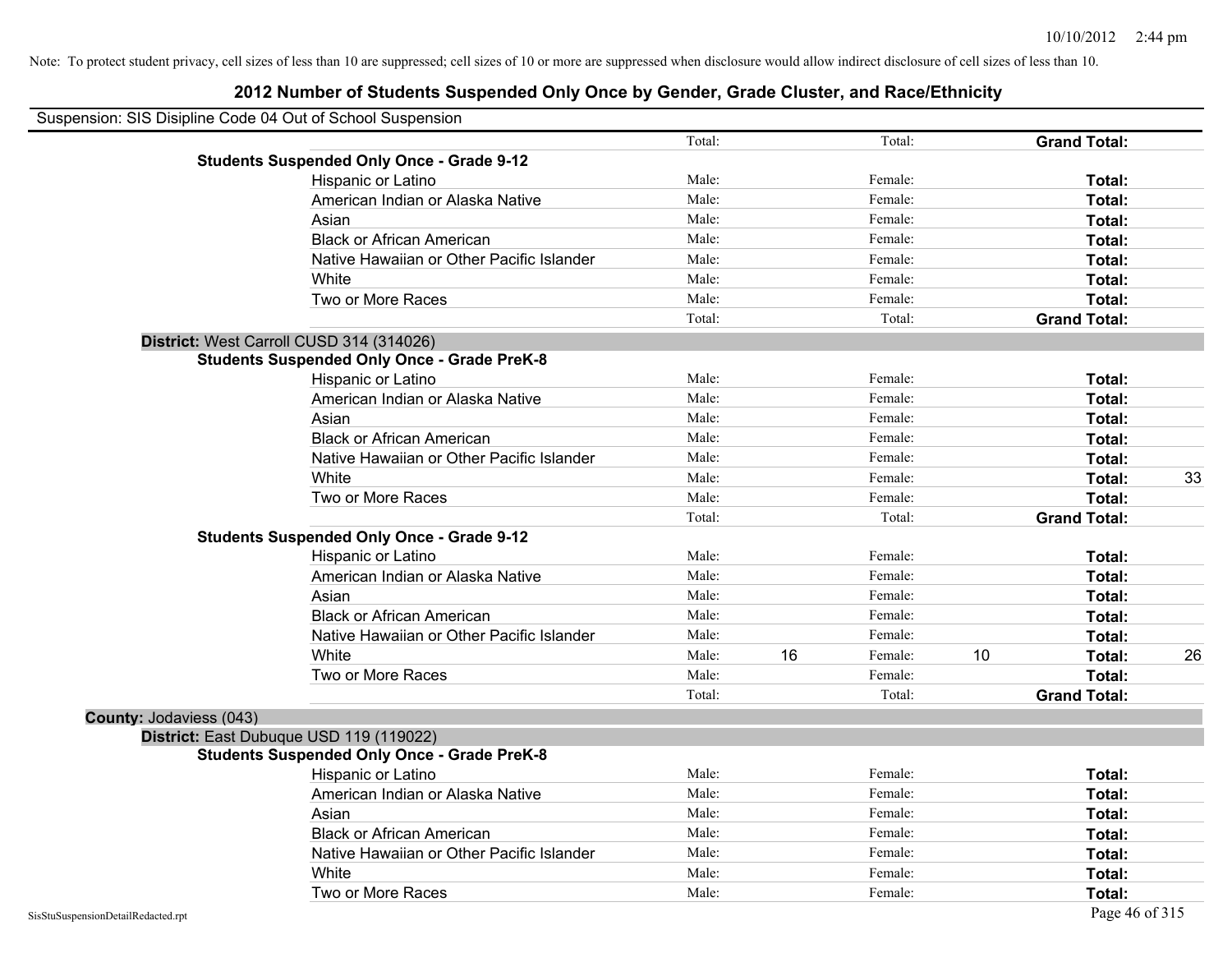| Suspension: SIS Disipline Code 04 Out of School Suspension |                                                    |        |         |                     |
|------------------------------------------------------------|----------------------------------------------------|--------|---------|---------------------|
|                                                            |                                                    | Total: | Total:  | <b>Grand Total:</b> |
|                                                            | District: Galena USD 120 (120022)                  |        |         |                     |
|                                                            | <b>Students Suspended Only Once - Grade PreK-8</b> |        |         |                     |
|                                                            | Hispanic or Latino                                 | Male:  | Female: | Total:              |
|                                                            | American Indian or Alaska Native                   | Male:  | Female: | Total:              |
|                                                            | Asian                                              | Male:  | Female: | <b>Total:</b>       |
|                                                            | <b>Black or African American</b>                   | Male:  | Female: | Total:              |
|                                                            | Native Hawaiian or Other Pacific Islander          | Male:  | Female: | Total:              |
|                                                            | White                                              | Male:  | Female: | Total:              |
|                                                            | Two or More Races                                  | Male:  | Female: | Total:              |
|                                                            |                                                    | Total: | Total:  | <b>Grand Total:</b> |
|                                                            | <b>Students Suspended Only Once - Grade 9-12</b>   |        |         |                     |
|                                                            | Hispanic or Latino                                 | Male:  | Female: | Total:              |
|                                                            | American Indian or Alaska Native                   | Male:  | Female: | Total:              |
|                                                            | Asian                                              | Male:  | Female: | Total:              |
|                                                            | <b>Black or African American</b>                   | Male:  | Female: | Total:              |
|                                                            | Native Hawaiian or Other Pacific Islander          | Male:  | Female: | Total:              |
|                                                            | White                                              | Male:  | Female: | Total:              |
|                                                            | Two or More Races                                  | Male:  | Female: | Total:              |
|                                                            |                                                    | Total: | Total:  | <b>Grand Total:</b> |
|                                                            | District: River Ridge CUSD 210 (210026)            |        |         |                     |
|                                                            | <b>Students Suspended Only Once - Grade 9-12</b>   |        |         |                     |
|                                                            | Hispanic or Latino                                 | Male:  | Female: | Total:              |
|                                                            | American Indian or Alaska Native                   | Male:  | Female: | Total:              |
|                                                            | Asian                                              | Male:  | Female: | Total:              |
|                                                            | <b>Black or African American</b>                   | Male:  | Female: | Total:              |
|                                                            | Native Hawaiian or Other Pacific Islander          | Male:  | Female: | Total:              |
|                                                            | White                                              | Male:  | Female: | Total:              |
|                                                            | Two or More Races                                  | Male:  | Female: | Total:              |
|                                                            |                                                    | Total: | Total:  | <b>Grand Total:</b> |
|                                                            | District: Scales Mound CUSD 211 (211026)           |        |         |                     |
|                                                            | <b>Students Suspended Only Once - Grade 9-12</b>   |        |         |                     |
|                                                            | Hispanic or Latino                                 | Male:  | Female: | Total:              |
|                                                            | American Indian or Alaska Native                   | Male:  | Female: | Total:              |
|                                                            | Asian                                              | Male:  | Female: | Total:              |
|                                                            | <b>Black or African American</b>                   | Male:  | Female: | Total:              |
|                                                            | Native Hawaiian or Other Pacific Islander          | Male:  | Female: | Total:              |
|                                                            | White                                              | Male:  | Female: | Total:              |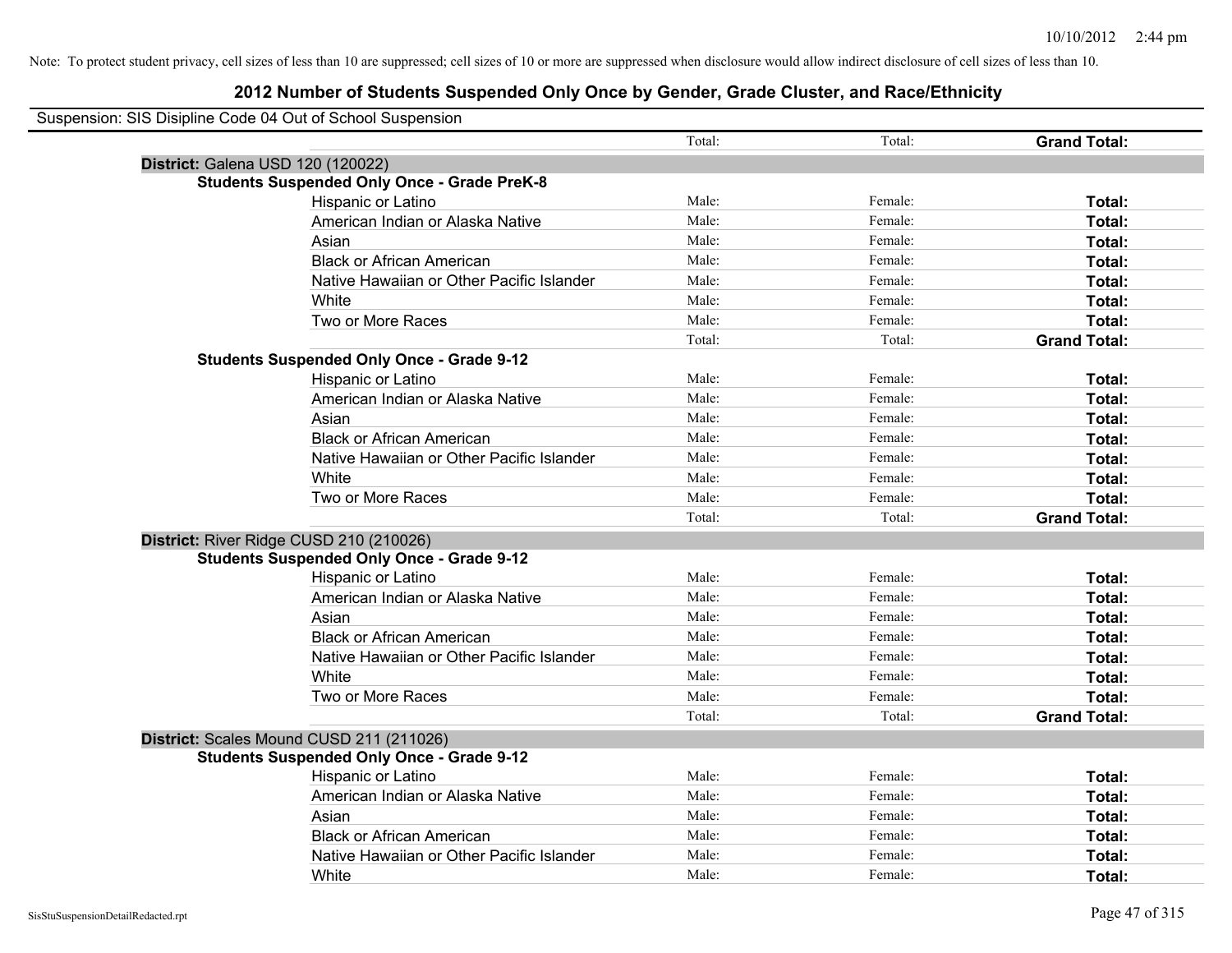| Suspension: SIS Disipline Code 04 Out of School Suspension |                                                      |        |         |                     |
|------------------------------------------------------------|------------------------------------------------------|--------|---------|---------------------|
|                                                            | Two or More Races                                    | Male:  | Female: | Total:              |
|                                                            |                                                      | Total: | Total:  | <b>Grand Total:</b> |
|                                                            | District: Stockton CUSD 206 (206026)                 |        |         |                     |
|                                                            | <b>Students Suspended Only Once - Grade 9-12</b>     |        |         |                     |
|                                                            | Hispanic or Latino                                   | Male:  | Female: | Total:              |
|                                                            | American Indian or Alaska Native                     | Male:  | Female: | Total:              |
|                                                            | Asian                                                | Male:  | Female: | Total:              |
|                                                            | <b>Black or African American</b>                     | Male:  | Female: | Total:              |
|                                                            | Native Hawaiian or Other Pacific Islander            | Male:  | Female: | Total:              |
|                                                            | White                                                | Male:  | Female: | Total:              |
|                                                            | Two or More Races                                    | Male:  | Female: | Total:              |
|                                                            |                                                      | Total: | Total:  | <b>Grand Total:</b> |
| District: Warren CUSD 205 (205026)                         |                                                      |        |         |                     |
|                                                            | <b>Students Suspended Only Once - Grade PreK-8</b>   |        |         |                     |
|                                                            | Hispanic or Latino                                   | Male:  | Female: | Total:              |
|                                                            | American Indian or Alaska Native                     | Male:  | Female: | Total:              |
|                                                            | Asian                                                | Male:  | Female: | Total:              |
|                                                            | <b>Black or African American</b>                     | Male:  | Female: | Total:              |
|                                                            | Native Hawaiian or Other Pacific Islander            | Male:  | Female: | Total:              |
|                                                            | White                                                | Male:  | Female: | Total:              |
|                                                            | Two or More Races                                    | Male:  | Female: | Total:              |
|                                                            |                                                      | Total: | Total:  | <b>Grand Total:</b> |
|                                                            | <b>Students Suspended Only Once - Grade 9-12</b>     |        |         |                     |
|                                                            | Hispanic or Latino                                   | Male:  | Female: | Total:              |
|                                                            | American Indian or Alaska Native                     | Male:  | Female: | Total:              |
|                                                            | Asian                                                | Male:  | Female: | Total:              |
|                                                            | <b>Black or African American</b>                     | Male:  | Female: | Total:              |
|                                                            | Native Hawaiian or Other Pacific Islander            | Male:  | Female: | Total:              |
|                                                            | White                                                | Male:  | Female: | Total:              |
|                                                            | Two or More Races                                    | Male:  | Female: | Total:              |
|                                                            |                                                      | Total: | Total:  | <b>Grand Total:</b> |
| County: Non-Public School (000)                            |                                                      |        |         |                     |
|                                                            | District: Carroll/Jo Daviess/Stephenson ROE (000000) |        |         |                     |
|                                                            | <b>Students Suspended Only Once - Grade 9-12</b>     |        |         |                     |
|                                                            | Hispanic or Latino                                   | Male:  | Female: | Total:              |
|                                                            | American Indian or Alaska Native                     | Male:  | Female: | Total:              |
|                                                            | Asian                                                | Male:  | Female: | Total:              |
|                                                            | <b>Black or African American</b>                     | Male:  | Female: | Total:              |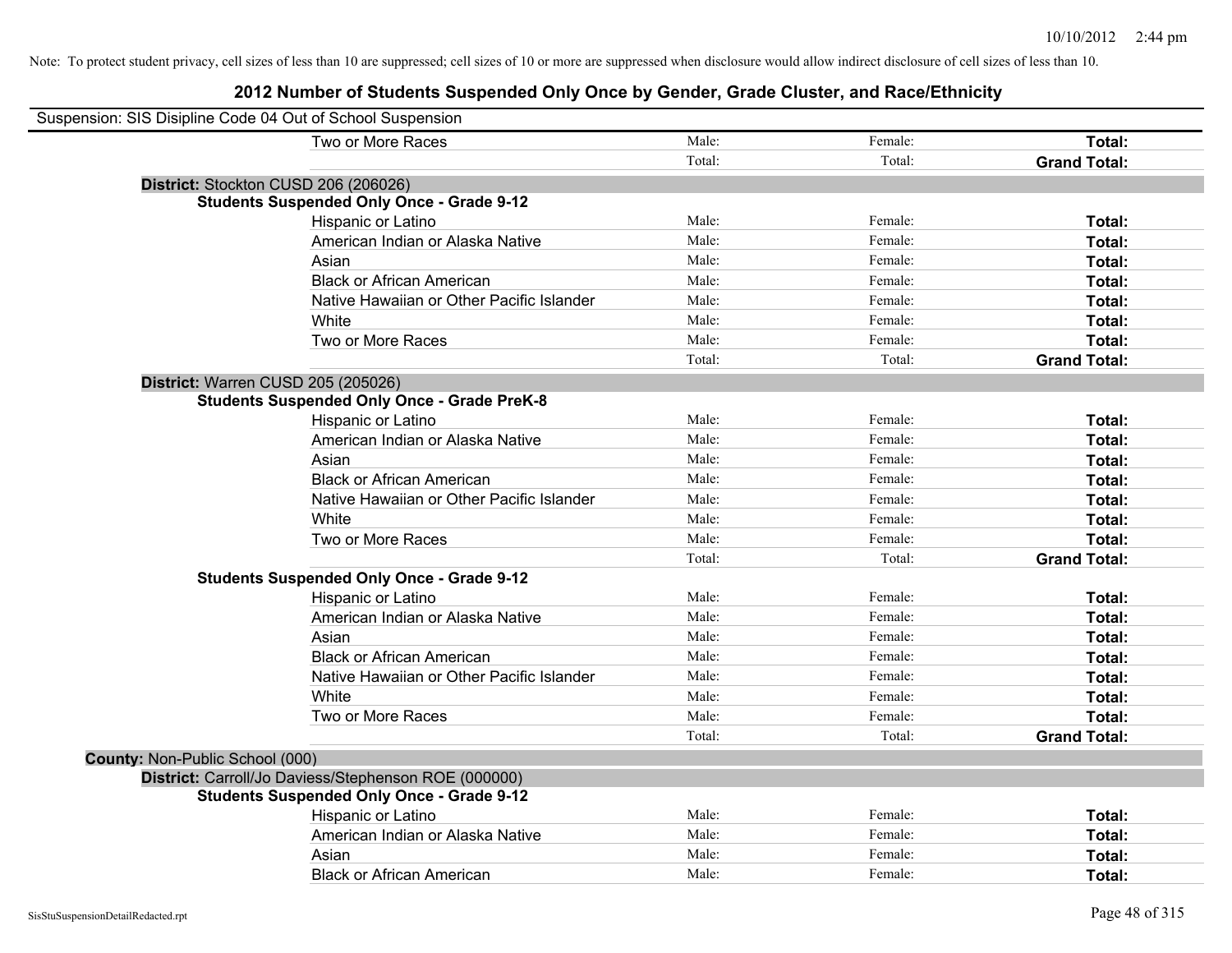| Suspension: SIS Disipline Code 04 Out of School Suspension |                                                    |        |    |         |    |                     |    |
|------------------------------------------------------------|----------------------------------------------------|--------|----|---------|----|---------------------|----|
|                                                            | Native Hawaiian or Other Pacific Islander          | Male:  |    | Female: |    | Total:              |    |
|                                                            | White                                              | Male:  |    | Female: |    | Total:              |    |
|                                                            | Two or More Races                                  | Male:  |    | Female: |    | Total:              |    |
|                                                            |                                                    | Total: |    | Total:  |    | <b>Grand Total:</b> |    |
| <b>County: Stephenson (089)</b>                            |                                                    |        |    |         |    |                     |    |
| District: Dakota CUSD 201 (201026)                         |                                                    |        |    |         |    |                     |    |
|                                                            | <b>Students Suspended Only Once - Grade PreK-8</b> |        |    |         |    |                     |    |
|                                                            | Hispanic or Latino                                 | Male:  |    | Female: |    | Total:              |    |
|                                                            | American Indian or Alaska Native                   | Male:  |    | Female: |    | Total:              |    |
|                                                            | Asian                                              | Male:  |    | Female: |    | Total:              |    |
|                                                            | <b>Black or African American</b>                   | Male:  |    | Female: |    | Total:              |    |
|                                                            | Native Hawaiian or Other Pacific Islander          | Male:  |    | Female: |    | Total:              |    |
|                                                            | White                                              | Male:  |    | Female: |    | Total:              | 12 |
|                                                            | Two or More Races                                  | Male:  |    | Female: |    | Total:              |    |
|                                                            |                                                    | Total: |    | Total:  |    | <b>Grand Total:</b> |    |
|                                                            | <b>Students Suspended Only Once - Grade 9-12</b>   |        |    |         |    |                     |    |
|                                                            | Hispanic or Latino                                 | Male:  |    | Female: |    | Total:              |    |
|                                                            | American Indian or Alaska Native                   | Male:  |    | Female: |    | Total:              |    |
|                                                            | Asian                                              | Male:  |    | Female: |    | Total:              |    |
|                                                            | <b>Black or African American</b>                   | Male:  |    | Female: |    | Total:              |    |
|                                                            | Native Hawaiian or Other Pacific Islander          | Male:  |    | Female: |    | Total:              |    |
|                                                            | White                                              | Male:  |    | Female: |    | Total:              | 18 |
|                                                            | Two or More Races                                  | Male:  |    | Female: |    | Total:              |    |
|                                                            |                                                    | Total: |    | Total:  |    | <b>Grand Total:</b> |    |
| District: Freeport SD 145 (145022)                         |                                                    |        |    |         |    |                     |    |
|                                                            | <b>Students Suspended Only Once - Grade PreK-8</b> |        |    |         |    |                     |    |
|                                                            | Hispanic or Latino                                 | Male:  |    | Female: |    | Total:              | 13 |
|                                                            | American Indian or Alaska Native                   | Male:  |    | Female: |    | Total:              |    |
|                                                            | Asian                                              | Male:  |    | Female: |    | Total:              |    |
|                                                            | <b>Black or African American</b>                   | Male:  | 41 | Female: | 30 | Total:              | 71 |
|                                                            | Native Hawaiian or Other Pacific Islander          | Male:  |    | Female: |    | Total:              |    |
|                                                            | <b>White</b>                                       | Male:  | 68 | Female: | 12 | Total:              | 80 |
|                                                            | Two or More Races                                  | Male:  |    | Female: |    | Total:              | 24 |
|                                                            |                                                    | Total: |    | Total:  |    | <b>Grand Total:</b> |    |
|                                                            | <b>Students Suspended Only Once - Grade 9-12</b>   |        |    |         |    |                     |    |
|                                                            | Hispanic or Latino                                 | Male:  |    | Female: |    | Total:              | 12 |
|                                                            | American Indian or Alaska Native                   | Male:  |    | Female: |    | Total:              |    |
|                                                            | Asian                                              | Male:  |    | Female: |    | Total:              |    |
|                                                            | <b>Black or African American</b>                   | Male:  | 23 | Female: | 14 | Total:              | 37 |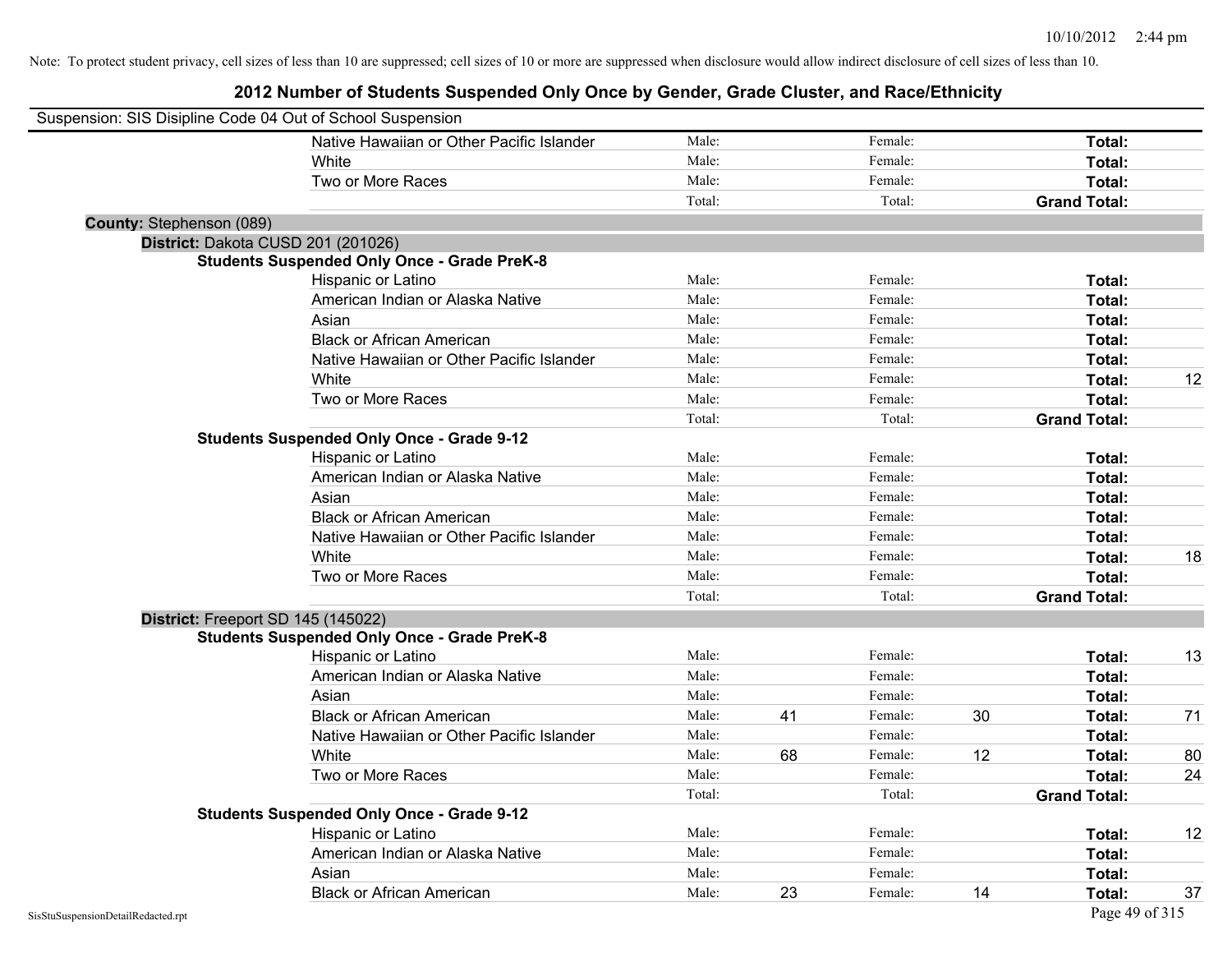| Suspension: SIS Disipline Code 04 Out of School Suspension |                                                    |        |    |         |    |                     |    |
|------------------------------------------------------------|----------------------------------------------------|--------|----|---------|----|---------------------|----|
|                                                            | Native Hawaiian or Other Pacific Islander          | Male:  |    | Female: |    | Total:              |    |
|                                                            | White                                              | Male:  | 23 | Female: | 15 | Total:              | 38 |
|                                                            | Two or More Races                                  | Male:  |    | Female: |    | Total:              | 11 |
|                                                            |                                                    | Total: |    | Total:  |    | <b>Grand Total:</b> |    |
|                                                            | District: Lena Winslow CUSD 202 (202026)           |        |    |         |    |                     |    |
|                                                            | <b>Students Suspended Only Once - Grade PreK-8</b> |        |    |         |    |                     |    |
|                                                            | Hispanic or Latino                                 | Male:  |    | Female: |    | Total:              |    |
|                                                            | American Indian or Alaska Native                   | Male:  |    | Female: |    | Total:              |    |
|                                                            | Asian                                              | Male:  |    | Female: |    | Total:              |    |
|                                                            | <b>Black or African American</b>                   | Male:  |    | Female: |    | Total:              |    |
|                                                            | Native Hawaiian or Other Pacific Islander          | Male:  |    | Female: |    | Total:              |    |
|                                                            | White                                              | Male:  |    | Female: |    | Total:              |    |
|                                                            | Two or More Races                                  | Male:  |    | Female: |    | Total:              |    |
|                                                            |                                                    | Total: |    | Total:  |    | <b>Grand Total:</b> |    |
|                                                            | <b>Students Suspended Only Once - Grade 9-12</b>   |        |    |         |    |                     |    |
|                                                            | Hispanic or Latino                                 | Male:  |    | Female: |    | Total:              |    |
|                                                            | American Indian or Alaska Native                   | Male:  |    | Female: |    | Total:              |    |
|                                                            | Asian                                              | Male:  |    | Female: |    | Total:              |    |
|                                                            | <b>Black or African American</b>                   | Male:  |    | Female: |    | Total:              |    |
|                                                            | Native Hawaiian or Other Pacific Islander          | Male:  |    | Female: |    | Total:              |    |
|                                                            | White                                              | Male:  |    | Female: |    | Total:              | 10 |
|                                                            | Two or More Races                                  | Male:  |    | Female: |    | Total:              |    |
|                                                            |                                                    | Total: |    | Total:  |    | <b>Grand Total:</b> |    |
| District: Orangeville CUSD 203 (203026)                    |                                                    |        |    |         |    |                     |    |
|                                                            | <b>Students Suspended Only Once - Grade PreK-8</b> |        |    |         |    |                     |    |
|                                                            | Hispanic or Latino                                 | Male:  |    | Female: |    | Total:              |    |
|                                                            | American Indian or Alaska Native                   | Male:  |    | Female: |    | Total:              |    |
|                                                            | Asian                                              | Male:  |    | Female: |    | Total:              |    |
|                                                            | <b>Black or African American</b>                   | Male:  |    | Female: |    | Total:              |    |
|                                                            | Native Hawaiian or Other Pacific Islander          | Male:  |    | Female: |    | Total:              |    |
|                                                            | White                                              | Male:  |    | Female: |    | Total:              |    |
|                                                            | Two or More Races                                  | Male:  |    | Female: |    | Total:              |    |
|                                                            |                                                    | Total: |    | Total:  |    | <b>Grand Total:</b> |    |
|                                                            | <b>Students Suspended Only Once - Grade 9-12</b>   |        |    |         |    |                     |    |
|                                                            | Hispanic or Latino                                 | Male:  |    | Female: |    | Total:              |    |
|                                                            | American Indian or Alaska Native                   | Male:  |    | Female: |    | Total:              |    |
|                                                            | Asian                                              | Male:  |    | Female: |    | Total:              |    |
|                                                            | <b>Black or African American</b>                   | Male:  |    | Female: |    | Total:              |    |
|                                                            | Native Hawaiian or Other Pacific Islander          | Male:  |    | Female: |    | Total:              |    |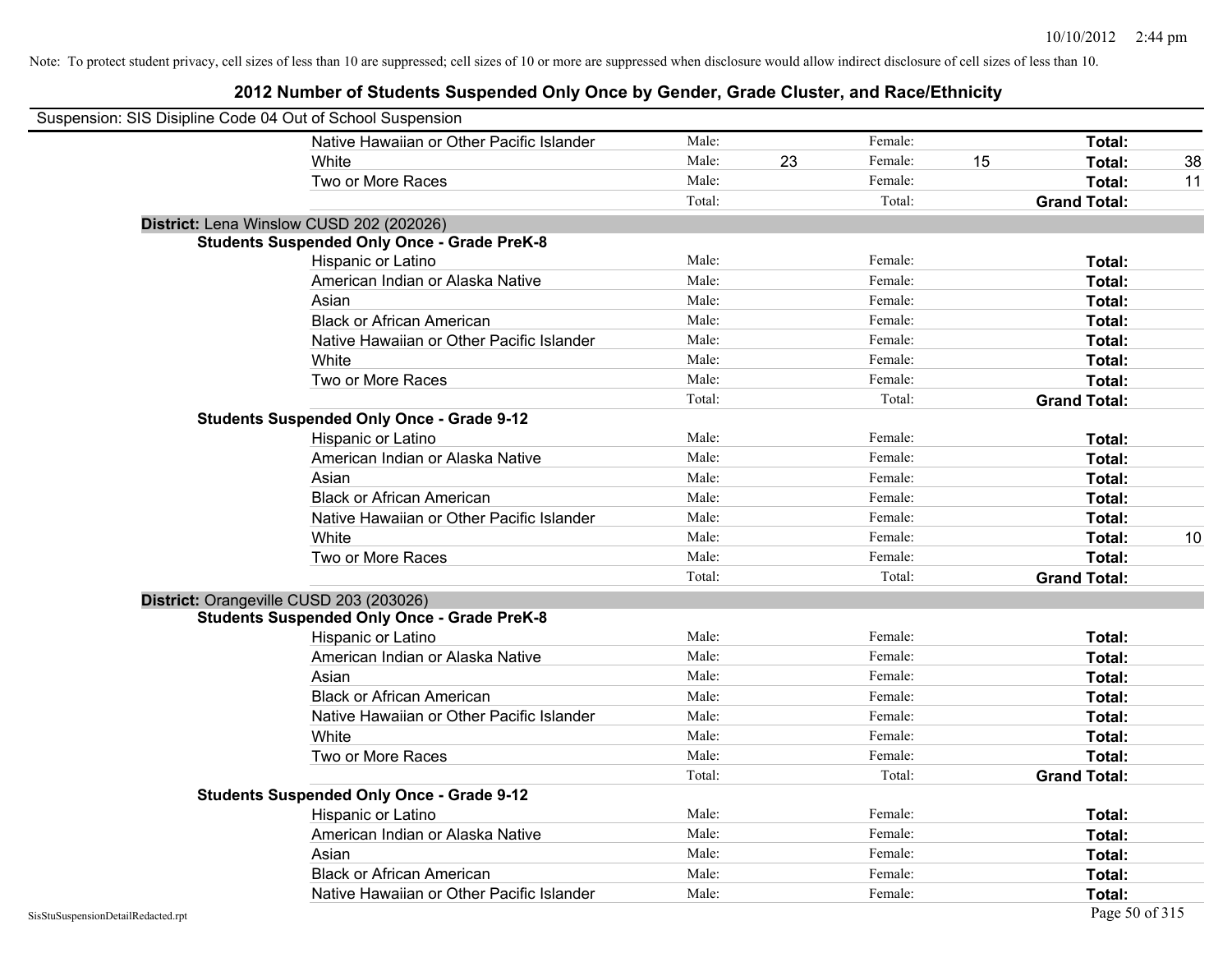| Suspension: SIS Disipline Code 04 Out of School Suspension |        |     |         |     |                     |     |
|------------------------------------------------------------|--------|-----|---------|-----|---------------------|-----|
| White                                                      | Male:  |     | Female: |     | Total:              |     |
| Two or More Races                                          | Male:  |     | Female: |     | Total:              |     |
|                                                            | Total: |     | Total:  |     | <b>Grand Total:</b> |     |
| District: Pearl City CUSD 200 (200026)                     |        |     |         |     |                     |     |
| <b>Students Suspended Only Once - Grade 9-12</b>           |        |     |         |     |                     |     |
| Hispanic or Latino                                         | Male:  |     | Female: |     | Total:              |     |
| American Indian or Alaska Native                           | Male:  |     | Female: |     | Total:              |     |
| Asian                                                      | Male:  |     | Female: |     | Total:              |     |
| <b>Black or African American</b>                           | Male:  |     | Female: |     | Total:              |     |
| Native Hawaiian or Other Pacific Islander                  | Male:  |     | Female: |     | Total:              |     |
| White                                                      | Male:  |     | Female: |     | Total:              |     |
| Two or More Races                                          | Male:  |     | Female: |     | Total:              |     |
|                                                            | Total: |     | Total:  |     | <b>Grand Total:</b> |     |
|                                                            |        |     |         |     |                     |     |
| Region: Champaign/Ford ROE (09)                            |        |     |         |     |                     |     |
| County: Champaign (010)                                    |        |     |         |     |                     |     |
| District: Champaign CUSD 4 (004026)                        |        |     |         |     |                     |     |
| <b>Students Suspended Only Once - Grade PreK-8</b>         |        |     |         |     |                     |     |
| Hispanic or Latino                                         | Male:  |     | Female: |     | Total:              | 16  |
| American Indian or Alaska Native                           | Male:  |     | Female: |     | Total:              |     |
| Asian                                                      | Male:  |     | Female: |     | Total:              |     |
| <b>Black or African American</b>                           | Male:  | 143 | Female: | 82  | Total:              | 225 |
| Native Hawaiian or Other Pacific Islander                  | Male:  |     | Female: |     | Total:              |     |
| White                                                      | Male:  |     | Female: |     | Total:              | 44  |
| Two or More Races                                          | Male:  |     | Female: |     | Total:              |     |
|                                                            | Total: | 195 | Total:  | 100 | <b>Grand Total:</b> | 295 |
| <b>Students Suspended Only Once - Grade 9-12</b>           |        |     |         |     |                     |     |
| Hispanic or Latino                                         | Male:  |     | Female: |     | Total:              | 13  |
| American Indian or Alaska Native                           | Male:  |     | Female: |     | Total:              |     |
| Asian                                                      | Male:  |     | Female: |     | Total:              |     |
| <b>Black or African American</b>                           | Male:  | 74  | Female: | 65  | Total:              | 139 |
| Native Hawaiian or Other Pacific Islander                  | Male:  |     | Female: |     | Total:              |     |
| White                                                      | Male:  | 37  | Female: | 18  | Total:              | 55  |
| Two or More Races                                          | Male:  |     | Female: |     | Total:              |     |
|                                                            | Total: |     | Total:  |     | <b>Grand Total:</b> |     |
| District: Cunningham Childrens Home (006700)               |        |     |         |     |                     |     |
| <b>Students Suspended Only Once - Grade PreK-8</b>         |        |     |         |     |                     |     |
| <b>Hispanic or Latino</b>                                  | Male:  |     | Female: |     | Total:              |     |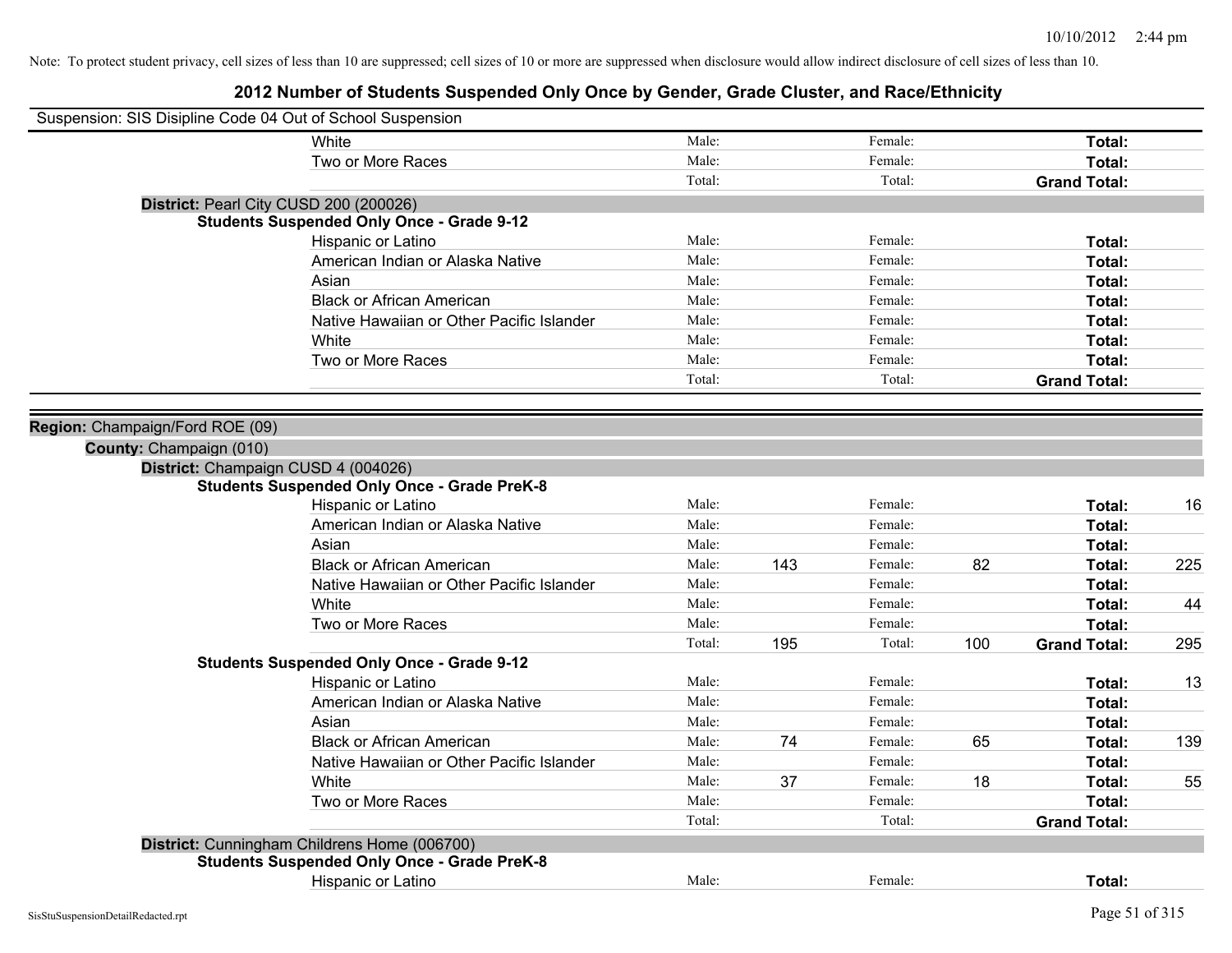| Suspension: SIS Disipline Code 04 Out of School Suspension |                                                    |        |         |                     |
|------------------------------------------------------------|----------------------------------------------------|--------|---------|---------------------|
|                                                            | American Indian or Alaska Native                   | Male:  | Female: | Total:              |
|                                                            | Asian                                              | Male:  | Female: | Total:              |
|                                                            | <b>Black or African American</b>                   | Male:  | Female: | Total:              |
|                                                            | Native Hawaiian or Other Pacific Islander          | Male:  | Female: | Total:              |
|                                                            | White                                              | Male:  | Female: | Total:              |
|                                                            | Two or More Races                                  | Male:  | Female: | Total:              |
|                                                            |                                                    | Total: | Total:  | <b>Grand Total:</b> |
| District: Fisher CUSD 1 (001026)                           |                                                    |        |         |                     |
|                                                            | <b>Students Suspended Only Once - Grade PreK-8</b> |        |         |                     |
|                                                            | Hispanic or Latino                                 | Male:  | Female: | Total:              |
|                                                            | American Indian or Alaska Native                   | Male:  | Female: | Total:              |
|                                                            | Asian                                              | Male:  | Female: | Total:              |
|                                                            | <b>Black or African American</b>                   | Male:  | Female: | Total:              |
|                                                            | Native Hawaiian or Other Pacific Islander          | Male:  | Female: | Total:              |
|                                                            | White                                              | Male:  | Female: | Total:              |
|                                                            | Two or More Races                                  | Male:  | Female: | Total:              |
|                                                            |                                                    | Total: | Total:  | <b>Grand Total:</b> |
|                                                            | <b>Students Suspended Only Once - Grade 9-12</b>   |        |         |                     |
|                                                            | Hispanic or Latino                                 | Male:  | Female: | Total:              |
|                                                            | American Indian or Alaska Native                   | Male:  | Female: | Total:              |
|                                                            | Asian                                              | Male:  | Female: | Total:              |
|                                                            | <b>Black or African American</b>                   | Male:  | Female: | Total:              |
|                                                            | Native Hawaiian or Other Pacific Islander          | Male:  | Female: | Total:              |
|                                                            | White                                              | Male:  | Female: | Total:              |
|                                                            | Two or More Races                                  | Male:  | Female: | Total:              |
|                                                            |                                                    | Total: | Total:  | <b>Grand Total:</b> |
| District: Heritage CUSD 8 (008026)                         |                                                    |        |         |                     |
|                                                            | <b>Students Suspended Only Once - Grade PreK-8</b> |        |         |                     |
|                                                            | Hispanic or Latino                                 | Male:  | Female: | Total:              |
|                                                            | American Indian or Alaska Native                   | Male:  | Female: | Total:              |
|                                                            | Asian                                              | Male:  | Female: | Total:              |
|                                                            | <b>Black or African American</b>                   | Male:  | Female: | Total:              |
|                                                            | Native Hawaiian or Other Pacific Islander          | Male:  | Female: | Total:              |
|                                                            | White                                              | Male:  | Female: | Total:              |
|                                                            | Two or More Races                                  | Male:  | Female: | Total:              |
|                                                            |                                                    | Total: | Total:  | <b>Grand Total:</b> |
|                                                            | <b>Students Suspended Only Once - Grade 9-12</b>   |        |         |                     |
|                                                            | Hispanic or Latino                                 | Male:  | Female: | Total:              |
|                                                            | American Indian or Alaska Native                   | Male:  | Female: | Total:              |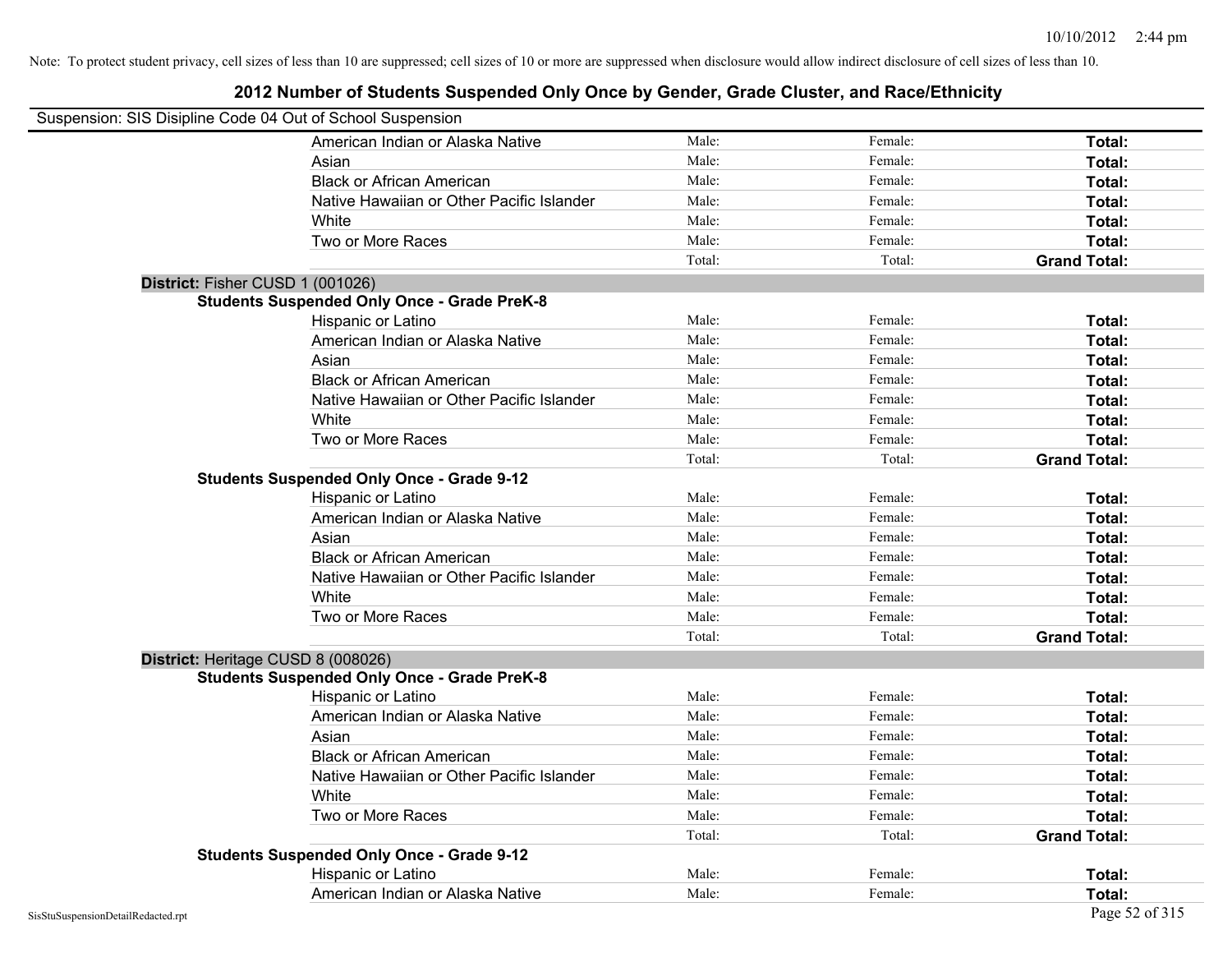|                                        | Suspension: SIS Disipline Code 04 Out of School Suspension |        |    |         |    |                     |    |
|----------------------------------------|------------------------------------------------------------|--------|----|---------|----|---------------------|----|
|                                        | Asian                                                      | Male:  |    | Female: |    | Total:              |    |
|                                        | <b>Black or African American</b>                           | Male:  |    | Female: |    | Total:              |    |
|                                        | Native Hawaiian or Other Pacific Islander                  | Male:  |    | Female: |    | Total:              |    |
|                                        | White                                                      | Male:  |    | Female: |    | Total:              |    |
|                                        | Two or More Races                                          | Male:  |    | Female: |    | Total:              |    |
|                                        |                                                            | Total: |    | Total:  |    | <b>Grand Total:</b> |    |
|                                        | District: Mahomet-Seymour CUSD 3 (003026)                  |        |    |         |    |                     |    |
|                                        | <b>Students Suspended Only Once - Grade PreK-8</b>         |        |    |         |    |                     |    |
|                                        | Hispanic or Latino                                         | Male:  |    | Female: |    | Total:              |    |
|                                        | American Indian or Alaska Native                           | Male:  |    | Female: |    | Total:              |    |
|                                        | Asian                                                      | Male:  |    | Female: |    | Total:              |    |
|                                        | <b>Black or African American</b>                           | Male:  |    | Female: |    | Total:              |    |
|                                        | Native Hawaiian or Other Pacific Islander                  | Male:  |    | Female: |    | Total:              |    |
|                                        | White                                                      | Male:  | 22 | Female: | 12 | Total:              | 34 |
|                                        | Two or More Races                                          | Male:  |    | Female: |    | Total:              |    |
|                                        |                                                            | Total: |    | Total:  |    | <b>Grand Total:</b> |    |
|                                        | <b>Students Suspended Only Once - Grade 9-12</b>           |        |    |         |    |                     |    |
|                                        | Hispanic or Latino                                         | Male:  |    | Female: |    | Total:              |    |
|                                        | American Indian or Alaska Native                           | Male:  |    | Female: |    | Total:              |    |
|                                        | Asian                                                      | Male:  |    | Female: |    | Total:              |    |
|                                        | <b>Black or African American</b>                           | Male:  |    | Female: |    | Total:              |    |
|                                        | Native Hawaiian or Other Pacific Islander                  | Male:  |    | Female: |    | Total:              |    |
|                                        | White                                                      | Male:  |    | Female: |    | Total:              | 26 |
|                                        | Two or More Races                                          | Male:  |    | Female: |    | Total:              |    |
|                                        |                                                            | Total: |    | Total:  |    | <b>Grand Total:</b> |    |
|                                        | District: Prairieview-Ogden CCSD 197 (197004)              |        |    |         |    |                     |    |
|                                        | <b>Students Suspended Only Once - Grade PreK-8</b>         |        |    |         |    |                     |    |
|                                        | Hispanic or Latino                                         | Male:  |    | Female: |    | Total:              |    |
|                                        | American Indian or Alaska Native                           | Male:  |    | Female: |    | Total:              |    |
|                                        | Asian                                                      | Male:  |    | Female: |    | Total:              |    |
|                                        | <b>Black or African American</b>                           | Male:  |    | Female: |    | Total:              |    |
|                                        | Native Hawaiian or Other Pacific Islander                  | Male:  |    | Female: |    | Total:              |    |
|                                        | White                                                      | Male:  |    | Female: |    | Total:              |    |
|                                        | Two or More Races                                          | Male:  |    | Female: |    | Total:              |    |
|                                        |                                                            | Total: |    | Total:  |    | <b>Grand Total:</b> |    |
| District: Rantoul City SD 137 (137002) |                                                            |        |    |         |    |                     |    |
|                                        | <b>Students Suspended Only Once - Grade PreK-8</b>         |        |    |         |    |                     |    |
|                                        | <b>Hispanic or Latino</b>                                  | Male:  |    | Female: |    | Total:              | 15 |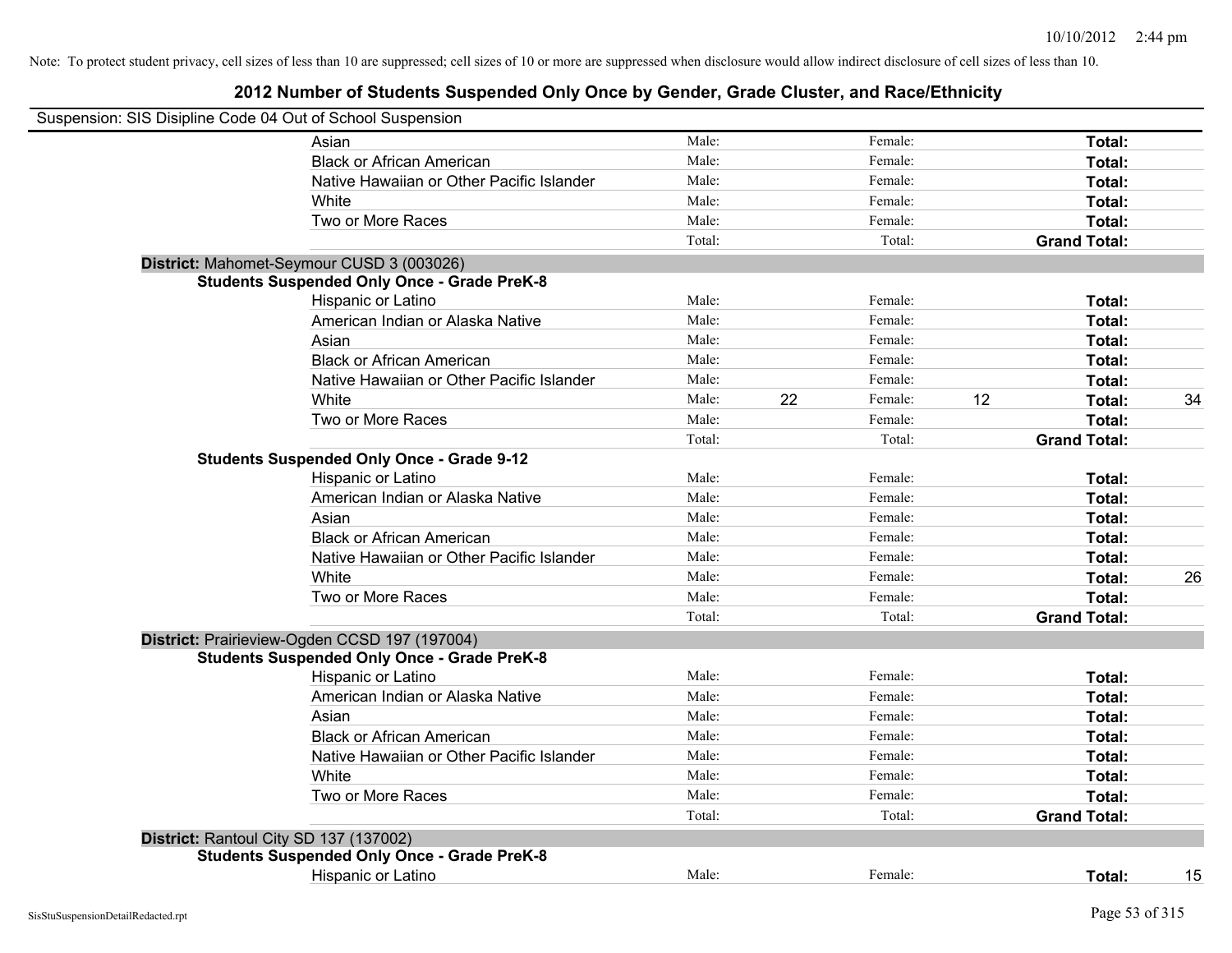### **2012 Number of Students Suspended Only Once by Gender, Grade Cluster, and Race/Ethnicity**

| Suspension: SIS Disipline Code 04 Out of School Suspension |        |    |         |    |                     |    |
|------------------------------------------------------------|--------|----|---------|----|---------------------|----|
| American Indian or Alaska Native                           | Male:  |    | Female: |    | Total:              |    |
| Asian                                                      | Male:  |    | Female: |    | Total:              |    |
| <b>Black or African American</b>                           | Male:  | 29 | Female: | 14 | Total:              | 43 |
| Native Hawaiian or Other Pacific Islander                  | Male:  |    | Female: |    | Total:              |    |
| White                                                      | Male:  | 23 | Female: | 15 | Total:              | 38 |
| Two or More Races                                          | Male:  |    | Female: |    | Total:              |    |
|                                                            | Total: |    | Total:  |    | <b>Grand Total:</b> |    |
| District: Rantoul Township HSD 193 (193017)                |        |    |         |    |                     |    |
| <b>Students Suspended Only Once - Grade 9-12</b>           |        |    |         |    |                     |    |
| Hispanic or Latino                                         | Male:  |    | Female: |    | Total:              |    |
| American Indian or Alaska Native                           | Male:  |    | Female: |    | Total:              |    |
| Asian                                                      | Male:  |    | Female: |    | Total:              |    |
| <b>Black or African American</b>                           | Male:  | 14 | Female: | 14 | Total:              | 28 |
| Native Hawaiian or Other Pacific Islander                  | Male:  |    | Female: |    | Total:              |    |
| White                                                      | Male:  | 18 | Female: | 17 | Total:              | 35 |
| Two or More Races                                          | Male:  |    | Female: |    | Total:              |    |
|                                                            | Total: |    | Total:  |    | <b>Grand Total:</b> | 77 |
| District: St Joseph CCSD 169 (169004)                      |        |    |         |    |                     |    |
| <b>Students Suspended Only Once - Grade PreK-8</b>         |        |    |         |    |                     |    |
| Hispanic or Latino                                         | Male:  |    | Female: |    | Total:              |    |
| American Indian or Alaska Native                           | Male:  |    | Female: |    | Total:              |    |
| Asian                                                      | Male:  |    | Female: |    | Total:              |    |
| <b>Black or African American</b>                           | Male:  |    | Female: |    | Total:              |    |
| Native Hawaiian or Other Pacific Islander                  | Male:  |    | Female: |    | Total:              |    |
| White                                                      | Male:  |    | Female: |    | Total:              |    |
| Two or More Races                                          | Male:  |    | Female: |    | Total:              |    |
|                                                            | Total: |    | Total:  |    | <b>Grand Total:</b> |    |
| District: St Joseph Ogden CHSD 305 (305016)                |        |    |         |    |                     |    |
| <b>Students Suspended Only Once - Grade 9-12</b>           |        |    |         |    |                     |    |
| Hispanic or Latino                                         | Male:  |    | Female: |    | Total:              |    |
| American Indian or Alaska Native                           | Male:  |    | Female: |    | Total:              |    |
| Asian                                                      | Male:  |    | Female: |    | Total:              |    |
| <b>Black or African American</b>                           | Male:  |    | Female: |    | Total:              |    |
| Native Hawaiian or Other Pacific Islander                  | Male:  |    | Female: |    | Total:              |    |
| White                                                      | Male:  |    | Female: |    | Total:              | 16 |
| Two or More Races                                          | Male:  |    | Female: |    | Total:              |    |
|                                                            | Total: |    | Total:  |    | <b>Grand Total:</b> |    |
|                                                            |        |    |         |    |                     |    |

**District:** Thomasboro CCSD 130 (130004)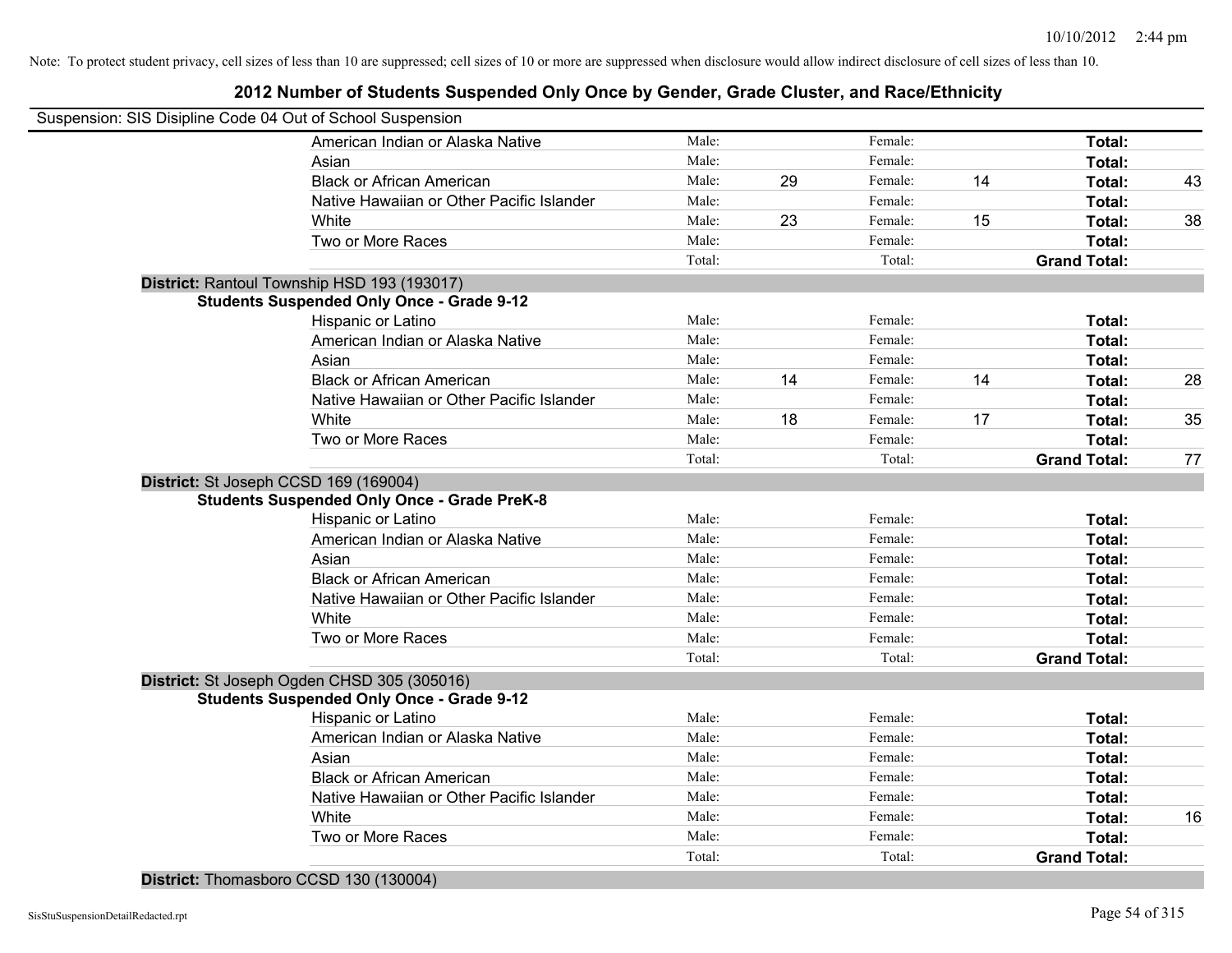### **2012 Number of Students Suspended Only Once by Gender, Grade Cluster, and Race/Ethnicity**

| Suspension: SIS Disipline Code 04 Out of School Suspension |                                                    |        |    |         |    |                     |    |
|------------------------------------------------------------|----------------------------------------------------|--------|----|---------|----|---------------------|----|
|                                                            | <b>Students Suspended Only Once - Grade PreK-8</b> |        |    |         |    |                     |    |
|                                                            | Hispanic or Latino                                 | Male:  |    | Female: |    | Total:              |    |
|                                                            | American Indian or Alaska Native                   | Male:  |    | Female: |    | Total:              |    |
|                                                            | Asian                                              | Male:  |    | Female: |    | Total:              |    |
|                                                            | <b>Black or African American</b>                   | Male:  |    | Female: |    | Total:              |    |
|                                                            | Native Hawaiian or Other Pacific Islander          | Male:  |    | Female: |    | Total:              |    |
|                                                            | White                                              | Male:  |    | Female: |    | Total:              |    |
|                                                            | Two or More Races                                  | Male:  |    | Female: |    | Total:              |    |
|                                                            |                                                    | Total: |    | Total:  |    | <b>Grand Total:</b> |    |
| District: Tolono CUSD 7 (007026)                           |                                                    |        |    |         |    |                     |    |
|                                                            | <b>Students Suspended Only Once - Grade PreK-8</b> |        |    |         |    |                     |    |
|                                                            | Hispanic or Latino                                 | Male:  |    | Female: |    | Total:              |    |
|                                                            | American Indian or Alaska Native                   | Male:  |    | Female: |    | Total:              |    |
|                                                            | Asian                                              | Male:  |    | Female: |    | Total:              |    |
|                                                            | <b>Black or African American</b>                   | Male:  |    | Female: |    | Total:              |    |
|                                                            | Native Hawaiian or Other Pacific Islander          | Male:  |    | Female: |    | Total:              |    |
|                                                            | White                                              | Male:  |    | Female: |    | Total:              | 13 |
|                                                            | Two or More Races                                  | Male:  |    | Female: |    | Total:              |    |
|                                                            |                                                    | Total: |    | Total:  |    | <b>Grand Total:</b> |    |
|                                                            | <b>Students Suspended Only Once - Grade 9-12</b>   |        |    |         |    |                     |    |
|                                                            | Hispanic or Latino                                 | Male:  |    | Female: |    | Total:              |    |
|                                                            | American Indian or Alaska Native                   | Male:  |    | Female: |    | Total:              |    |
|                                                            | Asian                                              | Male:  |    | Female: |    | Total:              |    |
|                                                            | <b>Black or African American</b>                   | Male:  |    | Female: |    | Total:              |    |
|                                                            | Native Hawaiian or Other Pacific Islander          | Male:  |    | Female: |    | Total:              |    |
|                                                            | White                                              | Male:  | 17 | Female: | 10 | Total:              | 27 |
|                                                            | Two or More Races                                  | Male:  |    | Female: |    | Total:              |    |
|                                                            |                                                    | Total: |    | Total:  |    | <b>Grand Total:</b> |    |
| <b>District: Urbana SD 116 (116022)</b>                    |                                                    |        |    |         |    |                     |    |
|                                                            | <b>Students Suspended Only Once - Grade PreK-8</b> |        |    |         |    |                     |    |
|                                                            | Hispanic or Latino                                 | Male:  |    | Female: |    | Total:              | 12 |
|                                                            | American Indian or Alaska Native                   | Male:  |    | Female: |    | Total:              |    |
|                                                            | Asian                                              | Male:  |    | Female: |    | Total:              |    |
|                                                            | <b>Black or African American</b>                   | Male:  | 45 | Female: | 36 | Total:              | 81 |
|                                                            | Native Hawaiian or Other Pacific Islander          | Male:  |    | Female: |    | Total:              |    |
|                                                            | White                                              | Male:  | 17 | Female: | 12 | Total:              | 29 |
|                                                            | Two or More Races                                  | Male:  |    | Female: |    | <b>Total:</b>       |    |
|                                                            |                                                    | Total: |    | Total:  |    | <b>Grand Total:</b> |    |

**Students Suspended Only Once - Grade 9-12**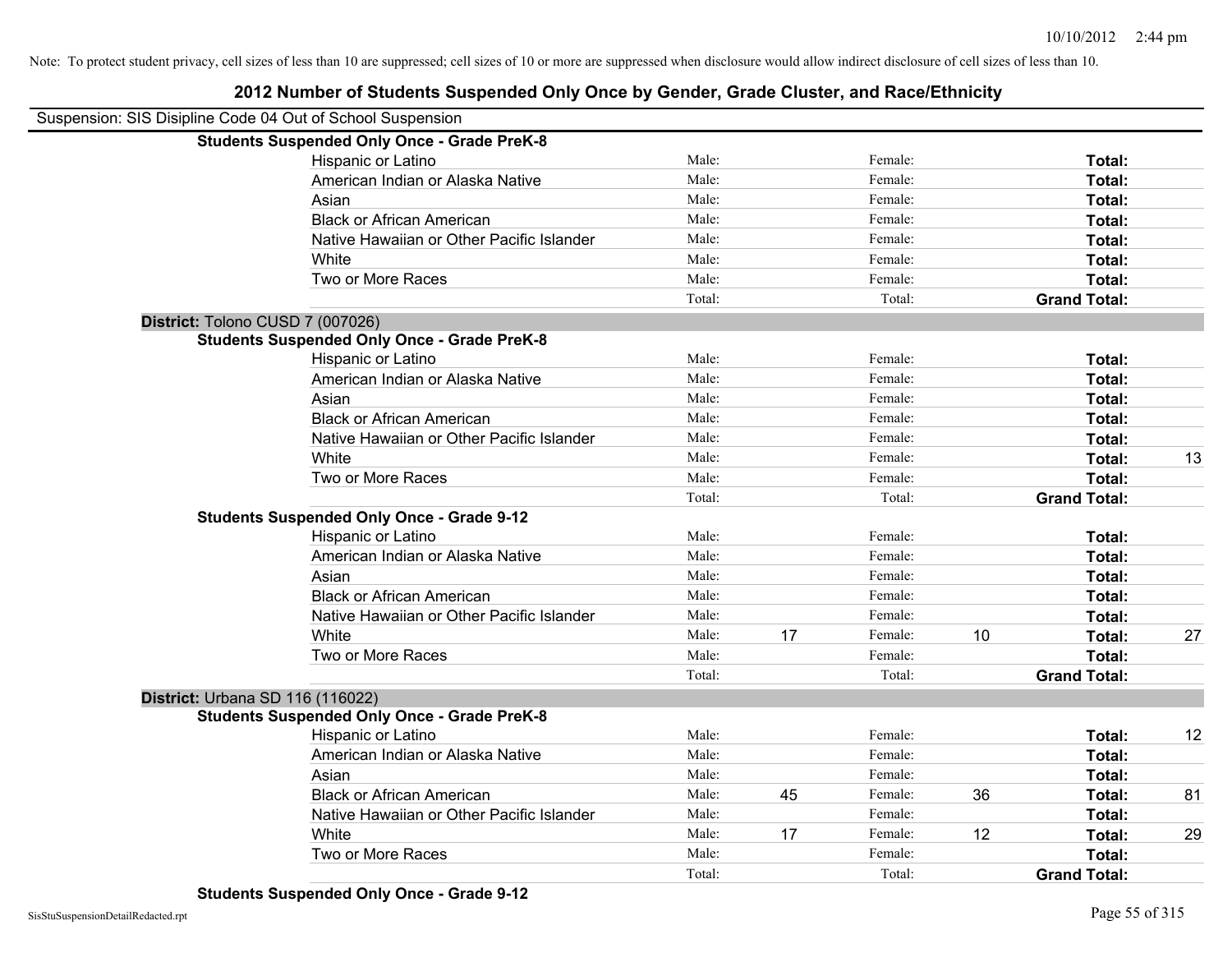|                    | Suspension: SIS Disipline Code 04 Out of School Suspension |        |    |         |    |                     |    |
|--------------------|------------------------------------------------------------|--------|----|---------|----|---------------------|----|
|                    | Hispanic or Latino                                         | Male:  |    | Female: |    | Total:              |    |
|                    | American Indian or Alaska Native                           | Male:  |    | Female: |    | Total:              |    |
|                    | Asian                                                      | Male:  |    | Female: |    | Total:              |    |
|                    | <b>Black or African American</b>                           | Male:  | 33 | Female: | 27 | Total:              | 60 |
|                    | Native Hawaiian or Other Pacific Islander                  | Male:  |    | Female: |    | Total:              |    |
|                    | White                                                      | Male:  |    | Female: |    | <b>Total:</b>       | 18 |
|                    | Two or More Races                                          | Male:  |    | Female: |    | Total:              |    |
|                    |                                                            | Total: |    | Total:  |    | <b>Grand Total:</b> |    |
| County: Ford (027) |                                                            |        |    |         |    |                     |    |
|                    | District: Gibson City-Melvin-Sibley CUSD 5 (005026)        |        |    |         |    |                     |    |
|                    | <b>Students Suspended Only Once - Grade PreK-8</b>         |        |    |         |    |                     |    |
|                    | Hispanic or Latino                                         | Male:  |    | Female: |    | Total:              |    |
|                    | American Indian or Alaska Native                           | Male:  |    | Female: |    | Total:              |    |
|                    | Asian                                                      | Male:  |    | Female: |    | Total:              |    |
|                    | <b>Black or African American</b>                           | Male:  |    | Female: |    | Total:              |    |
|                    | Native Hawaiian or Other Pacific Islander                  | Male:  |    | Female: |    | Total:              |    |
|                    | White                                                      | Male:  |    | Female: |    | <b>Total:</b>       | 10 |
|                    | Two or More Races                                          | Male:  |    | Female: |    | Total:              |    |
|                    |                                                            | Total: |    | Total:  |    | <b>Grand Total:</b> |    |
|                    | <b>Students Suspended Only Once - Grade 9-12</b>           |        |    |         |    |                     |    |
|                    | Hispanic or Latino                                         | Male:  |    | Female: |    | Total:              |    |
|                    | American Indian or Alaska Native                           | Male:  |    | Female: |    | Total:              |    |
|                    | Asian                                                      | Male:  |    | Female: |    | Total:              |    |
|                    | <b>Black or African American</b>                           | Male:  |    | Female: |    | Total:              |    |
|                    | Native Hawaiian or Other Pacific Islander                  | Male:  |    | Female: |    | Total:              |    |
|                    | White                                                      | Male:  |    | Female: |    | Total:              | 11 |
|                    | Two or More Races                                          | Male:  |    | Female: |    | Total:              |    |
|                    |                                                            | Total: |    | Total:  |    | <b>Grand Total:</b> |    |
|                    | District: Paxton-Buckley-Loda CUD 10 (010026)              |        |    |         |    |                     |    |
|                    | <b>Students Suspended Only Once - Grade PreK-8</b>         |        |    |         |    |                     |    |
|                    | Hispanic or Latino                                         | Male:  |    | Female: |    | Total:              |    |
|                    | American Indian or Alaska Native                           | Male:  |    | Female: |    | Total:              |    |
|                    | Asian                                                      | Male:  |    | Female: |    | Total:              |    |
|                    | <b>Black or African American</b>                           | Male:  |    | Female: |    | Total:              |    |
|                    | Native Hawaiian or Other Pacific Islander                  | Male:  |    | Female: |    | Total:              |    |
|                    | White                                                      | Male:  |    | Female: |    | Total:              | 30 |
|                    | Two or More Races                                          | Male:  |    | Female: |    | Total:              |    |
|                    |                                                            | Total: |    | Total:  |    | <b>Grand Total:</b> |    |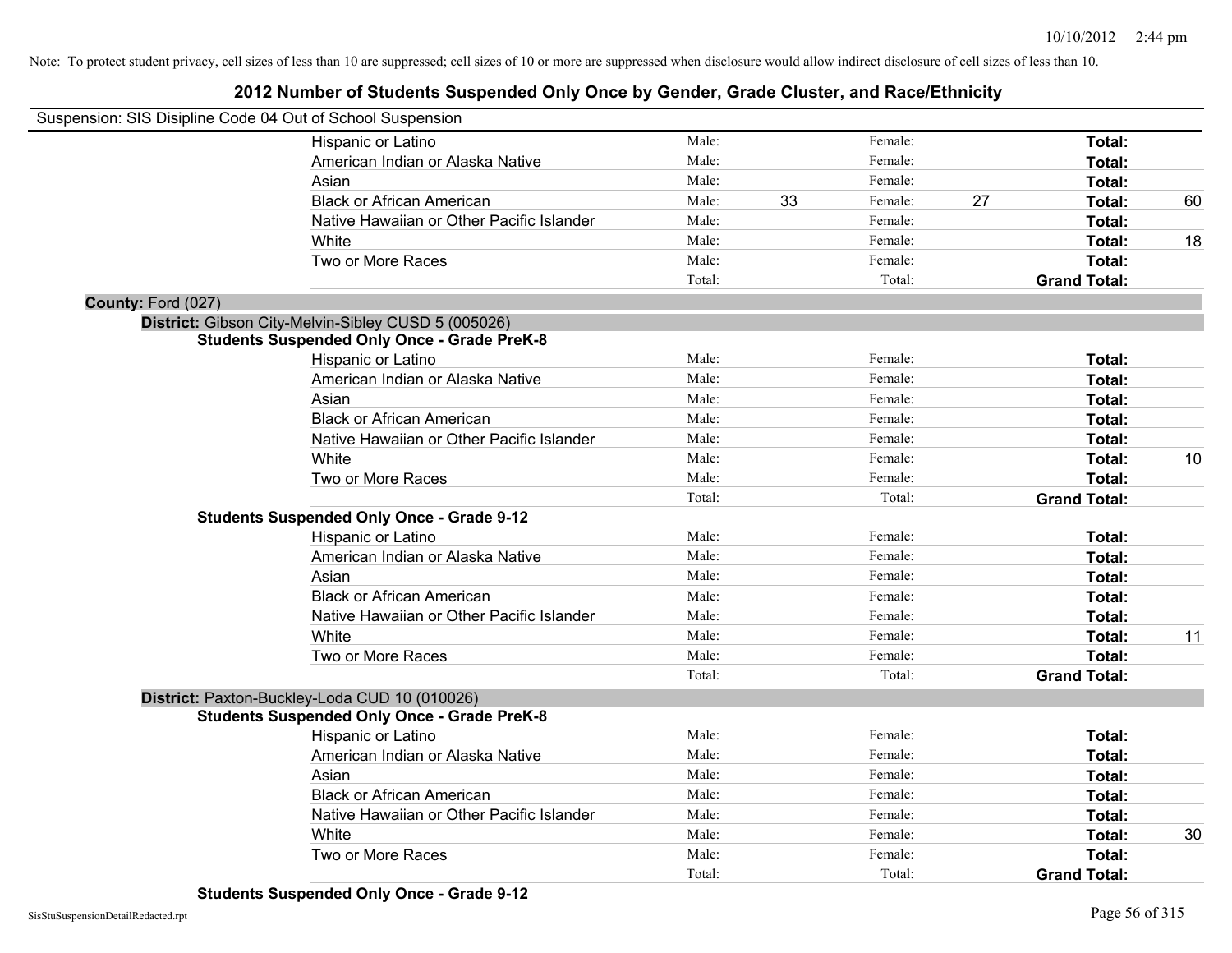| Suspension: SIS Disipline Code 04 Out of School Suspension |                                                                                          |                |         |                         |    |
|------------------------------------------------------------|------------------------------------------------------------------------------------------|----------------|---------|-------------------------|----|
|                                                            | Hispanic or Latino                                                                       | Male:          | Female: | Total:                  |    |
|                                                            | American Indian or Alaska Native                                                         | Male:          | Female: | Total:                  |    |
|                                                            | Asian                                                                                    | Male:          | Female: | Total:                  |    |
|                                                            | <b>Black or African American</b>                                                         | Male:          | Female: | Total:                  |    |
|                                                            | Native Hawaiian or Other Pacific Islander                                                | Male:          | Female: | Total:                  |    |
|                                                            | White                                                                                    | Male:          | Female: | Total:                  | 20 |
|                                                            | Two or More Races                                                                        | Male:          | Female: | Total:                  |    |
|                                                            |                                                                                          | Total:         | Total:  | <b>Grand Total:</b>     |    |
| County: Non-Public School (000)                            |                                                                                          |                |         |                         |    |
|                                                            | District: Champaign/Ford ROE (000000)                                                    |                |         |                         |    |
|                                                            | <b>Students Suspended Only Once - Grade 9-12</b>                                         |                |         |                         |    |
|                                                            | Hispanic or Latino                                                                       | Male:          | Female: | Total:                  |    |
|                                                            | American Indian or Alaska Native                                                         | Male:          | Female: | Total:                  |    |
|                                                            | Asian                                                                                    | Male:          | Female: | Total:                  |    |
|                                                            | <b>Black or African American</b>                                                         | Male:          | Female: | Total:                  |    |
|                                                            | Native Hawaiian or Other Pacific Islander                                                | Male:          | Female: | Total:                  |    |
|                                                            | White                                                                                    | Male:          | Female: | Total:                  |    |
|                                                            | Two or More Races                                                                        | Male:          | Female: | <b>Total:</b>           |    |
|                                                            |                                                                                          | Total:         | Total:  | <b>Grand Total:</b>     |    |
|                                                            |                                                                                          |                |         |                         |    |
| Region: Christian/Montgomery ROE (10)                      |                                                                                          |                |         |                         |    |
|                                                            |                                                                                          |                |         |                         |    |
|                                                            |                                                                                          |                |         |                         |    |
| County: Christian (011)                                    |                                                                                          |                |         |                         |    |
|                                                            | District: Edinburg CUSD 4 (004026)<br><b>Students Suspended Only Once - Grade PreK-8</b> |                |         |                         |    |
|                                                            | Hispanic or Latino                                                                       | Male:          | Female: | Total:                  |    |
|                                                            | American Indian or Alaska Native                                                         | Male:          | Female: | Total:                  |    |
|                                                            | Asian                                                                                    | Male:          | Female: | Total:                  |    |
|                                                            | <b>Black or African American</b>                                                         | Male:          | Female: | Total:                  |    |
|                                                            | Native Hawaiian or Other Pacific Islander                                                | Male:          | Female: | Total:                  |    |
|                                                            | White                                                                                    | Male:          | Female: | Total:                  |    |
|                                                            | Two or More Races                                                                        | Male:          | Female: | Total:                  |    |
|                                                            |                                                                                          | Total:         | Total:  | <b>Grand Total:</b>     |    |
|                                                            | <b>Students Suspended Only Once - Grade 9-12</b>                                         |                |         |                         |    |
|                                                            | Hispanic or Latino                                                                       | Male:          | Female: | Total:                  |    |
|                                                            | American Indian or Alaska Native                                                         | Male:          | Female: | Total:                  |    |
|                                                            | Asian                                                                                    | Male:          | Female: | Total:                  |    |
|                                                            | <b>Black or African American</b><br>Native Hawaiian or Other Pacific Islander            | Male:<br>Male: | Female: | <b>Total:</b><br>Total: |    |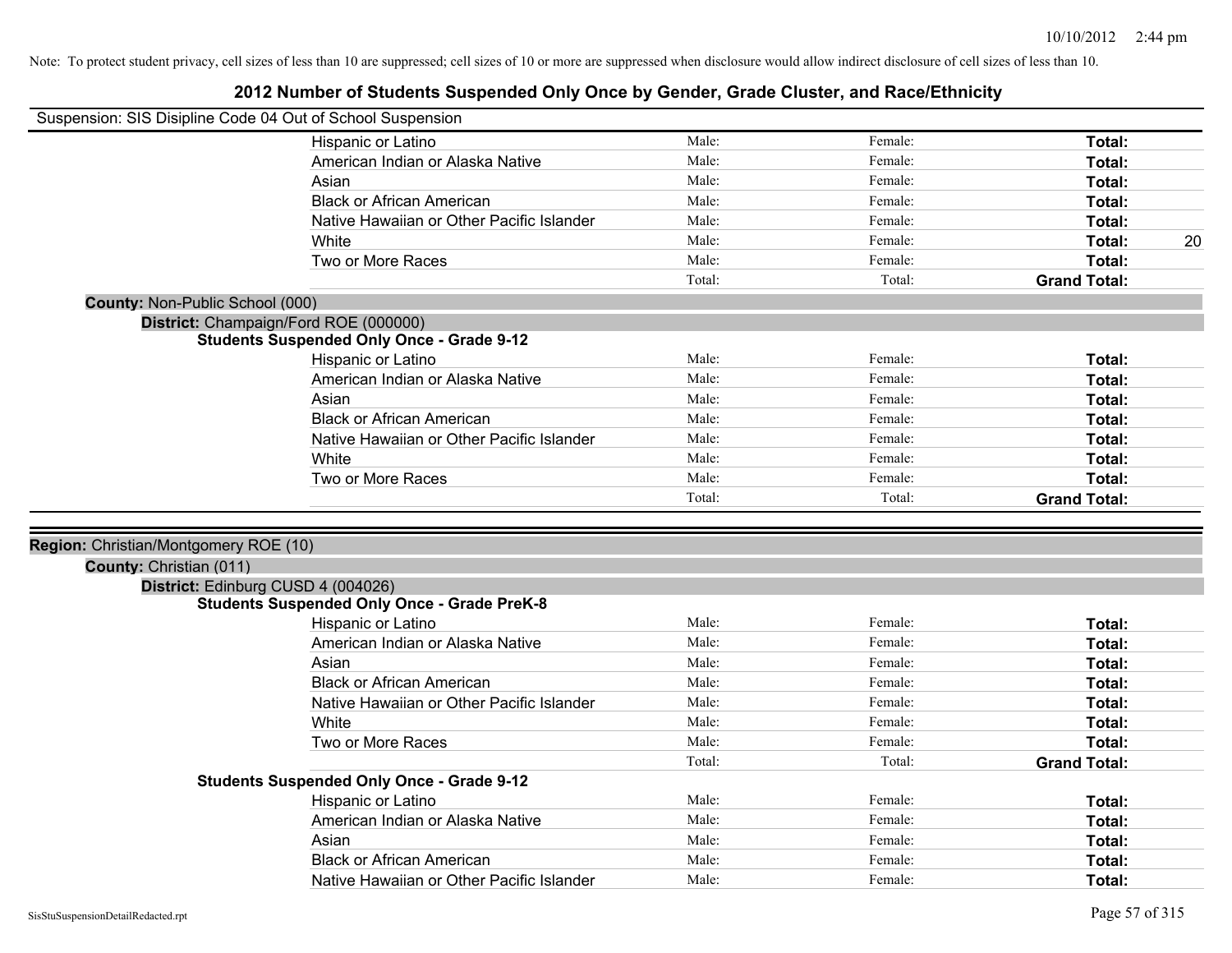| Suspension: SIS Disipline Code 04 Out of School Suspension |                                                    |        |         |                     |    |
|------------------------------------------------------------|----------------------------------------------------|--------|---------|---------------------|----|
|                                                            | White                                              | Male:  | Female: | Total:              |    |
|                                                            | Two or More Races                                  | Male:  | Female: | Total:              |    |
|                                                            |                                                    | Total: | Total:  | <b>Grand Total:</b> |    |
| District: Morrisonville CUSD 1 (001026)                    |                                                    |        |         |                     |    |
|                                                            | <b>Students Suspended Only Once - Grade 9-12</b>   |        |         |                     |    |
|                                                            | Hispanic or Latino                                 | Male:  | Female: | Total:              |    |
|                                                            | American Indian or Alaska Native                   | Male:  | Female: | Total:              |    |
|                                                            | Asian                                              | Male:  | Female: | Total:              |    |
|                                                            | <b>Black or African American</b>                   | Male:  | Female: | Total:              |    |
|                                                            | Native Hawaiian or Other Pacific Islander          | Male:  | Female: | Total:              |    |
|                                                            | White                                              | Male:  | Female: | Total:              |    |
|                                                            | Two or More Races                                  | Male:  | Female: | Total:              |    |
|                                                            |                                                    | Total: | Total:  | <b>Grand Total:</b> |    |
| District: Pana CUSD 8 (008026)                             |                                                    |        |         |                     |    |
|                                                            | <b>Students Suspended Only Once - Grade PreK-8</b> |        |         |                     |    |
|                                                            | Hispanic or Latino                                 | Male:  | Female: | Total:              |    |
|                                                            | American Indian or Alaska Native                   | Male:  | Female: | Total:              |    |
|                                                            | Asian                                              | Male:  | Female: | Total:              |    |
|                                                            | <b>Black or African American</b>                   | Male:  | Female: | Total:              |    |
|                                                            | Native Hawaiian or Other Pacific Islander          | Male:  | Female: | Total:              |    |
|                                                            | White                                              | Male:  | Female: | Total:              |    |
|                                                            | Two or More Races                                  | Male:  | Female: | Total:              |    |
|                                                            |                                                    | Total: | Total:  | <b>Grand Total:</b> |    |
|                                                            | <b>Students Suspended Only Once - Grade 9-12</b>   |        |         |                     |    |
|                                                            | Hispanic or Latino                                 | Male:  | Female: | Total:              |    |
|                                                            | American Indian or Alaska Native                   | Male:  | Female: | Total:              |    |
|                                                            | Asian                                              | Male:  | Female: | Total:              |    |
|                                                            | <b>Black or African American</b>                   | Male:  | Female: | Total:              |    |
|                                                            | Native Hawaiian or Other Pacific Islander          | Male:  | Female: | Total:              |    |
|                                                            | White                                              | Male:  | Female: | Total:              | 14 |
|                                                            | Two or More Races                                  | Male:  | Female: | Total:              |    |
|                                                            |                                                    | Total: | Total:  | <b>Grand Total:</b> |    |
| District: South Fork SD 14 (014024)                        |                                                    |        |         |                     |    |
|                                                            | <b>Students Suspended Only Once - Grade PreK-8</b> |        |         |                     |    |
|                                                            | Hispanic or Latino                                 | Male:  | Female: | Total:              |    |
|                                                            | American Indian or Alaska Native                   | Male:  | Female: | Total:              |    |
|                                                            | Asian                                              | Male:  | Female: | Total:              |    |
|                                                            | <b>Black or African American</b>                   | Male:  | Female: | Total:              |    |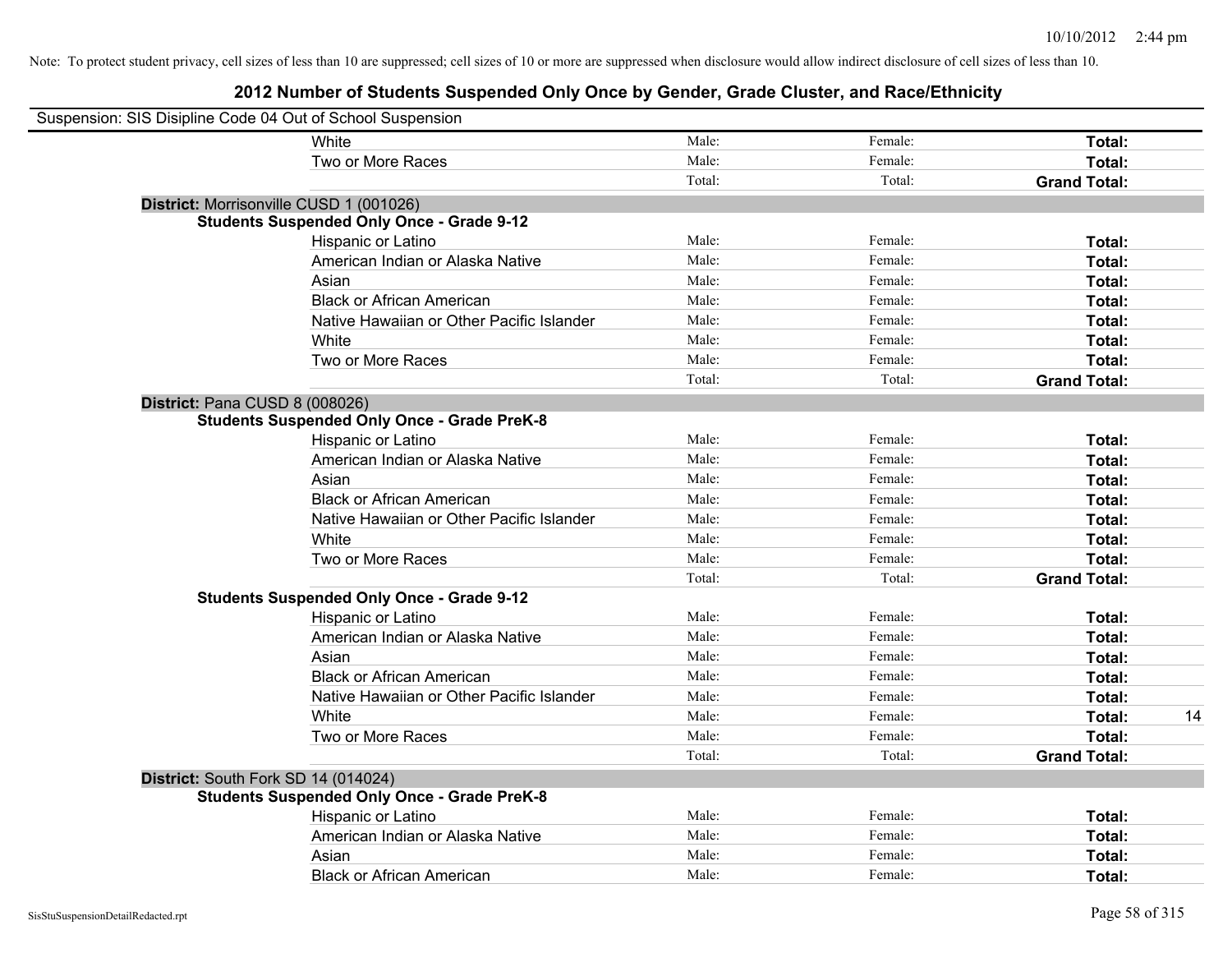| Suspension: SIS Disipline Code 04 Out of School Suspension |                                                    |        |    |         |    |                     |    |
|------------------------------------------------------------|----------------------------------------------------|--------|----|---------|----|---------------------|----|
|                                                            | Native Hawaiian or Other Pacific Islander          | Male:  |    | Female: |    | Total:              |    |
|                                                            | White                                              | Male:  |    | Female: |    | Total:              |    |
|                                                            | Two or More Races                                  | Male:  |    | Female: |    | Total:              |    |
|                                                            |                                                    | Total: |    | Total:  |    | <b>Grand Total:</b> |    |
| District: Taylorville CUSD 3 (003026)                      |                                                    |        |    |         |    |                     |    |
|                                                            | <b>Students Suspended Only Once - Grade PreK-8</b> |        |    |         |    |                     |    |
|                                                            | Hispanic or Latino                                 | Male:  |    | Female: |    | Total:              |    |
|                                                            | American Indian or Alaska Native                   | Male:  |    | Female: |    | Total:              |    |
|                                                            | Asian                                              | Male:  |    | Female: |    | Total:              |    |
|                                                            | <b>Black or African American</b>                   | Male:  |    | Female: |    | Total:              |    |
|                                                            | Native Hawaiian or Other Pacific Islander          | Male:  |    | Female: |    | Total:              |    |
|                                                            | White                                              | Male:  | 32 | Female: | 15 | Total:              | 47 |
|                                                            | Two or More Races                                  | Male:  |    | Female: |    | Total:              |    |
|                                                            |                                                    | Total: |    | Total:  |    | <b>Grand Total:</b> |    |
|                                                            | <b>Students Suspended Only Once - Grade 9-12</b>   |        |    |         |    |                     |    |
|                                                            | Hispanic or Latino                                 | Male:  |    | Female: |    | Total:              |    |
|                                                            | American Indian or Alaska Native                   | Male:  |    | Female: |    | Total:              |    |
|                                                            | Asian                                              | Male:  |    | Female: |    | Total:              |    |
|                                                            | <b>Black or African American</b>                   | Male:  |    | Female: |    | Total:              |    |
|                                                            | Native Hawaiian or Other Pacific Islander          | Male:  |    | Female: |    | Total:              |    |
|                                                            | White                                              | Male:  | 35 | Female: | 11 | Total:              | 46 |
|                                                            | Two or More Races                                  | Male:  |    | Female: |    | Total:              |    |
|                                                            |                                                    | Total: |    | Total:  |    | <b>Grand Total:</b> |    |
| County: Montgomery (068)                                   |                                                    |        |    |         |    |                     |    |
| District: Hillsboro CUSD 3 (003026)                        |                                                    |        |    |         |    |                     |    |
|                                                            | <b>Students Suspended Only Once - Grade PreK-8</b> |        |    |         |    |                     |    |
|                                                            | Hispanic or Latino                                 | Male:  |    | Female: |    | Total:              |    |
|                                                            | American Indian or Alaska Native                   | Male:  |    | Female: |    | Total:              |    |
|                                                            | Asian                                              | Male:  |    | Female: |    | Total:              |    |
|                                                            | <b>Black or African American</b>                   | Male:  |    | Female: |    | Total:              |    |
|                                                            | Native Hawaiian or Other Pacific Islander          | Male:  |    | Female: |    | Total:              |    |
|                                                            | White                                              | Male:  |    | Female: |    | Total:              | 34 |
|                                                            | Two or More Races                                  | Male:  |    | Female: |    | Total:              |    |
|                                                            |                                                    | Total: |    | Total:  |    | <b>Grand Total:</b> |    |
|                                                            | <b>Students Suspended Only Once - Grade 9-12</b>   |        |    |         |    |                     |    |
|                                                            | Hispanic or Latino                                 | Male:  |    | Female: |    | Total:              |    |
|                                                            | American Indian or Alaska Native                   | Male:  |    | Female: |    | Total:              |    |
|                                                            | Asian                                              | Male:  |    | Female: |    | Total:              |    |
|                                                            | <b>Black or African American</b>                   | Male:  |    | Female: |    | Total:              |    |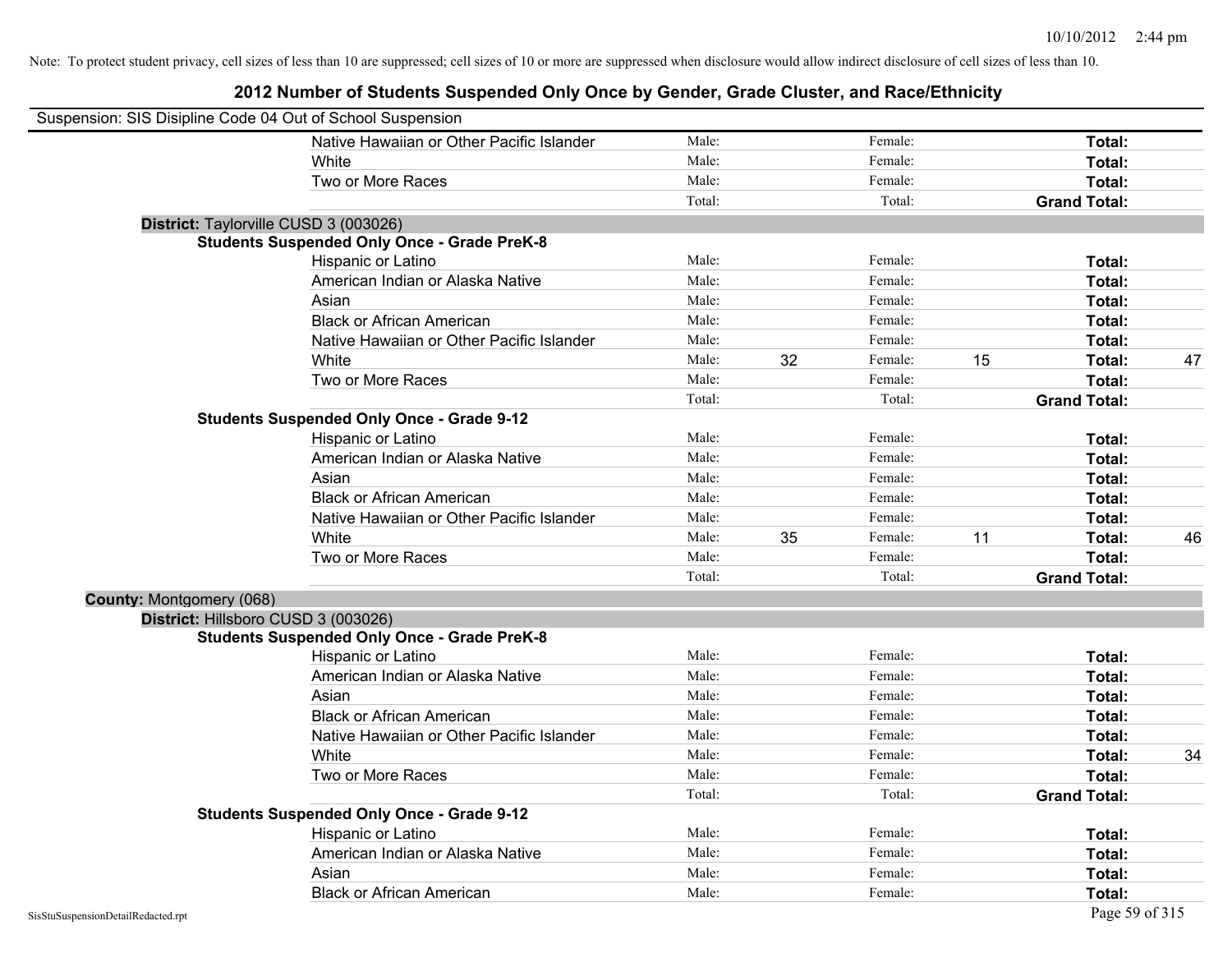| Suspension: SIS Disipline Code 04 Out of School Suspension |                                                    |        |    |         |    |                     |
|------------------------------------------------------------|----------------------------------------------------|--------|----|---------|----|---------------------|
|                                                            | Native Hawaiian or Other Pacific Islander          | Male:  |    | Female: |    | Total:              |
|                                                            | White                                              | Male:  | 20 | Female: | 18 | Total:<br>38        |
|                                                            | Two or More Races                                  | Male:  |    | Female: |    | Total:              |
|                                                            |                                                    | Total: |    | Total:  |    | <b>Grand Total:</b> |
| District: Litchfield CUSD 12 (012026)                      |                                                    |        |    |         |    |                     |
|                                                            | <b>Students Suspended Only Once - Grade PreK-8</b> |        |    |         |    |                     |
|                                                            | Hispanic or Latino                                 | Male:  |    | Female: |    | Total:              |
|                                                            | American Indian or Alaska Native                   | Male:  |    | Female: |    | Total:              |
|                                                            | Asian                                              | Male:  |    | Female: |    | Total:              |
|                                                            | <b>Black or African American</b>                   | Male:  |    | Female: |    | Total:              |
|                                                            | Native Hawaiian or Other Pacific Islander          | Male:  |    | Female: |    | Total:              |
|                                                            | White                                              | Male:  |    | Female: |    | Total:              |
|                                                            | Two or More Races                                  | Male:  |    | Female: |    | Total:              |
|                                                            |                                                    | Total: |    | Total:  |    | <b>Grand Total:</b> |
|                                                            | <b>Students Suspended Only Once - Grade 9-12</b>   |        |    |         |    |                     |
|                                                            | Hispanic or Latino                                 | Male:  |    | Female: |    | Total:              |
|                                                            | American Indian or Alaska Native                   | Male:  |    | Female: |    | Total:              |
|                                                            | Asian                                              | Male:  |    | Female: |    | Total:              |
|                                                            | <b>Black or African American</b>                   | Male:  |    | Female: |    | Total:              |
|                                                            | Native Hawaiian or Other Pacific Islander          | Male:  |    | Female: |    | Total:              |
|                                                            | White                                              | Male:  |    | Female: |    | Total:              |
|                                                            | Two or More Races                                  | Male:  |    | Female: |    | Total:              |
|                                                            |                                                    | Total: |    | Total:  |    | <b>Grand Total:</b> |
| District: Nokomis CUSD 22 (022026)                         |                                                    |        |    |         |    |                     |
|                                                            | <b>Students Suspended Only Once - Grade PreK-8</b> |        |    |         |    |                     |
|                                                            | Hispanic or Latino                                 | Male:  |    | Female: |    | Total:              |
|                                                            | American Indian or Alaska Native                   | Male:  |    | Female: |    | Total:              |
|                                                            | Asian                                              | Male:  |    | Female: |    | Total:              |
|                                                            | <b>Black or African American</b>                   | Male:  |    | Female: |    | Total:              |
|                                                            | Native Hawaiian or Other Pacific Islander          | Male:  |    | Female: |    | Total:              |
|                                                            | White                                              | Male:  |    | Female: |    | Total:              |
|                                                            | Two or More Races                                  | Male:  |    | Female: |    | Total:              |
|                                                            |                                                    | Total: |    | Total:  |    | <b>Grand Total:</b> |
|                                                            | <b>Students Suspended Only Once - Grade 9-12</b>   |        |    |         |    |                     |
|                                                            | Hispanic or Latino                                 | Male:  |    | Female: |    | Total:              |
|                                                            | American Indian or Alaska Native                   | Male:  |    | Female: |    | Total:              |
|                                                            | Asian                                              | Male:  |    | Female: |    | Total:              |
|                                                            | <b>Black or African American</b>                   | Male:  |    | Female: |    | Total:              |
|                                                            | Native Hawaiian or Other Pacific Islander          | Male:  |    | Female: |    | Total:              |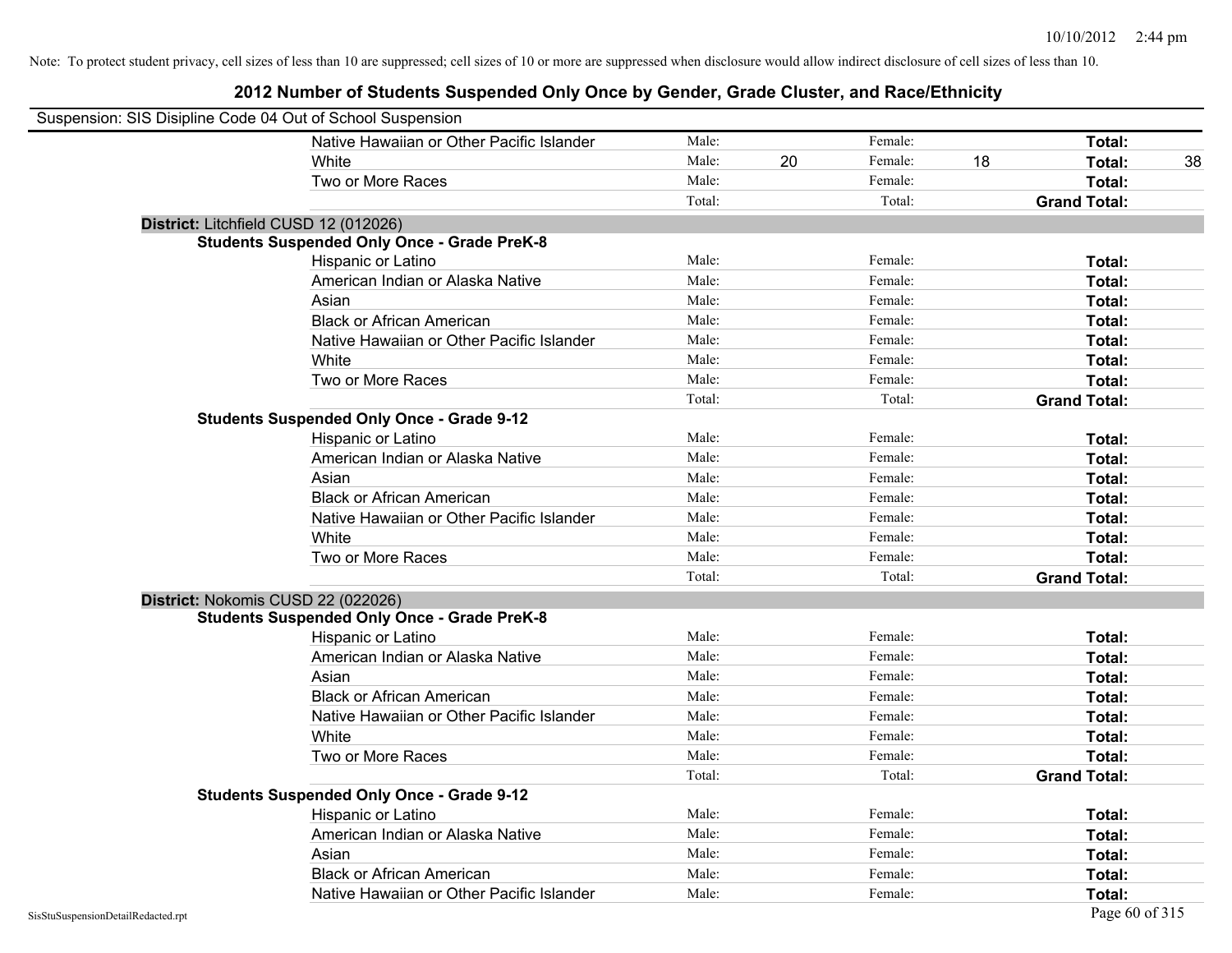### **2012 Number of Students Suspended Only Once by Gender, Grade Cluster, and Race/Ethnicity**

| Suspension: SIS Disipline Code 04 Out of School Suspension |                                                    |        |         |                     |    |
|------------------------------------------------------------|----------------------------------------------------|--------|---------|---------------------|----|
|                                                            | White                                              | Male:  | Female: | <b>Total:</b>       | 12 |
|                                                            | Two or More Races                                  | Male:  | Female: | Total:              |    |
|                                                            |                                                    | Total: | Total:  | <b>Grand Total:</b> |    |
|                                                            | District: Panhandle CUSD 2 (002026)                |        |         |                     |    |
|                                                            | <b>Students Suspended Only Once - Grade PreK-8</b> |        |         |                     |    |
|                                                            | Hispanic or Latino                                 | Male:  | Female: | Total:              |    |
|                                                            | American Indian or Alaska Native                   | Male:  | Female: | Total:              |    |
|                                                            | Asian                                              | Male:  | Female: | Total:              |    |
|                                                            | <b>Black or African American</b>                   | Male:  | Female: | Total:              |    |
|                                                            | Native Hawaiian or Other Pacific Islander          | Male:  | Female: | Total:              |    |
|                                                            | White                                              | Male:  | Female: | Total:              |    |
|                                                            | Two or More Races                                  | Male:  | Female: | Total:              |    |
|                                                            |                                                    | Total: | Total:  | <b>Grand Total:</b> |    |
|                                                            | <b>Students Suspended Only Once - Grade 9-12</b>   |        |         |                     |    |
|                                                            | Hispanic or Latino                                 | Male:  | Female: | Total:              |    |
|                                                            | American Indian or Alaska Native                   | Male:  | Female: | Total:              |    |
|                                                            | Asian                                              | Male:  | Female: | Total:              |    |
|                                                            | <b>Black or African American</b>                   | Male:  | Female: | Total:              |    |
|                                                            | Native Hawaiian or Other Pacific Islander          | Male:  | Female: | Total:              |    |
|                                                            | White                                              | Male:  | Female: | Total:              |    |
|                                                            | Two or More Races                                  | Male:  | Female: | Total:              |    |
|                                                            |                                                    | Total: | Total:  | <b>Grand Total:</b> |    |
| County: Non-Public School (000)                            |                                                    |        |         |                     |    |
|                                                            | District: Christian/Montgomery ROE (000000)        |        |         |                     |    |
|                                                            | <b>Students Suspended Only Once - Grade 9-12</b>   |        |         |                     |    |
|                                                            | Hispanic or Latino                                 | Male:  | Female: | Total:              |    |
|                                                            | American Indian or Alaska Native                   | Male:  | Female: | Total:              |    |
|                                                            | Asian                                              | Male:  | Female: | Total:              |    |
|                                                            | <b>Black or African American</b>                   | Male:  | Female: | Total:              |    |
|                                                            | Native Hawaiian or Other Pacific Islander          | Male:  | Female: | Total:              |    |
|                                                            | White                                              | Male:  | Female: | Total:              |    |
|                                                            | Two or More Races                                  | Male:  | Female: | Total:              |    |
|                                                            |                                                    | Total: | Total:  | <b>Grand Total:</b> |    |
|                                                            |                                                    |        |         |                     |    |

**Region:** Clay/Cwford/Jsper/Lwrnce/Rhland (12)

**County:** Clay (013)

**District:** Clay City CUSD 10 (010026) **Students Suspended Only Once - Grade 9-12**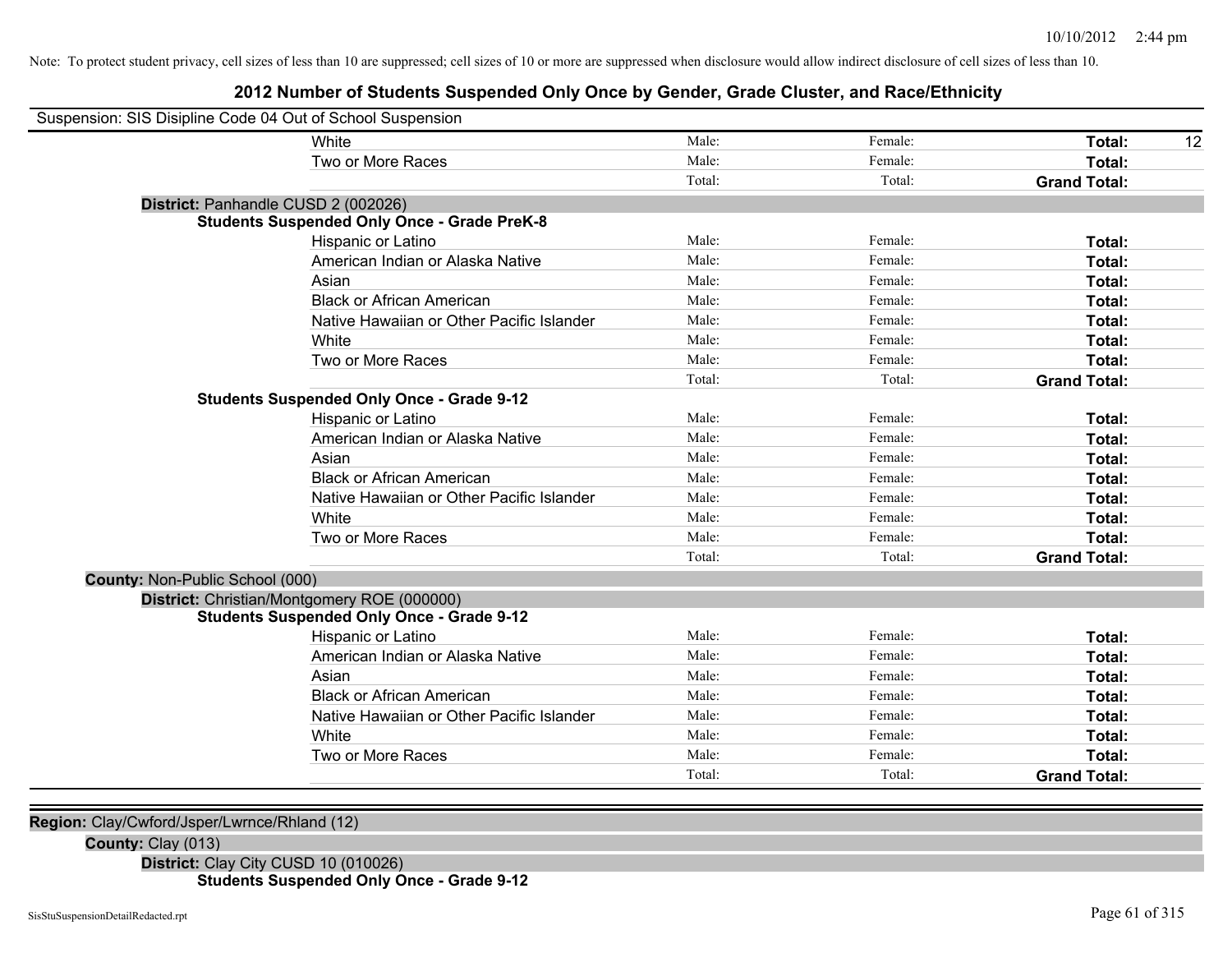| Suspension: SIS Disipline Code 04 Out of School Suspension |        |         |                     |    |
|------------------------------------------------------------|--------|---------|---------------------|----|
| Hispanic or Latino                                         | Male:  | Female: | Total:              |    |
| American Indian or Alaska Native                           | Male:  | Female: | Total:              |    |
| Asian                                                      | Male:  | Female: | Total:              |    |
| <b>Black or African American</b>                           | Male:  | Female: | Total:              |    |
| Native Hawaiian or Other Pacific Islander                  | Male:  | Female: | Total:              |    |
| White                                                      | Male:  | Female: | Total:              |    |
| Two or More Races                                          | Male:  | Female: | Total:              |    |
|                                                            | Total: | Total:  | <b>Grand Total:</b> |    |
| District: Flora CUSD 35 (035026)                           |        |         |                     |    |
| <b>Students Suspended Only Once - Grade PreK-8</b>         |        |         |                     |    |
| Hispanic or Latino                                         | Male:  | Female: | Total:              |    |
| American Indian or Alaska Native                           | Male:  | Female: | Total:              |    |
| Asian                                                      | Male:  | Female: | Total:              |    |
| <b>Black or African American</b>                           | Male:  | Female: | Total:              |    |
| Native Hawaiian or Other Pacific Islander                  | Male:  | Female: | Total:              |    |
| White                                                      | Male:  | Female: | Total:              | 28 |
| Two or More Races                                          | Male:  | Female: | Total:              |    |
|                                                            | Total: | Total:  | <b>Grand Total:</b> |    |
| <b>Students Suspended Only Once - Grade 9-12</b>           |        |         |                     |    |
| Hispanic or Latino                                         | Male:  | Female: | Total:              |    |
| American Indian or Alaska Native                           | Male:  | Female: | Total:              |    |
| Asian                                                      | Male:  | Female: | Total:              |    |
| <b>Black or African American</b>                           | Male:  | Female: | Total:              |    |
| Native Hawaiian or Other Pacific Islander                  | Male:  | Female: | Total:              |    |
| White                                                      | Male:  | Female: | Total:              | 22 |
| Two or More Races                                          | Male:  | Female: | Total:              |    |
|                                                            | Total: | Total:  | <b>Grand Total:</b> |    |
| District: North Clay CUSD 25 (025026)                      |        |         |                     |    |
| <b>Students Suspended Only Once - Grade PreK-8</b>         |        |         |                     |    |
| Hispanic or Latino                                         | Male:  | Female: | Total:              |    |
| American Indian or Alaska Native                           | Male:  | Female: | Total:              |    |
| Asian                                                      | Male:  | Female: | Total:              |    |
| <b>Black or African American</b>                           | Male:  | Female: | Total:              |    |
| Native Hawaiian or Other Pacific Islander                  | Male:  | Female: | Total:              |    |
| White                                                      | Male:  | Female: | Total:              |    |
| Two or More Races                                          | Male:  | Female: | <b>Total:</b>       |    |
|                                                            | Total: | Total:  | <b>Grand Total:</b> | 10 |
| <b>Students Suspended Only Once - Grade 9-12</b>           |        |         |                     |    |
| Hispanic or Latino                                         | Male:  | Female: | Total:              |    |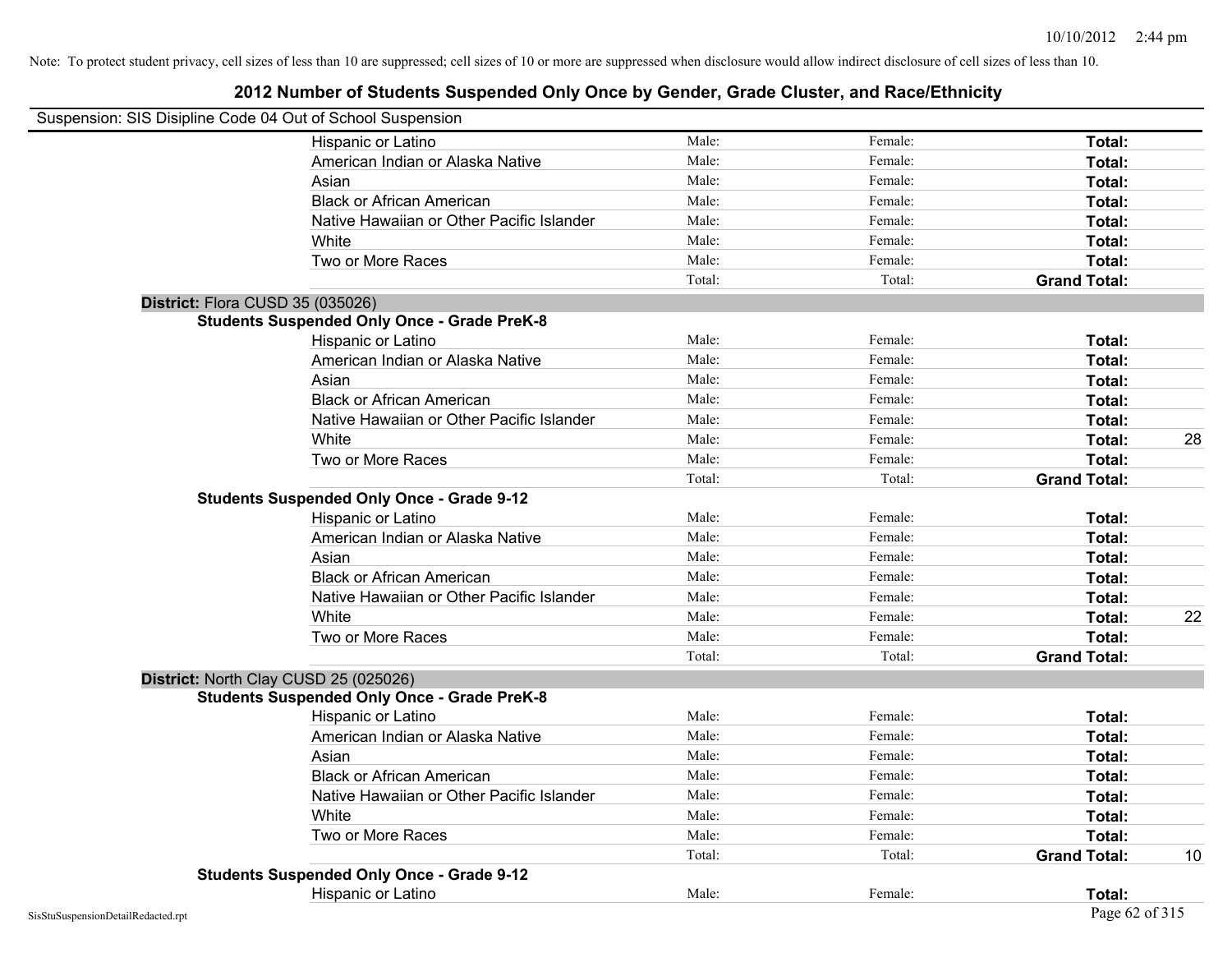| Suspension: SIS Disipline Code 04 Out of School Suspension |                                                    |        |         |                     |    |
|------------------------------------------------------------|----------------------------------------------------|--------|---------|---------------------|----|
|                                                            | American Indian or Alaska Native                   | Male:  | Female: | Total:              |    |
|                                                            | Asian                                              | Male:  | Female: | Total:              |    |
|                                                            | <b>Black or African American</b>                   | Male:  | Female: | Total:              |    |
|                                                            | Native Hawaiian or Other Pacific Islander          | Male:  | Female: | Total:              |    |
|                                                            | White                                              | Male:  | Female: | Total:              |    |
|                                                            | Two or More Races                                  | Male:  | Female: | Total:              |    |
|                                                            |                                                    | Total: | Total:  | <b>Grand Total:</b> |    |
| County: Crawford (017)                                     |                                                    |        |         |                     |    |
|                                                            | District: Hutsonville CUSD 1 (001026)              |        |         |                     |    |
|                                                            | <b>Students Suspended Only Once - Grade PreK-8</b> |        |         |                     |    |
|                                                            | Hispanic or Latino                                 | Male:  | Female: | Total:              |    |
|                                                            | American Indian or Alaska Native                   | Male:  | Female: | Total:              |    |
|                                                            | Asian                                              | Male:  | Female: | Total:              |    |
|                                                            | <b>Black or African American</b>                   | Male:  | Female: | Total:              |    |
|                                                            | Native Hawaiian or Other Pacific Islander          | Male:  | Female: | Total:              |    |
|                                                            | White                                              | Male:  | Female: | Total:              |    |
|                                                            | Two or More Races                                  | Male:  | Female: | Total:              |    |
|                                                            |                                                    | Total: | Total:  | <b>Grand Total:</b> |    |
|                                                            | <b>Students Suspended Only Once - Grade 9-12</b>   |        |         |                     |    |
|                                                            | Hispanic or Latino                                 | Male:  | Female: | Total:              |    |
|                                                            | American Indian or Alaska Native                   | Male:  | Female: | Total:              |    |
|                                                            | Asian                                              | Male:  | Female: | Total:              |    |
|                                                            | <b>Black or African American</b>                   | Male:  | Female: | Total:              |    |
|                                                            | Native Hawaiian or Other Pacific Islander          | Male:  | Female: | Total:              |    |
|                                                            | White                                              | Male:  | Female: | Total:              |    |
|                                                            | Two or More Races                                  | Male:  | Female: | Total:              |    |
|                                                            |                                                    | Total: | Total:  | <b>Grand Total:</b> |    |
| District: Oblong CUSD 4 (004026)                           |                                                    |        |         |                     |    |
|                                                            | <b>Students Suspended Only Once - Grade PreK-8</b> |        |         |                     |    |
|                                                            | Hispanic or Latino                                 | Male:  | Female: | Total:              |    |
|                                                            | American Indian or Alaska Native                   | Male:  | Female: | Total:              |    |
|                                                            | Asian                                              | Male:  | Female: | Total:              |    |
|                                                            | <b>Black or African American</b>                   | Male:  | Female: | Total:              |    |
|                                                            | Native Hawaiian or Other Pacific Islander          | Male:  | Female: | Total:              |    |
|                                                            | White                                              | Male:  | Female: | Total:              | 10 |
|                                                            | Two or More Races                                  | Male:  | Female: | Total:              |    |
|                                                            |                                                    | Total: | Total:  | <b>Grand Total:</b> |    |
|                                                            | <b>Students Suspended Only Once - Grade 9-12</b>   |        |         |                     |    |
|                                                            | Hispanic or Latino                                 | Male:  | Female: | Total:              |    |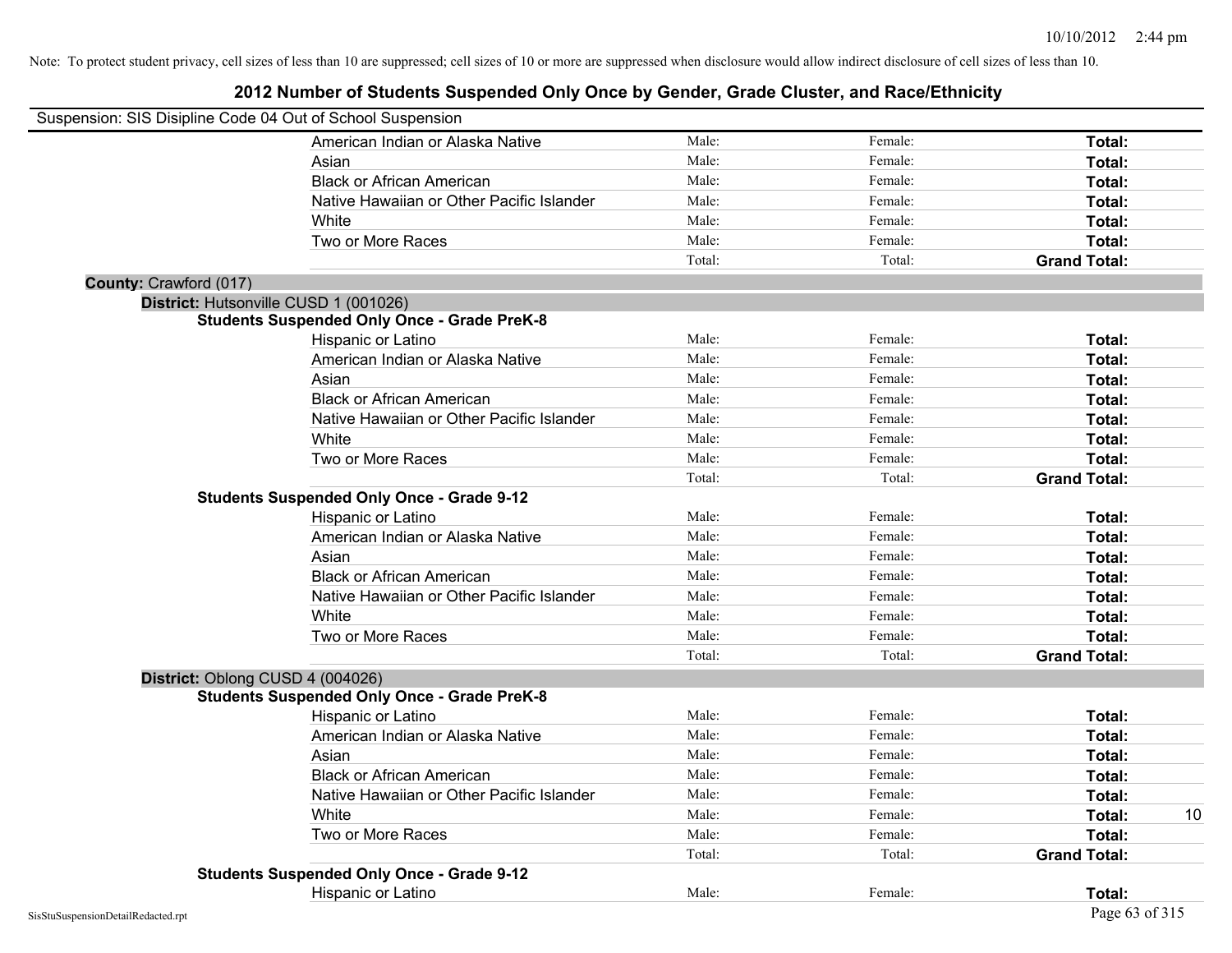### **2012 Number of Students Suspended Only Once by Gender, Grade Cluster, and Race/Ethnicity**

| Suspension: SIS Disipline Code 04 Out of School Suspension |        |         |                     |    |
|------------------------------------------------------------|--------|---------|---------------------|----|
| American Indian or Alaska Native                           | Male:  | Female: | Total:              |    |
| Asian                                                      | Male:  | Female: | Total:              |    |
| <b>Black or African American</b>                           | Male:  | Female: | Total:              |    |
| Native Hawaiian or Other Pacific Islander                  | Male:  | Female: | Total:              |    |
| White                                                      | Male:  | Female: | Total:              |    |
| Two or More Races                                          | Male:  | Female: | Total:              |    |
|                                                            | Total: | Total:  | <b>Grand Total:</b> |    |
| District: Palestine CUSD 3 (003026)                        |        |         |                     |    |
| <b>Students Suspended Only Once - Grade 9-12</b>           |        |         |                     |    |
| Hispanic or Latino                                         | Male:  | Female: | Total:              |    |
| American Indian or Alaska Native                           | Male:  | Female: | Total:              |    |
| Asian                                                      | Male:  | Female: | Total:              |    |
| <b>Black or African American</b>                           | Male:  | Female: | Total:              |    |
| Native Hawaiian or Other Pacific Islander                  | Male:  | Female: | Total:              |    |
| White                                                      | Male:  | Female: | Total:              |    |
| Two or More Races                                          | Male:  | Female: | Total:              |    |
|                                                            | Total: | Total:  | <b>Grand Total:</b> |    |
| District: Robinson CUSD 2 (002026)                         |        |         |                     |    |
| <b>Students Suspended Only Once - Grade PreK-8</b>         |        |         |                     |    |
| <b>Hispanic or Latino</b>                                  | Male:  | Female: | Total:              |    |
| American Indian or Alaska Native                           | Male:  | Female: | Total:              |    |
| Asian                                                      | Male:  | Female: | Total:              |    |
| <b>Black or African American</b>                           | Male:  | Female: | Total:              |    |
| Native Hawaiian or Other Pacific Islander                  | Male:  | Female: | Total:              |    |
| White                                                      | Male:  | Female: | Total:              | 23 |
| Two or More Races                                          | Male:  | Female: | Total:              |    |
|                                                            | Total: | Total:  | <b>Grand Total:</b> |    |
| District: South Eastern Sp Ed Program (801060)             |        |         |                     |    |
| <b>Students Suspended Only Once - Grade PreK-8</b>         |        |         |                     |    |
| Hispanic or Latino                                         | Male:  | Female: | Total:              |    |
| American Indian or Alaska Native                           | Male:  | Female: | Total:              |    |
| Asian                                                      | Male:  | Female: | Total:              |    |
| <b>Black or African American</b>                           | Male:  | Female: | Total:              |    |
| Native Hawaiian or Other Pacific Islander                  | Male:  | Female: | Total:              |    |
| White                                                      | Male:  | Female: | Total:              |    |
| Two or More Races                                          | Male:  | Female: | Total:              |    |
|                                                            | Total: | Total:  | <b>Grand Total:</b> |    |

**Students Suspended Only Once - Grade 9-12**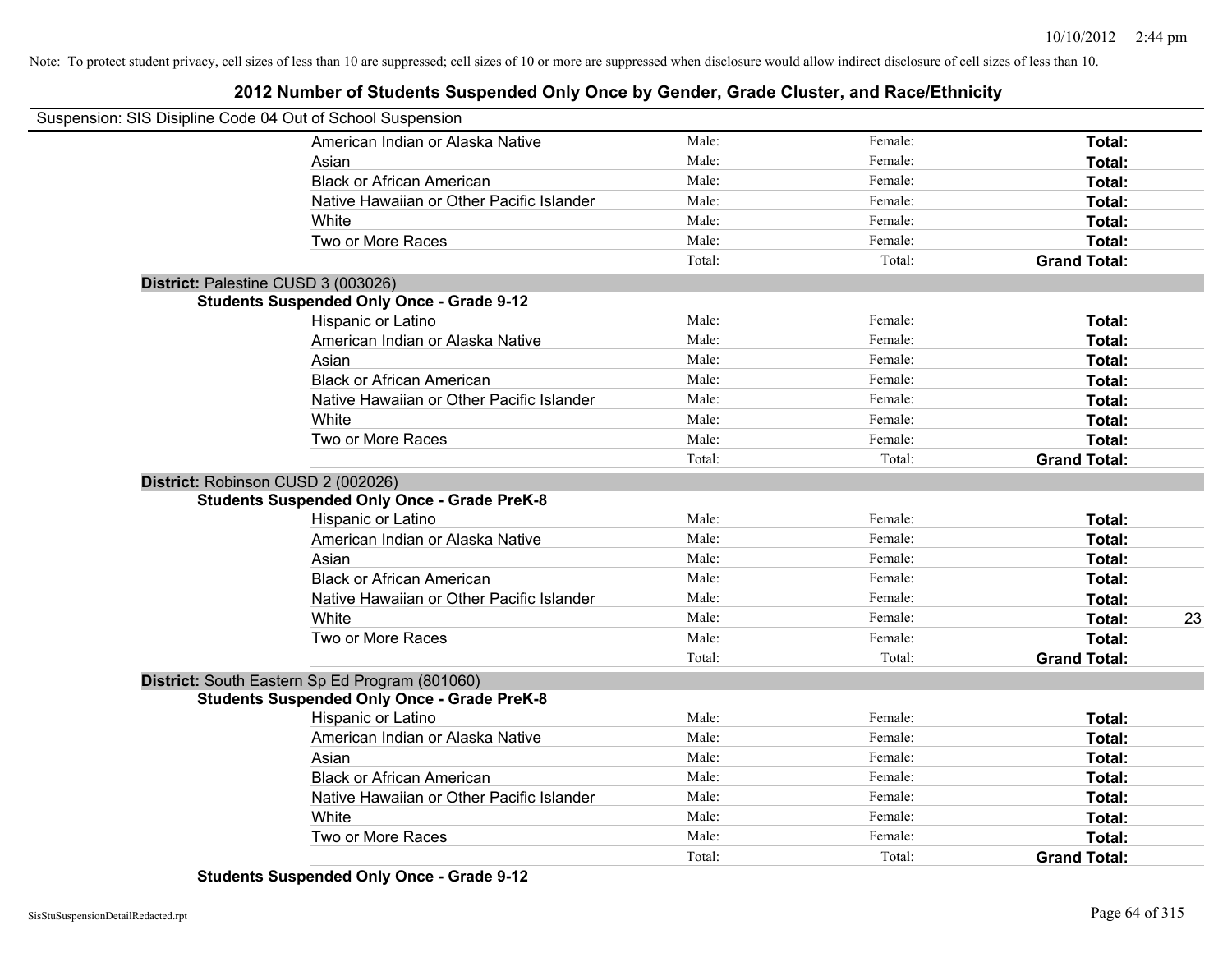|                        | Suspension: SIS Disipline Code 04 Out of School Suspension |        |         |                     |    |
|------------------------|------------------------------------------------------------|--------|---------|---------------------|----|
|                        | Hispanic or Latino                                         | Male:  | Female: | Total:              |    |
|                        | American Indian or Alaska Native                           | Male:  | Female: | Total:              |    |
|                        | Asian                                                      | Male:  | Female: | Total:              |    |
|                        | <b>Black or African American</b>                           | Male:  | Female: | Total:              |    |
|                        | Native Hawaiian or Other Pacific Islander                  | Male:  | Female: | Total:              |    |
|                        | White                                                      | Male:  | Female: | Total:              |    |
|                        | Two or More Races                                          | Male:  | Female: | Total:              |    |
|                        |                                                            | Total: | Total:  | <b>Grand Total:</b> |    |
| County: Jasper (040)   |                                                            |        |         |                     |    |
|                        | District: Jasper County CUD 1 (001026)                     |        |         |                     |    |
|                        | <b>Students Suspended Only Once - Grade PreK-8</b>         |        |         |                     |    |
|                        | Hispanic or Latino                                         | Male:  | Female: | Total:              |    |
|                        | American Indian or Alaska Native                           | Male:  | Female: | Total:              |    |
|                        | Asian                                                      | Male:  | Female: | Total:              |    |
|                        | <b>Black or African American</b>                           | Male:  | Female: | Total:              |    |
|                        | Native Hawaiian or Other Pacific Islander                  | Male:  | Female: | Total:              |    |
|                        | White                                                      | Male:  | Female: | Total:              | 14 |
|                        | Two or More Races                                          | Male:  | Female: | Total:              |    |
|                        |                                                            | Total: | Total:  | <b>Grand Total:</b> |    |
|                        | <b>Students Suspended Only Once - Grade 9-12</b>           |        |         |                     |    |
|                        | Hispanic or Latino                                         | Male:  | Female: | Total:              |    |
|                        | American Indian or Alaska Native                           | Male:  | Female: | Total:              |    |
|                        | Asian                                                      | Male:  | Female: | Total:              |    |
|                        | <b>Black or African American</b>                           | Male:  | Female: | Total:              |    |
|                        | Native Hawaiian or Other Pacific Islander                  | Male:  | Female: | Total:              |    |
|                        | White                                                      | Male:  | Female: | Total:              |    |
|                        | Two or More Races                                          | Male:  | Female: | Total:              |    |
|                        |                                                            | Total: | Total:  | <b>Grand Total:</b> |    |
| County: Lawrence (051) |                                                            |        |         |                     |    |
|                        | District: Lawrence County CUD 20 (020026)                  |        |         |                     |    |
|                        | <b>Students Suspended Only Once - Grade PreK-8</b>         |        |         |                     |    |
|                        | Hispanic or Latino                                         | Male:  | Female: | Total:              |    |
|                        | American Indian or Alaska Native                           | Male:  | Female: | Total:              |    |
|                        | Asian                                                      | Male:  | Female: | Total:              |    |
|                        | <b>Black or African American</b>                           | Male:  | Female: | Total:              |    |
|                        | Native Hawaiian or Other Pacific Islander                  | Male:  | Female: | Total:              |    |
|                        | White                                                      | Male:  | Female: | Total:              | 10 |
|                        | Two or More Races                                          | Male:  | Female: | Total:              |    |
|                        |                                                            | Total: | Total:  | <b>Grand Total:</b> |    |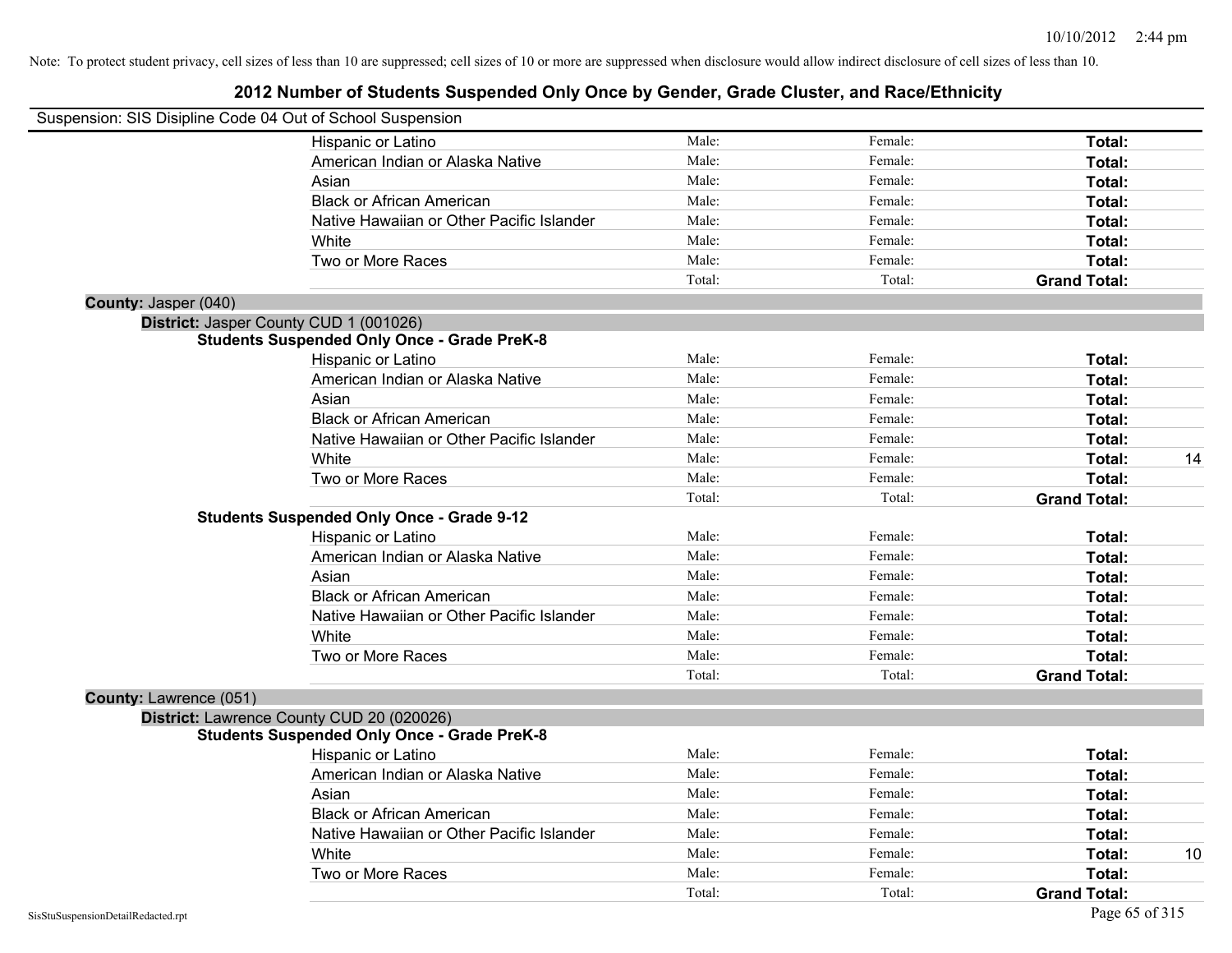| Suspension: SIS Disipline Code 04 Out of School Suspension |                                                    |        |    |         |    |                     |    |
|------------------------------------------------------------|----------------------------------------------------|--------|----|---------|----|---------------------|----|
|                                                            | District: Red Hill CUSD 10 (010026)                |        |    |         |    |                     |    |
|                                                            | <b>Students Suspended Only Once - Grade PreK-8</b> |        |    |         |    |                     |    |
|                                                            | Hispanic or Latino                                 | Male:  |    | Female: |    | Total:              |    |
|                                                            | American Indian or Alaska Native                   | Male:  |    | Female: |    | Total:              |    |
|                                                            | Asian                                              | Male:  |    | Female: |    | Total:              |    |
|                                                            | <b>Black or African American</b>                   | Male:  |    | Female: |    | Total:              |    |
|                                                            | Native Hawaiian or Other Pacific Islander          | Male:  |    | Female: |    | Total:              |    |
|                                                            | White                                              | Male:  |    | Female: |    | Total:              |    |
|                                                            | Two or More Races                                  | Male:  |    | Female: |    | Total:              |    |
|                                                            |                                                    | Total: |    | Total:  |    | <b>Grand Total:</b> |    |
| County: Richland (080)                                     |                                                    |        |    |         |    |                     |    |
|                                                            | District: East Richland CUSD 1 (001026)            |        |    |         |    |                     |    |
|                                                            | <b>Students Suspended Only Once - Grade PreK-8</b> |        |    |         |    |                     |    |
|                                                            | Hispanic or Latino                                 | Male:  |    | Female: |    | Total:              |    |
|                                                            | American Indian or Alaska Native                   | Male:  |    | Female: |    | Total:              |    |
|                                                            | Asian                                              | Male:  |    | Female: |    | Total:              |    |
|                                                            | <b>Black or African American</b>                   | Male:  |    | Female: |    | Total:              |    |
|                                                            | Native Hawaiian or Other Pacific Islander          | Male:  |    | Female: |    | Total:              |    |
|                                                            | White                                              | Male:  |    | Female: |    | Total:              | 27 |
|                                                            | Two or More Races                                  | Male:  |    | Female: |    | Total:              |    |
|                                                            |                                                    | Total: |    | Total:  |    | <b>Grand Total:</b> |    |
|                                                            | <b>Students Suspended Only Once - Grade 9-12</b>   |        |    |         |    |                     |    |
|                                                            | Hispanic or Latino                                 | Male:  |    | Female: |    | Total:              |    |
|                                                            | American Indian or Alaska Native                   | Male:  |    | Female: |    | Total:              |    |
|                                                            | Asian                                              | Male:  |    | Female: |    | Total:              |    |
|                                                            | <b>Black or African American</b>                   | Male:  |    | Female: |    | Total:              |    |
|                                                            | Native Hawaiian or Other Pacific Islander          | Male:  |    | Female: |    | Total:              |    |
|                                                            | White                                              | Male:  | 17 | Female: | 11 | Total:              | 28 |
|                                                            | Two or More Races                                  | Male:  |    | Female: |    | Total:              |    |
|                                                            |                                                    | Total: |    | Total:  |    | <b>Grand Total:</b> |    |
|                                                            | District: West Richland CUSD 2 (002026)            |        |    |         |    |                     |    |
|                                                            | <b>Students Suspended Only Once - Grade PreK-8</b> |        |    |         |    |                     |    |
|                                                            | Hispanic or Latino                                 | Male:  |    | Female: |    | Total:              |    |
|                                                            | American Indian or Alaska Native                   | Male:  |    | Female: |    | Total:              |    |
|                                                            | Asian                                              | Male:  |    | Female: |    | Total:              |    |
|                                                            | <b>Black or African American</b>                   | Male:  |    | Female: |    | Total:              |    |
|                                                            | Native Hawaiian or Other Pacific Islander          | Male:  |    | Female: |    | <b>Total:</b>       |    |
|                                                            | White                                              | Male:  |    | Female: |    | Total:              |    |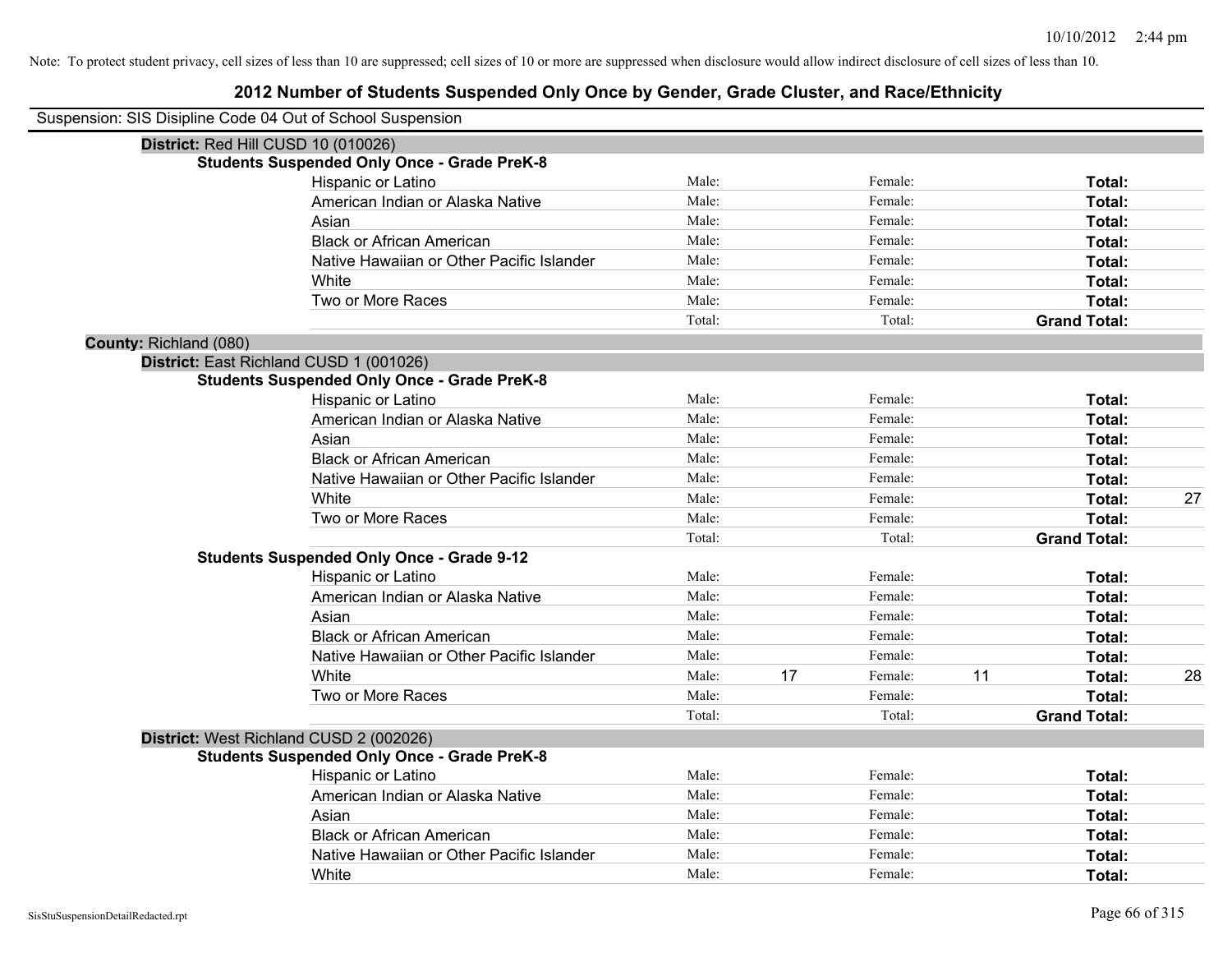| Male:<br>Two or More Races<br>Female:<br>Total:<br>Total:<br>Total:<br><b>Grand Total:</b><br><b>Students Suspended Only Once - Grade 9-12</b><br>Hispanic or Latino<br>Male:<br>Female:<br>Total:<br>American Indian or Alaska Native<br>Male:<br>Female:<br>Total:<br>Male:<br>Female:<br>Total:<br>Asian<br><b>Black or African American</b><br>Male:<br>Female:<br>Total:<br>Native Hawaiian or Other Pacific Islander<br>Male:<br>Female:<br>Total:<br>Male:<br>Female:<br>Total:<br>White<br>13<br>Male:<br>Female:<br>Total:<br>Two or More Races<br>Total:<br>Total:<br><b>Grand Total:</b><br>Region: Clinton/Marion/Washington ROE (13)<br>County: Clinton (014)<br>District: Aviston SD 21 (021002)<br><b>Students Suspended Only Once - Grade PreK-8</b><br>Hispanic or Latino<br>Male:<br>Female:<br>Total:<br>Male:<br>American Indian or Alaska Native<br>Female:<br>Total:<br>Female:<br>Total:<br>Asian<br>Male:<br><b>Black or African American</b><br>Male:<br>Female:<br>Total:<br>Male:<br>Female:<br>Total:<br>Native Hawaiian or Other Pacific Islander<br>Male:<br>Female:<br>Total:<br>White<br>Two or More Races<br>Total:<br>Male:<br>Female:<br><b>Grand Total:</b><br>Total:<br>Total:<br><b>District: Breese SD 12 (012004)</b><br><b>Students Suspended Only Once - Grade PreK-8</b><br>Hispanic or Latino<br>Male:<br>Female:<br>Total:<br>American Indian or Alaska Native<br>Male:<br>Female:<br>Total:<br>Asian<br>Male:<br>Female:<br>Total:<br><b>Black or African American</b><br>Male:<br>Female:<br>Total:<br>Native Hawaiian or Other Pacific Islander<br>Male:<br>Female:<br>Total:<br>White<br>Male:<br>Female:<br>Total:<br>Two or More Races<br>Male:<br>Female:<br>Total:<br>Total:<br>Total:<br><b>Grand Total:</b><br>11<br>District: Carlyle CUSD 1 (001026)<br><b>Students Suspended Only Once - Grade PreK-8</b><br>Male:<br>Hispanic or Latino<br>Female:<br>Total:<br>American Indian or Alaska Native<br>Male:<br>Female:<br>Total: | Suspension: SIS Disipline Code 04 Out of School Suspension |  |  |  |
|-------------------------------------------------------------------------------------------------------------------------------------------------------------------------------------------------------------------------------------------------------------------------------------------------------------------------------------------------------------------------------------------------------------------------------------------------------------------------------------------------------------------------------------------------------------------------------------------------------------------------------------------------------------------------------------------------------------------------------------------------------------------------------------------------------------------------------------------------------------------------------------------------------------------------------------------------------------------------------------------------------------------------------------------------------------------------------------------------------------------------------------------------------------------------------------------------------------------------------------------------------------------------------------------------------------------------------------------------------------------------------------------------------------------------------------------------------------------------------------------------------------------------------------------------------------------------------------------------------------------------------------------------------------------------------------------------------------------------------------------------------------------------------------------------------------------------------------------------------------------------------------------------------------------------------------------------------------------------------------------|------------------------------------------------------------|--|--|--|
|                                                                                                                                                                                                                                                                                                                                                                                                                                                                                                                                                                                                                                                                                                                                                                                                                                                                                                                                                                                                                                                                                                                                                                                                                                                                                                                                                                                                                                                                                                                                                                                                                                                                                                                                                                                                                                                                                                                                                                                           |                                                            |  |  |  |
|                                                                                                                                                                                                                                                                                                                                                                                                                                                                                                                                                                                                                                                                                                                                                                                                                                                                                                                                                                                                                                                                                                                                                                                                                                                                                                                                                                                                                                                                                                                                                                                                                                                                                                                                                                                                                                                                                                                                                                                           |                                                            |  |  |  |
|                                                                                                                                                                                                                                                                                                                                                                                                                                                                                                                                                                                                                                                                                                                                                                                                                                                                                                                                                                                                                                                                                                                                                                                                                                                                                                                                                                                                                                                                                                                                                                                                                                                                                                                                                                                                                                                                                                                                                                                           |                                                            |  |  |  |
|                                                                                                                                                                                                                                                                                                                                                                                                                                                                                                                                                                                                                                                                                                                                                                                                                                                                                                                                                                                                                                                                                                                                                                                                                                                                                                                                                                                                                                                                                                                                                                                                                                                                                                                                                                                                                                                                                                                                                                                           |                                                            |  |  |  |
|                                                                                                                                                                                                                                                                                                                                                                                                                                                                                                                                                                                                                                                                                                                                                                                                                                                                                                                                                                                                                                                                                                                                                                                                                                                                                                                                                                                                                                                                                                                                                                                                                                                                                                                                                                                                                                                                                                                                                                                           |                                                            |  |  |  |
|                                                                                                                                                                                                                                                                                                                                                                                                                                                                                                                                                                                                                                                                                                                                                                                                                                                                                                                                                                                                                                                                                                                                                                                                                                                                                                                                                                                                                                                                                                                                                                                                                                                                                                                                                                                                                                                                                                                                                                                           |                                                            |  |  |  |
|                                                                                                                                                                                                                                                                                                                                                                                                                                                                                                                                                                                                                                                                                                                                                                                                                                                                                                                                                                                                                                                                                                                                                                                                                                                                                                                                                                                                                                                                                                                                                                                                                                                                                                                                                                                                                                                                                                                                                                                           |                                                            |  |  |  |
|                                                                                                                                                                                                                                                                                                                                                                                                                                                                                                                                                                                                                                                                                                                                                                                                                                                                                                                                                                                                                                                                                                                                                                                                                                                                                                                                                                                                                                                                                                                                                                                                                                                                                                                                                                                                                                                                                                                                                                                           |                                                            |  |  |  |
|                                                                                                                                                                                                                                                                                                                                                                                                                                                                                                                                                                                                                                                                                                                                                                                                                                                                                                                                                                                                                                                                                                                                                                                                                                                                                                                                                                                                                                                                                                                                                                                                                                                                                                                                                                                                                                                                                                                                                                                           |                                                            |  |  |  |
|                                                                                                                                                                                                                                                                                                                                                                                                                                                                                                                                                                                                                                                                                                                                                                                                                                                                                                                                                                                                                                                                                                                                                                                                                                                                                                                                                                                                                                                                                                                                                                                                                                                                                                                                                                                                                                                                                                                                                                                           |                                                            |  |  |  |
|                                                                                                                                                                                                                                                                                                                                                                                                                                                                                                                                                                                                                                                                                                                                                                                                                                                                                                                                                                                                                                                                                                                                                                                                                                                                                                                                                                                                                                                                                                                                                                                                                                                                                                                                                                                                                                                                                                                                                                                           |                                                            |  |  |  |
|                                                                                                                                                                                                                                                                                                                                                                                                                                                                                                                                                                                                                                                                                                                                                                                                                                                                                                                                                                                                                                                                                                                                                                                                                                                                                                                                                                                                                                                                                                                                                                                                                                                                                                                                                                                                                                                                                                                                                                                           |                                                            |  |  |  |
|                                                                                                                                                                                                                                                                                                                                                                                                                                                                                                                                                                                                                                                                                                                                                                                                                                                                                                                                                                                                                                                                                                                                                                                                                                                                                                                                                                                                                                                                                                                                                                                                                                                                                                                                                                                                                                                                                                                                                                                           |                                                            |  |  |  |
|                                                                                                                                                                                                                                                                                                                                                                                                                                                                                                                                                                                                                                                                                                                                                                                                                                                                                                                                                                                                                                                                                                                                                                                                                                                                                                                                                                                                                                                                                                                                                                                                                                                                                                                                                                                                                                                                                                                                                                                           |                                                            |  |  |  |
|                                                                                                                                                                                                                                                                                                                                                                                                                                                                                                                                                                                                                                                                                                                                                                                                                                                                                                                                                                                                                                                                                                                                                                                                                                                                                                                                                                                                                                                                                                                                                                                                                                                                                                                                                                                                                                                                                                                                                                                           |                                                            |  |  |  |
|                                                                                                                                                                                                                                                                                                                                                                                                                                                                                                                                                                                                                                                                                                                                                                                                                                                                                                                                                                                                                                                                                                                                                                                                                                                                                                                                                                                                                                                                                                                                                                                                                                                                                                                                                                                                                                                                                                                                                                                           |                                                            |  |  |  |
|                                                                                                                                                                                                                                                                                                                                                                                                                                                                                                                                                                                                                                                                                                                                                                                                                                                                                                                                                                                                                                                                                                                                                                                                                                                                                                                                                                                                                                                                                                                                                                                                                                                                                                                                                                                                                                                                                                                                                                                           |                                                            |  |  |  |
|                                                                                                                                                                                                                                                                                                                                                                                                                                                                                                                                                                                                                                                                                                                                                                                                                                                                                                                                                                                                                                                                                                                                                                                                                                                                                                                                                                                                                                                                                                                                                                                                                                                                                                                                                                                                                                                                                                                                                                                           |                                                            |  |  |  |
|                                                                                                                                                                                                                                                                                                                                                                                                                                                                                                                                                                                                                                                                                                                                                                                                                                                                                                                                                                                                                                                                                                                                                                                                                                                                                                                                                                                                                                                                                                                                                                                                                                                                                                                                                                                                                                                                                                                                                                                           |                                                            |  |  |  |
|                                                                                                                                                                                                                                                                                                                                                                                                                                                                                                                                                                                                                                                                                                                                                                                                                                                                                                                                                                                                                                                                                                                                                                                                                                                                                                                                                                                                                                                                                                                                                                                                                                                                                                                                                                                                                                                                                                                                                                                           |                                                            |  |  |  |
|                                                                                                                                                                                                                                                                                                                                                                                                                                                                                                                                                                                                                                                                                                                                                                                                                                                                                                                                                                                                                                                                                                                                                                                                                                                                                                                                                                                                                                                                                                                                                                                                                                                                                                                                                                                                                                                                                                                                                                                           |                                                            |  |  |  |
|                                                                                                                                                                                                                                                                                                                                                                                                                                                                                                                                                                                                                                                                                                                                                                                                                                                                                                                                                                                                                                                                                                                                                                                                                                                                                                                                                                                                                                                                                                                                                                                                                                                                                                                                                                                                                                                                                                                                                                                           |                                                            |  |  |  |
|                                                                                                                                                                                                                                                                                                                                                                                                                                                                                                                                                                                                                                                                                                                                                                                                                                                                                                                                                                                                                                                                                                                                                                                                                                                                                                                                                                                                                                                                                                                                                                                                                                                                                                                                                                                                                                                                                                                                                                                           |                                                            |  |  |  |
|                                                                                                                                                                                                                                                                                                                                                                                                                                                                                                                                                                                                                                                                                                                                                                                                                                                                                                                                                                                                                                                                                                                                                                                                                                                                                                                                                                                                                                                                                                                                                                                                                                                                                                                                                                                                                                                                                                                                                                                           |                                                            |  |  |  |
|                                                                                                                                                                                                                                                                                                                                                                                                                                                                                                                                                                                                                                                                                                                                                                                                                                                                                                                                                                                                                                                                                                                                                                                                                                                                                                                                                                                                                                                                                                                                                                                                                                                                                                                                                                                                                                                                                                                                                                                           |                                                            |  |  |  |
|                                                                                                                                                                                                                                                                                                                                                                                                                                                                                                                                                                                                                                                                                                                                                                                                                                                                                                                                                                                                                                                                                                                                                                                                                                                                                                                                                                                                                                                                                                                                                                                                                                                                                                                                                                                                                                                                                                                                                                                           |                                                            |  |  |  |
|                                                                                                                                                                                                                                                                                                                                                                                                                                                                                                                                                                                                                                                                                                                                                                                                                                                                                                                                                                                                                                                                                                                                                                                                                                                                                                                                                                                                                                                                                                                                                                                                                                                                                                                                                                                                                                                                                                                                                                                           |                                                            |  |  |  |
|                                                                                                                                                                                                                                                                                                                                                                                                                                                                                                                                                                                                                                                                                                                                                                                                                                                                                                                                                                                                                                                                                                                                                                                                                                                                                                                                                                                                                                                                                                                                                                                                                                                                                                                                                                                                                                                                                                                                                                                           |                                                            |  |  |  |
|                                                                                                                                                                                                                                                                                                                                                                                                                                                                                                                                                                                                                                                                                                                                                                                                                                                                                                                                                                                                                                                                                                                                                                                                                                                                                                                                                                                                                                                                                                                                                                                                                                                                                                                                                                                                                                                                                                                                                                                           |                                                            |  |  |  |
|                                                                                                                                                                                                                                                                                                                                                                                                                                                                                                                                                                                                                                                                                                                                                                                                                                                                                                                                                                                                                                                                                                                                                                                                                                                                                                                                                                                                                                                                                                                                                                                                                                                                                                                                                                                                                                                                                                                                                                                           |                                                            |  |  |  |
|                                                                                                                                                                                                                                                                                                                                                                                                                                                                                                                                                                                                                                                                                                                                                                                                                                                                                                                                                                                                                                                                                                                                                                                                                                                                                                                                                                                                                                                                                                                                                                                                                                                                                                                                                                                                                                                                                                                                                                                           |                                                            |  |  |  |
|                                                                                                                                                                                                                                                                                                                                                                                                                                                                                                                                                                                                                                                                                                                                                                                                                                                                                                                                                                                                                                                                                                                                                                                                                                                                                                                                                                                                                                                                                                                                                                                                                                                                                                                                                                                                                                                                                                                                                                                           |                                                            |  |  |  |
|                                                                                                                                                                                                                                                                                                                                                                                                                                                                                                                                                                                                                                                                                                                                                                                                                                                                                                                                                                                                                                                                                                                                                                                                                                                                                                                                                                                                                                                                                                                                                                                                                                                                                                                                                                                                                                                                                                                                                                                           |                                                            |  |  |  |
|                                                                                                                                                                                                                                                                                                                                                                                                                                                                                                                                                                                                                                                                                                                                                                                                                                                                                                                                                                                                                                                                                                                                                                                                                                                                                                                                                                                                                                                                                                                                                                                                                                                                                                                                                                                                                                                                                                                                                                                           |                                                            |  |  |  |
|                                                                                                                                                                                                                                                                                                                                                                                                                                                                                                                                                                                                                                                                                                                                                                                                                                                                                                                                                                                                                                                                                                                                                                                                                                                                                                                                                                                                                                                                                                                                                                                                                                                                                                                                                                                                                                                                                                                                                                                           |                                                            |  |  |  |
|                                                                                                                                                                                                                                                                                                                                                                                                                                                                                                                                                                                                                                                                                                                                                                                                                                                                                                                                                                                                                                                                                                                                                                                                                                                                                                                                                                                                                                                                                                                                                                                                                                                                                                                                                                                                                                                                                                                                                                                           |                                                            |  |  |  |
|                                                                                                                                                                                                                                                                                                                                                                                                                                                                                                                                                                                                                                                                                                                                                                                                                                                                                                                                                                                                                                                                                                                                                                                                                                                                                                                                                                                                                                                                                                                                                                                                                                                                                                                                                                                                                                                                                                                                                                                           |                                                            |  |  |  |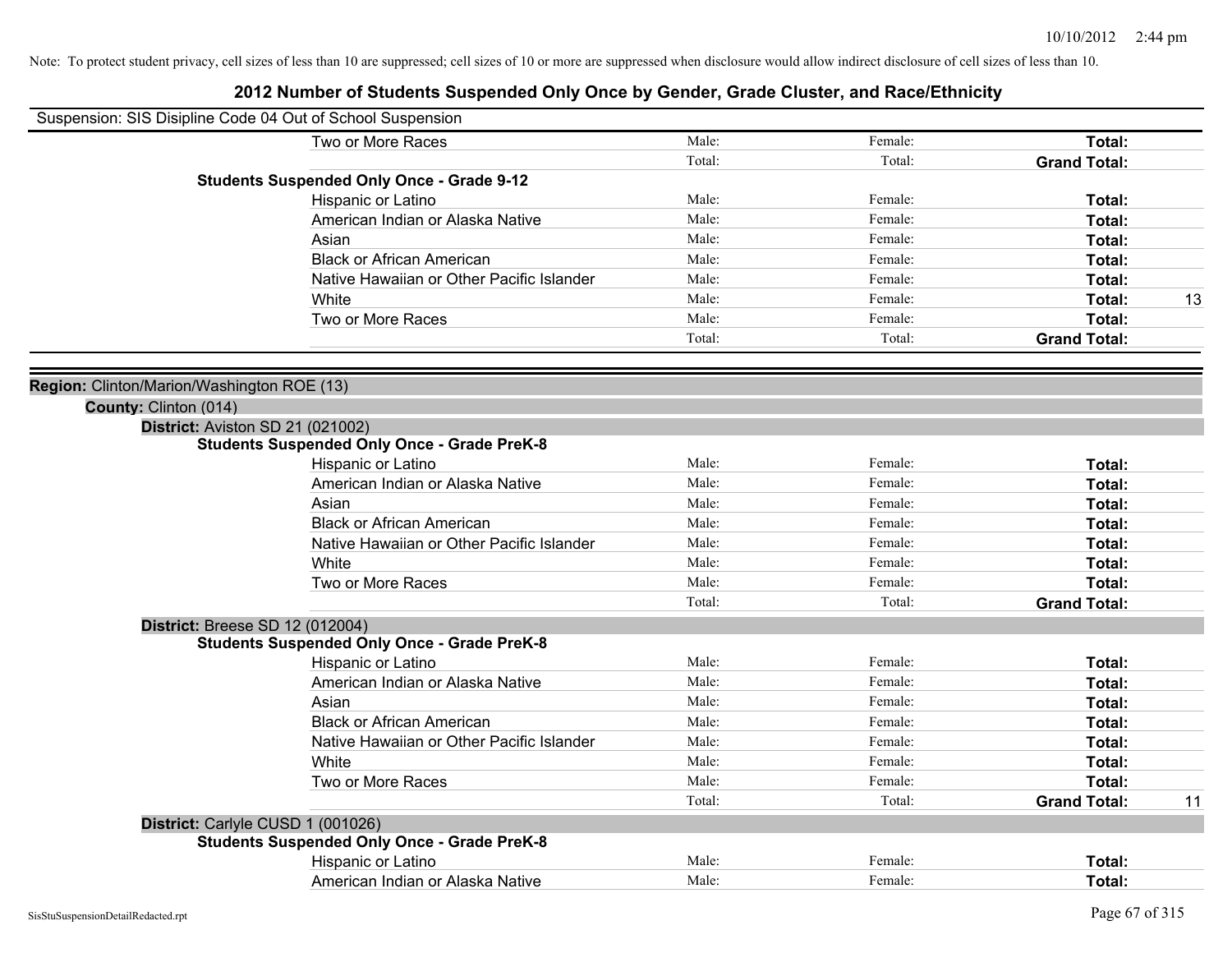### **2012 Number of Students Suspended Only Once by Gender, Grade Cluster, and Race/Ethnicity**

# Suspension: SIS Disipline Code 04 Out of School Suspension

| Asian                                              | Male:  | Female: | Total:              |    |
|----------------------------------------------------|--------|---------|---------------------|----|
| <b>Black or African American</b>                   | Male:  | Female: | Total:              |    |
| Native Hawaiian or Other Pacific Islander          | Male:  | Female: | Total:              |    |
| White                                              | Male:  | Female: | Total:              | 11 |
| Two or More Races                                  | Male:  | Female: | Total:              |    |
|                                                    | Total: | Total:  | <b>Grand Total:</b> |    |
| <b>Students Suspended Only Once - Grade 9-12</b>   |        |         |                     |    |
| Hispanic or Latino                                 | Male:  | Female: | Total:              |    |
| American Indian or Alaska Native                   | Male:  | Female: | Total:              |    |
| Asian                                              | Male:  | Female: | Total:              |    |
| <b>Black or African American</b>                   | Male:  | Female: | Total:              |    |
| Native Hawaiian or Other Pacific Islander          | Male:  | Female: | Total:              |    |
| White                                              | Male:  | Female: | Total:              |    |
| Two or More Races                                  | Male:  | Female: | Total:              |    |
|                                                    | Total: | Total:  | <b>Grand Total:</b> | 11 |
| District: Wesclin CUSD 3 (003026)                  |        |         |                     |    |
| <b>Students Suspended Only Once - Grade PreK-8</b> |        |         |                     |    |
| Hispanic or Latino                                 | Male:  | Female: | Total:              |    |
| American Indian or Alaska Native                   | Male:  | Female: | Total:              |    |
| Asian                                              | Male:  | Female: | Total:              |    |
| <b>Black or African American</b>                   | Male:  | Female: | Total:              |    |
| Native Hawaiian or Other Pacific Islander          | Male:  | Female: | Total:              |    |
| White                                              | Male:  | Female: | Total:              |    |
| Two or More Races                                  | Male:  | Female: | Total:              |    |
|                                                    | Total: | Total:  | <b>Grand Total:</b> |    |
| <b>Students Suspended Only Once - Grade 9-12</b>   |        |         |                     |    |
| Hispanic or Latino                                 | Male:  | Female: | Total:              |    |
| American Indian or Alaska Native                   | Male:  | Female: | Total:              |    |
| Asian                                              | Male:  | Female: | Total:              |    |
| <b>Black or African American</b>                   | Male:  | Female: | Total:              |    |
| Native Hawaiian or Other Pacific Islander          | Male:  | Female: | Total:              |    |
| White                                              | Male:  | Female: | Total:              | 14 |
| Two or More Races                                  | Male:  | Female: | Total:              |    |
|                                                    | Total: | Total:  | <b>Grand Total:</b> |    |
| District: Willow Grove SD 46 (046002)              |        |         |                     |    |
| <b>Students Suspended Only Once - Grade PreK-8</b> |        |         |                     |    |
| Hispanic or Latino                                 | Male:  | Female: | Total:              |    |
| American Indian or Alaska Native                   | Male:  | Female: | Total:              |    |
| Asian                                              | Male:  | Female: | Total:              |    |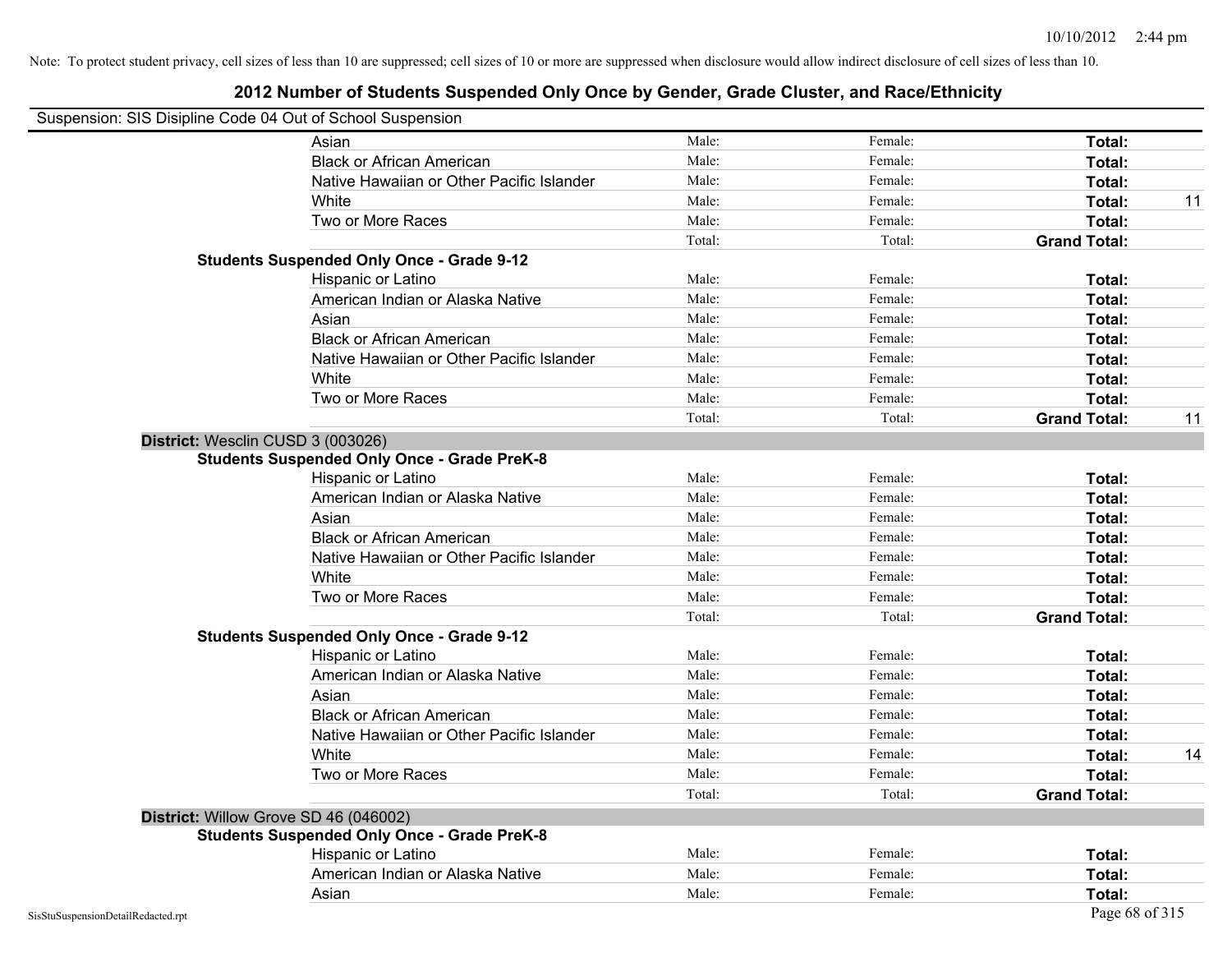**2012 Number of Students Suspended Only Once by Gender, Grade Cluster, and Race/Ethnicity**

| Suspension: SIS Disipline Code 04 Out of School Suspension |                                                    |        |    |         |    |                     |    |
|------------------------------------------------------------|----------------------------------------------------|--------|----|---------|----|---------------------|----|
|                                                            | <b>Black or African American</b>                   | Male:  |    | Female: |    | Total:              |    |
|                                                            | Native Hawaiian or Other Pacific Islander          | Male:  |    | Female: |    | Total:              |    |
|                                                            | White                                              | Male:  |    | Female: |    | Total:              |    |
|                                                            | Two or More Races                                  | Male:  |    | Female: |    | Total:              |    |
|                                                            |                                                    | Total: |    | Total:  |    | <b>Grand Total:</b> |    |
| County: Marion (058)                                       |                                                    |        |    |         |    |                     |    |
|                                                            | District: Central City SD 133 (133002)             |        |    |         |    |                     |    |
|                                                            | <b>Students Suspended Only Once - Grade PreK-8</b> |        |    |         |    |                     |    |
|                                                            | Hispanic or Latino                                 | Male:  |    | Female: |    | Total:              |    |
|                                                            | American Indian or Alaska Native                   | Male:  |    | Female: |    | Total:              |    |
|                                                            | Asian                                              | Male:  |    | Female: |    | Total:              |    |
|                                                            | <b>Black or African American</b>                   | Male:  |    | Female: |    | Total:              |    |
|                                                            | Native Hawaiian or Other Pacific Islander          | Male:  |    | Female: |    | Total:              |    |
|                                                            | White                                              | Male:  |    | Female: |    | Total:              |    |
|                                                            | Two or More Races                                  | Male:  |    | Female: |    | Total:              |    |
|                                                            |                                                    | Total: |    | Total:  |    | <b>Grand Total:</b> |    |
| District: Centralia SD 135 (135002)                        |                                                    |        |    |         |    |                     |    |
|                                                            | <b>Students Suspended Only Once - Grade PreK-8</b> |        |    |         |    |                     |    |
|                                                            | Hispanic or Latino                                 | Male:  |    | Female: |    | Total:              |    |
|                                                            | American Indian or Alaska Native                   | Male:  |    | Female: |    | Total:              |    |
|                                                            | Asian                                              | Male:  |    | Female: |    | Total:              |    |
|                                                            | <b>Black or African American</b>                   | Male:  | 14 | Female: | 11 | Total:              | 25 |
|                                                            | Native Hawaiian or Other Pacific Islander          | Male:  |    | Female: |    | Total:              |    |
|                                                            | White                                              | Male:  | 30 | Female: | 16 | Total:              | 46 |
|                                                            | Two or More Races                                  | Male:  |    | Female: |    | Total:              | 12 |
|                                                            |                                                    | Total: |    | Total:  |    | <b>Grand Total:</b> |    |
| District: luka CCSD 7 (007004)                             |                                                    |        |    |         |    |                     |    |
|                                                            | <b>Students Suspended Only Once - Grade PreK-8</b> |        |    |         |    |                     |    |
|                                                            | Hispanic or Latino                                 | Male:  |    | Female: |    | Total:              |    |
|                                                            | American Indian or Alaska Native                   | Male:  |    | Female: |    | Total:              |    |
|                                                            | Asian                                              | Male:  |    | Female: |    | Total:              |    |
|                                                            | <b>Black or African American</b>                   | Male:  |    | Female: |    | Total:              |    |
|                                                            | Native Hawaiian or Other Pacific Islander          | Male:  |    | Female: |    | Total:              |    |
|                                                            | White                                              | Male:  |    | Female: |    | Total:              |    |
|                                                            | Two or More Races                                  | Male:  |    | Female: |    | Total:              |    |
|                                                            |                                                    | Total: |    | Total:  |    | <b>Grand Total:</b> |    |
|                                                            | District: Kaskaskia Spec Educ District (801060)    |        |    |         |    |                     |    |

**Students Suspended Only Once - Grade 9-12**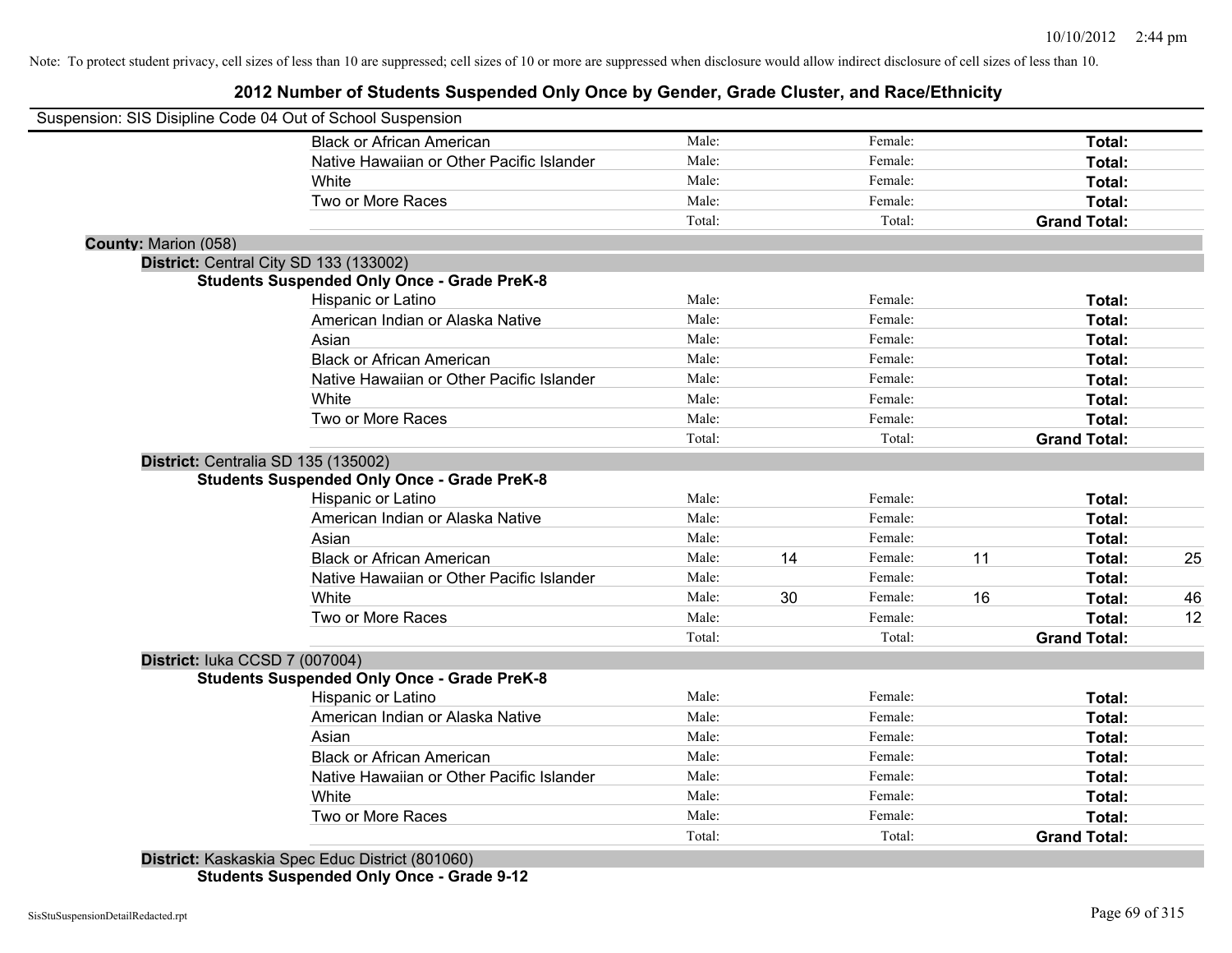| Suspension: SIS Disipline Code 04 Out of School Suspension |                                                    |                |         |                     |
|------------------------------------------------------------|----------------------------------------------------|----------------|---------|---------------------|
|                                                            | Hispanic or Latino                                 | Male:          | Female: | Total:              |
|                                                            | American Indian or Alaska Native                   | Male:          | Female: | Total:              |
|                                                            | Asian                                              | Male:          | Female: | Total:              |
|                                                            | <b>Black or African American</b>                   | Male:          | Female: | Total:              |
|                                                            | Native Hawaiian or Other Pacific Islander          | Male:          | Female: | Total:              |
|                                                            | White                                              | Male:          | Female: | Total:              |
|                                                            | Two or More Races                                  | Male:          | Female: | Total:              |
|                                                            |                                                    | Total:         | Total:  | <b>Grand Total:</b> |
| District: Odin PSD 722 (722026)                            |                                                    |                |         |                     |
|                                                            | <b>Students Suspended Only Once - Grade 9-12</b>   |                |         |                     |
|                                                            | <b>Hispanic or Latino</b>                          | Male:          | Female: | Total:              |
|                                                            | American Indian or Alaska Native                   | Male:          | Female: | Total:              |
|                                                            | Asian                                              | Male:          | Female: | Total:              |
|                                                            | <b>Black or African American</b>                   | Male:          | Female: | Total:              |
|                                                            | Native Hawaiian or Other Pacific Islander          | Male:          | Female: | Total:              |
|                                                            | White                                              | Male:          | Female: | Total:              |
|                                                            | Two or More Races                                  | Male:          | Female: | Total:              |
|                                                            |                                                    | Total:         | Total:  | <b>Grand Total:</b> |
| District: Patoka CUSD 100 (100026)                         |                                                    |                |         |                     |
|                                                            | <b>Students Suspended Only Once - Grade PreK-8</b> |                |         |                     |
|                                                            | Hispanic or Latino                                 | Male:          | Female: | Total:              |
|                                                            | American Indian or Alaska Native                   | Male:          | Female: | Total:              |
|                                                            | Asian                                              | Male:          | Female: | Total:              |
|                                                            | <b>Black or African American</b>                   | Male:          | Female: | Total:              |
|                                                            | Native Hawaiian or Other Pacific Islander          | Male:          | Female: | Total:              |
|                                                            | White                                              | Male:          | Female: | Total:              |
|                                                            | Two or More Races                                  | Male:          | Female: | Total:              |
|                                                            |                                                    | Total:         | Total:  | <b>Grand Total:</b> |
|                                                            | <b>Students Suspended Only Once - Grade 9-12</b>   |                |         |                     |
|                                                            | Hispanic or Latino                                 | Male:          | Female: | Total:              |
|                                                            | American Indian or Alaska Native                   | Male:          | Female: | Total:              |
|                                                            | Asian                                              | Male:          | Female: | Total:              |
|                                                            | <b>Black or African American</b>                   | Male:          | Female: | Total:              |
|                                                            | Native Hawaiian or Other Pacific Islander          | Male:          | Female: | Total:              |
|                                                            | White                                              | Male:<br>Male: | Female: | Total:              |
|                                                            | Two or More Races                                  |                | Female: | Total:              |
|                                                            |                                                    | Total:         | Total:  | <b>Grand Total:</b> |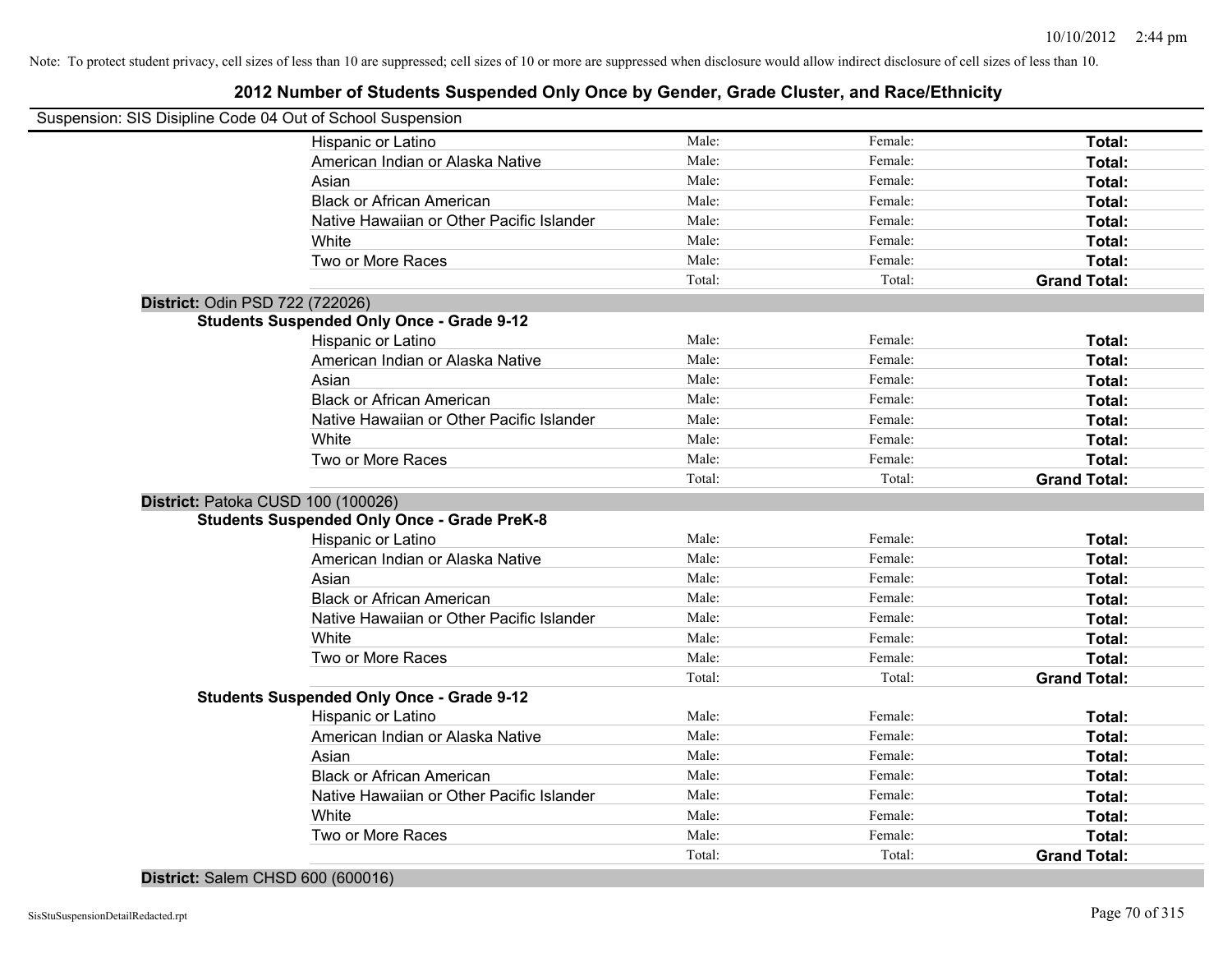### **2012 Number of Students Suspended Only Once by Gender, Grade Cluster, and Race/Ethnicity** Suspension: SIS Disipline Code 04 Out of School Suspension **Students Suspended Only Once - Grade 9-12** Hispanic or Latino **Finally Hispanic or Latino** *Total:* Male: Female: **Female: Total: Total:** Female: **Total:** American Indian or Alaska Native **Male:** Male: Female: Female: **Total:** Total: Asian **Female:** Total: Male: Female: **Total:** Total: Total: Total: Total: Total: Total: Total: Total: Total: Total: Total: Total: Total: Total: Total: Total: Total: Total: Total: Total: Total: Total: Total: Total: Total: T Black or African American **Figure 1.1 and Total:** Male: Female: Female: **Total:** Total: Native Hawaiian or Other Pacific Islander Male: Total: Female: Female: Total: Total: White **Male:** Male: **Total: 28** Male: **Total: 28** Male: **Total: 28** Two or More Races **Total:** Total: Male: Female: Female: **Total:** Female: **Total:** Total: Total: Total: **Grand Total: District:** Salem SD 111 (111002) **Students Suspended Only Once - Grade PreK-8** Hispanic or Latino **Finally Contract Contract Contract Contract Contract Contract Contract Contract Contract Contract Contract Contract Contract Contract Contract Contract Contract Contract Contract Contract Contract Contr** American Indian or Alaska Native **Male:** Male: Female: Female: **Total:** Total: Asian **Female:** Total: Male: Female: **Total: Total:** Total: Total: Female: Total: Total: Total: Total: Total: Total: Total: Total: Total: Total: Total: Total: Total: Total: Total: Total: Total: Total: Total: Total: Total: Black or African American **Figure 1.1 and Total:** Male: Female: Female: **Total:** Total: Native Hawaiian or Other Pacific Islander **Male:** Male: Female: Female: **Total:** Total: White **Male:** Male: **Total: 18** Male: **Total: 18** Male: **Total: 18** Two or More Races **Total:** Total: Male: Female: Female: **Total:** Total: Female: Total: Total: Total: **Grand Total: District:** Sandoval CUSD 501 (501026) **Students Suspended Only Once - Grade PreK-8** Hispanic or Latino **Finally Contract Contract Contract Contract Contract Contract Contract Contract Contract Contract Contract Contract Contract Contract Contract Contract Contract Contract Contract Contract Contract Contr** American Indian or Alaska Native **Male:** Male: Female: Female: **Total:** Total: Asian **Asian Male:** Total: Male: Female: **Total: Total:** Total: Total: Total: Total: Total: Total: Total: Total: Total: Total: Total: Total: Total: Total: Total: Total: Total: Total: Total: Total: Total: Total: Total: Tota Black or African American **Figure 1.1 and Total:** Male: Female: Female: **Total:** Total: Native Hawaiian or Other Pacific Islander **Male:** Male: Female: Female: **Total:** Total: White **Male:** Male: **Total: 10** Male: **Total: 10** Male: **Total: 10** Two or More Races **Total:** Total: Male: Female: Female: **Total:** Total: Total: Total: **Grand Total: Students Suspended Only Once - Grade 9-12** Hispanic or Latino **Finally Contract Contract Contract Contract Contract Contract Contract Contract Contract Contract Contract Contract Contract Contract Contract Contract Contract Contract Contract Contract Contract Contr** American Indian or Alaska Native **Male:** Male: Female: Female: **Total:** Total: Asian **Asian Male:** Total: Male: Female: **Total: Total:** Total: Total: Total: Total: Total: Total: Total: Total: Total: Total: Total: Total: Total: Total: Total: Total: Total: Total: Total: Total: Total: Total: Total: Tota Black or African American **Figure 1.1 and Total:** Male: Female: Female: **Total:** Total: Native Hawaiian or Other Pacific Islander **Male:** Male: Female: Female: **Total:** Total: White **Male:** Male: **Total: 23** Male: **Total: 23** Two or More Races **Total:** Total: Male: Female: Female: **Total:** Total: Female: Total:

Total: Total: **Grand Total:**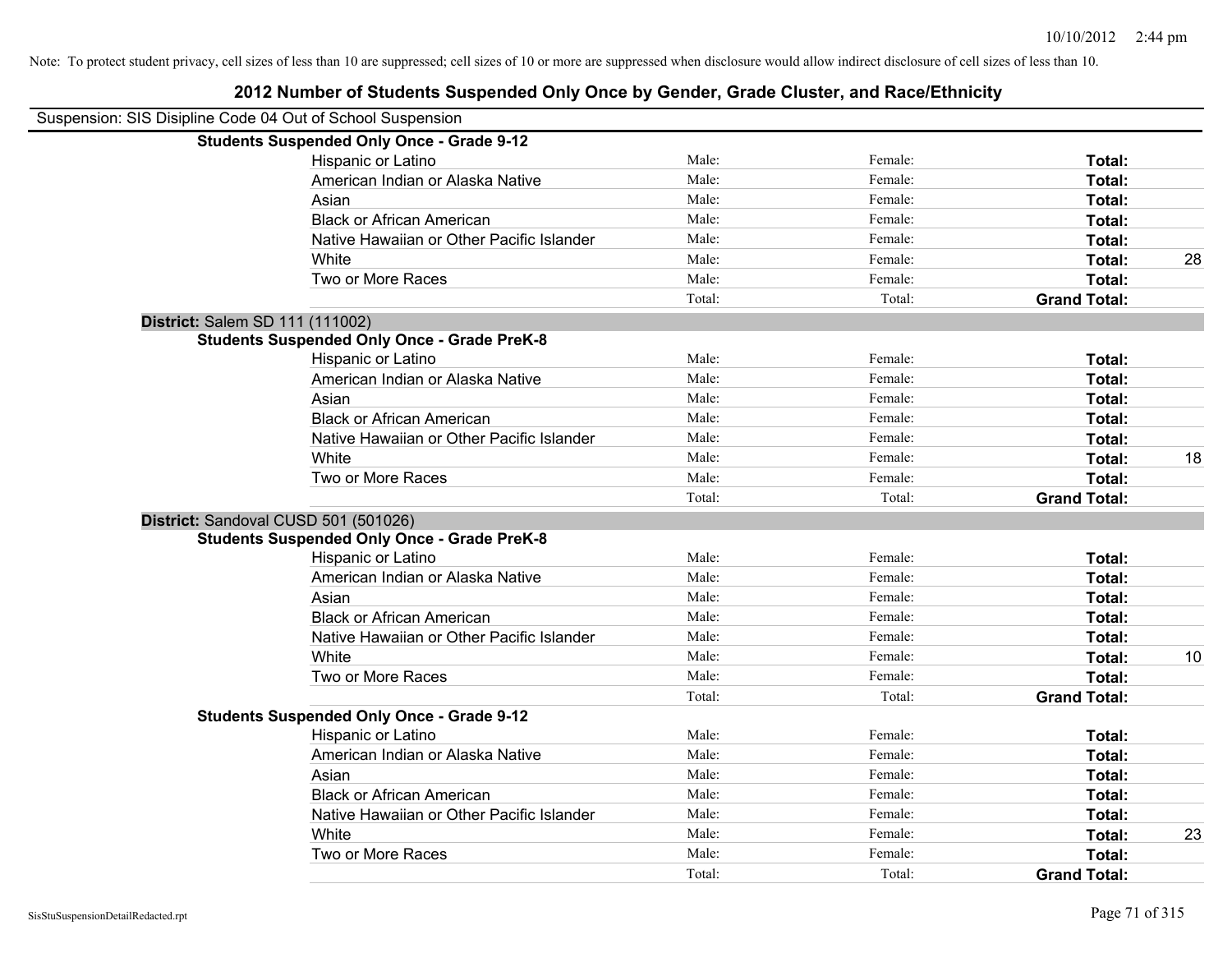| Suspension: SIS Disipline Code 04 Out of School Suspension |                                                    |        |         |                     |    |
|------------------------------------------------------------|----------------------------------------------------|--------|---------|---------------------|----|
|                                                            | District: South Central CUD 401 (401026)           |        |         |                     |    |
|                                                            | <b>Students Suspended Only Once - Grade 9-12</b>   |        |         |                     |    |
|                                                            | Hispanic or Latino                                 | Male:  | Female: | Total:              |    |
|                                                            | American Indian or Alaska Native                   | Male:  | Female: | Total:              |    |
|                                                            | Asian                                              | Male:  | Female: | Total:              |    |
|                                                            | <b>Black or African American</b>                   | Male:  | Female: | Total:              |    |
|                                                            | Native Hawaiian or Other Pacific Islander          | Male:  | Female: | Total:              |    |
|                                                            | White                                              | Male:  | Female: | Total:              |    |
|                                                            | Two or More Races                                  | Male:  | Female: | Total:              |    |
|                                                            |                                                    | Total: | Total:  | <b>Grand Total:</b> |    |
| County: Non-Public School (000)                            |                                                    |        |         |                     |    |
| District: Non-Public School (0000)                         |                                                    |        |         |                     |    |
|                                                            | <b>Students Suspended Only Once - Grade 9-12</b>   |        |         |                     |    |
|                                                            | Hispanic or Latino                                 | Male:  | Female: | Total:              |    |
|                                                            | American Indian or Alaska Native                   | Male:  | Female: | Total:              |    |
|                                                            | Asian                                              | Male:  | Female: | Total:              |    |
|                                                            | <b>Black or African American</b>                   | Male:  | Female: | Total:              |    |
|                                                            | Native Hawaiian or Other Pacific Islander          | Male:  | Female: | Total:              |    |
|                                                            | White                                              | Male:  | Female: | Total:              |    |
|                                                            | Two or More Races                                  | Male:  | Female: | Total:              |    |
|                                                            |                                                    | Total: | Total:  | <b>Grand Total:</b> |    |
| County: Washington (095)                                   |                                                    |        |         |                     |    |
|                                                            | District: Ashley CCSD 15 (015004)                  |        |         |                     |    |
|                                                            | <b>Students Suspended Only Once - Grade PreK-8</b> |        |         |                     |    |
|                                                            | Hispanic or Latino                                 | Male:  | Female: | Total:              |    |
|                                                            | American Indian or Alaska Native                   | Male:  | Female: | Total:              |    |
|                                                            | Asian                                              | Male:  | Female: | Total:              |    |
|                                                            | <b>Black or African American</b>                   | Male:  | Female: | Total:              |    |
|                                                            | Native Hawaiian or Other Pacific Islander          | Male:  | Female: | Total:              |    |
|                                                            | White                                              | Male:  | Female: | Total:              | 10 |
|                                                            | Two or More Races                                  | Male:  | Female: | Total:              |    |
|                                                            |                                                    | Total: | Total:  | <b>Grand Total:</b> |    |
|                                                            | District: Hoyleton Cons SD 29 (029003)             |        |         |                     |    |
|                                                            | <b>Students Suspended Only Once - Grade PreK-8</b> |        |         |                     |    |
|                                                            | Hispanic or Latino                                 | Male:  | Female: | Total:              |    |
|                                                            | American Indian or Alaska Native                   | Male:  | Female: | Total:              |    |
|                                                            | Asian                                              | Male:  | Female: | Total:              |    |
|                                                            | <b>Black or African American</b>                   | Male:  | Female: | Total:              |    |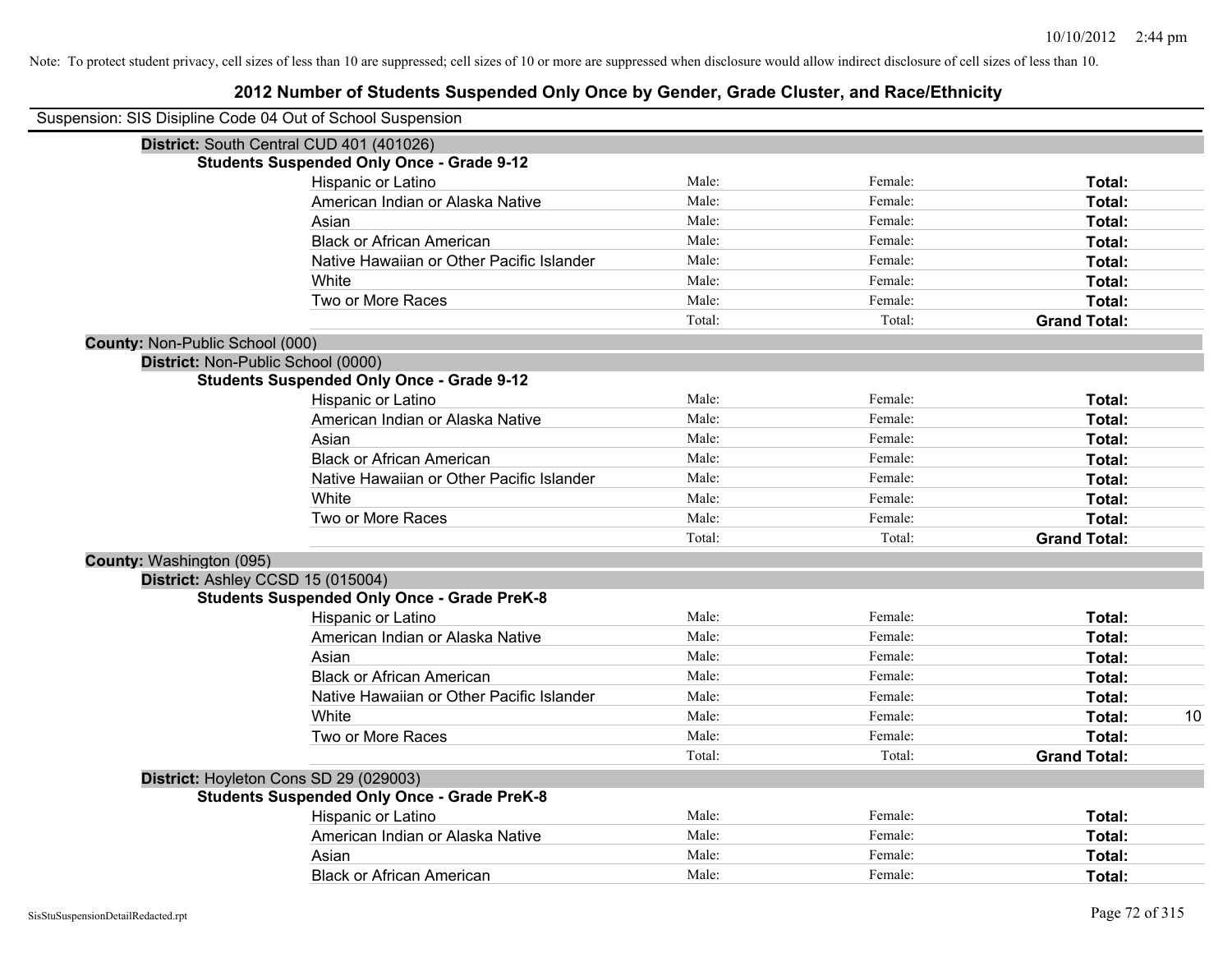| Suspension: SIS Disipline Code 04 Out of School Suspension |                                                    |        |         |                     |    |
|------------------------------------------------------------|----------------------------------------------------|--------|---------|---------------------|----|
|                                                            | Native Hawaiian or Other Pacific Islander          | Male:  | Female: | Total:              |    |
|                                                            | White                                              | Male:  | Female: | Total:              |    |
|                                                            | Two or More Races                                  | Male:  | Female: | Total:              |    |
|                                                            |                                                    | Total: | Total:  | <b>Grand Total:</b> |    |
|                                                            | District: Nashville CCSD 49 (049004)               |        |         |                     |    |
|                                                            | <b>Students Suspended Only Once - Grade PreK-8</b> |        |         |                     |    |
|                                                            | Hispanic or Latino                                 | Male:  | Female: | Total:              |    |
|                                                            | American Indian or Alaska Native                   | Male:  | Female: | Total:              |    |
|                                                            | Asian                                              | Male:  | Female: | Total:              |    |
|                                                            | <b>Black or African American</b>                   | Male:  | Female: | Total:              |    |
|                                                            | Native Hawaiian or Other Pacific Islander          | Male:  | Female: | Total:              |    |
|                                                            | White                                              | Male:  | Female: | Total:              | 10 |
|                                                            | Two or More Races                                  | Male:  | Female: | Total:              |    |
|                                                            |                                                    | Total: | Total:  | <b>Grand Total:</b> |    |
|                                                            | District: Nashville CHSD 99 (099016)               |        |         |                     |    |
|                                                            | <b>Students Suspended Only Once - Grade 9-12</b>   |        |         |                     |    |
|                                                            | Hispanic or Latino                                 | Male:  | Female: | Total:              |    |
|                                                            | American Indian or Alaska Native                   | Male:  | Female: | Total:              |    |
|                                                            | Asian                                              | Male:  | Female: | Total:              |    |
|                                                            | <b>Black or African American</b>                   | Male:  | Female: | Total:              |    |
|                                                            | Native Hawaiian or Other Pacific Islander          | Male:  | Female: | Total:              |    |
|                                                            | White                                              | Male:  | Female: | Total:              | 18 |
|                                                            | Two or More Races                                  | Male:  | Female: | Total:              |    |
|                                                            |                                                    | Total: | Total:  | <b>Grand Total:</b> |    |
|                                                            | District: West Washington Co CUD 10 (010026)       |        |         |                     |    |
|                                                            | <b>Students Suspended Only Once - Grade PreK-8</b> |        |         |                     |    |
|                                                            | Hispanic or Latino                                 | Male:  | Female: | Total:              |    |
|                                                            | American Indian or Alaska Native                   | Male:  | Female: | Total:              |    |
|                                                            | Asian                                              | Male:  | Female: | Total:              |    |
|                                                            | <b>Black or African American</b>                   | Male:  | Female: | Total:              |    |
|                                                            | Native Hawaiian or Other Pacific Islander          | Male:  | Female: | Total:              |    |
|                                                            | White                                              | Male:  | Female: | Total:              |    |
|                                                            | Two or More Races                                  | Male:  | Female: | Total:              |    |
|                                                            |                                                    | Total: | Total:  | <b>Grand Total:</b> |    |
|                                                            | <b>Students Suspended Only Once - Grade 9-12</b>   |        |         |                     |    |
|                                                            | Hispanic or Latino                                 | Male:  | Female: | Total:              |    |
|                                                            | American Indian or Alaska Native                   | Male:  | Female: | Total:              |    |
|                                                            | Asian                                              | Male:  | Female: | Total:              |    |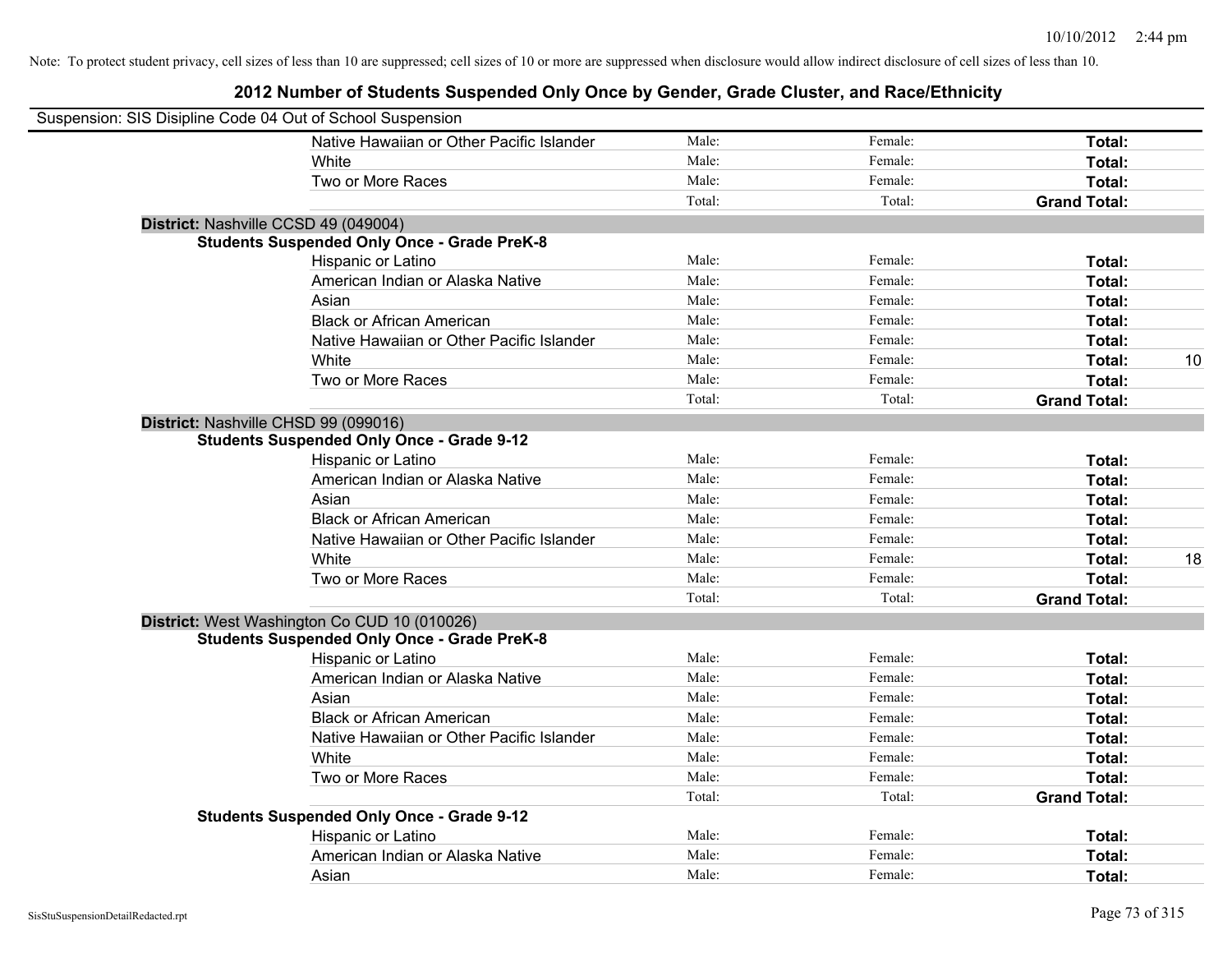### **2012 Number of Students Suspended Only Once by Gender, Grade Cluster, and Race/Ethnicity**

|                                                | Suspension: SIS Disipline Code 04 Out of School Suspension                                |        |         |                     |    |
|------------------------------------------------|-------------------------------------------------------------------------------------------|--------|---------|---------------------|----|
|                                                | <b>Black or African American</b>                                                          | Male:  | Female: | Total:              |    |
|                                                | Native Hawaiian or Other Pacific Islander                                                 | Male:  | Female: | Total:              |    |
|                                                | White                                                                                     | Male:  | Female: | Total:              |    |
|                                                | Two or More Races                                                                         | Male:  | Female: | Total:              |    |
|                                                |                                                                                           | Total: | Total:  | <b>Grand Total:</b> |    |
|                                                |                                                                                           |        |         |                     |    |
| Region: Clk/Cls/Cmbn/Dglas/Edgr/Mltr/Shlb (11) |                                                                                           |        |         |                     |    |
| County: Clark (012)                            |                                                                                           |        |         |                     |    |
|                                                | District: Casey-Westfield CUSD 4C (004C26)                                                |        |         |                     |    |
|                                                | <b>Students Suspended Only Once - Grade PreK-8</b>                                        |        |         |                     |    |
|                                                | Hispanic or Latino                                                                        | Male:  | Female: | Total:              |    |
|                                                | American Indian or Alaska Native                                                          | Male:  | Female: | Total:              |    |
|                                                | Asian                                                                                     | Male:  | Female: | Total:              |    |
|                                                | <b>Black or African American</b>                                                          | Male:  | Female: | Total:              |    |
|                                                | Native Hawaiian or Other Pacific Islander                                                 | Male:  | Female: | Total:              |    |
|                                                | White                                                                                     | Male:  | Female: | Total:              |    |
|                                                | Two or More Races                                                                         | Male:  | Female: | Total:              |    |
|                                                |                                                                                           | Total: | Total:  | <b>Grand Total:</b> |    |
|                                                | <b>Students Suspended Only Once - Grade 9-12</b>                                          | Male:  | Female: |                     |    |
|                                                | Hispanic or Latino<br>American Indian or Alaska Native                                    | Male:  | Female: | Total:<br>Total:    |    |
|                                                | Asian                                                                                     | Male:  | Female: | Total:              |    |
|                                                | <b>Black or African American</b>                                                          | Male:  | Female: | Total:              |    |
|                                                | Native Hawaiian or Other Pacific Islander                                                 | Male:  | Female: | Total:              |    |
|                                                | White                                                                                     | Male:  | Female: | Total:              | 18 |
|                                                | Two or More Races                                                                         | Male:  | Female: | Total:              |    |
|                                                |                                                                                           | Total: | Total:  | <b>Grand Total:</b> |    |
|                                                |                                                                                           |        |         |                     |    |
|                                                | District: Marshall CUSD 2C (002C26)<br><b>Students Suspended Only Once - Grade PreK-8</b> |        |         |                     |    |
|                                                | Hispanic or Latino                                                                        | Male:  | Female: | Total:              |    |
|                                                | American Indian or Alaska Native                                                          | Male:  | Female: | Total:              |    |
|                                                | Asian                                                                                     | Male:  | Female: | Total:              |    |
|                                                | <b>Black or African American</b>                                                          | Male:  | Female: | Total:              |    |
|                                                | Native Hawaiian or Other Pacific Islander                                                 | Male:  | Female: | Total:              |    |
|                                                | White                                                                                     | Male:  | Female: | Total:              | 15 |
|                                                | Two or More Races                                                                         | Male:  | Female: | Total:              |    |
|                                                |                                                                                           | Total: | Total:  | <b>Grand Total:</b> |    |
|                                                |                                                                                           |        |         |                     |    |

**Students Suspended Only Once - Grade 9-12**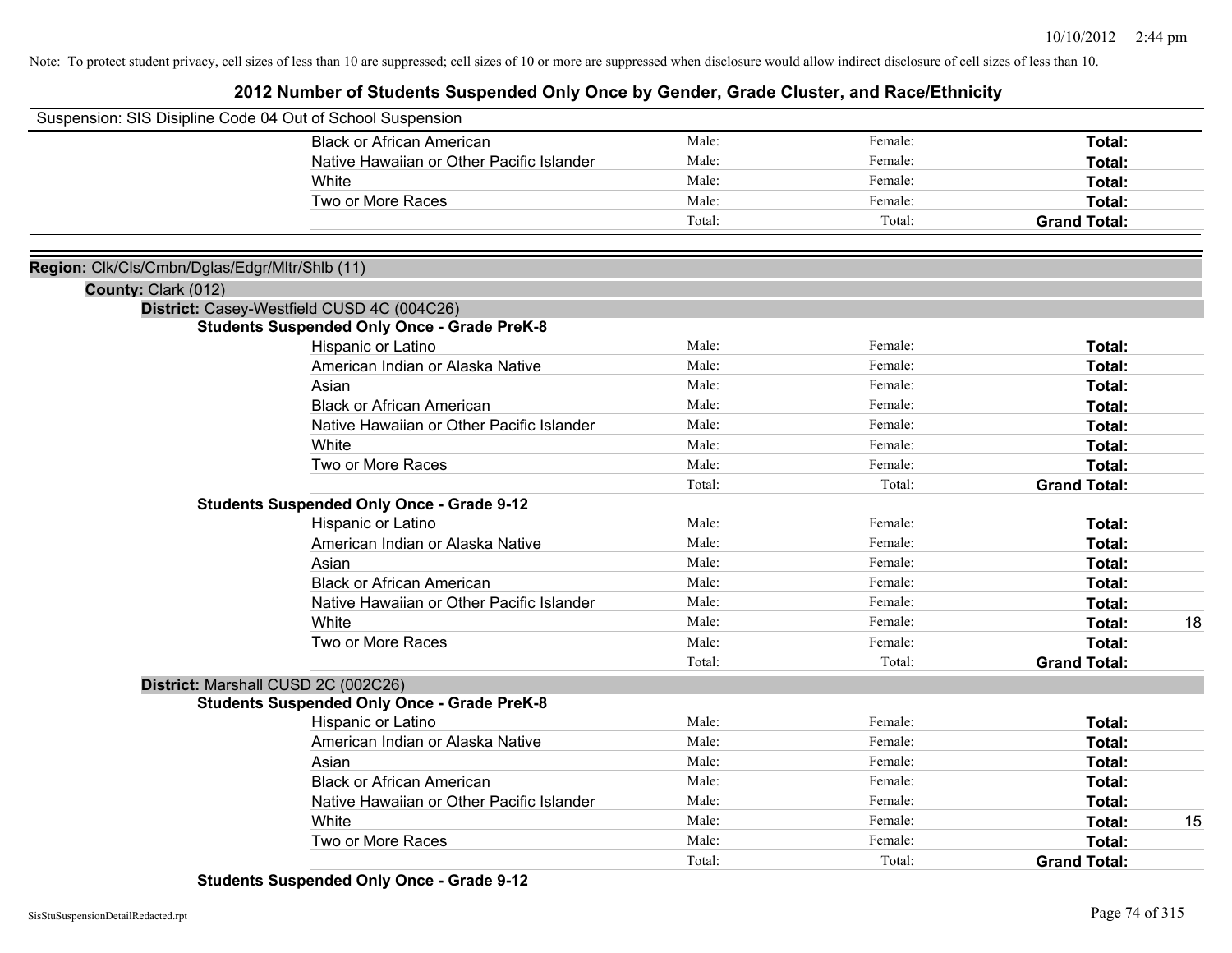|                     | Suspension: SIS Disipline Code 04 Out of School Suspension |        |         |                     |    |
|---------------------|------------------------------------------------------------|--------|---------|---------------------|----|
|                     | Hispanic or Latino                                         | Male:  | Female: | Total:              |    |
|                     | American Indian or Alaska Native                           | Male:  | Female: | Total:              |    |
|                     | Asian                                                      | Male:  | Female: | Total:              |    |
|                     | <b>Black or African American</b>                           | Male:  | Female: | Total:              |    |
|                     | Native Hawaiian or Other Pacific Islander                  | Male:  | Female: | Total:              |    |
|                     | White                                                      | Male:  | Female: | Total:              | 19 |
|                     | Two or More Races                                          | Male:  | Female: | Total:              |    |
|                     |                                                            | Total: | Total:  | <b>Grand Total:</b> |    |
|                     | District: Martinsville CUSD 3C (003C26)                    |        |         |                     |    |
|                     | <b>Students Suspended Only Once - Grade PreK-8</b>         |        |         |                     |    |
|                     | Hispanic or Latino                                         | Male:  | Female: | Total:              |    |
|                     | American Indian or Alaska Native                           | Male:  | Female: | Total:              |    |
|                     | Asian                                                      | Male:  | Female: | Total:              |    |
|                     | <b>Black or African American</b>                           | Male:  | Female: | Total:              |    |
|                     | Native Hawaiian or Other Pacific Islander                  | Male:  | Female: | Total:              |    |
|                     | White                                                      | Male:  | Female: | Total:              |    |
|                     | Two or More Races                                          | Male:  | Female: | Total:              |    |
|                     |                                                            | Total: | Total:  | <b>Grand Total:</b> |    |
|                     | <b>Students Suspended Only Once - Grade 9-12</b>           |        |         |                     |    |
|                     | Hispanic or Latino                                         | Male:  | Female: | Total:              |    |
|                     | American Indian or Alaska Native                           | Male:  | Female: | Total:              |    |
|                     | Asian                                                      | Male:  | Female: | Total:              |    |
|                     | <b>Black or African American</b>                           | Male:  | Female: | Total:              |    |
|                     | Native Hawaiian or Other Pacific Islander                  | Male:  | Female: | Total:              |    |
|                     | White                                                      | Male:  | Female: | Total:              |    |
|                     | Two or More Races                                          | Male:  | Female: | Total:              |    |
|                     |                                                            | Total: | Total:  | <b>Grand Total:</b> |    |
| County: Coles (015) |                                                            |        |         |                     |    |
|                     | District: Charleston CUSD 1 (001026)                       |        |         |                     |    |
|                     | <b>Students Suspended Only Once - Grade PreK-8</b>         |        |         |                     |    |
|                     | Hispanic or Latino                                         | Male:  | Female: | Total:              |    |
|                     | American Indian or Alaska Native                           | Male:  | Female: | Total:              |    |
|                     | Asian                                                      | Male:  | Female: | Total:              |    |
|                     | <b>Black or African American</b>                           | Male:  | Female: | Total:              |    |
|                     | Native Hawaiian or Other Pacific Islander                  | Male:  | Female: | Total:              |    |
|                     | White                                                      | Male:  | Female: | Total:              | 23 |
|                     | Two or More Races                                          | Male:  | Female: | Total:              |    |
|                     |                                                            | Total: | Total:  | <b>Grand Total:</b> |    |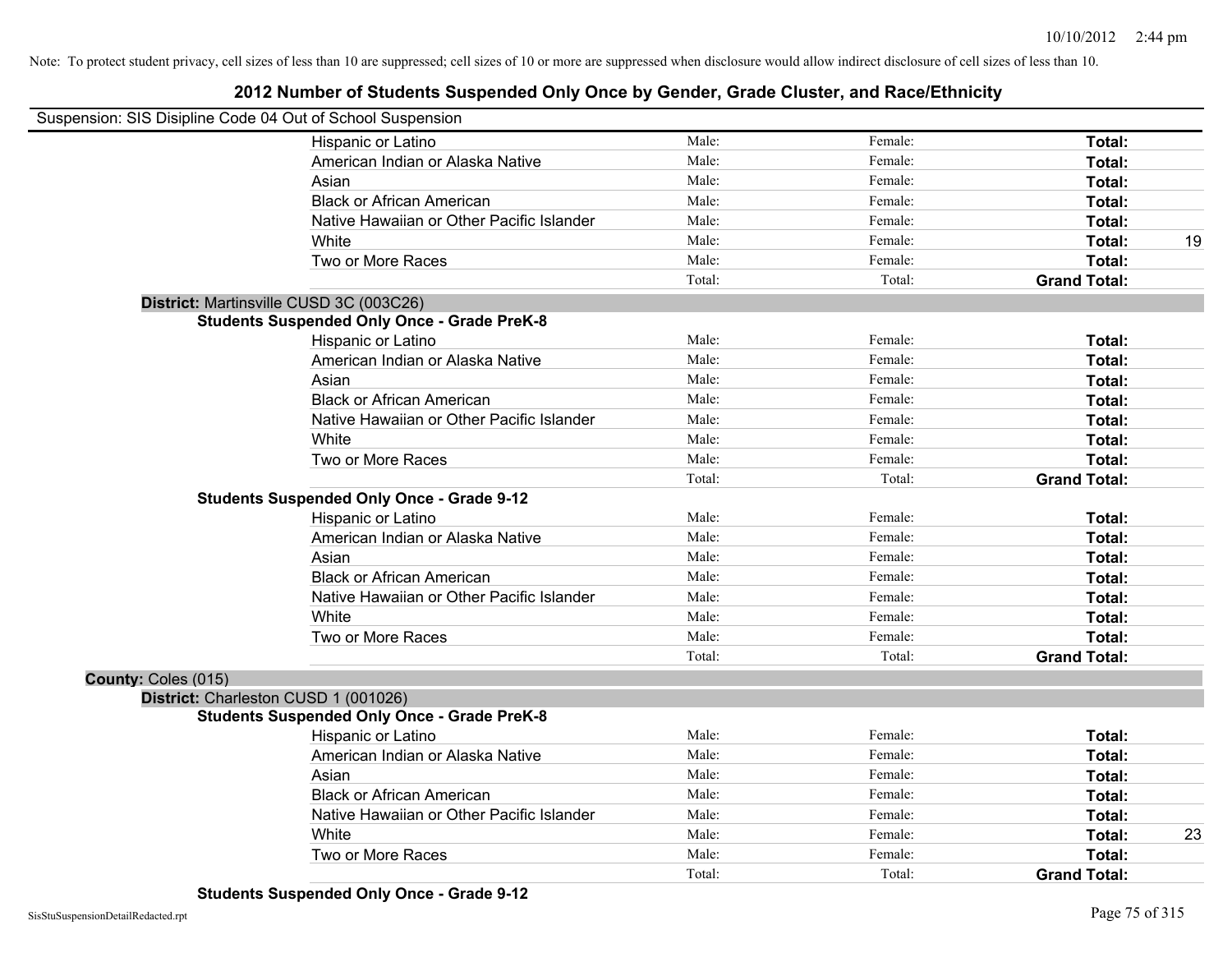| Suspension: SIS Disipline Code 04 Out of School Suspension |                                                    |        |    |         |    |                     |    |
|------------------------------------------------------------|----------------------------------------------------|--------|----|---------|----|---------------------|----|
|                                                            | Hispanic or Latino                                 | Male:  |    | Female: |    | Total:              |    |
|                                                            | American Indian or Alaska Native                   | Male:  |    | Female: |    | Total:              |    |
|                                                            | Asian                                              | Male:  |    | Female: |    | Total:              |    |
|                                                            | <b>Black or African American</b>                   | Male:  |    | Female: |    | Total:              |    |
|                                                            | Native Hawaiian or Other Pacific Islander          | Male:  |    | Female: |    | Total:              |    |
|                                                            | White                                              | Male:  |    | Female: |    | Total:              | 24 |
|                                                            | Two or More Races                                  | Male:  |    | Female: |    | Total:              |    |
|                                                            |                                                    | Total: |    | Total:  |    | <b>Grand Total:</b> |    |
| District: Mattoon CUSD 2 (002026)                          |                                                    |        |    |         |    |                     |    |
|                                                            | <b>Students Suspended Only Once - Grade PreK-8</b> |        |    |         |    |                     |    |
|                                                            | Hispanic or Latino                                 | Male:  |    | Female: |    | Total:              |    |
|                                                            | American Indian or Alaska Native                   | Male:  |    | Female: |    | Total:              |    |
|                                                            | Asian                                              | Male:  |    | Female: |    | Total:              |    |
|                                                            | <b>Black or African American</b>                   | Male:  |    | Female: |    | Total:              |    |
|                                                            | Native Hawaiian or Other Pacific Islander          | Male:  |    | Female: |    | Total:              |    |
|                                                            | White                                              | Male:  |    | Female: |    | Total:              | 25 |
|                                                            | Two or More Races                                  | Male:  |    | Female: |    | Total:              |    |
|                                                            |                                                    | Total: |    | Total:  |    | <b>Grand Total:</b> |    |
|                                                            | <b>Students Suspended Only Once - Grade 9-12</b>   |        |    |         |    |                     |    |
|                                                            | Hispanic or Latino                                 | Male:  |    | Female: |    | Total:              |    |
|                                                            | American Indian or Alaska Native                   | Male:  |    | Female: |    | Total:              |    |
|                                                            | Asian                                              | Male:  |    | Female: |    | Total:              |    |
|                                                            | <b>Black or African American</b>                   | Male:  |    | Female: |    | Total:              |    |
|                                                            | Native Hawaiian or Other Pacific Islander          | Male:  |    | Female: |    | Total:              |    |
|                                                            | White                                              | Male:  | 30 | Female: | 17 | Total:              | 47 |
|                                                            | Two or More Races                                  | Male:  |    | Female: |    | Total:              |    |
|                                                            |                                                    | Total: |    | Total:  |    | <b>Grand Total:</b> | 62 |
| District: Oakland CUSD 5 (005026)                          |                                                    |        |    |         |    |                     |    |
|                                                            | <b>Students Suspended Only Once - Grade PreK-8</b> |        |    |         |    |                     |    |
|                                                            | Hispanic or Latino                                 | Male:  |    | Female: |    | Total:              |    |
|                                                            | American Indian or Alaska Native                   | Male:  |    | Female: |    | Total:              |    |
|                                                            | Asian                                              | Male:  |    | Female: |    | <b>Total:</b>       |    |
|                                                            | <b>Black or African American</b>                   | Male:  |    | Female: |    | Total:              |    |
|                                                            | Native Hawaiian or Other Pacific Islander          | Male:  |    | Female: |    | Total:              |    |
|                                                            | White                                              | Male:  |    | Female: |    | Total:              |    |
|                                                            | Two or More Races                                  | Male:  |    | Female: |    | Total:              |    |
|                                                            |                                                    | Total: |    | Total:  |    | <b>Grand Total:</b> |    |
|                                                            | <b>Students Suspended Only Once - Grade 9-12</b>   |        |    |         |    |                     |    |
|                                                            | Hispanic or Latino                                 | Male:  |    | Female: |    | Total:              |    |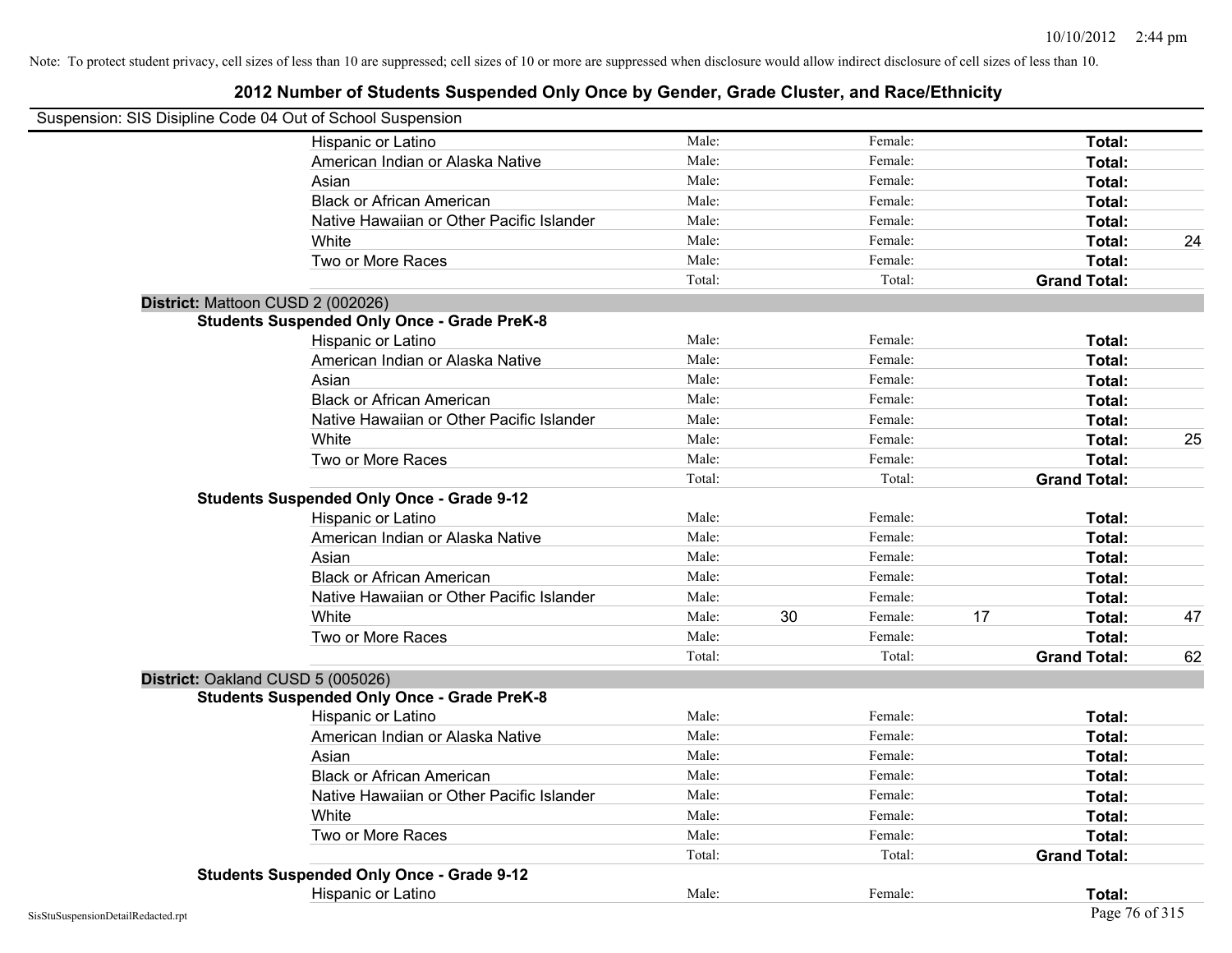| Suspension: SIS Disipline Code 04 Out of School Suspension |                                                    |        |         |                     |
|------------------------------------------------------------|----------------------------------------------------|--------|---------|---------------------|
|                                                            | American Indian or Alaska Native                   | Male:  | Female: | Total:              |
|                                                            | Asian                                              | Male:  | Female: | Total:              |
|                                                            | <b>Black or African American</b>                   | Male:  | Female: | Total:              |
|                                                            | Native Hawaiian or Other Pacific Islander          | Male:  | Female: | Total:              |
|                                                            | White                                              | Male:  | Female: | Total:              |
|                                                            | Two or More Races                                  | Male:  | Female: | Total:              |
|                                                            |                                                    | Total: | Total:  | <b>Grand Total:</b> |
| County: Cumberland (018)                                   |                                                    |        |         |                     |
| District: Cumberland CUSD 77 (077026)                      |                                                    |        |         |                     |
|                                                            | <b>Students Suspended Only Once - Grade PreK-8</b> |        |         |                     |
|                                                            | Hispanic or Latino                                 | Male:  | Female: | Total:              |
|                                                            | American Indian or Alaska Native                   | Male:  | Female: | Total:              |
|                                                            | Asian                                              | Male:  | Female: | Total:              |
|                                                            | <b>Black or African American</b>                   | Male:  | Female: | Total:              |
|                                                            | Native Hawaiian or Other Pacific Islander          | Male:  | Female: | Total:              |
|                                                            | White                                              | Male:  | Female: | Total:              |
|                                                            | Two or More Races                                  | Male:  | Female: | Total:              |
|                                                            |                                                    | Total: | Total:  | <b>Grand Total:</b> |
|                                                            | <b>Students Suspended Only Once - Grade 9-12</b>   |        |         |                     |
|                                                            | Hispanic or Latino                                 | Male:  | Female: | Total:              |
|                                                            | American Indian or Alaska Native                   | Male:  | Female: | Total:              |
|                                                            | Asian                                              | Male:  | Female: | Total:              |
|                                                            | <b>Black or African American</b>                   | Male:  | Female: | Total:              |
|                                                            | Native Hawaiian or Other Pacific Islander          | Male:  | Female: | Total:              |
|                                                            | White                                              | Male:  | Female: | Total:              |
|                                                            | Two or More Races                                  | Male:  | Female: | Total:              |
|                                                            |                                                    | Total: | Total:  | <b>Grand Total:</b> |
| District: Neoga CUSD 3 (003026)                            |                                                    |        |         |                     |
|                                                            | <b>Students Suspended Only Once - Grade PreK-8</b> |        |         |                     |
|                                                            | Hispanic or Latino                                 | Male:  | Female: | Total:              |
|                                                            | American Indian or Alaska Native                   | Male:  | Female: | Total:              |
|                                                            | Asian                                              | Male:  | Female: | Total:              |
|                                                            | <b>Black or African American</b>                   | Male:  | Female: | Total:              |
|                                                            | Native Hawaiian or Other Pacific Islander          | Male:  | Female: | Total:              |
|                                                            | White                                              | Male:  | Female: | Total:              |
|                                                            | Two or More Races                                  | Male:  | Female: | Total:              |
|                                                            |                                                    | Total: | Total:  | <b>Grand Total:</b> |
|                                                            | <b>Students Suspended Only Once - Grade 9-12</b>   |        |         |                     |
|                                                            | Hispanic or Latino                                 | Male:  | Female: | Total:              |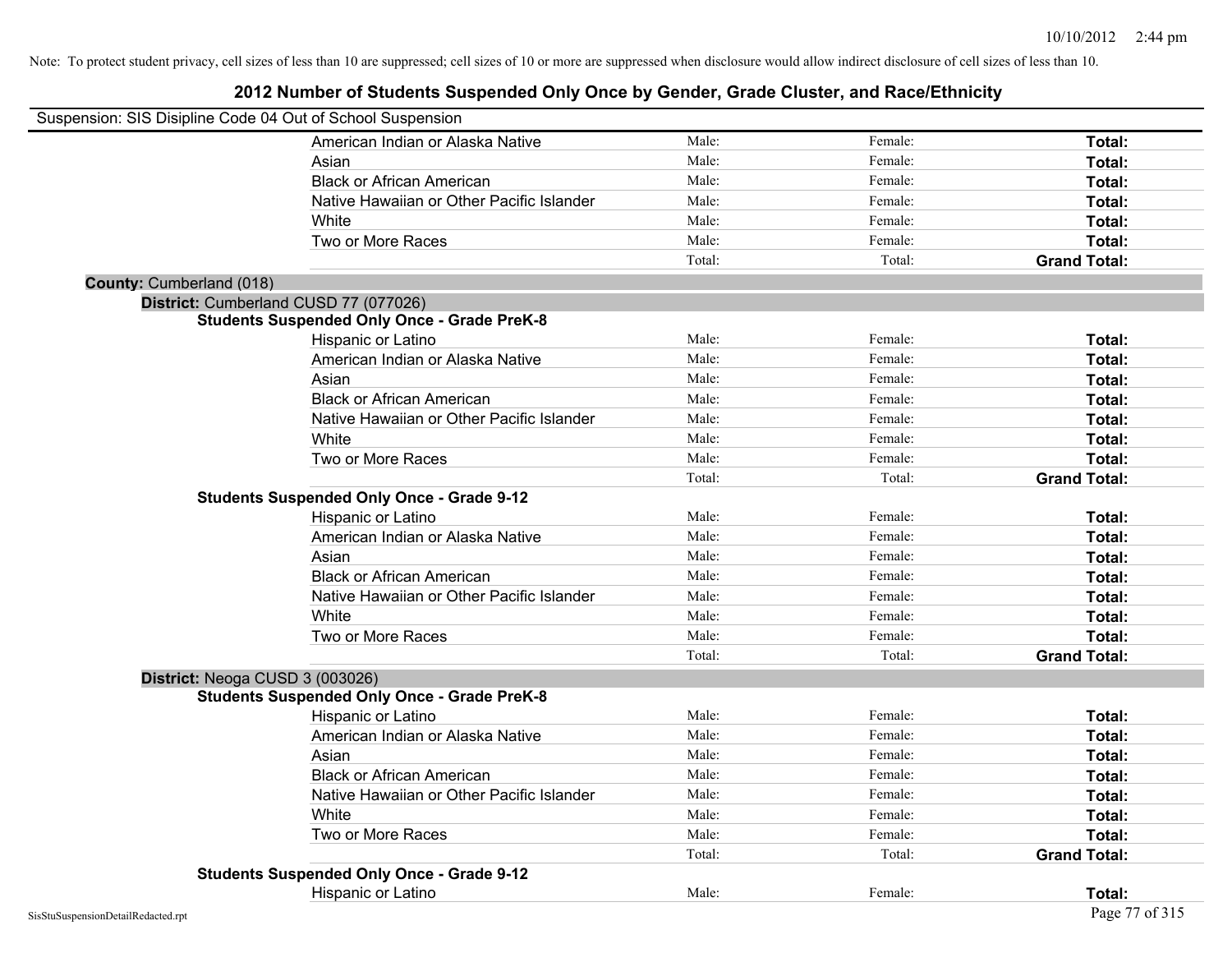### **2012 Number of Students Suspended Only Once by Gender, Grade Cluster, and Race/Ethnicity**

|                              | Suspension: SIS Disipline Code 04 Out of School Suspension |        |         |                     |    |
|------------------------------|------------------------------------------------------------|--------|---------|---------------------|----|
|                              | American Indian or Alaska Native                           | Male:  | Female: | Total:              |    |
|                              | Asian                                                      | Male:  | Female: | Total:              |    |
|                              | <b>Black or African American</b>                           | Male:  | Female: | Total:              |    |
|                              | Native Hawaiian or Other Pacific Islander                  | Male:  | Female: | Total:              |    |
|                              | White                                                      | Male:  | Female: | Total:              |    |
|                              | Two or More Races                                          | Male:  | Female: | Total:              |    |
|                              |                                                            | Total: | Total:  | <b>Grand Total:</b> |    |
| <b>County: Douglas (021)</b> |                                                            |        |         |                     |    |
|                              | District: Arcola CUSD 306 (306026)                         |        |         |                     |    |
|                              | <b>Students Suspended Only Once - Grade PreK-8</b>         |        |         |                     |    |
|                              | Hispanic or Latino                                         | Male:  | Female: | Total:              |    |
|                              | American Indian or Alaska Native                           | Male:  | Female: | Total:              |    |
|                              | Asian                                                      | Male:  | Female: | Total:              |    |
|                              | <b>Black or African American</b>                           | Male:  | Female: | Total:              |    |
|                              | Native Hawaiian or Other Pacific Islander                  | Male:  | Female: | Total:              |    |
|                              | White                                                      | Male:  | Female: | Total:              |    |
|                              | Two or More Races                                          | Male:  | Female: | Total:              |    |
|                              |                                                            | Total: | Total:  | <b>Grand Total:</b> | 11 |
|                              | <b>Students Suspended Only Once - Grade 9-12</b>           |        |         |                     |    |
|                              | Hispanic or Latino                                         | Male:  | Female: | Total:              |    |
|                              | American Indian or Alaska Native                           | Male:  | Female: | Total:              |    |
|                              | Asian                                                      | Male:  | Female: | Total:              |    |
|                              | <b>Black or African American</b>                           | Male:  | Female: | Total:              |    |
|                              | Native Hawaiian or Other Pacific Islander                  | Male:  | Female: | Total:              |    |
|                              | White                                                      | Male:  | Female: | Total:              |    |
|                              | Two or More Races                                          | Male:  | Female: | Total:              |    |
|                              |                                                            | Total: | Total:  | <b>Grand Total:</b> | 12 |
|                              | District: Arthur CUSD 305 (305026)                         |        |         |                     |    |
|                              | <b>Students Suspended Only Once - Grade 9-12</b>           |        |         |                     |    |
|                              | Hispanic or Latino                                         | Male:  | Female: | Total:              |    |
|                              | American Indian or Alaska Native                           | Male:  | Female: | Total:              |    |
|                              | Asian                                                      | Male:  | Female: | Total:              |    |
|                              | <b>Black or African American</b>                           | Male:  | Female: | Total:              |    |
|                              | Native Hawaiian or Other Pacific Islander                  | Male:  | Female: | Total:              |    |
|                              | White                                                      | Male:  | Female: | Total:              |    |
|                              | Two or More Races                                          | Male:  | Female: | <b>Total:</b>       |    |
|                              |                                                            | Total: | Total:  | <b>Grand Total:</b> |    |
|                              |                                                            |        |         |                     |    |

**District:** Tuscola CUSD 301 (301026)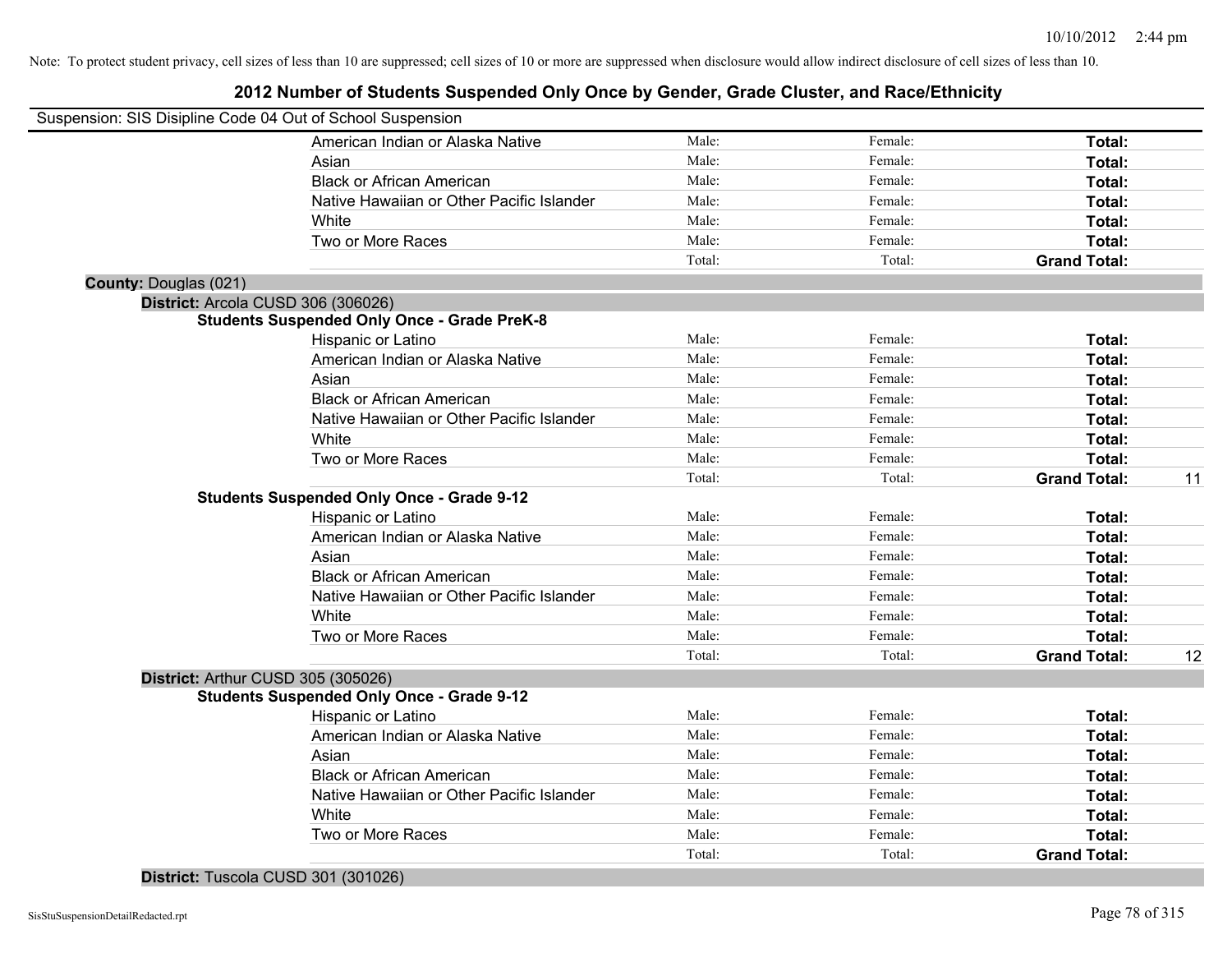| <b>Students Suspended Only Once - Grade PreK-8</b><br>Male:<br>Hispanic or Latino<br>Male:<br>American Indian or Alaska Native<br>Male:<br>Asian<br>Male:<br><b>Black or African American</b><br>Male:<br>Native Hawaiian or Other Pacific Islander | Female:<br>Female:<br>Female:<br>Female:<br>Female:<br>Female: | Total:<br>Total:<br>Total:<br>Total: |
|-----------------------------------------------------------------------------------------------------------------------------------------------------------------------------------------------------------------------------------------------------|----------------------------------------------------------------|--------------------------------------|
|                                                                                                                                                                                                                                                     |                                                                |                                      |
|                                                                                                                                                                                                                                                     |                                                                |                                      |
|                                                                                                                                                                                                                                                     |                                                                |                                      |
|                                                                                                                                                                                                                                                     |                                                                |                                      |
|                                                                                                                                                                                                                                                     |                                                                |                                      |
|                                                                                                                                                                                                                                                     |                                                                | Total:                               |
| Male:<br>White                                                                                                                                                                                                                                      |                                                                | Total:                               |
| Two or More Races<br>Male:                                                                                                                                                                                                                          | Female:                                                        | Total:                               |
| Total:                                                                                                                                                                                                                                              | Total:                                                         | <b>Grand Total:</b>                  |
| <b>Students Suspended Only Once - Grade 9-12</b>                                                                                                                                                                                                    |                                                                |                                      |
| Male:<br>Hispanic or Latino                                                                                                                                                                                                                         | Female:                                                        | Total:                               |
| Male:<br>American Indian or Alaska Native                                                                                                                                                                                                           | Female:                                                        | Total:                               |
| Asian<br>Male:                                                                                                                                                                                                                                      | Female:                                                        | Total:                               |
| <b>Black or African American</b><br>Male:                                                                                                                                                                                                           | Female:                                                        | Total:                               |
| Male:<br>Native Hawaiian or Other Pacific Islander                                                                                                                                                                                                  | Female:                                                        | Total:                               |
| White<br>Male:                                                                                                                                                                                                                                      | Female:                                                        | Total:                               |
| Two or More Races<br>Male:                                                                                                                                                                                                                          | Female:                                                        | Total:                               |
| Total:                                                                                                                                                                                                                                              | Total:                                                         | <b>Grand Total:</b>                  |
| District: Villa Grove CUSD 302 (302026)                                                                                                                                                                                                             |                                                                |                                      |
| <b>Students Suspended Only Once - Grade PreK-8</b>                                                                                                                                                                                                  |                                                                |                                      |
| Hispanic or Latino<br>Male:                                                                                                                                                                                                                         | Female:                                                        | Total:                               |
| American Indian or Alaska Native<br>Male:                                                                                                                                                                                                           | Female:                                                        | Total:                               |
| Male:<br>Asian                                                                                                                                                                                                                                      | Female:                                                        | <b>Total:</b>                        |
| <b>Black or African American</b><br>Male:                                                                                                                                                                                                           | Female:                                                        | Total:                               |
| Native Hawaiian or Other Pacific Islander<br>Male:                                                                                                                                                                                                  | Female:                                                        | Total:                               |
| White<br>Male:                                                                                                                                                                                                                                      | Female:                                                        | Total:                               |
| Two or More Races<br>Male:                                                                                                                                                                                                                          | Female:                                                        | Total:                               |
| Total:                                                                                                                                                                                                                                              | Total:                                                         | <b>Grand Total:</b>                  |
| <b>Students Suspended Only Once - Grade 9-12</b>                                                                                                                                                                                                    |                                                                |                                      |
| Hispanic or Latino<br>Male:                                                                                                                                                                                                                         | Female:                                                        | Total:                               |
| American Indian or Alaska Native<br>Male:                                                                                                                                                                                                           | Female:                                                        | Total:                               |
| Male:<br>Asian                                                                                                                                                                                                                                      | Female:                                                        | Total:                               |
| <b>Black or African American</b><br>Male:                                                                                                                                                                                                           | Female:                                                        | Total:                               |
| Native Hawaiian or Other Pacific Islander<br>Male:                                                                                                                                                                                                  | Female:                                                        | Total:                               |
| White<br>Male:                                                                                                                                                                                                                                      | Female:                                                        | <b>Total:</b>                        |
| Two or More Races<br>Male:                                                                                                                                                                                                                          | Female:                                                        | Total:                               |
| Total:                                                                                                                                                                                                                                              | Total:                                                         | <b>Grand Total:</b>                  |

## **2012 Number of Students Suspended Only Once by Gender, Grade Cluster, and Race/Ethnicity**

**County:** Edgar (023)

**District:** Edgar County CUD 6 (006026)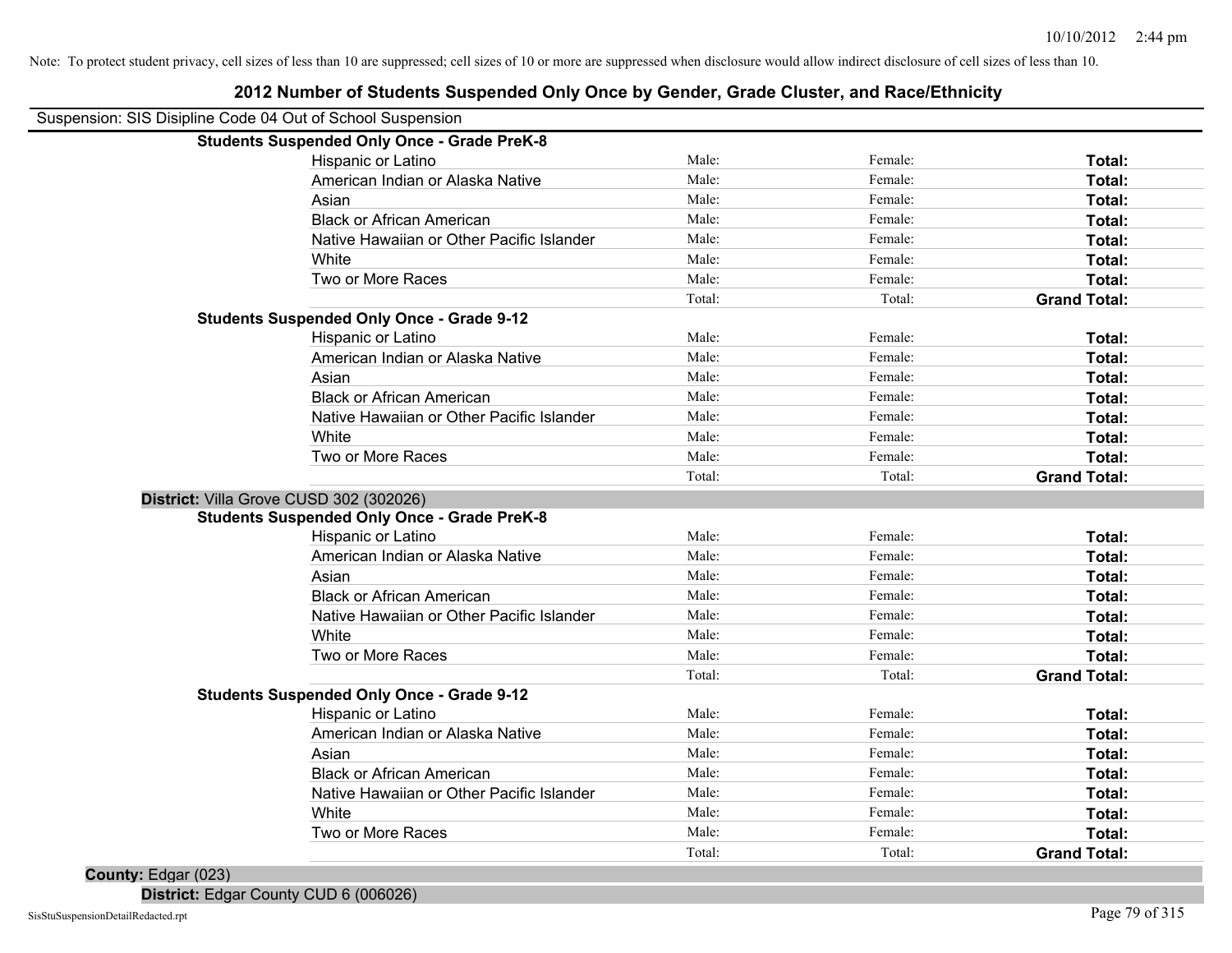| 2012 Number of Students Suspended Only Once by Gender, Grade Cluster, and Race/Ethnicity |        |         |                     |
|------------------------------------------------------------------------------------------|--------|---------|---------------------|
| Suspension: SIS Disipline Code 04 Out of School Suspension                               |        |         |                     |
| <b>Students Suspended Only Once - Grade PreK-8</b>                                       |        |         |                     |
| Hispanic or Latino                                                                       | Male:  | Female: | Total:              |
| American Indian or Alaska Native                                                         | Male:  | Female: | Total:              |
| Asian                                                                                    | Male:  | Female: | Total:              |
| <b>Black or African American</b>                                                         | Male:  | Female: | Total:              |
| Native Hawaiian or Other Pacific Islander                                                | Male:  | Female: | Total:              |
| White                                                                                    | Male:  | Female: | Total:              |
| Two or More Races                                                                        | Male:  | Female: | Total:              |
|                                                                                          | Total: | Total:  | <b>Grand Total:</b> |
| <b>Students Suspended Only Once - Grade 9-12</b>                                         |        |         |                     |
| Hispanic or Latino                                                                       | Male:  | Female: | Total:              |
| American Indian or Alaska Native                                                         | Male:  | Female: | Total:              |
| Asian                                                                                    | Male:  | Female: | Total:              |
| <b>Black or African American</b>                                                         | Male:  | Female: | Total:              |
| Native Hawaiian or Other Pacific Islander                                                | Male:  | Female: | Total:              |
| White                                                                                    | Male:  | Female: | Total:              |
| Two or More Races                                                                        | Male:  | Female: | Total:              |
|                                                                                          | Total: | Total:  | <b>Grand Total:</b> |
| District: Kansas CUSD 3 (003026)                                                         |        |         |                     |
| <b>Students Suspended Only Once - Grade PreK-8</b>                                       |        |         |                     |
| Hispanic or Latino                                                                       | Male:  | Female: | Total:              |
| American Indian or Alaska Native                                                         | Male:  | Female: | Total:              |
| Asian                                                                                    | Male:  | Female: | Total:              |
| <b>Black or African American</b>                                                         | Male:  | Female: | Total:              |
| Native Hawaiian or Other Pacific Islander                                                | Male:  | Female: | Total:              |
| White                                                                                    | Male:  | Female: | 10<br>Total:        |
| Two or More Races                                                                        | Male:  | Female: | Total:              |
|                                                                                          | Total: | Total:  | <b>Grand Total:</b> |
| <b>Students Suspended Only Once - Grade 9-12</b>                                         |        |         |                     |
| Hispanic or Latino                                                                       | Male:  | Female: | Total:              |
| American Indian or Alaska Native                                                         | Male:  | Female: | Total:              |
| Asian                                                                                    | Male:  | Female: | Total:              |
| <b>Black or African American</b>                                                         | Male:  | Female: | Total:              |
| Native Hawaiian or Other Pacific Islander                                                | Male:  | Female: | Total:              |
| White                                                                                    | Male:  | Female: | Total:              |
| Two or More Races                                                                        | Male:  | Female: | Total:              |
|                                                                                          | Total: | Total:  | <b>Grand Total:</b> |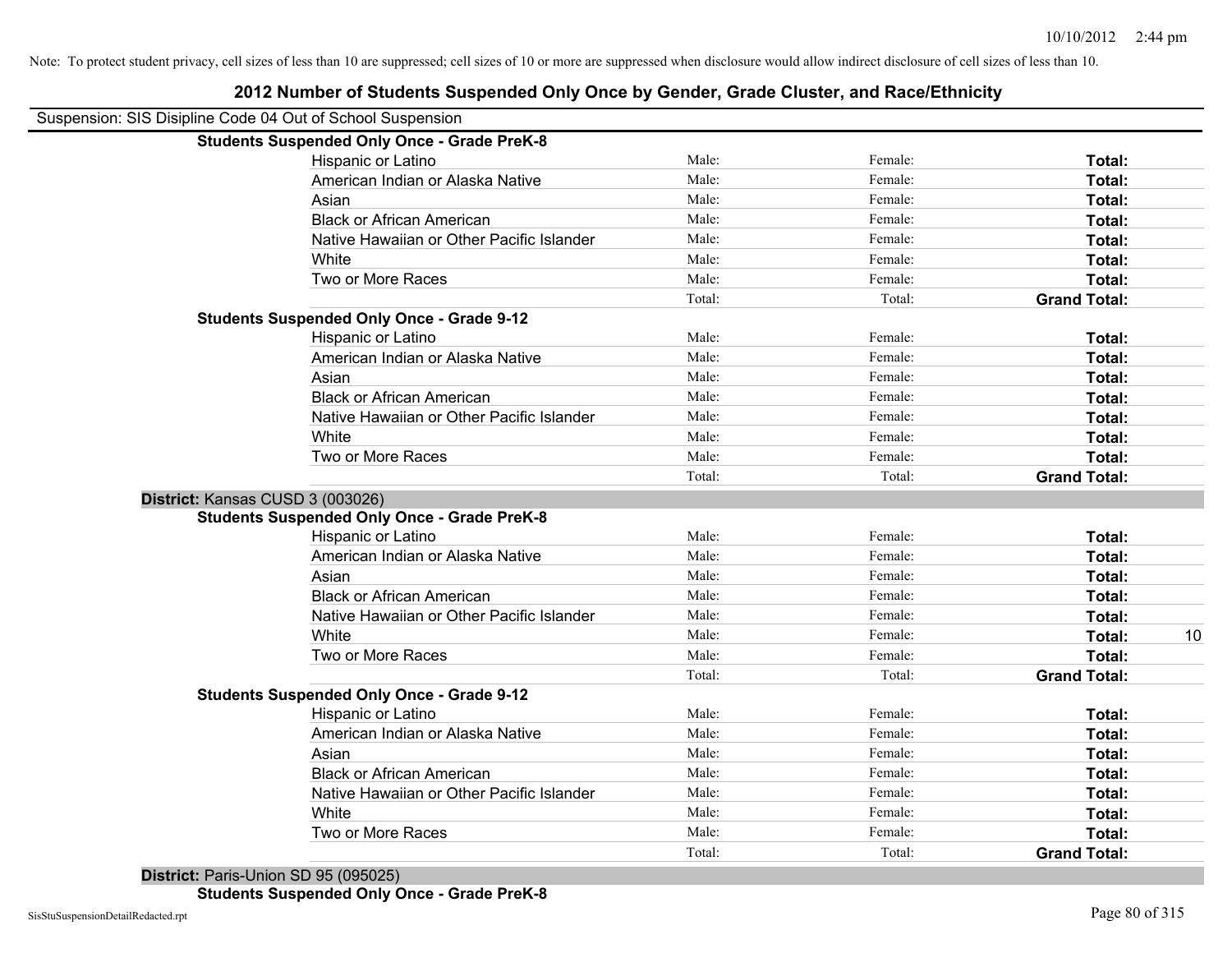|                        | Suspension: SIS Disipline Code 04 Out of School Suspension |        |         |                     |
|------------------------|------------------------------------------------------------|--------|---------|---------------------|
|                        | Hispanic or Latino                                         | Male:  | Female: | Total:              |
|                        | American Indian or Alaska Native                           | Male:  | Female: | Total:              |
|                        | Asian                                                      | Male:  | Female: | Total:              |
|                        | <b>Black or African American</b>                           | Male:  | Female: | Total:              |
|                        | Native Hawaiian or Other Pacific Islander                  | Male:  | Female: | Total:              |
|                        | White                                                      | Male:  | Female: | Total:              |
|                        | Two or More Races                                          | Male:  | Female: | Total:              |
|                        |                                                            | Total: | Total:  | <b>Grand Total:</b> |
|                        | District: Shiloh CUSD 1 (001026)                           |        |         |                     |
|                        | <b>Students Suspended Only Once - Grade PreK-8</b>         |        |         |                     |
|                        | Hispanic or Latino                                         | Male:  | Female: | Total:              |
|                        | American Indian or Alaska Native                           | Male:  | Female: | Total:              |
|                        | Asian                                                      | Male:  | Female: | Total:              |
|                        | <b>Black or African American</b>                           | Male:  | Female: | Total:              |
|                        | Native Hawaiian or Other Pacific Islander                  | Male:  | Female: | Total:              |
|                        | White                                                      | Male:  | Female: | Total:              |
|                        | Two or More Races                                          | Male:  | Female: | Total:              |
|                        |                                                            | Total: | Total:  | <b>Grand Total:</b> |
|                        | <b>Students Suspended Only Once - Grade 9-12</b>           |        |         |                     |
|                        | Hispanic or Latino                                         | Male:  | Female: | Total:              |
|                        | American Indian or Alaska Native                           | Male:  | Female: | Total:              |
|                        | Asian                                                      | Male:  | Female: | Total:              |
|                        | <b>Black or African American</b>                           | Male:  | Female: | Total:              |
|                        | Native Hawaiian or Other Pacific Islander                  | Male:  | Female: | Total:              |
|                        | White                                                      | Male:  | Female: | Total:              |
|                        | Two or More Races                                          | Male:  | Female: | Total:              |
|                        |                                                            | Total: | Total:  | <b>Grand Total:</b> |
| County: Moultrie (070) |                                                            |        |         |                     |
|                        | District: Lovington CUSD 303 (303026)                      |        |         |                     |
|                        | <b>Students Suspended Only Once - Grade 9-12</b>           |        |         |                     |
|                        | Hispanic or Latino                                         | Male:  | Female: | Total:              |
|                        | American Indian or Alaska Native                           | Male:  | Female: | Total:              |
|                        | Asian                                                      | Male:  | Female: | Total:              |
|                        | <b>Black or African American</b>                           | Male:  | Female: | Total:              |
|                        | Native Hawaiian or Other Pacific Islander                  | Male:  | Female: | Total:              |
|                        | White                                                      | Male:  | Female: | Total:              |
|                        | Two or More Races                                          | Male:  | Female: | Total:              |
|                        |                                                            | Total: | Total:  | <b>Grand Total:</b> |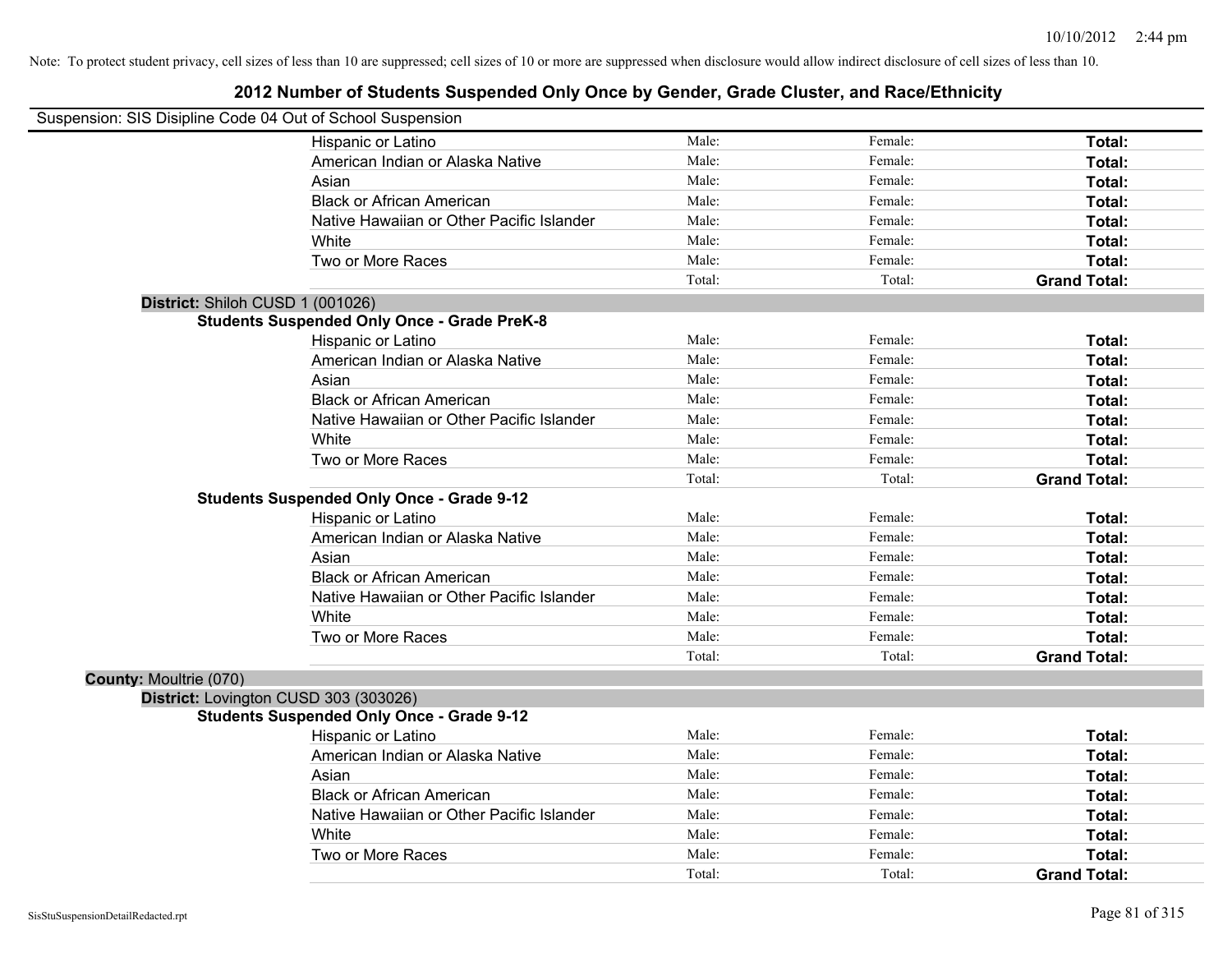| Suspension: SIS Disipline Code 04 Out of School Suspension |                                                    |        |         |                     |    |
|------------------------------------------------------------|----------------------------------------------------|--------|---------|---------------------|----|
|                                                            | District: Okaw Valley CUSD 302 (302026)            |        |         |                     |    |
|                                                            | <b>Students Suspended Only Once - Grade PreK-8</b> |        |         |                     |    |
|                                                            | Hispanic or Latino                                 | Male:  | Female: | Total:              |    |
|                                                            | American Indian or Alaska Native                   | Male:  | Female: | Total:              |    |
|                                                            | Asian                                              | Male:  | Female: | Total:              |    |
|                                                            | <b>Black or African American</b>                   | Male:  | Female: | Total:              |    |
|                                                            | Native Hawaiian or Other Pacific Islander          | Male:  | Female: | Total:              |    |
|                                                            | White                                              | Male:  | Female: | Total:              |    |
|                                                            | Two or More Races                                  | Male:  | Female: | Total:              |    |
|                                                            |                                                    | Total: | Total:  | <b>Grand Total:</b> |    |
|                                                            | <b>Students Suspended Only Once - Grade 9-12</b>   |        |         |                     |    |
|                                                            | Hispanic or Latino                                 | Male:  | Female: | Total:              |    |
|                                                            | American Indian or Alaska Native                   | Male:  | Female: | Total:              |    |
|                                                            | Asian                                              | Male:  | Female: | Total:              |    |
|                                                            | <b>Black or African American</b>                   | Male:  | Female: | Total:              |    |
|                                                            | Native Hawaiian or Other Pacific Islander          | Male:  | Female: | Total:              |    |
|                                                            | White                                              | Male:  | Female: | Total:              |    |
|                                                            | Two or More Races                                  | Male:  | Female: | Total:              |    |
|                                                            |                                                    | Total: | Total:  | <b>Grand Total:</b> |    |
| District: Sullivan CUSD 300 (300026)                       |                                                    |        |         |                     |    |
|                                                            | <b>Students Suspended Only Once - Grade PreK-8</b> |        |         |                     |    |
|                                                            | Hispanic or Latino                                 | Male:  | Female: | Total:              |    |
|                                                            | American Indian or Alaska Native                   | Male:  | Female: | Total:              |    |
|                                                            | Asian                                              | Male:  | Female: | Total:              |    |
|                                                            | <b>Black or African American</b>                   | Male:  | Female: | Total:              |    |
|                                                            | Native Hawaiian or Other Pacific Islander          | Male:  | Female: | Total:              |    |
|                                                            | White                                              | Male:  | Female: | Total:              | 12 |
|                                                            | Two or More Races                                  | Male:  | Female: | <b>Total:</b>       |    |
|                                                            |                                                    | Total: | Total:  | <b>Grand Total:</b> |    |
|                                                            | <b>Students Suspended Only Once - Grade 9-12</b>   |        |         |                     |    |
|                                                            | Hispanic or Latino                                 | Male:  | Female: | Total:              |    |
|                                                            | American Indian or Alaska Native                   | Male:  | Female: | Total:              |    |
|                                                            | Asian                                              | Male:  | Female: | Total:              |    |
|                                                            | <b>Black or African American</b>                   | Male:  | Female: | Total:              |    |
|                                                            | Native Hawaiian or Other Pacific Islander          | Male:  | Female: | Total:              |    |
|                                                            | White                                              | Male:  | Female: | Total:              | 21 |
|                                                            | Two or More Races                                  | Male:  | Female: | <b>Total:</b>       |    |
|                                                            |                                                    | Total: | Total:  | <b>Grand Total:</b> |    |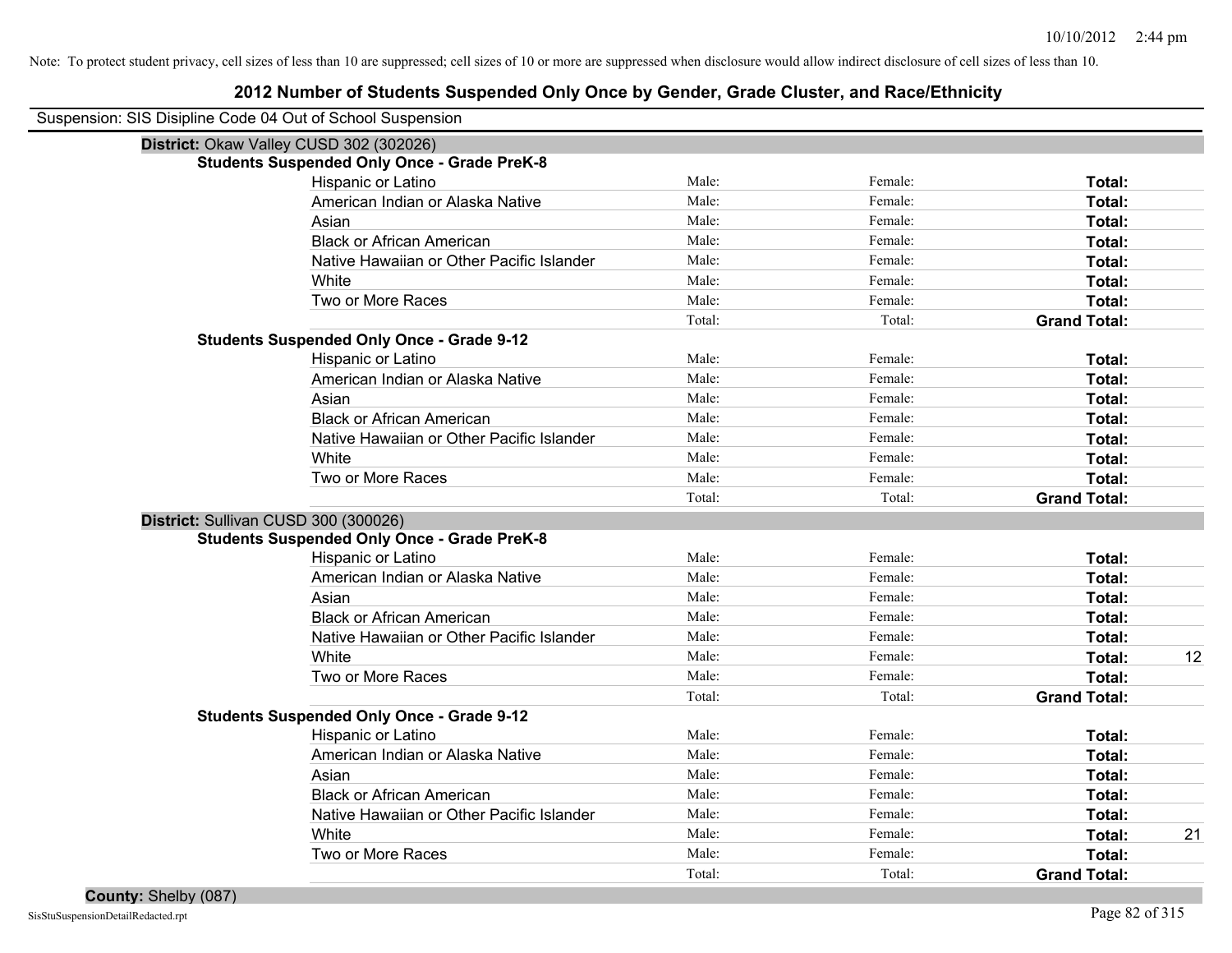| Suspension: SIS Disipline Code 04 Out of School Suspension |
|------------------------------------------------------------|
|                                                            |

| District: Central A & M CUD 21 (021026)            |        |         |                     |    |
|----------------------------------------------------|--------|---------|---------------------|----|
| <b>Students Suspended Only Once - Grade PreK-8</b> |        |         |                     |    |
| Hispanic or Latino                                 | Male:  | Female: | Total:              |    |
| American Indian or Alaska Native                   | Male:  | Female: | Total:              |    |
| Asian                                              | Male:  | Female: | Total:              |    |
| <b>Black or African American</b>                   | Male:  | Female: | Total:              |    |
| Native Hawaiian or Other Pacific Islander          | Male:  | Female: | Total:              |    |
| White                                              | Male:  | Female: | Total:              | 13 |
| Two or More Races                                  | Male:  | Female: | Total:              |    |
|                                                    | Total: | Total:  | <b>Grand Total:</b> |    |
| <b>Students Suspended Only Once - Grade 9-12</b>   |        |         |                     |    |
| Hispanic or Latino                                 | Male:  | Female: | Total:              |    |
| American Indian or Alaska Native                   | Male:  | Female: | Total:              |    |
| Asian                                              | Male:  | Female: | Total:              |    |
| <b>Black or African American</b>                   | Male:  | Female: | Total:              |    |
| Native Hawaiian or Other Pacific Islander          | Male:  | Female: | Total:              |    |
| White                                              | Male:  | Female: | Total:              | 15 |
| Two or More Races                                  | Male:  | Female: | Total:              |    |
|                                                    | Total: | Total:  | <b>Grand Total:</b> |    |
| District: Cowden-Herrick CUSD 3A (003A26)          |        |         |                     |    |
| <b>Students Suspended Only Once - Grade PreK-8</b> |        |         |                     |    |
| Hispanic or Latino                                 | Male:  | Female: | Total:              |    |
| American Indian or Alaska Native                   | Male:  | Female: | Total:              |    |
| Asian                                              | Male:  | Female: | Total:              |    |
| <b>Black or African American</b>                   | Male:  | Female: | Total:              |    |
| Native Hawaiian or Other Pacific Islander          | Male:  | Female: | Total:              |    |
| White                                              | Male:  | Female: | Total:              |    |
| Two or More Races                                  | Male:  | Female: | Total:              |    |
|                                                    | Total: | Total:  | <b>Grand Total:</b> |    |
| District: Shelbyville CUSD 4 (004026)              |        |         |                     |    |
| <b>Students Suspended Only Once - Grade 9-12</b>   |        |         |                     |    |
| Hispanic or Latino                                 | Male:  | Female: | Total:              |    |
| American Indian or Alaska Native                   | Male:  | Female: | Total:              |    |
| Asian                                              | Male:  | Female: | Total:              |    |
| <b>Black or African American</b>                   | Male:  | Female: | Total:              |    |
| Native Hawaiian or Other Pacific Islander          | Male:  | Female: | Total:              |    |
| White                                              | Male:  | Female: | Total:              | 12 |
| Two or More Races                                  | Male:  | Female: | Total:              |    |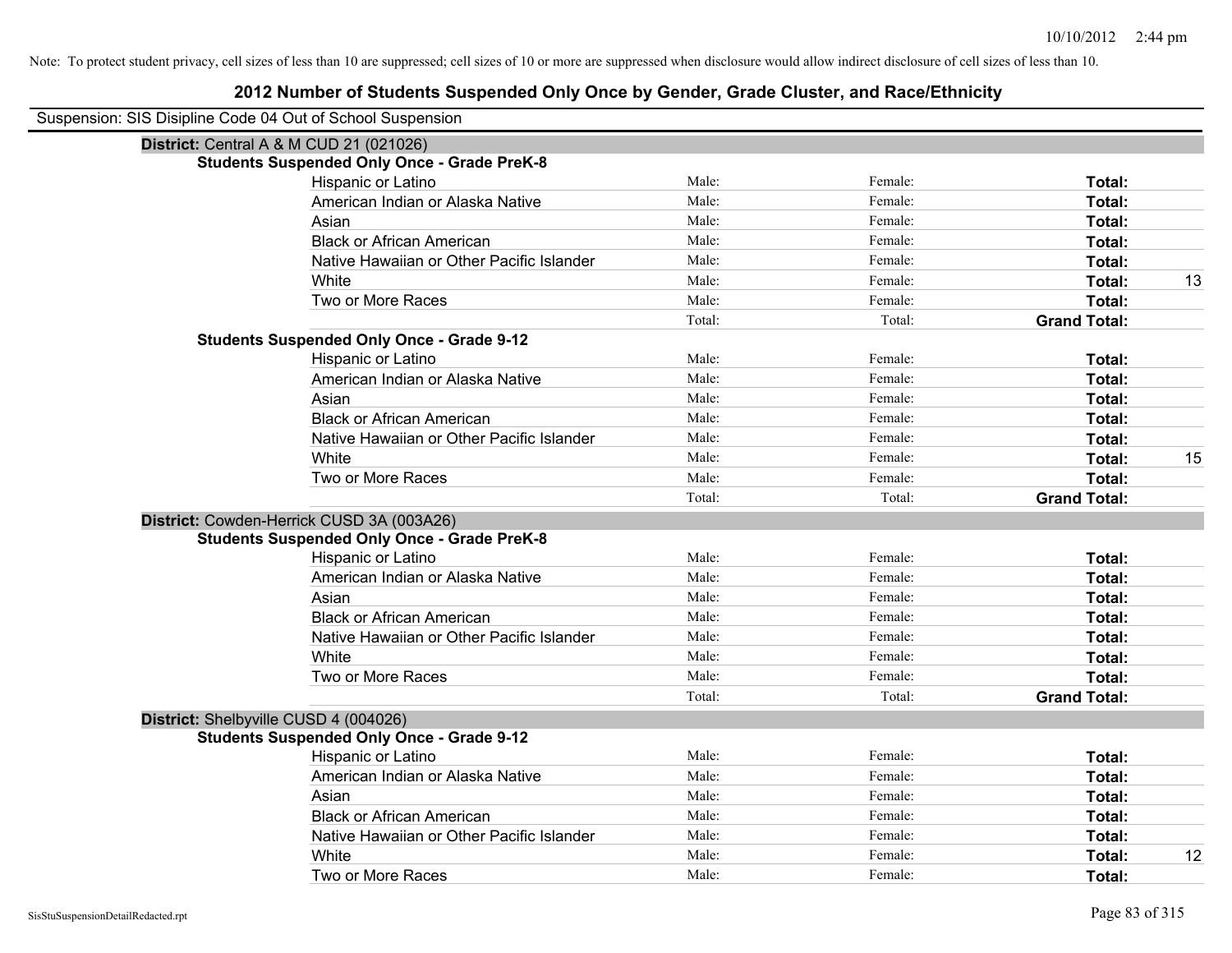| Suspension: SIS Disipline Code 04 Out of School Suspension |                                                    |        |         |                     |
|------------------------------------------------------------|----------------------------------------------------|--------|---------|---------------------|
|                                                            |                                                    | Total: | Total:  | <b>Grand Total:</b> |
|                                                            | District: Stewardson-Strasburg CUD 5A (005A26)     |        |         |                     |
|                                                            | <b>Students Suspended Only Once - Grade PreK-8</b> |        |         |                     |
|                                                            | Hispanic or Latino                                 | Male:  | Female: | Total:              |
|                                                            | American Indian or Alaska Native                   | Male:  | Female: | Total:              |
|                                                            | Asian                                              | Male:  | Female: | Total:              |
|                                                            | <b>Black or African American</b>                   | Male:  | Female: | Total:              |
|                                                            | Native Hawaiian or Other Pacific Islander          | Male:  | Female: | Total:              |
|                                                            | White                                              | Male:  | Female: | Total:              |
|                                                            | Two or More Races                                  | Male:  | Female: | Total:              |
|                                                            |                                                    | Total: | Total:  | <b>Grand Total:</b> |
|                                                            | <b>Students Suspended Only Once - Grade 9-12</b>   |        |         |                     |
|                                                            | Hispanic or Latino                                 | Male:  | Female: | Total:              |
|                                                            | American Indian or Alaska Native                   | Male:  | Female: | Total:              |
|                                                            | Asian                                              | Male:  | Female: | Total:              |
|                                                            | <b>Black or African American</b>                   | Male:  | Female: | Total:              |
|                                                            | Native Hawaiian or Other Pacific Islander          | Male:  | Female: | Total:              |
|                                                            | White                                              | Male:  | Female: | Total:              |
|                                                            | Two or More Races                                  | Male:  | Female: | Total:              |
|                                                            |                                                    | Total: | Total:  | <b>Grand Total:</b> |
| District: Windsor CUSD 1 (001026)                          |                                                    |        |         |                     |
|                                                            | <b>Students Suspended Only Once - Grade PreK-8</b> |        |         |                     |
|                                                            | Hispanic or Latino                                 | Male:  | Female: | Total:              |
|                                                            | American Indian or Alaska Native                   | Male:  | Female: | Total:              |
|                                                            | Asian                                              | Male:  | Female: | Total:              |
|                                                            | <b>Black or African American</b>                   | Male:  | Female: | Total:              |
|                                                            | Native Hawaiian or Other Pacific Islander          | Male:  | Female: | Total:              |
|                                                            | White                                              | Male:  | Female: | Total:              |
|                                                            | Two or More Races                                  | Male:  | Female: | Total:              |
|                                                            |                                                    | Total: | Total:  | <b>Grand Total:</b> |
|                                                            | <b>Students Suspended Only Once - Grade 9-12</b>   |        |         |                     |
|                                                            | Hispanic or Latino                                 | Male:  | Female: | Total:              |
|                                                            | American Indian or Alaska Native                   | Male:  | Female: | Total:              |
|                                                            | Asian                                              | Male:  | Female: | Total:              |
|                                                            | <b>Black or African American</b>                   | Male:  | Female: | Total:              |
|                                                            | Native Hawaiian or Other Pacific Islander          | Male:  | Female: | Total:              |
|                                                            | White                                              | Male:  | Female: | Total:              |
|                                                            | Two or More Races                                  | Male:  | Female: | <b>Total:</b>       |
|                                                            |                                                    | Total: | Total:  | <b>Grand Total:</b> |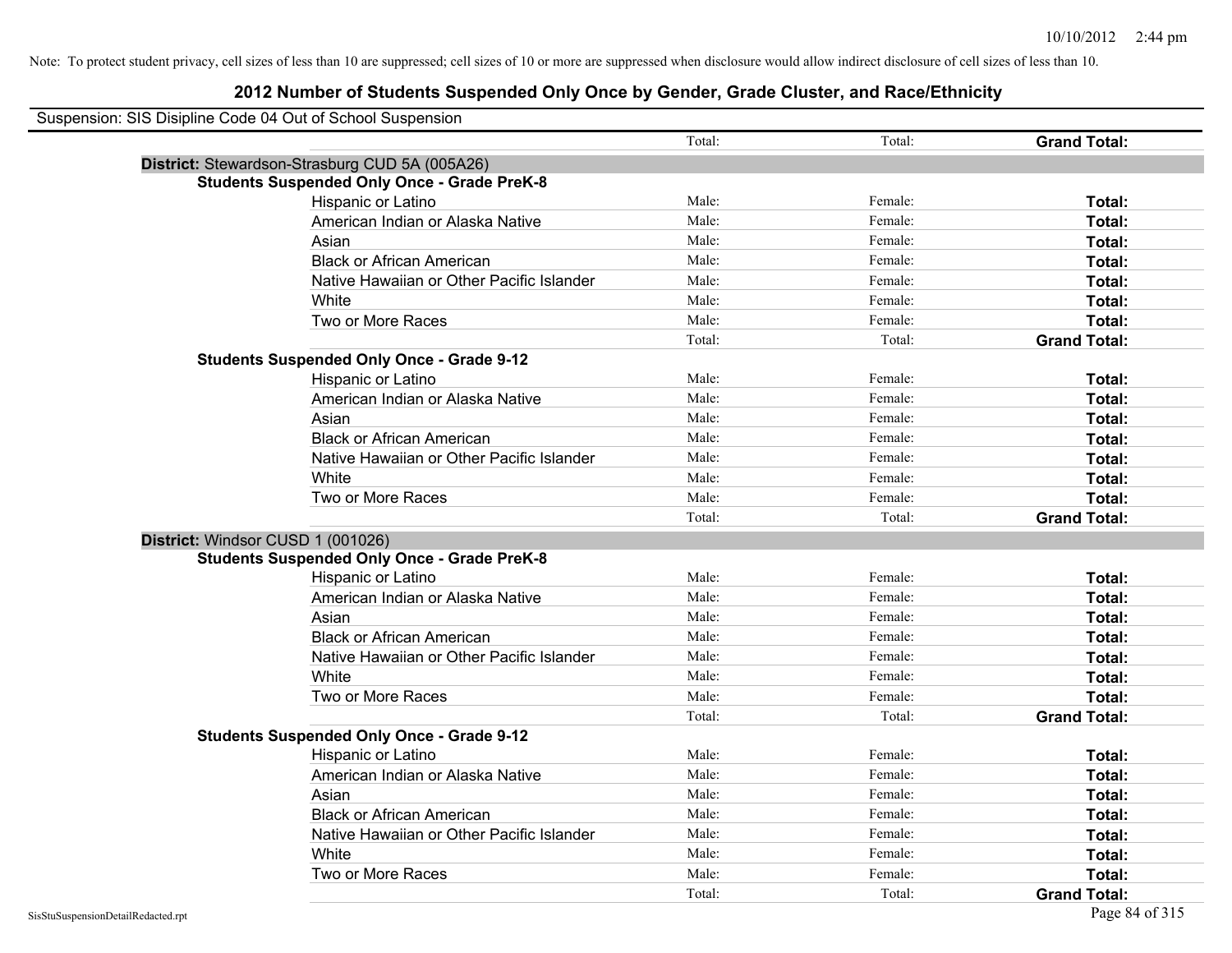### **2012 Number of Students Suspended Only Once by Gender, Grade Cluster, and Race/Ethnicity**

Suspension: SIS Disipline Code 04 Out of School Suspension

| Region: Crawford-Lawrence Educ Serv Reg (15) |                                                    |        |       |         |       |                     |       |
|----------------------------------------------|----------------------------------------------------|--------|-------|---------|-------|---------------------|-------|
| County: Cook (016)                           |                                                    |        |       |         |       |                     |       |
| District: City of Chicago SD 299 (299025)    |                                                    |        |       |         |       |                     |       |
|                                              | <b>Students Suspended Only Once - Grade PreK-8</b> |        |       |         |       |                     |       |
|                                              | Hispanic or Latino                                 | Male:  | 1,635 | Female: | 725   | Total:              | 2,360 |
|                                              | American Indian or Alaska Native                   | Male:  | 14    | Female: | 10    | Total:              | 24    |
|                                              | Asian                                              | Male:  | 67    | Female: | 21    | Total:              | 88    |
|                                              | <b>Black or African American</b>                   | Male:  | 4,689 | Female: | 2,980 | Total:              | 7,669 |
|                                              | Native Hawaiian or Other Pacific Islander          | Male:  |       | Female: |       | Total:              |       |
|                                              | White                                              | Male:  | 251   | Female: | 58    | Total:              | 309   |
|                                              | Two or More Races                                  | Male:  | 59    | Female: | 35    | Total:              | 94    |
|                                              |                                                    | Total: |       | Total:  |       | <b>Grand Total:</b> |       |
|                                              | <b>Students Suspended Only Once - Grade 9-12</b>   |        |       |         |       |                     |       |
|                                              | Hispanic or Latino                                 | Male:  | 1,997 | Female: | 1,308 | Total:              | 3,305 |
|                                              | American Indian or Alaska Native                   | Male:  | 10    | Female: | 19    | Total:              | 29    |
|                                              | Asian                                              | Male:  | 69    | Female: | 36    | Total:              | 105   |
|                                              | <b>Black or African American</b>                   | Male:  | 3,374 | Female: | 3,170 | Total:              | 6,544 |
|                                              | Native Hawaiian or Other Pacific Islander          | Male:  |       | Female: |       | Total:              |       |
|                                              | White                                              | Male:  | 292   | Female: | 159   | Total:              | 451   |
|                                              | Two or More Races                                  | Male:  | 67    | Female: | 36    | Total:              | 103   |
|                                              |                                                    | Total: |       | Total:  |       | <b>Grand Total:</b> |       |
| District: One Hope United (003500)           |                                                    |        |       |         |       |                     |       |
|                                              | <b>Students Suspended Only Once - Grade 9-12</b>   |        |       |         |       |                     |       |
|                                              | Hispanic or Latino                                 | Male:  |       | Female: |       | Total:              |       |
|                                              | American Indian or Alaska Native                   | Male:  |       | Female: |       | Total:              |       |
|                                              | Asian                                              | Male:  |       | Female: |       | Total:              |       |
|                                              | <b>Black or African American</b>                   | Male:  |       | Female: |       | Total:              |       |
|                                              | Native Hawaiian or Other Pacific Islander          | Male:  |       | Female: |       | Total:              |       |
|                                              | White                                              | Male:  |       | Female: |       | Total:              |       |
|                                              | Two or More Races                                  | Male:  |       | Female: |       | Total:              |       |
|                                              |                                                    | Total: |       | Total:  |       | <b>Grand Total:</b> |       |
|                                              |                                                    |        |       |         |       |                     |       |
| Region: De Kalb ROE (16)                     |                                                    |        |       |         |       |                     |       |
| County: Dekalb (019)                         |                                                    |        |       |         |       |                     |       |
| District: DeKalb CUSD 428 (428026)           |                                                    |        |       |         |       |                     |       |
|                                              | <b>Students Suspended Only Once - Grade PreK-8</b> |        |       |         |       |                     |       |
|                                              | Hispanic or Latino                                 | Male:  |       | Female: |       | Total:              | 25    |
| SisStuSuspensionDetailRedacted.rpt           |                                                    |        |       |         |       | Page 85 of 315      |       |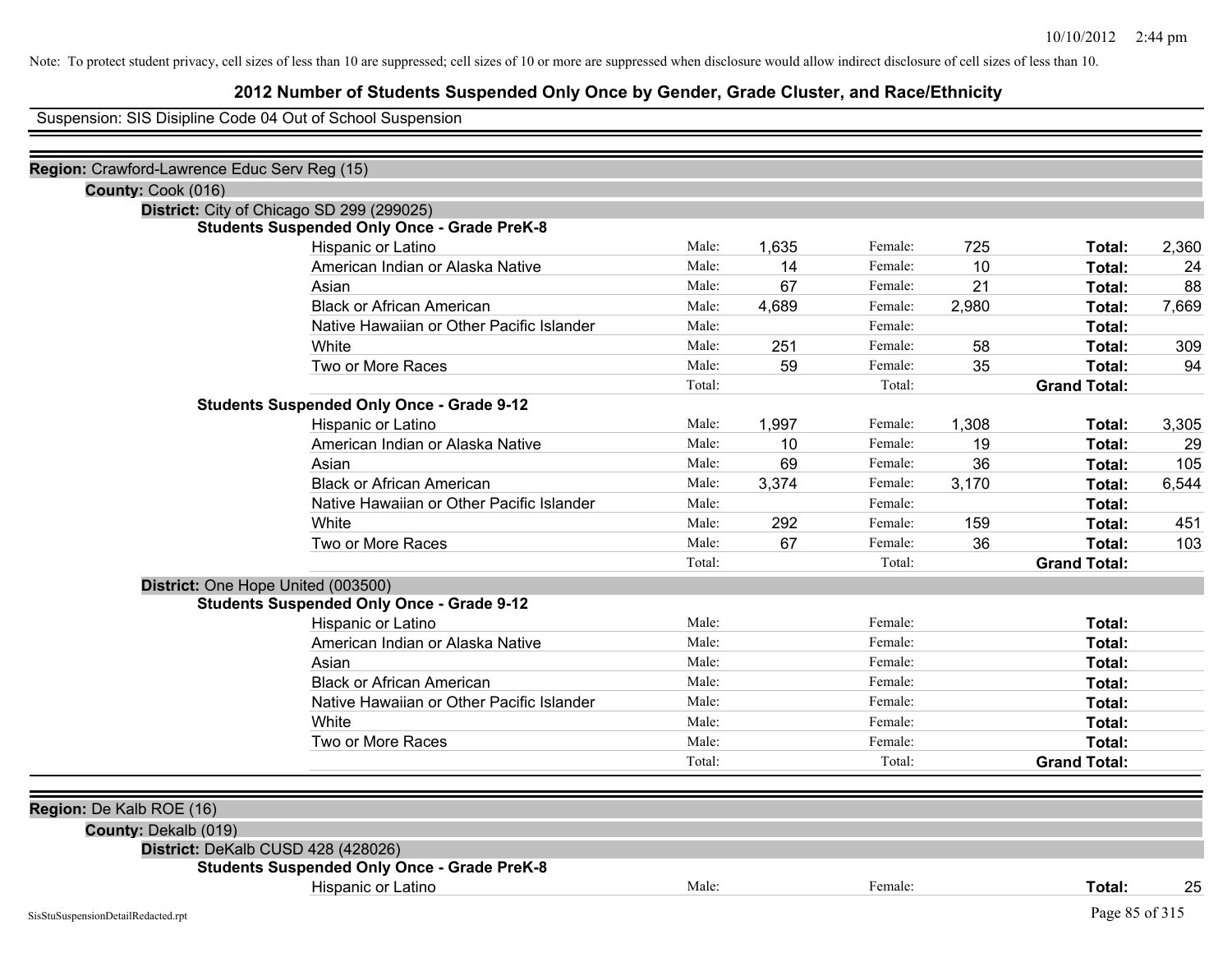|                                    | Suspension: SIS Disipline Code 04 Out of School Suspension |        |    |         |    |                     |     |
|------------------------------------|------------------------------------------------------------|--------|----|---------|----|---------------------|-----|
|                                    | American Indian or Alaska Native                           | Male:  |    | Female: |    | Total:              |     |
|                                    | Asian                                                      | Male:  |    | Female: |    | Total:              |     |
|                                    | <b>Black or African American</b>                           | Male:  | 28 | Female: | 13 | Total:              | 41  |
|                                    | Native Hawaiian or Other Pacific Islander                  | Male:  |    | Female: |    | Total:              |     |
|                                    | White                                                      | Male:  | 47 | Female: | 13 | Total:              | 60  |
|                                    | Two or More Races                                          | Male:  |    | Female: |    | Total:              |     |
|                                    |                                                            | Total: |    | Total:  |    | <b>Grand Total:</b> | 136 |
|                                    | <b>Students Suspended Only Once - Grade 9-12</b>           |        |    |         |    |                     |     |
|                                    | Hispanic or Latino                                         | Male:  | 17 | Female: | 16 | Total:              | 33  |
|                                    | American Indian or Alaska Native                           | Male:  |    | Female: |    | Total:              |     |
|                                    | Asian                                                      | Male:  |    | Female: |    | Total:              |     |
|                                    | <b>Black or African American</b>                           | Male:  | 15 | Female: | 12 | Total:              | 27  |
|                                    | Native Hawaiian or Other Pacific Islander                  | Male:  |    | Female: |    | Total:              |     |
|                                    | White                                                      | Male:  | 33 | Female: | 23 | Total:              | 56  |
|                                    | Two or More Races                                          | Male:  |    | Female: |    | Total:              |     |
|                                    |                                                            | Total: |    | Total:  |    | <b>Grand Total:</b> |     |
|                                    | District: Genoa Kingston CUSD 424 (424026)                 |        |    |         |    |                     |     |
|                                    | <b>Students Suspended Only Once - Grade PreK-8</b>         |        |    |         |    |                     |     |
|                                    | Hispanic or Latino                                         | Male:  |    | Female: |    | Total:              |     |
|                                    | American Indian or Alaska Native                           | Male:  |    | Female: |    | Total:              |     |
|                                    | Asian                                                      | Male:  |    | Female: |    | Total:              |     |
|                                    | <b>Black or African American</b>                           | Male:  |    | Female: |    | Total:              |     |
|                                    | Native Hawaiian or Other Pacific Islander                  | Male:  |    | Female: |    | Total:              |     |
|                                    | White                                                      | Male:  |    | Female: |    | Total:              |     |
|                                    | Two or More Races                                          | Male:  |    | Female: |    | Total:              |     |
|                                    |                                                            | Total: |    | Total:  |    | <b>Grand Total:</b> | 13  |
|                                    | <b>Students Suspended Only Once - Grade 9-12</b>           |        |    |         |    |                     |     |
|                                    | Hispanic or Latino                                         | Male:  |    | Female: |    | Total:              |     |
|                                    | American Indian or Alaska Native                           | Male:  |    | Female: |    | Total:              |     |
|                                    | Asian                                                      | Male:  |    | Female: |    | Total:              |     |
|                                    | <b>Black or African American</b>                           | Male:  |    | Female: |    | Total:              |     |
|                                    | Native Hawaiian or Other Pacific Islander                  | Male:  |    | Female: |    | Total:              |     |
|                                    | White                                                      | Male:  |    | Female: |    | Total:              | 14  |
|                                    | Two or More Races                                          | Male:  |    | Female: |    | Total:              |     |
|                                    |                                                            | Total: |    | Total:  |    | <b>Grand Total:</b> |     |
|                                    | District: Hiawatha CUSD 426 (426026)                       |        |    |         |    |                     |     |
|                                    | <b>Students Suspended Only Once - Grade PreK-8</b>         |        |    |         |    |                     |     |
|                                    | Hispanic or Latino                                         | Male:  |    | Female: |    | Total:              |     |
|                                    | American Indian or Alaska Native                           | Male:  |    | Female: |    | Total:              |     |
| SisStuSuspensionDetailRedacted.rpt |                                                            |        |    |         |    | Page 86 of 315      |     |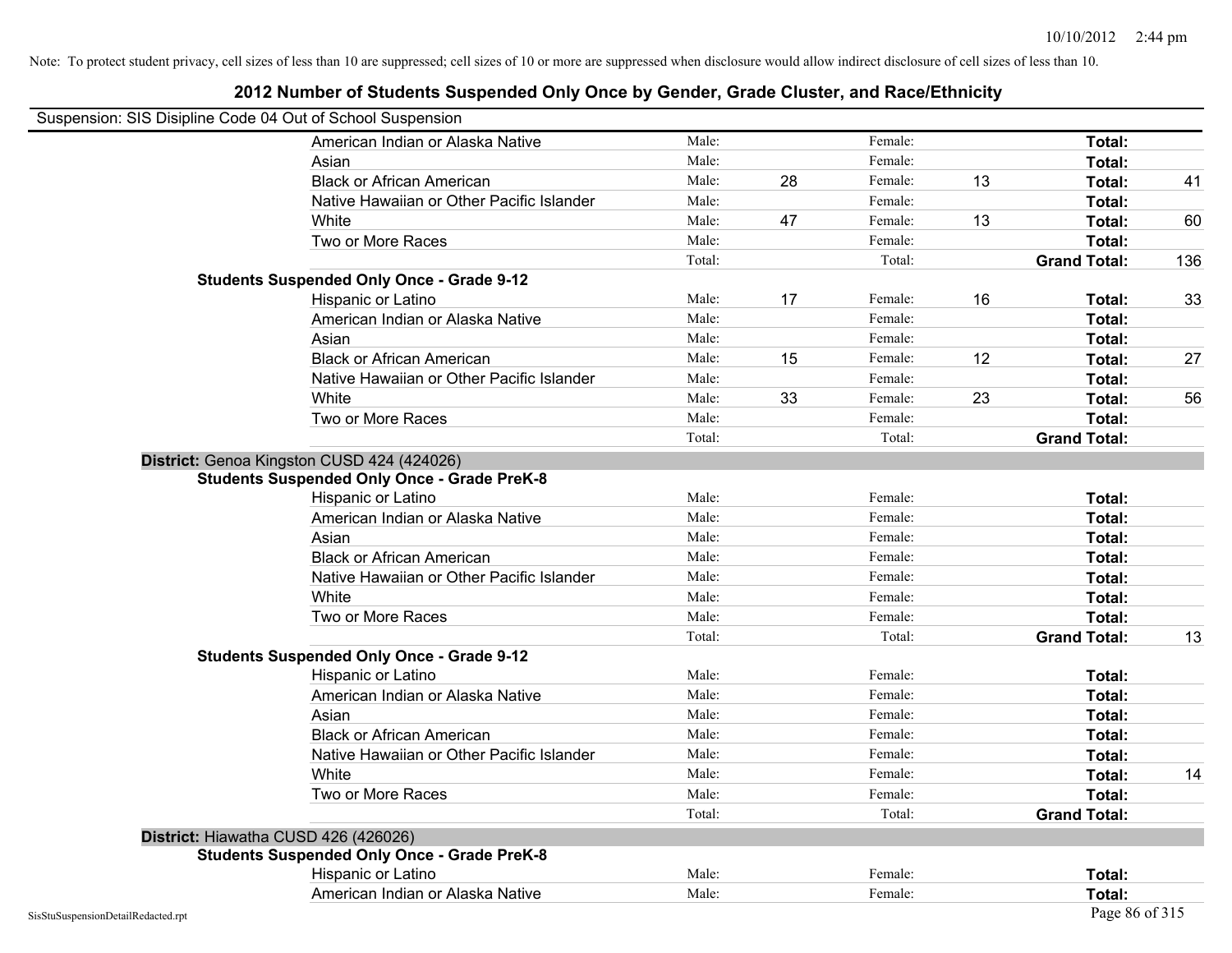### **2012 Number of Students Suspended Only Once by Gender, Grade Cluster, and Race/Ethnicity**

## Suspension: SIS Disipline Code 04 Out of School Suspension

| <u>Reports on the code of Our or Scribbi Superision</u> |        |         |                     |
|---------------------------------------------------------|--------|---------|---------------------|
| Asian                                                   | Male:  | Female: | Total:              |
| <b>Black or African American</b>                        | Male:  | Female: | Total:              |
| Native Hawaiian or Other Pacific Islander               | Male:  | Female: | Total:              |
| White                                                   | Male:  | Female: | Total:              |
| Two or More Races                                       | Male:  | Female: | Total:              |
|                                                         | Total: | Total:  | <b>Grand Total:</b> |
| <b>Students Suspended Only Once - Grade 9-12</b>        |        |         |                     |
| Hispanic or Latino                                      | Male:  | Female: | Total:              |
| American Indian or Alaska Native                        | Male:  | Female: | Total:              |
| Asian                                                   | Male:  | Female: | Total:              |
| <b>Black or African American</b>                        | Male:  | Female: | Total:              |
| Native Hawaiian or Other Pacific Islander               | Male:  | Female: | Total:              |
| White                                                   | Male:  | Female: | Total:              |
| Two or More Races                                       | Male:  | Female: | Total:              |
|                                                         | Total: | Total:  | <b>Grand Total:</b> |
| District: Hinckley Big Rock CUSD 429 (429026)           |        |         |                     |
| <b>Students Suspended Only Once - Grade PreK-8</b>      |        |         |                     |
| Hispanic or Latino                                      | Male:  | Female: | Total:              |
| American Indian or Alaska Native                        | Male:  | Female: | Total:              |
| Asian                                                   | Male:  | Female: | Total:              |
| <b>Black or African American</b>                        | Male:  | Female: | Total:              |
| Native Hawaiian or Other Pacific Islander               | Male:  | Female: | Total:              |
| White                                                   | Male:  | Female: | Total:              |
| Two or More Races                                       | Male:  | Female: | Total:              |
|                                                         | Total: | Total:  | <b>Grand Total:</b> |
| District: Indian Creek CUSD 425 (425026)                |        |         |                     |
| <b>Students Suspended Only Once - Grade PreK-8</b>      |        |         |                     |
| Hispanic or Latino                                      | Male:  | Female: | Total:              |
| American Indian or Alaska Native                        | Male:  | Female: | Total:              |
| Asian                                                   | Male:  | Female: | Total:              |
| <b>Black or African American</b>                        | Male:  | Female: | Total:              |
| Native Hawaiian or Other Pacific Islander               | Male:  | Female: | Total:              |
| White                                                   | Male:  | Female: | Total:              |
| Two or More Races                                       | Male:  | Female: | Total:              |
|                                                         | Total: | Total:  | <b>Grand Total:</b> |
| <b>Students Suspended Only Once - Grade 9-12</b>        |        |         |                     |
| Hispanic or Latino                                      | Male:  | Female: | Total:              |
| American Indian or Alaska Native                        | Male:  | Female: | Total:              |
| Asian                                                   | Male:  | Female: | Total:              |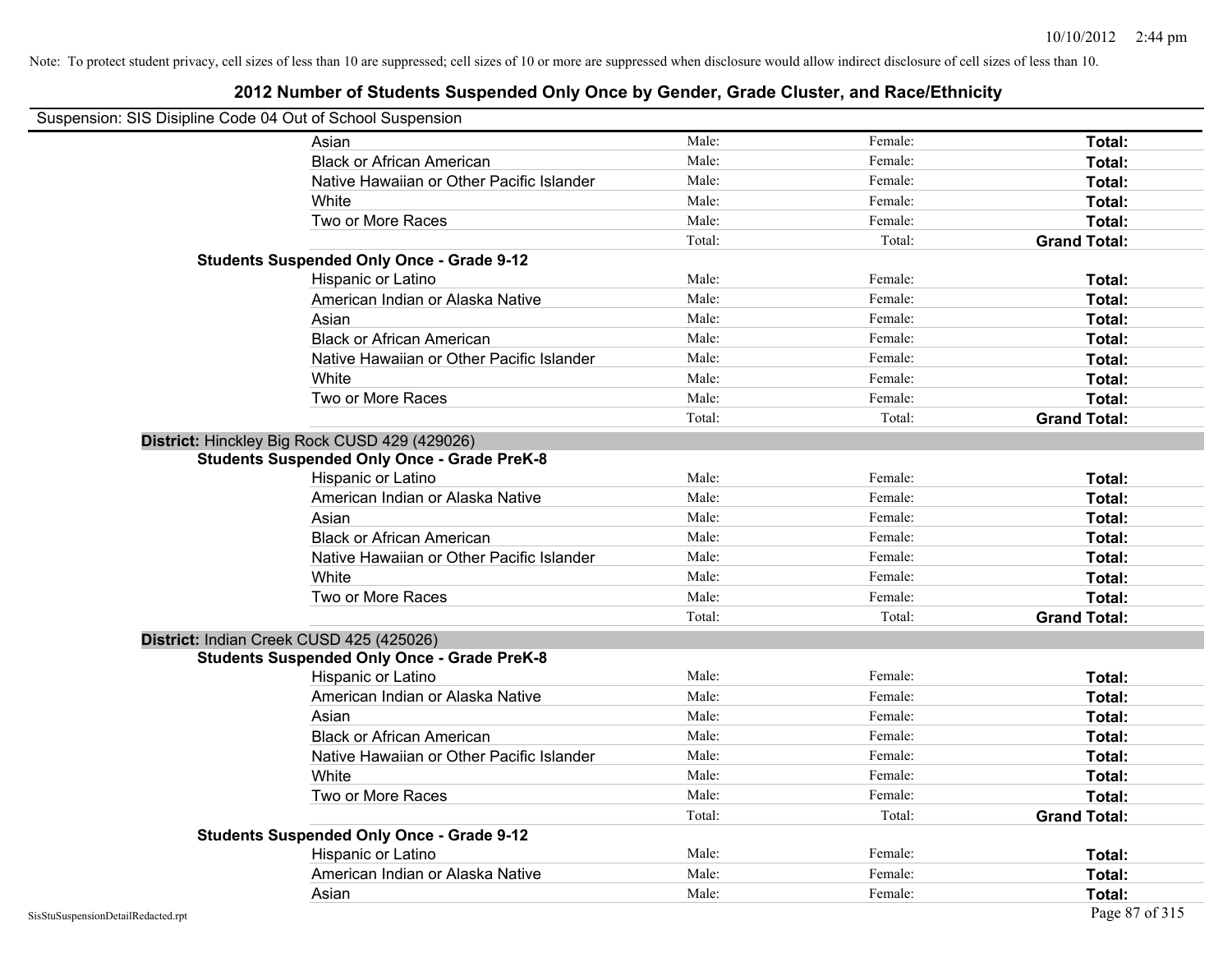| Suspension: SIS Disipline Code 04 Out of School Suspension |        |         |                     |    |
|------------------------------------------------------------|--------|---------|---------------------|----|
| <b>Black or African American</b>                           | Male:  | Female: | Total:              |    |
| Native Hawaiian or Other Pacific Islander                  | Male:  | Female: | Total:              |    |
| White                                                      | Male:  | Female: | Total:              |    |
| Two or More Races                                          | Male:  | Female: | Total:              |    |
|                                                            | Total: | Total:  | <b>Grand Total:</b> |    |
| District: Non-Public School (4300)                         |        |         |                     |    |
| <b>Students Suspended Only Once - Grade 9-12</b>           |        |         |                     |    |
| Hispanic or Latino                                         | Male:  | Female: | Total:              |    |
| American Indian or Alaska Native                           | Male:  | Female: | Total:              |    |
| Asian                                                      | Male:  | Female: | Total:              |    |
| <b>Black or African American</b>                           | Male:  | Female: | Total:              |    |
| Native Hawaiian or Other Pacific Islander                  | Male:  | Female: | Total:              |    |
| White                                                      | Male:  | Female: | Total:              | 10 |
| Two or More Races                                          | Male:  | Female: | Total:              |    |
|                                                            | Total: | Total:  | <b>Grand Total:</b> |    |
| District: Sandwich CUSD 430 (430026)                       |        |         |                     |    |
| <b>Students Suspended Only Once - Grade PreK-8</b>         |        |         |                     |    |
| Hispanic or Latino                                         | Male:  | Female: | Total:              |    |
| American Indian or Alaska Native                           | Male:  | Female: | Total:              |    |
| Asian                                                      | Male:  | Female: | Total:              |    |
| <b>Black or African American</b>                           | Male:  | Female: | Total:              |    |
| Native Hawaiian or Other Pacific Islander                  | Male:  | Female: | Total:              |    |
| White                                                      | Male:  | Female: | Total:              | 18 |
| Two or More Races                                          | Male:  | Female: | Total:              |    |
|                                                            | Total: | Total:  | <b>Grand Total:</b> |    |
| <b>Students Suspended Only Once - Grade 9-12</b>           |        |         |                     |    |
| Hispanic or Latino                                         | Male:  | Female: | Total:              |    |
| American Indian or Alaska Native                           | Male:  | Female: | Total:              |    |
| Asian                                                      | Male:  | Female: | Total:              |    |
| <b>Black or African American</b>                           | Male:  | Female: | Total:              |    |
| Native Hawaiian or Other Pacific Islander                  | Male:  | Female: | Total:              |    |
| White                                                      | Male:  | Female: | Total:              | 24 |
| Two or More Races                                          | Male:  | Female: | Total:              |    |
|                                                            | Total: | Total:  | <b>Grand Total:</b> |    |
| District: Somonauk CUSD 432 (432026)                       |        |         |                     |    |
| <b>Students Suspended Only Once - Grade PreK-8</b>         |        |         |                     |    |
| Hispanic or Latino                                         | Male:  | Female: | Total:              |    |
| American Indian or Alaska Native                           | Male:  | Female: | Total:              |    |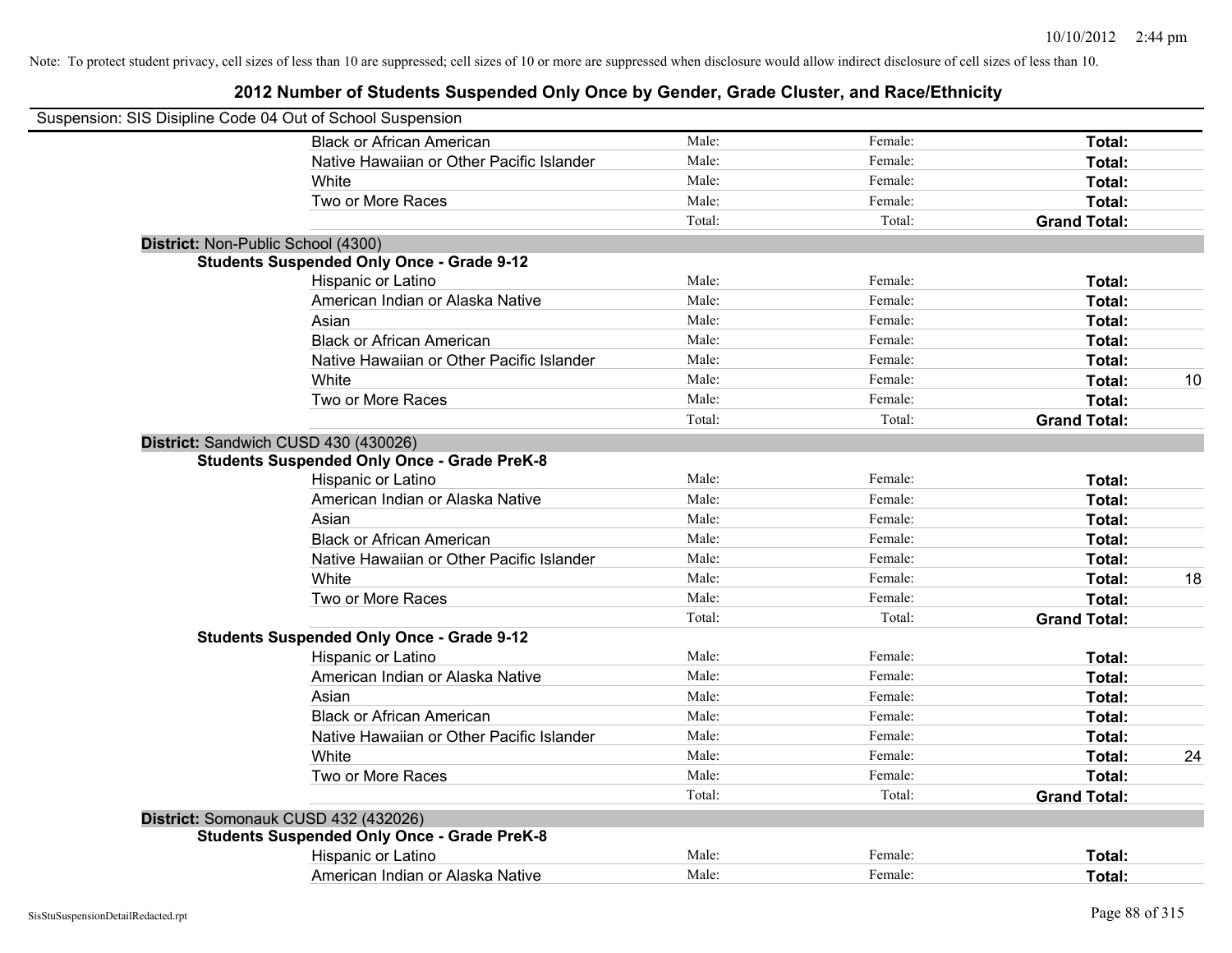### **2012 Number of Students Suspended Only Once by Gender, Grade Cluster, and Race/Ethnicity**

### Suspension: SIS Disipline Code 04 Out of School Suspension

|                                 | Asian                                              | Male:  | Female: | Total:              |    |
|---------------------------------|----------------------------------------------------|--------|---------|---------------------|----|
|                                 | <b>Black or African American</b>                   | Male:  | Female: | Total:              |    |
|                                 | Native Hawaiian or Other Pacific Islander          | Male:  | Female: | Total:              |    |
|                                 | White                                              | Male:  | Female: | Total:              |    |
|                                 | Two or More Races                                  | Male:  | Female: | Total:              |    |
|                                 |                                                    | Total: | Total:  | <b>Grand Total:</b> |    |
|                                 | <b>Students Suspended Only Once - Grade 9-12</b>   |        |         |                     |    |
|                                 | Hispanic or Latino                                 | Male:  | Female: | Total:              |    |
|                                 | American Indian or Alaska Native                   | Male:  | Female: | Total:              |    |
|                                 | Asian                                              | Male:  | Female: | Total:              |    |
|                                 | <b>Black or African American</b>                   | Male:  | Female: | Total:              |    |
|                                 | Native Hawaiian or Other Pacific Islander          | Male:  | Female: | Total:              |    |
|                                 | White                                              | Male:  | Female: | Total:              |    |
|                                 | Two or More Races                                  | Male:  | Female: | Total:              |    |
|                                 |                                                    | Total: | Total:  | <b>Grand Total:</b> | 11 |
|                                 | District: Sycamore CUSD 427 (427026)               |        |         |                     |    |
|                                 | <b>Students Suspended Only Once - Grade PreK-8</b> |        |         |                     |    |
|                                 | Hispanic or Latino                                 | Male:  | Female: | Total:              |    |
|                                 | American Indian or Alaska Native                   | Male:  | Female: | Total:              |    |
|                                 | Asian                                              | Male:  | Female: | Total:              |    |
|                                 | <b>Black or African American</b>                   | Male:  | Female: | Total:              |    |
|                                 | Native Hawaiian or Other Pacific Islander          | Male:  | Female: | Total:              |    |
|                                 | White                                              | Male:  | Female: | Total:              | 16 |
|                                 | Two or More Races                                  | Male:  | Female: | Total:              |    |
|                                 |                                                    | Total: | Total:  | <b>Grand Total:</b> |    |
|                                 | <b>Students Suspended Only Once - Grade 9-12</b>   |        |         |                     |    |
|                                 | Hispanic or Latino                                 | Male:  | Female: | Total:              |    |
|                                 | American Indian or Alaska Native                   | Male:  | Female: | Total:              |    |
|                                 | Asian                                              | Male:  | Female: | Total:              |    |
|                                 | <b>Black or African American</b>                   | Male:  | Female: | Total:              |    |
|                                 | Native Hawaiian or Other Pacific Islander          | Male:  | Female: | Total:              |    |
|                                 | White                                              | Male:  | Female: | Total:              | 23 |
|                                 | Two or More Races                                  | Male:  | Female: | Total:              |    |
|                                 |                                                    | Total: | Total:  | <b>Grand Total:</b> |    |
| County: Non-Public School (000) |                                                    |        |         |                     |    |
|                                 | District: Non-Public School (0000)                 |        |         |                     |    |
|                                 | <b>Students Suspended Only Once - Grade PreK-8</b> |        |         |                     |    |
|                                 | Hispanic or Latino                                 | Male:  | Female: | Total:              |    |
|                                 | American Indian or Alaska Native                   | Male:  | Female: | Total:              |    |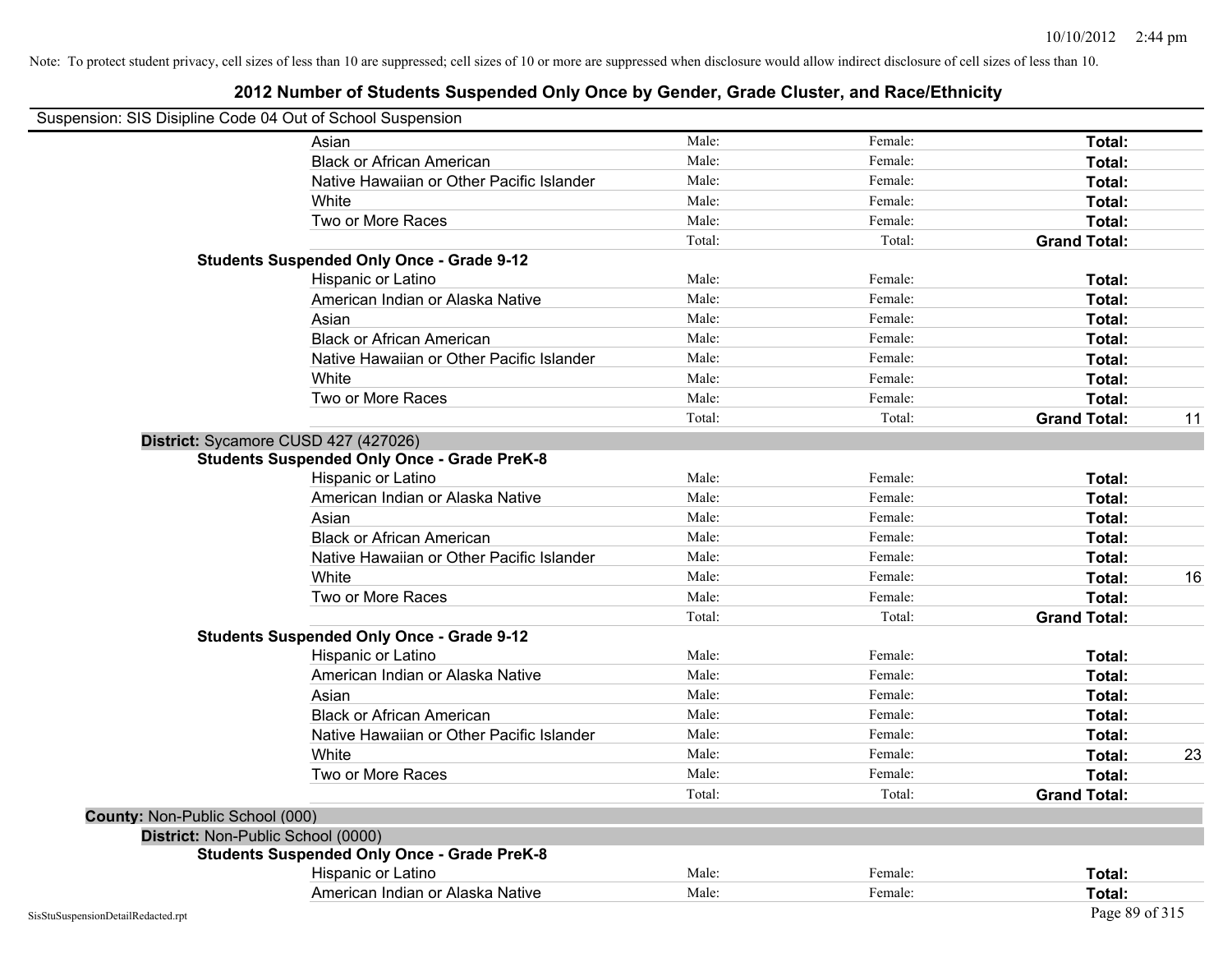### **2012 Number of Students Suspended Only Once by Gender, Grade Cluster, and Race/Ethnicity**

| Suspension: SIS Disipline Code 04 Out of School Suspension |
|------------------------------------------------------------|
|------------------------------------------------------------|

|                                       | Asian                                              | Male:  | Female: | Total:              |    |
|---------------------------------------|----------------------------------------------------|--------|---------|---------------------|----|
|                                       | <b>Black or African American</b>                   | Male:  | Female: | Total:              |    |
|                                       | Native Hawaiian or Other Pacific Islander          | Male:  | Female: | Total:              |    |
|                                       | White                                              | Male:  | Female: | <b>Total:</b>       |    |
|                                       | Two or More Races                                  | Male:  | Female: | Total:              |    |
|                                       |                                                    | Total: | Total:  | <b>Grand Total:</b> |    |
|                                       | <b>Students Suspended Only Once - Grade 9-12</b>   |        |         |                     |    |
|                                       | <b>Hispanic or Latino</b>                          | Male:  | Female: | Total:              |    |
|                                       | American Indian or Alaska Native                   | Male:  | Female: | <b>Total:</b>       |    |
|                                       | Asian                                              | Male:  | Female: | Total:              |    |
|                                       | <b>Black or African American</b>                   | Male:  | Female: | Total:              |    |
|                                       | Native Hawaiian or Other Pacific Islander          | Male:  | Female: | Total:              |    |
|                                       | White                                              | Male:  | Female: | Total:              |    |
|                                       | Two or More Races                                  | Male:  | Female: | Total:              |    |
|                                       |                                                    | Total: | Total:  | <b>Grand Total:</b> | 20 |
| District: Blue Ridge CUSD 18 (018026) | <b>Students Suspended Only Once - Grade PreK-8</b> |        |         |                     |    |
|                                       |                                                    |        |         |                     |    |
|                                       | Hispanic or Latino                                 | Male:  | Female: | Total:              |    |
|                                       | American Indian or Alaska Native                   | Male:  | Female: | <b>Total:</b>       |    |
|                                       | Asian                                              | Male:  | Female: | Total:              |    |
|                                       | <b>Black or African American</b>                   | Male:  | Female: | Total:              |    |
|                                       | Native Hawaiian or Other Pacific Islander          | Male:  | Female: | <b>Total:</b>       |    |
|                                       | White                                              | Male:  | Female: | Total:              |    |
|                                       | Two or More Races                                  | Male:  | Female: | Total:              |    |
|                                       |                                                    | Total: | Total:  | <b>Grand Total:</b> |    |
|                                       | <b>Students Suspended Only Once - Grade 9-12</b>   |        |         |                     |    |
|                                       | Hispanic or Latino                                 | Male:  | Female: | Total:              |    |
|                                       | American Indian or Alaska Native                   | Male:  | Female: | Total:              |    |
|                                       | Asian                                              | Male:  | Female: | Total:              |    |
|                                       | <b>Black or African American</b>                   | Male:  | Female: | Total:              |    |
|                                       | Native Hawaiian or Other Pacific Islander          | Male:  | Female: | <b>Total:</b>       | 26 |

Two or More Races **Total:** Male: Female: Female: **Total:** Total:

Total: Total: **Grand Total:**

#### **District:** Clinton CUSD 15 (015026)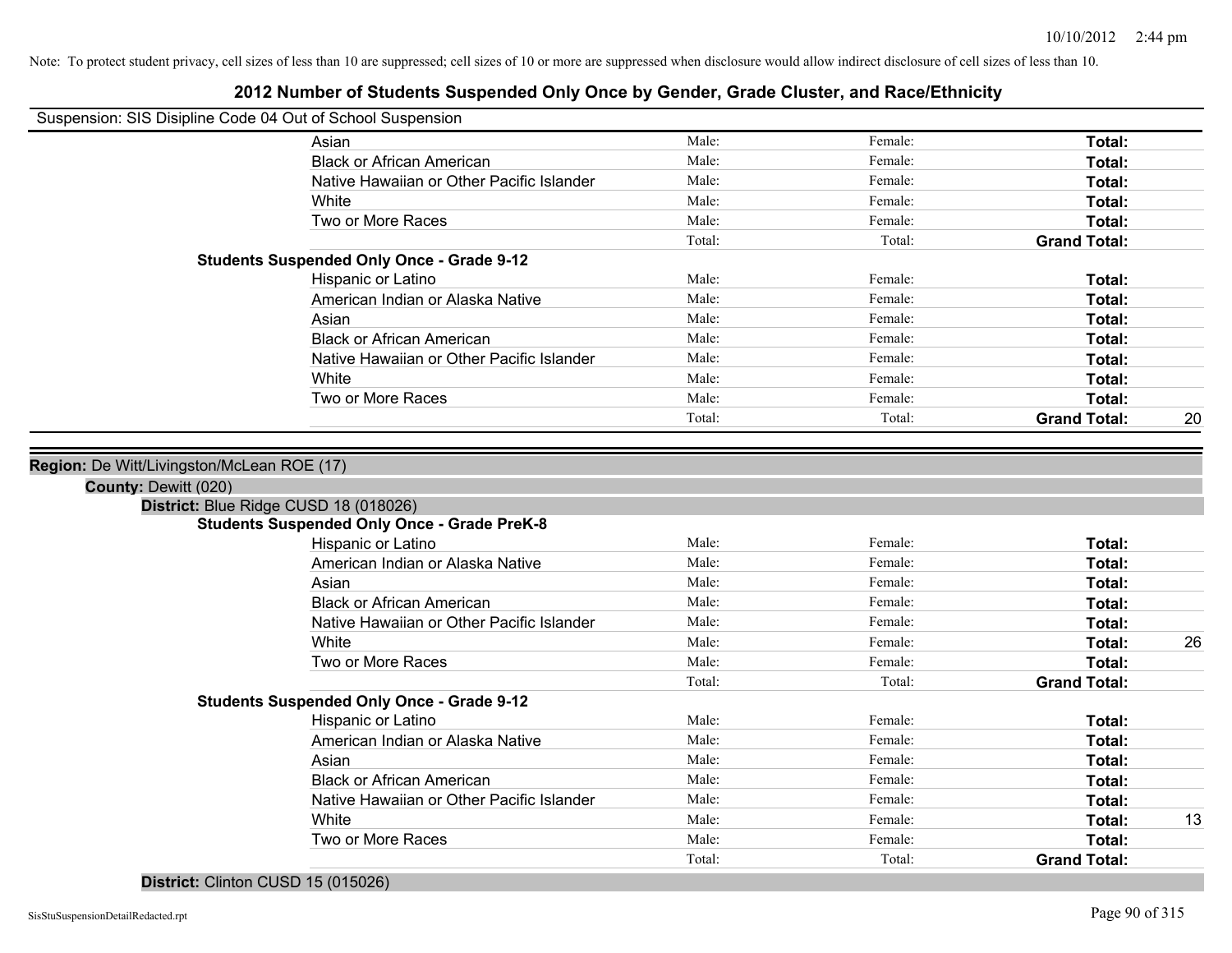|                          | Suspension: SIS Disipline Code 04 Out of School Suspension |        |         |                     |
|--------------------------|------------------------------------------------------------|--------|---------|---------------------|
|                          | <b>Students Suspended Only Once - Grade PreK-8</b>         |        |         |                     |
|                          | Hispanic or Latino                                         | Male:  | Female: | Total:              |
|                          | American Indian or Alaska Native                           | Male:  | Female: | Total:              |
|                          | Asian                                                      | Male:  | Female: | Total:              |
|                          | <b>Black or African American</b>                           | Male:  | Female: | Total:              |
|                          | Native Hawaiian or Other Pacific Islander                  | Male:  | Female: | Total:              |
|                          | White                                                      | Male:  | Female: | Total:<br>11        |
|                          | Two or More Races                                          | Male:  | Female: | Total:              |
|                          |                                                            | Total: | Total:  | <b>Grand Total:</b> |
|                          | <b>Students Suspended Only Once - Grade 9-12</b>           |        |         |                     |
|                          | Hispanic or Latino                                         | Male:  | Female: | Total:              |
|                          | American Indian or Alaska Native                           | Male:  | Female: | Total:              |
|                          | Asian                                                      | Male:  | Female: | Total:              |
|                          | <b>Black or African American</b>                           | Male:  | Female: | Total:              |
|                          | Native Hawaiian or Other Pacific Islander                  | Male:  | Female: | Total:              |
|                          | White                                                      | Male:  | Female: | Total:              |
|                          | Two or More Races                                          | Male:  | Female: | Total:              |
|                          |                                                            | Total: | Total:  | <b>Grand Total:</b> |
| County: Livingston (053) |                                                            |        |         |                     |
|                          | District: Cornell CCSD 426 (426004)                        |        |         |                     |
|                          | <b>Students Suspended Only Once - Grade PreK-8</b>         |        |         |                     |
|                          | Hispanic or Latino                                         | Male:  | Female: | Total:              |
|                          | American Indian or Alaska Native                           | Male:  | Female: | Total:              |
|                          | Asian                                                      | Male:  | Female: | Total:              |
|                          | <b>Black or African American</b>                           | Male:  | Female: | Total:              |
|                          | Native Hawaiian or Other Pacific Islander                  | Male:  | Female: | Total:              |
|                          | White                                                      | Male:  | Female: | Total:              |
|                          | Two or More Races                                          | Male:  | Female: | Total:              |
|                          |                                                            | Total: | Total:  | <b>Grand Total:</b> |
|                          | District: Dwight Common SD 232 (232002)                    |        |         |                     |
|                          | <b>Students Suspended Only Once - Grade PreK-8</b>         |        |         |                     |
|                          | Hispanic or Latino                                         | Male:  | Female: | Total:              |
|                          | American Indian or Alaska Native                           | Male:  | Female: | Total:              |
|                          | Asian                                                      | Male:  | Female: | Total:              |
|                          | <b>Black or African American</b>                           | Male:  | Female: | Total:              |
|                          | Native Hawaiian or Other Pacific Islander                  | Male:  | Female: | Total:              |
|                          | White                                                      | Male:  | Female: | 10<br>Total:        |
|                          | Two or More Races                                          | Male:  | Female: | Total:              |
|                          |                                                            | Total: | Total:  | <b>Grand Total:</b> |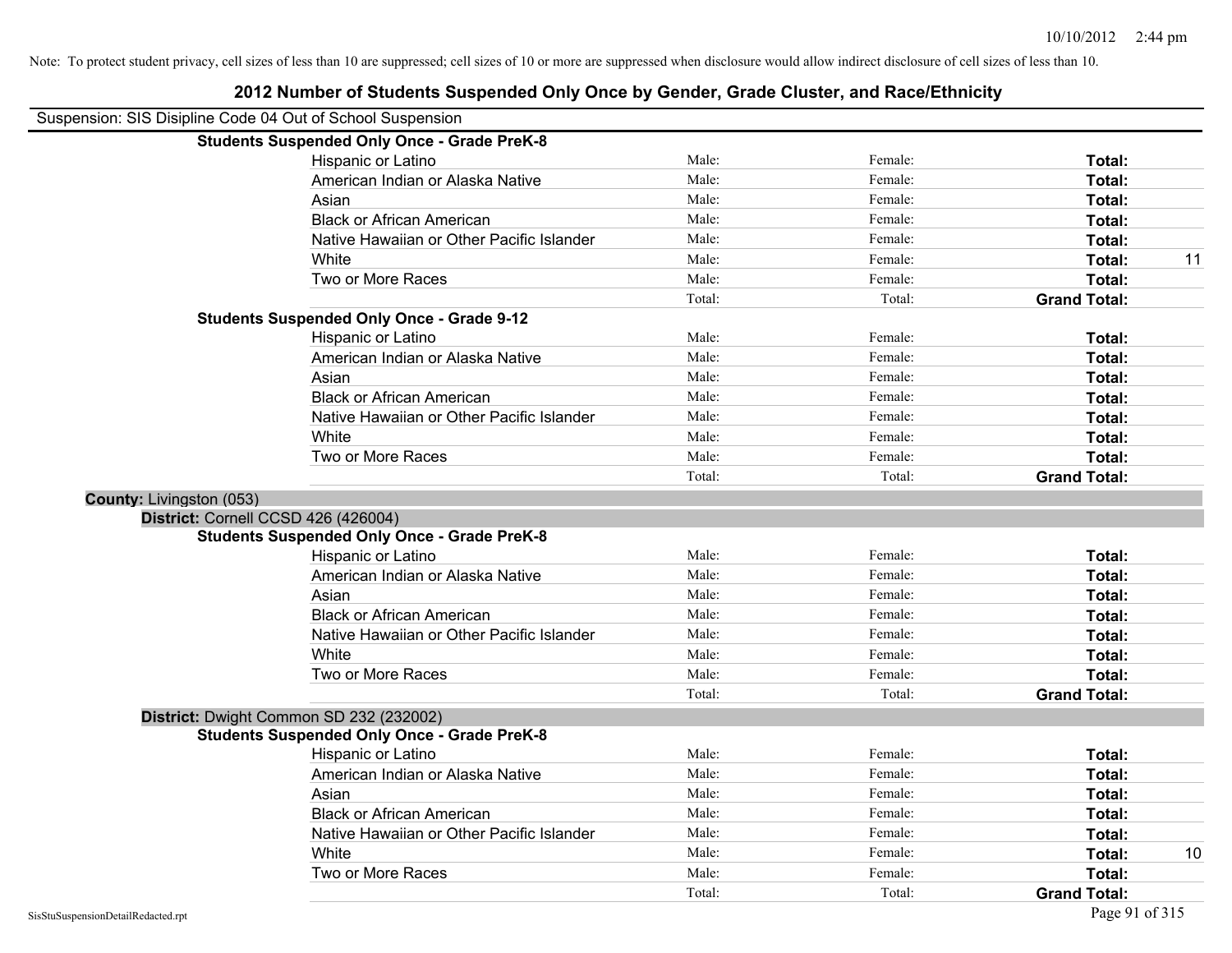| Suspension: SIS Disipline Code 04 Out of School Suspension |        |         |                     |
|------------------------------------------------------------|--------|---------|---------------------|
| District: Dwight Twp HSD 230 (230017)                      |        |         |                     |
| <b>Students Suspended Only Once - Grade 9-12</b>           |        |         |                     |
| Hispanic or Latino                                         | Male:  | Female: | Total:              |
| American Indian or Alaska Native                           | Male:  | Female: | Total:              |
| Asian                                                      | Male:  | Female: | Total:              |
| <b>Black or African American</b>                           | Male:  | Female: | Total:              |
| Native Hawaiian or Other Pacific Islander                  | Male:  | Female: | Total:              |
| White                                                      | Male:  | Female: | 11<br>Total:        |
| Two or More Races                                          | Male:  | Female: | Total:              |
|                                                            | Total: | Total:  | <b>Grand Total:</b> |
| District: Flanagan-Cornell Dist 74 (074027)                |        |         |                     |
| <b>Students Suspended Only Once - Grade 9-12</b>           |        |         |                     |
| Hispanic or Latino                                         | Male:  | Female: | Total:              |
| American Indian or Alaska Native                           | Male:  | Female: | Total:              |
| Asian                                                      | Male:  | Female: | Total:              |
| <b>Black or African American</b>                           | Male:  | Female: | Total:              |
| Native Hawaiian or Other Pacific Islander                  | Male:  | Female: | Total:              |
| White                                                      | Male:  | Female: | Total:              |
| Two or More Races                                          | Male:  | Female: | Total:              |
|                                                            | Total: | Total:  | <b>Grand Total:</b> |
| District: Odell CCSD 435 (435004)                          |        |         |                     |
| <b>Students Suspended Only Once - Grade PreK-8</b>         |        |         |                     |
| Hispanic or Latino                                         | Male:  | Female: | Total:              |
| American Indian or Alaska Native                           | Male:  | Female: | Total:              |
| Asian                                                      | Male:  | Female: | Total:              |
| <b>Black or African American</b>                           | Male:  | Female: | Total:              |
| Native Hawaiian or Other Pacific Islander                  | Male:  | Female: | Total:              |
| White                                                      | Male:  | Female: | Total:              |
| Two or More Races                                          | Male:  | Female: | Total:              |
|                                                            | Total: | Total:  | <b>Grand Total:</b> |
| District: Pontiac CCSD 429 (429004)                        |        |         |                     |
| <b>Students Suspended Only Once - Grade PreK-8</b>         |        |         |                     |
| Hispanic or Latino                                         | Male:  | Female: | Total:              |
| American Indian or Alaska Native                           | Male:  | Female: | Total:              |
| Asian                                                      | Male:  | Female: | Total:              |
| <b>Black or African American</b>                           | Male:  | Female: | Total:              |
| Native Hawaiian or Other Pacific Islander                  | Male:  | Female: | Total:              |
| White                                                      | Male:  | Female: | 28<br>Total:        |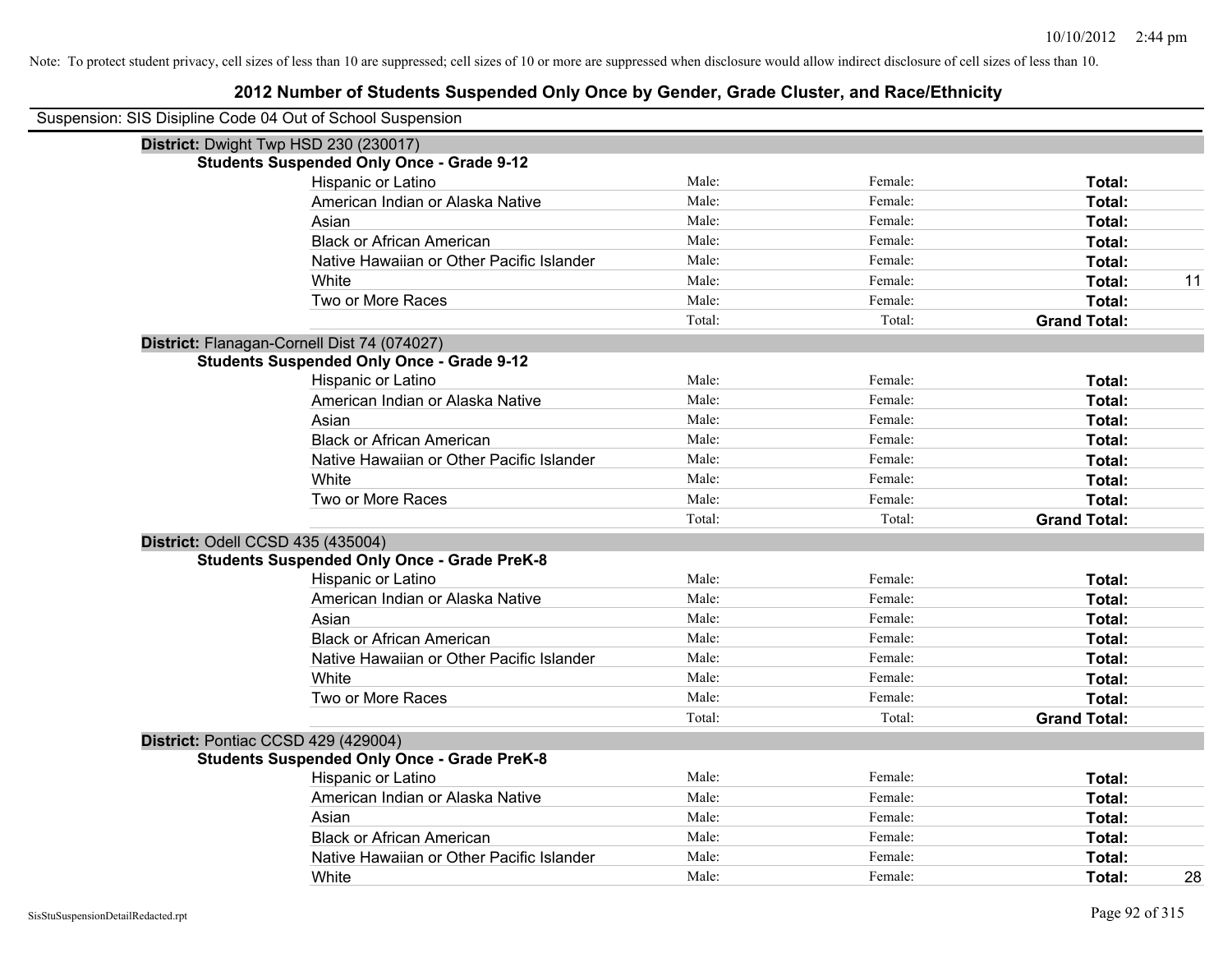| Suspension: SIS Disipline Code 04 Out of School Suspension |                                                    |        |               |    |                     |    |
|------------------------------------------------------------|----------------------------------------------------|--------|---------------|----|---------------------|----|
|                                                            | Two or More Races                                  | Male:  | Female:       |    | Total:              |    |
|                                                            |                                                    | Total: | Total:        |    | <b>Grand Total:</b> |    |
| District: Pontiac Twp HSD 90 (090017)                      |                                                    |        |               |    |                     |    |
|                                                            | <b>Students Suspended Only Once - Grade 9-12</b>   |        |               |    |                     |    |
|                                                            | Hispanic or Latino                                 | Male:  | Female:       |    | Total:              |    |
|                                                            | American Indian or Alaska Native                   | Male:  | Female:       |    | Total:              |    |
|                                                            | Asian                                              | Male:  | Female:       |    | Total:              |    |
|                                                            | <b>Black or African American</b>                   | Male:  | Female:       |    | Total:              |    |
|                                                            | Native Hawaiian or Other Pacific Islander          | Male:  | Female:       |    | Total:              |    |
|                                                            | White                                              | Male:  | 24<br>Female: | 14 | Total:              | 38 |
|                                                            | Two or More Races                                  | Male:  | Female:       |    | Total:              |    |
|                                                            |                                                    | Total: | Total:        |    | <b>Grand Total:</b> |    |
| District: Prairie Central CUSD 8 (008026)                  |                                                    |        |               |    |                     |    |
|                                                            | <b>Students Suspended Only Once - Grade 9-12</b>   |        |               |    |                     |    |
|                                                            | Hispanic or Latino                                 | Male:  | Female:       |    | Total:              |    |
|                                                            | American Indian or Alaska Native                   | Male:  | Female:       |    | Total:              |    |
|                                                            | Asian                                              | Male:  | Female:       |    | Total:              |    |
|                                                            | <b>Black or African American</b>                   | Male:  | Female:       |    | Total:              |    |
|                                                            | Native Hawaiian or Other Pacific Islander          | Male:  | Female:       |    | Total:              |    |
|                                                            | White                                              | Male:  | Female:       |    | Total:              | 20 |
|                                                            | Two or More Races                                  | Male:  | Female:       |    | Total:              |    |
|                                                            |                                                    | Total: | Total:        |    | <b>Grand Total:</b> |    |
| District: Tri Point CUSD 6-J (006J26)                      |                                                    |        |               |    |                     |    |
|                                                            | <b>Students Suspended Only Once - Grade PreK-8</b> |        |               |    |                     |    |
|                                                            | Hispanic or Latino                                 | Male:  | Female:       |    | Total:              |    |
|                                                            | American Indian or Alaska Native                   | Male:  | Female:       |    | Total:              |    |
|                                                            | Asian                                              | Male:  | Female:       |    | Total:              |    |
|                                                            | <b>Black or African American</b>                   | Male:  | Female:       |    | Total:              |    |
|                                                            | Native Hawaiian or Other Pacific Islander          | Male:  | Female:       |    | Total:              |    |
|                                                            | White                                              | Male:  | Female:       |    | Total:              |    |
|                                                            | Two or More Races                                  | Male:  | Female:       |    | Total:              |    |
|                                                            |                                                    | Total: | Total:        |    | <b>Grand Total:</b> |    |
|                                                            | <b>Students Suspended Only Once - Grade 9-12</b>   |        |               |    |                     |    |
|                                                            | Hispanic or Latino                                 | Male:  | Female:       |    | Total:              |    |
|                                                            | American Indian or Alaska Native                   | Male:  | Female:       |    | Total:              |    |
|                                                            | Asian                                              | Male:  | Female:       |    | Total:              |    |
|                                                            | <b>Black or African American</b>                   | Male:  | Female:       |    | Total:              |    |
|                                                            | Native Hawaiian or Other Pacific Islander          | Male:  | Female:       |    | Total:              |    |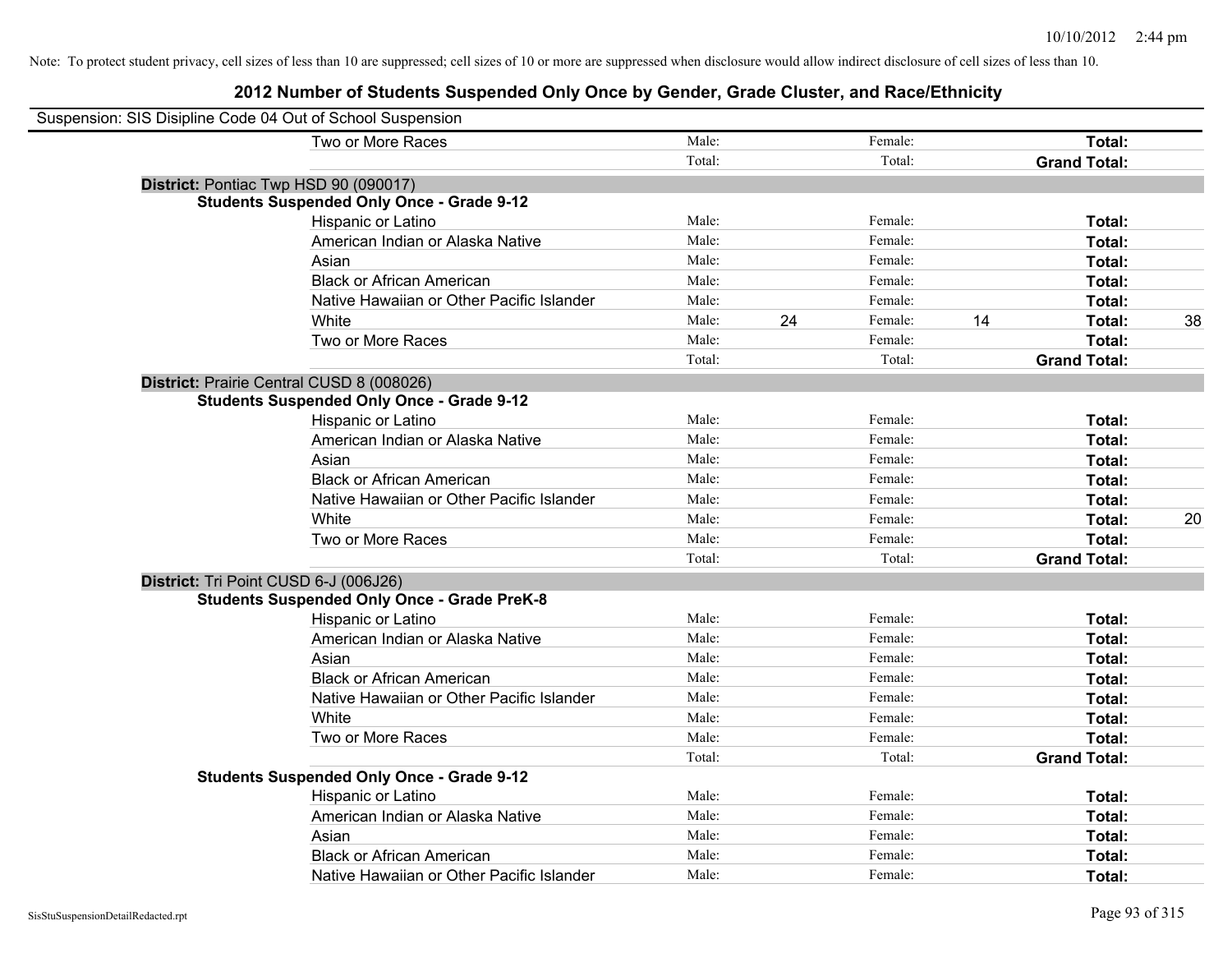| Suspension: SIS Disipline Code 04 Out of School Suspension |                                                    |        |    |         |    |                     |    |
|------------------------------------------------------------|----------------------------------------------------|--------|----|---------|----|---------------------|----|
|                                                            | White                                              | Male:  |    | Female: |    | Total:              | 10 |
|                                                            | Two or More Races                                  | Male:  |    | Female: |    | Total:              |    |
|                                                            |                                                    | Total: |    | Total:  |    | <b>Grand Total:</b> |    |
|                                                            | District: Woodland CUSD 5 (005026)                 |        |    |         |    |                     |    |
|                                                            | <b>Students Suspended Only Once - Grade PreK-8</b> |        |    |         |    |                     |    |
|                                                            | Hispanic or Latino                                 | Male:  |    | Female: |    | Total:              |    |
|                                                            | American Indian or Alaska Native                   | Male:  |    | Female: |    | Total:              |    |
|                                                            | Asian                                              | Male:  |    | Female: |    | Total:              |    |
|                                                            | <b>Black or African American</b>                   | Male:  |    | Female: |    | Total:              |    |
|                                                            | Native Hawaiian or Other Pacific Islander          | Male:  |    | Female: |    | Total:              |    |
|                                                            | White                                              | Male:  |    | Female: |    | Total:              |    |
|                                                            | Two or More Races                                  | Male:  |    | Female: |    | Total:              |    |
|                                                            |                                                    | Total: |    | Total:  |    | <b>Grand Total:</b> | 10 |
|                                                            | <b>Students Suspended Only Once - Grade 9-12</b>   |        |    |         |    |                     |    |
|                                                            | Hispanic or Latino                                 | Male:  |    | Female: |    | Total:              |    |
|                                                            | American Indian or Alaska Native                   | Male:  |    | Female: |    | Total:              |    |
|                                                            | Asian                                              | Male:  |    | Female: |    | Total:              |    |
|                                                            | <b>Black or African American</b>                   | Male:  |    | Female: |    | Total:              |    |
|                                                            | Native Hawaiian or Other Pacific Islander          | Male:  |    | Female: |    | Total:              |    |
|                                                            | White                                              | Male:  |    | Female: |    | Total:              |    |
|                                                            | Two or More Races                                  | Male:  |    | Female: |    | Total:              |    |
|                                                            |                                                    | Total: |    | Total:  |    | <b>Grand Total:</b> |    |
| County: Mclean (064)                                       |                                                    |        |    |         |    |                     |    |
|                                                            | District: Bloomington SD 87 (087025)               |        |    |         |    |                     |    |
|                                                            | <b>Students Suspended Only Once - Grade PreK-8</b> |        |    |         |    |                     |    |
|                                                            | Hispanic or Latino                                 | Male:  |    | Female: |    | Total:              | 13 |
|                                                            | American Indian or Alaska Native                   | Male:  |    | Female: |    | Total:              |    |
|                                                            | Asian                                              | Male:  |    | Female: |    | Total:              |    |
|                                                            | <b>Black or African American</b>                   | Male:  | 38 | Female: | 19 | Total:              | 57 |
|                                                            | Native Hawaiian or Other Pacific Islander          | Male:  |    | Female: |    | Total:              |    |
|                                                            | White                                              | Male:  | 25 | Female: | 14 | Total:              | 39 |
|                                                            | Two or More Races                                  | Male:  |    | Female: |    | Total:              | 15 |
|                                                            |                                                    | Total: |    | Total:  |    | <b>Grand Total:</b> |    |
|                                                            | <b>Students Suspended Only Once - Grade 9-12</b>   |        |    |         |    |                     |    |
|                                                            | Hispanic or Latino                                 | Male:  |    | Female: |    | Total:              |    |
|                                                            | American Indian or Alaska Native                   | Male:  |    | Female: |    | Total:              |    |
|                                                            | Asian                                              | Male:  |    | Female: |    | Total:              |    |
|                                                            | <b>Black or African American</b>                   | Male:  | 26 | Female: | 14 | Total:              | 40 |
|                                                            | Native Hawaiian or Other Pacific Islander          | Male:  |    | Female: |    | Total:              |    |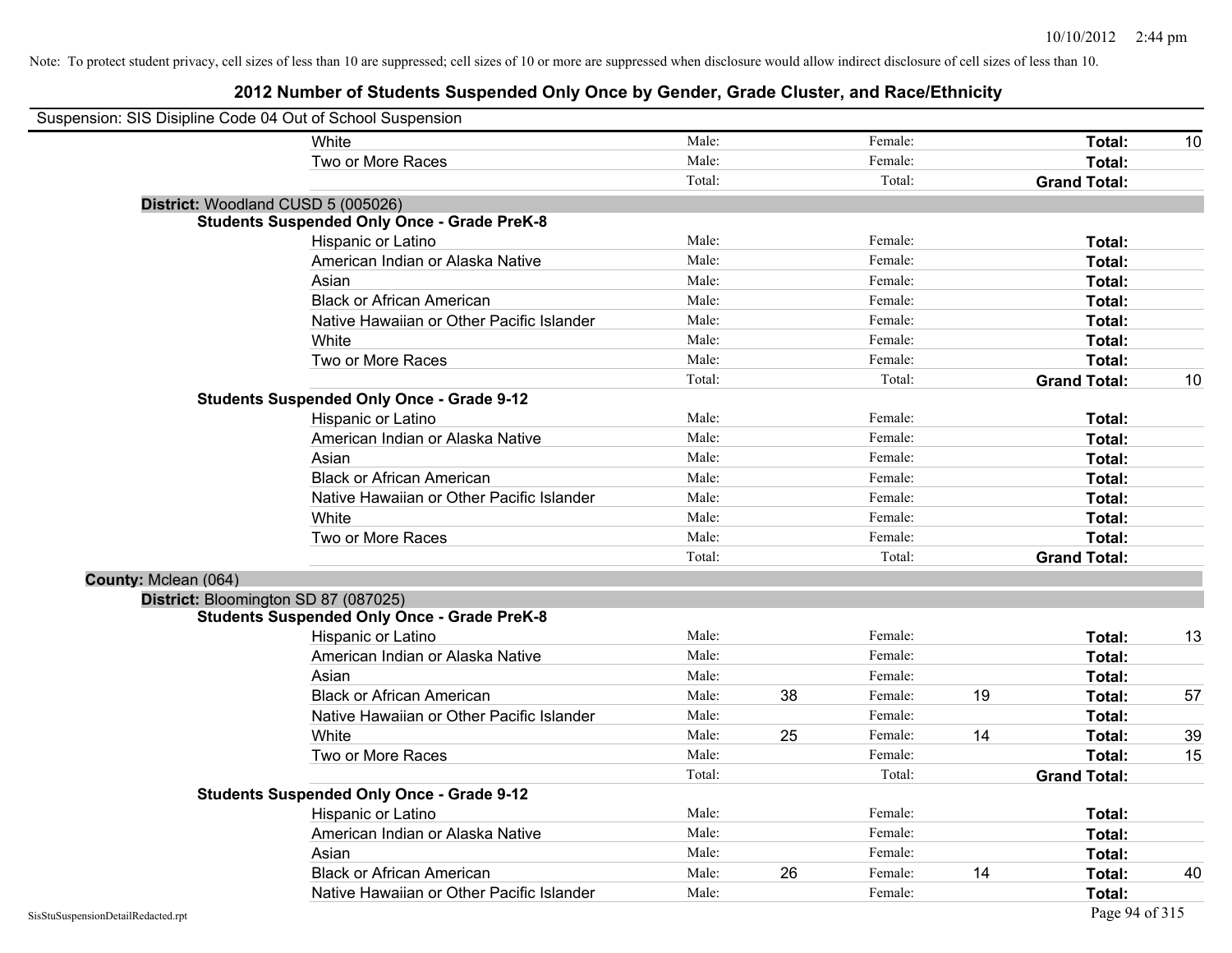| Suspension: SIS Disipline Code 04 Out of School Suspension |        |    |         |    |                     |    |
|------------------------------------------------------------|--------|----|---------|----|---------------------|----|
| <b>White</b>                                               | Male:  | 11 | Female: | 11 | Total:              | 22 |
| Two or More Races                                          | Male:  |    | Female: |    | Total:              |    |
|                                                            | Total: |    | Total:  |    | <b>Grand Total:</b> | 74 |
| District: Heyworth CUSD 4 (004026)                         |        |    |         |    |                     |    |
| <b>Students Suspended Only Once - Grade PreK-8</b>         |        |    |         |    |                     |    |
| Hispanic or Latino                                         | Male:  |    | Female: |    | Total:              |    |
| American Indian or Alaska Native                           | Male:  |    | Female: |    | Total:              |    |
| Asian                                                      | Male:  |    | Female: |    | Total:              |    |
| <b>Black or African American</b>                           | Male:  |    | Female: |    | Total:              |    |
| Native Hawaiian or Other Pacific Islander                  | Male:  |    | Female: |    | Total:              |    |
| White                                                      | Male:  |    | Female: |    | Total:              |    |
| Two or More Races                                          | Male:  |    | Female: |    | Total:              |    |
|                                                            | Total: |    | Total:  |    | <b>Grand Total:</b> |    |
| <b>Students Suspended Only Once - Grade 9-12</b>           |        |    |         |    |                     |    |
| Hispanic or Latino                                         | Male:  |    | Female: |    | Total:              |    |
| American Indian or Alaska Native                           | Male:  |    | Female: |    | Total:              |    |
| Asian                                                      | Male:  |    | Female: |    | Total:              |    |
| <b>Black or African American</b>                           | Male:  |    | Female: |    | Total:              |    |
| Native Hawaiian or Other Pacific Islander                  | Male:  |    | Female: |    | Total:              |    |
| White                                                      | Male:  |    | Female: |    | Total:              |    |
| Two or More Races                                          | Male:  |    | Female: |    | Total:              |    |
|                                                            | Total: |    | Total:  |    | <b>Grand Total:</b> |    |
| District: LeRoy CUSD 2 (002026)                            |        |    |         |    |                     |    |
| <b>Students Suspended Only Once - Grade 9-12</b>           |        |    |         |    |                     |    |
| Hispanic or Latino                                         | Male:  |    | Female: |    | Total:              |    |
| American Indian or Alaska Native                           | Male:  |    | Female: |    | Total:              |    |
| Asian                                                      | Male:  |    | Female: |    | Total:              |    |
| <b>Black or African American</b>                           | Male:  |    | Female: |    | Total:              |    |
| Native Hawaiian or Other Pacific Islander                  | Male:  |    | Female: |    | Total:              |    |
| White                                                      | Male:  |    | Female: |    | Total:              |    |
| Two or More Races                                          | Male:  |    | Female: |    | Total:              |    |
|                                                            | Total: |    | Total:  |    | <b>Grand Total:</b> |    |
| District: Lexington CUSD 7 (007026)                        |        |    |         |    |                     |    |
| <b>Students Suspended Only Once - Grade PreK-8</b>         |        |    |         |    |                     |    |
| Hispanic or Latino                                         | Male:  |    | Female: |    | Total:              |    |
| American Indian or Alaska Native                           | Male:  |    | Female: |    | Total:              |    |
| Asian                                                      | Male:  |    | Female: |    | Total:              |    |
| <b>Black or African American</b>                           | Male:  |    | Female: |    | Total:              |    |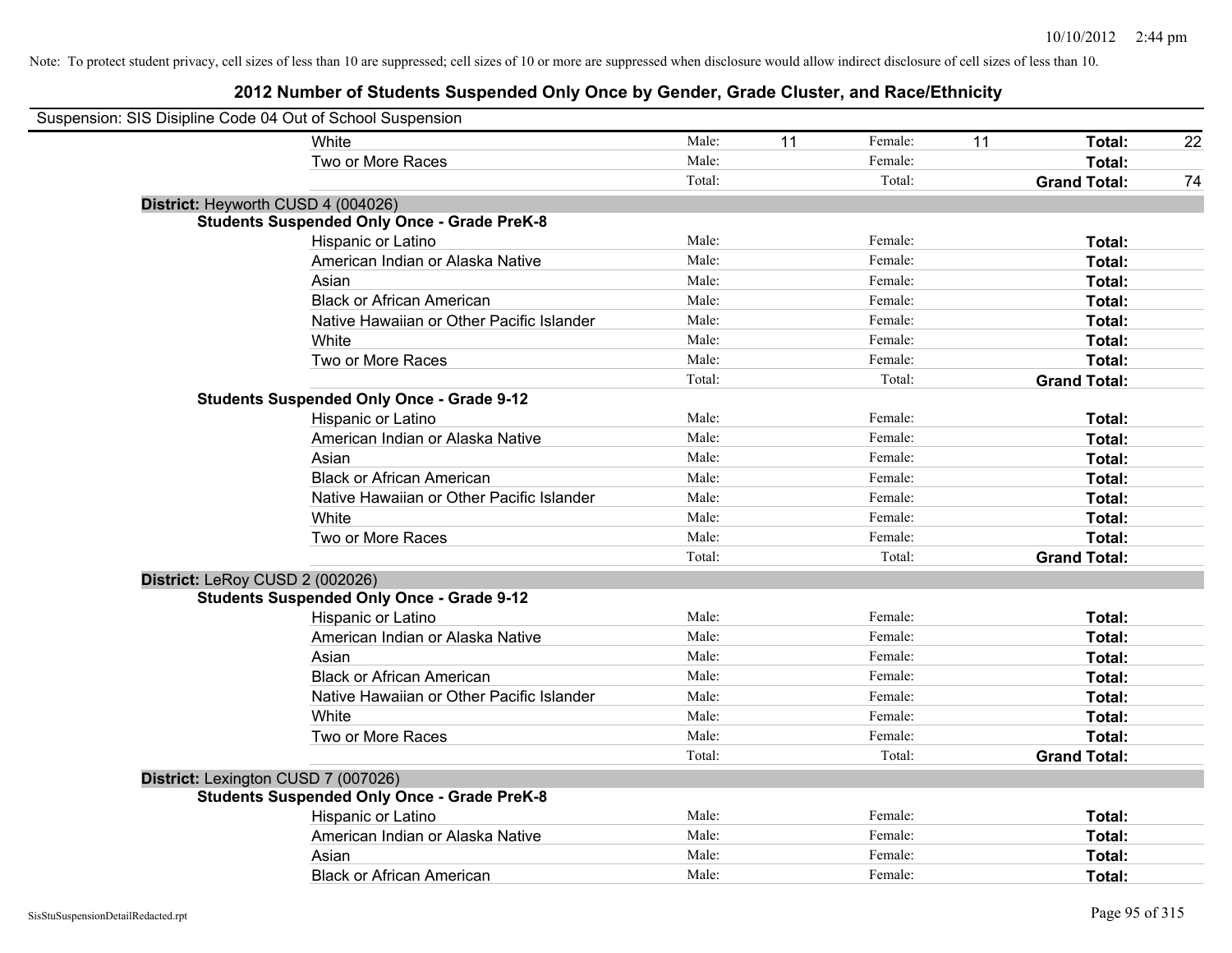| Suspension: SIS Disipline Code 04 Out of School Suspension |                                                    |        |    |         |    |                     |     |
|------------------------------------------------------------|----------------------------------------------------|--------|----|---------|----|---------------------|-----|
|                                                            | Native Hawaiian or Other Pacific Islander          | Male:  |    | Female: |    | Total:              |     |
|                                                            | White                                              | Male:  |    | Female: |    | Total:              |     |
|                                                            | Two or More Races                                  | Male:  |    | Female: |    | Total:              |     |
|                                                            |                                                    | Total: |    | Total:  |    | <b>Grand Total:</b> |     |
|                                                            | <b>Students Suspended Only Once - Grade 9-12</b>   |        |    |         |    |                     |     |
|                                                            | Hispanic or Latino                                 | Male:  |    | Female: |    | Total:              |     |
|                                                            | American Indian or Alaska Native                   | Male:  |    | Female: |    | Total:              |     |
|                                                            | Asian                                              | Male:  |    | Female: |    | Total:              |     |
|                                                            | <b>Black or African American</b>                   | Male:  |    | Female: |    | Total:              |     |
|                                                            | Native Hawaiian or Other Pacific Islander          | Male:  |    | Female: |    | Total:              |     |
|                                                            | White                                              | Male:  |    | Female: |    | Total:              |     |
|                                                            | Two or More Races                                  | Male:  |    | Female: |    | Total:              |     |
|                                                            |                                                    | Total: |    | Total:  |    | <b>Grand Total:</b> |     |
|                                                            | District: McLean County USD 5 (005026)             |        |    |         |    |                     |     |
|                                                            | <b>Students Suspended Only Once - Grade PreK-8</b> |        |    |         |    |                     |     |
|                                                            | Hispanic or Latino                                 | Male:  |    | Female: |    | Total:              |     |
|                                                            | American Indian or Alaska Native                   | Male:  |    | Female: |    | Total:              |     |
|                                                            | Asian                                              | Male:  |    | Female: |    | Total:              |     |
|                                                            | <b>Black or African American</b>                   | Male:  | 57 | Female: | 15 | Total:              | 72  |
|                                                            | Native Hawaiian or Other Pacific Islander          | Male:  |    | Female: |    | Total:              |     |
|                                                            | White                                              | Male:  | 71 | Female: | 17 | Total:              | 88  |
|                                                            | Two or More Races                                  | Male:  |    | Female: |    | Total:              |     |
|                                                            |                                                    | Total: |    | Total:  |    | <b>Grand Total:</b> | 178 |
|                                                            | <b>Students Suspended Only Once - Grade 9-12</b>   |        |    |         |    |                     |     |
|                                                            | Hispanic or Latino                                 | Male:  |    | Female: |    | Total:              | 17  |
|                                                            | American Indian or Alaska Native                   | Male:  |    | Female: |    | Total:              |     |
|                                                            | Asian                                              | Male:  |    | Female: |    | Total:              |     |
|                                                            | <b>Black or African American</b>                   | Male:  | 35 | Female: | 25 | Total:              | 60  |
|                                                            | Native Hawaiian or Other Pacific Islander          | Male:  |    | Female: |    | Total:              |     |
|                                                            | White                                              | Male:  | 79 | Female: | 43 | Total:              | 122 |
|                                                            | Two or More Races                                  | Male:  |    | Female: |    | Total:              | 15  |
|                                                            |                                                    | Total: |    | Total:  |    | <b>Grand Total:</b> |     |
|                                                            | District: Non-Public School (0870)                 |        |    |         |    |                     |     |
|                                                            | <b>Students Suspended Only Once - Grade 9-12</b>   |        |    |         |    |                     |     |
|                                                            | Hispanic or Latino                                 | Male:  |    | Female: |    | Total:              |     |
|                                                            | American Indian or Alaska Native                   | Male:  |    | Female: |    | Total:              |     |
|                                                            | Asian                                              | Male:  |    | Female: |    | Total:              |     |
|                                                            | <b>Black or African American</b>                   | Male:  |    | Female: |    | Total:              |     |
|                                                            | Native Hawaiian or Other Pacific Islander          | Male:  |    | Female: |    | Total:              |     |
| SisStuSuspensionDetailRedacted.rpt                         |                                                    |        |    |         |    | Page 96 of 315      |     |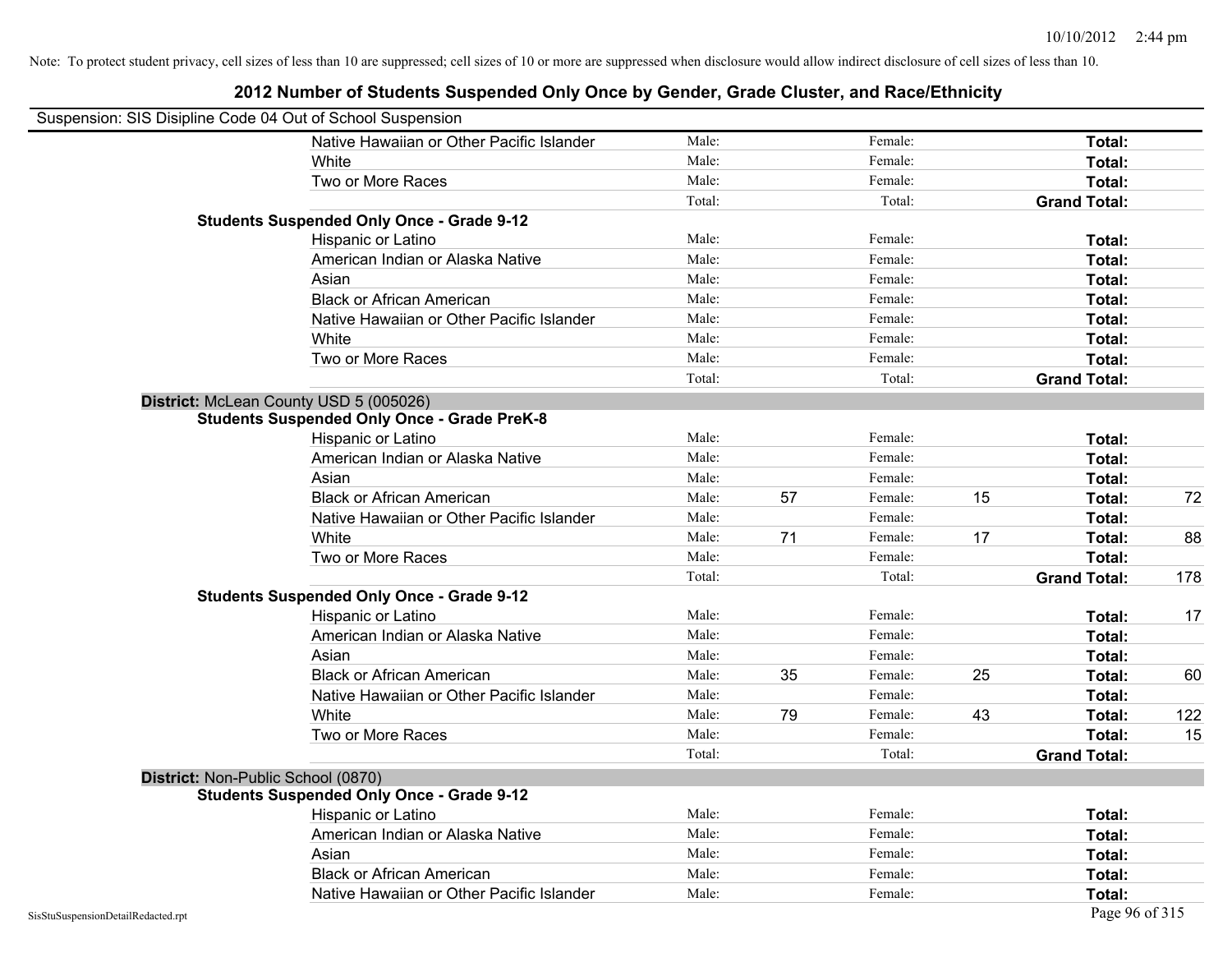| Suspension: SIS Disipline Code 04 Out of School Suspension |                                                    |        |         |                     |    |
|------------------------------------------------------------|----------------------------------------------------|--------|---------|---------------------|----|
|                                                            | White                                              | Male:  | Female: | Total:              |    |
|                                                            | Two or More Races                                  | Male:  | Female: | Total:              |    |
|                                                            |                                                    | Total: | Total:  | <b>Grand Total:</b> |    |
| District: Olympia CUSD 16 (016026)                         |                                                    |        |         |                     |    |
|                                                            | <b>Students Suspended Only Once - Grade PreK-8</b> |        |         |                     |    |
|                                                            | Hispanic or Latino                                 | Male:  | Female: | Total:              |    |
|                                                            | American Indian or Alaska Native                   | Male:  | Female: | Total:              |    |
|                                                            | Asian                                              | Male:  | Female: | Total:              |    |
|                                                            | <b>Black or African American</b>                   | Male:  | Female: | Total:              |    |
|                                                            | Native Hawaiian or Other Pacific Islander          | Male:  | Female: | Total:              |    |
|                                                            | White                                              | Male:  | Female: | Total:              | 18 |
|                                                            | Two or More Races                                  | Male:  | Female: | Total:              |    |
|                                                            |                                                    | Total: | Total:  | <b>Grand Total:</b> |    |
|                                                            | <b>Students Suspended Only Once - Grade 9-12</b>   |        |         |                     |    |
|                                                            | Hispanic or Latino                                 | Male:  | Female: | Total:              |    |
|                                                            | American Indian or Alaska Native                   | Male:  | Female: | Total:              |    |
|                                                            | Asian                                              | Male:  | Female: | Total:              |    |
|                                                            | <b>Black or African American</b>                   | Male:  | Female: | Total:              |    |
|                                                            | Native Hawaiian or Other Pacific Islander          | Male:  | Female: | Total:              |    |
|                                                            | White                                              | Male:  | Female: | Total:              | 19 |
|                                                            | Two or More Races                                  | Male:  | Female: | Total:              |    |
|                                                            |                                                    | Total: | Total:  | <b>Grand Total:</b> |    |
| District: Ridgeview CUSD 19 (019026)                       |                                                    |        |         |                     |    |
|                                                            | <b>Students Suspended Only Once - Grade PreK-8</b> |        |         |                     |    |
|                                                            | Hispanic or Latino                                 | Male:  | Female: | Total:              |    |
|                                                            | American Indian or Alaska Native                   | Male:  | Female: | Total:              |    |
|                                                            | Asian                                              | Male:  | Female: | Total:              |    |
|                                                            | <b>Black or African American</b>                   | Male:  | Female: | Total:              |    |
|                                                            | Native Hawaiian or Other Pacific Islander          | Male:  | Female: | Total:              |    |
|                                                            | White                                              | Male:  | Female: | Total:              | 16 |
|                                                            | Two or More Races                                  | Male:  | Female: | Total:              |    |
|                                                            |                                                    | Total: | Total:  | <b>Grand Total:</b> |    |
|                                                            | <b>Students Suspended Only Once - Grade 9-12</b>   |        |         |                     |    |
|                                                            | Hispanic or Latino                                 | Male:  | Female: | Total:              |    |
|                                                            | American Indian or Alaska Native                   | Male:  | Female: | Total:              |    |
|                                                            | Asian                                              | Male:  | Female: | Total:              |    |
|                                                            | <b>Black or African American</b>                   | Male:  | Female: | Total:              |    |
|                                                            | Native Hawaiian or Other Pacific Islander          | Male:  | Female: | Total:              |    |
|                                                            | White                                              | Male:  | Female: | Total:              |    |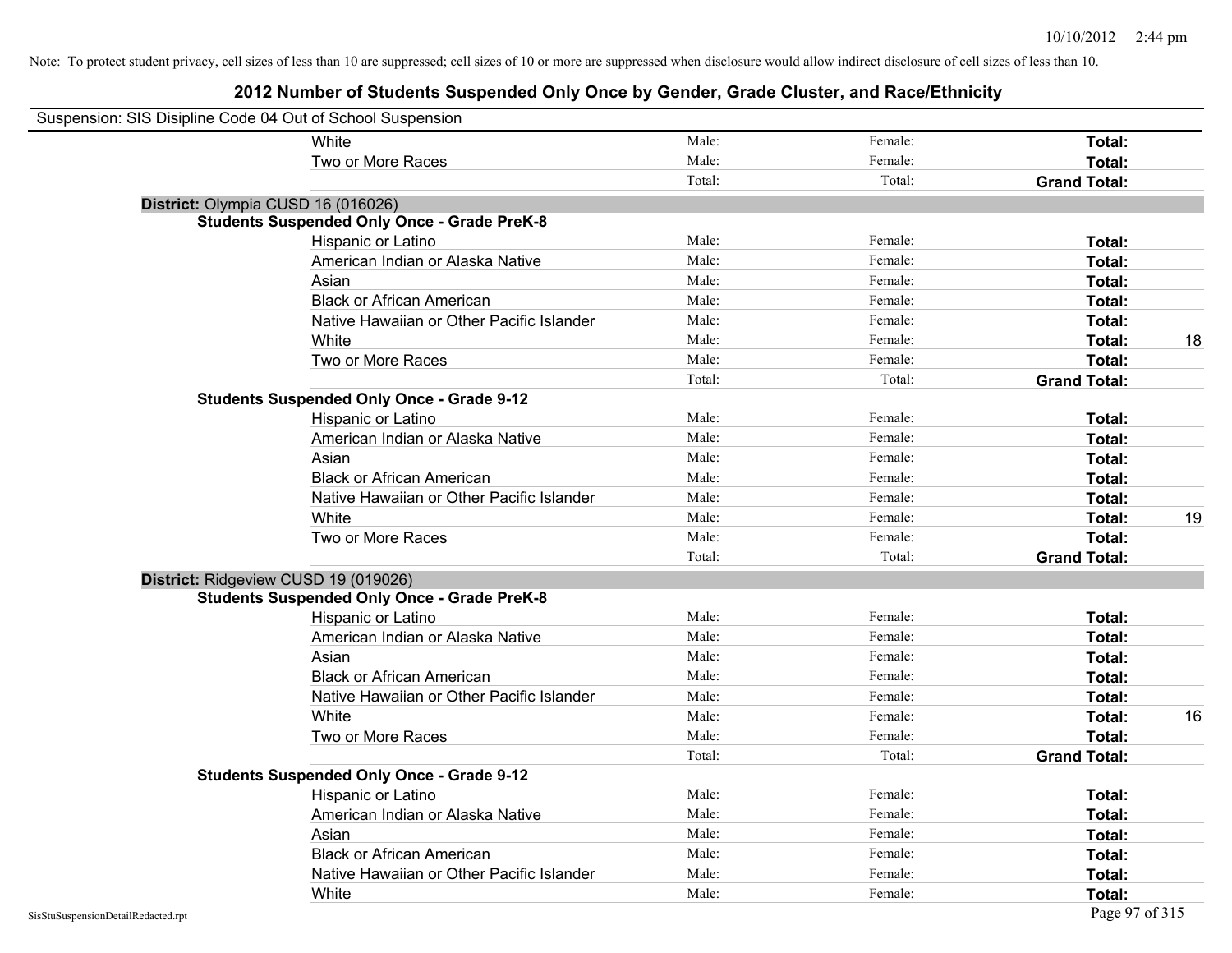|                         | Suspension: SIS Disipline Code 04 Out of School Suspension |        |         |                     |    |
|-------------------------|------------------------------------------------------------|--------|---------|---------------------|----|
|                         | Two or More Races                                          | Male:  | Female: | Total:              |    |
|                         |                                                            | Total: | Total:  | <b>Grand Total:</b> |    |
| Region: DuPage ROE (19) |                                                            |        |         |                     |    |
| County: Dupage (022)    |                                                            |        |         |                     |    |
|                         | District: Abraxas Youth & Family Services (011400)         |        |         |                     |    |
|                         | <b>Students Suspended Only Once - Grade 9-12</b>           |        |         |                     |    |
|                         | Hispanic or Latino                                         | Male:  | Female: | Total:              |    |
|                         | American Indian or Alaska Native                           | Male:  | Female: | Total:              |    |
|                         | Asian                                                      | Male:  | Female: | Total:              |    |
|                         | <b>Black or African American</b>                           | Male:  | Female: | Total:              |    |
|                         | Native Hawaiian or Other Pacific Islander                  | Male:  | Female: | Total:              |    |
|                         | White                                                      | Male:  | Female: | Total:              |    |
|                         | Two or More Races                                          | Male:  | Female: | Total:              |    |
|                         |                                                            | Total: | Total:  | <b>Grand Total:</b> |    |
|                         | District: Addison SD 4 (004002)                            |        |         |                     |    |
|                         | <b>Students Suspended Only Once - Grade PreK-8</b>         |        |         |                     |    |
|                         | Hispanic or Latino                                         | Male:  | Female: | Total:              | 15 |
|                         | American Indian or Alaska Native                           | Male:  | Female: | Total:              |    |
|                         | Asian                                                      | Male:  | Female: | Total:              |    |
|                         | <b>Black or African American</b>                           | Male:  | Female: | Total:              |    |
|                         | Native Hawaiian or Other Pacific Islander                  | Male:  | Female: | Total:              |    |
|                         | White                                                      | Male:  | Female: | Total:              |    |
|                         | Two or More Races                                          | Male:  | Female: | Total:              |    |
|                         |                                                            | Total: | Total:  | <b>Grand Total:</b> | 28 |
|                         | District: Benjamin SD 25 (025002)                          |        |         |                     |    |
|                         | <b>Students Suspended Only Once - Grade PreK-8</b>         |        |         |                     |    |
|                         | Hispanic or Latino                                         | Male:  | Female: | Total:              |    |
|                         | American Indian or Alaska Native                           | Male:  | Female: | Total:              |    |
|                         | Asian                                                      | Male:  | Female: | Total:              |    |
|                         | <b>Black or African American</b>                           | Male:  | Female: | Total:              |    |
|                         | Native Hawaiian or Other Pacific Islander                  | Male:  | Female: | Total:              |    |
|                         | White                                                      | Male:  | Female: | Total:              |    |
|                         | Two or More Races                                          | Male:  | Female: | Total:              |    |
|                         |                                                            | Total: | Total:  | <b>Grand Total:</b> |    |
|                         | District: Bensenville SD 2 (002002)                        |        |         |                     |    |
|                         | <b>Students Suspended Only Once - Grade PreK-8</b>         |        |         |                     |    |
|                         | <b>Hispanic or Latino</b>                                  | Male:  | Female: | Total:              | 15 |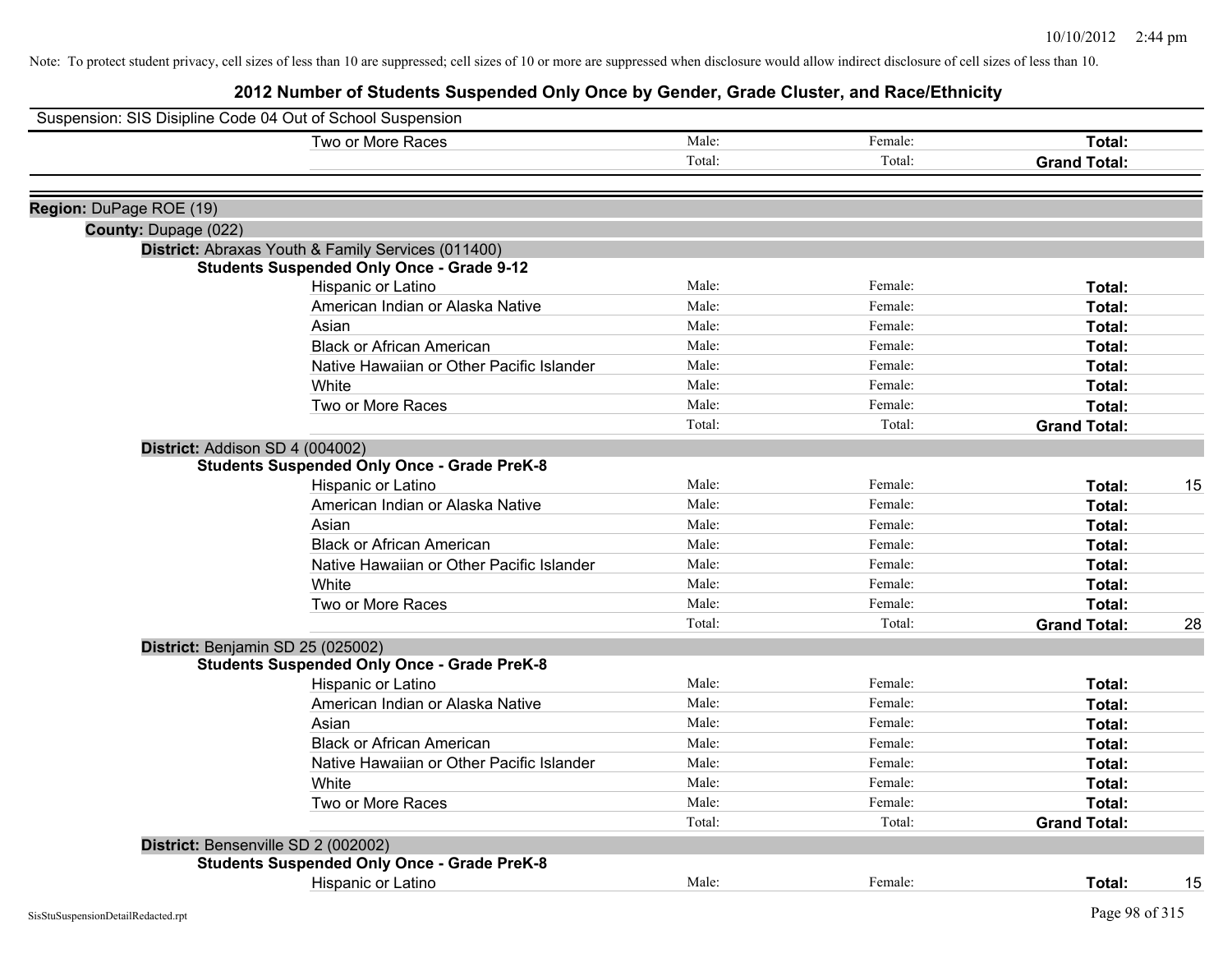# **2012 Number of Students Suspended Only Once by Gender, Grade Cluster, and Race/Ethnicity**

|                                        | Suspension: SIS Disipline Code 04 Out of School Suspension |        |         |                     |    |
|----------------------------------------|------------------------------------------------------------|--------|---------|---------------------|----|
|                                        | American Indian or Alaska Native                           | Male:  | Female: | Total:              |    |
|                                        | Asian                                                      | Male:  | Female: | Total:              |    |
|                                        | <b>Black or African American</b>                           | Male:  | Female: | Total:              |    |
|                                        | Native Hawaiian or Other Pacific Islander                  | Male:  | Female: | Total:              |    |
|                                        | White                                                      | Male:  | Female: | Total:              |    |
|                                        | Two or More Races                                          | Male:  | Female: | Total:              |    |
|                                        |                                                            | Total: | Total:  | <b>Grand Total:</b> |    |
|                                        | District: Bloomingdale SD 13 (013002)                      |        |         |                     |    |
|                                        | <b>Students Suspended Only Once - Grade PreK-8</b>         |        |         |                     |    |
|                                        | Hispanic or Latino                                         | Male:  | Female: | Total:              |    |
|                                        | American Indian or Alaska Native                           | Male:  | Female: | Total:              |    |
|                                        | Asian                                                      | Male:  | Female: | Total:              |    |
|                                        | <b>Black or African American</b>                           | Male:  | Female: | Total:              |    |
|                                        | Native Hawaiian or Other Pacific Islander                  | Male:  | Female: | Total:              |    |
|                                        | White                                                      | Male:  | Female: | Total:              |    |
|                                        | Two or More Races                                          | Male:  | Female: | Total:              |    |
|                                        |                                                            | Total: | Total:  | <b>Grand Total:</b> |    |
| <b>District: Butler SD 53 (053002)</b> |                                                            |        |         |                     |    |
|                                        | <b>Students Suspended Only Once - Grade PreK-8</b>         |        |         |                     |    |
|                                        | Hispanic or Latino                                         | Male:  | Female: | Total:              |    |
|                                        | American Indian or Alaska Native                           | Male:  | Female: | Total:              |    |
|                                        | Asian                                                      | Male:  | Female: | Total:              |    |
|                                        | <b>Black or African American</b>                           | Male:  | Female: | Total:              |    |
|                                        | Native Hawaiian or Other Pacific Islander                  | Male:  | Female: | Total:              |    |
|                                        | White                                                      | Male:  | Female: | Total:              |    |
|                                        | Two or More Races                                          | Male:  | Female: | Total:              |    |
|                                        |                                                            | Total: | Total:  | <b>Grand Total:</b> |    |
| <b>District: Cass SD 63 (063002)</b>   |                                                            |        |         |                     |    |
|                                        | <b>Students Suspended Only Once - Grade PreK-8</b>         |        |         |                     |    |
|                                        | Hispanic or Latino                                         | Male:  | Female: | Total:              |    |
|                                        | American Indian or Alaska Native                           | Male:  | Female: | Total:              |    |
|                                        | Asian                                                      | Male:  | Female: | Total:              |    |
|                                        | <b>Black or African American</b>                           | Male:  | Female: | Total:              |    |
|                                        | Native Hawaiian or Other Pacific Islander                  | Male:  | Female: | Total:              |    |
|                                        | White                                                      | Male:  | Female: | Total:              |    |
|                                        | Two or More Races                                          | Male:  | Female: | Total:              |    |
|                                        |                                                            | Total: | Total:  | <b>Grand Total:</b> | 11 |
|                                        |                                                            |        |         |                     |    |

### **District:** CCSD 180 (180004)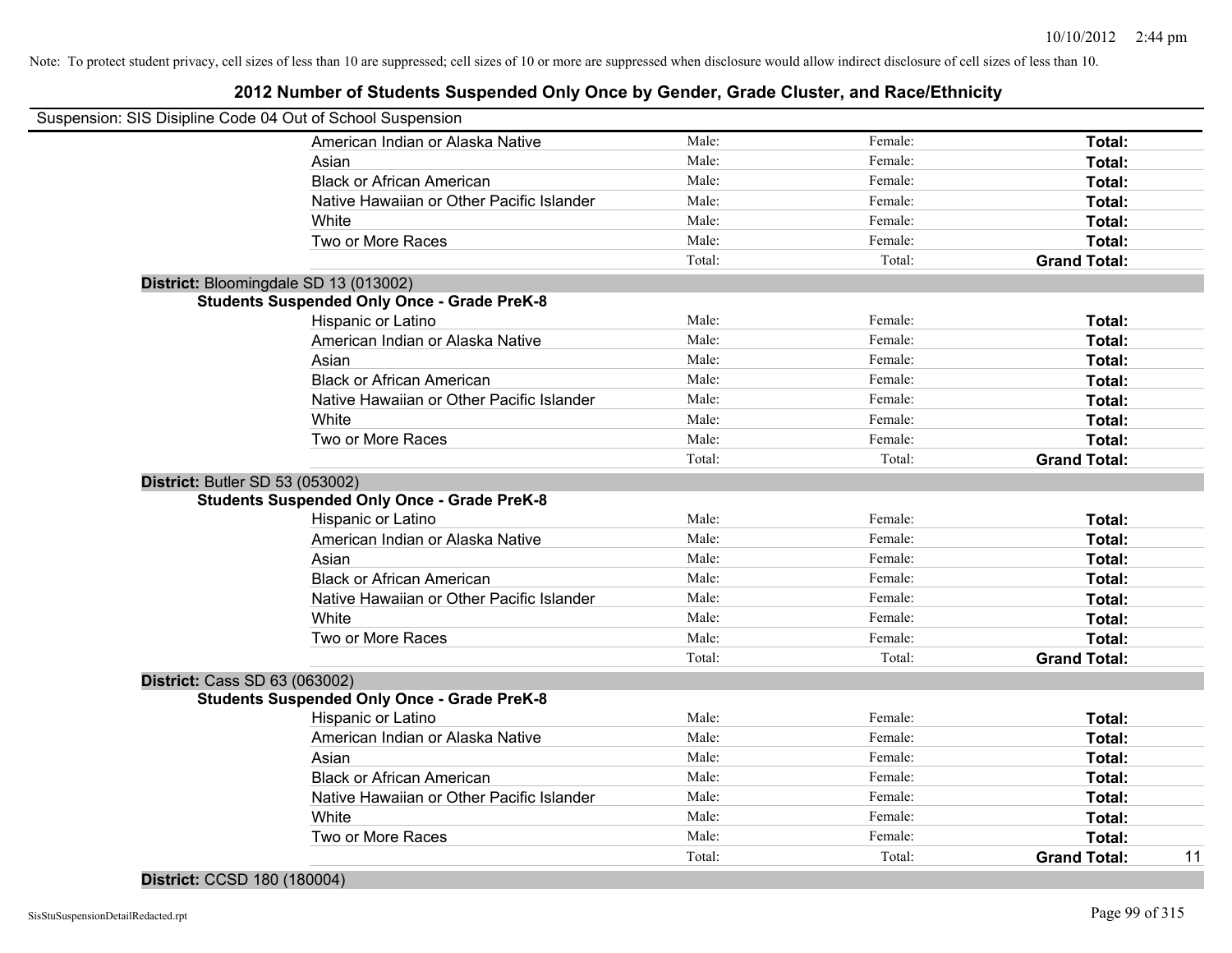### Suspension: SIS Disipline Code 04 Out of School Suspension **Students Suspended Only Once - Grade PreK-8** Hispanic or Latino **Finale:** Female: **Female:** Female: **Total:** Female: **Total:** Female: **Female:** Female: **Total:** Female: **Female:** Female: **Female:** Female: **Female:** Female: **Female:** Female: **Female:** Female: **Female:** American Indian or Alaska Native **Male:** Male: Female: Female: **Total:** Total: Asian **Asian Male:** Total: Male: Female: **Total: Total:** Total: Total: Total: Total: Total: Total: Total: Total: Total: Total: Total: Total: Total: Total: Total: Total: Total: Total: Total: Total: Total: Total: Total: Tota Black or African American **Male:** 21 Female: 16 Total: 37 Native Hawaiian or Other Pacific Islander Male: Total: Female: Female: Total: Total: White **Total:** Male: Female: **Total:** Female: **Total:** Total: Two or More Races **Total:** Total: Male: Female: Female: **Total:** Female: **Total:** Total: Total: Total: **Grand Total: District:** CCSD 89 (089004) **Students Suspended Only Once - Grade PreK-8** Hispanic or Latino **Finally Contract Contract Contract Contract Contract Contract Contract Contract Contract Contract Contract Contract Contract Contract Contract Contract Contract Contract Contract Contract Contract Contr** American Indian or Alaska Native **Male:** Male: Female: Female: **Total:** Total: Asian **Female:** Total: Male: Female: **Total:** Total: Total: Total: Total: Total: Total: Total: Total: Total: Total: Total: Total: Total: Total: Total: Total: Total: Total: Total: Total: Total: Total: Total: Total: Total: T Black or African American **Figure 1.1 and Total:** Male: Female: Female: **Total:** Total: Native Hawaiian or Other Pacific Islander **Male:** Male: Female: Female: **Total:** Total: White **Total:** Male: Female: **Total:** Total: **Total:** Female: **Total:** Total: Two or More Races **Total:** Total: Male: Female: Female: **Total:** Total: Female: Total: Total: Total: **Grand Total:** 23 **District:** CCSD 93 (093004) **Students Suspended Only Once - Grade PreK-8** Hispanic or Latino **Finally Contract Contract Contract Contract Contract Contract Contract Contract Contract Contract Contract Contract Contract Contract Contract Contract Contract Contract Contract Contract Contract Contr** American Indian or Alaska Native **Male:** Male: Female: Female: **Total:** Total: Asian **Asian Male:** Total: Male: Female: **Total: Total:** Total: Total: Total: Total: Total: Total: Total: Total: Total: Total: Total: Total: Total: Total: Total: Total: Total: Total: Total: Total: Total: Total: Total: Tota Black or African American **Figure 1.1 and Total:** Male: Female: Female: **Total:** Total: Native Hawaiian or Other Pacific Islander **Male:** Male: Female: Female: **Total:** Total: White **Total:** Male: Female: **Total:** Female: **Total:** Total: Two or More Races **Total:** Total: Male: Female: Female: **Total:** Total: Total: Total: **Grand Total:** 15 **District:** Center Cass SD 66 (066002) **Students Suspended Only Once - Grade PreK-8** Hispanic or Latino **Finale:** Female: **Total:** Female: **Total:** Female: **Total:** Female: **Finale:** Female: **Total:** Female: **Finale:** Finale: **Finale:** Finale: **Finale:** Finale: **Finale:** Finale: **Finale:** Finale: **Finale:** American Indian or Alaska Native **Male:** Male: Female: Female: **Total:** Total: Asian **Female:** Total: Male: Female: **Total:** Total: Total: Total: Total: Total: Total: Total: Total: Total: Total: Total: Total: Total: Total: Total: Total: Total: Total: Total: Total: Total: Total: Total: Total: Total: T Black or African American **Figure 1.1 and Total:** Male: Female: Female: **Total:** Total: Native Hawaiian or Other Pacific Islander Male: Total: Female: Female: Total: Total: White **Total:** Male: Female: **Total:** Total: **Total:** Female: **Total:** Total: Two or More Races **Total:** Total: Male: Female: Female: **Total:** Female: **Total:** Total: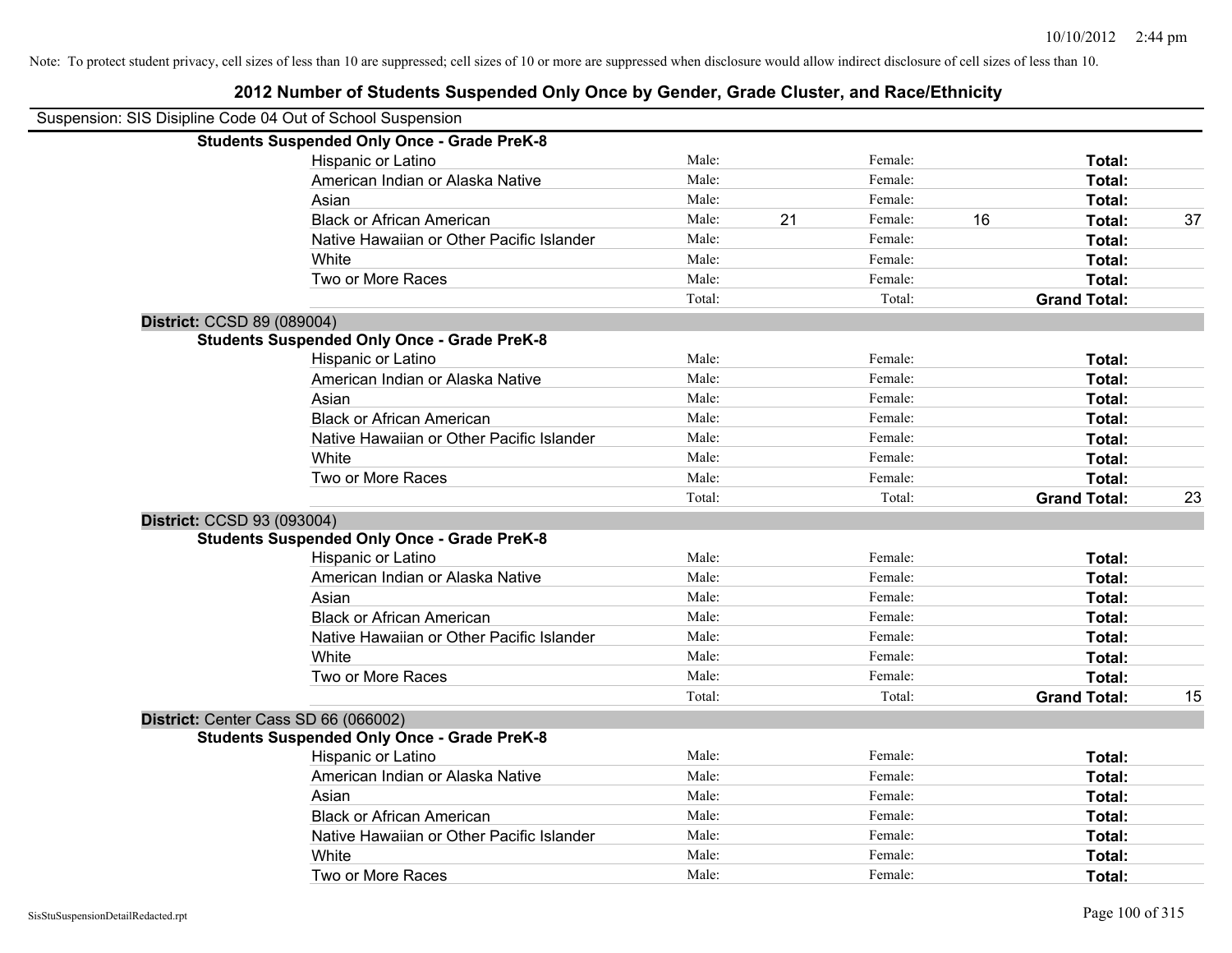|                                   | Suspension: SIS Disipline Code 04 Out of School Suspension |        |    |         |    |                     |     |
|-----------------------------------|------------------------------------------------------------|--------|----|---------|----|---------------------|-----|
|                                   |                                                            | Total: |    | Total:  |    | <b>Grand Total:</b> |     |
| <b>District: CHSD 94 (094016)</b> |                                                            |        |    |         |    |                     |     |
|                                   | <b>Students Suspended Only Once - Grade 9-12</b>           |        |    |         |    |                     |     |
|                                   | Hispanic or Latino                                         | Male:  | 57 | Female: | 32 | Total:              | 89  |
|                                   | American Indian or Alaska Native                           | Male:  |    | Female: |    | Total:              |     |
|                                   | Asian                                                      | Male:  |    | Female: |    | Total:              |     |
|                                   | <b>Black or African American</b>                           | Male:  |    | Female: |    | Total:              |     |
|                                   | Native Hawaiian or Other Pacific Islander                  | Male:  |    | Female: |    | Total:              |     |
|                                   | White                                                      | Male:  | 25 | Female: | 12 | Total:              | 37  |
|                                   | Two or More Races                                          | Male:  |    | Female: |    | Total:              |     |
|                                   |                                                            | Total: |    | Total:  |    | <b>Grand Total:</b> | 136 |
| District: CHSD 99 (099016)        |                                                            |        |    |         |    |                     |     |
|                                   | <b>Students Suspended Only Once - Grade 9-12</b>           |        |    |         |    |                     |     |
|                                   | Hispanic or Latino                                         | Male:  |    | Female: |    | Total:              | 27  |
|                                   | American Indian or Alaska Native                           | Male:  |    | Female: |    | Total:              |     |
|                                   | Asian                                                      | Male:  |    | Female: |    | Total:              |     |
|                                   | <b>Black or African American</b>                           | Male:  | 40 | Female: | 35 | Total:              | 75  |
|                                   | Native Hawaiian or Other Pacific Islander                  | Male:  |    | Female: |    | Total:              |     |
|                                   | White                                                      | Male:  | 72 | Female: | 37 | Total:              | 109 |
|                                   | Two or More Races                                          | Male:  |    | Female: |    | Total:              | 10  |
|                                   |                                                            | Total: |    | Total:  |    | <b>Grand Total:</b> |     |
|                                   | District: Coop Assoc for Spec Educ (016061)                |        |    |         |    |                     |     |
|                                   | <b>Students Suspended Only Once - Grade 9-12</b>           |        |    |         |    |                     |     |
|                                   | Hispanic or Latino                                         | Male:  |    | Female: |    | Total:              |     |
|                                   | American Indian or Alaska Native                           | Male:  |    | Female: |    | Total:              |     |
|                                   | Asian                                                      | Male:  |    | Female: |    | Total:              |     |
|                                   | <b>Black or African American</b>                           | Male:  |    | Female: |    | Total:              |     |
|                                   | Native Hawaiian or Other Pacific Islander                  | Male:  |    | Female: |    | Total:              |     |
|                                   | White                                                      | Male:  |    | Female: |    | Total:              |     |
|                                   | Two or More Races                                          | Male:  |    | Female: |    | Total:              |     |
|                                   |                                                            | Total: |    | Total:  |    | <b>Grand Total:</b> |     |
| District: CUSD 200 (200026)       |                                                            |        |    |         |    |                     |     |
|                                   | <b>Students Suspended Only Once - Grade PreK-8</b>         |        |    |         |    |                     |     |
|                                   | Hispanic or Latino                                         | Male:  |    | Female: |    | Total:              | 29  |
|                                   | American Indian or Alaska Native                           | Male:  |    | Female: |    | Total:              |     |
|                                   | Asian                                                      | Male:  |    | Female: |    | Total:              |     |
|                                   | <b>Black or African American</b>                           | Male:  |    | Female: |    | Total:              | 20  |
|                                   | Native Hawaiian or Other Pacific Islander                  | Male:  |    | Female: |    | Total:              |     |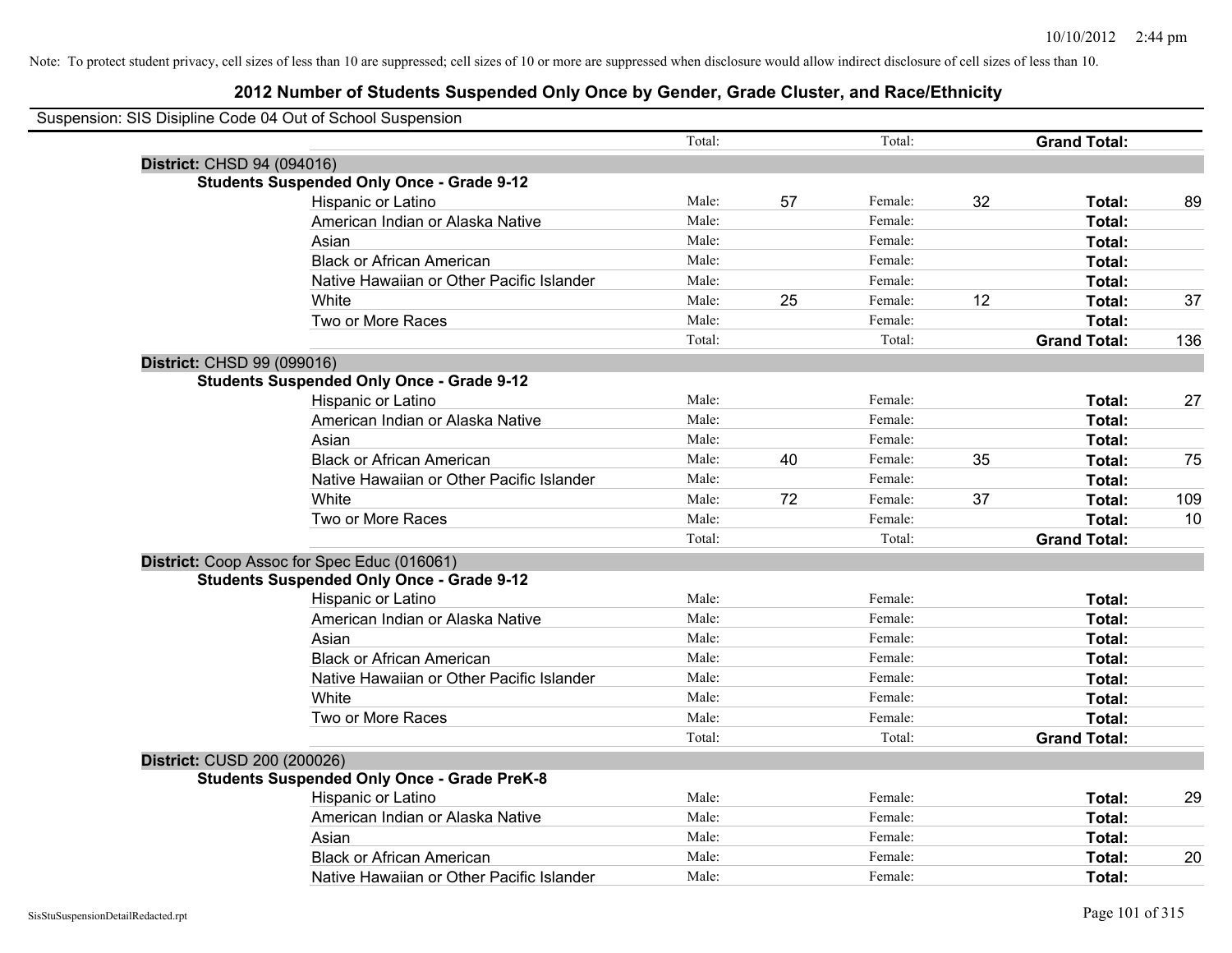| Suspension: SIS Disipline Code 04 Out of School Suspension |                                                    |        |    |         |                 |                     |    |
|------------------------------------------------------------|----------------------------------------------------|--------|----|---------|-----------------|---------------------|----|
|                                                            | White                                              | Male:  |    | Female: |                 | Total:              | 36 |
|                                                            | Two or More Races                                  | Male:  |    | Female: |                 | Total:              |    |
|                                                            |                                                    | Total: | 82 | Total:  | 13              | <b>Grand Total:</b> | 95 |
|                                                            | <b>Students Suspended Only Once - Grade 9-12</b>   |        |    |         |                 |                     |    |
|                                                            | Hispanic or Latino                                 | Male:  |    | Female: |                 | Total:              | 30 |
|                                                            | American Indian or Alaska Native                   | Male:  |    | Female: |                 | Total:              |    |
|                                                            | Asian                                              | Male:  |    | Female: |                 | Total:              |    |
|                                                            | <b>Black or African American</b>                   | Male:  | 10 | Female: | 12              | Total:              | 22 |
|                                                            | Native Hawaiian or Other Pacific Islander          | Male:  |    | Female: |                 | Total:              |    |
|                                                            | White                                              | Male:  | 29 | Female: | 13              | Total:              | 42 |
|                                                            | Two or More Races                                  | Male:  |    | Female: |                 | Total:              |    |
|                                                            |                                                    | Total: |    | Total:  |                 | <b>Grand Total:</b> |    |
| District: CUSD 201 (201026)                                |                                                    |        |    |         |                 |                     |    |
|                                                            | <b>Students Suspended Only Once - Grade PreK-8</b> |        |    |         |                 |                     |    |
|                                                            | Hispanic or Latino                                 | Male:  |    | Female: |                 | Total:              |    |
|                                                            | American Indian or Alaska Native                   | Male:  |    | Female: |                 | Total:              |    |
|                                                            | Asian                                              | Male:  |    | Female: |                 | Total:              |    |
|                                                            | <b>Black or African American</b>                   | Male:  |    | Female: |                 | Total:              |    |
|                                                            | Native Hawaiian or Other Pacific Islander          | Male:  |    | Female: |                 | Total:              |    |
|                                                            | White                                              | Male:  |    | Female: |                 | Total:              | 13 |
|                                                            | Two or More Races                                  | Male:  |    | Female: |                 | Total:              |    |
|                                                            |                                                    | Total: |    | Total:  |                 | <b>Grand Total:</b> | 26 |
|                                                            | <b>Students Suspended Only Once - Grade 9-12</b>   |        |    |         |                 |                     |    |
|                                                            | Hispanic or Latino                                 | Male:  |    | Female: |                 | Total:              |    |
|                                                            | American Indian or Alaska Native                   | Male:  |    | Female: |                 | Total:              |    |
|                                                            | Asian                                              | Male:  |    | Female: |                 | Total:              |    |
|                                                            | <b>Black or African American</b>                   | Male:  |    | Female: |                 | Total:              |    |
|                                                            | Native Hawaiian or Other Pacific Islander          | Male:  |    | Female: |                 | Total:              |    |
|                                                            | White                                              | Male:  |    | Female: |                 | Total:              | 26 |
|                                                            | Two or More Races                                  | Male:  |    | Female: |                 | Total:              |    |
|                                                            |                                                    | Total: | 29 | Total:  | 10 <sup>°</sup> | <b>Grand Total:</b> | 39 |
| District: Darien SD 61 (061002)                            |                                                    |        |    |         |                 |                     |    |
|                                                            | <b>Students Suspended Only Once - Grade PreK-8</b> |        |    |         |                 |                     |    |
|                                                            | <b>Hispanic or Latino</b>                          | Male:  |    | Female: |                 | Total:              |    |
|                                                            | American Indian or Alaska Native                   | Male:  |    | Female: |                 | Total:              |    |
|                                                            | Asian                                              | Male:  |    | Female: |                 | Total:              |    |
|                                                            | <b>Black or African American</b>                   | Male:  |    | Female: |                 | Total:              |    |
|                                                            | Native Hawaiian or Other Pacific Islander          | Male:  |    | Female: |                 | Total:              |    |
|                                                            | White                                              | Male:  |    | Female: |                 | Total:              | 12 |
| SisStuSuspensionDetailRedacted.rpt                         |                                                    |        |    |         |                 | Page 102 of 315     |    |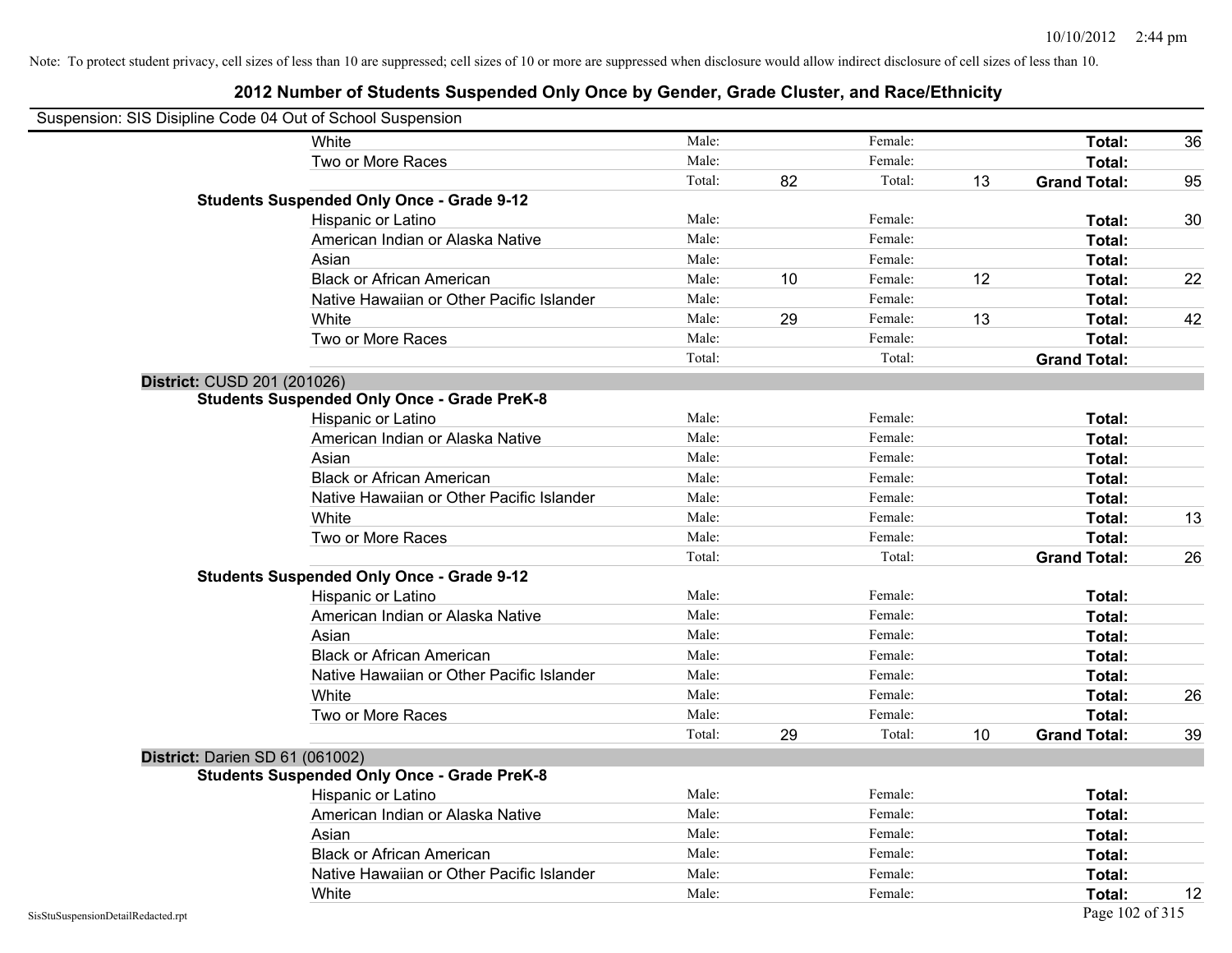| Suspension: SIS Disipline Code 04 Out of School Suspension |                                                    |        |    |         |    |                     |     |
|------------------------------------------------------------|----------------------------------------------------|--------|----|---------|----|---------------------|-----|
|                                                            | Two or More Races                                  | Male:  |    | Female: |    | Total:              |     |
|                                                            |                                                    | Total: |    | Total:  |    | <b>Grand Total:</b> | 25  |
|                                                            | District: Downers Grove GSD 58 (058002)            |        |    |         |    |                     |     |
|                                                            | <b>Students Suspended Only Once - Grade PreK-8</b> |        |    |         |    |                     |     |
|                                                            | Hispanic or Latino                                 | Male:  |    | Female: |    | Total:              |     |
|                                                            | American Indian or Alaska Native                   | Male:  |    | Female: |    | Total:              |     |
|                                                            | Asian                                              | Male:  |    | Female: |    | Total:              |     |
|                                                            | <b>Black or African American</b>                   | Male:  |    | Female: |    | Total:              |     |
|                                                            | Native Hawaiian or Other Pacific Islander          | Male:  |    | Female: |    | Total:              |     |
|                                                            | White                                              | Male:  |    | Female: |    | Total:              |     |
|                                                            | Two or More Races                                  | Male:  |    | Female: |    | Total:              |     |
|                                                            |                                                    | Total: |    | Total:  |    | <b>Grand Total:</b> | 10  |
| District: DuPage HSD 88 (088016)                           |                                                    |        |    |         |    |                     |     |
|                                                            | <b>Students Suspended Only Once - Grade 9-12</b>   |        |    |         |    |                     |     |
|                                                            | Hispanic or Latino                                 | Male:  | 81 | Female: | 44 | Total:              | 125 |
|                                                            | American Indian or Alaska Native                   | Male:  |    | Female: |    | Total:              |     |
|                                                            | Asian                                              | Male:  |    | Female: |    | Total:              |     |
|                                                            | <b>Black or African American</b>                   | Male:  | 20 | Female: | 17 | Total:              | 37  |
|                                                            | Native Hawaiian or Other Pacific Islander          | Male:  |    | Female: |    | Total:              |     |
|                                                            | White                                              | Male:  | 65 | Female: | 25 | Total:              | 90  |
|                                                            | Two or More Races                                  | Male:  |    | Female: |    | Total:              |     |
|                                                            |                                                    | Total: |    | Total:  |    | <b>Grand Total:</b> | 265 |
| District: Elmhurst SD 205 (205026)                         |                                                    |        |    |         |    |                     |     |
|                                                            | <b>Students Suspended Only Once - Grade PreK-8</b> |        |    |         |    |                     |     |
|                                                            | Hispanic or Latino                                 | Male:  |    | Female: |    | Total:              |     |
|                                                            | American Indian or Alaska Native                   | Male:  |    | Female: |    | Total:              |     |
|                                                            | Asian                                              | Male:  |    | Female: |    | Total:              |     |
|                                                            | <b>Black or African American</b>                   | Male:  |    | Female: |    | Total:              |     |
|                                                            | Native Hawaiian or Other Pacific Islander          | Male:  |    | Female: |    | Total:              |     |
|                                                            | White                                              | Male:  |    | Female: |    | Total:              | 17  |
|                                                            | Two or More Races                                  | Male:  |    | Female: |    | Total:              |     |
|                                                            |                                                    | Total: |    | Total:  |    | <b>Grand Total:</b> | 29  |
|                                                            | <b>Students Suspended Only Once - Grade 9-12</b>   |        |    |         |    |                     |     |
|                                                            | Hispanic or Latino                                 | Male:  |    | Female: |    | Total:              | 16  |
|                                                            | American Indian or Alaska Native                   | Male:  |    | Female: |    | Total:              |     |
|                                                            | Asian                                              | Male:  |    | Female: |    | Total:              |     |
|                                                            | <b>Black or African American</b>                   | Male:  |    | Female: |    | Total:              |     |
|                                                            | Native Hawaiian or Other Pacific Islander          | Male:  |    | Female: |    | Total:              |     |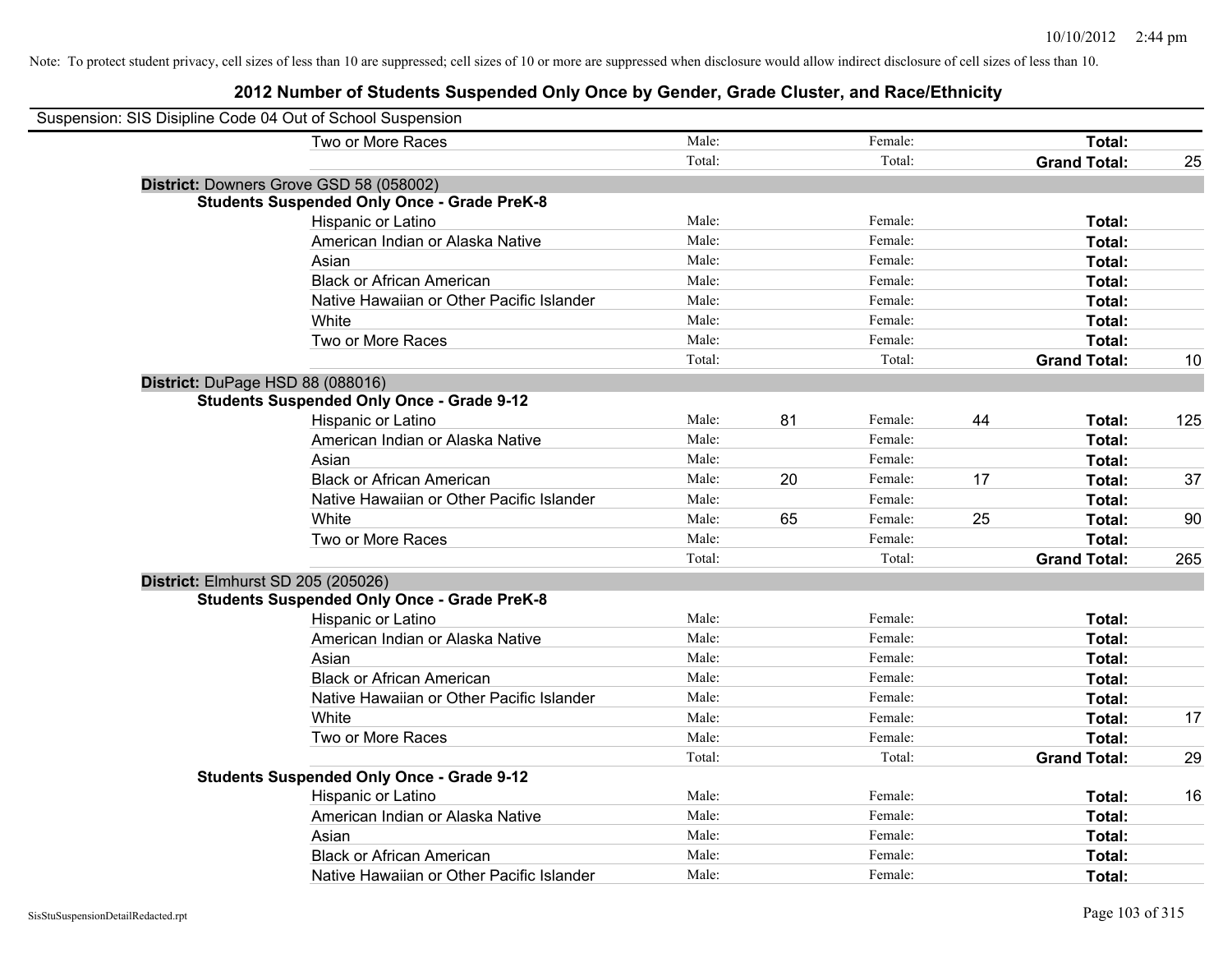| Suspension: SIS Disipline Code 04 Out of School Suspension |                                                    |        |    |         |    |                     |    |
|------------------------------------------------------------|----------------------------------------------------|--------|----|---------|----|---------------------|----|
|                                                            | White                                              | Male:  | 36 | Female: | 15 | Total:              | 51 |
|                                                            | Two or More Races                                  | Male:  |    | Female: |    | <b>Total:</b>       |    |
|                                                            |                                                    | Total: | 54 | Total:  | 28 | <b>Grand Total:</b> | 82 |
| District: Fenton CHSD 100 (100016)                         |                                                    |        |    |         |    |                     |    |
|                                                            | <b>Students Suspended Only Once - Grade 9-12</b>   |        |    |         |    |                     |    |
|                                                            | Hispanic or Latino                                 | Male:  | 35 | Female: | 15 | Total:              | 50 |
|                                                            | American Indian or Alaska Native                   | Male:  |    | Female: |    | Total:              |    |
|                                                            | Asian                                              | Male:  |    | Female: |    | Total:              |    |
|                                                            | <b>Black or African American</b>                   | Male:  |    | Female: |    | Total:              |    |
|                                                            | Native Hawaiian or Other Pacific Islander          | Male:  |    | Female: |    | Total:              |    |
|                                                            | White                                              | Male:  |    | Female: |    | Total:              | 28 |
|                                                            | Two or More Races                                  | Male:  |    | Female: |    | Total:              |    |
|                                                            |                                                    | Total: | 63 | Total:  | 26 | <b>Grand Total:</b> | 89 |
| District: Glen Ellyn SD 41 (041002)                        |                                                    |        |    |         |    |                     |    |
|                                                            | <b>Students Suspended Only Once - Grade PreK-8</b> |        |    |         |    |                     |    |
|                                                            | Hispanic or Latino                                 | Male:  |    | Female: |    | Total:              | 14 |
|                                                            | American Indian or Alaska Native                   | Male:  |    | Female: |    | Total:              |    |
|                                                            | Asian                                              | Male:  |    | Female: |    | Total:              |    |
|                                                            | <b>Black or African American</b>                   | Male:  |    | Female: |    | Total:              | 10 |
|                                                            | Native Hawaiian or Other Pacific Islander          | Male:  |    | Female: |    | Total:              |    |
|                                                            | White                                              | Male:  |    | Female: |    | Total:              | 17 |
|                                                            | Two or More Races                                  | Male:  |    | Female: |    | Total:              |    |
|                                                            |                                                    | Total: | 38 | Total:  | 14 | <b>Grand Total:</b> | 52 |
| District: Glenbard Twp HSD 87 (087017)                     |                                                    |        |    |         |    |                     |    |
|                                                            | <b>Students Suspended Only Once - Grade 9-12</b>   |        |    |         |    |                     |    |
|                                                            | Hispanic or Latino                                 | Male:  | 36 | Female: | 16 | Total:              | 52 |
|                                                            | American Indian or Alaska Native                   | Male:  |    | Female: |    | Total:              |    |
|                                                            | Asian                                              | Male:  |    | Female: |    | Total:              | 10 |
|                                                            | <b>Black or African American</b>                   | Male:  | 43 | Female: | 35 | Total:              | 78 |
|                                                            | Native Hawaiian or Other Pacific Islander          | Male:  |    | Female: |    | Total:              |    |
|                                                            | White                                              | Male:  | 56 | Female: | 19 | Total:              | 75 |
|                                                            | Two or More Races                                  | Male:  |    | Female: |    | Total:              |    |
|                                                            |                                                    | Total: |    | Total:  |    | <b>Grand Total:</b> |    |
| <b>District: Gower SD 62 (062002)</b>                      |                                                    |        |    |         |    |                     |    |
|                                                            | <b>Students Suspended Only Once - Grade PreK-8</b> |        |    |         |    |                     |    |
|                                                            | Hispanic or Latino                                 | Male:  |    | Female: |    | Total:              |    |
|                                                            | American Indian or Alaska Native                   | Male:  |    | Female: |    | Total:              |    |
|                                                            | Asian                                              | Male:  |    | Female: |    | Total:              |    |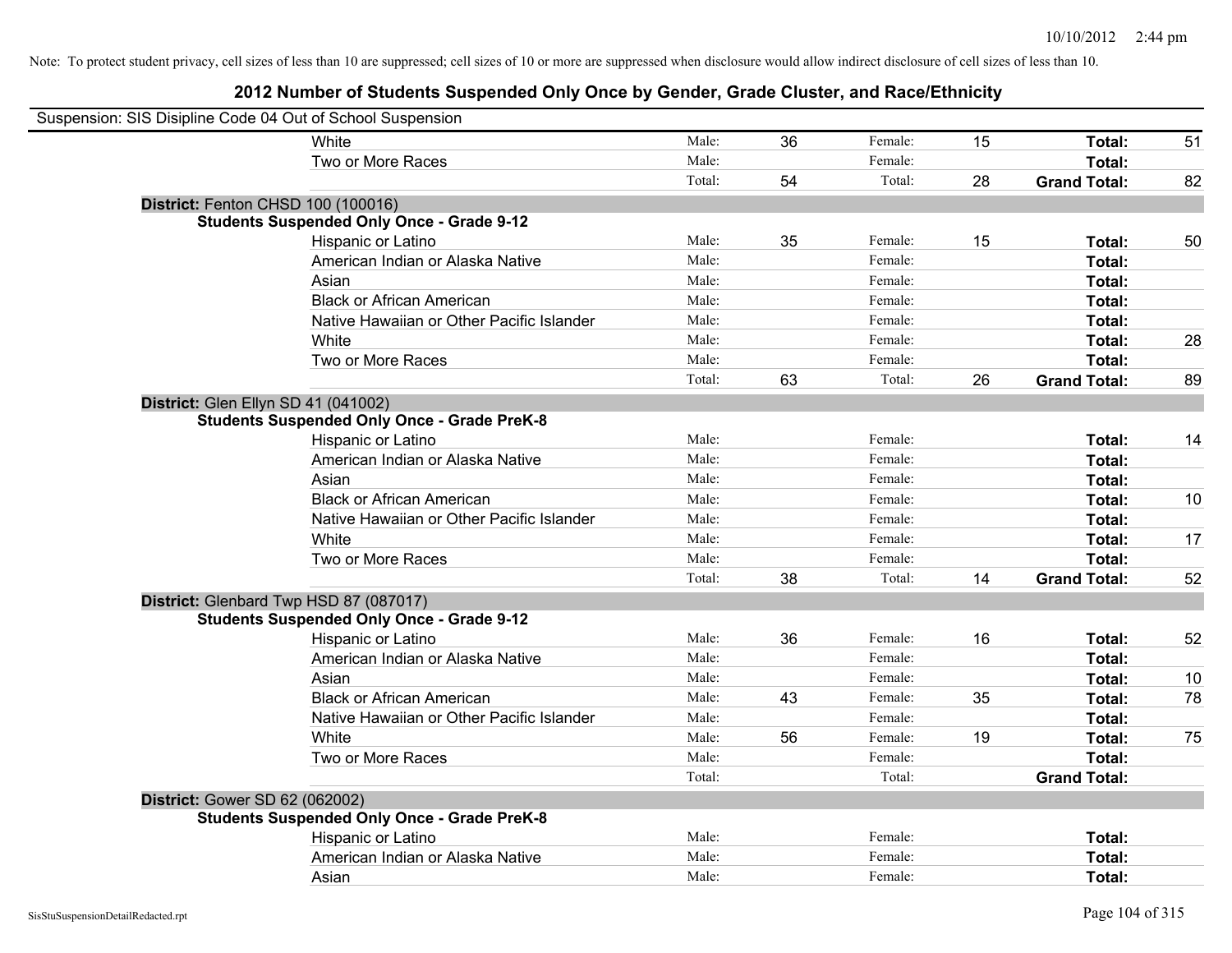| Suspension: SIS Disipline Code 04 Out of School Suspension |                                                    |        |     |         |    |                     |     |
|------------------------------------------------------------|----------------------------------------------------|--------|-----|---------|----|---------------------|-----|
|                                                            | <b>Black or African American</b>                   | Male:  |     | Female: |    | Total:              |     |
|                                                            | Native Hawaiian or Other Pacific Islander          | Male:  |     | Female: |    | Total:              |     |
|                                                            | White                                              | Male:  |     | Female: |    | Total:              |     |
|                                                            | Two or More Races                                  | Male:  |     | Female: |    | Total:              |     |
|                                                            |                                                    | Total: |     | Total:  |    | <b>Grand Total:</b> |     |
|                                                            | District: Hinsdale CCSD 181 (181004)               |        |     |         |    |                     |     |
|                                                            | <b>Students Suspended Only Once - Grade PreK-8</b> |        |     |         |    |                     |     |
|                                                            | Hispanic or Latino                                 | Male:  |     | Female: |    | Total:              |     |
|                                                            | American Indian or Alaska Native                   | Male:  |     | Female: |    | Total:              |     |
|                                                            | Asian                                              | Male:  |     | Female: |    | Total:              |     |
|                                                            | <b>Black or African American</b>                   | Male:  |     | Female: |    | Total:              |     |
|                                                            | Native Hawaiian or Other Pacific Islander          | Male:  |     | Female: |    | Total:              |     |
|                                                            | White                                              | Male:  |     | Female: |    | Total:              |     |
|                                                            | Two or More Races                                  | Male:  |     | Female: |    | Total:              |     |
|                                                            |                                                    | Total: |     | Total:  |    | <b>Grand Total:</b> |     |
|                                                            | District: Hinsdale Twp HSD 86 (086017)             |        |     |         |    |                     |     |
|                                                            | <b>Students Suspended Only Once - Grade 9-12</b>   |        |     |         |    |                     |     |
|                                                            | Hispanic or Latino                                 | Male:  |     | Female: |    | Total:              | 14  |
|                                                            | American Indian or Alaska Native                   | Male:  |     | Female: |    | Total:              |     |
|                                                            | Asian                                              | Male:  |     | Female: |    | Total:              |     |
|                                                            | <b>Black or African American</b>                   | Male:  | 17  | Female: | 17 | Total:              | 34  |
|                                                            | Native Hawaiian or Other Pacific Islander          | Male:  |     | Female: |    | Total:              |     |
|                                                            | White                                              | Male:  | 37  | Female: | 16 | Total:              | 53  |
|                                                            | Two or More Races                                  | Male:  |     | Female: |    | Total:              |     |
|                                                            |                                                    | Total: |     | Total:  |    | <b>Grand Total:</b> |     |
|                                                            | District: Indian Prairie CUSD 204 (204026)         |        |     |         |    |                     |     |
|                                                            | <b>Students Suspended Only Once - Grade PreK-8</b> |        |     |         |    |                     |     |
|                                                            | Hispanic or Latino                                 | Male:  |     | Female: |    | Total:              | 25  |
|                                                            | American Indian or Alaska Native                   | Male:  |     | Female: |    | Total:              |     |
|                                                            | Asian                                              | Male:  |     | Female: |    | Total:              |     |
|                                                            | <b>Black or African American</b>                   | Male:  | 34  | Female: | 17 | Total:              | 51  |
|                                                            | Native Hawaiian or Other Pacific Islander          | Male:  |     | Female: |    | Total:              |     |
|                                                            | White                                              | Male:  |     | Female: |    | Total:              | 57  |
|                                                            | Two or More Races                                  | Male:  |     | Female: |    | Total:              |     |
|                                                            |                                                    | Total: | 117 | Total:  | 32 | <b>Grand Total:</b> | 149 |
|                                                            | <b>Students Suspended Only Once - Grade 9-12</b>   |        |     |         |    |                     |     |
|                                                            | Hispanic or Latino                                 | Male:  | 32  | Female: | 16 | Total:              | 48  |
|                                                            | American Indian or Alaska Native                   | Male:  |     | Female: |    | Total:              |     |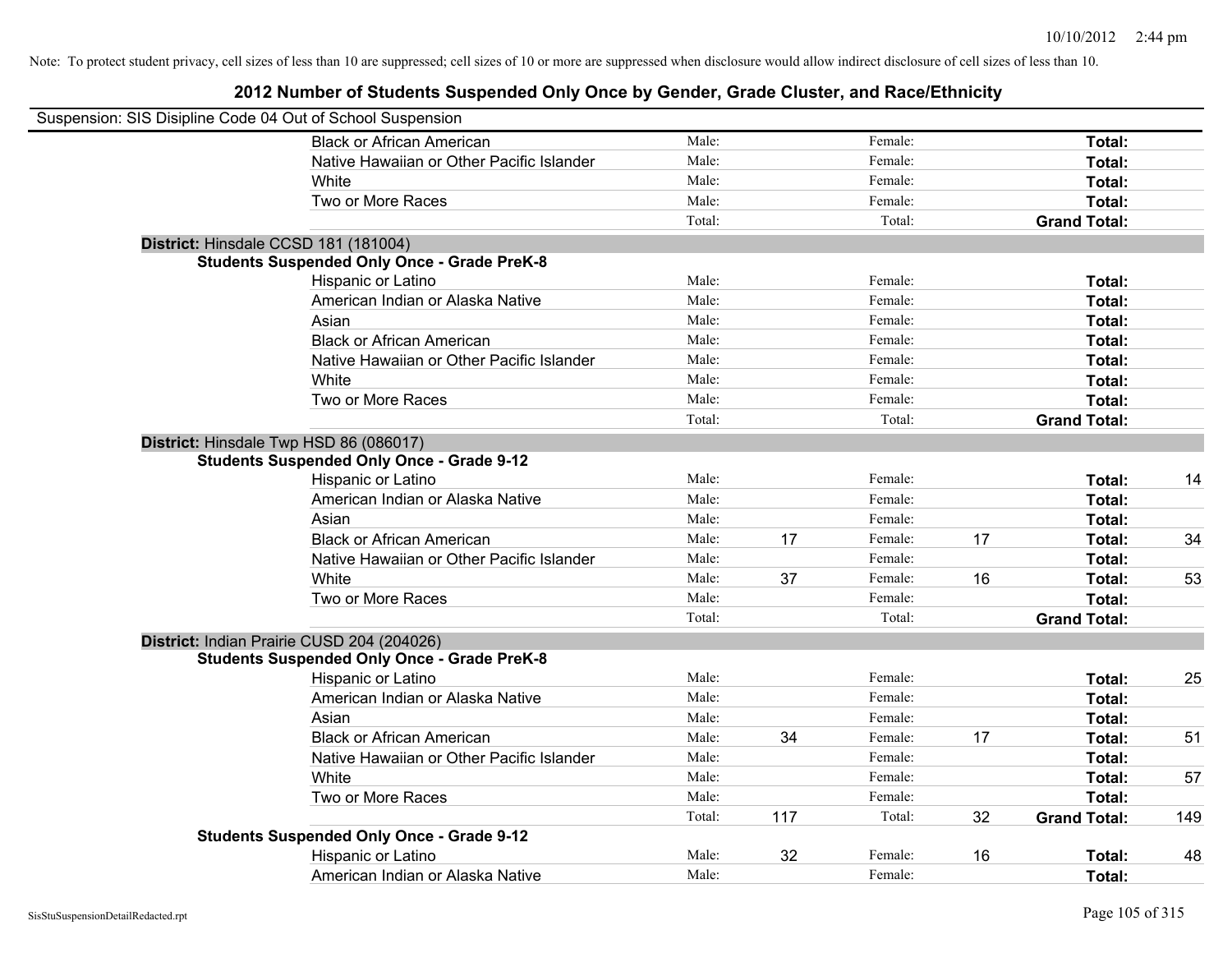### **2012 Number of Students Suspended Only Once by Gender, Grade Cluster, and Race/Ethnicity**

|                                 | Asian                                              | Male:  |    | Female: |    | Total:              | 21  |
|---------------------------------|----------------------------------------------------|--------|----|---------|----|---------------------|-----|
|                                 | <b>Black or African American</b>                   | Male:  | 55 | Female: | 39 | Total:              | 94  |
|                                 | Native Hawaiian or Other Pacific Islander          | Male:  |    | Female: |    | Total:              |     |
|                                 | White                                              | Male:  | 98 | Female: | 33 | Total:              | 131 |
|                                 | Two or More Races                                  | Male:  |    | Female: |    | Total:              | 14  |
|                                 |                                                    | Total: |    | Total:  |    | <b>Grand Total:</b> |     |
| District: Itasca SD 10 (010002) |                                                    |        |    |         |    |                     |     |
|                                 | <b>Students Suspended Only Once - Grade PreK-8</b> |        |    |         |    |                     |     |
|                                 | Hispanic or Latino                                 | Male:  |    | Female: |    | Total:              |     |
|                                 | American Indian or Alaska Native                   | Male:  |    | Female: |    | Total:              |     |
|                                 | Asian                                              | Male:  |    | Female: |    | Total:              |     |
|                                 | <b>Black or African American</b>                   | Male:  |    | Female: |    | Total:              |     |
|                                 | Native Hawaiian or Other Pacific Islander          | Male:  |    | Female: |    | Total:              |     |
|                                 | White                                              | Male:  |    | Female: |    | Total:              |     |
|                                 | Two or More Races                                  | Male:  |    | Female: |    | Total:              |     |
|                                 |                                                    | Total: |    | Total:  |    | <b>Grand Total:</b> |     |
|                                 | District: Keeneyville SD 20 (020002)               |        |    |         |    |                     |     |
|                                 | <b>Students Suspended Only Once - Grade PreK-8</b> |        |    |         |    |                     |     |
|                                 | Hispanic or Latino                                 | Male:  |    | Female: |    | Total:              |     |
|                                 | American Indian or Alaska Native                   | Male:  |    | Female: |    | Total:              |     |
|                                 | Asian                                              | Male:  |    | Female: |    | Total:              |     |
|                                 | <b>Black or African American</b>                   | Male:  |    | Female: |    | Total:              | 17  |
|                                 | Native Hawaiian or Other Pacific Islander          | Male:  |    | Female: |    | Total:              |     |
|                                 | White                                              | Male:  |    | Female: |    | Total:              |     |
|                                 | Two or More Races                                  | Male:  |    | Female: |    | Total:              |     |
|                                 |                                                    | Total: | 17 | Total:  | 14 | <b>Grand Total:</b> | 31  |
|                                 | District: Lake Park CHSD 108 (108016)              |        |    |         |    |                     |     |
|                                 | <b>Students Suspended Only Once - Grade 9-12</b>   |        |    |         |    |                     |     |
|                                 | Hispanic or Latino                                 | Male:  |    | Female: |    | Total:              |     |
|                                 | American Indian or Alaska Native                   | Male:  |    | Female: |    | Total:              |     |
|                                 | Asian                                              | Male:  |    | Female: |    | Total:              |     |
|                                 | <b>Black or African American</b>                   | Male:  |    | Female: |    | Total:              | 12  |
|                                 | Native Hawaiian or Other Pacific Islander          | Male:  |    | Female: |    | Total:              |     |
|                                 | White                                              | Male:  |    | Female: |    | Total:              | 25  |
|                                 | Two or More Races                                  | Male:  |    | Female: |    | Total:              |     |
|                                 |                                                    | Total: |    | Total:  |    | <b>Grand Total:</b> |     |

**Students Suspended Only Once - Grade PreK-8**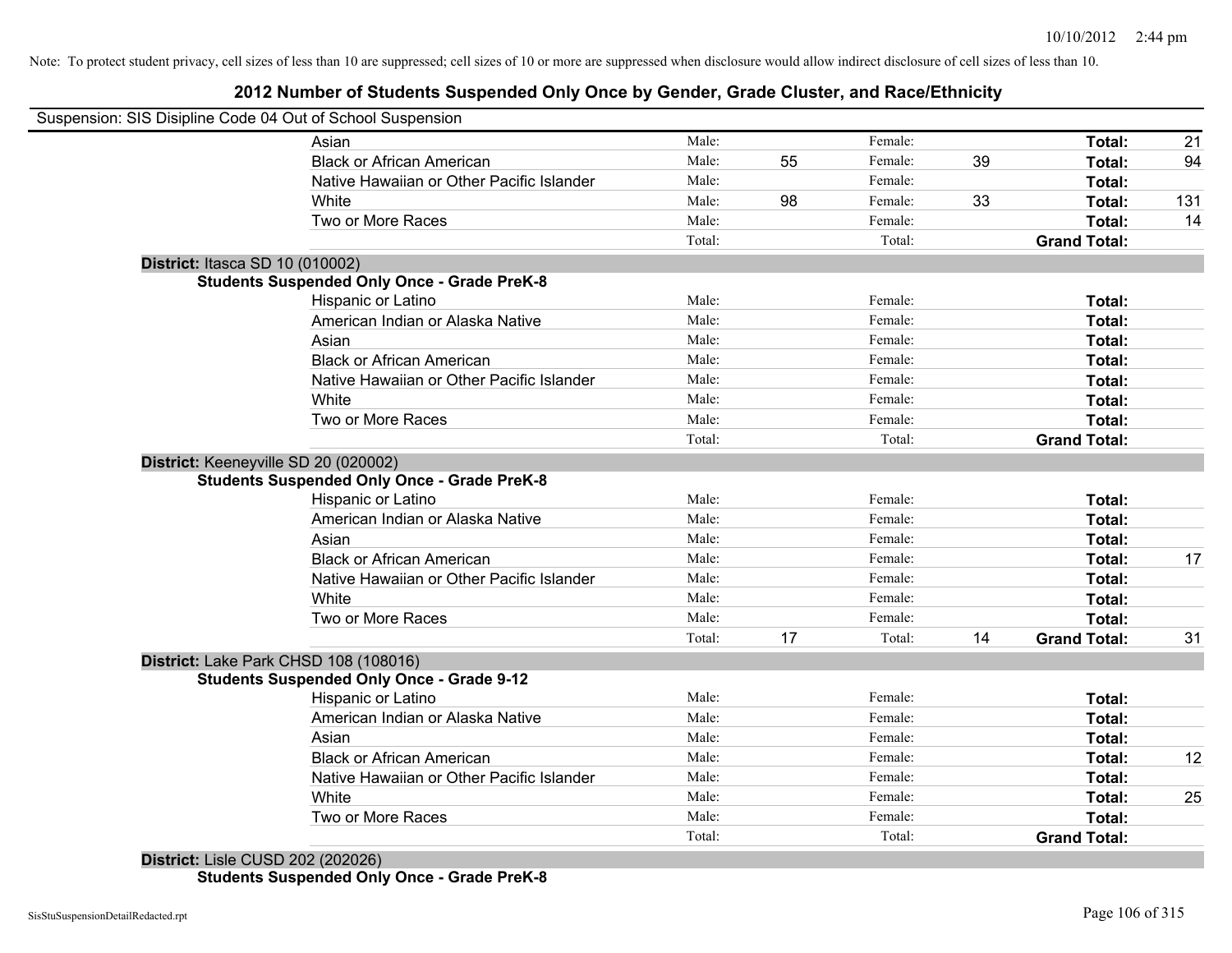### **2012 Number of Students Suspended Only Once by Gender, Grade Cluster, and Race/Ethnicity**

| Suspension: SIS Disipline Code 04 Out of School Suspension |        |         |                     |    |
|------------------------------------------------------------|--------|---------|---------------------|----|
| Hispanic or Latino                                         | Male:  | Female: | Total:              |    |
| American Indian or Alaska Native                           | Male:  | Female: | Total:              |    |
| Asian                                                      | Male:  | Female: | Total:              |    |
| <b>Black or African American</b>                           | Male:  | Female: | Total:              |    |
| Native Hawaiian or Other Pacific Islander                  | Male:  | Female: | Total:              |    |
| White                                                      | Male:  | Female: | Total:              |    |
| Two or More Races                                          | Male:  | Female: | <b>Total:</b>       |    |
|                                                            | Total: | Total:  | <b>Grand Total:</b> | 15 |
| <b>Students Suspended Only Once - Grade 9-12</b>           |        |         |                     |    |
| Hispanic or Latino                                         | Male:  | Female: | Total:              |    |
| American Indian or Alaska Native                           | Male:  | Female: | Total:              |    |
| Asian                                                      | Male:  | Female: | Total:              |    |
| <b>Black or African American</b>                           | Male:  | Female: | Total:              |    |
| Native Hawaiian or Other Pacific Islander                  | Male:  | Female: | Total:              |    |
| White                                                      | Male:  | Female: | Total:              | 15 |
| Two or More Races                                          | Male:  | Female: | Total:              |    |
|                                                            | Total: | Total:  | <b>Grand Total:</b> |    |
| District: Lombard SD 44 (044002)                           |        |         |                     |    |
| <b>Students Suspended Only Once - Grade PreK-8</b>         |        |         |                     |    |
| Hispanic or Latino                                         | Male:  | Female: | Total:              |    |
| American Indian or Alaska Native                           | Male:  | Female: | Total:              |    |
| Asian                                                      | Male:  | Female: | Total:              |    |
| <b>Black or African American</b>                           | Male:  | Female: | Total:              | 10 |
| Native Hawaiian or Other Pacific Islander                  | Male:  | Female: | Total:              |    |
| White                                                      | Male:  | Female: | Total:              |    |
| Two or More Races                                          | Male:  | Female: | Total:              |    |
|                                                            | Total: | Total:  | <b>Grand Total:</b> |    |
| District: Maercker SD 60 (060002)                          |        |         |                     |    |
| <b>Students Suspended Only Once - Grade PreK-8</b>         |        |         |                     |    |
| Hispanic or Latino                                         | Male:  | Female: | Total:              |    |
| American Indian or Alaska Native                           | Male:  | Female: | Total:              |    |
| Asian                                                      | Male:  | Female: | Total:              |    |
| <b>Black or African American</b>                           | Male:  | Female: | Total:              |    |
| Native Hawaiian or Other Pacific Islander                  | Male:  | Female: | Total:              |    |
| White                                                      | Male:  | Female: | Total:              |    |
| Two or More Races                                          | Male:  | Female: | Total:              |    |
|                                                            | Total: | Total:  | <b>Grand Total:</b> | 14 |

**District:** Marquardt SD 15 (015002)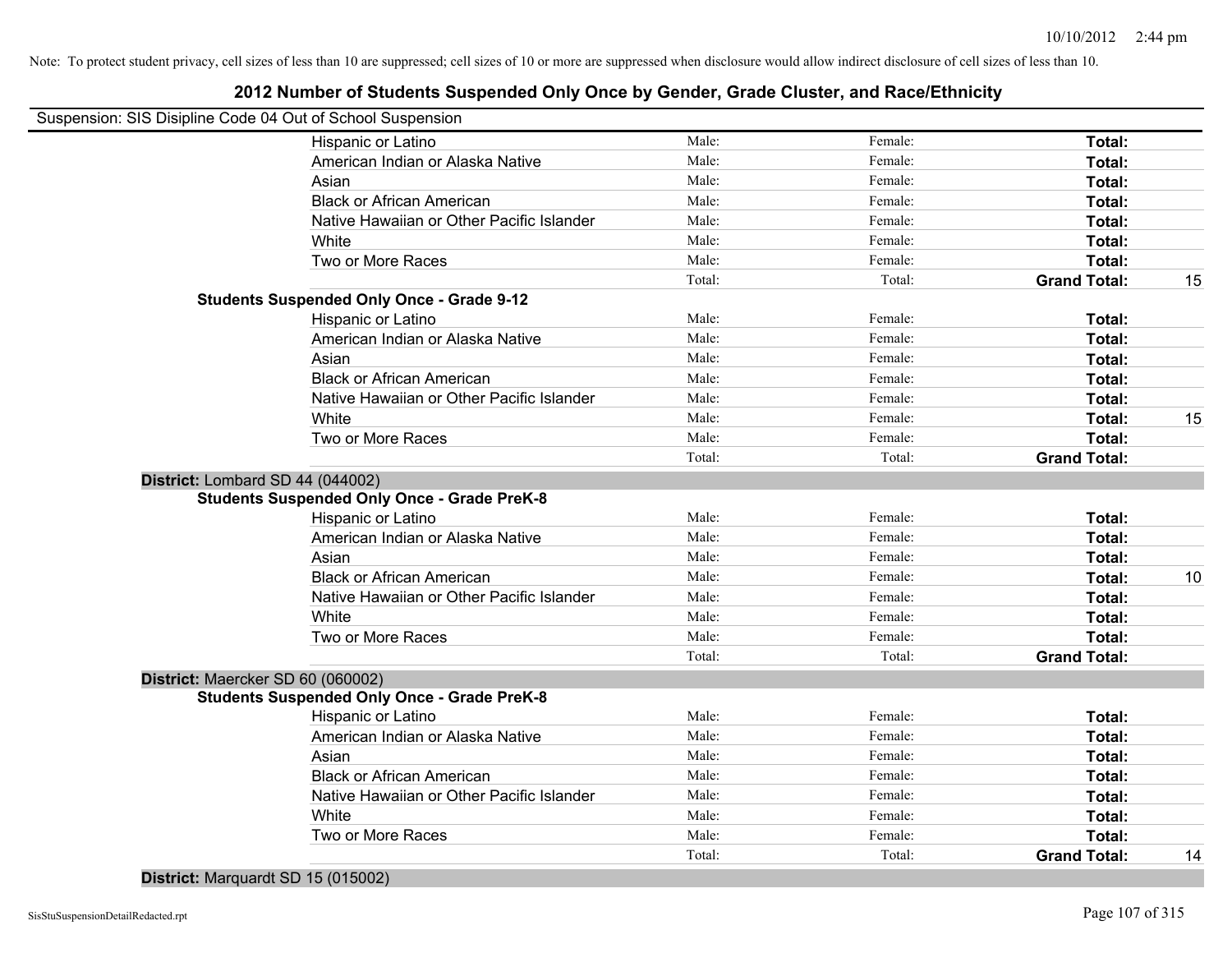| Suspension: SIS Disipline Code 04 Out of School Suspension |                                                    |        |    |         |    |                     |     |
|------------------------------------------------------------|----------------------------------------------------|--------|----|---------|----|---------------------|-----|
|                                                            | <b>Students Suspended Only Once - Grade PreK-8</b> |        |    |         |    |                     |     |
|                                                            | Hispanic or Latino                                 | Male:  |    | Female: |    | Total:              | 15  |
|                                                            | American Indian or Alaska Native                   | Male:  |    | Female: |    | Total:              |     |
|                                                            | Asian                                              | Male:  |    | Female: |    | Total:              |     |
|                                                            | <b>Black or African American</b>                   | Male:  |    | Female: |    | Total:              | 12  |
|                                                            | Native Hawaiian or Other Pacific Islander          | Male:  |    | Female: |    | Total:              |     |
|                                                            | White                                              | Male:  |    | Female: |    | Total:              |     |
|                                                            | Two or More Races                                  | Male:  |    | Female: |    | Total:              |     |
|                                                            |                                                    | Total: | 28 | Total:  | 13 | <b>Grand Total:</b> | 41  |
| District: Medinah SD 11 (011002)                           |                                                    |        |    |         |    |                     |     |
|                                                            | <b>Students Suspended Only Once - Grade PreK-8</b> |        |    |         |    |                     |     |
|                                                            | Hispanic or Latino                                 | Male:  |    | Female: |    | Total:              |     |
|                                                            | American Indian or Alaska Native                   | Male:  |    | Female: |    | Total:              |     |
|                                                            | Asian                                              | Male:  |    | Female: |    | Total:              |     |
|                                                            | <b>Black or African American</b>                   | Male:  |    | Female: |    | Total:              |     |
|                                                            | Native Hawaiian or Other Pacific Islander          | Male:  |    | Female: |    | Total:              |     |
|                                                            | White                                              | Male:  |    | Female: |    | Total:              |     |
|                                                            | Two or More Races                                  | Male:  |    | Female: |    | Total:              |     |
|                                                            |                                                    | Total: |    | Total:  |    | <b>Grand Total:</b> |     |
| District: Naperville CUSD 203 (203026)                     |                                                    |        |    |         |    |                     |     |
|                                                            | <b>Students Suspended Only Once - Grade PreK-8</b> |        |    |         |    |                     |     |
|                                                            | Hispanic or Latino                                 | Male:  |    | Female: |    | Total:              |     |
|                                                            | American Indian or Alaska Native                   | Male:  |    | Female: |    | Total:              |     |
|                                                            | Asian                                              | Male:  |    | Female: |    | Total:              |     |
|                                                            | <b>Black or African American</b>                   | Male:  |    | Female: |    | Total:              | 22  |
|                                                            | Native Hawaiian or Other Pacific Islander          | Male:  |    | Female: |    | Total:              |     |
|                                                            | White                                              | Male:  |    | Female: |    | Total:              | 15  |
|                                                            | Two or More Races                                  | Male:  |    | Female: |    | Total:              |     |
|                                                            |                                                    | Total: | 39 | Total:  | 11 | <b>Grand Total:</b> | 50  |
|                                                            | <b>Students Suspended Only Once - Grade 9-12</b>   |        |    |         |    |                     |     |
|                                                            | Hispanic or Latino                                 | Male:  |    | Female: |    | Total:              | 15  |
|                                                            | American Indian or Alaska Native                   | Male:  |    | Female: |    | Total:              |     |
|                                                            | Asian                                              | Male:  |    | Female: |    | Total:              |     |
|                                                            | <b>Black or African American</b>                   | Male:  | 24 | Female: | 10 | Total:              | 34  |
|                                                            | Native Hawaiian or Other Pacific Islander          | Male:  |    | Female: |    | Total:              |     |
|                                                            | White                                              | Male:  | 58 | Female: | 36 | Total:              | 94  |
|                                                            | Two or More Races                                  | Male:  |    | Female: |    | Total:              |     |
|                                                            |                                                    | Total: |    | Total:  |    | <b>Grand Total:</b> | 157 |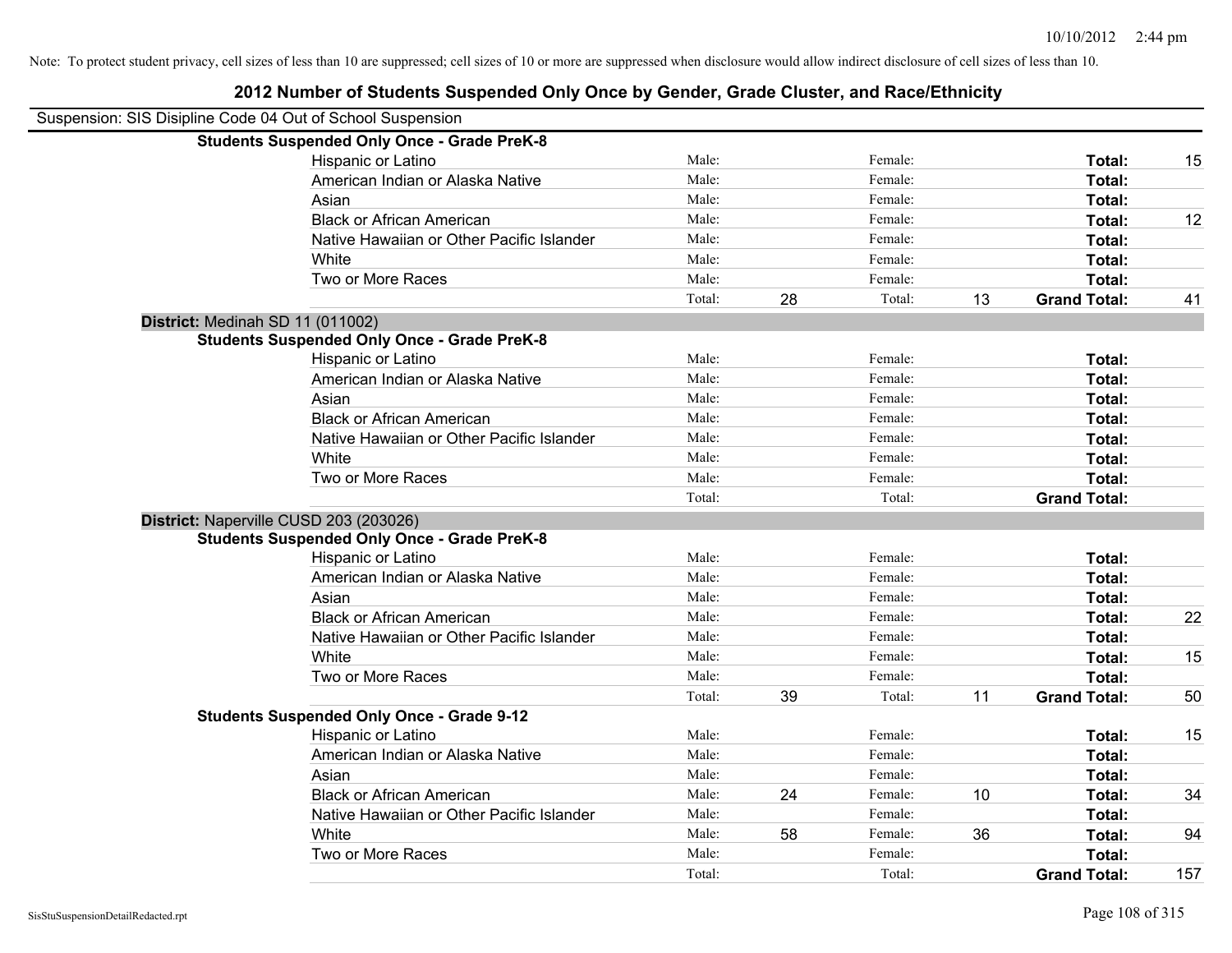| Suspension: SIS Disipline Code 04 Out of School Suspension |                                                    |        |         |                     |
|------------------------------------------------------------|----------------------------------------------------|--------|---------|---------------------|
|                                                            | District: Non-Public School (5020)                 |        |         |                     |
|                                                            | <b>Students Suspended Only Once - Grade 9-12</b>   |        |         |                     |
|                                                            | Hispanic or Latino                                 | Male:  | Female: | Total:              |
|                                                            | American Indian or Alaska Native                   | Male:  | Female: | Total:              |
|                                                            | Asian                                              | Male:  | Female: | Total:              |
|                                                            | <b>Black or African American</b>                   | Male:  | Female: | Total:              |
|                                                            | Native Hawaiian or Other Pacific Islander          | Male:  | Female: | Total:              |
|                                                            | White                                              | Male:  | Female: | Total:              |
|                                                            | Two or More Races                                  | Male:  | Female: | Total:              |
|                                                            |                                                    | Total: | Total:  | <b>Grand Total:</b> |
|                                                            | District: North DuPage Sp Ed Cooperative (802060)  |        |         |                     |
|                                                            | <b>Students Suspended Only Once - Grade 9-12</b>   |        |         |                     |
|                                                            | Hispanic or Latino                                 | Male:  | Female: | Total:              |
|                                                            | American Indian or Alaska Native                   | Male:  | Female: | Total:              |
|                                                            | Asian                                              | Male:  | Female: | Total:              |
|                                                            | <b>Black or African American</b>                   | Male:  | Female: | Total:              |
|                                                            | Native Hawaiian or Other Pacific Islander          | Male:  | Female: | Total:              |
|                                                            | White                                              | Male:  | Female: | Total:              |
|                                                            | Two or More Races                                  | Male:  | Female: | Total:              |
|                                                            |                                                    | Total: | Total:  | <b>Grand Total:</b> |
| District: PPAG LLC (009600)                                |                                                    |        |         |                     |
|                                                            | <b>Students Suspended Only Once - Grade 9-12</b>   |        |         |                     |
|                                                            | Hispanic or Latino                                 | Male:  | Female: | Total:              |
|                                                            | American Indian or Alaska Native                   | Male:  | Female: | Total:              |
|                                                            | Asian                                              | Male:  | Female: | Total:              |
|                                                            | <b>Black or African American</b>                   | Male:  | Female: | Total:              |
|                                                            | Native Hawaiian or Other Pacific Islander          | Male:  | Female: | Total:              |
|                                                            | White                                              | Male:  | Female: | Total:              |
|                                                            | Two or More Races                                  | Male:  | Female: | Total:              |
|                                                            |                                                    | Total: | Total:  | <b>Grand Total:</b> |
|                                                            | District: Queen Bee SD 16 (016002)                 |        |         |                     |
|                                                            | <b>Students Suspended Only Once - Grade PreK-8</b> |        |         |                     |
|                                                            | Hispanic or Latino                                 | Male:  | Female: | Total:              |
|                                                            | American Indian or Alaska Native                   | Male:  | Female: | Total:              |
|                                                            | Asian                                              | Male:  | Female: | Total:              |
|                                                            | <b>Black or African American</b>                   | Male:  | Female: | Total:              |
|                                                            | Native Hawaiian or Other Pacific Islander          | Male:  | Female: | Total:              |
|                                                            | White                                              | Male:  | Female: | Total:              |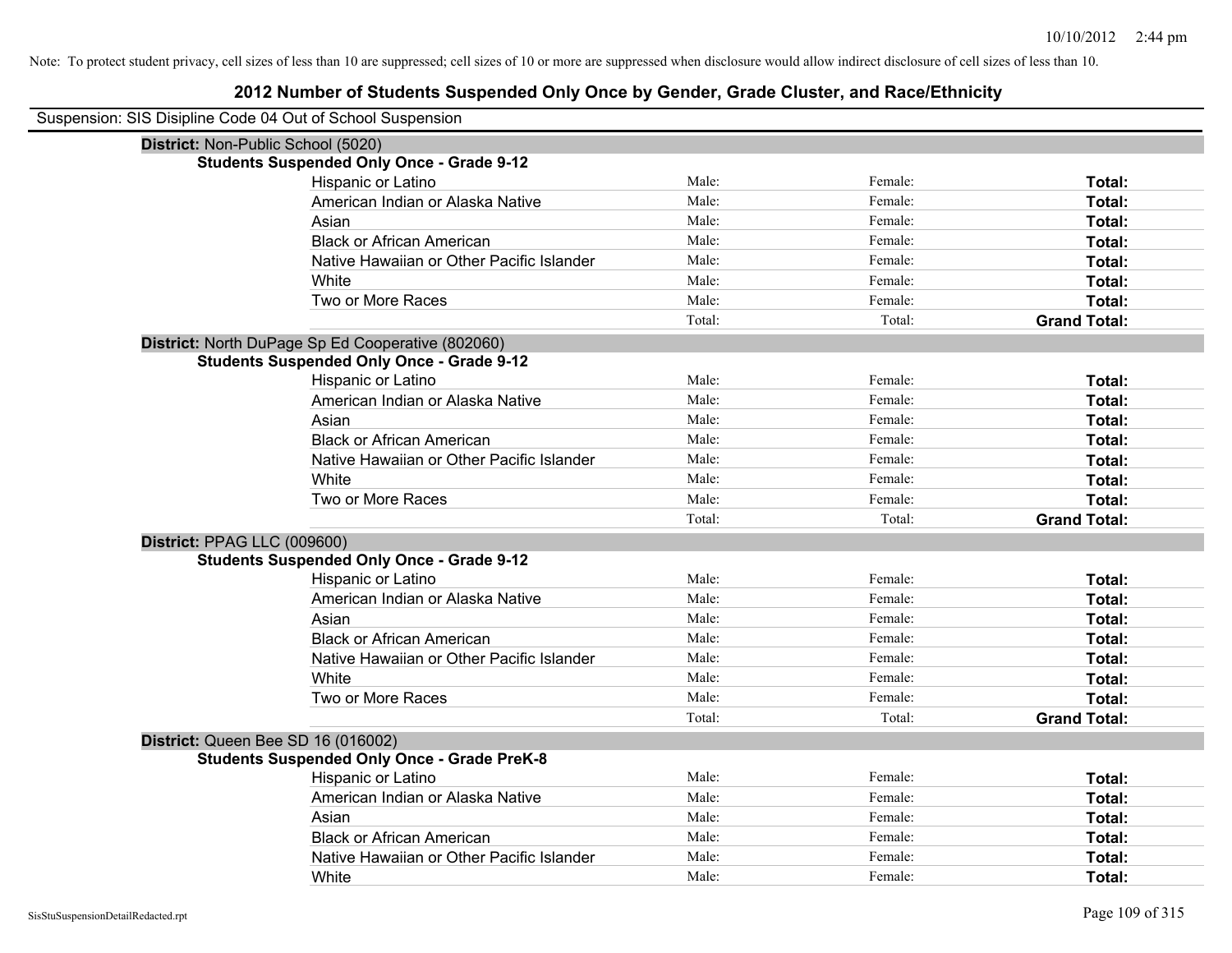| Suspension: SIS Disipline Code 04 Out of School Suspension |                                                     |        |         |                     |    |
|------------------------------------------------------------|-----------------------------------------------------|--------|---------|---------------------|----|
|                                                            | Two or More Races                                   | Male:  | Female: | Total:              |    |
|                                                            |                                                     | Total: | Total:  | <b>Grand Total:</b> | 14 |
| District: Roselle SD 12 (012002)                           |                                                     |        |         |                     |    |
|                                                            | <b>Students Suspended Only Once - Grade PreK-8</b>  |        |         |                     |    |
|                                                            | Hispanic or Latino                                  | Male:  | Female: | Total:              |    |
|                                                            | American Indian or Alaska Native                    | Male:  | Female: | Total:              |    |
|                                                            | Asian                                               | Male:  | Female: | Total:              |    |
|                                                            | <b>Black or African American</b>                    | Male:  | Female: | Total:              |    |
|                                                            | Native Hawaiian or Other Pacific Islander           | Male:  | Female: | Total:              |    |
|                                                            | White                                               | Male:  | Female: | Total:              |    |
|                                                            | Two or More Races                                   | Male:  | Female: | Total:              |    |
|                                                            |                                                     | Total: | Total:  | <b>Grand Total:</b> |    |
| District: Salt Creek SD 48 (048002)                        |                                                     |        |         |                     |    |
|                                                            | <b>Students Suspended Only Once - Grade PreK-8</b>  |        |         |                     |    |
|                                                            | Hispanic or Latino                                  | Male:  | Female: | Total:              |    |
|                                                            | American Indian or Alaska Native                    | Male:  | Female: | Total:              |    |
|                                                            | Asian                                               | Male:  | Female: | Total:              |    |
|                                                            | <b>Black or African American</b>                    | Male:  | Female: | Total:              |    |
|                                                            | Native Hawaiian or Other Pacific Islander           | Male:  | Female: | Total:              |    |
|                                                            | White                                               | Male:  | Female: | Total:              |    |
|                                                            | Two or More Races                                   | Male:  | Female: | Total:              |    |
|                                                            |                                                     | Total: | Total:  | <b>Grand Total:</b> |    |
|                                                            | District: Sch Assoc Sped Educ DuPage SASED (066061) |        |         |                     |    |
|                                                            | <b>Students Suspended Only Once - Grade 9-12</b>    |        |         |                     |    |
|                                                            | Hispanic or Latino                                  | Male:  | Female: | Total:              |    |
|                                                            | American Indian or Alaska Native                    | Male:  | Female: | Total:              |    |
|                                                            | Asian                                               | Male:  | Female: | Total:              |    |
|                                                            | <b>Black or African American</b>                    | Male:  | Female: | Total:              |    |
|                                                            | Native Hawaiian or Other Pacific Islander           | Male:  | Female: | Total:              |    |
|                                                            | White                                               | Male:  | Female: | Total:              |    |
|                                                            | Two or More Races                                   | Male:  | Female: | Total:              |    |
|                                                            |                                                     | Total: | Total:  | <b>Grand Total:</b> |    |
|                                                            | District: SD 45 DuPage County (045002)              |        |         |                     |    |
|                                                            | <b>Students Suspended Only Once - Grade PreK-8</b>  |        |         |                     |    |
|                                                            | Hispanic or Latino                                  | Male:  | Female: | Total:              | 19 |
|                                                            | American Indian or Alaska Native                    | Male:  | Female: | Total:              |    |
|                                                            | Asian                                               | Male:  | Female: | Total:              |    |
|                                                            | <b>Black or African American</b>                    | Male:  | Female: | Total:              |    |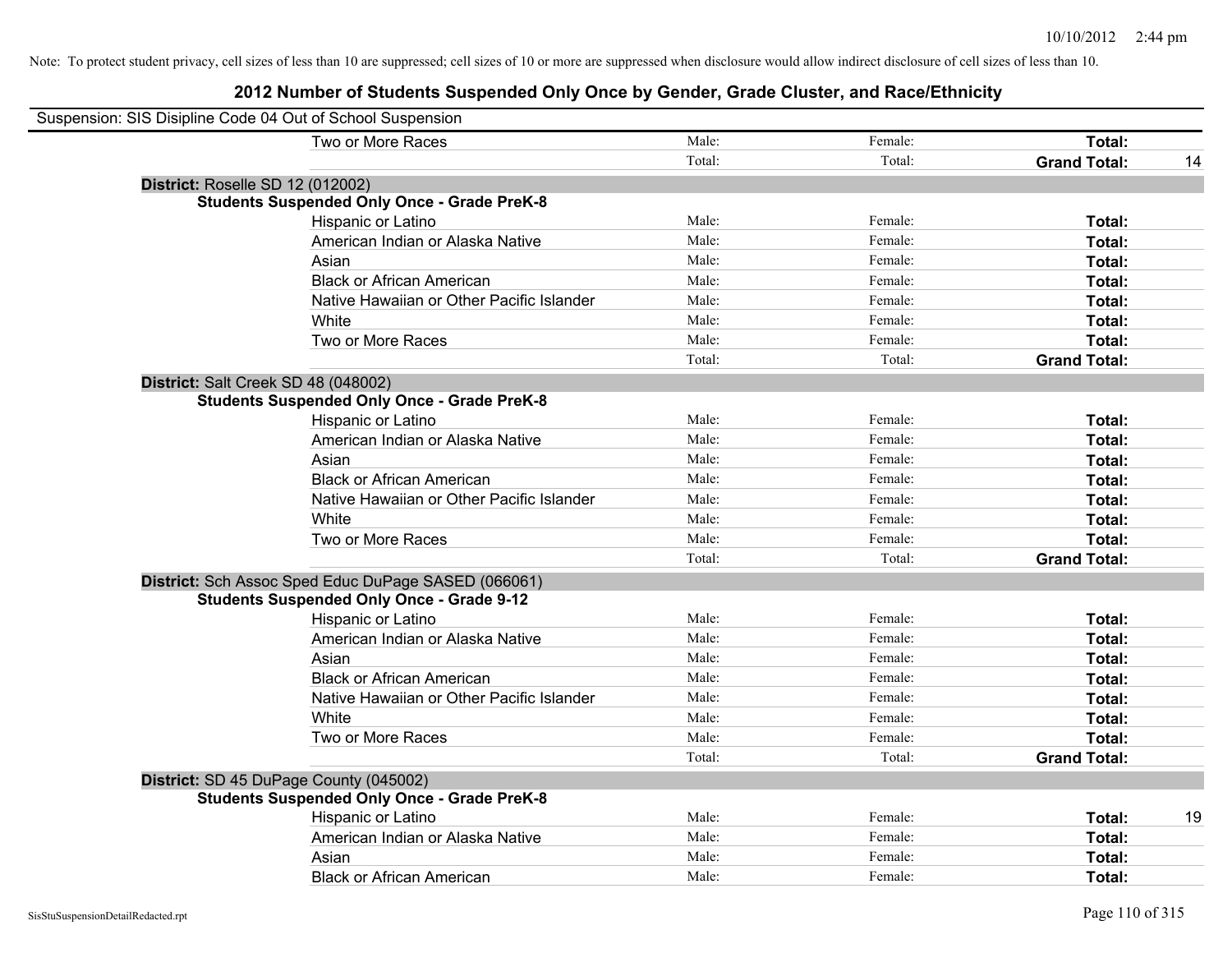| Suspension: SIS Disipline Code 04 Out of School Suspension |                                                    |        |    |         |    |                     |    |
|------------------------------------------------------------|----------------------------------------------------|--------|----|---------|----|---------------------|----|
|                                                            | Native Hawaiian or Other Pacific Islander          | Male:  |    | Female: |    | Total:              |    |
|                                                            | White                                              | Male:  |    | Female: |    | Total:              | 25 |
|                                                            | Two or More Races                                  | Male:  |    | Female: |    | Total:              |    |
|                                                            |                                                    | Total: | 44 | Total:  | 13 | <b>Grand Total:</b> | 57 |
| <b>District: SEAL (028200)</b>                             |                                                    |        |    |         |    |                     |    |
|                                                            | <b>Students Suspended Only Once - Grade PreK-8</b> |        |    |         |    |                     |    |
|                                                            | Hispanic or Latino                                 | Male:  |    | Female: |    | Total:              |    |
|                                                            | American Indian or Alaska Native                   | Male:  |    | Female: |    | Total:              |    |
|                                                            | Asian                                              | Male:  |    | Female: |    | Total:              |    |
|                                                            | <b>Black or African American</b>                   | Male:  |    | Female: |    | Total:              |    |
|                                                            | Native Hawaiian or Other Pacific Islander          | Male:  |    | Female: |    | Total:              |    |
|                                                            | White                                              | Male:  |    | Female: |    | Total:              |    |
|                                                            | Two or More Races                                  | Male:  |    | Female: |    | Total:              |    |
|                                                            |                                                    | Total: |    | Total:  |    | <b>Grand Total:</b> |    |
|                                                            | District: West Chicago ESD 33 (033002)             |        |    |         |    |                     |    |
|                                                            | <b>Students Suspended Only Once - Grade PreK-8</b> |        |    |         |    |                     |    |
|                                                            | Hispanic or Latino                                 | Male:  | 41 | Female: | 11 | Total:              | 52 |
|                                                            | American Indian or Alaska Native                   | Male:  |    | Female: |    | Total:              |    |
|                                                            | Asian                                              | Male:  |    | Female: |    | Total:              |    |
|                                                            | <b>Black or African American</b>                   | Male:  |    | Female: |    | Total:              |    |
|                                                            | Native Hawaiian or Other Pacific Islander          | Male:  |    | Female: |    | Total:              |    |
|                                                            | White                                              | Male:  |    | Female: |    | Total:              | 10 |
|                                                            | Two or More Races                                  | Male:  |    | Female: |    | Total:              |    |
|                                                            |                                                    | Total: |    | Total:  |    | <b>Grand Total:</b> |    |
| District: Willow Academy (009200)                          |                                                    |        |    |         |    |                     |    |
|                                                            | <b>Students Suspended Only Once - Grade PreK-8</b> |        |    |         |    |                     |    |
|                                                            | Hispanic or Latino                                 | Male:  |    | Female: |    | Total:              |    |
|                                                            | American Indian or Alaska Native                   | Male:  |    | Female: |    | Total:              |    |
|                                                            | Asian                                              | Male:  |    | Female: |    | Total:              |    |
|                                                            | <b>Black or African American</b>                   | Male:  |    | Female: |    | Total:              |    |
|                                                            | Native Hawaiian or Other Pacific Islander          | Male:  |    | Female: |    | Total:              |    |
|                                                            | White                                              | Male:  |    | Female: |    | Total:              |    |
|                                                            | Two or More Races                                  | Male:  |    | Female: |    | Total:              |    |
|                                                            |                                                    | Total: |    | Total:  |    | <b>Grand Total:</b> |    |
| District: Winfield SD 34 (034002)                          |                                                    |        |    |         |    |                     |    |
|                                                            | <b>Students Suspended Only Once - Grade PreK-8</b> |        |    |         |    |                     |    |
|                                                            | Hispanic or Latino                                 | Male:  |    | Female: |    | Total:              |    |
|                                                            | American Indian or Alaska Native                   | Male:  |    | Female: |    | Total:              |    |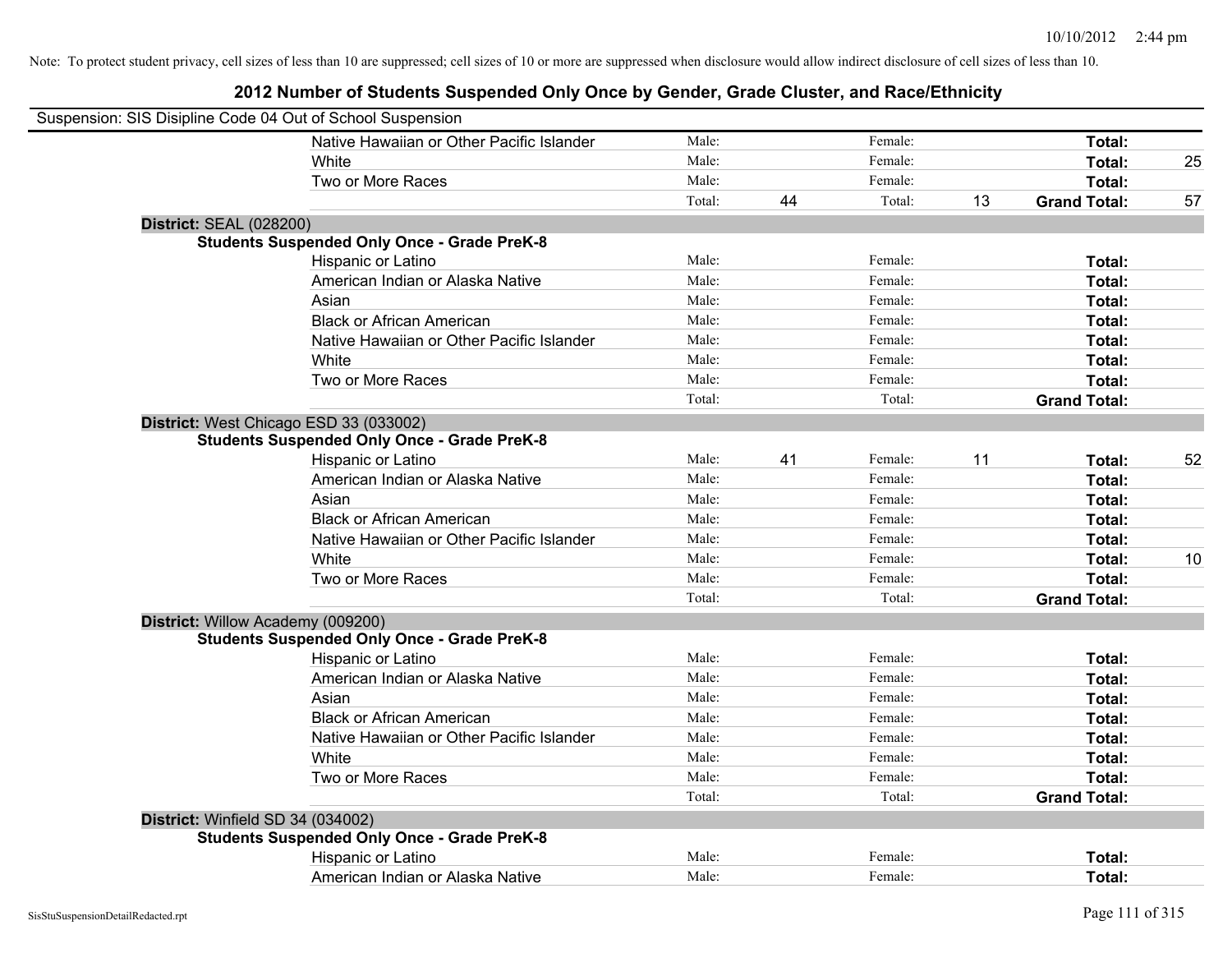| Suspension: SIS Disipline Code 04 Out of School Suspension              |                                                    |        |         |                           |
|-------------------------------------------------------------------------|----------------------------------------------------|--------|---------|---------------------------|
|                                                                         | Asian                                              | Male:  | Female: | Total:                    |
|                                                                         | <b>Black or African American</b>                   | Male:  | Female: | Total:                    |
|                                                                         | Native Hawaiian or Other Pacific Islander          | Male:  | Female: | Total:                    |
|                                                                         | White                                              | Male:  | Female: | Total:                    |
|                                                                         | Two or More Races                                  | Male:  | Female: | Total:                    |
|                                                                         |                                                    | Total: | Total:  | <b>Grand Total:</b>       |
| District: Wood Dale SD 7 (007002)                                       |                                                    |        |         |                           |
|                                                                         | <b>Students Suspended Only Once - Grade PreK-8</b> |        |         |                           |
|                                                                         | Hispanic or Latino                                 | Male:  | Female: | Total:                    |
|                                                                         | American Indian or Alaska Native                   | Male:  | Female: | Total:                    |
|                                                                         | Asian                                              | Male:  | Female: | Total:                    |
|                                                                         | <b>Black or African American</b>                   | Male:  | Female: | Total:                    |
|                                                                         | Native Hawaiian or Other Pacific Islander          | Male:  | Female: | Total:                    |
|                                                                         | White                                              | Male:  | Female: | Total:                    |
|                                                                         | Two or More Races                                  | Male:  | Female: | Total:                    |
|                                                                         |                                                    | Total: | Total:  | <b>Grand Total:</b>       |
| District: Woodridge SD 68 (068002)                                      |                                                    |        |         |                           |
|                                                                         | <b>Students Suspended Only Once - Grade PreK-8</b> |        |         |                           |
|                                                                         | Hispanic or Latino                                 | Male:  | Female: | Total:                    |
|                                                                         | American Indian or Alaska Native                   | Male:  | Female: | Total:                    |
|                                                                         | Asian                                              | Male:  | Female: | Total:                    |
|                                                                         | <b>Black or African American</b>                   | Male:  | Female: | Total:                    |
|                                                                         | Native Hawaiian or Other Pacific Islander          | Male:  | Female: | Total:                    |
|                                                                         | White                                              | Male:  | Female: | Total:                    |
|                                                                         | Two or More Races                                  | Male:  | Female: | Total:                    |
|                                                                         |                                                    | Total: | Total:  | <b>Grand Total:</b><br>13 |
| Region: Edwd/Gltn/Hdin/Pop/Slne/Wbh/Wn/Wh (20)<br>County: Edwards (024) | District: Edwards County CUSD 1 (001026)           |        |         |                           |
|                                                                         | <b>Students Suspended Only Once - Grade PreK-8</b> |        |         |                           |
|                                                                         | Hispanic or Latino                                 | Male:  | Female: | Total:                    |
|                                                                         | American Indian or Alaska Native                   | Male:  | Female: | Total:                    |
|                                                                         | Asian                                              | Male:  | Female: | Total:                    |
|                                                                         | <b>Black or African American</b>                   | Male:  | Female: | Total:                    |
|                                                                         | Native Hawaiian or Other Pacific Islander          | Male:  | Female: | Total:                    |
|                                                                         | White                                              | Male:  | Female: | Total:                    |
|                                                                         | Two or More Races                                  | Male:  | Female: | Total:                    |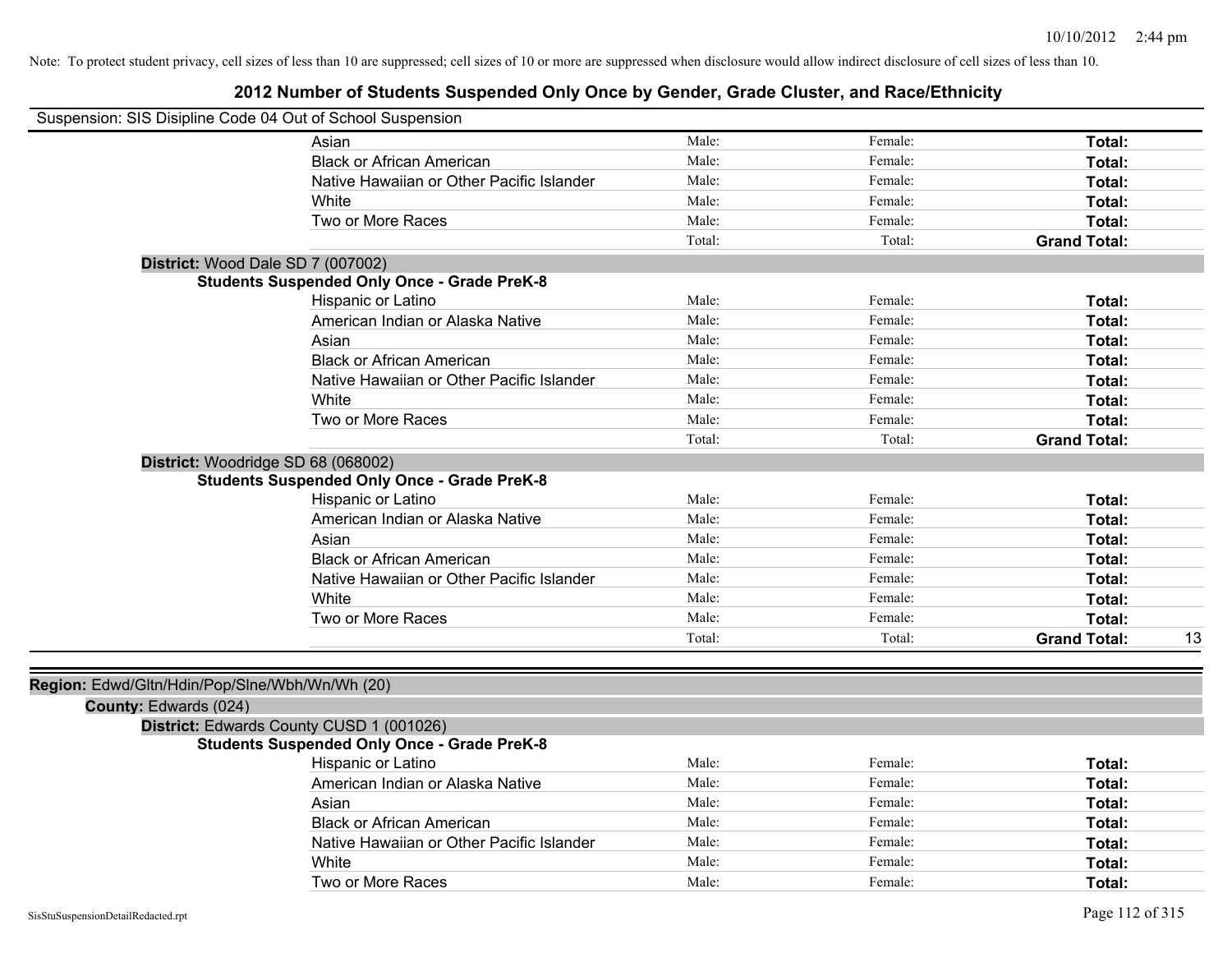|                                    | Suspension: SIS Disipline Code 04 Out of School Suspension |        |         |                     |    |
|------------------------------------|------------------------------------------------------------|--------|---------|---------------------|----|
|                                    |                                                            | Total: | Total:  | <b>Grand Total:</b> |    |
|                                    | <b>Students Suspended Only Once - Grade 9-12</b>           |        |         |                     |    |
|                                    | Hispanic or Latino                                         | Male:  | Female: | Total:              |    |
|                                    | American Indian or Alaska Native                           | Male:  | Female: | Total:              |    |
|                                    | Asian                                                      | Male:  | Female: | Total:              |    |
|                                    | <b>Black or African American</b>                           | Male:  | Female: | Total:              |    |
|                                    | Native Hawaiian or Other Pacific Islander                  | Male:  | Female: | Total:              |    |
|                                    | White                                                      | Male:  | Female: | Total:              | 14 |
|                                    | Two or More Races                                          | Male:  | Female: | Total:              |    |
|                                    |                                                            | Total: | Total:  | <b>Grand Total:</b> |    |
| County: Gallatin (030)             |                                                            |        |         |                     |    |
| District: Gallatin CUSD 7 (007026) |                                                            |        |         |                     |    |
|                                    | <b>Students Suspended Only Once - Grade PreK-8</b>         |        |         |                     |    |
|                                    | Hispanic or Latino                                         | Male:  | Female: | Total:              |    |
|                                    | American Indian or Alaska Native                           | Male:  | Female: | Total:              |    |
|                                    | Asian                                                      | Male:  | Female: | Total:              |    |
|                                    | <b>Black or African American</b>                           | Male:  | Female: | Total:              |    |
|                                    | Native Hawaiian or Other Pacific Islander                  | Male:  | Female: | Total:              |    |
|                                    | White                                                      | Male:  | Female: | Total:              |    |
|                                    | Two or More Races                                          | Male:  | Female: | Total:              |    |
|                                    |                                                            | Total: | Total:  | <b>Grand Total:</b> |    |
|                                    | <b>Students Suspended Only Once - Grade 9-12</b>           |        |         |                     |    |
|                                    | Hispanic or Latino                                         | Male:  | Female: | Total:              |    |
|                                    | American Indian or Alaska Native                           | Male:  | Female: | Total:              |    |
|                                    | Asian                                                      | Male:  | Female: | Total:              |    |
|                                    | <b>Black or African American</b>                           | Male:  | Female: | Total:              |    |
|                                    | Native Hawaiian or Other Pacific Islander                  | Male:  | Female: | Total:              |    |
|                                    | White                                                      | Male:  | Female: | Total:              | 19 |
|                                    | Two or More Races                                          | Male:  | Female: | Total:              |    |
|                                    |                                                            | Total: | Total:  | <b>Grand Total:</b> |    |
| County: Hardin (035)               |                                                            |        |         |                     |    |
|                                    | District: Hardin County CUSD 1 (001026)                    |        |         |                     |    |
|                                    | <b>Students Suspended Only Once - Grade PreK-8</b>         |        |         |                     |    |
|                                    | <b>Hispanic or Latino</b>                                  | Male:  | Female: | Total:              |    |
|                                    | American Indian or Alaska Native                           | Male:  | Female: | Total:              |    |
|                                    | Asian                                                      | Male:  | Female: | Total:              |    |
|                                    | <b>Black or African American</b>                           | Male:  | Female: | Total:              |    |
|                                    | Native Hawaiian or Other Pacific Islander                  | Male:  | Female: | Total:              |    |
|                                    | White                                                      | Male:  | Female: | Total:              | 16 |
| SisStuSuspensionDetailRedacted.rpt |                                                            |        |         | Page 113 of 315     |    |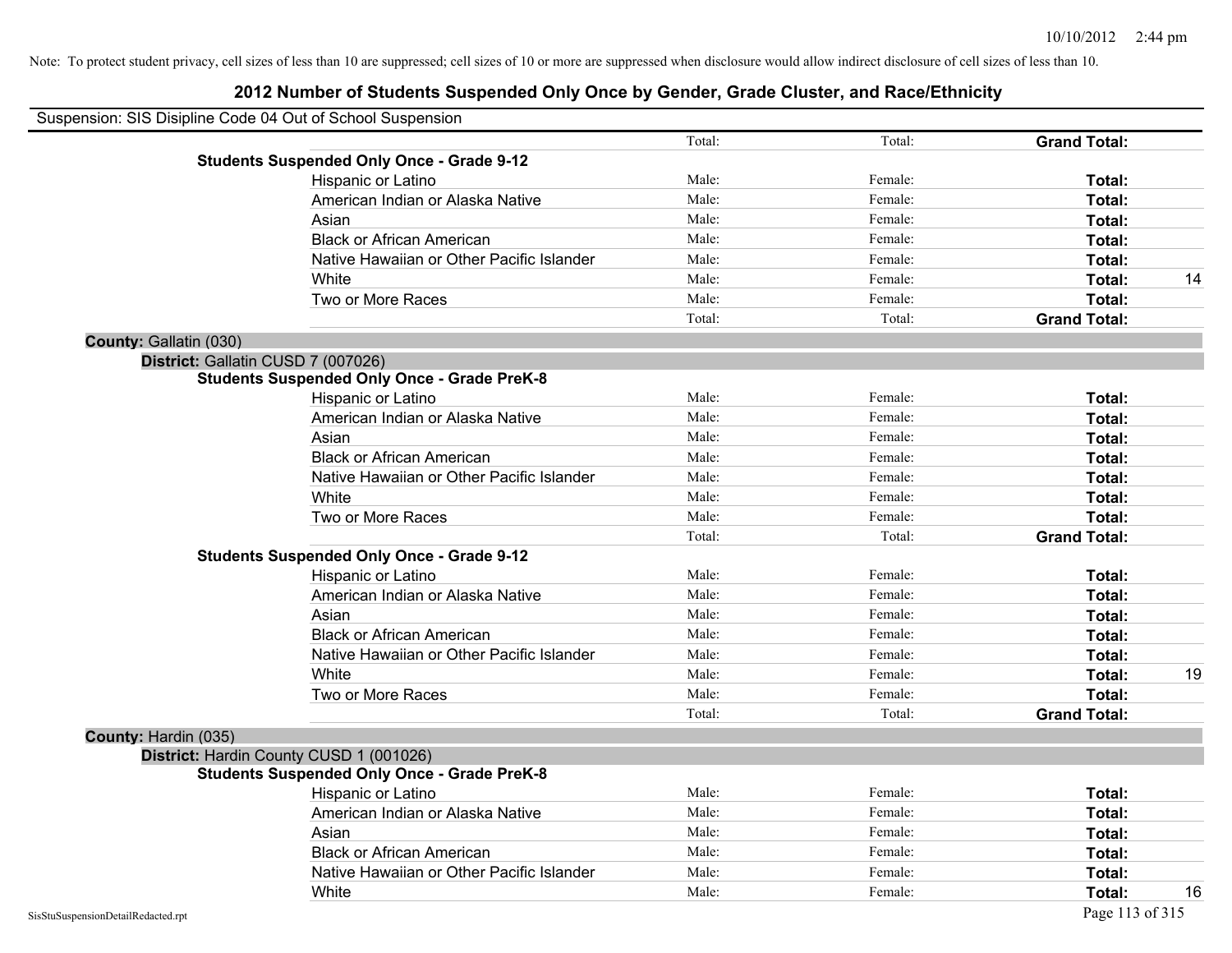| Suspension: SIS Disipline Code 04 Out of School Suspension |                                                      |        |         |                     |    |
|------------------------------------------------------------|------------------------------------------------------|--------|---------|---------------------|----|
|                                                            | Two or More Races                                    | Male:  | Female: | Total:              |    |
|                                                            |                                                      | Total: | Total:  | <b>Grand Total:</b> |    |
|                                                            | <b>Students Suspended Only Once - Grade 9-12</b>     |        |         |                     |    |
|                                                            | Hispanic or Latino                                   | Male:  | Female: | Total:              |    |
|                                                            | American Indian or Alaska Native                     | Male:  | Female: | Total:              |    |
|                                                            | Asian                                                | Male:  | Female: | Total:              |    |
|                                                            | <b>Black or African American</b>                     | Male:  | Female: | Total:              |    |
|                                                            | Native Hawaiian or Other Pacific Islander            | Male:  | Female: | Total:              |    |
|                                                            | White                                                | Male:  | Female: | Total:              | 20 |
|                                                            | Two or More Races                                    | Male:  | Female: | Total:              |    |
|                                                            |                                                      | Total: | Total:  | <b>Grand Total:</b> |    |
| County: Non-Public School (000)                            |                                                      |        |         |                     |    |
|                                                            | District: Edwd/Gltn/Hdin/Pop/Slne/Wbh/Wn/Wh (000000) |        |         |                     |    |
|                                                            | <b>Students Suspended Only Once - Grade PreK-8</b>   |        |         |                     |    |
|                                                            | Hispanic or Latino                                   | Male:  | Female: | Total:              |    |
|                                                            | American Indian or Alaska Native                     | Male:  | Female: | Total:              |    |
|                                                            | Asian                                                | Male:  | Female: | Total:              |    |
|                                                            | <b>Black or African American</b>                     | Male:  | Female: | Total:              |    |
|                                                            | Native Hawaiian or Other Pacific Islander            | Male:  | Female: | Total:              |    |
|                                                            | White                                                | Male:  | Female: | Total:              |    |
|                                                            | Two or More Races                                    | Male:  | Female: | Total:              |    |
|                                                            |                                                      | Total: | Total:  | <b>Grand Total:</b> |    |
| County: Pope (076)                                         |                                                      |        |         |                     |    |
| District: Pope Co CUD 1 (001026)                           |                                                      |        |         |                     |    |
|                                                            | <b>Students Suspended Only Once - Grade PreK-8</b>   |        |         |                     |    |
|                                                            | Hispanic or Latino                                   | Male:  | Female: | Total:              |    |
|                                                            | American Indian or Alaska Native                     | Male:  | Female: | Total:              |    |
|                                                            | Asian                                                | Male:  | Female: | Total:              |    |
|                                                            | <b>Black or African American</b>                     | Male:  | Female: | Total:              |    |
|                                                            | Native Hawaiian or Other Pacific Islander            | Male:  | Female: | Total:              |    |
|                                                            | White                                                | Male:  | Female: | Total:              | 16 |
|                                                            | Two or More Races                                    | Male:  | Female: | Total:              |    |
|                                                            |                                                      | Total: | Total:  | <b>Grand Total:</b> |    |
|                                                            | <b>Students Suspended Only Once - Grade 9-12</b>     |        |         |                     |    |
|                                                            | Hispanic or Latino                                   | Male:  | Female: | Total:              |    |
|                                                            | American Indian or Alaska Native                     | Male:  | Female: | Total:              |    |
|                                                            | Asian                                                | Male:  | Female: | Total:              |    |
|                                                            | <b>Black or African American</b>                     | Male:  | Female: | Total:              |    |
|                                                            | Native Hawaiian or Other Pacific Islander            | Male:  | Female: | Total:              |    |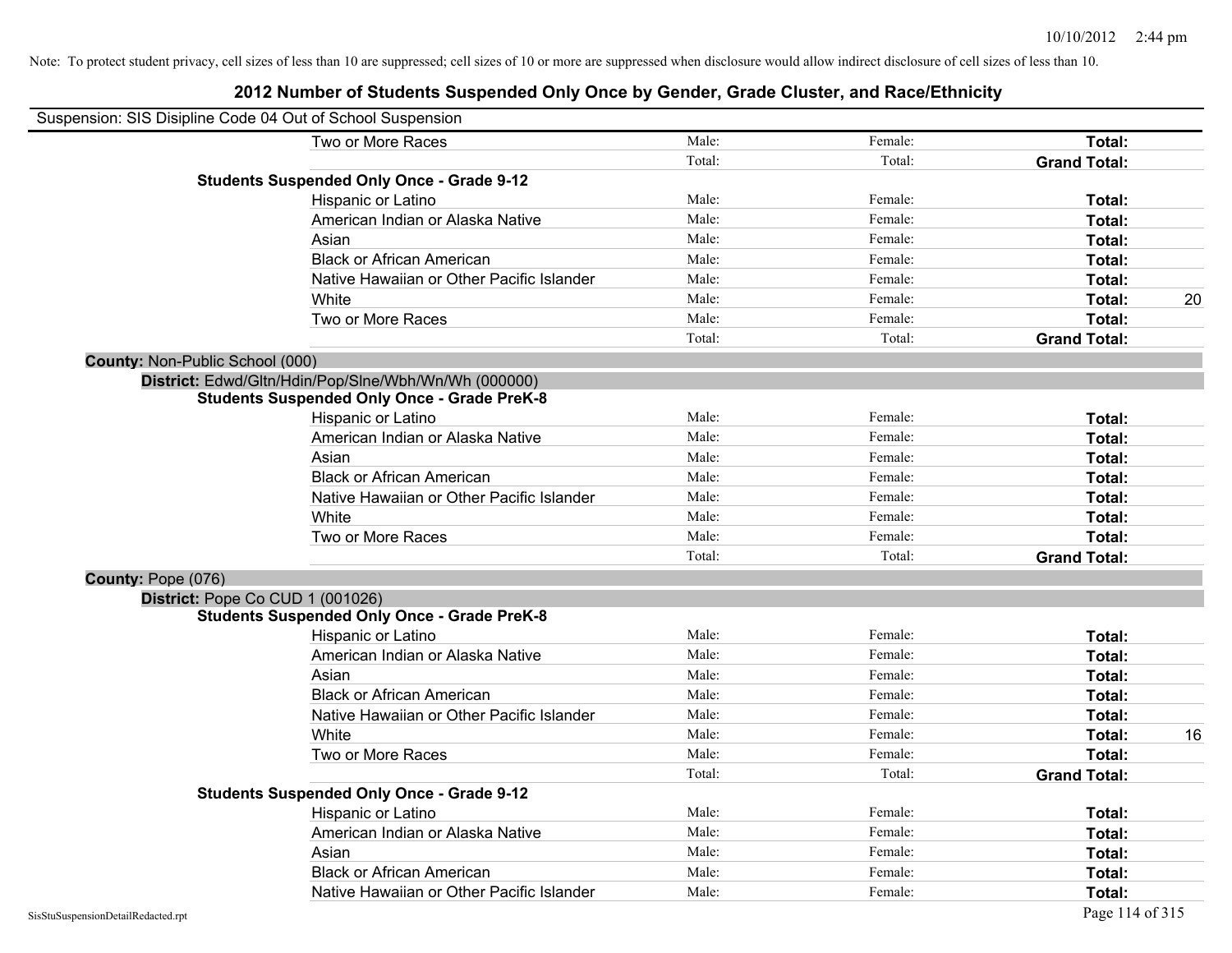| Suspension: SIS Disipline Code 04 Out of School Suspension |                                                    |        |         |                     |    |
|------------------------------------------------------------|----------------------------------------------------|--------|---------|---------------------|----|
|                                                            | White                                              | Male:  | Female: | Total:              | 20 |
|                                                            | Two or More Races                                  | Male:  | Female: | Total:              |    |
|                                                            |                                                    | Total: | Total:  | <b>Grand Total:</b> |    |
| County: Saline (083)                                       |                                                    |        |         |                     |    |
|                                                            | District: Carrier Mills-Stonefort CUSD 2 (002026)  |        |         |                     |    |
|                                                            | <b>Students Suspended Only Once - Grade PreK-8</b> |        |         |                     |    |
|                                                            | Hispanic or Latino                                 | Male:  | Female: | Total:              |    |
|                                                            | American Indian or Alaska Native                   | Male:  | Female: | Total:              |    |
|                                                            | Asian                                              | Male:  | Female: | Total:              |    |
|                                                            | <b>Black or African American</b>                   | Male:  | Female: | Total:              |    |
|                                                            | Native Hawaiian or Other Pacific Islander          | Male:  | Female: | Total:              |    |
|                                                            | White                                              | Male:  | Female: | Total:              | 14 |
|                                                            | Two or More Races                                  | Male:  | Female: | Total:              |    |
|                                                            |                                                    | Total: | Total:  | <b>Grand Total:</b> |    |
|                                                            | <b>Students Suspended Only Once - Grade 9-12</b>   |        |         |                     |    |
|                                                            | Hispanic or Latino                                 | Male:  | Female: | Total:              |    |
|                                                            | American Indian or Alaska Native                   | Male:  | Female: | Total:              |    |
|                                                            | Asian                                              | Male:  | Female: | Total:              |    |
|                                                            | <b>Black or African American</b>                   | Male:  | Female: | Total:              |    |
|                                                            | Native Hawaiian or Other Pacific Islander          | Male:  | Female: | Total:              |    |
|                                                            | White                                              | Male:  | Female: | Total:              |    |
|                                                            | Two or More Races                                  | Male:  | Female: | Total:              |    |
|                                                            |                                                    | Total: | Total:  | <b>Grand Total:</b> | 11 |
| District: Eldorado CUSD 4 (004026)                         |                                                    |        |         |                     |    |
|                                                            | <b>Students Suspended Only Once - Grade PreK-8</b> |        |         |                     |    |
|                                                            | Hispanic or Latino                                 | Male:  | Female: | Total:              |    |
|                                                            | American Indian or Alaska Native                   | Male:  | Female: | Total:              |    |
|                                                            | Asian                                              | Male:  | Female: | Total:              |    |
|                                                            | <b>Black or African American</b>                   | Male:  | Female: | Total:              |    |
|                                                            | Native Hawaiian or Other Pacific Islander          | Male:  | Female: | Total:              |    |
|                                                            | White                                              | Male:  | Female: | Total:              | 14 |
|                                                            | Two or More Races                                  | Male:  | Female: | Total:              |    |
|                                                            |                                                    | Total: | Total:  | <b>Grand Total:</b> |    |
|                                                            | <b>Students Suspended Only Once - Grade 9-12</b>   |        |         |                     |    |
|                                                            | Hispanic or Latino                                 | Male:  | Female: | Total:              |    |
|                                                            | American Indian or Alaska Native                   | Male:  | Female: | Total:              |    |
|                                                            | Asian                                              | Male:  | Female: | Total:              |    |
|                                                            | <b>Black or African American</b>                   | Male:  | Female: | Total:              |    |
|                                                            | Native Hawaiian or Other Pacific Islander          | Male:  | Female: | Total:              |    |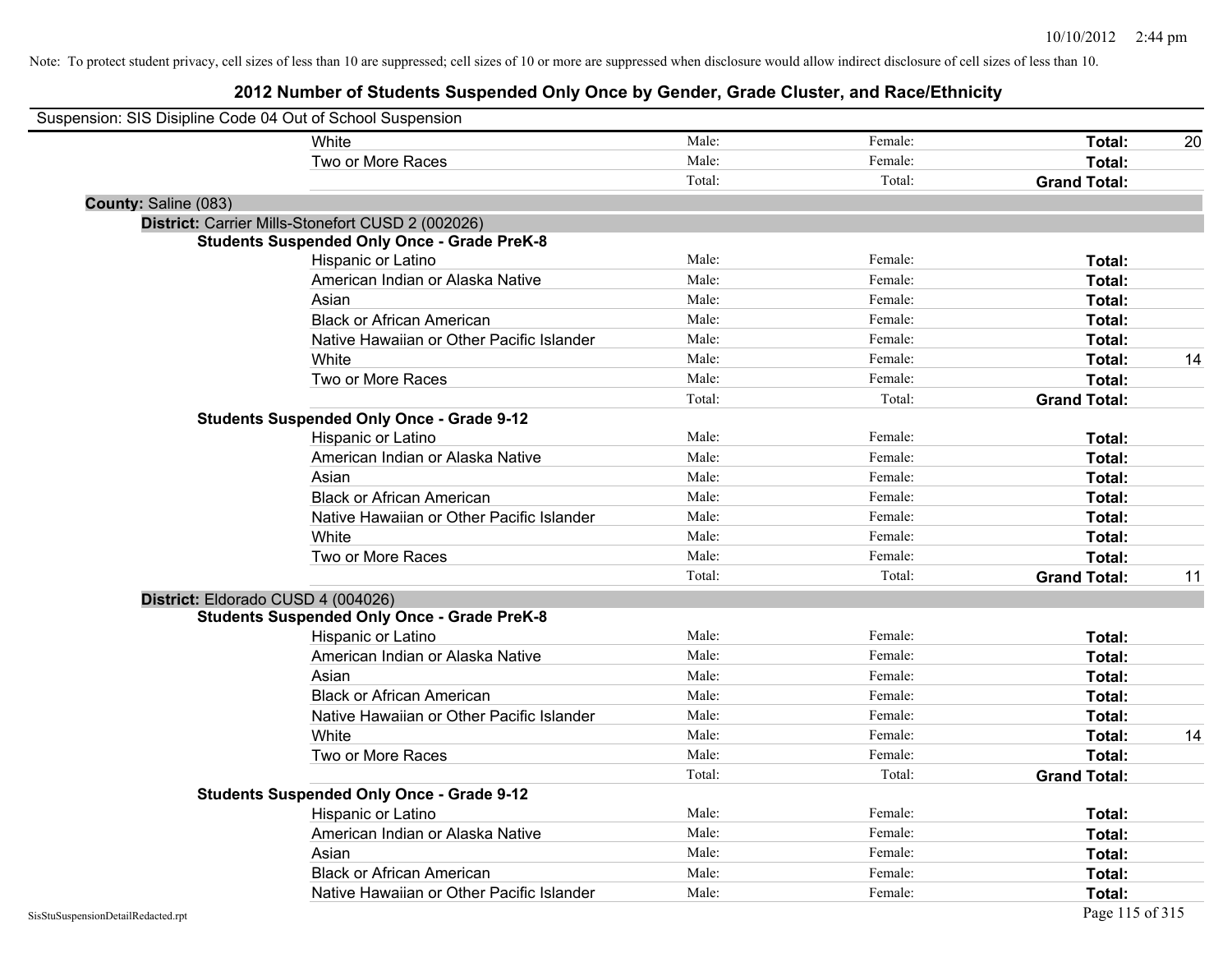| Suspension: SIS Disipline Code 04 Out of School Suspension |                                                    |        |    |         |    |                     |    |
|------------------------------------------------------------|----------------------------------------------------|--------|----|---------|----|---------------------|----|
|                                                            | White                                              | Male:  |    | Female: |    | Total:              | 18 |
|                                                            | Two or More Races                                  | Male:  |    | Female: |    | Total:              |    |
|                                                            |                                                    | Total: |    | Total:  |    | <b>Grand Total:</b> |    |
|                                                            | District: Galatia CUSD 1 (001026)                  |        |    |         |    |                     |    |
|                                                            | <b>Students Suspended Only Once - Grade PreK-8</b> |        |    |         |    |                     |    |
|                                                            | Hispanic or Latino                                 | Male:  |    | Female: |    | Total:              |    |
|                                                            | American Indian or Alaska Native                   | Male:  |    | Female: |    | Total:              |    |
|                                                            | Asian                                              | Male:  |    | Female: |    | Total:              |    |
|                                                            | <b>Black or African American</b>                   | Male:  |    | Female: |    | Total:              |    |
|                                                            | Native Hawaiian or Other Pacific Islander          | Male:  |    | Female: |    | Total:              |    |
|                                                            | White                                              | Male:  |    | Female: |    | Total:              |    |
|                                                            | Two or More Races                                  | Male:  |    | Female: |    | Total:              |    |
|                                                            |                                                    | Total: |    | Total:  |    | <b>Grand Total:</b> |    |
|                                                            | <b>Students Suspended Only Once - Grade 9-12</b>   |        |    |         |    |                     |    |
|                                                            | Hispanic or Latino                                 | Male:  |    | Female: |    | Total:              |    |
|                                                            | American Indian or Alaska Native                   | Male:  |    | Female: |    | Total:              |    |
|                                                            | Asian                                              | Male:  |    | Female: |    | Total:              |    |
|                                                            | <b>Black or African American</b>                   | Male:  |    | Female: |    | Total:              |    |
|                                                            | Native Hawaiian or Other Pacific Islander          | Male:  |    | Female: |    | Total:              |    |
|                                                            | White                                              | Male:  |    | Female: |    | Total:              |    |
|                                                            | Two or More Races                                  | Male:  |    | Female: |    | Total:              |    |
|                                                            |                                                    | Total: |    | Total:  |    | <b>Grand Total:</b> |    |
|                                                            | District: Harrisburg CUSD 3 (003026)               |        |    |         |    |                     |    |
|                                                            | <b>Students Suspended Only Once - Grade PreK-8</b> |        |    |         |    |                     |    |
|                                                            | Hispanic or Latino                                 | Male:  |    | Female: |    | Total:              |    |
|                                                            | American Indian or Alaska Native                   | Male:  |    | Female: |    | Total:              |    |
|                                                            | Asian                                              | Male:  |    | Female: |    | Total:              |    |
|                                                            | <b>Black or African American</b>                   | Male:  |    | Female: |    | Total:              |    |
|                                                            | Native Hawaiian or Other Pacific Islander          | Male:  |    | Female: |    | Total:              |    |
|                                                            | White                                              | Male:  | 20 | Female: | 10 | Total:              | 30 |
|                                                            | Two or More Races                                  | Male:  |    | Female: |    | Total:              |    |
|                                                            |                                                    | Total: |    | Total:  |    | <b>Grand Total:</b> |    |
|                                                            | <b>Students Suspended Only Once - Grade 9-12</b>   |        |    |         |    |                     |    |
|                                                            | Hispanic or Latino                                 | Male:  |    | Female: |    | Total:              |    |
|                                                            | American Indian or Alaska Native                   | Male:  |    | Female: |    | Total:              |    |
|                                                            | Asian                                              | Male:  |    | Female: |    | Total:              |    |
|                                                            | <b>Black or African American</b>                   | Male:  |    | Female: |    | Total:              |    |
|                                                            | Native Hawaiian or Other Pacific Islander          | Male:  |    | Female: |    | Total:              |    |
|                                                            | White                                              | Male:  |    | Female: |    | Total:              |    |
| SisStuSuspensionDetailRedacted.rpt                         |                                                    |        |    |         |    | Page 116 of 315     |    |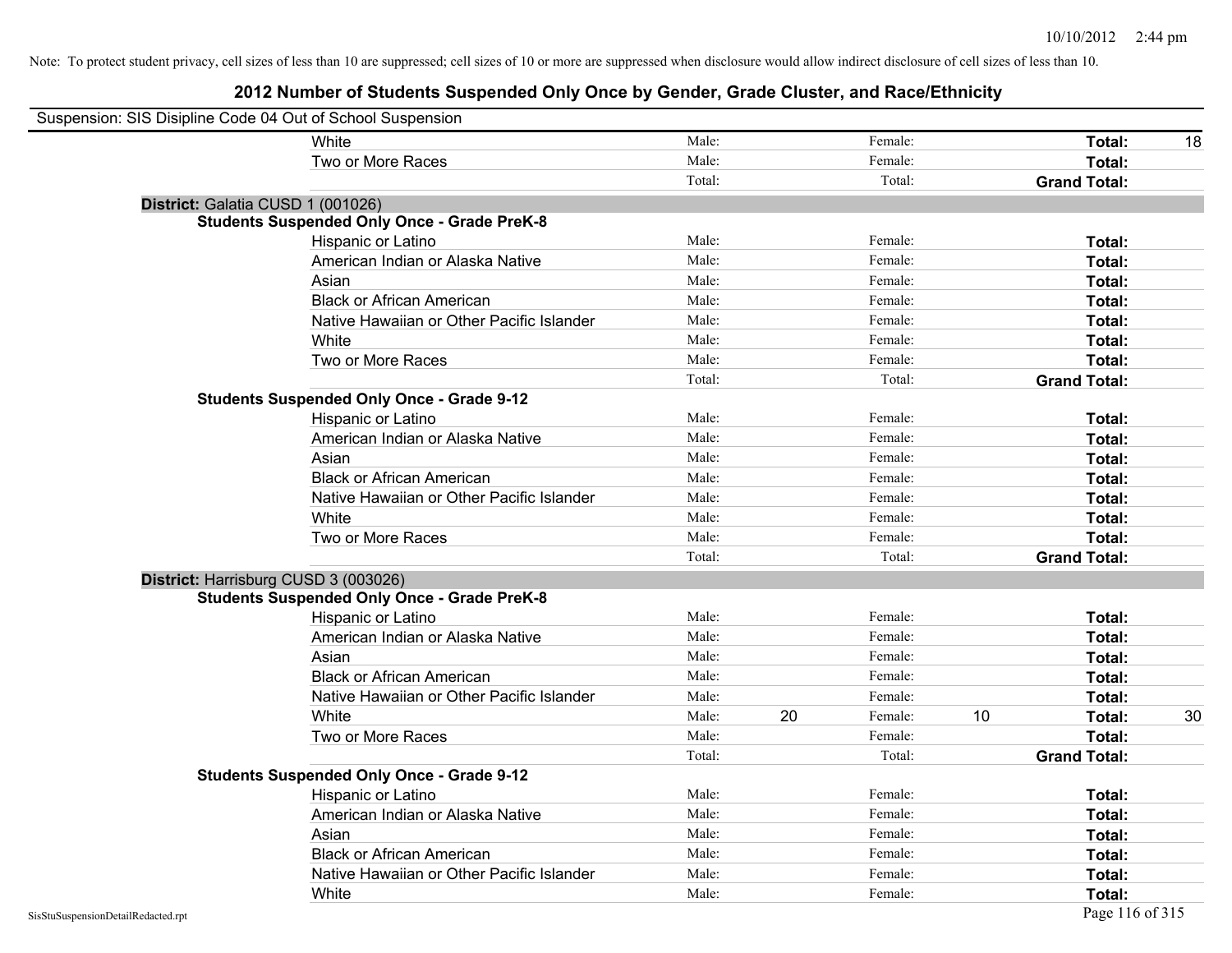|                                    | Two or More Races                                  | Male:  |    | Female: |    | Total:              |    |
|------------------------------------|----------------------------------------------------|--------|----|---------|----|---------------------|----|
|                                    |                                                    | Total: |    | Total:  |    | <b>Grand Total:</b> | 14 |
| County: Wabash (093)               |                                                    |        |    |         |    |                     |    |
|                                    | District: Wabash CUSD 348 (348026)                 |        |    |         |    |                     |    |
|                                    | <b>Students Suspended Only Once - Grade PreK-8</b> |        |    |         |    |                     |    |
|                                    | Hispanic or Latino                                 | Male:  |    | Female: |    | Total:              |    |
|                                    | American Indian or Alaska Native                   | Male:  |    | Female: |    | Total:              |    |
|                                    | Asian                                              | Male:  |    | Female: |    | Total:              |    |
|                                    | <b>Black or African American</b>                   | Male:  |    | Female: |    | Total:              |    |
|                                    | Native Hawaiian or Other Pacific Islander          | Male:  |    | Female: |    | Total:              |    |
|                                    | White                                              | Male:  |    | Female: |    | Total:              | 30 |
|                                    | Two or More Races                                  | Male:  |    | Female: |    | Total:              |    |
|                                    |                                                    | Total: |    | Total:  |    | <b>Grand Total:</b> |    |
|                                    | <b>Students Suspended Only Once - Grade 9-12</b>   |        |    |         |    |                     |    |
|                                    | Hispanic or Latino                                 | Male:  |    | Female: |    | Total:              |    |
|                                    | American Indian or Alaska Native                   | Male:  |    | Female: |    | Total:              |    |
|                                    | Asian                                              | Male:  |    | Female: |    | Total:              |    |
|                                    | <b>Black or African American</b>                   | Male:  |    | Female: |    | Total:              |    |
|                                    | Native Hawaiian or Other Pacific Islander          | Male:  |    | Female: |    | Total:              |    |
|                                    | White                                              | Male:  | 17 | Female: | 14 | Total:              | 31 |
|                                    | Two or More Races                                  | Male:  |    | Female: |    | Total:              |    |
|                                    |                                                    | Total: |    | Total:  |    | <b>Grand Total:</b> |    |
| County: Wayne (096)                |                                                    |        |    |         |    |                     |    |
|                                    | District: Fairfield Comm H S Dist 225 (225016)     |        |    |         |    |                     |    |
|                                    | <b>Students Suspended Only Once - Grade 9-12</b>   |        |    |         |    |                     |    |
|                                    | Hispanic or Latino                                 | Male:  |    | Female: |    | Total:              |    |
|                                    | American Indian or Alaska Native                   | Male:  |    | Female: |    | Total:              |    |
|                                    | Asian                                              | Male:  |    | Female: |    | Total:              |    |
|                                    | <b>Black or African American</b>                   | Male:  |    | Female: |    | Total:              |    |
|                                    | Native Hawaiian or Other Pacific Islander          | Male:  |    | Female: |    | Total:              |    |
|                                    | White                                              | Male:  |    | Female: |    | Total:              | 14 |
|                                    | Two or More Races                                  | Male:  |    | Female: |    | Total:              |    |
|                                    |                                                    | Total: |    | Total:  |    | <b>Grand Total:</b> |    |
|                                    | District: Fairfield PSD 112 (112004)               |        |    |         |    |                     |    |
|                                    | <b>Students Suspended Only Once - Grade PreK-8</b> |        |    |         |    |                     |    |
|                                    | Hispanic or Latino                                 | Male:  |    | Female: |    | Total:              |    |
|                                    | American Indian or Alaska Native                   | Male:  |    | Female: |    | Total:              |    |
|                                    | Asian                                              | Male:  |    | Female: |    | Total:              |    |
|                                    | <b>Black or African American</b>                   | Male:  |    | Female: |    | Total:              |    |
| SisStuSuspensionDetailRedacted.rpt |                                                    |        |    |         |    | Page 117 of 315     |    |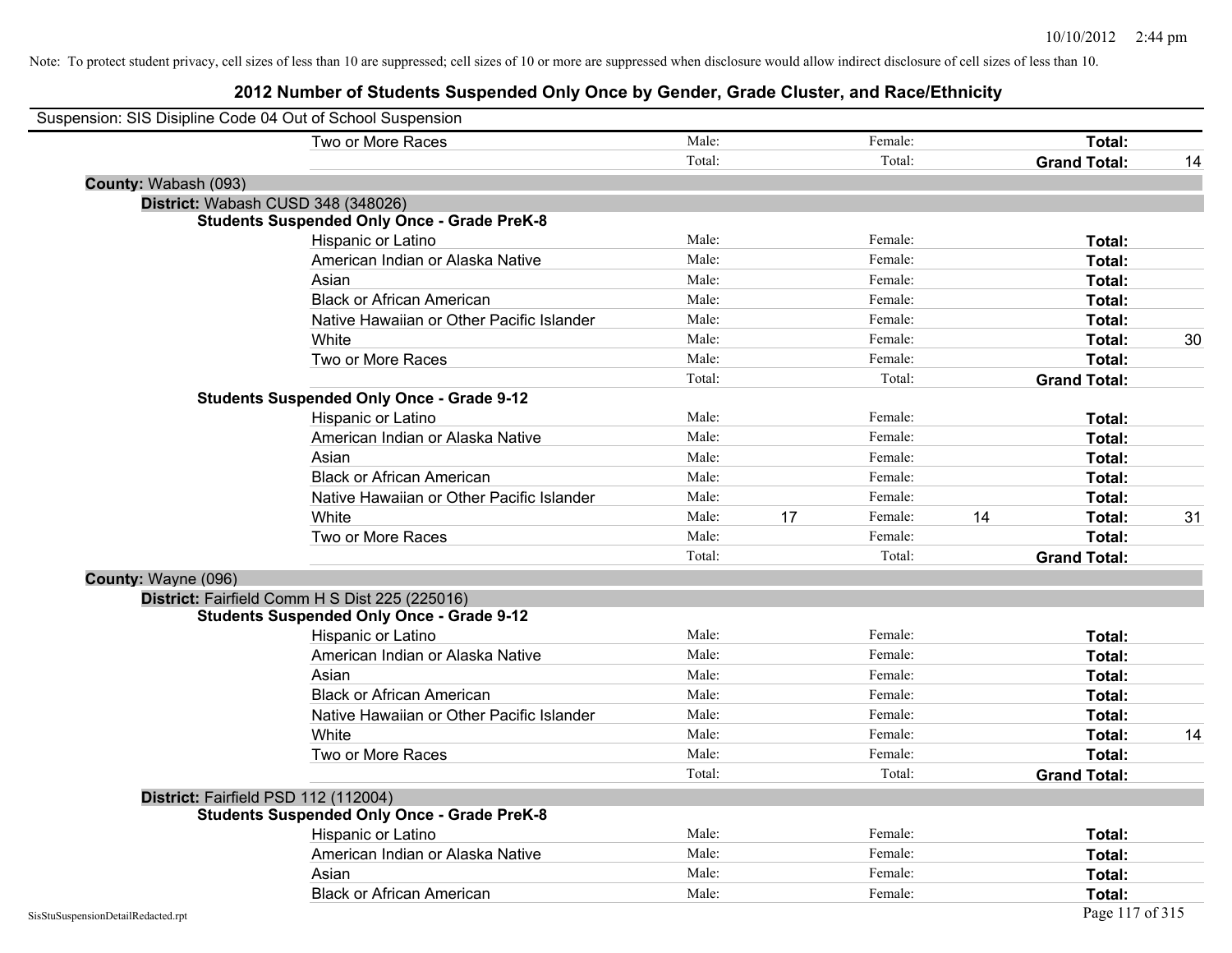| Suspension: SIS Disipline Code 04 Out of School Suspension |                                                    |        |         |                     |
|------------------------------------------------------------|----------------------------------------------------|--------|---------|---------------------|
|                                                            | Native Hawaiian or Other Pacific Islander          | Male:  | Female: | Total:              |
|                                                            | White                                              | Male:  | Female: | Total:<br>11        |
|                                                            | Two or More Races                                  | Male:  | Female: | Total:              |
|                                                            |                                                    | Total: | Total:  | <b>Grand Total:</b> |
| District: Jasper CCSD 17 (017004)                          |                                                    |        |         |                     |
|                                                            | <b>Students Suspended Only Once - Grade PreK-8</b> |        |         |                     |
|                                                            | Hispanic or Latino                                 | Male:  | Female: | Total:              |
|                                                            | American Indian or Alaska Native                   | Male:  | Female: | Total:              |
|                                                            | Asian                                              | Male:  | Female: | Total:              |
|                                                            | <b>Black or African American</b>                   | Male:  | Female: | Total:              |
|                                                            | Native Hawaiian or Other Pacific Islander          | Male:  | Female: | Total:              |
|                                                            | White                                              | Male:  | Female: | Total:              |
|                                                            | Two or More Races                                  | Male:  | Female: | Total:              |
|                                                            |                                                    | Total: | Total:  | <b>Grand Total:</b> |
| District: New Hope CCSD 6 (006004)                         |                                                    |        |         |                     |
|                                                            | <b>Students Suspended Only Once - Grade PreK-8</b> |        |         |                     |
|                                                            | Hispanic or Latino                                 | Male:  | Female: | Total:              |
|                                                            | American Indian or Alaska Native                   | Male:  | Female: | Total:              |
|                                                            | Asian                                              | Male:  | Female: | Total:              |
|                                                            | <b>Black or African American</b>                   | Male:  | Female: | Total:              |
|                                                            | Native Hawaiian or Other Pacific Islander          | Male:  | Female: | Total:              |
|                                                            | White                                              | Male:  | Female: | Total:              |
|                                                            | Two or More Races                                  | Male:  | Female: | Total:              |
|                                                            |                                                    | Total: | Total:  | <b>Grand Total:</b> |
| District: North Wayne CUSD 200 (200026)                    |                                                    |        |         |                     |
|                                                            | <b>Students Suspended Only Once - Grade PreK-8</b> |        |         |                     |
|                                                            | Hispanic or Latino                                 | Male:  | Female: | Total:              |
|                                                            | American Indian or Alaska Native                   | Male:  | Female: | Total:              |
|                                                            | Asian                                              | Male:  | Female: | Total:              |
|                                                            | <b>Black or African American</b>                   | Male:  | Female: | Total:              |
|                                                            | Native Hawaiian or Other Pacific Islander          | Male:  | Female: | Total:              |
|                                                            | <b>White</b>                                       | Male:  | Female: | Total:              |
|                                                            | Two or More Races                                  | Male:  | Female: | Total:              |
|                                                            |                                                    | Total: | Total:  | <b>Grand Total:</b> |
|                                                            | <b>Students Suspended Only Once - Grade 9-12</b>   |        |         |                     |
|                                                            | Hispanic or Latino                                 | Male:  | Female: | Total:              |
|                                                            | American Indian or Alaska Native                   | Male:  | Female: | Total:              |
|                                                            | Asian                                              | Male:  | Female: | Total:              |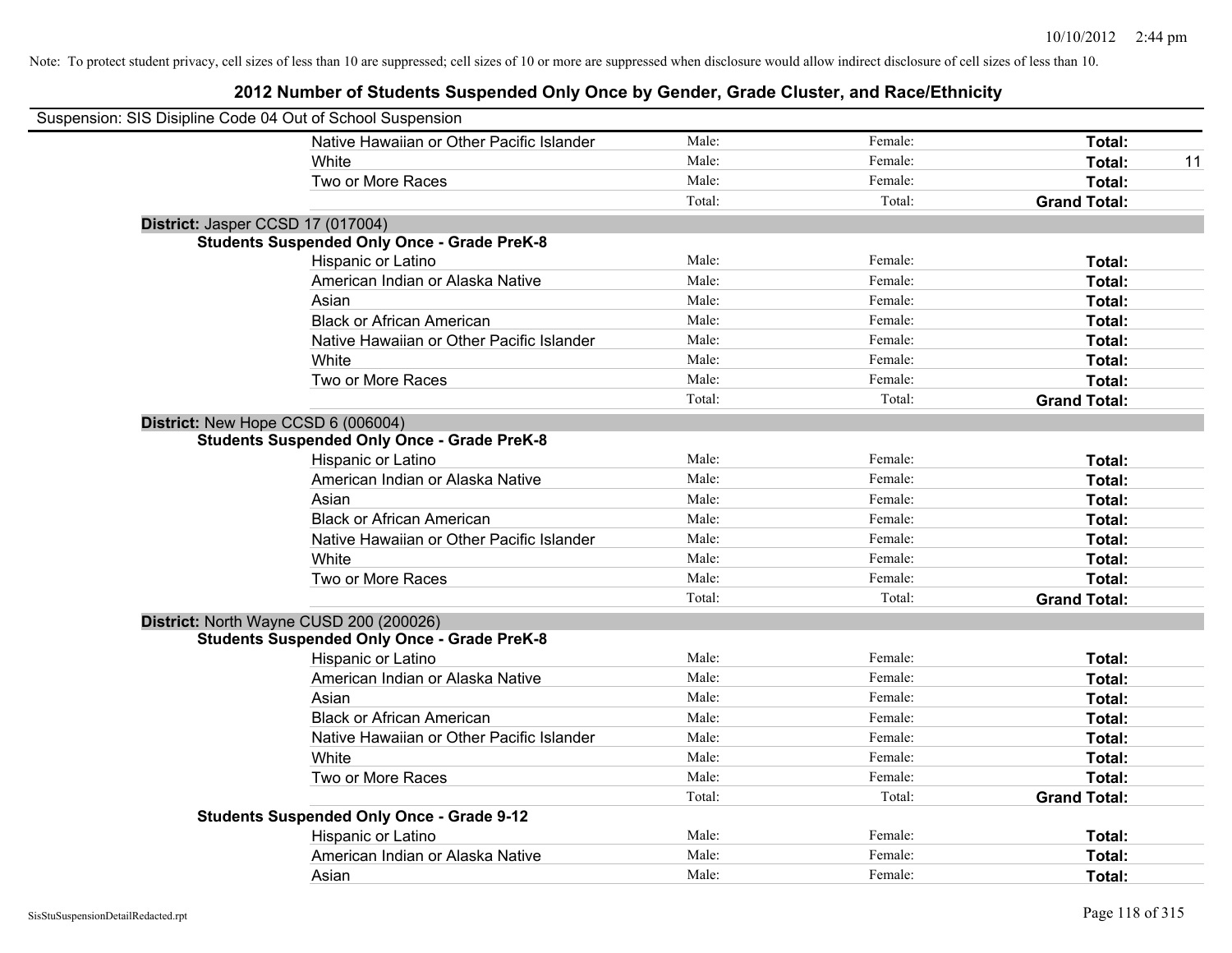## **2012 Number of Students Suspended Only Once by Gender, Grade Cluster, and Race/Ethnicity**

|                     | Suspension: SIS Disipline Code 04 Out of School Suspension |        |         |                     |    |
|---------------------|------------------------------------------------------------|--------|---------|---------------------|----|
|                     | <b>Black or African American</b>                           | Male:  | Female: | Total:              |    |
|                     | Native Hawaiian or Other Pacific Islander                  | Male:  | Female: | Total:              |    |
|                     | White                                                      | Male:  | Female: | Total:              |    |
|                     | Two or More Races                                          | Male:  | Female: | Total:              |    |
|                     |                                                            | Total: | Total:  | <b>Grand Total:</b> |    |
|                     | District: Wayne City CUSD 100 (100026)                     |        |         |                     |    |
|                     | <b>Students Suspended Only Once - Grade PreK-8</b>         |        |         |                     |    |
|                     | Hispanic or Latino                                         | Male:  | Female: | Total:              |    |
|                     | American Indian or Alaska Native                           | Male:  | Female: | Total:              |    |
|                     | Asian                                                      | Male:  | Female: | Total:              |    |
|                     | <b>Black or African American</b>                           | Male:  | Female: | Total:              |    |
|                     | Native Hawaiian or Other Pacific Islander                  | Male:  | Female: | Total:              |    |
|                     | White                                                      | Male:  | Female: | Total:              |    |
|                     | Two or More Races                                          | Male:  | Female: | Total:              |    |
|                     |                                                            | Total: | Total:  | <b>Grand Total:</b> |    |
|                     | <b>Students Suspended Only Once - Grade 9-12</b>           |        |         |                     |    |
|                     | Hispanic or Latino                                         | Male:  | Female: | Total:              |    |
|                     | American Indian or Alaska Native                           | Male:  | Female: | Total:              |    |
|                     | Asian                                                      | Male:  | Female: | Total:              |    |
|                     | <b>Black or African American</b>                           | Male:  | Female: | Total:              |    |
|                     | Native Hawaiian or Other Pacific Islander                  | Male:  | Female: | Total:              |    |
|                     | White                                                      | Male:  | Female: | Total:              |    |
|                     | Two or More Races                                          | Male:  | Female: | Total:              |    |
|                     |                                                            | Total: | Total:  | <b>Grand Total:</b> |    |
| County: White (097) |                                                            |        |         |                     |    |
|                     | District: Carmi-White County CUSD 5 (005026)               |        |         |                     |    |
|                     | <b>Students Suspended Only Once - Grade 9-12</b>           |        |         |                     |    |
|                     | Hispanic or Latino                                         | Male:  | Female: | Total:              |    |
|                     | American Indian or Alaska Native                           | Male:  | Female: | Total:              |    |
|                     | Asian                                                      | Male:  | Female: | Total:              |    |
|                     | <b>Black or African American</b>                           | Male:  | Female: | Total:              |    |
|                     | Native Hawaiian or Other Pacific Islander                  | Male:  | Female: | Total:              |    |
|                     | White                                                      | Male:  | Female: | Total:              | 26 |
|                     | Two or More Races                                          | Male:  | Female: | Total:              |    |
|                     |                                                            | Total: | Total:  | <b>Grand Total:</b> |    |

**Region:** Franklin/Williamson ROE (21)

**County:** Franklin (028)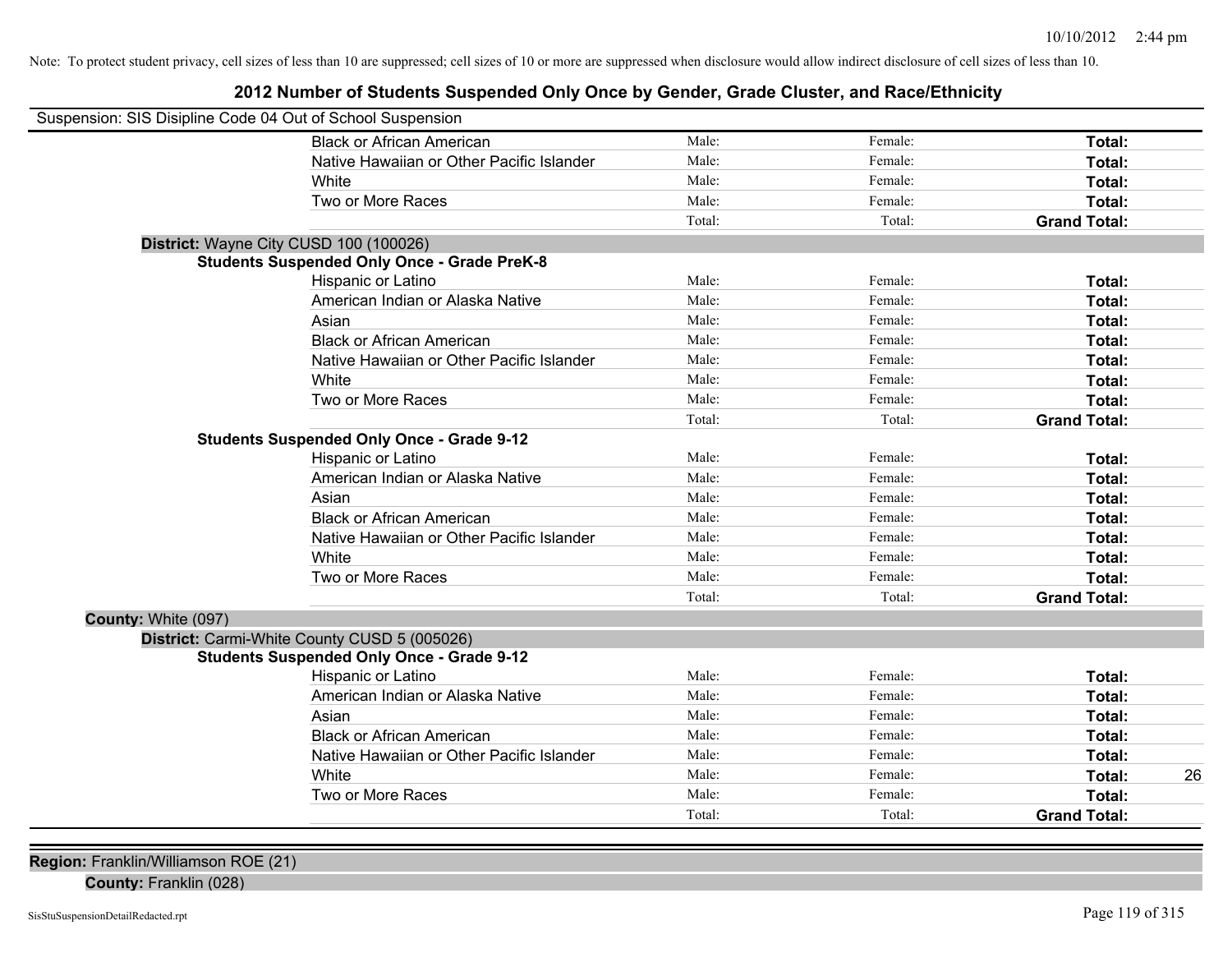| Suspension: SIS Disipline Code 04 Out of School Suspension |                                                    |        |    |         |    |                     |    |
|------------------------------------------------------------|----------------------------------------------------|--------|----|---------|----|---------------------|----|
|                                                            | District: Benton CCSD 47 (047004)                  |        |    |         |    |                     |    |
|                                                            | <b>Students Suspended Only Once - Grade PreK-8</b> |        |    |         |    |                     |    |
|                                                            | Hispanic or Latino                                 | Male:  |    | Female: |    | Total:              |    |
|                                                            | American Indian or Alaska Native                   | Male:  |    | Female: |    | Total:              |    |
|                                                            | Asian                                              | Male:  |    | Female: |    | Total:              |    |
|                                                            | <b>Black or African American</b>                   | Male:  |    | Female: |    | Total:              |    |
|                                                            | Native Hawaiian or Other Pacific Islander          | Male:  |    | Female: |    | <b>Total:</b>       |    |
|                                                            | White                                              | Male:  |    | Female: |    | Total:              | 21 |
|                                                            | Two or More Races                                  | Male:  |    | Female: |    | Total:              |    |
|                                                            |                                                    | Total: |    | Total:  |    | <b>Grand Total:</b> |    |
|                                                            | District: Benton Cons HSD 103 (103013)             |        |    |         |    |                     |    |
|                                                            | <b>Students Suspended Only Once - Grade 9-12</b>   |        |    |         |    |                     |    |
|                                                            | Hispanic or Latino                                 | Male:  |    | Female: |    | Total:              |    |
|                                                            | American Indian or Alaska Native                   | Male:  |    | Female: |    | Total:              |    |
|                                                            | Asian                                              | Male:  |    | Female: |    | Total:              |    |
|                                                            | <b>Black or African American</b>                   | Male:  |    | Female: |    | Total:              |    |
|                                                            | Native Hawaiian or Other Pacific Islander          | Male:  |    | Female: |    | Total:              |    |
|                                                            | White                                              | Male:  | 19 | Female: | 20 | Total:              | 39 |
|                                                            | Two or More Races                                  | Male:  |    | Female: |    | Total:              |    |
|                                                            |                                                    | Total: |    | Total:  |    | <b>Grand Total:</b> |    |
|                                                            | District: Christopher USD 99 (099026)              |        |    |         |    |                     |    |
|                                                            | <b>Students Suspended Only Once - Grade PreK-8</b> |        |    |         |    |                     |    |
|                                                            | Hispanic or Latino                                 | Male:  |    | Female: |    | Total:              |    |
|                                                            | American Indian or Alaska Native                   | Male:  |    | Female: |    | Total:              |    |
|                                                            | Asian                                              | Male:  |    | Female: |    | Total:              |    |
|                                                            | <b>Black or African American</b>                   | Male:  |    | Female: |    | Total:              |    |
|                                                            | Native Hawaiian or Other Pacific Islander          | Male:  |    | Female: |    | Total:              |    |
|                                                            | White                                              | Male:  |    | Female: |    | Total:              |    |
|                                                            | Two or More Races                                  | Male:  |    | Female: |    | Total:              |    |
|                                                            |                                                    | Total: |    | Total:  |    | <b>Grand Total:</b> |    |
|                                                            | <b>Students Suspended Only Once - Grade 9-12</b>   |        |    |         |    |                     |    |
|                                                            | Hispanic or Latino                                 | Male:  |    | Female: |    | Total:              |    |
|                                                            | American Indian or Alaska Native                   | Male:  |    | Female: |    | Total:              |    |
|                                                            | Asian                                              | Male:  |    | Female: |    | Total:              |    |
|                                                            | <b>Black or African American</b>                   | Male:  |    | Female: |    | Total:              |    |
|                                                            | Native Hawaiian or Other Pacific Islander          | Male:  |    | Female: |    | Total:              |    |
|                                                            | White                                              | Male:  |    | Female: |    | <b>Total:</b>       | 12 |
|                                                            | Two or More Races                                  | Male:  |    | Female: |    | Total:              |    |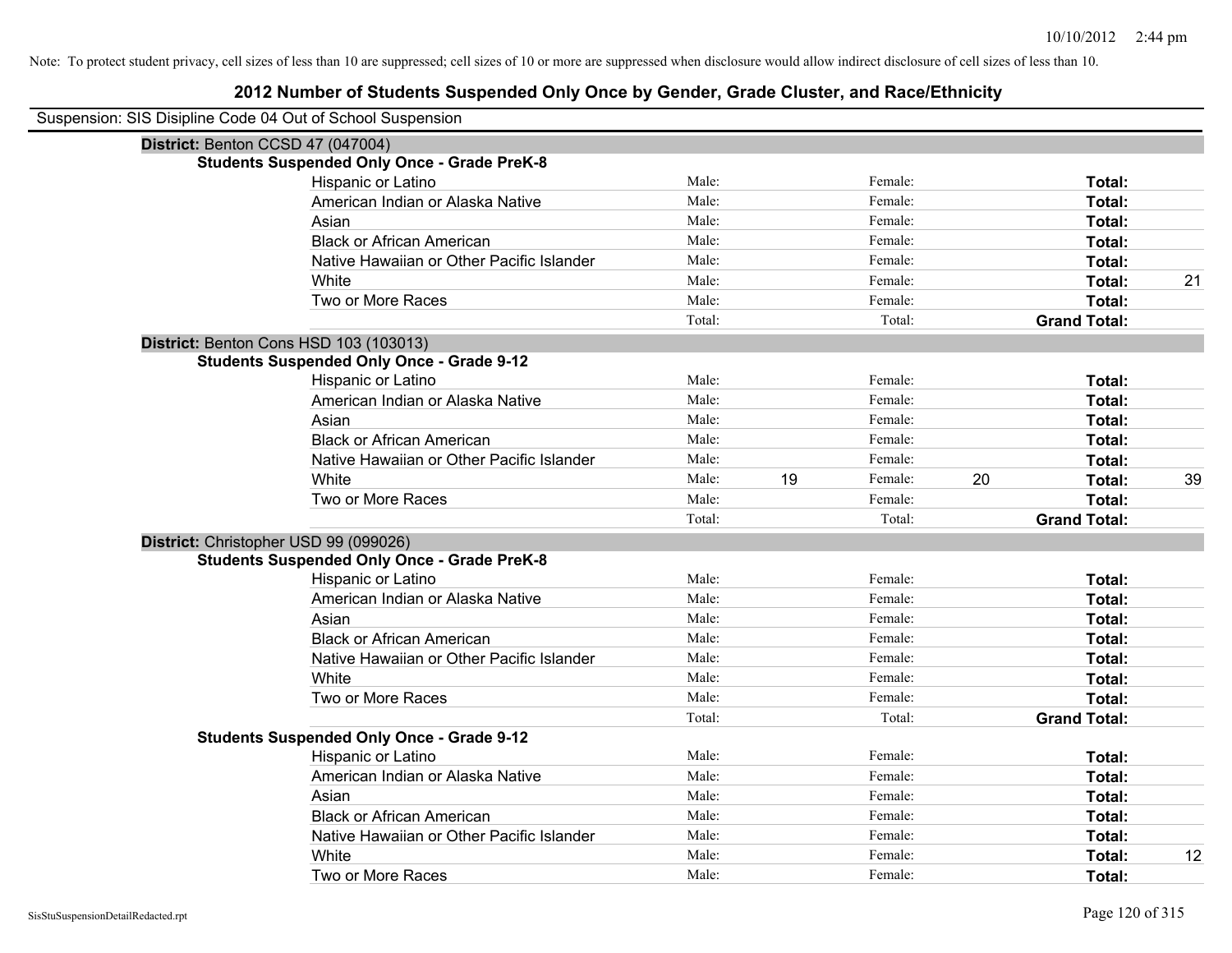| Suspension: SIS Disipline Code 04 Out of School Suspension |                                                    |        |         |                     |
|------------------------------------------------------------|----------------------------------------------------|--------|---------|---------------------|
|                                                            |                                                    | Total: | Total:  | <b>Grand Total:</b> |
|                                                            | District: Ewing Northern CCSD 115 (115004)         |        |         |                     |
|                                                            | <b>Students Suspended Only Once - Grade PreK-8</b> |        |         |                     |
|                                                            | Hispanic or Latino                                 | Male:  | Female: | Total:              |
|                                                            | American Indian or Alaska Native                   | Male:  | Female: | Total:              |
|                                                            | Asian                                              | Male:  | Female: | Total:              |
|                                                            | <b>Black or African American</b>                   | Male:  | Female: | Total:              |
|                                                            | Native Hawaiian or Other Pacific Islander          | Male:  | Female: | Total:              |
|                                                            | White                                              | Male:  | Female: | Total:              |
|                                                            | Two or More Races                                  | Male:  | Female: | Total:              |
|                                                            |                                                    | Total: | Total:  | <b>Grand Total:</b> |
| District: Frankfort CUSD 168 (168026)                      |                                                    |        |         |                     |
|                                                            | <b>Students Suspended Only Once - Grade PreK-8</b> |        |         |                     |
|                                                            | Hispanic or Latino                                 | Male:  | Female: | Total:              |
|                                                            | American Indian or Alaska Native                   | Male:  | Female: | Total:              |
|                                                            | Asian                                              | Male:  | Female: | Total:              |
|                                                            | <b>Black or African American</b>                   | Male:  | Female: | Total:              |
|                                                            | Native Hawaiian or Other Pacific Islander          | Male:  | Female: | Total:              |
|                                                            | White                                              | Male:  | Female: | Total:              |
|                                                            | Two or More Races                                  | Male:  | Female: | Total:              |
|                                                            |                                                    | Total: | Total:  | <b>Grand Total:</b> |
|                                                            | <b>Students Suspended Only Once - Grade 9-12</b>   |        |         |                     |
|                                                            | Hispanic or Latino                                 | Male:  | Female: | Total:              |
|                                                            | American Indian or Alaska Native                   | Male:  | Female: | Total:              |
|                                                            | Asian                                              | Male:  | Female: | Total:              |
|                                                            | <b>Black or African American</b>                   | Male:  | Female: | Total:              |
|                                                            | Native Hawaiian or Other Pacific Islander          | Male:  | Female: | Total:              |
|                                                            | White                                              | Male:  | Female: | Total:              |
|                                                            | Two or More Races                                  | Male:  | Female: | Total:              |
|                                                            |                                                    | Total: | Total:  | <b>Grand Total:</b> |
|                                                            | District: Sesser-Valier CUSD 196 (196026)          |        |         |                     |
|                                                            | <b>Students Suspended Only Once - Grade PreK-8</b> |        |         |                     |
|                                                            | Hispanic or Latino                                 | Male:  | Female: | Total:              |
|                                                            | American Indian or Alaska Native                   | Male:  | Female: | Total:              |
|                                                            | Asian                                              | Male:  | Female: | Total:              |
|                                                            | <b>Black or African American</b>                   | Male:  | Female: | Total:              |
|                                                            | Native Hawaiian or Other Pacific Islander          | Male:  | Female: | Total:              |
|                                                            | White                                              | Male:  | Female: | Total:              |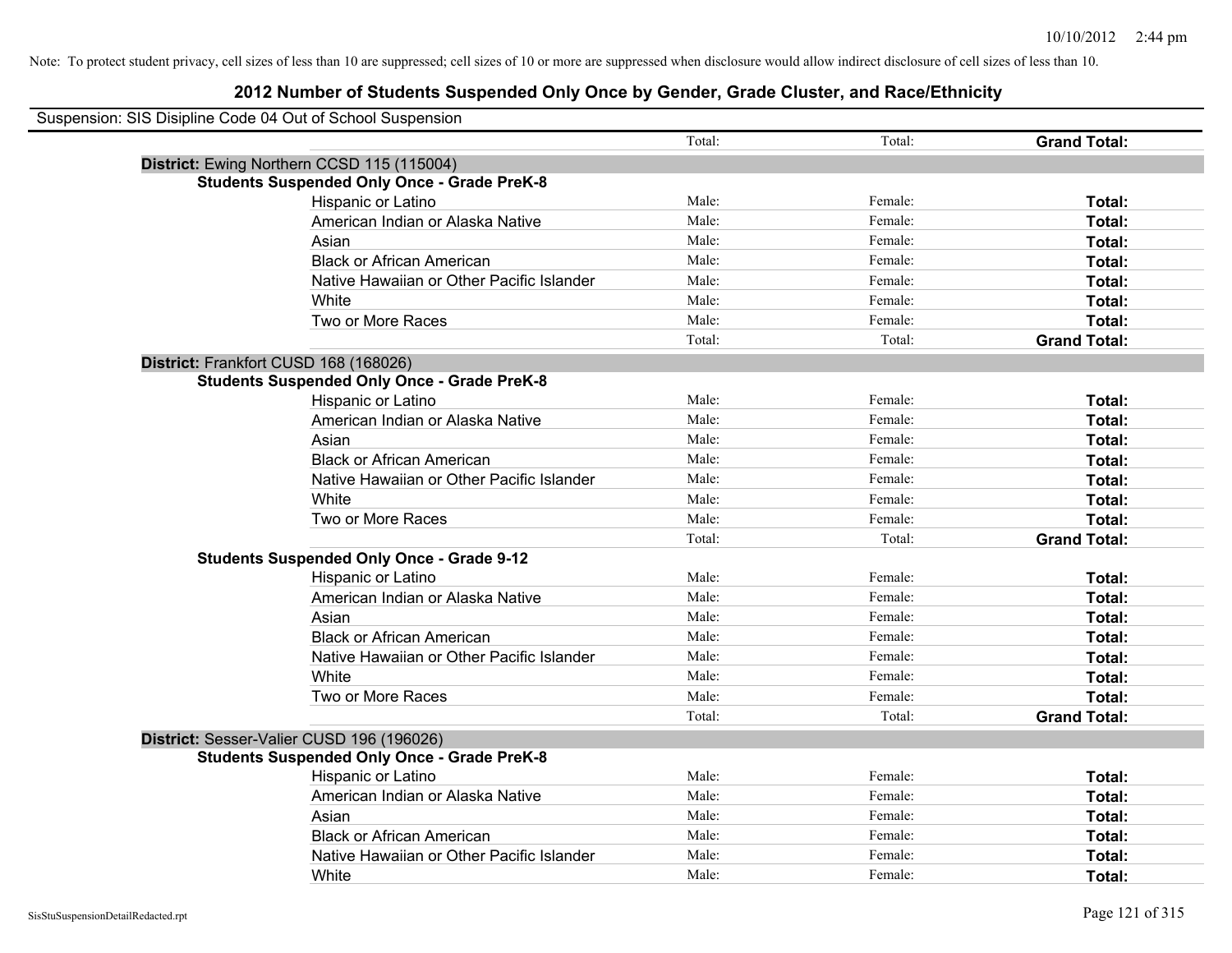| Suspension: SIS Disipline Code 04 Out of School Suspension |                                                    |        |         |                     |    |
|------------------------------------------------------------|----------------------------------------------------|--------|---------|---------------------|----|
|                                                            | Two or More Races                                  | Male:  | Female: | Total:              |    |
|                                                            |                                                    | Total: | Total:  | <b>Grand Total:</b> |    |
|                                                            | <b>Students Suspended Only Once - Grade 9-12</b>   |        |         |                     |    |
|                                                            | Hispanic or Latino                                 | Male:  | Female: | Total:              |    |
|                                                            | American Indian or Alaska Native                   | Male:  | Female: | <b>Total:</b>       |    |
|                                                            | Asian                                              | Male:  | Female: | <b>Total:</b>       |    |
|                                                            | <b>Black or African American</b>                   | Male:  | Female: | Total:              |    |
|                                                            | Native Hawaiian or Other Pacific Islander          | Male:  | Female: | Total:              |    |
|                                                            | White                                              | Male:  | Female: | Total:              | 11 |
|                                                            | Two or More Races                                  | Male:  | Female: | Total:              |    |
|                                                            |                                                    | Total: | Total:  | <b>Grand Total:</b> |    |
|                                                            | District: Thompsonville CUSD 174 (174026)          |        |         |                     |    |
|                                                            | <b>Students Suspended Only Once - Grade PreK-8</b> |        |         |                     |    |
|                                                            | Hispanic or Latino                                 | Male:  | Female: | <b>Total:</b>       |    |
|                                                            | American Indian or Alaska Native                   | Male:  | Female: | Total:              |    |
|                                                            | Asian                                              | Male:  | Female: | Total:              |    |
|                                                            | <b>Black or African American</b>                   | Male:  | Female: | Total:              |    |
|                                                            | Native Hawaiian or Other Pacific Islander          | Male:  | Female: | <b>Total:</b>       |    |
|                                                            | White                                              | Male:  | Female: | <b>Total:</b>       |    |
|                                                            | Two or More Races                                  | Male:  | Female: | Total:              |    |
|                                                            |                                                    | Total: | Total:  | <b>Grand Total:</b> |    |
|                                                            | <b>Students Suspended Only Once - Grade 9-12</b>   |        |         |                     |    |
|                                                            | Hispanic or Latino                                 | Male:  | Female: | Total:              |    |
|                                                            | American Indian or Alaska Native                   | Male:  | Female: | Total:              |    |
|                                                            | Asian                                              | Male:  | Female: | Total:              |    |
|                                                            | <b>Black or African American</b>                   | Male:  | Female: | Total:              |    |
|                                                            | Native Hawaiian or Other Pacific Islander          | Male:  | Female: | Total:              |    |
|                                                            | White                                              | Male:  | Female: | Total:              |    |
|                                                            | Two or More Races                                  | Male:  | Female: | Total:              |    |
|                                                            |                                                    | Total: | Total:  | <b>Grand Total:</b> |    |
|                                                            | District: Zeigler-Royalton CUSD 188 (188026)       |        |         |                     |    |
|                                                            | <b>Students Suspended Only Once - Grade 9-12</b>   |        |         |                     |    |
|                                                            | Hispanic or Latino                                 | Male:  | Female: | Total:              |    |
|                                                            | American Indian or Alaska Native                   | Male:  | Female: | Total:              |    |
|                                                            | Asian                                              | Male:  | Female: | Total:              |    |
|                                                            | <b>Black or African American</b>                   | Male:  | Female: | Total:              |    |
|                                                            | Native Hawaiian or Other Pacific Islander          | Male:  | Female: | Total:              |    |
|                                                            | White                                              | Male:  | Female: | <b>Total:</b>       | 19 |
|                                                            | Two or More Races                                  | Male:  | Female: | <b>Total:</b>       |    |
| SisStuSuspensionDetailRedacted.rpt                         |                                                    |        |         | Page 122 of 315     |    |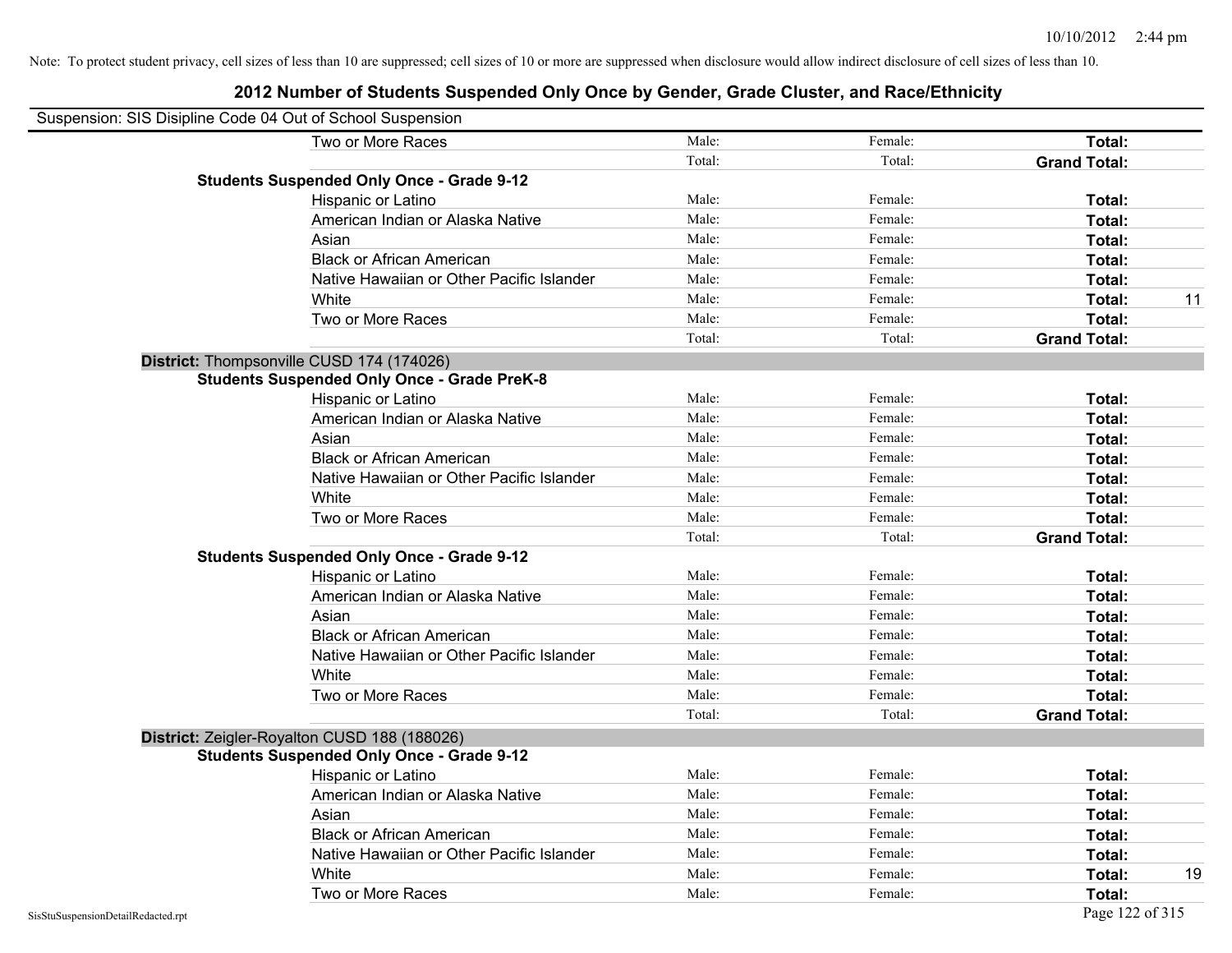|                          | Suspension: SIS Disipline Code 04 Out of School Suspension |        |         |                     |    |
|--------------------------|------------------------------------------------------------|--------|---------|---------------------|----|
|                          |                                                            | Total: | Total:  | <b>Grand Total:</b> |    |
| County: Williamson (100) |                                                            |        |         |                     |    |
|                          | District: Carterville CUSD 5 (005026)                      |        |         |                     |    |
|                          | <b>Students Suspended Only Once - Grade PreK-8</b>         |        |         |                     |    |
|                          | Hispanic or Latino                                         | Male:  | Female: | Total:              |    |
|                          | American Indian or Alaska Native                           | Male:  | Female: | Total:              |    |
|                          | Asian                                                      | Male:  | Female: | Total:              |    |
|                          | <b>Black or African American</b>                           | Male:  | Female: | Total:              |    |
|                          | Native Hawaiian or Other Pacific Islander                  | Male:  | Female: | Total:              |    |
|                          | White                                                      | Male:  | Female: | Total:              | 17 |
|                          | Two or More Races                                          | Male:  | Female: | <b>Total:</b>       |    |
|                          |                                                            | Total: | Total:  | <b>Grand Total:</b> |    |
|                          | <b>Students Suspended Only Once - Grade 9-12</b>           |        |         |                     |    |
|                          | Hispanic or Latino                                         | Male:  | Female: | Total:              |    |
|                          | American Indian or Alaska Native                           | Male:  | Female: | Total:              |    |
|                          | Asian                                                      | Male:  | Female: | Total:              |    |
|                          | <b>Black or African American</b>                           | Male:  | Female: | Total:              |    |
|                          | Native Hawaiian or Other Pacific Islander                  | Male:  | Female: | Total:              |    |
|                          | White                                                      | Male:  | Female: | Total:              | 13 |
|                          | Two or More Races                                          | Male:  | Female: | <b>Total:</b>       |    |
|                          |                                                            | Total: | Total:  | <b>Grand Total:</b> |    |
|                          | District: Crab Orchard CUSD 3 (003026)                     |        |         |                     |    |
|                          | <b>Students Suspended Only Once - Grade PreK-8</b>         |        |         |                     |    |
|                          | Hispanic or Latino                                         | Male:  | Female: | Total:              |    |
|                          | American Indian or Alaska Native                           | Male:  | Female: | Total:              |    |
|                          | Asian                                                      | Male:  | Female: | Total:              |    |
|                          | <b>Black or African American</b>                           | Male:  | Female: | Total:              |    |
|                          | Native Hawaiian or Other Pacific Islander                  | Male:  | Female: | Total:              |    |
|                          | White                                                      | Male:  | Female: | Total:              |    |
|                          | Two or More Races                                          | Male:  | Female: | Total:              |    |
|                          |                                                            | Total: | Total:  | <b>Grand Total:</b> |    |
|                          | <b>Students Suspended Only Once - Grade 9-12</b>           |        |         |                     |    |
|                          | Hispanic or Latino                                         | Male:  | Female: | Total:              |    |
|                          | American Indian or Alaska Native                           | Male:  | Female: | Total:              |    |
|                          | Asian                                                      | Male:  | Female: | Total:              |    |
|                          | <b>Black or African American</b>                           | Male:  | Female: | Total:              |    |
|                          | Native Hawaiian or Other Pacific Islander                  | Male:  | Female: | Total:              |    |
|                          | White                                                      | Male:  | Female: | <b>Total:</b>       |    |
|                          | Two or More Races                                          | Male:  | Female: | Total:              |    |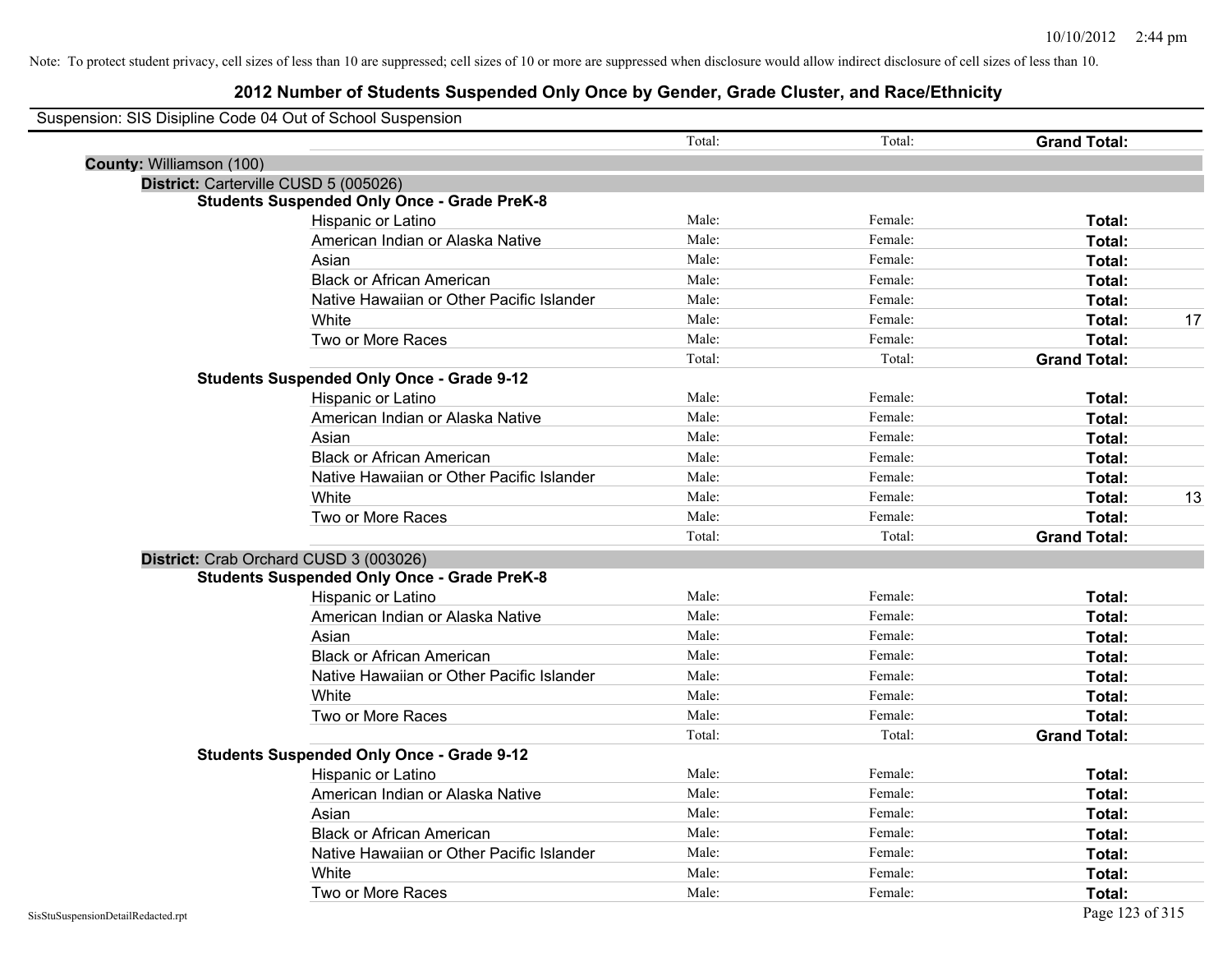| Suspension: SIS Disipline Code 04 Out of School Suspension |                                                    |        |    |         |                     |    |
|------------------------------------------------------------|----------------------------------------------------|--------|----|---------|---------------------|----|
|                                                            |                                                    | Total: |    | Total:  | <b>Grand Total:</b> |    |
| District: Herrin CUSD 4 (004026)                           |                                                    |        |    |         |                     |    |
|                                                            | <b>Students Suspended Only Once - Grade PreK-8</b> |        |    |         |                     |    |
|                                                            | Hispanic or Latino                                 | Male:  |    | Female: | Total:              |    |
|                                                            | American Indian or Alaska Native                   | Male:  |    | Female: | Total:              |    |
|                                                            | Asian                                              | Male:  |    | Female: | Total:              |    |
|                                                            | <b>Black or African American</b>                   | Male:  |    | Female: | Total:              | 11 |
|                                                            | Native Hawaiian or Other Pacific Islander          | Male:  |    | Female: | Total:              |    |
|                                                            | White                                              | Male:  | 49 | Female: | 19<br>Total:        | 68 |
|                                                            | Two or More Races                                  | Male:  |    | Female: | Total:              |    |
|                                                            |                                                    | Total: |    | Total:  | <b>Grand Total:</b> |    |
|                                                            | <b>Students Suspended Only Once - Grade 9-12</b>   |        |    |         |                     |    |
|                                                            | Hispanic or Latino                                 | Male:  |    | Female: | Total:              |    |
|                                                            | American Indian or Alaska Native                   | Male:  |    | Female: | Total:              |    |
|                                                            | Asian                                              | Male:  |    | Female: | Total:              |    |
|                                                            | <b>Black or African American</b>                   | Male:  |    | Female: | Total:              |    |
|                                                            | Native Hawaiian or Other Pacific Islander          | Male:  |    | Female: | Total:              |    |
|                                                            | White                                              | Male:  |    | Female: | Total:              | 21 |
|                                                            | Two or More Races                                  | Male:  |    | Female: | Total:              |    |
|                                                            |                                                    | Total: |    | Total:  | <b>Grand Total:</b> |    |
|                                                            | District: Johnston City CUSD 1 (001026)            |        |    |         |                     |    |
|                                                            | <b>Students Suspended Only Once - Grade PreK-8</b> |        |    |         |                     |    |
|                                                            | Hispanic or Latino                                 | Male:  |    | Female: | Total:              |    |
|                                                            | American Indian or Alaska Native                   | Male:  |    | Female: | Total:              |    |
|                                                            | Asian                                              | Male:  |    | Female: | Total:              |    |
|                                                            | <b>Black or African American</b>                   | Male:  |    | Female: | Total:              |    |
|                                                            | Native Hawaiian or Other Pacific Islander          | Male:  |    | Female: | Total:              |    |
|                                                            | White                                              | Male:  |    | Female: | Total:              | 13 |
|                                                            | Two or More Races                                  | Male:  |    | Female: | Total:              |    |
|                                                            |                                                    | Total: |    | Total:  | <b>Grand Total:</b> |    |
|                                                            | <b>Students Suspended Only Once - Grade 9-12</b>   |        |    |         |                     |    |
|                                                            | Hispanic or Latino                                 | Male:  |    | Female: | Total:              |    |
|                                                            | American Indian or Alaska Native                   | Male:  |    | Female: | Total:              |    |
|                                                            | Asian                                              | Male:  |    | Female: | Total:              |    |
|                                                            | <b>Black or African American</b>                   | Male:  |    | Female: | Total:              |    |
|                                                            | Native Hawaiian or Other Pacific Islander          | Male:  |    | Female: | Total:              |    |
|                                                            | White                                              | Male:  |    | Female: | Total:              | 11 |
|                                                            | Two or More Races                                  | Male:  |    | Female: | Total:              |    |
|                                                            |                                                    | Total: |    | Total:  | <b>Grand Total:</b> |    |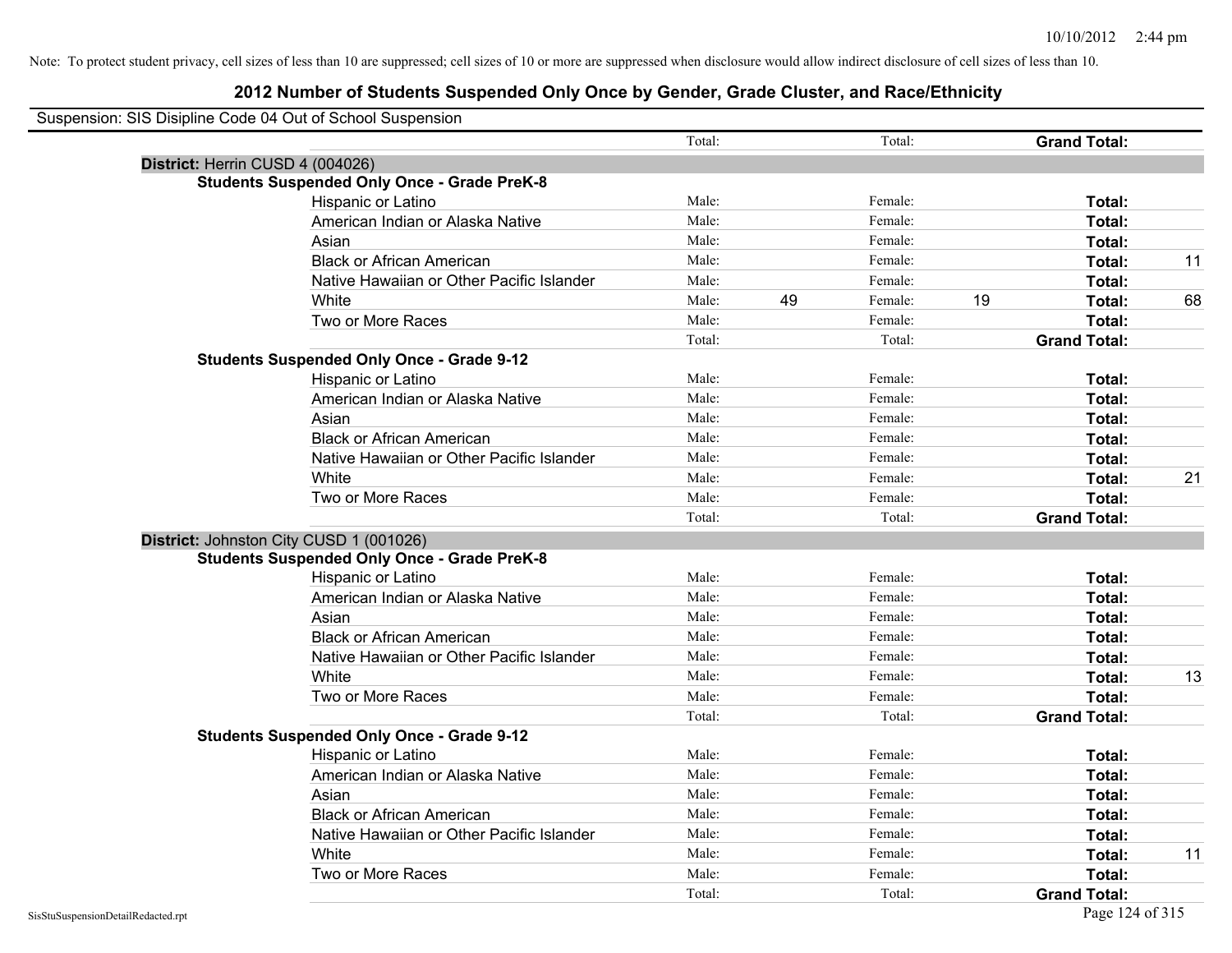## **2012 Number of Students Suspended Only Once by Gender, Grade Cluster, and Race/Ethnicity**

Suspension: SIS Disipline Code 04 Out of School Suspension

| Suspension: SiS Disipline Code 04 Out of School Suspension |                                                    |        |    |         |    |                     |    |
|------------------------------------------------------------|----------------------------------------------------|--------|----|---------|----|---------------------|----|
| District: Marion CUSD 2 (002026)                           |                                                    |        |    |         |    |                     |    |
|                                                            | <b>Students Suspended Only Once - Grade PreK-8</b> |        |    |         |    |                     |    |
|                                                            | Hispanic or Latino                                 | Male:  |    | Female: |    | Total:              |    |
|                                                            | American Indian or Alaska Native                   | Male:  |    | Female: |    | Total:              |    |
|                                                            | Asian                                              | Male:  |    | Female: |    | Total:              |    |
|                                                            | <b>Black or African American</b>                   | Male:  |    | Female: |    | Total:              |    |
|                                                            | Native Hawaiian or Other Pacific Islander          | Male:  |    | Female: |    | Total:              |    |
|                                                            | White                                              | Male:  |    | Female: |    | Total:              | 36 |
|                                                            | Two or More Races                                  | Male:  |    | Female: |    | Total:              |    |
|                                                            |                                                    | Total: | 36 | Total:  | 14 | <b>Grand Total:</b> | 50 |
|                                                            | <b>Students Suspended Only Once - Grade 9-12</b>   |        |    |         |    |                     |    |
|                                                            | Hispanic or Latino                                 | Male:  |    | Female: |    | Total:              |    |
|                                                            | American Indian or Alaska Native                   | Male:  |    | Female: |    | Total:              |    |
|                                                            | Asian                                              | Male:  |    | Female: |    | Total:              |    |
|                                                            | <b>Black or African American</b>                   | Male:  |    | Female: |    | Total:              | 18 |
|                                                            | Native Hawaiian or Other Pacific Islander          | Male:  |    | Female: |    | Total:              |    |
|                                                            | White                                              | Male:  | 37 | Female: | 16 | Total:              | 53 |
|                                                            | Two or More Races                                  | Male:  |    | Female: |    | Total:              |    |
|                                                            |                                                    | Total: |    | Total:  |    | <b>Grand Total:</b> |    |
|                                                            |                                                    |        |    |         |    |                     |    |
| Region: Fulton/Schuyler ROE (22)                           |                                                    |        |    |         |    |                     |    |
| County: Fulton (029)                                       |                                                    |        |    |         |    |                     |    |
| District: Astoria CUSD 1 (001026)                          |                                                    |        |    |         |    |                     |    |
|                                                            | <b>Students Suspended Only Once - Grade 9-12</b>   |        |    |         |    |                     |    |
|                                                            | Hispanic or Latino                                 | Male:  |    | Female: |    | Total:              |    |
|                                                            | American Indian or Alaska Native                   | Male:  |    | Female: |    | Total:              |    |
|                                                            | Asian                                              | Male:  |    | Female: |    | Total:              |    |
|                                                            | <b>Black or African American</b>                   | Male:  |    | Female: |    | Total:              |    |
|                                                            | Native Hawaiian or Other Pacific Islander          | Male:  |    | Female: |    | Total:              |    |
|                                                            | White                                              | Male:  |    | Female: |    | Total:              |    |
|                                                            | Two or More Races                                  | Male:  |    | Female: |    | Total:              |    |
|                                                            |                                                    | Total: |    | Total:  |    | <b>Grand Total:</b> |    |
| District: Avon CUSD 176 (176026)                           |                                                    |        |    |         |    |                     |    |
|                                                            | <b>Students Suspended Only Once - Grade PreK-8</b> |        |    |         |    |                     |    |
|                                                            | Hispanic or Latino                                 | Male:  |    | Female: |    | Total:              |    |
|                                                            | American Indian or Alaska Native                   | Male:  |    | Female: |    | Total:              |    |
|                                                            |                                                    |        |    |         |    |                     |    |

| Asiar | Male<br>$\cdots$ | emai.<br>. |  |
|-------|------------------|------------|--|
| Blac  | Male             | `≏mar.     |  |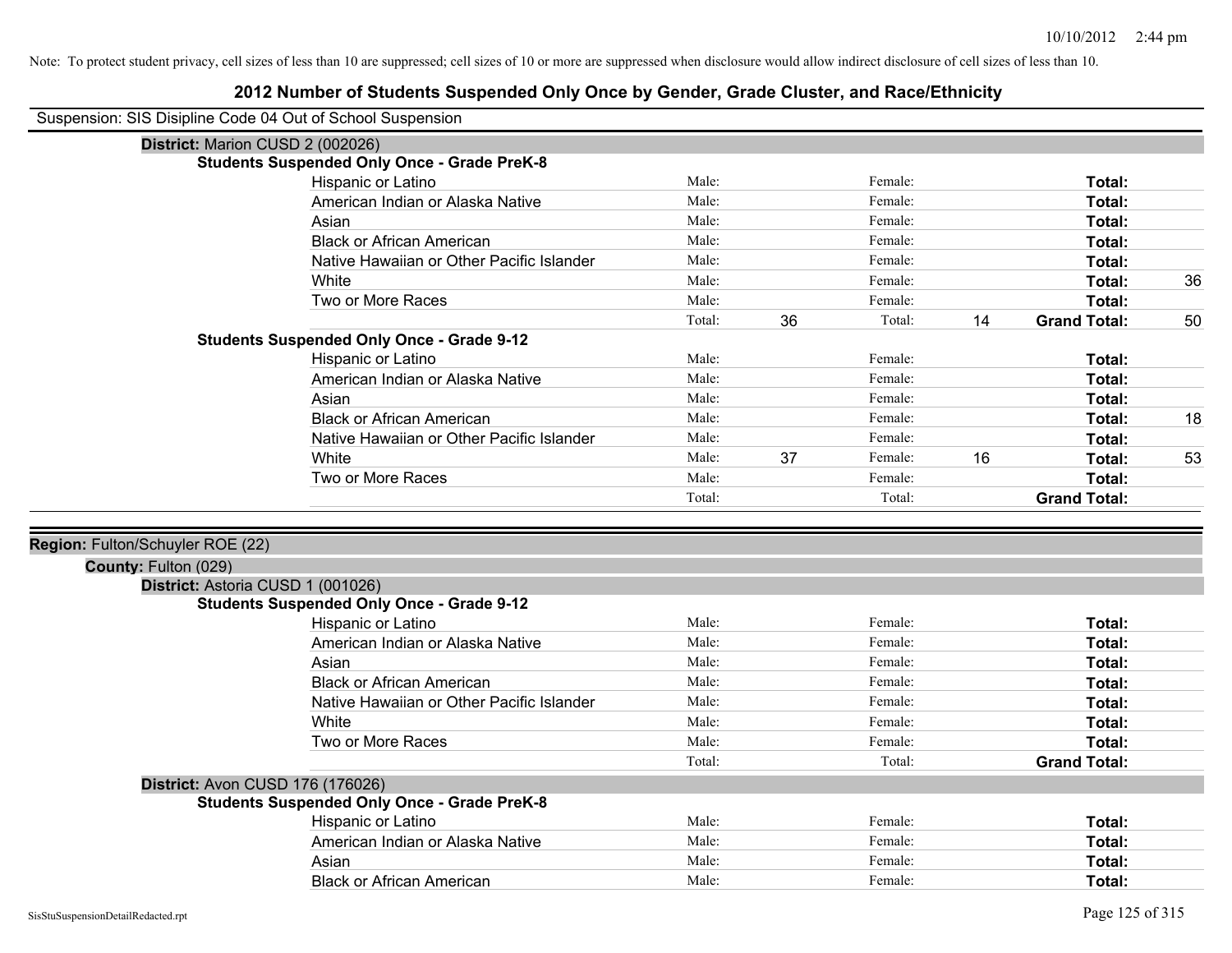| Suspension: SIS Disipline Code 04 Out of School Suspension |                                                    |        |         |                     |
|------------------------------------------------------------|----------------------------------------------------|--------|---------|---------------------|
|                                                            | Native Hawaiian or Other Pacific Islander          | Male:  | Female: | Total:              |
|                                                            | White                                              | Male:  | Female: | Total:              |
|                                                            | Two or More Races                                  | Male:  | Female: | Total:              |
|                                                            |                                                    | Total: | Total:  | <b>Grand Total:</b> |
|                                                            | <b>Students Suspended Only Once - Grade 9-12</b>   |        |         |                     |
|                                                            | Hispanic or Latino                                 | Male:  | Female: | Total:              |
|                                                            | American Indian or Alaska Native                   | Male:  | Female: | Total:              |
|                                                            | Asian                                              | Male:  | Female: | Total:              |
|                                                            | <b>Black or African American</b>                   | Male:  | Female: | Total:              |
|                                                            | Native Hawaiian or Other Pacific Islander          | Male:  | Female: | Total:              |
|                                                            | White                                              | Male:  | Female: | Total:              |
|                                                            | Two or More Races                                  | Male:  | Female: | Total:              |
|                                                            |                                                    | Total: | Total:  | <b>Grand Total:</b> |
|                                                            | District: Canton Union SD 66 (066025)              |        |         |                     |
|                                                            | <b>Students Suspended Only Once - Grade PreK-8</b> |        |         |                     |
|                                                            | Hispanic or Latino                                 | Male:  | Female: | Total:              |
|                                                            | American Indian or Alaska Native                   | Male:  | Female: | Total:              |
|                                                            | Asian                                              | Male:  | Female: | Total:              |
|                                                            | <b>Black or African American</b>                   | Male:  | Female: | Total:              |
|                                                            | Native Hawaiian or Other Pacific Islander          | Male:  | Female: | Total:              |
|                                                            | White                                              | Male:  | Female: | 10<br>Total:        |
|                                                            | Two or More Races                                  | Male:  | Female: | Total:              |
|                                                            |                                                    | Total: | Total:  | <b>Grand Total:</b> |
|                                                            | <b>Students Suspended Only Once - Grade 9-12</b>   |        |         |                     |
|                                                            | Hispanic or Latino                                 | Male:  | Female: | Total:              |
|                                                            | American Indian or Alaska Native                   | Male:  | Female: | Total:              |
|                                                            | Asian                                              | Male:  | Female: | Total:              |
|                                                            | <b>Black or African American</b>                   | Male:  | Female: | Total:              |
|                                                            | Native Hawaiian or Other Pacific Islander          | Male:  | Female: | Total:              |
|                                                            | White                                              | Male:  | Female: | 11<br>Total:        |
|                                                            | Two or More Races                                  | Male:  | Female: | Total:              |
|                                                            |                                                    | Total: | Total:  | <b>Grand Total:</b> |
|                                                            | District: CUSD 3 Fulton County (003026)            |        |         |                     |
|                                                            | <b>Students Suspended Only Once - Grade PreK-8</b> |        |         |                     |
|                                                            | Hispanic or Latino                                 | Male:  | Female: | Total:              |
|                                                            | American Indian or Alaska Native                   | Male:  | Female: | Total:              |
|                                                            | Asian                                              | Male:  | Female: | Total:              |
|                                                            | <b>Black or African American</b>                   | Male:  | Female: | Total:              |
|                                                            | Native Hawaiian or Other Pacific Islander          | Male:  | Female: | Total:              |
| SisStuSuspensionDetailRedacted.rpt                         |                                                    |        |         | Page 126 of 315     |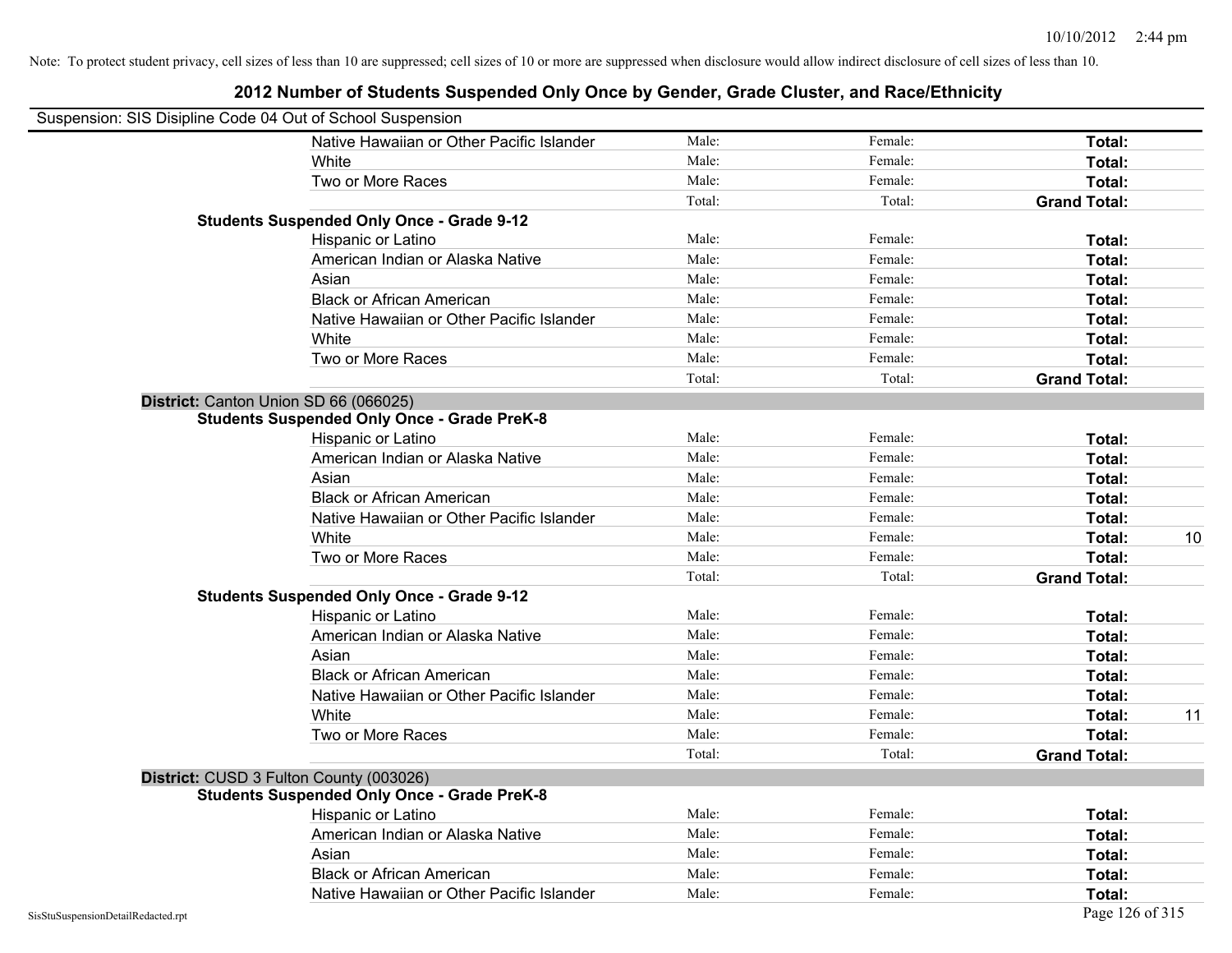|                                    | Suspension: SIS Disipline Code 04 Out of School Suspension |        |         |                     |    |
|------------------------------------|------------------------------------------------------------|--------|---------|---------------------|----|
|                                    | White                                                      | Male:  | Female: | Total:              |    |
|                                    | Two or More Races                                          | Male:  | Female: | Total:              |    |
|                                    |                                                            | Total: | Total:  | <b>Grand Total:</b> |    |
|                                    | <b>Students Suspended Only Once - Grade 9-12</b>           |        |         |                     |    |
|                                    | Hispanic or Latino                                         | Male:  | Female: | Total:              |    |
|                                    | American Indian or Alaska Native                           | Male:  | Female: | Total:              |    |
|                                    | Asian                                                      | Male:  | Female: | Total:              |    |
|                                    | <b>Black or African American</b>                           | Male:  | Female: | Total:              |    |
|                                    | Native Hawaiian or Other Pacific Islander                  | Male:  | Female: | Total:              |    |
|                                    | White                                                      | Male:  | Female: | Total:              |    |
|                                    | Two or More Races                                          | Male:  | Female: | Total:              |    |
|                                    |                                                            | Total: | Total:  | <b>Grand Total:</b> |    |
|                                    | District: Lewistown CUSD 97 (097026)                       |        |         |                     |    |
|                                    | <b>Students Suspended Only Once - Grade PreK-8</b>         |        |         |                     |    |
|                                    | Hispanic or Latino                                         | Male:  | Female: | Total:              |    |
|                                    | American Indian or Alaska Native                           | Male:  | Female: | Total:              |    |
|                                    | Asian                                                      | Male:  | Female: | Total:              |    |
|                                    | <b>Black or African American</b>                           | Male:  | Female: | Total:              |    |
|                                    | Native Hawaiian or Other Pacific Islander                  | Male:  | Female: | Total:              |    |
|                                    | White                                                      | Male:  | Female: | Total:              | 13 |
|                                    | Two or More Races                                          | Male:  | Female: | Total:              |    |
|                                    |                                                            | Total: | Total:  | <b>Grand Total:</b> |    |
|                                    | <b>Students Suspended Only Once - Grade 9-12</b>           |        |         |                     |    |
|                                    | Hispanic or Latino                                         | Male:  | Female: | Total:              |    |
|                                    | American Indian or Alaska Native                           | Male:  | Female: | Total:              |    |
|                                    | Asian                                                      | Male:  | Female: | Total:              |    |
|                                    | <b>Black or African American</b>                           | Male:  | Female: | Total:              |    |
|                                    | Native Hawaiian or Other Pacific Islander                  | Male:  | Female: | Total:              |    |
|                                    | White                                                      | Male:  | Female: | Total:              | 17 |
|                                    | Two or More Races                                          | Male:  | Female: | Total:              |    |
|                                    |                                                            | Total: | Total:  | <b>Grand Total:</b> |    |
|                                    | District: Spoon River Valley CUSD 4 (004026)               |        |         |                     |    |
|                                    | <b>Students Suspended Only Once - Grade PreK-8</b>         |        |         |                     |    |
|                                    | <b>Hispanic or Latino</b>                                  | Male:  | Female: | Total:              |    |
|                                    | American Indian or Alaska Native                           | Male:  | Female: | Total:              |    |
|                                    | Asian                                                      | Male:  | Female: | Total:              |    |
|                                    | <b>Black or African American</b>                           | Male:  | Female: | Total:              |    |
|                                    | Native Hawaiian or Other Pacific Islander                  | Male:  | Female: | Total:              |    |
|                                    | White                                                      | Male:  | Female: | Total:              | 13 |
| SisStuSuspensionDetailRedacted.rpt |                                                            |        |         | Page 127 of 315     |    |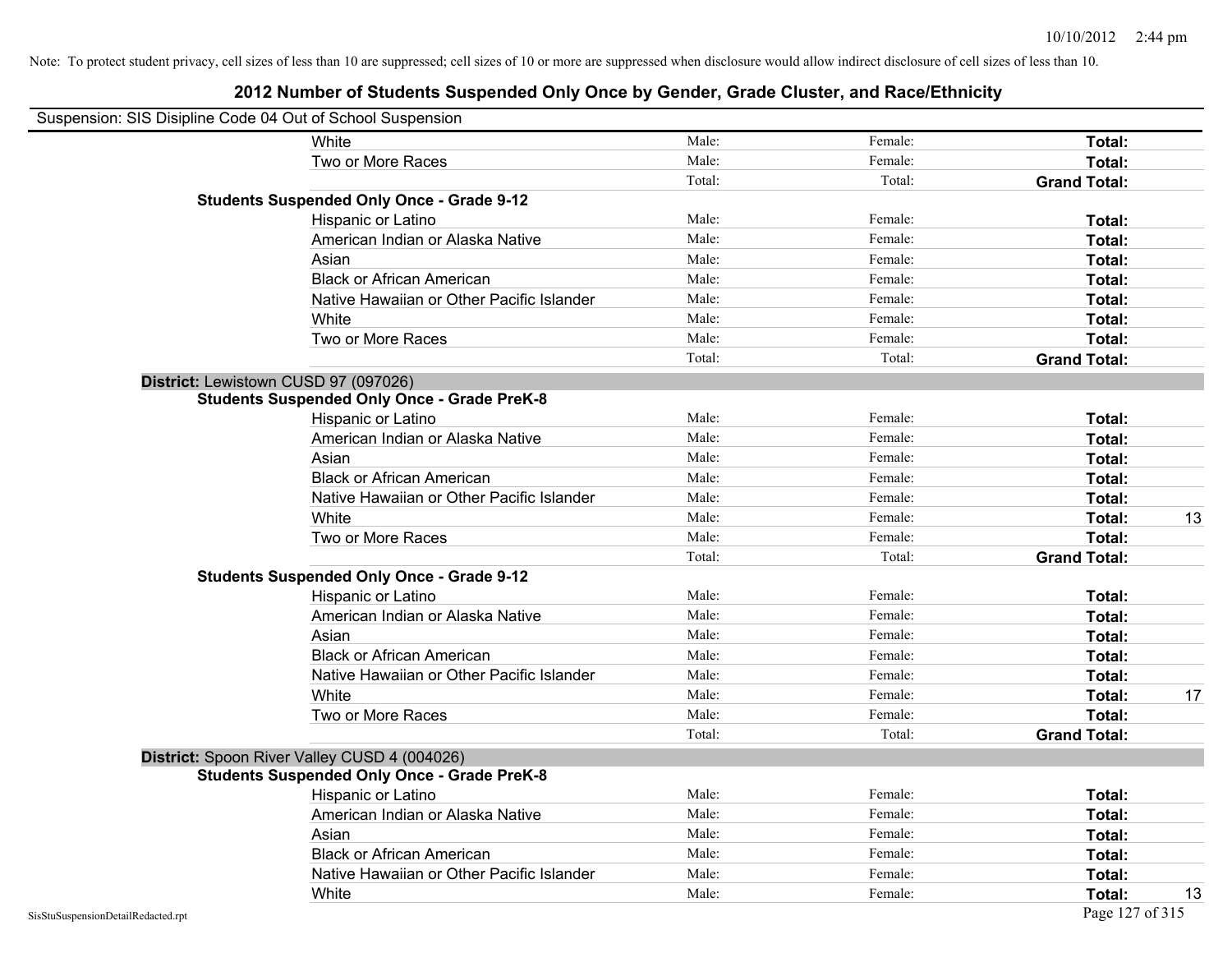| Suspension: SIS Disipline Code 04 Out of School Suspension |                                                    |        |         |                     |
|------------------------------------------------------------|----------------------------------------------------|--------|---------|---------------------|
|                                                            | Two or More Races                                  | Male:  | Female: | <b>Total:</b>       |
|                                                            |                                                    | Total: | Total:  | <b>Grand Total:</b> |
|                                                            | <b>Students Suspended Only Once - Grade 9-12</b>   |        |         |                     |
|                                                            | Hispanic or Latino                                 | Male:  | Female: | Total:              |
|                                                            | American Indian or Alaska Native                   | Male:  | Female: | Total:              |
|                                                            | Asian                                              | Male:  | Female: | Total:              |
|                                                            | <b>Black or African American</b>                   | Male:  | Female: | Total:              |
|                                                            | Native Hawaiian or Other Pacific Islander          | Male:  | Female: | Total:              |
|                                                            | White                                              | Male:  | Female: | Total:              |
|                                                            | Two or More Races                                  | Male:  | Female: | Total:              |
|                                                            |                                                    | Total: | Total:  | <b>Grand Total:</b> |
| <b>District: VIT CUSD 2 (002026)</b>                       |                                                    |        |         |                     |
|                                                            | <b>Students Suspended Only Once - Grade 9-12</b>   |        |         |                     |
|                                                            | Hispanic or Latino                                 | Male:  | Female: | Total:              |
|                                                            | American Indian or Alaska Native                   | Male:  | Female: | Total:              |
|                                                            | Asian                                              | Male:  | Female: | Total:              |
|                                                            | <b>Black or African American</b>                   | Male:  | Female: | Total:              |
|                                                            | Native Hawaiian or Other Pacific Islander          | Male:  | Female: | Total:              |
|                                                            | White                                              | Male:  | Female: | Total:              |
|                                                            | Two or More Races                                  | Male:  | Female: | Total:              |
|                                                            |                                                    | Total: | Total:  | <b>Grand Total:</b> |
| County: Non-Public School (000)                            |                                                    |        |         |                     |
|                                                            | District: Fulton/Schuyler ROE (000000)             |        |         |                     |
|                                                            | <b>Students Suspended Only Once - Grade PreK-8</b> |        |         |                     |
|                                                            | Hispanic or Latino                                 | Male:  | Female: | Total:              |
|                                                            | American Indian or Alaska Native                   | Male:  | Female: | Total:              |
|                                                            | Asian                                              | Male:  | Female: | Total:              |
|                                                            | <b>Black or African American</b>                   | Male:  | Female: | Total:              |
|                                                            | Native Hawaiian or Other Pacific Islander          | Male:  | Female: | Total:              |
|                                                            | White                                              | Male:  | Female: | Total:              |
|                                                            | Two or More Races                                  | Male:  | Female: | Total:              |
|                                                            |                                                    | Total: | Total:  | <b>Grand Total:</b> |
|                                                            | <b>Students Suspended Only Once - Grade 9-12</b>   |        |         |                     |
|                                                            | Hispanic or Latino                                 | Male:  | Female: | Total:              |
|                                                            | American Indian or Alaska Native                   | Male:  | Female: | Total:              |
|                                                            | Asian                                              | Male:  | Female: | Total:              |
|                                                            | <b>Black or African American</b>                   | Male:  | Female: | Total:              |
|                                                            | Native Hawaiian or Other Pacific Islander          | Male:  | Female: | Total:              |
|                                                            | White                                              | Male:  | Female: | Total:<br>11        |
| SisStuSuspensionDetailRedacted.rpt                         |                                                    |        |         | Page 128 of 315     |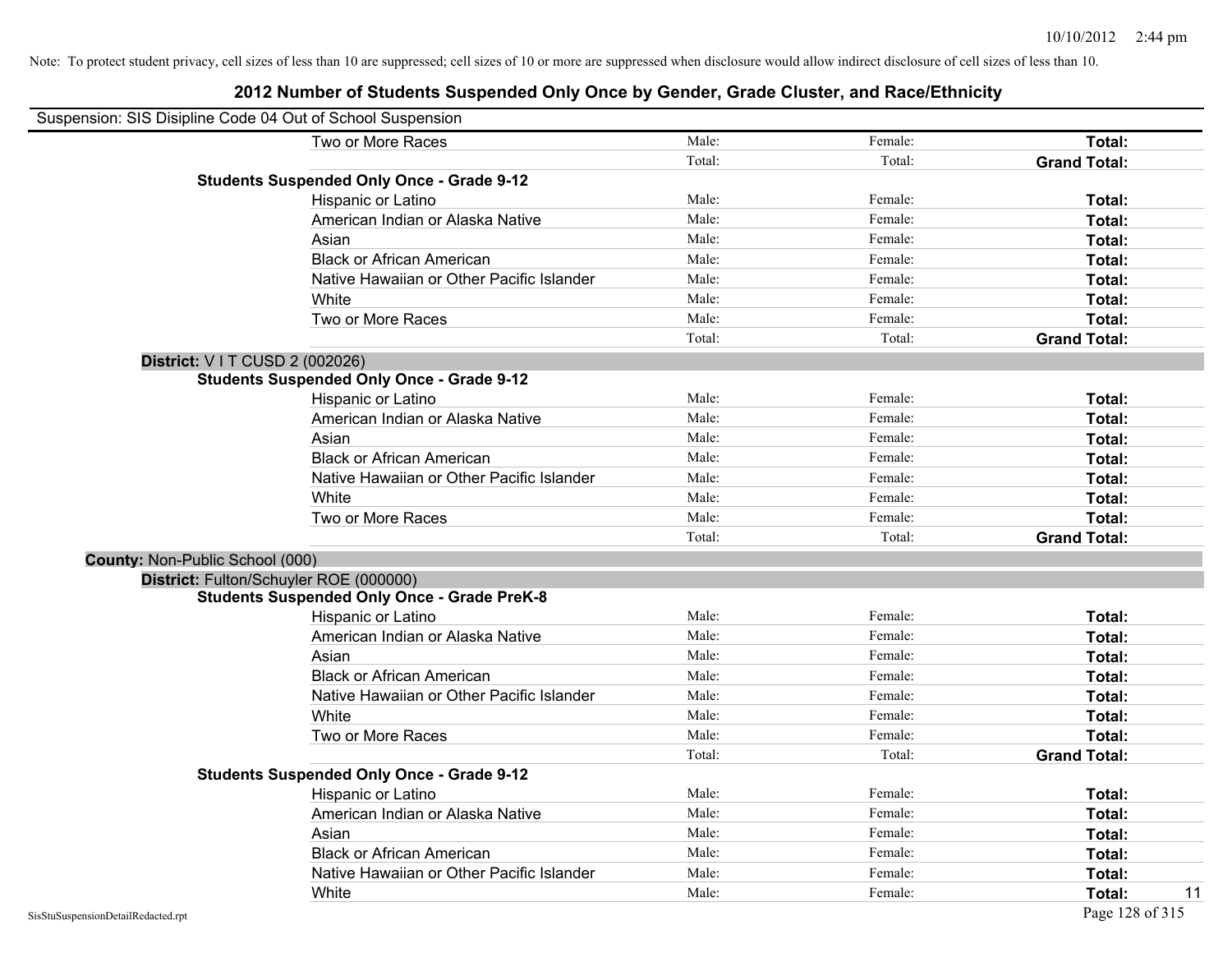| Suspension: SIS Disipline Code 04 Out of School Suspension |                                                    |        |         |                     |    |
|------------------------------------------------------------|----------------------------------------------------|--------|---------|---------------------|----|
|                                                            | Two or More Races                                  | Male:  | Female: | Total:              |    |
|                                                            |                                                    | Total: | Total:  | <b>Grand Total:</b> |    |
| <b>County: Schuyler (085)</b>                              |                                                    |        |         |                     |    |
|                                                            | District: Schuyler-Industry CUSD 5 (005026)        |        |         |                     |    |
|                                                            | <b>Students Suspended Only Once - Grade PreK-8</b> |        |         |                     |    |
|                                                            | Hispanic or Latino                                 | Male:  | Female: | Total:              |    |
|                                                            | American Indian or Alaska Native                   | Male:  | Female: | Total:              |    |
|                                                            | Asian                                              | Male:  | Female: | Total:              |    |
|                                                            | <b>Black or African American</b>                   | Male:  | Female: | Total:              |    |
|                                                            | Native Hawaiian or Other Pacific Islander          | Male:  | Female: | Total:              |    |
|                                                            | White                                              | Male:  | Female: | <b>Total:</b>       |    |
|                                                            | Two or More Races                                  | Male:  | Female: | <b>Total:</b>       |    |
|                                                            |                                                    | Total: | Total:  | <b>Grand Total:</b> |    |
|                                                            | <b>Students Suspended Only Once - Grade 9-12</b>   |        |         |                     |    |
|                                                            | Hispanic or Latino                                 | Male:  | Female: | Total:              |    |
|                                                            | American Indian or Alaska Native                   | Male:  | Female: | Total:              |    |
|                                                            | Asian                                              | Male:  | Female: | Total:              |    |
|                                                            | <b>Black or African American</b>                   | Male:  | Female: | Total:              |    |
|                                                            | Native Hawaiian or Other Pacific Islander          | Male:  | Female: | Total:              |    |
|                                                            | White                                              | Male:  | Female: | Total:              | 10 |
|                                                            | Two or More Races                                  | Male:  | Female: | <b>Total:</b>       |    |
|                                                            |                                                    | Total: | Total:  | <b>Grand Total:</b> |    |
|                                                            |                                                    |        |         |                     |    |
| Region: Grundy/Kendall ROE (24)                            |                                                    |        |         |                     |    |
| County: Grundy (032)                                       |                                                    |        |         |                     |    |
| District: Braceville SD 75 (075002)                        |                                                    |        |         |                     |    |
|                                                            | <b>Students Suspended Only Once - Grade PreK-8</b> |        |         |                     |    |
|                                                            | Hispanic or Latino                                 | Male:  | Female: | Total:              |    |
|                                                            | American Indian or Alaska Native                   | Male:  | Female: | Total:              |    |
|                                                            | Asian                                              | Male:  | Female: | Total:              |    |
|                                                            | <b>Black or African American</b>                   | Male:  | Female: | Total:              |    |
|                                                            | Native Hawaiian or Other Pacific Islander          | Male:  | Female: | <b>Total:</b>       |    |
|                                                            | White                                              | Male:  | Female: | Total:              |    |
|                                                            | Two or More Races                                  | Male:  | Female: | Total:              |    |
|                                                            |                                                    | Total: | Total:  | <b>Grand Total:</b> |    |
| District: Coal City CUSD 1 (001026)                        |                                                    |        |         |                     |    |
|                                                            | <b>Students Suspended Only Once - Grade PreK-8</b> |        |         |                     |    |
|                                                            | Hispanic or Latino                                 | Male:  | Female: | Total:              |    |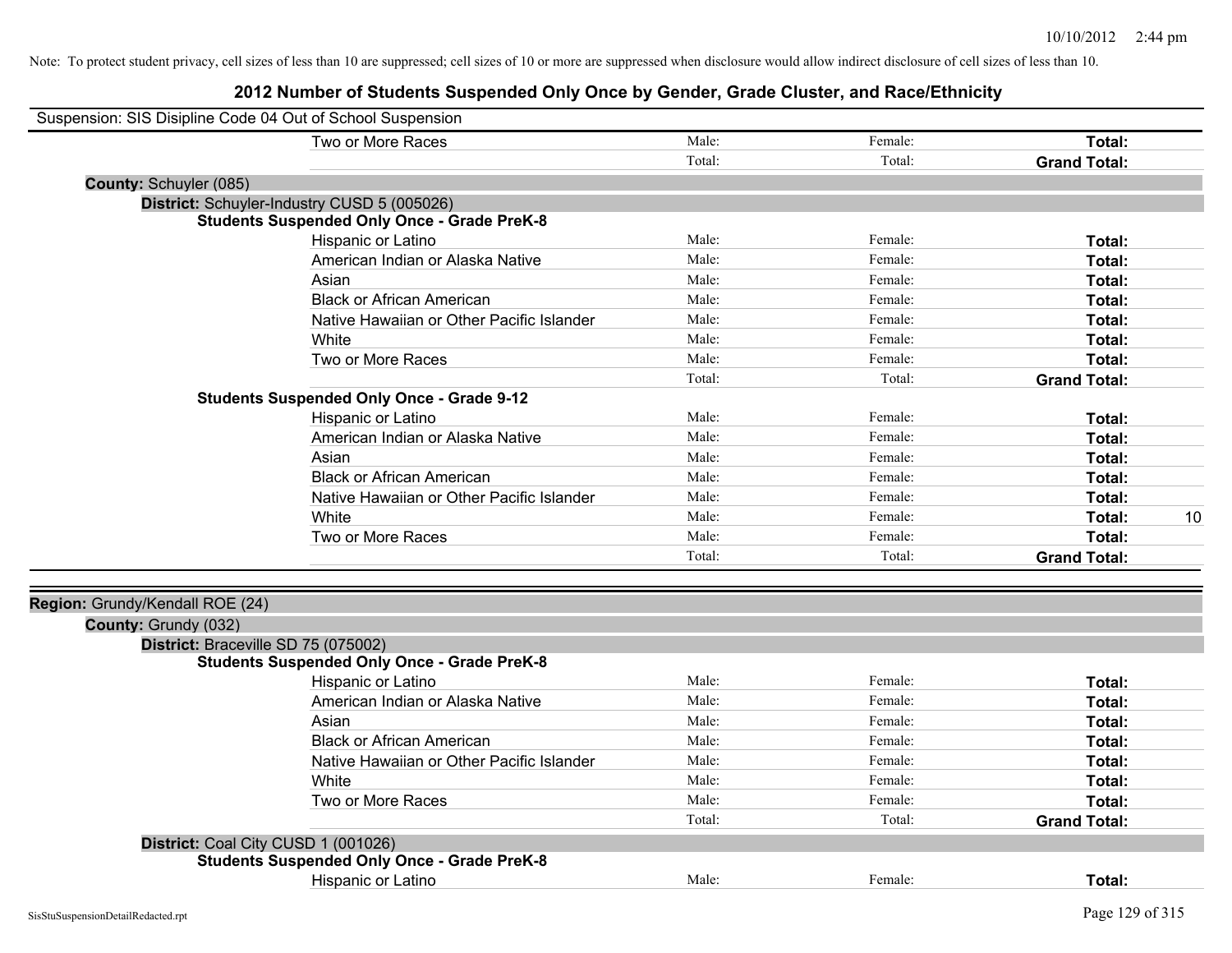## **2012 Number of Students Suspended Only Once by Gender, Grade Cluster, and Race/Ethnicity**

| Suspension: SIS Disipline Code 04 Out of School Suspension |        |         |                     |    |
|------------------------------------------------------------|--------|---------|---------------------|----|
| American Indian or Alaska Native                           | Male:  | Female: | Total:              |    |
| Asian                                                      | Male:  | Female: | Total:              |    |
| <b>Black or African American</b>                           | Male:  | Female: | Total:              |    |
| Native Hawaiian or Other Pacific Islander                  | Male:  | Female: | Total:              |    |
| White                                                      | Male:  | Female: | Total:              | 14 |
| Two or More Races                                          | Male:  | Female: | Total:              |    |
|                                                            | Total: | Total:  | <b>Grand Total:</b> |    |
| <b>Students Suspended Only Once - Grade 9-12</b>           |        |         |                     |    |
| Hispanic or Latino                                         | Male:  | Female: | Total:              |    |
| American Indian or Alaska Native                           | Male:  | Female: | Total:              |    |
| Asian                                                      | Male:  | Female: | Total:              |    |
| <b>Black or African American</b>                           | Male:  | Female: | Total:              |    |
| Native Hawaiian or Other Pacific Islander                  | Male:  | Female: | Total:              |    |
| White                                                      | Male:  | Female: | Total:              |    |
| Two or More Races                                          | Male:  | Female: | Total:              |    |
|                                                            | Total: | Total:  | <b>Grand Total:</b> |    |
| District: Gardner CCSD 72C (072C04)                        |        |         |                     |    |
| <b>Students Suspended Only Once - Grade PreK-8</b>         |        |         |                     |    |
| Hispanic or Latino                                         | Male:  | Female: | Total:              |    |
| American Indian or Alaska Native                           | Male:  | Female: | Total:              |    |
| Asian                                                      | Male:  | Female: | Total:              |    |
| <b>Black or African American</b>                           | Male:  | Female: | Total:              |    |
| Native Hawaiian or Other Pacific Islander                  | Male:  | Female: | Total:              |    |
| White                                                      | Male:  | Female: | Total:              |    |
| Two or More Races                                          | Male:  | Female: | Total:              |    |
|                                                            | Total: | Total:  | <b>Grand Total:</b> |    |
| District: Gardner S Wilmington Twp HSD 73 (073017)         |        |         |                     |    |
| <b>Students Suspended Only Once - Grade 9-12</b>           |        |         |                     |    |
| Hispanic or Latino                                         | Male:  | Female: | Total:              |    |
| American Indian or Alaska Native                           | Male:  | Female: | Total:              |    |
| Asian                                                      | Male:  | Female: | Total:              |    |
| <b>Black or African American</b>                           | Male:  | Female: | Total:              |    |
| Native Hawaiian or Other Pacific Islander                  | Male:  | Female: | Total:              |    |
| White                                                      | Male:  | Female: | Total:              |    |
| Two or More Races                                          | Male:  | Female: | Total:              |    |
|                                                            | Total: | Total:  | <b>Grand Total:</b> | 12 |

**Students Suspended Only Once - Grade PreK-8**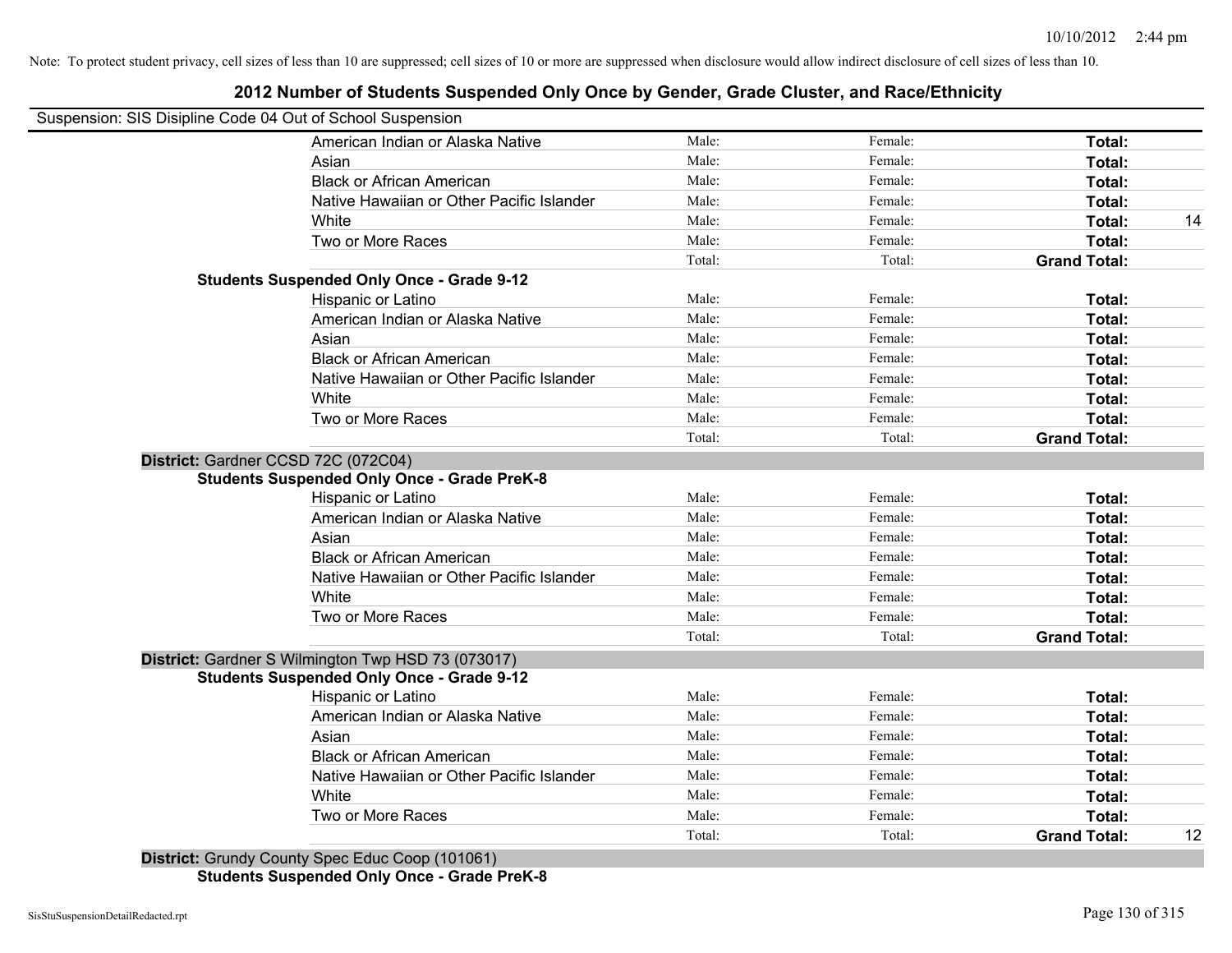## **2012 Number of Students Suspended Only Once by Gender, Grade Cluster, and Race/Ethnicity**

| Suspension: SIS Disipline Code 04 Out of School Suspension |                                                    |        |    |         |    |                     |    |
|------------------------------------------------------------|----------------------------------------------------|--------|----|---------|----|---------------------|----|
|                                                            | Hispanic or Latino                                 | Male:  |    | Female: |    | Total:              |    |
|                                                            | American Indian or Alaska Native                   | Male:  |    | Female: |    | Total:              |    |
|                                                            | Asian                                              | Male:  |    | Female: |    | Total:              |    |
|                                                            | <b>Black or African American</b>                   | Male:  |    | Female: |    | Total:              |    |
|                                                            | Native Hawaiian or Other Pacific Islander          | Male:  |    | Female: |    | Total:              |    |
|                                                            | White                                              | Male:  |    | Female: |    | Total:              |    |
|                                                            | Two or More Races                                  | Male:  |    | Female: |    | Total:              |    |
|                                                            |                                                    | Total: |    | Total:  |    | <b>Grand Total:</b> |    |
|                                                            | <b>Students Suspended Only Once - Grade 9-12</b>   |        |    |         |    |                     |    |
|                                                            | Hispanic or Latino                                 | Male:  |    | Female: |    | Total:              |    |
|                                                            | American Indian or Alaska Native                   | Male:  |    | Female: |    | Total:              |    |
|                                                            | Asian                                              | Male:  |    | Female: |    | Total:              |    |
|                                                            | <b>Black or African American</b>                   | Male:  |    | Female: |    | Total:              |    |
|                                                            | Native Hawaiian or Other Pacific Islander          | Male:  |    | Female: |    | Total:              |    |
|                                                            | White                                              | Male:  |    | Female: |    | Total:              |    |
|                                                            | Two or More Races                                  | Male:  |    | Female: |    | Total:              |    |
|                                                            |                                                    | Total: |    | Total:  |    | <b>Grand Total:</b> |    |
|                                                            | District: Minooka CCSD 201 (201004)                |        |    |         |    |                     |    |
|                                                            | <b>Students Suspended Only Once - Grade PreK-8</b> |        |    |         |    |                     |    |
|                                                            | Hispanic or Latino                                 | Male:  |    | Female: |    | Total:              | 10 |
|                                                            | American Indian or Alaska Native                   | Male:  |    | Female: |    | Total:              |    |
|                                                            | Asian                                              | Male:  |    | Female: |    | Total:              |    |
|                                                            | <b>Black or African American</b>                   | Male:  |    | Female: |    | Total:              |    |
|                                                            | Native Hawaiian or Other Pacific Islander          | Male:  |    | Female: |    | Total:              |    |
|                                                            | White                                              | Male:  |    | Female: |    | Total:              | 20 |
|                                                            | Two or More Races                                  | Male:  |    | Female: |    | Total:              |    |
|                                                            |                                                    | Total: |    | Total:  |    | <b>Grand Total:</b> |    |
|                                                            | District: Minooka CHSD 111 (111016)                |        |    |         |    |                     |    |
|                                                            | <b>Students Suspended Only Once - Grade 9-12</b>   |        |    |         |    |                     |    |
|                                                            | Hispanic or Latino                                 | Male:  |    | Female: |    | Total:              | 15 |
|                                                            | American Indian or Alaska Native                   | Male:  |    | Female: |    | Total:              |    |
|                                                            | Asian                                              | Male:  |    | Female: |    | Total:              |    |
|                                                            | <b>Black or African American</b>                   | Male:  |    | Female: |    | Total:              |    |
|                                                            | Native Hawaiian or Other Pacific Islander          | Male:  |    | Female: |    | Total:              |    |
|                                                            | White                                              | Male:  | 43 | Female: | 12 | Total:              | 55 |
|                                                            | Two or More Races                                  | Male:  |    | Female: |    | Total:              |    |
|                                                            |                                                    | Total: |    | Total:  |    | <b>Grand Total:</b> |    |

## **District:** Morris CHSD 101 (101016)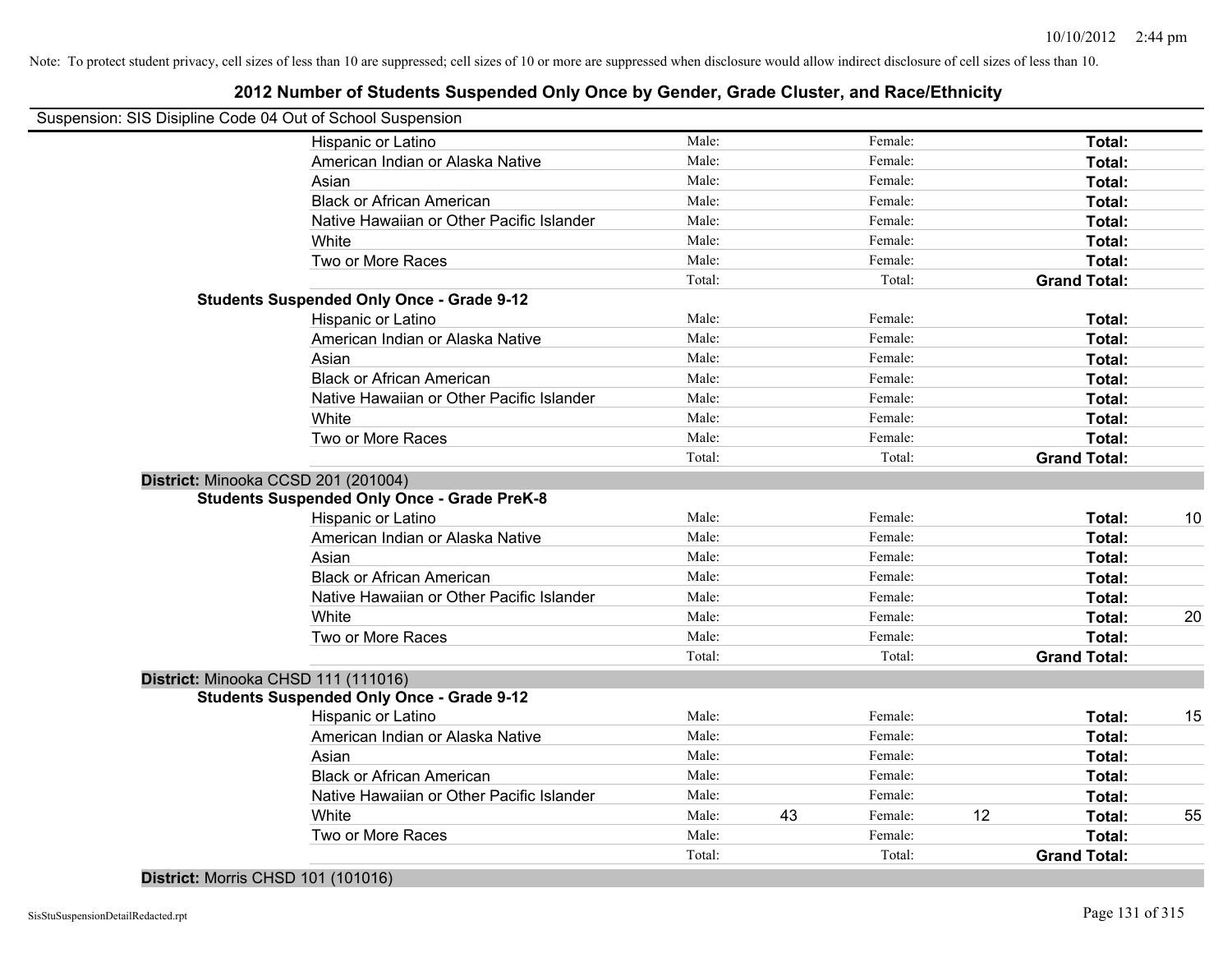|                       | Suspension: SIS Disipline Code 04 Out of School Suspension |        |    |         |    |                     |    |
|-----------------------|------------------------------------------------------------|--------|----|---------|----|---------------------|----|
|                       | <b>Students Suspended Only Once - Grade 9-12</b>           |        |    |         |    |                     |    |
|                       | Hispanic or Latino                                         | Male:  |    | Female: |    | Total:              |    |
|                       | American Indian or Alaska Native                           | Male:  |    | Female: |    | Total:              |    |
|                       | Asian                                                      | Male:  |    | Female: |    | Total:              |    |
|                       | <b>Black or African American</b>                           | Male:  |    | Female: |    | Total:              |    |
|                       | Native Hawaiian or Other Pacific Islander                  | Male:  |    | Female: |    | Total:              |    |
|                       | White                                                      | Male:  | 20 | Female: | 13 | Total:              | 33 |
|                       | Two or More Races                                          | Male:  |    | Female: |    | Total:              |    |
|                       |                                                            | Total: |    | Total:  |    | <b>Grand Total:</b> |    |
|                       | <b>District: Morris SD 54 (054002)</b>                     |        |    |         |    |                     |    |
|                       | <b>Students Suspended Only Once - Grade PreK-8</b>         |        |    |         |    |                     |    |
|                       | Hispanic or Latino                                         | Male:  |    | Female: |    | Total:              |    |
|                       | American Indian or Alaska Native                           | Male:  |    | Female: |    | Total:              |    |
|                       | Asian                                                      | Male:  |    | Female: |    | Total:              |    |
|                       | <b>Black or African American</b>                           | Male:  |    | Female: |    | Total:              |    |
|                       | Native Hawaiian or Other Pacific Islander                  | Male:  |    | Female: |    | <b>Total:</b>       |    |
|                       | White                                                      | Male:  |    | Female: |    | Total:              |    |
|                       | Two or More Races                                          | Male:  |    | Female: |    | Total:              |    |
|                       |                                                            | Total: |    | Total:  |    | <b>Grand Total:</b> |    |
|                       | District: Saratoga CCSD 60C (060C04)                       |        |    |         |    |                     |    |
|                       | <b>Students Suspended Only Once - Grade PreK-8</b>         |        |    |         |    |                     |    |
|                       | Hispanic or Latino                                         | Male:  |    | Female: |    | Total:              |    |
|                       | American Indian or Alaska Native                           | Male:  |    | Female: |    | Total:              |    |
|                       | Asian                                                      | Male:  |    | Female: |    | Total:              |    |
|                       | <b>Black or African American</b>                           | Male:  |    | Female: |    | Total:              |    |
|                       | Native Hawaiian or Other Pacific Islander                  | Male:  |    | Female: |    | Total:              |    |
|                       | White                                                      | Male:  |    | Female: |    | Total:              |    |
|                       | Two or More Races                                          | Male:  |    | Female: |    | Total:              |    |
|                       |                                                            | Total: |    | Total:  |    | <b>Grand Total:</b> |    |
| County: Kendall (047) |                                                            |        |    |         |    |                     |    |
|                       | District: Kendall Co Spec Educ Coop (000061)               |        |    |         |    |                     |    |
|                       | <b>Students Suspended Only Once - Grade 9-12</b>           |        |    |         |    |                     |    |
|                       | Hispanic or Latino                                         | Male:  |    | Female: |    | Total:              |    |
|                       | American Indian or Alaska Native                           | Male:  |    | Female: |    | Total:              |    |
|                       | Asian                                                      | Male:  |    | Female: |    | Total:              |    |
|                       | <b>Black or African American</b>                           | Male:  |    | Female: |    | Total:              |    |
|                       | Native Hawaiian or Other Pacific Islander                  | Male:  |    | Female: |    | Total:              |    |
|                       | White                                                      | Male:  |    | Female: |    | Total:              |    |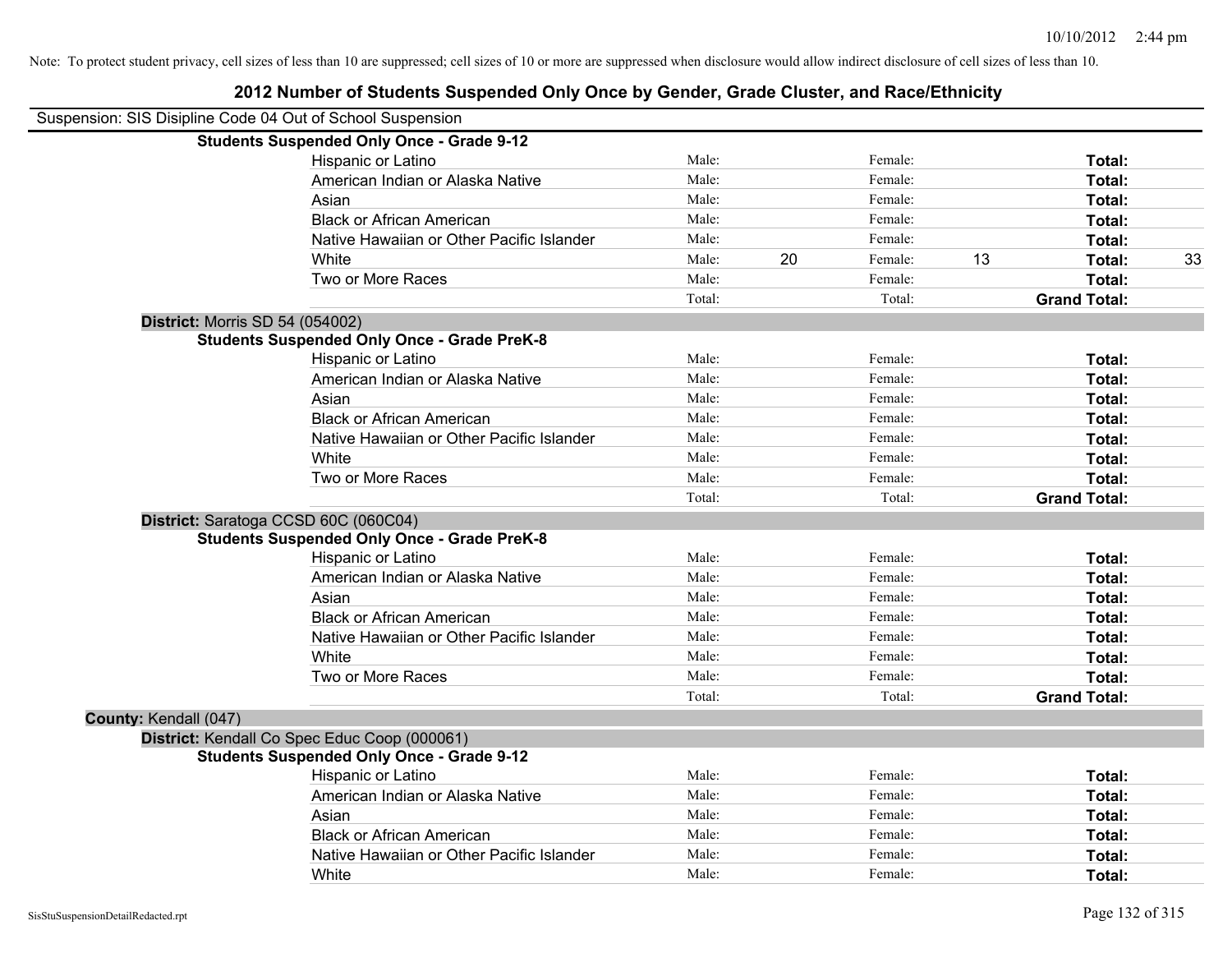| Suspension: SIS Disipline Code 04 Out of School Suspension |                                                    |        |    |         |    |                     |    |
|------------------------------------------------------------|----------------------------------------------------|--------|----|---------|----|---------------------|----|
|                                                            | Two or More Races                                  | Male:  |    | Female: |    | Total:              |    |
|                                                            |                                                    | Total: |    | Total:  |    | <b>Grand Total:</b> |    |
| District: Lisbon CCSD 90 (090004)                          |                                                    |        |    |         |    |                     |    |
|                                                            | <b>Students Suspended Only Once - Grade PreK-8</b> |        |    |         |    |                     |    |
|                                                            | Hispanic or Latino                                 | Male:  |    | Female: |    | Total:              |    |
|                                                            | American Indian or Alaska Native                   | Male:  |    | Female: |    | Total:              |    |
|                                                            | Asian                                              | Male:  |    | Female: |    | Total:              |    |
|                                                            | <b>Black or African American</b>                   | Male:  |    | Female: |    | Total:              |    |
|                                                            | Native Hawaiian or Other Pacific Islander          | Male:  |    | Female: |    | Total:              |    |
|                                                            | White                                              | Male:  |    | Female: |    | Total:              |    |
|                                                            | Two or More Races                                  | Male:  |    | Female: |    | Total:              |    |
|                                                            |                                                    | Total: |    | Total:  |    | <b>Grand Total:</b> |    |
| District: Newark CHSD 18 (018016)                          |                                                    |        |    |         |    |                     |    |
|                                                            | <b>Students Suspended Only Once - Grade 9-12</b>   |        |    |         |    |                     |    |
|                                                            | Hispanic or Latino                                 | Male:  |    | Female: |    | Total:              |    |
|                                                            | American Indian or Alaska Native                   | Male:  |    | Female: |    | Total:              |    |
|                                                            | Asian                                              | Male:  |    | Female: |    | Total:              |    |
|                                                            | <b>Black or African American</b>                   | Male:  |    | Female: |    | Total:              |    |
|                                                            | Native Hawaiian or Other Pacific Islander          | Male:  |    | Female: |    | Total:              |    |
|                                                            | White                                              | Male:  |    | Female: |    | Total:              |    |
|                                                            | Two or More Races                                  | Male:  |    | Female: |    | Total:              |    |
|                                                            |                                                    | Total: |    | Total:  |    | <b>Grand Total:</b> |    |
| District: Oswego CUSD 308 (308026)                         |                                                    |        |    |         |    |                     |    |
|                                                            | <b>Students Suspended Only Once - Grade PreK-8</b> |        |    |         |    |                     |    |
|                                                            | Hispanic or Latino                                 | Male:  |    | Female: |    | Total:              | 37 |
|                                                            | American Indian or Alaska Native                   | Male:  |    | Female: |    | <b>Total:</b>       |    |
|                                                            | Asian                                              | Male:  |    | Female: |    | Total:              |    |
|                                                            | <b>Black or African American</b>                   | Male:  |    | Female: |    | Total:              | 28 |
|                                                            | Native Hawaiian or Other Pacific Islander          | Male:  |    | Female: |    | Total:              |    |
|                                                            | White                                              | Male:  | 70 | Female: | 10 | Total:              | 80 |
|                                                            | Two or More Races                                  | Male:  |    | Female: |    | Total:              | 13 |
|                                                            |                                                    | Total: |    | Total:  |    | <b>Grand Total:</b> |    |
|                                                            | <b>Students Suspended Only Once - Grade 9-12</b>   |        |    |         |    |                     |    |
|                                                            | Hispanic or Latino                                 | Male:  | 41 | Female: | 20 | Total:              | 61 |
|                                                            | American Indian or Alaska Native                   | Male:  |    | Female: |    | Total:              |    |
|                                                            | Asian                                              | Male:  |    | Female: |    | Total:              |    |
|                                                            | <b>Black or African American</b>                   | Male:  | 33 | Female: | 13 | Total:              | 46 |
|                                                            | Native Hawaiian or Other Pacific Islander          | Male:  |    | Female: |    | Total:              |    |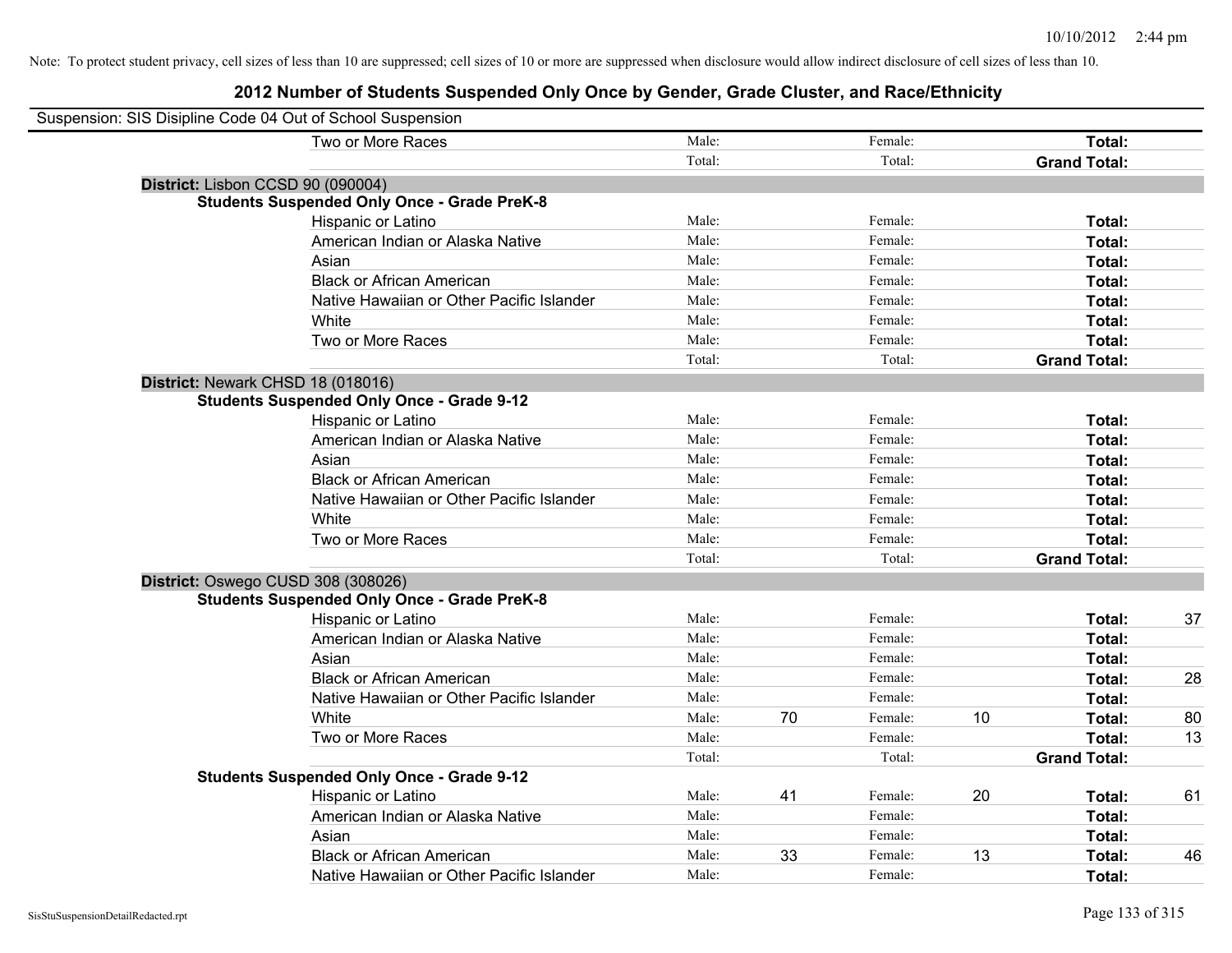| Suspension: SIS Disipline Code 04 Out of School Suspension |                                                    |        |    |         |    |                     |     |
|------------------------------------------------------------|----------------------------------------------------|--------|----|---------|----|---------------------|-----|
|                                                            | White                                              | Male:  | 96 | Female: | 38 | Total:              | 134 |
|                                                            | Two or More Races                                  | Male:  |    | Female: |    | Total:              |     |
|                                                            |                                                    | Total: |    | Total:  |    | <b>Grand Total:</b> | 254 |
| District: Plano CUSD 88 (088026)                           |                                                    |        |    |         |    |                     |     |
|                                                            | <b>Students Suspended Only Once - Grade PreK-8</b> |        |    |         |    |                     |     |
|                                                            | Hispanic or Latino                                 | Male:  |    | Female: |    | Total:              |     |
|                                                            | American Indian or Alaska Native                   | Male:  |    | Female: |    | Total:              |     |
|                                                            | Asian                                              | Male:  |    | Female: |    | Total:              |     |
|                                                            | <b>Black or African American</b>                   | Male:  |    | Female: |    | Total:              |     |
|                                                            | Native Hawaiian or Other Pacific Islander          | Male:  |    | Female: |    | Total:              |     |
|                                                            | White                                              | Male:  |    | Female: |    | Total:              |     |
|                                                            | Two or More Races                                  | Male:  |    | Female: |    | Total:              |     |
|                                                            |                                                    | Total: |    | Total:  |    | <b>Grand Total:</b> | 14  |
|                                                            | <b>Students Suspended Only Once - Grade 9-12</b>   |        |    |         |    |                     |     |
|                                                            | Hispanic or Latino                                 | Male:  |    | Female: |    | Total:              | 11  |
|                                                            | American Indian or Alaska Native                   | Male:  |    | Female: |    | Total:              |     |
|                                                            | Asian                                              | Male:  |    | Female: |    | Total:              |     |
|                                                            | <b>Black or African American</b>                   | Male:  |    | Female: |    | Total:              |     |
|                                                            | Native Hawaiian or Other Pacific Islander          | Male:  |    | Female: |    | Total:              |     |
|                                                            | White                                              | Male:  |    | Female: |    | Total:              | 18  |
|                                                            | Two or More Races                                  | Male:  |    | Female: |    | Total:              |     |
|                                                            |                                                    | Total: |    | Total:  |    | <b>Grand Total:</b> |     |
| District: Yorkville CUSD 115 (115026)                      |                                                    |        |    |         |    |                     |     |
|                                                            | <b>Students Suspended Only Once - Grade PreK-8</b> |        |    |         |    |                     |     |
|                                                            | Hispanic or Latino                                 | Male:  |    | Female: |    | Total:              |     |
|                                                            | American Indian or Alaska Native                   | Male:  |    | Female: |    | Total:              |     |
|                                                            | Asian                                              | Male:  |    | Female: |    | Total:              |     |
|                                                            | <b>Black or African American</b>                   | Male:  |    | Female: |    | Total:              |     |
|                                                            | Native Hawaiian or Other Pacific Islander          | Male:  |    | Female: |    | Total:              |     |
|                                                            | White                                              | Male:  |    | Female: |    | Total:              |     |
|                                                            | Two or More Races                                  | Male:  |    | Female: |    | Total:              |     |
|                                                            |                                                    | Total: |    | Total:  |    | <b>Grand Total:</b> | 20  |
|                                                            | <b>Students Suspended Only Once - Grade 9-12</b>   |        |    |         |    |                     |     |
|                                                            | Hispanic or Latino                                 | Male:  |    | Female: |    | Total:              |     |
|                                                            | American Indian or Alaska Native                   | Male:  |    | Female: |    | Total:              |     |
|                                                            | Asian                                              | Male:  |    | Female: |    | Total:              |     |
|                                                            | <b>Black or African American</b>                   | Male:  |    | Female: |    | Total:              |     |
|                                                            | Native Hawaiian or Other Pacific Islander          | Male:  |    | Female: |    | Total:              |     |
|                                                            | White                                              | Male:  | 30 | Female: | 15 | Total:              | 45  |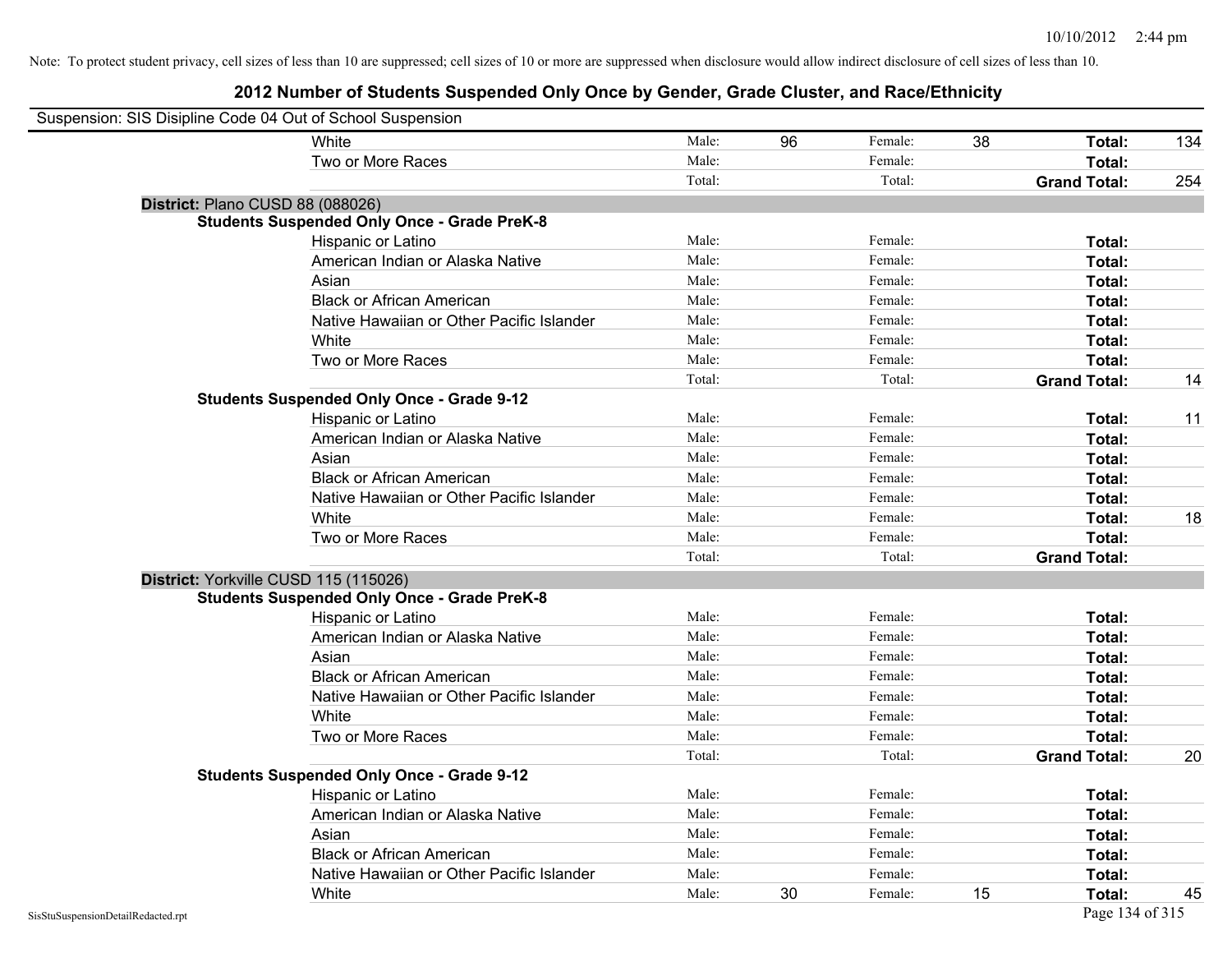## **2012 Number of Students Suspended Only Once by Gender, Grade Cluster, and Race/Ethnicity**

| Two or More Races                                  | Male:  | Female: | Total:              |    |
|----------------------------------------------------|--------|---------|---------------------|----|
|                                                    | Total: | Total:  | <b>Grand Total:</b> | 62 |
| County: Non-Public School (000)                    |        |         |                     |    |
| District: Grundy/Kendall ROE (000000)              |        |         |                     |    |
| <b>Students Suspended Only Once - Grade 9-12</b>   |        |         |                     |    |
| Hispanic or Latino                                 | Male:  | Female: | Total:              |    |
| American Indian or Alaska Native                   | Male:  | Female: | Total:              |    |
| Asian                                              | Male:  | Female: | Total:              |    |
| <b>Black or African American</b>                   | Male:  | Female: | Total:              |    |
| Native Hawaiian or Other Pacific Islander          | Male:  | Female: | Total:              |    |
| White                                              | Male:  | Female: | Total:              |    |
| Two or More Races                                  | Male:  | Female: | <b>Total:</b>       |    |
|                                                    | Total: | Total:  | <b>Grand Total:</b> | 11 |
|                                                    |        |         |                     |    |
| Region: Hamilton/Jefferson ROE (25)                |        |         |                     |    |
| County: Hamilton (033)                             |        |         |                     |    |
| District: Hamilton Co CUSD 10 (010026)             |        |         |                     |    |
| <b>Students Suspended Only Once - Grade PreK-8</b> |        |         |                     |    |
| Hispanic or Latino                                 | Male:  | Female: | Total:              |    |
| American Indian or Alaska Native                   | Male:  | Female: | Total:              |    |
| Asian                                              | Male:  | Female: | Total:              |    |
| <b>Black or African American</b>                   | Male:  | Female: | Total:              |    |
| Native Hawaiian or Other Pacific Islander          | Male:  | Female: | Total:              |    |
| White                                              | Male:  | Female: | Total:              | 14 |
| Two or More Races                                  | Male:  | Female: | Total:              |    |
|                                                    | Total: | Total:  | <b>Grand Total:</b> |    |
| <b>Students Suspended Only Once - Grade 9-12</b>   |        |         |                     |    |
| Hispanic or Latino                                 | Male:  | Female: | Total:              |    |
| American Indian or Alaska Native                   | Male:  | Female: | Total:              |    |
| Asian                                              | Male:  | Female: | Total:              |    |
| <b>Black or African American</b>                   | Male:  | Female: | Total:              |    |
| Native Hawaiian or Other Pacific Islander          | Male:  | Female: | Total:              |    |
| White                                              | Male:  | Female: | Total:              | 20 |
|                                                    |        |         |                     |    |
| Two or More Races                                  | Male:  | Female: | Total:              |    |

**District:** Bethel SD 82 (082002) **Students Suspended Only Once - Grade PreK-8**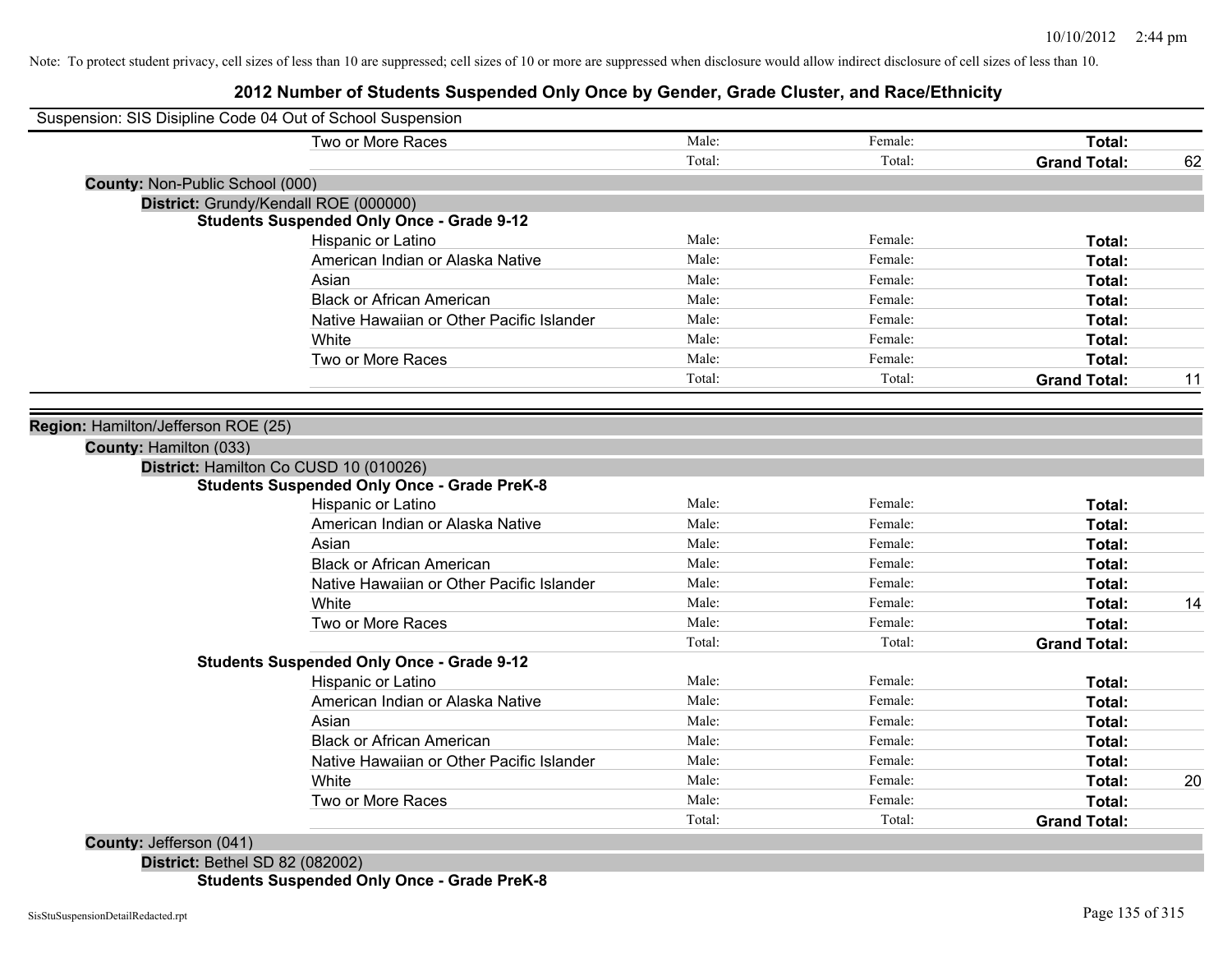|                                      | Suspension: SIS Disipline Code 04 Out of School Suspension |        |         |                     |
|--------------------------------------|------------------------------------------------------------|--------|---------|---------------------|
|                                      | Hispanic or Latino                                         | Male:  | Female: | Total:              |
|                                      | American Indian or Alaska Native                           | Male:  | Female: | Total:              |
|                                      | Asian                                                      | Male:  | Female: | Total:              |
|                                      | <b>Black or African American</b>                           | Male:  | Female: | Total:              |
|                                      | Native Hawaiian or Other Pacific Islander                  | Male:  | Female: | Total:              |
|                                      | White                                                      | Male:  | Female: | Total:              |
|                                      | Two or More Races                                          | Male:  | Female: | Total:              |
|                                      |                                                            | Total: | Total:  | <b>Grand Total:</b> |
|                                      | District: Bluford CCSD 114 (114004)                        |        |         |                     |
|                                      | <b>Students Suspended Only Once - Grade PreK-8</b>         |        |         |                     |
|                                      | Hispanic or Latino                                         | Male:  | Female: | Total:              |
|                                      | American Indian or Alaska Native                           | Male:  | Female: | Total:              |
|                                      | Asian                                                      | Male:  | Female: | Total:              |
|                                      | <b>Black or African American</b>                           | Male:  | Female: | Total:              |
|                                      | Native Hawaiian or Other Pacific Islander                  | Male:  | Female: | Total:              |
|                                      | White                                                      | Male:  | Female: | Total:              |
|                                      | Two or More Races                                          | Male:  | Female: | Total:              |
|                                      |                                                            | Total: | Total:  | <b>Grand Total:</b> |
|                                      | District: Dodds CCSD 7 (007004)                            |        |         |                     |
|                                      | <b>Students Suspended Only Once - Grade PreK-8</b>         |        |         |                     |
|                                      | Hispanic or Latino                                         | Male:  | Female: | Total:              |
|                                      | American Indian or Alaska Native                           | Male:  | Female: | Total:              |
|                                      | Asian                                                      | Male:  | Female: | Total:              |
|                                      | <b>Black or African American</b>                           | Male:  | Female: | Total:              |
|                                      | Native Hawaiian or Other Pacific Islander                  | Male:  | Female: | Total:              |
|                                      | White                                                      | Male:  | Female: | Total:              |
|                                      | Two or More Races                                          | Male:  | Female: | Total:              |
|                                      |                                                            | Total: | Total:  | <b>Grand Total:</b> |
| <b>District: Ina CCSD 8 (008004)</b> |                                                            |        |         |                     |
|                                      | <b>Students Suspended Only Once - Grade PreK-8</b>         |        |         |                     |
|                                      | Hispanic or Latino                                         | Male:  | Female: | Total:              |
|                                      | American Indian or Alaska Native                           | Male:  | Female: | Total:              |
|                                      | Asian                                                      | Male:  | Female: | Total:              |
|                                      | <b>Black or African American</b>                           | Male:  | Female: | Total:              |
|                                      | Native Hawaiian or Other Pacific Islander                  | Male:  | Female: | Total:              |
|                                      | White                                                      | Male:  | Female: | Total:              |
|                                      | Two or More Races                                          | Male:  | Female: | <b>Total:</b>       |
|                                      |                                                            | Total: | Total:  | <b>Grand Total:</b> |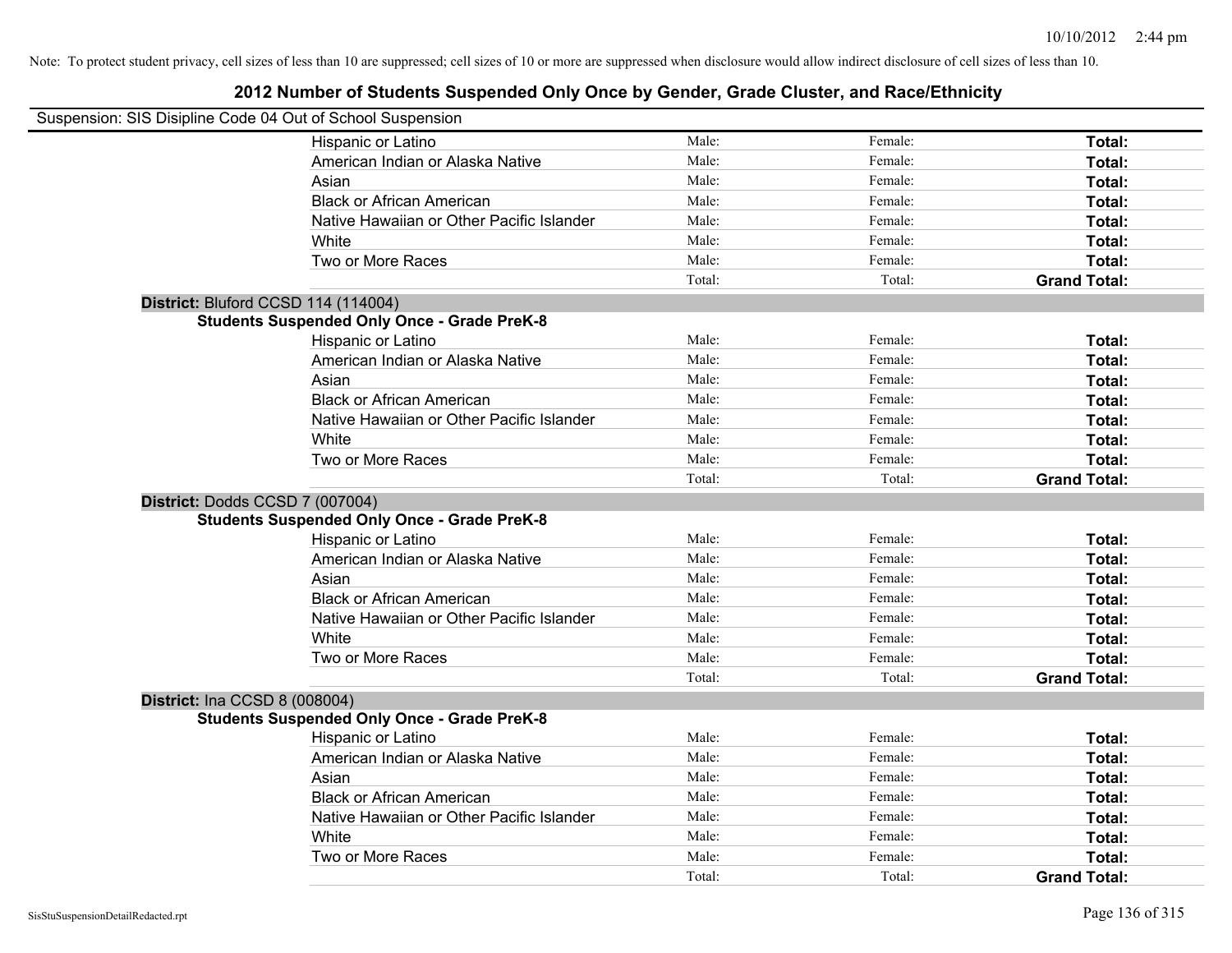| Suspension: SIS Disipline Code 04 Out of School Suspension |                                                    |        |    |         |    |                     |     |
|------------------------------------------------------------|----------------------------------------------------|--------|----|---------|----|---------------------|-----|
|                                                            | District: Mount Vernon SD 80 (080002)              |        |    |         |    |                     |     |
|                                                            | <b>Students Suspended Only Once - Grade PreK-8</b> |        |    |         |    |                     |     |
|                                                            | Hispanic or Latino                                 | Male:  |    | Female: |    | Total:              |     |
|                                                            | American Indian or Alaska Native                   | Male:  |    | Female: |    | <b>Total:</b>       |     |
|                                                            | Asian                                              | Male:  |    | Female: |    | Total:              |     |
|                                                            | <b>Black or African American</b>                   | Male:  | 32 | Female: | 15 | Total:              | 47  |
|                                                            | Native Hawaiian or Other Pacific Islander          | Male:  |    | Female: |    | Total:              |     |
|                                                            | White                                              | Male:  | 41 | Female: | 10 | Total:              | 51  |
|                                                            | Two or More Races                                  | Male:  |    | Female: |    | Total:              |     |
|                                                            |                                                    | Total: |    | Total:  |    | <b>Grand Total:</b> | 111 |
|                                                            | District: Mt Vernon Twp HSD 201 (201017)           |        |    |         |    |                     |     |
|                                                            | <b>Students Suspended Only Once - Grade 9-12</b>   |        |    |         |    |                     |     |
|                                                            | Hispanic or Latino                                 | Male:  |    | Female: |    | Total:              |     |
|                                                            | American Indian or Alaska Native                   | Male:  |    | Female: |    | Total:              |     |
|                                                            | Asian                                              | Male:  |    | Female: |    | Total:              |     |
|                                                            | <b>Black or African American</b>                   | Male:  | 14 | Female: | 15 | Total:              | 29  |
|                                                            | Native Hawaiian or Other Pacific Islander          | Male:  |    | Female: |    | Total:              |     |
|                                                            | White                                              | Male:  | 31 | Female: | 21 | Total:              | 52  |
|                                                            | Two or More Races                                  | Male:  |    | Female: |    | Total:              |     |
|                                                            |                                                    | Total: |    | Total:  |    | <b>Grand Total:</b> |     |
|                                                            | District: Opdyke-Belle-Rive CCSD 5 (005004)        |        |    |         |    |                     |     |
|                                                            | <b>Students Suspended Only Once - Grade PreK-8</b> |        |    |         |    |                     |     |
|                                                            | Hispanic or Latino                                 | Male:  |    | Female: |    | Total:              |     |
|                                                            | American Indian or Alaska Native                   | Male:  |    | Female: |    | Total:              |     |
|                                                            | Asian                                              | Male:  |    | Female: |    | Total:              |     |
|                                                            | <b>Black or African American</b>                   | Male:  |    | Female: |    | <b>Total:</b>       |     |
|                                                            | Native Hawaiian or Other Pacific Islander          | Male:  |    | Female: |    | Total:              |     |
|                                                            | White                                              | Male:  |    | Female: |    | Total:              |     |
|                                                            | Two or More Races                                  | Male:  |    | Female: |    | Total:              |     |
|                                                            |                                                    | Total: |    | Total:  |    | <b>Grand Total:</b> |     |
| District: Rome CCSD 2 (002004)                             |                                                    |        |    |         |    |                     |     |
|                                                            | <b>Students Suspended Only Once - Grade PreK-8</b> |        |    |         |    |                     |     |
|                                                            | Hispanic or Latino                                 | Male:  |    | Female: |    | Total:              |     |
|                                                            | American Indian or Alaska Native                   | Male:  |    | Female: |    | Total:              |     |
|                                                            | Asian                                              | Male:  |    | Female: |    | Total:              |     |
|                                                            | <b>Black or African American</b>                   | Male:  |    | Female: |    | Total:              |     |
|                                                            | Native Hawaiian or Other Pacific Islander          | Male:  |    | Female: |    | Total:              |     |
|                                                            | White                                              | Male:  |    | Female: |    | Total:              |     |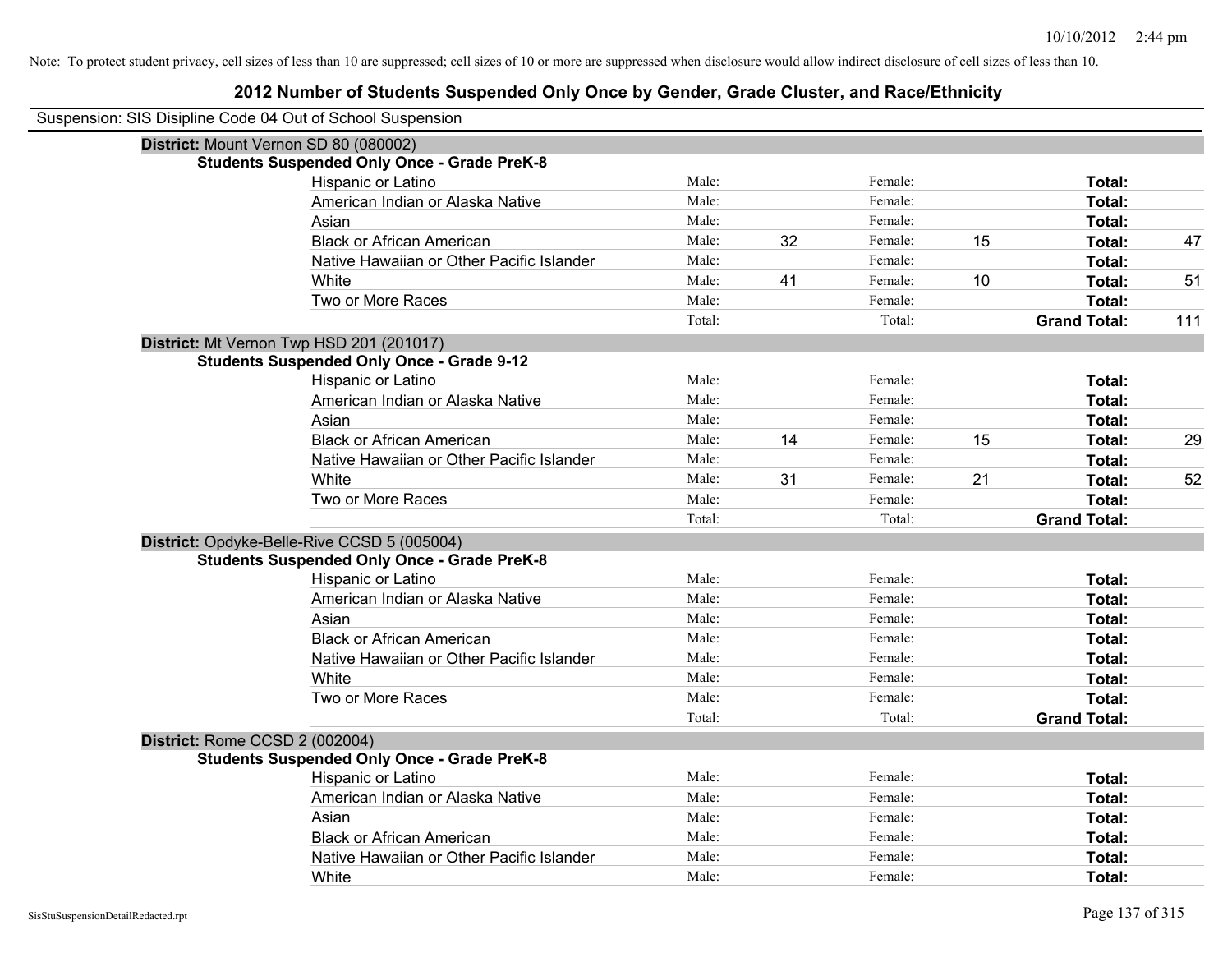| Suspension: SIS Disipline Code 04 Out of School Suspension |                                                    |        |         |                     |
|------------------------------------------------------------|----------------------------------------------------|--------|---------|---------------------|
|                                                            | Two or More Races                                  | Male:  | Female: | Total:              |
|                                                            |                                                    | Total: | Total:  | <b>Grand Total:</b> |
| District: Waltonville CUSD 1 (001026)                      |                                                    |        |         |                     |
|                                                            | <b>Students Suspended Only Once - Grade PreK-8</b> |        |         |                     |
|                                                            | Hispanic or Latino                                 | Male:  | Female: | Total:              |
|                                                            | American Indian or Alaska Native                   | Male:  | Female: | Total:              |
|                                                            | Asian                                              | Male:  | Female: | Total:              |
|                                                            | <b>Black or African American</b>                   | Male:  | Female: | Total:              |
|                                                            | Native Hawaiian or Other Pacific Islander          | Male:  | Female: | Total:              |
|                                                            | White                                              | Male:  | Female: | Total:              |
|                                                            | Two or More Races                                  | Male:  | Female: | Total:              |
|                                                            |                                                    | Total: | Total:  | <b>Grand Total:</b> |
|                                                            | <b>Students Suspended Only Once - Grade 9-12</b>   |        |         |                     |
|                                                            | Hispanic or Latino                                 | Male:  | Female: | Total:              |
|                                                            | American Indian or Alaska Native                   | Male:  | Female: | Total:              |
|                                                            | Asian                                              | Male:  | Female: | Total:              |
|                                                            | <b>Black or African American</b>                   | Male:  | Female: | Total:              |
|                                                            | Native Hawaiian or Other Pacific Islander          | Male:  | Female: | Total:              |
|                                                            | White                                              | Male:  | Female: | Total:              |
|                                                            | Two or More Races                                  | Male:  | Female: | Total:              |
|                                                            |                                                    | Total: | Total:  | <b>Grand Total:</b> |
| District: Webber Twp HSD 204 (204017)                      |                                                    |        |         |                     |
|                                                            | <b>Students Suspended Only Once - Grade 9-12</b>   |        |         |                     |
|                                                            | Hispanic or Latino                                 | Male:  | Female: | Total:              |
|                                                            | American Indian or Alaska Native                   | Male:  | Female: | Total:              |
|                                                            | Asian                                              | Male:  | Female: | Total:              |
|                                                            | <b>Black or African American</b>                   | Male:  | Female: | Total:              |
|                                                            | Native Hawaiian or Other Pacific Islander          | Male:  | Female: | Total:              |
|                                                            | White                                              | Male:  | Female: | Total:              |
|                                                            | Two or More Races                                  | Male:  | Female: | Total:              |
|                                                            |                                                    | Total: | Total:  | <b>Grand Total:</b> |
| District: Woodlawn CHSD 205 (205016)                       |                                                    |        |         |                     |
|                                                            | <b>Students Suspended Only Once - Grade 9-12</b>   |        |         |                     |
|                                                            | Hispanic or Latino                                 | Male:  | Female: | Total:              |
|                                                            | American Indian or Alaska Native                   | Male:  | Female: | Total:              |
|                                                            | Asian                                              | Male:  | Female: | Total:              |
|                                                            | <b>Black or African American</b>                   | Male:  | Female: | Total:              |
|                                                            | Native Hawaiian or Other Pacific Islander          | Male:  | Female: | Total:              |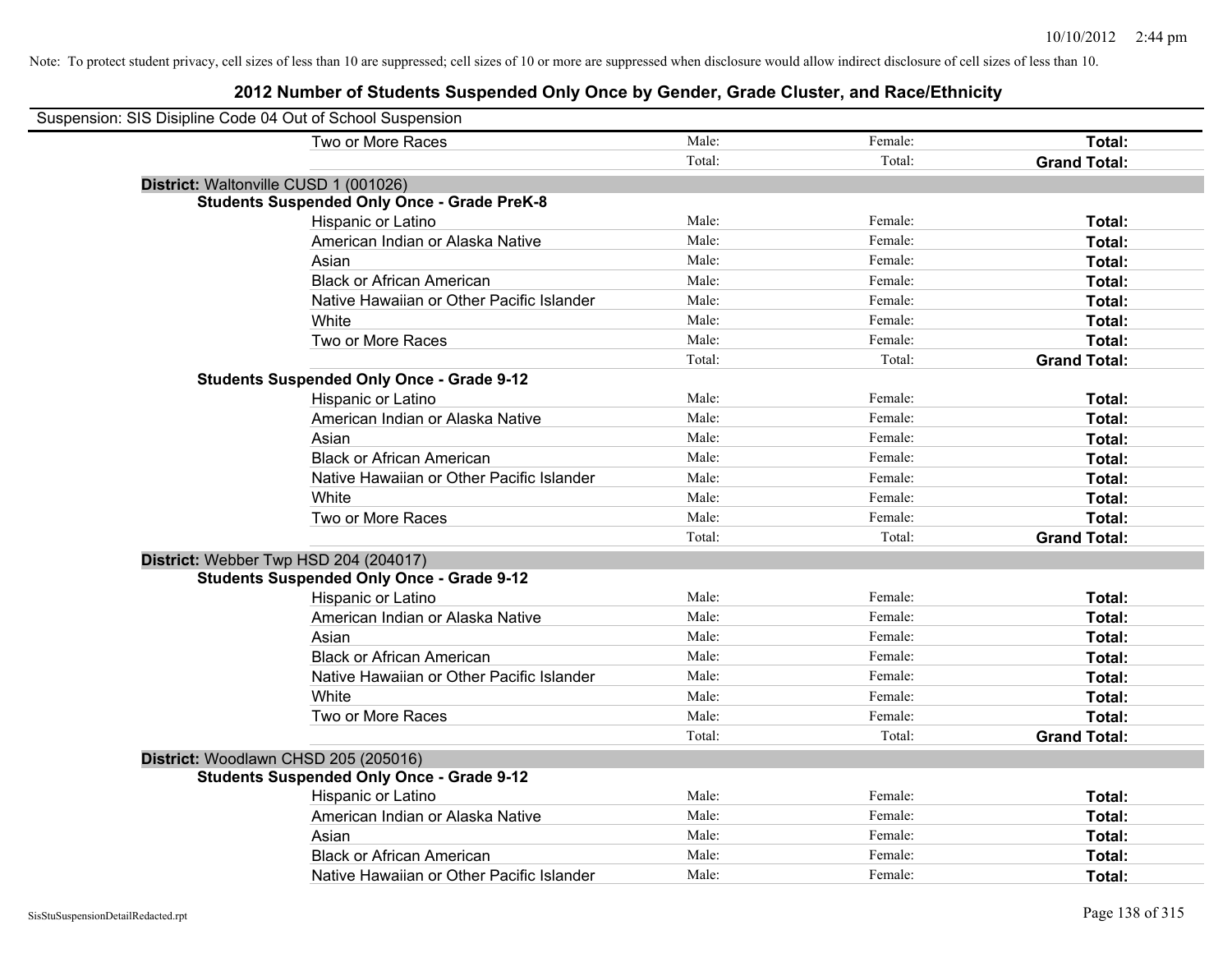## **2012 Number of Students Suspended Only Once by Gender, Grade Cluster, and Race/Ethnicity**

|                                    | Suspension: SIS Disipline Code 04 Out of School Suspension |        |         |                     |
|------------------------------------|------------------------------------------------------------|--------|---------|---------------------|
|                                    | White                                                      | Male:  | Female: | Total:              |
|                                    | Two or More Races                                          | Male:  | Female: | Total:              |
|                                    |                                                            | Total: | Total:  | <b>Grand Total:</b> |
| County: Non-Public School (000)    |                                                            |        |         |                     |
|                                    | District: Hamilton/Jefferson ROE (000000)                  |        |         |                     |
|                                    | <b>Students Suspended Only Once - Grade PreK-8</b>         |        |         |                     |
|                                    | Hispanic or Latino                                         | Male:  | Female: | Total:              |
|                                    | American Indian or Alaska Native                           | Male:  | Female: | Total:              |
|                                    | Asian                                                      | Male:  | Female: | Total:              |
|                                    | <b>Black or African American</b>                           | Male:  | Female: | Total:              |
|                                    | Native Hawaiian or Other Pacific Islander                  | Male:  | Female: | Total:              |
|                                    | White                                                      | Male:  | Female: | Total:              |
|                                    | Two or More Races                                          | Male:  | Female: | Total:              |
|                                    |                                                            | Total: | Total:  | <b>Grand Total:</b> |
|                                    | <b>Students Suspended Only Once - Grade 9-12</b>           |        |         |                     |
|                                    | Hispanic or Latino                                         | Male:  | Female: | Total:              |
|                                    | American Indian or Alaska Native                           | Male:  | Female: | Total:              |
|                                    | Asian                                                      | Male:  | Female: | Total:              |
|                                    | <b>Black or African American</b>                           | Male:  | Female: | Total:              |
|                                    | Native Hawaiian or Other Pacific Islander                  | Male:  | Female: | Total:              |
|                                    | White                                                      | Male:  | Female: | Total:              |
|                                    | Two or More Races                                          | Male:  | Female: | Total:              |
|                                    |                                                            | Total: | Total:  | <b>Grand Total:</b> |
|                                    |                                                            |        |         |                     |
| Region: Hancock/McDonough ROE (26) |                                                            |        |         |                     |
|                                    |                                                            |        |         |                     |
| County: Hancock (034)              |                                                            |        |         |                     |
|                                    | District: Carthage ESD 317 (317004)                        |        |         |                     |
|                                    | <b>Students Suspended Only Once - Grade PreK-8</b>         |        |         |                     |
|                                    | Hispanic or Latino                                         | Male:  | Female: | Total:              |
|                                    | American Indian or Alaska Native                           | Male:  | Female: | Total:              |
|                                    | Asian                                                      | Male:  | Female: | Total:              |
|                                    | <b>Black or African American</b>                           | Male:  | Female: | Total:              |
|                                    | Native Hawaiian or Other Pacific Islander                  | Male:  | Female: | Total:              |
|                                    | White                                                      | Male:  | Female: | Total:              |
|                                    | Two or More Races                                          | Male:  | Female: | Total:              |

**Students Suspended Only Once - Grade PreK-8**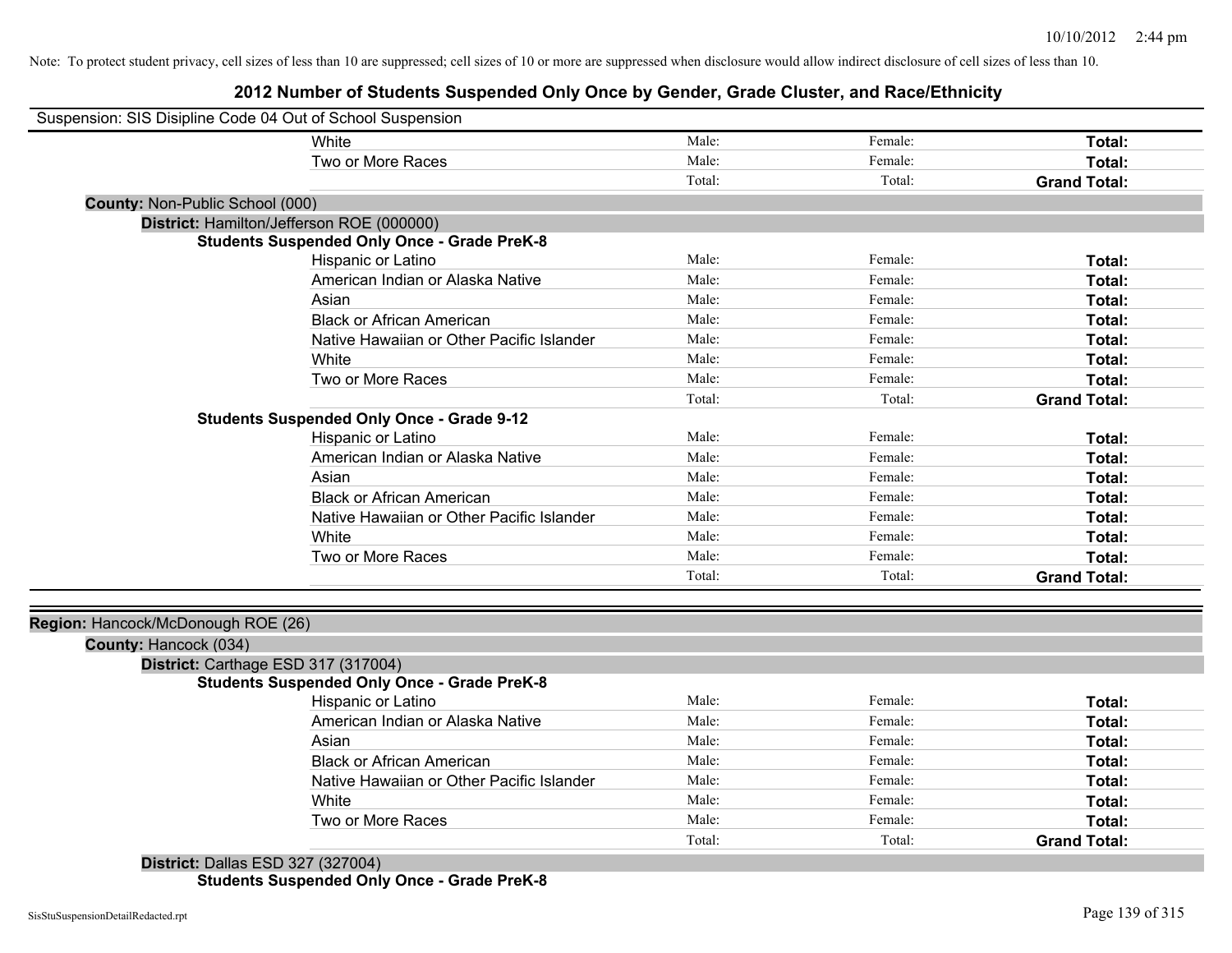| Suspension: SIS Disipline Code 04 Out of School Suspension |        |         |                     |
|------------------------------------------------------------|--------|---------|---------------------|
| Hispanic or Latino                                         | Male:  | Female: | Total:              |
| American Indian or Alaska Native                           | Male:  | Female: | Total:              |
| Asian                                                      | Male:  | Female: | Total:              |
| <b>Black or African American</b>                           | Male:  | Female: | Total:              |
| Native Hawaiian or Other Pacific Islander                  | Male:  | Female: | Total:              |
| White                                                      | Male:  | Female: | Total:              |
| Two or More Races                                          | Male:  | Female: | Total:              |
|                                                            | Total: | Total:  | <b>Grand Total:</b> |
| District: Hamilton CCSD 328 (328024)                       |        |         |                     |
| <b>Students Suspended Only Once - Grade PreK-8</b>         |        |         |                     |
| Hispanic or Latino                                         | Male:  | Female: | Total:              |
| American Indian or Alaska Native                           | Male:  | Female: | Total:              |
| Asian                                                      | Male:  | Female: | Total:              |
| <b>Black or African American</b>                           | Male:  | Female: | Total:              |
| Native Hawaiian or Other Pacific Islander                  | Male:  | Female: | Total:              |
| White                                                      | Male:  | Female: | Total:              |
| Two or More Races                                          | Male:  | Female: | Total:              |
|                                                            | Total: | Total:  | <b>Grand Total:</b> |
| <b>Students Suspended Only Once - Grade 9-12</b>           |        |         |                     |
| Hispanic or Latino                                         | Male:  | Female: | Total:              |
| American Indian or Alaska Native                           | Male:  | Female: | Total:              |
| Asian                                                      | Male:  | Female: | Total:              |
| <b>Black or African American</b>                           | Male:  | Female: | Total:              |
| Native Hawaiian or Other Pacific Islander                  | Male:  | Female: | Total:              |
| White                                                      | Male:  | Female: | Total:              |
| Two or More Races                                          | Male:  | Female: | Total:              |
|                                                            | Total: | Total:  | <b>Grand Total:</b> |
| District: Illini West H S Dist 307 (307016)                |        |         |                     |
| <b>Students Suspended Only Once - Grade 9-12</b>           |        |         |                     |
| Hispanic or Latino                                         | Male:  | Female: | Total:              |
| American Indian or Alaska Native                           | Male:  | Female: | Total:              |
| Asian                                                      | Male:  | Female: | Total:              |
| <b>Black or African American</b>                           | Male:  | Female: | Total:              |
| Native Hawaiian or Other Pacific Islander                  | Male:  | Female: | Total:              |
| White                                                      | Male:  | Female: | Total:              |
| Two or More Races                                          | Male:  | Female: | Total:              |
|                                                            | Total: | Total:  | <b>Grand Total:</b> |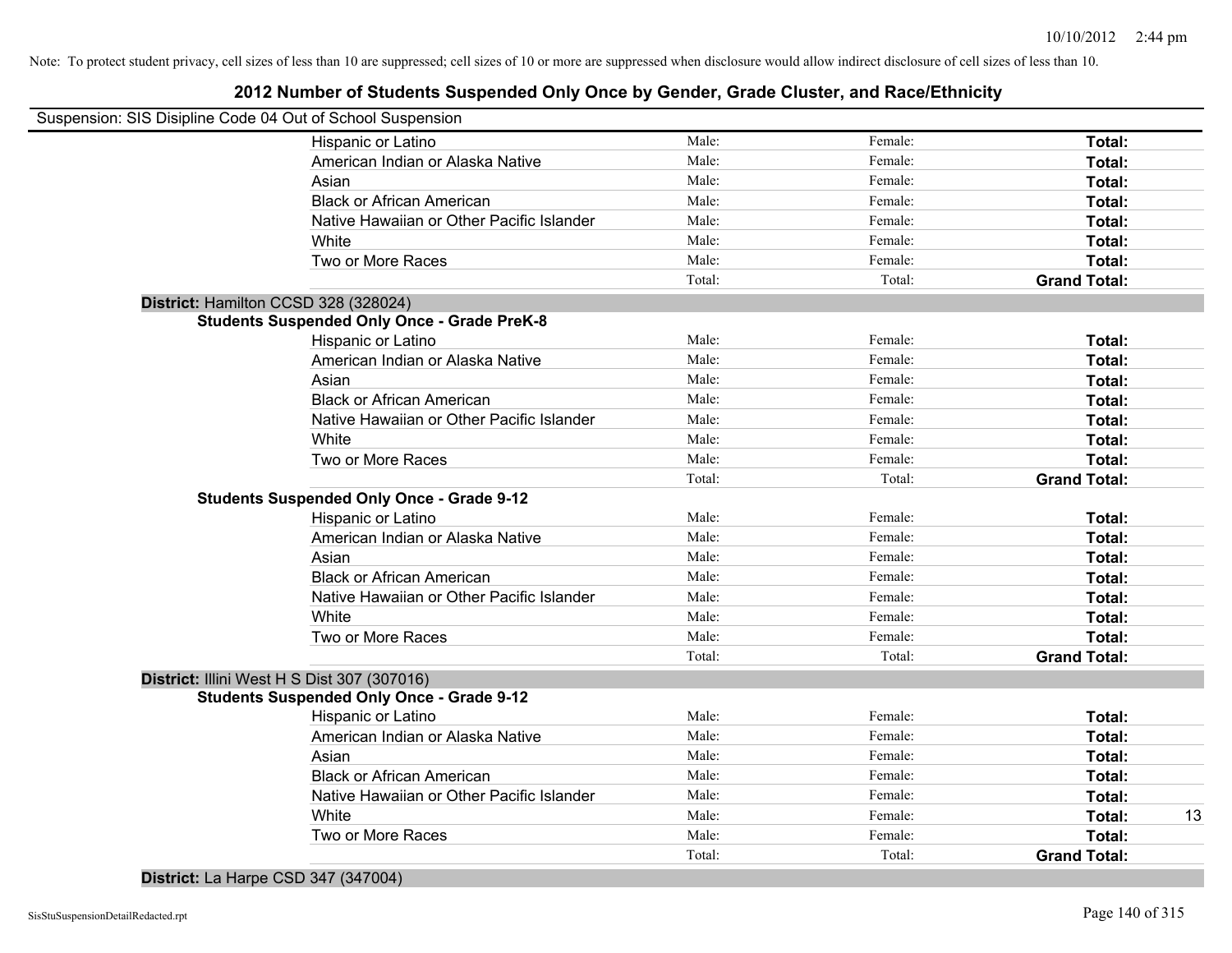| Suspension: SIS Disipline Code 04 Out of School Suspension |                                                    |        |         |                     |
|------------------------------------------------------------|----------------------------------------------------|--------|---------|---------------------|
|                                                            | <b>Students Suspended Only Once - Grade PreK-8</b> |        |         |                     |
|                                                            | Hispanic or Latino                                 | Male:  | Female: | Total:              |
|                                                            | American Indian or Alaska Native                   | Male:  | Female: | Total:              |
|                                                            | Asian                                              | Male:  | Female: | Total:              |
|                                                            | <b>Black or African American</b>                   | Male:  | Female: | Total:              |
|                                                            | Native Hawaiian or Other Pacific Islander          | Male:  | Female: | Total:              |
|                                                            | White                                              | Male:  | Female: | 11<br>Total:        |
|                                                            | Two or More Races                                  | Male:  | Female: | Total:              |
|                                                            |                                                    | Total: | Total:  | <b>Grand Total:</b> |
|                                                            | District: Nauvoo-Colusa CUSD 325 (325026)          |        |         |                     |
|                                                            | <b>Students Suspended Only Once - Grade PreK-8</b> |        |         |                     |
|                                                            | Hispanic or Latino                                 | Male:  | Female: | Total:              |
|                                                            | American Indian or Alaska Native                   | Male:  | Female: | Total:              |
|                                                            | Asian                                              | Male:  | Female: | Total:              |
|                                                            | <b>Black or African American</b>                   | Male:  | Female: | Total:              |
|                                                            | Native Hawaiian or Other Pacific Islander          | Male:  | Female: | Total:              |
|                                                            | White                                              | Male:  | Female: | Total:              |
|                                                            | Two or More Races                                  | Male:  | Female: | Total:              |
|                                                            |                                                    | Total: | Total:  | <b>Grand Total:</b> |
|                                                            | District: Southeastern CUSD 337 (337026)           |        |         |                     |
|                                                            | <b>Students Suspended Only Once - Grade PreK-8</b> |        |         |                     |
|                                                            | Hispanic or Latino                                 | Male:  | Female: | Total:              |
|                                                            | American Indian or Alaska Native                   | Male:  | Female: | Total:              |
|                                                            | Asian                                              | Male:  | Female: | Total:              |
|                                                            | <b>Black or African American</b>                   | Male:  | Female: | Total:              |
|                                                            | Native Hawaiian or Other Pacific Islander          | Male:  | Female: | Total:              |
|                                                            | White                                              | Male:  | Female: | Total:              |
|                                                            | Two or More Races                                  | Male:  | Female: | Total:              |
|                                                            |                                                    | Total: | Total:  | <b>Grand Total:</b> |
|                                                            | <b>Students Suspended Only Once - Grade 9-12</b>   |        |         |                     |
|                                                            | Hispanic or Latino                                 | Male:  | Female: | Total:              |
|                                                            | American Indian or Alaska Native                   | Male:  | Female: | Total:              |
|                                                            | Asian                                              | Male:  | Female: | Total:              |
|                                                            | <b>Black or African American</b>                   | Male:  | Female: | Total:              |
|                                                            | Native Hawaiian or Other Pacific Islander          | Male:  | Female: | Total:              |
|                                                            | White                                              | Male:  | Female: | Total:              |
|                                                            | Two or More Races                                  | Male:  | Female: | <b>Total:</b>       |
|                                                            |                                                    | Total: | Total:  | <b>Grand Total:</b> |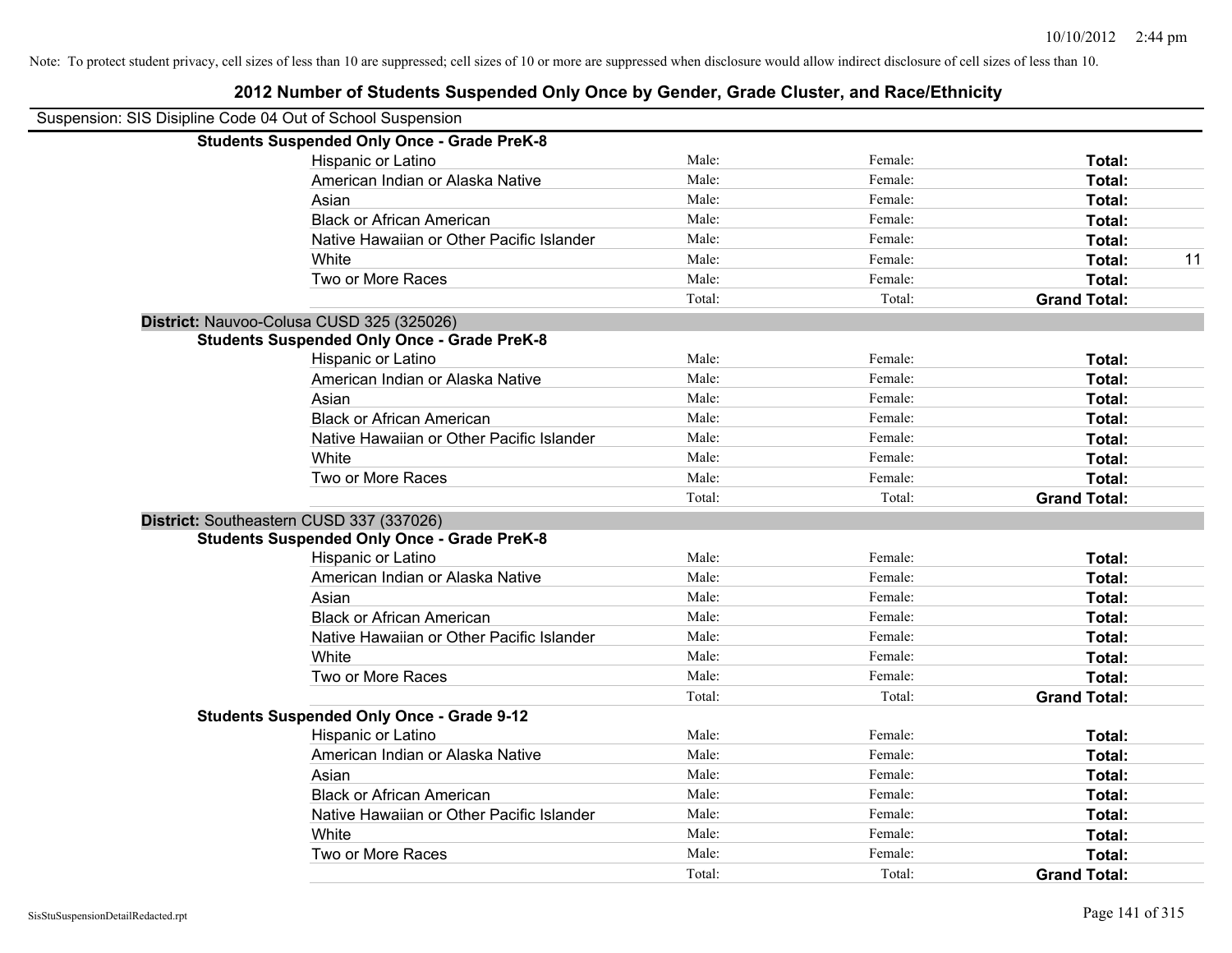## **2012 Number of Students Suspended Only Once by Gender, Grade Cluster, and Race/Ethnicity**

Suspension: SIS Disipline Code 04 Out of School Suspension

|                         | perision. Sis Disipline Code 04 Out of Scribol Susperision |        |         |                     |    |
|-------------------------|------------------------------------------------------------|--------|---------|---------------------|----|
|                         | District: Warsaw CUSD 316 (316026)                         |        |         |                     |    |
|                         | <b>Students Suspended Only Once - Grade PreK-8</b>         |        |         |                     |    |
|                         | Hispanic or Latino                                         | Male:  | Female: | Total:              |    |
|                         | American Indian or Alaska Native                           | Male:  | Female: | Total:              |    |
|                         | Asian                                                      | Male:  | Female: | Total:              |    |
|                         | <b>Black or African American</b>                           | Male:  | Female: | Total:              |    |
|                         | Native Hawaiian or Other Pacific Islander                  | Male:  | Female: | Total:              |    |
|                         | White                                                      | Male:  | Female: | Total:              |    |
|                         | Two or More Races                                          | Male:  | Female: | Total:              |    |
|                         |                                                            | Total: | Total:  | <b>Grand Total:</b> |    |
|                         | <b>Students Suspended Only Once - Grade 9-12</b>           |        |         |                     |    |
|                         | Hispanic or Latino                                         | Male:  | Female: | Total:              |    |
|                         | American Indian or Alaska Native                           | Male:  | Female: | Total:              |    |
|                         | Asian                                                      | Male:  | Female: | Total:              |    |
|                         | <b>Black or African American</b>                           | Male:  | Female: | Total:              |    |
|                         | Native Hawaiian or Other Pacific Islander                  | Male:  | Female: | Total:              |    |
|                         | White                                                      | Male:  | Female: | Total:              |    |
|                         | Two or More Races                                          | Male:  | Female: | Total:              |    |
|                         |                                                            | Total: | Total:  | <b>Grand Total:</b> |    |
| County: Mcdonough (062) |                                                            |        |         |                     |    |
|                         | District: Bushnell Prairie City CUSD 170 (170026)          |        |         |                     |    |
|                         | <b>Students Suspended Only Once - Grade PreK-8</b>         |        |         |                     |    |
|                         | Hispanic or Latino                                         | Male:  | Female: | Total:              |    |
|                         | American Indian or Alaska Native                           | Male:  | Female: | Total:              |    |
|                         | Asian                                                      | Male:  | Female: | Total:              |    |
|                         | <b>Black or African American</b>                           | Male:  | Female: | Total:              |    |
|                         | Native Hawaiian or Other Pacific Islander                  | Male:  | Female: | Total:              |    |
|                         | White                                                      | Male:  | Female: | Total:              | 14 |
|                         | Two or More Races                                          | Male:  | Female: | Total:              |    |
|                         |                                                            | Total: | Total:  | <b>Grand Total:</b> |    |
|                         | <b>Students Suspended Only Once - Grade 9-12</b>           |        |         |                     |    |
|                         | Hispanic or Latino                                         | Male:  | Female: | Total:              |    |
|                         | American Indian or Alaska Native                           | Male:  | Female: | Total:              |    |
|                         | Asian                                                      | Male:  | Female: | Total:              |    |
|                         | <b>Black or African American</b>                           | Male:  | Female: | Total:              |    |
|                         | Native Hawaiian or Other Pacific Islander                  | Male:  | Female: | Total:              |    |
|                         | White                                                      | Male:  | Female: | Total:              |    |
|                         | Two or More Races                                          | Male:  | Female: | Total:              |    |
|                         |                                                            | Total: | Total:  | <b>Grand Total:</b> |    |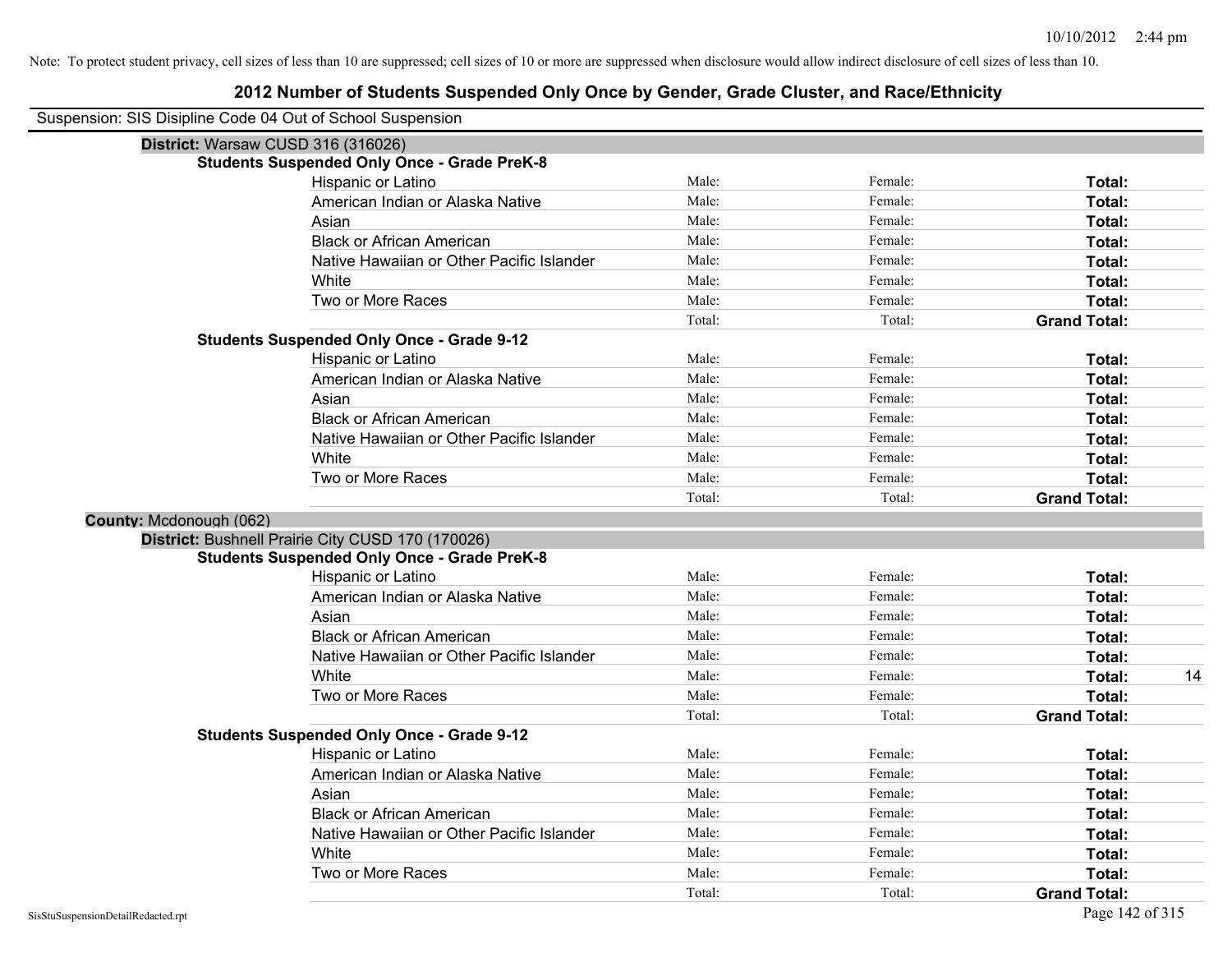## **2012 Number of Students Suspended Only Once by Gender, Grade Cluster, and Race/Ethnicity**

Suspension: SIS Disipline Code 04 Out of School Suspension

| District: Macomb CUSD 185 (185026)                 |        |         |                     |    |
|----------------------------------------------------|--------|---------|---------------------|----|
| <b>Students Suspended Only Once - Grade PreK-8</b> |        |         |                     |    |
| Hispanic or Latino                                 | Male:  | Female: | Total:              |    |
| American Indian or Alaska Native                   | Male:  | Female: | Total:              |    |
| Asian                                              | Male:  | Female: | <b>Total:</b>       |    |
| <b>Black or African American</b>                   | Male:  | Female: | Total:              |    |
| Native Hawaiian or Other Pacific Islander          | Male:  | Female: | Total:              |    |
| White                                              | Male:  | Female: | Total:              | 21 |
| Two or More Races                                  | Male:  | Female: | Total:              |    |
|                                                    | Total: | Total:  | <b>Grand Total:</b> | 33 |
| <b>Students Suspended Only Once - Grade 9-12</b>   |        |         |                     |    |
| Hispanic or Latino                                 | Male:  | Female: | <b>Total:</b>       |    |
| American Indian or Alaska Native                   | Male:  | Female: | Total:              |    |
| Asian                                              | Male:  | Female: | Total:              |    |
| <b>Black or African American</b>                   | Male:  | Female: | Total:              |    |
| Native Hawaiian or Other Pacific Islander          | Male:  | Female: | Total:              |    |
| White                                              | Male:  | Female: | Total:              | 18 |
| Two or More Races                                  | Male:  | Female: | Total:              |    |
|                                                    | Total: | Total:  | <b>Grand Total:</b> |    |
| District: West Central IL Spec Educ Coop (000061)  |        |         |                     |    |
| <b>Students Suspended Only Once - Grade PreK-8</b> |        |         |                     |    |
| Hispanic or Latino                                 | Male:  | Female: | Total:              |    |
| American Indian or Alaska Native                   | Male:  | Female: | <b>Total:</b>       |    |
| Asian                                              | Male:  | Female: | <b>Total:</b>       |    |
| <b>Black or African American</b>                   | Male:  | Female: | <b>Total:</b>       |    |
| Native Hawaiian or Other Pacific Islander          | Male:  | Female: | Total:              |    |
| White                                              | Male:  | Female: | Total:              |    |
| Two or More Races                                  | Male:  | Female: | Total:              |    |
|                                                    | Total: | Total:  | <b>Grand Total:</b> |    |
| <b>Students Suspended Only Once - Grade 9-12</b>   |        |         |                     |    |
| Hispanic or Latino                                 | Male:  | Female: | Total:              |    |
| American Indian or Alaska Native                   | Male:  | Female: | Total:              |    |
| Asian                                              | Male:  | Female: | Total:              |    |
| <b>Black or African American</b>                   | Male:  | Female: | Total:              |    |
| Native Hawaiian or Other Pacific Islander          | Male:  | Female: | <b>Total:</b>       |    |
| White                                              | Male:  | Female: | <b>Total:</b>       |    |
| Two or More Races                                  | Male:  | Female: | Total:              |    |
|                                                    | Total: | Total:  | <b>Grand Total:</b> |    |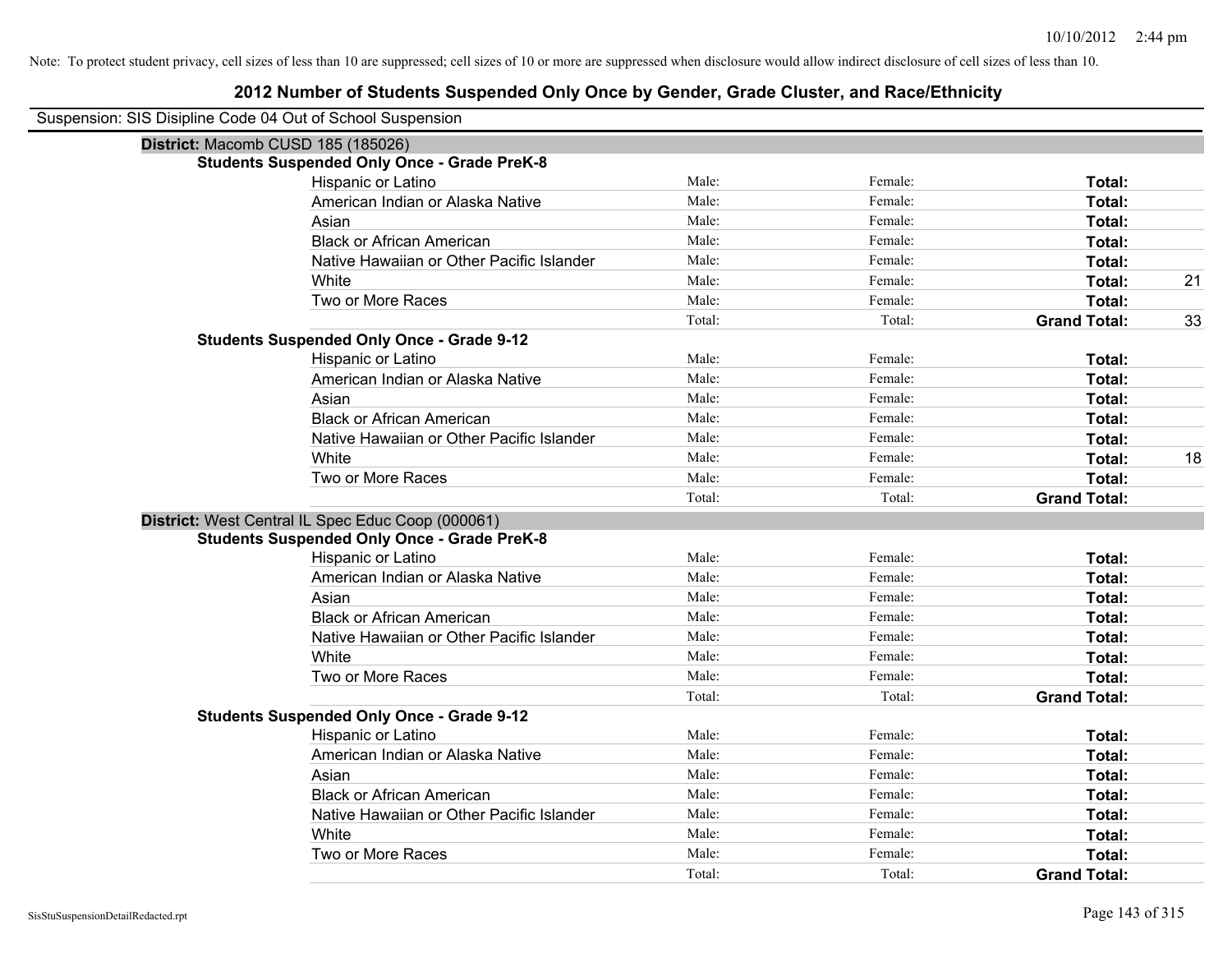|                                          | Suspension: SIS Disipline Code 04 Out of School Suspension |        |         |                     |    |
|------------------------------------------|------------------------------------------------------------|--------|---------|---------------------|----|
|                                          | District: West Prairie CUSD 103 (103026)                   |        |         |                     |    |
|                                          | <b>Students Suspended Only Once - Grade PreK-8</b>         |        |         |                     |    |
|                                          | Hispanic or Latino                                         | Male:  | Female: | Total:              |    |
|                                          | American Indian or Alaska Native                           | Male:  | Female: | Total:              |    |
|                                          | Asian                                                      | Male:  | Female: | Total:              |    |
|                                          | <b>Black or African American</b>                           | Male:  | Female: | Total:              |    |
|                                          | Native Hawaiian or Other Pacific Islander                  | Male:  | Female: | Total:              |    |
|                                          | White                                                      | Male:  | Female: | Total:              |    |
|                                          | Two or More Races                                          | Male:  | Female: | Total:              |    |
|                                          |                                                            | Total: | Total:  | <b>Grand Total:</b> |    |
|                                          | <b>Students Suspended Only Once - Grade 9-12</b>           |        |         |                     |    |
|                                          | Hispanic or Latino                                         | Male:  | Female: | Total:              |    |
|                                          | American Indian or Alaska Native                           | Male:  | Female: | Total:              |    |
|                                          | Asian                                                      | Male:  | Female: | Total:              |    |
|                                          | <b>Black or African American</b>                           | Male:  | Female: | Total:              |    |
|                                          | Native Hawaiian or Other Pacific Islander                  | Male:  | Female: | Total:              |    |
|                                          | White                                                      | Male:  | Female: | Total:              | 18 |
|                                          | Two or More Races                                          | Male:  | Female: | Total:              |    |
|                                          |                                                            | Total: | Total:  | <b>Grand Total:</b> |    |
| Region: Henderson/Mercer/Warren ROE (27) |                                                            |        |         |                     |    |
| County: Henderson (036)                  |                                                            |        |         |                     |    |
|                                          | District: West Central CUSD 235 (235026)                   |        |         |                     |    |
|                                          | <b>Students Suspended Only Once - Grade PreK-8</b>         |        |         |                     |    |
|                                          | Hispanic or Latino                                         | Male:  | Female: | Total:              |    |
|                                          | American Indian or Alaska Native                           | Male:  | Female: | Total:              |    |
|                                          | Asian                                                      | Male:  | Female: | Total:              |    |
|                                          | <b>Black or African American</b>                           | Male:  | Female: | Total:              |    |
|                                          | Native Hawaiian or Other Pacific Islander                  | Male:  | Female: | Total:              |    |
|                                          | White                                                      | Male:  | Female: | Total:              | 12 |
|                                          | Two or More Races                                          | Male:  | Female: | Total:              |    |
|                                          | <b>Students Suspended Only Once - Grade 9-12</b>           | Total: | Total:  | <b>Grand Total:</b> |    |
|                                          | Hispanic or Latino                                         | Male:  | Female: | Total:              |    |
|                                          | American Indian or Alaska Native                           | Male:  | Female: | Total:              |    |
|                                          | Asian                                                      | Male:  | Female: | Total:              |    |
|                                          | <b>Black or African American</b>                           | Male:  | Female: | Total:              |    |
|                                          | Native Hawaiian or Other Pacific Islander                  | Male:  | Female: | Total:              |    |
|                                          |                                                            |        |         |                     |    |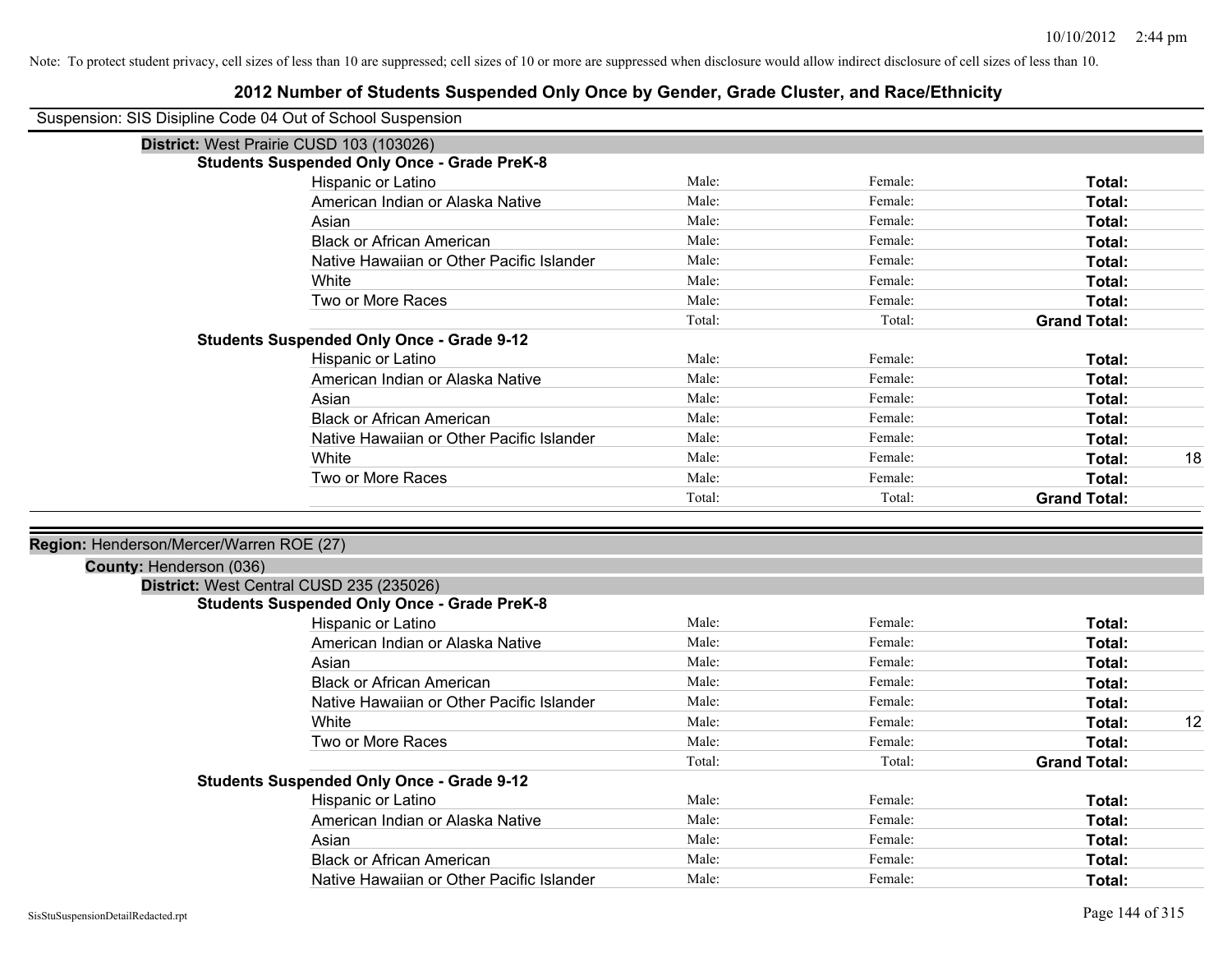| Suspension: SIS Disipline Code 04 Out of School Suspension |                                                      |        |         |                     |    |
|------------------------------------------------------------|------------------------------------------------------|--------|---------|---------------------|----|
|                                                            | White                                                | Male:  | Female: | Total:              | 12 |
|                                                            | Two or More Races                                    | Male:  | Female: | Total:              |    |
|                                                            |                                                      | Total: | Total:  | <b>Grand Total:</b> |    |
| County: Mercer (066)                                       |                                                      |        |         |                     |    |
|                                                            | District: Mercer County School District 404 (404026) |        |         |                     |    |
|                                                            | <b>Students Suspended Only Once - Grade PreK-8</b>   |        |         |                     |    |
|                                                            | Hispanic or Latino                                   | Male:  | Female: | Total:              |    |
|                                                            | American Indian or Alaska Native                     | Male:  | Female: | Total:              |    |
|                                                            | Asian                                                | Male:  | Female: | Total:              |    |
|                                                            | <b>Black or African American</b>                     | Male:  | Female: | Total:              |    |
|                                                            | Native Hawaiian or Other Pacific Islander            | Male:  | Female: | Total:              |    |
|                                                            | White                                                | Male:  | Female: | Total:              | 12 |
|                                                            | Two or More Races                                    | Male:  | Female: | Total:              |    |
|                                                            |                                                      | Total: | Total:  | <b>Grand Total:</b> |    |
|                                                            | <b>Students Suspended Only Once - Grade 9-12</b>     |        |         |                     |    |
|                                                            | Hispanic or Latino                                   | Male:  | Female: | Total:              |    |
|                                                            | American Indian or Alaska Native                     | Male:  | Female: | Total:              |    |
|                                                            | Asian                                                | Male:  | Female: | Total:              |    |
|                                                            | <b>Black or African American</b>                     | Male:  | Female: | Total:              |    |
|                                                            | Native Hawaiian or Other Pacific Islander            | Male:  | Female: | Total:              |    |
|                                                            | White                                                | Male:  | Female: | Total:              | 23 |
|                                                            | Two or More Races                                    | Male:  | Female: | Total:              |    |
|                                                            |                                                      | Total: | Total:  | <b>Grand Total:</b> |    |
| County: Warren (094)                                       |                                                      |        |         |                     |    |
|                                                            | District: Monmouth-Roseville CUSD 238 (238026)       |        |         |                     |    |
|                                                            | <b>Students Suspended Only Once - Grade PreK-8</b>   |        |         |                     |    |
|                                                            | Hispanic or Latino                                   | Male:  | Female: | Total:              |    |
|                                                            | American Indian or Alaska Native                     | Male:  | Female: | Total:              |    |
|                                                            | Asian                                                | Male:  | Female: | Total:              |    |
|                                                            | <b>Black or African American</b>                     | Male:  | Female: | Total:              |    |
|                                                            | Native Hawaiian or Other Pacific Islander            | Male:  | Female: | Total:              |    |
|                                                            | White                                                | Male:  | Female: | Total:              |    |
|                                                            | Two or More Races                                    | Male:  | Female: | Total:              |    |
|                                                            |                                                      | Total: | Total:  | <b>Grand Total:</b> | 17 |
|                                                            | <b>Students Suspended Only Once - Grade 9-12</b>     |        |         |                     |    |
|                                                            | Hispanic or Latino                                   | Male:  | Female: | Total:              |    |
|                                                            | American Indian or Alaska Native                     | Male:  | Female: | Total:              |    |
|                                                            | Asian                                                | Male:  | Female: | Total:              |    |
|                                                            | <b>Black or African American</b>                     | Male:  | Female: | Total:              |    |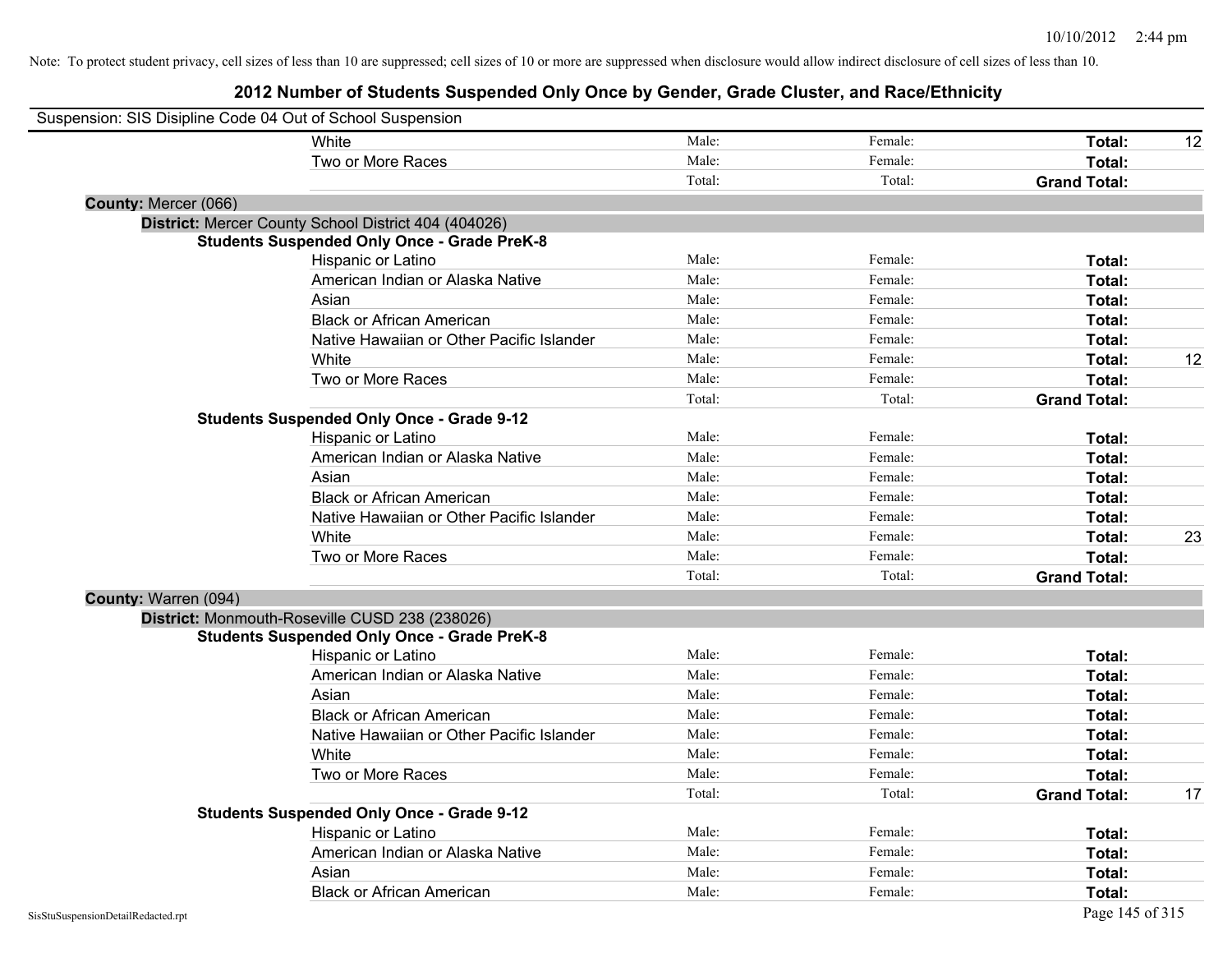| Suspension: SIS Disipline Code 04 Out of School Suspension  |                                                    |        |         |                     |    |
|-------------------------------------------------------------|----------------------------------------------------|--------|---------|---------------------|----|
|                                                             | Native Hawaiian or Other Pacific Islander          | Male:  | Female: | Total:              |    |
|                                                             | White                                              | Male:  | Female: | Total:              |    |
|                                                             | Two or More Races                                  | Male:  | Female: | Total:              |    |
|                                                             |                                                    | Total: | Total:  | <b>Grand Total:</b> |    |
| District: United CUSD 304 (304026)                          |                                                    |        |         |                     |    |
|                                                             | <b>Students Suspended Only Once - Grade PreK-8</b> |        |         |                     |    |
|                                                             | Hispanic or Latino                                 | Male:  | Female: | Total:              |    |
|                                                             | American Indian or Alaska Native                   | Male:  | Female: | Total:              |    |
|                                                             | Asian                                              | Male:  | Female: | Total:              |    |
|                                                             | <b>Black or African American</b>                   | Male:  | Female: | Total:              |    |
|                                                             | Native Hawaiian or Other Pacific Islander          | Male:  | Female: | Total:              |    |
|                                                             | White                                              | Male:  | Female: | Total:              | 12 |
|                                                             | Two or More Races                                  | Male:  | Female: | Total:              |    |
|                                                             |                                                    | Total: | Total:  | <b>Grand Total:</b> |    |
|                                                             | <b>Students Suspended Only Once - Grade 9-12</b>   |        |         |                     |    |
|                                                             | Hispanic or Latino                                 | Male:  | Female: | Total:              |    |
|                                                             | American Indian or Alaska Native                   | Male:  | Female: | Total:              |    |
|                                                             | Asian                                              | Male:  | Female: | Total:              |    |
|                                                             | <b>Black or African American</b>                   | Male:  | Female: | Total:              |    |
|                                                             | Native Hawaiian or Other Pacific Islander          | Male:  | Female: | Total:              |    |
|                                                             | White                                              | Male:  | Female: | Total:              |    |
|                                                             | Two or More Races                                  | Male:  | Female: | Total:              |    |
|                                                             |                                                    | Total: | Total:  | <b>Grand Total:</b> |    |
|                                                             |                                                    |        |         |                     |    |
| Region: Iroquois/Kankakee ROE (32)                          |                                                    |        |         |                     |    |
| County: Iroquois (038)<br>District: Central CUSD 4 (004026) |                                                    |        |         |                     |    |
|                                                             | <b>Students Suspended Only Once - Grade PreK-8</b> |        |         |                     |    |
|                                                             | Hispanic or Latino                                 | Male:  | Female: | Total:              |    |
|                                                             | American Indian or Alaska Native                   | Male:  | Female: | Total:              |    |
|                                                             | Asian                                              | Male:  | Female: | Total:              |    |
|                                                             | <b>Black or African American</b>                   | Male:  | Female: | Total:              |    |
|                                                             | Native Hawaiian or Other Pacific Islander          | Male:  | Female: | Total:              |    |
|                                                             | White                                              | Male:  | Female: | Total:              | 14 |
|                                                             | Two or More Races                                  | Male:  | Female: | Total:              |    |
|                                                             |                                                    | Total: | Total:  | <b>Grand Total:</b> |    |
|                                                             | <b>Students Suspended Only Once - Grade 9-12</b>   |        |         |                     |    |
|                                                             | <b>Hispanic or Latino</b>                          | Male:  | Female: | Total:              |    |
|                                                             |                                                    |        |         |                     |    |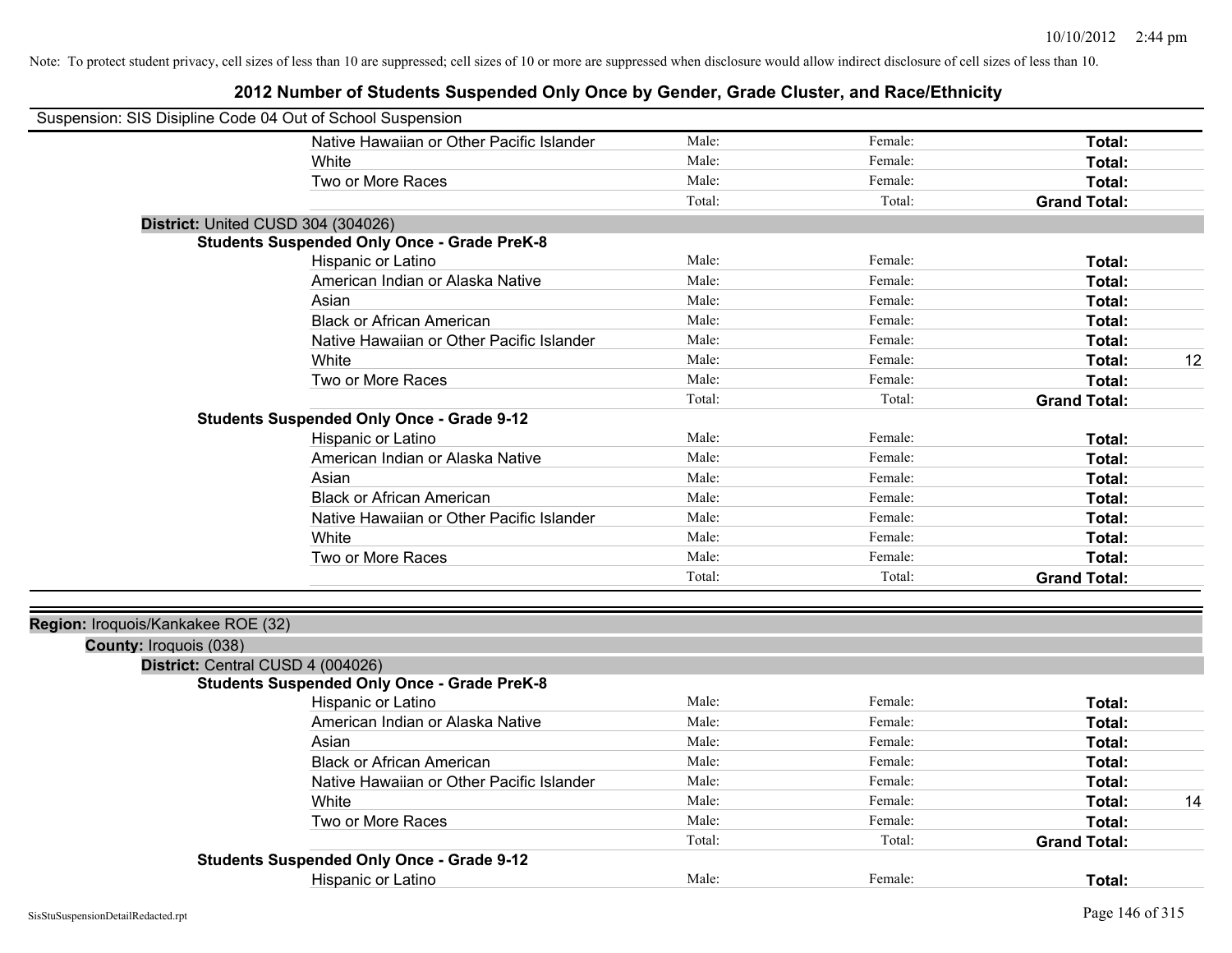#### **2012 Number of Students Suspended Only Once by Gender, Grade Cluster, and Race/Ethnicity**

| Suspension: SIS Disipline Code 04 Out of School Suspension |        |         |                     |    |
|------------------------------------------------------------|--------|---------|---------------------|----|
| American Indian or Alaska Native                           | Male:  | Female: | Total:              |    |
| Asian                                                      | Male:  | Female: | Total:              |    |
| <b>Black or African American</b>                           | Male:  | Female: | Total:              |    |
| Native Hawaiian or Other Pacific Islander                  | Male:  | Female: | Total:              |    |
| White                                                      | Male:  | Female: | Total:              | 10 |
| Two or More Races                                          | Male:  | Female: | Total:              |    |
|                                                            | Total: | Total:  | <b>Grand Total:</b> |    |
| District: Donovan CUSD 3 (003026)                          |        |         |                     |    |
| <b>Students Suspended Only Once - Grade PreK-8</b>         |        |         |                     |    |
| Hispanic or Latino                                         | Male:  | Female: | Total:              |    |
| American Indian or Alaska Native                           | Male:  | Female: | Total:              |    |
| Asian                                                      | Male:  | Female: | Total:              |    |
| <b>Black or African American</b>                           | Male:  | Female: | Total:              |    |
| Native Hawaiian or Other Pacific Islander                  | Male:  | Female: | Total:              |    |
| White                                                      | Male:  | Female: | Total:              |    |
| Two or More Races                                          | Male:  | Female: | Total:              |    |
|                                                            | Total: | Total:  | <b>Grand Total:</b> | 10 |
| <b>Students Suspended Only Once - Grade 9-12</b>           |        |         |                     |    |
| Hispanic or Latino                                         | Male:  | Female: | Total:              |    |
| American Indian or Alaska Native                           | Male:  | Female: | Total:              |    |
| Asian                                                      | Male:  | Female: | Total:              |    |
| <b>Black or African American</b>                           | Male:  | Female: | Total:              |    |
| Native Hawaiian or Other Pacific Islander                  | Male:  | Female: | Total:              |    |
| White                                                      | Male:  | Female: | Total:              |    |
| Two or More Races                                          | Male:  | Female: | Total:              |    |
|                                                            | Total: | Total:  | <b>Grand Total:</b> |    |
| District: Iroquois County CUSD 9 (009026)                  |        |         |                     |    |
| <b>Students Suspended Only Once - Grade 9-12</b>           |        |         |                     |    |
| Hispanic or Latino                                         | Male:  | Female: | Total:              |    |
| American Indian or Alaska Native                           | Male:  | Female: | Total:              |    |
| Asian                                                      | Male:  | Female: | Total:              |    |
| <b>Black or African American</b>                           | Male:  | Female: | Total:              |    |
| Native Hawaiian or Other Pacific Islander                  | Male:  | Female: | Total:              |    |
| White                                                      | Male:  | Female: | Total:              |    |
| Two or More Races                                          | Male:  | Female: | Total:              |    |
|                                                            | Total: | Total:  | <b>Grand Total:</b> | 11 |

**Students Suspended Only Once - Grade PreK-8**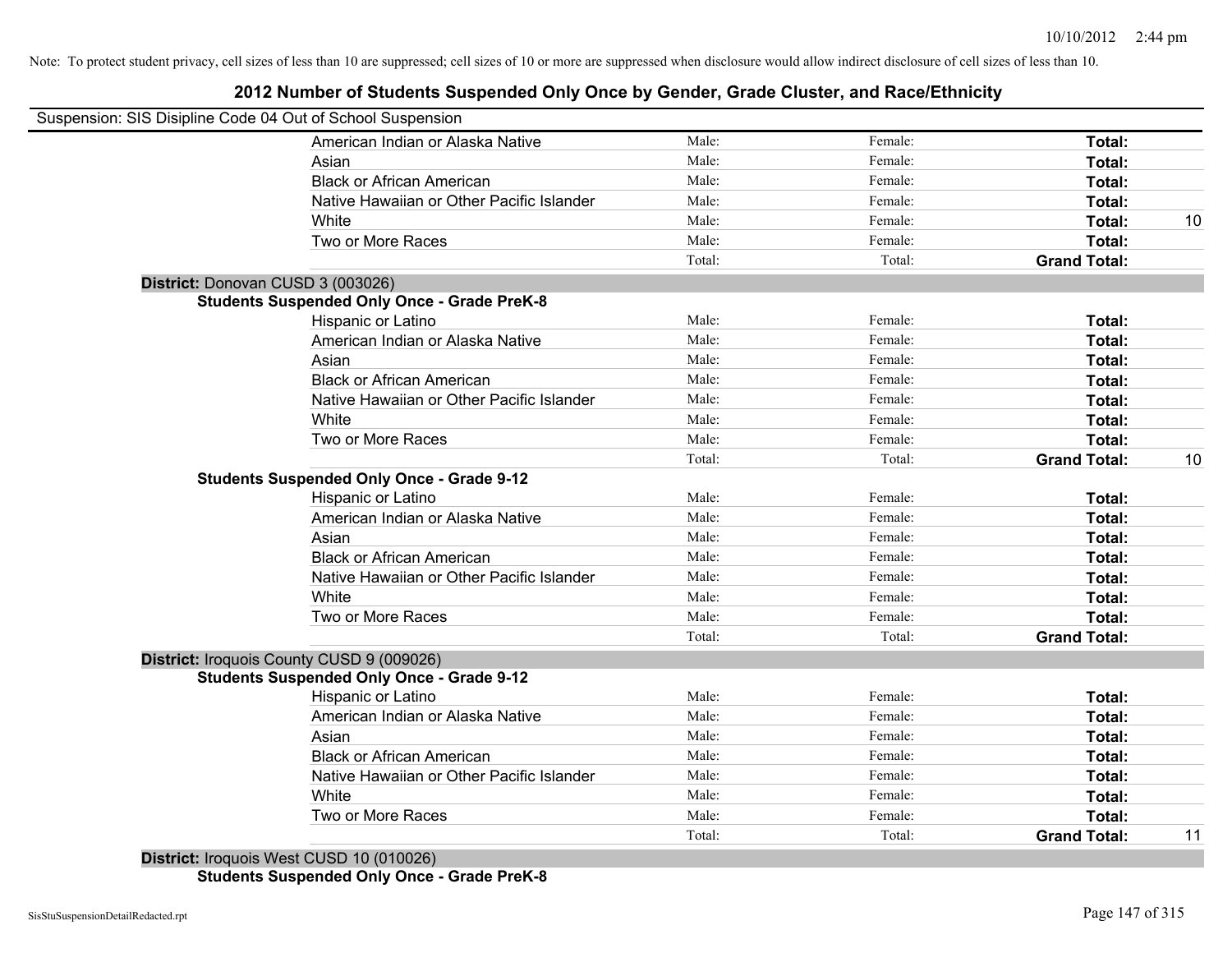#### **2012 Number of Students Suspended Only Once by Gender, Grade Cluster, and Race/Ethnicity**

| Suspension: SIS Disipline Code 04 Out of School Suspension |        |         |                     |    |
|------------------------------------------------------------|--------|---------|---------------------|----|
| Hispanic or Latino                                         | Male:  | Female: | Total:              |    |
| American Indian or Alaska Native                           | Male:  | Female: | Total:              |    |
| Asian                                                      | Male:  | Female: | Total:              |    |
| <b>Black or African American</b>                           | Male:  | Female: | Total:              |    |
| Native Hawaiian or Other Pacific Islander                  | Male:  | Female: | Total:              |    |
| White                                                      | Male:  | Female: | Total:              |    |
| Two or More Races                                          | Male:  | Female: | Total:              |    |
|                                                            | Total: | Total:  | <b>Grand Total:</b> | 14 |
| <b>Students Suspended Only Once - Grade 9-12</b>           |        |         |                     |    |
| Hispanic or Latino                                         | Male:  | Female: | Total:              |    |
| American Indian or Alaska Native                           | Male:  | Female: | Total:              |    |
| Asian                                                      | Male:  | Female: | Total:              |    |
| <b>Black or African American</b>                           | Male:  | Female: | Total:              |    |
| Native Hawaiian or Other Pacific Islander                  | Male:  | Female: | Total:              |    |
| White                                                      | Male:  | Female: | Total:              |    |
| Two or More Races                                          | Male:  | Female: | Total:              |    |
|                                                            | Total: | Total:  | <b>Grand Total:</b> | 11 |
| District: Milford CCSD 280 (280004)                        |        |         |                     |    |
| <b>Students Suspended Only Once - Grade PreK-8</b>         |        |         |                     |    |
| Hispanic or Latino                                         | Male:  | Female: | Total:              |    |
| American Indian or Alaska Native                           | Male:  | Female: | Total:              |    |
| Asian                                                      | Male:  | Female: | Total:              |    |
| <b>Black or African American</b>                           | Male:  | Female: | Total:              |    |
| Native Hawaiian or Other Pacific Islander                  | Male:  | Female: | Total:              |    |
| White                                                      | Male:  | Female: | Total:              |    |
| Two or More Races                                          | Male:  | Female: | Total:              |    |
|                                                            | Total: | Total:  | <b>Grand Total:</b> |    |
| District: Milford Twp HSD 233 (233017)                     |        |         |                     |    |
| <b>Students Suspended Only Once - Grade 9-12</b>           |        |         |                     |    |
| Hispanic or Latino                                         | Male:  | Female: | Total:              |    |
| American Indian or Alaska Native                           | Male:  | Female: | Total:              |    |
| Asian                                                      | Male:  | Female: | Total:              |    |
| <b>Black or African American</b>                           | Male:  | Female: | Total:              |    |
| Native Hawaiian or Other Pacific Islander                  | Male:  | Female: | Total:              |    |
| White                                                      | Male:  | Female: | Total:              |    |
| Two or More Races                                          | Male:  | Female: | Total:              |    |
|                                                            | Total: | Total:  | <b>Grand Total:</b> |    |

**County:** Kankakee (046)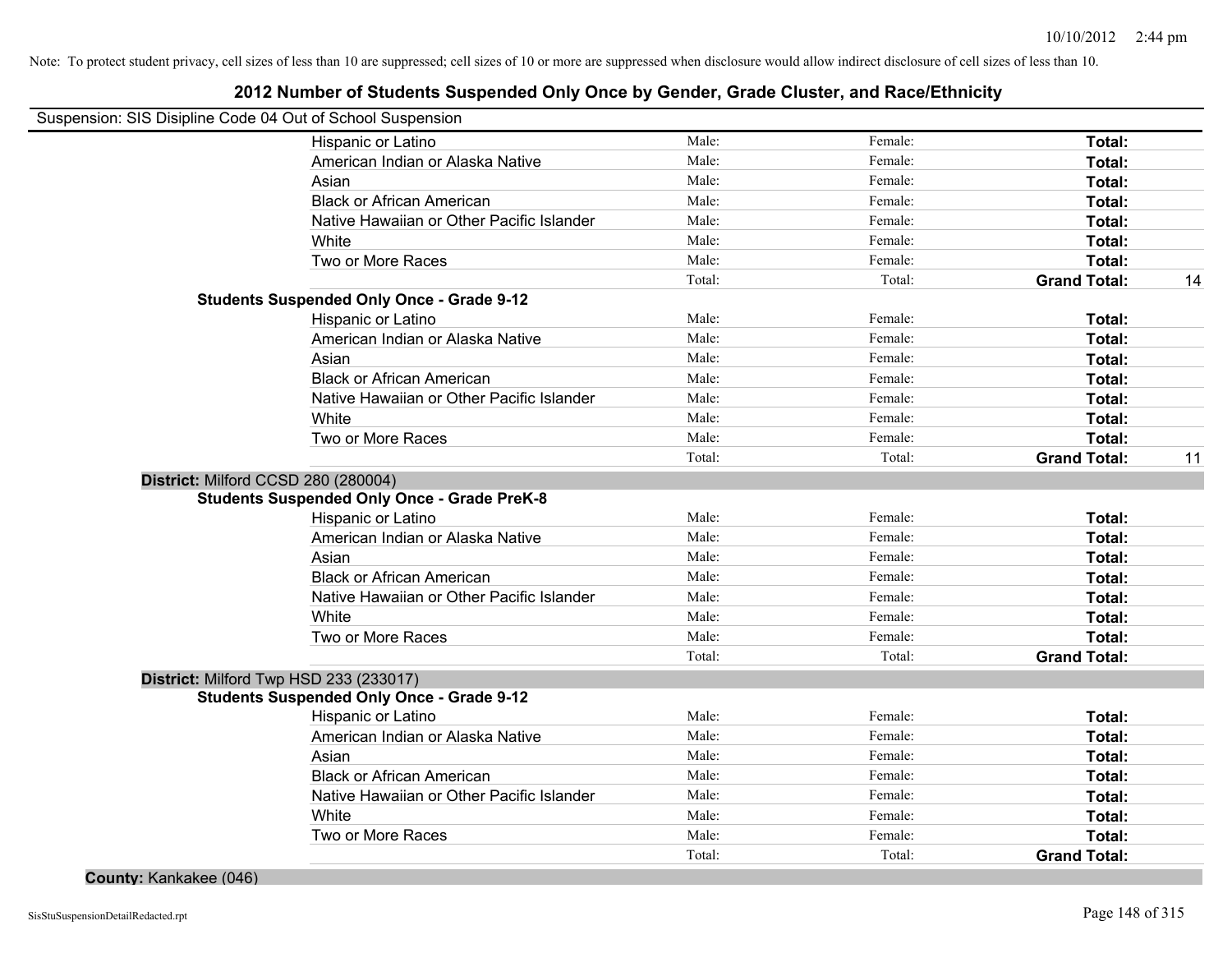| Suspension: SIS Disipline Code 04 Out of School Suspension |        |    |         |    |                     |    |
|------------------------------------------------------------|--------|----|---------|----|---------------------|----|
| District: Bourbonnais SD 53 (053002)                       |        |    |         |    |                     |    |
| <b>Students Suspended Only Once - Grade PreK-8</b>         |        |    |         |    |                     |    |
| Hispanic or Latino                                         | Male:  |    | Female: |    | Total:              |    |
| American Indian or Alaska Native                           | Male:  |    | Female: |    | Total:              |    |
| Asian                                                      | Male:  |    | Female: |    | Total:              |    |
| <b>Black or African American</b>                           | Male:  |    | Female: |    | Total:              |    |
| Native Hawaiian or Other Pacific Islander                  | Male:  |    | Female: |    | Total:              |    |
| White                                                      | Male:  |    | Female: |    | Total:              | 23 |
| Two or More Races                                          | Male:  |    | Female: |    | Total:              |    |
|                                                            | Total: |    | Total:  |    | <b>Grand Total:</b> | 35 |
| District: Bradley Bourbonnais CHSD 307 (307016)            |        |    |         |    |                     |    |
| <b>Students Suspended Only Once - Grade 9-12</b>           |        |    |         |    |                     |    |
| Hispanic or Latino                                         | Male:  |    | Female: |    | Total:              | 14 |
| American Indian or Alaska Native                           | Male:  |    | Female: |    | Total:              |    |
| Asian                                                      | Male:  |    | Female: |    | Total:              |    |
| <b>Black or African American</b>                           | Male:  | 17 | Female: | 10 | Total:              | 27 |
| Native Hawaiian or Other Pacific Islander                  | Male:  |    | Female: |    | Total:              |    |
| White                                                      | Male:  | 50 | Female: | 19 | Total:              | 69 |
| Two or More Races                                          | Male:  |    | Female: |    | Total:              |    |
|                                                            | Total: |    | Total:  |    | <b>Grand Total:</b> |    |
| District: Bradley SD 61 (061002)                           |        |    |         |    |                     |    |
| <b>Students Suspended Only Once - Grade PreK-8</b>         |        |    |         |    |                     |    |
| Hispanic or Latino                                         | Male:  |    | Female: |    | Total:              |    |
| American Indian or Alaska Native                           | Male:  |    | Female: |    | Total:              |    |
| Asian                                                      | Male:  |    | Female: |    | Total:              |    |
| <b>Black or African American</b>                           | Male:  |    | Female: |    | Total:              | 11 |
| Native Hawaiian or Other Pacific Islander                  | Male:  |    | Female: |    | Total:              |    |
| White                                                      | Male:  |    | Female: |    | Total:              | 18 |
| Two or More Races                                          | Male:  |    | Female: |    | Total:              |    |
|                                                            | Total: |    | Total:  |    | <b>Grand Total:</b> |    |
| District: Grant Park CUSD 6 (006026)                       |        |    |         |    |                     |    |
| <b>Students Suspended Only Once - Grade PreK-8</b>         |        |    |         |    |                     |    |
| Hispanic or Latino                                         | Male:  |    | Female: |    | Total:              |    |
| American Indian or Alaska Native                           | Male:  |    | Female: |    | Total:              |    |
| Asian                                                      | Male:  |    | Female: |    | Total:              |    |
| <b>Black or African American</b>                           | Male:  |    | Female: |    | Total:              |    |
| Native Hawaiian or Other Pacific Islander                  | Male:  |    | Female: |    | Total:              |    |
| White                                                      | Male:  |    | Female: |    | Total:              |    |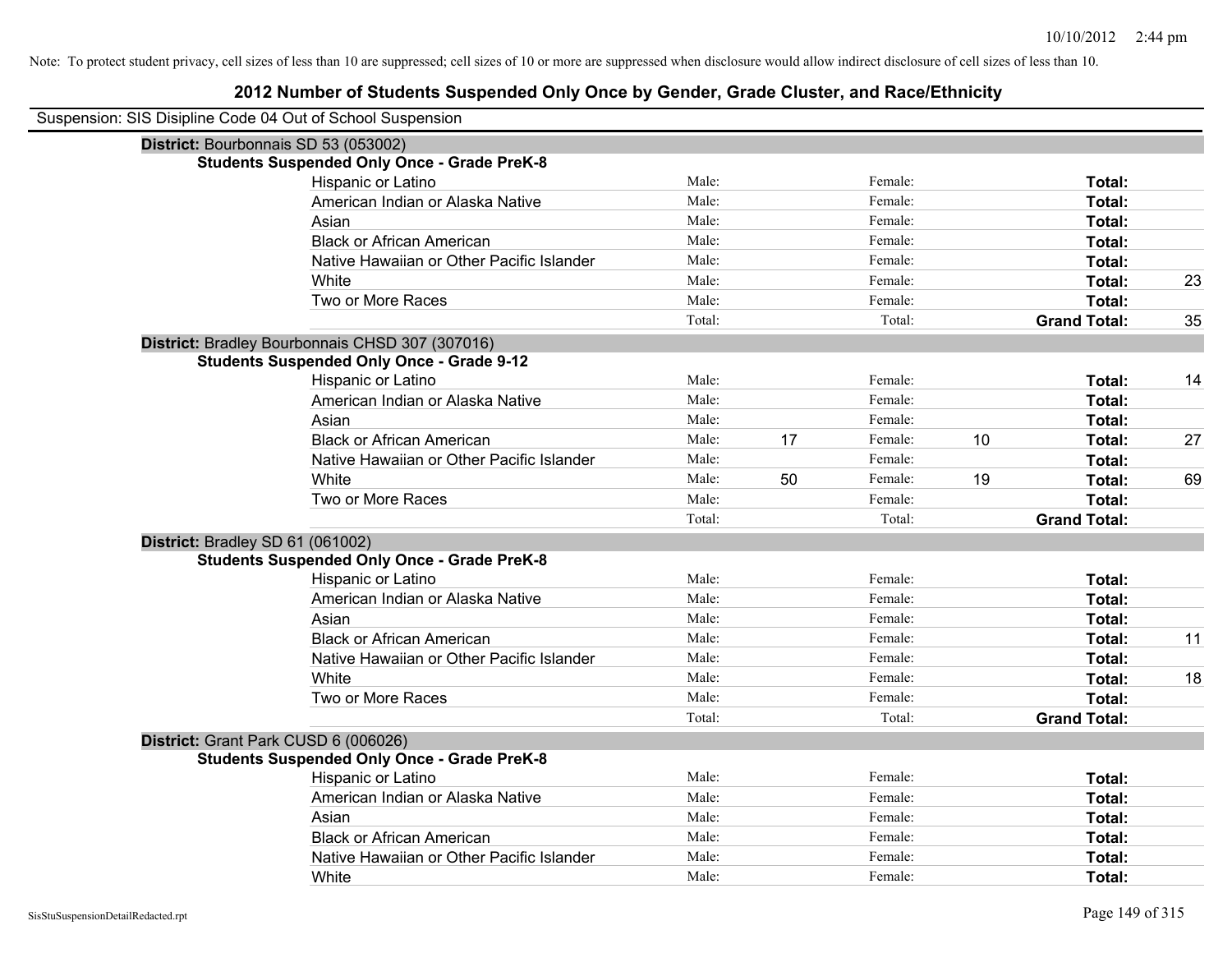| Suspension: SIS Disipline Code 04 Out of School Suspension |                                                    |        |     |         |    |                     |     |
|------------------------------------------------------------|----------------------------------------------------|--------|-----|---------|----|---------------------|-----|
|                                                            | Two or More Races                                  | Male:  |     | Female: |    | Total:              |     |
|                                                            |                                                    | Total: |     | Total:  |    | <b>Grand Total:</b> |     |
|                                                            | <b>Students Suspended Only Once - Grade 9-12</b>   |        |     |         |    |                     |     |
|                                                            | Hispanic or Latino                                 | Male:  |     | Female: |    | Total:              |     |
|                                                            | American Indian or Alaska Native                   | Male:  |     | Female: |    | <b>Total:</b>       |     |
|                                                            | Asian                                              | Male:  |     | Female: |    | <b>Total:</b>       |     |
|                                                            | <b>Black or African American</b>                   | Male:  |     | Female: |    | Total:              |     |
|                                                            | Native Hawaiian or Other Pacific Islander          | Male:  |     | Female: |    | Total:              |     |
|                                                            | White                                              | Male:  |     | Female: |    | Total:              | 12  |
|                                                            | Two or More Races                                  | Male:  |     | Female: |    | Total:              |     |
|                                                            |                                                    | Total: |     | Total:  |    | <b>Grand Total:</b> |     |
|                                                            | District: Herscher CUSD 2 (002026)                 |        |     |         |    |                     |     |
|                                                            | <b>Students Suspended Only Once - Grade PreK-8</b> |        |     |         |    |                     |     |
|                                                            | Hispanic or Latino                                 | Male:  |     | Female: |    | <b>Total:</b>       |     |
|                                                            | American Indian or Alaska Native                   | Male:  |     | Female: |    | Total:              |     |
|                                                            | Asian                                              | Male:  |     | Female: |    | Total:              |     |
|                                                            | <b>Black or African American</b>                   | Male:  |     | Female: |    | Total:              |     |
|                                                            | Native Hawaiian or Other Pacific Islander          | Male:  |     | Female: |    | <b>Total:</b>       |     |
|                                                            | White                                              | Male:  |     | Female: |    | <b>Total:</b>       | 10  |
|                                                            | Two or More Races                                  | Male:  |     | Female: |    | Total:              |     |
|                                                            |                                                    | Total: |     | Total:  |    | <b>Grand Total:</b> |     |
|                                                            | <b>Students Suspended Only Once - Grade 9-12</b>   |        |     |         |    |                     |     |
|                                                            | Hispanic or Latino                                 | Male:  |     | Female: |    | Total:              |     |
|                                                            | American Indian or Alaska Native                   | Male:  |     | Female: |    | Total:              |     |
|                                                            | Asian                                              | Male:  |     | Female: |    | Total:              |     |
|                                                            | <b>Black or African American</b>                   | Male:  |     | Female: |    | Total:              |     |
|                                                            | Native Hawaiian or Other Pacific Islander          | Male:  |     | Female: |    | Total:              |     |
|                                                            | White                                              | Male:  |     | Female: |    | <b>Total:</b>       | 28  |
|                                                            | Two or More Races                                  | Male:  |     | Female: |    | Total:              |     |
|                                                            |                                                    | Total: |     | Total:  |    | <b>Grand Total:</b> |     |
|                                                            | District: Kankakee SD 111 (111025)                 |        |     |         |    |                     |     |
|                                                            | <b>Students Suspended Only Once - Grade PreK-8</b> |        |     |         |    |                     |     |
|                                                            | Hispanic or Latino                                 | Male:  | 29  | Female: | 18 | Total:              | 47  |
|                                                            | American Indian or Alaska Native                   | Male:  |     | Female: |    | Total:              |     |
|                                                            | Asian                                              | Male:  |     | Female: |    | Total:              |     |
|                                                            | <b>Black or African American</b>                   | Male:  | 138 | Female: | 87 | Total:              | 225 |
|                                                            | Native Hawaiian or Other Pacific Islander          | Male:  |     | Female: |    | Total:              |     |
|                                                            | White                                              | Male:  | 12  | Female: | 12 | Total:              | 24  |
|                                                            | Two or More Races                                  | Male:  |     | Female: |    | Total:              | 12  |
| SisStuSuspensionDetailRedacted.rpt                         |                                                    |        |     |         |    | Page 150 of 315     |     |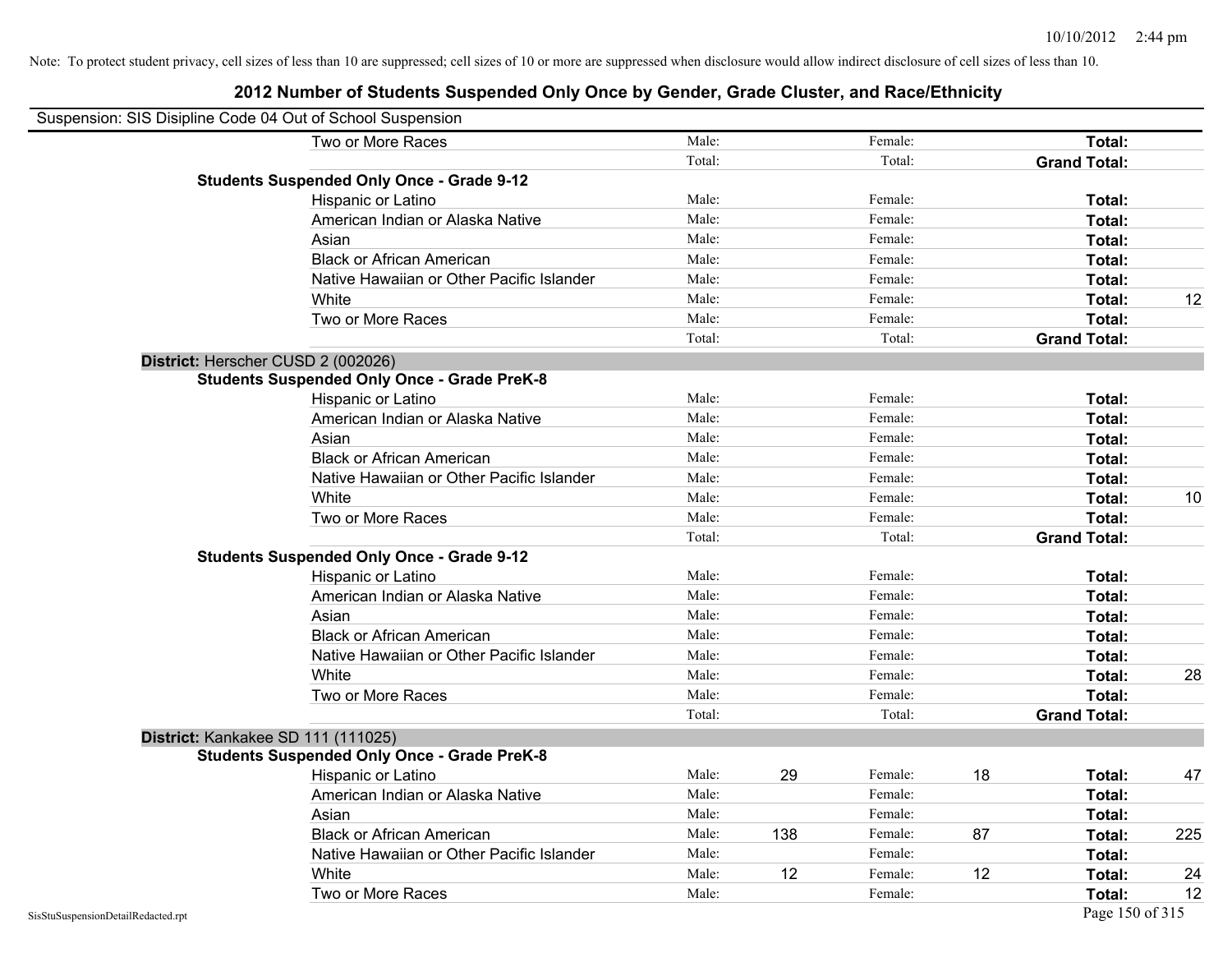| Suspension: SIS Disipline Code 04 Out of School Suspension |        |    |         |    |                     |    |
|------------------------------------------------------------|--------|----|---------|----|---------------------|----|
|                                                            | Total: |    | Total:  |    | <b>Grand Total:</b> |    |
| <b>Students Suspended Only Once - Grade 9-12</b>           |        |    |         |    |                     |    |
| Hispanic or Latino                                         | Male:  | 17 | Female: | 17 | Total:              | 34 |
| American Indian or Alaska Native                           | Male:  |    | Female: |    | Total:              |    |
| Asian                                                      | Male:  |    | Female: |    | Total:              |    |
| <b>Black or African American</b>                           | Male:  | 43 | Female: | 56 | Total:              | 99 |
| Native Hawaiian or Other Pacific Islander                  | Male:  |    | Female: |    | Total:              |    |
| White                                                      | Male:  | 23 | Female: | 12 | Total:              | 35 |
| Two or More Races                                          | Male:  |    | Female: |    | Total:              |    |
|                                                            | Total: |    | Total:  |    | <b>Grand Total:</b> |    |
| District: Manteno CUSD 5 (005026)                          |        |    |         |    |                     |    |
| <b>Students Suspended Only Once - Grade PreK-8</b>         |        |    |         |    |                     |    |
| Hispanic or Latino                                         | Male:  |    | Female: |    | Total:              |    |
| American Indian or Alaska Native                           | Male:  |    | Female: |    | Total:              |    |
| Asian                                                      | Male:  |    | Female: |    | Total:              |    |
| <b>Black or African American</b>                           | Male:  |    | Female: |    | Total:              |    |
| Native Hawaiian or Other Pacific Islander                  | Male:  |    | Female: |    | Total:              |    |
| White                                                      | Male:  |    | Female: |    | Total:              | 22 |
| Two or More Races                                          | Male:  |    | Female: |    | Total:              |    |
|                                                            | Total: |    | Total:  |    | <b>Grand Total:</b> |    |
| <b>Students Suspended Only Once - Grade 9-12</b>           |        |    |         |    |                     |    |
| Hispanic or Latino                                         | Male:  |    | Female: |    | Total:              |    |
| American Indian or Alaska Native                           | Male:  |    | Female: |    | Total:              |    |
| Asian                                                      | Male:  |    | Female: |    | Total:              |    |
| <b>Black or African American</b>                           | Male:  |    | Female: |    | Total:              |    |
| Native Hawaiian or Other Pacific Islander                  | Male:  |    | Female: |    | Total:              |    |
| White                                                      | Male:  |    | Female: |    | Total:              | 23 |
| Two or More Races                                          | Male:  |    | Female: |    | Total:              |    |
|                                                            | Total: |    | Total:  |    | <b>Grand Total:</b> |    |
| District: Momence CUSD 1 (001026)                          |        |    |         |    |                     |    |
| <b>Students Suspended Only Once - Grade PreK-8</b>         |        |    |         |    |                     |    |
| Hispanic or Latino                                         | Male:  |    | Female: |    | Total:              |    |
| American Indian or Alaska Native                           | Male:  |    | Female: |    | Total:              |    |
| Asian                                                      | Male:  |    | Female: |    | Total:              |    |
| <b>Black or African American</b>                           | Male:  |    | Female: |    | Total:              |    |
| Native Hawaiian or Other Pacific Islander                  | Male:  |    | Female: |    | Total:              |    |
| White                                                      | Male:  |    | Female: |    | Total:              | 10 |
| Two or More Races                                          | Male:  |    | Female: |    | <b>Total:</b>       |    |
|                                                            | Total: |    | Total:  |    | <b>Grand Total:</b> | 28 |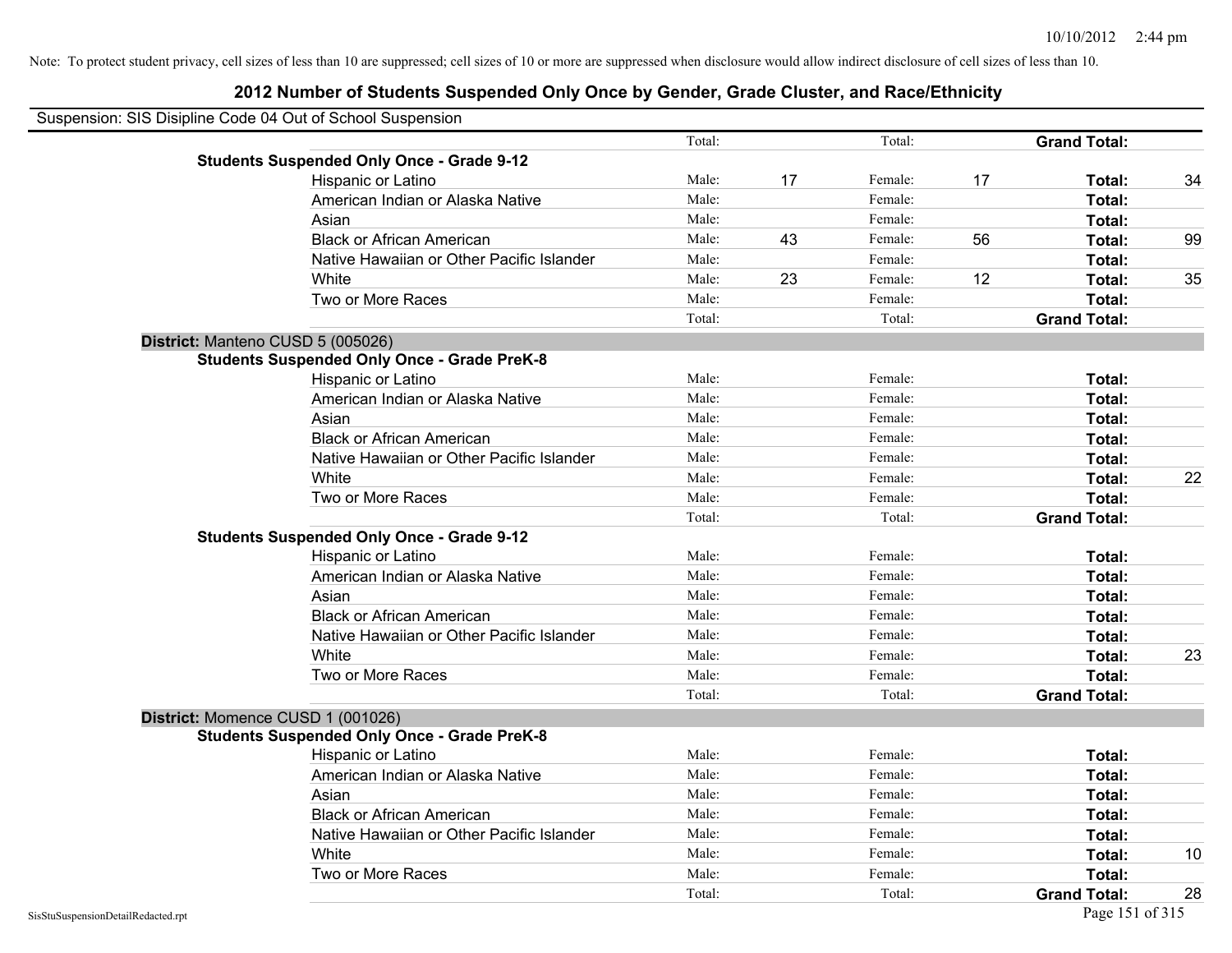| Suspension: SIS Disipline Code 04 Out of School Suspension |        |         |                     |    |
|------------------------------------------------------------|--------|---------|---------------------|----|
| <b>Students Suspended Only Once - Grade 9-12</b>           |        |         |                     |    |
| Hispanic or Latino                                         | Male:  | Female: | Total:              |    |
| American Indian or Alaska Native                           | Male:  | Female: | Total:              |    |
| Asian                                                      | Male:  | Female: | Total:              |    |
| <b>Black or African American</b>                           | Male:  | Female: | Total:              |    |
| Native Hawaiian or Other Pacific Islander                  | Male:  | Female: | Total:              |    |
| White                                                      | Male:  | Female: | Total:              |    |
| Two or More Races                                          | Male:  | Female: | Total:              |    |
|                                                            | Total: | Total:  | <b>Grand Total:</b> |    |
| District: Pembroke CCSD 259 (259004)                       |        |         |                     |    |
| <b>Students Suspended Only Once - Grade PreK-8</b>         |        |         |                     |    |
| Hispanic or Latino                                         | Male:  | Female: | Total:              |    |
| American Indian or Alaska Native                           | Male:  | Female: | Total:              |    |
| Asian                                                      | Male:  | Female: | Total:              |    |
| <b>Black or African American</b>                           | Male:  | Female: | Total:              | 36 |
| Native Hawaiian or Other Pacific Islander                  | Male:  | Female: | Total:              |    |
| White                                                      | Male:  | Female: | Total:              |    |
| Two or More Races                                          | Male:  | Female: | Total:              |    |
|                                                            | Total: | Total:  | <b>Grand Total:</b> |    |
| District: St Anne CCSD 256 (256004)                        |        |         |                     |    |
| <b>Students Suspended Only Once - Grade PreK-8</b>         |        |         |                     |    |
| Hispanic or Latino                                         | Male:  | Female: | Total:              |    |
| American Indian or Alaska Native                           | Male:  | Female: | Total:              |    |
| Asian                                                      | Male:  | Female: | Total:              |    |
| <b>Black or African American</b>                           | Male:  | Female: | Total:              |    |
| Native Hawaiian or Other Pacific Islander                  | Male:  | Female: | Total:              |    |
| White                                                      | Male:  | Female: | Total:              |    |
| Two or More Races                                          | Male:  | Female: | Total:              |    |
|                                                            | Total: | Total:  | <b>Grand Total:</b> |    |
| District: St Anne CHSD 302 (302016)                        |        |         |                     |    |
| <b>Students Suspended Only Once - Grade 9-12</b>           |        |         |                     |    |
| Hispanic or Latino                                         | Male:  | Female: | Total:              |    |
| American Indian or Alaska Native                           | Male:  | Female: | Total:              |    |
| Asian                                                      | Male:  | Female: | Total:              |    |
| <b>Black or African American</b>                           | Male:  | Female: | Total:              | 14 |
| Native Hawaiian or Other Pacific Islander                  | Male:  | Female: | Total:              |    |
| White                                                      | Male:  | Female: | Total:              |    |
| Two or More Races                                          | Male:  | Female: | Total:              |    |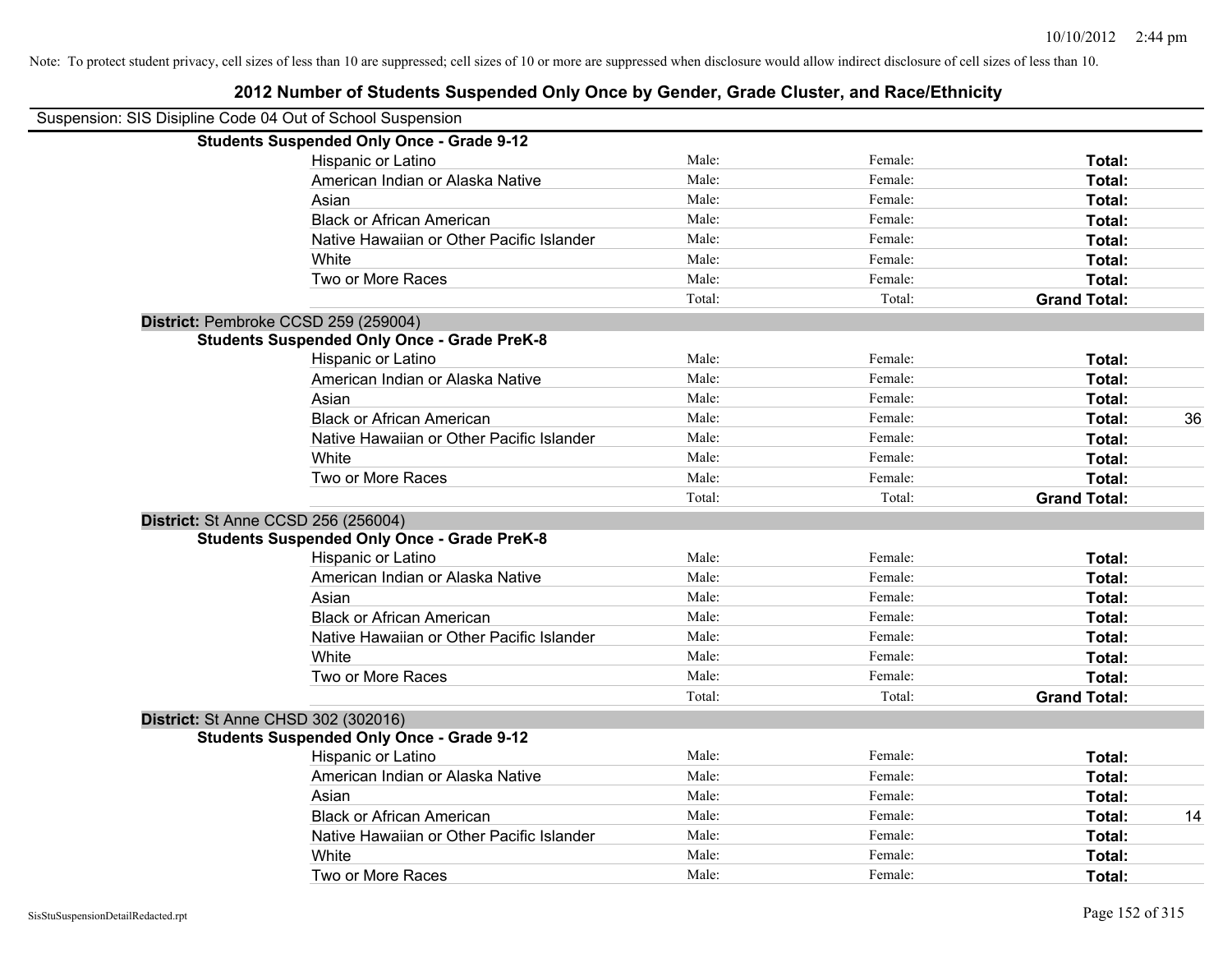|                                 | Suspension: SIS Disipline Code 04 Out of School Suspension |        |         |                     |    |
|---------------------------------|------------------------------------------------------------|--------|---------|---------------------|----|
|                                 |                                                            | Total: | Total:  | <b>Grand Total:</b> | 24 |
|                                 | District: St George CCSD 258 (258004)                      |        |         |                     |    |
|                                 | <b>Students Suspended Only Once - Grade PreK-8</b>         |        |         |                     |    |
|                                 | Hispanic or Latino                                         | Male:  | Female: | Total:              |    |
|                                 | American Indian or Alaska Native                           | Male:  | Female: | Total:              |    |
|                                 | Asian                                                      | Male:  | Female: | Total:              |    |
|                                 | <b>Black or African American</b>                           | Male:  | Female: | Total:              |    |
|                                 | Native Hawaiian or Other Pacific Islander                  | Male:  | Female: | Total:              |    |
|                                 | White                                                      | Male:  | Female: | Total:              | 13 |
|                                 | Two or More Races                                          | Male:  | Female: | Total:              |    |
|                                 |                                                            | Total: | Total:  | <b>Grand Total:</b> |    |
| County: Non-Public School (000) |                                                            |        |         |                     |    |
|                                 | District: Iroquois/Kankakee ROE (000000)                   |        |         |                     |    |
|                                 | <b>Students Suspended Only Once - Grade PreK-8</b>         |        |         |                     |    |
|                                 | Hispanic or Latino                                         | Male:  | Female: | Total:              |    |
|                                 | American Indian or Alaska Native                           | Male:  | Female: | Total:              |    |
|                                 | Asian                                                      | Male:  | Female: | Total:              |    |
|                                 | <b>Black or African American</b>                           | Male:  | Female: | Total:              |    |
|                                 | Native Hawaiian or Other Pacific Islander                  | Male:  | Female: | Total:              |    |
|                                 | White                                                      | Male:  | Female: | Total:              |    |
|                                 | Two or More Races                                          | Male:  | Female: | Total:              |    |
|                                 |                                                            | Total: | Total:  | <b>Grand Total:</b> |    |
|                                 | <b>Students Suspended Only Once - Grade 9-12</b>           |        |         |                     |    |
|                                 | Hispanic or Latino                                         | Male:  | Female: | Total:              |    |
|                                 | American Indian or Alaska Native                           | Male:  | Female: | Total:              |    |
|                                 | Asian                                                      | Male:  | Female: | Total:              |    |
|                                 | <b>Black or African American</b>                           | Male:  | Female: | Total:              | 14 |
|                                 | Native Hawaiian or Other Pacific Islander                  | Male:  | Female: | Total:              |    |
|                                 | White                                                      | Male:  | Female: | Total:              |    |
|                                 | Two or More Races                                          | Male:  | Female: | Total:              |    |
|                                 |                                                            | Total: | Total:  | <b>Grand Total:</b> |    |
|                                 |                                                            |        |         |                     |    |
| Region: Jackson/Perry ROE (30)  |                                                            |        |         |                     |    |
| County: Jackson (039)           |                                                            |        |         |                     |    |
|                                 | District: Carbondale CHSD 165 (165016)                     |        |         |                     |    |
|                                 | <b>Students Suspended Only Once - Grade 9-12</b>           |        |         |                     |    |
|                                 | Hispanic or Latino                                         | Male:  | Female: | Total:              |    |
|                                 | American Indian or Alaska Native                           | Male:  | Female: | Total:              |    |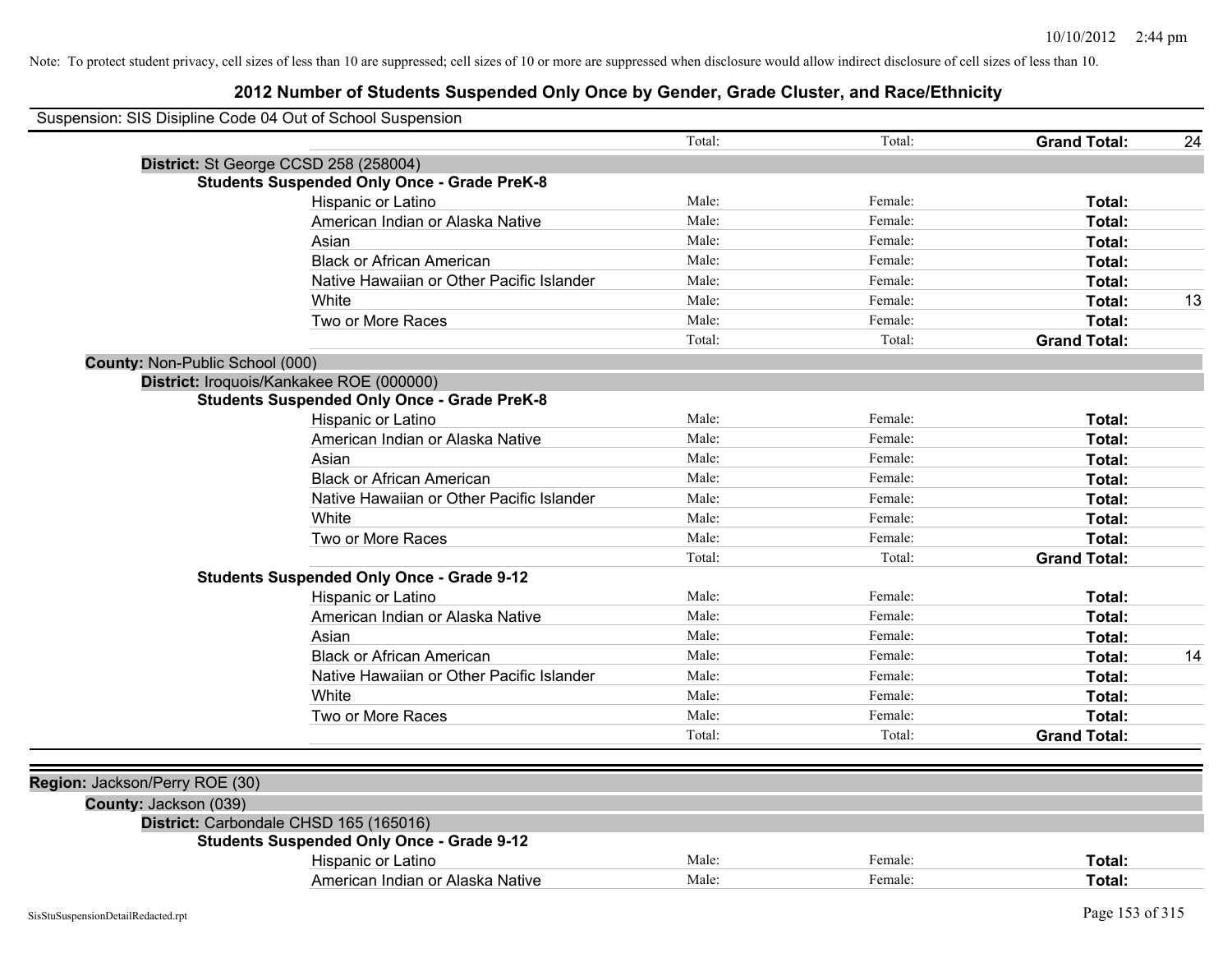| Suspension: SIS Disipline Code 04 Out of School Suspension                                   |        |    |         |    |                     |    |
|----------------------------------------------------------------------------------------------|--------|----|---------|----|---------------------|----|
| Asian                                                                                        | Male:  |    | Female: |    | Total:              |    |
| <b>Black or African American</b>                                                             | Male:  | 19 | Female: | 18 | Total:              | 37 |
| Native Hawaiian or Other Pacific Islander                                                    | Male:  |    | Female: |    | Total:              |    |
| White                                                                                        | Male:  |    | Female: |    | Total:              | 26 |
| Two or More Races                                                                            | Male:  |    | Female: |    | Total:              |    |
|                                                                                              | Total: |    | Total:  |    | <b>Grand Total:</b> |    |
| District: Carbondale ESD 95 (095002)                                                         |        |    |         |    |                     |    |
| <b>Students Suspended Only Once - Grade PreK-8</b>                                           |        |    |         |    |                     |    |
| Hispanic or Latino                                                                           | Male:  |    | Female: |    | Total:              |    |
| American Indian or Alaska Native                                                             | Male:  |    | Female: |    | Total:              |    |
| Asian                                                                                        | Male:  |    | Female: |    | Total:              |    |
| <b>Black or African American</b>                                                             | Male:  |    | Female: |    | Total:              | 19 |
| Native Hawaiian or Other Pacific Islander                                                    | Male:  |    | Female: |    | Total:              |    |
| White                                                                                        | Male:  |    | Female: |    | Total:              |    |
| Two or More Races                                                                            | Male:  |    | Female: |    | Total:              |    |
|                                                                                              | Total: |    | Total:  |    | <b>Grand Total:</b> |    |
| District: Elverado CUSD 196 (196026)<br><b>Students Suspended Only Once - Grade PreK-8</b>   |        |    |         |    |                     |    |
| Hispanic or Latino                                                                           | Male:  |    | Female: |    | Total:              |    |
| American Indian or Alaska Native                                                             | Male:  |    | Female: |    | Total:              |    |
| Asian                                                                                        | Male:  |    | Female: |    | Total:              |    |
| <b>Black or African American</b>                                                             | Male:  |    | Female: |    | Total:              |    |
| Native Hawaiian or Other Pacific Islander                                                    | Male:  |    | Female: |    | Total:              |    |
| White                                                                                        | Male:  |    | Female: |    | Total:              |    |
| Two or More Races                                                                            | Male:  |    | Female: |    | Total:              |    |
|                                                                                              | Total: |    | Total:  |    | <b>Grand Total:</b> |    |
| <b>Students Suspended Only Once - Grade 9-12</b>                                             | Male:  |    | Female: |    | Total:              |    |
| Hispanic or Latino<br>American Indian or Alaska Native                                       | Male:  |    | Female: |    | Total:              |    |
| Asian                                                                                        | Male:  |    | Female: |    | Total:              |    |
| <b>Black or African American</b>                                                             | Male:  |    | Female: |    | Total:              |    |
| Native Hawaiian or Other Pacific Islander                                                    | Male:  |    | Female: |    | Total:              |    |
| White                                                                                        | Male:  |    | Female: |    | Total:              |    |
| Two or More Races                                                                            | Male:  |    | Female: |    | Total:              |    |
|                                                                                              | Total: |    | Total:  |    | <b>Grand Total:</b> |    |
|                                                                                              |        |    |         |    |                     |    |
| District: Giant City CCSD 130 (130004)<br><b>Students Suspended Only Once - Grade PreK-8</b> |        |    |         |    |                     |    |
| Hispanic or Latino                                                                           | Male:  |    | Female: |    | Total:              |    |
|                                                                                              |        |    |         |    |                     |    |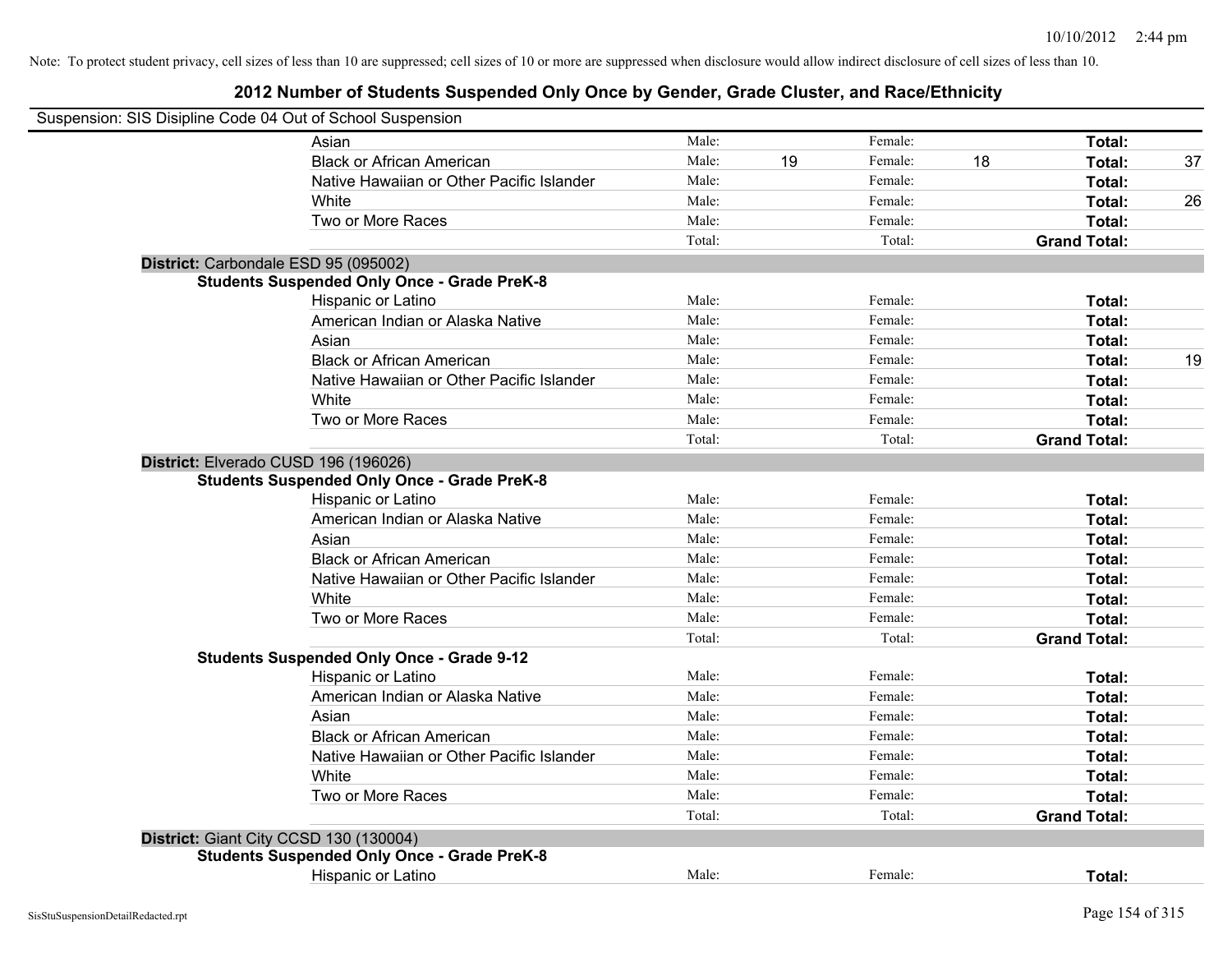|                                    | Suspension: SIS Disipline Code 04 Out of School Suspension |        |    |         |    |                     |    |
|------------------------------------|------------------------------------------------------------|--------|----|---------|----|---------------------|----|
|                                    | American Indian or Alaska Native                           | Male:  |    | Female: |    | Total:              |    |
|                                    | Asian                                                      | Male:  |    | Female: |    | Total:              |    |
|                                    | <b>Black or African American</b>                           | Male:  |    | Female: |    | Total:              |    |
|                                    | Native Hawaiian or Other Pacific Islander                  | Male:  |    | Female: |    | Total:              |    |
|                                    | White                                                      | Male:  |    | Female: |    | Total:              |    |
|                                    | Two or More Races                                          | Male:  |    | Female: |    | Total:              |    |
|                                    |                                                            | Total: |    | Total:  |    | <b>Grand Total:</b> |    |
|                                    | District: Murphysboro CUSD 186 (186026)                    |        |    |         |    |                     |    |
|                                    | <b>Students Suspended Only Once - Grade PreK-8</b>         |        |    |         |    |                     |    |
|                                    | Hispanic or Latino                                         | Male:  |    | Female: |    | Total:              |    |
|                                    | American Indian or Alaska Native                           | Male:  |    | Female: |    | Total:              |    |
|                                    | Asian                                                      | Male:  |    | Female: |    | Total:              |    |
|                                    | <b>Black or African American</b>                           | Male:  |    | Female: |    | Total:              | 24 |
|                                    | Native Hawaiian or Other Pacific Islander                  | Male:  |    | Female: |    | Total:              |    |
|                                    | White                                                      | Male:  |    | Female: |    | Total:              | 25 |
|                                    | Two or More Races                                          | Male:  |    | Female: |    | Total:              |    |
|                                    |                                                            | Total: |    | Total:  |    | <b>Grand Total:</b> |    |
|                                    | <b>Students Suspended Only Once - Grade 9-12</b>           |        |    |         |    |                     |    |
|                                    | Hispanic or Latino                                         | Male:  |    | Female: |    | Total:              |    |
|                                    | American Indian or Alaska Native                           | Male:  |    | Female: |    | Total:              |    |
|                                    | Asian                                                      | Male:  |    | Female: |    | Total:              |    |
|                                    | <b>Black or African American</b>                           | Male:  |    | Female: |    | Total:              | 17 |
|                                    | Native Hawaiian or Other Pacific Islander                  | Male:  |    | Female: |    | Total:              |    |
|                                    | White                                                      | Male:  | 23 | Female: | 12 | Total:              | 35 |
|                                    | Two or More Races                                          | Male:  |    | Female: |    | Total:              |    |
|                                    |                                                            | Total: |    | Total:  |    | <b>Grand Total:</b> |    |
|                                    | District: Trico CUSD 176 (176026)                          |        |    |         |    |                     |    |
|                                    | <b>Students Suspended Only Once - Grade PreK-8</b>         |        |    |         |    |                     |    |
|                                    | Hispanic or Latino                                         | Male:  |    | Female: |    | Total:              |    |
|                                    | American Indian or Alaska Native                           | Male:  |    | Female: |    | Total:              |    |
|                                    | Asian                                                      | Male:  |    | Female: |    | Total:              |    |
|                                    | <b>Black or African American</b>                           | Male:  |    | Female: |    | Total:              |    |
|                                    | Native Hawaiian or Other Pacific Islander                  | Male:  |    | Female: |    | Total:              |    |
|                                    | White                                                      | Male:  |    | Female: |    | Total:              | 18 |
|                                    | Two or More Races                                          | Male:  |    | Female: |    | Total:              |    |
|                                    |                                                            | Total: |    | Total:  |    | <b>Grand Total:</b> |    |
|                                    | <b>Students Suspended Only Once - Grade 9-12</b>           |        |    |         |    |                     |    |
|                                    | Hispanic or Latino                                         | Male:  |    | Female: |    | Total:              |    |
|                                    | American Indian or Alaska Native                           | Male:  |    | Female: |    | Total:              |    |
| SisStuSuspensionDetailRedacted.rpt |                                                            |        |    |         |    | Page 155 of 315     |    |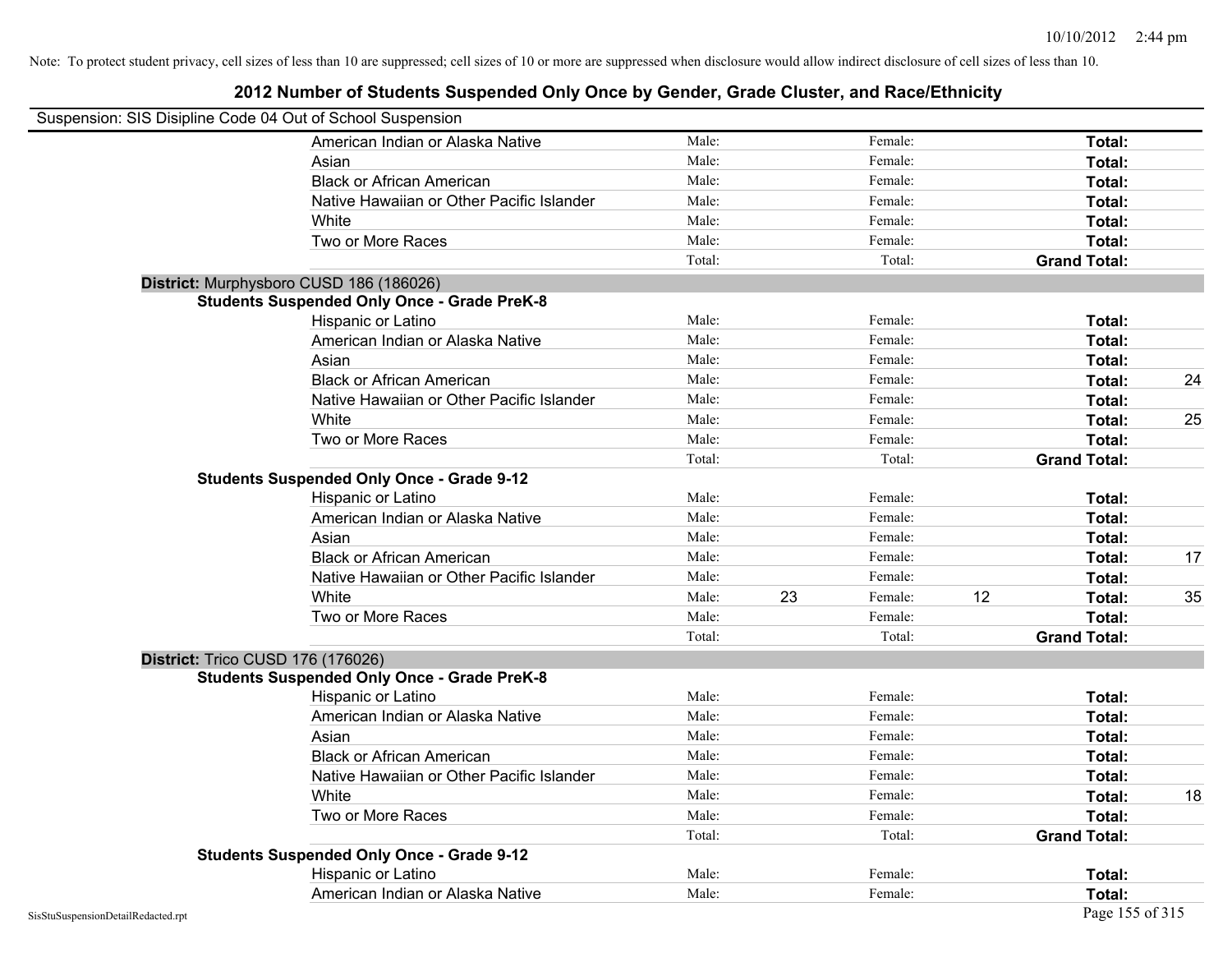#### **2012 Number of Students Suspended Only Once by Gender, Grade Cluster, and Race/Ethnicity**

| Suspension: SIS Disipline Code 04 Out of School Suspension |                                                    |        |         |                     |    |
|------------------------------------------------------------|----------------------------------------------------|--------|---------|---------------------|----|
|                                                            | Asian                                              | Male:  | Female: | Total:              |    |
|                                                            | <b>Black or African American</b>                   | Male:  | Female: | Total:              |    |
|                                                            | Native Hawaiian or Other Pacific Islander          | Male:  | Female: | Total:              |    |
|                                                            | White                                              | Male:  | Female: | Total:              | 19 |
|                                                            | Two or More Races                                  | Male:  | Female: | Total:              |    |
|                                                            |                                                    | Total: | Total:  | <b>Grand Total:</b> |    |
|                                                            | District: Tri-County Sp Ed Jnt Agreement (186061)  |        |         |                     |    |
|                                                            | <b>Students Suspended Only Once - Grade 9-12</b>   |        |         |                     |    |
|                                                            | <b>Hispanic or Latino</b>                          | Male:  | Female: | Total:              |    |
|                                                            | American Indian or Alaska Native                   | Male:  | Female: | Total:              |    |
|                                                            | Asian                                              | Male:  | Female: | Total:              |    |
|                                                            | <b>Black or African American</b>                   | Male:  | Female: | Total:              |    |
|                                                            | Native Hawaiian or Other Pacific Islander          | Male:  | Female: | Total:              |    |
|                                                            | White                                              | Male:  | Female: | Total:              |    |
|                                                            | Two or More Races                                  | Male:  | Female: | Total:              |    |
|                                                            |                                                    | Total: | Total:  | <b>Grand Total:</b> |    |
|                                                            | District: Unity Point CCSD 140 (140004)            |        |         |                     |    |
|                                                            | <b>Students Suspended Only Once - Grade PreK-8</b> |        |         |                     |    |
|                                                            | <b>Hispanic or Latino</b>                          | Male:  | Female: | Total:              |    |
|                                                            | American Indian or Alaska Native                   | Male:  | Female: | Total:              |    |
|                                                            | Asian                                              | Male:  | Female: | Total:              |    |
|                                                            | <b>Black or African American</b>                   | Male:  | Female: | Total:              |    |
|                                                            | Native Hawaiian or Other Pacific Islander          | Male:  | Female: | Total:              |    |
|                                                            | White                                              | Male:  | Female: | Total:              | 11 |
|                                                            | Two or More Races                                  | Male:  | Female: | Total:              |    |
|                                                            |                                                    | Total: | Total:  | <b>Grand Total:</b> | 22 |
| County: Perry (073)                                        |                                                    |        |         |                     |    |
|                                                            | District: Duquoin CUSD 300 (300026)                |        |         |                     |    |
|                                                            | <b>Students Suspended Only Once - Grade PreK-8</b> |        |         |                     |    |
|                                                            | Hispanic or Latino                                 | Male:  | Female: | Total:              |    |
|                                                            | American Indian or Alaska Native                   | Male:  | Female: | Total:              |    |
|                                                            | Asian                                              | Male:  | Female: | Total:              |    |
|                                                            | <b>Black or African American</b>                   | Male:  | Female: | Total:              |    |
|                                                            | Native Hawaiian or Other Pacific Islander          | Male:  | Female: | Total:              |    |
|                                                            | White                                              | Male:  | Female: | Total:              |    |
|                                                            | Two or More Races                                  | Male:  | Female: | <b>Total:</b>       |    |
|                                                            |                                                    | Total: | Total:  | <b>Grand Total:</b> |    |

**Students Suspended Only Once - Grade 9-12**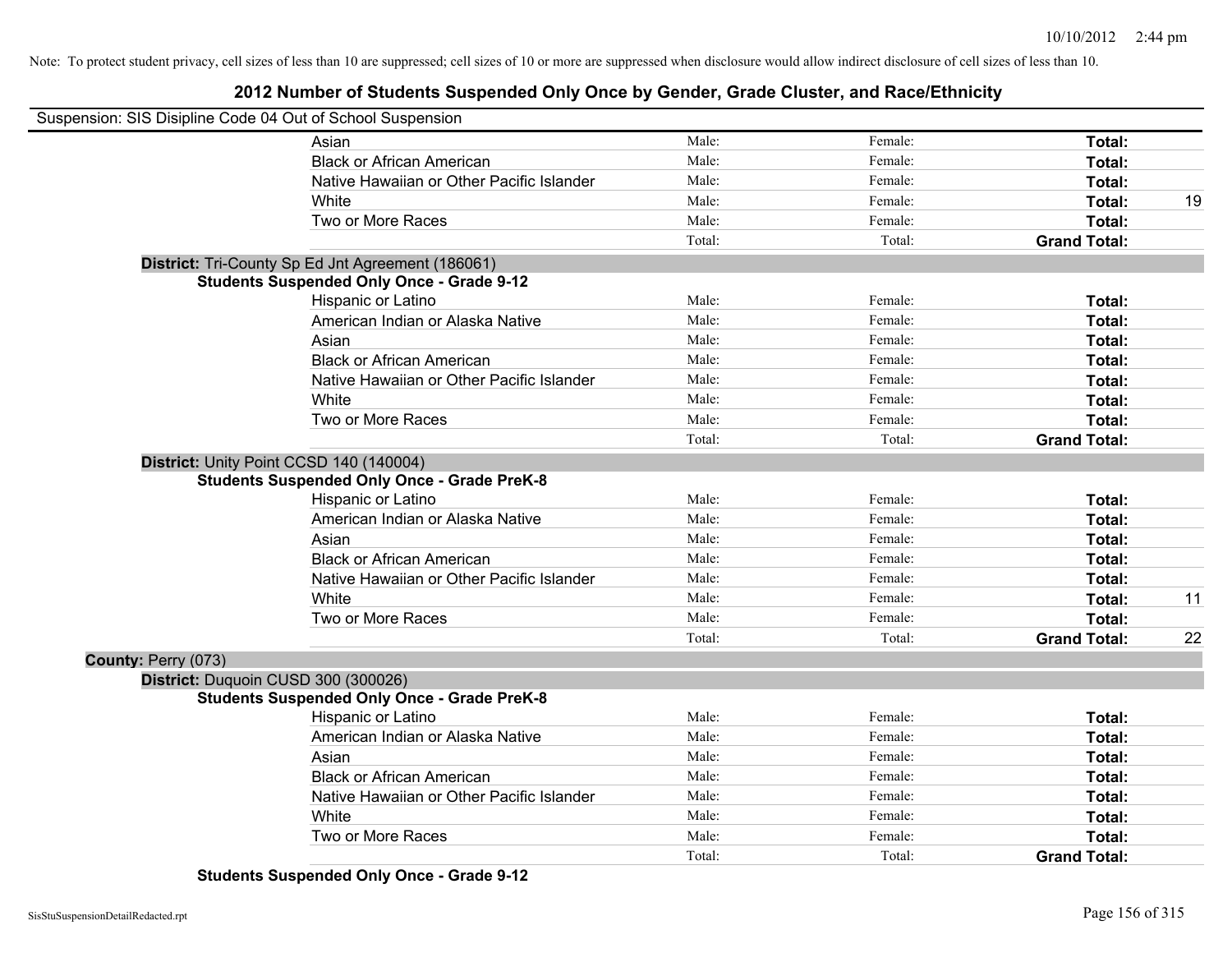| Suspension: SIS Disipline Code 04 Out of School Suspension |                                                    |        |    |         |    |                     |    |
|------------------------------------------------------------|----------------------------------------------------|--------|----|---------|----|---------------------|----|
|                                                            | Hispanic or Latino                                 | Male:  |    | Female: |    | Total:              |    |
|                                                            | American Indian or Alaska Native                   | Male:  |    | Female: |    | Total:              |    |
|                                                            | Asian                                              | Male:  |    | Female: |    | Total:              |    |
|                                                            | <b>Black or African American</b>                   | Male:  |    | Female: |    | Total:              |    |
|                                                            | Native Hawaiian or Other Pacific Islander          | Male:  |    | Female: |    | Total:              |    |
|                                                            | White                                              | Male:  |    | Female: |    | Total:              |    |
|                                                            | Two or More Races                                  | Male:  |    | Female: |    | Total:              |    |
|                                                            |                                                    | Total: |    | Total:  |    | <b>Grand Total:</b> |    |
|                                                            | District: Pinckneyville CHSD 101 (101016)          |        |    |         |    |                     |    |
|                                                            | <b>Students Suspended Only Once - Grade 9-12</b>   |        |    |         |    |                     |    |
|                                                            | Hispanic or Latino                                 | Male:  |    | Female: |    | Total:              |    |
|                                                            | American Indian or Alaska Native                   | Male:  |    | Female: |    | Total:              |    |
|                                                            | Asian                                              | Male:  |    | Female: |    | Total:              |    |
|                                                            | <b>Black or African American</b>                   | Male:  |    | Female: |    | Total:              |    |
|                                                            | Native Hawaiian or Other Pacific Islander          | Male:  |    | Female: |    | Total:              |    |
|                                                            | White                                              | Male:  |    | Female: |    | Total:              | 12 |
|                                                            | Two or More Races                                  | Male:  |    | Female: |    | Total:              |    |
|                                                            |                                                    | Total: |    | Total:  |    | <b>Grand Total:</b> |    |
|                                                            | District: Pinckneyville SD 50 (050002)             |        |    |         |    |                     |    |
|                                                            | <b>Students Suspended Only Once - Grade PreK-8</b> |        |    |         |    |                     |    |
|                                                            | Hispanic or Latino                                 | Male:  |    | Female: |    | Total:              |    |
|                                                            | American Indian or Alaska Native                   | Male:  |    | Female: |    | Total:              |    |
|                                                            | Asian                                              | Male:  |    | Female: |    | Total:              |    |
|                                                            | <b>Black or African American</b>                   | Male:  |    | Female: |    | Total:              |    |
|                                                            | Native Hawaiian or Other Pacific Islander          | Male:  |    | Female: |    | Total:              |    |
|                                                            | White                                              | Male:  |    | Female: |    | Total:              |    |
|                                                            | Two or More Races                                  | Male:  |    | Female: |    | Total:              |    |
|                                                            |                                                    | Total: |    | Total:  |    | <b>Grand Total:</b> |    |
|                                                            |                                                    |        |    |         |    |                     |    |
| Region: Kane ROE (31)                                      |                                                    |        |    |         |    |                     |    |
| County: Kane (045)                                         |                                                    |        |    |         |    |                     |    |
|                                                            | District: Aurora East USD 131 (131022)             |        |    |         |    |                     |    |
|                                                            | <b>Students Suspended Only Once - Grade 9-12</b>   |        |    |         |    |                     |    |
|                                                            | Hispanic or Latino                                 | Male:  | 27 | Female: | 25 | Total:              | 52 |
|                                                            | American Indian or Alaska Native                   | Male:  |    | Female: |    | Total:              |    |
|                                                            | Asian                                              | Male:  |    | Female: |    | Total:              |    |
|                                                            | <b>Black or African American</b>                   | Male:  |    | Female: |    | Total:              | 16 |
|                                                            | Native Hawaiian or Other Pacific Islander          | Male:  |    | Female: |    | Total:              |    |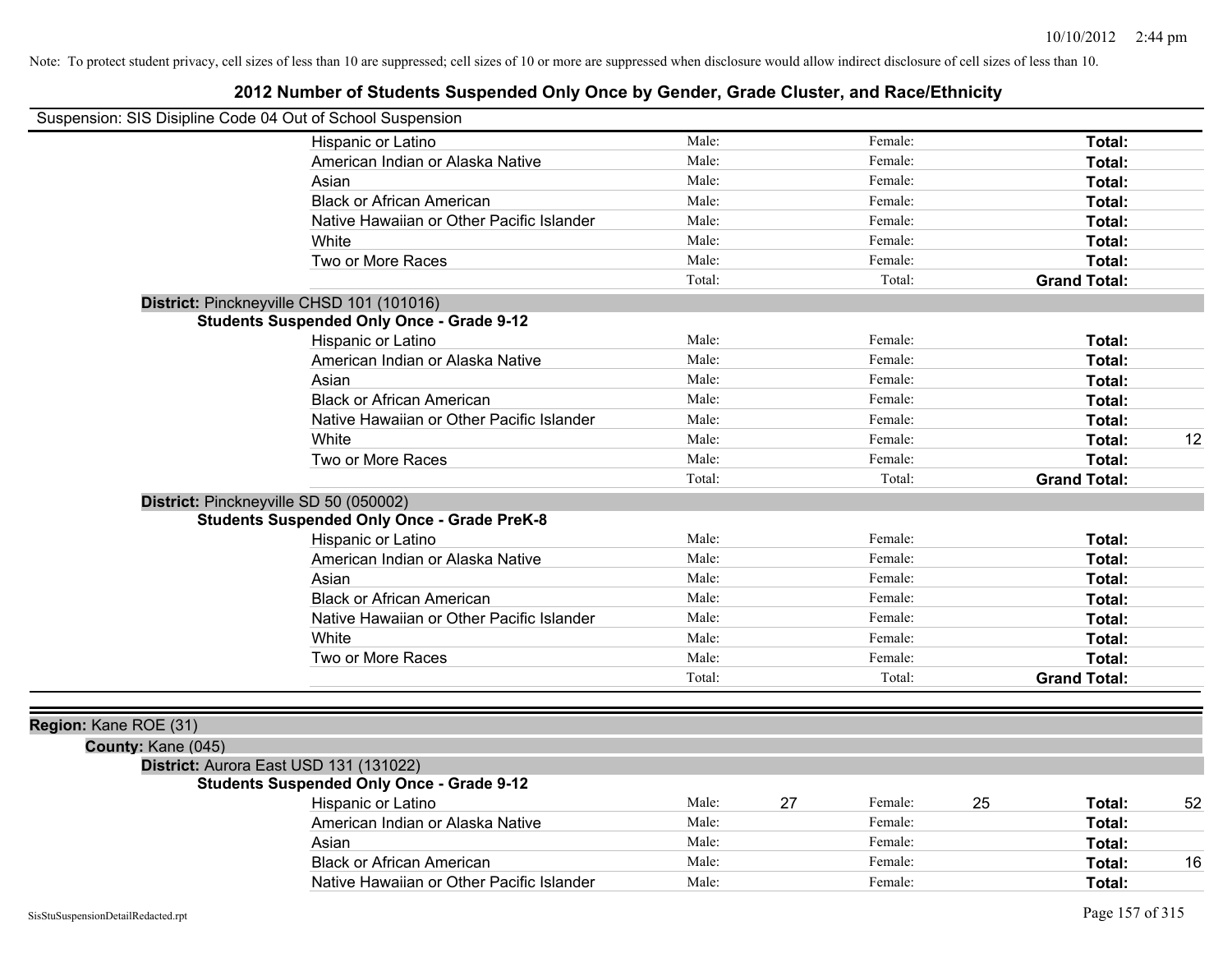| Suspension: SIS Disipline Code 04 Out of School Suspension |                                                    |        |     |         |    |                     |     |
|------------------------------------------------------------|----------------------------------------------------|--------|-----|---------|----|---------------------|-----|
|                                                            | White                                              | Male:  |     | Female: |    | Total:              |     |
|                                                            | Two or More Races                                  | Male:  |     | Female: |    | Total:              |     |
|                                                            |                                                    | Total: |     | Total:  |    | <b>Grand Total:</b> |     |
| District: Aurora West USD 129 (129022)                     |                                                    |        |     |         |    |                     |     |
|                                                            | <b>Students Suspended Only Once - Grade PreK-8</b> |        |     |         |    |                     |     |
|                                                            | Hispanic or Latino                                 | Male:  | 120 | Female: | 74 | Total:              | 194 |
|                                                            | American Indian or Alaska Native                   | Male:  |     | Female: |    | Total:              |     |
|                                                            | Asian                                              | Male:  |     | Female: |    | Total:              |     |
|                                                            | <b>Black or African American</b>                   | Male:  | 57  | Female: | 36 | Total:              | 93  |
|                                                            | Native Hawaiian or Other Pacific Islander          | Male:  |     | Female: |    | Total:              |     |
|                                                            | White                                              | Male:  | 53  | Female: | 10 | Total:              | 63  |
|                                                            | Two or More Races                                  | Male:  |     | Female: |    | Total:              |     |
|                                                            |                                                    | Total: |     | Total:  |    | <b>Grand Total:</b> | 369 |
|                                                            | <b>Students Suspended Only Once - Grade 9-12</b>   |        |     |         |    |                     |     |
|                                                            | Hispanic or Latino                                 | Male:  | 98  | Female: | 77 | Total:              | 175 |
|                                                            | American Indian or Alaska Native                   | Male:  |     | Female: |    | Total:              |     |
|                                                            | Asian                                              | Male:  |     | Female: |    | Total:              |     |
|                                                            | <b>Black or African American</b>                   | Male:  | 49  | Female: | 42 | Total:              | 91  |
|                                                            | Native Hawaiian or Other Pacific Islander          | Male:  |     | Female: |    | Total:              |     |
|                                                            | White                                              | Male:  | 51  | Female: | 35 | Total:              | 86  |
|                                                            | Two or More Races                                  | Male:  |     | Female: |    | Total:              | 10  |
|                                                            |                                                    | Total: |     | Total:  |    | <b>Grand Total:</b> |     |
| District: Batavia USD 101 (101022)                         |                                                    |        |     |         |    |                     |     |
|                                                            | <b>Students Suspended Only Once - Grade PreK-8</b> |        |     |         |    |                     |     |
|                                                            | Hispanic or Latino                                 | Male:  |     | Female: |    | Total:              |     |
|                                                            | American Indian or Alaska Native                   | Male:  |     | Female: |    | Total:              |     |
|                                                            | Asian                                              | Male:  |     | Female: |    | Total:              |     |
|                                                            | <b>Black or African American</b>                   | Male:  |     | Female: |    | Total:              | 10  |
|                                                            | Native Hawaiian or Other Pacific Islander          | Male:  |     | Female: |    | Total:              |     |
|                                                            | White                                              | Male:  |     | Female: |    | Total:              | 24  |
|                                                            | Two or More Races                                  | Male:  |     | Female: |    | Total:              |     |
|                                                            |                                                    | Total: |     | Total:  |    | <b>Grand Total:</b> |     |
|                                                            | <b>Students Suspended Only Once - Grade 9-12</b>   |        |     |         |    |                     |     |
|                                                            | Hispanic or Latino                                 | Male:  |     | Female: |    | Total:              |     |
|                                                            | American Indian or Alaska Native                   | Male:  |     | Female: |    | Total:              |     |
|                                                            | Asian                                              | Male:  |     | Female: |    | Total:              |     |
|                                                            | <b>Black or African American</b>                   | Male:  |     | Female: |    | Total:              |     |
|                                                            | Native Hawaiian or Other Pacific Islander          | Male:  |     | Female: |    | Total:              |     |
|                                                            | White                                              | Male:  | 32  | Female: | 17 | Total:              | 49  |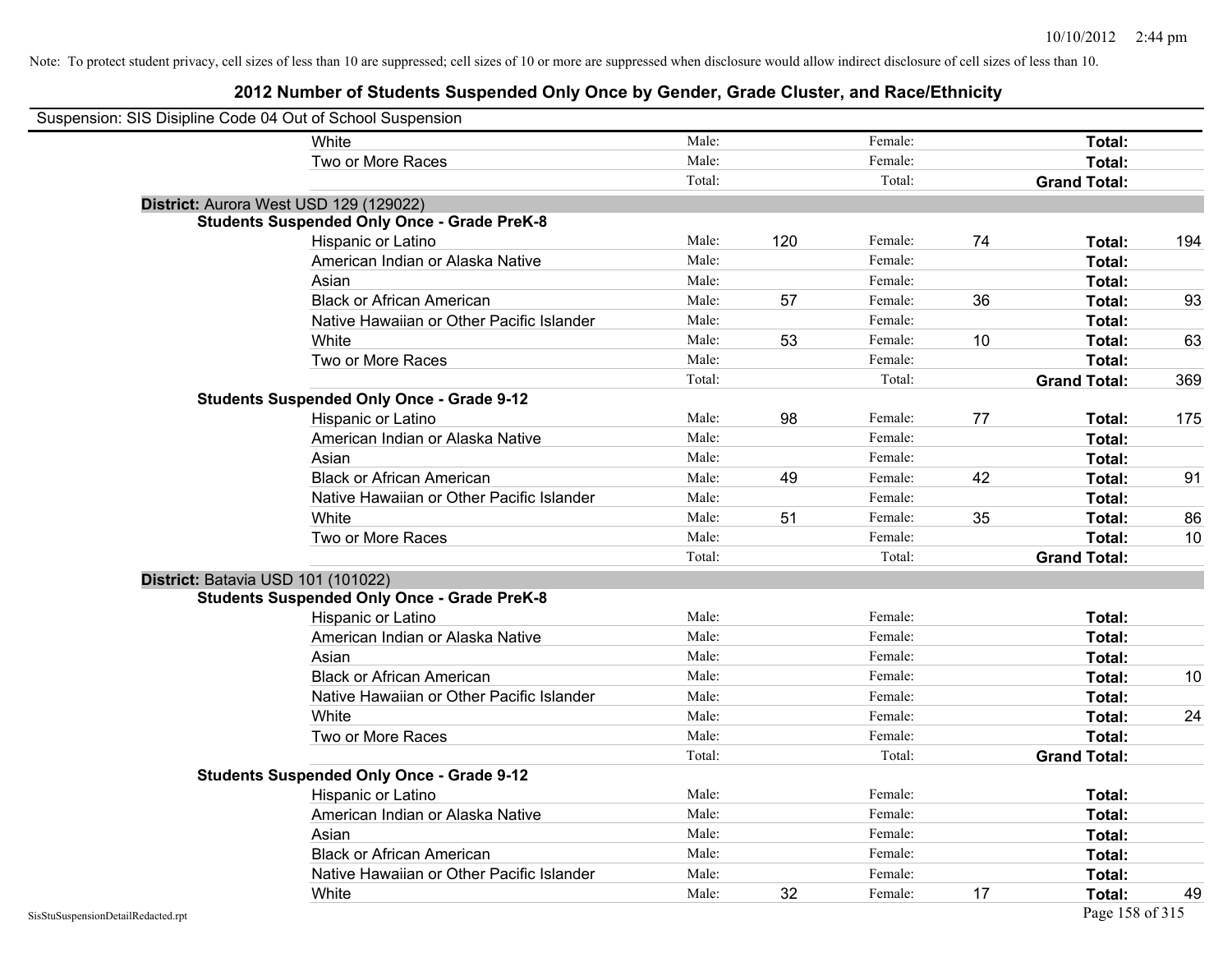| Suspension: SIS Disipline Code 04 Out of School Suspension |                                                    |        |    |         |    |                     |     |
|------------------------------------------------------------|----------------------------------------------------|--------|----|---------|----|---------------------|-----|
|                                                            | Two or More Races                                  | Male:  |    | Female: |    | <b>Total:</b>       |     |
|                                                            |                                                    | Total: |    | Total:  |    | <b>Grand Total:</b> | 59  |
| District: Central CUSD 301 (301026)                        |                                                    |        |    |         |    |                     |     |
|                                                            | <b>Students Suspended Only Once - Grade PreK-8</b> |        |    |         |    |                     |     |
|                                                            | Hispanic or Latino                                 | Male:  |    | Female: |    | Total:              |     |
|                                                            | American Indian or Alaska Native                   | Male:  |    | Female: |    | Total:              |     |
|                                                            | Asian                                              | Male:  |    | Female: |    | Total:              |     |
|                                                            | <b>Black or African American</b>                   | Male:  |    | Female: |    | Total:              |     |
|                                                            | Native Hawaiian or Other Pacific Islander          | Male:  |    | Female: |    | Total:              |     |
|                                                            | White                                              | Male:  |    | Female: |    | Total:              |     |
|                                                            | Two or More Races                                  | Male:  |    | Female: |    | Total:              |     |
|                                                            |                                                    | Total: |    | Total:  |    | <b>Grand Total:</b> |     |
|                                                            | <b>Students Suspended Only Once - Grade 9-12</b>   |        |    |         |    |                     |     |
|                                                            | Hispanic or Latino                                 | Male:  |    | Female: |    | Total:              |     |
|                                                            | American Indian or Alaska Native                   | Male:  |    | Female: |    | Total:              |     |
|                                                            | Asian                                              | Male:  |    | Female: |    | Total:              |     |
|                                                            | <b>Black or African American</b>                   | Male:  |    | Female: |    | Total:              |     |
|                                                            | Native Hawaiian or Other Pacific Islander          | Male:  |    | Female: |    | Total:              |     |
|                                                            | White                                              | Male:  | 19 | Female: | 13 | Total:              | 32  |
|                                                            | Two or More Races                                  | Male:  |    | Female: |    | Total:              |     |
|                                                            |                                                    | Total: |    | Total:  |    | <b>Grand Total:</b> |     |
| District: CUSD 300 (300026)                                |                                                    |        |    |         |    |                     |     |
|                                                            | <b>Students Suspended Only Once - Grade PreK-8</b> |        |    |         |    |                     |     |
|                                                            | Hispanic or Latino                                 | Male:  | 63 | Female: | 35 | Total:              | 98  |
|                                                            | American Indian or Alaska Native                   | Male:  |    | Female: |    | Total:              |     |
|                                                            | Asian                                              | Male:  |    | Female: |    | Total:              |     |
|                                                            | <b>Black or African American</b>                   | Male:  | 33 | Female: | 17 | Total:              | 50  |
|                                                            | Native Hawaiian or Other Pacific Islander          | Male:  |    | Female: |    | Total:              |     |
|                                                            | White                                              | Male:  | 66 | Female: | 13 | Total:              | 79  |
|                                                            | Two or More Races                                  | Male:  |    | Female: |    | Total:              |     |
|                                                            |                                                    | Total: |    | Total:  |    | <b>Grand Total:</b> | 239 |
|                                                            | <b>Students Suspended Only Once - Grade 9-12</b>   |        |    |         |    |                     |     |
|                                                            | Hispanic or Latino                                 | Male:  | 79 | Female: | 47 | Total:              | 126 |
|                                                            | American Indian or Alaska Native                   | Male:  |    | Female: |    | Total:              |     |
|                                                            | Asian                                              | Male:  |    | Female: |    | Total:              |     |
|                                                            | <b>Black or African American</b>                   | Male:  | 30 | Female: | 28 | Total:              | 58  |
|                                                            | Native Hawaiian or Other Pacific Islander          | Male:  |    | Female: |    | Total:              |     |
|                                                            | White                                              | Male:  | 81 | Female: | 24 | Total:              | 105 |
|                                                            | Two or More Races                                  | Male:  |    | Female: |    | Total:              |     |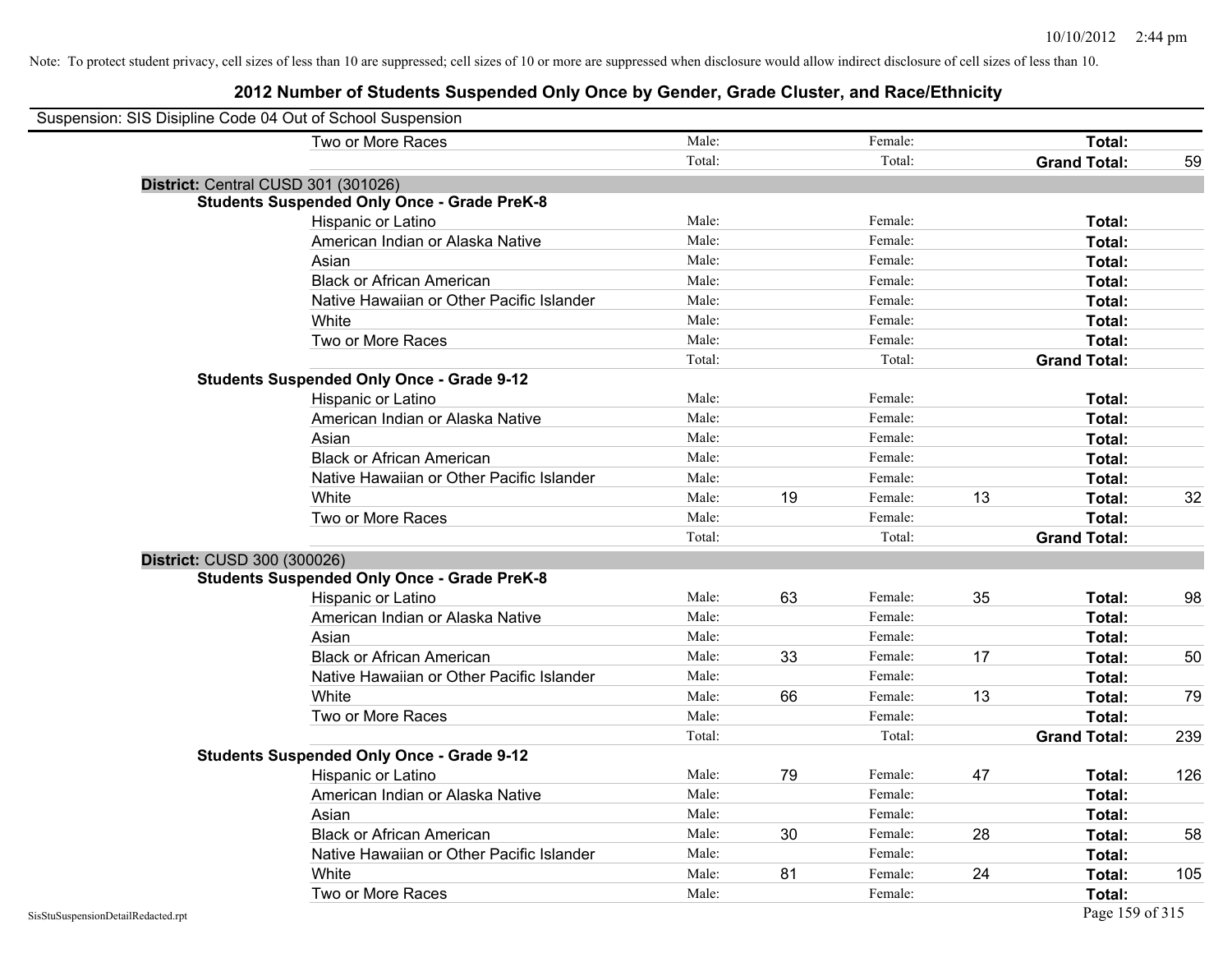| Suspension: SIS Disipline Code 04 Out of School Suspension |                                                    |        |    |         |    |                     |     |
|------------------------------------------------------------|----------------------------------------------------|--------|----|---------|----|---------------------|-----|
|                                                            |                                                    | Total: |    | Total:  |    | <b>Grand Total:</b> | 300 |
| District: Geneva CUSD 304 (304026)                         |                                                    |        |    |         |    |                     |     |
|                                                            | <b>Students Suspended Only Once - Grade PreK-8</b> |        |    |         |    |                     |     |
|                                                            | Hispanic or Latino                                 | Male:  |    | Female: |    | Total:              |     |
|                                                            | American Indian or Alaska Native                   | Male:  |    | Female: |    | Total:              |     |
|                                                            | Asian                                              | Male:  |    | Female: |    | Total:              |     |
|                                                            | <b>Black or African American</b>                   | Male:  |    | Female: |    | Total:              |     |
|                                                            | Native Hawaiian or Other Pacific Islander          | Male:  |    | Female: |    | Total:              |     |
|                                                            | White                                              | Male:  |    | Female: |    | Total:              |     |
|                                                            | Two or More Races                                  | Male:  |    | Female: |    | Total:              |     |
|                                                            |                                                    | Total: |    | Total:  |    | <b>Grand Total:</b> |     |
|                                                            | <b>Students Suspended Only Once - Grade 9-12</b>   |        |    |         |    |                     |     |
|                                                            | Hispanic or Latino                                 | Male:  |    | Female: |    | Total:              |     |
|                                                            | American Indian or Alaska Native                   | Male:  |    | Female: |    | Total:              |     |
|                                                            | Asian                                              | Male:  |    | Female: |    | Total:              |     |
|                                                            | <b>Black or African American</b>                   | Male:  |    | Female: |    | Total:              |     |
|                                                            | Native Hawaiian or Other Pacific Islander          | Male:  |    | Female: |    | Total:              |     |
|                                                            | White                                              | Male:  |    | Female: |    | Total:              | 19  |
|                                                            | Two or More Races                                  | Male:  |    | Female: |    | Total:              |     |
|                                                            |                                                    | Total: |    | Total:  |    | <b>Grand Total:</b> |     |
| District: Kaneland CUSD 302 (302026)                       |                                                    |        |    |         |    |                     |     |
|                                                            | <b>Students Suspended Only Once - Grade PreK-8</b> |        |    |         |    |                     |     |
|                                                            | Hispanic or Latino                                 | Male:  |    | Female: |    | Total:              |     |
|                                                            | American Indian or Alaska Native                   | Male:  |    | Female: |    | Total:              |     |
|                                                            | Asian                                              | Male:  |    | Female: |    | Total:              |     |
|                                                            | <b>Black or African American</b>                   | Male:  |    | Female: |    | Total:              |     |
|                                                            | Native Hawaiian or Other Pacific Islander          | Male:  |    | Female: |    | Total:              |     |
|                                                            | White                                              | Male:  |    | Female: |    | Total:              | 19  |
|                                                            | Two or More Races                                  | Male:  |    | Female: |    | Total:              |     |
|                                                            |                                                    | Total: |    | Total:  |    | <b>Grand Total:</b> |     |
|                                                            | <b>Students Suspended Only Once - Grade 9-12</b>   |        |    |         |    |                     |     |
|                                                            | Hispanic or Latino                                 | Male:  |    | Female: |    | Total:              |     |
|                                                            | American Indian or Alaska Native                   | Male:  |    | Female: |    | Total:              |     |
|                                                            | Asian                                              | Male:  |    | Female: |    | Total:              |     |
|                                                            | <b>Black or African American</b>                   | Male:  |    | Female: |    | Total:              |     |
|                                                            | Native Hawaiian or Other Pacific Islander          | Male:  |    | Female: |    | Total:              |     |
|                                                            | White                                              | Male:  | 23 | Female: | 15 | Total:              | 38  |
|                                                            | Two or More Races                                  | Male:  |    | Female: |    | Total:              |     |
|                                                            |                                                    | Total: |    | Total:  |    | <b>Grand Total:</b> | 49  |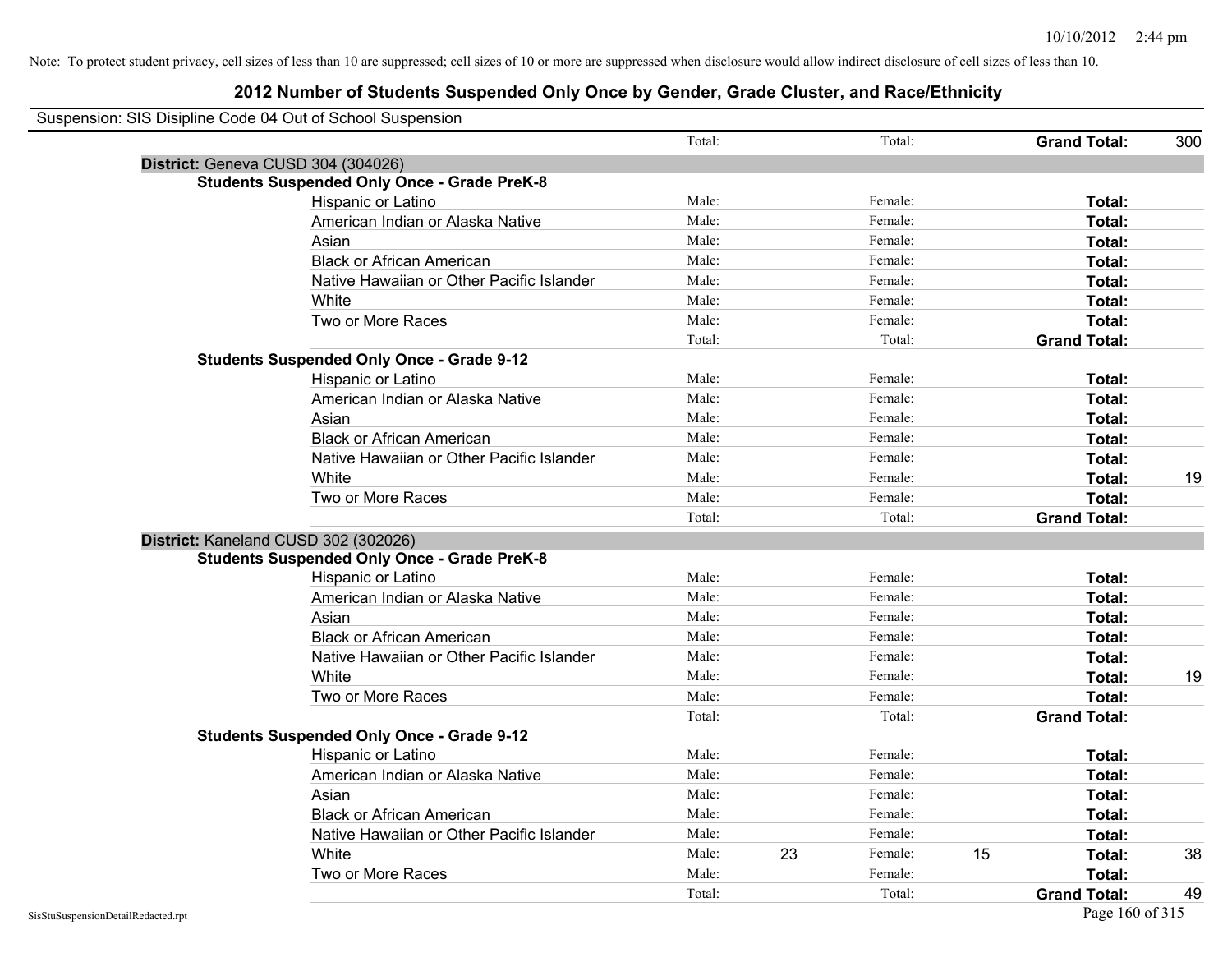| Suspension: SIS Disipline Code 04 Out of School Suspension |                                                    |        |     |         |     |                     |     |
|------------------------------------------------------------|----------------------------------------------------|--------|-----|---------|-----|---------------------|-----|
| District: Larkin Center (012500)                           |                                                    |        |     |         |     |                     |     |
|                                                            | <b>Students Suspended Only Once - Grade 9-12</b>   |        |     |         |     |                     |     |
|                                                            | Hispanic or Latino                                 | Male:  |     | Female: |     | Total:              |     |
|                                                            | American Indian or Alaska Native                   | Male:  |     | Female: |     | Total:              |     |
|                                                            | Asian                                              | Male:  |     | Female: |     | Total:              |     |
|                                                            | <b>Black or African American</b>                   | Male:  |     | Female: |     | Total:              |     |
|                                                            | Native Hawaiian or Other Pacific Islander          | Male:  |     | Female: |     | Total:              |     |
|                                                            | White                                              | Male:  |     | Female: |     | Total:              |     |
|                                                            | Two or More Races                                  | Male:  |     | Female: |     | Total:              |     |
|                                                            |                                                    | Total: |     | Total:  |     | <b>Grand Total:</b> |     |
|                                                            | District: Mid-Valley Special Ed Coop (303061)      |        |     |         |     |                     |     |
|                                                            | <b>Students Suspended Only Once - Grade PreK-8</b> |        |     |         |     |                     |     |
|                                                            | Hispanic or Latino                                 | Male:  |     | Female: |     | Total:              |     |
|                                                            | American Indian or Alaska Native                   | Male:  |     | Female: |     | Total:              |     |
|                                                            | Asian                                              | Male:  |     | Female: |     | Total:              |     |
|                                                            | <b>Black or African American</b>                   | Male:  |     | Female: |     | Total:              |     |
|                                                            | Native Hawaiian or Other Pacific Islander          | Male:  |     | Female: |     | Total:              |     |
|                                                            | White                                              | Male:  |     | Female: |     | Total:              |     |
|                                                            | Two or More Races                                  | Male:  |     | Female: |     | Total:              |     |
|                                                            |                                                    | Total: |     | Total:  |     | <b>Grand Total:</b> |     |
|                                                            | District: Non-Public School (3020)                 |        |     |         |     |                     |     |
|                                                            | <b>Students Suspended Only Once - Grade 9-12</b>   |        |     |         |     |                     |     |
|                                                            | Hispanic or Latino                                 | Male:  |     | Female: |     | Total:              |     |
|                                                            | American Indian or Alaska Native                   | Male:  |     | Female: |     | Total:              |     |
|                                                            | Asian                                              | Male:  |     | Female: |     | Total:              |     |
|                                                            | <b>Black or African American</b>                   | Male:  |     | Female: |     | Total:              |     |
|                                                            | Native Hawaiian or Other Pacific Islander          | Male:  |     | Female: |     | Total:              |     |
|                                                            | White                                              | Male:  |     | Female: |     | Total:              | 11  |
|                                                            | Two or More Races                                  | Male:  |     | Female: |     | Total:              |     |
|                                                            |                                                    | Total: |     | Total:  |     | <b>Grand Total:</b> |     |
| District: SD U-46 (046022)                                 |                                                    |        |     |         |     |                     |     |
|                                                            | <b>Students Suspended Only Once - Grade PreK-8</b> |        |     |         |     |                     |     |
|                                                            | Hispanic or Latino                                 | Male:  | 275 | Female: | 126 | Total:              | 401 |
|                                                            | American Indian or Alaska Native                   | Male:  |     | Female: |     | Total:              |     |
|                                                            | Asian                                              | Male:  |     | Female: |     | Total:              | 19  |
|                                                            | <b>Black or African American</b>                   | Male:  | 90  | Female: | 32  | Total:              | 122 |
|                                                            | Native Hawaiian or Other Pacific Islander          | Male:  |     | Female: |     | Total:              |     |
|                                                            | White                                              | Male:  | 77  | Female: | 15  | Total:              | 92  |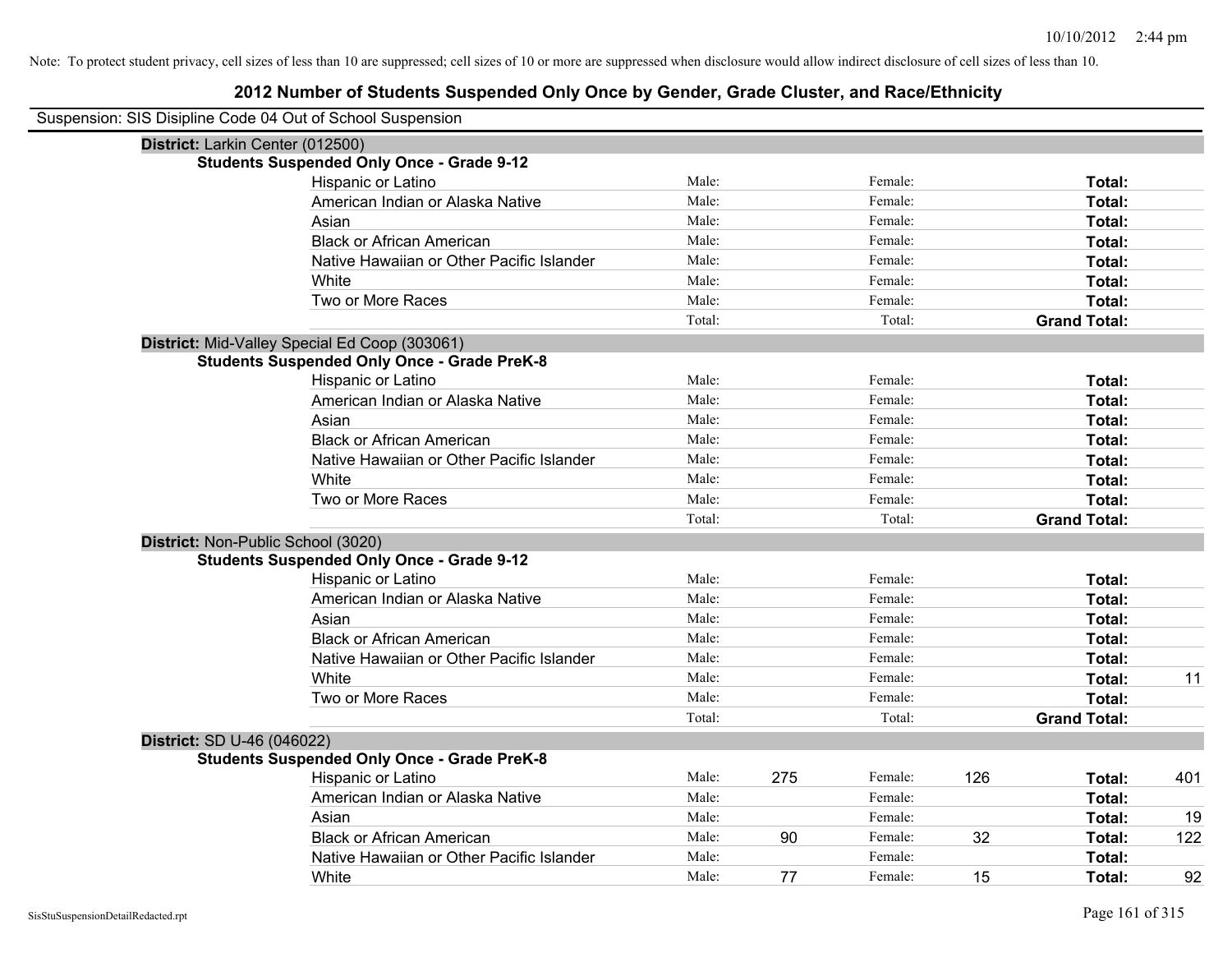| Suspension: SIS Disipline Code 04 Out of School Suspension |                                                    |        |     |         |     |                     |     |
|------------------------------------------------------------|----------------------------------------------------|--------|-----|---------|-----|---------------------|-----|
|                                                            | Two or More Races                                  | Male:  |     | Female: |     | Total:              | 23  |
|                                                            |                                                    | Total: |     | Total:  |     | <b>Grand Total:</b> |     |
|                                                            | <b>Students Suspended Only Once - Grade 9-12</b>   |        |     |         |     |                     |     |
|                                                            | Hispanic or Latino                                 | Male:  | 300 | Female: | 174 | Total:              | 474 |
|                                                            | American Indian or Alaska Native                   | Male:  |     | Female: |     | Total:              |     |
|                                                            | Asian                                              | Male:  |     | Female: |     | Total:              | 21  |
|                                                            | <b>Black or African American</b>                   | Male:  | 77  | Female: | 54  | Total:              | 131 |
|                                                            | Native Hawaiian or Other Pacific Islander          | Male:  |     | Female: |     | Total:              |     |
|                                                            | White                                              | Male:  | 98  | Female: | 53  | Total:              | 151 |
|                                                            | Two or More Races                                  | Male:  |     | Female: |     | Total:              | 22  |
|                                                            |                                                    | Total: |     | Total:  |     | <b>Grand Total:</b> |     |
|                                                            | District: Special Education Services (020200)      |        |     |         |     |                     |     |
|                                                            | <b>Students Suspended Only Once - Grade PreK-8</b> |        |     |         |     |                     |     |
|                                                            | Hispanic or Latino                                 | Male:  |     | Female: |     | Total:              |     |
|                                                            | American Indian or Alaska Native                   | Male:  |     | Female: |     | Total:              |     |
|                                                            | Asian                                              | Male:  |     | Female: |     | Total:              |     |
|                                                            | <b>Black or African American</b>                   | Male:  |     | Female: |     | Total:              |     |
|                                                            | Native Hawaiian or Other Pacific Islander          | Male:  |     | Female: |     | Total:              |     |
|                                                            | White                                              | Male:  |     | Female: |     | Total:              |     |
|                                                            | Two or More Races                                  | Male:  |     | Female: |     | Total:              |     |
|                                                            |                                                    | Total: |     | Total:  |     | <b>Grand Total:</b> |     |
|                                                            | <b>Students Suspended Only Once - Grade 9-12</b>   |        |     |         |     |                     |     |
|                                                            | Hispanic or Latino                                 | Male:  |     | Female: |     | Total:              |     |
|                                                            | American Indian or Alaska Native                   | Male:  |     | Female: |     | Total:              |     |
|                                                            | Asian                                              | Male:  |     | Female: |     | Total:              |     |
|                                                            | <b>Black or African American</b>                   | Male:  |     | Female: |     | Total:              |     |
|                                                            | Native Hawaiian or Other Pacific Islander          | Male:  |     | Female: |     | Total:              |     |
|                                                            | White                                              | Male:  |     | Female: |     | Total:              |     |
|                                                            | Two or More Races                                  | Male:  |     | Female: |     | Total:              |     |
|                                                            |                                                    | Total: |     | Total:  |     | <b>Grand Total:</b> |     |
|                                                            | District: St Charles CUSD 303 (303026)             |        |     |         |     |                     |     |
|                                                            | <b>Students Suspended Only Once - Grade PreK-8</b> |        |     |         |     |                     |     |
|                                                            | Hispanic or Latino                                 | Male:  |     | Female: |     | Total:              | 12  |
|                                                            | American Indian or Alaska Native                   | Male:  |     | Female: |     | Total:              |     |
|                                                            | Asian                                              | Male:  |     | Female: |     | Total:              |     |
|                                                            | <b>Black or African American</b>                   | Male:  |     | Female: |     | Total:              |     |
|                                                            | Native Hawaiian or Other Pacific Islander          | Male:  |     | Female: |     | Total:              |     |
|                                                            | White                                              | Male:  |     | Female: |     | Total:              | 52  |
|                                                            | Two or More Races                                  | Male:  |     | Female: |     | Total:              |     |
| SisStuSuspensionDetailRedacted.rpt                         |                                                    |        |     |         |     | Page 162 of 315     |     |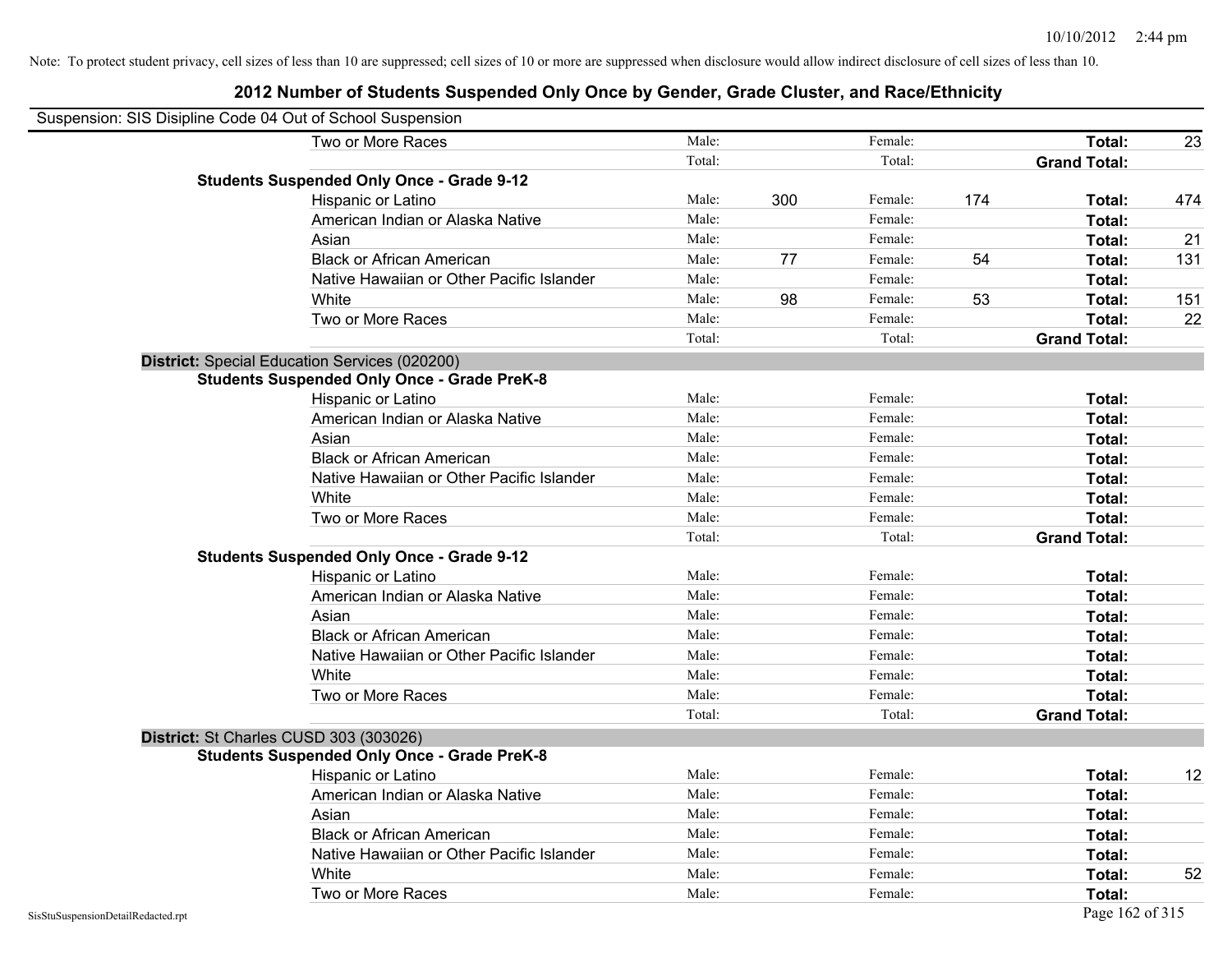| Suspension: SIS Disipline Code 04 Out of School Suspension |                                                    |        |    |         |    |                     |     |
|------------------------------------------------------------|----------------------------------------------------|--------|----|---------|----|---------------------|-----|
|                                                            |                                                    | Total: |    | Total:  |    | <b>Grand Total:</b> |     |
|                                                            | <b>Students Suspended Only Once - Grade 9-12</b>   |        |    |         |    |                     |     |
|                                                            | Hispanic or Latino                                 | Male:  | 15 | Female: | 10 | Total:              | 25  |
|                                                            | American Indian or Alaska Native                   | Male:  |    | Female: |    | Total:              |     |
|                                                            | Asian                                              | Male:  |    | Female: |    | Total:              |     |
|                                                            | <b>Black or African American</b>                   | Male:  |    | Female: |    | Total:              |     |
|                                                            | Native Hawaiian or Other Pacific Islander          | Male:  |    | Female: |    | Total:              |     |
|                                                            | White                                              | Male:  | 74 | Female: | 29 | Total:              | 103 |
|                                                            | Two or More Races                                  | Male:  |    | Female: |    | Total:              |     |
|                                                            |                                                    | Total: |    | Total:  |    | <b>Grand Total:</b> |     |
| County: Non-Public School (000)                            |                                                    |        |    |         |    |                     |     |
| District: Kane ROE (000000)                                |                                                    |        |    |         |    |                     |     |
|                                                            | <b>Students Suspended Only Once - Grade 9-12</b>   |        |    |         |    |                     |     |
|                                                            | Hispanic or Latino                                 | Male:  |    | Female: |    | Total:              |     |
|                                                            | American Indian or Alaska Native                   | Male:  |    | Female: |    | Total:              |     |
|                                                            | Asian                                              | Male:  |    | Female: |    | Total:              |     |
|                                                            | <b>Black or African American</b>                   | Male:  |    | Female: |    | Total:              |     |
|                                                            | Native Hawaiian or Other Pacific Islander          | Male:  |    | Female: |    | Total:              |     |
|                                                            | White                                              | Male:  |    | Female: |    | Total:              |     |
|                                                            | Two or More Races                                  | Male:  |    | Female: |    | Total:              |     |
|                                                            |                                                    | Total: |    | Total:  |    | <b>Grand Total:</b> |     |
| Region: Knox ROE (33)                                      |                                                    |        |    |         |    |                     |     |
| County: Knox (048)                                         |                                                    |        |    |         |    |                     |     |
|                                                            | District: Abingdon CUSD 217 (217026)               |        |    |         |    |                     |     |
|                                                            | <b>Students Suspended Only Once - Grade PreK-8</b> |        |    |         |    |                     |     |
|                                                            | Hispanic or Latino                                 | Male:  |    | Female: |    | Total:              |     |
|                                                            | American Indian or Alaska Native                   | Male:  |    | Female: |    | Total:              |     |
|                                                            | Asian                                              | Male:  |    | Female: |    | Total:              |     |
|                                                            | <b>Black or African American</b>                   | Male:  |    | Female: |    | Total:              |     |
|                                                            | Native Hawaiian or Other Pacific Islander          | Male:  |    | Female: |    | Total:              |     |
|                                                            | White                                              | Male:  |    | Female: |    | Total:              |     |
|                                                            | Two or More Races                                  | Male:  |    | Female: |    | Total:              |     |
|                                                            |                                                    | Total: |    | Total:  |    | <b>Grand Total:</b> |     |
|                                                            | <b>Students Suspended Only Once - Grade 9-12</b>   |        |    |         |    |                     |     |
|                                                            | Hispanic or Latino                                 | Male:  |    | Female: |    | Total:              |     |
|                                                            | American Indian or Alaska Native                   | Male:  |    | Female: |    | Total:              |     |
|                                                            | Asian                                              | Male:  |    | Female: |    | Total:              |     |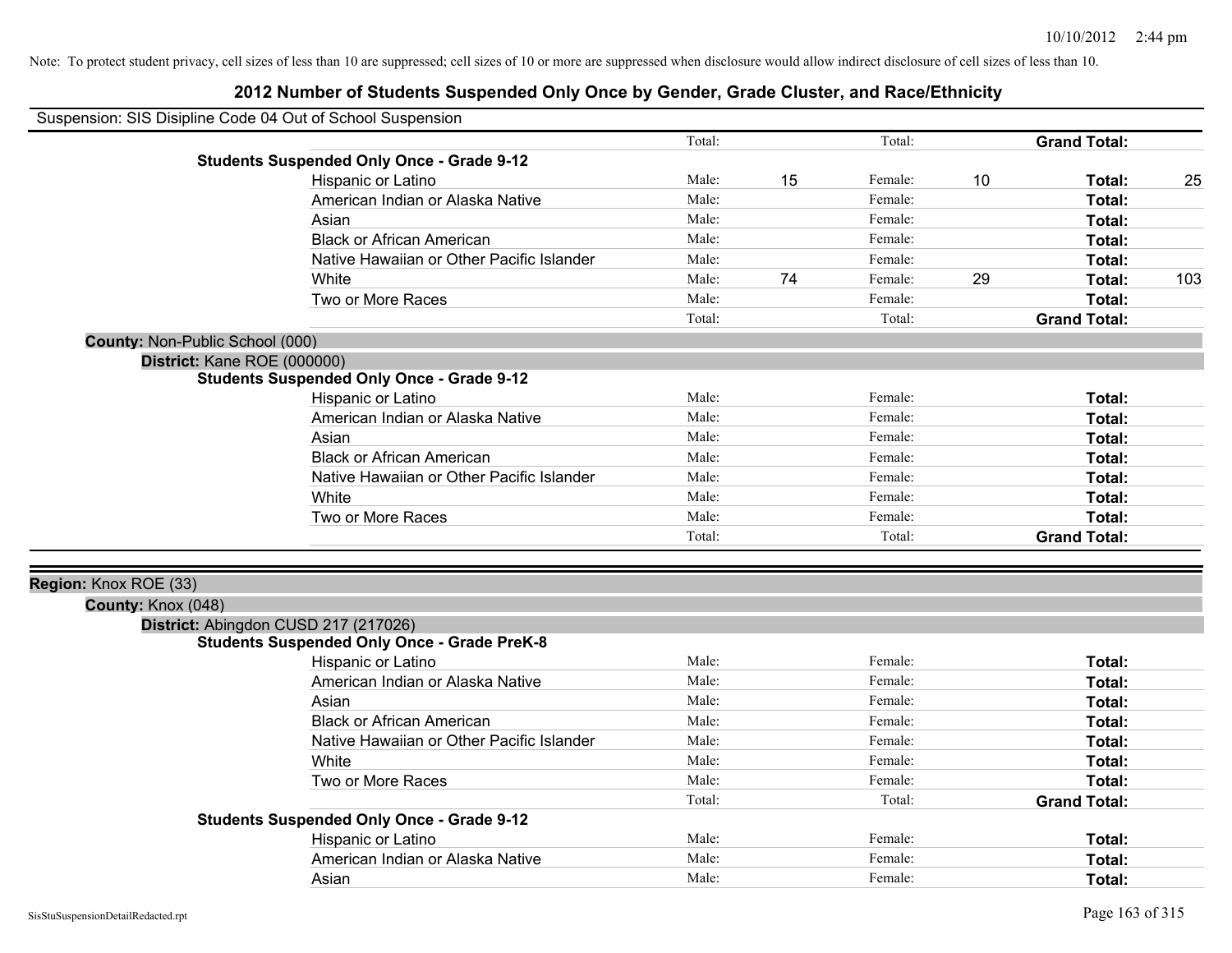|                                    | Suspension: SIS Disipline Code 04 Out of School Suspension |        |    |         |    |                     |    |
|------------------------------------|------------------------------------------------------------|--------|----|---------|----|---------------------|----|
|                                    | <b>Black or African American</b>                           | Male:  |    | Female: |    | Total:              |    |
|                                    | Native Hawaiian or Other Pacific Islander                  | Male:  |    | Female: |    | Total:              |    |
|                                    | White                                                      | Male:  |    | Female: |    | Total:              | 16 |
|                                    | Two or More Races                                          | Male:  |    | Female: |    | Total:              |    |
|                                    |                                                            | Total: |    | Total:  |    | <b>Grand Total:</b> |    |
|                                    | District: Galesburg CUSD 205 (205026)                      |        |    |         |    |                     |    |
|                                    | <b>Students Suspended Only Once - Grade PreK-8</b>         |        |    |         |    |                     |    |
|                                    | Hispanic or Latino                                         | Male:  |    | Female: |    | Total:              | 16 |
|                                    | American Indian or Alaska Native                           | Male:  |    | Female: |    | Total:              |    |
|                                    | Asian                                                      | Male:  |    | Female: |    | Total:              |    |
|                                    | <b>Black or African American</b>                           | Male:  |    | Female: |    | Total:              | 23 |
|                                    | Native Hawaiian or Other Pacific Islander                  | Male:  |    | Female: |    | Total:              |    |
|                                    | White                                                      | Male:  | 54 | Female: | 20 | Total:              | 74 |
|                                    | Two or More Races                                          | Male:  |    | Female: |    | Total:              | 10 |
|                                    |                                                            | Total: |    | Total:  |    | <b>Grand Total:</b> |    |
|                                    | <b>Students Suspended Only Once - Grade 9-12</b>           |        |    |         |    |                     |    |
|                                    | Hispanic or Latino                                         | Male:  |    | Female: |    | Total:              | 11 |
|                                    | American Indian or Alaska Native                           | Male:  |    | Female: |    | Total:              |    |
|                                    | Asian                                                      | Male:  |    | Female: |    | Total:              |    |
|                                    | <b>Black or African American</b>                           | Male:  | 12 | Female: | 13 | Total:              | 25 |
|                                    | Native Hawaiian or Other Pacific Islander                  | Male:  |    | Female: |    | Total:              |    |
|                                    | White                                                      | Male:  | 43 | Female: | 10 | Total:              | 53 |
|                                    | Two or More Races                                          | Male:  |    | Female: |    | Total:              | 14 |
|                                    |                                                            | Total: |    | Total:  |    | <b>Grand Total:</b> |    |
|                                    | District: Knoxville CUSD 202 (202026)                      |        |    |         |    |                     |    |
|                                    | <b>Students Suspended Only Once - Grade PreK-8</b>         |        |    |         |    |                     |    |
|                                    | Hispanic or Latino                                         | Male:  |    | Female: |    | Total:              |    |
|                                    | American Indian or Alaska Native                           | Male:  |    | Female: |    | Total:              |    |
|                                    | Asian                                                      | Male:  |    | Female: |    | Total:              |    |
|                                    | <b>Black or African American</b>                           | Male:  |    | Female: |    | Total:              |    |
|                                    | Native Hawaiian or Other Pacific Islander                  | Male:  |    | Female: |    | Total:              |    |
|                                    | White                                                      | Male:  |    | Female: |    | Total:              |    |
|                                    | Two or More Races                                          | Male:  |    | Female: |    | Total:              |    |
|                                    |                                                            | Total: |    | Total:  |    | <b>Grand Total:</b> |    |
|                                    | <b>Students Suspended Only Once - Grade 9-12</b>           |        |    |         |    |                     |    |
|                                    | Hispanic or Latino                                         | Male:  |    | Female: |    | Total:              |    |
|                                    | American Indian or Alaska Native                           | Male:  |    | Female: |    | Total:              |    |
|                                    | Asian                                                      | Male:  |    | Female: |    | Total:              |    |
|                                    | <b>Black or African American</b>                           | Male:  |    | Female: |    | Total:              |    |
| SisStuSuspensionDetailRedacted.rpt |                                                            |        |    |         |    | Page 164 of 315     |    |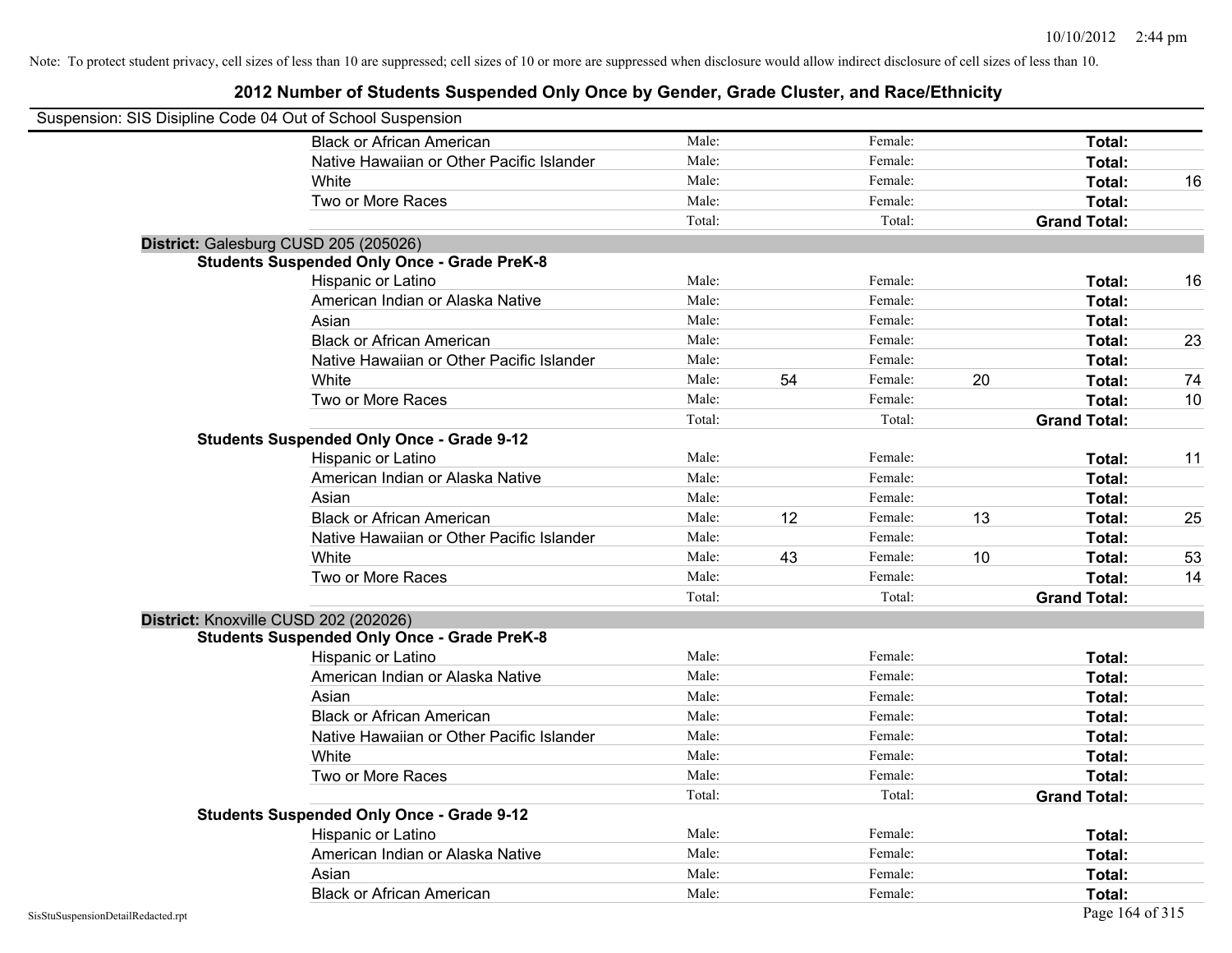#### **2012 Number of Students Suspended Only Once by Gender, Grade Cluster, and Race/Ethnicity**

| Suspension: SIS Disipline Code 04 Out of School Suspension |                                                    |        |    |         |    |                     |    |
|------------------------------------------------------------|----------------------------------------------------|--------|----|---------|----|---------------------|----|
|                                                            | Native Hawaiian or Other Pacific Islander          | Male:  |    | Female: |    | Total:              |    |
|                                                            | White                                              | Male:  |    | Female: |    | Total:              | 26 |
|                                                            | Two or More Races                                  | Male:  |    | Female: |    | Total:              |    |
|                                                            |                                                    | Total: |    | Total:  |    | <b>Grand Total:</b> |    |
| <b>District:</b> R O W V A CUSD 208 (208026)               |                                                    |        |    |         |    |                     |    |
|                                                            | <b>Students Suspended Only Once - Grade PreK-8</b> |        |    |         |    |                     |    |
|                                                            | Hispanic or Latino                                 | Male:  |    | Female: |    | Total:              |    |
|                                                            | American Indian or Alaska Native                   | Male:  |    | Female: |    | <b>Total:</b>       |    |
|                                                            | Asian                                              | Male:  |    | Female: |    | Total:              |    |
|                                                            | <b>Black or African American</b>                   | Male:  |    | Female: |    | Total:              |    |
|                                                            | Native Hawaiian or Other Pacific Islander          | Male:  |    | Female: |    | Total:              |    |
|                                                            | White                                              | Male:  | 17 | Female: | 13 | Total:              | 30 |
|                                                            | Two or More Races                                  | Male:  |    | Female: |    | Total:              |    |
|                                                            |                                                    | Total: |    | Total:  |    | <b>Grand Total:</b> |    |
|                                                            | <b>Students Suspended Only Once - Grade 9-12</b>   |        |    |         |    |                     |    |
|                                                            | Hispanic or Latino                                 | Male:  |    | Female: |    | Total:              |    |
|                                                            | American Indian or Alaska Native                   | Male:  |    | Female: |    | Total:              |    |
|                                                            | Asian                                              | Male:  |    | Female: |    | Total:              |    |
|                                                            | <b>Black or African American</b>                   | Male:  |    | Female: |    | Total:              |    |
|                                                            | Native Hawaiian or Other Pacific Islander          | Male:  |    | Female: |    | Total:              |    |
|                                                            | White                                              | Male:  | 13 | Female: | 10 | Total:              | 23 |
|                                                            | Two or More Races                                  | Male:  |    | Female: |    | Total:              |    |
|                                                            |                                                    | Total: |    | Total:  |    | <b>Grand Total:</b> |    |
| District: Williamsfield CUSD 210 (210026)                  |                                                    |        |    |         |    |                     |    |
|                                                            | <b>Students Suspended Only Once - Grade 9-12</b>   |        |    |         |    |                     |    |
|                                                            | Hispanic or Latino                                 | Male:  |    | Female: |    | Total:              |    |
|                                                            | American Indian or Alaska Native                   | Male:  |    | Female: |    | Total:              |    |
|                                                            | Asian                                              | Male:  |    | Female: |    | Total:              |    |
|                                                            | <b>Black or African American</b>                   | Male:  |    | Female: |    | Total:              |    |
|                                                            | Native Hawaiian or Other Pacific Islander          | Male:  |    | Female: |    | Total:              |    |
|                                                            | White                                              | Male:  |    | Female: |    | Total:              |    |
|                                                            | Two or More Races                                  | Male:  |    | Female: |    | Total:              |    |
|                                                            |                                                    | Total: |    | Total:  |    | <b>Grand Total:</b> |    |

**Region:** La Salle ROE (35)

**County:** Lasalle (050)

**District:** Allen-Otter Creek CCSD 65 (065004) **Students Suspended Only Once - Grade PreK-8**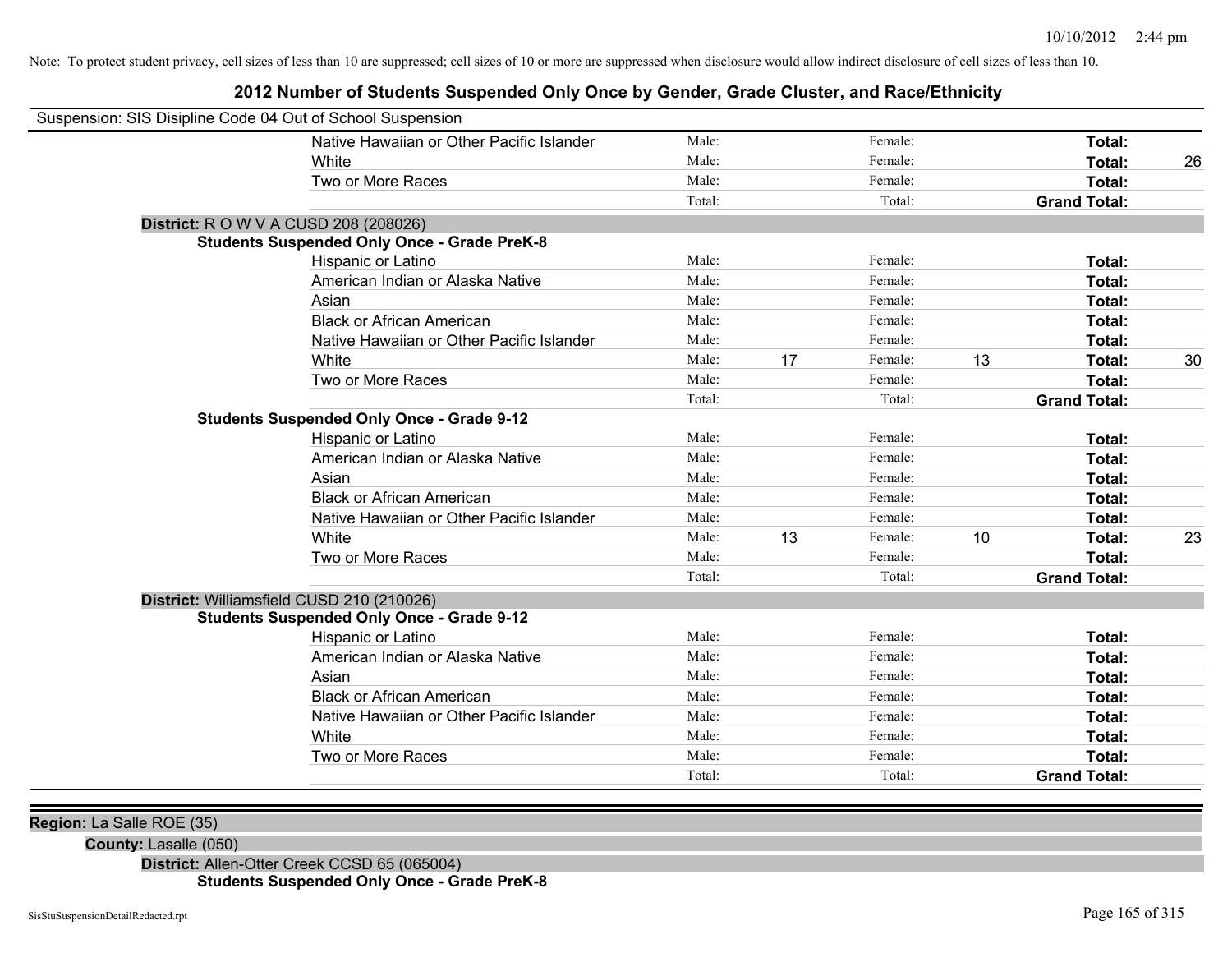|                                     | Hispanic or Latino                                 | Male:  | Female: | Total:              |
|-------------------------------------|----------------------------------------------------|--------|---------|---------------------|
|                                     | American Indian or Alaska Native                   | Male:  | Female: | Total:              |
|                                     | Asian                                              | Male:  | Female: | Total:              |
|                                     | <b>Black or African American</b>                   | Male:  | Female: | Total:              |
|                                     | Native Hawaiian or Other Pacific Islander          | Male:  | Female: | Total:              |
|                                     | White                                              | Male:  | Female: | Total:              |
|                                     | Two or More Races                                  | Male:  | Female: | Total:              |
|                                     |                                                    | Total: | Total:  | <b>Grand Total:</b> |
| District: Earlville CUSD 9 (009026) |                                                    |        |         |                     |
|                                     | <b>Students Suspended Only Once - Grade PreK-8</b> |        |         |                     |
|                                     | Hispanic or Latino                                 | Male:  | Female: | Total:              |
|                                     | American Indian or Alaska Native                   | Male:  | Female: | Total:              |
|                                     | Asian                                              | Male:  | Female: | Total:              |
|                                     | <b>Black or African American</b>                   | Male:  | Female: | Total:              |
|                                     | Native Hawaiian or Other Pacific Islander          | Male:  | Female: | Total:              |
|                                     | White                                              | Male:  | Female: | Total:              |
|                                     | Two or More Races                                  | Male:  | Female: | Total:              |
|                                     |                                                    | Total: | Total:  | <b>Grand Total:</b> |
|                                     | <b>Students Suspended Only Once - Grade 9-12</b>   |        |         |                     |
|                                     | Hispanic or Latino                                 | Male:  | Female: | Total:              |
|                                     | American Indian or Alaska Native                   | Male:  | Female: | Total:              |
|                                     | Asian                                              | Male:  | Female: | Total:              |
|                                     | <b>Black or African American</b>                   | Male:  | Female: | Total:              |
|                                     | Native Hawaiian or Other Pacific Islander          | Male:  | Female: | Total:              |
|                                     | White                                              | Male:  | Female: | Total:              |
|                                     | Two or More Races                                  | Male:  | Female: | Total:              |
|                                     |                                                    | Total: | Total:  | <b>Grand Total:</b> |
|                                     | District: Grand Ridge CCSD 95 (095004)             |        |         |                     |
|                                     | <b>Students Suspended Only Once - Grade PreK-8</b> |        |         |                     |
|                                     | Hispanic or Latino                                 | Male:  | Female: | Total:              |
|                                     | American Indian or Alaska Native                   | Male:  | Female: | Total:              |
|                                     | Asian                                              | Male:  | Female: | Total:              |
|                                     | <b>Black or African American</b>                   | Male:  | Female: | Total:              |
|                                     | Native Hawaiian or Other Pacific Islander          | Male:  | Female: | Total:              |
|                                     | White                                              | Male:  | Female: | Total:              |
|                                     | Two or More Races                                  | Male:  | Female: | Total:              |
|                                     |                                                    | Total: | Total:  | <b>Grand Total:</b> |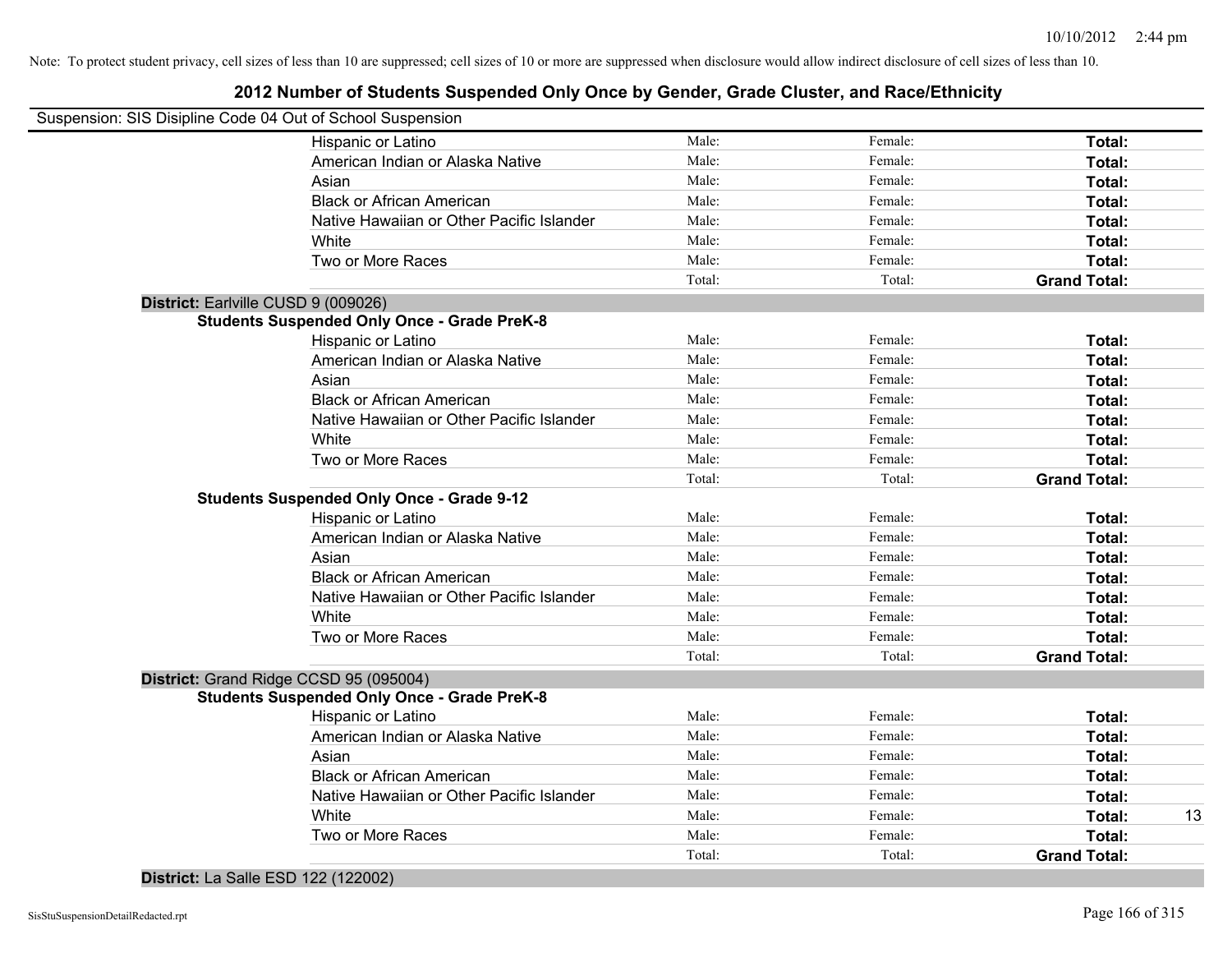| 2012 Number of Students Suspended Only Once by Gender, Grade Cluster, and Race/Ethnicity |        |    |         |    |                     |    |
|------------------------------------------------------------------------------------------|--------|----|---------|----|---------------------|----|
| Suspension: SIS Disipline Code 04 Out of School Suspension                               |        |    |         |    |                     |    |
| <b>Students Suspended Only Once - Grade PreK-8</b>                                       |        |    |         |    |                     |    |
| Hispanic or Latino                                                                       | Male:  |    | Female: |    | Total:              |    |
| American Indian or Alaska Native                                                         | Male:  |    | Female: |    | Total:              |    |
| Asian                                                                                    | Male:  |    | Female: |    | Total:              |    |
| <b>Black or African American</b>                                                         | Male:  |    | Female: |    | Total:              |    |
| Native Hawaiian or Other Pacific Islander                                                | Male:  |    | Female: |    | Total:              |    |
| White                                                                                    | Male:  |    | Female: |    | Total:              | 15 |
| Two or More Races                                                                        | Male:  |    | Female: |    | Total:              |    |
|                                                                                          | Total: |    | Total:  |    | <b>Grand Total:</b> |    |
| District: La Salle-Peru Twp HSD 120 (120017)                                             |        |    |         |    |                     |    |
| <b>Students Suspended Only Once - Grade 9-12</b>                                         |        |    |         |    |                     |    |
| Hispanic or Latino                                                                       | Male:  |    | Female: |    | Total:              | 12 |
| American Indian or Alaska Native                                                         | Male:  |    | Female: |    | Total:              |    |
| Asian                                                                                    | Male:  |    | Female: |    | Total:              |    |
| <b>Black or African American</b>                                                         | Male:  |    | Female: |    | Total:              |    |
| Native Hawaiian or Other Pacific Islander                                                | Male:  |    | Female: |    | Total:              |    |
| White                                                                                    | Male:  | 25 | Female: | 26 | Total:              | 51 |
| Two or More Races                                                                        | Male:  |    | Female: |    | Total:              |    |
|                                                                                          | Total: |    | Total:  |    | <b>Grand Total:</b> |    |
| District: LaSalle Putnam Alliance (000061)                                               |        |    |         |    |                     |    |
| <b>Students Suspended Only Once - Grade PreK-8</b>                                       |        |    |         |    |                     |    |
| Hispanic or Latino                                                                       | Male:  |    | Female: |    | Total:              |    |
| American Indian or Alaska Native                                                         | Male:  |    | Female: |    | Total:              |    |
| Asian                                                                                    | Male:  |    | Female: |    | Total:              |    |
| <b>Black or African American</b>                                                         | Male:  |    | Female: |    | Total:              |    |
| Native Hawaiian or Other Pacific Islander                                                | Male:  |    | Female: |    | Total:              |    |
| White                                                                                    | Male:  |    | Female: |    | Total:              |    |
| Two or More Races                                                                        | Male:  |    | Female: |    | Total:              |    |
|                                                                                          | Total: |    | Total:  |    | <b>Grand Total:</b> |    |
| District: Leland CUSD 1 (001026)                                                         |        |    |         |    |                     |    |
| <b>Students Suspended Only Once - Grade PreK-8</b>                                       |        |    |         |    |                     |    |
| Hispanic or Latino                                                                       | Male:  |    | Female: |    | Total:              |    |
| American Indian or Alaska Native                                                         | Male:  |    | Female: |    | Total:              |    |
| Asian                                                                                    | Male:  |    | Female: |    | Total:              |    |
| <b>Black or African American</b>                                                         | Male:  |    | Female: |    | Total:              |    |
| Native Hawaiian or Other Pacific Islander                                                | Male:  |    | Female: |    | Total:              |    |
| White                                                                                    | Male:  |    | Female: |    | Total:              |    |
| Two or More Races                                                                        | Male:  |    | Female: |    | Total:              |    |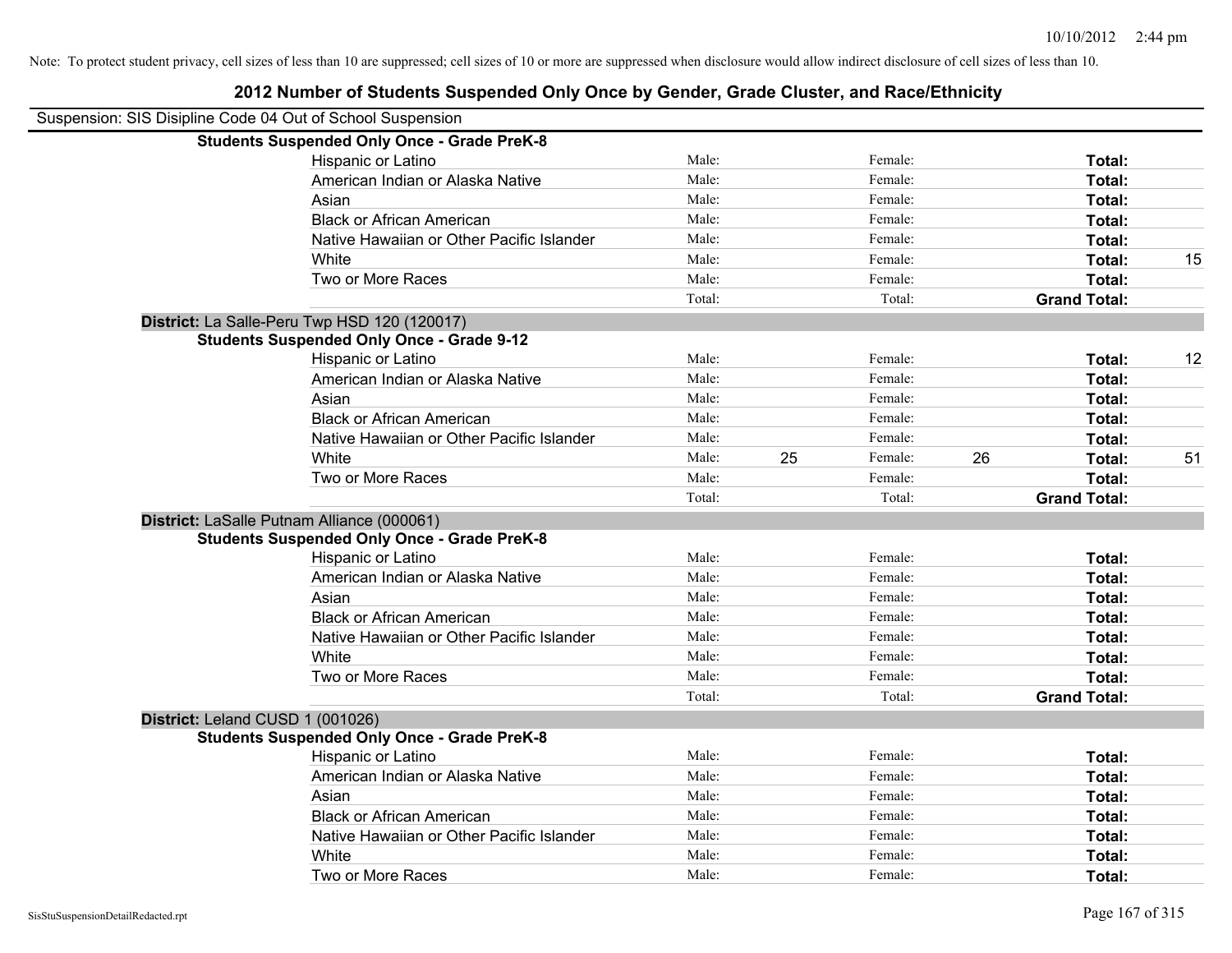| Suspension: SIS Disipline Code 04 Out of School Suspension |                                                    |        |         |                     |    |
|------------------------------------------------------------|----------------------------------------------------|--------|---------|---------------------|----|
|                                                            |                                                    | Total: | Total:  | <b>Grand Total:</b> |    |
|                                                            | <b>Students Suspended Only Once - Grade 9-12</b>   |        |         |                     |    |
|                                                            | Hispanic or Latino                                 | Male:  | Female: | Total:              |    |
|                                                            | American Indian or Alaska Native                   | Male:  | Female: | Total:              |    |
|                                                            | Asian                                              | Male:  | Female: | Total:              |    |
|                                                            | <b>Black or African American</b>                   | Male:  | Female: | Total:              |    |
|                                                            | Native Hawaiian or Other Pacific Islander          | Male:  | Female: | Total:              |    |
|                                                            | White                                              | Male:  | Female: | Total:              |    |
|                                                            | Two or More Races                                  | Male:  | Female: | Total:              |    |
|                                                            |                                                    | Total: | Total:  | <b>Grand Total:</b> |    |
|                                                            | District: Lostant CUSD 425 (425026)                |        |         |                     |    |
|                                                            | <b>Students Suspended Only Once - Grade PreK-8</b> |        |         |                     |    |
|                                                            | Hispanic or Latino                                 | Male:  | Female: | Total:              |    |
|                                                            | American Indian or Alaska Native                   | Male:  | Female: | Total:              |    |
|                                                            | Asian                                              | Male:  | Female: | Total:              |    |
|                                                            | <b>Black or African American</b>                   | Male:  | Female: | Total:              |    |
|                                                            | Native Hawaiian or Other Pacific Islander          | Male:  | Female: | Total:              |    |
|                                                            | White                                              | Male:  | Female: | Total:              |    |
|                                                            | Two or More Races                                  | Male:  | Female: | Total:              |    |
|                                                            |                                                    | Total: | Total:  | <b>Grand Total:</b> |    |
|                                                            | District: Marseilles ESD 150 (150002)              |        |         |                     |    |
|                                                            | <b>Students Suspended Only Once - Grade PreK-8</b> |        |         |                     |    |
|                                                            | Hispanic or Latino                                 | Male:  | Female: | Total:              |    |
|                                                            | American Indian or Alaska Native                   | Male:  | Female: | Total:              |    |
|                                                            | Asian                                              | Male:  | Female: | Total:              |    |
|                                                            | <b>Black or African American</b>                   | Male:  | Female: | Total:              |    |
|                                                            | Native Hawaiian or Other Pacific Islander          | Male:  | Female: | Total:              |    |
|                                                            | White                                              | Male:  | Female: | Total:              | 16 |
|                                                            | Two or More Races                                  | Male:  | Female: | Total:              |    |
|                                                            |                                                    | Total: | Total:  | <b>Grand Total:</b> |    |
|                                                            | District: Mendota CCSD 289 (289004)                |        |         |                     |    |
|                                                            | <b>Students Suspended Only Once - Grade PreK-8</b> |        |         |                     |    |
|                                                            | Hispanic or Latino                                 | Male:  | Female: | Total:              |    |
|                                                            | American Indian or Alaska Native                   | Male:  | Female: | Total:              |    |
|                                                            | Asian                                              | Male:  | Female: | Total:              |    |
|                                                            | <b>Black or African American</b>                   | Male:  | Female: | Total:              |    |
|                                                            | Native Hawaiian or Other Pacific Islander          | Male:  | Female: | Total:              |    |
|                                                            | White                                              | Male:  | Female: | Total:              |    |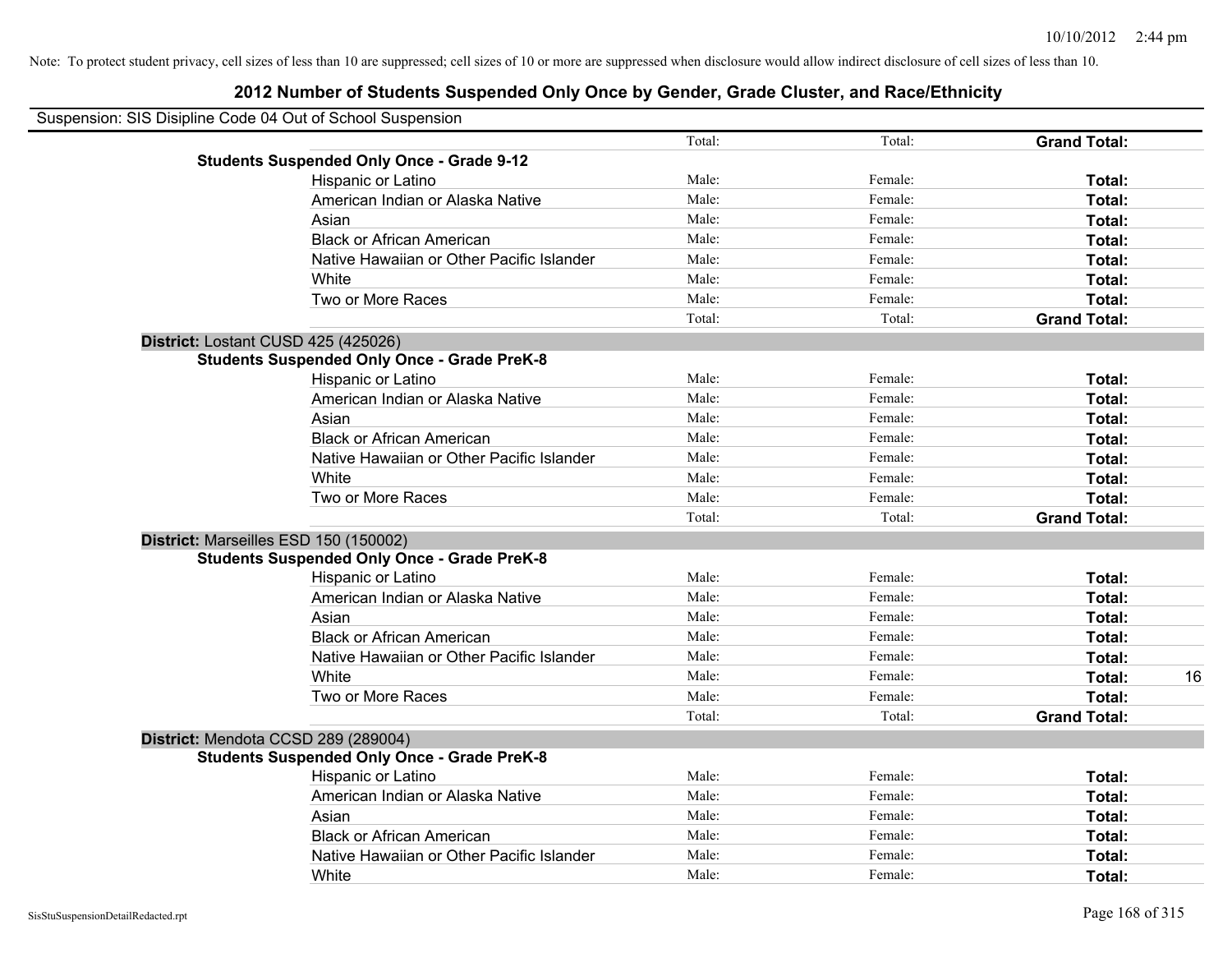| Suspension: SIS Disipline Code 04 Out of School Suspension |                                                    |        |    |         |    |                     |    |
|------------------------------------------------------------|----------------------------------------------------|--------|----|---------|----|---------------------|----|
|                                                            | Two or More Races                                  | Male:  |    | Female: |    | Total:              |    |
|                                                            |                                                    | Total: |    | Total:  |    | <b>Grand Total:</b> |    |
| District: Mendota Twp HSD 280 (280017)                     |                                                    |        |    |         |    |                     |    |
|                                                            | <b>Students Suspended Only Once - Grade 9-12</b>   |        |    |         |    |                     |    |
|                                                            | Hispanic or Latino                                 | Male:  | 12 | Female: | 10 | Total:              | 22 |
|                                                            | American Indian or Alaska Native                   | Male:  |    | Female: |    | Total:              |    |
|                                                            | Asian                                              | Male:  |    | Female: |    | Total:              |    |
|                                                            | <b>Black or African American</b>                   | Male:  |    | Female: |    | Total:              |    |
|                                                            | Native Hawaiian or Other Pacific Islander          | Male:  |    | Female: |    | Total:              |    |
|                                                            | White                                              | Male:  |    | Female: |    | Total:              | 15 |
|                                                            | Two or More Races                                  | Male:  |    | Female: |    | Total:              |    |
|                                                            |                                                    | Total: |    | Total:  |    | <b>Grand Total:</b> |    |
| District: Miller Twp CCSD 210 (210004)                     |                                                    |        |    |         |    |                     |    |
|                                                            | <b>Students Suspended Only Once - Grade PreK-8</b> |        |    |         |    |                     |    |
|                                                            | Hispanic or Latino                                 | Male:  |    | Female: |    | Total:              |    |
|                                                            | American Indian or Alaska Native                   | Male:  |    | Female: |    | Total:              |    |
|                                                            | Asian                                              | Male:  |    | Female: |    | Total:              |    |
|                                                            | <b>Black or African American</b>                   | Male:  |    | Female: |    | Total:              |    |
|                                                            | Native Hawaiian or Other Pacific Islander          | Male:  |    | Female: |    | Total:              |    |
|                                                            | White                                              | Male:  |    | Female: |    | Total:              |    |
|                                                            | Two or More Races                                  | Male:  |    | Female: |    | Total:              |    |
|                                                            |                                                    | Total: |    | Total:  |    | <b>Grand Total:</b> |    |
| District: Non-Public School (1200)                         |                                                    |        |    |         |    |                     |    |
|                                                            | <b>Students Suspended Only Once - Grade 9-12</b>   |        |    |         |    |                     |    |
|                                                            | Hispanic or Latino                                 | Male:  |    | Female: |    | Total:              |    |
|                                                            | American Indian or Alaska Native                   | Male:  |    | Female: |    | Total:              |    |
|                                                            | Asian                                              | Male:  |    | Female: |    | Total:              |    |
|                                                            | <b>Black or African American</b>                   | Male:  |    | Female: |    | Total:              |    |
|                                                            | Native Hawaiian or Other Pacific Islander          | Male:  |    | Female: |    | Total:              |    |
|                                                            | White                                              | Male:  |    | Female: |    | Total:              |    |
|                                                            | Two or More Races                                  | Male:  |    | Female: |    | Total:              |    |
|                                                            |                                                    | Total: |    | Total:  |    | <b>Grand Total:</b> |    |
| District: Oglesby ESD 125 (125002)                         |                                                    |        |    |         |    |                     |    |
|                                                            | <b>Students Suspended Only Once - Grade PreK-8</b> |        |    |         |    |                     |    |
|                                                            | Hispanic or Latino                                 | Male:  |    | Female: |    | Total:              |    |
|                                                            | American Indian or Alaska Native                   | Male:  |    | Female: |    | Total:              |    |
|                                                            | Asian                                              | Male:  |    | Female: |    | Total:              |    |
|                                                            | <b>Black or African American</b>                   | Male:  |    | Female: |    | Total:              |    |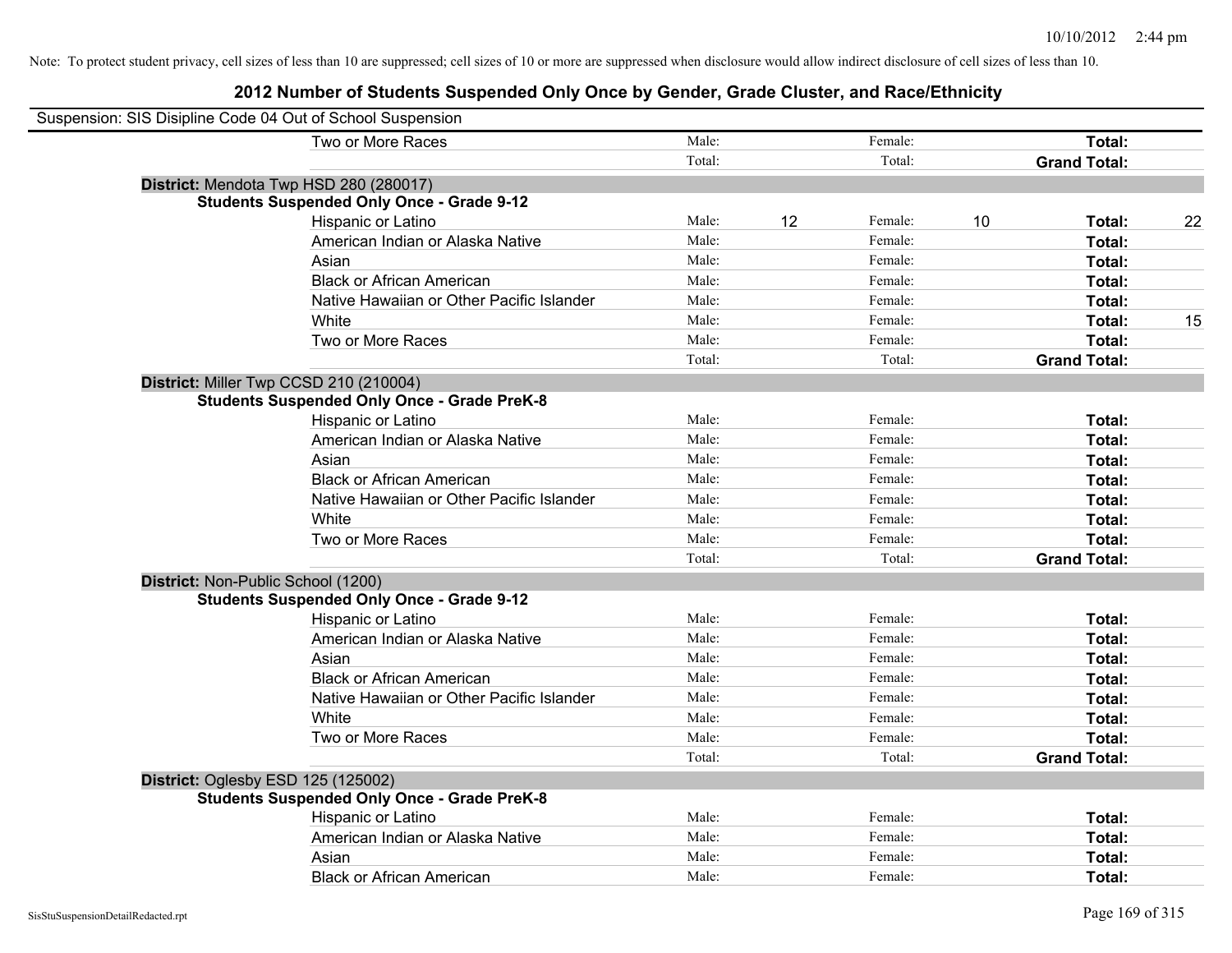| Suspension: SIS Disipline Code 04 Out of School Suspension |        |    |         |    |                     |    |
|------------------------------------------------------------|--------|----|---------|----|---------------------|----|
| Native Hawaiian or Other Pacific Islander                  | Male:  |    | Female: |    | Total:              |    |
| White                                                      | Male:  |    | Female: |    | Total:              | 13 |
| Two or More Races                                          | Male:  |    | Female: |    | Total:              |    |
|                                                            | Total: |    | Total:  |    | <b>Grand Total:</b> |    |
| District: Ottawa ESD 141 (141002)                          |        |    |         |    |                     |    |
| <b>Students Suspended Only Once - Grade PreK-8</b>         |        |    |         |    |                     |    |
| Hispanic or Latino                                         | Male:  |    | Female: |    | Total:              |    |
| American Indian or Alaska Native                           | Male:  |    | Female: |    | Total:              |    |
| Asian                                                      | Male:  |    | Female: |    | Total:              |    |
| <b>Black or African American</b>                           | Male:  |    | Female: |    | Total:              |    |
| Native Hawaiian or Other Pacific Islander                  | Male:  |    | Female: |    | Total:              |    |
| White                                                      | Male:  |    | Female: |    | Total:              | 28 |
| Two or More Races                                          | Male:  |    | Female: |    | Total:              |    |
|                                                            | Total: |    | Total:  |    | <b>Grand Total:</b> |    |
| District: Ottawa Twp HSD 140 (140017)                      |        |    |         |    |                     |    |
| <b>Students Suspended Only Once - Grade 9-12</b>           |        |    |         |    |                     |    |
| Hispanic or Latino                                         | Male:  | 11 | Female: | 10 | Total:              | 21 |
| American Indian or Alaska Native                           | Male:  |    | Female: |    | Total:              |    |
| Asian                                                      | Male:  |    | Female: |    | Total:              |    |
| <b>Black or African American</b>                           | Male:  |    | Female: |    | Total:              |    |
| Native Hawaiian or Other Pacific Islander                  | Male:  |    | Female: |    | Total:              |    |
| White                                                      | Male:  | 59 | Female: | 33 | Total:              | 92 |
| Two or More Races                                          | Male:  |    | Female: |    | Total:              |    |
|                                                            | Total: |    | Total:  |    | <b>Grand Total:</b> |    |
| District: Peru ESD 124 (124002)                            |        |    |         |    |                     |    |
| <b>Students Suspended Only Once - Grade PreK-8</b>         |        |    |         |    |                     |    |
| Hispanic or Latino                                         | Male:  |    | Female: |    | Total:              |    |
| American Indian or Alaska Native                           | Male:  |    | Female: |    | Total:              |    |
| Asian                                                      | Male:  |    | Female: |    | Total:              |    |
| <b>Black or African American</b>                           | Male:  |    | Female: |    | Total:              |    |
| Native Hawaiian or Other Pacific Islander                  | Male:  |    | Female: |    | Total:              |    |
| White                                                      | Male:  |    | Female: |    | Total:              |    |
| Two or More Races                                          | Male:  |    | Female: |    | Total:              |    |
|                                                            | Total: |    | Total:  |    | <b>Grand Total:</b> | 14 |
| District: Seneca CCSD 170 (170004)                         |        |    |         |    |                     |    |
| <b>Students Suspended Only Once - Grade PreK-8</b>         |        |    |         |    |                     |    |
| Hispanic or Latino                                         | Male:  |    | Female: |    | Total:              |    |
| American Indian or Alaska Native                           | Male:  |    | Female: |    | Total:              |    |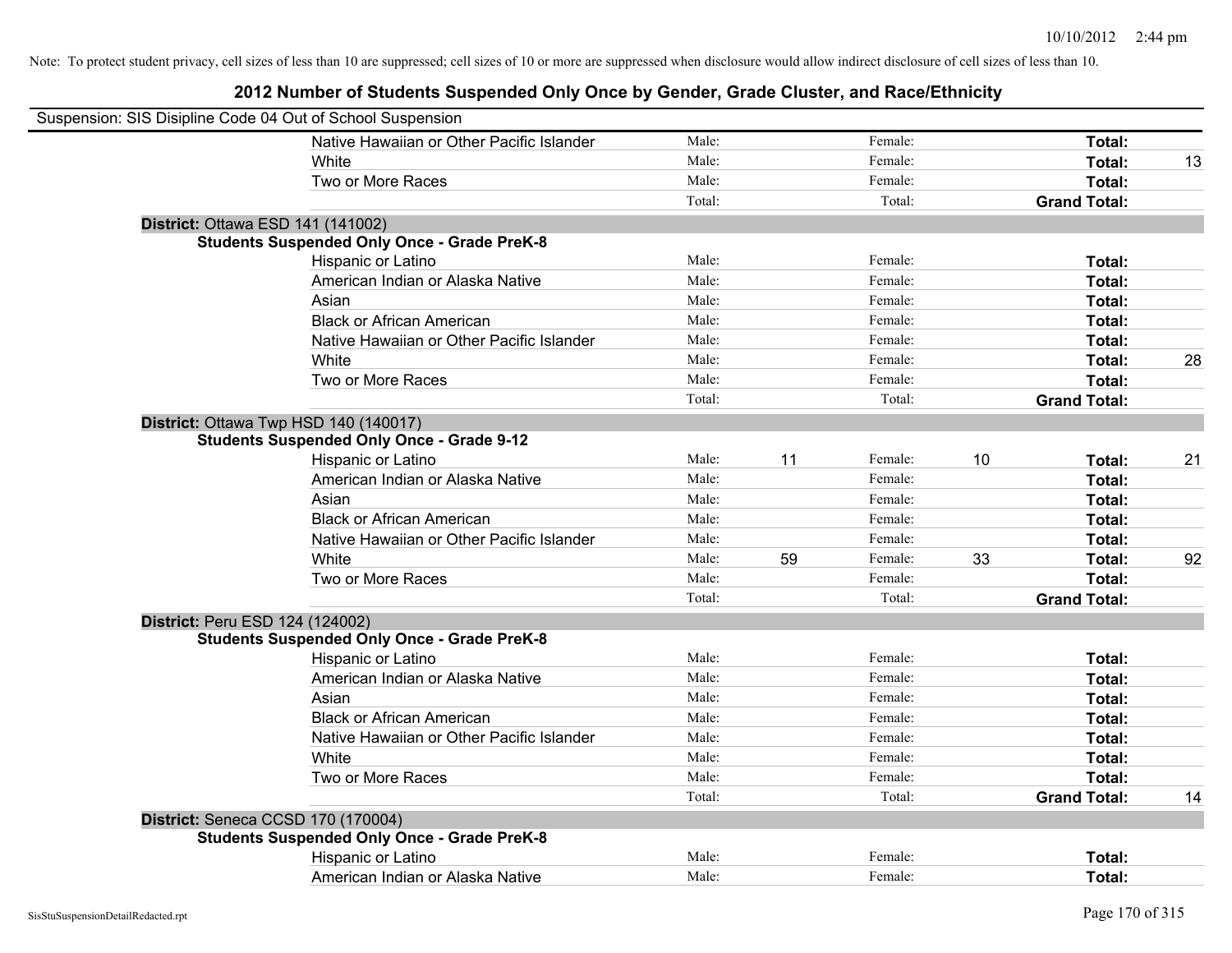| Suspension: SIS Disipline Code 04 Out of School Suspension                             |        |         |                     |    |
|----------------------------------------------------------------------------------------|--------|---------|---------------------|----|
| Asian                                                                                  | Male:  | Female: | Total:              |    |
| <b>Black or African American</b>                                                       | Male:  | Female: | Total:              |    |
| Native Hawaiian or Other Pacific Islander                                              | Male:  | Female: | Total:              |    |
| White                                                                                  | Male:  | Female: | Total:              |    |
| Two or More Races                                                                      | Male:  | Female: | Total:              |    |
|                                                                                        | Total: | Total:  | <b>Grand Total:</b> |    |
| District: Seneca Twp HSD 160 (160017)                                                  |        |         |                     |    |
| <b>Students Suspended Only Once - Grade 9-12</b>                                       |        |         |                     |    |
| Hispanic or Latino                                                                     | Male:  | Female: | Total:              |    |
| American Indian or Alaska Native                                                       | Male:  | Female: | Total:              |    |
| Asian                                                                                  | Male:  | Female: | Total:              |    |
| <b>Black or African American</b>                                                       | Male:  | Female: | Total:              |    |
| Native Hawaiian or Other Pacific Islander                                              | Male:  | Female: | Total:              |    |
| White                                                                                  | Male:  | Female: | Total:              |    |
| Two or More Races                                                                      | Male:  | Female: | Total:              |    |
|                                                                                        | Total: | Total:  | <b>Grand Total:</b> |    |
| District: Serena CUSD 2 (002026)<br><b>Students Suspended Only Once - Grade PreK-8</b> |        |         |                     |    |
| Hispanic or Latino                                                                     | Male:  | Female: | Total:              |    |
| American Indian or Alaska Native                                                       | Male:  | Female: | Total:              |    |
| Asian                                                                                  | Male:  | Female: | Total:              |    |
| <b>Black or African American</b>                                                       | Male:  | Female: | Total:              |    |
| Native Hawaiian or Other Pacific Islander                                              | Male:  | Female: | Total:              |    |
| White                                                                                  | Male:  | Female: | Total:              |    |
| Two or More Races                                                                      | Male:  | Female: | Total:              |    |
|                                                                                        | Total: | Total:  | <b>Grand Total:</b> |    |
| <b>Students Suspended Only Once - Grade 9-12</b>                                       |        |         |                     |    |
| Hispanic or Latino                                                                     | Male:  | Female: | Total:              |    |
| American Indian or Alaska Native                                                       | Male:  | Female: | Total:              |    |
| Asian                                                                                  | Male:  | Female: | Total:              |    |
| <b>Black or African American</b>                                                       | Male:  | Female: | Total:              |    |
| Native Hawaiian or Other Pacific Islander                                              | Male:  | Female: | Total:              |    |
| White                                                                                  | Male:  | Female: | Total:              | 15 |
| Two or More Races                                                                      | Male:  | Female: | Total:              |    |
|                                                                                        | Total: | Total:  | <b>Grand Total:</b> |    |
| District: Streator ESD 44 (044002)                                                     |        |         |                     |    |
| <b>Students Suspended Only Once - Grade PreK-8</b>                                     |        |         |                     |    |
| Hispanic or Latino                                                                     | Male:  | Female: | Total:              | 13 |
|                                                                                        |        |         |                     |    |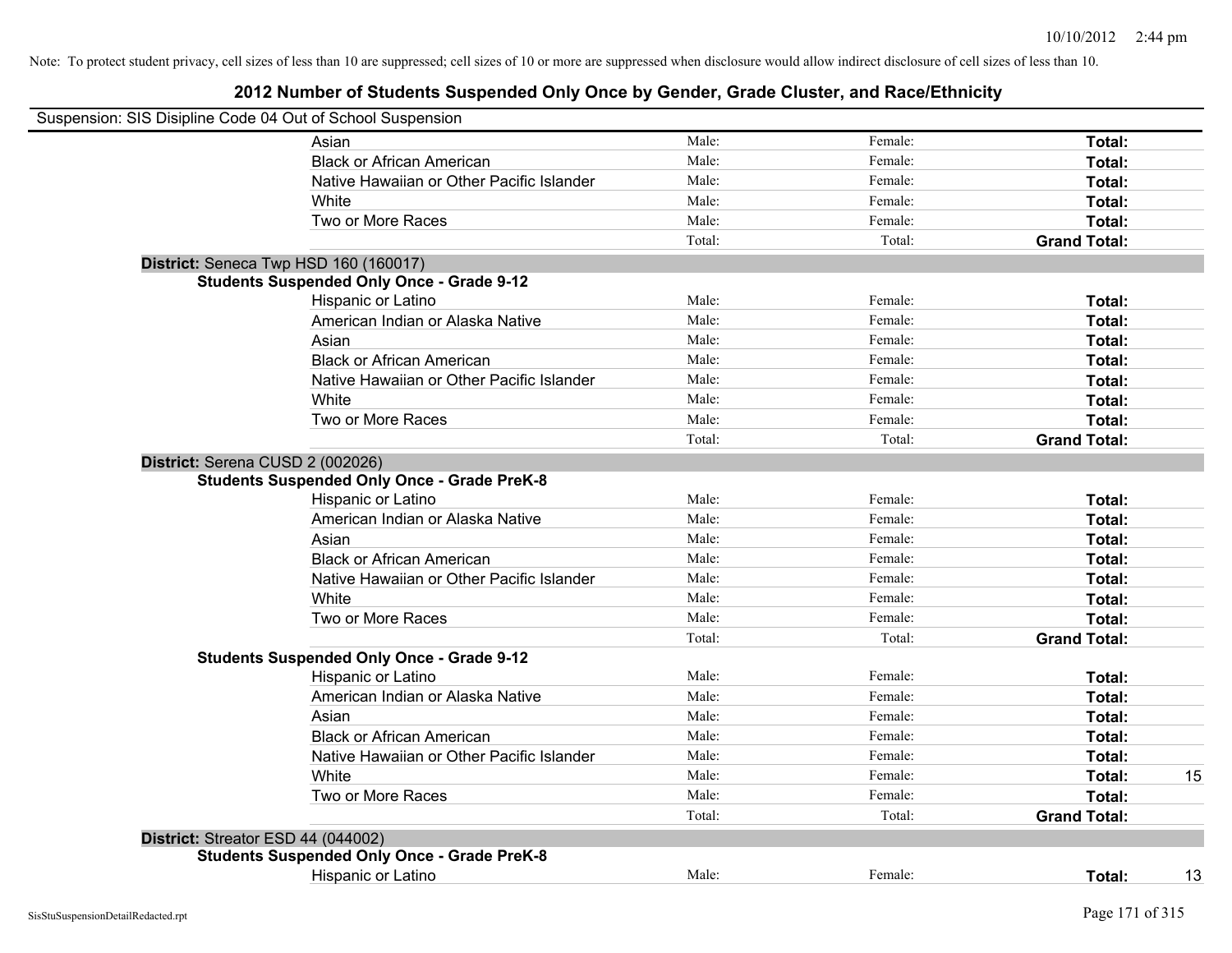#### **2012 Number of Students Suspended Only Once by Gender, Grade Cluster, and Race/Ethnicity**

| Suspension: SIS Disipline Code 04 Out of School Suspension |                                                    |        |    |         |    |                     |    |
|------------------------------------------------------------|----------------------------------------------------|--------|----|---------|----|---------------------|----|
|                                                            | American Indian or Alaska Native                   | Male:  |    | Female: |    | Total:              |    |
|                                                            | Asian                                              | Male:  |    | Female: |    | Total:              |    |
|                                                            | <b>Black or African American</b>                   | Male:  |    | Female: |    | Total:              |    |
|                                                            | Native Hawaiian or Other Pacific Islander          | Male:  |    | Female: |    | Total:              |    |
|                                                            | White                                              | Male:  |    | Female: |    | Total:              | 35 |
|                                                            | Two or More Races                                  | Male:  |    | Female: |    | Total:              |    |
|                                                            |                                                    | Total: | 45 | Total:  | 14 | <b>Grand Total:</b> | 59 |
|                                                            | District: Streator Twp HSD 40 (040017)             |        |    |         |    |                     |    |
|                                                            | <b>Students Suspended Only Once - Grade 9-12</b>   |        |    |         |    |                     |    |
|                                                            | Hispanic or Latino                                 | Male:  |    | Female: |    | Total:              |    |
|                                                            | American Indian or Alaska Native                   | Male:  |    | Female: |    | Total:              |    |
|                                                            | Asian                                              | Male:  |    | Female: |    | Total:              |    |
|                                                            | <b>Black or African American</b>                   | Male:  |    | Female: |    | Total:              |    |
|                                                            | Native Hawaiian or Other Pacific Islander          | Male:  |    | Female: |    | Total:              |    |
|                                                            | White                                              | Male:  | 32 | Female: | 20 | Total:              | 52 |
|                                                            | Two or More Races                                  | Male:  |    | Female: |    | Total:              |    |
|                                                            |                                                    | Total: |    | Total:  |    | <b>Grand Total:</b> | 71 |
| District: Tonica CCSD 79 (079004)                          |                                                    |        |    |         |    |                     |    |
|                                                            | <b>Students Suspended Only Once - Grade PreK-8</b> |        |    |         |    |                     |    |
|                                                            | Hispanic or Latino                                 | Male:  |    | Female: |    | Total:              |    |
|                                                            | American Indian or Alaska Native                   | Male:  |    | Female: |    | Total:              |    |
|                                                            | Asian                                              | Male:  |    | Female: |    | Total:              |    |
|                                                            | <b>Black or African American</b>                   | Male:  |    | Female: |    | Total:              |    |
|                                                            | Native Hawaiian or Other Pacific Islander          | Male:  |    | Female: |    | Total:              |    |
|                                                            | White                                              | Male:  |    | Female: |    | Total:              |    |
|                                                            | Two or More Races                                  | Male:  |    | Female: |    | Total:              |    |
|                                                            |                                                    | Total: |    | Total:  |    | <b>Grand Total:</b> |    |
|                                                            | District: Wallace CCSD 195 (195004)                |        |    |         |    |                     |    |
|                                                            | <b>Students Suspended Only Once - Grade PreK-8</b> |        |    |         |    |                     |    |
|                                                            | Hispanic or Latino                                 | Male:  |    | Female: |    | Total:              |    |
|                                                            | American Indian or Alaska Native                   | Male:  |    | Female: |    | Total:              |    |
|                                                            | Asian                                              | Male:  |    | Female: |    | Total:              |    |
|                                                            | <b>Black or African American</b>                   | Male:  |    | Female: |    | Total:              |    |
|                                                            | Native Hawaiian or Other Pacific Islander          | Male:  |    | Female: |    | Total:              |    |
|                                                            | White                                              | Male:  |    | Female: |    | Total:              |    |
|                                                            | Two or More Races                                  | Male:  |    | Female: |    | Total:              |    |
|                                                            |                                                    | Total: |    | Total:  |    | <b>Grand Total:</b> |    |

#### **District:** Waltham CCSD 185 (185004)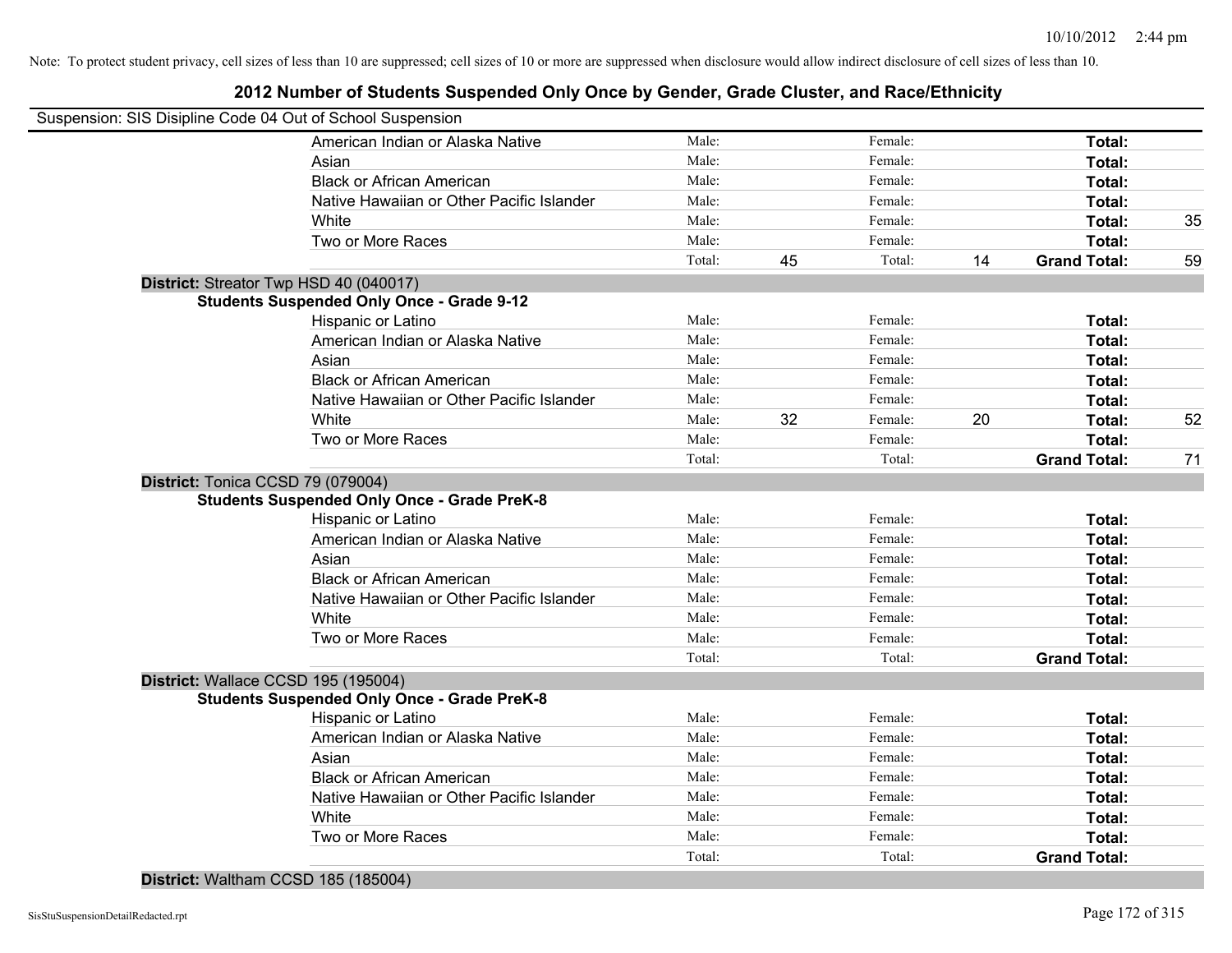|                                 | Suspension: SIS Disipline Code 04 Out of School Suspension |        |    |         |    |                     |    |
|---------------------------------|------------------------------------------------------------|--------|----|---------|----|---------------------|----|
|                                 | <b>Students Suspended Only Once - Grade PreK-8</b>         |        |    |         |    |                     |    |
|                                 | Hispanic or Latino                                         | Male:  |    | Female: |    | Total:              |    |
|                                 | American Indian or Alaska Native                           | Male:  |    | Female: |    | <b>Total:</b>       |    |
|                                 | Asian                                                      | Male:  |    | Female: |    | <b>Total:</b>       |    |
|                                 | <b>Black or African American</b>                           | Male:  |    | Female: |    | Total:              |    |
|                                 | Native Hawaiian or Other Pacific Islander                  | Male:  |    | Female: |    | Total:              |    |
|                                 | White                                                      | Male:  |    | Female: |    | Total:              |    |
|                                 | Two or More Races                                          | Male:  |    | Female: |    | Total:              |    |
|                                 |                                                            | Total: |    | Total:  |    | <b>Grand Total:</b> |    |
| County: Non-Public School (000) |                                                            |        |    |         |    |                     |    |
|                                 | District: La Salle ROE (000000)                            |        |    |         |    |                     |    |
|                                 | <b>Students Suspended Only Once - Grade PreK-8</b>         |        |    |         |    |                     |    |
|                                 | Hispanic or Latino                                         | Male:  |    | Female: |    | Total:              |    |
|                                 | American Indian or Alaska Native                           | Male:  |    | Female: |    | Total:              |    |
|                                 | Asian                                                      | Male:  |    | Female: |    | Total:              |    |
|                                 | <b>Black or African American</b>                           | Male:  |    | Female: |    | Total:              |    |
|                                 | Native Hawaiian or Other Pacific Islander                  | Male:  |    | Female: |    | Total:              |    |
|                                 | White                                                      | Male:  |    | Female: |    | Total:              |    |
|                                 | Two or More Races                                          | Male:  |    | Female: |    | Total:              |    |
|                                 |                                                            | Total: |    | Total:  |    | <b>Grand Total:</b> |    |
| Region: Lake ROE (34)           |                                                            |        |    |         |    |                     |    |
| County: Lake (049)              |                                                            |        |    |         |    |                     |    |
|                                 | District: Adlai E Stevenson HSD 125 (125013)               |        |    |         |    |                     |    |
|                                 | <b>Students Suspended Only Once - Grade 9-12</b>           |        |    |         |    |                     |    |
|                                 | Hispanic or Latino                                         | Male:  |    | Female: |    | Total:              |    |
|                                 | American Indian or Alaska Native                           | Male:  |    | Female: |    | Total:              |    |
|                                 | Asian                                                      | Male:  |    | Female: |    | Total:              |    |
|                                 | <b>Black or African American</b>                           | Male:  |    | Female: |    | Total:              |    |
|                                 | Native Hawaiian or Other Pacific Islander                  | Male:  |    | Female: |    | Total:              |    |
|                                 | White                                                      | Male:  | 51 | Female: | 12 | Total:              | 63 |
|                                 | Two or More Races                                          | Male:  |    | Female: |    | Total:              |    |
|                                 |                                                            | Total: |    | Total:  |    | <b>Grand Total:</b> | 76 |
|                                 | District: Antioch CCSD 34 (034004)                         |        |    |         |    |                     |    |
|                                 | <b>Students Suspended Only Once - Grade PreK-8</b>         |        |    |         |    |                     |    |
|                                 | Hispanic or Latino                                         | Male:  |    | Female: |    | Total:              |    |
|                                 | American Indian or Alaska Native                           | Male:  |    | Female: |    | Total:              |    |
|                                 | Asian                                                      | Male:  |    | Female: |    | Total:              |    |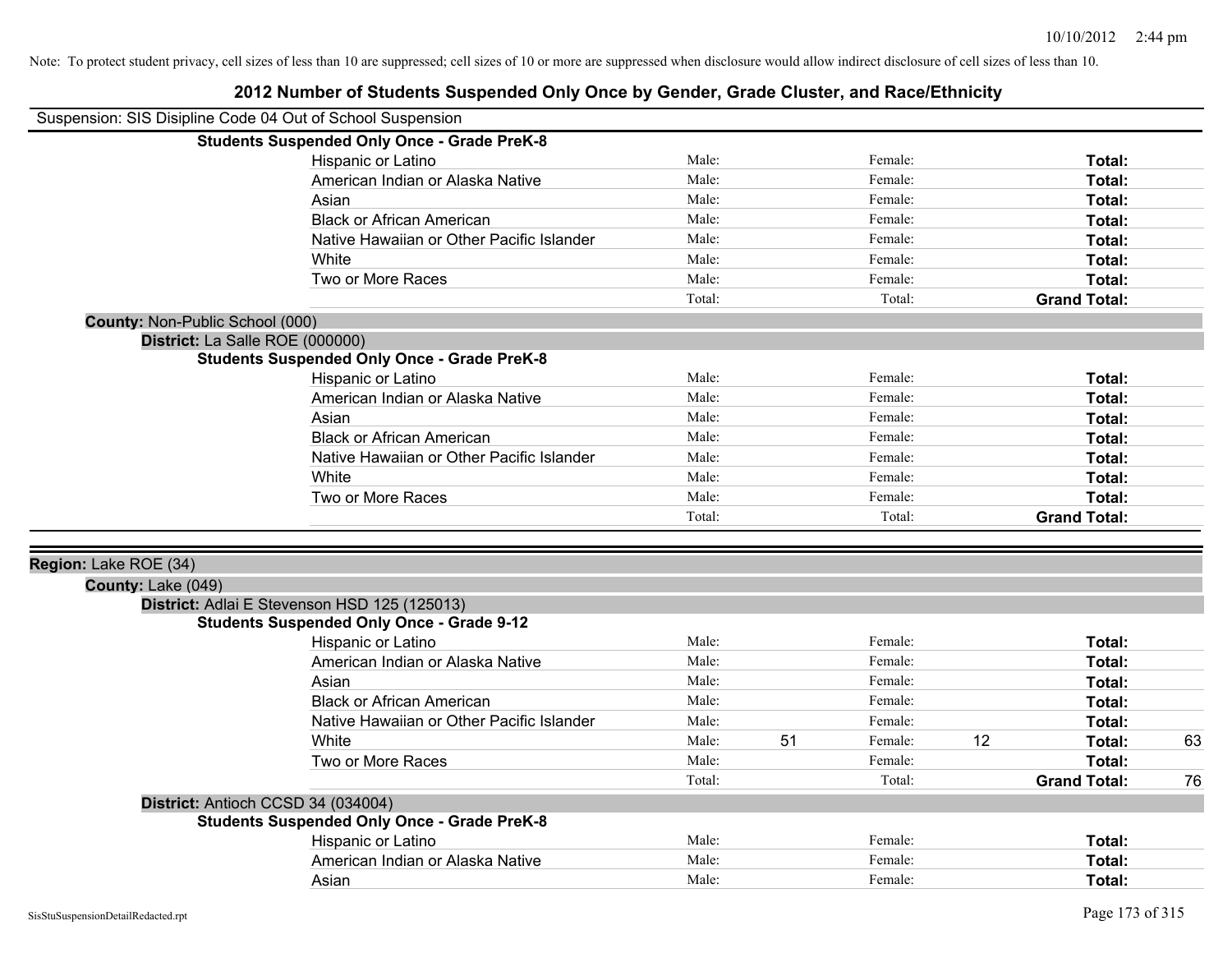| Suspension: SIS Disipline Code 04 Out of School Suspension |                                                    |        |    |         |    |                     |    |
|------------------------------------------------------------|----------------------------------------------------|--------|----|---------|----|---------------------|----|
|                                                            | <b>Black or African American</b>                   | Male:  |    | Female: |    | Total:              |    |
|                                                            | Native Hawaiian or Other Pacific Islander          | Male:  |    | Female: |    | Total:              |    |
|                                                            | White                                              | Male:  |    | Female: |    | Total:              | 17 |
|                                                            | Two or More Races                                  | Male:  |    | Female: |    | Total:              |    |
|                                                            |                                                    | Total: |    | Total:  |    | <b>Grand Total:</b> |    |
|                                                            | District: Aptakisic-Tripp CCSD 102 (102004)        |        |    |         |    |                     |    |
|                                                            | <b>Students Suspended Only Once - Grade PreK-8</b> |        |    |         |    |                     |    |
|                                                            | Hispanic or Latino                                 | Male:  |    | Female: |    | Total:              |    |
|                                                            | American Indian or Alaska Native                   | Male:  |    | Female: |    | Total:              |    |
|                                                            | Asian                                              | Male:  |    | Female: |    | Total:              |    |
|                                                            | <b>Black or African American</b>                   | Male:  |    | Female: |    | Total:              |    |
|                                                            | Native Hawaiian or Other Pacific Islander          | Male:  |    | Female: |    | Total:              |    |
|                                                            | White                                              | Male:  |    | Female: |    | Total:              |    |
|                                                            | Two or More Races                                  | Male:  |    | Female: |    | Total:              |    |
|                                                            |                                                    | Total: |    | Total:  |    | <b>Grand Total:</b> | 10 |
|                                                            | District: Barrington CUSD 220 (220026)             |        |    |         |    |                     |    |
|                                                            | <b>Students Suspended Only Once - Grade PreK-8</b> |        |    |         |    |                     |    |
|                                                            | Hispanic or Latino                                 | Male:  |    | Female: |    | Total:              | 12 |
|                                                            | American Indian or Alaska Native                   | Male:  |    | Female: |    | Total:              |    |
|                                                            | Asian                                              | Male:  |    | Female: |    | Total:              |    |
|                                                            | <b>Black or African American</b>                   | Male:  |    | Female: |    | Total:              |    |
|                                                            | Native Hawaiian or Other Pacific Islander          | Male:  |    | Female: |    | Total:              |    |
|                                                            | White                                              | Male:  |    | Female: |    | Total:              | 21 |
|                                                            | Two or More Races                                  | Male:  |    | Female: |    | Total:              |    |
|                                                            |                                                    | Total: |    | Total:  |    | <b>Grand Total:</b> |    |
|                                                            | District: Beach Park CCSD 3 (003004)               |        |    |         |    |                     |    |
|                                                            | <b>Students Suspended Only Once - Grade PreK-8</b> |        |    |         |    |                     |    |
|                                                            | Hispanic or Latino                                 | Male:  | 35 | Female: | 16 | Total:              | 51 |
|                                                            | American Indian or Alaska Native                   | Male:  |    | Female: |    | Total:              |    |
|                                                            | Asian                                              | Male:  |    | Female: |    | Total:              |    |
|                                                            | <b>Black or African American</b>                   | Male:  | 25 | Female: | 14 | Total:              | 39 |
|                                                            | Native Hawaiian or Other Pacific Islander          | Male:  |    | Female: |    | Total:              |    |
|                                                            | White                                              | Male:  |    | Female: |    | Total:              | 17 |
|                                                            | Two or More Races                                  | Male:  |    | Female: |    | Total:              |    |
|                                                            |                                                    | Total: |    | Total:  |    | <b>Grand Total:</b> |    |
| District: Big Hollow SD 38 (038002)                        |                                                    |        |    |         |    |                     |    |
|                                                            | <b>Students Suspended Only Once - Grade PreK-8</b> |        |    |         |    |                     |    |
|                                                            | Hispanic or Latino                                 | Male:  |    | Female: |    | Total:              |    |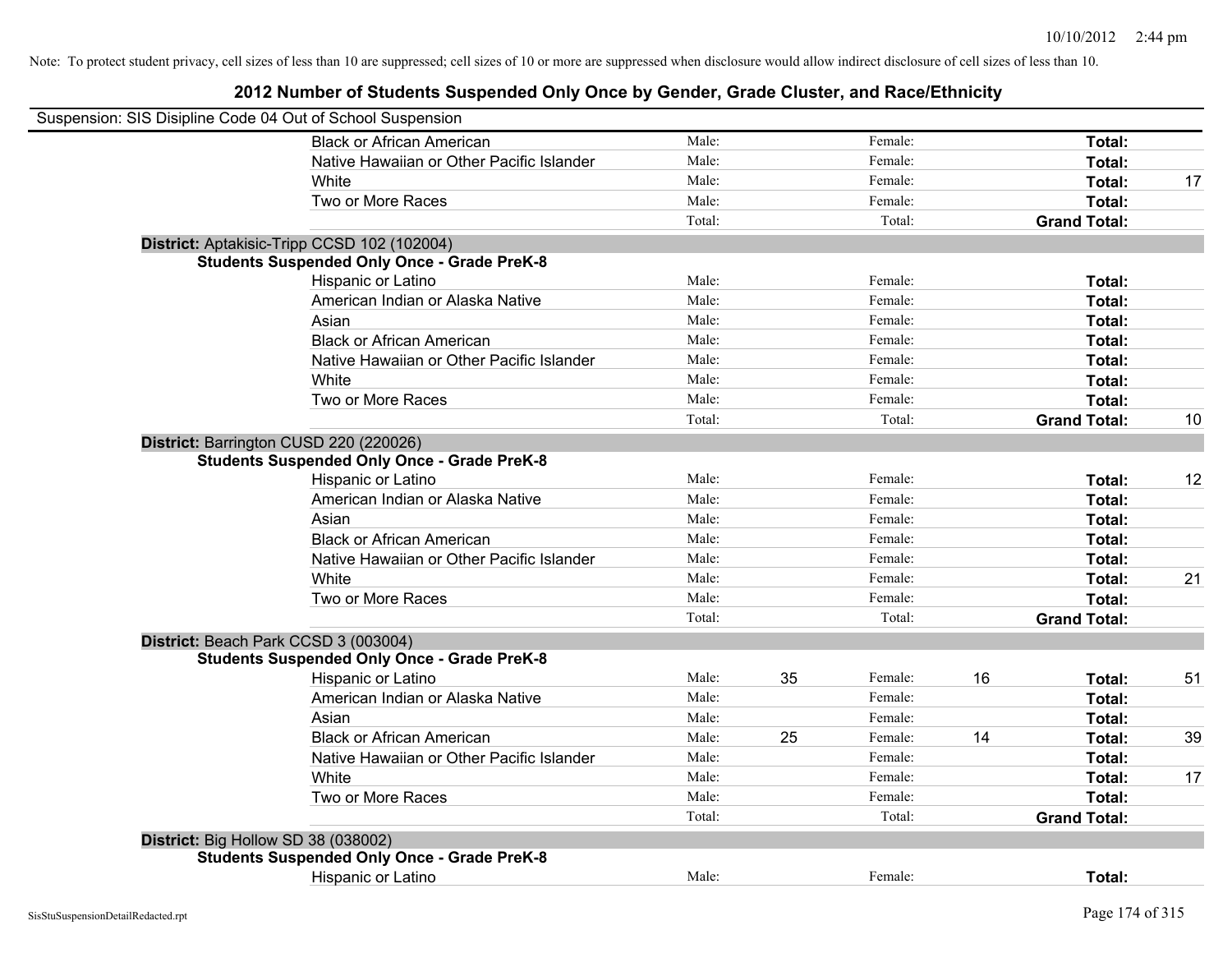#### **2012 Number of Students Suspended Only Once by Gender, Grade Cluster, and Race/Ethnicity**

|                                     | Suspension: SIS Disipline Code 04 Out of School Suspension |        |    |         |                     |               |    |
|-------------------------------------|------------------------------------------------------------|--------|----|---------|---------------------|---------------|----|
|                                     | American Indian or Alaska Native                           | Male:  |    | Female: |                     | Total:        |    |
|                                     | Asian                                                      | Male:  |    | Female: |                     | Total:        |    |
|                                     | <b>Black or African American</b>                           | Male:  |    | Female: |                     | Total:        |    |
|                                     | Native Hawaiian or Other Pacific Islander                  | Male:  |    | Female: |                     | Total:        |    |
|                                     | White                                                      | Male:  |    | Female: |                     | Total:        |    |
|                                     | Two or More Races                                          | Male:  |    | Female: |                     | Total:        |    |
|                                     |                                                            | Total: |    | Total:  | <b>Grand Total:</b> |               |    |
| District: CHSD 117 (117016)         |                                                            |        |    |         |                     |               |    |
|                                     | <b>Students Suspended Only Once - Grade 9-12</b>           |        |    |         |                     |               |    |
|                                     | <b>Hispanic or Latino</b>                                  | Male:  |    | Female: |                     | Total:        | 12 |
|                                     | American Indian or Alaska Native                           | Male:  |    | Female: |                     | Total:        |    |
|                                     | Asian                                                      | Male:  |    | Female: |                     | Total:        |    |
|                                     | <b>Black or African American</b>                           | Male:  |    | Female: |                     | Total:        |    |
|                                     | Native Hawaiian or Other Pacific Islander                  | Male:  |    | Female: |                     | Total:        |    |
|                                     | White                                                      | Male:  | 42 | Female: | 20                  | Total:        | 62 |
|                                     | Two or More Races                                          | Male:  |    | Female: | Total:              |               |    |
|                                     |                                                            | Total: |    | Total:  | <b>Grand Total:</b> |               |    |
| District: CHSD 128 (128016)         |                                                            |        |    |         |                     |               |    |
|                                     | <b>Students Suspended Only Once - Grade 9-12</b>           |        |    |         |                     |               |    |
|                                     | Hispanic or Latino                                         | Male:  |    | Female: |                     | Total:        |    |
|                                     | American Indian or Alaska Native                           | Male:  |    | Female: |                     | Total:        |    |
|                                     | Asian                                                      | Male:  |    | Female: |                     | Total:        |    |
|                                     | <b>Black or African American</b>                           | Male:  |    | Female: |                     | Total:        |    |
|                                     | Native Hawaiian or Other Pacific Islander                  | Male:  |    | Female: |                     | Total:        |    |
|                                     | White                                                      | Male:  |    | Female: |                     | Total:        | 13 |
|                                     | Two or More Races                                          | Male:  |    | Female: |                     | Total:        |    |
|                                     |                                                            | Total: |    | Total:  | <b>Grand Total:</b> |               |    |
| District: Deerfield SD 109 (109002) |                                                            |        |    |         |                     |               |    |
|                                     | <b>Students Suspended Only Once - Grade PreK-8</b>         |        |    |         |                     |               |    |
|                                     | Hispanic or Latino                                         | Male:  |    | Female: |                     | <b>Total:</b> |    |
|                                     | American Indian or Alaska Native                           | Male:  |    | Female: |                     | Total:        |    |
|                                     | Asian                                                      | Male:  |    | Female: |                     | Total:        |    |
|                                     | <b>Black or African American</b>                           | Male:  |    | Female: |                     | Total:        |    |
|                                     | Native Hawaiian or Other Pacific Islander                  | Male:  |    | Female: |                     | Total:        |    |
|                                     | White                                                      | Male:  |    | Female: |                     | Total:        |    |
|                                     | Two or More Races                                          | Male:  |    | Female: |                     | Total:        |    |
|                                     |                                                            | Total: |    | Total:  | <b>Grand Total:</b> |               |    |
|                                     |                                                            |        |    |         |                     |               |    |

**District:** Diamond Lake SD 76 (076002)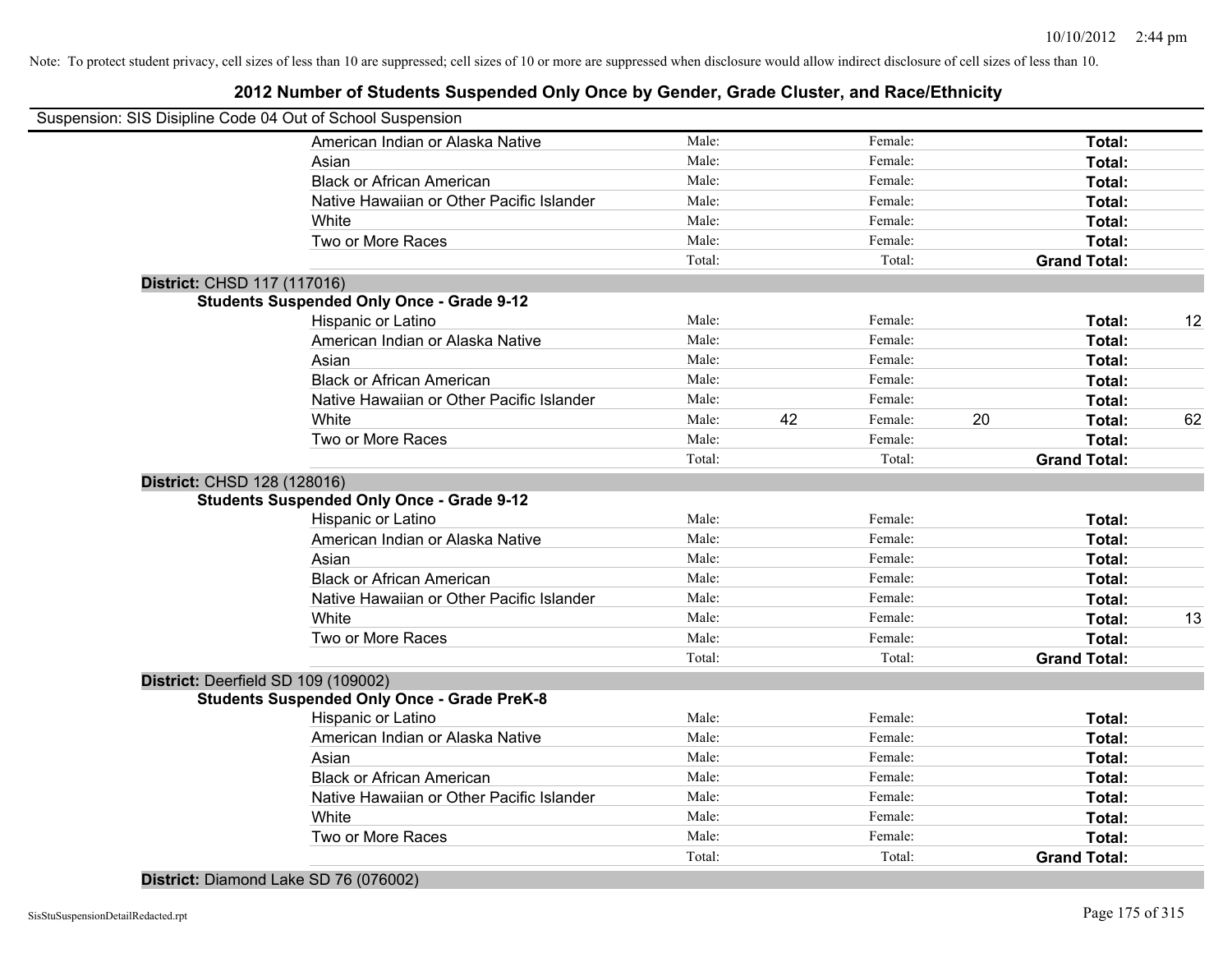# Suspension: SIS Disipline Code 04 Out of School Suspension **Students Suspended Only Once - Grade PreK-8** Hispanic or Latino **Finally** Male: **Female:** Female: **Total: Total:** Female: **Total:** Female: **Female:** Female: **Female:** Female: **Female:** Female: **Female:** Female: **Female:** Female: **Female:** Female: **Female:** Female: American Indian or Alaska Native **Male:** Male: Female: Female: **Total:** Total: Asian **Female:** Total: Male: Female: **Total:** Total: Total: Total: Total: Total: Total: Total: Total: Total: Total: Total: Total: Total: Total: Total: Total: Total: Total: Total: Total: Total: Total: Total: Total: Total: T Black or African American **Figure 10** Male: Female: Female: **Total:** Total: Native Hawaiian or Other Pacific Islander Male: Female: Female: **Total:** Total: White **Total:** Male: Female: **Total:** Female: **Total:** Total: Two or More Races **Total:** Male: Female: Female: **Total:** Total: Total: Total: Total: **Grand Total:** 12 **Students Suspended Only Once - Grade PreK-8**

| Male:  | Female: | Total:              |
|--------|---------|---------------------|
| Male:  | Female: | Total:              |
| Male:  | Female: | Total:              |
| Male:  | Female: | Total:              |
| Male:  | Female: | Total:              |
| Male:  | Female: | Total:              |
| Male:  | Female: | Total:              |
| Total: | Total:  | <b>Grand Total:</b> |
|        |         |                     |
|        |         |                     |
| Male:  | Female: | Total:              |
| Male:  | Female: | Total:              |
| Male:  | Female: | Total:              |
| Male:  | Female: | Total:              |
| Male:  | Female: | Total:              |
| Male:  | Female: | Total:              |
| Male:  | Female: | Total:              |
| Total: | Total:  | <b>Grand Total:</b> |
|        |         |                     |
|        |         |                     |
| Male:  | Female: | Total:              |
| Male:  | Female: | Total:              |
| Male:  | Female: | Total:              |
| Male:  | Female: | Total:              |
| Male:  | Female: | Total:              |
| Male:  | Female: | Total:              |
| Male:  | Female: | Total:              |
|        |         |                     |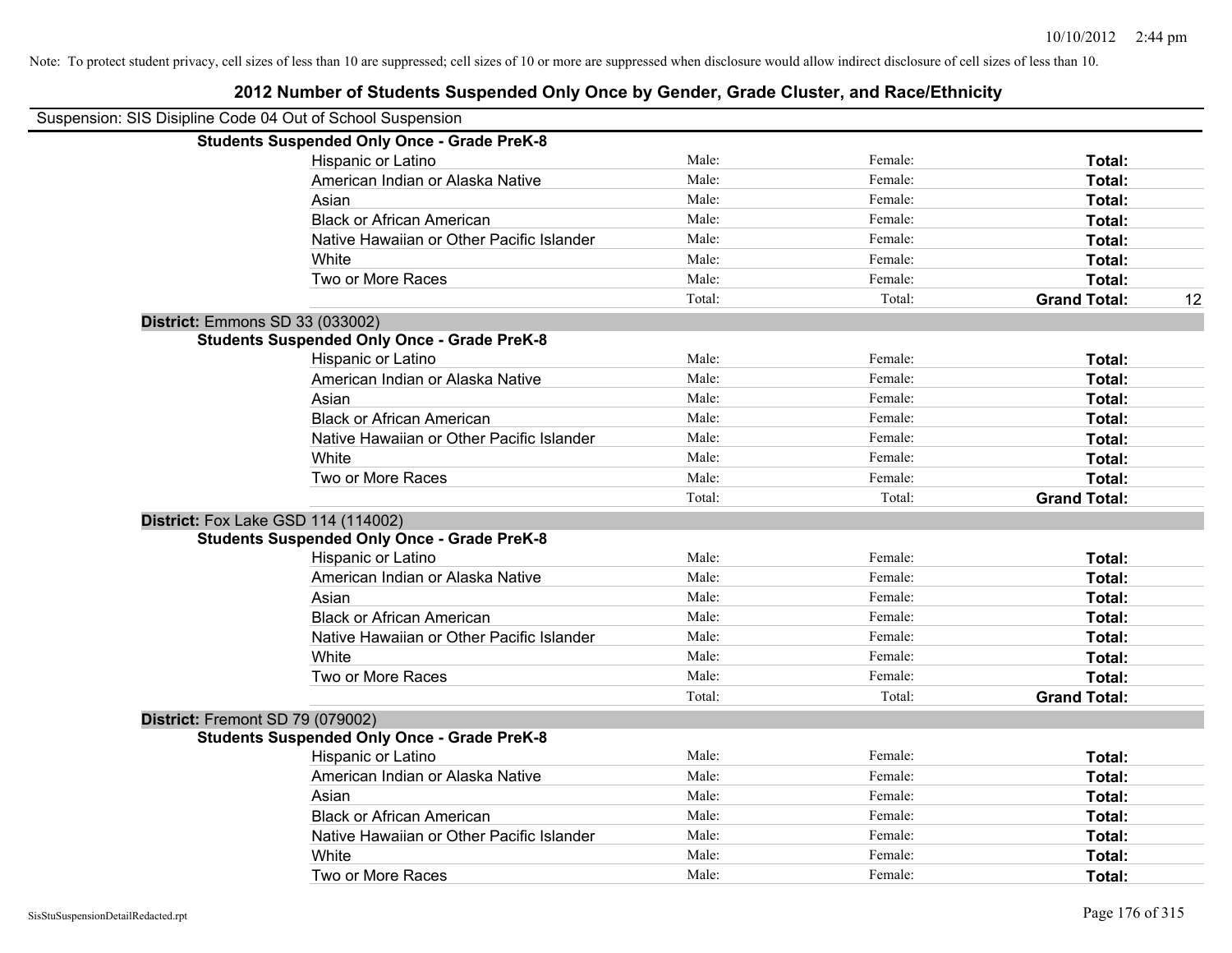| Suspension: SIS Disipline Code 04 Out of School Suspension |        |    |         |    |                     |    |
|------------------------------------------------------------|--------|----|---------|----|---------------------|----|
|                                                            | Total: |    | Total:  |    | <b>Grand Total:</b> |    |
| <b>District: Gavin SD 37 (037002)</b>                      |        |    |         |    |                     |    |
| <b>Students Suspended Only Once - Grade PreK-8</b>         |        |    |         |    |                     |    |
| Hispanic or Latino                                         | Male:  |    | Female: |    | Total:              |    |
| American Indian or Alaska Native                           | Male:  |    | Female: |    | Total:              |    |
| Asian                                                      | Male:  |    | Female: |    | Total:              |    |
| <b>Black or African American</b>                           | Male:  |    | Female: |    | Total:              |    |
| Native Hawaiian or Other Pacific Islander                  | Male:  |    | Female: |    | Total:              |    |
| White                                                      | Male:  |    | Female: |    | Total:              | 22 |
| Two or More Races                                          | Male:  |    | Female: |    | Total:              |    |
|                                                            | Total: |    | Total:  |    | <b>Grand Total:</b> |    |
| District: Grant CHSD 124 (124016)                          |        |    |         |    |                     |    |
| <b>Students Suspended Only Once - Grade 9-12</b>           |        |    |         |    |                     |    |
| Hispanic or Latino                                         | Male:  |    | Female: |    | Total:              | 21 |
| American Indian or Alaska Native                           | Male:  |    | Female: |    | Total:              |    |
| Asian                                                      | Male:  |    | Female: |    | Total:              |    |
| <b>Black or African American</b>                           | Male:  |    | Female: |    | Total:              |    |
| Native Hawaiian or Other Pacific Islander                  | Male:  |    | Female: |    | Total:              |    |
| White                                                      | Male:  | 46 | Female: | 21 | Total:              | 67 |
| Two or More Races                                          | Male:  |    | Female: |    | Total:              |    |
|                                                            | Total: | 68 | Total:  | 31 | <b>Grand Total:</b> | 99 |
| District: Grass Lake SD 36 (036002)                        |        |    |         |    |                     |    |
| <b>Students Suspended Only Once - Grade PreK-8</b>         |        |    |         |    |                     |    |
| Hispanic or Latino                                         | Male:  |    | Female: |    | Total:              |    |
| American Indian or Alaska Native                           | Male:  |    | Female: |    | Total:              |    |
| Asian                                                      | Male:  |    | Female: |    | Total:              |    |
| <b>Black or African American</b>                           | Male:  |    | Female: |    | Total:              |    |
| Native Hawaiian or Other Pacific Islander                  | Male:  |    | Female: |    | Total:              |    |
| White                                                      | Male:  |    | Female: |    | Total:              |    |
| Two or More Races                                          | Male:  |    | Female: |    | Total:              |    |
|                                                            | Total: |    | Total:  |    | <b>Grand Total:</b> |    |
| District: Grayslake CCSD 46 (046004)                       |        |    |         |    |                     |    |
| <b>Students Suspended Only Once - Grade PreK-8</b>         |        |    |         |    |                     |    |
| Hispanic or Latino                                         | Male:  |    | Female: |    | Total:              | 12 |
| American Indian or Alaska Native                           | Male:  |    | Female: |    | Total:              |    |
| Asian                                                      | Male:  |    | Female: |    | Total:              |    |
| <b>Black or African American</b>                           | Male:  |    | Female: |    | Total:              |    |
| Native Hawaiian or Other Pacific Islander                  | Male:  |    | Female: |    | Total:              |    |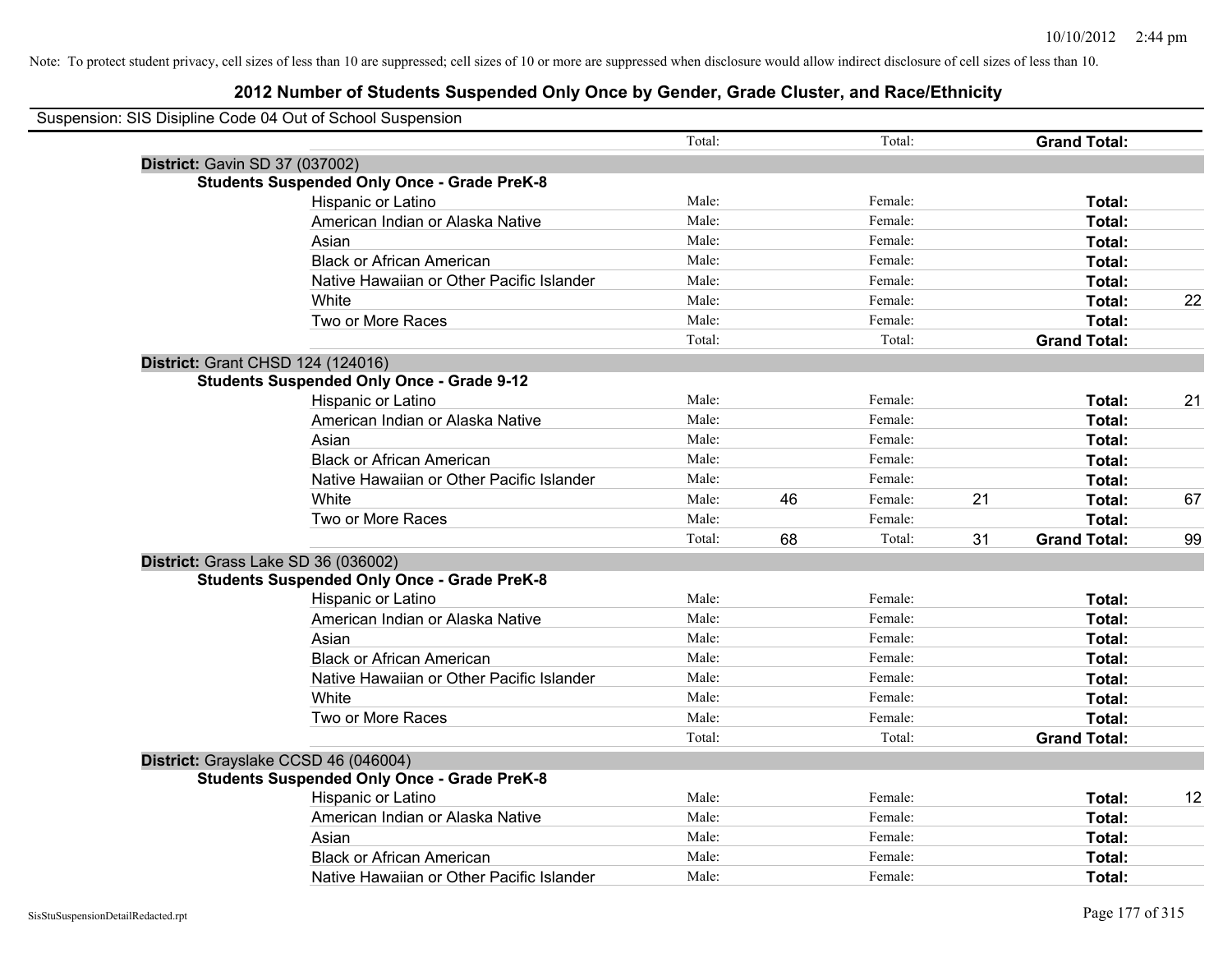| Suspension: SIS Disipline Code 04 Out of School Suspension |                                                    |        |    |         |    |                     |     |
|------------------------------------------------------------|----------------------------------------------------|--------|----|---------|----|---------------------|-----|
|                                                            | White                                              | Male:  |    | Female: |    | Total:              | 18  |
|                                                            | Two or More Races                                  | Male:  |    | Female: |    | Total:              |     |
|                                                            |                                                    | Total: |    | Total:  |    | <b>Grand Total:</b> | 42  |
|                                                            | District: Grayslake CHSD 127 (127016)              |        |    |         |    |                     |     |
|                                                            | <b>Students Suspended Only Once - Grade 9-12</b>   |        |    |         |    |                     |     |
|                                                            | Hispanic or Latino                                 | Male:  |    | Female: |    | Total:              | 38  |
|                                                            | American Indian or Alaska Native                   | Male:  |    | Female: |    | Total:              |     |
|                                                            | Asian                                              | Male:  |    | Female: |    | Total:              |     |
|                                                            | <b>Black or African American</b>                   | Male:  |    | Female: |    | Total:              |     |
|                                                            | Native Hawaiian or Other Pacific Islander          | Male:  |    | Female: |    | Total:              |     |
|                                                            | White                                              | Male:  |    | Female: |    | Total:              | 48  |
|                                                            | Two or More Races                                  | Male:  |    | Female: |    | Total:              |     |
|                                                            |                                                    | Total: | 84 | Total:  | 16 | <b>Grand Total:</b> | 100 |
| District: Gurnee SD 56 (056002)                            |                                                    |        |    |         |    |                     |     |
|                                                            | <b>Students Suspended Only Once - Grade PreK-8</b> |        |    |         |    |                     |     |
|                                                            | Hispanic or Latino                                 | Male:  |    | Female: |    | Total:              | 23  |
|                                                            | American Indian or Alaska Native                   | Male:  |    | Female: |    | Total:              |     |
|                                                            | Asian                                              | Male:  |    | Female: |    | Total:              |     |
|                                                            | <b>Black or African American</b>                   | Male:  |    | Female: |    | Total:              | 20  |
|                                                            | Native Hawaiian or Other Pacific Islander          | Male:  |    | Female: |    | Total:              |     |
|                                                            | White                                              | Male:  |    | Female: |    | Total:              |     |
|                                                            | Two or More Races                                  | Male:  |    | Female: |    | Total:              |     |
|                                                            |                                                    | Total: | 42 | Total:  | 14 | <b>Grand Total:</b> | 56  |
| District: Hawthorn CCSD 73 (073004)                        |                                                    |        |    |         |    |                     |     |
|                                                            | <b>Students Suspended Only Once - Grade PreK-8</b> |        |    |         |    |                     |     |
|                                                            | Hispanic or Latino                                 | Male:  |    | Female: |    | Total:              | 10  |
|                                                            | American Indian or Alaska Native                   | Male:  |    | Female: |    | Total:              |     |
|                                                            | Asian                                              | Male:  |    | Female: |    | Total:              |     |
|                                                            | <b>Black or African American</b>                   | Male:  |    | Female: |    | Total:              |     |
|                                                            | Native Hawaiian or Other Pacific Islander          | Male:  |    | Female: |    | Total:              |     |
|                                                            | White                                              | Male:  |    | Female: |    | Total:              |     |
|                                                            | Two or More Races                                  | Male:  |    | Female: |    | Total:              |     |
|                                                            |                                                    | Total: |    | Total:  |    | <b>Grand Total:</b> | 26  |
|                                                            | District: Kildeer Countryside CCSD 96 (096004)     |        |    |         |    |                     |     |
|                                                            | <b>Students Suspended Only Once - Grade PreK-8</b> |        |    |         |    |                     |     |
|                                                            | Hispanic or Latino                                 | Male:  |    | Female: |    | Total:              |     |
|                                                            | American Indian or Alaska Native                   | Male:  |    | Female: |    | Total:              |     |
|                                                            | Asian                                              | Male:  |    | Female: |    | Total:              |     |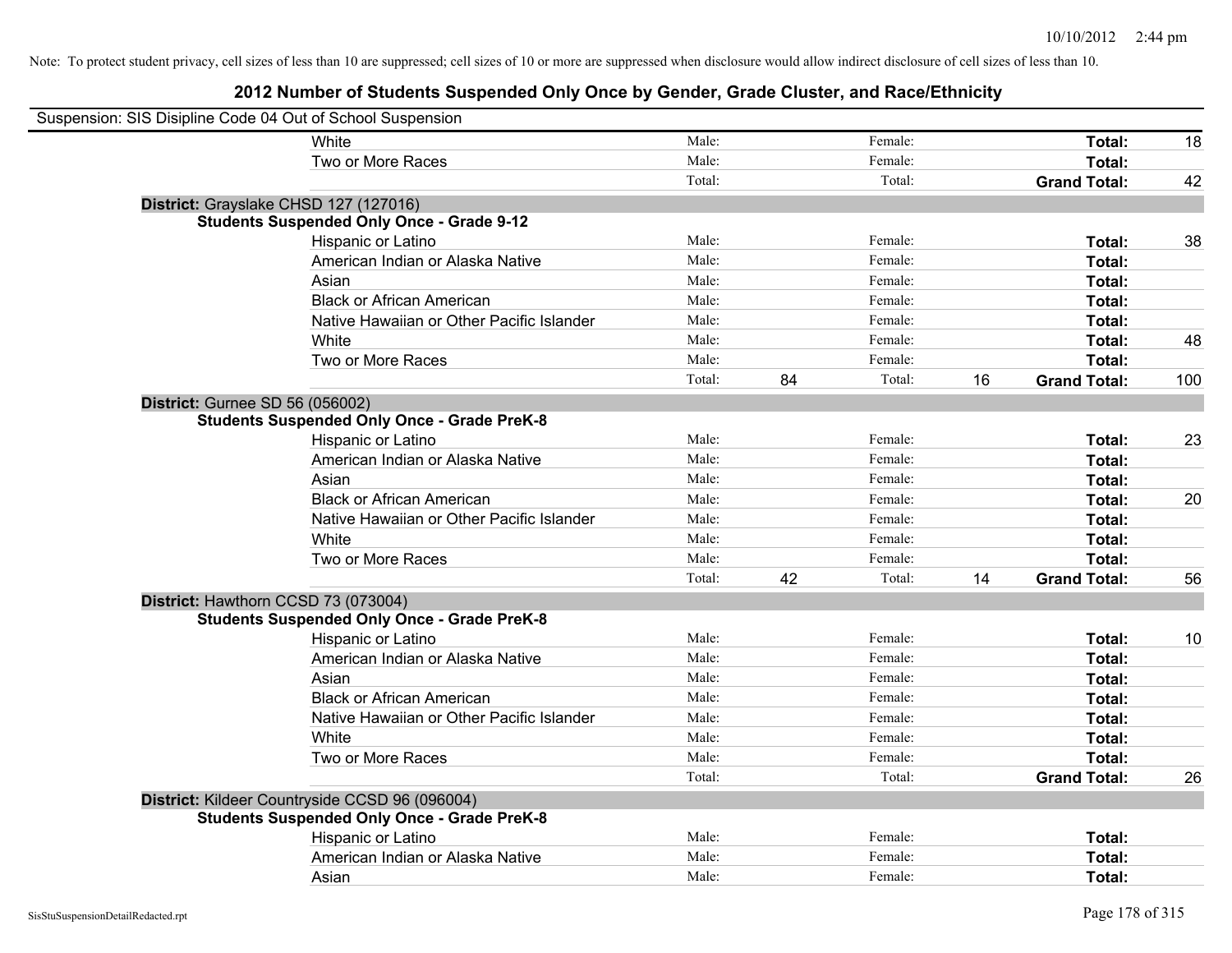| Suspension: SIS Disipline Code 04 Out of School Suspension |                |         |                     |    |
|------------------------------------------------------------|----------------|---------|---------------------|----|
| <b>Black or African American</b>                           | Male:          | Female: | Total:              |    |
| Native Hawaiian or Other Pacific Islander                  | Male:          | Female: | Total:              |    |
| White                                                      | Male:          | Female: | Total:              |    |
| Two or More Races                                          | Male:          | Female: | Total:              |    |
|                                                            | Total:         | Total:  | <b>Grand Total:</b> |    |
| District: Lake Bluff ESD 65 (065002)                       |                |         |                     |    |
| <b>Students Suspended Only Once - Grade PreK-8</b>         |                |         |                     |    |
| Hispanic or Latino                                         | Male:          | Female: | Total:              |    |
| American Indian or Alaska Native                           | Male:          | Female: | Total:              |    |
| Asian                                                      | Male:          | Female: | Total:              |    |
| <b>Black or African American</b>                           | Male:          | Female: | Total:              |    |
| Native Hawaiian or Other Pacific Islander                  | Male:          | Female: | Total:              |    |
| White                                                      | Male:          | Female: | Total:              |    |
| Two or More Races                                          | Male:          | Female: | Total:              |    |
|                                                            | Total:         | Total:  | <b>Grand Total:</b> |    |
| District: Lake Forest CHSD 115 (115016)                    |                |         |                     |    |
| <b>Students Suspended Only Once - Grade 9-12</b>           |                |         |                     |    |
| Hispanic or Latino                                         | Male:          | Female: | Total:              |    |
| American Indian or Alaska Native                           | Male:          | Female: | Total:              |    |
| Asian                                                      | Male:          | Female: | Total:              |    |
| <b>Black or African American</b>                           | Male:          | Female: | Total:              |    |
| Native Hawaiian or Other Pacific Islander                  | Male:          | Female: | Total:              |    |
| White                                                      | Male:          | Female: | Total:              | 14 |
| Two or More Races                                          | Male:          | Female: | Total:              |    |
|                                                            | Total:         | Total:  | <b>Grand Total:</b> |    |
| District: Lake Forest SD 67 (067005)                       |                |         |                     |    |
| <b>Students Suspended Only Once - Grade PreK-8</b>         |                |         |                     |    |
| Hispanic or Latino                                         | Male:          | Female: | Total:              |    |
| American Indian or Alaska Native                           | Male:          | Female: | Total:              |    |
| Asian                                                      | Male:          | Female: | Total:              |    |
| <b>Black or African American</b>                           | Male:          | Female: | Total:              |    |
|                                                            | Male:          | Female: |                     |    |
| Native Hawaiian or Other Pacific Islander                  |                |         | Total:              | 10 |
| White                                                      | Male:<br>Male: | Female: | Total:              |    |
| Two or More Races                                          |                | Female: | Total:              |    |
|                                                            | Total:         | Total:  | <b>Grand Total:</b> |    |
| District: Lake Villa CCSD 41 (041004)                      |                |         |                     |    |
| <b>Students Suspended Only Once - Grade PreK-8</b>         |                |         |                     |    |
| Hispanic or Latino                                         | Male:          | Female: | Total:              |    |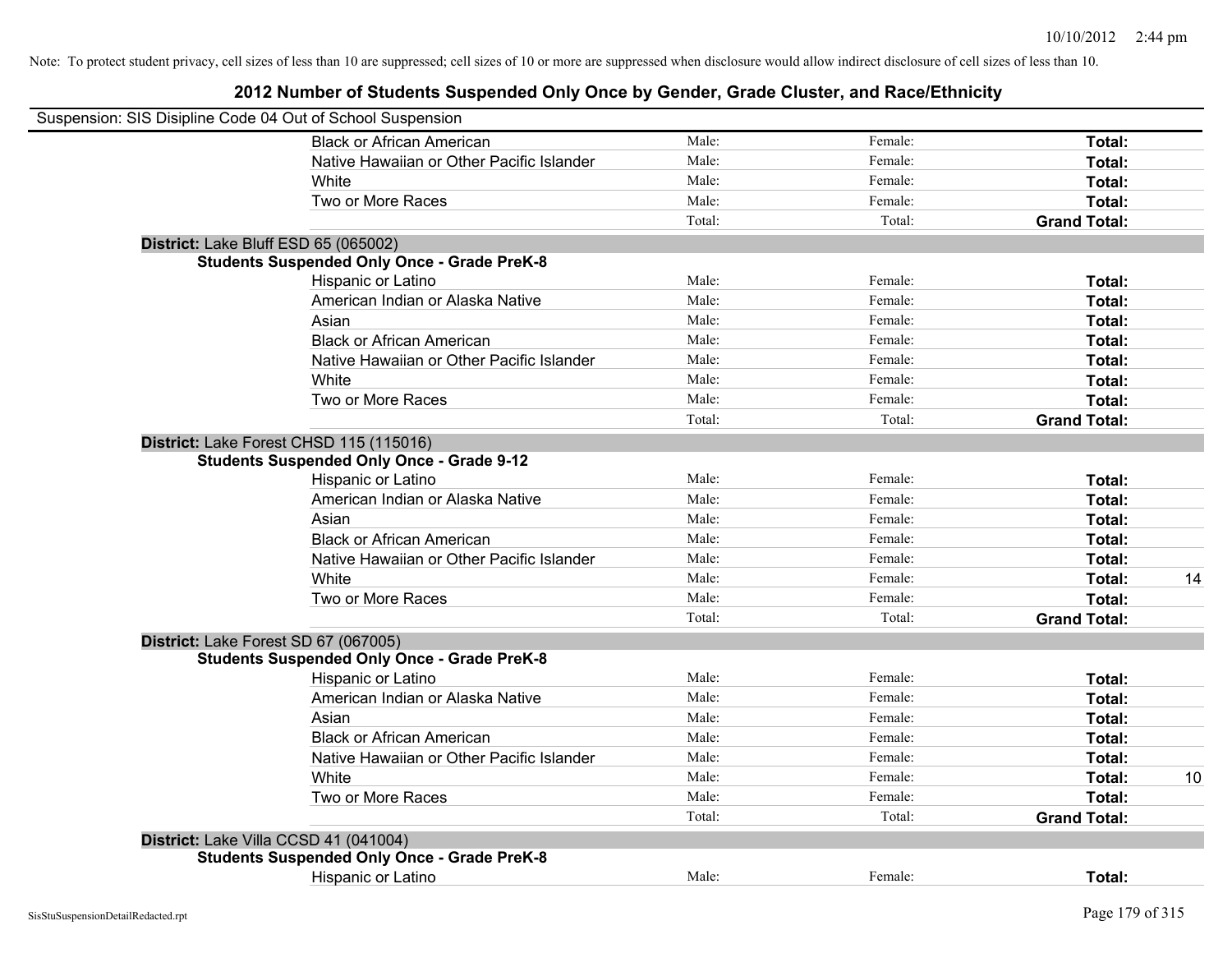#### **2012 Number of Students Suspended Only Once by Gender, Grade Cluster, and Race/Ethnicity**

| Suspension: SIS Disipline Code 04 Out of School Suspension |        |         |                     |    |
|------------------------------------------------------------|--------|---------|---------------------|----|
| American Indian or Alaska Native                           | Male:  | Female: | Total:              |    |
| Asian                                                      | Male:  | Female: | Total:              |    |
| <b>Black or African American</b>                           | Male:  | Female: | Total:              |    |
| Native Hawaiian or Other Pacific Islander                  | Male:  | Female: | Total:              |    |
| White                                                      | Male:  | Female: | Total:              | 18 |
| Two or More Races                                          | Male:  | Female: | Total:              |    |
|                                                            | Total: | Total:  | <b>Grand Total:</b> |    |
| District: Lake Zurich CUSD 95 (095026)                     |        |         |                     |    |
| <b>Students Suspended Only Once - Grade PreK-8</b>         |        |         |                     |    |
| Hispanic or Latino                                         | Male:  | Female: | Total:              |    |
| American Indian or Alaska Native                           | Male:  | Female: | Total:              |    |
| Asian                                                      | Male:  | Female: | Total:              |    |
| <b>Black or African American</b>                           | Male:  | Female: | Total:              |    |
| Native Hawaiian or Other Pacific Islander                  | Male:  | Female: | Total:              |    |
| White                                                      | Male:  | Female: | Total:              |    |
| Two or More Races                                          | Male:  | Female: | Total:              |    |
|                                                            | Total: | Total:  | <b>Grand Total:</b> |    |
| <b>Students Suspended Only Once - Grade 9-12</b>           |        |         |                     |    |
| Hispanic or Latino                                         | Male:  | Female: | Total:              |    |
| American Indian or Alaska Native                           | Male:  | Female: | Total:              |    |
| Asian                                                      | Male:  | Female: | Total:              |    |
| <b>Black or African American</b>                           | Male:  | Female: | Total:              |    |
| Native Hawaiian or Other Pacific Islander                  | Male:  | Female: | Total:              |    |
| White                                                      | Male:  | Female: | Total:              | 30 |
| Two or More Races                                          | Male:  | Female: | Total:              |    |
|                                                            | Total: | Total:  | <b>Grand Total:</b> |    |
| District: Libertyville SD 70 (070002)                      |        |         |                     |    |
| <b>Students Suspended Only Once - Grade PreK-8</b>         |        |         |                     |    |
| Hispanic or Latino                                         | Male:  | Female: | Total:              |    |
| American Indian or Alaska Native                           | Male:  | Female: | Total:              |    |
| Asian                                                      | Male:  | Female: | Total:              |    |
| <b>Black or African American</b>                           | Male:  | Female: | Total:              |    |
| Native Hawaiian or Other Pacific Islander                  | Male:  | Female: | Total:              |    |
| White                                                      | Male:  | Female: | Total:              |    |
| Two or More Races                                          | Male:  | Female: | Total:              |    |
|                                                            | Total: | Total:  | <b>Grand Total:</b> |    |
| District: Lincolnshire-Prairieview SD 103 (103002)         |        |         |                     |    |

**Students Suspended Only Once - Grade PreK-8**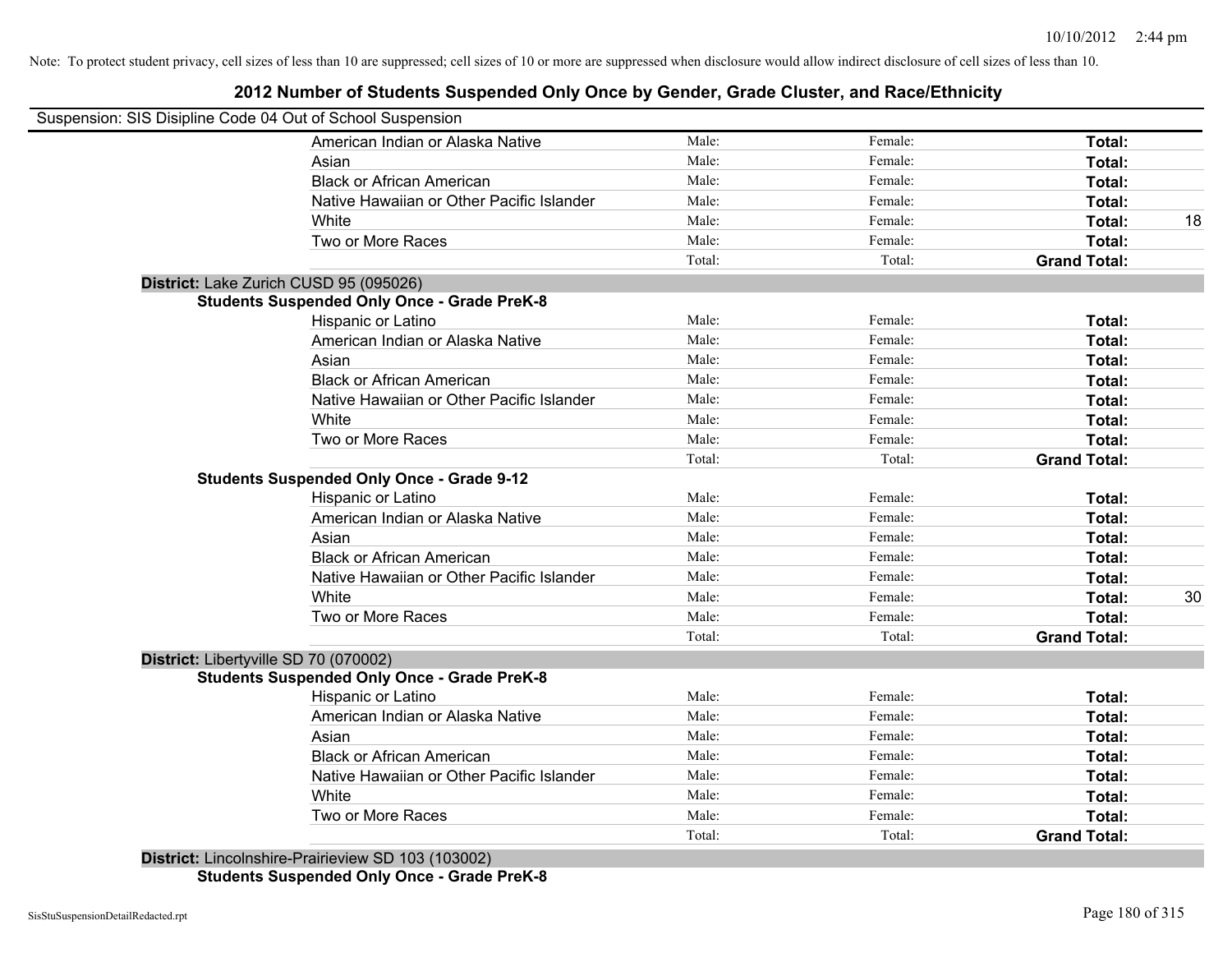| Suspension: SIS Disipline Code 04 Out of School Suspension |        |    |         |    |                     |    |
|------------------------------------------------------------|--------|----|---------|----|---------------------|----|
| Hispanic or Latino                                         | Male:  |    | Female: |    | Total:              |    |
| American Indian or Alaska Native                           | Male:  |    | Female: |    | Total:              |    |
| Asian                                                      | Male:  |    | Female: |    | Total:              |    |
| <b>Black or African American</b>                           | Male:  |    | Female: |    | Total:              |    |
| Native Hawaiian or Other Pacific Islander                  | Male:  |    | Female: |    | Total:              |    |
| White                                                      | Male:  |    | Female: |    | Total:              |    |
| Two or More Races                                          | Male:  |    | Female: |    | Total:              |    |
|                                                            | Total: |    | Total:  |    | <b>Grand Total:</b> |    |
| District: Millburn CCSD 24 (024004)                        |        |    |         |    |                     |    |
| <b>Students Suspended Only Once - Grade PreK-8</b>         |        |    |         |    |                     |    |
| Hispanic or Latino                                         | Male:  |    | Female: |    | Total:              |    |
| American Indian or Alaska Native                           | Male:  |    | Female: |    | Total:              |    |
| Asian                                                      | Male:  |    | Female: |    | Total:              |    |
| <b>Black or African American</b>                           | Male:  |    | Female: |    | Total:              |    |
| Native Hawaiian or Other Pacific Islander                  | Male:  |    | Female: |    | Total:              |    |
| White                                                      | Male:  |    | Female: |    | Total:              |    |
| Two or More Races                                          | Male:  |    | Female: |    | Total:              |    |
|                                                            | Total: |    | Total:  |    | <b>Grand Total:</b> |    |
| District: Mundelein Cons HSD 120 (120013)                  |        |    |         |    |                     |    |
| <b>Students Suspended Only Once - Grade 9-12</b>           |        |    |         |    |                     |    |
| Hispanic or Latino                                         | Male:  | 23 | Female: | 16 | Total:              | 39 |
| American Indian or Alaska Native                           | Male:  |    | Female: |    | Total:              |    |
| Asian                                                      | Male:  |    | Female: |    | Total:              |    |
| <b>Black or African American</b>                           | Male:  |    | Female: |    | Total:              |    |
| Native Hawaiian or Other Pacific Islander                  | Male:  |    | Female: |    | Total:              |    |
| White                                                      | Male:  |    | Female: |    | Total:              | 31 |
| Two or More Races                                          | Male:  |    | Female: |    | Total:              |    |
|                                                            | Total: |    | Total:  |    | <b>Grand Total:</b> |    |
| District: Mundelein ESD 75 (075002)                        |        |    |         |    |                     |    |
| <b>Students Suspended Only Once - Grade PreK-8</b>         |        |    |         |    |                     |    |
| Hispanic or Latino                                         | Male:  |    | Female: |    | Total:              | 24 |
| American Indian or Alaska Native                           | Male:  |    | Female: |    | Total:              |    |
| Asian                                                      | Male:  |    | Female: |    | Total:              |    |
| <b>Black or African American</b>                           | Male:  |    | Female: |    | Total:              |    |
| Native Hawaiian or Other Pacific Islander                  | Male:  |    | Female: |    | Total:              |    |
| White                                                      | Male:  |    | Female: |    | Total:              | 14 |
| Two or More Races                                          | Male:  |    | Female: |    | Total:              |    |
|                                                            | Total: |    | Total:  |    | <b>Grand Total:</b> |    |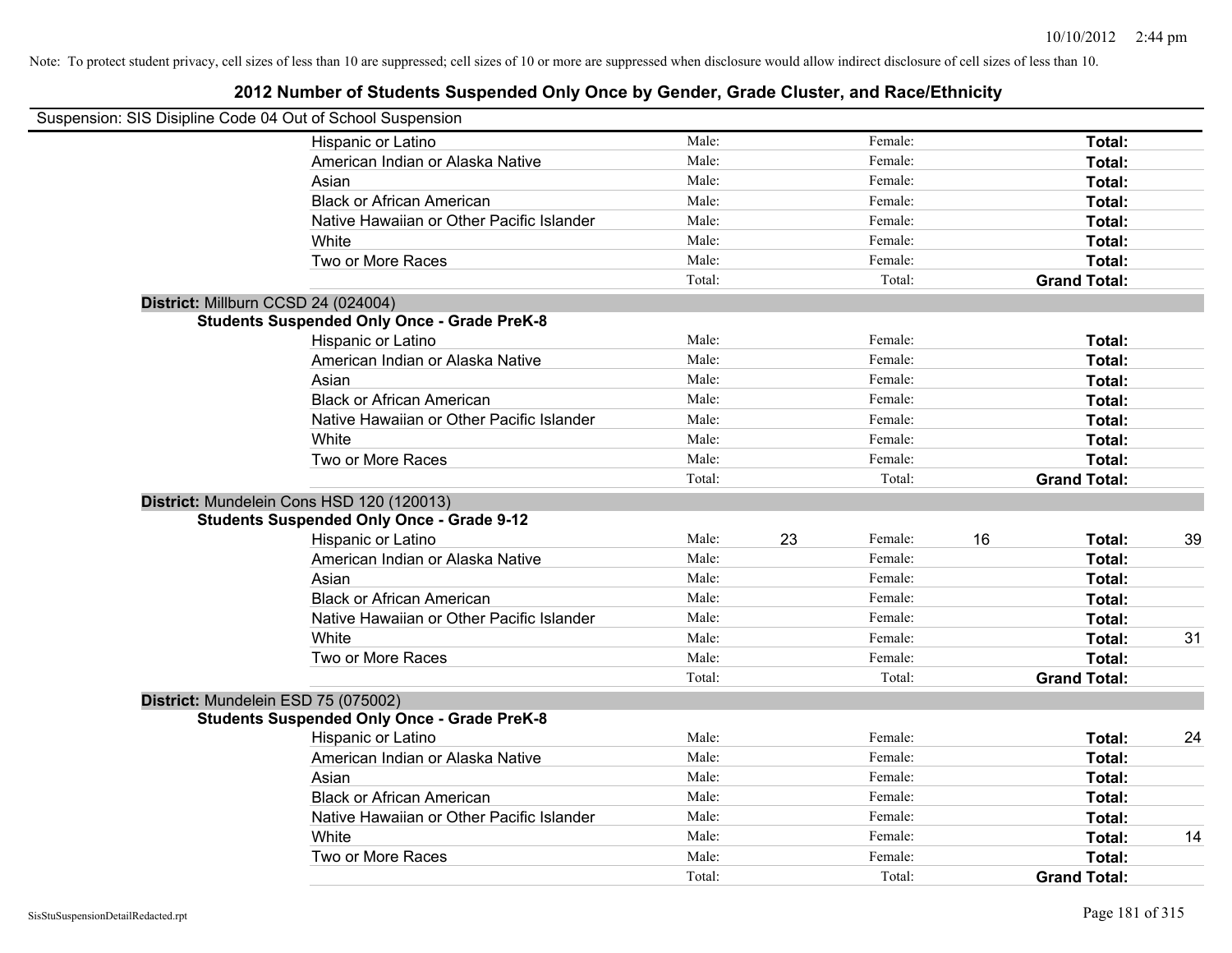| Suspension: SIS Disipline Code 04 Out of School Suspension |                                                    |        |    |         |    |                     |    |
|------------------------------------------------------------|----------------------------------------------------|--------|----|---------|----|---------------------|----|
|                                                            |                                                    |        |    |         |    |                     |    |
|                                                            | District: Non-Public School (044Z)                 |        |    |         |    |                     |    |
|                                                            | <b>Students Suspended Only Once - Grade 9-12</b>   |        |    |         |    |                     |    |
|                                                            | Hispanic or Latino                                 | Male:  |    | Female: |    | Total:              |    |
|                                                            | American Indian or Alaska Native                   | Male:  |    | Female: |    | Total:              |    |
|                                                            | Asian                                              | Male:  |    | Female: |    | Total:              |    |
|                                                            | <b>Black or African American</b>                   | Male:  |    | Female: |    | Total:              |    |
|                                                            | Native Hawaiian or Other Pacific Islander          | Male:  |    | Female: |    | Total:              |    |
|                                                            | White                                              | Male:  |    | Female: |    | Total:              |    |
|                                                            | Two or More Races                                  | Male:  |    | Female: |    | Total:              |    |
|                                                            |                                                    | Total: |    | Total:  |    | <b>Grand Total:</b> |    |
|                                                            | District: Non-Public School (7900)                 |        |    |         |    |                     |    |
|                                                            | <b>Students Suspended Only Once - Grade 9-12</b>   |        |    |         |    |                     |    |
|                                                            | Hispanic or Latino                                 | Male:  |    | Female: |    | Total:              |    |
|                                                            | American Indian or Alaska Native                   | Male:  |    | Female: |    | Total:              |    |
|                                                            | Asian                                              | Male:  |    | Female: |    | Total:              |    |
|                                                            | <b>Black or African American</b>                   | Male:  |    | Female: |    | Total:              |    |
|                                                            | Native Hawaiian or Other Pacific Islander          | Male:  |    | Female: |    | Total:              |    |
|                                                            | White                                              | Male:  |    | Female: |    | Total:              |    |
|                                                            | Two or More Races                                  | Male:  |    | Female: |    | Total:              |    |
|                                                            |                                                    | Total: |    | Total:  |    | <b>Grand Total:</b> |    |
|                                                            | District: North Chicago SD 187 (187026)            |        |    |         |    |                     |    |
|                                                            | <b>Students Suspended Only Once - Grade PreK-8</b> |        |    |         |    |                     |    |
|                                                            | Hispanic or Latino                                 | Male:  | 35 | Female: | 16 | Total:              | 51 |
|                                                            | American Indian or Alaska Native                   | Male:  |    | Female: |    | Total:              |    |
|                                                            | Asian                                              | Male:  |    | Female: |    | Total:              |    |
|                                                            | <b>Black or African American</b>                   | Male:  | 55 | Female: | 40 | Total:              | 95 |
|                                                            | Native Hawaiian or Other Pacific Islander          | Male:  |    | Female: |    | Total:              |    |
|                                                            | White                                              | Male:  |    | Female: |    | Total:              |    |
|                                                            | Two or More Races                                  | Male:  |    | Female: |    | Total:              |    |
|                                                            |                                                    | Total: |    | Total:  |    | <b>Grand Total:</b> |    |
|                                                            | <b>Students Suspended Only Once - Grade 9-12</b>   |        |    |         |    |                     |    |
|                                                            | Hispanic or Latino                                 | Male:  |    | Female: |    | Total:              | 12 |
|                                                            | American Indian or Alaska Native                   | Male:  |    | Female: |    | Total:              |    |
|                                                            | Asian                                              | Male:  |    | Female: |    | Total:              |    |
|                                                            | <b>Black or African American</b>                   | Male:  | 27 | Female: | 11 | Total:              | 38 |
|                                                            | Native Hawaiian or Other Pacific Islander          | Male:  |    | Female: |    | Total:              |    |
|                                                            | White                                              | Male:  |    | Female: |    | Total:              |    |
|                                                            | Two or More Races                                  | Male:  |    | Female: |    | Total:              |    |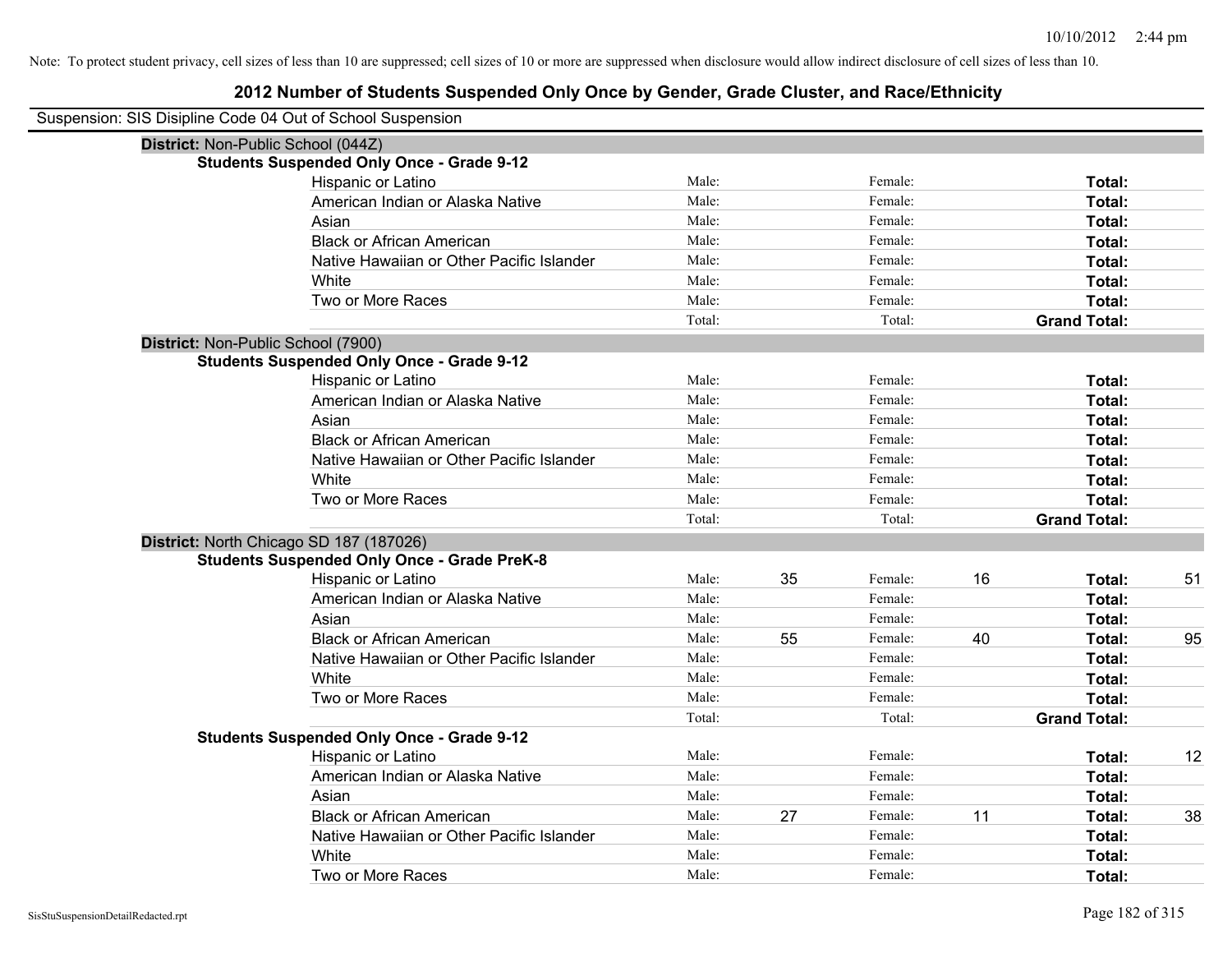| Suspension: SIS Disipline Code 04 Out of School Suspension |        |         |                     |    |
|------------------------------------------------------------|--------|---------|---------------------|----|
|                                                            | Total: | Total:  | <b>Grand Total:</b> |    |
| District: North Shore SD 112 (112002)                      |        |         |                     |    |
| <b>Students Suspended Only Once - Grade PreK-8</b>         |        |         |                     |    |
| <b>Hispanic or Latino</b>                                  | Male:  | Female: | Total:              |    |
| American Indian or Alaska Native                           | Male:  | Female: | Total:              |    |
| Asian                                                      | Male:  | Female: | Total:              |    |
| <b>Black or African American</b>                           | Male:  | Female: | Total:              |    |
| Native Hawaiian or Other Pacific Islander                  | Male:  | Female: | Total:              |    |
| White                                                      | Male:  | Female: | Total:              |    |
| Two or More Races                                          | Male:  | Female: | <b>Total:</b>       |    |
|                                                            | Total: | Total:  | <b>Grand Total:</b> | 14 |
| District: Oak Grove SD 68 (068002)                         |        |         |                     |    |
| <b>Students Suspended Only Once - Grade PreK-8</b>         |        |         |                     |    |
| Hispanic or Latino                                         | Male:  | Female: | Total:              |    |
| American Indian or Alaska Native                           | Male:  | Female: | Total:              |    |
| Asian                                                      | Male:  | Female: | Total:              |    |
| <b>Black or African American</b>                           | Male:  | Female: | Total:              |    |
| Native Hawaiian or Other Pacific Islander                  | Male:  | Female: | Total:              |    |
| White                                                      | Male:  | Female: | Total:              |    |
| Two or More Races                                          | Male:  | Female: | Total:              |    |
|                                                            | Total: | Total:  | <b>Grand Total:</b> |    |
| District: Prairie Crossing Charter School (900025)         |        |         |                     |    |
| <b>Students Suspended Only Once - Grade PreK-8</b>         |        |         |                     |    |
| Hispanic or Latino                                         | Male:  | Female: | Total:              |    |
| American Indian or Alaska Native                           | Male:  | Female: | Total:              |    |
| Asian                                                      | Male:  | Female: | Total:              |    |
| <b>Black or African American</b>                           | Male:  | Female: | Total:              |    |
| Native Hawaiian or Other Pacific Islander                  | Male:  | Female: | Total:              |    |
| <b>White</b>                                               | Male:  | Female: | Total:              |    |
| Two or More Races                                          | Male:  | Female: | Total:              |    |
|                                                            | Total: | Total:  | <b>Grand Total:</b> |    |
| District: Rondout SD 72 (072002)                           |        |         |                     |    |
| <b>Students Suspended Only Once - Grade PreK-8</b>         |        |         |                     |    |
| Hispanic or Latino                                         | Male:  | Female: | Total:              |    |
| American Indian or Alaska Native                           | Male:  | Female: | Total:              |    |
| Asian                                                      | Male:  | Female: | Total:              |    |
| <b>Black or African American</b>                           | Male:  | Female: | Total:              |    |
| Native Hawaiian or Other Pacific Islander                  | Male:  | Female: | Total:              |    |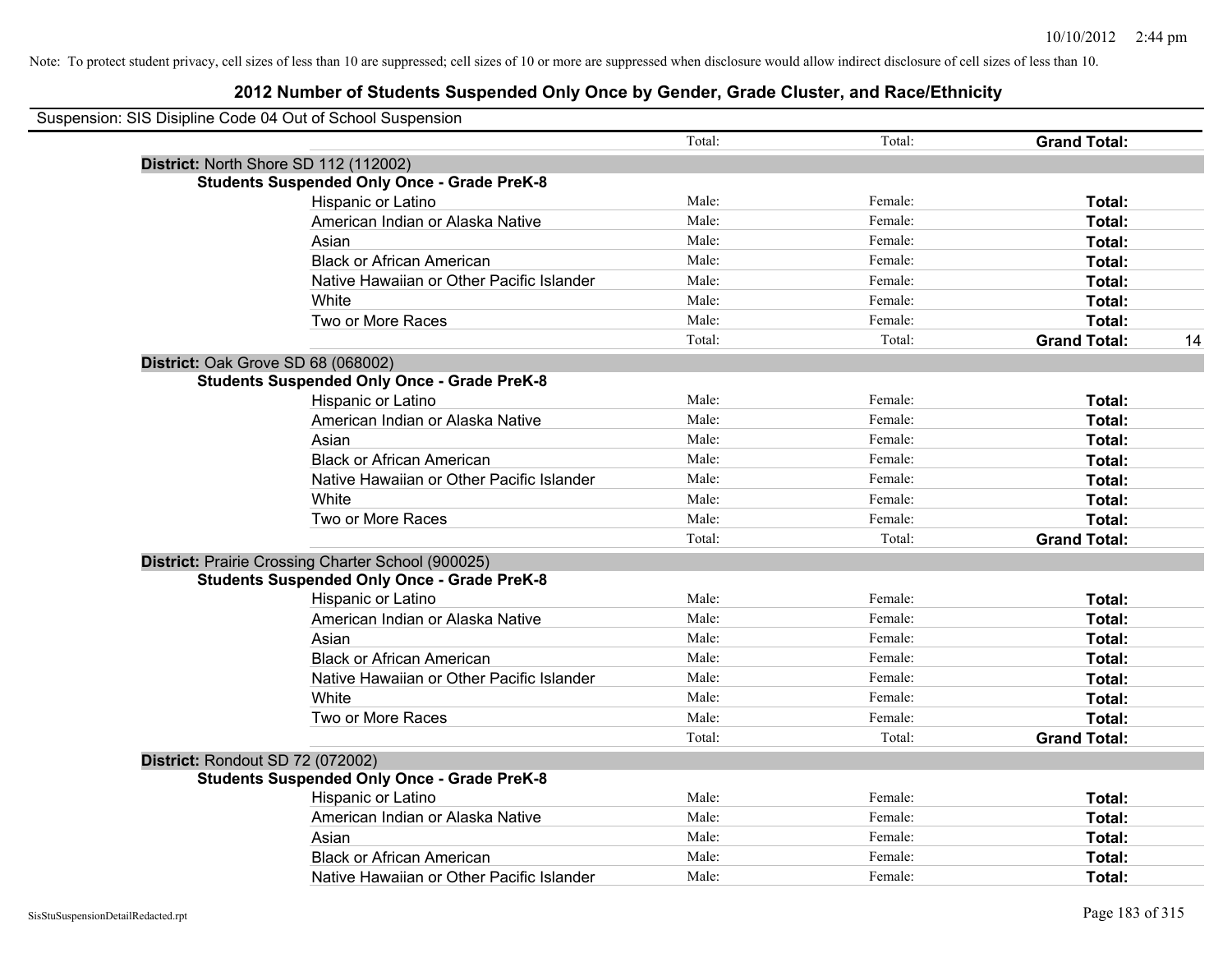| Suspension: SIS Disipline Code 04 Out of School Suspension |                                                     |        |    |         |    |                     |    |
|------------------------------------------------------------|-----------------------------------------------------|--------|----|---------|----|---------------------|----|
|                                                            | White                                               | Male:  |    | Female: |    | Total:              |    |
|                                                            | Two or More Races                                   | Male:  |    | Female: |    | Total:              |    |
|                                                            |                                                     | Total: |    | Total:  |    | <b>Grand Total:</b> |    |
|                                                            | District: Round Lake CUSD 116 (116026)              |        |    |         |    |                     |    |
|                                                            | <b>Students Suspended Only Once - Grade PreK-8</b>  |        |    |         |    |                     |    |
|                                                            | Hispanic or Latino                                  | Male:  | 63 | Female: | 14 | Total:              | 77 |
|                                                            | American Indian or Alaska Native                    | Male:  |    | Female: |    | Total:              |    |
|                                                            | Asian                                               | Male:  |    | Female: |    | Total:              |    |
|                                                            | <b>Black or African American</b>                    | Male:  | 11 | Female: | 12 | Total:              | 23 |
|                                                            | Native Hawaiian or Other Pacific Islander           | Male:  |    | Female: |    | Total:              |    |
|                                                            | White                                               | Male:  |    | Female: |    | Total:              | 17 |
|                                                            | Two or More Races                                   | Male:  |    | Female: |    | Total:              |    |
|                                                            |                                                     | Total: |    | Total:  |    | <b>Grand Total:</b> |    |
|                                                            | <b>Students Suspended Only Once - Grade 9-12</b>    |        |    |         |    |                     |    |
|                                                            | Hispanic or Latino                                  | Male:  | 45 | Female: | 27 | Total:              | 72 |
|                                                            | American Indian or Alaska Native                    | Male:  |    | Female: |    | Total:              |    |
|                                                            | Asian                                               | Male:  |    | Female: |    | Total:              |    |
|                                                            | <b>Black or African American</b>                    | Male:  | 14 | Female: | 14 | Total:              | 28 |
|                                                            | Native Hawaiian or Other Pacific Islander           | Male:  |    | Female: |    | Total:              |    |
|                                                            | White                                               | Male:  | 15 | Female: | 12 | Total:              | 27 |
|                                                            | Two or More Races                                   | Male:  |    | Female: |    | Total:              |    |
|                                                            |                                                     | Total: |    | Total:  |    | <b>Grand Total:</b> |    |
|                                                            | District: Spec Educ Dist Lake County/Sedol (825060) |        |    |         |    |                     |    |
|                                                            | <b>Students Suspended Only Once - Grade PreK-8</b>  |        |    |         |    |                     |    |
|                                                            | Hispanic or Latino                                  | Male:  |    | Female: |    | Total:              |    |
|                                                            | American Indian or Alaska Native                    | Male:  |    | Female: |    | Total:              |    |
|                                                            | Asian                                               | Male:  |    | Female: |    | Total:              |    |
|                                                            | <b>Black or African American</b>                    | Male:  |    | Female: |    | Total:              |    |
|                                                            | Native Hawaiian or Other Pacific Islander           | Male:  |    | Female: |    | Total:              |    |
|                                                            | White                                               | Male:  |    | Female: |    | Total:              |    |
|                                                            | Two or More Races                                   | Male:  |    | Female: |    | Total:              |    |
|                                                            |                                                     | Total: |    | Total:  |    | <b>Grand Total:</b> | 10 |
|                                                            | <b>Students Suspended Only Once - Grade 9-12</b>    |        |    |         |    |                     |    |
|                                                            | Hispanic or Latino                                  | Male:  |    | Female: |    | Total:              |    |
|                                                            | American Indian or Alaska Native                    | Male:  |    | Female: |    | Total:              |    |
|                                                            | Asian                                               | Male:  |    | Female: |    | Total:              |    |
|                                                            | <b>Black or African American</b>                    | Male:  |    | Female: |    | Total:              |    |
|                                                            | Native Hawaiian or Other Pacific Islander           | Male:  |    | Female: |    | Total:              |    |
|                                                            | White                                               | Male:  |    | Female: |    | Total:              |    |
| SisStuSuspensionDetailRedacted.rpt                         |                                                     |        |    |         |    | Page 184 of 315     |    |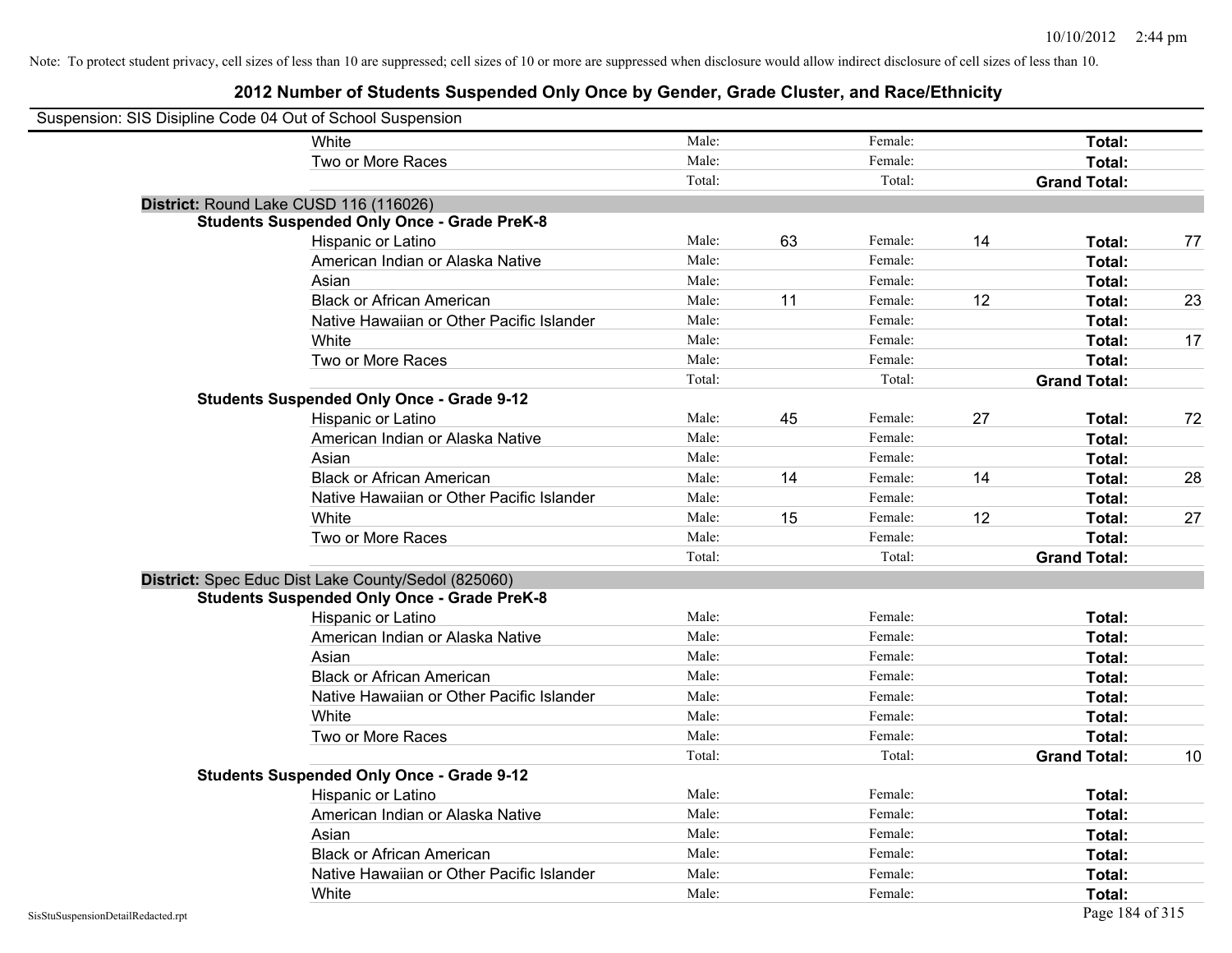### **2012 Number of Students Suspended Only Once by Gender, Grade Cluster, and Race/Ethnicity**

| Suspension: SIS Disipline Code 04 Out of School Suspension |                                                    |        |    |         |    |                     |     |
|------------------------------------------------------------|----------------------------------------------------|--------|----|---------|----|---------------------|-----|
|                                                            | Two or More Races                                  | Male:  |    | Female: |    | Total:              |     |
|                                                            |                                                    | Total: |    | Total:  |    | <b>Grand Total:</b> |     |
| <b>District:</b> Twp HSD 113 (113017)                      |                                                    |        |    |         |    |                     |     |
|                                                            | <b>Students Suspended Only Once - Grade 9-12</b>   |        |    |         |    |                     |     |
|                                                            | Hispanic or Latino                                 | Male:  |    | Female: |    | Total:              |     |
|                                                            | American Indian or Alaska Native                   | Male:  |    | Female: |    | Total:              |     |
|                                                            | Asian                                              | Male:  |    | Female: |    | Total:              |     |
|                                                            | <b>Black or African American</b>                   | Male:  |    | Female: |    | Total:              |     |
|                                                            | Native Hawaiian or Other Pacific Islander          | Male:  |    | Female: |    | Total:              |     |
|                                                            | White                                              | Male:  |    | Female: |    | Total:              |     |
|                                                            | Two or More Races                                  | Male:  |    | Female: |    | Total:              |     |
|                                                            |                                                    | Total: |    | Total:  |    | <b>Grand Total:</b> |     |
| District: Warren Twp HSD 121 (121017)                      |                                                    |        |    |         |    |                     |     |
|                                                            | <b>Students Suspended Only Once - Grade 9-12</b>   |        |    |         |    |                     |     |
|                                                            | Hispanic or Latino                                 | Male:  | 51 | Female: | 28 | Total:              | 79  |
|                                                            | American Indian or Alaska Native                   | Male:  |    | Female: |    | Total:              |     |
|                                                            | Asian                                              | Male:  |    | Female: |    | Total:              |     |
|                                                            | <b>Black or African American</b>                   | Male:  | 31 | Female: | 15 | Total:              | 46  |
|                                                            | Native Hawaiian or Other Pacific Islander          | Male:  |    | Female: |    | Total:              |     |
|                                                            | White                                              | Male:  | 46 | Female: | 18 | Total:              | 64  |
|                                                            | Two or More Races                                  | Male:  |    | Female: |    | Total:              |     |
|                                                            |                                                    | Total: |    | Total:  |    | <b>Grand Total:</b> | 201 |
| District: Wauconda CUSD 118 (118026)                       |                                                    |        |    |         |    |                     |     |
|                                                            | <b>Students Suspended Only Once - Grade PreK-8</b> |        |    |         |    |                     |     |
|                                                            | <b>Hispanic or Latino</b>                          | Male:  |    | Female: |    | Total:              |     |
|                                                            | American Indian or Alaska Native                   | Male:  |    | Female: |    | Total:              |     |
|                                                            | Asian                                              | Male:  |    | Female: |    | Total:              |     |
|                                                            | <b>Black or African American</b>                   | Male:  |    | Female: |    | Total:              |     |
|                                                            | Native Hawaiian or Other Pacific Islander          | Male:  |    | Female: |    | Total:              |     |
|                                                            | White                                              | Male:  |    | Female: |    | Total:              | 18  |
|                                                            | Two or More Races                                  | Male:  |    | Female: |    | Total:              |     |
|                                                            |                                                    | Total: |    | Total:  |    | <b>Grand Total:</b> |     |
|                                                            | <b>Students Suspended Only Once - Grade 9-12</b>   |        |    |         |    |                     |     |
|                                                            | Hispanic or Latino                                 | Male:  |    | Female: |    | Total:              | 19  |
|                                                            | American Indian or Alaska Native                   | Male:  |    | Female: |    | Total:              |     |
|                                                            | Asian                                              | Male:  |    | Female: |    | Total:              |     |
|                                                            | <b>Black or African American</b>                   | Male:  |    | Female: |    | Total:              |     |
|                                                            | Native Hawaiian or Other Pacific Islander          | Male:  |    | Female: |    | Total:              |     |

 $\overline{\phantom{0}}$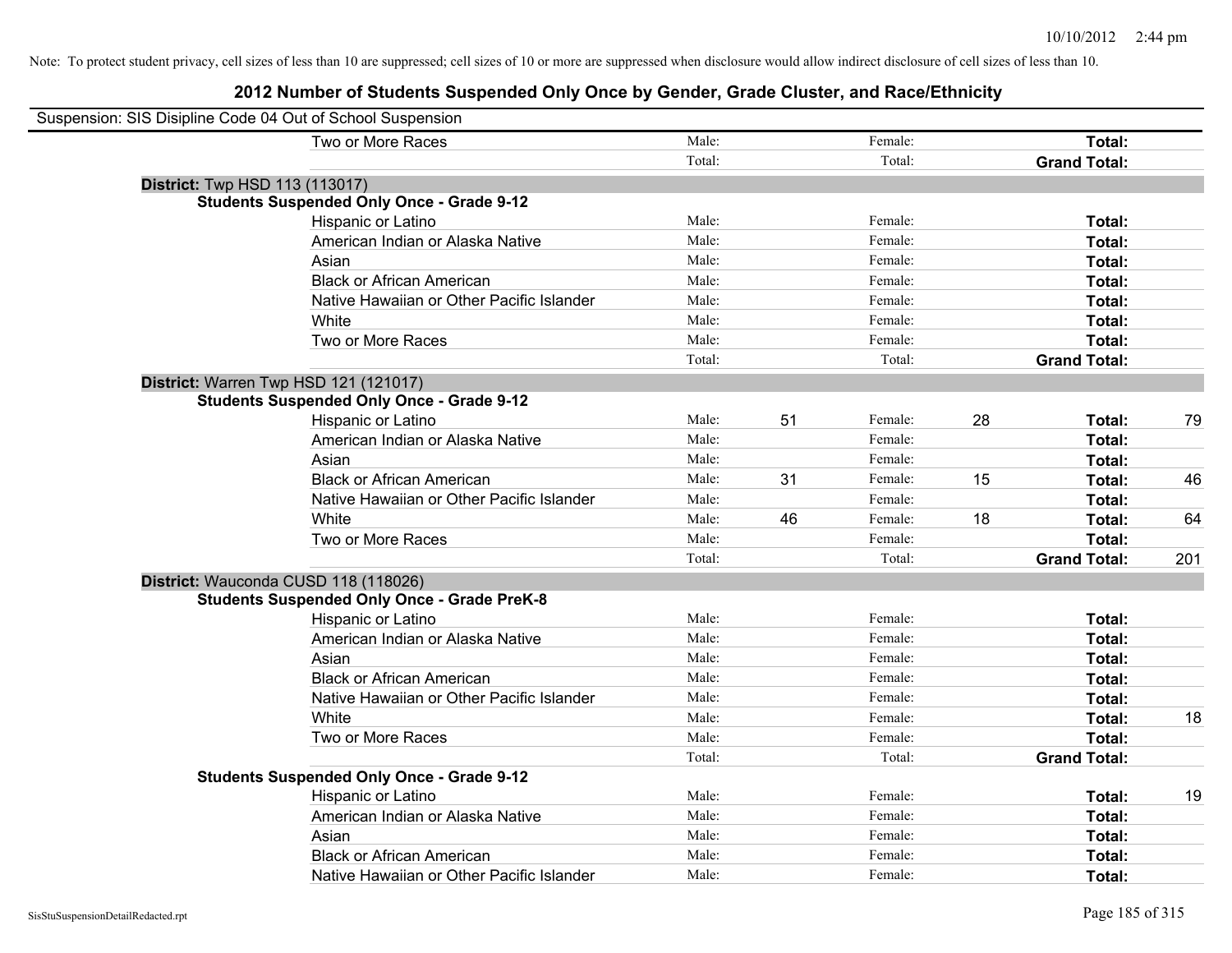| Suspension: SIS Disipline Code 04 Out of School Suspension |                                                    |        |     |         |     |                     |     |
|------------------------------------------------------------|----------------------------------------------------|--------|-----|---------|-----|---------------------|-----|
|                                                            | <b>White</b>                                       | Male:  | 20  | Female: | 10  | Total:              | 30  |
|                                                            | Two or More Races                                  | Male:  |     | Female: |     | Total:              |     |
|                                                            |                                                    | Total: |     | Total:  |     | <b>Grand Total:</b> |     |
| District: Waukegan CUSD 60 (060026)                        |                                                    |        |     |         |     |                     |     |
|                                                            | <b>Students Suspended Only Once - Grade PreK-8</b> |        |     |         |     |                     |     |
|                                                            | Hispanic or Latino                                 | Male:  | 231 | Female: | 99  | Total:              | 330 |
|                                                            | American Indian or Alaska Native                   | Male:  |     | Female: |     | Total:              |     |
|                                                            | Asian                                              | Male:  |     | Female: |     | Total:              |     |
|                                                            | <b>Black or African American</b>                   | Male:  | 106 | Female: | 64  | Total:              | 170 |
|                                                            | Native Hawaiian or Other Pacific Islander          | Male:  |     | Female: |     | Total:              |     |
|                                                            | White                                              | Male:  |     | Female: |     | Total:              | 23  |
|                                                            | Two or More Races                                  | Male:  |     | Female: |     | Total:              | 20  |
|                                                            |                                                    | Total: | 377 | Total:  | 177 | <b>Grand Total:</b> | 554 |
|                                                            | <b>Students Suspended Only Once - Grade 9-12</b>   |        |     |         |     |                     |     |
|                                                            | Hispanic or Latino                                 | Male:  | 177 | Female: | 133 | Total:              | 310 |
|                                                            | American Indian or Alaska Native                   | Male:  |     | Female: |     | Total:              |     |
|                                                            | Asian                                              | Male:  |     | Female: |     | Total:              |     |
|                                                            | <b>Black or African American</b>                   | Male:  | 65  | Female: | 77  | Total:              | 142 |
|                                                            | Native Hawaiian or Other Pacific Islander          | Male:  |     | Female: |     | Total:              |     |
|                                                            | White                                              | Male:  |     | Female: |     | Total:              | 19  |
|                                                            | Two or More Races                                  | Male:  |     | Female: |     | Total:              | 13  |
|                                                            |                                                    | Total: |     | Total:  |     | <b>Grand Total:</b> |     |
| District: Winthrop Harbor SD 1 (001002)                    |                                                    |        |     |         |     |                     |     |
|                                                            | <b>Students Suspended Only Once - Grade PreK-8</b> |        |     |         |     |                     |     |
|                                                            | Hispanic or Latino                                 | Male:  |     | Female: |     | Total:              |     |
|                                                            | American Indian or Alaska Native                   | Male:  |     | Female: |     | Total:              |     |
|                                                            | Asian                                              | Male:  |     | Female: |     | Total:              |     |
|                                                            | <b>Black or African American</b>                   | Male:  |     | Female: |     | Total:              |     |
|                                                            | Native Hawaiian or Other Pacific Islander          | Male:  |     | Female: |     | Total:              |     |
|                                                            | White                                              | Male:  |     | Female: |     | Total:              |     |
|                                                            | Two or More Races                                  | Male:  |     | Female: |     | Total:              |     |
|                                                            |                                                    | Total: |     | Total:  |     | <b>Grand Total:</b> |     |
| District: Woodland CCSD 50 (050004)                        |                                                    |        |     |         |     |                     |     |
|                                                            | <b>Students Suspended Only Once - Grade PreK-8</b> |        |     |         |     |                     |     |
|                                                            | Hispanic or Latino                                 | Male:  |     | Female: |     | Total:              | 10  |
|                                                            | American Indian or Alaska Native                   | Male:  |     | Female: |     | Total:              |     |
|                                                            | Asian                                              | Male:  |     | Female: |     | Total:              |     |
|                                                            | <b>Black or African American</b>                   | Male:  |     | Female: |     | Total:              |     |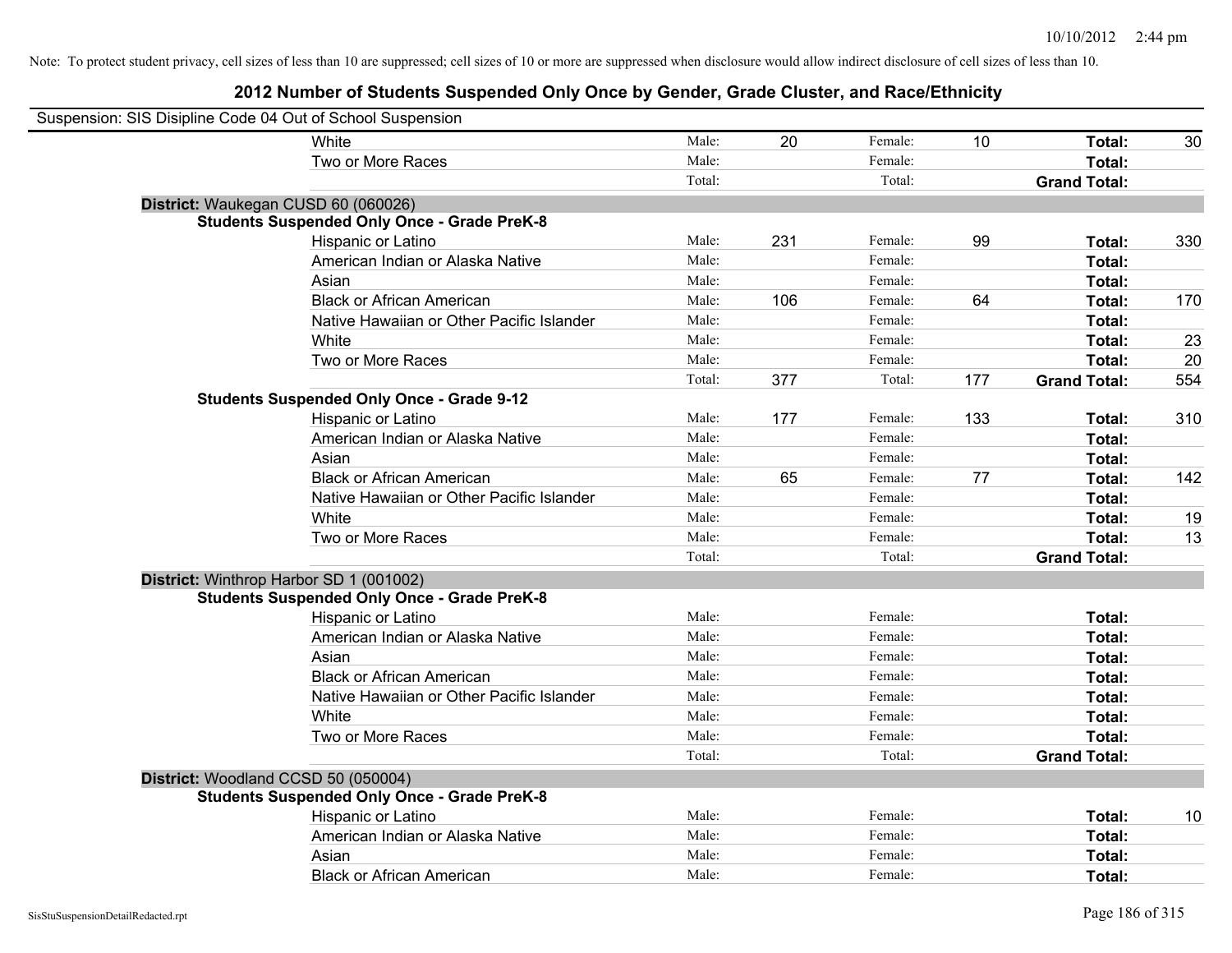| Suspension: SIS Disipline Code 04 Out of School Suspension |        |    |         |    |                     |     |
|------------------------------------------------------------|--------|----|---------|----|---------------------|-----|
| Native Hawaiian or Other Pacific Islander                  | Male:  |    | Female: |    | Total:              |     |
| White                                                      | Male:  |    | Female: |    | Total:              |     |
| Two or More Races                                          | Male:  |    | Female: |    | Total:              |     |
|                                                            | Total: |    | Total:  |    | <b>Grand Total:</b> | 21  |
| <b>District: Zion ESD 6 (006002)</b>                       |        |    |         |    |                     |     |
| <b>Students Suspended Only Once - Grade PreK-8</b>         |        |    |         |    |                     |     |
| Hispanic or Latino                                         | Male:  | 27 | Female: | 10 | Total:              | 37  |
| American Indian or Alaska Native                           | Male:  |    | Female: |    | Total:              |     |
| Asian                                                      | Male:  |    | Female: |    | Total:              |     |
| <b>Black or African American</b>                           | Male:  | 86 | Female: | 30 | Total:              | 116 |
| Native Hawaiian or Other Pacific Islander                  | Male:  |    | Female: |    | Total:              |     |
| White                                                      | Male:  |    | Female: |    | Total:              | 19  |
| Two or More Races                                          | Male:  |    | Female: |    | Total:              |     |
|                                                            | Total: |    | Total:  |    | <b>Grand Total:</b> | 183 |
| District: Zion-Benton Twp HSD 126 (126017)                 |        |    |         |    |                     |     |
| <b>Students Suspended Only Once - Grade 9-12</b>           |        |    |         |    |                     |     |
| Hispanic or Latino                                         | Male:  | 22 | Female: | 20 | Total:              | 42  |
| American Indian or Alaska Native                           | Male:  |    | Female: |    | Total:              |     |
| Asian                                                      | Male:  |    | Female: |    | Total:              |     |
| <b>Black or African American</b>                           | Male:  | 49 | Female: | 48 | Total:              | 97  |
| Native Hawaiian or Other Pacific Islander                  | Male:  |    | Female: |    | Total:              |     |
| White                                                      | Male:  | 32 | Female: | 12 | Total:              | 44  |
| Two or More Races                                          | Male:  |    | Female: |    | Total:              |     |
|                                                            | Total: |    | Total:  |    | <b>Grand Total:</b> | 194 |
| County: Non-Public School (000)                            |        |    |         |    |                     |     |
| District: Lake ROE (000000)                                |        |    |         |    |                     |     |
| <b>Students Suspended Only Once - Grade PreK-8</b>         |        |    |         |    |                     |     |
| Hispanic or Latino                                         | Male:  |    | Female: |    | Total:              |     |
| American Indian or Alaska Native                           | Male:  |    | Female: |    | Total:              |     |
| Asian                                                      | Male:  |    | Female: |    | Total:              |     |
| <b>Black or African American</b>                           | Male:  |    | Female: |    | Total:              |     |
| Native Hawaiian or Other Pacific Islander                  | Male:  |    | Female: |    | Total:              |     |
| White                                                      | Male:  |    | Female: |    | Total:              |     |
| Two or More Races                                          | Male:  |    | Female: |    | Total:              |     |
|                                                            | Total: |    | Total:  |    | <b>Grand Total:</b> |     |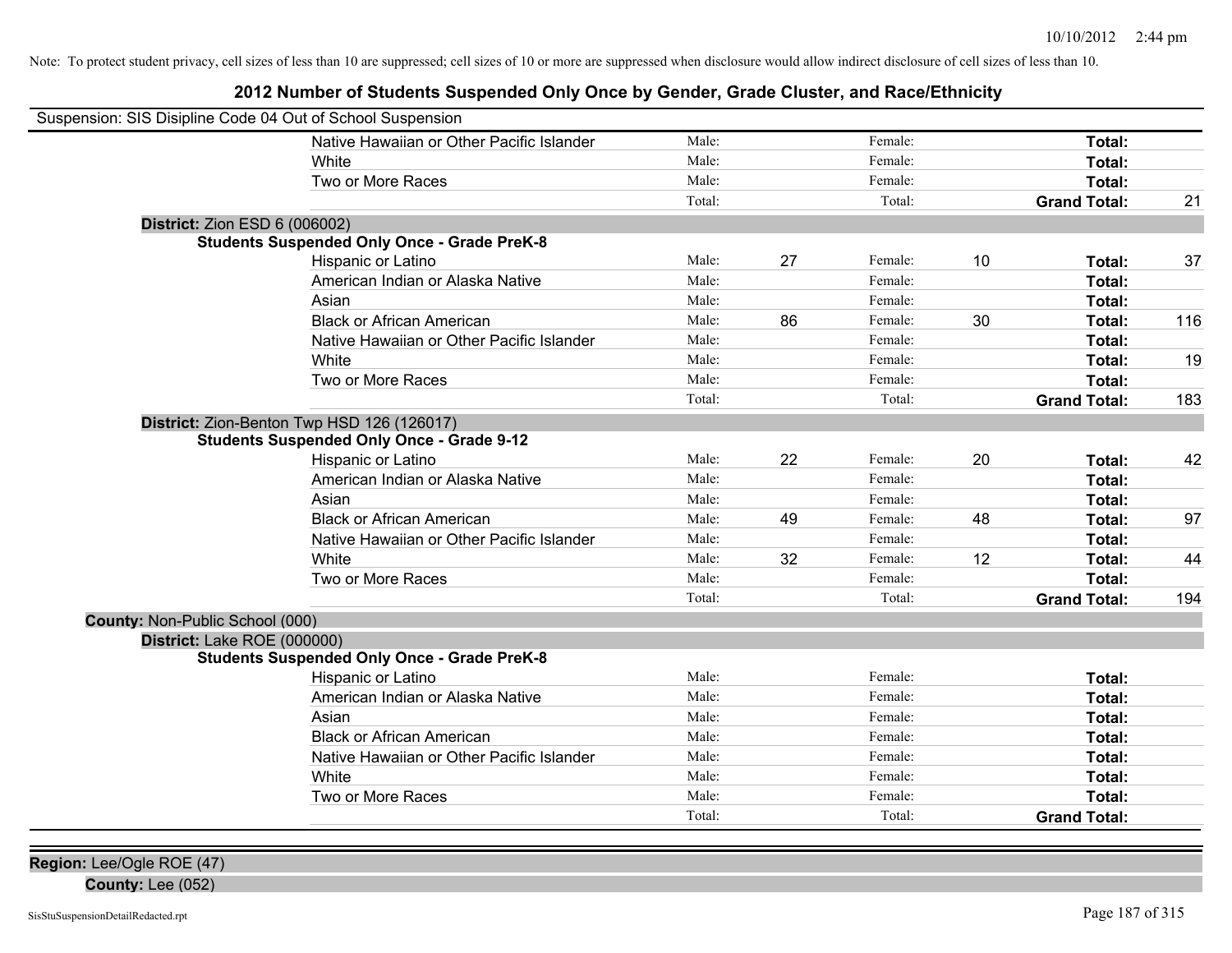#### **2012 Number of Students Suspended Only Once by Gender, Grade Cluster, and Race/Ethnicity**

Suspension: SIS Disipline Code 04 Out of School Suspension

| <b>District: Amboy CUSD 272 (272026)</b>           |        |         |                     |    |
|----------------------------------------------------|--------|---------|---------------------|----|
| <b>Students Suspended Only Once - Grade PreK-8</b> |        |         |                     |    |
| Hispanic or Latino                                 | Male:  | Female: | Total:              |    |
| American Indian or Alaska Native                   | Male:  | Female: | Total:              |    |
| Asian                                              | Male:  | Female: | <b>Total:</b>       |    |
| <b>Black or African American</b>                   | Male:  | Female: | Total:              |    |
| Native Hawaiian or Other Pacific Islander          | Male:  | Female: | Total:              |    |
| White                                              | Male:  | Female: | <b>Total:</b>       |    |
| Two or More Races                                  | Male:  | Female: | Total:              |    |
|                                                    | Total: | Total:  | <b>Grand Total:</b> |    |
| <b>Students Suspended Only Once - Grade 9-12</b>   |        |         |                     |    |
| Hispanic or Latino                                 | Male:  | Female: | Total:              |    |
| American Indian or Alaska Native                   | Male:  | Female: | Total:              |    |
| Asian                                              | Male:  | Female: | Total:              |    |
| <b>Black or African American</b>                   | Male:  | Female: | Total:              |    |
| Native Hawaiian or Other Pacific Islander          | Male:  | Female: | Total:              |    |
| White                                              | Male:  | Female: | Total:              | 17 |
| Two or More Races                                  | Male:  | Female: | <b>Total:</b>       |    |
|                                                    | Total: | Total:  | <b>Grand Total:</b> |    |
| District: Ashton-Franklin Center CUSD 275 (275026) |        |         |                     |    |
| <b>Students Suspended Only Once - Grade PreK-8</b> |        |         |                     |    |
| Hispanic or Latino                                 | Male:  | Female: | Total:              |    |
| American Indian or Alaska Native                   | Male:  | Female: | <b>Total:</b>       |    |
| Asian                                              | Male:  | Female: | <b>Total:</b>       |    |
| <b>Black or African American</b>                   | Male:  | Female: | <b>Total:</b>       |    |
| Native Hawaiian or Other Pacific Islander          | Male:  | Female: | <b>Total:</b>       |    |
| White                                              | Male:  | Female: | Total:              |    |
| Two or More Races                                  | Male:  | Female: | Total:              |    |
|                                                    | Total: | Total:  | <b>Grand Total:</b> |    |
| <b>Students Suspended Only Once - Grade 9-12</b>   |        |         |                     |    |
| Hispanic or Latino                                 | Male:  | Female: | Total:              |    |
| American Indian or Alaska Native                   | Male:  | Female: | Total:              |    |
| Asian                                              | Male:  | Female: | Total:              |    |
| <b>Black or African American</b>                   | Male:  | Female: | Total:              |    |
| Native Hawaiian or Other Pacific Islander          | Male:  | Female: | <b>Total:</b>       |    |
| White                                              | Male:  | Female: | <b>Total:</b>       |    |
| Two or More Races                                  | Male:  | Female: | Total:              |    |
|                                                    | Total: | Total:  | <b>Grand Total:</b> |    |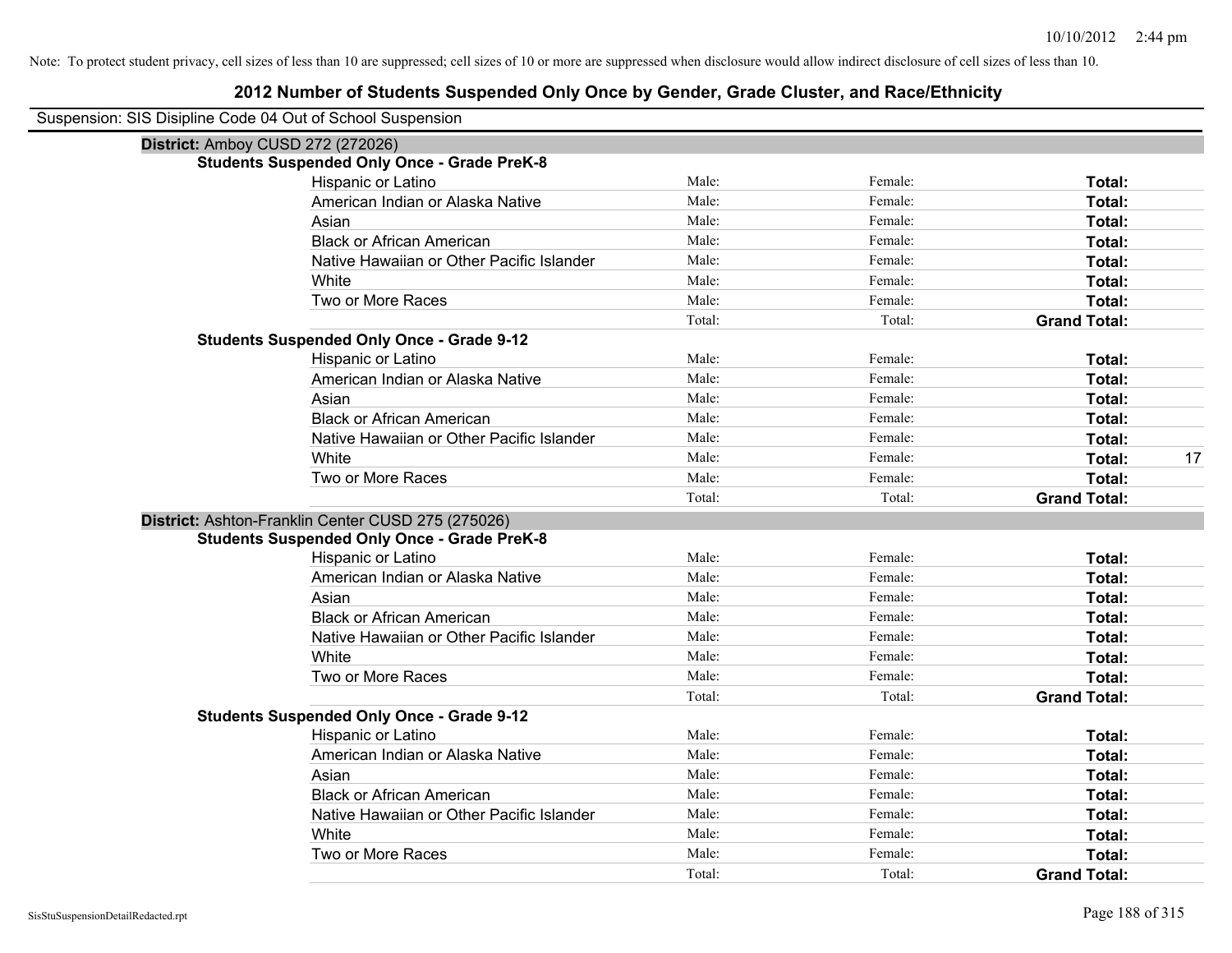| Suspension: SIS Disipline Code 04 Out of School Suspension |
|------------------------------------------------------------|
|------------------------------------------------------------|

| District: Dixon USD 170 (170022) |                                                    |        |    |         |    |                     |    |
|----------------------------------|----------------------------------------------------|--------|----|---------|----|---------------------|----|
|                                  | <b>Students Suspended Only Once - Grade PreK-8</b> |        |    |         |    |                     |    |
|                                  | Hispanic or Latino                                 | Male:  |    | Female: |    | Total:              |    |
|                                  | American Indian or Alaska Native                   | Male:  |    | Female: |    | Total:              |    |
|                                  | Asian                                              | Male:  |    | Female: |    | Total:              |    |
|                                  | <b>Black or African American</b>                   | Male:  |    | Female: |    | Total:              |    |
|                                  | Native Hawaiian or Other Pacific Islander          | Male:  |    | Female: |    | Total:              |    |
|                                  | White                                              | Male:  | 21 | Female: | 10 | Total:              | 31 |
|                                  | Two or More Races                                  | Male:  |    | Female: |    | Total:              |    |
|                                  |                                                    | Total: |    | Total:  |    | <b>Grand Total:</b> |    |
|                                  | <b>Students Suspended Only Once - Grade 9-12</b>   |        |    |         |    |                     |    |
|                                  | Hispanic or Latino                                 | Male:  |    | Female: |    | Total:              |    |
|                                  | American Indian or Alaska Native                   | Male:  |    | Female: |    | Total:              |    |
|                                  | Asian                                              | Male:  |    | Female: |    | Total:              |    |
|                                  | <b>Black or African American</b>                   | Male:  |    | Female: |    | Total:              |    |
|                                  | Native Hawaiian or Other Pacific Islander          | Male:  |    | Female: |    | Total:              |    |
|                                  | White                                              | Male:  | 20 | Female: | 13 | Total:              | 33 |
|                                  | Two or More Races                                  | Male:  |    | Female: |    | Total:              |    |
|                                  |                                                    | Total: |    | Total:  |    | <b>Grand Total:</b> | 43 |
|                                  | District: Paw Paw CUSD 271 (271026)                |        |    |         |    |                     |    |
|                                  | <b>Students Suspended Only Once - Grade PreK-8</b> |        |    |         |    |                     |    |
|                                  | Hispanic or Latino                                 | Male:  |    | Female: |    | Total:              |    |
|                                  | American Indian or Alaska Native                   | Male:  |    | Female: |    | Total:              |    |
|                                  | Asian                                              | Male:  |    | Female: |    | Total:              |    |
|                                  | <b>Black or African American</b>                   | Male:  |    | Female: |    | Total:              |    |
|                                  | Native Hawaiian or Other Pacific Islander          | Male:  |    | Female: |    | Total:              |    |
|                                  | White                                              | Male:  |    | Female: |    | Total:              |    |
|                                  | Two or More Races                                  | Male:  |    | Female: |    | Total:              |    |
|                                  |                                                    | Total: |    | Total:  |    | <b>Grand Total:</b> |    |
|                                  | <b>Students Suspended Only Once - Grade 9-12</b>   |        |    |         |    |                     |    |
|                                  | Hispanic or Latino                                 | Male:  |    | Female: |    | Total:              |    |
|                                  | American Indian or Alaska Native                   | Male:  |    | Female: |    | Total:              |    |
|                                  | Asian                                              | Male:  |    | Female: |    | Total:              |    |
|                                  | <b>Black or African American</b>                   | Male:  |    | Female: |    | Total:              |    |
|                                  | Native Hawaiian or Other Pacific Islander          | Male:  |    | Female: |    | Total:              |    |
|                                  | White                                              | Male:  |    | Female: |    | Total:              |    |
|                                  | Two or More Races                                  | Male:  |    | Female: |    | Total:              |    |
|                                  |                                                    | Total: |    | Total:  |    | <b>Grand Total:</b> |    |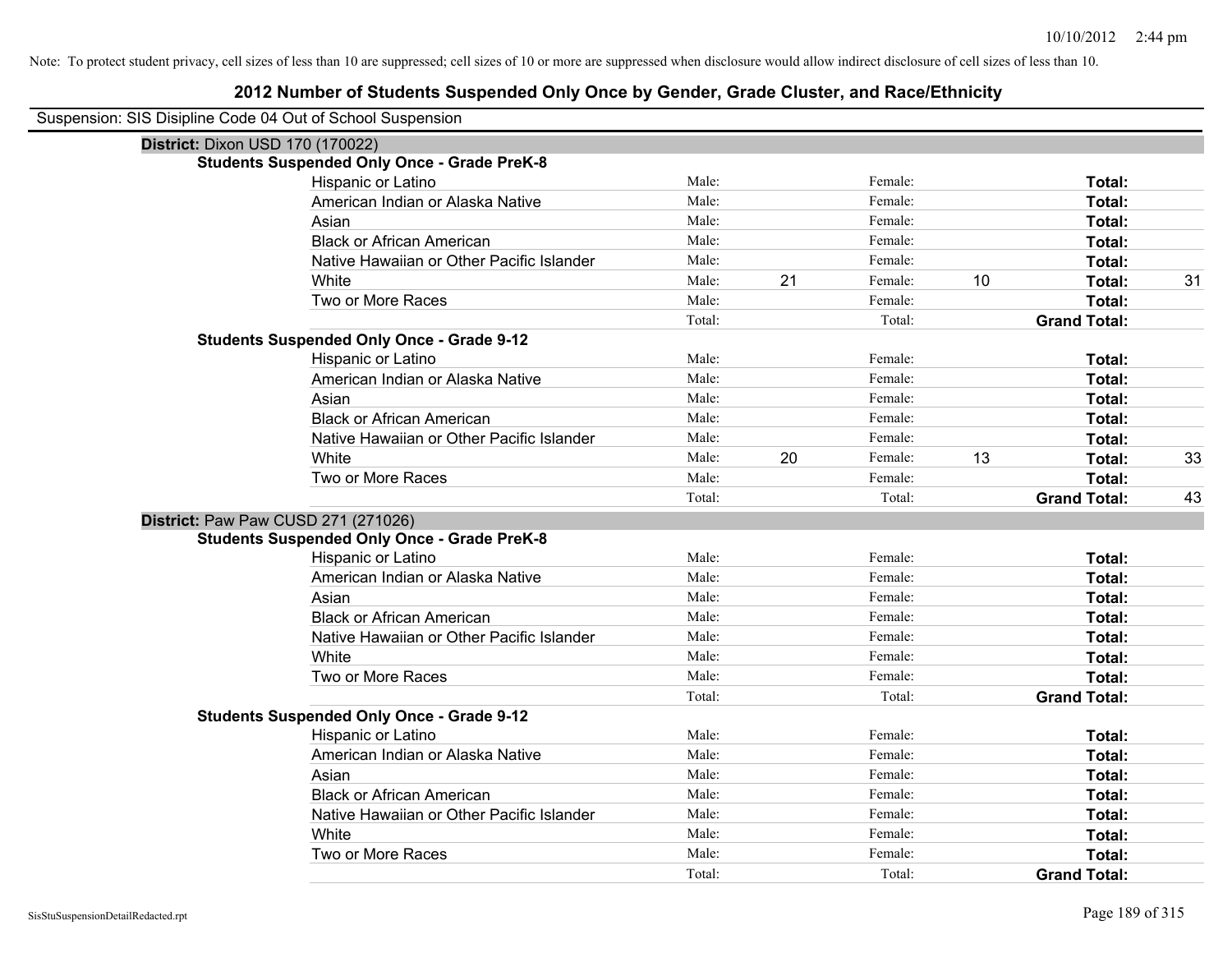|                                        | Suspension: SIS Disipline Code 04 Out of School Suspension |        |         |                     |
|----------------------------------------|------------------------------------------------------------|--------|---------|---------------------|
|                                        | District: Steward ESD 220 (220002)                         |        |         |                     |
|                                        | <b>Students Suspended Only Once - Grade PreK-8</b>         |        |         |                     |
|                                        | Hispanic or Latino                                         | Male:  | Female: | Total:              |
|                                        | American Indian or Alaska Native                           | Male:  | Female: | Total:              |
|                                        | Asian                                                      | Male:  | Female: | Total:              |
|                                        | <b>Black or African American</b>                           | Male:  | Female: | Total:              |
|                                        | Native Hawaiian or Other Pacific Islander                  | Male:  | Female: | Total:              |
|                                        | White                                                      | Male:  | Female: | Total:              |
|                                        | Two or More Races                                          | Male:  | Female: | Total:              |
|                                        |                                                            | Total: | Total:  | <b>Grand Total:</b> |
| <b>County: Non-Public School (000)</b> |                                                            |        |         |                     |
|                                        | District: Lee/Ogle ROE (000000)                            |        |         |                     |
|                                        | <b>Students Suspended Only Once - Grade 9-12</b>           |        |         |                     |
|                                        | Hispanic or Latino                                         | Male:  | Female: | Total:              |
|                                        | American Indian or Alaska Native                           | Male:  | Female: | Total:              |
|                                        | Asian                                                      | Male:  | Female: | Total:              |
|                                        | <b>Black or African American</b>                           | Male:  | Female: | Total:              |
|                                        | Native Hawaiian or Other Pacific Islander                  | Male:  | Female: | Total:              |
|                                        | White                                                      | Male:  | Female: | Total:              |
|                                        | Two or More Races                                          | Male:  | Female: | Total:              |
|                                        |                                                            | Total: | Total:  | <b>Grand Total:</b> |
| County: Ogle (071)                     |                                                            |        |         |                     |
|                                        | District: Creston CCSD 161 (161004)                        |        |         |                     |
|                                        | <b>Students Suspended Only Once - Grade PreK-8</b>         |        |         |                     |
|                                        | Hispanic or Latino                                         | Male:  | Female: | Total:              |
|                                        | American Indian or Alaska Native                           | Male:  | Female: | Total:              |
|                                        | Asian                                                      | Male:  | Female: | Total:              |
|                                        | <b>Black or African American</b>                           | Male:  | Female: | Total:              |
|                                        | Native Hawaiian or Other Pacific Islander                  | Male:  | Female: | Total:              |
|                                        | White                                                      | Male:  | Female: | Total:              |
|                                        | Two or More Races                                          | Male:  | Female: | Total:              |
|                                        |                                                            | Total: | Total:  | <b>Grand Total:</b> |
|                                        | District: Eswood CCSD 269 (269004)                         |        |         |                     |
|                                        | <b>Students Suspended Only Once - Grade PreK-8</b>         |        |         |                     |
|                                        | Hispanic or Latino                                         | Male:  | Female: | Total:              |
|                                        | American Indian or Alaska Native                           | Male:  | Female: | Total:              |
|                                        | Asian                                                      | Male:  | Female: | Total:              |
|                                        | <b>Black or African American</b>                           | Male:  | Female: | Total:              |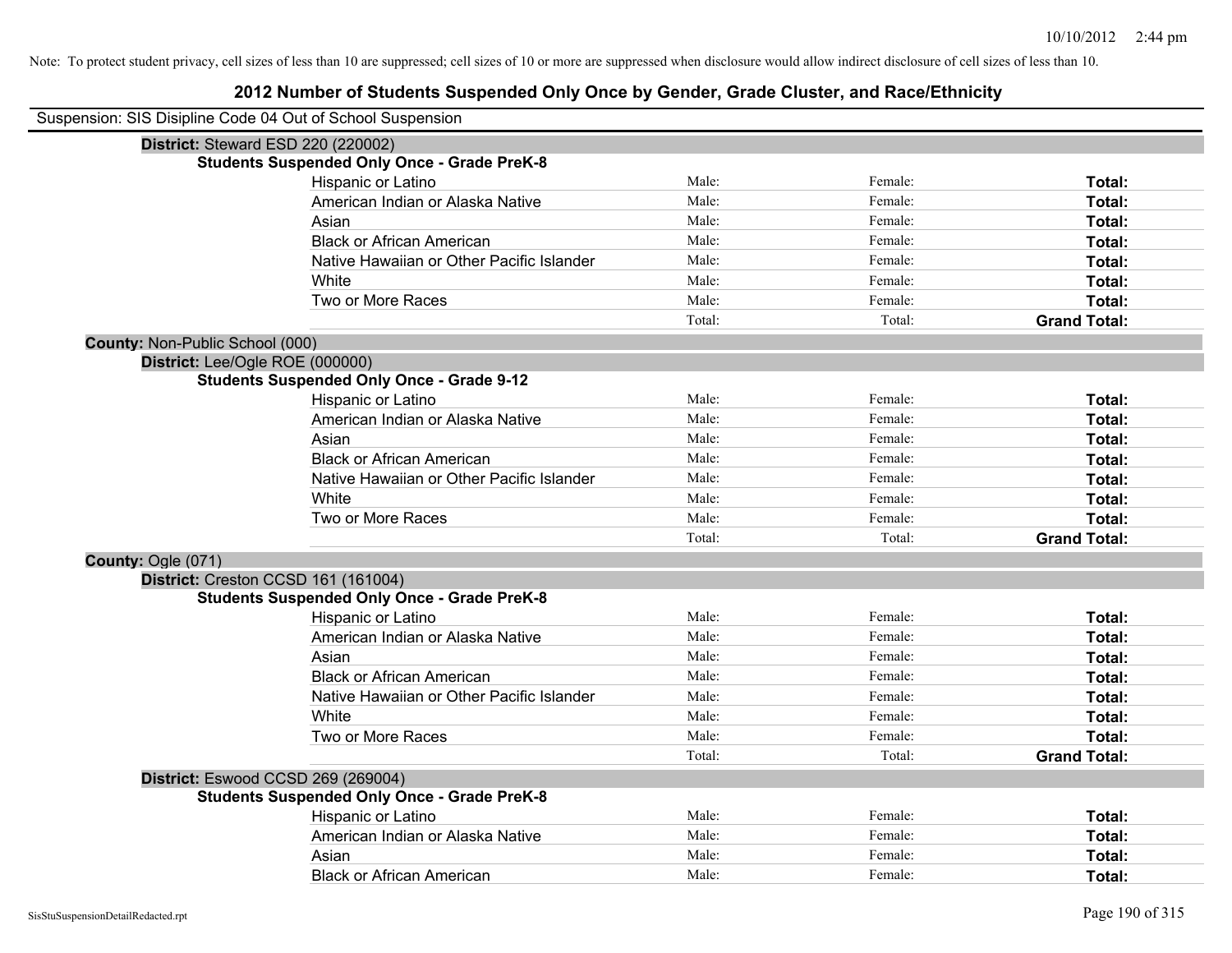| Suspension: SIS Disipline Code 04 Out of School Suspension |                                                    |        |         |                     |    |
|------------------------------------------------------------|----------------------------------------------------|--------|---------|---------------------|----|
|                                                            | Native Hawaiian or Other Pacific Islander          | Male:  | Female: | Total:              |    |
|                                                            | White                                              | Male:  | Female: | Total:              |    |
|                                                            | Two or More Races                                  | Male:  | Female: | Total:              |    |
|                                                            |                                                    | Total: | Total:  | <b>Grand Total:</b> |    |
|                                                            | District: Forrestville Valley CUSD 221 (221026)    |        |         |                     |    |
|                                                            | <b>Students Suspended Only Once - Grade PreK-8</b> |        |         |                     |    |
|                                                            | Hispanic or Latino                                 | Male:  | Female: | Total:              |    |
|                                                            | American Indian or Alaska Native                   | Male:  | Female: | Total:              |    |
|                                                            | Asian                                              | Male:  | Female: | Total:              |    |
|                                                            | <b>Black or African American</b>                   | Male:  | Female: | Total:              |    |
|                                                            | Native Hawaiian or Other Pacific Islander          | Male:  | Female: | Total:              |    |
|                                                            | White                                              | Male:  | Female: | Total:              | 11 |
|                                                            | Two or More Races                                  | Male:  | Female: | Total:              |    |
|                                                            |                                                    | Total: | Total:  | <b>Grand Total:</b> |    |
|                                                            | <b>Students Suspended Only Once - Grade 9-12</b>   |        |         |                     |    |
|                                                            | Hispanic or Latino                                 | Male:  | Female: | Total:              |    |
|                                                            | American Indian or Alaska Native                   | Male:  | Female: | Total:              |    |
|                                                            | Asian                                              | Male:  | Female: | Total:              |    |
|                                                            | <b>Black or African American</b>                   | Male:  | Female: | Total:              |    |
|                                                            | Native Hawaiian or Other Pacific Islander          | Male:  | Female: | Total:              |    |
|                                                            | White                                              | Male:  | Female: | Total:              | 10 |
|                                                            | Two or More Races                                  | Male:  | Female: | Total:              |    |
|                                                            |                                                    | Total: | Total:  | <b>Grand Total:</b> |    |
| District: Meridian CUSD 223 (223026)                       |                                                    |        |         |                     |    |
|                                                            | <b>Students Suspended Only Once - Grade PreK-8</b> |        |         |                     |    |
|                                                            | Hispanic or Latino                                 | Male:  | Female: | Total:              |    |
|                                                            | American Indian or Alaska Native                   | Male:  | Female: | Total:              |    |
|                                                            | Asian                                              | Male:  | Female: | Total:              |    |
|                                                            | <b>Black or African American</b>                   | Male:  | Female: | Total:              |    |
|                                                            | Native Hawaiian or Other Pacific Islander          | Male:  | Female: | Total:              |    |
|                                                            | White                                              | Male:  | Female: | Total:              | 18 |
|                                                            | Two or More Races                                  | Male:  | Female: | Total:              |    |
|                                                            |                                                    | Total: | Total:  | <b>Grand Total:</b> |    |
|                                                            | <b>Students Suspended Only Once - Grade 9-12</b>   |        |         |                     |    |
|                                                            | Hispanic or Latino                                 | Male:  | Female: | Total:              |    |
|                                                            | American Indian or Alaska Native                   | Male:  | Female: | Total:              |    |
|                                                            | Asian                                              | Male:  | Female: | Total:              |    |
|                                                            | <b>Black or African American</b>                   | Male:  | Female: | Total:              |    |
|                                                            | Native Hawaiian or Other Pacific Islander          | Male:  | Female: | Total:              |    |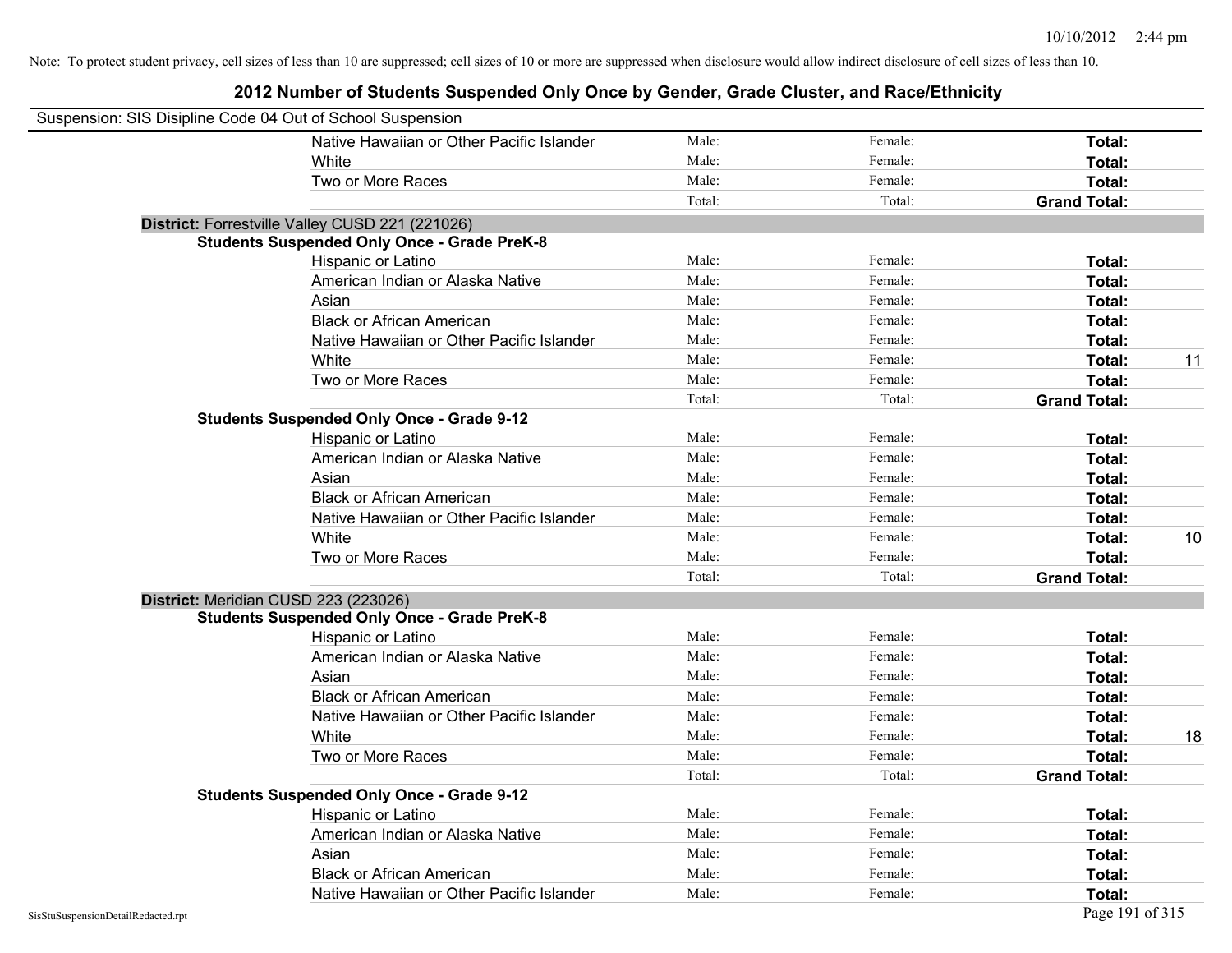| Suspension: SIS Disipline Code 04 Out of School Suspension |                                                    |        |         |                     |    |
|------------------------------------------------------------|----------------------------------------------------|--------|---------|---------------------|----|
|                                                            | White                                              | Male:  | Female: | Total:              | 15 |
|                                                            | Two or More Races                                  | Male:  | Female: | Total:              |    |
|                                                            |                                                    | Total: | Total:  | <b>Grand Total:</b> |    |
|                                                            | District: Ogle Co Education Cooperative (801060)   |        |         |                     |    |
|                                                            | <b>Students Suspended Only Once - Grade PreK-8</b> |        |         |                     |    |
|                                                            | Hispanic or Latino                                 | Male:  | Female: | Total:              |    |
|                                                            | American Indian or Alaska Native                   | Male:  | Female: | Total:              |    |
|                                                            | Asian                                              | Male:  | Female: | Total:              |    |
|                                                            | <b>Black or African American</b>                   | Male:  | Female: | Total:              |    |
|                                                            | Native Hawaiian or Other Pacific Islander          | Male:  | Female: | Total:              |    |
|                                                            | White                                              | Male:  | Female: | Total:              |    |
|                                                            | Two or More Races                                  | Male:  | Female: | Total:              |    |
|                                                            |                                                    | Total: | Total:  | <b>Grand Total:</b> |    |
|                                                            | <b>Students Suspended Only Once - Grade 9-12</b>   |        |         |                     |    |
|                                                            | Hispanic or Latino                                 | Male:  | Female: | Total:              |    |
|                                                            | American Indian or Alaska Native                   | Male:  | Female: | Total:              |    |
|                                                            | Asian                                              | Male:  | Female: | Total:              |    |
|                                                            | <b>Black or African American</b>                   | Male:  | Female: | Total:              |    |
|                                                            | Native Hawaiian or Other Pacific Islander          | Male:  | Female: | Total:              |    |
|                                                            | White                                              | Male:  | Female: | Total:              |    |
|                                                            | Two or More Races                                  | Male:  | Female: | Total:              |    |
|                                                            |                                                    | Total: | Total:  | <b>Grand Total:</b> |    |
|                                                            | District: Oregon CUSD 220 (220026)                 |        |         |                     |    |
|                                                            | <b>Students Suspended Only Once - Grade PreK-8</b> |        |         |                     |    |
|                                                            | Hispanic or Latino                                 | Male:  | Female: | Total:              |    |
|                                                            | American Indian or Alaska Native                   | Male:  | Female: | Total:              |    |
|                                                            | Asian                                              | Male:  | Female: | Total:              |    |
|                                                            | <b>Black or African American</b>                   | Male:  | Female: | Total:              |    |
|                                                            | Native Hawaiian or Other Pacific Islander          | Male:  | Female: | Total:              |    |
|                                                            | White                                              | Male:  | Female: | Total:              | 14 |
|                                                            | Two or More Races                                  | Male:  | Female: | Total:              |    |
|                                                            |                                                    | Total: | Total:  | <b>Grand Total:</b> |    |
|                                                            | <b>Students Suspended Only Once - Grade 9-12</b>   |        |         |                     |    |
|                                                            | Hispanic or Latino                                 | Male:  | Female: | Total:              |    |
|                                                            | American Indian or Alaska Native                   | Male:  | Female: | Total:              |    |
|                                                            | Asian                                              | Male:  | Female: | Total:              |    |
|                                                            | <b>Black or African American</b>                   | Male:  | Female: | Total:              |    |
|                                                            | Native Hawaiian or Other Pacific Islander          | Male:  | Female: | Total:              |    |
|                                                            | White                                              | Male:  | Female: | Total:              | 21 |
| SisStuSuspensionDetailRedacted.rpt                         |                                                    |        |         | Page 192 of 315     |    |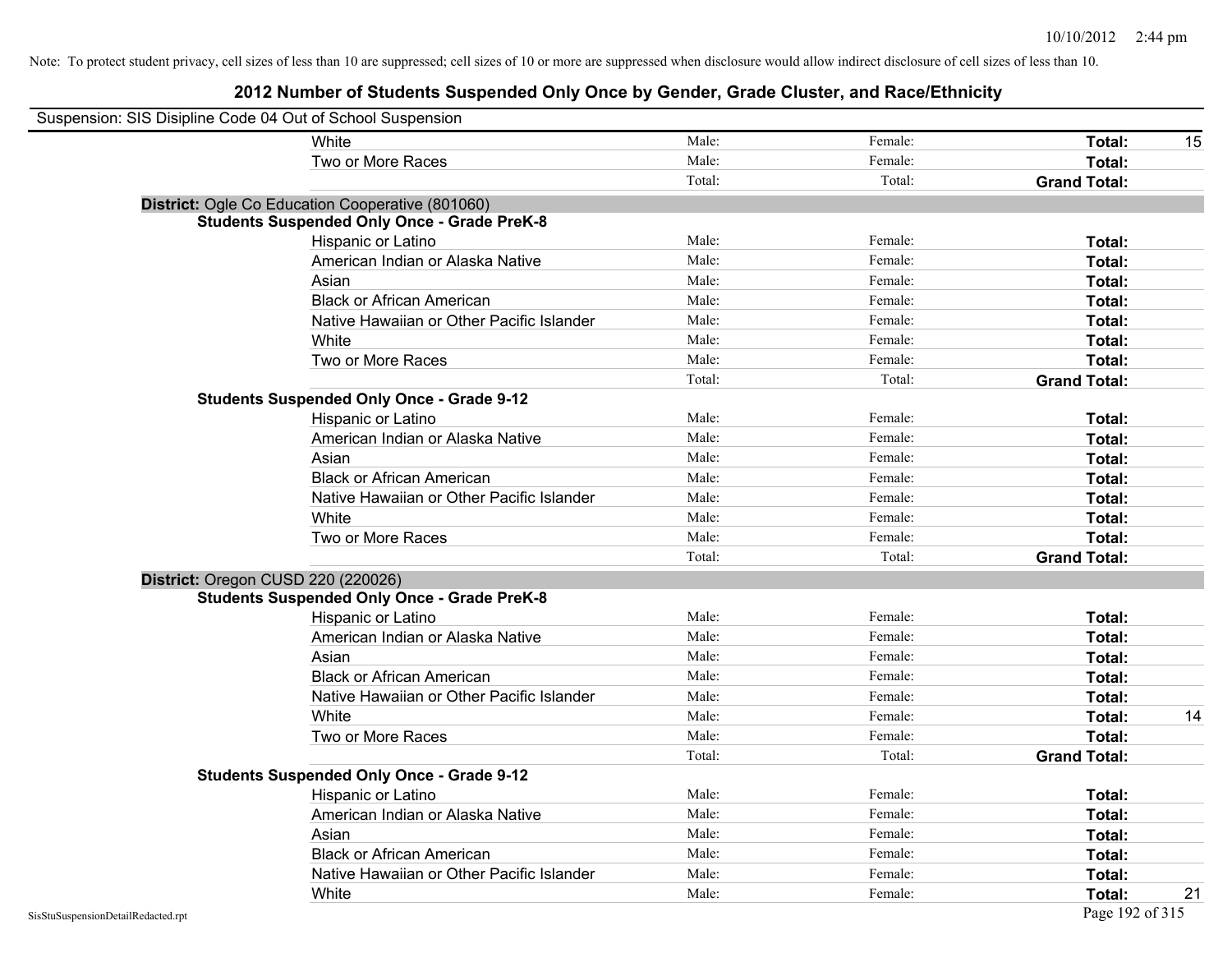| Suspension: SIS Disipline Code 04 Out of School Suspension |                                                    |        |         |                     |    |
|------------------------------------------------------------|----------------------------------------------------|--------|---------|---------------------|----|
|                                                            | Two or More Races                                  | Male:  | Female: | Total:              |    |
|                                                            |                                                    | Total: | Total:  | <b>Grand Total:</b> |    |
| District: Polo CUSD 222 (222026)                           |                                                    |        |         |                     |    |
|                                                            | <b>Students Suspended Only Once - Grade PreK-8</b> |        |         |                     |    |
|                                                            | Hispanic or Latino                                 | Male:  | Female: | Total:              |    |
|                                                            | American Indian or Alaska Native                   | Male:  | Female: | Total:              |    |
|                                                            | Asian                                              | Male:  | Female: | Total:              |    |
|                                                            | <b>Black or African American</b>                   | Male:  | Female: | Total:              |    |
|                                                            | Native Hawaiian or Other Pacific Islander          | Male:  | Female: | Total:              |    |
|                                                            | White                                              | Male:  | Female: | Total:              | 10 |
|                                                            | Two or More Races                                  | Male:  | Female: | Total:              |    |
|                                                            |                                                    | Total: | Total:  | <b>Grand Total:</b> |    |
|                                                            | <b>Students Suspended Only Once - Grade 9-12</b>   |        |         |                     |    |
|                                                            | Hispanic or Latino                                 | Male:  | Female: | Total:              |    |
|                                                            | American Indian or Alaska Native                   | Male:  | Female: | Total:              |    |
|                                                            | Asian                                              | Male:  | Female: | Total:              |    |
|                                                            | <b>Black or African American</b>                   | Male:  | Female: | Total:              |    |
|                                                            | Native Hawaiian or Other Pacific Islander          | Male:  | Female: | Total:              |    |
|                                                            | White                                              | Male:  | Female: | Total:              |    |
|                                                            | Two or More Races                                  | Male:  | Female: | Total:              |    |
|                                                            |                                                    | Total: | Total:  | <b>Grand Total:</b> | 10 |
|                                                            | District: Rochelle CCSD 231 (231004)               |        |         |                     |    |
|                                                            | <b>Students Suspended Only Once - Grade PreK-8</b> |        |         |                     |    |
|                                                            | <b>Hispanic or Latino</b>                          | Male:  | Female: | Total:              | 16 |
|                                                            | American Indian or Alaska Native                   | Male:  | Female: | Total:              |    |
|                                                            | Asian                                              | Male:  | Female: | Total:              |    |
|                                                            | <b>Black or African American</b>                   | Male:  | Female: | Total:              |    |
|                                                            | Native Hawaiian or Other Pacific Islander          | Male:  | Female: | Total:              |    |
|                                                            | White                                              | Male:  | Female: | Total:              |    |
|                                                            | Two or More Races                                  | Male:  | Female: | Total:              |    |
|                                                            |                                                    | Total: | Total:  | <b>Grand Total:</b> | 34 |
|                                                            | District: Rochelle Twp HSD 212 (212017)            |        |         |                     |    |
|                                                            | <b>Students Suspended Only Once - Grade 9-12</b>   |        |         |                     |    |
|                                                            | Hispanic or Latino                                 | Male:  | Female: | Total:              | 13 |
|                                                            | American Indian or Alaska Native                   | Male:  | Female: | Total:              |    |
|                                                            | Asian                                              | Male:  | Female: | Total:              |    |
|                                                            | <b>Black or African American</b>                   | Male:  | Female: | Total:              |    |
|                                                            | Native Hawaiian or Other Pacific Islander          | Male:  | Female: | Total:              |    |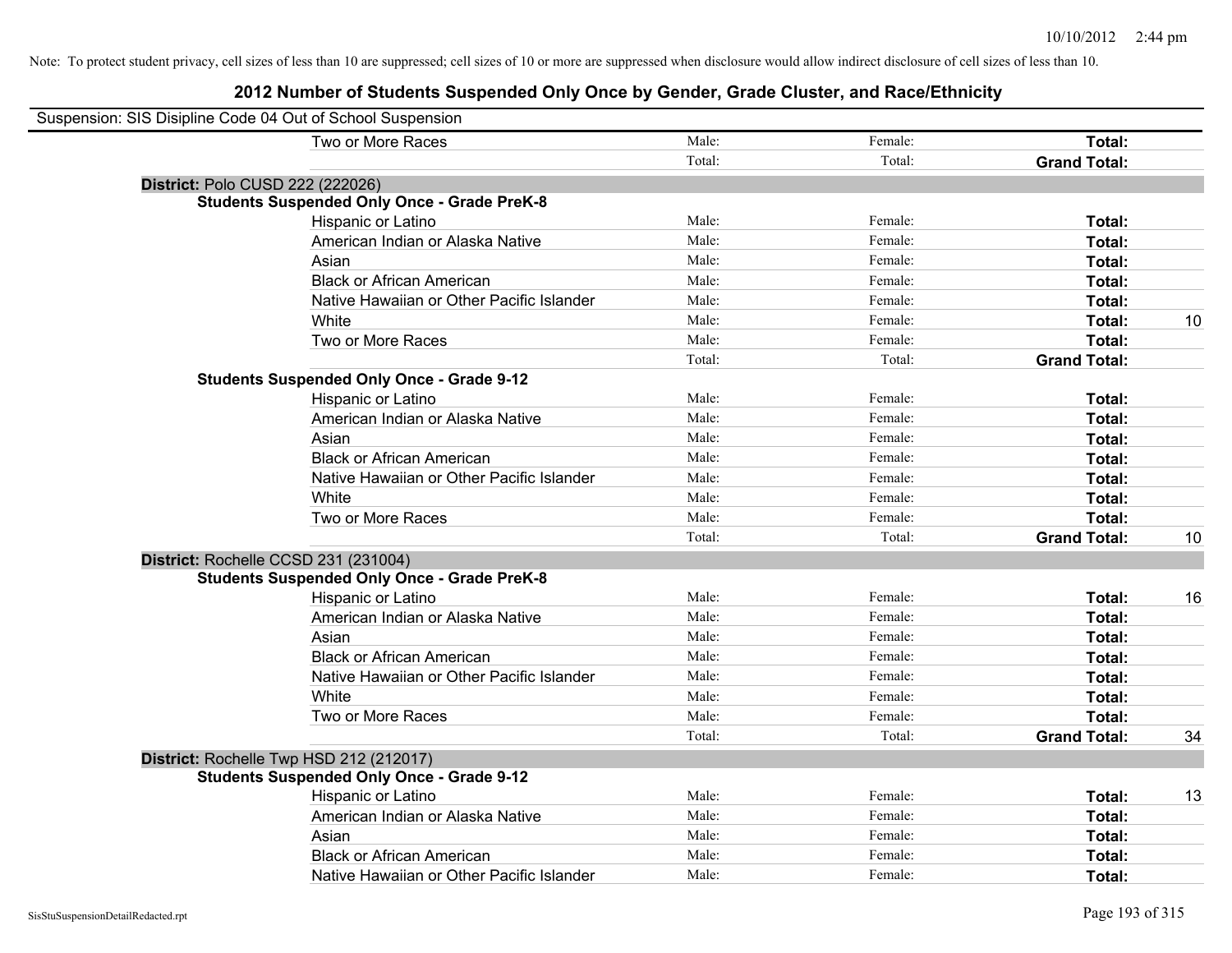# **2012 Number of Students Suspended Only Once by Gender, Grade Cluster, and Race/Ethnicity**

| Suspension: SIS Disipline Code 04 Out of School Suspension |                                                    |        |    |         |    |                     |    |
|------------------------------------------------------------|----------------------------------------------------|--------|----|---------|----|---------------------|----|
|                                                            | White                                              | Male:  |    | Female: |    | Total:              | 17 |
|                                                            | Two or More Races                                  | Male:  |    | Female: |    | <b>Total:</b>       |    |
|                                                            |                                                    | Total: |    | Total:  |    | <b>Grand Total:</b> |    |
|                                                            |                                                    |        |    |         |    |                     |    |
| Region: Logan/Mason/Menard ROE (38)                        |                                                    |        |    |         |    |                     |    |
| County: Logan (054)                                        |                                                    |        |    |         |    |                     |    |
|                                                            | District: Chester-East Lincoln CCSD 61 (061004)    |        |    |         |    |                     |    |
|                                                            | <b>Students Suspended Only Once - Grade PreK-8</b> |        |    |         |    |                     |    |
|                                                            | Hispanic or Latino                                 | Male:  |    | Female: |    | Total:              |    |
|                                                            | American Indian or Alaska Native                   | Male:  |    | Female: |    | <b>Total:</b>       |    |
|                                                            | Asian                                              | Male:  |    | Female: |    | Total:              |    |
|                                                            | <b>Black or African American</b>                   | Male:  |    | Female: |    | <b>Total:</b>       |    |
|                                                            | Native Hawaiian or Other Pacific Islander          | Male:  |    | Female: |    | <b>Total:</b>       |    |
|                                                            | White                                              | Male:  |    | Female: |    | Total:              |    |
|                                                            | Two or More Races                                  | Male:  |    | Female: |    | Total:              |    |
|                                                            |                                                    | Total: |    | Total:  |    | <b>Grand Total:</b> |    |
|                                                            | District: Lincoln CHSD 404 (404016)                |        |    |         |    |                     |    |
|                                                            | <b>Students Suspended Only Once - Grade 9-12</b>   |        |    |         |    |                     |    |
|                                                            | Hispanic or Latino                                 | Male:  |    | Female: |    | <b>Total:</b>       |    |
|                                                            | American Indian or Alaska Native                   | Male:  |    | Female: |    | <b>Total:</b>       |    |
|                                                            | Asian                                              | Male:  |    | Female: |    | <b>Total:</b>       |    |
|                                                            | <b>Black or African American</b>                   | Male:  |    | Female: |    | Total:              |    |
|                                                            | Native Hawaiian or Other Pacific Islander          | Male:  |    | Female: |    | Total:              |    |
|                                                            | White                                              | Male:  | 27 | Female: | 11 | Total:              | 38 |
|                                                            | Two or More Races                                  | Male:  |    | Female: |    | Total:              |    |
|                                                            |                                                    | Total: |    | Total:  |    | <b>Grand Total:</b> |    |
|                                                            | District: Lincoln ESD 27 (027002)                  |        |    |         |    |                     |    |
|                                                            | <b>Students Suspended Only Once - Grade PreK-8</b> |        |    |         |    |                     |    |
|                                                            | Hispanic or Latino                                 | Male:  |    | Female: |    | Total:              |    |
|                                                            | American Indian or Alaska Native                   | Male:  |    | Female: |    | Total:              |    |
|                                                            | Asian                                              | Male:  |    | Female: |    | Total:              |    |
|                                                            | <b>Black or African American</b>                   | Male:  |    | Female: |    | Total:              |    |
|                                                            | Native Hawaiian or Other Pacific Islander          | Male:  |    | Female: |    | Total:              |    |
|                                                            | White                                              | Male:  |    | Female: |    | Total:              | 21 |
|                                                            | Two or More Races                                  | Male:  |    | Female: |    | Total:              |    |
|                                                            |                                                    | Total: |    | Total:  |    | <b>Grand Total:</b> |    |
|                                                            | District: Mt Pulaski CUSD 23 (023026)              |        |    |         |    |                     |    |

**Students Suspended Only Once - Grade PreK-8**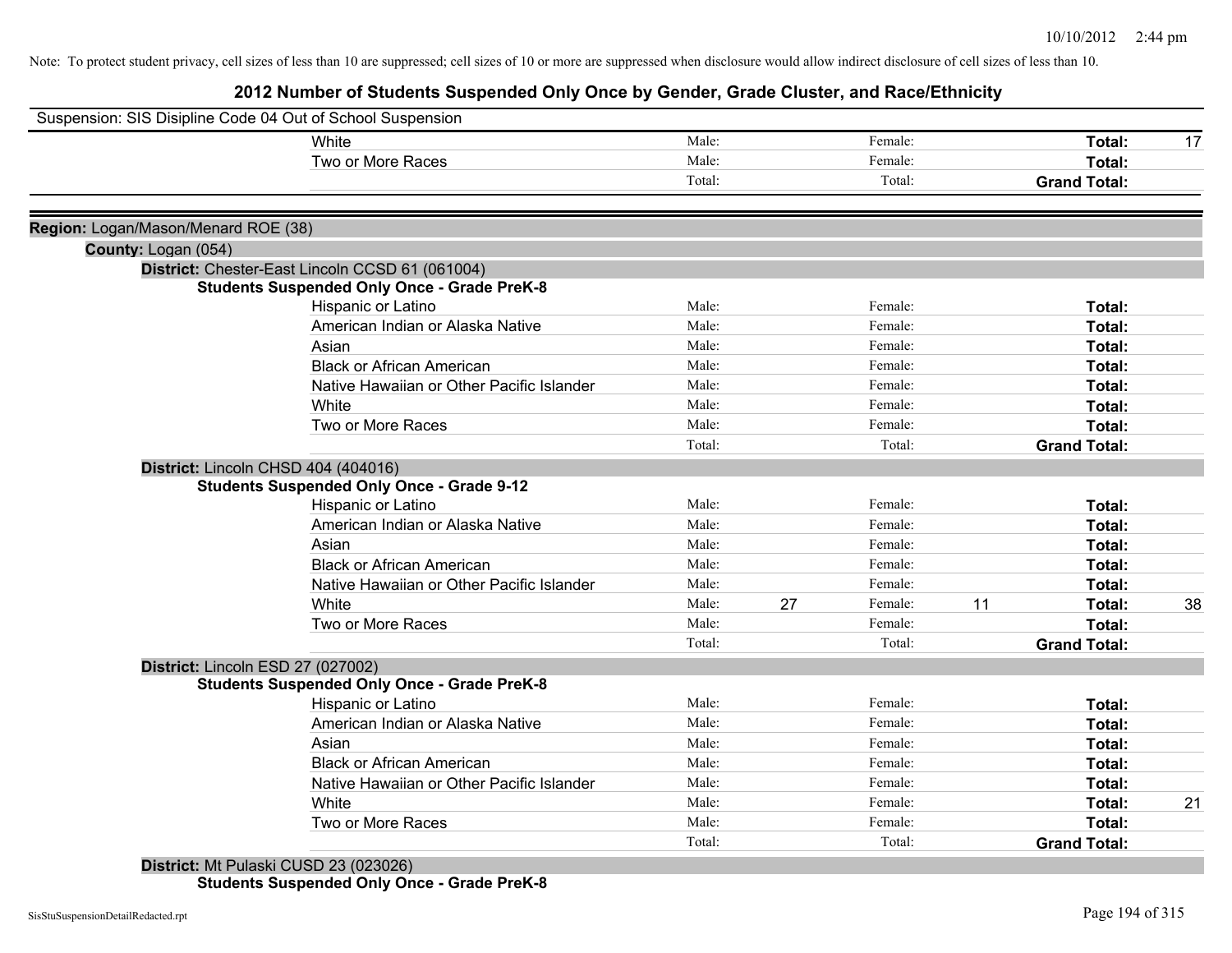|                     | Suspension: SIS Disipline Code 04 Out of School Suspension |        |         |                     |    |
|---------------------|------------------------------------------------------------|--------|---------|---------------------|----|
|                     | Hispanic or Latino                                         | Male:  | Female: | Total:              |    |
|                     | American Indian or Alaska Native                           | Male:  | Female: | Total:              |    |
|                     | Asian                                                      | Male:  | Female: | Total:              |    |
|                     | <b>Black or African American</b>                           | Male:  | Female: | Total:              |    |
|                     | Native Hawaiian or Other Pacific Islander                  | Male:  | Female: | Total:              |    |
|                     | White                                                      | Male:  | Female: | Total:              |    |
|                     | Two or More Races                                          | Male:  | Female: | Total:              |    |
|                     |                                                            | Total: | Total:  | <b>Grand Total:</b> |    |
|                     | <b>Students Suspended Only Once - Grade 9-12</b>           |        |         |                     |    |
|                     | Hispanic or Latino                                         | Male:  | Female: | Total:              |    |
|                     | American Indian or Alaska Native                           | Male:  | Female: | Total:              |    |
|                     | Asian                                                      | Male:  | Female: | Total:              |    |
|                     | <b>Black or African American</b>                           | Male:  | Female: | Total:              |    |
|                     | Native Hawaiian or Other Pacific Islander                  | Male:  | Female: | Total:              |    |
|                     | White                                                      | Male:  | Female: | Total:              | 13 |
|                     | Two or More Races                                          | Male:  | Female: | Total:              |    |
|                     |                                                            | Total: | Total:  | <b>Grand Total:</b> |    |
| County: Mason (060) |                                                            |        |         |                     |    |
|                     | District: Havana CUSD 126 (126026)                         |        |         |                     |    |
|                     | <b>Students Suspended Only Once - Grade 9-12</b>           |        |         |                     |    |
|                     | Hispanic or Latino                                         | Male:  | Female: | Total:              |    |
|                     | American Indian or Alaska Native                           | Male:  | Female: | Total:              |    |
|                     | Asian                                                      | Male:  | Female: | Total:              |    |
|                     | <b>Black or African American</b>                           | Male:  | Female: | Total:              |    |
|                     | Native Hawaiian or Other Pacific Islander                  | Male:  | Female: | Total:              |    |
|                     | White                                                      | Male:  | Female: | Total:              | 20 |
|                     | Two or More Races                                          | Male:  | Female: | Total:              |    |
|                     |                                                            | Total: | Total:  | <b>Grand Total:</b> |    |
|                     | District: Illini Central CUSD 189 (189026)                 |        |         |                     |    |
|                     | <b>Students Suspended Only Once - Grade PreK-8</b>         |        |         |                     |    |
|                     | Hispanic or Latino                                         | Male:  | Female: | Total:              |    |
|                     | American Indian or Alaska Native                           | Male:  | Female: | Total:              |    |
|                     | Asian                                                      | Male:  | Female: | Total:              |    |
|                     | <b>Black or African American</b>                           | Male:  | Female: | Total:              |    |
|                     | Native Hawaiian or Other Pacific Islander                  | Male:  | Female: | Total:              |    |
|                     | White                                                      | Male:  | Female: | Total:              | 19 |
|                     | Two or More Races                                          | Male:  | Female: | Total:              |    |
|                     |                                                            | Total: | Total:  | <b>Grand Total:</b> |    |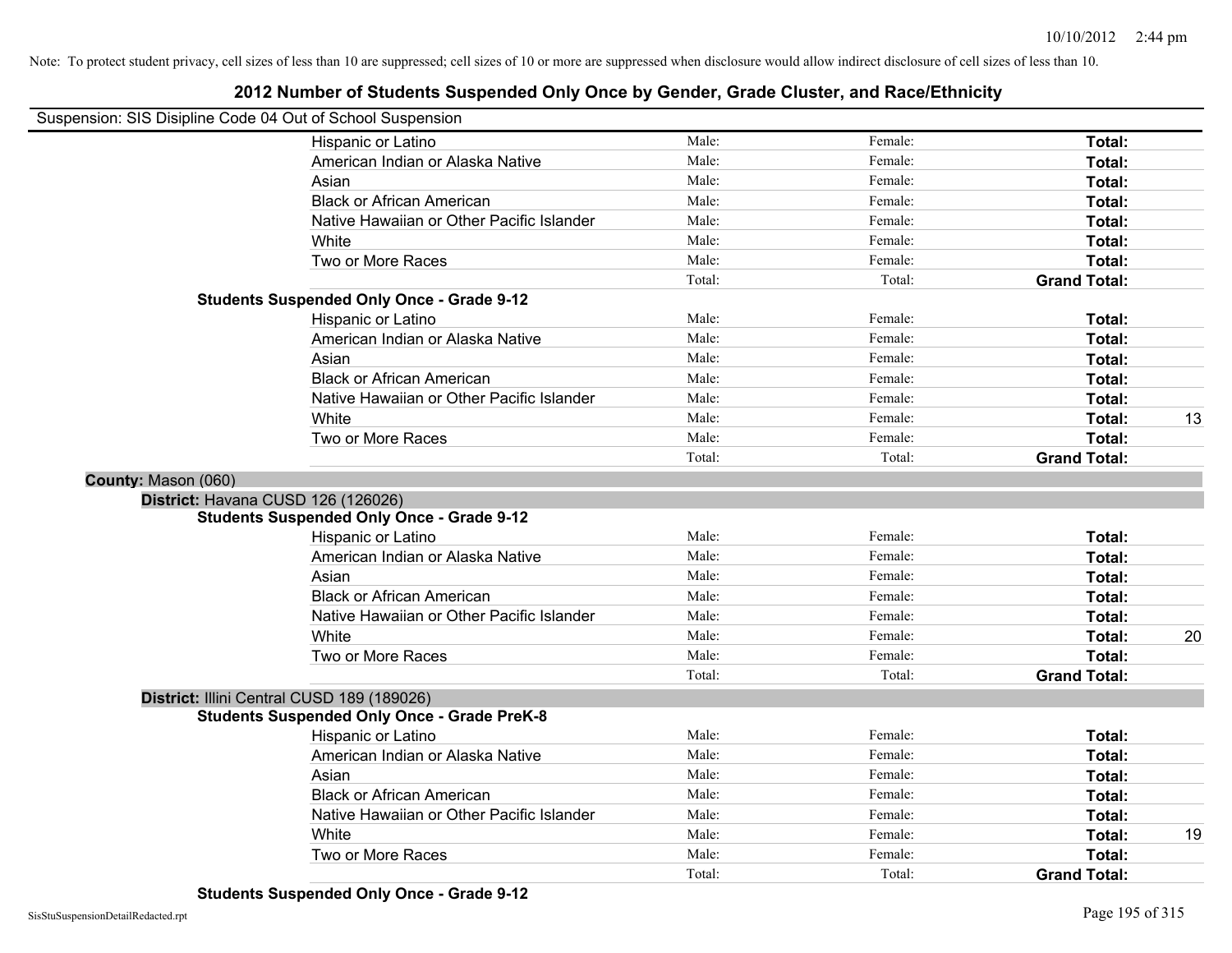|                      | Suspension: SIS Disipline Code 04 Out of School Suspension |        |         |                     |    |
|----------------------|------------------------------------------------------------|--------|---------|---------------------|----|
|                      | Hispanic or Latino                                         | Male:  | Female: | Total:              |    |
|                      | American Indian or Alaska Native                           | Male:  | Female: | Total:              |    |
|                      | Asian                                                      | Male:  | Female: | Total:              |    |
|                      | <b>Black or African American</b>                           | Male:  | Female: | Total:              |    |
|                      | Native Hawaiian or Other Pacific Islander                  | Male:  | Female: | Total:              |    |
|                      | White                                                      | Male:  | Female: | Total:              | 19 |
|                      | Two or More Races                                          | Male:  | Female: | Total:              |    |
|                      |                                                            | Total: | Total:  | <b>Grand Total:</b> |    |
|                      | District: Midwest Central CUSD 191 (191026)                |        |         |                     |    |
|                      | <b>Students Suspended Only Once - Grade PreK-8</b>         |        |         |                     |    |
|                      | Hispanic or Latino                                         | Male:  | Female: | Total:              |    |
|                      | American Indian or Alaska Native                           | Male:  | Female: | Total:              |    |
|                      | Asian                                                      | Male:  | Female: | Total:              |    |
|                      | <b>Black or African American</b>                           | Male:  | Female: | Total:              |    |
|                      | Native Hawaiian or Other Pacific Islander                  | Male:  | Female: | Total:              |    |
|                      | White                                                      | Male:  | Female: | Total:              | 16 |
|                      | Two or More Races                                          | Male:  | Female: | Total:              |    |
|                      |                                                            | Total: | Total:  | <b>Grand Total:</b> |    |
|                      | <b>Students Suspended Only Once - Grade 9-12</b>           |        |         |                     |    |
|                      | Hispanic or Latino                                         | Male:  | Female: | Total:              |    |
|                      | American Indian or Alaska Native                           | Male:  | Female: | Total:              |    |
|                      | Asian                                                      | Male:  | Female: | Total:              |    |
|                      | <b>Black or African American</b>                           | Male:  | Female: | Total:              |    |
|                      | Native Hawaiian or Other Pacific Islander                  | Male:  | Female: | Total:              |    |
|                      | White                                                      | Male:  | Female: | Total:              | 14 |
|                      | Two or More Races                                          | Male:  | Female: | Total:              |    |
|                      |                                                            | Total: | Total:  | <b>Grand Total:</b> |    |
| County: Menard (065) |                                                            |        |         |                     |    |
|                      | District: Athens CUSD 213 (213026)                         |        |         |                     |    |
|                      | <b>Students Suspended Only Once - Grade 9-12</b>           |        |         |                     |    |
|                      | Hispanic or Latino                                         | Male:  | Female: | Total:              |    |
|                      | American Indian or Alaska Native                           | Male:  | Female: | Total:              |    |
|                      | Asian                                                      | Male:  | Female: | Total:              |    |
|                      | <b>Black or African American</b>                           | Male:  | Female: | Total:              |    |
|                      | Native Hawaiian or Other Pacific Islander                  | Male:  | Female: | Total:              |    |
|                      | White                                                      | Male:  | Female: | Total:              |    |
|                      | Two or More Races                                          | Male:  | Female: | Total:              |    |
|                      |                                                            | Total: | Total:  | <b>Grand Total:</b> |    |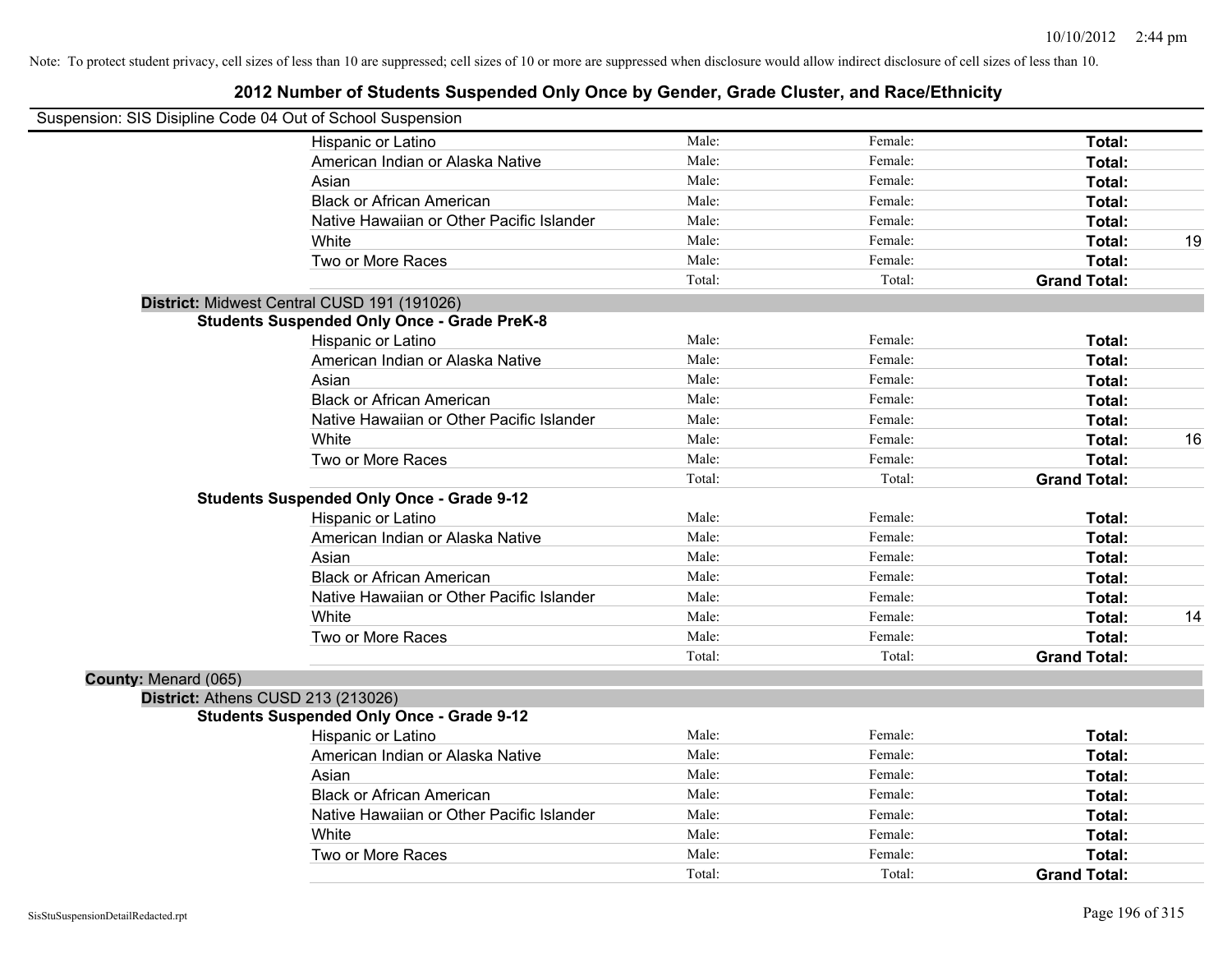### **2012 Number of Students Suspended Only Once by Gender, Grade Cluster, and Race/Ethnicity**

Suspension: SIS Disipline Code 04 Out of School Suspension

| <b>Students Suspended Only Once - Grade PreK-8</b> |        |         |                     |
|----------------------------------------------------|--------|---------|---------------------|
| Hispanic or Latino                                 | Male:  | Female: | Total:              |
| American Indian or Alaska Native                   | Male:  | Female: | Total:              |
| Asian                                              | Male:  | Female: | Total:              |
| <b>Black or African American</b>                   | Male:  | Female: | Total:              |
| Native Hawaiian or Other Pacific Islander          | Male:  | Female: | Total:              |
| White                                              | Male:  | Female: | Total:              |
| Two or More Races                                  | Male:  | Female: | Total:              |
|                                                    | Total: | Total:  | <b>Grand Total:</b> |
| <b>Students Suspended Only Once - Grade 9-12</b>   |        |         |                     |
| Hispanic or Latino                                 | Male:  | Female: | Total:              |
| American Indian or Alaska Native                   | Male:  | Female: | Total:              |
| Asian                                              | Male:  | Female: | Total:              |
| <b>Black or African American</b>                   | Male:  | Female: | Total:              |
| Native Hawaiian or Other Pacific Islander          | Male:  | Female: | Total:              |
| White                                              | Male:  | Female: | Total:              |
| Two or More Races                                  | Male:  | Female: | Total:              |
|                                                    | Total: | Total:  | <b>Grand Total:</b> |

## **County:** Macon (055)

| I <b>IIIV.</b> Macull (UJJ <i>)</i> |                                                    |        |         |                     |    |
|-------------------------------------|----------------------------------------------------|--------|---------|---------------------|----|
|                                     | District: Argenta-Oreana CUSD 1 (001026)           |        |         |                     |    |
|                                     | <b>Students Suspended Only Once - Grade PreK-8</b> |        |         |                     |    |
|                                     | Hispanic or Latino                                 | Male:  | Female: | Total:              |    |
|                                     | American Indian or Alaska Native                   | Male:  | Female: | Total:              |    |
|                                     | Asian                                              | Male:  | Female: | Total:              |    |
|                                     | <b>Black or African American</b>                   | Male:  | Female: | Total:              |    |
|                                     | Native Hawaiian or Other Pacific Islander          | Male:  | Female: | Total:              |    |
|                                     | White                                              | Male:  | Female: | Total:              | 19 |
|                                     | Two or More Races                                  | Male:  | Female: | Total:              |    |
|                                     |                                                    | Total: | Total:  | <b>Grand Total:</b> |    |
|                                     | <b>Students Suspended Only Once - Grade 9-12</b>   |        |         |                     |    |
|                                     | Hispanic or Latino                                 | Male:  | Female: | Total:              |    |
|                                     | American Indian or Alaska Native                   | Male:  | Female: | Total:              |    |
|                                     | Asian                                              | Male:  | Female: | Total:              |    |
|                                     | <b>Black or African American</b>                   | Male:  | Female: | Total:              |    |
|                                     | Native Hawaiian or Other Pacific Islander          | Male:  | Female: | Total:              |    |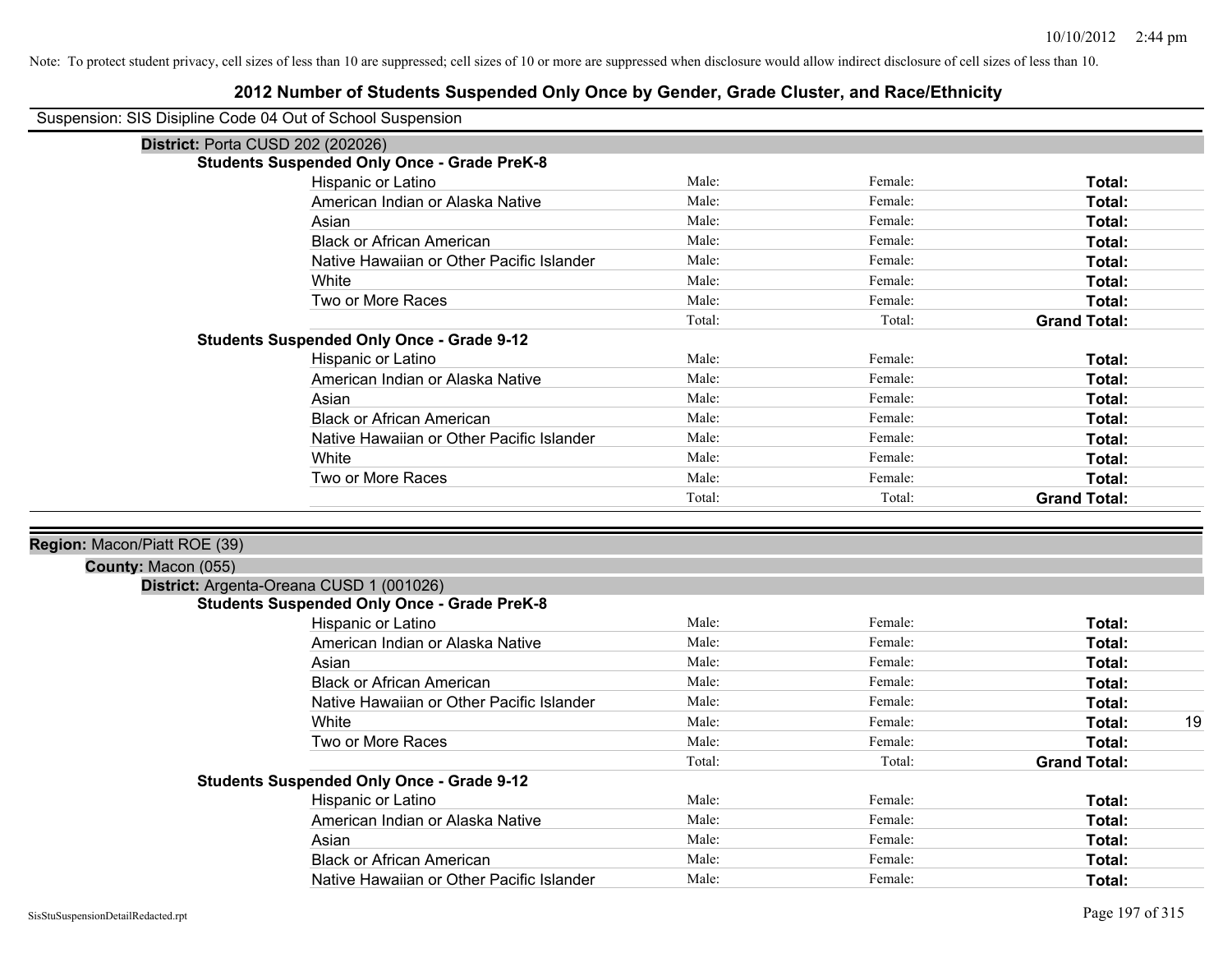| Suspension: SIS Disipline Code 04 Out of School Suspension |                                                    |        |     |         |     |                     |     |
|------------------------------------------------------------|----------------------------------------------------|--------|-----|---------|-----|---------------------|-----|
|                                                            | White                                              | Male:  |     | Female: |     | Total:              | 20  |
|                                                            | Two or More Races                                  | Male:  |     | Female: |     | Total:              |     |
|                                                            |                                                    | Total: |     | Total:  |     | <b>Grand Total:</b> |     |
| District: Decatur SD 61 (061025)                           |                                                    |        |     |         |     |                     |     |
|                                                            | <b>Students Suspended Only Once - Grade PreK-8</b> |        |     |         |     |                     |     |
|                                                            | Hispanic or Latino                                 | Male:  |     | Female: |     | Total:              |     |
|                                                            | American Indian or Alaska Native                   | Male:  |     | Female: |     | Total:              |     |
|                                                            | Asian                                              | Male:  |     | Female: |     | Total:              |     |
|                                                            | <b>Black or African American</b>                   | Male:  | 182 | Female: | 121 | Total:              | 303 |
|                                                            | Native Hawaiian or Other Pacific Islander          | Male:  |     | Female: |     | Total:              |     |
|                                                            | White                                              | Male:  | 95  | Female: | 30  | Total:              | 125 |
|                                                            | Two or More Races                                  | Male:  | 27  | Female: | 16  | Total:              | 43  |
|                                                            |                                                    | Total: |     | Total:  |     | <b>Grand Total:</b> |     |
|                                                            | <b>Students Suspended Only Once - Grade 9-12</b>   |        |     |         |     |                     |     |
|                                                            | Hispanic or Latino                                 | Male:  |     | Female: |     | Total:              |     |
|                                                            | American Indian or Alaska Native                   | Male:  |     | Female: |     | Total:              |     |
|                                                            | Asian                                              | Male:  |     | Female: |     | Total:              |     |
|                                                            | <b>Black or African American</b>                   | Male:  | 81  | Female: | 86  | Total:              | 167 |
|                                                            | Native Hawaiian or Other Pacific Islander          | Male:  |     | Female: |     | Total:              |     |
|                                                            | White                                              | Male:  | 42  | Female: | 39  | Total:              | 81  |
|                                                            | Two or More Races                                  | Male:  |     | Female: |     | Total:              | 14  |
|                                                            |                                                    | Total: |     | Total:  |     | <b>Grand Total:</b> |     |
|                                                            | District: Macon-Piatt Spec Educ Jnt Agr (061061)   |        |     |         |     |                     |     |
|                                                            | <b>Students Suspended Only Once - Grade PreK-8</b> |        |     |         |     |                     |     |
|                                                            | Hispanic or Latino                                 | Male:  |     | Female: |     | Total:              |     |
|                                                            | American Indian or Alaska Native                   | Male:  |     | Female: |     | Total:              |     |
|                                                            | Asian                                              | Male:  |     | Female: |     | Total:              |     |
|                                                            | <b>Black or African American</b>                   | Male:  |     | Female: |     | Total:              |     |
|                                                            | Native Hawaiian or Other Pacific Islander          | Male:  |     | Female: |     | Total:              |     |
|                                                            | White                                              | Male:  |     | Female: |     | Total:              |     |
|                                                            | Two or More Races                                  | Male:  |     | Female: |     | Total:              |     |
|                                                            |                                                    | Total: |     | Total:  |     | <b>Grand Total:</b> |     |
|                                                            | District: Maroa Forsyth CUSD 2 (002026)            |        |     |         |     |                     |     |
|                                                            | <b>Students Suspended Only Once - Grade PreK-8</b> |        |     |         |     |                     |     |
|                                                            | Hispanic or Latino                                 | Male:  |     | Female: |     | Total:              |     |
|                                                            | American Indian or Alaska Native                   | Male:  |     | Female: |     | Total:              |     |
|                                                            | Asian                                              | Male:  |     | Female: |     | Total:              |     |
|                                                            | <b>Black or African American</b>                   | Male:  |     | Female: |     | Total:              |     |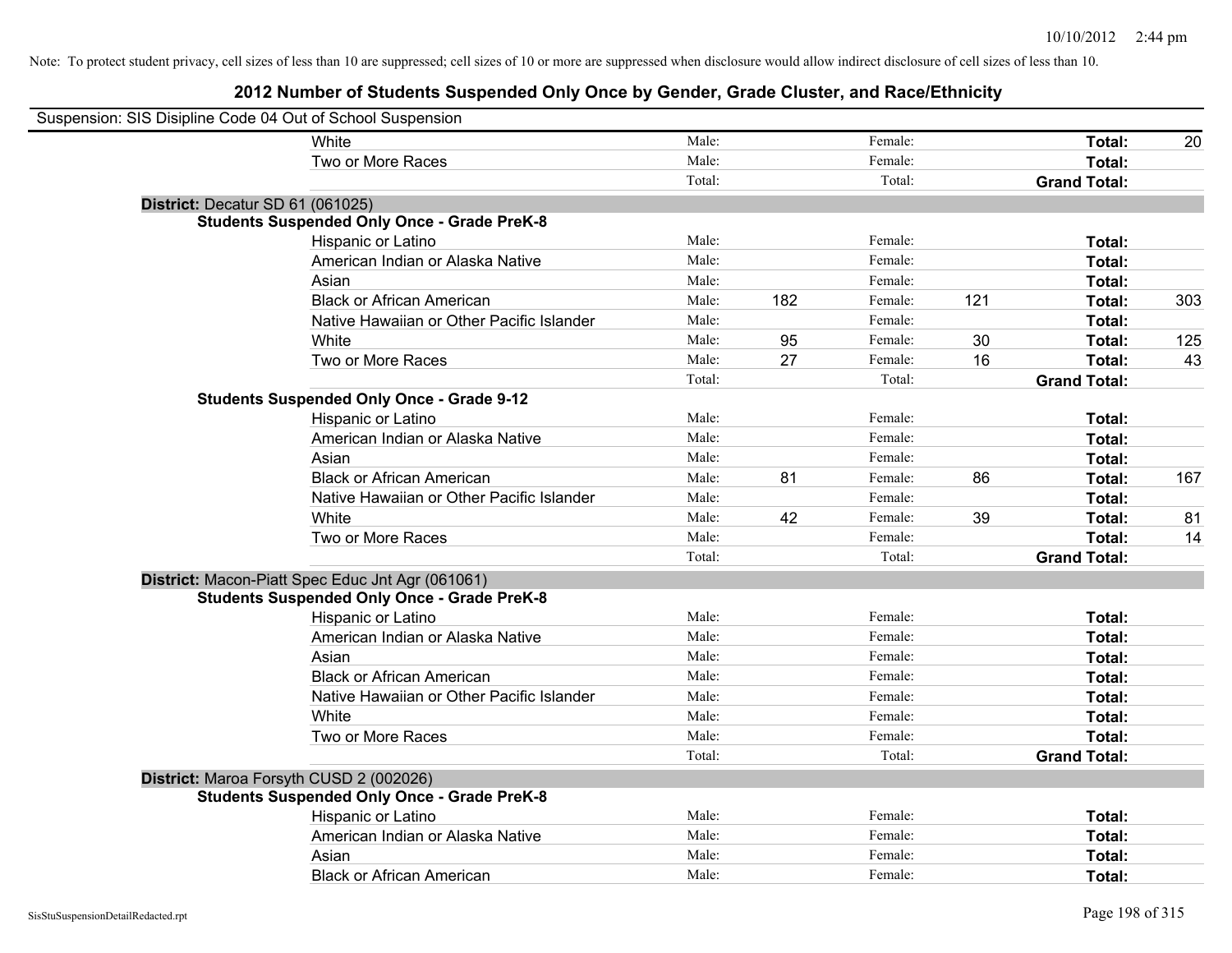|                                    | Suspension: SIS Disipline Code 04 Out of School Suspension |        |         |                     |    |
|------------------------------------|------------------------------------------------------------|--------|---------|---------------------|----|
|                                    | Native Hawaiian or Other Pacific Islander                  | Male:  | Female: | Total:              |    |
|                                    | White                                                      | Male:  | Female: | Total:              | 12 |
|                                    | Two or More Races                                          | Male:  | Female: | Total:              |    |
|                                    |                                                            | Total: | Total:  | <b>Grand Total:</b> |    |
|                                    | <b>Students Suspended Only Once - Grade 9-12</b>           |        |         |                     |    |
|                                    | Hispanic or Latino                                         | Male:  | Female: | Total:              |    |
|                                    | American Indian or Alaska Native                           | Male:  | Female: | Total:              |    |
|                                    | Asian                                                      | Male:  | Female: | Total:              |    |
|                                    | <b>Black or African American</b>                           | Male:  | Female: | Total:              |    |
|                                    | Native Hawaiian or Other Pacific Islander                  | Male:  | Female: | Total:              |    |
|                                    | White                                                      | Male:  | Female: | Total:              | 16 |
|                                    | Two or More Races                                          | Male:  | Female: | Total:              |    |
|                                    |                                                            | Total: | Total:  | <b>Grand Total:</b> |    |
|                                    | District: Meridian CUSD 15 (015026)                        |        |         |                     |    |
|                                    | <b>Students Suspended Only Once - Grade PreK-8</b>         |        |         |                     |    |
|                                    | Hispanic or Latino                                         | Male:  | Female: | Total:              |    |
|                                    | American Indian or Alaska Native                           | Male:  | Female: | Total:              |    |
|                                    | Asian                                                      | Male:  | Female: | Total:              |    |
|                                    | <b>Black or African American</b>                           | Male:  | Female: | Total:              |    |
|                                    | Native Hawaiian or Other Pacific Islander                  | Male:  | Female: | Total:              |    |
|                                    | White                                                      | Male:  | Female: | Total:              | 29 |
|                                    | Two or More Races                                          | Male:  | Female: | Total:              |    |
|                                    |                                                            | Total: | Total:  | <b>Grand Total:</b> |    |
|                                    | <b>Students Suspended Only Once - Grade 9-12</b>           |        |         |                     |    |
|                                    | Hispanic or Latino                                         | Male:  | Female: | Total:              |    |
|                                    | American Indian or Alaska Native                           | Male:  | Female: | Total:              |    |
|                                    | Asian                                                      | Male:  | Female: | Total:              |    |
|                                    | <b>Black or African American</b>                           | Male:  | Female: | Total:              |    |
|                                    | Native Hawaiian or Other Pacific Islander                  | Male:  | Female: | Total:              |    |
|                                    | White                                                      | Male:  | Female: | Total:              |    |
|                                    | Two or More Races                                          | Male:  | Female: | Total:              |    |
|                                    |                                                            | Total: | Total:  | <b>Grand Total:</b> |    |
|                                    | District: Mt Zion CUSD 3 (003026)                          |        |         |                     |    |
|                                    | <b>Students Suspended Only Once - Grade PreK-8</b>         |        |         |                     |    |
|                                    | Hispanic or Latino                                         | Male:  | Female: | Total:              |    |
|                                    | American Indian or Alaska Native                           | Male:  | Female: | Total:              |    |
|                                    | Asian                                                      | Male:  | Female: | Total:              |    |
|                                    | <b>Black or African American</b>                           | Male:  | Female: | Total:              |    |
|                                    | Native Hawaiian or Other Pacific Islander                  | Male:  | Female: | Total:              |    |
| SisStuSuspensionDetailRedacted.rpt |                                                            |        |         | Page 199 of 315     |    |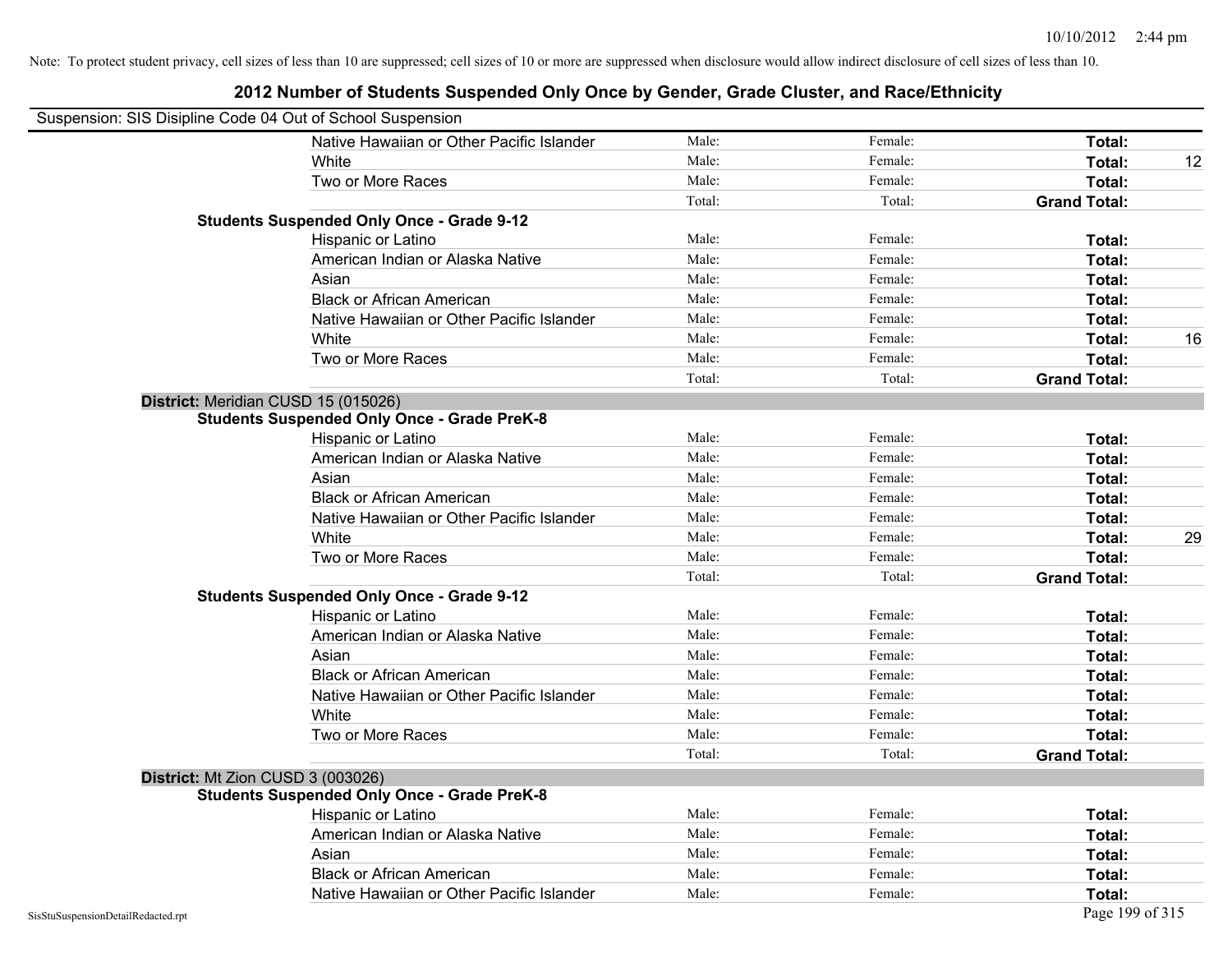|                                    | Suspension: SIS Disipline Code 04 Out of School Suspension |        |         |                     |    |
|------------------------------------|------------------------------------------------------------|--------|---------|---------------------|----|
|                                    | White                                                      | Male:  | Female: | Total:              |    |
|                                    | Two or More Races                                          | Male:  | Female: | Total:              |    |
|                                    |                                                            | Total: | Total:  | <b>Grand Total:</b> |    |
|                                    | <b>Students Suspended Only Once - Grade 9-12</b>           |        |         |                     |    |
|                                    | Hispanic or Latino                                         | Male:  | Female: | Total:              |    |
|                                    | American Indian or Alaska Native                           | Male:  | Female: | Total:              |    |
|                                    | Asian                                                      | Male:  | Female: | Total:              |    |
|                                    | <b>Black or African American</b>                           | Male:  | Female: | Total:              |    |
|                                    | Native Hawaiian or Other Pacific Islander                  | Male:  | Female: | Total:              |    |
|                                    | White                                                      | Male:  | Female: | Total:              | 22 |
|                                    | Two or More Races                                          | Male:  | Female: | Total:              |    |
|                                    |                                                            | Total: | Total:  | <b>Grand Total:</b> |    |
|                                    | District: Sangamon Valley CUSD 9 (009026)                  |        |         |                     |    |
|                                    | <b>Students Suspended Only Once - Grade PreK-8</b>         |        |         |                     |    |
|                                    | Hispanic or Latino                                         | Male:  | Female: | Total:              |    |
|                                    | American Indian or Alaska Native                           | Male:  | Female: | Total:              |    |
|                                    | Asian                                                      | Male:  | Female: | Total:              |    |
|                                    | <b>Black or African American</b>                           | Male:  | Female: | Total:              |    |
|                                    | Native Hawaiian or Other Pacific Islander                  | Male:  | Female: | Total:              |    |
|                                    | White                                                      | Male:  | Female: | Total:              | 15 |
|                                    | Two or More Races                                          | Male:  | Female: | Total:              |    |
|                                    |                                                            | Total: | Total:  | <b>Grand Total:</b> |    |
|                                    | <b>Students Suspended Only Once - Grade 9-12</b>           |        |         |                     |    |
|                                    | Hispanic or Latino                                         | Male:  | Female: | Total:              |    |
|                                    | American Indian or Alaska Native                           | Male:  | Female: | Total:              |    |
|                                    | Asian                                                      | Male:  | Female: | Total:              |    |
|                                    | <b>Black or African American</b>                           | Male:  | Female: | Total:              |    |
|                                    | Native Hawaiian or Other Pacific Islander                  | Male:  | Female: | Total:              |    |
|                                    | White                                                      | Male:  | Female: | Total:              | 15 |
|                                    | Two or More Races                                          | Male:  | Female: | Total:              |    |
|                                    |                                                            | Total: | Total:  | <b>Grand Total:</b> |    |
|                                    | District: Warrensburg-Latham CUSD 11 (011026)              |        |         |                     |    |
|                                    | <b>Students Suspended Only Once - Grade PreK-8</b>         |        |         |                     |    |
|                                    | <b>Hispanic or Latino</b>                                  | Male:  | Female: | Total:              |    |
|                                    | American Indian or Alaska Native                           | Male:  | Female: | Total:              |    |
|                                    | Asian                                                      | Male:  | Female: | Total:              |    |
|                                    | <b>Black or African American</b>                           | Male:  | Female: | Total:              |    |
|                                    | Native Hawaiian or Other Pacific Islander                  | Male:  | Female: | Total:              |    |
|                                    | White                                                      | Male:  | Female: | Total:              | 15 |
| SisStuSuspensionDetailRedacted.rpt |                                                            |        |         | Page 200 of 315     |    |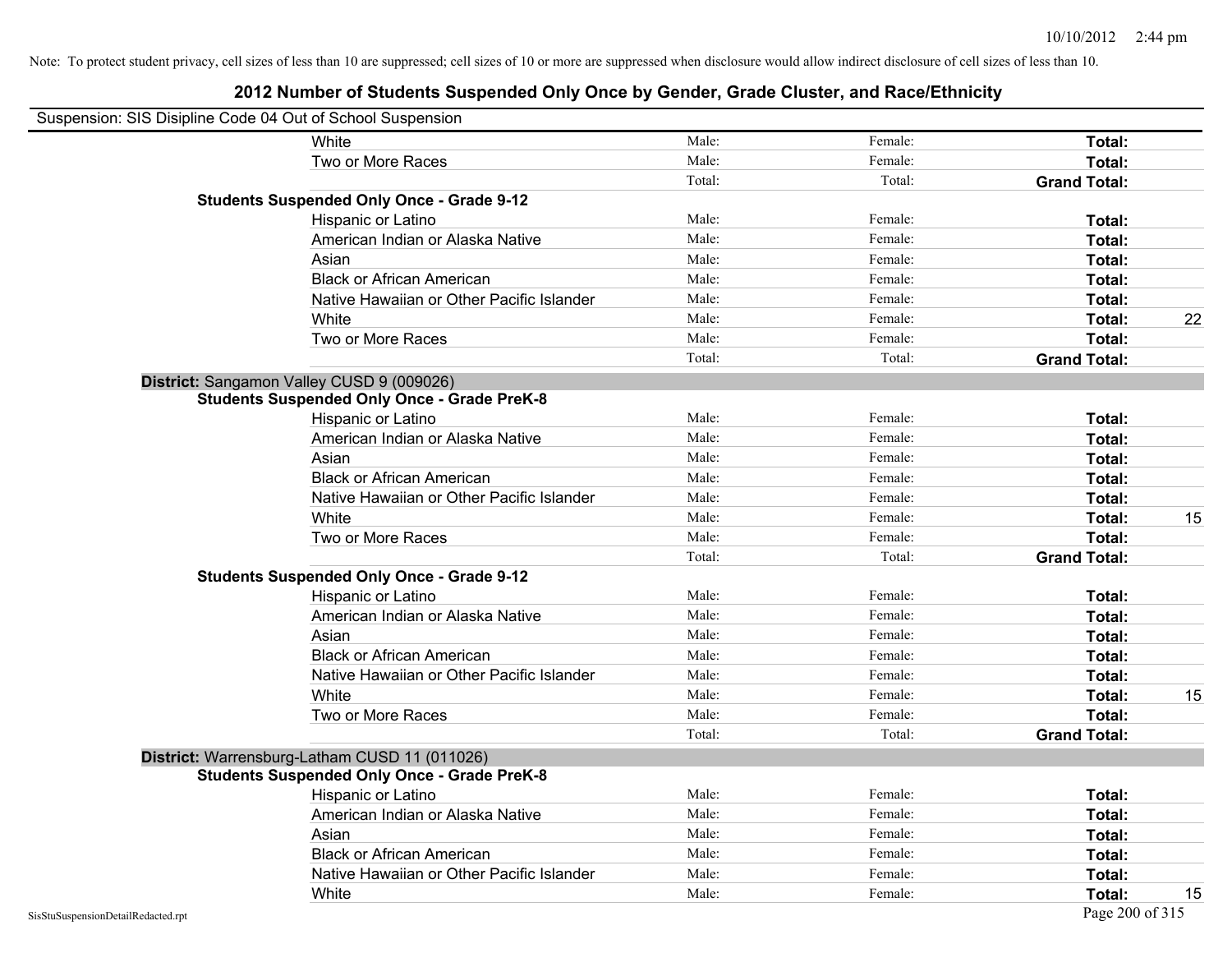|                     | Suspension: SIS Disipline Code 04 Out of School Suspension |        |         |                     |
|---------------------|------------------------------------------------------------|--------|---------|---------------------|
|                     | Two or More Races                                          | Male:  | Female: | Total:              |
|                     |                                                            | Total: | Total:  | <b>Grand Total:</b> |
|                     | <b>Students Suspended Only Once - Grade 9-12</b>           |        |         |                     |
|                     | Hispanic or Latino                                         | Male:  | Female: | Total:              |
|                     | American Indian or Alaska Native                           | Male:  | Female: | Total:              |
|                     | Asian                                                      | Male:  | Female: | Total:              |
|                     | <b>Black or African American</b>                           | Male:  | Female: | Total:              |
|                     | Native Hawaiian or Other Pacific Islander                  | Male:  | Female: | Total:              |
|                     | White                                                      | Male:  | Female: | Total:<br>24        |
|                     | Two or More Races                                          | Male:  | Female: | Total:              |
|                     |                                                            | Total: | Total:  | <b>Grand Total:</b> |
| County: Piatt (074) |                                                            |        |         |                     |
|                     | District: Atwood Hammond CUSD 39 (039026)                  |        |         |                     |
|                     | <b>Students Suspended Only Once - Grade PreK-8</b>         |        |         |                     |
|                     | Hispanic or Latino                                         | Male:  | Female: | Total:              |
|                     | American Indian or Alaska Native                           | Male:  | Female: | Total:              |
|                     | Asian                                                      | Male:  | Female: | Total:              |
|                     | <b>Black or African American</b>                           | Male:  | Female: | Total:              |
|                     | Native Hawaiian or Other Pacific Islander                  | Male:  | Female: | Total:              |
|                     | White                                                      | Male:  | Female: | Total:              |
|                     | Two or More Races                                          | Male:  | Female: | Total:              |
|                     |                                                            | Total: | Total:  | <b>Grand Total:</b> |
|                     | <b>Students Suspended Only Once - Grade 9-12</b>           |        |         |                     |
|                     | Hispanic or Latino                                         | Male:  | Female: | Total:              |
|                     | American Indian or Alaska Native                           | Male:  | Female: | Total:              |
|                     | Asian                                                      | Male:  | Female: | Total:              |
|                     | <b>Black or African American</b>                           | Male:  | Female: | Total:              |
|                     | Native Hawaiian or Other Pacific Islander                  | Male:  | Female: | Total:              |
|                     | White                                                      | Male:  | Female: | Total:              |
|                     | Two or More Races                                          | Male:  | Female: | Total:              |
|                     |                                                            | Total: | Total:  | <b>Grand Total:</b> |
|                     | District: Bement CUSD 5 (005026)                           |        |         |                     |
|                     | <b>Students Suspended Only Once - Grade PreK-8</b>         |        |         |                     |
|                     | Hispanic or Latino                                         | Male:  | Female: | Total:              |
|                     | American Indian or Alaska Native                           | Male:  | Female: | Total:              |
|                     | Asian                                                      | Male:  | Female: | Total:              |
|                     | <b>Black or African American</b>                           | Male:  | Female: | Total:              |
|                     | Native Hawaiian or Other Pacific Islander                  | Male:  | Female: | Total:              |
|                     | White                                                      | Male:  | Female: | Total:              |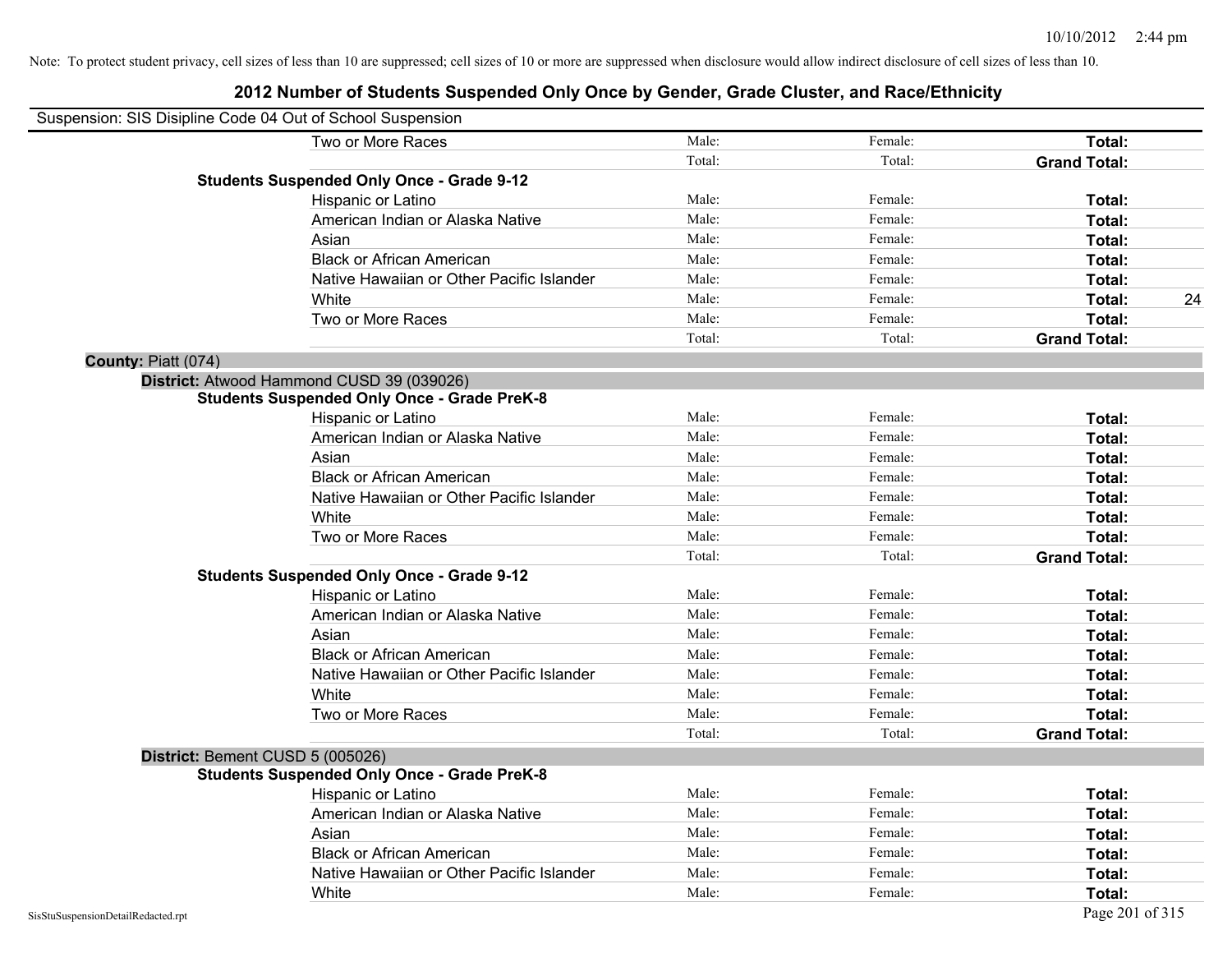| Suspension: SIS Disipline Code 04 Out of School Suspension |                                                    |        |         |                     |    |
|------------------------------------------------------------|----------------------------------------------------|--------|---------|---------------------|----|
|                                                            | Two or More Races                                  | Male:  | Female: | Total:              |    |
|                                                            |                                                    | Total: | Total:  | <b>Grand Total:</b> | 10 |
|                                                            | <b>Students Suspended Only Once - Grade 9-12</b>   |        |         |                     |    |
|                                                            | Hispanic or Latino                                 | Male:  | Female: | Total:              |    |
|                                                            | American Indian or Alaska Native                   | Male:  | Female: | Total:              |    |
|                                                            | Asian                                              | Male:  | Female: | Total:              |    |
|                                                            | <b>Black or African American</b>                   | Male:  | Female: | Total:              |    |
|                                                            | Native Hawaiian or Other Pacific Islander          | Male:  | Female: | Total:              |    |
|                                                            | White                                              | Male:  | Female: | Total:              |    |
|                                                            | Two or More Races                                  | Male:  | Female: | Total:              |    |
|                                                            |                                                    | Total: | Total:  | <b>Grand Total:</b> |    |
|                                                            | District: Cerro Gordo CUSD 100 (100026)            |        |         |                     |    |
|                                                            | <b>Students Suspended Only Once - Grade PreK-8</b> |        |         |                     |    |
|                                                            | Hispanic or Latino                                 | Male:  | Female: | Total:              |    |
|                                                            | American Indian or Alaska Native                   | Male:  | Female: | Total:              |    |
|                                                            | Asian                                              | Male:  | Female: | Total:              |    |
|                                                            | <b>Black or African American</b>                   | Male:  | Female: | Total:              |    |
|                                                            | Native Hawaiian or Other Pacific Islander          | Male:  | Female: | Total:              |    |
|                                                            | White                                              | Male:  | Female: | Total:              |    |
|                                                            | Two or More Races                                  | Male:  | Female: | Total:              |    |
|                                                            |                                                    | Total: | Total:  | <b>Grand Total:</b> |    |
|                                                            | <b>Students Suspended Only Once - Grade 9-12</b>   |        |         |                     |    |
|                                                            | Hispanic or Latino                                 | Male:  | Female: | Total:              |    |
|                                                            | American Indian or Alaska Native                   | Male:  | Female: | Total:              |    |
|                                                            | Asian                                              | Male:  | Female: | Total:              |    |
|                                                            | <b>Black or African American</b>                   | Male:  | Female: | Total:              |    |
|                                                            | Native Hawaiian or Other Pacific Islander          | Male:  | Female: | Total:              |    |
|                                                            | White                                              | Male:  | Female: | Total:              | 14 |
|                                                            | Two or More Races                                  | Male:  | Female: | Total:              |    |
|                                                            |                                                    | Total: | Total:  | <b>Grand Total:</b> |    |
|                                                            | District: Monticello CUSD 25 (025026)              |        |         |                     |    |
|                                                            | <b>Students Suspended Only Once - Grade PreK-8</b> |        |         |                     |    |
|                                                            | Hispanic or Latino                                 | Male:  | Female: | Total:              |    |
|                                                            | American Indian or Alaska Native                   | Male:  | Female: | Total:              |    |
|                                                            | Asian                                              | Male:  | Female: | Total:              |    |
|                                                            | <b>Black or African American</b>                   | Male:  | Female: | Total:              |    |
|                                                            | Native Hawaiian or Other Pacific Islander          | Male:  | Female: | Total:              |    |
|                                                            | White                                              | Male:  | Female: | Total:              | 14 |
|                                                            | Two or More Races                                  | Male:  | Female: | Total:              |    |
| SisStuSuspensionDetailRedacted.rpt                         |                                                    |        |         | Page 202 of 315     |    |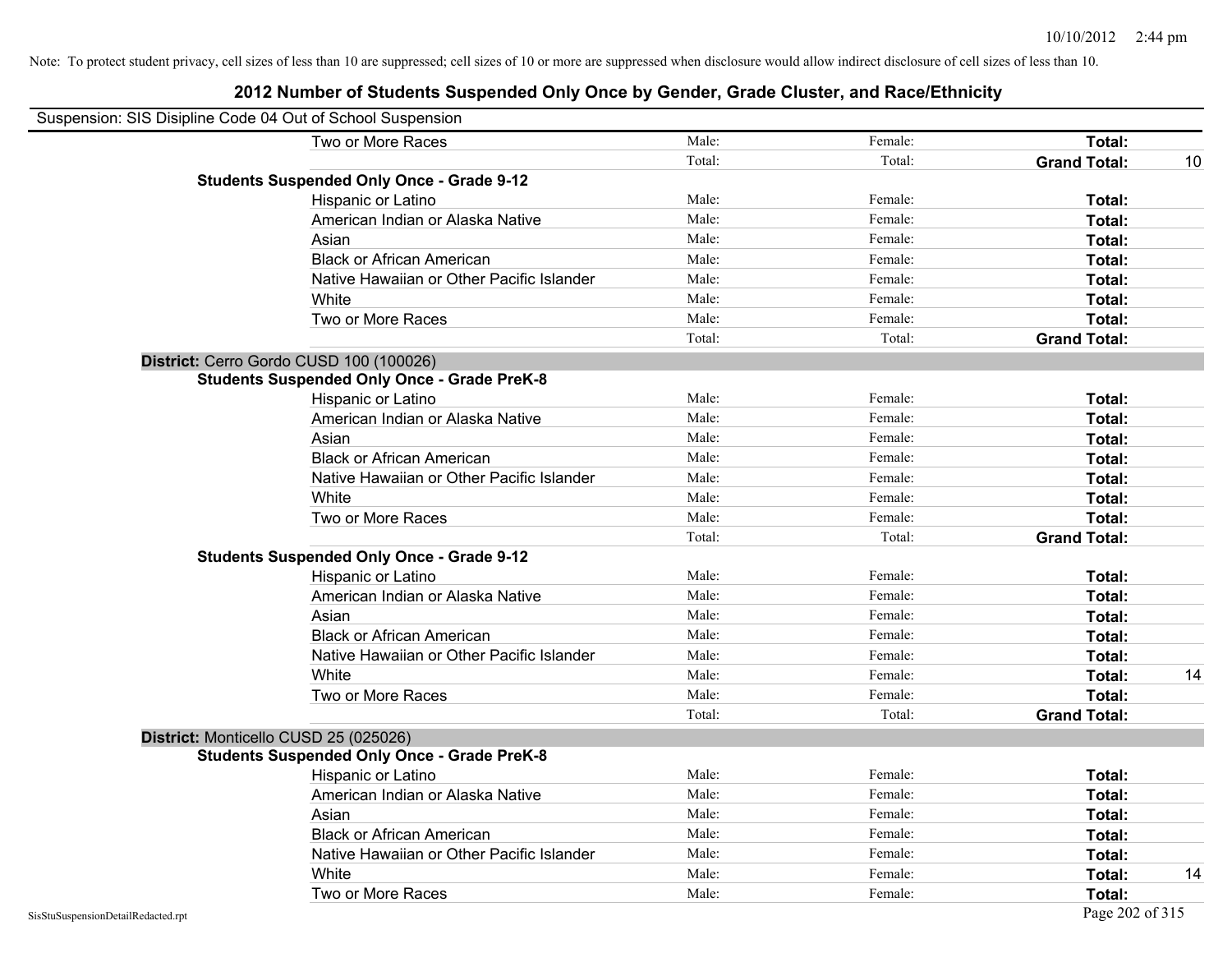|                          | Suspension: SIS Disipline Code 04 Out of School Suspension |        |    |         |    |                     |     |
|--------------------------|------------------------------------------------------------|--------|----|---------|----|---------------------|-----|
|                          |                                                            | Total: |    | Total:  |    | <b>Grand Total:</b> |     |
|                          | <b>Students Suspended Only Once - Grade 9-12</b>           |        |    |         |    |                     |     |
|                          | Hispanic or Latino                                         | Male:  |    | Female: |    | Total:              |     |
|                          | American Indian or Alaska Native                           | Male:  |    | Female: |    | Total:              |     |
|                          | Asian                                                      | Male:  |    | Female: |    | Total:              |     |
|                          | <b>Black or African American</b>                           | Male:  |    | Female: |    | Total:              |     |
|                          | Native Hawaiian or Other Pacific Islander                  | Male:  |    | Female: |    | Total:              |     |
|                          | White                                                      | Male:  |    | Female: |    | Total:              | 15  |
|                          | Two or More Races                                          | Male:  |    | Female: |    | Total:              |     |
|                          |                                                            | Total: |    | Total:  |    | <b>Grand Total:</b> |     |
| Region: Madison ROE (41) |                                                            |        |    |         |    |                     |     |
| County: Madison (057)    |                                                            |        |    |         |    |                     |     |
|                          | District: Alton CUSD 11 (011026)                           |        |    |         |    |                     |     |
|                          | <b>Students Suspended Only Once - Grade PreK-8</b>         |        |    |         |    |                     |     |
|                          | Hispanic or Latino                                         | Male:  |    | Female: |    | Total:              |     |
|                          | American Indian or Alaska Native                           | Male:  |    | Female: |    | Total:              |     |
|                          | Asian                                                      | Male:  |    | Female: |    | Total:              |     |
|                          | <b>Black or African American</b>                           | Male:  | 63 | Female: | 29 | Total:              | 92  |
|                          | Native Hawaiian or Other Pacific Islander                  | Male:  |    | Female: |    | Total:              |     |
|                          | White                                                      | Male:  | 53 | Female: | 15 | Total:              | 68  |
|                          | Two or More Races                                          | Male:  |    | Female: |    | Total:              | 18  |
|                          |                                                            | Total: |    | Total:  |    | <b>Grand Total:</b> |     |
|                          | <b>Students Suspended Only Once - Grade 9-12</b>           |        |    |         |    |                     |     |
|                          | Hispanic or Latino                                         | Male:  |    | Female: |    | Total:              |     |
|                          | American Indian or Alaska Native                           | Male:  |    | Female: |    | Total:              |     |
|                          | Asian                                                      | Male:  |    | Female: |    | Total:              |     |
|                          | <b>Black or African American</b>                           | Male:  | 33 | Female: | 30 | Total:              | 63  |
|                          | Native Hawaiian or Other Pacific Islander                  | Male:  |    | Female: |    | Total:              |     |
|                          | White                                                      | Male:  | 32 | Female: | 21 | Total:              | 53  |
|                          | Two or More Races                                          | Male:  |    | Female: |    | Total:              |     |
|                          |                                                            | Total: |    | Total:  |    | <b>Grand Total:</b> | 127 |
|                          | District: Bethalto CUSD 8 (008026)                         |        |    |         |    |                     |     |
|                          | <b>Students Suspended Only Once - Grade PreK-8</b>         |        |    |         |    |                     |     |
|                          | Hispanic or Latino                                         | Male:  |    | Female: |    | Total:              |     |
|                          | American Indian or Alaska Native                           | Male:  |    | Female: |    | Total:              |     |
|                          | Asian                                                      | Male:  |    | Female: |    | Total:              |     |
|                          | <b>Black or African American</b>                           | Male:  |    | Female: |    | Total:              |     |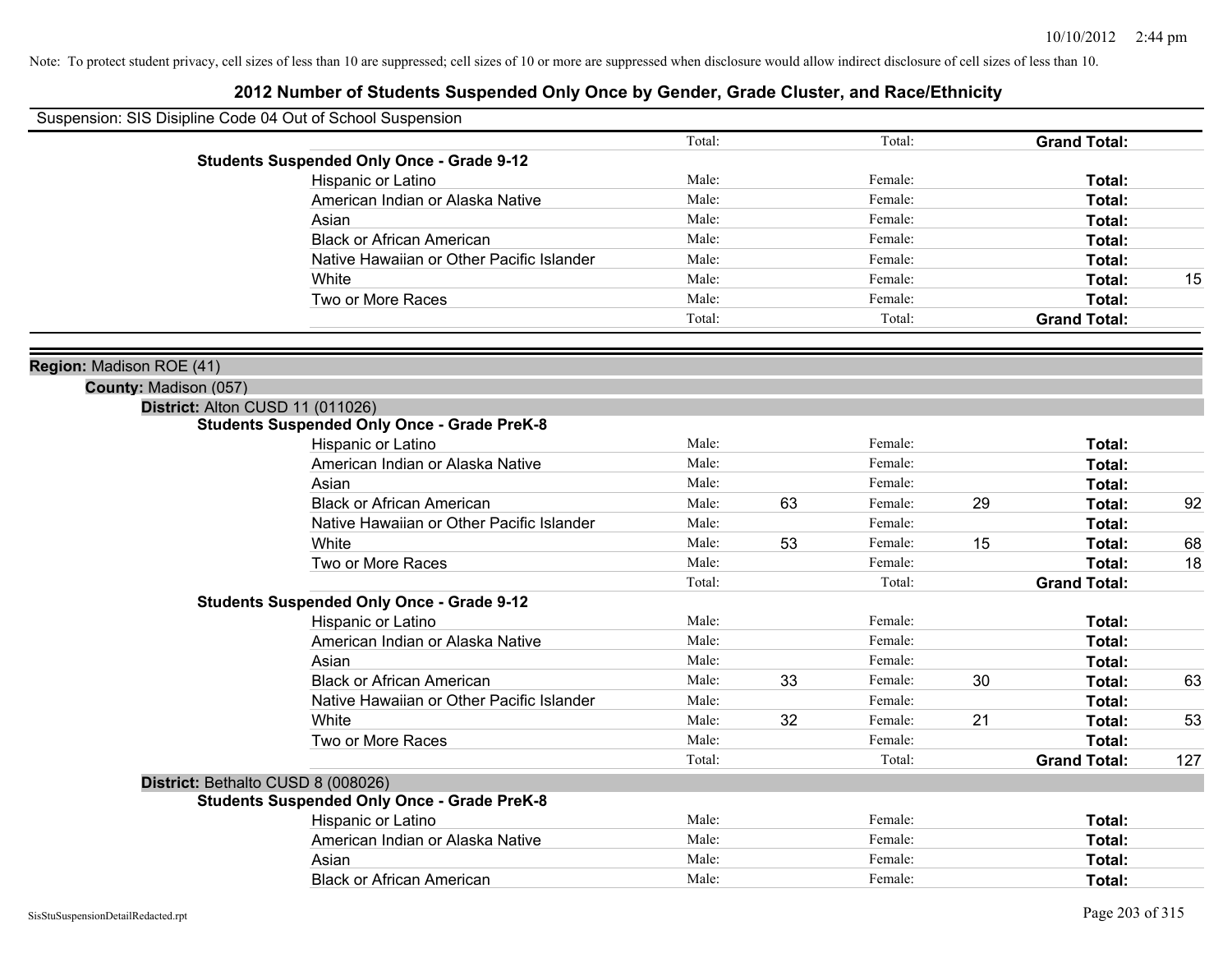| Native Hawaiian or Other Pacific Islander<br>Male:<br>Female:<br>Total:                                    | Suspension: SIS Disipline Code 04 Out of School Suspension |  |  |    |
|------------------------------------------------------------------------------------------------------------|------------------------------------------------------------|--|--|----|
|                                                                                                            |                                                            |  |  |    |
| Male:<br>Female:<br>25<br>10<br>Total:<br>White                                                            |                                                            |  |  | 35 |
| Male:<br>Female:<br>Total:<br>Two or More Races                                                            |                                                            |  |  |    |
| Total:<br>Total:<br><b>Grand Total:</b>                                                                    |                                                            |  |  |    |
| <b>Students Suspended Only Once - Grade 9-12</b>                                                           |                                                            |  |  |    |
| Male:<br>Female:<br>Hispanic or Latino<br>Total:                                                           |                                                            |  |  |    |
| Male:<br>American Indian or Alaska Native<br>Female:<br>Total:                                             |                                                            |  |  |    |
| Male:<br>Female:<br>Asian<br>Total:                                                                        |                                                            |  |  |    |
| <b>Black or African American</b><br>Male:<br>Female:<br>Total:                                             |                                                            |  |  |    |
| Male:<br>Female:<br>Native Hawaiian or Other Pacific Islander<br>Total:                                    |                                                            |  |  |    |
| Male:<br>Female:<br>White<br>Total:                                                                        |                                                            |  |  | 35 |
| Male:<br>Female:<br>Two or More Races<br>Total:                                                            |                                                            |  |  |    |
| Total:<br>Total:<br><b>Grand Total:</b>                                                                    |                                                            |  |  |    |
| District: Collinsville CUSD 10 (010026)                                                                    |                                                            |  |  |    |
| <b>Students Suspended Only Once - Grade PreK-8</b>                                                         |                                                            |  |  |    |
| Hispanic or Latino<br>Male:<br>Female:<br>Total:                                                           |                                                            |  |  | 19 |
| American Indian or Alaska Native<br>Male:<br>Female:<br>Total:                                             |                                                            |  |  |    |
| Male:<br>Female:<br>Asian<br>Total:                                                                        |                                                            |  |  |    |
| <b>Black or African American</b><br>Male:<br>Female:<br>Total:                                             |                                                            |  |  | 31 |
| Native Hawaiian or Other Pacific Islander<br>Male:<br>Female:<br>Total:                                    |                                                            |  |  |    |
| White<br>64<br>18<br>Male:<br>Female:<br>Total:                                                            |                                                            |  |  | 82 |
| Two or More Races<br>Male:<br>Female:<br>Total:                                                            |                                                            |  |  |    |
| Total:<br>Total:<br><b>Grand Total:</b>                                                                    |                                                            |  |  |    |
| <b>Students Suspended Only Once - Grade 9-12</b>                                                           |                                                            |  |  |    |
| Hispanic or Latino<br>Male:<br>Female:<br>Total:                                                           |                                                            |  |  | 20 |
| American Indian or Alaska Native<br>Male:<br>Female:<br>Total:                                             |                                                            |  |  |    |
| Asian<br>Male:<br>Female:<br>Total:                                                                        |                                                            |  |  |    |
| <b>Black or African American</b><br>14<br>12<br>Male:<br>Total:<br>Female:                                 |                                                            |  |  | 26 |
| Male:<br>Native Hawaiian or Other Pacific Islander<br>Female:<br>Total:                                    |                                                            |  |  |    |
| 31<br>White<br>Male:<br>47<br>Female:<br>Total:                                                            |                                                            |  |  | 78 |
| Two or More Races<br>Total:<br>Male:<br>Female:                                                            |                                                            |  |  |    |
| Total:<br>Total:<br><b>Grand Total:</b>                                                                    |                                                            |  |  |    |
| District: Coordinated Youth & Human Service (006000)<br><b>Students Suspended Only Once - Grade PreK-8</b> |                                                            |  |  |    |
| Male:<br>Female:<br>Total:<br>Hispanic or Latino                                                           |                                                            |  |  |    |
| Male:<br>Female:<br>American Indian or Alaska Native<br>Total:                                             |                                                            |  |  |    |
| Male:<br>Female:<br>Asian<br>Total:                                                                        |                                                            |  |  |    |
| Male:<br><b>Black or African American</b><br>Female:<br>Total:                                             |                                                            |  |  |    |
| Native Hawaiian or Other Pacific Islander<br>Male:<br>Female:<br>Total:                                    |                                                            |  |  |    |
| Page 204 of 315<br>SisStuSuspensionDetailRedacted.rpt                                                      |                                                            |  |  |    |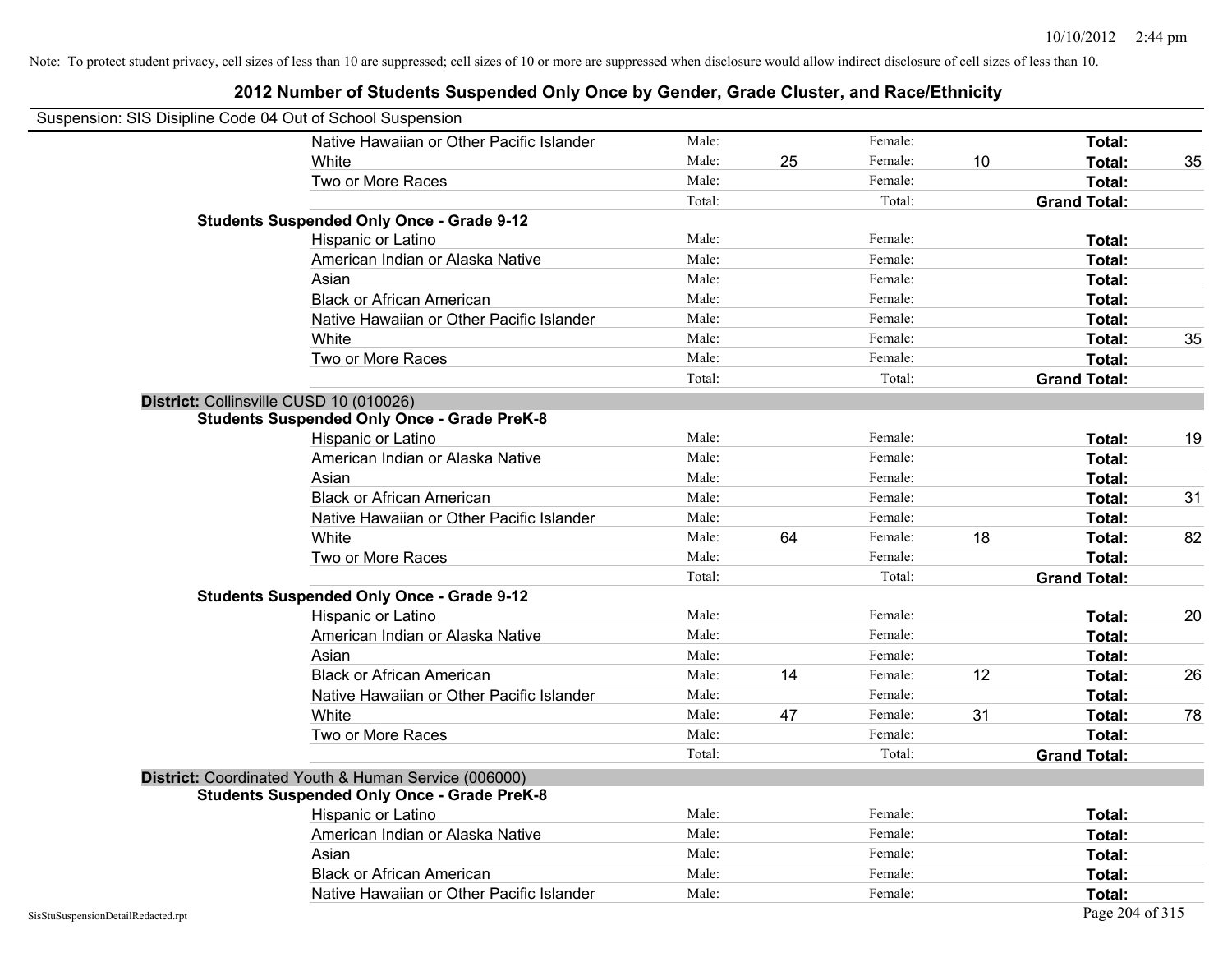|                                     | Suspension: SIS Disipline Code 04 Out of School Suspension |        |    |         |    |                     |    |
|-------------------------------------|------------------------------------------------------------|--------|----|---------|----|---------------------|----|
|                                     | White                                                      | Male:  |    | Female: |    | Total:              |    |
|                                     | Two or More Races                                          | Male:  |    | Female: |    | Total:              |    |
|                                     |                                                            | Total: |    | Total:  |    | <b>Grand Total:</b> |    |
|                                     | <b>Students Suspended Only Once - Grade 9-12</b>           |        |    |         |    |                     |    |
|                                     | Hispanic or Latino                                         | Male:  |    | Female: |    | Total:              |    |
|                                     | American Indian or Alaska Native                           | Male:  |    | Female: |    | Total:              |    |
|                                     | Asian                                                      | Male:  |    | Female: |    | Total:              |    |
|                                     | <b>Black or African American</b>                           | Male:  |    | Female: |    | Total:              |    |
|                                     | Native Hawaiian or Other Pacific Islander                  | Male:  |    | Female: |    | Total:              |    |
|                                     | White                                                      | Male:  |    | Female: |    | Total:              |    |
|                                     | Two or More Races                                          | Male:  |    | Female: |    | Total:              |    |
|                                     |                                                            | Total: |    | Total:  |    | <b>Grand Total:</b> |    |
| District: East Alton SD 13 (013002) |                                                            |        |    |         |    |                     |    |
|                                     | <b>Students Suspended Only Once - Grade PreK-8</b>         |        |    |         |    |                     |    |
|                                     | Hispanic or Latino                                         | Male:  |    | Female: |    | Total:              |    |
|                                     | American Indian or Alaska Native                           | Male:  |    | Female: |    | Total:              |    |
|                                     | Asian                                                      | Male:  |    | Female: |    | Total:              |    |
|                                     | <b>Black or African American</b>                           | Male:  |    | Female: |    | Total:              |    |
|                                     | Native Hawaiian or Other Pacific Islander                  | Male:  |    | Female: |    | Total:              |    |
|                                     | White                                                      | Male:  |    | Female: |    | Total:              | 13 |
|                                     | Two or More Races                                          | Male:  |    | Female: |    | Total:              |    |
|                                     |                                                            | Total: |    | Total:  |    | <b>Grand Total:</b> |    |
|                                     | District: East Alton-Wood River CHSD 14 (014016)           |        |    |         |    |                     |    |
|                                     | <b>Students Suspended Only Once - Grade 9-12</b>           |        |    |         |    |                     |    |
|                                     | Hispanic or Latino                                         | Male:  |    | Female: |    | Total:              |    |
|                                     | American Indian or Alaska Native                           | Male:  |    | Female: |    | Total:              |    |
|                                     | Asian                                                      | Male:  |    | Female: |    | Total:              |    |
|                                     | <b>Black or African American</b>                           | Male:  |    | Female: |    | Total:              |    |
|                                     | Native Hawaiian or Other Pacific Islander                  | Male:  |    | Female: |    | Total:              |    |
|                                     | White                                                      | Male:  | 23 | Female: | 11 | Total:              | 34 |
|                                     | Two or More Races                                          | Male:  |    | Female: |    | Total:              |    |
|                                     |                                                            | Total: |    | Total:  |    | <b>Grand Total:</b> |    |
|                                     | District: Edwardsville CUSD 7 (007026)                     |        |    |         |    |                     |    |
|                                     | <b>Students Suspended Only Once - Grade PreK-8</b>         |        |    |         |    |                     |    |
|                                     | Hispanic or Latino                                         | Male:  |    | Female: |    | Total:              |    |
|                                     | American Indian or Alaska Native                           | Male:  |    | Female: |    | Total:              |    |
|                                     | Asian                                                      | Male:  |    | Female: |    | Total:              |    |
|                                     | <b>Black or African American</b>                           | Male:  |    | Female: |    | Total:              | 12 |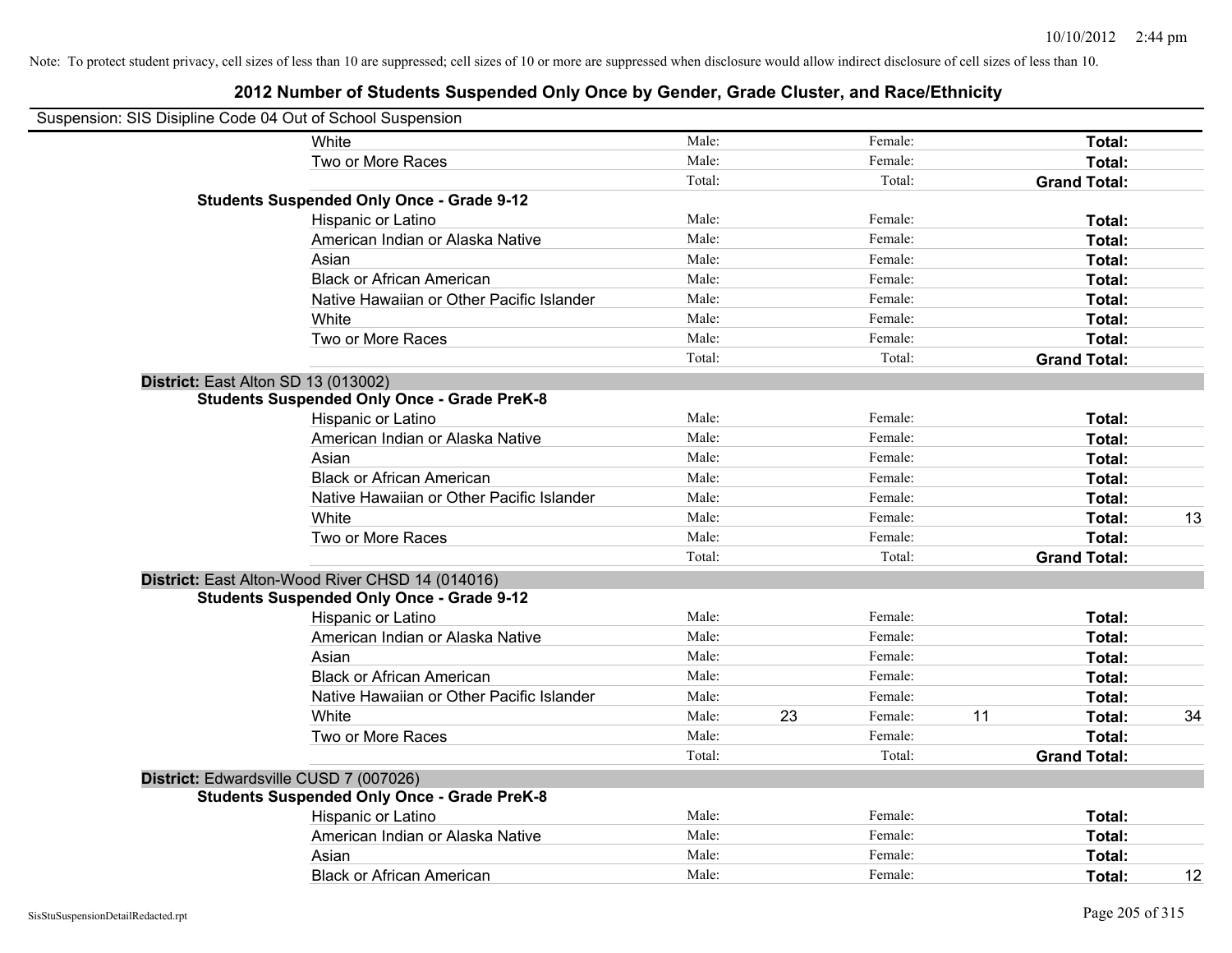| Suspension: SIS Disipline Code 04 Out of School Suspension |                                                    |        |    |         |    |                     |     |
|------------------------------------------------------------|----------------------------------------------------|--------|----|---------|----|---------------------|-----|
|                                                            | Native Hawaiian or Other Pacific Islander          | Male:  |    | Female: |    | Total:              |     |
|                                                            | White                                              | Male:  | 53 | Female: | 10 | Total:              | 63  |
|                                                            | Two or More Races                                  | Male:  |    | Female: |    | Total:              |     |
|                                                            |                                                    | Total: |    | Total:  |    | <b>Grand Total:</b> | 85  |
|                                                            | <b>Students Suspended Only Once - Grade 9-12</b>   |        |    |         |    |                     |     |
|                                                            | Hispanic or Latino                                 | Male:  |    | Female: |    | Total:              |     |
|                                                            | American Indian or Alaska Native                   | Male:  |    | Female: |    | Total:              |     |
|                                                            | Asian                                              | Male:  |    | Female: |    | Total:              |     |
|                                                            | <b>Black or African American</b>                   | Male:  |    | Female: |    | Total:              | 10  |
|                                                            | Native Hawaiian or Other Pacific Islander          | Male:  |    | Female: |    | Total:              |     |
|                                                            | White                                              | Male:  | 47 | Female: | 19 | Total:              | 66  |
|                                                            | Two or More Races                                  | Male:  |    | Female: |    | Total:              |     |
|                                                            |                                                    | Total: |    | Total:  |    | <b>Grand Total:</b> |     |
|                                                            | District: Granite City CUSD 9 (009026)             |        |    |         |    |                     |     |
|                                                            | <b>Students Suspended Only Once - Grade PreK-8</b> |        |    |         |    |                     |     |
|                                                            | Hispanic or Latino                                 | Male:  |    | Female: |    | Total:              | 15  |
|                                                            | American Indian or Alaska Native                   | Male:  |    | Female: |    | Total:              |     |
|                                                            | Asian                                              | Male:  |    | Female: |    | Total:              |     |
|                                                            | <b>Black or African American</b>                   | Male:  |    | Female: |    | Total:              | 34  |
|                                                            | Native Hawaiian or Other Pacific Islander          | Male:  |    | Female: |    | Total:              |     |
|                                                            | White                                              | Male:  | 70 | Female: | 28 | Total:              | 98  |
|                                                            | Two or More Races                                  | Male:  |    | Female: |    | Total:              |     |
|                                                            |                                                    | Total: |    | Total:  |    | <b>Grand Total:</b> |     |
|                                                            | <b>Students Suspended Only Once - Grade 9-12</b>   |        |    |         |    |                     |     |
|                                                            | Hispanic or Latino                                 | Male:  |    | Female: |    | Total:              |     |
|                                                            | American Indian or Alaska Native                   | Male:  |    | Female: |    | Total:              |     |
|                                                            | Asian                                              | Male:  |    | Female: |    | Total:              |     |
|                                                            | <b>Black or African American</b>                   | Male:  | 21 | Female: | 13 | Total:              | 34  |
|                                                            | Native Hawaiian or Other Pacific Islander          | Male:  |    | Female: |    | Total:              |     |
|                                                            | White                                              | Male:  | 59 | Female: | 30 | Total:              | 89  |
|                                                            | Two or More Races                                  | Male:  |    | Female: |    | Total:              |     |
|                                                            |                                                    | Total: |    | Total:  |    | <b>Grand Total:</b> | 137 |
| District: Highland CUSD 5 (005026)                         |                                                    |        |    |         |    |                     |     |
|                                                            | <b>Students Suspended Only Once - Grade PreK-8</b> |        |    |         |    |                     |     |
|                                                            | Hispanic or Latino                                 | Male:  |    | Female: |    | Total:              |     |
|                                                            | American Indian or Alaska Native                   | Male:  |    | Female: |    | Total:              |     |
|                                                            | Asian                                              | Male:  |    | Female: |    | Total:              |     |
|                                                            | <b>Black or African American</b>                   | Male:  |    | Female: |    | Total:              |     |
|                                                            | Native Hawaiian or Other Pacific Islander          | Male:  |    | Female: |    | Total:              |     |
| SisStuSuspensionDetailRedacted.rpt                         |                                                    |        |    |         |    | Page 206 of 315     |     |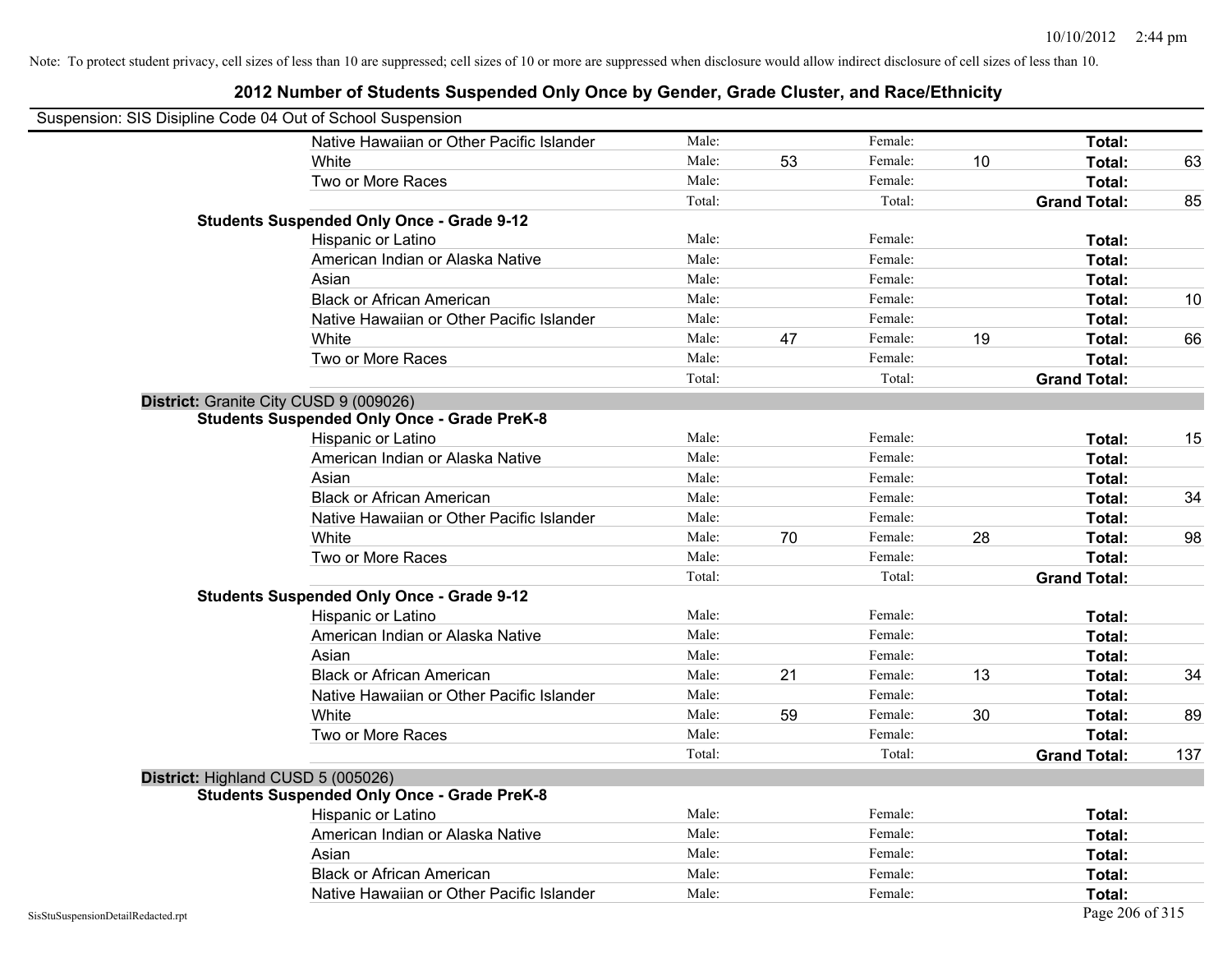| Suspension: SIS Disipline Code 04 Out of School Suspension |                                                    |        |         |                     |    |
|------------------------------------------------------------|----------------------------------------------------|--------|---------|---------------------|----|
|                                                            | White                                              | Male:  | Female: | Total:              | 14 |
|                                                            | Two or More Races                                  | Male:  | Female: | Total:              |    |
|                                                            |                                                    | Total: | Total:  | <b>Grand Total:</b> |    |
|                                                            | <b>Students Suspended Only Once - Grade 9-12</b>   |        |         |                     |    |
|                                                            | Hispanic or Latino                                 | Male:  | Female: | Total:              |    |
|                                                            | American Indian or Alaska Native                   | Male:  | Female: | Total:              |    |
|                                                            | Asian                                              | Male:  | Female: | Total:              |    |
|                                                            | <b>Black or African American</b>                   | Male:  | Female: | Total:              |    |
|                                                            | Native Hawaiian or Other Pacific Islander          | Male:  | Female: | Total:              |    |
|                                                            | White                                              | Male:  | Female: | Total:              | 34 |
|                                                            | Two or More Races                                  | Male:  | Female: | Total:              |    |
|                                                            |                                                    | Total: | Total:  | <b>Grand Total:</b> |    |
| District: Madison CUSD 12 (012026)                         |                                                    |        |         |                     |    |
|                                                            | <b>Students Suspended Only Once - Grade PreK-8</b> |        |         |                     |    |
|                                                            | Hispanic or Latino                                 | Male:  | Female: | Total:              |    |
|                                                            | American Indian or Alaska Native                   | Male:  | Female: | Total:              |    |
|                                                            | Asian                                              | Male:  | Female: | Total:              |    |
|                                                            | <b>Black or African American</b>                   | Male:  | Female: | Total:              | 26 |
|                                                            | Native Hawaiian or Other Pacific Islander          | Male:  | Female: | Total:              |    |
|                                                            | White                                              | Male:  | Female: | Total:              |    |
|                                                            | Two or More Races                                  | Male:  | Female: | Total:              |    |
|                                                            |                                                    | Total: | Total:  | <b>Grand Total:</b> |    |
| District: Non-Public School (0100)                         |                                                    |        |         |                     |    |
|                                                            | <b>Students Suspended Only Once - Grade 9-12</b>   |        |         |                     |    |
|                                                            | Hispanic or Latino                                 | Male:  | Female: | Total:              |    |
|                                                            | American Indian or Alaska Native                   | Male:  | Female: | Total:              |    |
|                                                            | Asian                                              | Male:  | Female: | Total:              |    |
|                                                            | <b>Black or African American</b>                   | Male:  | Female: | Total:              |    |
|                                                            | Native Hawaiian or Other Pacific Islander          | Male:  | Female: | Total:              |    |
|                                                            | White                                              | Male:  | Female: | Total:              | 18 |
|                                                            | Two or More Races                                  | Male:  | Female: | Total:              |    |
|                                                            |                                                    | Total: | Total:  | <b>Grand Total:</b> |    |
| District: Roxana CUSD 1 (001026)                           |                                                    |        |         |                     |    |
|                                                            | <b>Students Suspended Only Once - Grade PreK-8</b> |        |         |                     |    |
|                                                            | Hispanic or Latino                                 | Male:  | Female: | Total:              |    |
|                                                            | American Indian or Alaska Native                   | Male:  | Female: | Total:              |    |
|                                                            | Asian                                              | Male:  | Female: | Total:              |    |
|                                                            | <b>Black or African American</b>                   | Male:  | Female: | Total:              |    |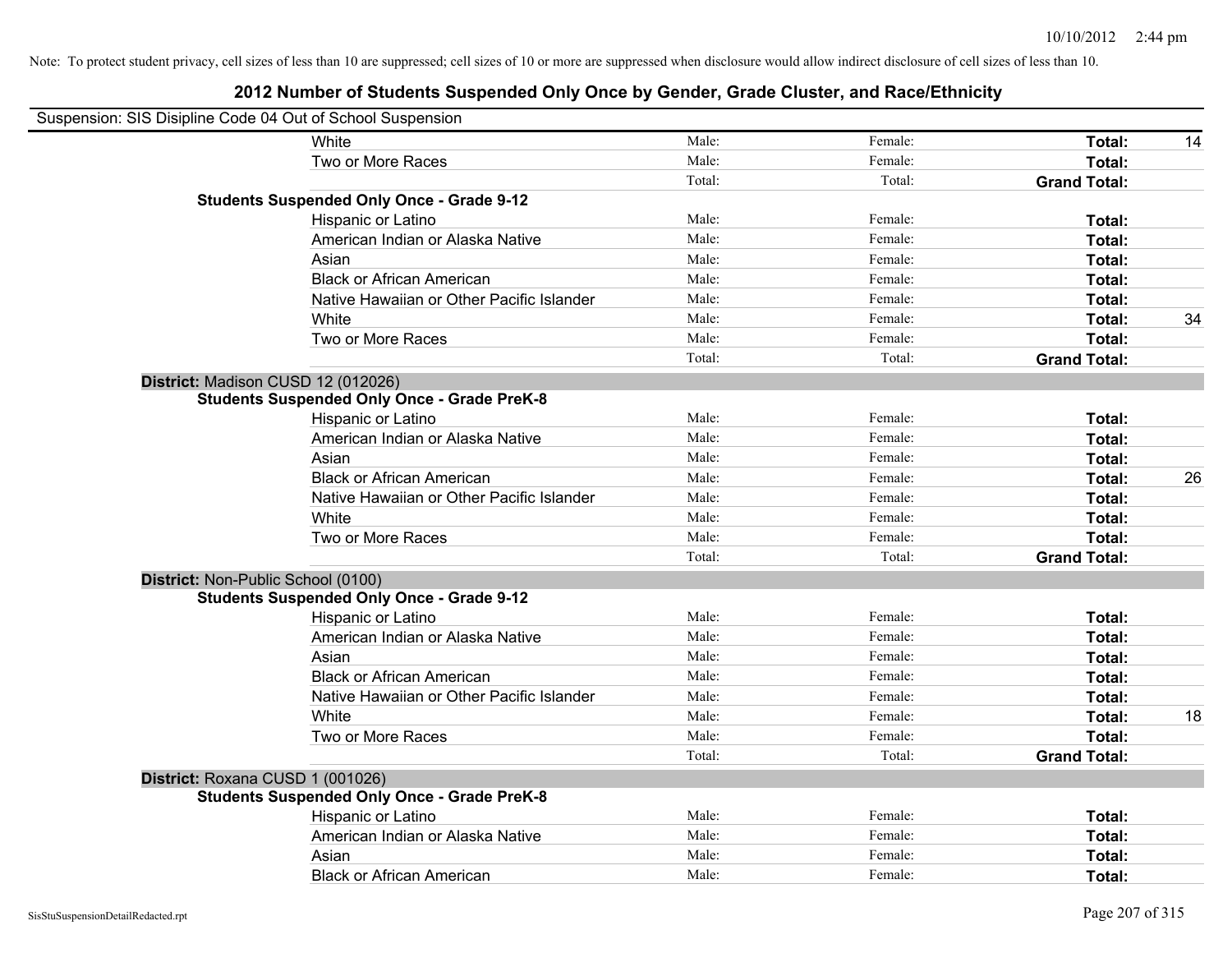|                                    | Suspension: SIS Disipline Code 04 Out of School Suspension |        |    |         |    |                     |    |
|------------------------------------|------------------------------------------------------------|--------|----|---------|----|---------------------|----|
|                                    | Native Hawaiian or Other Pacific Islander                  | Male:  |    | Female: |    | Total:              |    |
|                                    | White                                                      | Male:  |    | Female: |    | Total:              | 19 |
|                                    | Two or More Races                                          | Male:  |    | Female: |    | Total:              |    |
|                                    |                                                            | Total: |    | Total:  |    | <b>Grand Total:</b> |    |
|                                    | <b>Students Suspended Only Once - Grade 9-12</b>           |        |    |         |    |                     |    |
|                                    | Hispanic or Latino                                         | Male:  |    | Female: |    | Total:              |    |
|                                    | American Indian or Alaska Native                           | Male:  |    | Female: |    | Total:              |    |
|                                    | Asian                                                      | Male:  |    | Female: |    | Total:              |    |
|                                    | <b>Black or African American</b>                           | Male:  |    | Female: |    | Total:              |    |
|                                    | Native Hawaiian or Other Pacific Islander                  | Male:  |    | Female: |    | Total:              |    |
|                                    | White                                                      | Male:  | 28 | Female: | 13 | Total:              | 41 |
|                                    | Two or More Races                                          | Male:  |    | Female: |    | Total:              |    |
|                                    |                                                            | Total: |    | Total:  |    | <b>Grand Total:</b> |    |
|                                    | District: Triad CUSD 2 (002026)                            |        |    |         |    |                     |    |
|                                    | <b>Students Suspended Only Once - Grade PreK-8</b>         |        |    |         |    |                     |    |
|                                    | Hispanic or Latino                                         | Male:  |    | Female: |    | Total:              |    |
|                                    | American Indian or Alaska Native                           | Male:  |    | Female: |    | Total:              |    |
|                                    | Asian                                                      | Male:  |    | Female: |    | Total:              |    |
|                                    | <b>Black or African American</b>                           | Male:  |    | Female: |    | Total:              |    |
|                                    | Native Hawaiian or Other Pacific Islander                  | Male:  |    | Female: |    | Total:              |    |
|                                    | White                                                      | Male:  |    | Female: |    | Total:              |    |
|                                    | Two or More Races                                          | Male:  |    | Female: |    | Total:              |    |
|                                    |                                                            | Total: |    | Total:  |    | <b>Grand Total:</b> |    |
|                                    | <b>Students Suspended Only Once - Grade 9-12</b>           |        |    |         |    |                     |    |
|                                    | Hispanic or Latino                                         | Male:  |    | Female: |    | Total:              |    |
|                                    | American Indian or Alaska Native                           | Male:  |    | Female: |    | Total:              |    |
|                                    | Asian                                                      | Male:  |    | Female: |    | Total:              |    |
|                                    | <b>Black or African American</b>                           | Male:  |    | Female: |    | Total:              |    |
|                                    | Native Hawaiian or Other Pacific Islander                  | Male:  |    | Female: |    | Total:              |    |
|                                    | White                                                      | Male:  | 37 | Female: | 17 | Total:              | 54 |
|                                    | Two or More Races                                          | Male:  |    | Female: |    | Total:              |    |
|                                    |                                                            | Total: |    | Total:  |    | <b>Grand Total:</b> |    |
|                                    | District: Venice CUSD 3 (003026)                           |        |    |         |    |                     |    |
|                                    | <b>Students Suspended Only Once - Grade PreK-8</b>         |        |    |         |    |                     |    |
|                                    | Hispanic or Latino                                         | Male:  |    | Female: |    | Total:              |    |
|                                    | American Indian or Alaska Native                           | Male:  |    | Female: |    | Total:              |    |
|                                    | Asian                                                      | Male:  |    | Female: |    | Total:              |    |
|                                    | <b>Black or African American</b>                           | Male:  |    | Female: |    | Total:              | 15 |
|                                    | Native Hawaiian or Other Pacific Islander                  | Male:  |    | Female: |    | Total:              |    |
| SisStuSuspensionDetailRedacted.rpt |                                                            |        |    |         |    | Page 208 of 315     |    |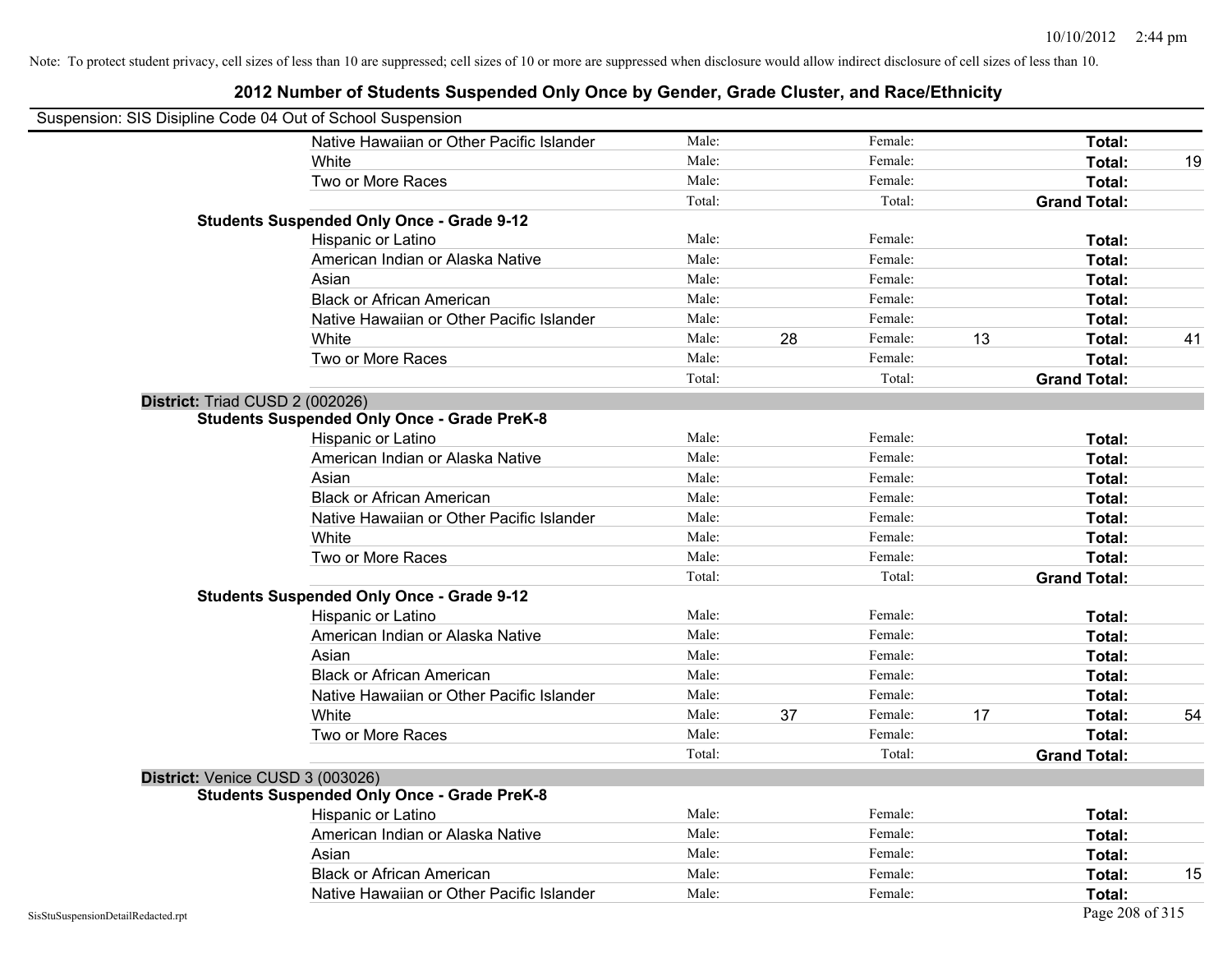| Suspension: SIS Disipline Code 04 Out of School Suspension |                                                    |        |         |                     |
|------------------------------------------------------------|----------------------------------------------------|--------|---------|---------------------|
|                                                            | White                                              | Male:  | Female: | Total:              |
|                                                            | Two or More Races                                  | Male:  | Female: | Total:              |
|                                                            |                                                    | Total: | Total:  | <b>Grand Total:</b> |
|                                                            | District: Wood River-Hartford ESD 15 (015003)      |        |         |                     |
|                                                            | <b>Students Suspended Only Once - Grade PreK-8</b> |        |         |                     |
|                                                            | Hispanic or Latino                                 | Male:  | Female: | Total:              |
|                                                            | American Indian or Alaska Native                   | Male:  | Female: | Total:              |
|                                                            | Asian                                              | Male:  | Female: | Total:              |
|                                                            | <b>Black or African American</b>                   | Male:  | Female: | Total:              |
|                                                            | Native Hawaiian or Other Pacific Islander          | Male:  | Female: | Total:              |
|                                                            | White                                              | Male:  | Female: | Total:              |
|                                                            | Two or More Races                                  | Male:  | Female: | Total:              |
|                                                            |                                                    | Total: | Total:  | <b>Grand Total:</b> |
| County: Non-Public School (000)                            |                                                    |        |         |                     |
| District: Madison ROE (000000)                             |                                                    |        |         |                     |
|                                                            | <b>Students Suspended Only Once - Grade 9-12</b>   |        |         |                     |
|                                                            | Hispanic or Latino                                 | Male:  | Female: | Total:              |
|                                                            | American Indian or Alaska Native                   | Male:  | Female: | Total:              |
|                                                            | Asian                                              | Male:  | Female: | Total:              |
|                                                            | <b>Black or African American</b>                   | Male:  | Female: | Total:              |
|                                                            | Native Hawaiian or Other Pacific Islander          | Male:  | Female: | Total:              |
|                                                            | White                                              | Male:  | Female: | Total:              |
|                                                            | Two or More Races                                  | Male:  | Female: | Total:              |
|                                                            |                                                    | Total: | Total:  | <b>Grand Total:</b> |
|                                                            |                                                    |        |         |                     |
| Region: Marshall/Putnam/Woodford ROE (43)                  |                                                    |        |         |                     |
| County: Marshall (059)                                     |                                                    |        |         |                     |
|                                                            | District: Henry-Senachwine CUSD 5 (005026)         |        |         |                     |
|                                                            | <b>Students Suspended Only Once - Grade PreK-8</b> |        |         |                     |
|                                                            | Hispanic or Latino                                 | Male:  | Female: | Total:              |
|                                                            | American Indian or Alaska Native                   | Male:  | Female: | Total:              |
|                                                            | Asian                                              | Male:  | Female: | Total:              |
|                                                            | <b>Black or African American</b>                   | Male:  | Female: | Total:              |
|                                                            | Native Hawaiian or Other Pacific Islander          | Male:  | Female: | Total:              |
|                                                            | White                                              | Male:  | Female: | Total:              |
|                                                            | Two or More Races                                  | Male:  | Female: | Total:              |
|                                                            |                                                    | Total: | Total:  | <b>Grand Total:</b> |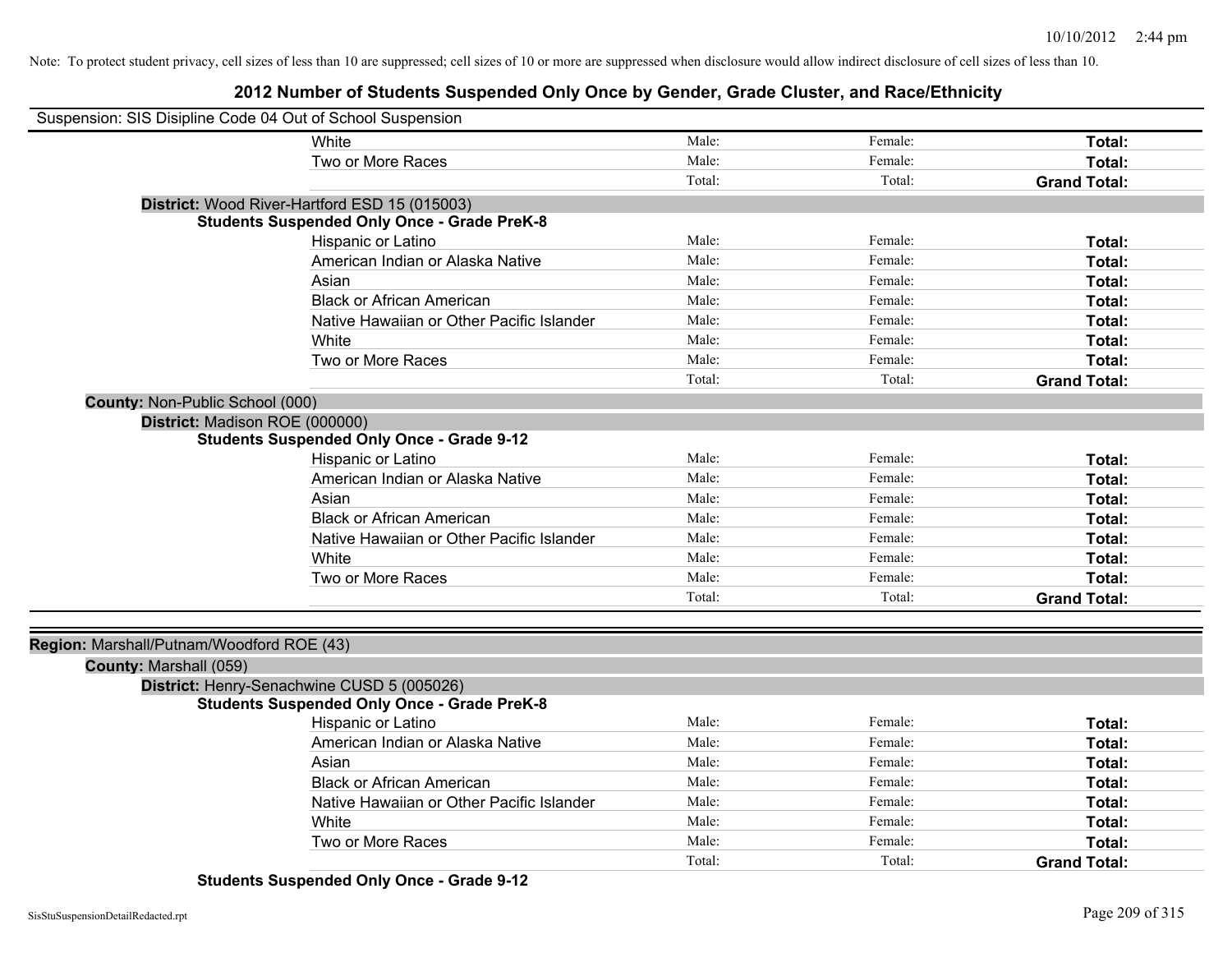|                                 | Suspension: SIS Disipline Code 04 Out of School Suspension |        |         |                     |    |
|---------------------------------|------------------------------------------------------------|--------|---------|---------------------|----|
|                                 | Hispanic or Latino                                         | Male:  | Female: | Total:              |    |
|                                 | American Indian or Alaska Native                           | Male:  | Female: | Total:              |    |
|                                 | Asian                                                      | Male:  | Female: | Total:              |    |
|                                 | <b>Black or African American</b>                           | Male:  | Female: | Total:              |    |
|                                 | Native Hawaiian or Other Pacific Islander                  | Male:  | Female: | Total:              |    |
|                                 | White                                                      | Male:  | Female: | Total:              |    |
|                                 | Two or More Races                                          | Male:  | Female: | Total:              |    |
|                                 |                                                            | Total: | Total:  | <b>Grand Total:</b> |    |
|                                 | District: Midland CUSD 7 (007026)                          |        |         |                     |    |
|                                 | <b>Students Suspended Only Once - Grade PreK-8</b>         |        |         |                     |    |
|                                 | Hispanic or Latino                                         | Male:  | Female: | Total:              |    |
|                                 | American Indian or Alaska Native                           | Male:  | Female: | Total:              |    |
|                                 | Asian                                                      | Male:  | Female: | Total:              |    |
|                                 | <b>Black or African American</b>                           | Male:  | Female: | Total:              |    |
|                                 | Native Hawaiian or Other Pacific Islander                  | Male:  | Female: | Total:              |    |
|                                 | White                                                      | Male:  | Female: | Total:              | 13 |
|                                 | Two or More Races                                          | Male:  | Female: | Total:              |    |
|                                 |                                                            | Total: | Total:  | <b>Grand Total:</b> |    |
|                                 | <b>Students Suspended Only Once - Grade 9-12</b>           |        |         |                     |    |
|                                 | Hispanic or Latino                                         | Male:  | Female: | Total:              |    |
|                                 | American Indian or Alaska Native                           | Male:  | Female: | Total:              |    |
|                                 | Asian                                                      | Male:  | Female: | Total:              |    |
|                                 | <b>Black or African American</b>                           | Male:  | Female: | Total:              |    |
|                                 | Native Hawaiian or Other Pacific Islander                  | Male:  | Female: | Total:              |    |
|                                 | White                                                      | Male:  | Female: | Total:              |    |
|                                 | Two or More Races                                          | Male:  | Female: | Total:              |    |
|                                 |                                                            | Total: | Total:  | <b>Grand Total:</b> |    |
| County: Non-Public School (000) |                                                            |        |         |                     |    |
|                                 | District: Marshall/Putnam/Woodford ROE (000000)            |        |         |                     |    |
|                                 | <b>Students Suspended Only Once - Grade 9-12</b>           |        |         |                     |    |
|                                 | Hispanic or Latino                                         | Male:  | Female: | Total:              |    |
|                                 | American Indian or Alaska Native                           | Male:  | Female: | Total:              |    |
|                                 | Asian                                                      | Male:  | Female: | Total:              |    |
|                                 | <b>Black or African American</b>                           | Male:  | Female: | Total:              |    |
|                                 | Native Hawaiian or Other Pacific Islander                  | Male:  | Female: | Total:              |    |
|                                 | White                                                      | Male:  | Female: | Total:              |    |
|                                 | Two or More Races                                          | Male:  | Female: | Total:              |    |
|                                 |                                                            | Total: | Total:  | <b>Grand Total:</b> |    |
|                                 |                                                            |        |         |                     |    |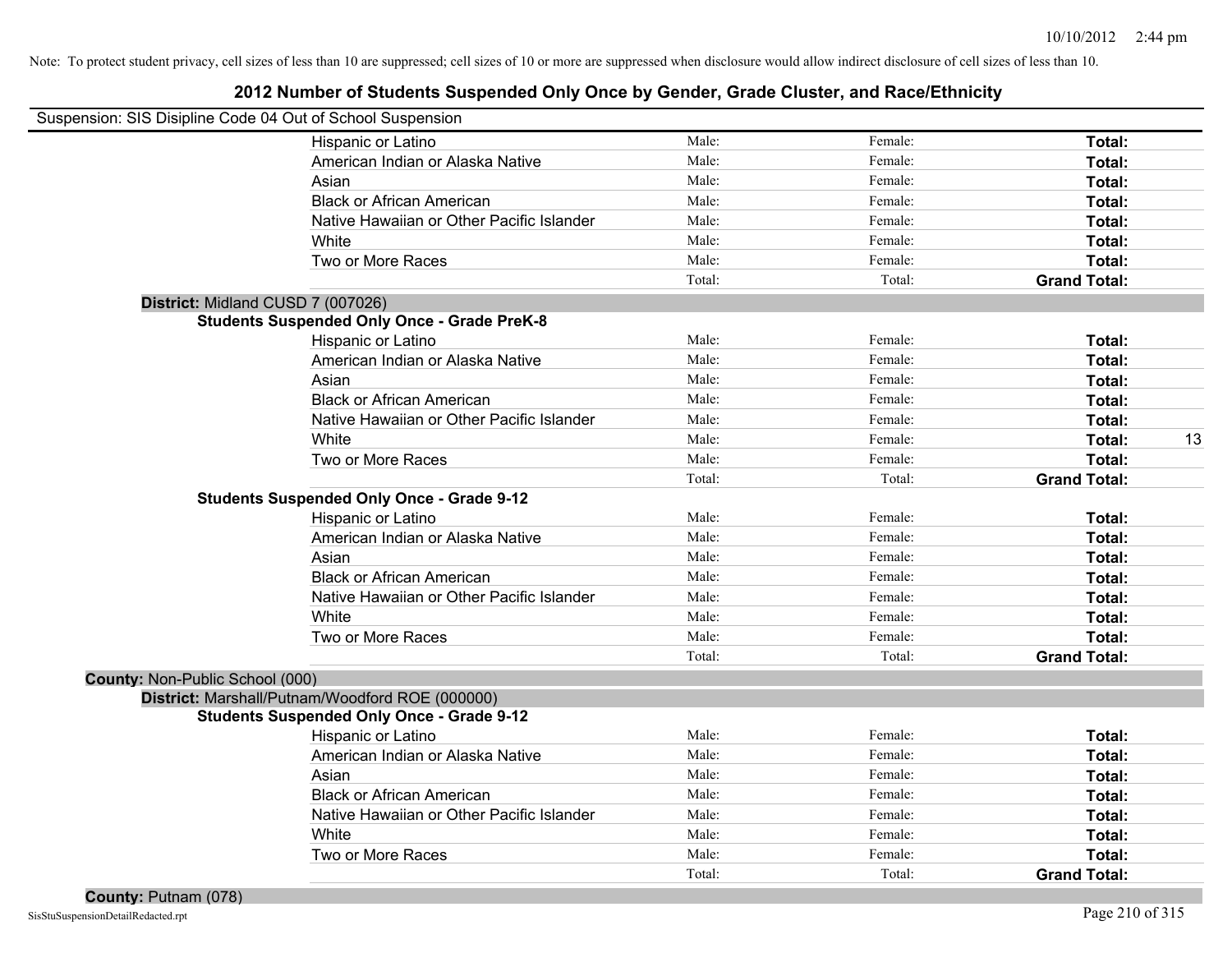| Suspension: SIS Disipline Code 04 Out of School Suspension |                                                    |        |    |         |    |                     |    |
|------------------------------------------------------------|----------------------------------------------------|--------|----|---------|----|---------------------|----|
|                                                            | District: Putnam County CUSD 535 (535026)          |        |    |         |    |                     |    |
|                                                            | <b>Students Suspended Only Once - Grade PreK-8</b> |        |    |         |    |                     |    |
|                                                            | Hispanic or Latino                                 | Male:  |    | Female: |    | Total:              |    |
|                                                            | American Indian or Alaska Native                   | Male:  |    | Female: |    | <b>Total:</b>       |    |
|                                                            | Asian                                              | Male:  |    | Female: |    | Total:              |    |
|                                                            | <b>Black or African American</b>                   | Male:  |    | Female: |    | Total:              |    |
|                                                            | Native Hawaiian or Other Pacific Islander          | Male:  |    | Female: |    | Total:              |    |
|                                                            | White                                              | Male:  |    | Female: |    | Total:              |    |
|                                                            | Two or More Races                                  | Male:  |    | Female: |    | Total:              |    |
|                                                            |                                                    | Total: |    | Total:  |    | <b>Grand Total:</b> |    |
|                                                            | <b>Students Suspended Only Once - Grade 9-12</b>   |        |    |         |    |                     |    |
|                                                            | Hispanic or Latino                                 | Male:  |    | Female: |    | Total:              |    |
|                                                            | American Indian or Alaska Native                   | Male:  |    | Female: |    | Total:              |    |
|                                                            | Asian                                              | Male:  |    | Female: |    | Total:              |    |
|                                                            | <b>Black or African American</b>                   | Male:  |    | Female: |    | Total:              |    |
|                                                            | Native Hawaiian or Other Pacific Islander          | Male:  |    | Female: |    | Total:              |    |
|                                                            | White                                              | Male:  |    | Female: |    | Total:              |    |
|                                                            | Two or More Races                                  | Male:  |    | Female: |    | Total:              |    |
|                                                            |                                                    | Total: |    | Total:  |    | <b>Grand Total:</b> | 10 |
| County: Woodford (102)                                     |                                                    |        |    |         |    |                     |    |
|                                                            | District: County of Woodford School (122017)       |        |    |         |    |                     |    |
|                                                            | <b>Students Suspended Only Once - Grade 9-12</b>   |        |    |         |    |                     |    |
|                                                            | Hispanic or Latino                                 | Male:  |    | Female: |    | Total:              |    |
|                                                            | American Indian or Alaska Native                   | Male:  |    | Female: |    | Total:              |    |
|                                                            | Asian                                              | Male:  |    | Female: |    | Total:              |    |
|                                                            | <b>Black or African American</b>                   | Male:  |    | Female: |    | Total:              |    |
|                                                            | Native Hawaiian or Other Pacific Islander          | Male:  |    | Female: |    | Total:              |    |
|                                                            | White                                              | Male:  | 29 | Female: | 11 | Total:              | 40 |
|                                                            | Two or More Races                                  | Male:  |    | Female: |    | Total:              |    |
|                                                            |                                                    | Total: |    | Total:  |    | <b>Grand Total:</b> |    |
|                                                            | District: El Paso-Gridley CUSD 11 (011026)         |        |    |         |    |                     |    |
|                                                            | <b>Students Suspended Only Once - Grade PreK-8</b> |        |    |         |    |                     |    |
|                                                            | Hispanic or Latino                                 | Male:  |    | Female: |    | Total:              |    |
|                                                            | American Indian or Alaska Native                   | Male:  |    | Female: |    | Total:              |    |
|                                                            | Asian                                              | Male:  |    | Female: |    | Total:              |    |
|                                                            | <b>Black or African American</b>                   | Male:  |    | Female: |    | Total:              |    |
|                                                            | Native Hawaiian or Other Pacific Islander          | Male:  |    | Female: |    | Total:              |    |
|                                                            | White                                              | Male:  |    | Female: |    | Total:              |    |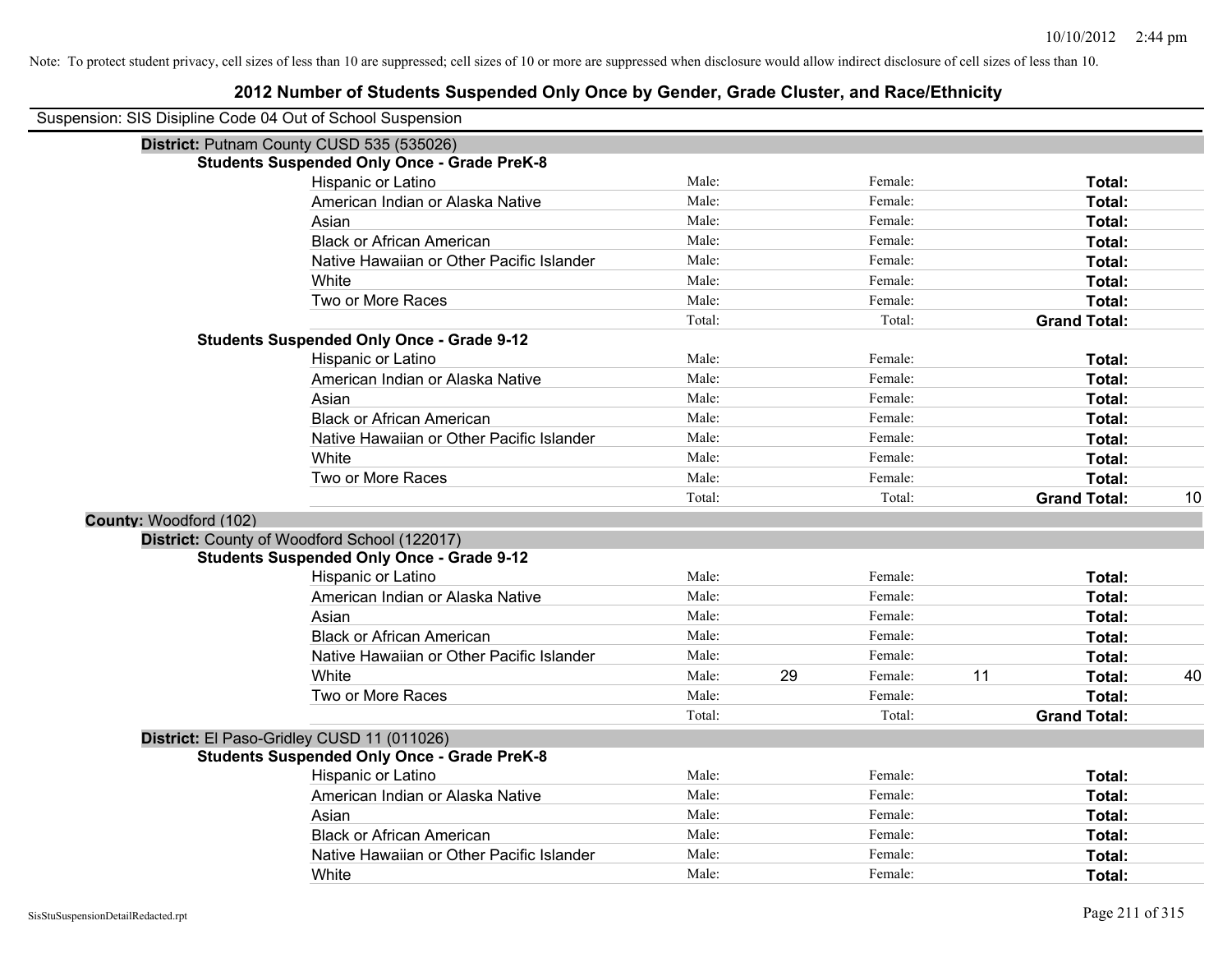| Suspension: SIS Disipline Code 04 Out of School Suspension |                                                    |        |         |                     |
|------------------------------------------------------------|----------------------------------------------------|--------|---------|---------------------|
|                                                            | Two or More Races                                  | Male:  | Female: | Total:              |
|                                                            |                                                    | Total: | Total:  | <b>Grand Total:</b> |
|                                                            | <b>Students Suspended Only Once - Grade 9-12</b>   |        |         |                     |
|                                                            | Hispanic or Latino                                 | Male:  | Female: | Total:              |
|                                                            | American Indian or Alaska Native                   | Male:  | Female: | <b>Total:</b>       |
|                                                            | Asian                                              | Male:  | Female: | <b>Total:</b>       |
|                                                            | <b>Black or African American</b>                   | Male:  | Female: | Total:              |
|                                                            | Native Hawaiian or Other Pacific Islander          | Male:  | Female: | Total:              |
|                                                            | White                                              | Male:  | Female: | Total:              |
|                                                            | Two or More Races                                  | Male:  | Female: | Total:              |
|                                                            |                                                    | Total: | Total:  | <b>Grand Total:</b> |
|                                                            | District: Eureka CUD 140 (140026)                  |        |         |                     |
|                                                            | <b>Students Suspended Only Once - Grade PreK-8</b> |        |         |                     |
|                                                            | Hispanic or Latino                                 | Male:  | Female: | <b>Total:</b>       |
|                                                            | American Indian or Alaska Native                   | Male:  | Female: | Total:              |
|                                                            | Asian                                              | Male:  | Female: | Total:              |
|                                                            | <b>Black or African American</b>                   | Male:  | Female: | Total:              |
|                                                            | Native Hawaiian or Other Pacific Islander          | Male:  | Female: | <b>Total:</b>       |
|                                                            | White                                              | Male:  | Female: | <b>Total:</b>       |
|                                                            | Two or More Races                                  | Male:  | Female: | Total:              |
|                                                            |                                                    | Total: | Total:  | <b>Grand Total:</b> |
|                                                            | <b>Students Suspended Only Once - Grade 9-12</b>   |        |         |                     |
|                                                            | Hispanic or Latino                                 | Male:  | Female: | Total:              |
|                                                            | American Indian or Alaska Native                   | Male:  | Female: | Total:              |
|                                                            | Asian                                              | Male:  | Female: | Total:              |
|                                                            | <b>Black or African American</b>                   | Male:  | Female: | Total:              |
|                                                            | Native Hawaiian or Other Pacific Islander          | Male:  | Female: | Total:              |
|                                                            | White                                              | Male:  | Female: | 19<br>Total:        |
|                                                            | Two or More Races                                  | Male:  | Female: | Total:              |
|                                                            |                                                    | Total: | Total:  | <b>Grand Total:</b> |
|                                                            | District: Fieldcrest CUSD 6 (006026)               |        |         |                     |
|                                                            | <b>Students Suspended Only Once - Grade PreK-8</b> |        |         |                     |
|                                                            | Hispanic or Latino                                 | Male:  | Female: | Total:              |
|                                                            | American Indian or Alaska Native                   | Male:  | Female: | Total:              |
|                                                            | Asian                                              | Male:  | Female: | Total:              |
|                                                            | <b>Black or African American</b>                   | Male:  | Female: | Total:              |
|                                                            | Native Hawaiian or Other Pacific Islander          | Male:  | Female: | Total:              |
|                                                            | White                                              | Male:  | Female: | <b>Total:</b>       |
|                                                            | Two or More Races                                  | Male:  | Female: | <b>Total:</b>       |
| SisStuSuspensionDetailRedacted.rpt                         |                                                    |        |         | Page 212 of 315     |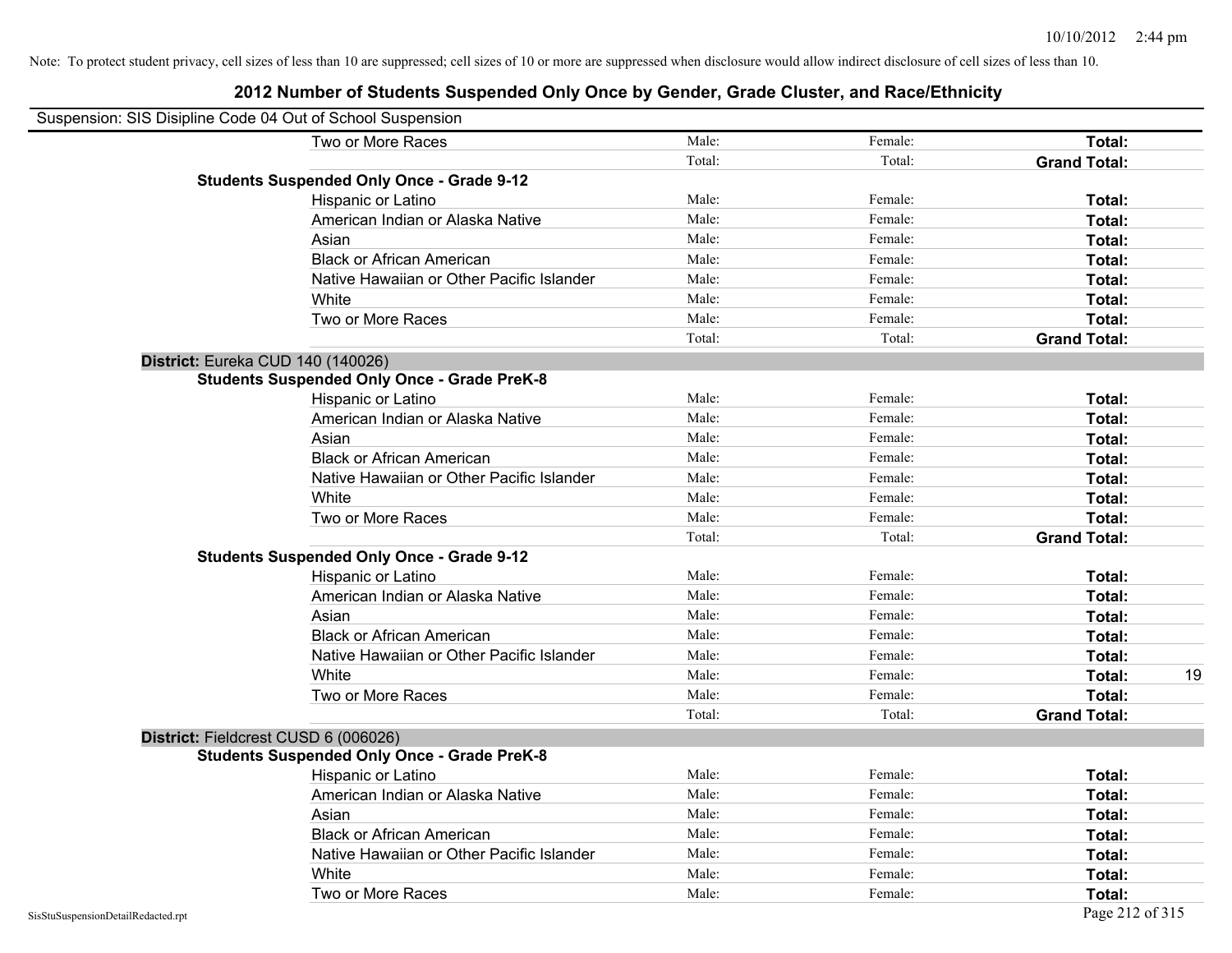| Suspension: SIS Disipline Code 04 Out of School Suspension |                                                    |        |         |                     |    |
|------------------------------------------------------------|----------------------------------------------------|--------|---------|---------------------|----|
|                                                            |                                                    | Total: | Total:  | <b>Grand Total:</b> |    |
|                                                            | <b>Students Suspended Only Once - Grade 9-12</b>   |        |         |                     |    |
|                                                            | Hispanic or Latino                                 | Male:  | Female: | Total:              |    |
|                                                            | American Indian or Alaska Native                   | Male:  | Female: | Total:              |    |
|                                                            | Asian                                              | Male:  | Female: | Total:              |    |
|                                                            | <b>Black or African American</b>                   | Male:  | Female: | Total:              |    |
|                                                            | Native Hawaiian or Other Pacific Islander          | Male:  | Female: | Total:              |    |
|                                                            | White                                              | Male:  | Female: | Total:              | 12 |
|                                                            | Two or More Races                                  | Male:  | Female: | Total:              |    |
|                                                            |                                                    | Total: | Total:  | <b>Grand Total:</b> |    |
|                                                            | District: Lowpoint-Washburn CUSD 21 (021026)       |        |         |                     |    |
|                                                            | <b>Students Suspended Only Once - Grade PreK-8</b> |        |         |                     |    |
|                                                            | Hispanic or Latino                                 | Male:  | Female: | Total:              |    |
|                                                            | American Indian or Alaska Native                   | Male:  | Female: | Total:              |    |
|                                                            | Asian                                              | Male:  | Female: | Total:              |    |
|                                                            | <b>Black or African American</b>                   | Male:  | Female: | Total:              |    |
|                                                            | Native Hawaiian or Other Pacific Islander          | Male:  | Female: | Total:              |    |
|                                                            | White                                              | Male:  | Female: | Total:              |    |
|                                                            | Two or More Races                                  | Male:  | Female: | Total:              |    |
|                                                            |                                                    | Total: | Total:  | <b>Grand Total:</b> |    |
|                                                            | <b>Students Suspended Only Once - Grade 9-12</b>   |        |         |                     |    |
|                                                            | Hispanic or Latino                                 | Male:  | Female: | Total:              |    |
|                                                            | American Indian or Alaska Native                   | Male:  | Female: | Total:              |    |
|                                                            | Asian                                              | Male:  | Female: | Total:              |    |
|                                                            | <b>Black or African American</b>                   | Male:  | Female: | Total:              |    |
|                                                            | Native Hawaiian or Other Pacific Islander          | Male:  | Female: | Total:              |    |
|                                                            | White                                              | Male:  | Female: | Total:              |    |
|                                                            | Two or More Races                                  | Male:  | Female: | Total:              |    |
|                                                            |                                                    | Total: | Total:  | <b>Grand Total:</b> |    |
|                                                            | District: Metamora CCSD 1 (001004)                 |        |         |                     |    |
|                                                            | <b>Students Suspended Only Once - Grade PreK-8</b> |        |         |                     |    |
|                                                            | Hispanic or Latino                                 | Male:  | Female: | Total:              |    |
|                                                            | American Indian or Alaska Native                   | Male:  | Female: | Total:              |    |
|                                                            | Asian                                              | Male:  | Female: | Total:              |    |
|                                                            | <b>Black or African American</b>                   | Male:  | Female: | Total:              |    |
|                                                            | Native Hawaiian or Other Pacific Islander          | Male:  | Female: | Total:              |    |
|                                                            | White                                              | Male:  | Female: | Total:              |    |
|                                                            | Two or More Races                                  | Male:  | Female: | Total:              |    |
|                                                            |                                                    | Total: | Total:  | <b>Grand Total:</b> |    |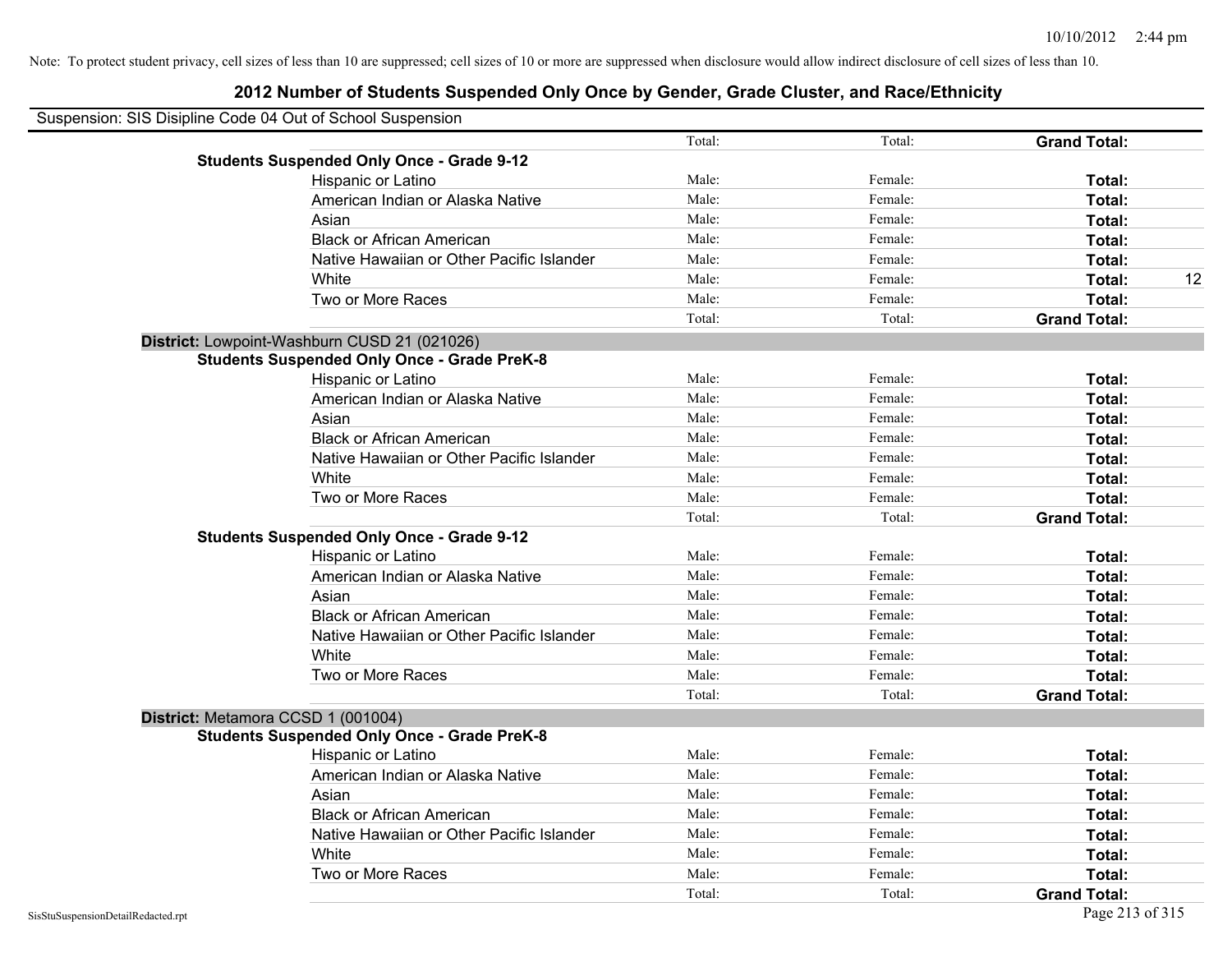| Suspension: SIS Disipline Code 04 Out of School Suspension |                                                    |        |         |                     |
|------------------------------------------------------------|----------------------------------------------------|--------|---------|---------------------|
|                                                            | District: Roanoke Benson CUSD 60 (060026)          |        |         |                     |
|                                                            | <b>Students Suspended Only Once - Grade PreK-8</b> |        |         |                     |
|                                                            | Hispanic or Latino                                 | Male:  | Female: | Total:              |
|                                                            | American Indian or Alaska Native                   | Male:  | Female: | Total:              |
|                                                            | Asian                                              | Male:  | Female: | Total:              |
|                                                            | <b>Black or African American</b>                   | Male:  | Female: | Total:              |
|                                                            | Native Hawaiian or Other Pacific Islander          | Male:  | Female: | Total:              |
|                                                            | White                                              | Male:  | Female: | Total:              |
|                                                            | Two or More Races                                  | Male:  | Female: | Total:              |
|                                                            |                                                    | Total: | Total:  | <b>Grand Total:</b> |
|                                                            | <b>Students Suspended Only Once - Grade 9-12</b>   |        |         |                     |
|                                                            | Hispanic or Latino                                 | Male:  | Female: | Total:              |
|                                                            | American Indian or Alaska Native                   | Male:  | Female: | Total:              |
|                                                            | Asian                                              | Male:  | Female: | Total:              |
|                                                            | <b>Black or African American</b>                   | Male:  | Female: | Total:              |
|                                                            | Native Hawaiian or Other Pacific Islander          | Male:  | Female: | <b>Total:</b>       |
|                                                            | White                                              | Male:  | Female: | Total:              |
|                                                            | Two or More Races                                  | Male:  | Female: | Total:              |
|                                                            |                                                    | Total: | Total:  | <b>Grand Total:</b> |
| Region: McHenry ROE (44)<br>County: Mchenry (063)          |                                                    |        |         |                     |
|                                                            | District: Alden Hebron SD 19 (019024)              |        |         |                     |
|                                                            | <b>Students Suspended Only Once - Grade PreK-8</b> |        |         |                     |
|                                                            | Hispanic or Latino                                 | Male:  | Female: | Total:              |
|                                                            | American Indian or Alaska Native                   | Male:  | Female: | Total:              |
|                                                            | Asian                                              | Male:  | Female: | Total:              |
|                                                            | <b>Black or African American</b>                   | Male:  | Female: | Total:              |
|                                                            | Native Hawaiian or Other Pacific Islander          | Male:  | Female: | Total:              |
|                                                            | White                                              | Male:  | Female: | Total:              |
|                                                            | Two or More Races                                  | Male:  | Female: | Total:              |
|                                                            |                                                    | Total: | Total:  | <b>Grand Total:</b> |
|                                                            | <b>Students Suspended Only Once - Grade 9-12</b>   |        |         |                     |
|                                                            | Hispanic or Latino                                 | Male:  | Female: | Total:              |
|                                                            | American Indian or Alaska Native                   | Male:  | Female: | Total:              |
|                                                            | Asian                                              | Male:  | Female: | Total:              |
|                                                            | <b>Black or African American</b>                   | Male:  | Female: | Total:              |
|                                                            | Native Hawaiian or Other Pacific Islander          | Male:  | Female: | Total:              |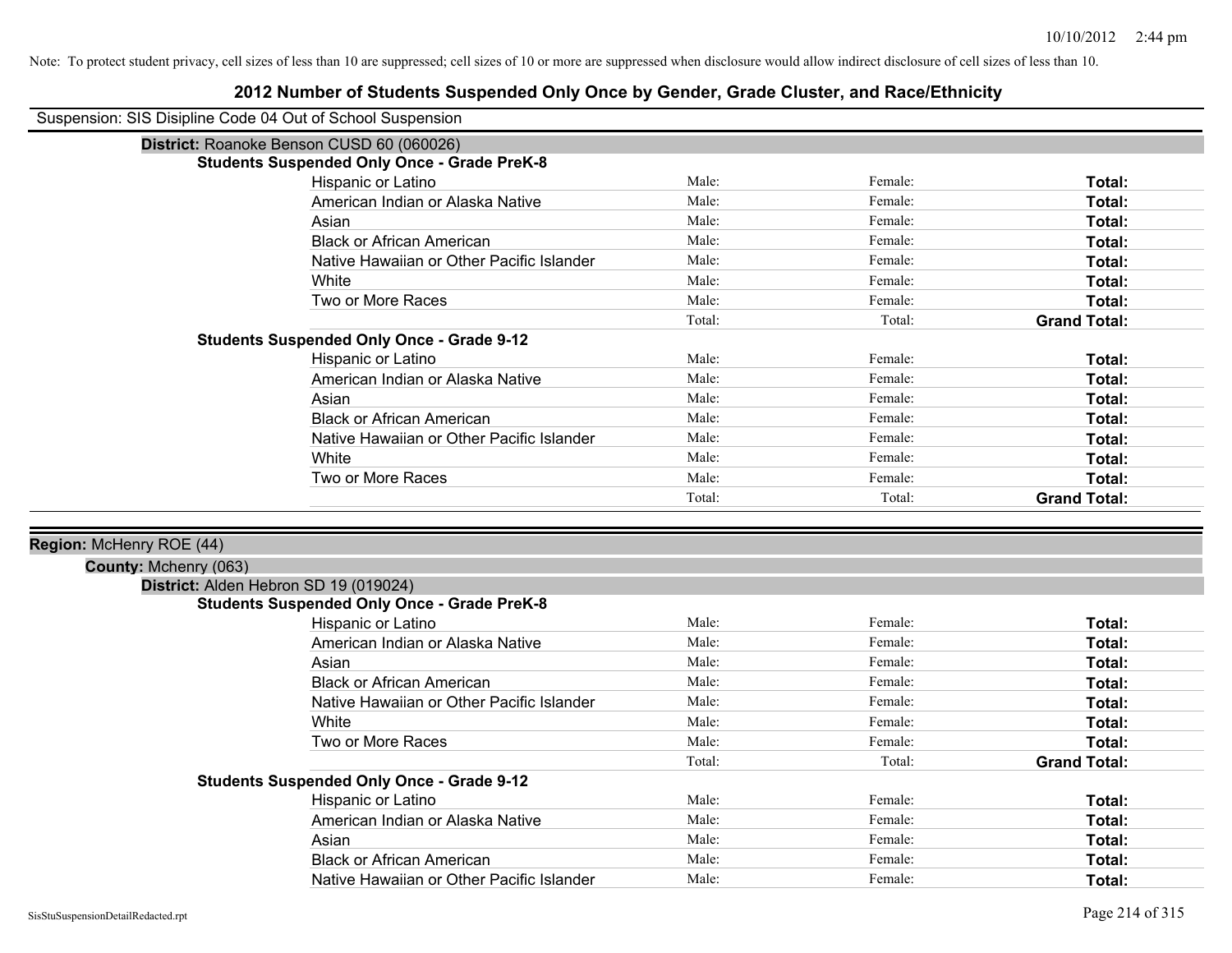| Suspension: SIS Disipline Code 04 Out of School Suspension |                                                    |        |     |         |    |                     |     |
|------------------------------------------------------------|----------------------------------------------------|--------|-----|---------|----|---------------------|-----|
|                                                            | White                                              | Male:  |     | Female: |    | Total:              |     |
|                                                            | Two or More Races                                  | Male:  |     | Female: |    | Total:              |     |
|                                                            |                                                    | Total: |     | Total:  |    | <b>Grand Total:</b> |     |
| <b>District: Cary CCSD 26 (026004)</b>                     |                                                    |        |     |         |    |                     |     |
|                                                            | <b>Students Suspended Only Once - Grade PreK-8</b> |        |     |         |    |                     |     |
|                                                            | Hispanic or Latino                                 | Male:  |     | Female: |    | Total:              |     |
|                                                            | American Indian or Alaska Native                   | Male:  |     | Female: |    | Total:              |     |
|                                                            | Asian                                              | Male:  |     | Female: |    | Total:              |     |
|                                                            | <b>Black or African American</b>                   | Male:  |     | Female: |    | Total:              |     |
|                                                            | Native Hawaiian or Other Pacific Islander          | Male:  |     | Female: |    | Total:              |     |
|                                                            | White                                              | Male:  |     | Female: |    | Total:              | 10  |
|                                                            | Two or More Races                                  | Male:  |     | Female: |    | Total:              |     |
|                                                            |                                                    | Total: |     | Total:  |    | <b>Grand Total:</b> | 20  |
| District: CHSD 155 (155016)                                |                                                    |        |     |         |    |                     |     |
|                                                            | <b>Students Suspended Only Once - Grade 9-12</b>   |        |     |         |    |                     |     |
|                                                            | Hispanic or Latino                                 | Male:  | 30  | Female: | 13 | Total:              | 43  |
|                                                            | American Indian or Alaska Native                   | Male:  |     | Female: |    | Total:              |     |
|                                                            | Asian                                              | Male:  |     | Female: |    | Total:              |     |
|                                                            | <b>Black or African American</b>                   | Male:  |     | Female: |    | Total:              |     |
|                                                            | Native Hawaiian or Other Pacific Islander          | Male:  |     | Female: |    | Total:              |     |
|                                                            | White                                              | Male:  | 159 | Female: | 70 | Total:              | 229 |
|                                                            | Two or More Races                                  | Male:  |     | Female: |    | Total:              |     |
|                                                            |                                                    | Total: |     | Total:  |    | <b>Grand Total:</b> | 289 |
| District: Cons SD 158 (158022)                             |                                                    |        |     |         |    |                     |     |
|                                                            | <b>Students Suspended Only Once - Grade PreK-8</b> |        |     |         |    |                     |     |
|                                                            | Hispanic or Latino                                 | Male:  |     | Female: |    | Total:              |     |
|                                                            | American Indian or Alaska Native                   | Male:  |     | Female: |    | Total:              |     |
|                                                            | Asian                                              | Male:  |     | Female: |    | Total:              |     |
|                                                            | <b>Black or African American</b>                   | Male:  |     | Female: |    | Total:              |     |
|                                                            | Native Hawaiian or Other Pacific Islander          | Male:  |     | Female: |    | Total:              |     |
|                                                            | White                                              | Male:  |     | Female: |    | Total:              | 28  |
|                                                            | Two or More Races                                  | Male:  |     | Female: |    | Total:              |     |
|                                                            |                                                    | Total: |     | Total:  |    | <b>Grand Total:</b> |     |
|                                                            | <b>Students Suspended Only Once - Grade 9-12</b>   |        |     |         |    |                     |     |
|                                                            | Hispanic or Latino                                 | Male:  |     | Female: |    | Total:              |     |
|                                                            | American Indian or Alaska Native                   | Male:  |     | Female: |    | Total:              |     |
|                                                            | Asian                                              | Male:  |     | Female: |    | Total:              |     |
|                                                            | <b>Black or African American</b>                   | Male:  |     | Female: |    | Total:              |     |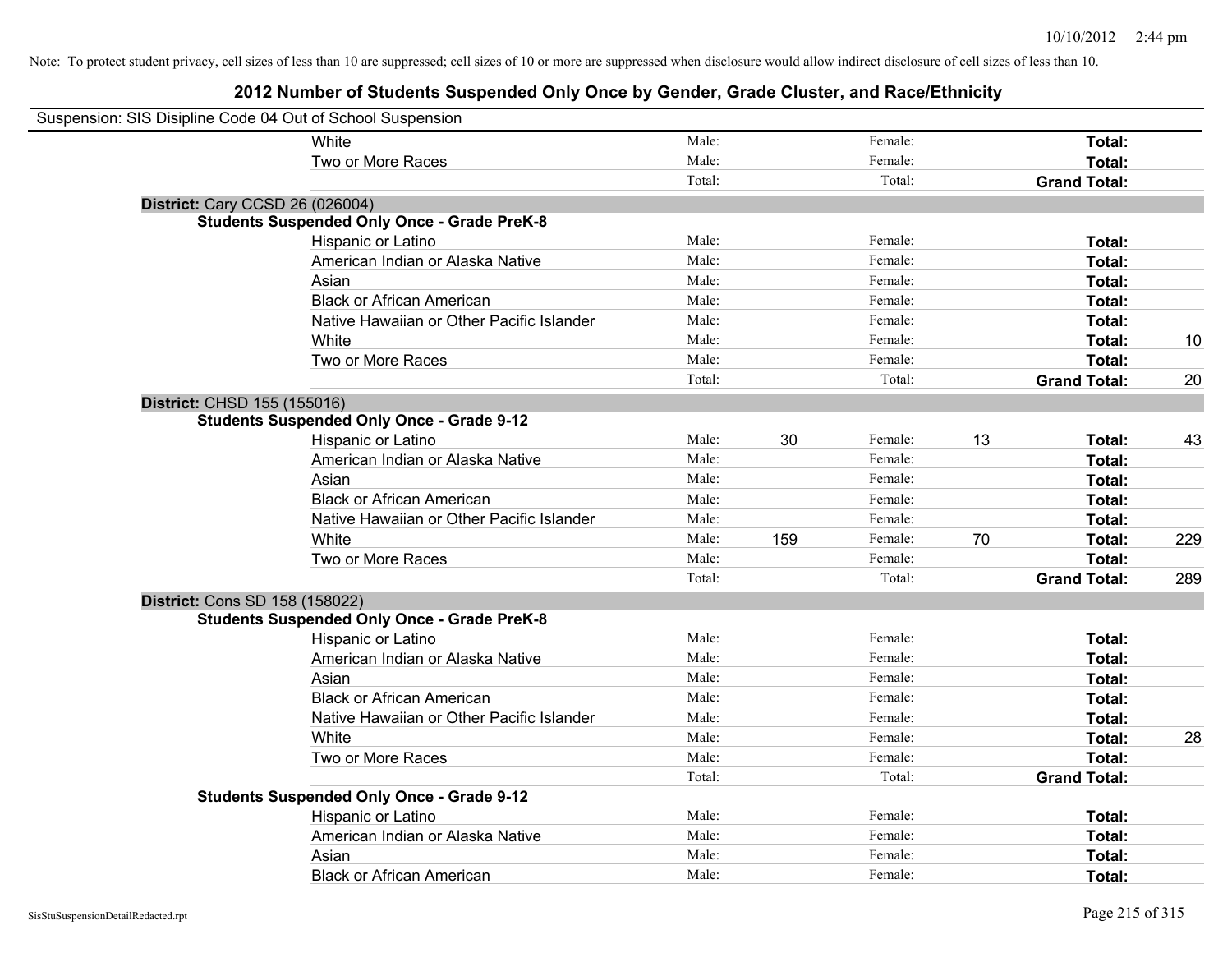| Suspension: SIS Disipline Code 04 Out of School Suspension |        |    |         |    |                     |    |
|------------------------------------------------------------|--------|----|---------|----|---------------------|----|
| Native Hawaiian or Other Pacific Islander                  | Male:  |    | Female: |    | Total:              |    |
| White                                                      | Male:  |    | Female: |    | Total:              |    |
| Two or More Races                                          | Male:  |    | Female: |    | Total:              |    |
|                                                            | Total: |    | Total:  |    | <b>Grand Total:</b> |    |
| District: Crystal Lake CCSD 47 (047004)                    |        |    |         |    |                     |    |
| <b>Students Suspended Only Once - Grade PreK-8</b>         |        |    |         |    |                     |    |
| Hispanic or Latino                                         | Male:  |    | Female: |    | Total:              | 26 |
| American Indian or Alaska Native                           | Male:  |    | Female: |    | Total:              |    |
| Asian                                                      | Male:  |    | Female: |    | Total:              |    |
| <b>Black or African American</b>                           | Male:  |    | Female: |    | Total:              |    |
| Native Hawaiian or Other Pacific Islander                  | Male:  |    | Female: |    | Total:              |    |
| White                                                      | Male:  | 40 | Female: | 12 | Total:              | 52 |
| Two or More Races                                          | Male:  |    | Female: |    | Total:              |    |
|                                                            | Total: |    | Total:  |    | <b>Grand Total:</b> |    |
| District: Fox River Grove Cons SD 3 (003003)               |        |    |         |    |                     |    |
| <b>Students Suspended Only Once - Grade PreK-8</b>         |        |    |         |    |                     |    |
| Hispanic or Latino                                         | Male:  |    | Female: |    | Total:              |    |
| American Indian or Alaska Native                           | Male:  |    | Female: |    | Total:              |    |
| Asian                                                      | Male:  |    | Female: |    | Total:              |    |
| <b>Black or African American</b>                           | Male:  |    | Female: |    | Total:              |    |
| Native Hawaiian or Other Pacific Islander                  | Male:  |    | Female: |    | Total:              |    |
| White                                                      | Male:  |    | Female: |    | Total:              |    |
| Two or More Races                                          | Male:  |    | Female: |    | Total:              |    |
|                                                            | Total: |    | Total:  |    | <b>Grand Total:</b> |    |
| District: Harrison SD 36 (036002)                          |        |    |         |    |                     |    |
| <b>Students Suspended Only Once - Grade PreK-8</b>         |        |    |         |    |                     |    |
| Hispanic or Latino                                         | Male:  |    | Female: |    | Total:              |    |
| American Indian or Alaska Native                           | Male:  |    | Female: |    | Total:              |    |
| Asian                                                      | Male:  |    | Female: |    | Total:              |    |
| <b>Black or African American</b>                           | Male:  |    | Female: |    | Total:              |    |
| Native Hawaiian or Other Pacific Islander                  | Male:  |    | Female: |    | Total:              |    |
| White                                                      | Male:  |    | Female: |    | Total:              |    |
| Two or More Races                                          | Male:  |    | Female: |    | Total:              |    |
|                                                            | Total: |    | Total:  |    | <b>Grand Total:</b> |    |
| District: Harvard CUSD 50 (050026)                         |        |    |         |    |                     |    |
| <b>Students Suspended Only Once - Grade PreK-8</b>         |        |    |         |    |                     |    |
| Hispanic or Latino                                         | Male:  |    | Female: |    | Total:              |    |
| American Indian or Alaska Native                           | Male:  |    | Female: |    | Total:              |    |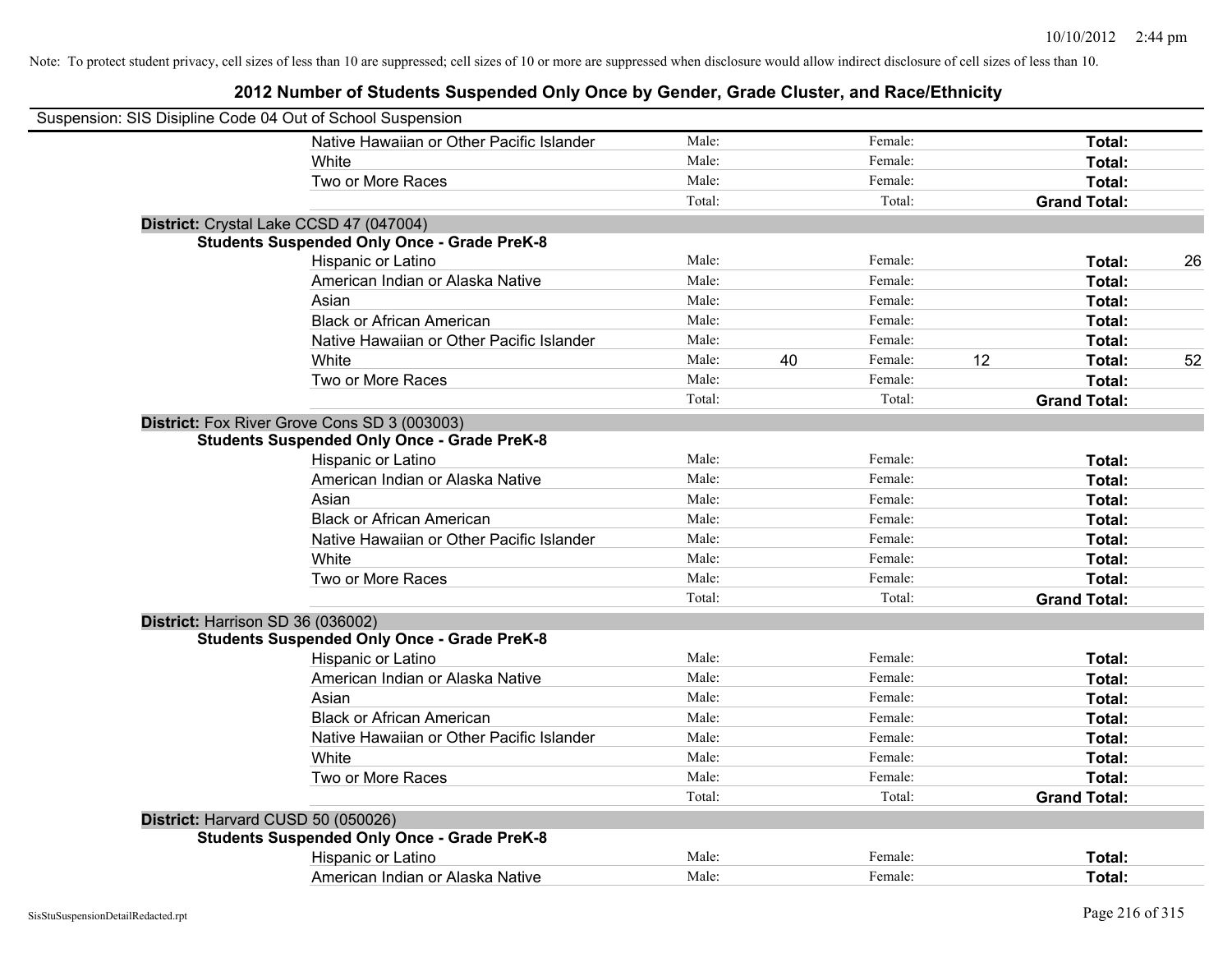#### **2012 Number of Students Suspended Only Once by Gender, Grade Cluster, and Race/Ethnicity**

### Suspension: SIS Disipline Code 04 Out of School Suspension

| ousperision. Old Disiplifie Coue 04 Out of Scribol Susperision | Asian                                              | Male:  | Female: | Total:              |    |
|----------------------------------------------------------------|----------------------------------------------------|--------|---------|---------------------|----|
|                                                                | <b>Black or African American</b>                   | Male:  | Female: | Total:              |    |
|                                                                | Native Hawaiian or Other Pacific Islander          | Male:  | Female: | Total:              |    |
|                                                                | White                                              | Male:  | Female: | Total:              |    |
|                                                                | Two or More Races                                  | Male:  | Female: | Total:              |    |
|                                                                |                                                    | Total: | Total:  | <b>Grand Total:</b> |    |
|                                                                | <b>Students Suspended Only Once - Grade 9-12</b>   |        |         |                     |    |
|                                                                | Hispanic or Latino                                 | Male:  | Female: | Total:              | 34 |
|                                                                | American Indian or Alaska Native                   | Male:  | Female: | Total:              |    |
|                                                                | Asian                                              | Male:  | Female: | Total:              |    |
|                                                                | <b>Black or African American</b>                   | Male:  | Female: | Total:              |    |
|                                                                | Native Hawaiian or Other Pacific Islander          | Male:  | Female: | Total:              |    |
|                                                                | White                                              | Male:  | Female: | Total:              | 13 |
|                                                                | Two or More Races                                  | Male:  | Female: | Total:              |    |
|                                                                |                                                    | Total: | Total:  | <b>Grand Total:</b> |    |
|                                                                | District: Johnsburg CUSD 12 (012026)               |        |         |                     |    |
|                                                                | <b>Students Suspended Only Once - Grade PreK-8</b> |        |         |                     |    |
|                                                                | Hispanic or Latino                                 | Male:  | Female: | Total:              |    |
|                                                                | American Indian or Alaska Native                   | Male:  | Female: | Total:              |    |
|                                                                | Asian                                              | Male:  | Female: | Total:              |    |
|                                                                | <b>Black or African American</b>                   | Male:  | Female: | Total:              |    |
|                                                                | Native Hawaiian or Other Pacific Islander          | Male:  | Female: | Total:              |    |
|                                                                | White                                              | Male:  | Female: | Total:              | 13 |
|                                                                | Two or More Races                                  | Male:  | Female: | Total:              |    |
|                                                                |                                                    | Total: | Total:  | <b>Grand Total:</b> |    |
|                                                                | <b>Students Suspended Only Once - Grade 9-12</b>   |        |         |                     |    |
|                                                                | Hispanic or Latino                                 | Male:  | Female: | Total:              |    |
|                                                                | American Indian or Alaska Native                   | Male:  | Female: | Total:              |    |
|                                                                | Asian                                              | Male:  | Female: | Total:              |    |
|                                                                | <b>Black or African American</b>                   | Male:  | Female: | Total:              |    |
|                                                                | Native Hawaiian or Other Pacific Islander          | Male:  | Female: | Total:              |    |
|                                                                | White                                              | Male:  | Female: | Total:              | 31 |
|                                                                | Two or More Races                                  | Male:  | Female: | Total:              |    |
|                                                                |                                                    | Total: | Total:  | <b>Grand Total:</b> |    |
|                                                                | District: Marengo CHSD 154 (154016)                |        |         |                     |    |
|                                                                | <b>Students Suspended Only Once - Grade 9-12</b>   |        |         |                     |    |
|                                                                | Hispanic or Latino                                 | Male:  | Female: | Total:              |    |
|                                                                | American Indian or Alaska Native                   | Male:  | Female: | Total:              |    |
|                                                                | Asian                                              | Male:  | Female: | Total:              |    |
| SisStuSuspensionDetailRedacted.rpt                             |                                                    |        |         | Page 217 of 315     |    |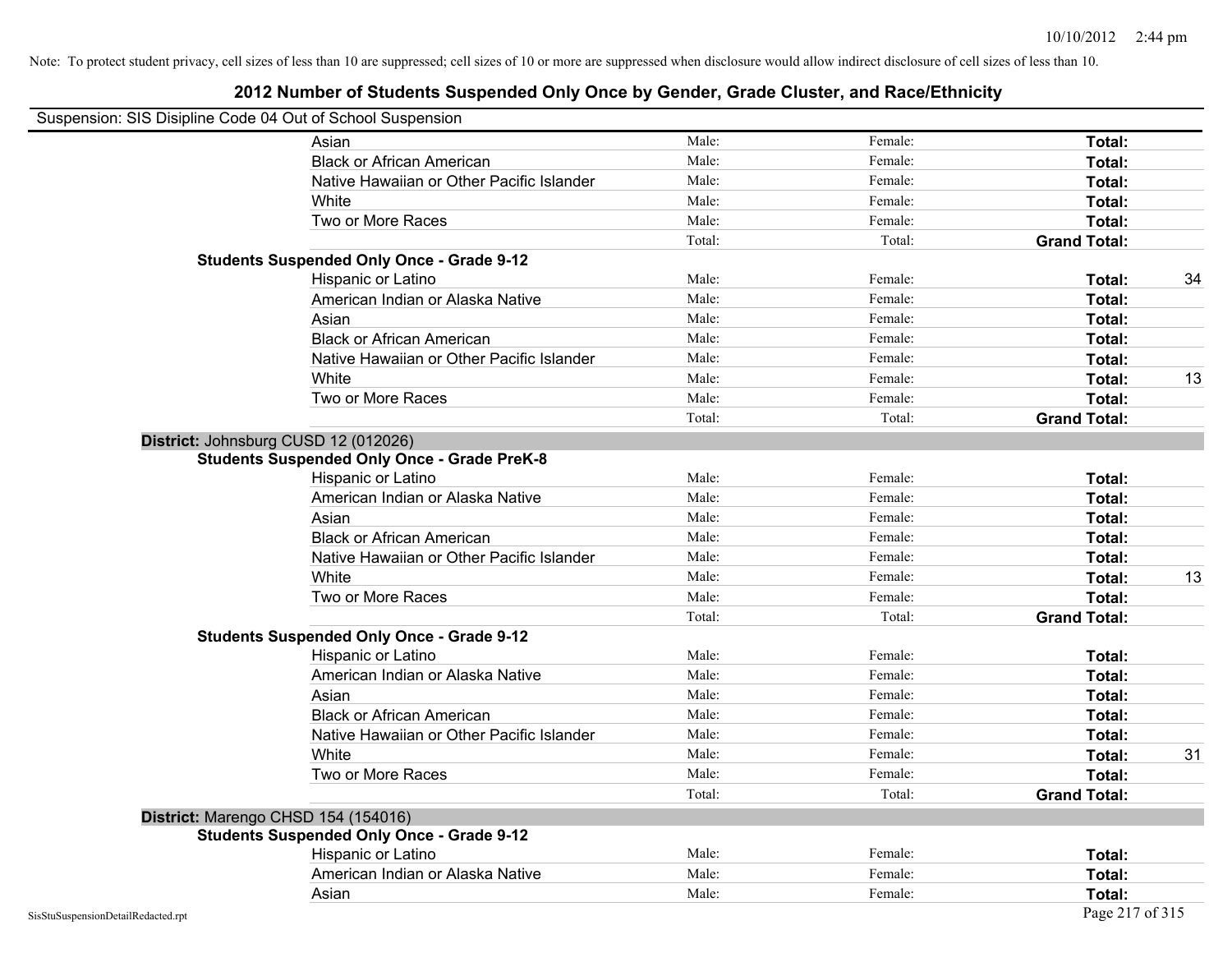|                                    | Suspension: SIS Disipline Code 04 Out of School Suspension                                          |        |    |         |    |                     |    |
|------------------------------------|-----------------------------------------------------------------------------------------------------|--------|----|---------|----|---------------------|----|
|                                    | <b>Black or African American</b>                                                                    | Male:  |    | Female: |    | Total:              |    |
|                                    | Native Hawaiian or Other Pacific Islander                                                           | Male:  |    | Female: |    | Total:              |    |
|                                    | White                                                                                               | Male:  |    | Female: |    | Total:              |    |
|                                    | Two or More Races                                                                                   | Male:  |    | Female: |    | Total:              |    |
|                                    |                                                                                                     | Total: |    | Total:  |    | <b>Grand Total:</b> |    |
|                                    |                                                                                                     |        |    |         |    |                     |    |
|                                    | District: Marengo-Union E Cons D 165 (165003)<br><b>Students Suspended Only Once - Grade PreK-8</b> |        |    |         |    |                     |    |
|                                    | Hispanic or Latino                                                                                  | Male:  |    | Female: |    | Total:              |    |
|                                    | American Indian or Alaska Native                                                                    | Male:  |    | Female: |    | Total:              |    |
|                                    | Asian                                                                                               | Male:  |    | Female: |    | Total:              |    |
|                                    | <b>Black or African American</b>                                                                    | Male:  |    | Female: |    | Total:              |    |
|                                    | Native Hawaiian or Other Pacific Islander                                                           | Male:  |    | Female: |    | Total:              |    |
|                                    | White                                                                                               | Male:  |    | Female: |    | Total:              |    |
|                                    | Two or More Races                                                                                   | Male:  |    | Female: |    | Total:              |    |
|                                    |                                                                                                     | Total: |    | Total:  |    | <b>Grand Total:</b> | 11 |
|                                    |                                                                                                     |        |    |         |    |                     |    |
|                                    | District: McHenry CCSD 15 (015004)<br><b>Students Suspended Only Once - Grade PreK-8</b>            |        |    |         |    |                     |    |
|                                    | Hispanic or Latino                                                                                  | Male:  |    | Female: |    | Total:              | 10 |
|                                    | American Indian or Alaska Native                                                                    | Male:  |    | Female: |    | Total:              |    |
|                                    | Asian                                                                                               | Male:  |    | Female: |    | Total:              |    |
|                                    | <b>Black or African American</b>                                                                    | Male:  |    | Female: |    | Total:              |    |
|                                    | Native Hawaiian or Other Pacific Islander                                                           | Male:  |    | Female: |    | Total:              |    |
|                                    | White                                                                                               | Male:  |    | Female: |    | Total:              | 27 |
|                                    | Two or More Races                                                                                   | Male:  |    | Female: |    | Total:              |    |
|                                    |                                                                                                     | Total: |    | Total:  |    | <b>Grand Total:</b> |    |
|                                    |                                                                                                     |        |    |         |    |                     |    |
|                                    | District: McHenry CHSD 156 (156016)<br><b>Students Suspended Only Once - Grade 9-12</b>             |        |    |         |    |                     |    |
|                                    | Hispanic or Latino                                                                                  | Male:  |    | Female: |    | Total:              | 21 |
|                                    | American Indian or Alaska Native                                                                    | Male:  |    | Female: |    | Total:              |    |
|                                    | Asian                                                                                               | Male:  |    | Female: |    | Total:              |    |
|                                    | <b>Black or African American</b>                                                                    | Male:  |    | Female: |    | Total:              |    |
|                                    | Native Hawaiian or Other Pacific Islander                                                           | Male:  |    | Female: |    | Total:              |    |
|                                    | White                                                                                               | Male:  | 44 | Female: | 26 | Total:              | 70 |
|                                    | Two or More Races                                                                                   | Male:  |    | Female: |    | Total:              |    |
|                                    |                                                                                                     | Total: |    | Total:  |    |                     |    |
|                                    |                                                                                                     |        |    |         |    | <b>Grand Total:</b> |    |
| District: Nippersink SD 2 (002003) |                                                                                                     |        |    |         |    |                     |    |
|                                    | <b>Students Suspended Only Once - Grade PreK-8</b><br><b>Hispanic or Latino</b>                     | Male:  |    | Female: |    | Total:              |    |
|                                    |                                                                                                     |        |    |         |    |                     |    |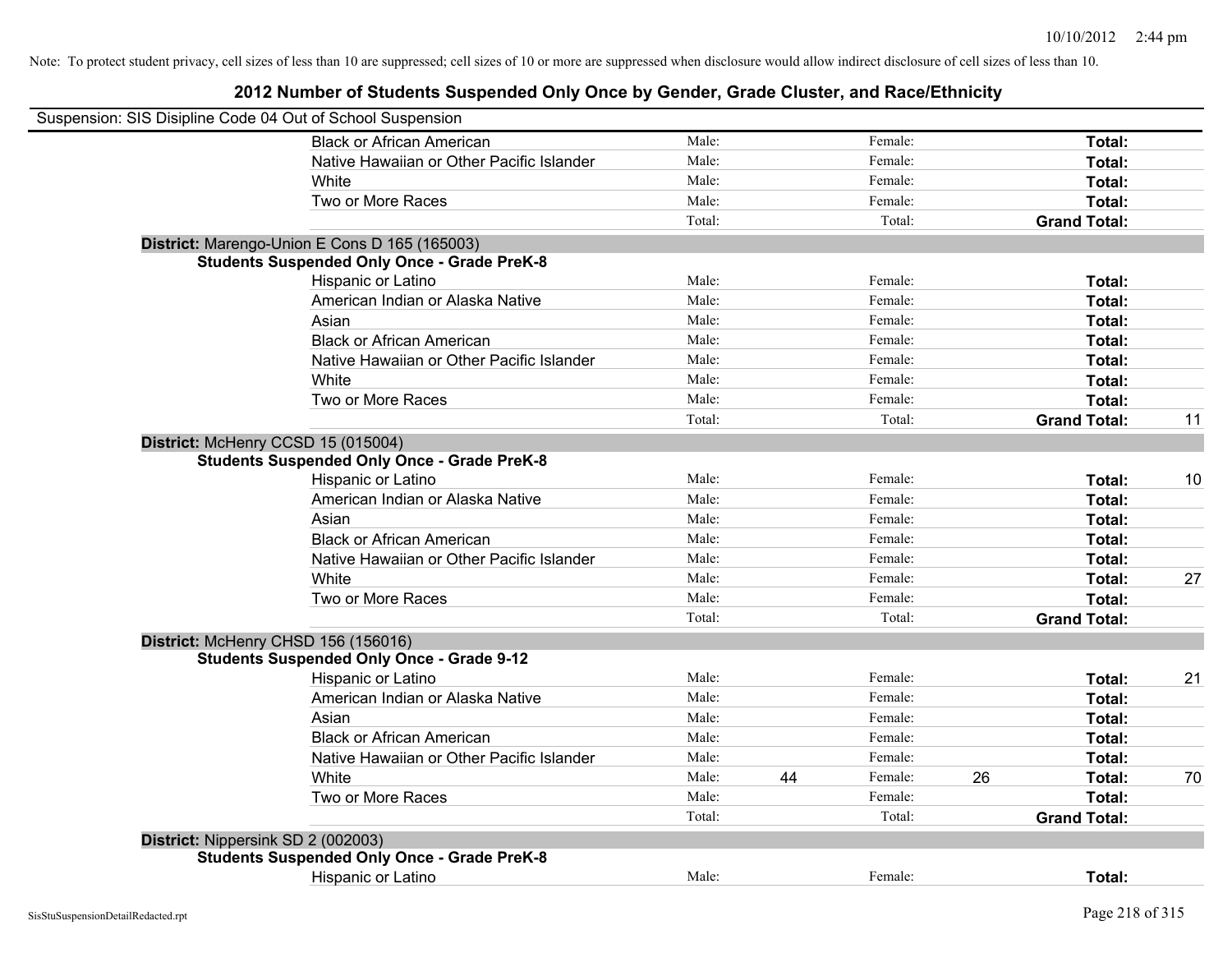#### **2012 Number of Students Suspended Only Once by Gender, Grade Cluster, and Race/Ethnicity**

|                                  | Suspension: SIS Disipline Code 04 Out of School Suspension |        |    |         |    |                     |    |
|----------------------------------|------------------------------------------------------------|--------|----|---------|----|---------------------|----|
|                                  | American Indian or Alaska Native                           | Male:  |    | Female: |    | Total:              |    |
|                                  | Asian                                                      | Male:  |    | Female: |    | Total:              |    |
|                                  | <b>Black or African American</b>                           | Male:  |    | Female: |    | Total:              |    |
|                                  | Native Hawaiian or Other Pacific Islander                  | Male:  |    | Female: |    | Total:              |    |
|                                  | White                                                      | Male:  |    | Female: |    | Total:              |    |
|                                  | Two or More Races                                          | Male:  |    | Female: |    | Total:              |    |
|                                  |                                                            | Total: |    | Total:  |    | <b>Grand Total:</b> |    |
|                                  | District: Prairie Grove CSD 46 (046003)                    |        |    |         |    |                     |    |
|                                  | <b>Students Suspended Only Once - Grade PreK-8</b>         |        |    |         |    |                     |    |
|                                  | Hispanic or Latino                                         | Male:  |    | Female: |    | Total:              |    |
|                                  | American Indian or Alaska Native                           | Male:  |    | Female: |    | Total:              |    |
|                                  | Asian                                                      | Male:  |    | Female: |    | Total:              |    |
|                                  | <b>Black or African American</b>                           | Male:  |    | Female: |    | Total:              |    |
|                                  | Native Hawaiian or Other Pacific Islander                  | Male:  |    | Female: |    | Total:              |    |
|                                  | White                                                      | Male:  |    | Female: |    | Total:              |    |
|                                  | Two or More Races                                          | Male:  |    | Female: |    | Total:              |    |
|                                  |                                                            | Total: |    | Total:  |    | <b>Grand Total:</b> |    |
|                                  | District: Richmond-Burton CHSD 157 (157016)                |        |    |         |    |                     |    |
|                                  | <b>Students Suspended Only Once - Grade 9-12</b>           |        |    |         |    |                     |    |
|                                  | Hispanic or Latino                                         | Male:  |    | Female: |    | Total:              |    |
|                                  | American Indian or Alaska Native                           | Male:  |    | Female: |    | Total:              |    |
|                                  | Asian                                                      | Male:  |    | Female: |    | Total:              |    |
|                                  | <b>Black or African American</b>                           | Male:  |    | Female: |    | Total:              |    |
|                                  | Native Hawaiian or Other Pacific Islander                  | Male:  |    | Female: |    | Total:              |    |
|                                  | White                                                      | Male:  | 16 | Female: | 10 | Total:              | 26 |
|                                  | Two or More Races                                          | Male:  |    | Female: |    | Total:              |    |
|                                  |                                                            | Total: |    | Total:  |    | <b>Grand Total:</b> |    |
| District: Riley CCSD 18 (018004) |                                                            |        |    |         |    |                     |    |
|                                  | <b>Students Suspended Only Once - Grade PreK-8</b>         |        |    |         |    |                     |    |
|                                  | Hispanic or Latino                                         | Male:  |    | Female: |    | Total:              |    |
|                                  | American Indian or Alaska Native                           | Male:  |    | Female: |    | Total:              |    |
|                                  | Asian                                                      | Male:  |    | Female: |    | Total:              |    |
|                                  | <b>Black or African American</b>                           | Male:  |    | Female: |    | Total:              |    |
|                                  | Native Hawaiian or Other Pacific Islander                  | Male:  |    | Female: |    | Total:              |    |
|                                  | White                                                      | Male:  |    | Female: |    | Total:              |    |
|                                  | Two or More Races                                          | Male:  |    | Female: |    | Total:              |    |
|                                  |                                                            | Total: |    | Total:  |    | <b>Grand Total:</b> |    |
|                                  |                                                            |        |    |         |    |                     |    |

**District:** Woodstock CUSD 200 (200026)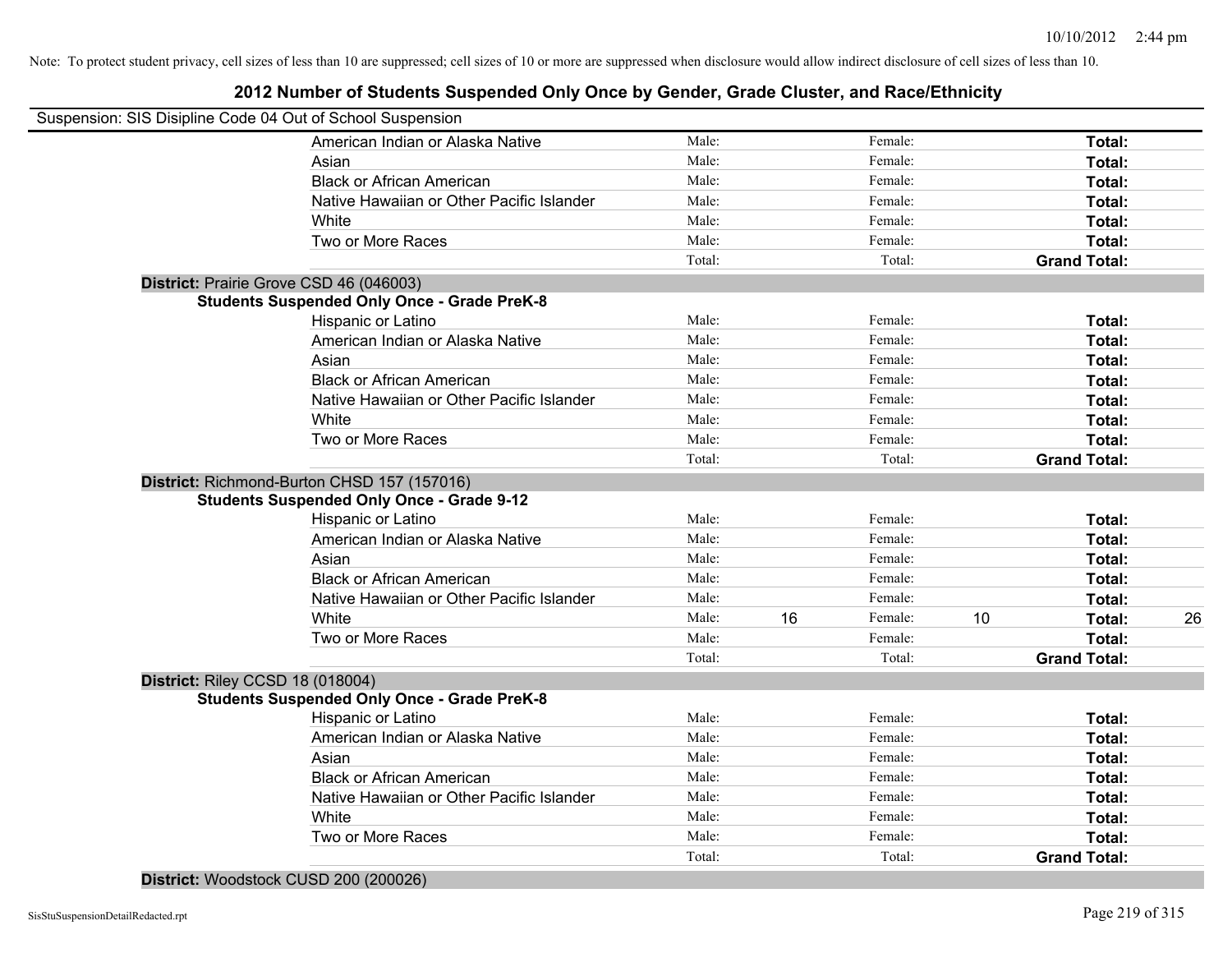|                                  | Suspension: SIS Disipline Code 04 Out of School Suspension |        |    |         |    |                     |     |
|----------------------------------|------------------------------------------------------------|--------|----|---------|----|---------------------|-----|
|                                  | <b>Students Suspended Only Once - Grade PreK-8</b>         |        |    |         |    |                     |     |
|                                  | Hispanic or Latino                                         | Male:  |    | Female: |    | Total:              | 19  |
|                                  | American Indian or Alaska Native                           | Male:  |    | Female: |    | Total:              |     |
|                                  | Asian                                                      | Male:  |    | Female: |    | Total:              |     |
|                                  | <b>Black or African American</b>                           | Male:  |    | Female: |    | Total:              |     |
|                                  | Native Hawaiian or Other Pacific Islander                  | Male:  |    | Female: |    | Total:              |     |
|                                  | White                                                      | Male:  |    | Female: |    | Total:              | 44  |
|                                  | Two or More Races                                          | Male:  |    | Female: |    | Total:              |     |
|                                  |                                                            | Total: | 63 | Total:  | 10 | <b>Grand Total:</b> | 73  |
|                                  | <b>Students Suspended Only Once - Grade 9-12</b>           |        |    |         |    |                     |     |
|                                  | Hispanic or Latino                                         | Male:  | 30 | Female: | 10 | Total:              | 40  |
|                                  | American Indian or Alaska Native                           | Male:  |    | Female: |    | Total:              |     |
|                                  | Asian                                                      | Male:  |    | Female: |    | Total:              |     |
|                                  | <b>Black or African American</b>                           | Male:  |    | Female: |    | Total:              |     |
|                                  | Native Hawaiian or Other Pacific Islander                  | Male:  |    | Female: |    | Total:              |     |
|                                  | White                                                      | Male:  | 39 | Female: | 20 | Total:              | 59  |
|                                  | Two or More Races                                          | Male:  |    | Female: |    | Total:              |     |
|                                  |                                                            | Total: |    | Total:  |    | <b>Grand Total:</b> | 112 |
| County: Non-Public School (000)  |                                                            |        |    |         |    |                     |     |
|                                  | District: McHenry ROE (000000)                             |        |    |         |    |                     |     |
|                                  | <b>Students Suspended Only Once - Grade 9-12</b>           |        |    |         |    |                     |     |
|                                  | Hispanic or Latino                                         | Male:  |    | Female: |    | Total:              |     |
|                                  | American Indian or Alaska Native                           | Male:  |    | Female: |    | Total:              |     |
|                                  | Asian                                                      | Male:  |    | Female: |    | Total:              |     |
|                                  | <b>Black or African American</b>                           | Male:  |    | Female: |    | Total:              |     |
|                                  | Native Hawaiian or Other Pacific Islander                  | Male:  |    | Female: |    | Total:              |     |
|                                  | White                                                      | Male:  |    | Female: |    | Total:              |     |
|                                  | Two or More Races                                          | Male:  |    | Female: |    | Total:              |     |
|                                  |                                                            | Total: |    | Total:  |    | <b>Grand Total:</b> |     |
|                                  |                                                            |        |    |         |    |                     |     |
| Region: Monroe/Randolph ROE (45) |                                                            |        |    |         |    |                     |     |
| County: Monroe (067)             |                                                            |        |    |         |    |                     |     |
|                                  | District: Columbia CUSD 4 (004026)                         |        |    |         |    |                     |     |
|                                  | <b>Students Suspended Only Once - Grade PreK-8</b>         |        |    |         |    |                     |     |
|                                  | Hispanic or Latino                                         | Male:  |    | Female: |    | Total:              |     |
|                                  | American Indian or Alaska Native                           | Male:  |    | Female: |    | Total:              |     |
|                                  | Asian                                                      | Male:  |    | Female: |    | Total:              |     |
|                                  | <b>Black or African American</b>                           | Male:  |    | Female: |    | Total:              |     |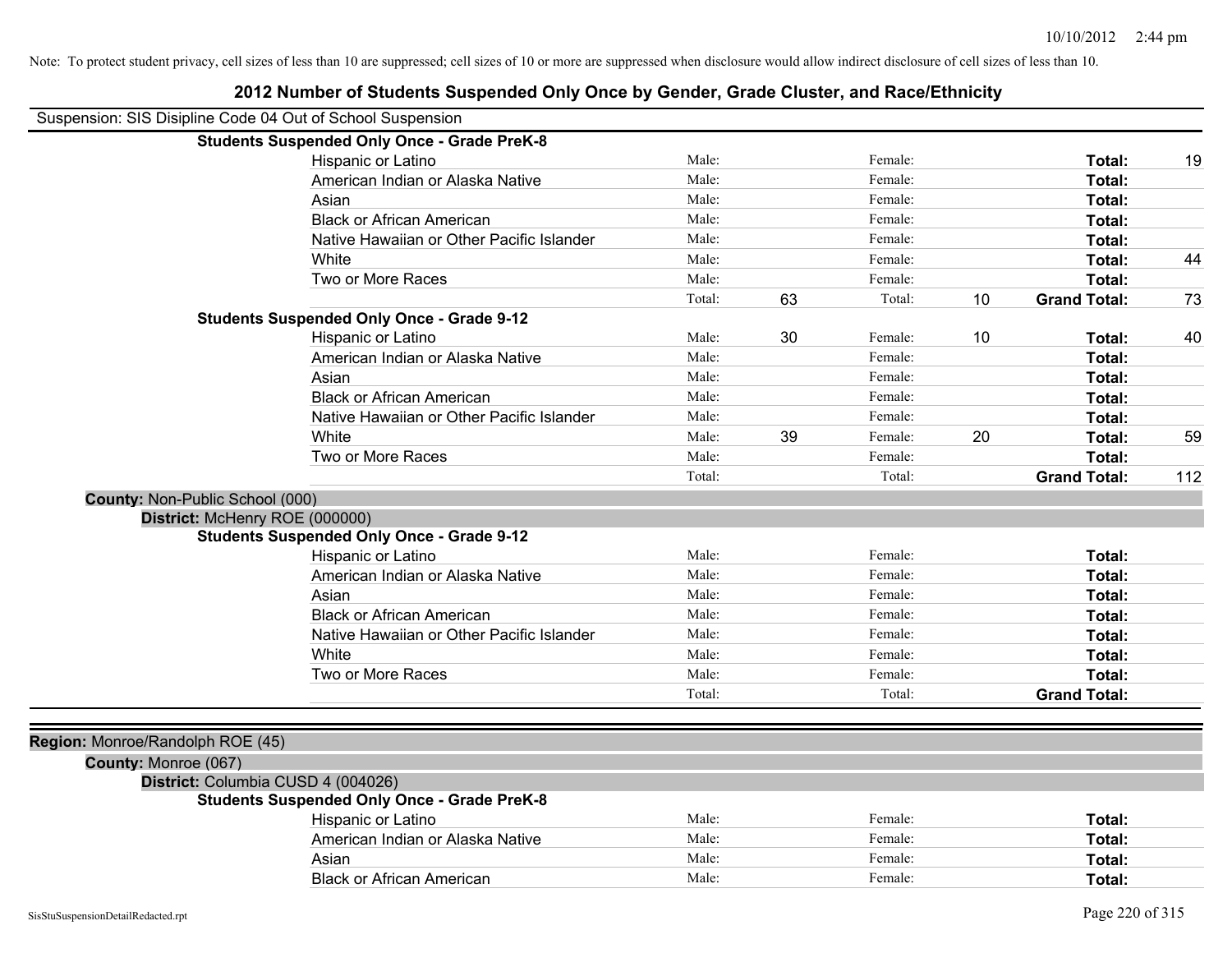|                                        | Suspension: SIS Disipline Code 04 Out of School Suspension |        |         |                     |    |
|----------------------------------------|------------------------------------------------------------|--------|---------|---------------------|----|
|                                        | Native Hawaiian or Other Pacific Islander                  | Male:  | Female: | Total:              |    |
|                                        | <b>White</b>                                               | Male:  | Female: | Total:              |    |
|                                        | Two or More Races                                          | Male:  | Female: | Total:              |    |
|                                        |                                                            | Total: | Total:  | <b>Grand Total:</b> | 10 |
|                                        | <b>Students Suspended Only Once - Grade 9-12</b>           |        |         |                     |    |
|                                        | Hispanic or Latino                                         | Male:  | Female: | Total:              |    |
|                                        | American Indian or Alaska Native                           | Male:  | Female: | Total:              |    |
|                                        | Asian                                                      | Male:  | Female: | Total:              |    |
|                                        | <b>Black or African American</b>                           | Male:  | Female: | Total:              |    |
|                                        | Native Hawaiian or Other Pacific Islander                  | Male:  | Female: | Total:              |    |
|                                        | White                                                      | Male:  | Female: | Total:              | 20 |
|                                        | Two or More Races                                          | Male:  | Female: | Total:              |    |
|                                        |                                                            | Total: | Total:  | <b>Grand Total:</b> |    |
|                                        | District: Waterloo CUSD 5 (005026)                         |        |         |                     |    |
|                                        | <b>Students Suspended Only Once - Grade 9-12</b>           |        |         |                     |    |
|                                        | Hispanic or Latino                                         | Male:  | Female: | Total:              |    |
|                                        | American Indian or Alaska Native                           | Male:  | Female: | Total:              |    |
|                                        | Asian                                                      | Male:  | Female: | Total:              |    |
|                                        | <b>Black or African American</b>                           | Male:  | Female: | Total:              |    |
|                                        | Native Hawaiian or Other Pacific Islander                  | Male:  | Female: | Total:              |    |
|                                        | White                                                      | Male:  | Female: | Total:              | 31 |
|                                        | Two or More Races                                          | Male:  | Female: | Total:              |    |
|                                        |                                                            | Total: | Total:  | <b>Grand Total:</b> |    |
| <b>County: Non-Public School (000)</b> |                                                            |        |         |                     |    |
|                                        | District: Monroe/Randolph ROE (000000)                     |        |         |                     |    |
|                                        | <b>Students Suspended Only Once - Grade 9-12</b>           |        |         |                     |    |
|                                        | Hispanic or Latino                                         | Male:  | Female: | Total:              |    |
|                                        | American Indian or Alaska Native                           | Male:  | Female: | Total:              |    |
|                                        | Asian                                                      | Male:  | Female: | Total:              |    |
|                                        | <b>Black or African American</b>                           | Male:  | Female: | Total:              |    |
|                                        | Native Hawaiian or Other Pacific Islander                  | Male:  | Female: | Total:              |    |
|                                        | White                                                      | Male:  | Female: | Total:              | 10 |
|                                        | Two or More Races                                          | Male:  | Female: | Total:              |    |
|                                        |                                                            | Total: | Total:  | <b>Grand Total:</b> |    |
|                                        | District: Non-Public School (0000)                         |        |         |                     |    |
|                                        | <b>Students Suspended Only Once - Grade 9-12</b>           |        |         |                     |    |
|                                        | Hispanic or Latino                                         | Male:  | Female: | Total:              |    |
|                                        | American Indian or Alaska Native                           | Male:  | Female: | Total:              |    |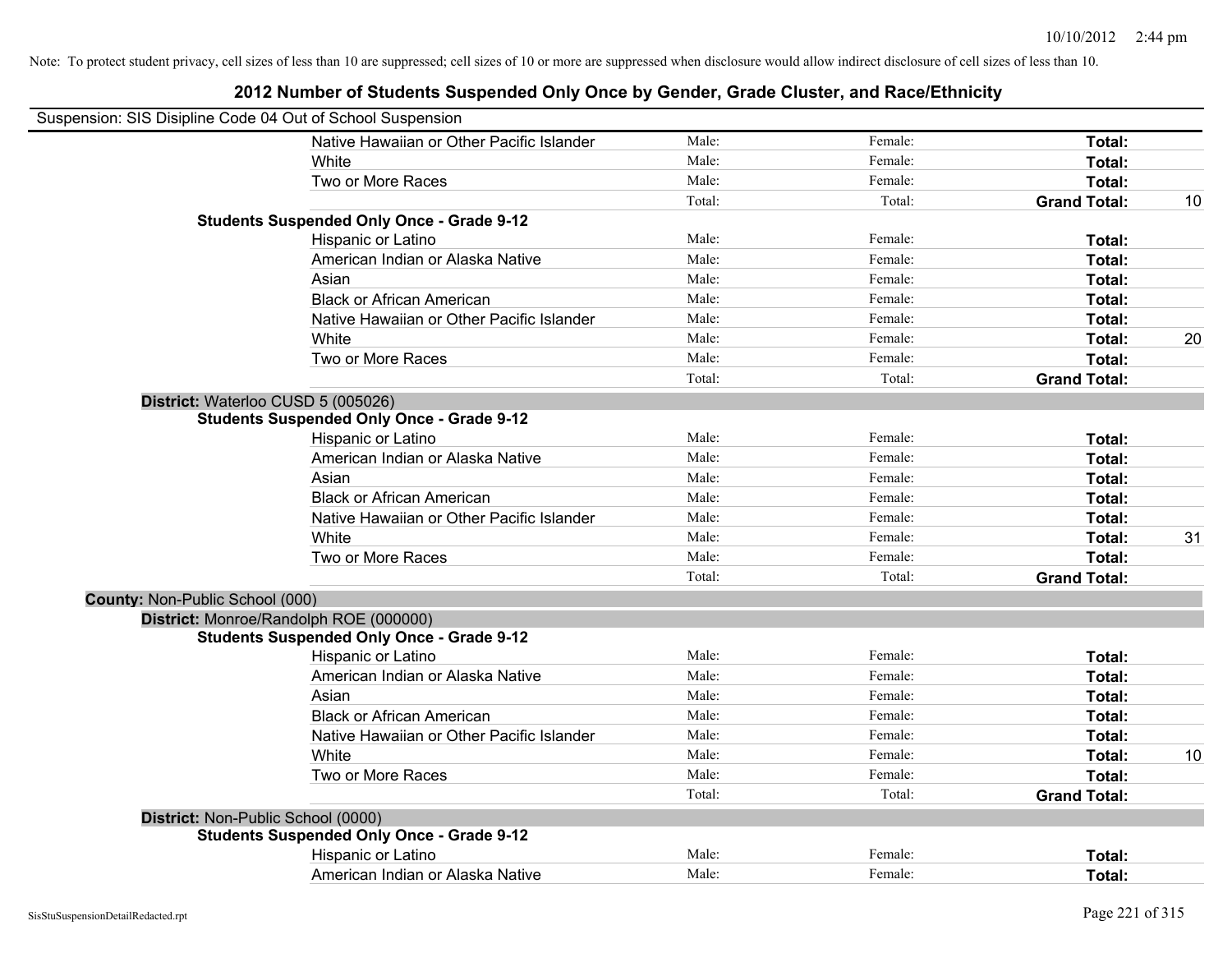#### **2012 Number of Students Suspended Only Once by Gender, Grade Cluster, and Race/Ethnicity**

|                        | Suspension: SIS Disipline Code 04 Out of School Suspension |        |         |                     |
|------------------------|------------------------------------------------------------|--------|---------|---------------------|
|                        | Asian                                                      | Male:  | Female: | Total:              |
|                        | <b>Black or African American</b>                           | Male:  | Female: | Total:              |
|                        | Native Hawaiian or Other Pacific Islander                  | Male:  | Female: | Total:              |
|                        | White                                                      | Male:  | Female: | Total:              |
|                        | Two or More Races                                          | Male:  | Female: | Total:              |
|                        |                                                            | Total: | Total:  | <b>Grand Total:</b> |
| County: Randolph (079) |                                                            |        |         |                     |
|                        | District: Chester CUSD 139 (139026)                        |        |         |                     |
|                        | <b>Students Suspended Only Once - Grade PreK-8</b>         |        |         |                     |
|                        | Hispanic or Latino                                         | Male:  | Female: | Total:              |
|                        | American Indian or Alaska Native                           | Male:  | Female: | Total:              |
|                        | Asian                                                      | Male:  | Female: | Total:              |
|                        | <b>Black or African American</b>                           | Male:  | Female: | Total:              |
|                        | Native Hawaiian or Other Pacific Islander                  | Male:  | Female: | Total:              |
|                        | White                                                      | Male:  | Female: | Total:              |
|                        | Two or More Races                                          | Male:  | Female: | Total:              |
|                        |                                                            | Total: | Total:  | <b>Grand Total:</b> |
|                        | District: Coulterville USD 1 (001022)                      |        |         |                     |
|                        | <b>Students Suspended Only Once - Grade PreK-8</b>         |        |         |                     |
|                        | Hispanic or Latino                                         | Male:  | Female: | Total:              |
|                        | American Indian or Alaska Native                           | Male:  | Female: | Total:              |
|                        | Asian                                                      | Male:  | Female: | Total:              |
|                        | <b>Black or African American</b>                           | Male:  | Female: | Total:              |
|                        | Native Hawaiian or Other Pacific Islander                  | Male:  | Female: | Total:              |
|                        | White                                                      | Male:  | Female: | Total:              |
|                        | Two or More Races                                          | Male:  | Female: | <b>Total:</b>       |
|                        |                                                            | Total: | Total:  | <b>Grand Total:</b> |
|                        | <b>Students Suspended Only Once - Grade 9-12</b>           |        |         |                     |
|                        | Hispanic or Latino                                         | Male:  | Female: | Total:              |
|                        | American Indian or Alaska Native                           | Male:  | Female: | Total:              |
|                        | Asian                                                      | Male:  | Female: | Total:              |
|                        | <b>Black or African American</b>                           | Male:  | Female: | Total:              |
|                        | Native Hawaiian or Other Pacific Islander                  | Male:  | Female: | Total:              |
|                        | White                                                      | Male:  | Female: | Total:              |
|                        | Two or More Races                                          | Male:  | Female: | <b>Total:</b>       |
|                        |                                                            | Total: | Total:  | <b>Grand Total:</b> |

**Students Suspended Only Once - Grade PreK-8**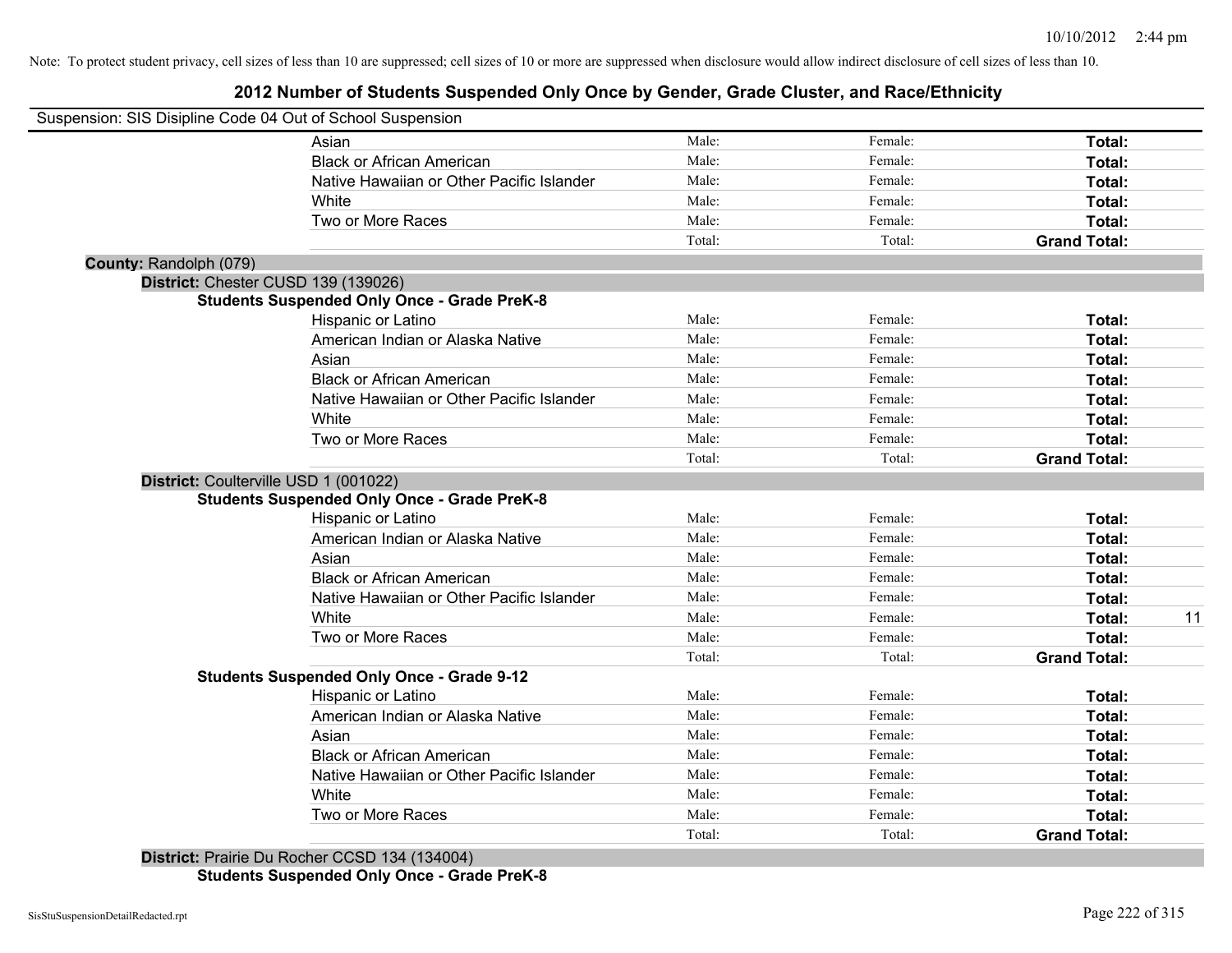#### **2012 Number of Students Suspended Only Once by Gender, Grade Cluster, and Race/Ethnicity**

| Suspension: SIS Disipline Code 04 Out of School Suspension |                                                    |        |         |                     |    |
|------------------------------------------------------------|----------------------------------------------------|--------|---------|---------------------|----|
|                                                            | Hispanic or Latino                                 | Male:  | Female: | Total:              |    |
|                                                            | American Indian or Alaska Native                   | Male:  | Female: | Total:              |    |
|                                                            | Asian                                              | Male:  | Female: | Total:              |    |
|                                                            | <b>Black or African American</b>                   | Male:  | Female: | Total:              |    |
|                                                            | Native Hawaiian or Other Pacific Islander          | Male:  | Female: | Total:              |    |
|                                                            | White                                              | Male:  | Female: | Total:              |    |
|                                                            | Two or More Races                                  | Male:  | Female: | Total:              |    |
|                                                            |                                                    | Total: | Total:  | <b>Grand Total:</b> |    |
|                                                            | District: Red Bud CUSD 132 (132026)                |        |         |                     |    |
|                                                            | <b>Students Suspended Only Once - Grade PreK-8</b> |        |         |                     |    |
|                                                            | Hispanic or Latino                                 | Male:  | Female: | Total:              |    |
|                                                            | American Indian or Alaska Native                   | Male:  | Female: | Total:              |    |
|                                                            | Asian                                              | Male:  | Female: | Total:              |    |
|                                                            | <b>Black or African American</b>                   | Male:  | Female: | Total:              |    |
|                                                            | Native Hawaiian or Other Pacific Islander          | Male:  | Female: | Total:              |    |
|                                                            | White                                              | Male:  | Female: | Total:              | 20 |
|                                                            | Two or More Races                                  | Male:  | Female: | <b>Total:</b>       |    |
|                                                            |                                                    | Total: | Total:  | <b>Grand Total:</b> |    |
|                                                            | District: Sparta CUSD 140 (140026)                 |        |         |                     |    |
|                                                            | <b>Students Suspended Only Once - Grade PreK-8</b> |        |         |                     |    |
|                                                            | Hispanic or Latino                                 | Male:  | Female: | Total:              |    |
|                                                            | American Indian or Alaska Native                   | Male:  | Female: | Total:              |    |
|                                                            | Asian                                              | Male:  | Female: | Total:              |    |
|                                                            | <b>Black or African American</b>                   | Male:  | Female: | Total:              |    |
|                                                            | Native Hawaiian or Other Pacific Islander          | Male:  | Female: | Total:              |    |
|                                                            | White                                              | Male:  | Female: | Total:              |    |
|                                                            | Two or More Races                                  | Male:  | Female: | Total:              |    |
|                                                            |                                                    | Total: | Total:  | <b>Grand Total:</b> | 15 |
|                                                            | <b>Students Suspended Only Once - Grade 9-12</b>   |        |         |                     |    |
|                                                            | Hispanic or Latino                                 | Male:  | Female: | <b>Total:</b>       |    |
|                                                            | American Indian or Alaska Native                   | Male:  | Female: | <b>Total:</b>       |    |
|                                                            | Asian                                              | Male:  | Female: | <b>Total:</b>       |    |
|                                                            | <b>Black or African American</b>                   | Male:  | Female: | Total:              |    |
|                                                            | Native Hawaiian or Other Pacific Islander          | Male:  | Female: | Total:              |    |
|                                                            | White                                              | Male:  | Female: | <b>Total:</b>       |    |
|                                                            | Two or More Races                                  | Male:  | Female: | <b>Total:</b>       |    |
|                                                            |                                                    | Total: | Total:  | <b>Grand Total:</b> | 13 |

**District:** Steeleville CUSD 138 (138026)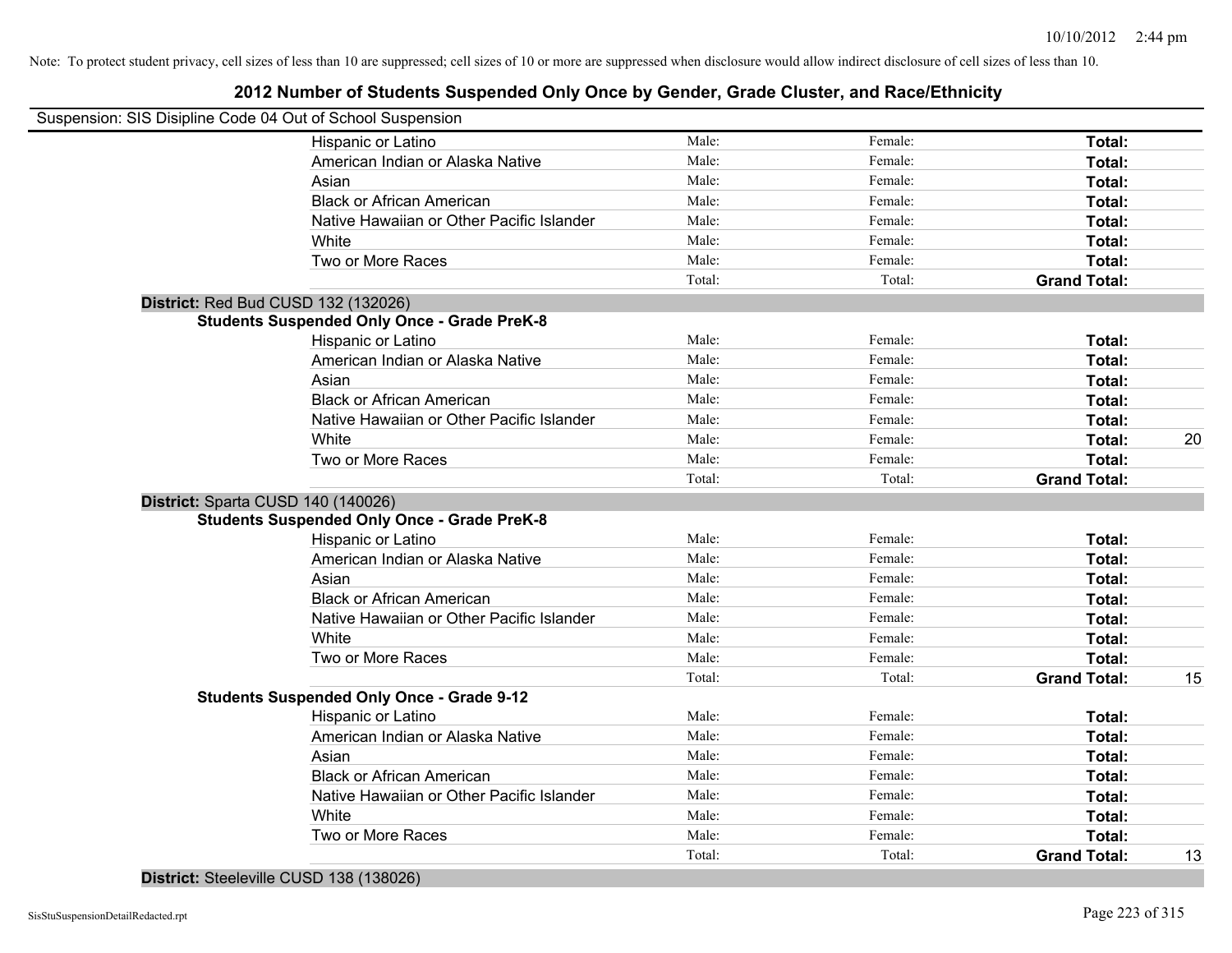| Suspension: SIS Disipline Code 04 Out of School Suspension            |                                                                                                       |        |         |                     |
|-----------------------------------------------------------------------|-------------------------------------------------------------------------------------------------------|--------|---------|---------------------|
|                                                                       | <b>Students Suspended Only Once - Grade PreK-8</b>                                                    |        |         |                     |
|                                                                       | Hispanic or Latino                                                                                    | Male:  | Female: | Total:              |
|                                                                       | American Indian or Alaska Native                                                                      | Male:  | Female: | Total:              |
|                                                                       | Asian                                                                                                 | Male:  | Female: | Total:              |
|                                                                       | <b>Black or African American</b>                                                                      | Male:  | Female: | Total:              |
|                                                                       | Native Hawaiian or Other Pacific Islander                                                             | Male:  | Female: | Total:              |
|                                                                       | White                                                                                                 | Male:  | Female: | Total:              |
|                                                                       | Two or More Races                                                                                     | Male:  | Female: | Total:              |
|                                                                       |                                                                                                       | Total: | Total:  | <b>Grand Total:</b> |
|                                                                       | <b>Students Suspended Only Once - Grade 9-12</b>                                                      |        |         |                     |
|                                                                       | Hispanic or Latino                                                                                    | Male:  | Female: | Total:              |
|                                                                       | American Indian or Alaska Native                                                                      | Male:  | Female: | Total:              |
|                                                                       | Asian                                                                                                 | Male:  | Female: | Total:              |
|                                                                       | <b>Black or African American</b>                                                                      | Male:  | Female: | Total:              |
|                                                                       | Native Hawaiian or Other Pacific Islander                                                             | Male:  | Female: | Total:              |
|                                                                       | White                                                                                                 | Male:  | Female: | Total:              |
|                                                                       | Two or More Races                                                                                     | Male:  | Female: | Total:              |
|                                                                       |                                                                                                       | Total: | Total:  | <b>Grand Total:</b> |
| County: Non-Public School (777)<br>District: Camelot Schools (027000) |                                                                                                       |        |         |                     |
|                                                                       | <b>Students Suspended Only Once - Grade PreK-8</b>                                                    |        |         |                     |
|                                                                       | Hispanic or Latino                                                                                    | Male:  | Female: | Total:              |
|                                                                       | American Indian or Alaska Native                                                                      | Male:  | Female: | Total:              |
|                                                                       | Asian                                                                                                 | Male:  | Female: | Total:              |
|                                                                       | <b>Black or African American</b>                                                                      | Male:  | Female: | Total:              |
|                                                                       | Native Hawaiian or Other Pacific Islander                                                             | Male:  | Female: |                     |
|                                                                       |                                                                                                       |        |         | Total:              |
|                                                                       | White                                                                                                 | Male:  | Female: | Total:              |
|                                                                       | Two or More Races                                                                                     | Male:  | Female: | Total:              |
|                                                                       |                                                                                                       | Total: | Total:  | <b>Grand Total:</b> |
|                                                                       |                                                                                                       |        |         |                     |
|                                                                       | District: German St Vincent Orphan Assoc (032400)<br><b>Students Suspended Only Once - Grade 9-12</b> |        |         |                     |
|                                                                       | Hispanic or Latino                                                                                    | Male:  | Female: | Total:              |
|                                                                       | American Indian or Alaska Native                                                                      | Male:  | Female: | Total:              |
|                                                                       | Asian                                                                                                 | Male:  | Female: | Total:              |
|                                                                       | <b>Black or African American</b>                                                                      | Male:  | Female: | Total:              |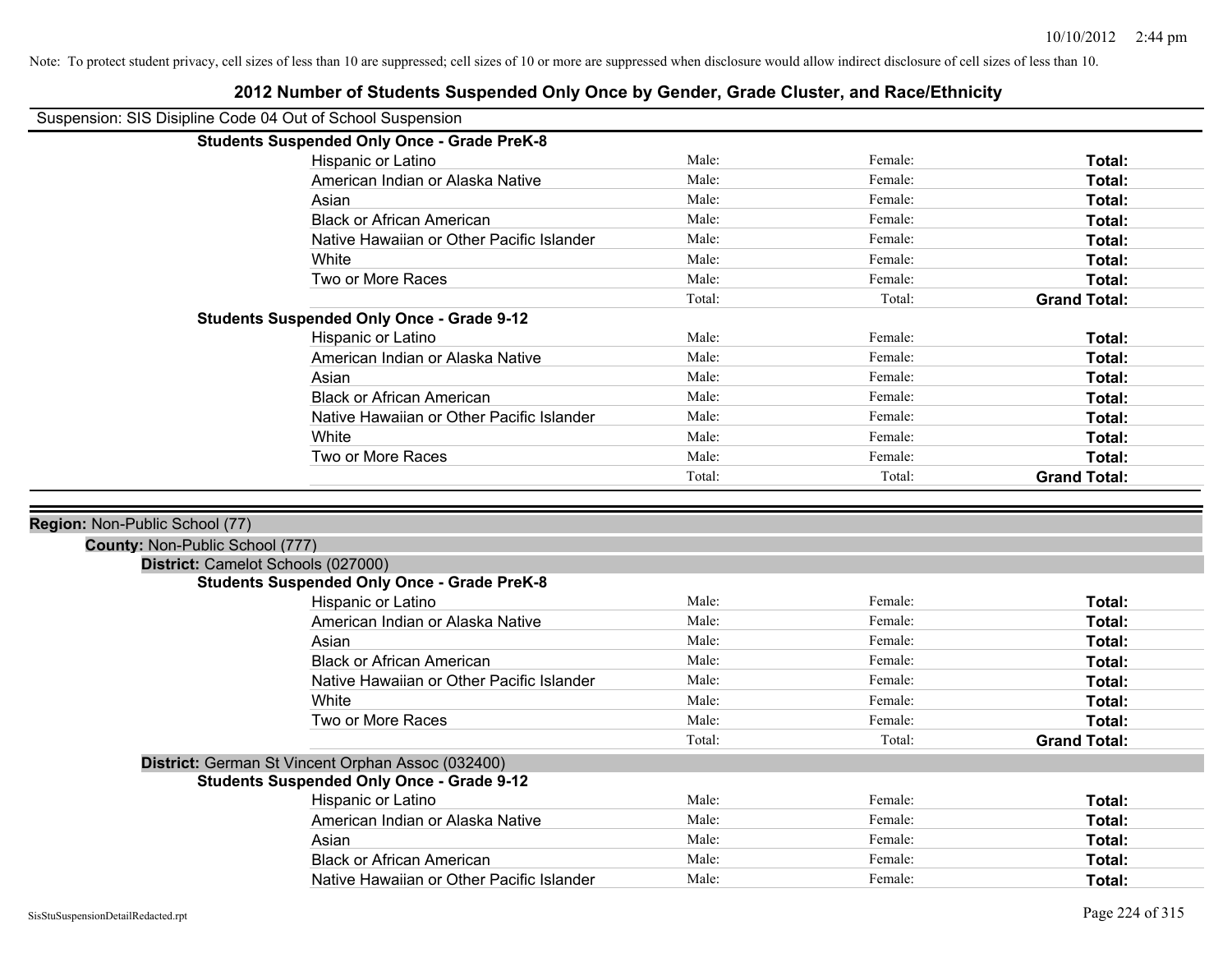# **2012 Number of Students Suspended Only Once by Gender, Grade Cluster, and Race/Ethnicity**

| Suspension: SIS Disipline Code 04 Out of School Suspension |                                                      |        |         |                     |
|------------------------------------------------------------|------------------------------------------------------|--------|---------|---------------------|
|                                                            | White                                                | Male:  | Female: | Total:              |
|                                                            | Two or More Races                                    | Male:  | Female: | Total:              |
|                                                            |                                                      | Total: | Total:  | <b>Grand Total:</b> |
| District: Logos School (026800)                            |                                                      |        |         |                     |
|                                                            | <b>Students Suspended Only Once - Grade 9-12</b>     |        |         |                     |
|                                                            | Hispanic or Latino                                   | Male:  | Female: | Total:              |
|                                                            | American Indian or Alaska Native                     | Male:  | Female: | Total:              |
|                                                            | Asian                                                | Male:  | Female: | Total:              |
|                                                            | <b>Black or African American</b>                     | Male:  | Female: | Total:              |
|                                                            | Native Hawaiian or Other Pacific Islander            | Male:  | Female: | Total:              |
|                                                            | White                                                | Male:  | Female: | Total:              |
|                                                            | Two or More Races                                    | Male:  | Female: | Total:              |
|                                                            |                                                      | Total: | Total:  | <b>Grand Total:</b> |
|                                                            | District: Nexus Trtmt - DBA Indian Oaks Aca (027100) |        |         |                     |
|                                                            | <b>Students Suspended Only Once - Grade 9-12</b>     |        |         |                     |
|                                                            | Hispanic or Latino                                   | Male:  | Female: | Total:              |
|                                                            | American Indian or Alaska Native                     | Male:  | Female: | Total:              |
|                                                            | Asian                                                | Male:  | Female: | Total:              |
|                                                            | <b>Black or African American</b>                     | Male:  | Female: | Total:              |
|                                                            | Native Hawaiian or Other Pacific Islander            | Male:  | Female: | Total:              |
|                                                            | White                                                | Male:  | Female: | Total:              |
|                                                            | Two or More Races                                    | Male:  | Female: | Total:              |
|                                                            |                                                      | Total: | Total:  | <b>Grand Total:</b> |
|                                                            |                                                      |        |         |                     |
| Region: Peoria ROE (48)                                    |                                                      |        |         |                     |
| County: Non-Public School (000)                            |                                                      |        |         |                     |
| District: Non-Public School (0000)                         |                                                      |        |         |                     |
|                                                            | <b>Students Suspended Only Once - Grade 9-12</b>     |        |         |                     |
|                                                            | Hispanic or Latino                                   | Male:  | Female: | Total:              |
|                                                            | American Indian or Alaska Native                     | Male:  | Female: | Total:              |
|                                                            | Asian                                                | Male:  | Female: | Total:              |
|                                                            | <b>Black or African American</b>                     | Male:  | Female: | Total:              |
|                                                            | Native Hawaiian or Other Pacific Islander            | Male:  | Female: | Total:              |
|                                                            | White                                                | Male:  | Female: | Total:              |
|                                                            | Two or More Races                                    | Male:  | Female: | Total:              |
|                                                            |                                                      | Total: | Total:  | <b>Grand Total:</b> |
| District: Peoria ROE (000000)                              |                                                      |        |         |                     |

**Students Suspended Only Once - Grade 9-12**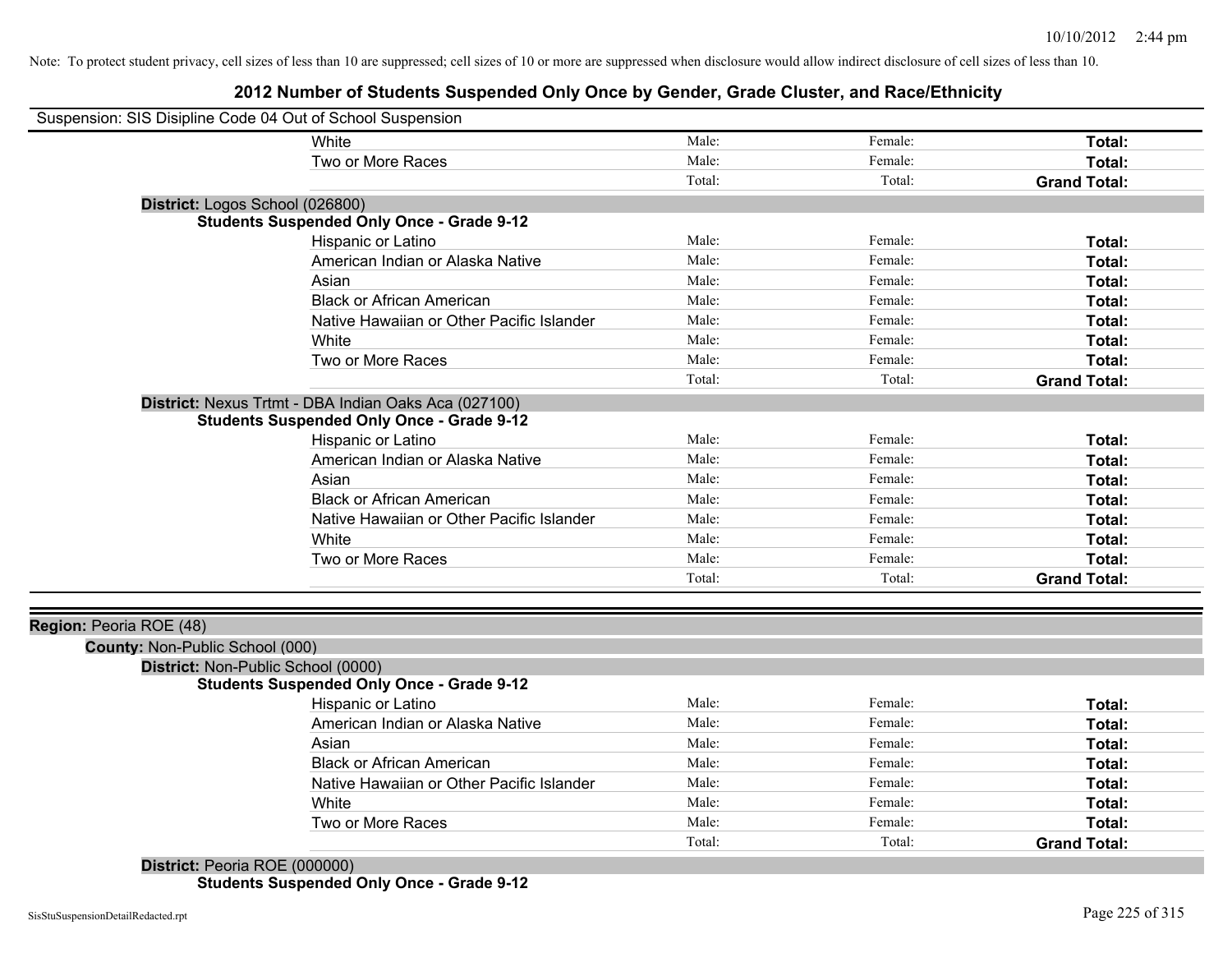|                      | Suspension: SIS Disipline Code 04 Out of School Suspension |        |         |                     |
|----------------------|------------------------------------------------------------|--------|---------|---------------------|
|                      | Hispanic or Latino                                         | Male:  | Female: | Total:              |
|                      | American Indian or Alaska Native                           | Male:  | Female: | Total:              |
|                      | Asian                                                      | Male:  | Female: | Total:              |
|                      | <b>Black or African American</b>                           | Male:  | Female: | Total:              |
|                      | Native Hawaiian or Other Pacific Islander                  | Male:  | Female: | <b>Total:</b>       |
|                      | White                                                      | Male:  | Female: | Total:              |
|                      | Two or More Races                                          | Male:  | Female: | Total:              |
|                      |                                                            | Total: | Total:  | <b>Grand Total:</b> |
| County: Peoria (072) |                                                            |        |         |                     |
|                      | District: Bartonville SD 66 (066002)                       |        |         |                     |
|                      | <b>Students Suspended Only Once - Grade PreK-8</b>         |        |         |                     |
|                      | Hispanic or Latino                                         | Male:  | Female: | Total:              |
|                      | American Indian or Alaska Native                           | Male:  | Female: | Total:              |
|                      | Asian                                                      | Male:  | Female: | Total:              |
|                      | <b>Black or African American</b>                           | Male:  | Female: | Total:              |
|                      | Native Hawaiian or Other Pacific Islander                  | Male:  | Female: | Total:              |
|                      | White                                                      | Male:  | Female: | Total:              |
|                      | Two or More Races                                          | Male:  | Female: | Total:              |
|                      |                                                            | Total: | Total:  | <b>Grand Total:</b> |
|                      | District: Brimfield CUSD 309 (309026)                      |        |         |                     |
|                      | <b>Students Suspended Only Once - Grade 9-12</b>           |        |         |                     |
|                      | Hispanic or Latino                                         | Male:  | Female: | Total:              |
|                      | American Indian or Alaska Native                           | Male:  | Female: | Total:              |
|                      | Asian                                                      | Male:  | Female: | Total:              |
|                      | <b>Black or African American</b>                           | Male:  | Female: | Total:              |
|                      | Native Hawaiian or Other Pacific Islander                  | Male:  | Female: | Total:              |
|                      | White                                                      | Male:  | Female: | Total:              |
|                      | Two or More Races                                          | Male:  | Female: | Total:              |
|                      |                                                            | Total: | Total:  | <b>Grand Total:</b> |
|                      | District: Dunlap CUSD 323 (323026)                         |        |         |                     |
|                      | <b>Students Suspended Only Once - Grade PreK-8</b>         |        |         |                     |
|                      | Hispanic or Latino                                         | Male:  | Female: | Total:              |
|                      | American Indian or Alaska Native                           | Male:  | Female: | Total:              |
|                      | Asian                                                      | Male:  | Female: | Total:              |
|                      | <b>Black or African American</b>                           | Male:  | Female: | Total:              |
|                      | Native Hawaiian or Other Pacific Islander                  | Male:  | Female: | Total:              |
|                      | White                                                      | Male:  | Female: | Total:              |
|                      | Two or More Races                                          | Male:  | Female: | Total:              |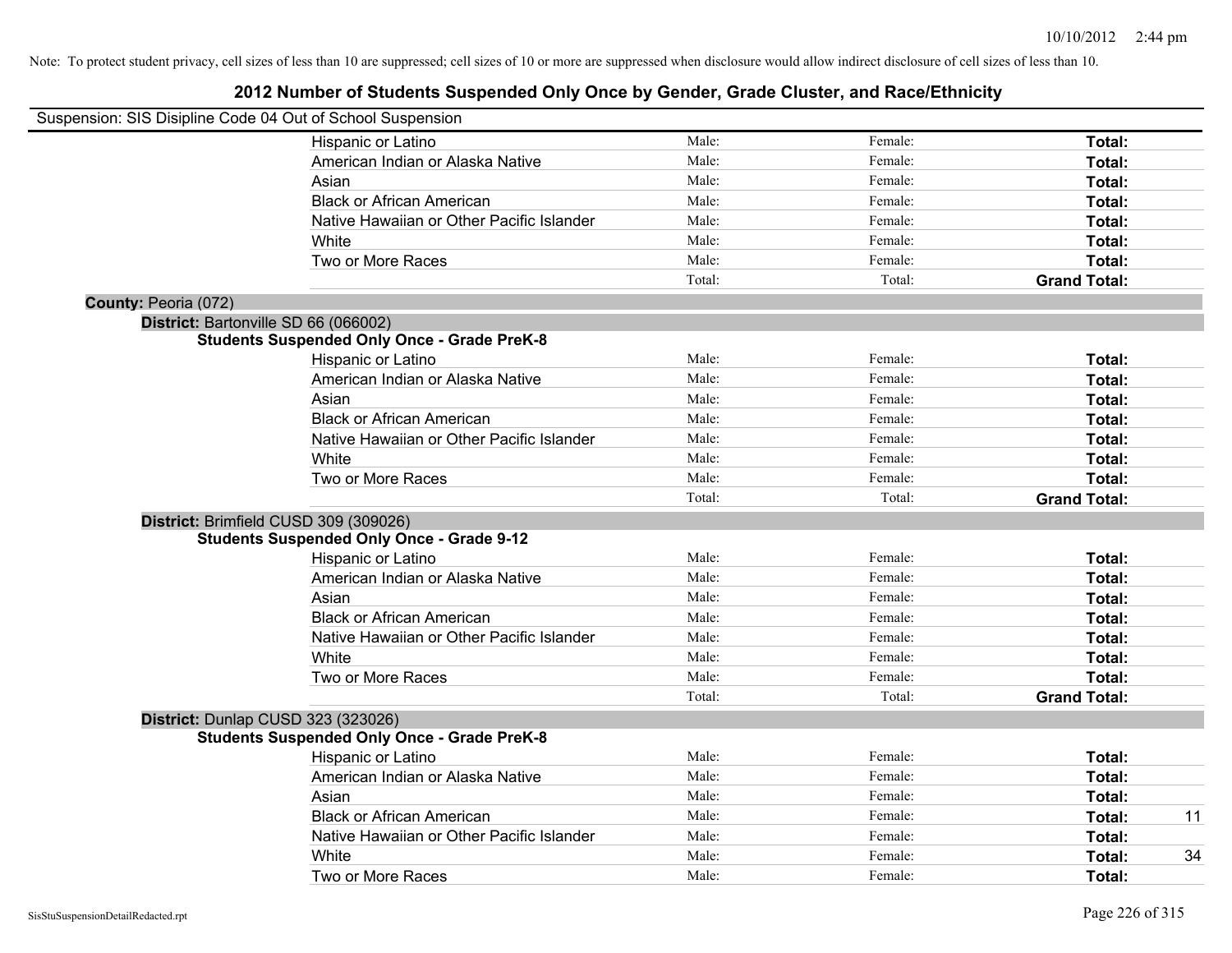| Suspension: SIS Disipline Code 04 Out of School Suspension |        |         |                     |    |
|------------------------------------------------------------|--------|---------|---------------------|----|
|                                                            | Total: | Total:  | <b>Grand Total:</b> |    |
| <b>Students Suspended Only Once - Grade 9-12</b>           |        |         |                     |    |
| Hispanic or Latino                                         | Male:  | Female: | Total:              |    |
| American Indian or Alaska Native                           | Male:  | Female: | Total:              |    |
| Asian                                                      | Male:  | Female: | Total:              |    |
| <b>Black or African American</b>                           | Male:  | Female: | Total:              |    |
| Native Hawaiian or Other Pacific Islander                  | Male:  | Female: | Total:              |    |
| White                                                      | Male:  | Female: | Total:              | 17 |
| Two or More Races                                          | Male:  | Female: | Total:              |    |
|                                                            | Total: | Total:  | <b>Grand Total:</b> | 27 |
| District: Elmwood CUSD 322 (322026)                        |        |         |                     |    |
| <b>Students Suspended Only Once - Grade PreK-8</b>         |        |         |                     |    |
| Hispanic or Latino                                         | Male:  | Female: | Total:              |    |
| American Indian or Alaska Native                           | Male:  | Female: | Total:              |    |
| Asian                                                      | Male:  | Female: | Total:              |    |
| <b>Black or African American</b>                           | Male:  | Female: | Total:              |    |
| Native Hawaiian or Other Pacific Islander                  | Male:  | Female: | Total:              |    |
| White                                                      | Male:  | Female: | Total:              |    |
| Two or More Races                                          | Male:  | Female: | Total:              |    |
|                                                            | Total: | Total:  | <b>Grand Total:</b> |    |
| <b>Students Suspended Only Once - Grade 9-12</b>           |        |         |                     |    |
| Hispanic or Latino                                         | Male:  | Female: | Total:              |    |
| American Indian or Alaska Native                           | Male:  | Female: | Total:              |    |
| Asian                                                      | Male:  | Female: | Total:              |    |
| <b>Black or African American</b>                           | Male:  | Female: | Total:              |    |
| Native Hawaiian or Other Pacific Islander                  | Male:  | Female: | Total:              |    |
| White                                                      | Male:  | Female: | Total:              |    |
| Two or More Races                                          | Male:  | Female: | Total:              |    |
|                                                            | Total: | Total:  | <b>Grand Total:</b> |    |
| District: Farmington Central CUSD 265 (265026)             |        |         |                     |    |
| <b>Students Suspended Only Once - Grade PreK-8</b>         |        |         |                     |    |
| Hispanic or Latino                                         | Male:  | Female: | Total:              |    |
| American Indian or Alaska Native                           | Male:  | Female: | Total:              |    |
| Asian                                                      | Male:  | Female: | Total:              |    |
| <b>Black or African American</b>                           | Male:  | Female: | Total:              |    |
| Native Hawaiian or Other Pacific Islander                  | Male:  | Female: | Total:              |    |
| White                                                      | Male:  | Female: | Total:              | 18 |
| Two or More Races                                          | Male:  | Female: | Total:              |    |
|                                                            | Total: | Total:  | <b>Grand Total:</b> |    |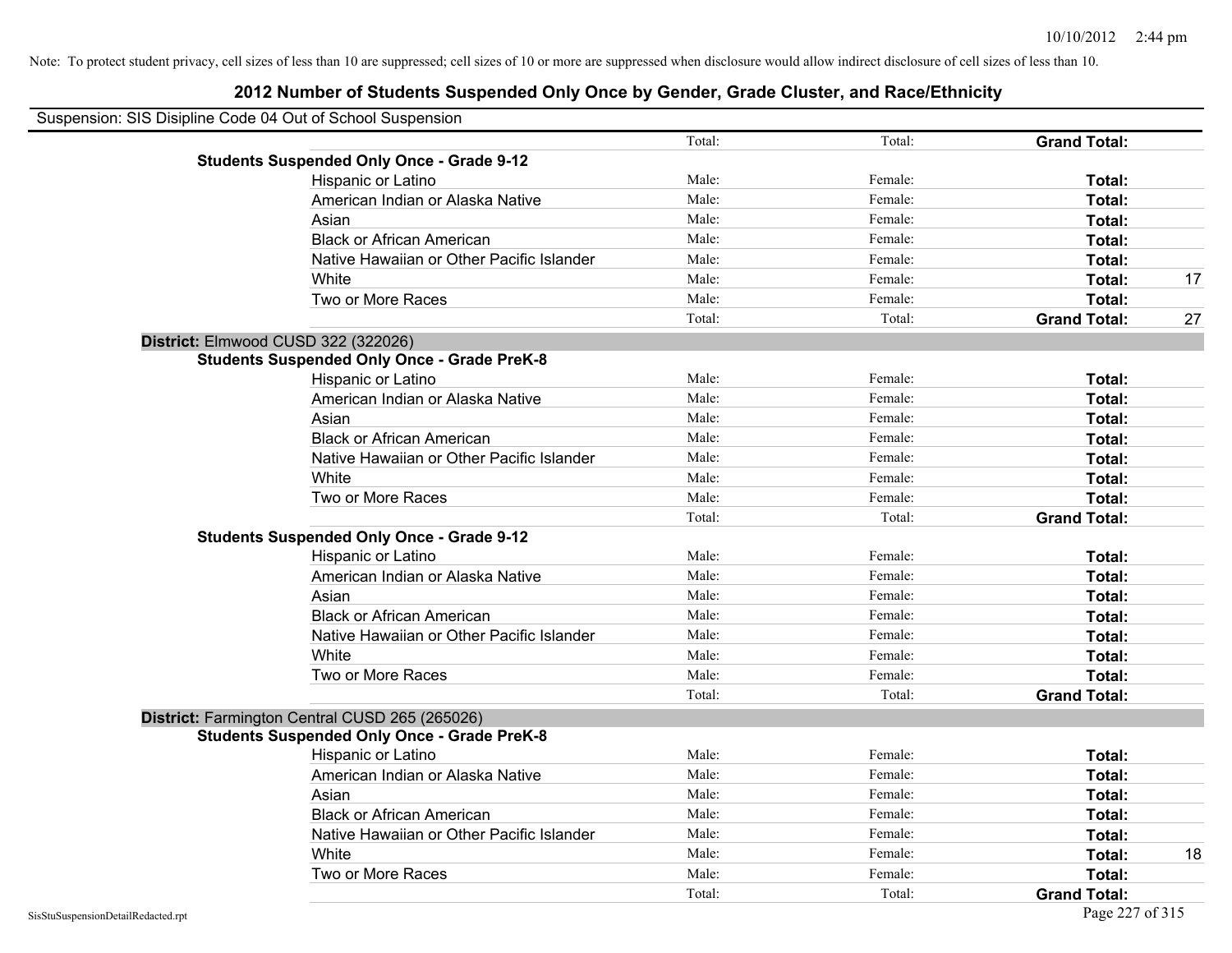### Suspension: SIS Disipline Code 04 Out of School Suspension **Students Suspended Only Once - Grade 9-12** Hispanic or Latino **Finally Hispanic or Latino** *Total:* Male: Female: **Female: Total: Total:** Female: **Total:** American Indian or Alaska Native **Male:** Male: Female: Female: **Total:** Total: Asian **Female:** Total: Male: Female: **Total:** Total: Total: Total: Total: Total: Total: Total: Total: Total: Total: Total: Total: Total: Total: Total: Total: Total: Total: Total: Total: Total: Total: Total: Total: Total: T Black or African American **Figure 1.1 and Total:** Male: Female: Female: **Total:** Total: Native Hawaiian or Other Pacific Islander Male: Total: Female: Female: Total: Total: White **Total:** Male: Female: **Total:** Female: **Total:** Total: Two or More Races **Total:** Total: Male: Female: Female: **Total:** Female: **Total:** Total: Total: Total: **Grand Total: District:** Hollis Cons SD 328 (328003) **Students Suspended Only Once - Grade PreK-8** Hispanic or Latino **Finally Contract Contract Contract Contract Contract Contract Contract Contract Contract Contract Contract Contract Contract Contract Contract Contract Contract Contract Contract Contract Contract Contr** American Indian or Alaska Native **Male:** Male: Female: Female: **Total:** Total: Asian **Female:** Total: Male: Female: **Total: Total:** Total: Total: Female: Total: Total: Total: Total: Total: Total: Total: Total: Total: Total: Total: Total: Total: Total: Total: Total: Total: Total: Total: Total: Total: Black or African American **Figure 1.1 and Total:** Male: Female: Female: **Total:** Total: Native Hawaiian or Other Pacific Islander **Male:** Male: Female: Female: **Total:** Total: White **Total:** Male: Female: **Total:** Total: **Total:** Female: **Total:** Total: Two or More Races **Total:** Total: Male: Female: Female: **Total:** Total: Female: Total: Total: Total: **Grand Total: District:** Il Valley Central USD 321 (321026) **Students Suspended Only Once - Grade PreK-8** Hispanic or Latino **Finally Contract Contract Contract Contract Contract Contract Contract Contract Contract Contract Contract Contract Contract Contract Contract Contract Contract Contract Contract Contract Contract Contr** American Indian or Alaska Native **Male:** Male: Female: Female: **Total:** Total: Asian **Asian Male:** Total: Male: Female: **Total: Total:** Total: Total: Total: Total: Total: Total: Total: Total: Total: Total: Total: Total: Total: Total: Total: Total: Total: Total: Total: Total: Total: Total: Total: Tota Black or African American **Figure 1.1 and Total:** Male: Female: Female: **Total:** Total: Native Hawaiian or Other Pacific Islander **Male:** Male: Female: Female: **Total:** Total: White **Total:** Male: Female: **Total:** Female: **Total:** Total: Two or More Races **Total:** Total: Male: Female: Female: **Total:** Total: Total: Total: **Grand Total: Students Suspended Only Once - Grade 9-12** Hispanic or Latino **Finally Contract Contract Contract Contract Contract Contract Contract Contract Contract Contract Contract Contract Contract Contract Contract Contract Contract Contract Contract Contract Contract Contr** American Indian or Alaska Native **Male:** Male: Female: Female: **Total:** Total: Asian **Asian Male:** Total: Male: Female: **Total: Total:** Total: Total: Total: Total: Total: Total: Total: Total: Total: Total: Total: Total: Total: Total: Total: Total: Total: Total: Total: Total: Total: Total: Total: Tota Black or African American **Figure 1.1 and Total:** Male: Female: Female: **Total:** Total: Native Hawaiian or Other Pacific Islander **Male:** Male: Female: Female: **Total:** Total: White **Male:** Male: **Total: 26** Male: **Total: 26** Male: **Total: 26** Male: **Total: 26** Two or More Races **Total:** Total: Male: Female: Female: **Total:** Total: Female: Total:

#### **2012 Number of Students Suspended Only Once by Gender, Grade Cluster, and Race/Ethnicity**

Total: Total: **Grand Total:**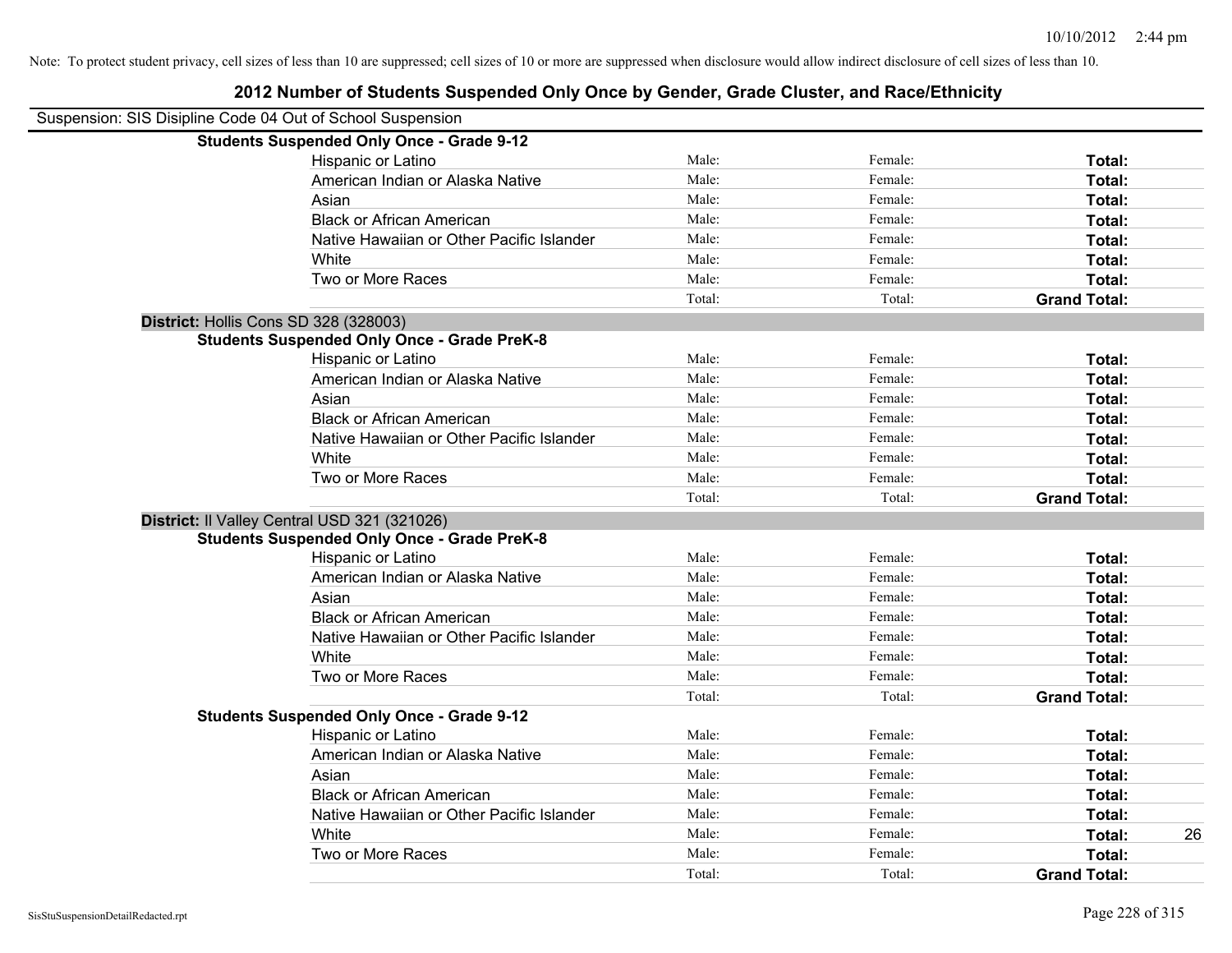| Suspension: SIS Disipline Code 04 Out of School Suspension |                                                    |        |    |         |    |                     |    |
|------------------------------------------------------------|----------------------------------------------------|--------|----|---------|----|---------------------|----|
| District: Illini Bluffs CUSD 327 (327026)                  |                                                    |        |    |         |    |                     |    |
|                                                            | <b>Students Suspended Only Once - Grade PreK-8</b> |        |    |         |    |                     |    |
|                                                            | Hispanic or Latino                                 | Male:  |    | Female: |    | Total:              |    |
|                                                            | American Indian or Alaska Native                   | Male:  |    | Female: |    | Total:              |    |
|                                                            | Asian                                              | Male:  |    | Female: |    | Total:              |    |
|                                                            | <b>Black or African American</b>                   | Male:  |    | Female: |    | Total:              |    |
|                                                            | Native Hawaiian or Other Pacific Islander          | Male:  |    | Female: |    | Total:              |    |
|                                                            | White                                              | Male:  |    | Female: |    | Total:              |    |
|                                                            | Two or More Races                                  | Male:  |    | Female: |    | Total:              |    |
|                                                            |                                                    | Total: |    | Total:  |    | <b>Grand Total:</b> |    |
|                                                            | <b>Students Suspended Only Once - Grade 9-12</b>   |        |    |         |    |                     |    |
|                                                            | Hispanic or Latino                                 | Male:  |    | Female: |    | Total:              |    |
|                                                            | American Indian or Alaska Native                   | Male:  |    | Female: |    | Total:              |    |
|                                                            | Asian                                              | Male:  |    | Female: |    | Total:              |    |
|                                                            | <b>Black or African American</b>                   | Male:  |    | Female: |    | Total:              |    |
|                                                            | Native Hawaiian or Other Pacific Islander          | Male:  |    | Female: |    | Total:              |    |
|                                                            | White                                              | Male:  |    | Female: |    | Total:              | 10 |
|                                                            | Two or More Races                                  | Male:  |    | Female: |    | Total:              |    |
|                                                            |                                                    | Total: |    | Total:  |    | <b>Grand Total:</b> |    |
|                                                            | District: Limestone CHSD 310 (310016)              |        |    |         |    |                     |    |
|                                                            | <b>Students Suspended Only Once - Grade 9-12</b>   |        |    |         |    |                     |    |
|                                                            | Hispanic or Latino                                 | Male:  |    | Female: |    | Total:              |    |
|                                                            | American Indian or Alaska Native                   | Male:  |    | Female: |    | Total:              |    |
|                                                            | Asian                                              | Male:  |    | Female: |    | Total:              |    |
|                                                            | <b>Black or African American</b>                   | Male:  |    | Female: |    | Total:              | 11 |
|                                                            | Native Hawaiian or Other Pacific Islander          | Male:  |    | Female: |    | Total:              |    |
|                                                            | White                                              | Male:  | 38 | Female: | 25 | Total:              | 63 |
|                                                            | Two or More Races                                  | Male:  |    | Female: |    | Total:              | 15 |
|                                                            |                                                    | Total: |    | Total:  |    | <b>Grand Total:</b> |    |
|                                                            | District: Limestone Walters CCSD 316 (316004)      |        |    |         |    |                     |    |
|                                                            | <b>Students Suspended Only Once - Grade PreK-8</b> |        |    |         |    |                     |    |
|                                                            | Hispanic or Latino                                 | Male:  |    | Female: |    | Total:              |    |
|                                                            | American Indian or Alaska Native                   | Male:  |    | Female: |    | Total:              |    |
|                                                            | Asian                                              | Male:  |    | Female: |    | Total:              |    |
|                                                            | <b>Black or African American</b>                   | Male:  |    | Female: |    | Total:              |    |
|                                                            | Native Hawaiian or Other Pacific Islander          | Male:  |    | Female: |    | Total:              |    |
|                                                            | White                                              | Male:  |    | Female: |    | Total:              |    |
|                                                            | Two or More Races                                  | Male:  |    | Female: |    | Total:              |    |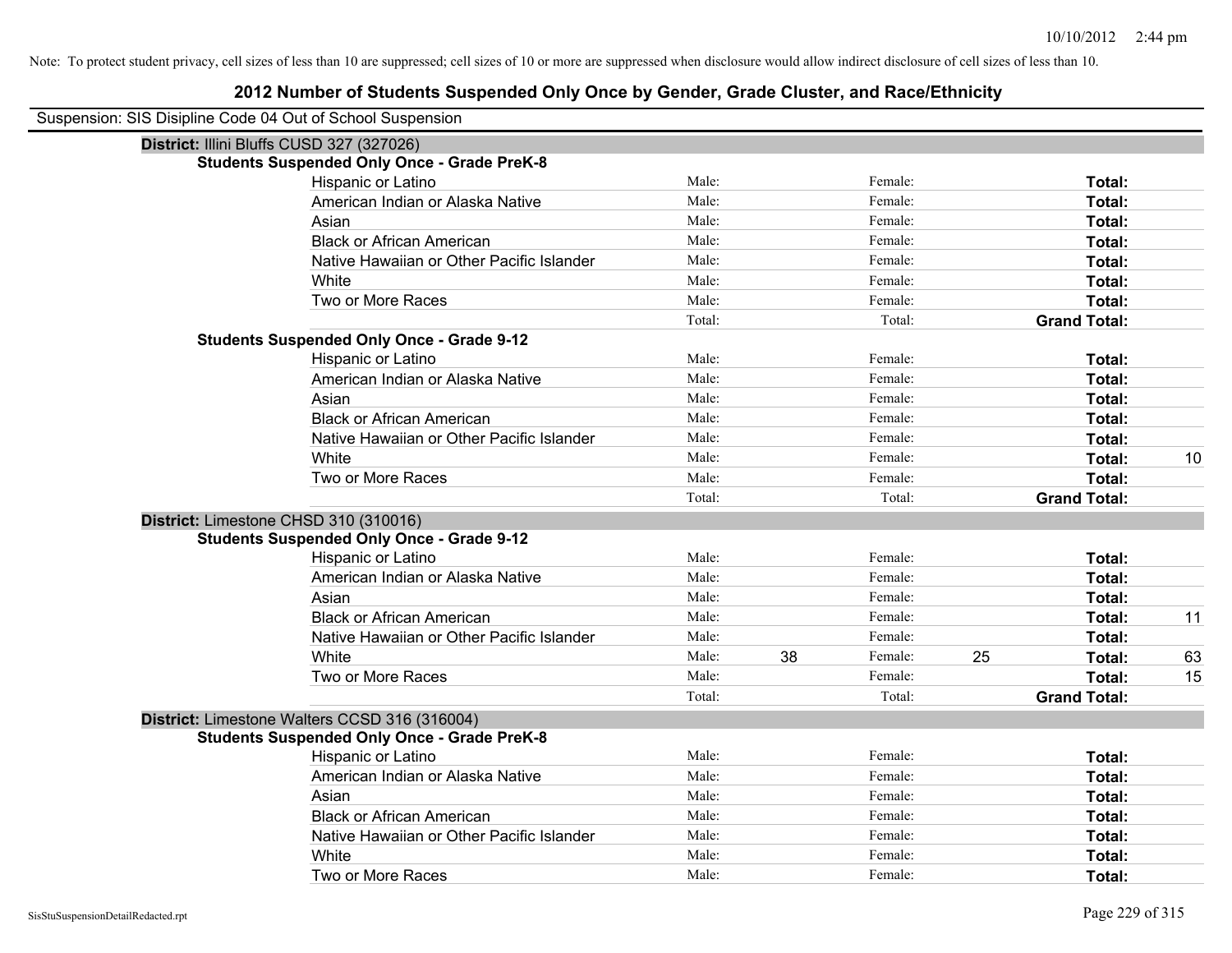| Suspension: SIS Disipline Code 04 Out of School Suspension |        |         |                     |    |
|------------------------------------------------------------|--------|---------|---------------------|----|
|                                                            | Total: | Total:  | <b>Grand Total:</b> |    |
| District: Monroe SD 70 (070002)                            |        |         |                     |    |
| <b>Students Suspended Only Once - Grade PreK-8</b>         |        |         |                     |    |
| Hispanic or Latino                                         | Male:  | Female: | Total:              |    |
| American Indian or Alaska Native                           | Male:  | Female: | Total:              |    |
| Asian                                                      | Male:  | Female: | Total:              |    |
| <b>Black or African American</b>                           | Male:  | Female: | Total:              |    |
| Native Hawaiian or Other Pacific Islander                  | Male:  | Female: | Total:              |    |
| White                                                      | Male:  | Female: | Total:              |    |
| Two or More Races                                          | Male:  | Female: | Total:              |    |
|                                                            | Total: | Total:  | <b>Grand Total:</b> |    |
| District: Norwood ESD 63 (063002)                          |        |         |                     |    |
| <b>Students Suspended Only Once - Grade PreK-8</b>         |        |         |                     |    |
| Hispanic or Latino                                         | Male:  | Female: | Total:              |    |
| American Indian or Alaska Native                           | Male:  | Female: | Total:              |    |
| Asian                                                      | Male:  | Female: | Total:              |    |
| <b>Black or African American</b>                           | Male:  | Female: | Total:              |    |
| Native Hawaiian or Other Pacific Islander                  | Male:  | Female: | Total:              |    |
| White                                                      | Male:  | Female: | Total:              | 18 |
| Two or More Races                                          | Male:  | Female: | Total:              |    |
|                                                            | Total: | Total:  | <b>Grand Total:</b> |    |
| District: Oak Grove SD 68 (068002)                         |        |         |                     |    |
| <b>Students Suspended Only Once - Grade PreK-8</b>         |        |         |                     |    |
| Hispanic or Latino                                         | Male:  | Female: | Total:              |    |
| American Indian or Alaska Native                           | Male:  | Female: | Total:              |    |
| Asian                                                      | Male:  | Female: | Total:              |    |
| <b>Black or African American</b>                           | Male:  | Female: | Total:              |    |
| Native Hawaiian or Other Pacific Islander                  | Male:  | Female: | Total:              |    |
| White                                                      | Male:  | Female: | Total:              |    |
| Two or More Races                                          | Male:  | Female: | Total:              |    |
|                                                            | Total: | Total:  | <b>Grand Total:</b> |    |
| District: Peoria Heights CUSD 325 (325026)                 |        |         |                     |    |
| <b>Students Suspended Only Once - Grade PreK-8</b>         |        |         |                     |    |
| <b>Hispanic or Latino</b>                                  | Male:  | Female: | Total:              |    |
| American Indian or Alaska Native                           | Male:  | Female: | Total:              |    |
| Asian                                                      | Male:  | Female: | Total:              |    |
| <b>Black or African American</b>                           | Male:  | Female: | Total:              |    |
| Native Hawaiian or Other Pacific Islander                  | Male:  | Female: | Total:              |    |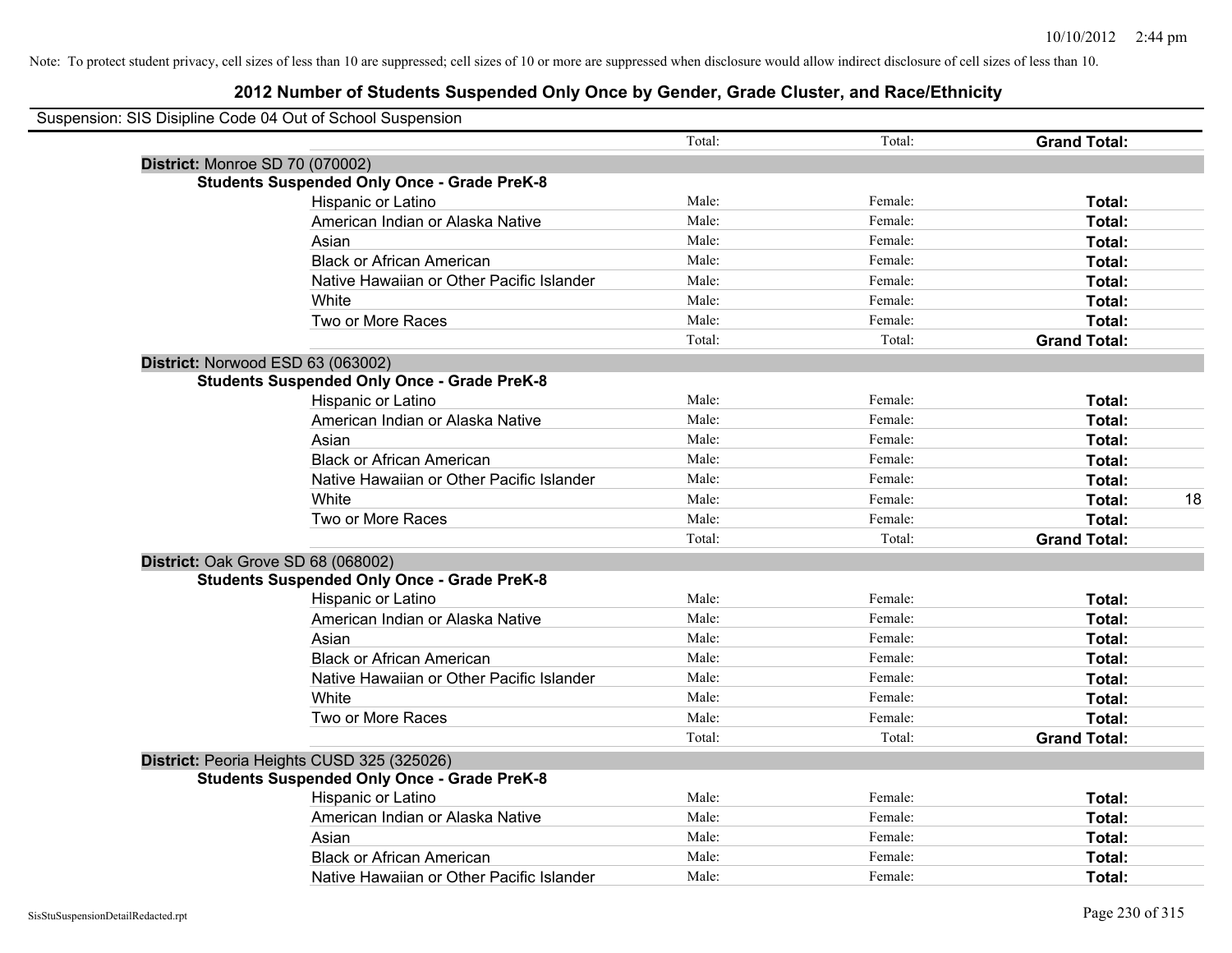|                                    | Suspension: SIS Disipline Code 04 Out of School Suspension |        |     |         |     |                     |     |
|------------------------------------|------------------------------------------------------------|--------|-----|---------|-----|---------------------|-----|
|                                    | White                                                      | Male:  |     | Female: |     | Total:              | 16  |
|                                    | Two or More Races                                          | Male:  |     | Female: |     | Total:              |     |
|                                    |                                                            | Total: |     | Total:  |     | <b>Grand Total:</b> | 28  |
|                                    | <b>Students Suspended Only Once - Grade 9-12</b>           |        |     |         |     |                     |     |
|                                    | Hispanic or Latino                                         | Male:  |     | Female: |     | Total:              |     |
|                                    | American Indian or Alaska Native                           | Male:  |     | Female: |     | Total:              |     |
|                                    | Asian                                                      | Male:  |     | Female: |     | Total:              |     |
|                                    | <b>Black or African American</b>                           | Male:  |     | Female: |     | Total:              |     |
|                                    | Native Hawaiian or Other Pacific Islander                  | Male:  |     | Female: |     | Total:              |     |
|                                    | White                                                      | Male:  |     | Female: |     | Total:              | 16  |
|                                    | Two or More Races                                          | Male:  |     | Female: |     | Total:              |     |
|                                    |                                                            | Total: |     | Total:  |     | <b>Grand Total:</b> | 26  |
|                                    | District: Peoria SD 150 (150025)                           |        |     |         |     |                     |     |
|                                    | <b>Students Suspended Only Once - Grade PreK-8</b>         |        |     |         |     |                     |     |
|                                    | Hispanic or Latino                                         | Male:  | 17  | Female: | 10  | Total:              | 27  |
|                                    | American Indian or Alaska Native                           | Male:  |     | Female: |     | Total:              |     |
|                                    | Asian                                                      | Male:  |     | Female: |     | Total:              |     |
|                                    | <b>Black or African American</b>                           | Male:  | 280 | Female: | 189 | Total:              | 469 |
|                                    | Native Hawaiian or Other Pacific Islander                  | Male:  |     | Female: |     | Total:              |     |
|                                    | White                                                      | Male:  | 45  | Female: | 24  | Total:              | 69  |
|                                    | Two or More Races                                          | Male:  | 39  | Female: | 19  | Total:              | 58  |
|                                    |                                                            | Total: |     | Total:  |     | <b>Grand Total:</b> |     |
|                                    | <b>Students Suspended Only Once - Grade 9-12</b>           |        |     |         |     |                     |     |
|                                    | Hispanic or Latino                                         | Male:  | 10  | Female: | 12  | Total:              | 22  |
|                                    | American Indian or Alaska Native                           | Male:  |     | Female: |     | Total:              |     |
|                                    | Asian                                                      | Male:  |     | Female: |     | Total:              |     |
|                                    | <b>Black or African American</b>                           | Male:  | 152 | Female: | 166 | Total:              | 318 |
|                                    | Native Hawaiian or Other Pacific Islander                  | Male:  |     | Female: |     | Total:              |     |
|                                    | White                                                      | Male:  | 36  | Female: | 19  | Total:              | 55  |
|                                    | Two or More Races                                          | Male:  |     | Female: |     | Total:              | 20  |
|                                    |                                                            | Total: |     | Total:  |     | <b>Grand Total:</b> |     |
|                                    | District: Pleasant Hill SD 69 (069002)                     |        |     |         |     |                     |     |
|                                    | <b>Students Suspended Only Once - Grade PreK-8</b>         |        |     |         |     |                     |     |
|                                    | <b>Hispanic or Latino</b>                                  | Male:  |     | Female: |     | Total:              |     |
|                                    | American Indian or Alaska Native                           | Male:  |     | Female: |     | Total:              |     |
|                                    | Asian                                                      | Male:  |     | Female: |     | Total:              |     |
|                                    | <b>Black or African American</b>                           | Male:  |     | Female: |     | Total:              |     |
|                                    | Native Hawaiian or Other Pacific Islander                  | Male:  |     | Female: |     | Total:              |     |
|                                    | White                                                      | Male:  |     | Female: |     | Total:              |     |
| SisStuSuspensionDetailRedacted.rpt |                                                            |        |     |         |     | Page 231 of 315     |     |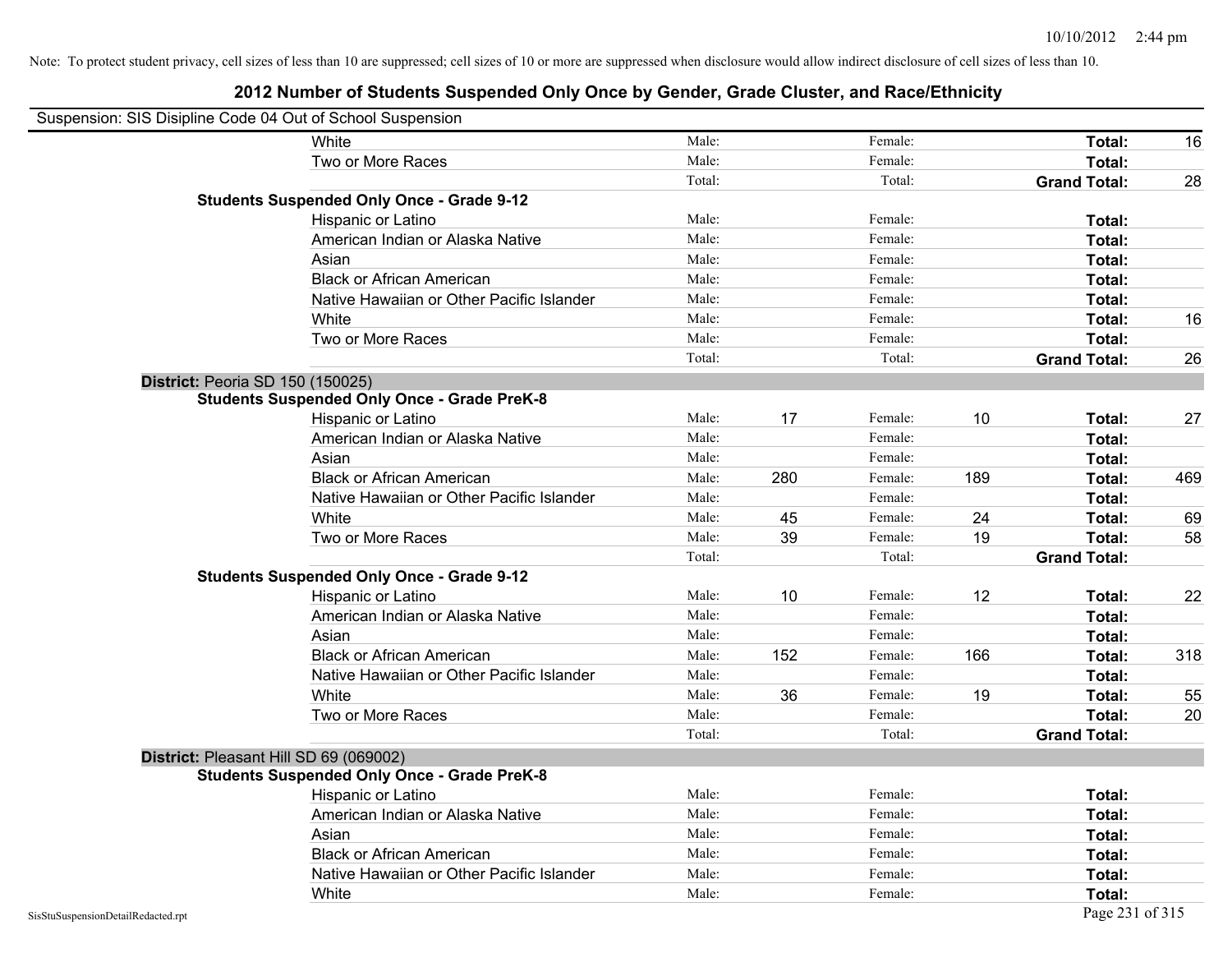|                                         | Suspension: SIS Disipline Code 04 Out of School Suspension |        |         |                     |    |
|-----------------------------------------|------------------------------------------------------------|--------|---------|---------------------|----|
|                                         | Two or More Races                                          | Male:  | Female: | Total:              |    |
|                                         |                                                            | Total: | Total:  | <b>Grand Total:</b> | 11 |
|                                         | District: Pleasant Valley SD 62 (062002)                   |        |         |                     |    |
|                                         | <b>Students Suspended Only Once - Grade PreK-8</b>         |        |         |                     |    |
|                                         | Hispanic or Latino                                         | Male:  | Female: | Total:              |    |
|                                         | American Indian or Alaska Native                           | Male:  | Female: | Total:              |    |
|                                         | Asian                                                      | Male:  | Female: | Total:              |    |
|                                         | <b>Black or African American</b>                           | Male:  | Female: | Total:              | 10 |
|                                         | Native Hawaiian or Other Pacific Islander                  | Male:  | Female: | Total:              |    |
|                                         | White                                                      | Male:  | Female: | Total:              | 10 |
|                                         | Two or More Races                                          | Male:  | Female: | Total:              |    |
|                                         |                                                            | Total: | Total:  | <b>Grand Total:</b> |    |
|                                         | District: Princeville CUSD 326 (326026)                    |        |         |                     |    |
|                                         | <b>Students Suspended Only Once - Grade PreK-8</b>         |        |         |                     |    |
|                                         | Hispanic or Latino                                         | Male:  | Female: | Total:              |    |
|                                         | American Indian or Alaska Native                           | Male:  | Female: | Total:              |    |
|                                         | Asian                                                      | Male:  | Female: | Total:              |    |
|                                         | <b>Black or African American</b>                           | Male:  | Female: | Total:              |    |
|                                         | Native Hawaiian or Other Pacific Islander                  | Male:  | Female: | Total:              |    |
|                                         | White                                                      | Male:  | Female: | Total:              |    |
|                                         | Two or More Races                                          | Male:  | Female: | Total:              |    |
|                                         |                                                            | Total: | Total:  | <b>Grand Total:</b> |    |
|                                         | <b>Students Suspended Only Once - Grade 9-12</b>           |        |         |                     |    |
|                                         | Hispanic or Latino                                         | Male:  | Female: | Total:              |    |
|                                         | American Indian or Alaska Native                           | Male:  | Female: | Total:              |    |
|                                         | Asian                                                      | Male:  | Female: | Total:              |    |
|                                         | <b>Black or African American</b>                           | Male:  | Female: | Total:              |    |
|                                         | Native Hawaiian or Other Pacific Islander                  | Male:  | Female: | Total:              |    |
|                                         | White                                                      | Male:  | Female: | Total:              |    |
|                                         | Two or More Races                                          | Male:  | Female: | Total:              |    |
|                                         |                                                            | Total: | Total:  | <b>Grand Total:</b> | 11 |
|                                         |                                                            |        |         |                     |    |
| Region: Region 05 North Cook ISC 1 (05) |                                                            |        |         |                     |    |
| County: Cook (016)                      |                                                            |        |         |                     |    |
|                                         | District: Arlington Heights SD 25 (025002)                 |        |         |                     |    |
|                                         | <b>Students Suspended Only Once - Grade PreK-8</b>         |        |         |                     |    |
|                                         | Hispanic or Latino                                         | Male:  | Female: | Total:              |    |
|                                         | American Indian or Alaska Native                           | Male:  | Female: | Total:              |    |
|                                         |                                                            |        |         |                     |    |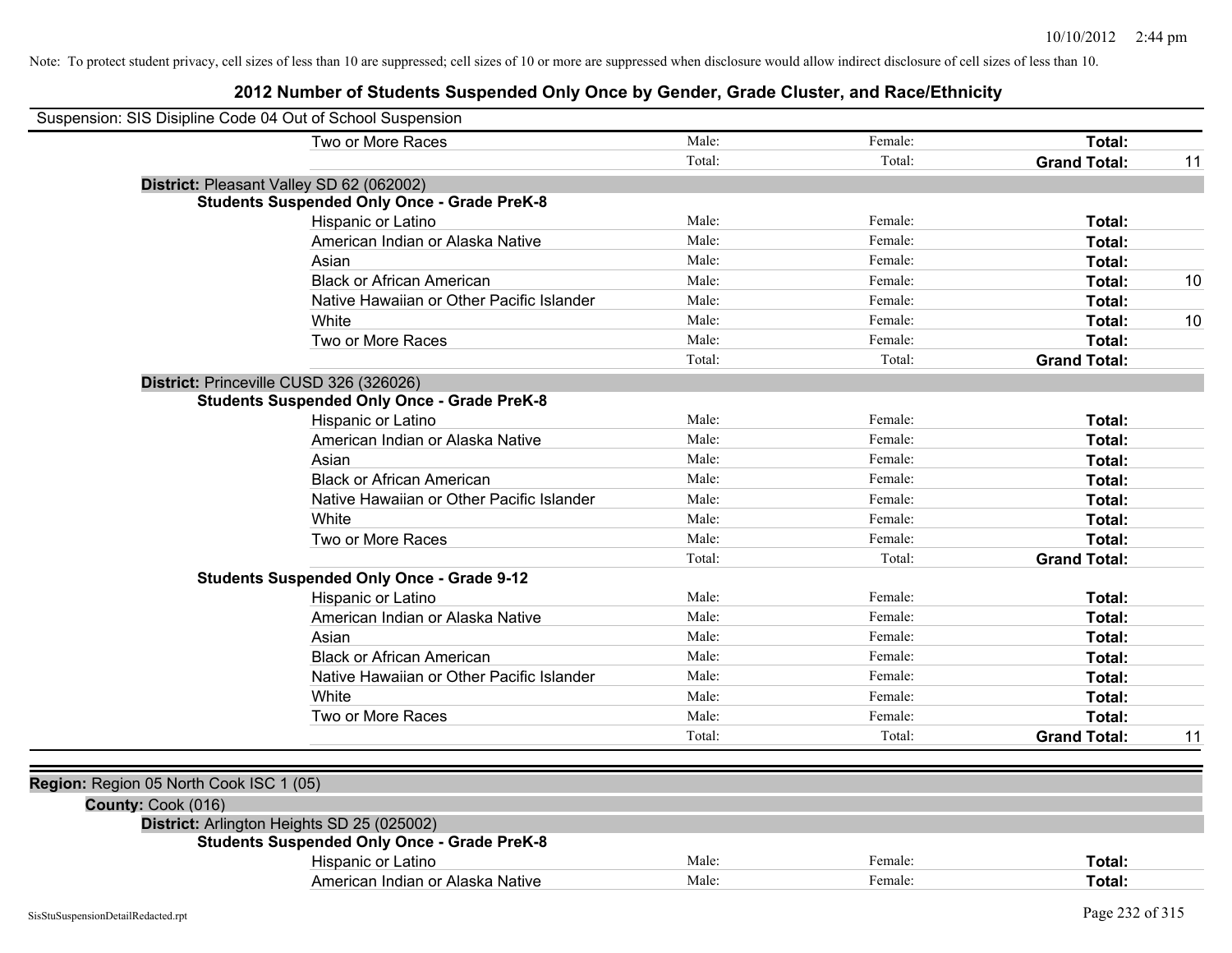# **2012 Number of Students Suspended Only Once by Gender, Grade Cluster, and Race/Ethnicity**

|                                | Suspension: SIS Disipline Code 04 Out of School Suspension |        |    |         |    |                     |    |
|--------------------------------|------------------------------------------------------------|--------|----|---------|----|---------------------|----|
|                                | Asian                                                      | Male:  |    | Female: |    | Total:              |    |
|                                | <b>Black or African American</b>                           | Male:  |    | Female: |    | Total:              |    |
|                                | Native Hawaiian or Other Pacific Islander                  | Male:  |    | Female: |    | Total:              |    |
|                                | <b>White</b>                                               | Male:  |    | Female: |    | Total:              |    |
|                                | Two or More Races                                          | Male:  |    | Female: |    | Total:              |    |
|                                |                                                            | Total: |    | Total:  |    | <b>Grand Total:</b> |    |
| District: Avoca SD 37 (037002) |                                                            |        |    |         |    |                     |    |
|                                | <b>Students Suspended Only Once - Grade PreK-8</b>         |        |    |         |    |                     |    |
|                                | Hispanic or Latino                                         | Male:  |    | Female: |    | Total:              |    |
|                                | American Indian or Alaska Native                           | Male:  |    | Female: |    | Total:              |    |
|                                | Asian                                                      | Male:  |    | Female: |    | Total:              |    |
|                                | <b>Black or African American</b>                           | Male:  |    | Female: |    | Total:              |    |
|                                | Native Hawaiian or Other Pacific Islander                  | Male:  |    | Female: |    | Total:              |    |
|                                | White                                                      | Male:  |    | Female: |    | Total:              |    |
|                                | Two or More Races                                          | Male:  |    | Female: |    | Total:              |    |
|                                |                                                            | Total: |    | Total:  |    | <b>Grand Total:</b> |    |
| District: CCSD 62 (062004)     |                                                            |        |    |         |    |                     |    |
|                                | <b>Students Suspended Only Once - Grade PreK-8</b>         |        |    |         |    |                     |    |
|                                | Hispanic or Latino                                         | Male:  |    | Female: |    | Total:              | 13 |
|                                | American Indian or Alaska Native                           | Male:  |    | Female: |    | Total:              |    |
|                                | Asian                                                      | Male:  |    | Female: |    | Total:              |    |
|                                | <b>Black or African American</b>                           | Male:  |    | Female: |    | Total:              |    |
|                                | Native Hawaiian or Other Pacific Islander                  | Male:  |    | Female: |    | Total:              |    |
|                                | White                                                      | Male:  |    | Female: |    | Total:              | 15 |
|                                | Two or More Races                                          | Male:  |    | Female: |    | Total:              |    |
|                                |                                                            | Total: | 25 | Total:  | 15 | <b>Grand Total:</b> | 40 |
|                                | District: Comm Cons SD 59 (059004)                         |        |    |         |    |                     |    |
|                                | <b>Students Suspended Only Once - Grade PreK-8</b>         |        |    |         |    |                     |    |
|                                | Hispanic or Latino                                         | Male:  |    | Female: |    | Total:              | 32 |
|                                | American Indian or Alaska Native                           | Male:  |    | Female: |    | Total:              |    |
|                                | Asian                                                      | Male:  |    | Female: |    | Total:              |    |
|                                | <b>Black or African American</b>                           | Male:  |    | Female: |    | Total:              | 10 |
|                                | Native Hawaiian or Other Pacific Islander                  | Male:  |    | Female: |    | Total:              |    |
|                                | White                                                      | Male:  |    | Female: |    | Total:              | 15 |
|                                | Two or More Races                                          | Male:  |    | Female: |    | Total:              |    |
|                                |                                                            | Total: |    | Total:  |    | <b>Grand Total:</b> |    |

**Students Suspended Only Once - Grade 9-12**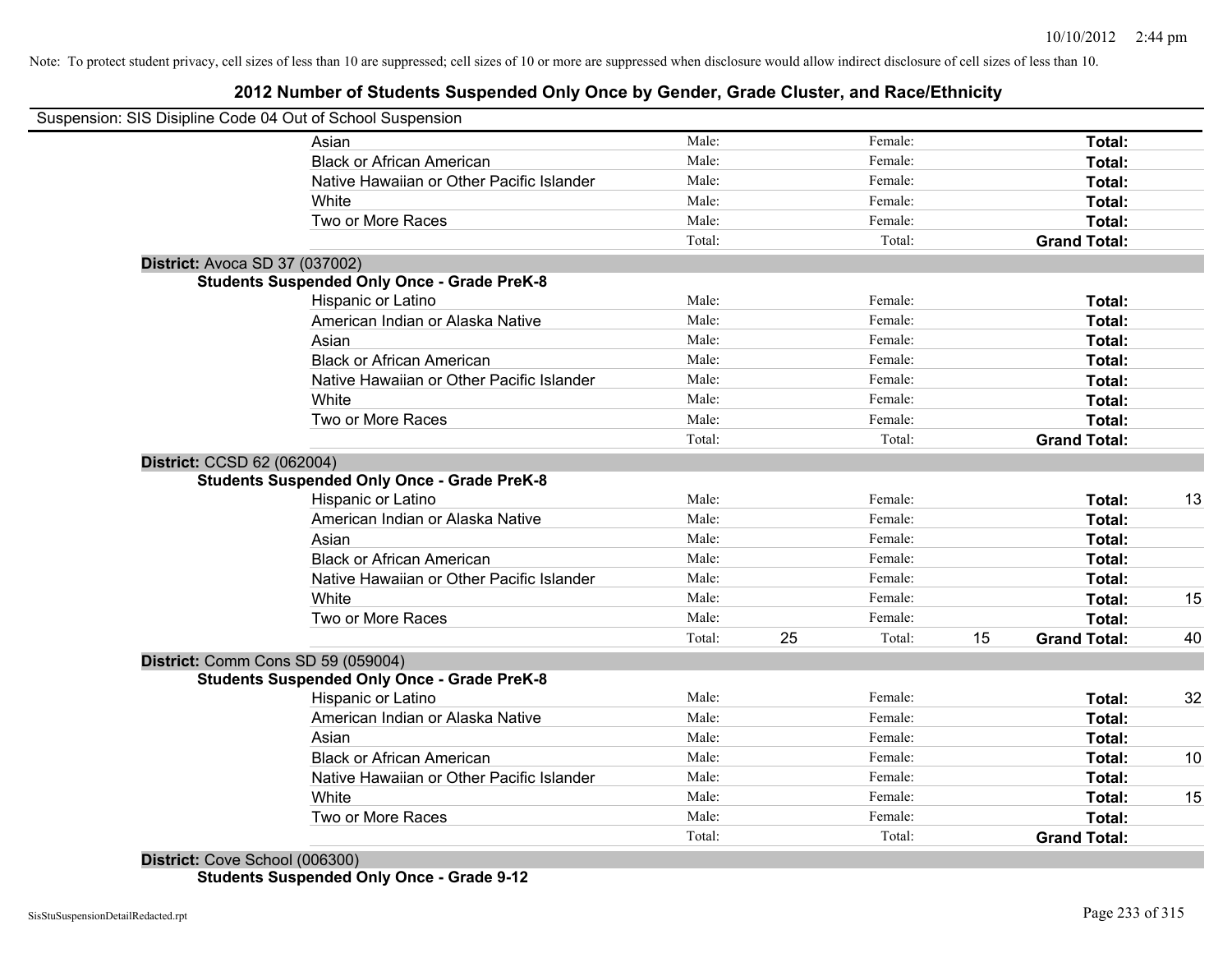| Suspension: SIS Disipline Code 04 Out of School Suspension |        |    |         |    |                     |     |
|------------------------------------------------------------|--------|----|---------|----|---------------------|-----|
| Hispanic or Latino                                         | Male:  |    | Female: |    | Total:              |     |
| American Indian or Alaska Native                           | Male:  |    | Female: |    | Total:              |     |
| Asian                                                      | Male:  |    | Female: |    | Total:              |     |
| <b>Black or African American</b>                           | Male:  |    | Female: |    | Total:              |     |
| Native Hawaiian or Other Pacific Islander                  | Male:  |    | Female: |    | Total:              |     |
| White                                                      | Male:  |    | Female: |    | Total:              |     |
| Two or More Races                                          | Male:  |    | Female: |    | Total:              |     |
|                                                            | Total: |    | Total:  |    | <b>Grand Total:</b> |     |
| District: East Maine SD 63 (063002)                        |        |    |         |    |                     |     |
| <b>Students Suspended Only Once - Grade PreK-8</b>         |        |    |         |    |                     |     |
| Hispanic or Latino                                         | Male:  |    | Female: |    | Total:              |     |
| American Indian or Alaska Native                           | Male:  |    | Female: |    | Total:              |     |
| Asian                                                      | Male:  |    | Female: |    | Total:              |     |
| <b>Black or African American</b>                           | Male:  |    | Female: |    | Total:              |     |
| Native Hawaiian or Other Pacific Islander                  | Male:  |    | Female: |    | Total:              |     |
| White                                                      | Male:  |    | Female: |    | Total:              | 10  |
| Two or More Races                                          | Male:  |    | Female: |    | Total:              |     |
|                                                            | Total: |    | Total:  |    | <b>Grand Total:</b> | 25  |
| District: East Prairie SD 73 (073002)                      |        |    |         |    |                     |     |
| <b>Students Suspended Only Once - Grade PreK-8</b>         |        |    |         |    |                     |     |
| Hispanic or Latino                                         | Male:  |    | Female: |    | Total:              |     |
| American Indian or Alaska Native                           | Male:  |    | Female: |    | Total:              |     |
| Asian                                                      | Male:  |    | Female: |    | Total:              |     |
| <b>Black or African American</b>                           | Male:  |    | Female: |    | Total:              |     |
| Native Hawaiian or Other Pacific Islander                  | Male:  |    | Female: |    | Total:              |     |
| White                                                      | Male:  |    | Female: |    | Total:              |     |
| Two or More Races                                          | Male:  |    | Female: |    | Total:              |     |
|                                                            | Total: |    | Total:  |    | <b>Grand Total:</b> |     |
| District: Evanston CCSD 65 (065004)                        |        |    |         |    |                     |     |
| <b>Students Suspended Only Once - Grade PreK-8</b>         |        |    |         |    |                     |     |
| Hispanic or Latino                                         | Male:  |    | Female: |    | Total:              | 17  |
| American Indian or Alaska Native                           | Male:  |    | Female: |    | Total:              |     |
| Asian                                                      | Male:  |    | Female: |    | Total:              |     |
| <b>Black or African American</b>                           | Male:  | 77 | Female: | 37 | Total:              | 114 |
| Native Hawaiian or Other Pacific Islander                  | Male:  |    | Female: |    | Total:              |     |
| White                                                      | Male:  |    | Female: |    | <b>Total:</b>       | 23  |
| Two or More Races                                          | Male:  |    | Female: |    | Total:              | 13  |
|                                                            | Total: |    | Total:  |    | <b>Grand Total:</b> |     |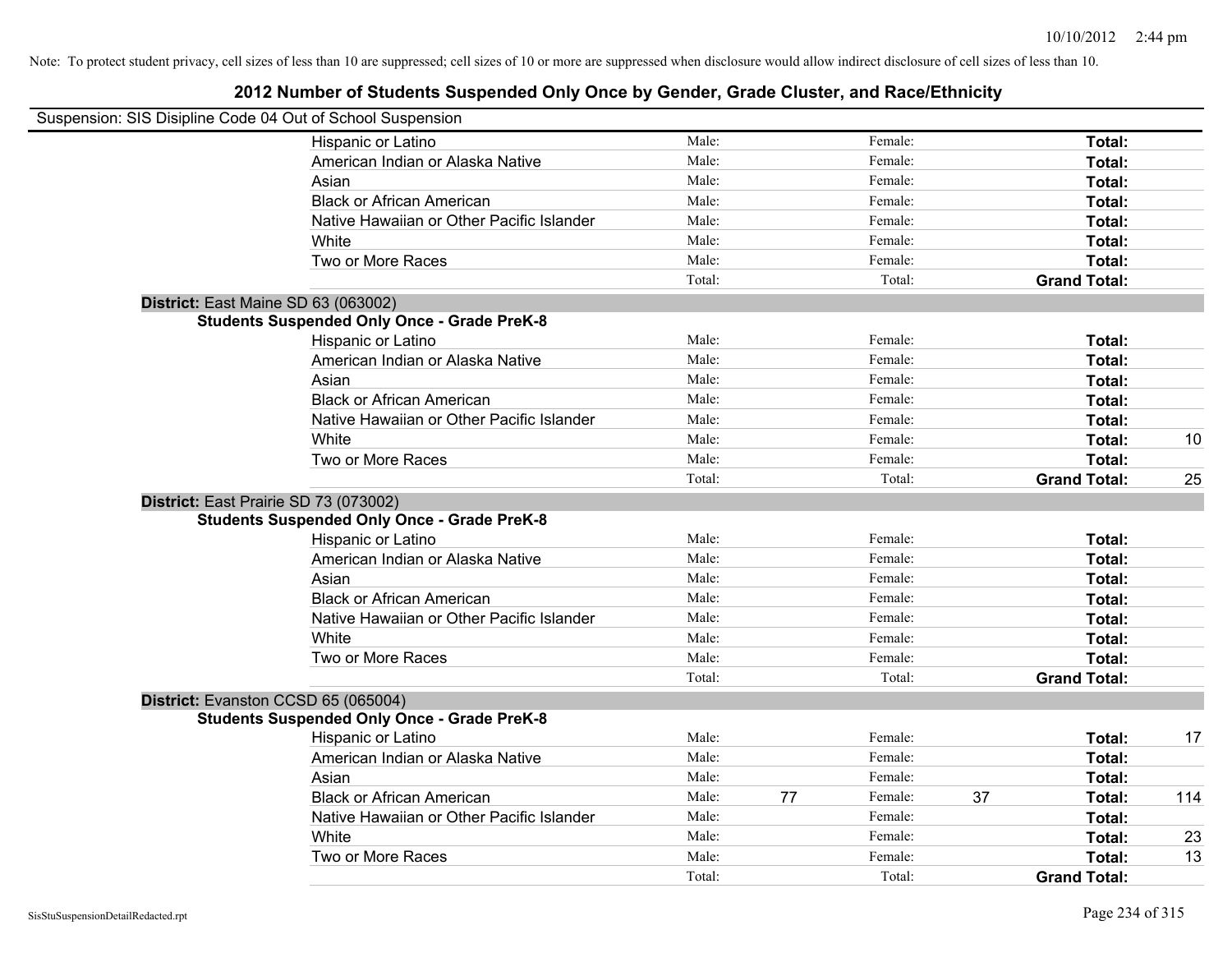| Suspension: SIS Disipline Code 04 Out of School Suspension |                                                    |        |    |         |    |                     |    |
|------------------------------------------------------------|----------------------------------------------------|--------|----|---------|----|---------------------|----|
|                                                            | District: Evanston Twp HSD 202 (202017)            |        |    |         |    |                     |    |
|                                                            | <b>Students Suspended Only Once - Grade 9-12</b>   |        |    |         |    |                     |    |
|                                                            | Hispanic or Latino                                 | Male:  |    | Female: |    | Total:              | 15 |
|                                                            | American Indian or Alaska Native                   | Male:  |    | Female: |    | Total:              |    |
|                                                            | Asian                                              | Male:  |    | Female: |    | Total:              |    |
|                                                            | <b>Black or African American</b>                   | Male:  | 42 | Female: | 24 | Total:              | 66 |
|                                                            | Native Hawaiian or Other Pacific Islander          | Male:  |    | Female: |    | Total:              |    |
|                                                            | White                                              | Male:  |    | Female: |    | Total:              |    |
|                                                            | Two or More Races                                  | Male:  |    | Female: |    | Total:              |    |
|                                                            |                                                    | Total: | 61 | Total:  | 38 | <b>Grand Total:</b> | 99 |
|                                                            | District: Glenview CCSD 34 (034004)                |        |    |         |    |                     |    |
|                                                            | <b>Students Suspended Only Once - Grade PreK-8</b> |        |    |         |    |                     |    |
|                                                            | Hispanic or Latino                                 | Male:  |    | Female: |    | Total:              |    |
|                                                            | American Indian or Alaska Native                   | Male:  |    | Female: |    | Total:              |    |
|                                                            | Asian                                              | Male:  |    | Female: |    | Total:              |    |
|                                                            | <b>Black or African American</b>                   | Male:  |    | Female: |    | Total:              |    |
|                                                            | Native Hawaiian or Other Pacific Islander          | Male:  |    | Female: |    | Total:              |    |
|                                                            | White                                              | Male:  |    | Female: |    | Total:              |    |
|                                                            | Two or More Races                                  | Male:  |    | Female: |    | Total:              |    |
|                                                            |                                                    | Total: |    | Total:  |    | <b>Grand Total:</b> |    |
| District: Golf ESD 67 (067002)                             |                                                    |        |    |         |    |                     |    |
|                                                            | <b>Students Suspended Only Once - Grade PreK-8</b> |        |    |         |    |                     |    |
|                                                            | Hispanic or Latino                                 | Male:  |    | Female: |    | Total:              |    |
|                                                            | American Indian or Alaska Native                   | Male:  |    | Female: |    | Total:              |    |
|                                                            | Asian                                              | Male:  |    | Female: |    | Total:              |    |
|                                                            | <b>Black or African American</b>                   | Male:  |    | Female: |    | Total:              |    |
|                                                            | Native Hawaiian or Other Pacific Islander          | Male:  |    | Female: |    | Total:              |    |
|                                                            | White                                              | Male:  |    | Female: |    | Total:              |    |
|                                                            | Two or More Races                                  | Male:  |    | Female: |    | Total:              |    |
|                                                            |                                                    | Total: |    | Total:  |    | <b>Grand Total:</b> |    |
|                                                            | District: Lincolnwood SD 74 (074002)               |        |    |         |    |                     |    |
|                                                            | <b>Students Suspended Only Once - Grade PreK-8</b> |        |    |         |    |                     |    |
|                                                            | Hispanic or Latino                                 | Male:  |    | Female: |    | Total:              |    |
|                                                            | American Indian or Alaska Native                   | Male:  |    | Female: |    | Total:              |    |
|                                                            | Asian                                              | Male:  |    | Female: |    | Total:              |    |
|                                                            | <b>Black or African American</b>                   | Male:  |    | Female: |    | Total:              |    |
|                                                            | Native Hawaiian or Other Pacific Islander          | Male:  |    | Female: |    | Total:              |    |
|                                                            | White                                              | Male:  |    | Female: |    | Total:              |    |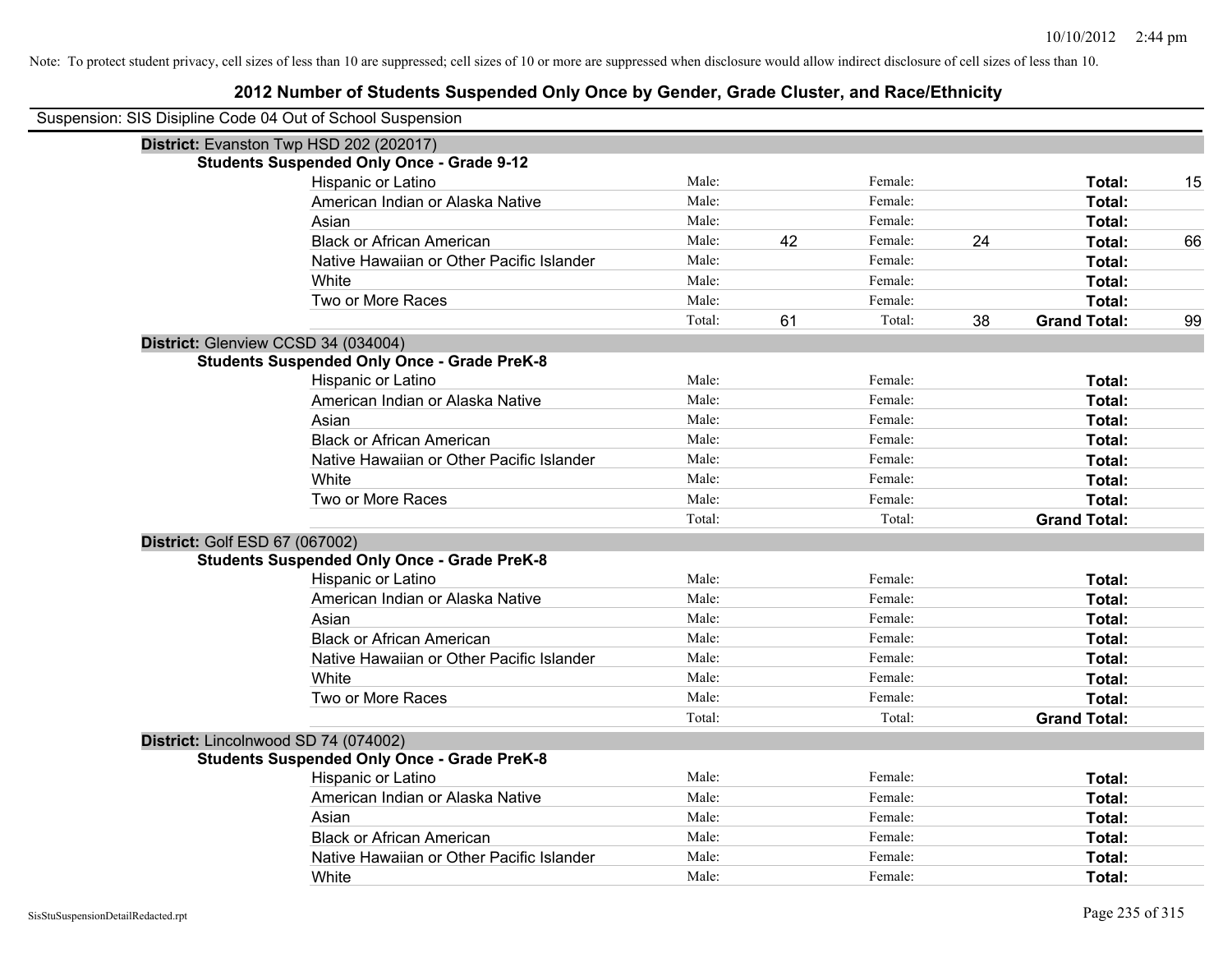| Suspension: SIS Disipline Code 04 Out of School Suspension |        |     |         |    |                     |     |
|------------------------------------------------------------|--------|-----|---------|----|---------------------|-----|
| Two or More Races                                          | Male:  |     | Female: |    | Total:              |     |
|                                                            | Total: |     | Total:  |    | <b>Grand Total:</b> |     |
| District: Maine Township HSD 207 (207017)                  |        |     |         |    |                     |     |
| <b>Students Suspended Only Once - Grade 9-12</b>           |        |     |         |    |                     |     |
| Hispanic or Latino                                         | Male:  | 52  | Female: | 22 | Total:              | 74  |
| American Indian or Alaska Native                           | Male:  |     | Female: |    | Total:              |     |
| Asian                                                      | Male:  |     | Female: |    | Total:              | 20  |
| <b>Black or African American</b>                           | Male:  | 14  | Female: | 11 | Total:              | 25  |
| Native Hawaiian or Other Pacific Islander                  | Male:  |     | Female: |    | Total:              |     |
| White                                                      | Male:  | 100 | Female: | 25 | Total:              | 125 |
| Two or More Races                                          | Male:  |     | Female: |    | Total:              |     |
|                                                            | Total: |     | Total:  |    | <b>Grand Total:</b> |     |
| District: Morton Grove SD 70 (070002)                      |        |     |         |    |                     |     |
| <b>Students Suspended Only Once - Grade PreK-8</b>         |        |     |         |    |                     |     |
| Hispanic or Latino                                         | Male:  |     | Female: |    | Total:              |     |
| American Indian or Alaska Native                           | Male:  |     | Female: |    | Total:              |     |
| Asian                                                      | Male:  |     | Female: |    | Total:              |     |
| <b>Black or African American</b>                           | Male:  |     | Female: |    | Total:              |     |
| Native Hawaiian or Other Pacific Islander                  | Male:  |     | Female: |    | Total:              |     |
| White                                                      | Male:  |     | Female: |    | Total:              |     |
| Two or More Races                                          | Male:  |     | Female: |    | Total:              |     |
|                                                            | Total: |     | Total:  |    | <b>Grand Total:</b> |     |
| District: Mount Prospect SD 57 (057002)                    |        |     |         |    |                     |     |
| <b>Students Suspended Only Once - Grade PreK-8</b>         |        |     |         |    |                     |     |
| Hispanic or Latino                                         | Male:  |     | Female: |    | Total:              |     |
| American Indian or Alaska Native                           | Male:  |     | Female: |    | Total:              |     |
| Asian                                                      | Male:  |     | Female: |    | Total:              |     |
| <b>Black or African American</b>                           | Male:  |     | Female: |    | Total:              |     |
| Native Hawaiian or Other Pacific Islander                  | Male:  |     | Female: |    | Total:              |     |
| White                                                      | Male:  |     | Female: |    | Total:              |     |
| Two or More Races                                          | Male:  |     | Female: |    | Total:              |     |
|                                                            | Total: |     | Total:  |    | <b>Grand Total:</b> |     |
| District: New Trier Twp HSD 203 (203017)                   |        |     |         |    |                     |     |
| <b>Students Suspended Only Once - Grade 9-12</b>           |        |     |         |    |                     |     |
| Hispanic or Latino                                         | Male:  |     | Female: |    | Total:              |     |
| American Indian or Alaska Native                           | Male:  |     | Female: |    | Total:              |     |
| Asian                                                      | Male:  |     | Female: |    | Total:              |     |
| <b>Black or African American</b>                           | Male:  |     | Female: |    | Total:              |     |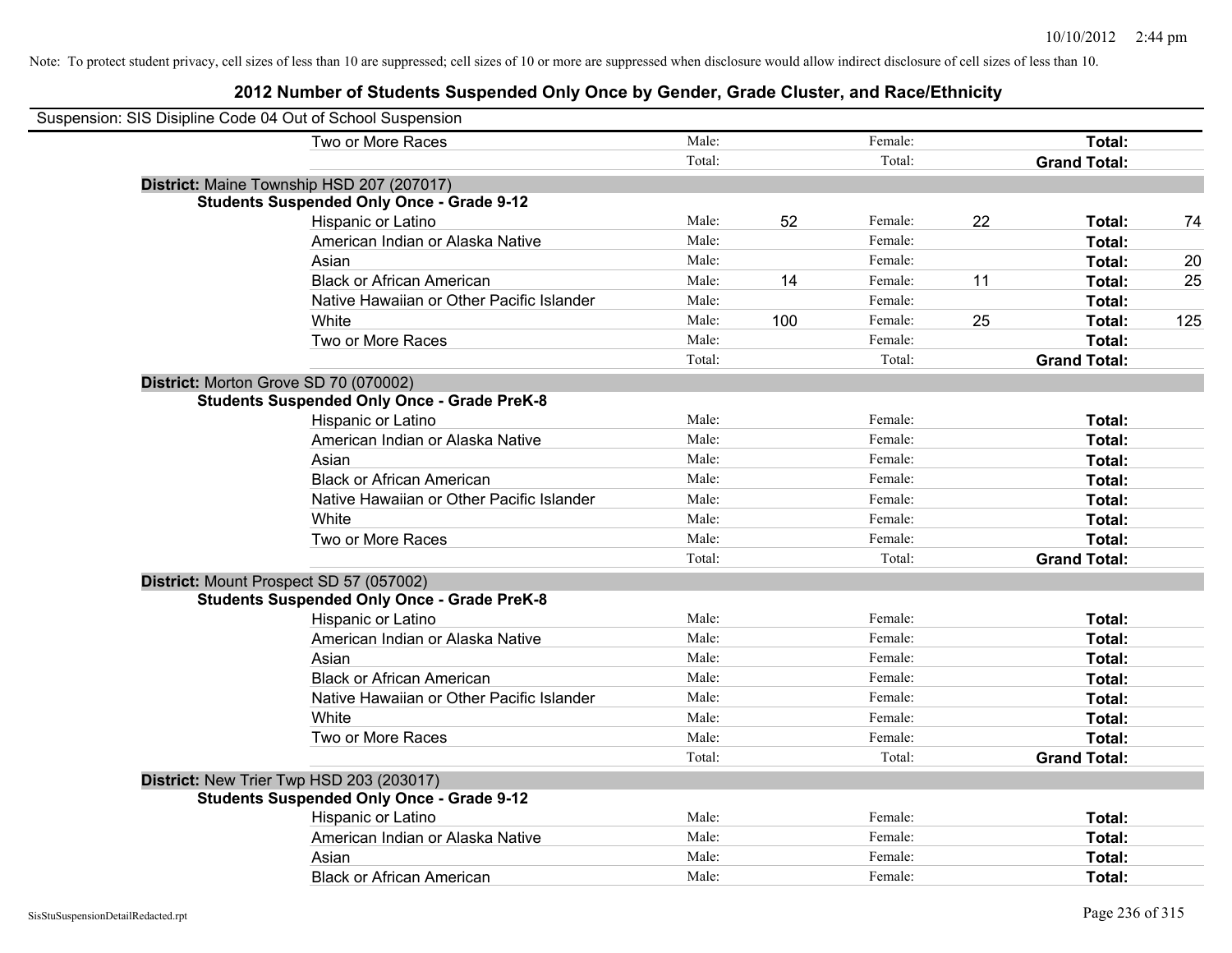| Suspension: SIS Disipline Code 04 Out of School Suspension |                                                     |        |    |         |    |                     |    |
|------------------------------------------------------------|-----------------------------------------------------|--------|----|---------|----|---------------------|----|
|                                                            | Native Hawaiian or Other Pacific Islander           | Male:  |    | Female: |    | Total:              |    |
|                                                            | White                                               | Male:  |    | Female: |    | Total:              | 43 |
|                                                            | Two or More Races                                   | Male:  |    | Female: |    | Total:              |    |
|                                                            |                                                     | Total: | 43 | Total:  | 15 | <b>Grand Total:</b> | 58 |
| <b>District: Niles ESD 71 (071002)</b>                     |                                                     |        |    |         |    |                     |    |
|                                                            | <b>Students Suspended Only Once - Grade PreK-8</b>  |        |    |         |    |                     |    |
|                                                            | Hispanic or Latino                                  | Male:  |    | Female: |    | Total:              |    |
|                                                            | American Indian or Alaska Native                    | Male:  |    | Female: |    | Total:              |    |
|                                                            | Asian                                               | Male:  |    | Female: |    | Total:              |    |
|                                                            | <b>Black or African American</b>                    | Male:  |    | Female: |    | Total:              |    |
|                                                            | Native Hawaiian or Other Pacific Islander           | Male:  |    | Female: |    | Total:              |    |
|                                                            | White                                               | Male:  |    | Female: |    | Total:              |    |
|                                                            | Two or More Races                                   | Male:  |    | Female: |    | Total:              |    |
|                                                            |                                                     | Total: |    | Total:  |    | <b>Grand Total:</b> |    |
|                                                            | District: Niles Twp CHSD 219 (219017)               |        |    |         |    |                     |    |
|                                                            | <b>Students Suspended Only Once - Grade 9-12</b>    |        |    |         |    |                     |    |
|                                                            | Hispanic or Latino                                  | Male:  |    | Female: |    | Total:              | 25 |
|                                                            | American Indian or Alaska Native                    | Male:  |    | Female: |    | Total:              |    |
|                                                            | Asian                                               | Male:  |    | Female: |    | Total:              | 24 |
|                                                            | <b>Black or African American</b>                    | Male:  | 20 | Female: | 19 | Total:              | 39 |
|                                                            | Native Hawaiian or Other Pacific Islander           | Male:  |    | Female: |    | Total:              |    |
|                                                            | White                                               | Male:  | 48 | Female: | 22 | Total:              | 70 |
|                                                            | Two or More Races                                   | Male:  |    | Female: |    | Total:              |    |
|                                                            |                                                     | Total: |    | Total:  |    | <b>Grand Total:</b> |    |
|                                                            | District: Niles Twp District for Spec Educ (807060) |        |    |         |    |                     |    |
|                                                            | <b>Students Suspended Only Once - Grade PreK-8</b>  |        |    |         |    |                     |    |
|                                                            | Hispanic or Latino                                  | Male:  |    | Female: |    | Total:              |    |
|                                                            | American Indian or Alaska Native                    | Male:  |    | Female: |    | Total:              |    |
|                                                            | Asian                                               | Male:  |    | Female: |    | Total:              |    |
|                                                            | <b>Black or African American</b>                    | Male:  |    | Female: |    | Total:              |    |
|                                                            | Native Hawaiian or Other Pacific Islander           | Male:  |    | Female: |    | Total:              |    |
|                                                            | White                                               | Male:  |    | Female: |    | Total:              |    |
|                                                            | Two or More Races                                   | Male:  |    | Female: |    | Total:              |    |
|                                                            |                                                     | Total: |    | Total:  |    | <b>Grand Total:</b> |    |
| District: Non-Public School (661S)                         |                                                     |        |    |         |    |                     |    |
|                                                            | <b>Students Suspended Only Once - Grade 9-12</b>    |        |    |         |    |                     |    |
|                                                            | Hispanic or Latino                                  | Male:  |    | Female: |    | Total:              |    |
|                                                            | American Indian or Alaska Native                    | Male:  |    | Female: |    | Total:              |    |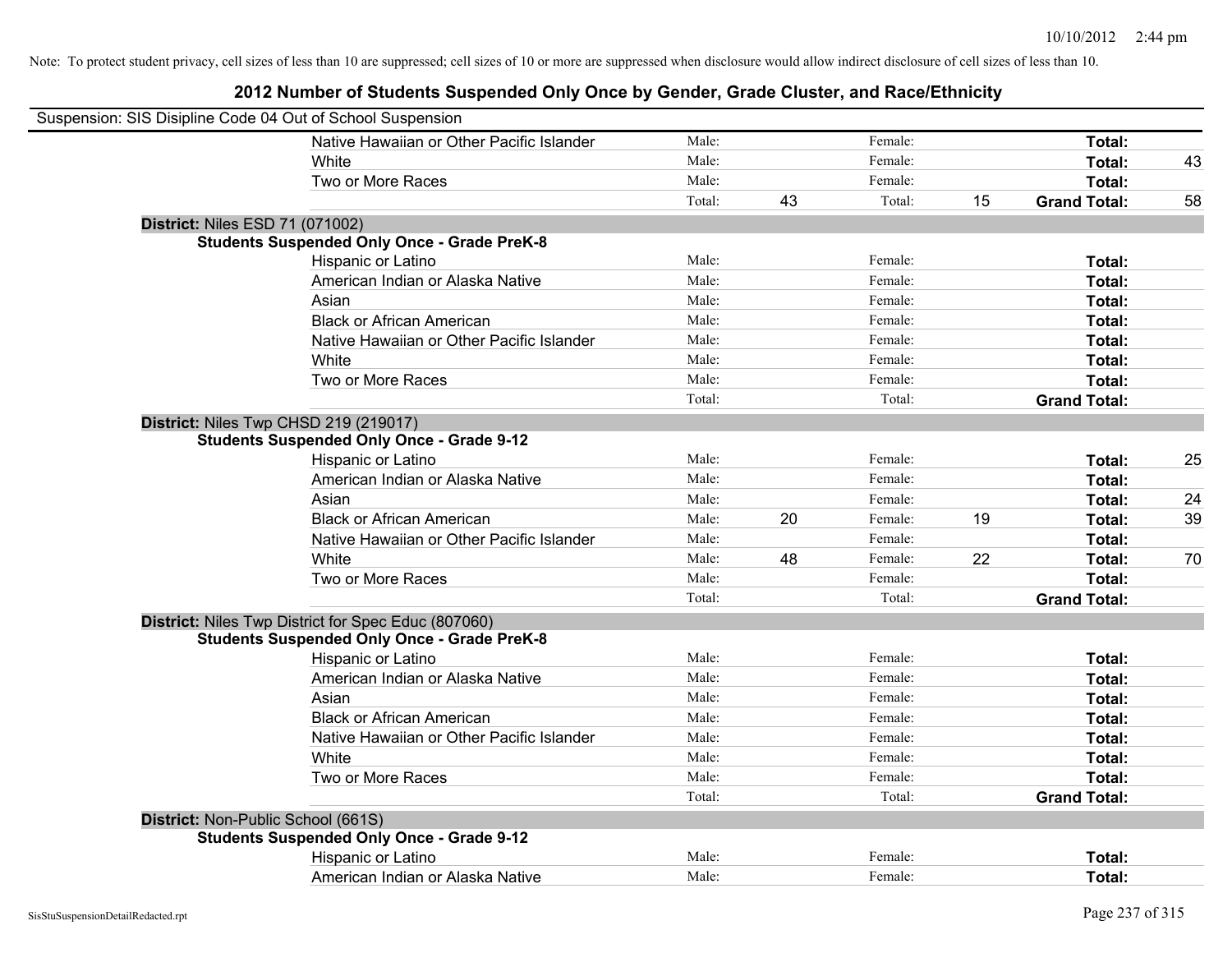# **2012 Number of Students Suspended Only Once by Gender, Grade Cluster, and Race/Ethnicity**

| Suspension: SIS Disipline Code 04 Out of School Suspension |        |    |         |    |                     |    |
|------------------------------------------------------------|--------|----|---------|----|---------------------|----|
| Asian                                                      | Male:  |    | Female: |    | Total:              |    |
| <b>Black or African American</b>                           | Male:  |    | Female: |    | Total:              |    |
| Native Hawaiian or Other Pacific Islander                  | Male:  |    | Female: |    | Total:              |    |
| White                                                      | Male:  |    | Female: |    | Total:              |    |
| Two or More Races                                          | Male:  |    | Female: |    | Total:              |    |
|                                                            | Total: |    | Total:  |    | <b>Grand Total:</b> |    |
| District: Northfield Twp HSD 225 (225017)                  |        |    |         |    |                     |    |
| <b>Students Suspended Only Once - Grade 9-12</b>           |        |    |         |    |                     |    |
| Hispanic or Latino                                         | Male:  |    | Female: |    | Total:              | 14 |
| American Indian or Alaska Native                           | Male:  |    | Female: |    | Total:              |    |
| Asian                                                      | Male:  |    | Female: |    | Total:              |    |
| <b>Black or African American</b>                           | Male:  |    | Female: |    | Total:              |    |
| Native Hawaiian or Other Pacific Islander                  | Male:  |    | Female: |    | Total:              |    |
| White                                                      | Male:  | 28 | Female: | 21 | Total:              | 49 |
| Two or More Races                                          | Male:  |    | Female: |    | Total:              |    |
|                                                            | Total: |    | Total:  |    | <b>Grand Total:</b> | 79 |
| District: NW Suburban Spec Educ Org (805060)               |        |    |         |    |                     |    |
| <b>Students Suspended Only Once - Grade PreK-8</b>         |        |    |         |    |                     |    |
| Hispanic or Latino                                         | Male:  |    | Female: |    | Total:              |    |
| American Indian or Alaska Native                           | Male:  |    | Female: |    | Total:              |    |
| Asian                                                      | Male:  |    | Female: |    | Total:              |    |
| <b>Black or African American</b>                           | Male:  |    | Female: |    | Total:              |    |
| Native Hawaiian or Other Pacific Islander                  | Male:  |    | Female: |    | Total:              |    |
| White                                                      | Male:  |    | Female: |    | Total:              |    |
| Two or More Races                                          | Male:  |    | Female: |    | <b>Total:</b>       |    |
|                                                            | Total: |    | Total:  |    | <b>Grand Total:</b> |    |
| District: Palatine CCSD 15 (015004)                        |        |    |         |    |                     |    |
| <b>Students Suspended Only Once - Grade PreK-8</b>         |        |    |         |    |                     |    |
| Hispanic or Latino                                         | Male:  |    | Female: |    | Total:              | 26 |
| American Indian or Alaska Native                           | Male:  |    | Female: |    | Total:              |    |
| Asian                                                      | Male:  |    | Female: |    | Total:              |    |
| <b>Black or African American</b>                           | Male:  |    | Female: |    | Total:              |    |
| Native Hawaiian or Other Pacific Islander                  | Male:  |    | Female: |    | Total:              |    |
| White                                                      | Male:  |    | Female: |    | Total:              | 11 |
| Two or More Races                                          | Male:  |    | Female: |    | Total:              |    |
|                                                            | Total: |    | Total:  |    | <b>Grand Total:</b> |    |
| $Dio$ triat: Derk Didge CCCD 64 (064004)                   |        |    |         |    |                     |    |

**District:** Park Ridge CCSD 64 (064004) **Students Suspended Only Once - Grade PreK-8**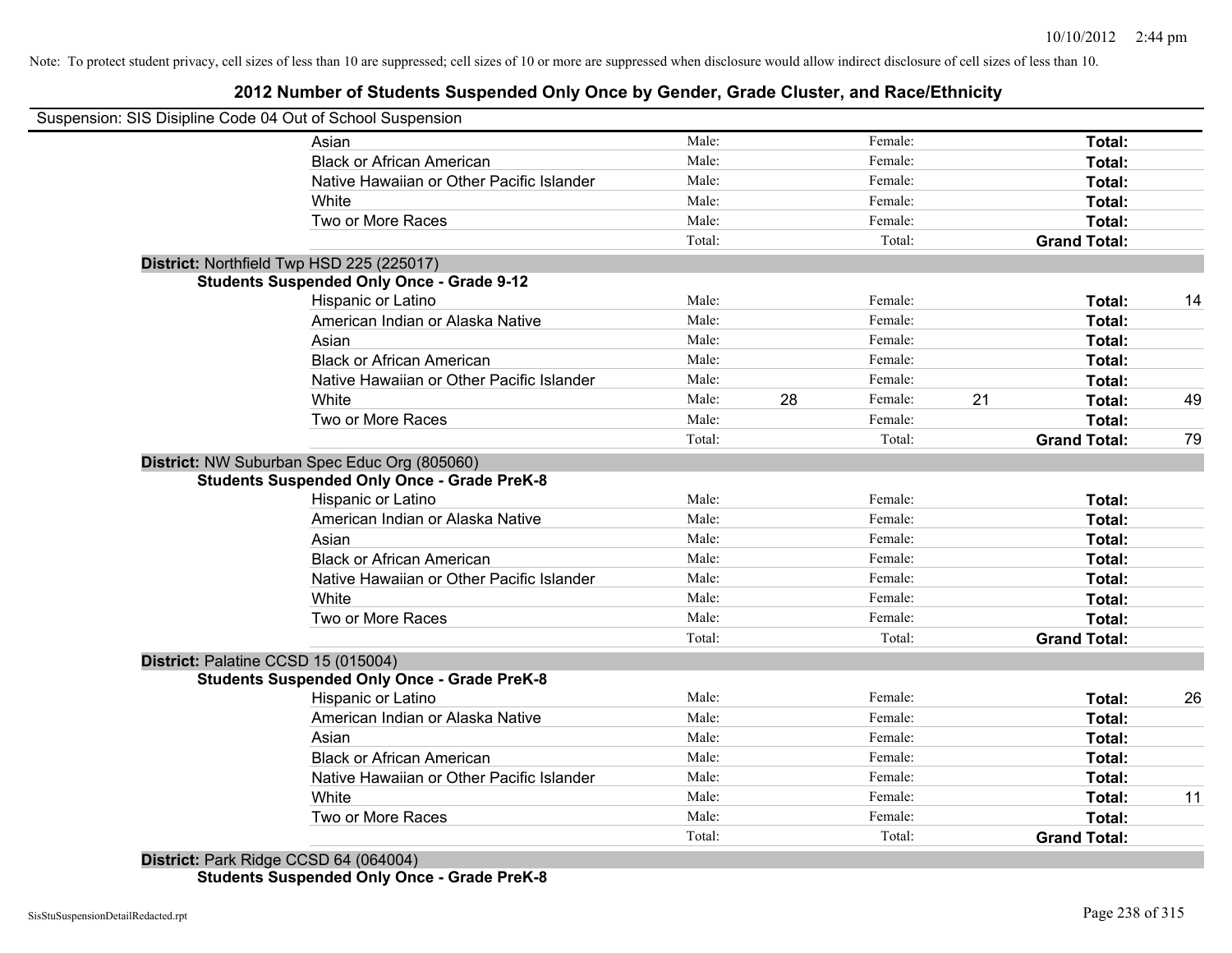| Suspension: SIS Disipline Code 04 Out of School Suspension |        |         |                     |    |
|------------------------------------------------------------|--------|---------|---------------------|----|
| Hispanic or Latino                                         | Male:  | Female: | Total:              |    |
| American Indian or Alaska Native                           | Male:  | Female: | Total:              |    |
| Asian                                                      | Male:  | Female: | Total:              |    |
| <b>Black or African American</b>                           | Male:  | Female: | Total:              |    |
| Native Hawaiian or Other Pacific Islander                  | Male:  | Female: | Total:              |    |
| White                                                      | Male:  | Female: | Total:              | 11 |
| Two or More Races                                          | Male:  | Female: | Total:              |    |
|                                                            | Total: | Total:  | <b>Grand Total:</b> |    |
| District: Prospect Heights SD 23 (023002)                  |        |         |                     |    |
| <b>Students Suspended Only Once - Grade PreK-8</b>         |        |         |                     |    |
| Hispanic or Latino                                         | Male:  | Female: | Total:              | 11 |
| American Indian or Alaska Native                           | Male:  | Female: | Total:              |    |
| Asian                                                      | Male:  | Female: | Total:              |    |
| <b>Black or African American</b>                           | Male:  | Female: | Total:              |    |
| Native Hawaiian or Other Pacific Islander                  | Male:  | Female: | Total:              |    |
| White                                                      | Male:  | Female: | Total:              |    |
| Two or More Races                                          | Male:  | Female: | Total:              |    |
|                                                            | Total: | Total:  | <b>Grand Total:</b> | 21 |
| District: River Trails SD 26 (026002)                      |        |         |                     |    |
| <b>Students Suspended Only Once - Grade PreK-8</b>         |        |         |                     |    |
| Hispanic or Latino                                         | Male:  | Female: | Total:              |    |
| American Indian or Alaska Native                           | Male:  | Female: | Total:              |    |
| Asian                                                      | Male:  | Female: | Total:              |    |
| <b>Black or African American</b>                           | Male:  | Female: | Total:              |    |
| Native Hawaiian or Other Pacific Islander                  | Male:  | Female: | Total:              |    |
| White                                                      | Male:  | Female: | Total:              | 12 |
| Two or More Races                                          | Male:  | Female: | Total:              |    |
|                                                            | Total: | Total:  | <b>Grand Total:</b> | 23 |
| District: Safe Haven School (008700)                       |        |         |                     |    |
| <b>Students Suspended Only Once - Grade PreK-8</b>         |        |         |                     |    |
| Hispanic or Latino                                         | Male:  | Female: | Total:              |    |
| American Indian or Alaska Native                           | Male:  | Female: | Total:              |    |
| Asian                                                      | Male:  | Female: | Total:              |    |
| <b>Black or African American</b>                           | Male:  | Female: | Total:              |    |
| Native Hawaiian or Other Pacific Islander                  | Male:  | Female: | Total:              |    |
| White                                                      | Male:  | Female: | Total:              |    |
| Two or More Races                                          | Male:  | Female: | Total:              |    |
|                                                            | Total: | Total:  | <b>Grand Total:</b> |    |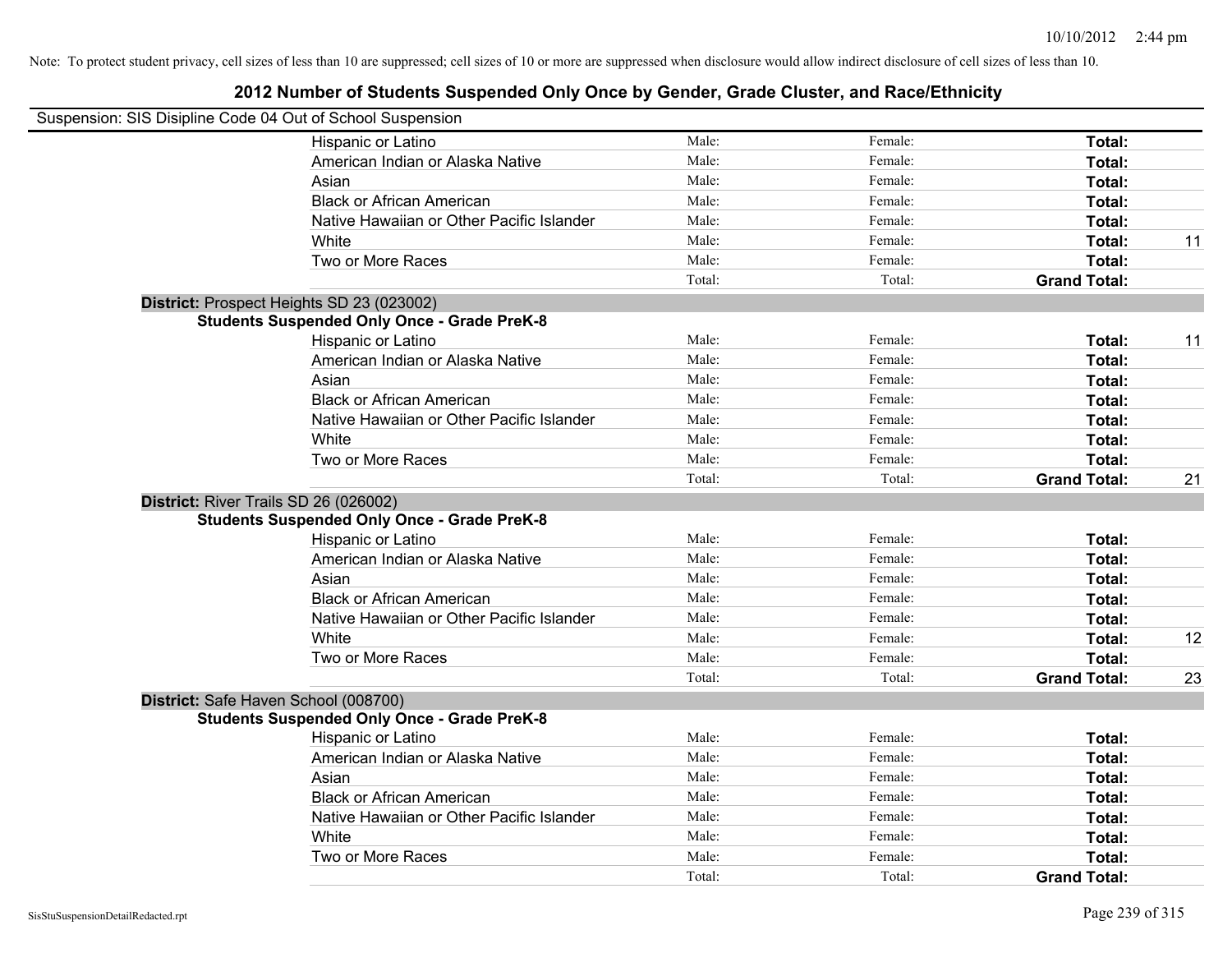| Suspension: SIS Disipline Code 04 Out of School Suspension |                                                    |        |    |         |    |                     |    |
|------------------------------------------------------------|----------------------------------------------------|--------|----|---------|----|---------------------|----|
|                                                            | District: Schaumburg CCSD 54 (054004)              |        |    |         |    |                     |    |
|                                                            | <b>Students Suspended Only Once - Grade PreK-8</b> |        |    |         |    |                     |    |
|                                                            | Hispanic or Latino                                 | Male:  |    | Female: |    | Total:              | 18 |
|                                                            | American Indian or Alaska Native                   | Male:  |    | Female: |    | Total:              |    |
|                                                            | Asian                                              | Male:  |    | Female: |    | Total:              |    |
|                                                            | <b>Black or African American</b>                   | Male:  | 17 | Female: | 11 | Total:              | 28 |
|                                                            | Native Hawaiian or Other Pacific Islander          | Male:  |    | Female: |    | Total:              |    |
|                                                            | White                                              | Male:  |    | Female: |    | Total:              | 24 |
|                                                            | Two or More Races                                  | Male:  |    | Female: |    | Total:              |    |
|                                                            |                                                    | Total: |    | Total:  |    | <b>Grand Total:</b> |    |
| District: Skokie SD 68 (068002)                            |                                                    |        |    |         |    |                     |    |
|                                                            | <b>Students Suspended Only Once - Grade PreK-8</b> |        |    |         |    |                     |    |
|                                                            | Hispanic or Latino                                 | Male:  |    | Female: |    | Total:              |    |
|                                                            | American Indian or Alaska Native                   | Male:  |    | Female: |    | <b>Total:</b>       |    |
|                                                            | Asian                                              | Male:  |    | Female: |    | Total:              |    |
|                                                            | <b>Black or African American</b>                   | Male:  |    | Female: |    | Total:              | 13 |
|                                                            | Native Hawaiian or Other Pacific Islander          | Male:  |    | Female: |    | Total:              |    |
|                                                            | White                                              | Male:  |    | Female: |    | Total:              |    |
|                                                            | Two or More Races                                  | Male:  |    | Female: |    | Total:              |    |
|                                                            |                                                    | Total: |    | Total:  |    | <b>Grand Total:</b> |    |
| District: Skokie SD 69 (069002)                            |                                                    |        |    |         |    |                     |    |
|                                                            | <b>Students Suspended Only Once - Grade PreK-8</b> |        |    |         |    |                     |    |
|                                                            | Hispanic or Latino                                 | Male:  |    | Female: |    | Total:              |    |
|                                                            | American Indian or Alaska Native                   | Male:  |    | Female: |    | Total:              |    |
|                                                            | Asian                                              | Male:  |    | Female: |    | Total:              |    |
|                                                            | <b>Black or African American</b>                   | Male:  |    | Female: |    | Total:              |    |
|                                                            | Native Hawaiian or Other Pacific Islander          | Male:  |    | Female: |    | Total:              |    |
|                                                            | White                                              | Male:  |    | Female: |    | Total:              |    |
|                                                            | Two or More Races                                  | Male:  |    | Female: |    | Total:              |    |
|                                                            |                                                    | Total: |    | Total:  |    | <b>Grand Total:</b> | 14 |
| District: Skokie SD 73-5 (073502)                          |                                                    |        |    |         |    |                     |    |
|                                                            | <b>Students Suspended Only Once - Grade PreK-8</b> |        |    |         |    |                     |    |
|                                                            | Hispanic or Latino                                 | Male:  |    | Female: |    | Total:              |    |
|                                                            | American Indian or Alaska Native                   | Male:  |    | Female: |    | Total:              |    |
|                                                            | Asian                                              | Male:  |    | Female: |    | Total:              |    |
|                                                            | <b>Black or African American</b>                   | Male:  |    | Female: |    | Total:              |    |
|                                                            | Native Hawaiian or Other Pacific Islander          | Male:  |    | Female: |    | Total:              |    |
|                                                            | White                                              | Male:  |    | Female: |    | Total:              |    |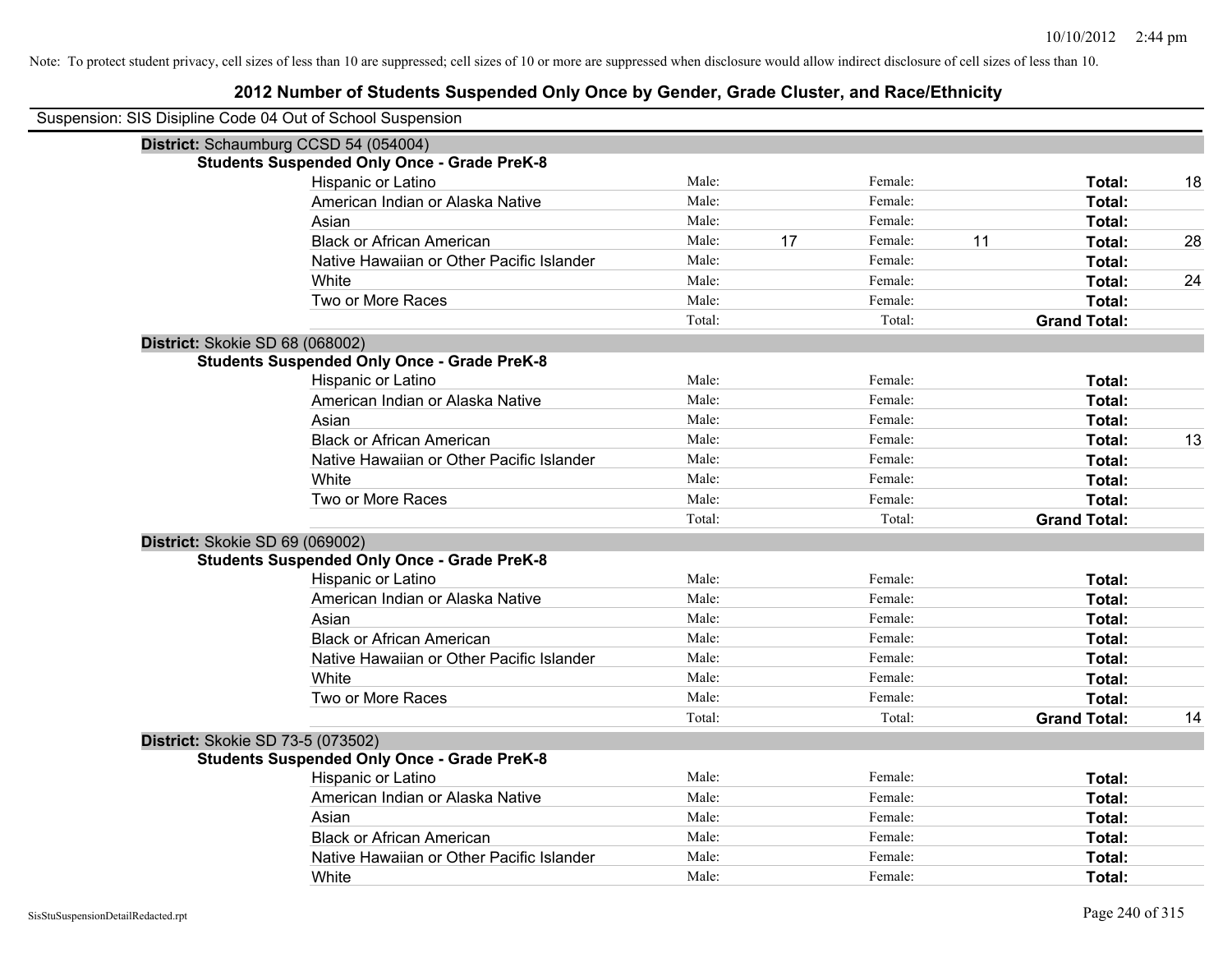| Suspension: SIS Disipline Code 04 Out of School Suspension |                                                    |        |     |         |     |                     |     |
|------------------------------------------------------------|----------------------------------------------------|--------|-----|---------|-----|---------------------|-----|
|                                                            | Two or More Races                                  | Male:  |     | Female: |     | Total:              |     |
|                                                            |                                                    | Total: |     | Total:  |     | <b>Grand Total:</b> | 25  |
| District: Sunset Ridge SD 29 (029002)                      |                                                    |        |     |         |     |                     |     |
|                                                            | <b>Students Suspended Only Once - Grade PreK-8</b> |        |     |         |     |                     |     |
|                                                            | Hispanic or Latino                                 | Male:  |     | Female: |     | Total:              |     |
|                                                            | American Indian or Alaska Native                   | Male:  |     | Female: |     | Total:              |     |
|                                                            | Asian                                              | Male:  |     | Female: |     | Total:              |     |
|                                                            | <b>Black or African American</b>                   | Male:  |     | Female: |     | Total:              |     |
|                                                            | Native Hawaiian or Other Pacific Islander          | Male:  |     | Female: |     | Total:              |     |
|                                                            | White                                              | Male:  |     | Female: |     | Total:              |     |
|                                                            | Two or More Races                                  | Male:  |     | Female: |     | Total:              |     |
|                                                            |                                                    | Total: |     | Total:  |     | <b>Grand Total:</b> |     |
| District: Township HSD 211 (211017)                        |                                                    |        |     |         |     |                     |     |
|                                                            | <b>Students Suspended Only Once - Grade 9-12</b>   |        |     |         |     |                     |     |
|                                                            | Hispanic or Latino                                 | Male:  | 84  | Female: | 43  | Total:              | 127 |
|                                                            | American Indian or Alaska Native                   | Male:  |     | Female: |     | Total:              |     |
|                                                            | Asian                                              | Male:  |     | Female: |     | Total:              | 16  |
|                                                            | <b>Black or African American</b>                   | Male:  | 51  | Female: | 40  | Total:              | 91  |
|                                                            | Native Hawaiian or Other Pacific Islander          | Male:  |     | Female: |     | Total:              |     |
|                                                            | White                                              | Male:  | 131 | Female: | 46  | Total:              | 177 |
|                                                            | Two or More Races                                  | Male:  |     | Female: |     | Total:              | 20  |
|                                                            |                                                    | Total: |     | Total:  |     | <b>Grand Total:</b> |     |
| District: Township HSD 214 (214017)                        |                                                    |        |     |         |     |                     |     |
|                                                            | <b>Students Suspended Only Once - Grade 9-12</b>   |        |     |         |     |                     |     |
|                                                            | Hispanic or Latino                                 | Male:  | 98  | Female: | 67  | Total:              | 165 |
|                                                            | American Indian or Alaska Native                   | Male:  |     | Female: |     | Total:              |     |
|                                                            | Asian                                              | Male:  |     | Female: |     | Total:              |     |
|                                                            | <b>Black or African American</b>                   | Male:  |     | Female: |     | Total:              | 21  |
|                                                            | Native Hawaiian or Other Pacific Islander          | Male:  |     | Female: |     | Total:              |     |
|                                                            | White                                              | Male:  | 110 | Female: | 33  | Total:              | 143 |
|                                                            | Two or More Races                                  | Male:  |     | Female: |     | Total:              |     |
|                                                            |                                                    | Total: | 235 | Total:  | 111 | <b>Grand Total:</b> | 346 |
| District: West Northfield SD 31 (031002)                   |                                                    |        |     |         |     |                     |     |
|                                                            | <b>Students Suspended Only Once - Grade PreK-8</b> |        |     |         |     |                     |     |
|                                                            | Hispanic or Latino                                 | Male:  |     | Female: |     | Total:              |     |
|                                                            | American Indian or Alaska Native                   | Male:  |     | Female: |     | Total:              |     |
|                                                            | Asian                                              | Male:  |     | Female: |     | Total:              |     |
|                                                            | <b>Black or African American</b>                   | Male:  |     | Female: |     | Total:              |     |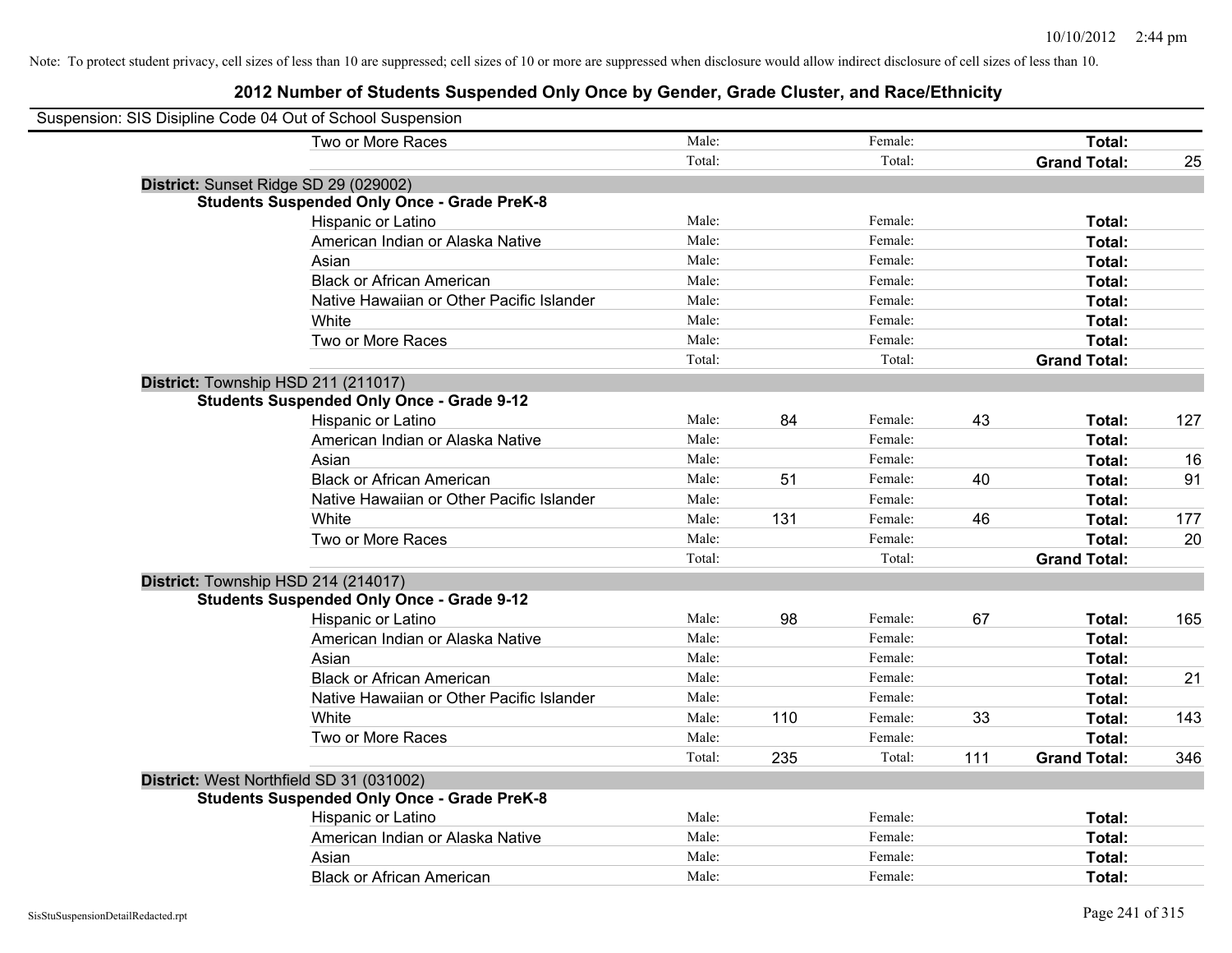|                                        | Suspension: SIS Disipline Code 04 Out of School Suspension |        |         |                     |    |
|----------------------------------------|------------------------------------------------------------|--------|---------|---------------------|----|
|                                        | Native Hawaiian or Other Pacific Islander                  | Male:  | Female: | Total:              |    |
|                                        | White                                                      | Male:  | Female: | Total:              |    |
|                                        | Two or More Races                                          | Male:  | Female: | Total:              |    |
|                                        |                                                            | Total: | Total:  | <b>Grand Total:</b> |    |
|                                        | District: Wheeling CCSD 21 (021004)                        |        |         |                     |    |
|                                        | <b>Students Suspended Only Once - Grade PreK-8</b>         |        |         |                     |    |
|                                        | Hispanic or Latino                                         | Male:  | Female: | Total:              | 21 |
|                                        | American Indian or Alaska Native                           | Male:  | Female: | Total:              |    |
|                                        | Asian                                                      | Male:  | Female: | Total:              |    |
|                                        | <b>Black or African American</b>                           | Male:  | Female: | Total:              |    |
|                                        | Native Hawaiian or Other Pacific Islander                  | Male:  | Female: | Total:              |    |
|                                        | White                                                      | Male:  | Female: | Total:              |    |
|                                        | Two or More Races                                          | Male:  | Female: | Total:              |    |
|                                        |                                                            | Total: | Total:  | <b>Grand Total:</b> | 31 |
|                                        | District: Wilmette SD 39 (039002)                          |        |         |                     |    |
|                                        | <b>Students Suspended Only Once - Grade PreK-8</b>         |        |         |                     |    |
|                                        | Hispanic or Latino                                         | Male:  | Female: | Total:              |    |
|                                        | American Indian or Alaska Native                           | Male:  | Female: | Total:              |    |
|                                        | Asian                                                      | Male:  | Female: | Total:              |    |
|                                        | <b>Black or African American</b>                           | Male:  | Female: | Total:              |    |
|                                        | Native Hawaiian or Other Pacific Islander                  | Male:  | Female: | Total:              |    |
|                                        | White                                                      | Male:  | Female: | Total:              |    |
|                                        | Two or More Races                                          | Male:  | Female: | Total:              |    |
|                                        |                                                            | Total: | Total:  | <b>Grand Total:</b> |    |
|                                        | District: Winnetka SD 36 (036002)                          |        |         |                     |    |
|                                        | <b>Students Suspended Only Once - Grade PreK-8</b>         |        |         |                     |    |
|                                        | Hispanic or Latino                                         | Male:  | Female: | Total:              |    |
|                                        | American Indian or Alaska Native                           | Male:  | Female: | Total:              |    |
|                                        | Asian                                                      | Male:  | Female: | Total:              |    |
|                                        | <b>Black or African American</b>                           | Male:  | Female: | Total:              |    |
|                                        | Native Hawaiian or Other Pacific Islander                  | Male:  | Female: | Total:              |    |
|                                        | White                                                      | Male:  | Female: | Total:              |    |
|                                        | Two or More Races                                          | Male:  | Female: | Total:              |    |
|                                        |                                                            | Total: | Total:  | <b>Grand Total:</b> |    |
| <b>County: Non-Public School (000)</b> |                                                            |        |         |                     |    |
|                                        | District: Region 05 North Cook ISC 1 (000000)              |        |         |                     |    |
|                                        | <b>Students Suspended Only Once - Grade 9-12</b>           |        |         |                     |    |
|                                        | <b>Hispanic or Latino</b>                                  | Male:  | Female: | Total:              |    |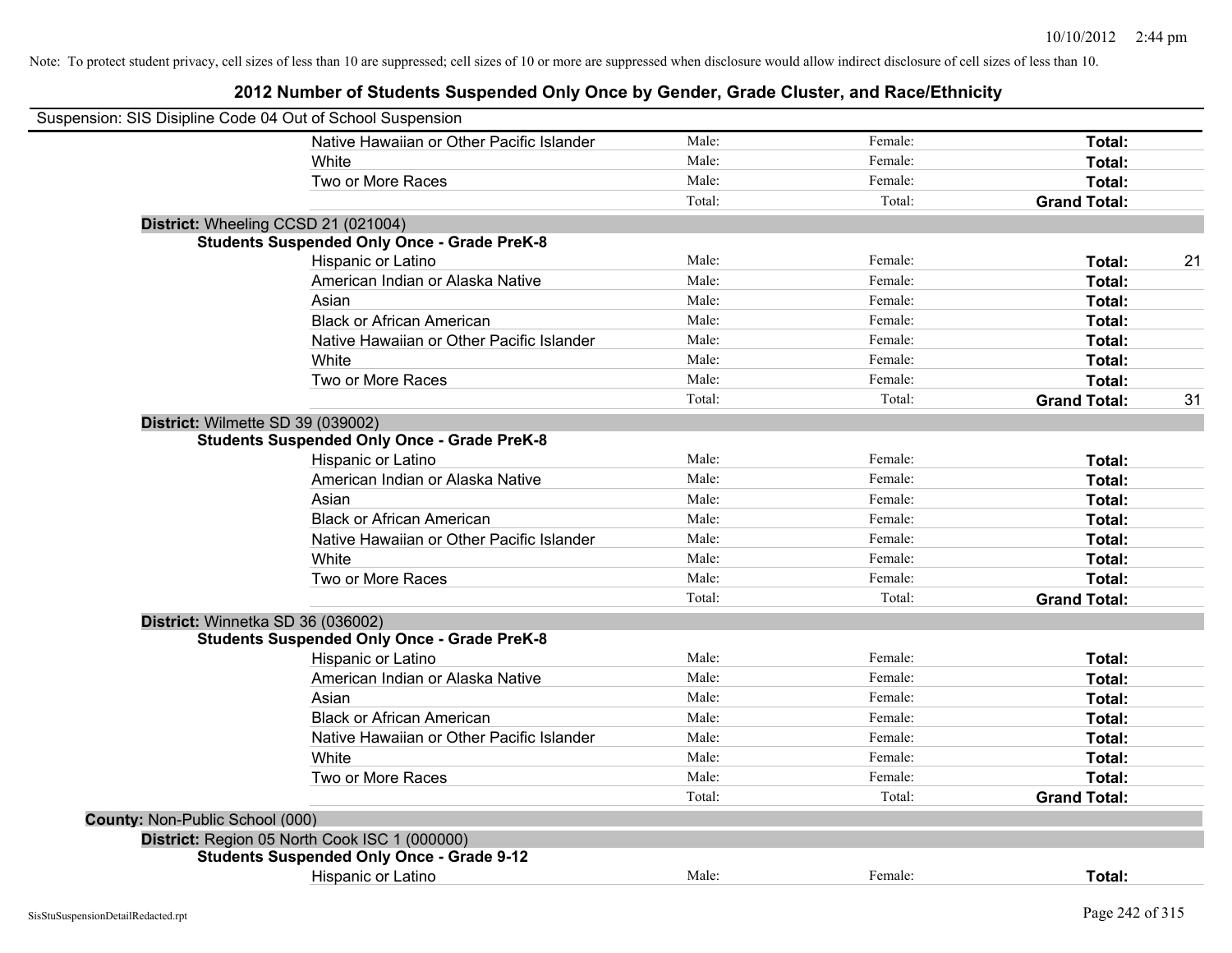|                                        | Suspension: SIS Disipline Code 04 Out of School Suspension |        |    |         |    |                     |    |
|----------------------------------------|------------------------------------------------------------|--------|----|---------|----|---------------------|----|
|                                        | American Indian or Alaska Native                           | Male:  |    | Female: |    | Total:              |    |
|                                        | Asian                                                      | Male:  |    | Female: |    | Total:              |    |
|                                        | <b>Black or African American</b>                           | Male:  |    | Female: |    | Total:              |    |
|                                        | Native Hawaiian or Other Pacific Islander                  | Male:  |    | Female: |    | Total:              |    |
|                                        | White                                                      | Male:  |    | Female: |    | Total:              |    |
|                                        | Two or More Races                                          | Male:  |    | Female: |    | Total:              |    |
|                                        |                                                            | Total: |    | Total:  |    | <b>Grand Total:</b> |    |
|                                        |                                                            |        |    |         |    |                     |    |
| Region: Region 06 West Cook ISC 2 (06) |                                                            |        |    |         |    |                     |    |
| County: Cook (016)                     |                                                            |        |    |         |    |                     |    |
|                                        | District: Bellwood SD 88 (088002)                          |        |    |         |    |                     |    |
|                                        | <b>Students Suspended Only Once - Grade PreK-8</b>         |        |    |         |    |                     |    |
|                                        | Hispanic or Latino                                         | Male:  | 16 | Female: | 11 | Total:              | 27 |
|                                        | American Indian or Alaska Native                           | Male:  |    | Female: |    | Total:              |    |
|                                        | Asian                                                      | Male:  |    | Female: |    | Total:              |    |
|                                        | <b>Black or African American</b>                           | Male:  | 48 | Female: | 28 | Total:              | 76 |
|                                        | Native Hawaiian or Other Pacific Islander                  | Male:  |    | Female: |    | Total:              |    |
|                                        | White                                                      | Male:  |    | Female: |    | Total:              |    |
|                                        | Two or More Races                                          | Male:  |    | Female: |    | Total:              |    |
|                                        |                                                            | Total: |    | Total:  |    | <b>Grand Total:</b> |    |
|                                        | District: Berkeley SD 87 (087002)                          |        |    |         |    |                     |    |
|                                        | <b>Students Suspended Only Once - Grade PreK-8</b>         |        |    |         |    |                     |    |
|                                        | Hispanic or Latino                                         | Male:  |    | Female: |    | Total:              | 20 |
|                                        | American Indian or Alaska Native                           | Male:  |    | Female: |    | Total:              |    |
|                                        | Asian                                                      | Male:  |    | Female: |    | Total:              |    |
|                                        | <b>Black or African American</b>                           | Male:  | 50 | Female: | 23 | Total:              | 73 |
|                                        | Native Hawaiian or Other Pacific Islander                  | Male:  |    | Female: |    | Total:              |    |
|                                        | White                                                      | Male:  |    | Female: |    | Total:              |    |
|                                        | Two or More Races                                          | Male:  |    | Female: |    | Total:              |    |
|                                        |                                                            | Total: |    | Total:  |    | <b>Grand Total:</b> |    |
|                                        | District: Berwyn North SD 98 (098002)                      |        |    |         |    |                     |    |
|                                        | <b>Students Suspended Only Once - Grade PreK-8</b>         |        |    |         |    |                     |    |
|                                        | Hispanic or Latino                                         | Male:  |    | Female: |    | Total:              | 33 |
|                                        | American Indian or Alaska Native                           | Male:  |    | Female: |    | Total:              |    |
|                                        | Asian                                                      | Male:  |    | Female: |    | Total:              |    |
|                                        | <b>Black or African American</b>                           | Male:  |    | Female: |    | Total:              | 12 |
|                                        | Native Hawaiian or Other Pacific Islander                  | Male:  |    | Female: |    | Total:              |    |
|                                        | White                                                      | Male:  |    | Female: |    | Total:              |    |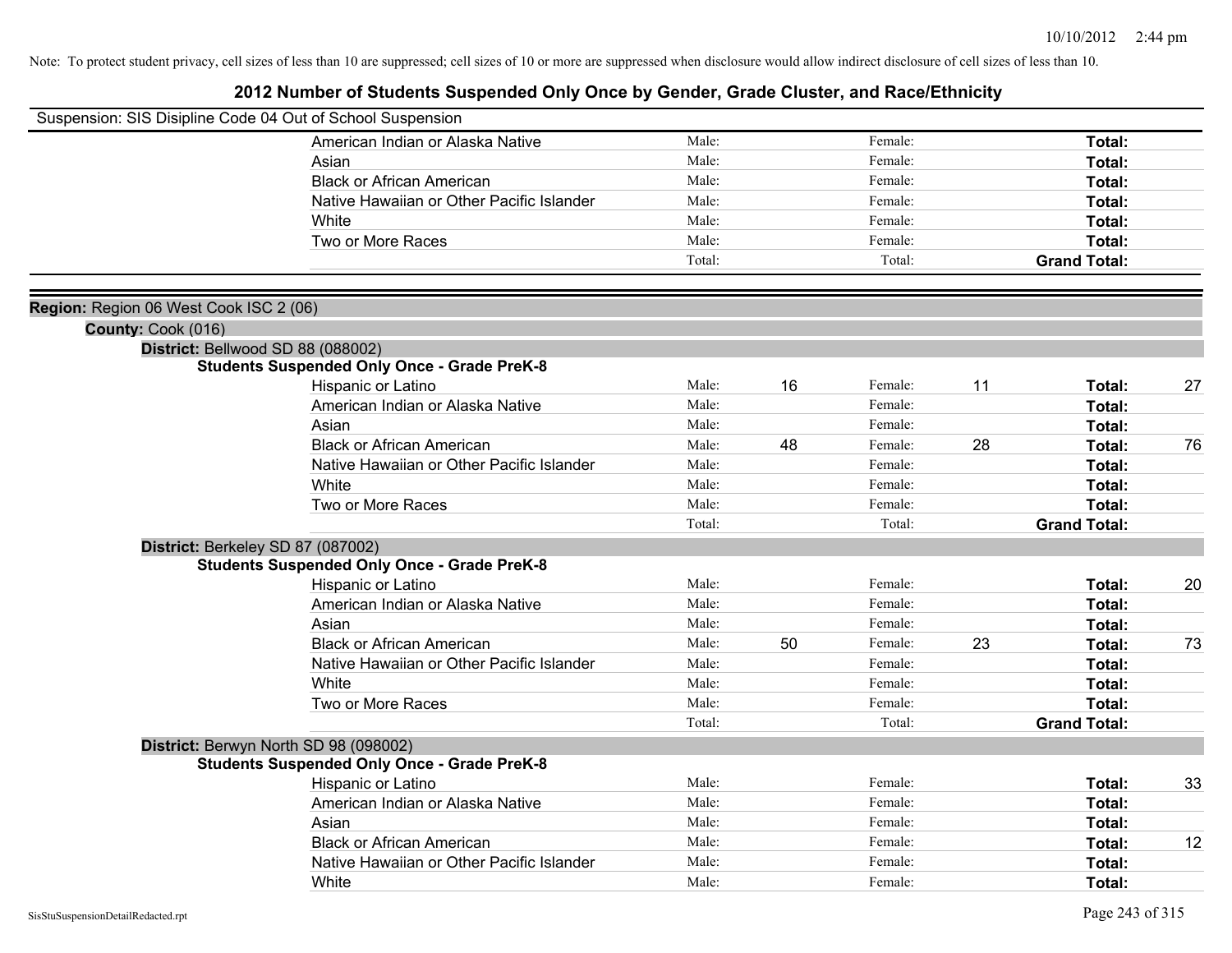| Suspension: SIS Disipline Code 04 Out of School Suspension |                                                    |        |     |         |    |                     |     |
|------------------------------------------------------------|----------------------------------------------------|--------|-----|---------|----|---------------------|-----|
|                                                            | Two or More Races                                  | Male:  |     | Female: |    | Total:              |     |
|                                                            |                                                    | Total: |     | Total:  |    | <b>Grand Total:</b> |     |
|                                                            | District: Berwyn South SD 100 (100002)             |        |     |         |    |                     |     |
|                                                            | <b>Students Suspended Only Once - Grade PreK-8</b> |        |     |         |    |                     |     |
|                                                            | Hispanic or Latino                                 | Male:  | 55  | Female: | 16 | Total:              | 71  |
|                                                            | American Indian or Alaska Native                   | Male:  |     | Female: |    | Total:              |     |
|                                                            | Asian                                              | Male:  |     | Female: |    | Total:              |     |
|                                                            | <b>Black or African American</b>                   | Male:  |     | Female: |    | Total:              | 10  |
|                                                            | Native Hawaiian or Other Pacific Islander          | Male:  |     | Female: |    | Total:              |     |
|                                                            | White                                              | Male:  |     | Female: |    | Total:              | 13  |
|                                                            | Two or More Races                                  | Male:  |     | Female: |    | Total:              |     |
|                                                            |                                                    | Total: |     | Total:  |    | <b>Grand Total:</b> |     |
|                                                            | District: Brookfield Lagrange Park SD 95 (095002)  |        |     |         |    |                     |     |
|                                                            | <b>Students Suspended Only Once - Grade PreK-8</b> |        |     |         |    |                     |     |
|                                                            | Hispanic or Latino                                 | Male:  |     | Female: |    | Total:              |     |
|                                                            | American Indian or Alaska Native                   | Male:  |     | Female: |    | Total:              |     |
|                                                            | Asian                                              | Male:  |     | Female: |    | Total:              |     |
|                                                            | <b>Black or African American</b>                   | Male:  |     | Female: |    | Total:              |     |
|                                                            | Native Hawaiian or Other Pacific Islander          | Male:  |     | Female: |    | Total:              |     |
|                                                            | White                                              | Male:  |     | Female: |    | Total:              |     |
|                                                            | Two or More Races                                  | Male:  |     | Female: |    | Total:              |     |
|                                                            |                                                    | Total: |     | Total:  |    | <b>Grand Total:</b> |     |
| <b>District: Cicero SD 99 (099002)</b>                     |                                                    |        |     |         |    |                     |     |
|                                                            | <b>Students Suspended Only Once - Grade PreK-8</b> |        |     |         |    |                     |     |
|                                                            | Hispanic or Latino                                 | Male:  | 248 | Female: | 88 | Total:              | 336 |
|                                                            | American Indian or Alaska Native                   | Male:  |     | Female: |    | Total:              |     |
|                                                            | Asian                                              | Male:  |     | Female: |    | Total:              |     |
|                                                            | <b>Black or African American</b>                   | Male:  |     | Female: |    | Total:              | 25  |
|                                                            | Native Hawaiian or Other Pacific Islander          | Male:  |     | Female: |    | Total:              |     |
|                                                            | White                                              | Male:  |     | Female: |    | Total:              | 15  |
|                                                            | Two or More Races                                  | Male:  |     | Female: |    | Total:              |     |
|                                                            |                                                    | Total: |     | Total:  |    | <b>Grand Total:</b> |     |
|                                                            | District: Elmwood Park CUSD 401 (401026)           |        |     |         |    |                     |     |
|                                                            | <b>Students Suspended Only Once - Grade 9-12</b>   |        |     |         |    |                     |     |
|                                                            | Hispanic or Latino                                 | Male:  | 18  | Female: | 10 | Total:              | 28  |
|                                                            | American Indian or Alaska Native                   | Male:  |     | Female: |    | Total:              |     |
|                                                            | Asian                                              | Male:  |     | Female: |    | Total:              |     |
|                                                            | <b>Black or African American</b>                   | Male:  |     | Female: |    | Total:              |     |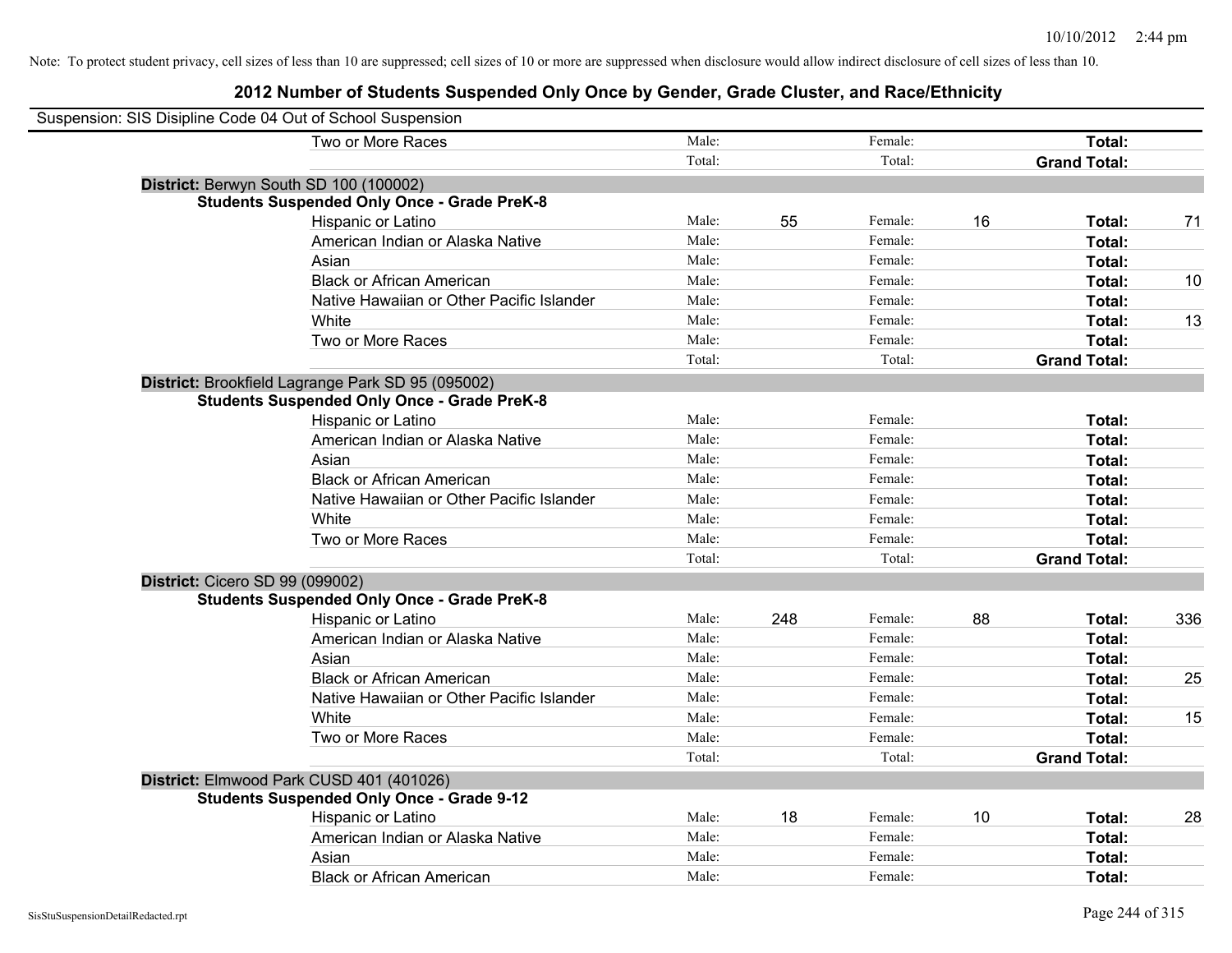| Suspension: SIS Disipline Code 04 Out of School Suspension |        |     |         |     |                     |     |
|------------------------------------------------------------|--------|-----|---------|-----|---------------------|-----|
| Native Hawaiian or Other Pacific Islander                  | Male:  |     | Female: |     | Total:              |     |
| White                                                      | Male:  |     | Female: |     | <b>Total:</b>       | 19  |
| Two or More Races                                          | Male:  |     | Female: |     | Total:              |     |
|                                                            | Total: | 36  | Total:  | 23  | <b>Grand Total:</b> | 59  |
| District: Forest Park SD 91 (091002)                       |        |     |         |     |                     |     |
| <b>Students Suspended Only Once - Grade PreK-8</b>         |        |     |         |     |                     |     |
| Hispanic or Latino                                         | Male:  |     | Female: |     | Total:              |     |
| American Indian or Alaska Native                           | Male:  |     | Female: |     | Total:              |     |
| Asian                                                      | Male:  |     | Female: |     | Total:              |     |
| <b>Black or African American</b>                           | Male:  |     | Female: |     | Total:              | 32  |
| Native Hawaiian or Other Pacific Islander                  | Male:  |     | Female: |     | Total:              |     |
| White                                                      | Male:  |     | Female: |     | Total:              |     |
| Two or More Races                                          | Male:  |     | Female: |     | Total:              |     |
|                                                            | Total: |     | Total:  |     | <b>Grand Total:</b> |     |
| District: Franklin Park SD 84 (084002)                     |        |     |         |     |                     |     |
| <b>Students Suspended Only Once - Grade PreK-8</b>         |        |     |         |     |                     |     |
| Hispanic or Latino                                         | Male:  |     | Female: |     | Total:              |     |
| American Indian or Alaska Native                           | Male:  |     | Female: |     | Total:              |     |
| Asian                                                      | Male:  |     | Female: |     | Total:              |     |
| <b>Black or African American</b>                           | Male:  |     | Female: |     | Total:              |     |
| Native Hawaiian or Other Pacific Islander                  | Male:  |     | Female: |     | Total:              |     |
| White                                                      | Male:  |     | Female: |     | Total:              |     |
| Two or More Races                                          | Male:  |     | Female: |     | Total:              |     |
|                                                            | Total: |     | Total:  |     | <b>Grand Total:</b> |     |
| District: Hillside SD 93 (093002)                          |        |     |         |     |                     |     |
| <b>Students Suspended Only Once - Grade PreK-8</b>         |        |     |         |     |                     |     |
| Hispanic or Latino                                         | Male:  |     | Female: |     | Total:              |     |
| American Indian or Alaska Native                           | Male:  |     | Female: |     | Total:              |     |
| Asian                                                      | Male:  |     | Female: |     | Total:              |     |
| <b>Black or African American</b>                           | Male:  |     | Female: |     | Total:              |     |
| Native Hawaiian or Other Pacific Islander                  | Male:  |     | Female: |     | Total:              |     |
| White                                                      | Male:  |     | Female: |     | Total:              |     |
| Two or More Races                                          | Male:  |     | Female: |     | Total:              |     |
|                                                            | Total: |     | Total:  |     | <b>Grand Total:</b> |     |
| <b>District: J S Morton HSD 201 (201017)</b>               |        |     |         |     |                     |     |
| <b>Students Suspended Only Once - Grade 9-12</b>           |        |     |         |     |                     |     |
| Hispanic or Latino                                         | Male:  | 542 | Female: | 405 | Total:              | 947 |
| American Indian or Alaska Native                           | Male:  |     | Female: |     | Total:              |     |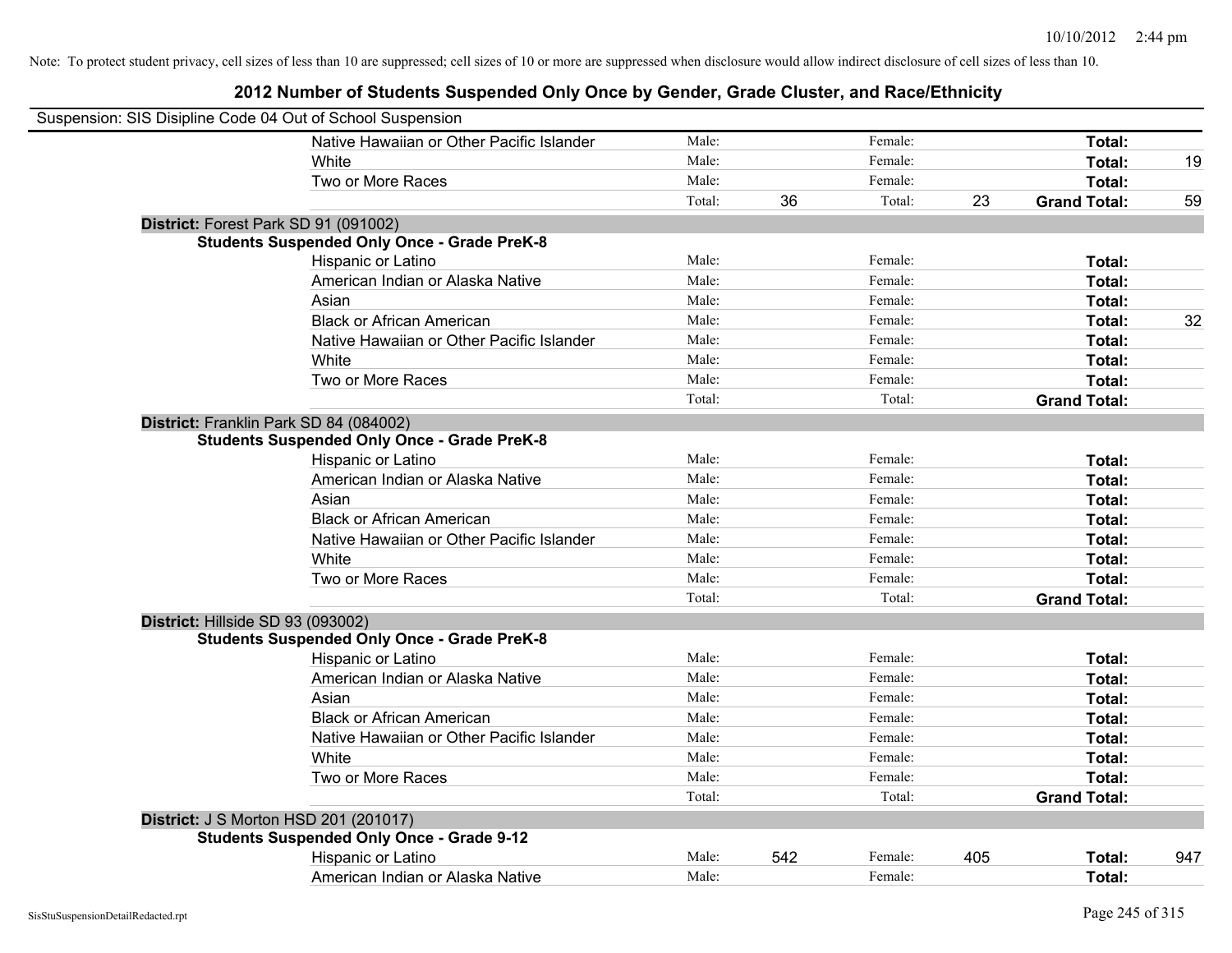#### **2012 Number of Students Suspended Only Once by Gender, Grade Cluster, and Race/Ethnicity**

|                                  | Suspension: SIS Disipline Code 04 Out of School Suspension |        |    |         |    |                     |    |
|----------------------------------|------------------------------------------------------------|--------|----|---------|----|---------------------|----|
|                                  | Asian                                                      | Male:  |    | Female: |    | Total:              |    |
|                                  | <b>Black or African American</b>                           | Male:  | 30 | Female: | 24 | Total:              | 54 |
|                                  | Native Hawaiian or Other Pacific Islander                  | Male:  |    | Female: |    | Total:              |    |
|                                  | White                                                      | Male:  | 31 | Female: | 20 | Total:              | 51 |
|                                  | Two or More Races                                          | Male:  |    | Female: |    | Total:              |    |
|                                  |                                                            | Total: |    | Total:  |    | <b>Grand Total:</b> |    |
| District: Komarek SD 94 (094002) |                                                            |        |    |         |    |                     |    |
|                                  | <b>Students Suspended Only Once - Grade PreK-8</b>         |        |    |         |    |                     |    |
|                                  | Hispanic or Latino                                         | Male:  |    | Female: |    | Total:              |    |
|                                  | American Indian or Alaska Native                           | Male:  |    | Female: |    | Total:              |    |
|                                  | Asian                                                      | Male:  |    | Female: |    | Total:              |    |
|                                  | <b>Black or African American</b>                           | Male:  |    | Female: |    | Total:              |    |
|                                  | Native Hawaiian or Other Pacific Islander                  | Male:  |    | Female: |    | Total:              |    |
|                                  | White                                                      | Male:  |    | Female: |    | Total:              |    |
|                                  | Two or More Races                                          | Male:  |    | Female: |    | Total:              |    |
|                                  |                                                            | Total: |    | Total:  |    | <b>Grand Total:</b> | 18 |
|                                  | District: La Grange SD 102 (102002)                        |        |    |         |    |                     |    |
|                                  | <b>Students Suspended Only Once - Grade PreK-8</b>         |        |    |         |    |                     |    |
|                                  | Hispanic or Latino                                         | Male:  |    | Female: |    | Total:              |    |
|                                  | American Indian or Alaska Native                           | Male:  |    | Female: |    | Total:              |    |
|                                  | Asian                                                      | Male:  |    | Female: |    | Total:              |    |
|                                  | <b>Black or African American</b>                           | Male:  |    | Female: |    | Total:              |    |
|                                  | Native Hawaiian or Other Pacific Islander                  | Male:  |    | Female: |    | Total:              |    |
|                                  | White                                                      | Male:  |    | Female: |    | Total:              |    |
|                                  | Two or More Races                                          | Male:  |    | Female: |    | Total:              |    |
|                                  |                                                            | Total: |    | Total:  |    | <b>Grand Total:</b> | 12 |
|                                  | District: LaGrange Highlands SD 106 (106002)               |        |    |         |    |                     |    |
|                                  | <b>Students Suspended Only Once - Grade PreK-8</b>         |        |    |         |    |                     |    |
|                                  | Hispanic or Latino                                         | Male:  |    | Female: |    | Total:              |    |
|                                  | American Indian or Alaska Native                           | Male:  |    | Female: |    | Total:              |    |
|                                  | Asian                                                      | Male:  |    | Female: |    | Total:              |    |
|                                  | <b>Black or African American</b>                           | Male:  |    | Female: |    | Total:              |    |
|                                  | Native Hawaiian or Other Pacific Islander                  | Male:  |    | Female: |    | Total:              |    |
|                                  | White                                                      | Male:  |    | Female: |    | Total:              |    |
|                                  | Two or More Races                                          | Male:  |    | Female: |    | Total:              |    |
|                                  |                                                            | Total: |    | Total:  |    | <b>Grand Total:</b> |    |

**Students Suspended Only Once - Grade 9-12**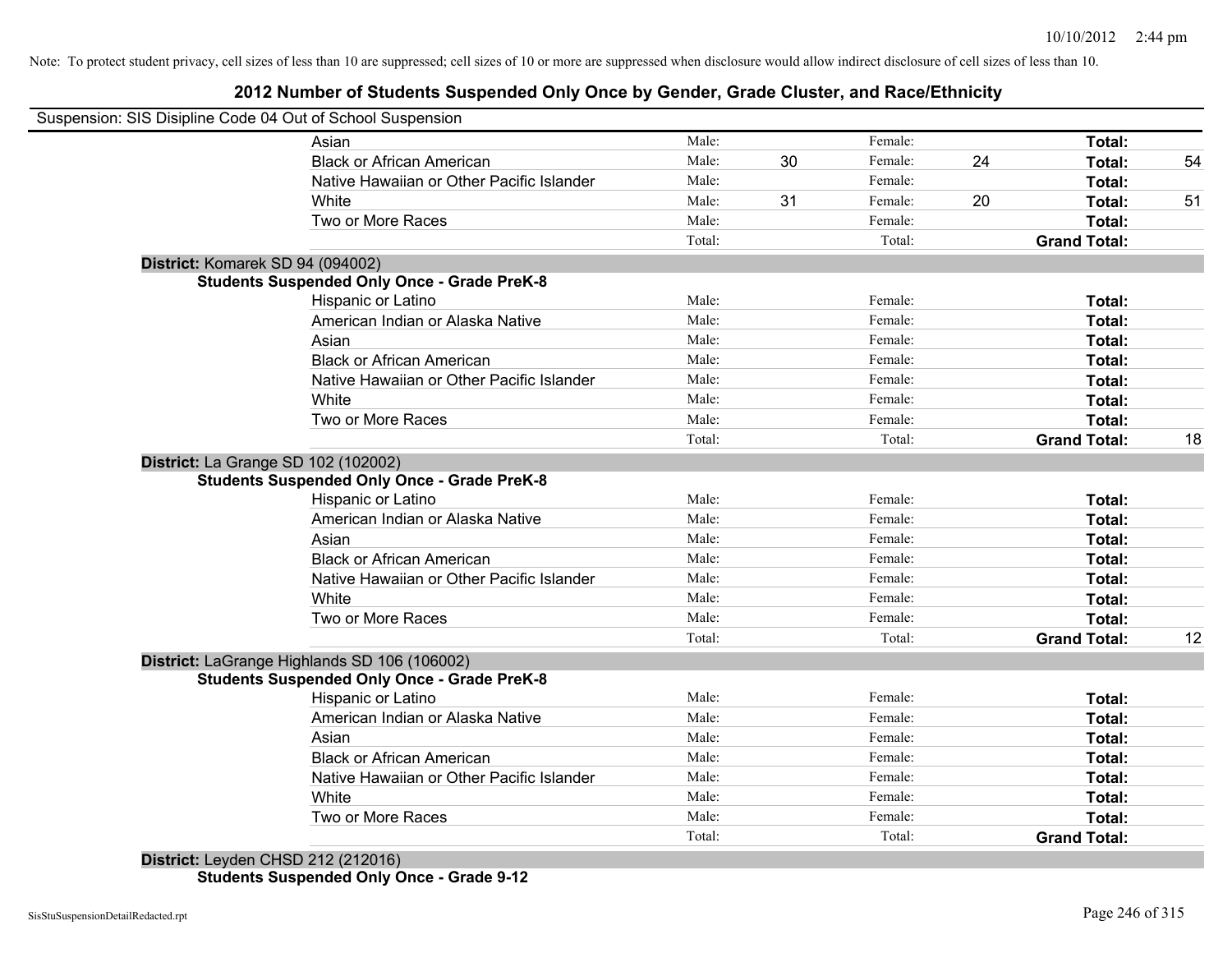| Suspension: SIS Disipline Code 04 Out of School Suspension |        |     |         |    |                     |     |
|------------------------------------------------------------|--------|-----|---------|----|---------------------|-----|
| Hispanic or Latino                                         | Male:  | 110 | Female: | 52 | Total:              | 162 |
| American Indian or Alaska Native                           | Male:  |     | Female: |    | Total:              |     |
| Asian                                                      | Male:  |     | Female: |    | Total:              |     |
| <b>Black or African American</b>                           | Male:  |     | Female: |    | Total:              | 12  |
| Native Hawaiian or Other Pacific Islander                  | Male:  |     | Female: |    | Total:              |     |
| White                                                      | Male:  | 44  | Female: | 26 | Total:              | 70  |
| Two or More Races                                          | Male:  |     | Female: |    | Total:              |     |
|                                                            | Total: |     | Total:  |    | <b>Grand Total:</b> | 256 |
| District: Lindop SD 92 (092002)                            |        |     |         |    |                     |     |
| <b>Students Suspended Only Once - Grade PreK-8</b>         |        |     |         |    |                     |     |
| Hispanic or Latino                                         | Male:  |     | Female: |    | Total:              |     |
| American Indian or Alaska Native                           | Male:  |     | Female: |    | Total:              |     |
| Asian                                                      | Male:  |     | Female: |    | Total:              |     |
| <b>Black or African American</b>                           | Male:  |     | Female: |    | Total:              | 32  |
| Native Hawaiian or Other Pacific Islander                  | Male:  |     | Female: |    | Total:              |     |
| White                                                      | Male:  |     | Female: |    | Total:              |     |
| Two or More Races                                          | Male:  |     | Female: |    | Total:              |     |
|                                                            | Total: |     | Total:  |    | <b>Grand Total:</b> |     |
| District: Lyons SD 103 (103002)                            |        |     |         |    |                     |     |
| <b>Students Suspended Only Once - Grade PreK-8</b>         |        |     |         |    |                     |     |
| Hispanic or Latino                                         | Male:  |     | Female: |    | Total:              |     |
| American Indian or Alaska Native                           | Male:  |     | Female: |    | Total:              |     |
| Asian                                                      | Male:  |     | Female: |    | Total:              |     |
| <b>Black or African American</b>                           | Male:  |     | Female: |    | Total:              |     |
| Native Hawaiian or Other Pacific Islander                  | Male:  |     | Female: |    | Total:              |     |
| White                                                      | Male:  |     | Female: |    | Total:              |     |
| Two or More Races                                          | Male:  |     | Female: |    | Total:              |     |
|                                                            | Total: |     | Total:  |    | <b>Grand Total:</b> |     |
| District: Lyons Twp HSD 204 (204017)                       |        |     |         |    |                     |     |
| <b>Students Suspended Only Once - Grade 9-12</b>           |        |     |         |    |                     |     |
| Hispanic or Latino                                         | Male:  |     | Female: |    | Total:              | 11  |
| American Indian or Alaska Native                           | Male:  |     | Female: |    | Total:              |     |
| Asian                                                      | Male:  |     | Female: |    | Total:              |     |
| <b>Black or African American</b>                           | Male:  |     | Female: |    | Total:              |     |
| Native Hawaiian or Other Pacific Islander                  | Male:  |     | Female: |    | Total:              |     |
| White                                                      | Male:  |     | Female: |    | Total:              | 27  |
| Two or More Races                                          | Male:  |     | Female: |    | Total:              |     |
|                                                            | Total: |     | Total:  |    | <b>Grand Total:</b> |     |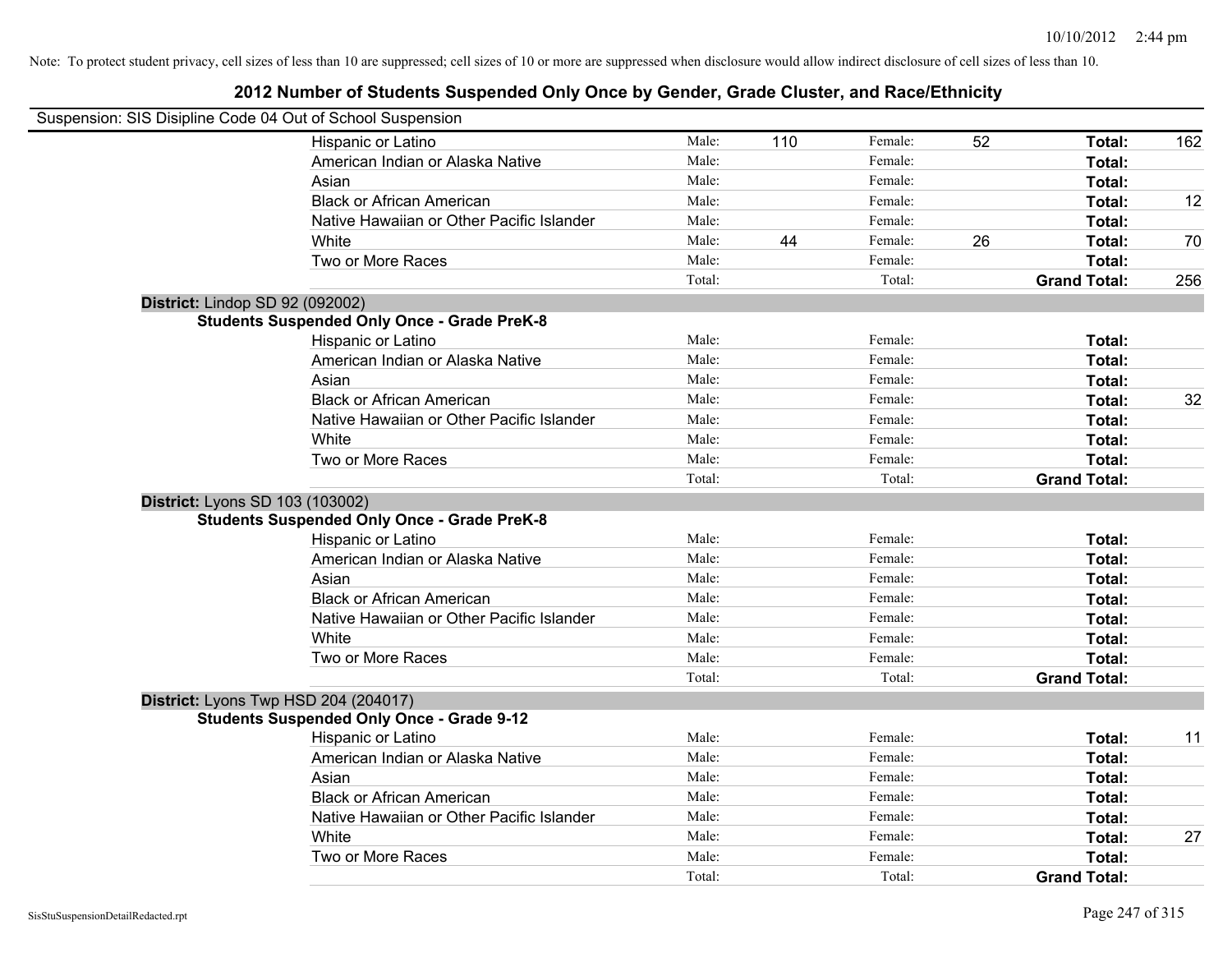| Suspension: SIS Disipline Code 04 Out of School Suspension |                                                      |        |     |         |    |                     |     |
|------------------------------------------------------------|------------------------------------------------------|--------|-----|---------|----|---------------------|-----|
|                                                            | District: MacNeal Health Network (014300)            |        |     |         |    |                     |     |
|                                                            | <b>Students Suspended Only Once - Grade 9-12</b>     |        |     |         |    |                     |     |
|                                                            | Hispanic or Latino                                   | Male:  |     | Female: |    | Total:              |     |
|                                                            | American Indian or Alaska Native                     | Male:  |     | Female: |    | Total:              |     |
|                                                            | Asian                                                | Male:  |     | Female: |    | Total:              |     |
|                                                            | <b>Black or African American</b>                     | Male:  |     | Female: |    | Total:              |     |
|                                                            | Native Hawaiian or Other Pacific Islander            | Male:  |     | Female: |    | Total:              |     |
|                                                            | White                                                | Male:  |     | Female: |    | Total:              |     |
|                                                            | Two or More Races                                    | Male:  |     | Female: |    | Total:              |     |
|                                                            |                                                      | Total: |     | Total:  |    | <b>Grand Total:</b> |     |
| District: Mannheim SD 83 (083002)                          |                                                      |        |     |         |    |                     |     |
|                                                            | <b>Students Suspended Only Once - Grade PreK-8</b>   |        |     |         |    |                     |     |
|                                                            | Hispanic or Latino                                   | Male:  | 25  | Female: | 11 | Total:              | 36  |
|                                                            | American Indian or Alaska Native                     | Male:  |     | Female: |    | Total:              |     |
|                                                            | Asian                                                | Male:  |     | Female: |    | Total:              |     |
|                                                            | <b>Black or African American</b>                     | Male:  |     | Female: |    | Total:              |     |
|                                                            | Native Hawaiian or Other Pacific Islander            | Male:  |     | Female: |    | Total:              |     |
|                                                            | White                                                | Male:  |     | Female: |    | Total:              | 14  |
|                                                            | Two or More Races                                    | Male:  |     | Female: |    | Total:              |     |
|                                                            |                                                      | Total: |     | Total:  |    | <b>Grand Total:</b> |     |
|                                                            | District: Maywood-Melrose Park-Broadview 89 (089002) |        |     |         |    |                     |     |
|                                                            | <b>Students Suspended Only Once - Grade PreK-8</b>   |        |     |         |    |                     |     |
|                                                            | Hispanic or Latino                                   | Male:  | 32  | Female: | 13 | Total:              | 45  |
|                                                            | American Indian or Alaska Native                     | Male:  |     | Female: |    | Total:              |     |
|                                                            | Asian                                                | Male:  |     | Female: |    | Total:              |     |
|                                                            | <b>Black or African American</b>                     | Male:  | 124 | Female: | 79 | Total:              | 203 |
|                                                            | Native Hawaiian or Other Pacific Islander            | Male:  |     | Female: |    | Total:              |     |
|                                                            | White                                                | Male:  |     | Female: |    | Total:              |     |
|                                                            | Two or More Races                                    | Male:  |     | Female: |    | Total:              |     |
|                                                            |                                                      | Total: |     | Total:  |    | <b>Grand Total:</b> |     |
| District: Norridge SD 80 (080002)                          |                                                      |        |     |         |    |                     |     |
|                                                            | <b>Students Suspended Only Once - Grade PreK-8</b>   |        |     |         |    |                     |     |
|                                                            | Hispanic or Latino                                   | Male:  |     | Female: |    | Total:              |     |
|                                                            | American Indian or Alaska Native                     | Male:  |     | Female: |    | Total:              |     |
|                                                            | Asian                                                | Male:  |     | Female: |    | Total:              |     |
|                                                            | <b>Black or African American</b>                     | Male:  |     | Female: |    | Total:              |     |
|                                                            | Native Hawaiian or Other Pacific Islander            | Male:  |     | Female: |    | Total:              |     |
|                                                            | White                                                | Male:  |     | Female: |    | Total:              | 10  |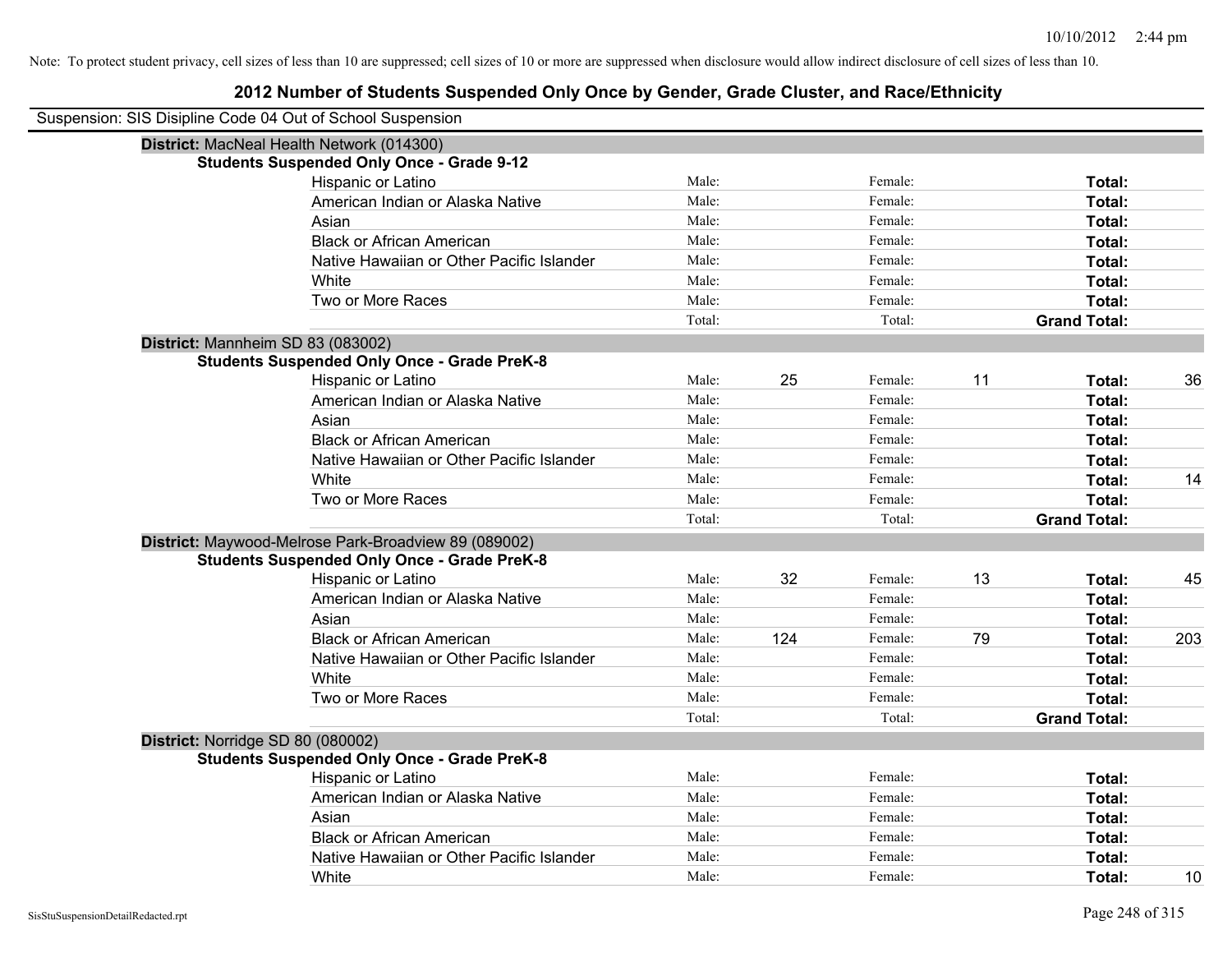| Suspension: SIS Disipline Code 04 Out of School Suspension |        |    |         |    |                     |    |
|------------------------------------------------------------|--------|----|---------|----|---------------------|----|
| Two or More Races                                          | Male:  |    | Female: |    | Total:              |    |
|                                                            | Total: |    | Total:  |    | <b>Grand Total:</b> |    |
| District: Oak Park - River Forest SD 200 (200013)          |        |    |         |    |                     |    |
| <b>Students Suspended Only Once - Grade 9-12</b>           |        |    |         |    |                     |    |
| Hispanic or Latino                                         | Male:  |    | Female: |    | Total:              | 11 |
| American Indian or Alaska Native                           | Male:  |    | Female: |    | Total:              |    |
| Asian                                                      | Male:  |    | Female: |    | Total:              |    |
| <b>Black or African American</b>                           | Male:  | 39 | Female: | 19 | Total:              | 58 |
| Native Hawaiian or Other Pacific Islander                  | Male:  |    | Female: |    | Total:              |    |
| White                                                      | Male:  |    | Female: |    | Total:              | 17 |
| Two or More Races                                          | Male:  |    | Female: |    | Total:              |    |
|                                                            | Total: |    | Total:  |    | <b>Grand Total:</b> |    |
| District: Oak Park ESD 97 (097002)                         |        |    |         |    |                     |    |
| <b>Students Suspended Only Once - Grade PreK-8</b>         |        |    |         |    |                     |    |
| Hispanic or Latino                                         | Male:  |    | Female: |    | Total:              |    |
| American Indian or Alaska Native                           | Male:  |    | Female: |    | Total:              |    |
| Asian                                                      | Male:  |    | Female: |    | Total:              |    |
| <b>Black or African American</b>                           | Male:  |    | Female: |    | Total:              | 24 |
| Native Hawaiian or Other Pacific Islander                  | Male:  |    | Female: |    | Total:              |    |
| White                                                      | Male:  |    | Female: |    | Total:              |    |
| Two or More Races                                          | Male:  |    | Female: |    | Total:              |    |
|                                                            | Total: |    | Total:  |    | <b>Grand Total:</b> | 38 |
| District: Pennoyer SD 79 (079002)                          |        |    |         |    |                     |    |
| <b>Students Suspended Only Once - Grade PreK-8</b>         |        |    |         |    |                     |    |
| Hispanic or Latino                                         | Male:  |    | Female: |    | Total:              |    |
| American Indian or Alaska Native                           | Male:  |    | Female: |    | Total:              |    |
| Asian                                                      | Male:  |    | Female: |    | Total:              |    |
| <b>Black or African American</b>                           | Male:  |    | Female: |    | Total:              |    |
| Native Hawaiian or Other Pacific Islander                  | Male:  |    | Female: |    | Total:              |    |
| White                                                      | Male:  |    | Female: |    | Total:              |    |
| Two or More Races                                          | Male:  |    | Female: |    | Total:              |    |
|                                                            | Total: |    | Total:  |    | <b>Grand Total:</b> |    |
| District: Pleasantdale SD 107 (107002)                     |        |    |         |    |                     |    |
| <b>Students Suspended Only Once - Grade PreK-8</b>         |        |    |         |    |                     |    |
| Hispanic or Latino                                         | Male:  |    | Female: |    | Total:              |    |
| American Indian or Alaska Native                           | Male:  |    | Female: |    | Total:              |    |
| Asian                                                      | Male:  |    | Female: |    | Total:              |    |
| <b>Black or African American</b>                           | Male:  |    | Female: |    | Total:              |    |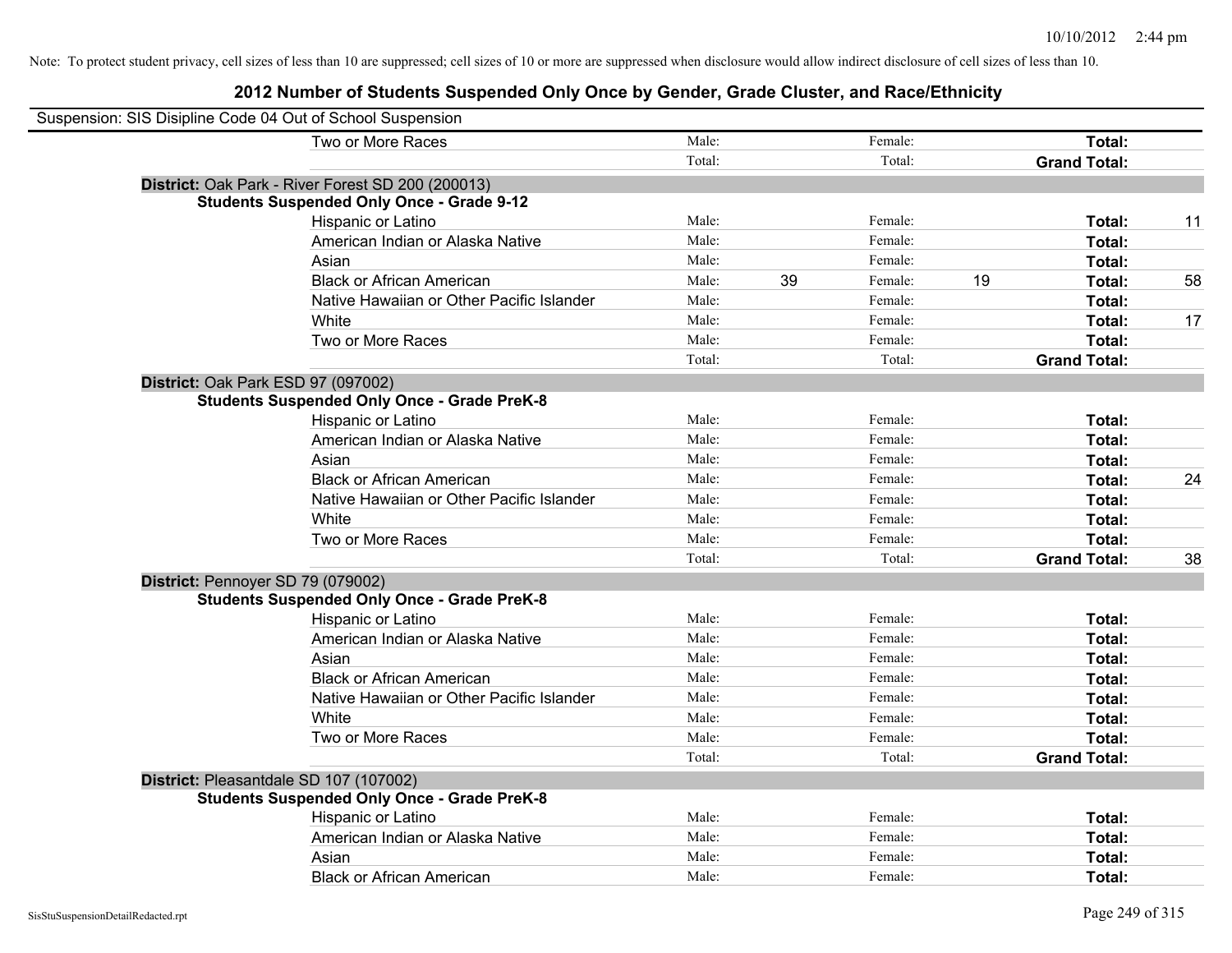| Suspension: SIS Disipline Code 04 Out of School Suspension |        |     |         |     |                     |     |
|------------------------------------------------------------|--------|-----|---------|-----|---------------------|-----|
| Native Hawaiian or Other Pacific Islander                  | Male:  |     | Female: |     | Total:              |     |
| White                                                      | Male:  |     | Female: |     | Total:              | 13  |
| Two or More Races                                          | Male:  |     | Female: |     | Total:              |     |
|                                                            | Total: |     | Total:  |     | <b>Grand Total:</b> |     |
| District: Proviso Area Exceptional Child (803060)          |        |     |         |     |                     |     |
| <b>Students Suspended Only Once - Grade 9-12</b>           |        |     |         |     |                     |     |
| Hispanic or Latino                                         | Male:  |     | Female: |     | Total:              |     |
| American Indian or Alaska Native                           | Male:  |     | Female: |     | Total:              |     |
| Asian                                                      | Male:  |     | Female: |     | Total:              |     |
| <b>Black or African American</b>                           | Male:  |     | Female: |     | Total:              |     |
| Native Hawaiian or Other Pacific Islander                  | Male:  |     | Female: |     | Total:              |     |
| White                                                      | Male:  |     | Female: |     | Total:              |     |
| Two or More Races                                          | Male:  |     | Female: |     | Total:              |     |
|                                                            | Total: |     | Total:  |     | <b>Grand Total:</b> |     |
| District: Proviso Twp HSD 209 (209017)                     |        |     |         |     |                     |     |
| <b>Students Suspended Only Once - Grade 9-12</b>           |        |     |         |     |                     |     |
| Hispanic or Latino                                         | Male:  | 108 | Female: | 71  | Total:              | 179 |
| American Indian or Alaska Native                           | Male:  |     | Female: |     | Total:              |     |
| Asian                                                      | Male:  |     | Female: |     | Total:              |     |
| <b>Black or African American</b>                           | Male:  | 215 | Female: | 204 | Total:              | 419 |
| Native Hawaiian or Other Pacific Islander                  | Male:  |     | Female: |     | Total:              |     |
| White                                                      | Male:  |     | Female: |     | Total:              |     |
| Two or More Races                                          | Male:  |     | Female: |     | Total:              |     |
|                                                            | Total: |     | Total:  |     | <b>Grand Total:</b> | 609 |
| <b>District: Rhodes SD 84-5 (084502)</b>                   |        |     |         |     |                     |     |
| <b>Students Suspended Only Once - Grade PreK-8</b>         |        |     |         |     |                     |     |
| Hispanic or Latino                                         | Male:  |     | Female: |     | Total:              | 10  |
| American Indian or Alaska Native                           | Male:  |     | Female: |     | Total:              |     |
| Asian                                                      | Male:  |     | Female: |     | Total:              |     |
| <b>Black or African American</b>                           | Male:  |     | Female: |     | Total:              |     |
| Native Hawaiian or Other Pacific Islander                  | Male:  |     | Female: |     | Total:              |     |
| White                                                      | Male:  |     | Female: |     | Total:              |     |
| Two or More Races                                          | Male:  |     | Female: |     | Total:              |     |
|                                                            | Total: |     | Total:  |     | <b>Grand Total:</b> |     |
| District: Ridgewood CHSD 234 (234016)                      |        |     |         |     |                     |     |
| <b>Students Suspended Only Once - Grade 9-12</b>           |        |     |         |     |                     |     |
| Hispanic or Latino                                         | Male:  |     | Female: |     | Total:              | 16  |
| American Indian or Alaska Native                           | Male:  |     | Female: |     | Total:              |     |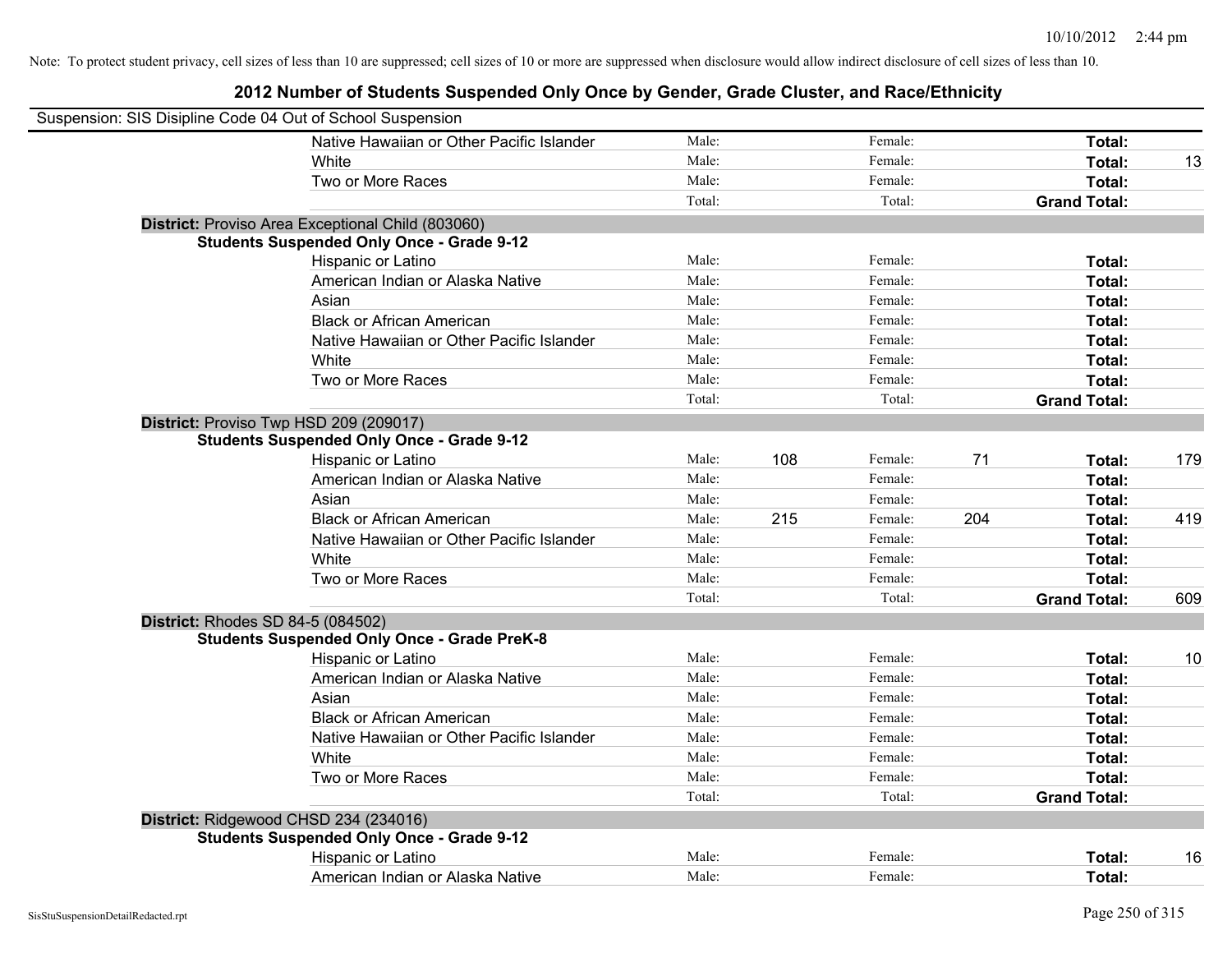#### **2012 Number of Students Suspended Only Once by Gender, Grade Cluster, and Race/Ethnicity**

|                                    | Suspension: SIS Disipline Code 04 Out of School Suspension               |        |         |                     |    |
|------------------------------------|--------------------------------------------------------------------------|--------|---------|---------------------|----|
|                                    | Asian                                                                    | Male:  | Female: | Total:              |    |
|                                    | <b>Black or African American</b>                                         | Male:  | Female: | Total:              |    |
|                                    | Native Hawaiian or Other Pacific Islander                                | Male:  | Female: | Total:              |    |
|                                    | White                                                                    | Male:  | Female: | Total:              | 28 |
|                                    | Two or More Races                                                        | Male:  | Female: | Total:              |    |
|                                    |                                                                          | Total: | Total:  | <b>Grand Total:</b> |    |
|                                    | District: River Forest SD 90 (090002)                                    |        |         |                     |    |
|                                    | <b>Students Suspended Only Once - Grade PreK-8</b>                       |        |         |                     |    |
|                                    | Hispanic or Latino                                                       | Male:  | Female: | Total:              |    |
|                                    | American Indian or Alaska Native                                         | Male:  | Female: | Total:              |    |
|                                    | Asian                                                                    | Male:  | Female: | Total:              |    |
|                                    | <b>Black or African American</b>                                         | Male:  | Female: | Total:              |    |
|                                    | Native Hawaiian or Other Pacific Islander                                | Male:  | Female: | Total:              |    |
|                                    | White                                                                    | Male:  | Female: | Total:              |    |
|                                    | Two or More Races                                                        | Male:  | Female: | Total:              |    |
|                                    |                                                                          | Total: | Total:  | <b>Grand Total:</b> |    |
|                                    | <b>District: River Grove SD 85-5 (085502)</b>                            |        |         |                     |    |
|                                    | <b>Students Suspended Only Once - Grade PreK-8</b><br>Hispanic or Latino | Male:  | Female: | Total:              |    |
|                                    | American Indian or Alaska Native                                         | Male:  | Female: | Total:              |    |
|                                    |                                                                          | Male:  | Female: |                     |    |
|                                    | Asian<br><b>Black or African American</b>                                | Male:  | Female: | Total:              |    |
|                                    |                                                                          | Male:  |         | Total:              |    |
|                                    | Native Hawaiian or Other Pacific Islander                                | Male:  | Female: | Total:              |    |
|                                    | White                                                                    | Male:  | Female: | Total:              |    |
|                                    | Two or More Races                                                        |        | Female: | Total:              |    |
|                                    |                                                                          | Total: | Total:  | <b>Grand Total:</b> | 16 |
| District: Riverside SD 96 (096002) |                                                                          |        |         |                     |    |
|                                    | <b>Students Suspended Only Once - Grade PreK-8</b>                       |        |         |                     |    |
|                                    | Hispanic or Latino                                                       | Male:  | Female: | Total:              |    |
|                                    | American Indian or Alaska Native                                         | Male:  | Female: | Total:              |    |
|                                    | Asian                                                                    | Male:  | Female: | Total:              |    |
|                                    | <b>Black or African American</b>                                         | Male:  | Female: | Total:              |    |
|                                    | Native Hawaiian or Other Pacific Islander                                | Male:  | Female: | Total:              |    |
|                                    | White                                                                    | Male:  | Female: | Total:              |    |
|                                    | Two or More Races                                                        | Male:  | Female: | Total:              |    |
|                                    |                                                                          | Total: | Total:  | <b>Grand Total:</b> | 16 |
|                                    | District: Riverside-Brookfield Twp SD 208 (208017)                       |        |         |                     |    |

**Students Suspended Only Once - Grade 9-12**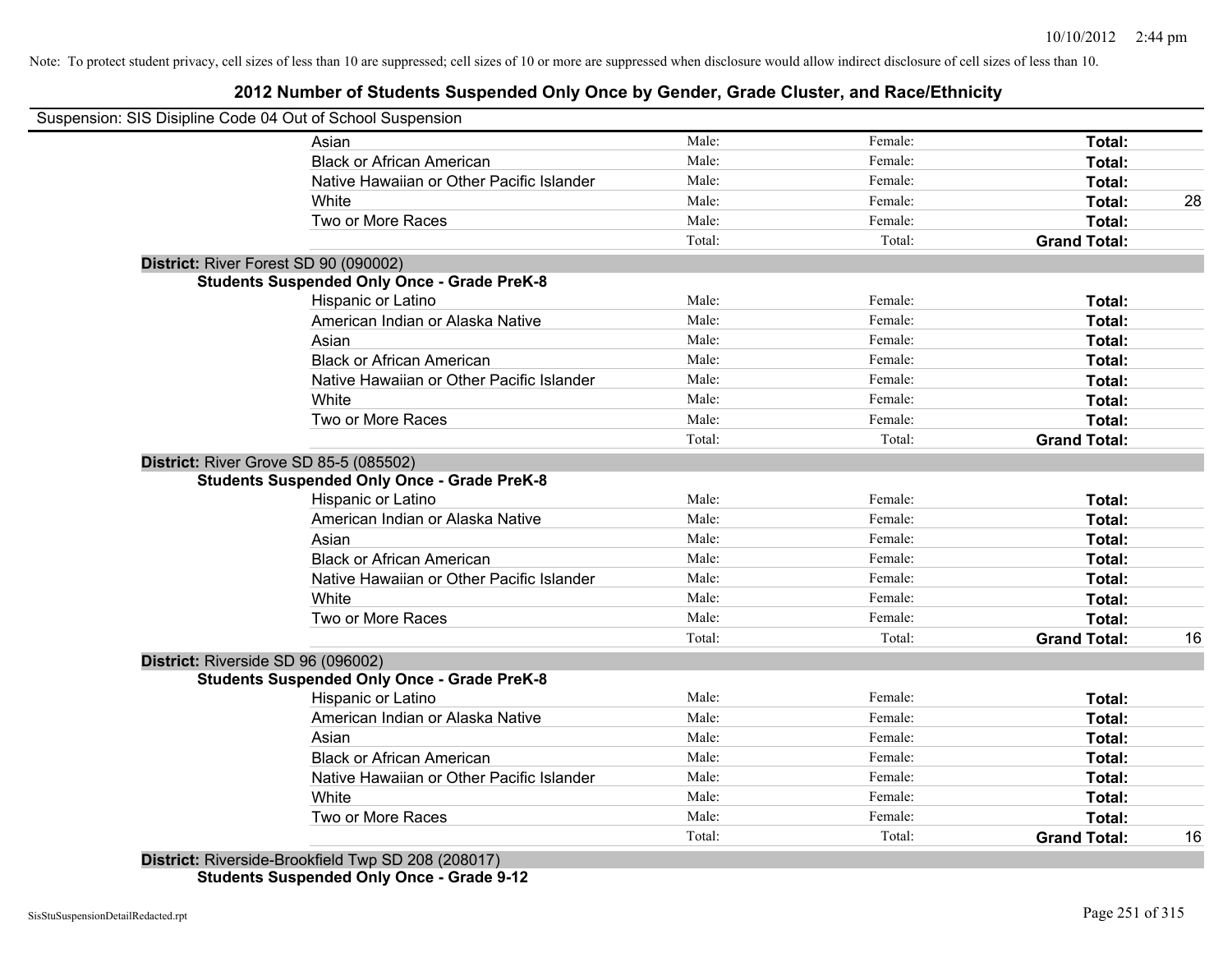| Suspension: SIS Disipline Code 04 Out of School Suspension |        |         |                     |    |
|------------------------------------------------------------|--------|---------|---------------------|----|
| Hispanic or Latino                                         | Male:  | Female: | Total:              | 29 |
| American Indian or Alaska Native                           | Male:  | Female: | Total:              |    |
| Asian                                                      | Male:  | Female: | Total:              |    |
| <b>Black or African American</b>                           | Male:  | Female: | Total:              |    |
| Native Hawaiian or Other Pacific Islander                  | Male:  | Female: | Total:              |    |
| White                                                      | Male:  | Female: | Total:              | 33 |
| Two or More Races                                          | Male:  | Female: | Total:              |    |
|                                                            | Total: | Total:  | <b>Grand Total:</b> |    |
| District: Rosemont ESD 78 (078002)                         |        |         |                     |    |
| <b>Students Suspended Only Once - Grade PreK-8</b>         |        |         |                     |    |
| Hispanic or Latino                                         | Male:  | Female: | Total:              |    |
| American Indian or Alaska Native                           | Male:  | Female: | Total:              |    |
| Asian                                                      | Male:  | Female: | Total:              |    |
| <b>Black or African American</b>                           | Male:  | Female: | Total:              |    |
| Native Hawaiian or Other Pacific Islander                  | Male:  | Female: | Total:              |    |
| White                                                      | Male:  | Female: | Total:              |    |
| Two or More Races                                          | Male:  | Female: | Total:              |    |
|                                                            | Total: | Total:  | <b>Grand Total:</b> |    |
| District: Schiller Park SD 81 (081002)                     |        |         |                     |    |
| <b>Students Suspended Only Once - Grade PreK-8</b>         |        |         |                     |    |
| Hispanic or Latino                                         | Male:  | Female: | Total:              |    |
| American Indian or Alaska Native                           | Male:  | Female: | Total:              |    |
| Asian                                                      | Male:  | Female: | Total:              |    |
| <b>Black or African American</b>                           | Male:  | Female: | Total:              |    |
| Native Hawaiian or Other Pacific Islander                  | Male:  | Female: | Total:              |    |
| White                                                      | Male:  | Female: | Total:              | 10 |
| Two or More Races                                          | Male:  | Female: | Total:              |    |
|                                                            | Total: | Total:  | <b>Grand Total:</b> |    |
| District: Streamwood Behavioral Healthcare (021500)        |        |         |                     |    |
| <b>Students Suspended Only Once - Grade 9-12</b>           |        |         |                     |    |
| Hispanic or Latino                                         | Male:  | Female: | Total:              |    |
| American Indian or Alaska Native                           | Male:  | Female: | Total:              |    |
| Asian                                                      | Male:  | Female: | Total:              |    |
| <b>Black or African American</b>                           | Male:  | Female: | Total:              |    |
| Native Hawaiian or Other Pacific Islander                  | Male:  | Female: | Total:              |    |
| White                                                      | Male:  | Female: | Total:              |    |
| Two or More Races                                          | Male:  | Female: | Total:              |    |
|                                                            | Total: | Total:  | <b>Grand Total:</b> |    |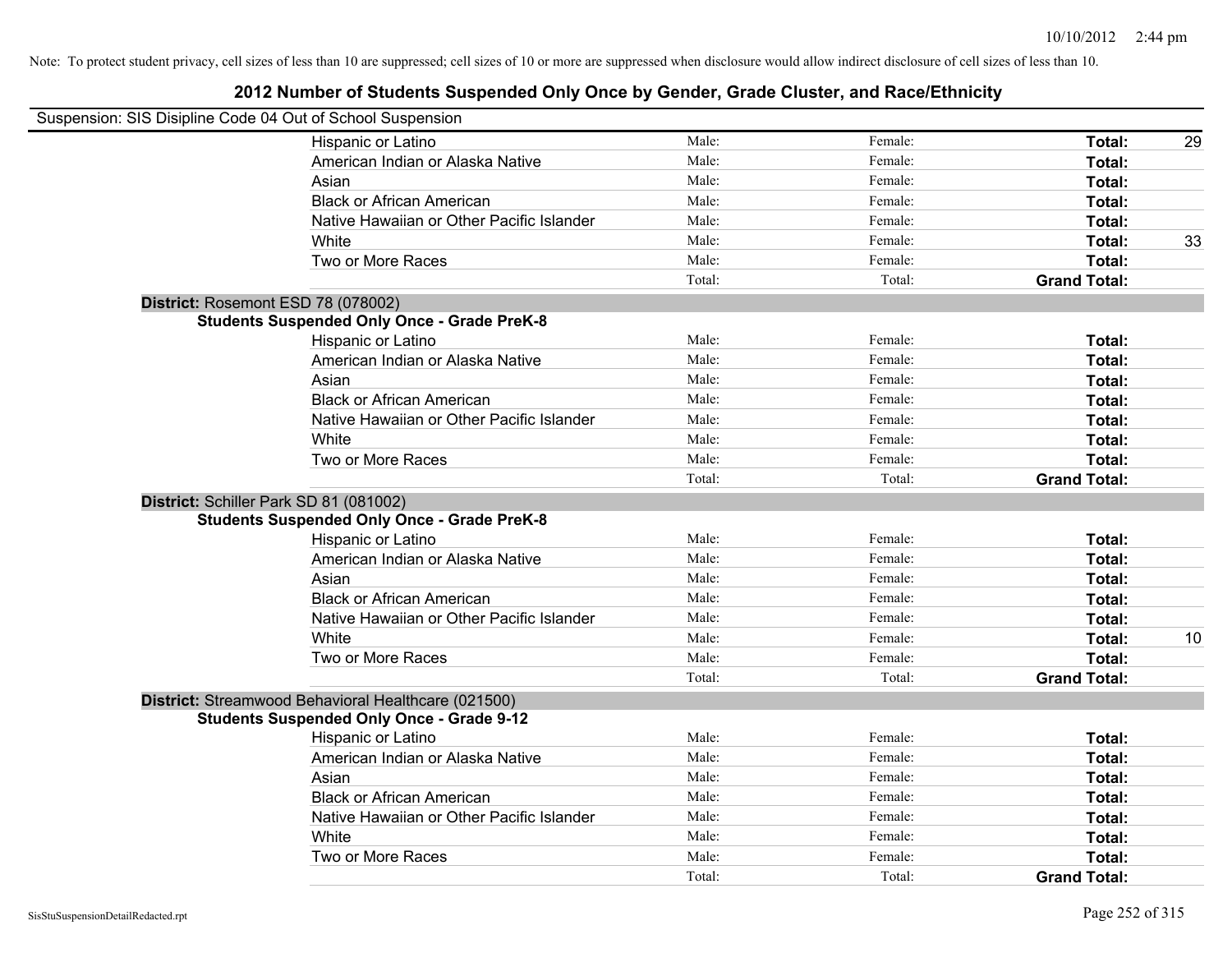|                                 | Suspension: SIS Disipline Code 04 Out of School Suspension |        |         |                     |    |
|---------------------------------|------------------------------------------------------------|--------|---------|---------------------|----|
|                                 | District: Union Ridge SD 86 (086002)                       |        |         |                     |    |
|                                 | <b>Students Suspended Only Once - Grade PreK-8</b>         |        |         |                     |    |
|                                 | Hispanic or Latino                                         | Male:  | Female: | Total:              |    |
|                                 | American Indian or Alaska Native                           | Male:  | Female: | Total:              |    |
|                                 | Asian                                                      | Male:  | Female: | Total:              |    |
|                                 | <b>Black or African American</b>                           | Male:  | Female: | Total:              |    |
|                                 | Native Hawaiian or Other Pacific Islander                  | Male:  | Female: | Total:              |    |
|                                 | White                                                      | Male:  | Female: | Total:              |    |
|                                 | Two or More Races                                          | Male:  | Female: | Total:              |    |
|                                 |                                                            | Total: | Total:  | <b>Grand Total:</b> |    |
|                                 | District: Westchester SD 92-5 (092502)                     |        |         |                     |    |
|                                 | <b>Students Suspended Only Once - Grade PreK-8</b>         |        |         |                     |    |
|                                 | Hispanic or Latino                                         | Male:  | Female: | Total:              |    |
|                                 | American Indian or Alaska Native                           | Male:  | Female: | Total:              |    |
|                                 | Asian                                                      | Male:  | Female: | Total:              |    |
|                                 | <b>Black or African American</b>                           | Male:  | Female: | Total:              | 13 |
|                                 | Native Hawaiian or Other Pacific Islander                  | Male:  | Female: | Total:              |    |
|                                 | White                                                      | Male:  | Female: | Total:              |    |
|                                 | Two or More Races                                          | Male:  | Female: | Total:              |    |
|                                 |                                                            | Total: | Total:  | <b>Grand Total:</b> | 27 |
|                                 | District: Western Springs SD 101 (101002)                  |        |         |                     |    |
|                                 | <b>Students Suspended Only Once - Grade PreK-8</b>         |        |         |                     |    |
|                                 | Hispanic or Latino                                         | Male:  | Female: | Total:              |    |
|                                 | American Indian or Alaska Native                           | Male:  | Female: | Total:              |    |
|                                 | Asian                                                      | Male:  | Female: | Total:              |    |
|                                 | <b>Black or African American</b>                           | Male:  | Female: | Total:              |    |
|                                 | Native Hawaiian or Other Pacific Islander                  | Male:  | Female: | Total:              |    |
|                                 | White                                                      | Male:  | Female: | Total:              |    |
|                                 | Two or More Races                                          | Male:  | Female: | <b>Total:</b>       |    |
|                                 |                                                            | Total: | Total:  | <b>Grand Total:</b> |    |
| County: Non-Public School (000) |                                                            |        |         |                     |    |
|                                 | District: Region 06 West Cook ISC 2 (000000)               |        |         |                     |    |
|                                 | <b>Students Suspended Only Once - Grade 9-12</b>           |        |         |                     |    |
|                                 | Hispanic or Latino                                         | Male:  | Female: | Total:              |    |
|                                 | American Indian or Alaska Native                           | Male:  | Female: | Total:              |    |
|                                 | Asian                                                      | Male:  | Female: | Total:              |    |
|                                 | <b>Black or African American</b>                           | Male:  | Female: | Total:              |    |
|                                 | Native Hawaiian or Other Pacific Islander                  | Male:  | Female: | Total:              |    |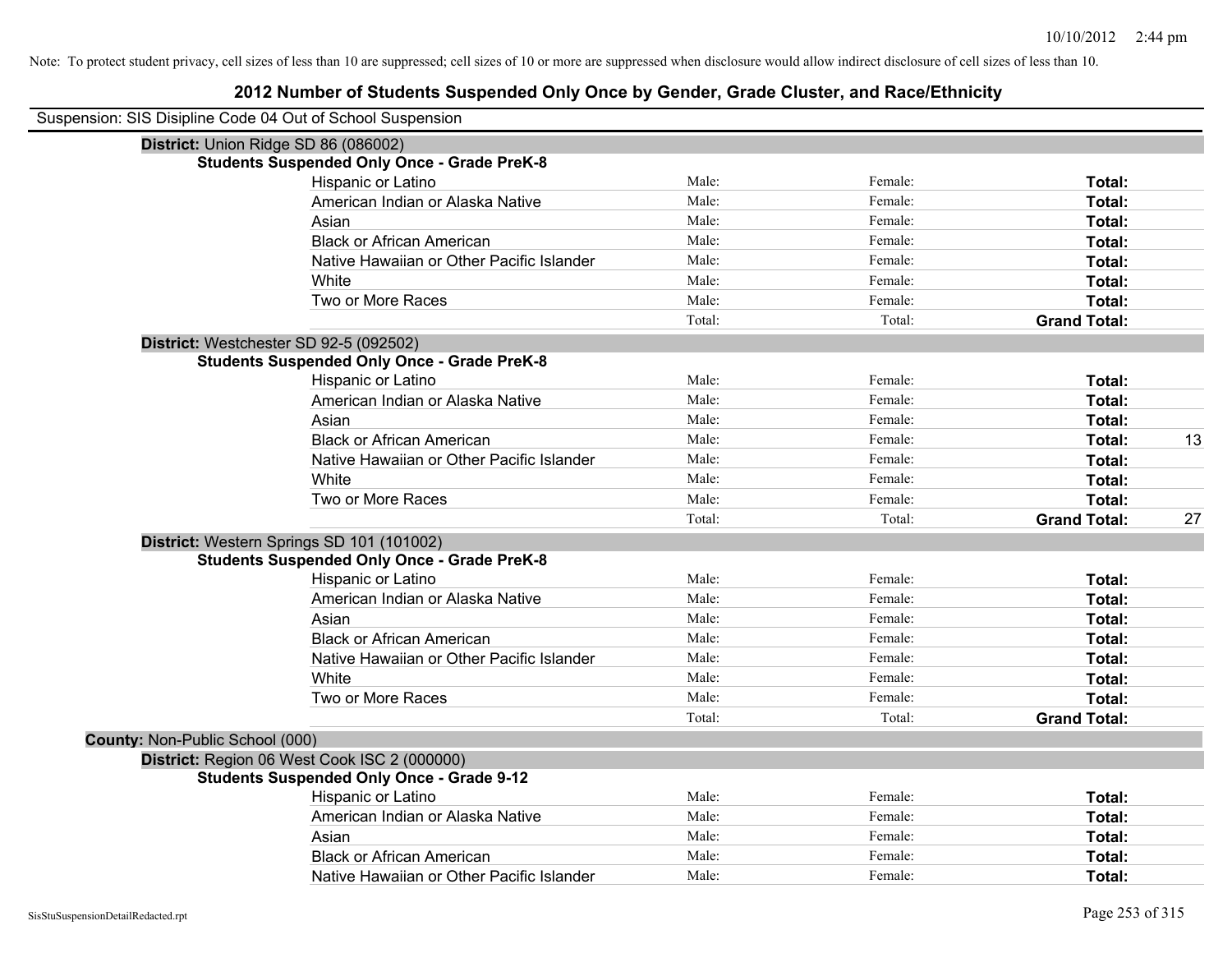## **2012 Number of Students Suspended Only Once by Gender, Grade Cluster, and Race/Ethnicity**

|                                         | Suspension: SIS Disipline Code 04 Out of School Suspension |        |         |                     |    |
|-----------------------------------------|------------------------------------------------------------|--------|---------|---------------------|----|
|                                         | White                                                      | Male:  | Female: | Total:              |    |
|                                         | Two or More Races                                          | Male:  | Female: | Total:              |    |
|                                         |                                                            | Total: | Total:  | <b>Grand Total:</b> |    |
|                                         |                                                            |        |         |                     |    |
| Region: Region 07 South Cook ISC 4 (07) |                                                            |        |         |                     |    |
| County: Cook (016)                      | District: A E R O Spec Educ Coop (806060)                  |        |         |                     |    |
|                                         | <b>Students Suspended Only Once - Grade 9-12</b>           |        |         |                     |    |
|                                         | Hispanic or Latino                                         | Male:  | Female: | Total:              |    |
|                                         | American Indian or Alaska Native                           | Male:  | Female: | Total:              |    |
|                                         | Asian                                                      | Male:  | Female: | Total:              |    |
|                                         | <b>Black or African American</b>                           | Male:  | Female: | Total:              |    |
|                                         | Native Hawaiian or Other Pacific Islander                  | Male:  | Female: | Total:              |    |
|                                         | White                                                      | Male:  | Female: | Total:              |    |
|                                         | Two or More Races                                          | Male:  | Female: | Total:              |    |
|                                         |                                                            | Total: | Total:  | <b>Grand Total:</b> |    |
|                                         | District: Alsip-Hazlgrn-Oaklwn SD 126 (126002)             |        |         |                     |    |
|                                         | <b>Students Suspended Only Once - Grade PreK-8</b>         |        |         |                     |    |
|                                         | Hispanic or Latino                                         | Male:  | Female: | Total:              |    |
|                                         | American Indian or Alaska Native                           | Male:  | Female: | Total:              |    |
|                                         | Asian                                                      | Male:  | Female: | Total:              |    |
|                                         | <b>Black or African American</b>                           | Male:  | Female: | Total:              |    |
|                                         | Native Hawaiian or Other Pacific Islander                  | Male:  | Female: | Total:              |    |
|                                         | White                                                      | Male:  | Female: | Total:              |    |
|                                         | Two or More Races                                          | Male:  | Female: | Total:              |    |
|                                         |                                                            | Total: | Total:  | <b>Grand Total:</b> | 15 |
|                                         | District: Arbor Park SD 145 (145002)                       |        |         |                     |    |
|                                         | <b>Students Suspended Only Once - Grade PreK-8</b>         |        |         |                     |    |
|                                         | Hispanic or Latino                                         | Male:  | Female: | Total:              |    |
|                                         | American Indian or Alaska Native                           | Male:  | Female: | Total:              |    |
|                                         | Asian                                                      | Male:  | Female: | Total:              |    |
|                                         | <b>Black or African American</b>                           | Male:  | Female: | Total:              |    |
|                                         | Native Hawaiian or Other Pacific Islander                  | Male:  | Female: | Total:              |    |
|                                         | White                                                      | Male:  | Female: | Total:              |    |
|                                         | Two or More Races                                          | Male:  | Female: | Total:              |    |
|                                         |                                                            | Total: | Total:  | <b>Grand Total:</b> | 14 |
|                                         | District: Argo CHSD 217 (217016)                           |        |         |                     |    |
|                                         |                                                            |        |         |                     |    |

**Students Suspended Only Once - Grade 9-12**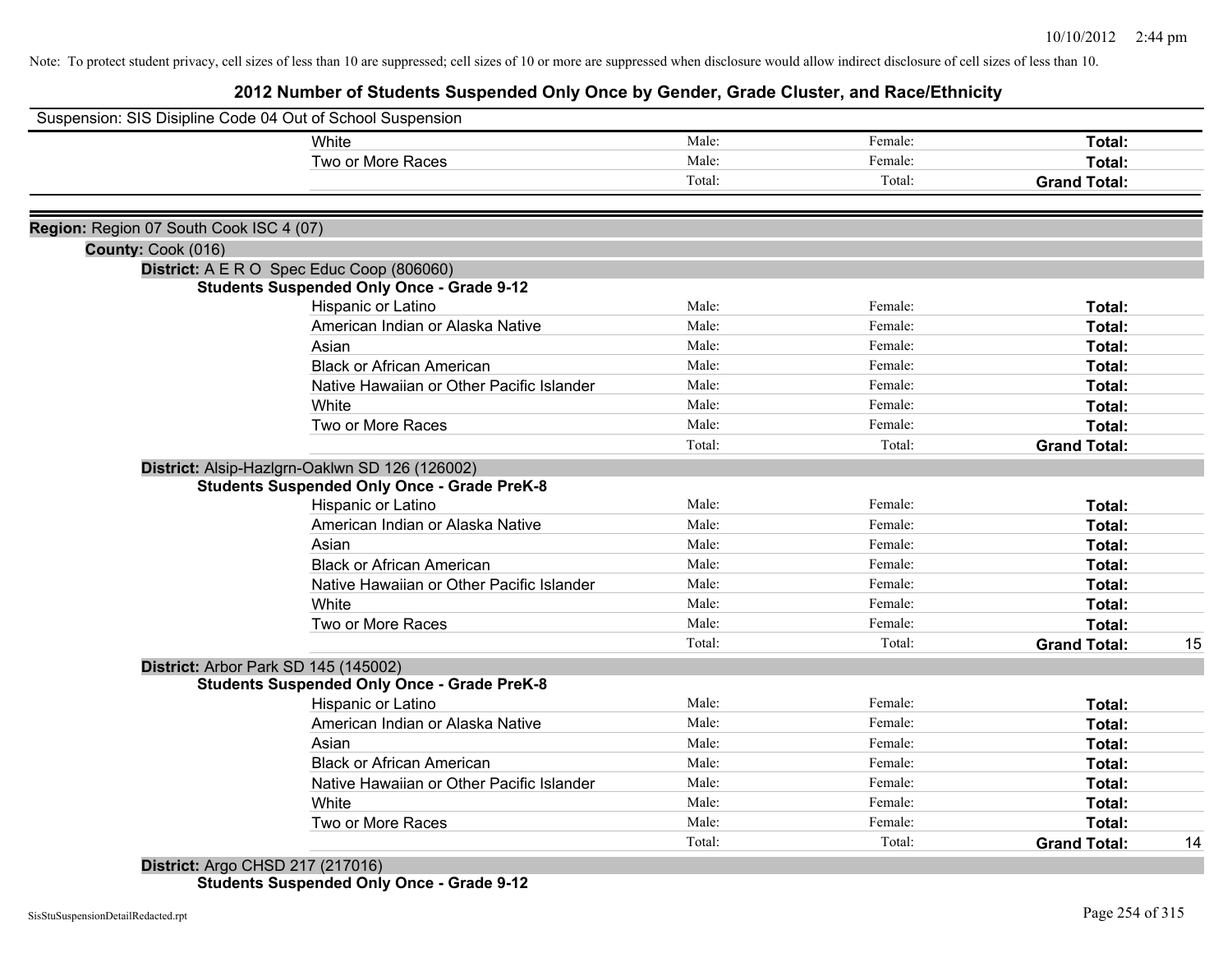| Suspension: SIS Disipline Code 04 Out of School Suspension |        |     |         |     |                     |     |
|------------------------------------------------------------|--------|-----|---------|-----|---------------------|-----|
| Hispanic or Latino                                         | Male:  | 43  | Female: | 19  | Total:              | 62  |
| American Indian or Alaska Native                           | Male:  |     | Female: |     | Total:              |     |
| Asian                                                      | Male:  |     | Female: |     | Total:              |     |
| <b>Black or African American</b>                           | Male:  | 29  | Female: | 22  | Total:              | 51  |
| Native Hawaiian or Other Pacific Islander                  | Male:  |     | Female: |     | Total:              |     |
| White                                                      | Male:  | 43  | Female: | 14  | Total:              | 57  |
| Two or More Races                                          | Male:  |     | Female: |     | Total:              |     |
|                                                            | Total: |     | Total:  |     | <b>Grand Total:</b> |     |
| District: Atwood Heights SD 125 (125002)                   |        |     |         |     |                     |     |
| <b>Students Suspended Only Once - Grade PreK-8</b>         |        |     |         |     |                     |     |
| Hispanic or Latino                                         | Male:  |     | Female: |     | Total:              |     |
| American Indian or Alaska Native                           | Male:  |     | Female: |     | Total:              |     |
| Asian                                                      | Male:  |     | Female: |     | Total:              |     |
| <b>Black or African American</b>                           | Male:  |     | Female: |     | Total:              |     |
| Native Hawaiian or Other Pacific Islander                  | Male:  |     | Female: |     | Total:              |     |
| White                                                      | Male:  |     | Female: |     | Total:              |     |
| Two or More Races                                          | Male:  |     | Female: |     | Total:              |     |
|                                                            | Total: |     | Total:  |     | <b>Grand Total:</b> |     |
| District: Bloom Twp HSD 206 (206017)                       |        |     |         |     |                     |     |
| <b>Students Suspended Only Once - Grade 9-12</b>           |        |     |         |     |                     |     |
| Hispanic or Latino                                         | Male:  | 37  | Female: | 33  | Total:              | 70  |
| American Indian or Alaska Native                           | Male:  |     | Female: |     | Total:              |     |
| Asian                                                      | Male:  |     | Female: |     | Total:              |     |
| <b>Black or African American</b>                           | Male:  | 128 | Female: | 114 | Total:              | 242 |
| Native Hawaiian or Other Pacific Islander                  | Male:  |     | Female: |     | Total:              |     |
| White                                                      | Male:  | 32  | Female: | 12  | Total:              | 44  |
| Two or More Races                                          | Male:  |     | Female: |     | Total:              | 19  |
|                                                            | Total: |     | Total:  |     | <b>Grand Total:</b> |     |
| District: Bremen CHSD 228 (228016)                         |        |     |         |     |                     |     |
| <b>Students Suspended Only Once - Grade 9-12</b>           |        |     |         |     |                     |     |
| Hispanic or Latino                                         | Male:  | 28  | Female: | 19  | Total:              | 47  |
| American Indian or Alaska Native                           | Male:  |     | Female: |     | Total:              |     |
| Asian                                                      | Male:  |     | Female: |     | Total:              |     |
| <b>Black or African American</b>                           | Male:  | 141 | Female: | 93  | Total:              | 234 |
| Native Hawaiian or Other Pacific Islander                  | Male:  |     | Female: |     | Total:              |     |
| White                                                      | Male:  | 56  | Female: | 29  | Total:              | 85  |
| Two or More Races                                          | Male:  |     | Female: |     | Total:              |     |
|                                                            | Total: |     | Total:  |     | <b>Grand Total:</b> | 376 |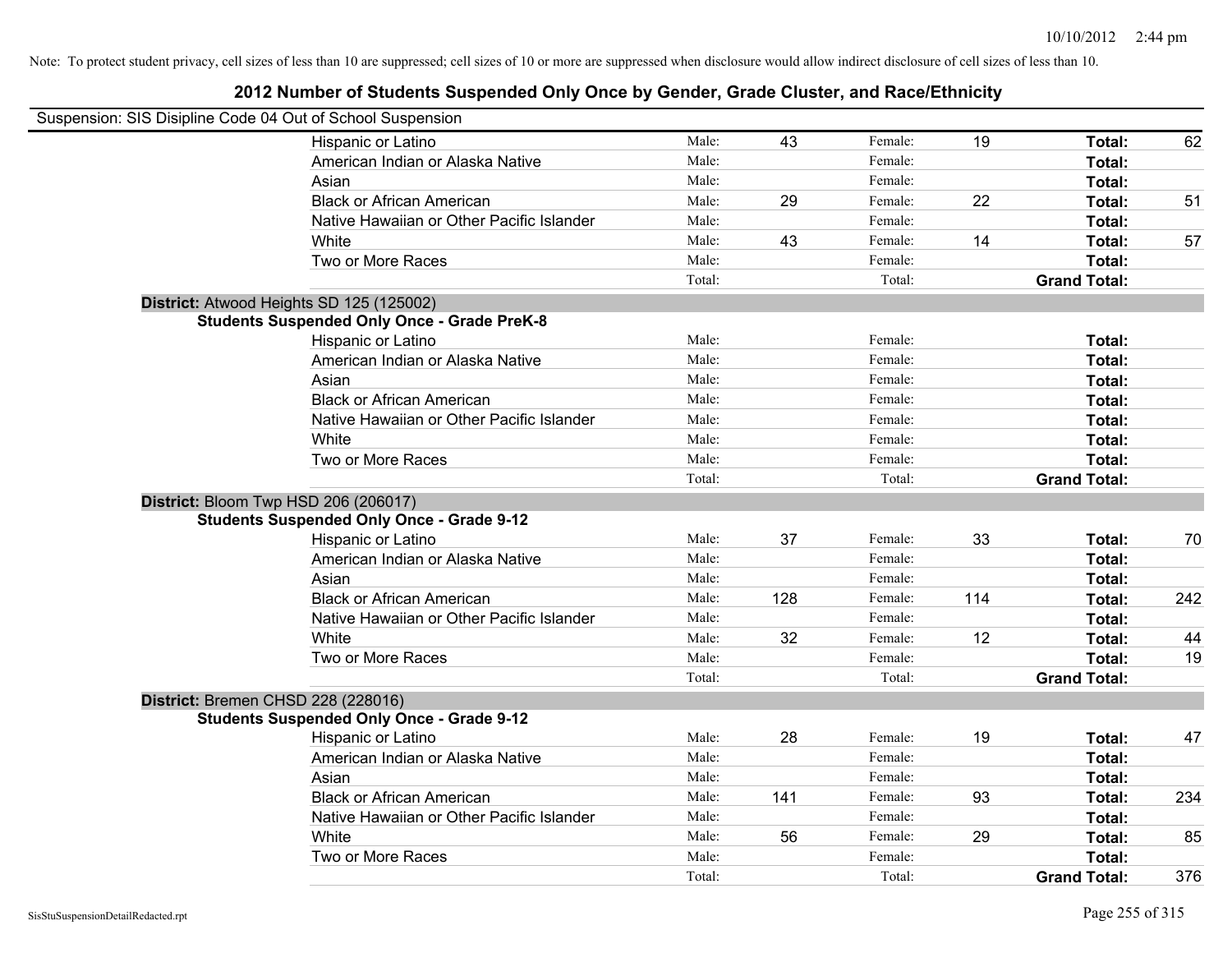| Suspension: SIS Disipline Code 04 Out of School Suspension |        |    |         |    |                     |    |
|------------------------------------------------------------|--------|----|---------|----|---------------------|----|
| District: Brookwood SD 167 (167002)                        |        |    |         |    |                     |    |
| <b>Students Suspended Only Once - Grade PreK-8</b>         |        |    |         |    |                     |    |
| Hispanic or Latino                                         | Male:  |    | Female: |    | Total:              |    |
| American Indian or Alaska Native                           | Male:  |    | Female: |    | Total:              |    |
| Asian                                                      | Male:  |    | Female: |    | Total:              |    |
| <b>Black or African American</b>                           | Male:  |    | Female: |    | Total:              | 22 |
| Native Hawaiian or Other Pacific Islander                  | Male:  |    | Female: |    | Total:              |    |
| White                                                      | Male:  |    | Female: |    | Total:              |    |
| Two or More Races                                          | Male:  |    | Female: |    | Total:              |    |
|                                                            | Total: |    | Total:  |    | <b>Grand Total:</b> |    |
| <b>District: Burbank SD 111 (111002)</b>                   |        |    |         |    |                     |    |
| <b>Students Suspended Only Once - Grade PreK-8</b>         |        |    |         |    |                     |    |
| Hispanic or Latino                                         | Male:  | 24 | Female: | 12 | Total:              | 36 |
| American Indian or Alaska Native                           | Male:  |    | Female: |    | Total:              |    |
| Asian                                                      | Male:  |    | Female: |    | Total:              |    |
| <b>Black or African American</b>                           | Male:  |    | Female: |    | Total:              |    |
| Native Hawaiian or Other Pacific Islander                  | Male:  |    | Female: |    | Total:              |    |
| White                                                      | Male:  |    | Female: |    | Total:              | 33 |
| Two or More Races                                          | Male:  |    | Female: |    | Total:              |    |
|                                                            | Total: |    | Total:  |    | <b>Grand Total:</b> |    |
| District: Burnham SD 154-5 (154502)                        |        |    |         |    |                     |    |
| <b>Students Suspended Only Once - Grade PreK-8</b>         |        |    |         |    |                     |    |
| Hispanic or Latino                                         | Male:  |    | Female: |    | Total:              |    |
| American Indian or Alaska Native                           | Male:  |    | Female: |    | Total:              |    |
| Asian                                                      | Male:  |    | Female: |    | Total:              |    |
| <b>Black or African American</b>                           | Male:  |    | Female: |    | Total:              |    |
| Native Hawaiian or Other Pacific Islander                  | Male:  |    | Female: |    | Total:              |    |
| White                                                      | Male:  |    | Female: |    | Total:              |    |
| Two or More Races                                          | Male:  |    | Female: |    | Total:              |    |
|                                                            | Total: |    | Total:  |    | <b>Grand Total:</b> |    |
| District: Calumet City SD 155 (155002)                     |        |    |         |    |                     |    |
| <b>Students Suspended Only Once - Grade PreK-8</b>         |        |    |         |    |                     |    |
| Hispanic or Latino                                         | Male:  |    | Female: |    | Total:              |    |
| American Indian or Alaska Native                           | Male:  |    | Female: |    | Total:              |    |
| Asian                                                      | Male:  |    | Female: |    | Total:              |    |
| <b>Black or African American</b>                           | Male:  | 33 | Female: | 30 | Total:              | 63 |
| Native Hawaiian or Other Pacific Islander                  | Male:  |    | Female: |    | Total:              |    |
| White                                                      | Male:  |    | Female: |    | Total:              |    |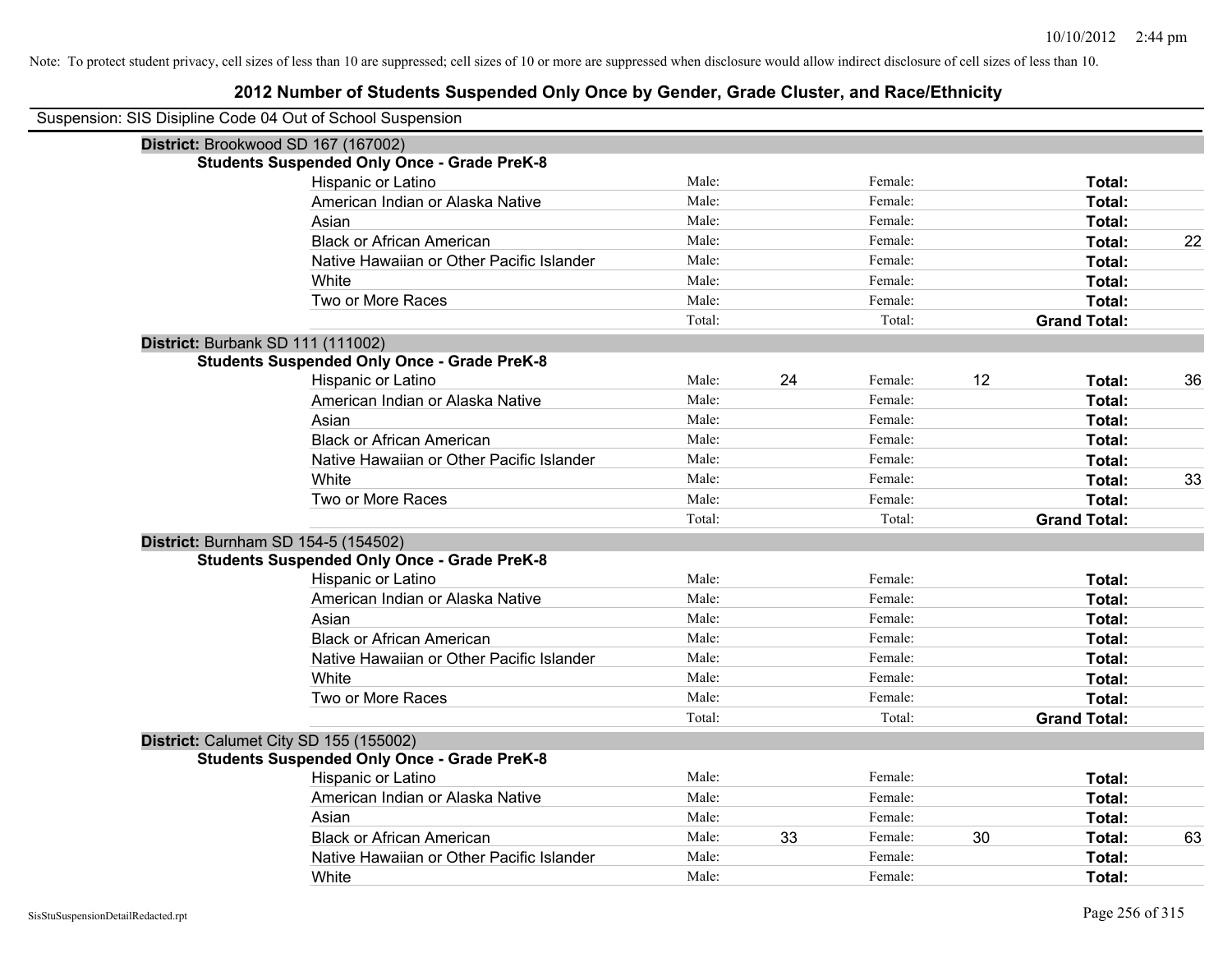| Suspension: SIS Disipline Code 04 Out of School Suspension |        |    |         |    |                     |     |
|------------------------------------------------------------|--------|----|---------|----|---------------------|-----|
| Two or More Races                                          | Male:  |    | Female: |    | Total:              |     |
|                                                            | Total: |    | Total:  |    | <b>Grand Total:</b> | 74  |
| District: Calumet Public SD 132 (132002)                   |        |    |         |    |                     |     |
| <b>Students Suspended Only Once - Grade PreK-8</b>         |        |    |         |    |                     |     |
| Hispanic or Latino                                         | Male:  |    | Female: |    | Total:              |     |
| American Indian or Alaska Native                           | Male:  |    | Female: |    | Total:              |     |
| Asian                                                      | Male:  |    | Female: |    | Total:              |     |
| <b>Black or African American</b>                           | Male:  | 48 | Female: | 30 | Total:              | 78  |
| Native Hawaiian or Other Pacific Islander                  | Male:  |    | Female: |    | Total:              |     |
| White                                                      | Male:  |    | Female: |    | Total:              |     |
| Two or More Races                                          | Male:  |    | Female: |    | Total:              |     |
|                                                            | Total: |    | Total:  |    | <b>Grand Total:</b> |     |
| District: CCSD 146 (146004)                                |        |    |         |    |                     |     |
| <b>Students Suspended Only Once - Grade PreK-8</b>         |        |    |         |    |                     |     |
| Hispanic or Latino                                         | Male:  |    | Female: |    | Total:              |     |
| American Indian or Alaska Native                           | Male:  |    | Female: |    | Total:              |     |
| Asian                                                      | Male:  |    | Female: |    | Total:              |     |
| <b>Black or African American</b>                           | Male:  |    | Female: |    | Total:              |     |
| Native Hawaiian or Other Pacific Islander                  | Male:  |    | Female: |    | Total:              |     |
| White                                                      | Male:  | 15 | Female: | 12 | Total:              | 27  |
| Two or More Races                                          | Male:  |    | Female: |    | Total:              |     |
|                                                            | Total: |    | Total:  |    | <b>Grand Total:</b> |     |
| District: CCSD 168 (168004)                                |        |    |         |    |                     |     |
| <b>Students Suspended Only Once - Grade PreK-8</b>         |        |    |         |    |                     |     |
| Hispanic or Latino                                         | Male:  |    | Female: |    | Total:              |     |
| American Indian or Alaska Native                           | Male:  |    | Female: |    | Total:              |     |
| Asian                                                      | Male:  |    | Female: |    | Total:              |     |
| <b>Black or African American</b>                           | Male:  | 64 | Female: | 63 | Total:              | 127 |
| Native Hawaiian or Other Pacific Islander                  | Male:  |    | Female: |    | Total:              |     |
| White                                                      | Male:  |    | Female: |    | Total:              |     |
| Two or More Races                                          | Male:  |    | Female: |    | Total:              |     |
|                                                            | Total: |    | Total:  |    | <b>Grand Total:</b> |     |
| District: Central Stickney SD 110 (110002)                 |        |    |         |    |                     |     |
| <b>Students Suspended Only Once - Grade PreK-8</b>         |        |    |         |    |                     |     |
| Hispanic or Latino                                         | Male:  |    | Female: |    | Total:              | 10  |
| American Indian or Alaska Native                           | Male:  |    | Female: |    | Total:              |     |
| Asian                                                      | Male:  |    | Female: |    | Total:              |     |
| <b>Black or African American</b>                           | Male:  |    | Female: |    | Total:              |     |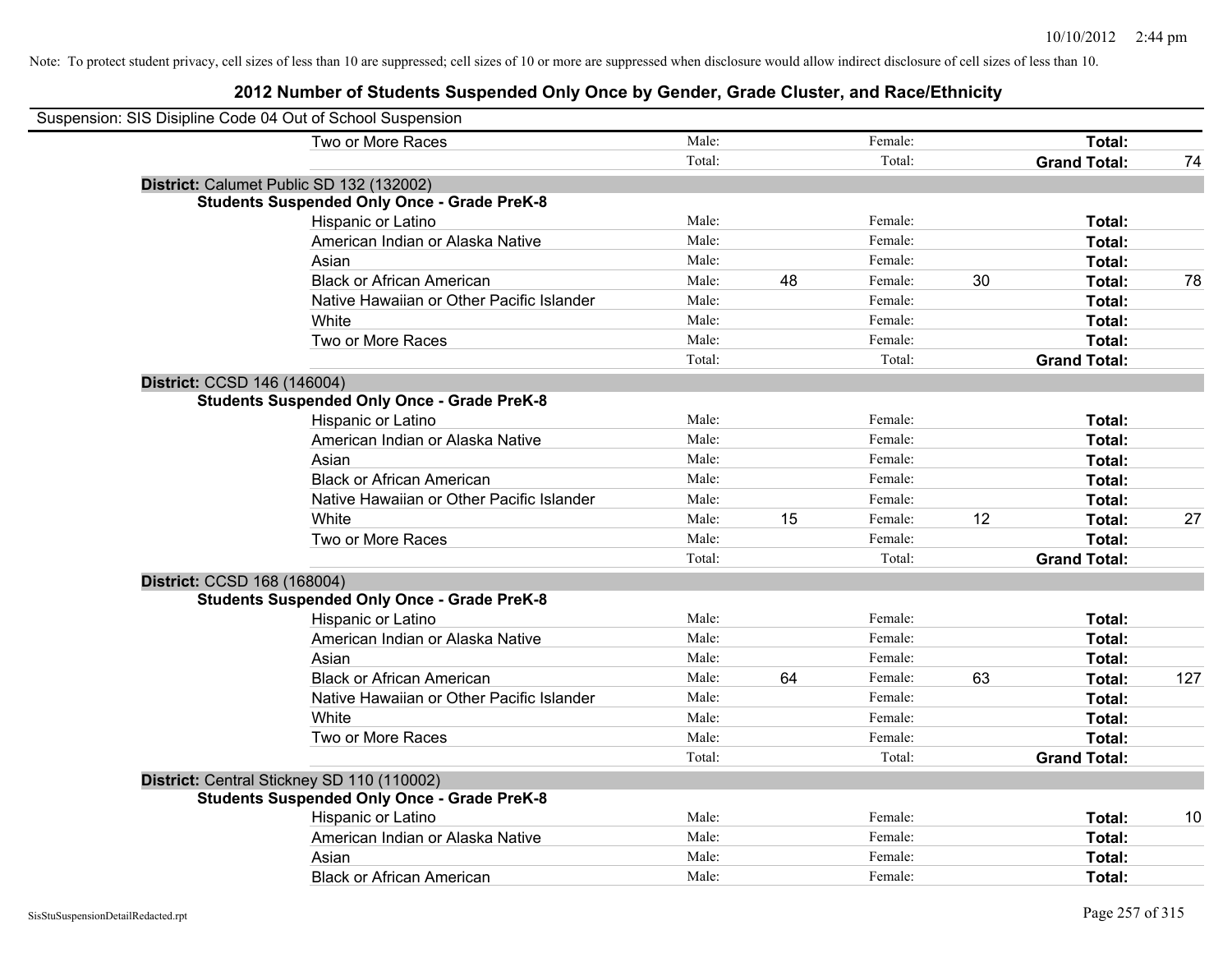| Suspension: SIS Disipline Code 04 Out of School Suspension |        |     |         |     |                     |     |
|------------------------------------------------------------|--------|-----|---------|-----|---------------------|-----|
| Native Hawaiian or Other Pacific Islander                  | Male:  |     | Female: |     | Total:              |     |
| White                                                      | Male:  |     | Female: |     | Total:              |     |
| Two or More Races                                          | Male:  |     | Female: |     | Total:              |     |
|                                                            | Total: |     | Total:  |     | <b>Grand Total:</b> |     |
| District: Chicago Heights SD 170 (170002)                  |        |     |         |     |                     |     |
| <b>Students Suspended Only Once - Grade PreK-8</b>         |        |     |         |     |                     |     |
| Hispanic or Latino                                         | Male:  | 45  | Female: | 12  | Total:              | 57  |
| American Indian or Alaska Native                           | Male:  |     | Female: |     | Total:              |     |
| Asian                                                      | Male:  |     | Female: |     | Total:              |     |
| <b>Black or African American</b>                           | Male:  | 81  | Female: | 31  | Total:              | 112 |
| Native Hawaiian or Other Pacific Islander                  | Male:  |     | Female: |     | Total:              |     |
| White                                                      | Male:  |     | Female: |     | Total:              |     |
| Two or More Races                                          | Male:  |     | Female: |     | Total:              |     |
|                                                            | Total: |     | Total:  |     | <b>Grand Total:</b> |     |
| District: Chicago Ridge SD 127-5 (127502)                  |        |     |         |     |                     |     |
| <b>Students Suspended Only Once - Grade PreK-8</b>         |        |     |         |     |                     |     |
| Hispanic or Latino                                         | Male:  |     | Female: |     | Total:              |     |
| American Indian or Alaska Native                           | Male:  |     | Female: |     | Total:              |     |
| Asian                                                      | Male:  |     | Female: |     | Total:              |     |
| <b>Black or African American</b>                           | Male:  |     | Female: |     | Total:              |     |
| Native Hawaiian or Other Pacific Islander                  | Male:  |     | Female: |     | Total:              |     |
| White                                                      | Male:  |     | Female: |     | Total:              | 12  |
| Two or More Races                                          | Male:  |     | Female: |     | Total:              |     |
|                                                            | Total: |     | Total:  |     | <b>Grand Total:</b> |     |
| District: CHSD 218 (218016)                                |        |     |         |     |                     |     |
| <b>Students Suspended Only Once - Grade 9-12</b>           |        |     |         |     |                     |     |
| Hispanic or Latino                                         | Male:  | 49  | Female: | 30  | Total:              | 79  |
| American Indian or Alaska Native                           | Male:  |     | Female: |     | Total:              |     |
| Asian                                                      | Male:  |     | Female: |     | Total:              |     |
| <b>Black or African American</b>                           | Male:  | 153 | Female: | 132 | Total:              | 285 |
| Native Hawaiian or Other Pacific Islander                  | Male:  |     | Female: |     | Total:              |     |
| White                                                      | Male:  | 88  | Female: | 37  | Total:              | 125 |
| Two or More Races                                          | Male:  |     | Female: |     | Total:              |     |
|                                                            | Total: |     | Total:  |     | <b>Grand Total:</b> | 499 |
| District: Cons HSD 230 (230013)                            |        |     |         |     |                     |     |
| <b>Students Suspended Only Once - Grade 9-12</b>           |        |     |         |     |                     |     |
| Hispanic or Latino                                         | Male:  | 39  | Female: | 21  | Total:              | 60  |
| American Indian or Alaska Native                           | Male:  |     | Female: |     | Total:              |     |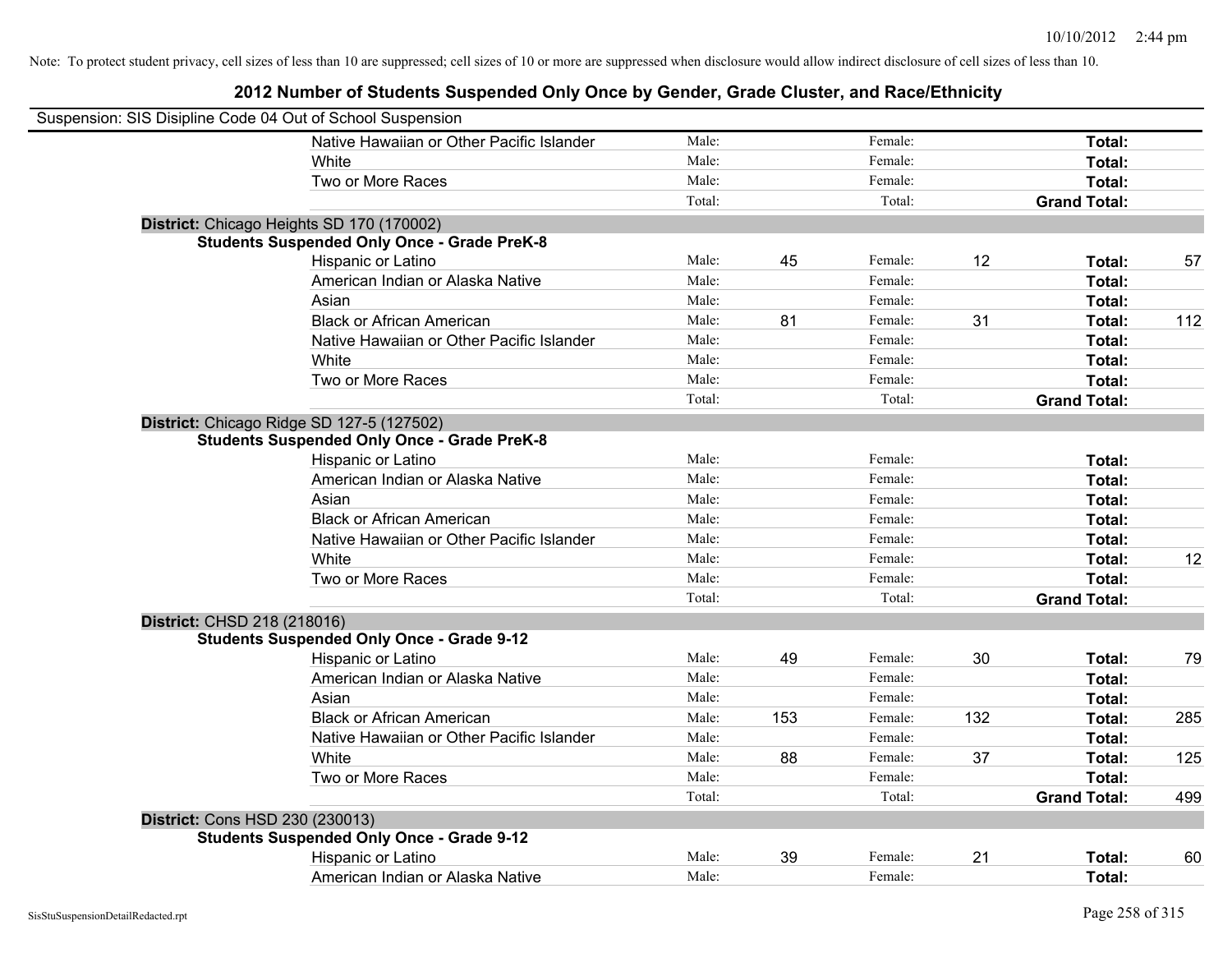## **2012 Number of Students Suspended Only Once by Gender, Grade Cluster, and Race/Ethnicity**

|                                         | Suspension: SIS Disipline Code 04 Out of School Suspension |        |     |         |    |                     |     |
|-----------------------------------------|------------------------------------------------------------|--------|-----|---------|----|---------------------|-----|
|                                         | Asian                                                      | Male:  |     | Female: |    | Total:              | 10  |
|                                         | <b>Black or African American</b>                           | Male:  | 19  | Female: | 19 | Total:              | 38  |
|                                         | Native Hawaiian or Other Pacific Islander                  | Male:  |     | Female: |    | Total:              |     |
|                                         | White                                                      | Male:  | 194 | Female: | 73 | Total:              | 267 |
|                                         | Two or More Races                                          | Male:  |     | Female: |    | Total:              |     |
|                                         |                                                            | Total: |     | Total:  |    | <b>Grand Total:</b> |     |
|                                         | District: Cook County SD 130 (130002)                      |        |     |         |    |                     |     |
|                                         | <b>Students Suspended Only Once - Grade PreK-8</b>         |        |     |         |    |                     |     |
|                                         | Hispanic or Latino                                         | Male:  | 28  | Female: | 21 | Total:              | 49  |
|                                         | American Indian or Alaska Native                           | Male:  |     | Female: |    | Total:              |     |
|                                         | Asian                                                      | Male:  |     | Female: |    | Total:              |     |
|                                         | <b>Black or African American</b>                           | Male:  | 24  | Female: | 13 | Total:              | 37  |
|                                         | Native Hawaiian or Other Pacific Islander                  | Male:  |     | Female: |    | Total:              |     |
|                                         | White                                                      | Male:  |     | Female: |    | Total:              |     |
|                                         | Two or More Races                                          | Male:  |     | Female: |    | Total:              |     |
|                                         |                                                            | Total: |     | Total:  |    | <b>Grand Total:</b> | 98  |
|                                         | District: Country Club Hills SD 160 (160002)               |        |     |         |    |                     |     |
|                                         | <b>Students Suspended Only Once - Grade PreK-8</b>         |        |     |         |    |                     |     |
|                                         | Hispanic or Latino                                         | Male:  |     | Female: |    | Total:              |     |
|                                         | American Indian or Alaska Native                           | Male:  |     | Female: |    | Total:              |     |
|                                         | Asian                                                      | Male:  |     | Female: |    | Total:              |     |
|                                         | <b>Black or African American</b>                           | Male:  | 63  | Female: | 47 | Total:              | 110 |
|                                         | Native Hawaiian or Other Pacific Islander                  | Male:  |     | Female: |    | Total:              |     |
|                                         | White                                                      | Male:  |     | Female: |    | Total:              |     |
|                                         | Two or More Races                                          | Male:  |     | Female: |    | Total:              |     |
|                                         |                                                            | Total: |     | Total:  |    | <b>Grand Total:</b> |     |
| <b>District: Dolton SD 148 (148002)</b> |                                                            |        |     |         |    |                     |     |
|                                         | <b>Students Suspended Only Once - Grade PreK-8</b>         |        |     |         |    |                     |     |
|                                         | Hispanic or Latino                                         | Male:  |     | Female: |    | Total:              |     |
|                                         | American Indian or Alaska Native                           | Male:  |     | Female: |    | Total:              |     |
|                                         | Asian                                                      | Male:  |     | Female: |    | Total:              |     |
|                                         | <b>Black or African American</b>                           | Male:  | 127 | Female: | 66 | Total:              | 193 |
|                                         | Native Hawaiian or Other Pacific Islander                  | Male:  |     | Female: |    | Total:              |     |
|                                         | White                                                      | Male:  |     | Female: |    | Total:              |     |
|                                         | Two or More Races                                          | Male:  |     | Female: |    | Total:              |     |
|                                         |                                                            | Total: |     |         |    | <b>Grand Total:</b> |     |

**Students Suspended Only Once - Grade PreK-8**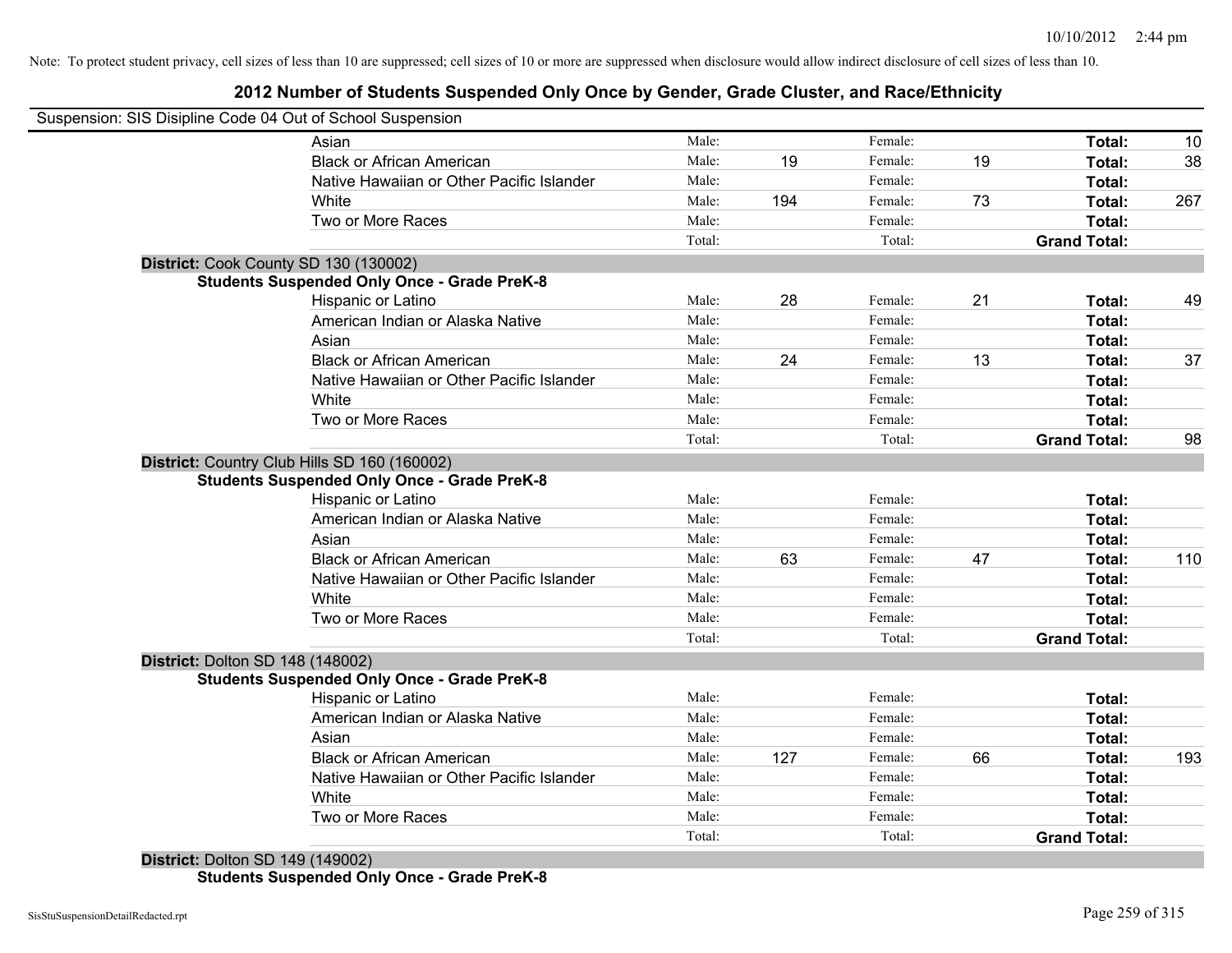| Suspension: SIS Disipline Code 04 Out of School Suspension             |        |     |         |    |                     |     |
|------------------------------------------------------------------------|--------|-----|---------|----|---------------------|-----|
| Hispanic or Latino                                                     | Male:  |     | Female: |    | Total:              |     |
| American Indian or Alaska Native                                       | Male:  |     | Female: |    | Total:              |     |
| Asian                                                                  | Male:  |     | Female: |    | Total:              |     |
| <b>Black or African American</b>                                       | Male:  | 109 | Female: | 49 | Total:              | 158 |
| Native Hawaiian or Other Pacific Islander                              | Male:  |     | Female: |    | Total:              |     |
| White                                                                  | Male:  |     | Female: |    | Total:              |     |
| Two or More Races                                                      | Male:  |     | Female: |    | Total:              |     |
|                                                                        | Total: |     | Total:  |    | <b>Grand Total:</b> |     |
| District: Elim Christian School (008100)                               |        |     |         |    |                     |     |
| <b>Students Suspended Only Once - Grade 9-12</b>                       |        |     |         |    |                     |     |
| Hispanic or Latino                                                     | Male:  |     | Female: |    | Total:              |     |
| American Indian or Alaska Native                                       | Male:  |     | Female: |    | Total:              |     |
| Asian                                                                  | Male:  |     | Female: |    | Total:              |     |
| <b>Black or African American</b>                                       | Male:  |     | Female: |    | Total:              |     |
| Native Hawaiian or Other Pacific Islander                              | Male:  |     | Female: |    | Total:              |     |
| White                                                                  | Male:  |     | Female: |    | Total:              |     |
| Two or More Races                                                      | Male:  |     | Female: |    | Total:              |     |
|                                                                        | Total: |     | Total:  |    | <b>Grand Total:</b> |     |
| District: ESD 159 (159002)                                             |        |     |         |    |                     |     |
| <b>Students Suspended Only Once - Grade PreK-8</b>                     |        |     |         |    |                     |     |
| Hispanic or Latino                                                     | Male:  |     | Female: |    | Total:              |     |
|                                                                        |        |     |         |    |                     |     |
| American Indian or Alaska Native                                       | Male:  |     | Female: |    | Total:              |     |
| Asian                                                                  | Male:  |     | Female: |    | Total:              |     |
| <b>Black or African American</b>                                       | Male:  | 80  | Female: | 42 | Total:              | 122 |
| Native Hawaiian or Other Pacific Islander                              | Male:  |     | Female: |    | Total:              |     |
| White                                                                  | Male:  |     | Female: |    | Total:              |     |
| Two or More Races                                                      | Male:  |     | Female: |    | Total:              |     |
|                                                                        | Total: |     | Total:  |    | <b>Grand Total:</b> |     |
| District: Evergreen Park CHSD 231 (231016)                             |        |     |         |    |                     |     |
| <b>Students Suspended Only Once - Grade 9-12</b><br>Hispanic or Latino | Male:  |     | Female: |    | Total:              |     |
| American Indian or Alaska Native                                       | Male:  |     | Female: |    | Total:              |     |
| Asian                                                                  | Male:  |     | Female: |    | Total:              |     |
| <b>Black or African American</b>                                       | Male:  | 16  | Female: | 13 | Total:              | 29  |
| Native Hawaiian or Other Pacific Islander                              | Male:  |     | Female: |    | Total:              |     |
| White                                                                  | Male:  |     | Female: |    | Total:              | 20  |
| Two or More Races                                                      | Male:  |     | Female: |    | Total:              |     |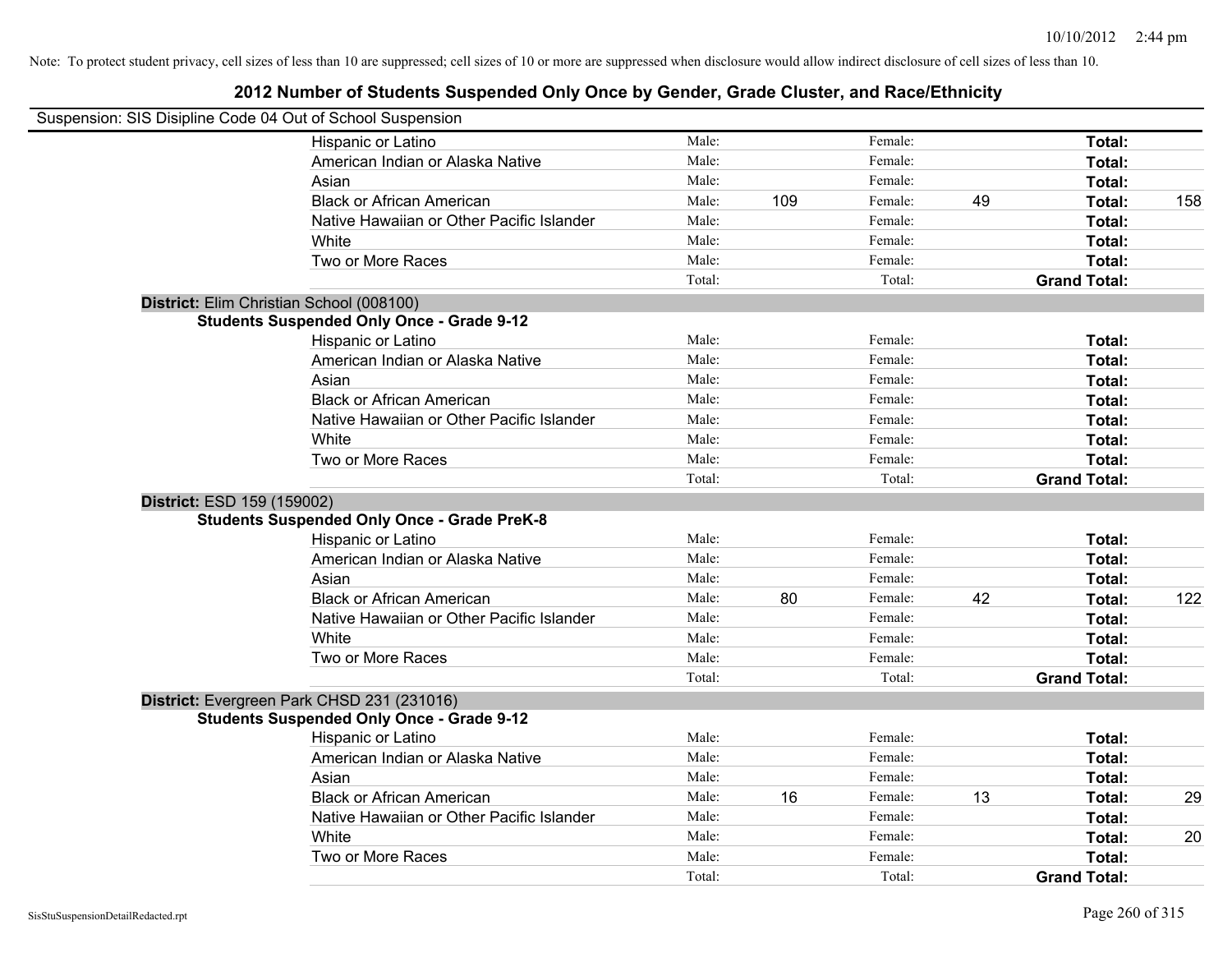| Suspension: SIS Disipline Code 04 Out of School Suspension |                                                    |        |    |         |    |                     |     |
|------------------------------------------------------------|----------------------------------------------------|--------|----|---------|----|---------------------|-----|
|                                                            | District: Evergreen Park ESD 124 (124002)          |        |    |         |    |                     |     |
|                                                            | <b>Students Suspended Only Once - Grade PreK-8</b> |        |    |         |    |                     |     |
|                                                            | Hispanic or Latino                                 | Male:  |    | Female: |    | Total:              |     |
|                                                            | American Indian or Alaska Native                   | Male:  |    | Female: |    | Total:              |     |
|                                                            | Asian                                              | Male:  |    | Female: |    | Total:              |     |
|                                                            | <b>Black or African American</b>                   | Male:  |    | Female: |    | Total:              | 10  |
|                                                            | Native Hawaiian or Other Pacific Islander          | Male:  |    | Female: |    | Total:              |     |
|                                                            | White                                              | Male:  |    | Female: |    | Total:              |     |
|                                                            | Two or More Races                                  | Male:  |    | Female: |    | Total:              |     |
|                                                            |                                                    | Total: |    | Total:  |    | <b>Grand Total:</b> |     |
|                                                            | District: Exc Children Have Opportunities (150061) |        |    |         |    |                     |     |
|                                                            | <b>Students Suspended Only Once - Grade PreK-8</b> |        |    |         |    |                     |     |
|                                                            | Hispanic or Latino                                 | Male:  |    | Female: |    | Total:              |     |
|                                                            | American Indian or Alaska Native                   | Male:  |    | Female: |    | Total:              |     |
|                                                            | Asian                                              | Male:  |    | Female: |    | Total:              |     |
|                                                            | <b>Black or African American</b>                   | Male:  |    | Female: |    | Total:              |     |
|                                                            | Native Hawaiian or Other Pacific Islander          | Male:  |    | Female: |    | Total:              |     |
|                                                            | White                                              | Male:  |    | Female: |    | Total:              |     |
|                                                            | Two or More Races                                  | Male:  |    | Female: |    | Total:              |     |
|                                                            |                                                    | Total: |    | Total:  |    | <b>Grand Total:</b> |     |
| District: Flossmoor SD 161 (161002)                        |                                                    |        |    |         |    |                     |     |
|                                                            | <b>Students Suspended Only Once - Grade PreK-8</b> |        |    |         |    |                     |     |
|                                                            | Hispanic or Latino                                 | Male:  |    | Female: |    | Total:              |     |
|                                                            | American Indian or Alaska Native                   | Male:  |    | Female: |    | Total:              |     |
|                                                            | Asian                                              | Male:  |    | Female: |    | Total:              |     |
|                                                            | <b>Black or African American</b>                   | Male:  | 78 | Female: | 26 | Total:              | 104 |
|                                                            | Native Hawaiian or Other Pacific Islander          | Male:  |    | Female: |    | Total:              |     |
|                                                            | White                                              | Male:  |    | Female: |    | Total:              |     |
|                                                            | Two or More Races                                  | Male:  |    | Female: |    | Total:              |     |
|                                                            |                                                    | Total: |    | Total:  |    | <b>Grand Total:</b> | 115 |
| District: Ford Heights SD 169 (169002)                     |                                                    |        |    |         |    |                     |     |
|                                                            | <b>Students Suspended Only Once - Grade PreK-8</b> |        |    |         |    |                     |     |
|                                                            | Hispanic or Latino                                 | Male:  |    | Female: |    | Total:              |     |
|                                                            | American Indian or Alaska Native                   | Male:  |    | Female: |    | Total:              |     |
|                                                            | Asian                                              | Male:  |    | Female: |    | Total:              |     |
|                                                            | <b>Black or African American</b>                   | Male:  | 38 | Female: | 22 | Total:              | 60  |
|                                                            | Native Hawaiian or Other Pacific Islander          | Male:  |    | Female: |    | Total:              |     |
|                                                            | White                                              | Male:  |    | Female: |    | Total:              |     |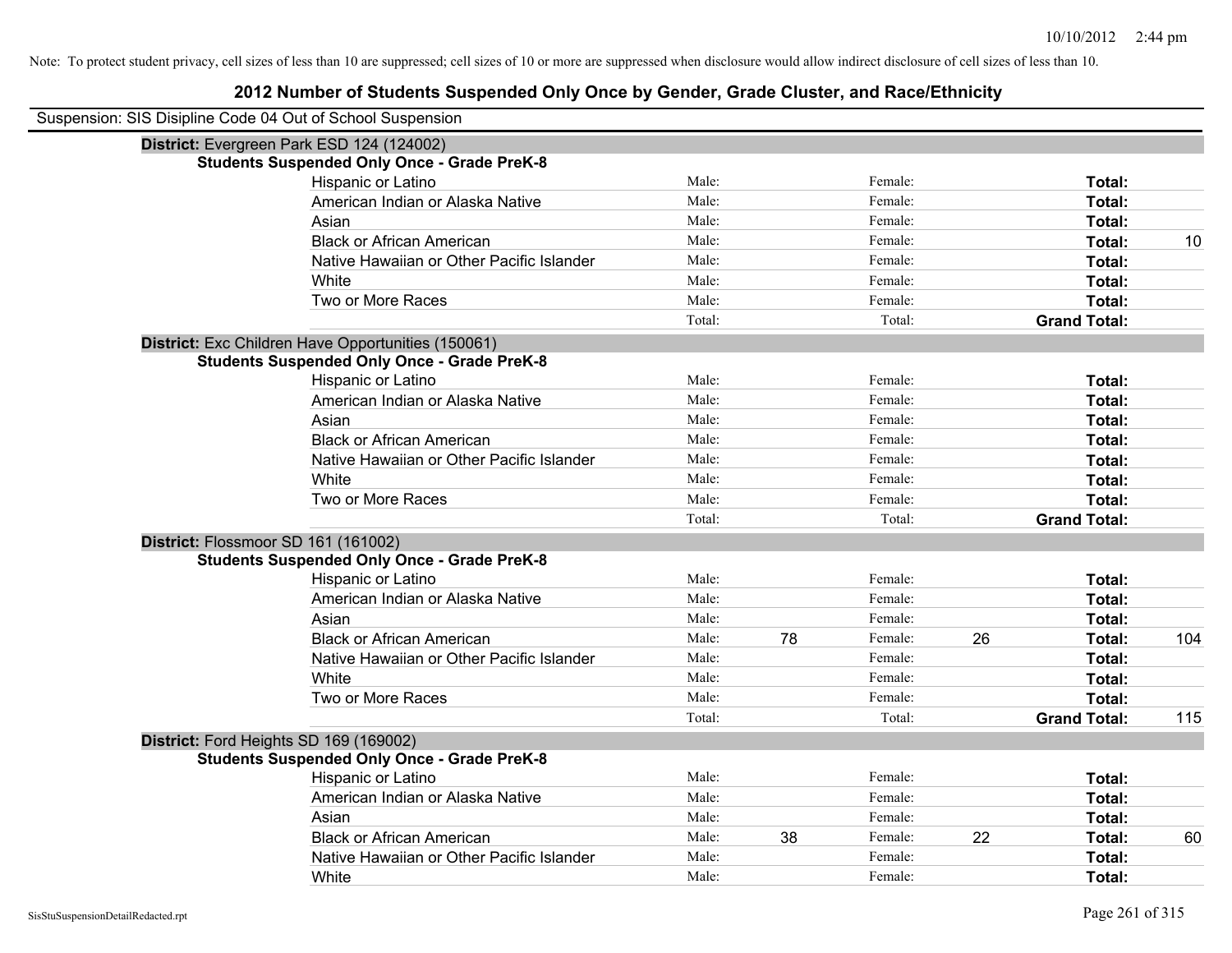| Suspension: SIS Disipline Code 04 Out of School Suspension |        |     |         |    |                     |     |
|------------------------------------------------------------|--------|-----|---------|----|---------------------|-----|
| Two or More Races                                          | Male:  |     | Female: |    | Total:              |     |
|                                                            | Total: |     | Total:  |    | <b>Grand Total:</b> |     |
| District: Forest Ridge SD 142 (142002)                     |        |     |         |    |                     |     |
| <b>Students Suspended Only Once - Grade PreK-8</b>         |        |     |         |    |                     |     |
| Hispanic or Latino                                         | Male:  |     | Female: |    | Total:              |     |
| American Indian or Alaska Native                           | Male:  |     | Female: |    | Total:              |     |
| Asian                                                      | Male:  |     | Female: |    | Total:              |     |
| <b>Black or African American</b>                           | Male:  |     | Female: |    | Total:              |     |
| Native Hawaiian or Other Pacific Islander                  | Male:  |     | Female: |    | Total:              |     |
| White                                                      | Male:  |     | Female: |    | Total:              | 11  |
| Two or More Races                                          | Male:  |     | Female: |    | Total:              |     |
|                                                            | Total: |     | Total:  |    | <b>Grand Total:</b> |     |
| District: Gen George Patton SD 133 (133002)                |        |     |         |    |                     |     |
| <b>Students Suspended Only Once - Grade PreK-8</b>         |        |     |         |    |                     |     |
| Hispanic or Latino                                         | Male:  |     | Female: |    | Total:              |     |
| American Indian or Alaska Native                           | Male:  |     | Female: |    | Total:              |     |
| Asian                                                      | Male:  |     | Female: |    | Total:              |     |
| <b>Black or African American</b>                           | Male:  | 28  | Female: | 16 | Total:              | 44  |
| Native Hawaiian or Other Pacific Islander                  | Male:  |     | Female: |    | Total:              |     |
| White                                                      | Male:  |     | Female: |    | Total:              |     |
| Two or More Races                                          | Male:  |     | Female: |    | Total:              |     |
|                                                            | Total: |     | Total:  |    | <b>Grand Total:</b> |     |
| District: Harvey SD 152 (152002)                           |        |     |         |    |                     |     |
| <b>Students Suspended Only Once - Grade PreK-8</b>         |        |     |         |    |                     |     |
| Hispanic or Latino                                         | Male:  |     | Female: |    | Total:              | 10  |
| American Indian or Alaska Native                           | Male:  |     | Female: |    | Total:              |     |
| Asian                                                      | Male:  |     | Female: |    | Total:              |     |
| <b>Black or African American</b>                           | Male:  | 104 | Female: | 67 | Total:              | 171 |
| Native Hawaiian or Other Pacific Islander                  | Male:  |     | Female: |    | Total:              |     |
| White                                                      | Male:  |     | Female: |    | Total:              |     |
| Two or More Races                                          | Male:  |     | Female: |    | Total:              |     |
|                                                            | Total: |     | Total:  |    | <b>Grand Total:</b> |     |
| District: Hazel Crest SD 152-5 (152502)                    |        |     |         |    |                     |     |
| <b>Students Suspended Only Once - Grade PreK-8</b>         |        |     |         |    |                     |     |
| Hispanic or Latino                                         | Male:  |     | Female: |    | Total:              |     |
| American Indian or Alaska Native                           | Male:  |     | Female: |    | Total:              |     |
| Asian                                                      | Male:  |     | Female: |    | Total:              |     |
| <b>Black or African American</b>                           | Male:  | 45  | Female: | 24 | Total:              | 69  |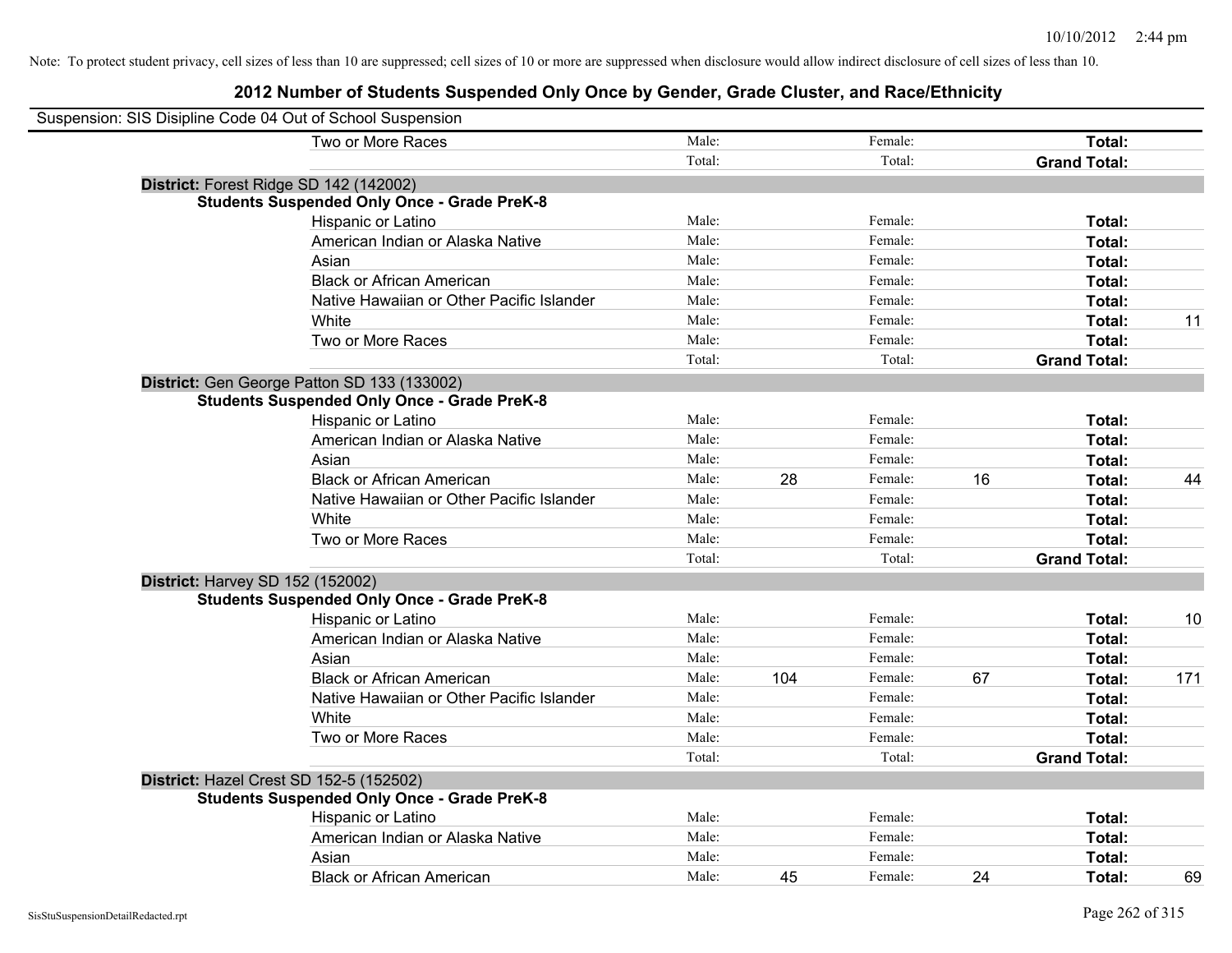| Suspension: SIS Disipline Code 04 Out of School Suspension |                                                    |        |     |         |    |                     |     |
|------------------------------------------------------------|----------------------------------------------------|--------|-----|---------|----|---------------------|-----|
|                                                            | Native Hawaiian or Other Pacific Islander          | Male:  |     | Female: |    | Total:              |     |
|                                                            | White                                              | Male:  |     | Female: |    | Total:              |     |
|                                                            | Two or More Races                                  | Male:  |     | Female: |    | Total:              |     |
|                                                            |                                                    | Total: |     | Total:  |    | <b>Grand Total:</b> |     |
|                                                            | District: Homewood Flossmoor CHSD 233 (233016)     |        |     |         |    |                     |     |
|                                                            | <b>Students Suspended Only Once - Grade 9-12</b>   |        |     |         |    |                     |     |
|                                                            | Hispanic or Latino                                 | Male:  |     | Female: |    | Total:              |     |
|                                                            | American Indian or Alaska Native                   | Male:  |     | Female: |    | Total:              |     |
|                                                            | Asian                                              | Male:  |     | Female: |    | Total:              |     |
|                                                            | <b>Black or African American</b>                   | Male:  | 105 | Female: | 76 | Total:              | 181 |
|                                                            | Native Hawaiian or Other Pacific Islander          | Male:  |     | Female: |    | Total:              |     |
|                                                            | White                                              | Male:  |     | Female: |    | Total:              | 25  |
|                                                            | Two or More Races                                  | Male:  |     | Female: |    | Total:              | 16  |
|                                                            |                                                    | Total: |     | Total:  |    | <b>Grand Total:</b> |     |
| District: Homewood SD 153 (153002)                         |                                                    |        |     |         |    |                     |     |
|                                                            | <b>Students Suspended Only Once - Grade PreK-8</b> |        |     |         |    |                     |     |
|                                                            | Hispanic or Latino                                 | Male:  |     | Female: |    | Total:              |     |
|                                                            | American Indian or Alaska Native                   | Male:  |     | Female: |    | Total:              |     |
|                                                            | Asian                                              | Male:  |     | Female: |    | Total:              |     |
|                                                            | <b>Black or African American</b>                   | Male:  | 28  | Female: | 10 | Total:              | 38  |
|                                                            | Native Hawaiian or Other Pacific Islander          | Male:  |     | Female: |    | Total:              |     |
|                                                            | White                                              | Male:  |     | Female: |    | Total:              |     |
|                                                            | Two or More Races                                  | Male:  |     | Female: |    | Total:              |     |
|                                                            |                                                    | Total: |     | Total:  |    | <b>Grand Total:</b> | 51  |
|                                                            | District: Hoover-Schrum Memorial SD 157 (157002)   |        |     |         |    |                     |     |
|                                                            | <b>Students Suspended Only Once - Grade PreK-8</b> |        |     |         |    |                     |     |
|                                                            | Hispanic or Latino                                 | Male:  |     | Female: |    | Total:              | 18  |
|                                                            | American Indian or Alaska Native                   | Male:  |     | Female: |    | Total:              |     |
|                                                            | Asian                                              | Male:  |     | Female: |    | Total:              |     |
|                                                            | <b>Black or African American</b>                   | Male:  | 52  | Female: | 40 | Total:              | 92  |
|                                                            | Native Hawaiian or Other Pacific Islander          | Male:  |     | Female: |    | Total:              |     |
|                                                            | White                                              | Male:  |     | Female: |    | Total:              |     |
|                                                            | Two or More Races                                  | Male:  |     | Female: |    | Total:              |     |
|                                                            |                                                    | Total: |     | Total:  |    | <b>Grand Total:</b> |     |
|                                                            | District: Indian Springs SD 109 (109002)           |        |     |         |    |                     |     |
|                                                            | <b>Students Suspended Only Once - Grade PreK-8</b> |        |     |         |    |                     |     |
|                                                            | Hispanic or Latino                                 | Male:  |     | Female: |    | Total:              |     |
|                                                            | American Indian or Alaska Native                   | Male:  |     | Female: |    | Total:              |     |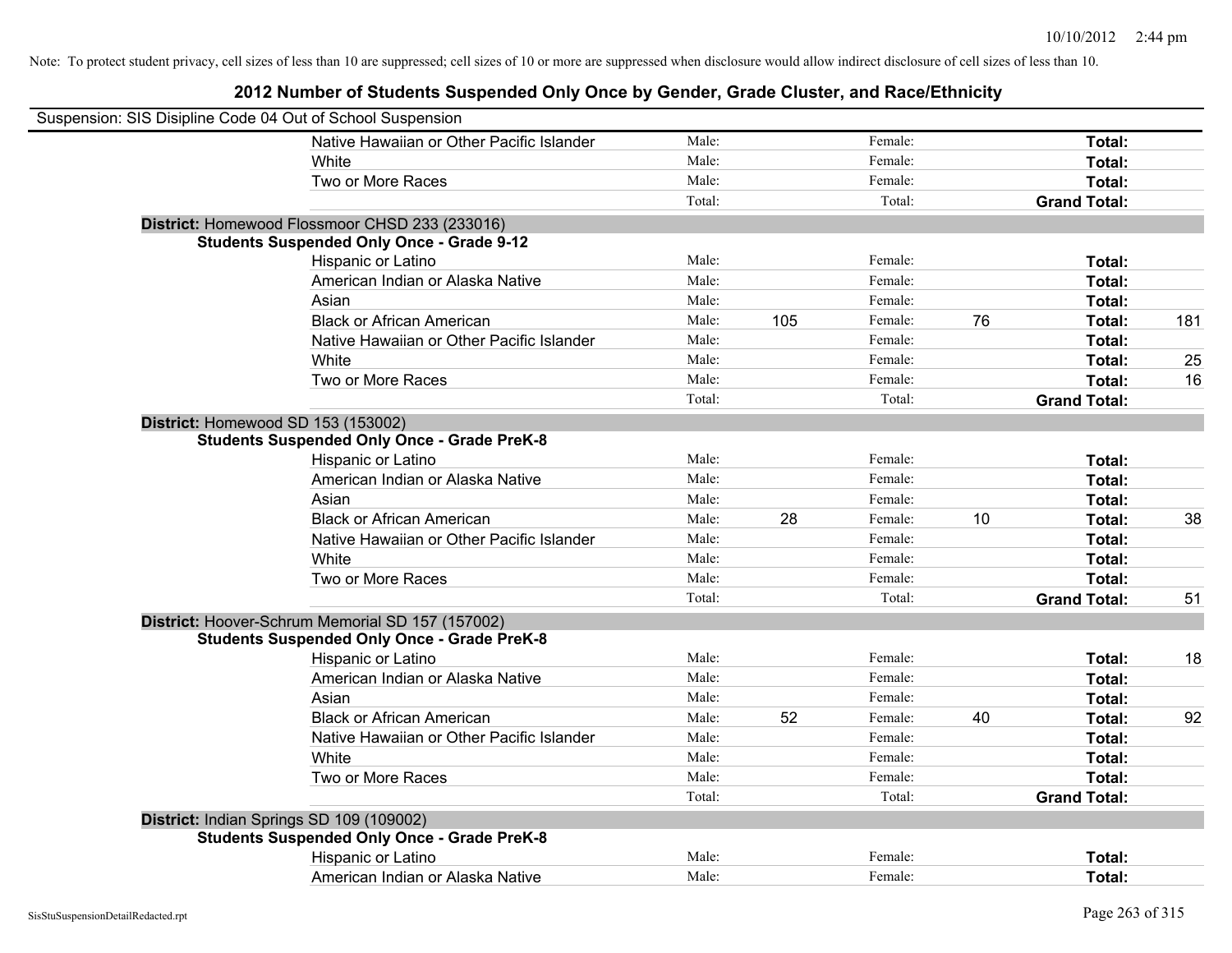## **2012 Number of Students Suspended Only Once by Gender, Grade Cluster, and Race/Ethnicity**

|                                          | Suspension: SIS Disipline Code 04 Out of School Suspension |        |    |         |    |                     |    |
|------------------------------------------|------------------------------------------------------------|--------|----|---------|----|---------------------|----|
|                                          | Asian                                                      | Male:  |    | Female: |    | Total:              |    |
|                                          | <b>Black or African American</b>                           | Male:  | 18 | Female: | 11 | Total:              | 29 |
|                                          | Native Hawaiian or Other Pacific Islander                  | Male:  |    | Female: |    | Total:              |    |
|                                          | White                                                      | Male:  |    | Female: |    | Total:              | 23 |
|                                          | Two or More Races                                          | Male:  |    | Female: |    | Total:              |    |
|                                          |                                                            | Total: |    | Total:  |    | <b>Grand Total:</b> |    |
| <b>District: Kirby SD 140 (140002)</b>   |                                                            |        |    |         |    |                     |    |
|                                          | <b>Students Suspended Only Once - Grade PreK-8</b>         |        |    |         |    |                     |    |
|                                          | Hispanic or Latino                                         | Male:  |    | Female: |    | Total:              |    |
|                                          | American Indian or Alaska Native                           | Male:  |    | Female: |    | Total:              |    |
|                                          | Asian                                                      | Male:  |    | Female: |    | Total:              |    |
|                                          | <b>Black or African American</b>                           | Male:  |    | Female: |    | Total:              |    |
|                                          | Native Hawaiian or Other Pacific Islander                  | Male:  |    | Female: |    | Total:              |    |
|                                          | White                                                      | Male:  |    | Female: |    | Total:              | 17 |
|                                          | Two or More Races                                          | Male:  |    | Female: |    | Total:              |    |
|                                          |                                                            | Total: |    | Total:  |    | <b>Grand Total:</b> |    |
| <b>District: Lansing SD 158 (158002)</b> |                                                            |        |    |         |    |                     |    |
|                                          | <b>Students Suspended Only Once - Grade PreK-8</b>         |        |    |         |    |                     |    |
|                                          | Hispanic or Latino                                         | Male:  |    | Female: |    | Total:              |    |
|                                          | American Indian or Alaska Native                           | Male:  |    | Female: |    | Total:              |    |
|                                          | Asian                                                      | Male:  |    | Female: |    | Total:              |    |
|                                          | <b>Black or African American</b>                           | Male:  | 41 | Female: | 12 | Total:              | 53 |
|                                          | Native Hawaiian or Other Pacific Islander                  | Male:  |    | Female: |    | Total:              |    |
|                                          | White                                                      | Male:  |    | Female: |    | Total:              | 14 |
|                                          | Two or More Races                                          | Male:  |    | Female: |    | Total:              |    |
|                                          |                                                            | Total: | 52 | Total:  | 25 | <b>Grand Total:</b> | 77 |
| District: Lemont Twp HSD 210 (210017)    |                                                            |        |    |         |    |                     |    |
|                                          | <b>Students Suspended Only Once - Grade 9-12</b>           |        |    |         |    |                     |    |
|                                          | Hispanic or Latino                                         | Male:  |    | Female: |    | Total:              |    |
|                                          | American Indian or Alaska Native                           | Male:  |    | Female: |    | Total:              |    |
|                                          | Asian                                                      | Male:  |    | Female: |    | Total:              |    |
|                                          | <b>Black or African American</b>                           | Male:  |    | Female: |    | Total:              |    |
|                                          | Native Hawaiian or Other Pacific Islander                  | Male:  |    | Female: |    | Total:              |    |
|                                          | White                                                      | Male:  | 28 | Female: | 14 | Total:              | 42 |
|                                          | Two or More Races                                          | Male:  |    | Female: |    | Total:              |    |
|                                          |                                                            | Total: |    | Total:  |    | <b>Grand Total:</b> | 53 |
|                                          | District: Lemont-Bromberek CSD 113A (113A02)               |        |    |         |    |                     |    |

**Students Suspended Only Once - Grade PreK-8**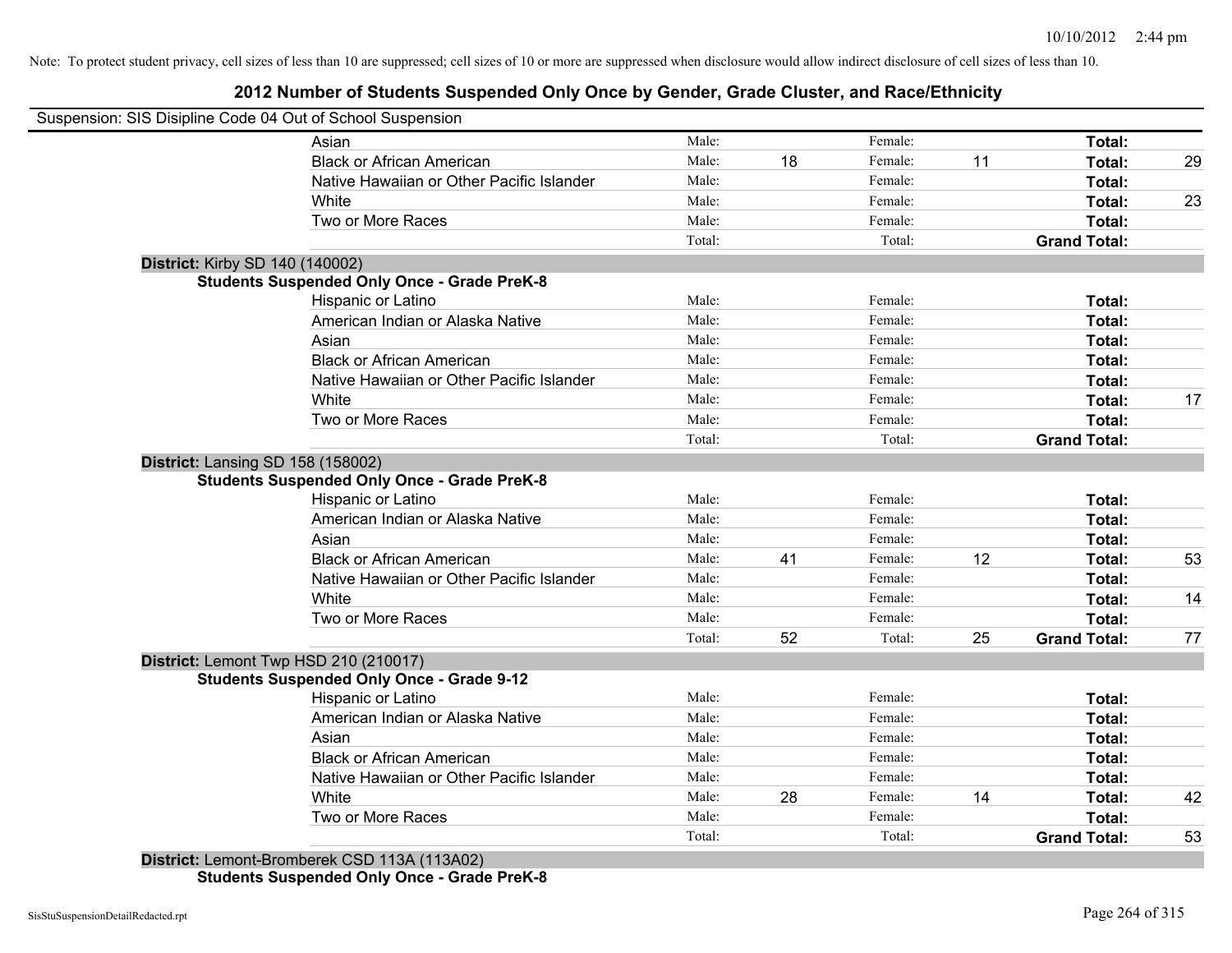| Suspension: SIS Disipline Code 04 Out of School Suspension |        |    |         |    |                     |     |
|------------------------------------------------------------|--------|----|---------|----|---------------------|-----|
| Hispanic or Latino                                         | Male:  |    | Female: |    | Total:              |     |
| American Indian or Alaska Native                           | Male:  |    | Female: |    | Total:              |     |
| Asian                                                      | Male:  |    | Female: |    | Total:              |     |
| <b>Black or African American</b>                           | Male:  |    | Female: |    | Total:              |     |
| Native Hawaiian or Other Pacific Islander                  | Male:  |    | Female: |    | Total:              |     |
| White                                                      | Male:  |    | Female: |    | Total:              | 37  |
| Two or More Races                                          | Male:  |    | Female: |    | Total:              |     |
|                                                            | Total: |    | Total:  |    | <b>Grand Total:</b> |     |
| District: Lincoln ESD 156 (156002)                         |        |    |         |    |                     |     |
| <b>Students Suspended Only Once - Grade PreK-8</b>         |        |    |         |    |                     |     |
| Hispanic or Latino                                         | Male:  |    | Female: |    | Total:              | 13  |
| American Indian or Alaska Native                           | Male:  |    | Female: |    | Total:              |     |
| Asian                                                      | Male:  |    | Female: |    | Total:              |     |
| <b>Black or African American</b>                           | Male:  | 41 | Female: | 26 | Total:              | 67  |
| Native Hawaiian or Other Pacific Islander                  | Male:  |    | Female: |    | Total:              |     |
| White                                                      | Male:  |    | Female: |    | Total:              |     |
| Two or More Races                                          | Male:  |    | Female: |    | Total:              |     |
|                                                            | Total: |    | Total:  |    | <b>Grand Total:</b> |     |
| District: Matteson ESD 162 (162002)                        |        |    |         |    |                     |     |
| <b>Students Suspended Only Once - Grade PreK-8</b>         |        |    |         |    |                     |     |
| Hispanic or Latino                                         | Male:  |    | Female: |    | Total:              |     |
| American Indian or Alaska Native                           | Male:  |    | Female: |    | Total:              |     |
| Asian                                                      | Male:  |    | Female: |    | Total:              |     |
| <b>Black or African American</b>                           | Male:  | 96 | Female: | 48 | Total:              | 144 |
| Native Hawaiian or Other Pacific Islander                  | Male:  |    | Female: |    | Total:              |     |
| White                                                      | Male:  |    | Female: |    | Total:              |     |
| Two or More Races                                          | Male:  |    | Female: |    | Total:              |     |
|                                                            | Total: |    | Total:  |    | <b>Grand Total:</b> |     |
| District: Midlothian SD 143 (143002)                       |        |    |         |    |                     |     |
| <b>Students Suspended Only Once - Grade PreK-8</b>         |        |    |         |    |                     |     |
| Hispanic or Latino                                         | Male:  |    | Female: |    | Total:              |     |
| American Indian or Alaska Native                           | Male:  |    | Female: |    | Total:              |     |
| Asian                                                      | Male:  |    | Female: |    | Total:              |     |
| <b>Black or African American</b>                           | Male:  |    | Female: |    | Total:              | 14  |
| Native Hawaiian or Other Pacific Islander                  | Male:  |    | Female: |    | Total:              |     |
| White                                                      | Male:  |    | Female: |    | Total:              |     |
| Two or More Races                                          | Male:  |    | Female: |    | Total:              |     |
|                                                            | Total: |    | Total:  |    | <b>Grand Total:</b> | 24  |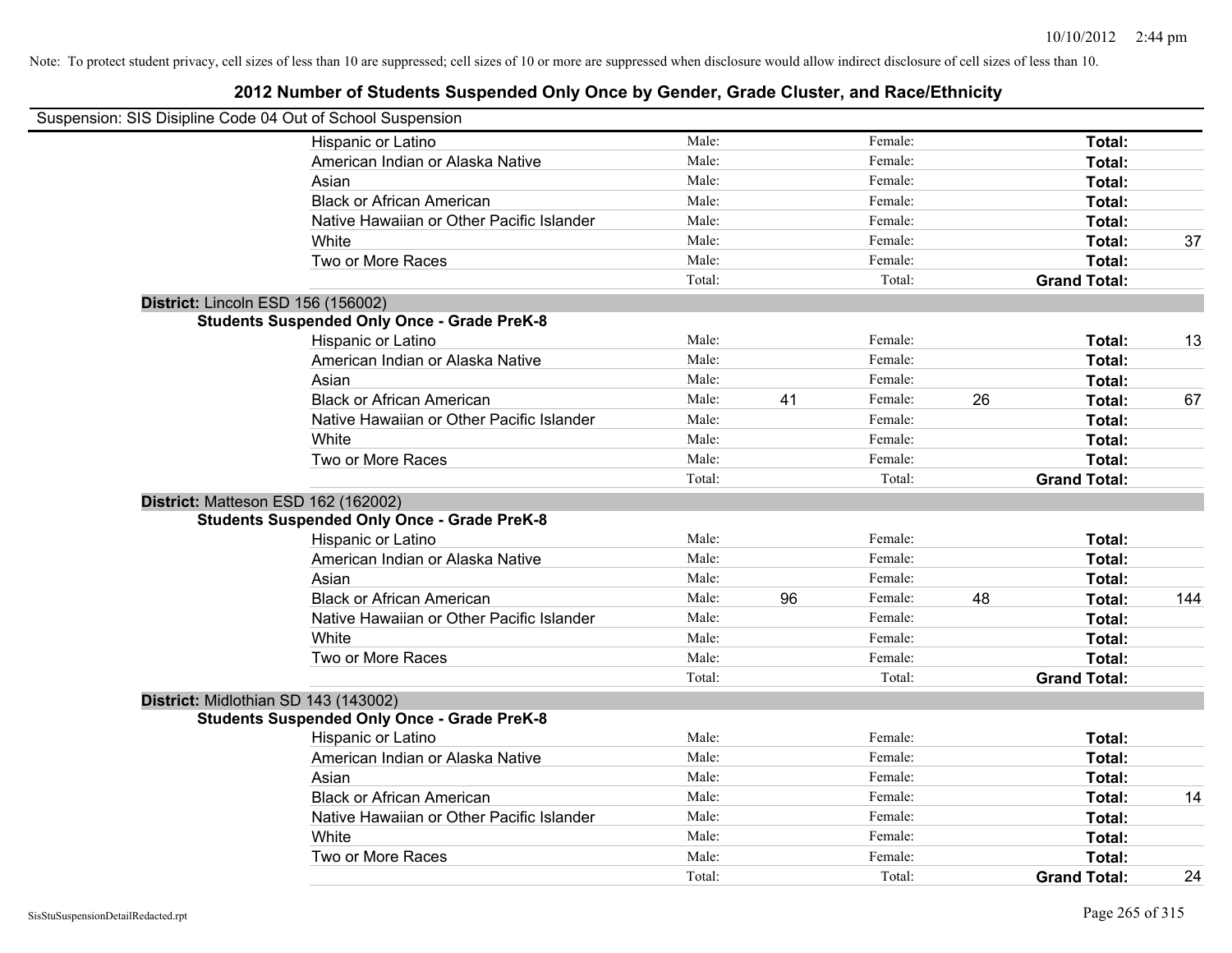| Suspension: SIS Disipline Code 04 Out of School Suspension |        |    |         |    |                     |    |
|------------------------------------------------------------|--------|----|---------|----|---------------------|----|
| District: North Palos SD 117 (117002)                      |        |    |         |    |                     |    |
| <b>Students Suspended Only Once - Grade PreK-8</b>         |        |    |         |    |                     |    |
| Hispanic or Latino                                         | Male:  |    | Female: |    | Total:              |    |
| American Indian or Alaska Native                           | Male:  |    | Female: |    | Total:              |    |
| Asian                                                      | Male:  |    | Female: |    | Total:              |    |
| <b>Black or African American</b>                           | Male:  |    | Female: |    | Total:              |    |
| Native Hawaiian or Other Pacific Islander                  | Male:  |    | Female: |    | Total:              |    |
| White                                                      | Male:  |    | Female: |    | Total:              | 32 |
| Two or More Races                                          | Male:  |    | Female: |    | Total:              |    |
|                                                            | Total: |    | Total:  |    | <b>Grand Total:</b> | 50 |
| District: Oak Lawn CHSD 229 (229016)                       |        |    |         |    |                     |    |
| <b>Students Suspended Only Once - Grade 9-12</b>           |        |    |         |    |                     |    |
| Hispanic or Latino                                         | Male:  | 14 | Female: | 16 | Total:              | 30 |
| American Indian or Alaska Native                           | Male:  |    | Female: |    | Total:              |    |
| Asian                                                      | Male:  |    | Female: |    | Total:              |    |
| <b>Black or African American</b>                           | Male:  |    | Female: |    | Total:              | 10 |
| Native Hawaiian or Other Pacific Islander                  | Male:  |    | Female: |    | Total:              |    |
| White                                                      | Male:  | 53 | Female: | 29 | Total:              | 82 |
| Two or More Races                                          | Male:  |    | Female: |    | Total:              |    |
|                                                            | Total: |    | Total:  |    | <b>Grand Total:</b> |    |
| District: Oak Lawn-Hometown SD 123 (123002)                |        |    |         |    |                     |    |
| <b>Students Suspended Only Once - Grade PreK-8</b>         |        |    |         |    |                     |    |
| Hispanic or Latino                                         | Male:  |    | Female: |    | Total:              | 17 |
| American Indian or Alaska Native                           | Male:  |    | Female: |    | Total:              |    |
| Asian                                                      | Male:  |    | Female: |    | Total:              |    |
| <b>Black or African American</b>                           | Male:  |    | Female: |    | Total:              |    |
| Native Hawaiian or Other Pacific Islander                  | Male:  |    | Female: |    | Total:              |    |
| White                                                      | Male:  |    | Female: |    | Total:              | 11 |
| Two or More Races                                          | Male:  |    | Female: |    | Total:              |    |
|                                                            | Total: |    | Total:  |    | <b>Grand Total:</b> |    |
| <b>District: Orland SD 135 (135002)</b>                    |        |    |         |    |                     |    |
| <b>Students Suspended Only Once - Grade PreK-8</b>         |        |    |         |    |                     |    |
| Hispanic or Latino                                         | Male:  |    | Female: |    | Total:              |    |
| American Indian or Alaska Native                           | Male:  |    | Female: |    | Total:              |    |
| Asian                                                      | Male:  |    | Female: |    | Total:              |    |
| <b>Black or African American</b>                           | Male:  |    | Female: |    | Total:              |    |
| Native Hawaiian or Other Pacific Islander                  | Male:  |    | Female: |    | Total:              |    |
| White                                                      | Male:  |    | Female: |    | Total:              | 43 |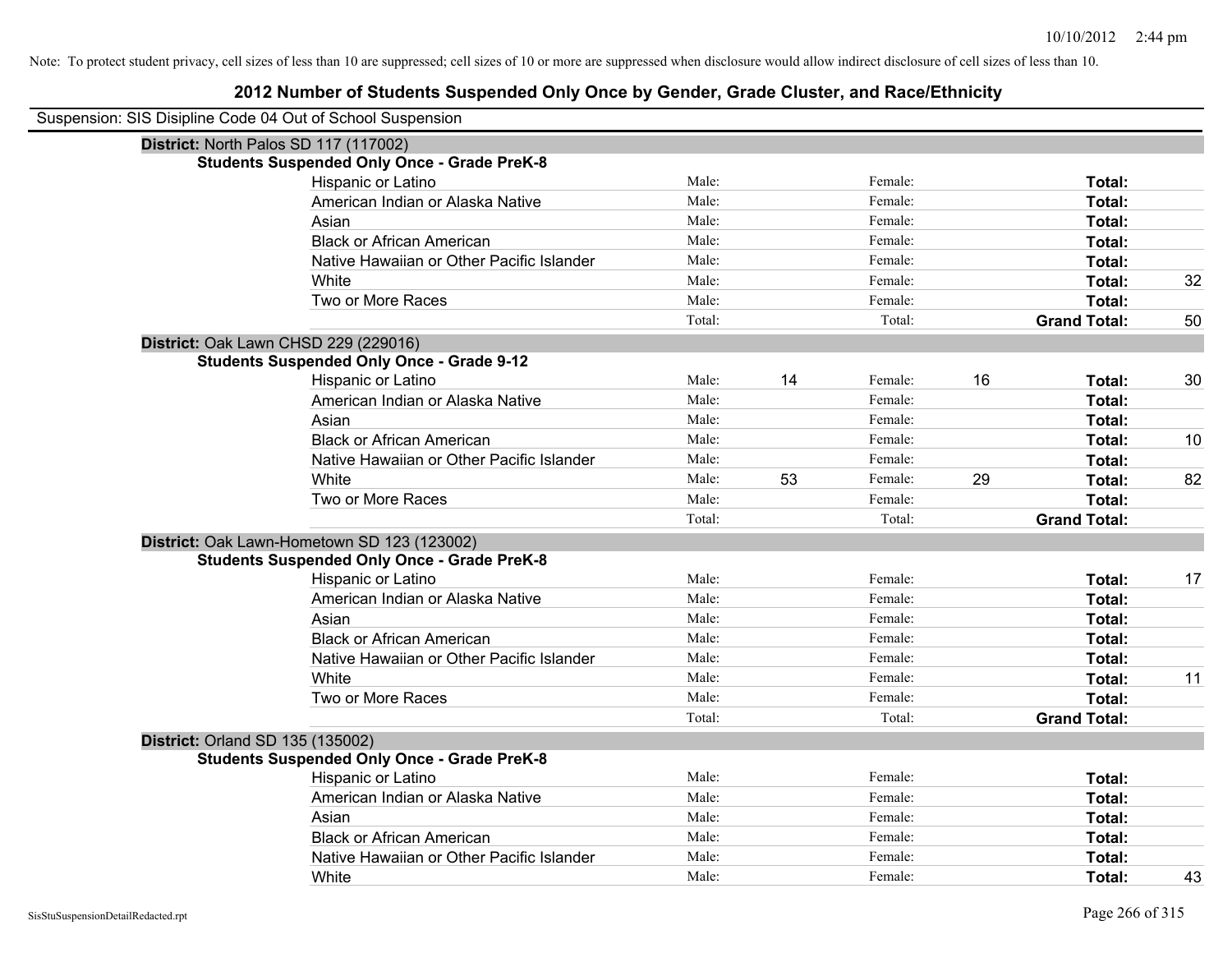| Suspension: SIS Disipline Code 04 Out of School Suspension |        |    |         |    |                     |     |
|------------------------------------------------------------|--------|----|---------|----|---------------------|-----|
| Two or More Races                                          | Male:  |    | Female: |    | Total:              |     |
|                                                            | Total: |    | Total:  |    | <b>Grand Total:</b> |     |
| District: Palos CCSD 118 (118004)                          |        |    |         |    |                     |     |
| <b>Students Suspended Only Once - Grade PreK-8</b>         |        |    |         |    |                     |     |
| Hispanic or Latino                                         | Male:  |    | Female: |    | Total:              |     |
| American Indian or Alaska Native                           | Male:  |    | Female: |    | Total:              |     |
| Asian                                                      | Male:  |    | Female: |    | Total:              |     |
| <b>Black or African American</b>                           | Male:  |    | Female: |    | Total:              |     |
| Native Hawaiian or Other Pacific Islander                  | Male:  |    | Female: |    | Total:              |     |
| White                                                      | Male:  |    | Female: |    | Total:              | 14  |
| Two or More Races                                          | Male:  |    | Female: |    | Total:              |     |
|                                                            | Total: |    | Total:  |    | <b>Grand Total:</b> |     |
| District: Palos Heights SD 128 (128002)                    |        |    |         |    |                     |     |
| <b>Students Suspended Only Once - Grade PreK-8</b>         |        |    |         |    |                     |     |
| Hispanic or Latino                                         | Male:  |    | Female: |    | Total:              |     |
| American Indian or Alaska Native                           | Male:  |    | Female: |    | Total:              |     |
| Asian                                                      | Male:  |    | Female: |    | Total:              |     |
| <b>Black or African American</b>                           | Male:  |    | Female: |    | Total:              |     |
| Native Hawaiian or Other Pacific Islander                  | Male:  |    | Female: |    | Total:              |     |
| White                                                      | Male:  |    | Female: |    | Total:              |     |
| Two or More Races                                          | Male:  |    | Female: |    | Total:              |     |
|                                                            | Total: |    | Total:  |    | <b>Grand Total:</b> |     |
| District: Park Forest SD 163 (163002)                      |        |    |         |    |                     |     |
| <b>Students Suspended Only Once - Grade PreK-8</b>         |        |    |         |    |                     |     |
| Hispanic or Latino                                         | Male:  |    | Female: |    | Total:              |     |
| American Indian or Alaska Native                           | Male:  |    | Female: |    | Total:              |     |
| Asian                                                      | Male:  |    | Female: |    | Total:              |     |
| <b>Black or African American</b>                           | Male:  | 87 | Female: | 54 | Total:              | 141 |
| Native Hawaiian or Other Pacific Islander                  | Male:  |    | Female: |    | Total:              |     |
| White                                                      | Male:  |    | Female: |    | Total:              |     |
| Two or More Races                                          | Male:  |    | Female: |    | Total:              |     |
|                                                            | Total: |    | Total:  |    | <b>Grand Total:</b> | 152 |
| District: Posen-Robbins ESD 143-5 (143502)                 |        |    |         |    |                     |     |
| <b>Students Suspended Only Once - Grade PreK-8</b>         |        |    |         |    |                     |     |
| Hispanic or Latino                                         | Male:  | 25 | Female: | 16 | Total:              | 41  |
| American Indian or Alaska Native                           | Male:  |    | Female: |    | Total:              |     |
| Asian                                                      | Male:  |    | Female: |    | Total:              |     |
| <b>Black or African American</b>                           | Male:  | 25 | Female: | 32 | Total:              | 57  |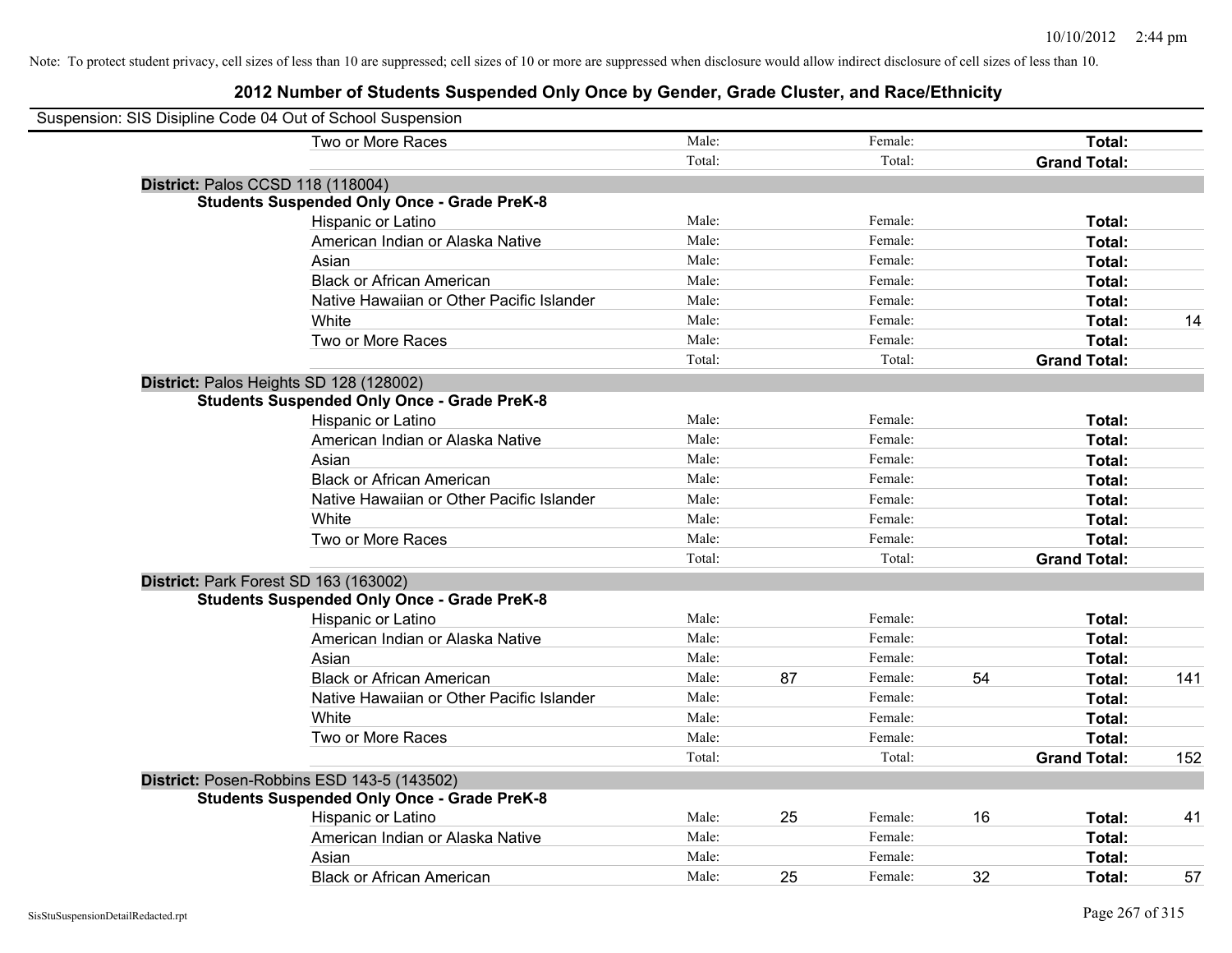| Suspension: SIS Disipline Code 04 Out of School Suspension |                                                    |        |     |         |     |                     |     |
|------------------------------------------------------------|----------------------------------------------------|--------|-----|---------|-----|---------------------|-----|
|                                                            | Native Hawaiian or Other Pacific Islander          | Male:  |     | Female: |     | Total:              |     |
|                                                            | White                                              | Male:  |     | Female: |     | Total:              |     |
|                                                            | Two or More Races                                  | Male:  |     | Female: |     | Total:              |     |
|                                                            |                                                    | Total: |     | Total:  |     | <b>Grand Total:</b> | 109 |
|                                                            | District: Prairie-Hills ESD 144 (144002)           |        |     |         |     |                     |     |
|                                                            | <b>Students Suspended Only Once - Grade PreK-8</b> |        |     |         |     |                     |     |
|                                                            | Hispanic or Latino                                 | Male:  |     | Female: |     | Total:              |     |
|                                                            | American Indian or Alaska Native                   | Male:  |     | Female: |     | Total:              |     |
|                                                            | Asian                                              | Male:  |     | Female: |     | Total:              |     |
|                                                            | <b>Black or African American</b>                   | Male:  | 132 | Female: | 80  | Total:              | 212 |
|                                                            | Native Hawaiian or Other Pacific Islander          | Male:  |     | Female: |     | Total:              |     |
|                                                            | White                                              | Male:  |     | Female: |     | Total:              |     |
|                                                            | Two or More Races                                  | Male:  |     | Female: |     | Total:              |     |
|                                                            |                                                    | Total: |     | Total:  |     | <b>Grand Total:</b> |     |
|                                                            | District: Reavis Twp HSD 220 (220017)              |        |     |         |     |                     |     |
|                                                            | <b>Students Suspended Only Once - Grade 9-12</b>   |        |     |         |     |                     |     |
|                                                            | Hispanic or Latino                                 | Male:  | 34  | Female: | 16  | Total:              | 50  |
|                                                            | American Indian or Alaska Native                   | Male:  |     | Female: |     | Total:              |     |
|                                                            | Asian                                              | Male:  |     | Female: |     | Total:              |     |
|                                                            | <b>Black or African American</b>                   | Male:  |     | Female: |     | Total:              |     |
|                                                            | Native Hawaiian or Other Pacific Islander          | Male:  |     | Female: |     | Total:              |     |
|                                                            | White                                              | Male:  | 34  | Female: | 12  | Total:              | 46  |
|                                                            | Two or More Races                                  | Male:  |     | Female: |     | Total:              |     |
|                                                            |                                                    | Total: |     | Total:  |     | <b>Grand Total:</b> |     |
|                                                            | District: Rich Twp HSD 227 (227017)                |        |     |         |     |                     |     |
|                                                            | <b>Students Suspended Only Once - Grade 9-12</b>   |        |     |         |     |                     |     |
|                                                            | Hispanic or Latino                                 | Male:  |     | Female: |     | Total:              |     |
|                                                            | American Indian or Alaska Native                   | Male:  |     | Female: |     | Total:              |     |
|                                                            | Asian                                              | Male:  |     | Female: |     | Total:              |     |
|                                                            | <b>Black or African American</b>                   | Male:  | 266 | Female: | 195 | Total:              | 461 |
|                                                            | Native Hawaiian or Other Pacific Islander          | Male:  |     | Female: |     | Total:              |     |
|                                                            | White                                              | Male:  |     | Female: |     | Total:              | 10  |
|                                                            | Two or More Races                                  | Male:  |     | Female: |     | Total:              |     |
|                                                            |                                                    | Total: | 282 | Total:  | 206 | <b>Grand Total:</b> | 488 |
|                                                            | District: Ridgeland SD 122 (122002)                |        |     |         |     |                     |     |
|                                                            | <b>Students Suspended Only Once - Grade PreK-8</b> |        |     |         |     |                     |     |
|                                                            | Hispanic or Latino                                 | Male:  |     | Female: |     | Total:              |     |
|                                                            | American Indian or Alaska Native                   | Male:  |     | Female: |     | Total:              |     |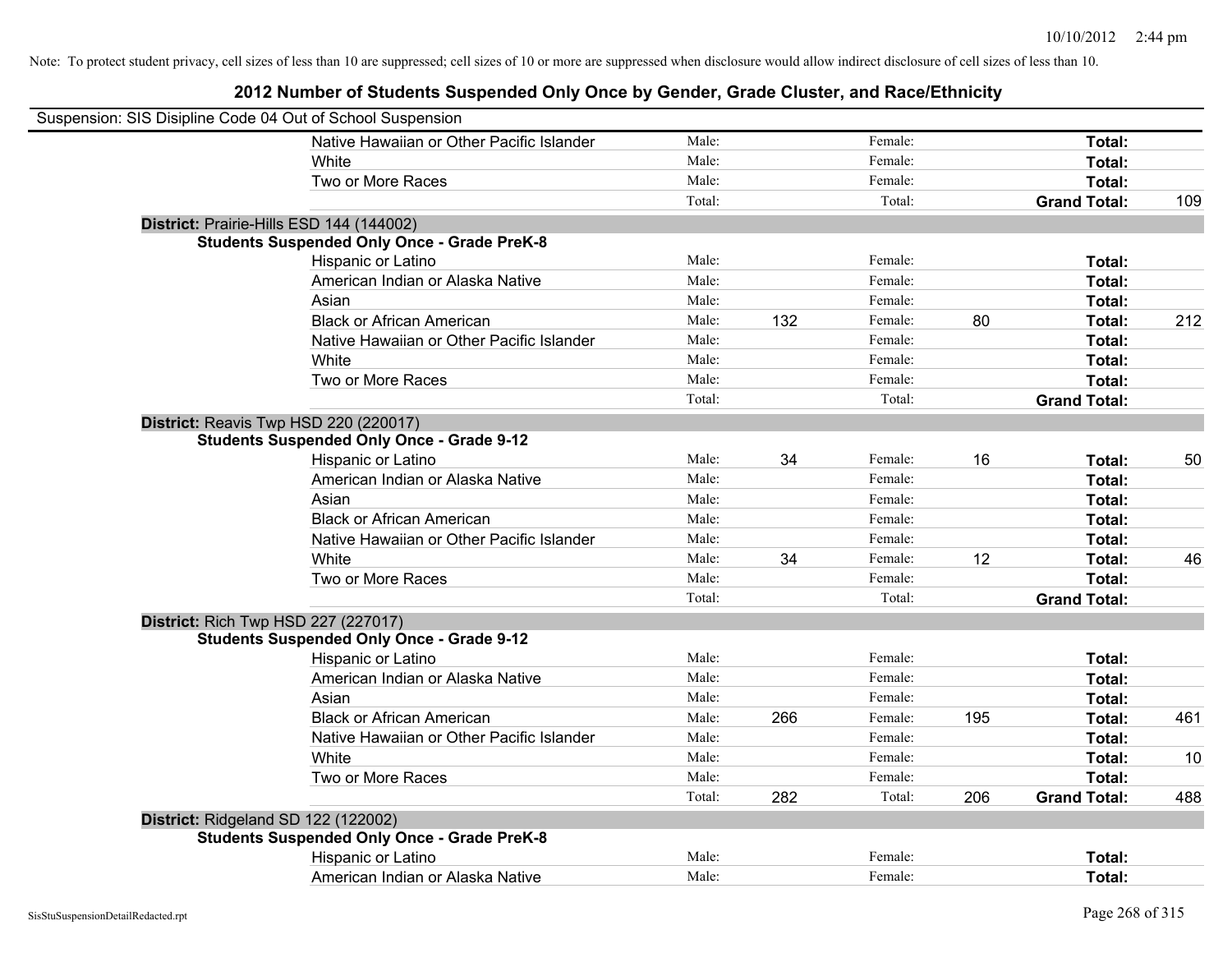## **2012 Number of Students Suspended Only Once by Gender, Grade Cluster, and Race/Ethnicity**

| Suspension: SIS Disipline Code 04 Out of School Suspension |                                                                                                                                                                                                                                                                                             |    |         |    |                     |    |
|------------------------------------------------------------|---------------------------------------------------------------------------------------------------------------------------------------------------------------------------------------------------------------------------------------------------------------------------------------------|----|---------|----|---------------------|----|
| Asian                                                      | Male:                                                                                                                                                                                                                                                                                       |    | Female: |    | Total:              |    |
| <b>Black or African American</b>                           | Male:                                                                                                                                                                                                                                                                                       |    | Female: |    | Total:              |    |
| Native Hawaiian or Other Pacific Islander                  | Male:                                                                                                                                                                                                                                                                                       |    | Female: |    | Total:              |    |
| White                                                      | Male:                                                                                                                                                                                                                                                                                       |    | Female: |    | Total:              |    |
| Two or More Races                                          | Male:                                                                                                                                                                                                                                                                                       |    | Female: |    | Total:              |    |
|                                                            | Total:                                                                                                                                                                                                                                                                                      |    | Total:  |    | <b>Grand Total:</b> | 11 |
|                                                            |                                                                                                                                                                                                                                                                                             |    |         |    |                     |    |
|                                                            |                                                                                                                                                                                                                                                                                             |    |         |    |                     |    |
| Hispanic or Latino                                         | Male:                                                                                                                                                                                                                                                                                       |    | Female: |    | Total:              |    |
| American Indian or Alaska Native                           | Male:                                                                                                                                                                                                                                                                                       |    | Female: |    | Total:              |    |
| Asian                                                      | Male:                                                                                                                                                                                                                                                                                       |    | Female: |    | Total:              |    |
| <b>Black or African American</b>                           | Male:                                                                                                                                                                                                                                                                                       |    | Female: |    | Total:              |    |
| Native Hawaiian or Other Pacific Islander                  | Male:                                                                                                                                                                                                                                                                                       |    | Female: |    | Total:              |    |
| White                                                      | Male:                                                                                                                                                                                                                                                                                       |    | Female: |    | Total:              |    |
| Two or More Races                                          | Male:                                                                                                                                                                                                                                                                                       |    | Female: |    | Total:              |    |
|                                                            | Total:                                                                                                                                                                                                                                                                                      |    | Total:  |    | <b>Grand Total:</b> |    |
|                                                            |                                                                                                                                                                                                                                                                                             |    |         |    |                     |    |
|                                                            |                                                                                                                                                                                                                                                                                             |    |         |    |                     |    |
| Hispanic or Latino                                         | Male:                                                                                                                                                                                                                                                                                       |    | Female: |    | Total:              |    |
| American Indian or Alaska Native                           | Male:                                                                                                                                                                                                                                                                                       |    | Female: |    | Total:              |    |
| Asian                                                      | Male:                                                                                                                                                                                                                                                                                       |    | Female: |    | Total:              |    |
| <b>Black or African American</b>                           | Male:                                                                                                                                                                                                                                                                                       | 46 | Female: | 16 | Total:              | 62 |
| Native Hawaiian or Other Pacific Islander                  | Male:                                                                                                                                                                                                                                                                                       |    | Female: |    | Total:              |    |
| White                                                      | Male:                                                                                                                                                                                                                                                                                       |    | Female: |    | Total:              |    |
| Two or More Races                                          | Male:                                                                                                                                                                                                                                                                                       |    | Female: |    | Total:              |    |
|                                                            | Total:                                                                                                                                                                                                                                                                                      |    | Total:  |    | <b>Grand Total:</b> |    |
|                                                            |                                                                                                                                                                                                                                                                                             |    |         |    |                     |    |
|                                                            |                                                                                                                                                                                                                                                                                             |    |         |    |                     |    |
| Hispanic or Latino                                         | Male:                                                                                                                                                                                                                                                                                       |    | Female: |    | Total:              |    |
| American Indian or Alaska Native                           | Male:                                                                                                                                                                                                                                                                                       |    | Female: |    | Total:              |    |
| Asian                                                      | Male:                                                                                                                                                                                                                                                                                       |    | Female: |    | Total:              |    |
| <b>Black or African American</b>                           | Male:                                                                                                                                                                                                                                                                                       | 28 | Female: | 35 | Total:              | 63 |
| Native Hawaiian or Other Pacific Islander                  | Male:                                                                                                                                                                                                                                                                                       |    | Female: |    | Total:              |    |
| White                                                      | Male:                                                                                                                                                                                                                                                                                       |    | Female: |    | Total:              |    |
| Two or More Races                                          | Male:                                                                                                                                                                                                                                                                                       |    | Female: |    | <b>Total:</b>       |    |
|                                                            |                                                                                                                                                                                                                                                                                             |    |         |    |                     |    |
|                                                            | District: Sandridge SD 172 (172002)<br><b>Students Suspended Only Once - Grade PreK-8</b><br>District: South Holland SD 150 (150002)<br><b>Students Suspended Only Once - Grade PreK-8</b><br>District: South Holland SD 151 (151002)<br><b>Students Suspended Only Once - Grade PreK-8</b> |    |         |    |                     |    |

**Students Suspended Only Once - Grade 9-12**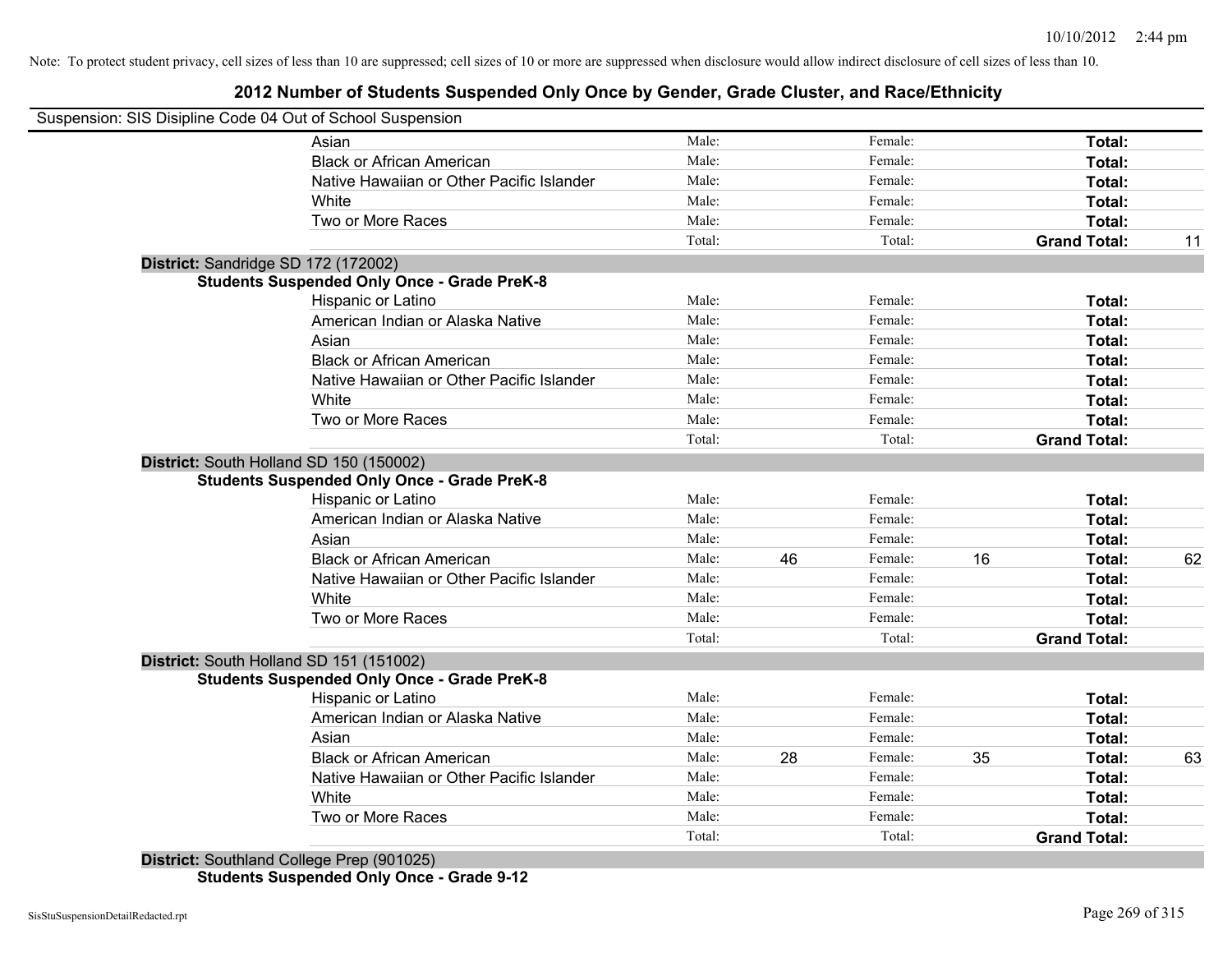| Suspension: SIS Disipline Code 04 Out of School Suspension |                                                    |        |    |         |    |                     |    |
|------------------------------------------------------------|----------------------------------------------------|--------|----|---------|----|---------------------|----|
|                                                            | Hispanic or Latino                                 | Male:  |    | Female: |    | Total:              |    |
|                                                            | American Indian or Alaska Native                   | Male:  |    | Female: |    | Total:              |    |
|                                                            | Asian                                              | Male:  |    | Female: |    | Total:              |    |
|                                                            | <b>Black or African American</b>                   | Male:  |    | Female: |    | Total:              | 24 |
|                                                            | Native Hawaiian or Other Pacific Islander          | Male:  |    | Female: |    | Total:              |    |
|                                                            | White                                              | Male:  |    | Female: |    | Total:              |    |
|                                                            | Two or More Races                                  | Male:  |    | Female: |    | Total:              |    |
|                                                            |                                                    | Total: |    | Total:  |    | <b>Grand Total:</b> |    |
|                                                            | District: Speed SEJA #802 (802060)                 |        |    |         |    |                     |    |
|                                                            | <b>Students Suspended Only Once - Grade PreK-8</b> |        |    |         |    |                     |    |
|                                                            | Hispanic or Latino                                 | Male:  |    | Female: |    | Total:              |    |
|                                                            | American Indian or Alaska Native                   | Male:  |    | Female: |    | Total:              |    |
|                                                            | Asian                                              | Male:  |    | Female: |    | Total:              |    |
|                                                            | <b>Black or African American</b>                   | Male:  |    | Female: |    | Total:              |    |
|                                                            | Native Hawaiian or Other Pacific Islander          | Male:  |    | Female: |    | Total:              |    |
|                                                            | White                                              | Male:  |    | Female: |    | Total:              |    |
|                                                            | Two or More Races                                  | Male:  |    | Female: |    | Total:              |    |
|                                                            |                                                    | Total: |    | Total:  |    | <b>Grand Total:</b> |    |
|                                                            | District: Steger SD 194 (194002)                   |        |    |         |    |                     |    |
|                                                            | <b>Students Suspended Only Once - Grade PreK-8</b> |        |    |         |    |                     |    |
|                                                            | Hispanic or Latino                                 | Male:  |    | Female: |    | Total:              |    |
|                                                            | American Indian or Alaska Native                   | Male:  |    | Female: |    | Total:              |    |
|                                                            | Asian                                              | Male:  |    | Female: |    | Total:              |    |
|                                                            | <b>Black or African American</b>                   | Male:  | 11 | Female: | 15 | Total:              | 26 |
|                                                            | Native Hawaiian or Other Pacific Islander          | Male:  |    | Female: |    | Total:              |    |
|                                                            | White                                              | Male:  |    | Female: |    | Total:              | 25 |
|                                                            | Two or More Races                                  | Male:  |    | Female: |    | Total:              | 10 |
|                                                            |                                                    | Total: |    | Total:  |    | <b>Grand Total:</b> |    |
|                                                            | District: Summit SD 104 (104002)                   |        |    |         |    |                     |    |
|                                                            | <b>Students Suspended Only Once - Grade PreK-8</b> |        |    |         |    |                     |    |
|                                                            | Hispanic or Latino                                 | Male:  |    | Female: |    | Total:              |    |
|                                                            | American Indian or Alaska Native                   | Male:  |    | Female: |    | Total:              |    |
|                                                            | Asian                                              | Male:  |    | Female: |    | Total:              |    |
|                                                            | <b>Black or African American</b>                   | Male:  |    | Female: |    | Total:              |    |
|                                                            | Native Hawaiian or Other Pacific Islander          | Male:  |    | Female: |    | Total:              |    |
|                                                            | White                                              | Male:  |    | Female: |    | Total:              |    |
|                                                            | Two or More Races                                  | Male:  |    | Female: |    | Total:              |    |
|                                                            |                                                    | Total: |    | Total:  |    | <b>Grand Total:</b> | 15 |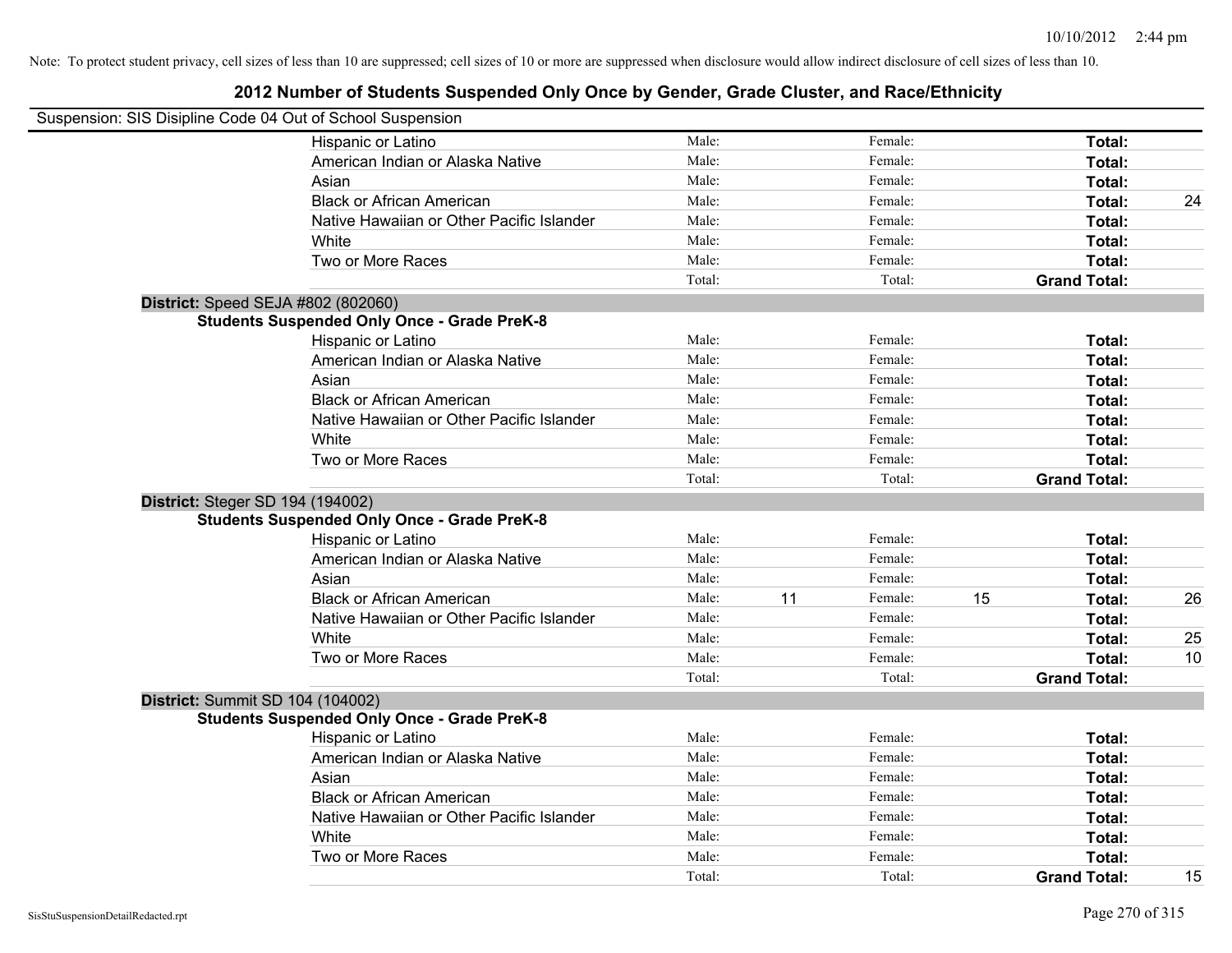| Suspension: SIS Disipline Code 04 Out of School Suspension |                                                    |        |     |         |     |                     |     |
|------------------------------------------------------------|----------------------------------------------------|--------|-----|---------|-----|---------------------|-----|
| District: Sunnybrook SD 171 (171002)                       |                                                    |        |     |         |     |                     |     |
|                                                            | <b>Students Suspended Only Once - Grade PreK-8</b> |        |     |         |     |                     |     |
|                                                            | Hispanic or Latino                                 | Male:  |     | Female: |     | Total:              |     |
|                                                            | American Indian or Alaska Native                   | Male:  |     | Female: |     | Total:              |     |
|                                                            | Asian                                              | Male:  |     | Female: |     | Total:              |     |
|                                                            | <b>Black or African American</b>                   | Male:  |     | Female: |     | Total:              | 28  |
|                                                            | Native Hawaiian or Other Pacific Islander          | Male:  |     | Female: |     | Total:              |     |
|                                                            | White                                              | Male:  |     | Female: |     | Total:              |     |
|                                                            | Two or More Races                                  | Male:  |     | Female: |     | Total:              |     |
|                                                            |                                                    | Total: |     | Total:  |     | <b>Grand Total:</b> |     |
|                                                            | District: Thornton Fractional Twp HSD 215 (215017) |        |     |         |     |                     |     |
|                                                            | <b>Students Suspended Only Once - Grade 9-12</b>   |        |     |         |     |                     |     |
|                                                            | Hispanic or Latino                                 | Male:  | 35  | Female: | 24  | Total:              | 59  |
|                                                            | American Indian or Alaska Native                   | Male:  |     | Female: |     | Total:              |     |
|                                                            | Asian                                              | Male:  |     | Female: |     | Total:              |     |
|                                                            | <b>Black or African American</b>                   | Male:  | 214 | Female: | 181 | Total:              | 395 |
|                                                            | Native Hawaiian or Other Pacific Islander          | Male:  |     | Female: |     | Total:              |     |
|                                                            | White                                              | Male:  |     | Female: |     | Total:              | 30  |
|                                                            | Two or More Races                                  | Male:  |     | Female: |     | Total:              | 18  |
|                                                            |                                                    | Total: |     | Total:  |     | <b>Grand Total:</b> |     |
| District: Thornton SD 154 (154002)                         |                                                    |        |     |         |     |                     |     |
|                                                            | <b>Students Suspended Only Once - Grade PreK-8</b> |        |     |         |     |                     |     |
|                                                            | Hispanic or Latino                                 | Male:  |     | Female: |     | Total:              |     |
|                                                            | American Indian or Alaska Native                   | Male:  |     | Female: |     | Total:              |     |
|                                                            | Asian                                              | Male:  |     | Female: |     | Total:              |     |
|                                                            | <b>Black or African American</b>                   | Male:  |     | Female: |     | Total:              |     |
|                                                            | Native Hawaiian or Other Pacific Islander          | Male:  |     | Female: |     | Total:              |     |
|                                                            | White                                              | Male:  |     | Female: |     | Total:              |     |
|                                                            | Two or More Races                                  | Male:  |     | Female: |     | Total:              |     |
|                                                            |                                                    | Total: |     | Total:  |     | <b>Grand Total:</b> |     |
| District: Thornton Twp HSD 205 (205017)                    |                                                    |        |     |         |     |                     |     |
|                                                            | <b>Students Suspended Only Once - Grade 9-12</b>   |        |     |         |     |                     |     |
|                                                            | Hispanic or Latino                                 | Male:  |     | Female: |     | Total:              | 24  |
|                                                            | American Indian or Alaska Native                   | Male:  |     | Female: |     | Total:              |     |
|                                                            | Asian                                              | Male:  |     | Female: |     | Total:              |     |
|                                                            | <b>Black or African American</b>                   | Male:  | 325 | Female: | 276 | Total:              | 601 |
|                                                            | Native Hawaiian or Other Pacific Islander          | Male:  |     | Female: |     | Total:              |     |
|                                                            | White                                              | Male:  |     | Female: |     | Total:              |     |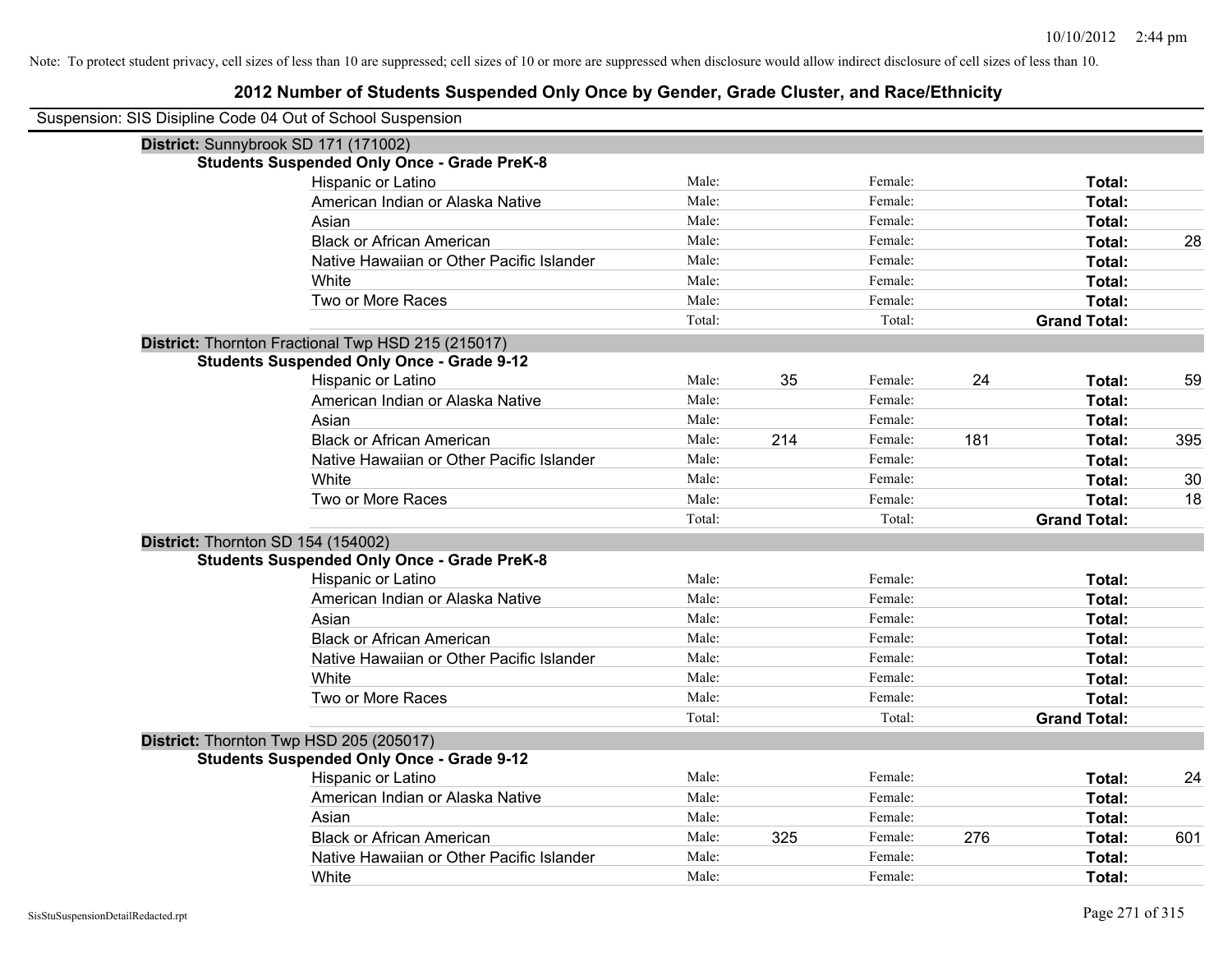## **2012 Number of Students Suspended Only Once by Gender, Grade Cluster, and Race/Ethnicity**

| Suspension: SIS Disipline Code 04 Out of School Suspension |                                                    |        |    |         |    |                     |    |
|------------------------------------------------------------|----------------------------------------------------|--------|----|---------|----|---------------------|----|
|                                                            | Two or More Races                                  | Male:  |    | Female: |    | Total:              |    |
|                                                            |                                                    | Total: |    | Total:  |    | <b>Grand Total:</b> |    |
|                                                            | District: W Harvey-Dixmoor PSD 147 (147002)        |        |    |         |    |                     |    |
|                                                            | <b>Students Suspended Only Once - Grade PreK-8</b> |        |    |         |    |                     |    |
|                                                            | Hispanic or Latino                                 | Male:  |    | Female: |    | Total:              | 10 |
|                                                            | American Indian or Alaska Native                   | Male:  |    | Female: |    | Total:              |    |
|                                                            | Asian                                              | Male:  |    | Female: |    | Total:              |    |
|                                                            | <b>Black or African American</b>                   | Male:  | 30 | Female: | 12 | Total:              | 42 |
|                                                            | Native Hawaiian or Other Pacific Islander          | Male:  |    | Female: |    | Total:              |    |
|                                                            | White                                              | Male:  |    | Female: |    | Total:              |    |
|                                                            | Two or More Races                                  | Male:  |    | Female: |    | Total:              |    |
|                                                            |                                                    | Total: |    | Total:  |    | <b>Grand Total:</b> |    |
|                                                            | District: Willow Springs SD 108 (108002)           |        |    |         |    |                     |    |
|                                                            | <b>Students Suspended Only Once - Grade PreK-8</b> |        |    |         |    |                     |    |
|                                                            | Hispanic or Latino                                 | Male:  |    | Female: |    | Total:              |    |
|                                                            | American Indian or Alaska Native                   | Male:  |    | Female: |    | Total:              |    |
|                                                            | Asian                                              | Male:  |    | Female: |    | Total:              |    |
|                                                            | <b>Black or African American</b>                   | Male:  |    | Female: |    | Total:              |    |
|                                                            | Native Hawaiian or Other Pacific Islander          | Male:  |    | Female: |    | Total:              |    |
|                                                            | White                                              | Male:  |    | Female: |    | Total:              |    |
|                                                            | Two or More Races                                  | Male:  |    | Female: |    | Total:              |    |
|                                                            |                                                    | Total: |    | Total:  |    | <b>Grand Total:</b> |    |
| County: Non-Public School (000)                            |                                                    |        |    |         |    |                     |    |
|                                                            | District: Region 07 South Cook ISC 4 (000000)      |        |    |         |    |                     |    |
|                                                            | <b>Students Suspended Only Once - Grade 9-12</b>   |        |    |         |    |                     |    |
|                                                            | Hispanic or Latino                                 | Male:  |    | Female: |    | Total:              |    |
|                                                            | American Indian or Alaska Native                   | Male:  |    | Female: |    | Total:              |    |
|                                                            | Asian                                              | Male:  |    | Female: |    | Total:              |    |
|                                                            | <b>Black or African American</b>                   | Male:  |    | Female: |    | Total:              |    |
|                                                            | Native Hawaiian or Other Pacific Islander          | Male:  |    | Female: |    | Total:              |    |
|                                                            | White                                              | Male:  |    | Female: |    | Total:              |    |
|                                                            | Two or More Races                                  | Male:  |    | Female: |    | Total:              |    |
|                                                            |                                                    | Total: |    | Total:  |    | <b>Grand Total:</b> |    |
|                                                            |                                                    |        |    |         |    |                     |    |
| Region: Rock Island ROE (49)                               |                                                    |        |    |         |    |                     |    |
| Country New Dublie Cabool (000)                            |                                                    |        |    |         |    |                     |    |

**County:** Non-Public School (000)

**District:** Rock Island ROE (000000)

## **Students Suspended Only Once - Grade PreK-8**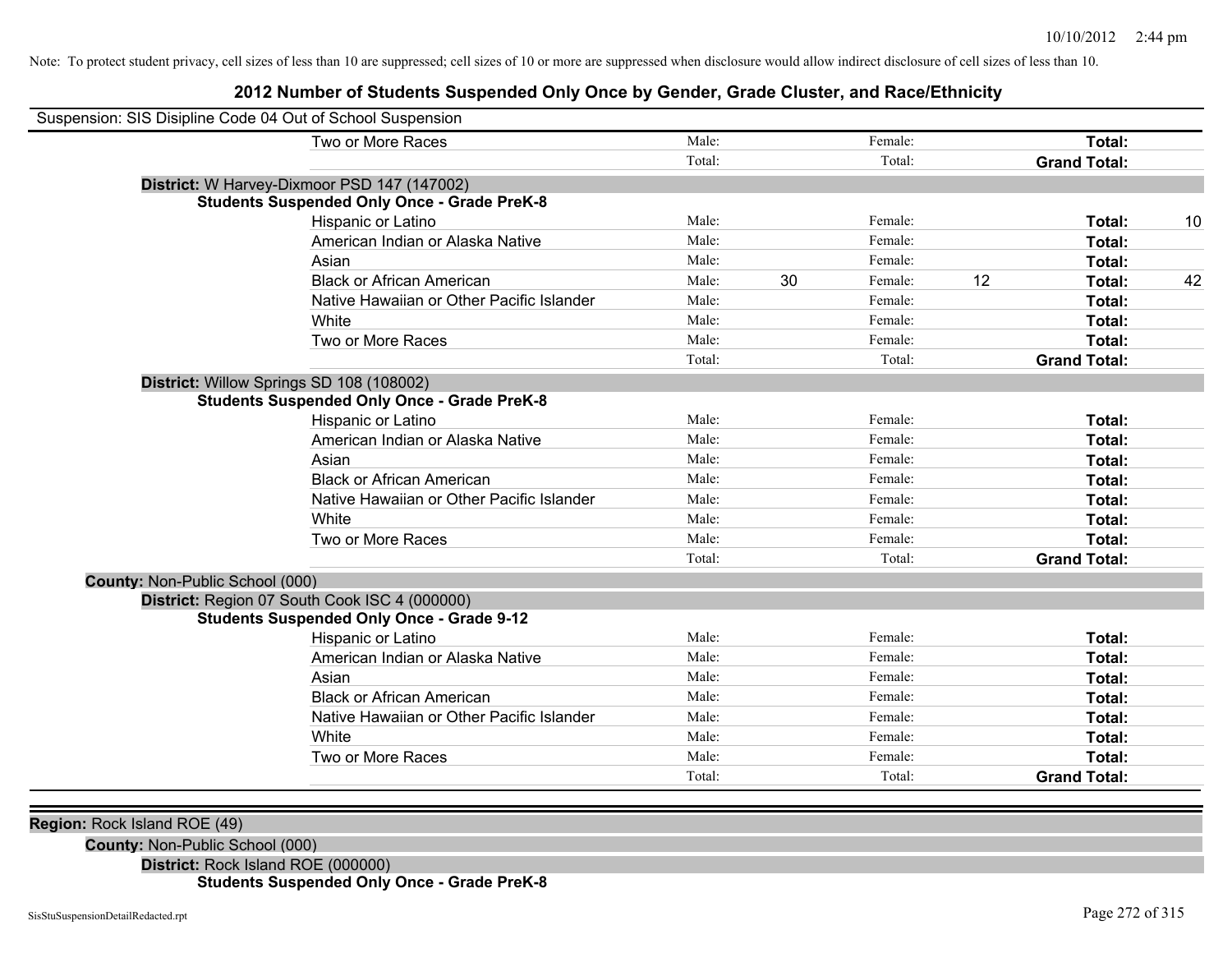$\sim$ 

Note: To protect student privacy, cell sizes of less than 10 are suppressed; cell sizes of 10 or more are suppressed when disclosure would allow indirect disclosure of cell sizes of less than 10.

| Suspension: SIS Disipline Code 04 Out of School Suspension |                                                    |        |         |                     |    |
|------------------------------------------------------------|----------------------------------------------------|--------|---------|---------------------|----|
|                                                            | Hispanic or Latino                                 | Male:  | Female: | Total:              |    |
|                                                            | American Indian or Alaska Native                   | Male:  | Female: | Total:              |    |
|                                                            | Asian                                              | Male:  | Female: | Total:              |    |
|                                                            | <b>Black or African American</b>                   | Male:  | Female: | Total:              |    |
|                                                            | Native Hawaiian or Other Pacific Islander          | Male:  | Female: | Total:              |    |
|                                                            | White                                              | Male:  | Female: | Total:              |    |
|                                                            | Two or More Races                                  | Male:  | Female: | Total:              |    |
|                                                            |                                                    | Total: | Total:  | <b>Grand Total:</b> |    |
|                                                            | <b>Students Suspended Only Once - Grade 9-12</b>   |        |         |                     |    |
|                                                            | Hispanic or Latino                                 | Male:  | Female: | Total:              |    |
|                                                            | American Indian or Alaska Native                   | Male:  | Female: | Total:              |    |
|                                                            | Asian                                              | Male:  | Female: | Total:              |    |
|                                                            | <b>Black or African American</b>                   | Male:  | Female: | Total:              |    |
|                                                            | Native Hawaiian or Other Pacific Islander          | Male:  | Female: | Total:              |    |
|                                                            | White                                              | Male:  | Female: | Total:              |    |
|                                                            | Two or More Races                                  | Male:  | Female: | Total:              |    |
|                                                            |                                                    | Total: | Total:  | <b>Grand Total:</b> |    |
| County: Rock Island (081)                                  |                                                    |        |         |                     |    |
|                                                            | District: Carbon Cliff-Barstow SD 36 (036002)      |        |         |                     |    |
|                                                            | <b>Students Suspended Only Once - Grade PreK-8</b> |        |         |                     |    |
|                                                            | Hispanic or Latino                                 | Male:  | Female: | Total:              |    |
|                                                            | American Indian or Alaska Native                   | Male:  | Female: | Total:              |    |
|                                                            | Asian                                              | Male:  | Female: | Total:              |    |
|                                                            | <b>Black or African American</b>                   | Male:  | Female: | Total:              |    |
|                                                            | Native Hawaiian or Other Pacific Islander          | Male:  | Female: | Total:              |    |
|                                                            | White                                              | Male:  | Female: | Total:              |    |
|                                                            | Two or More Races                                  | Male:  | Female: | Total:              |    |
|                                                            |                                                    | Total: | Total:  | <b>Grand Total:</b> |    |
|                                                            | District: East Moline SD 37 (037002)               |        |         |                     |    |
|                                                            | <b>Students Suspended Only Once - Grade PreK-8</b> |        |         |                     |    |
|                                                            | Hispanic or Latino                                 | Male:  | Female: | Total:              | 17 |
|                                                            | American Indian or Alaska Native                   | Male:  | Female: | Total:              |    |
|                                                            | Asian                                              | Male:  | Female: | Total:              |    |
|                                                            | <b>Black or African American</b>                   | Male:  | Female: | Total:              | 16 |
|                                                            | Native Hawaiian or Other Pacific Islander          | Male:  | Female: | Total:              |    |
|                                                            | White                                              | Male:  | Female: | Total:              | 23 |
|                                                            | Two or More Races                                  | Male:  | Female: | Total:              | 10 |
|                                                            |                                                    | Total: | Total:  | <b>Grand Total:</b> |    |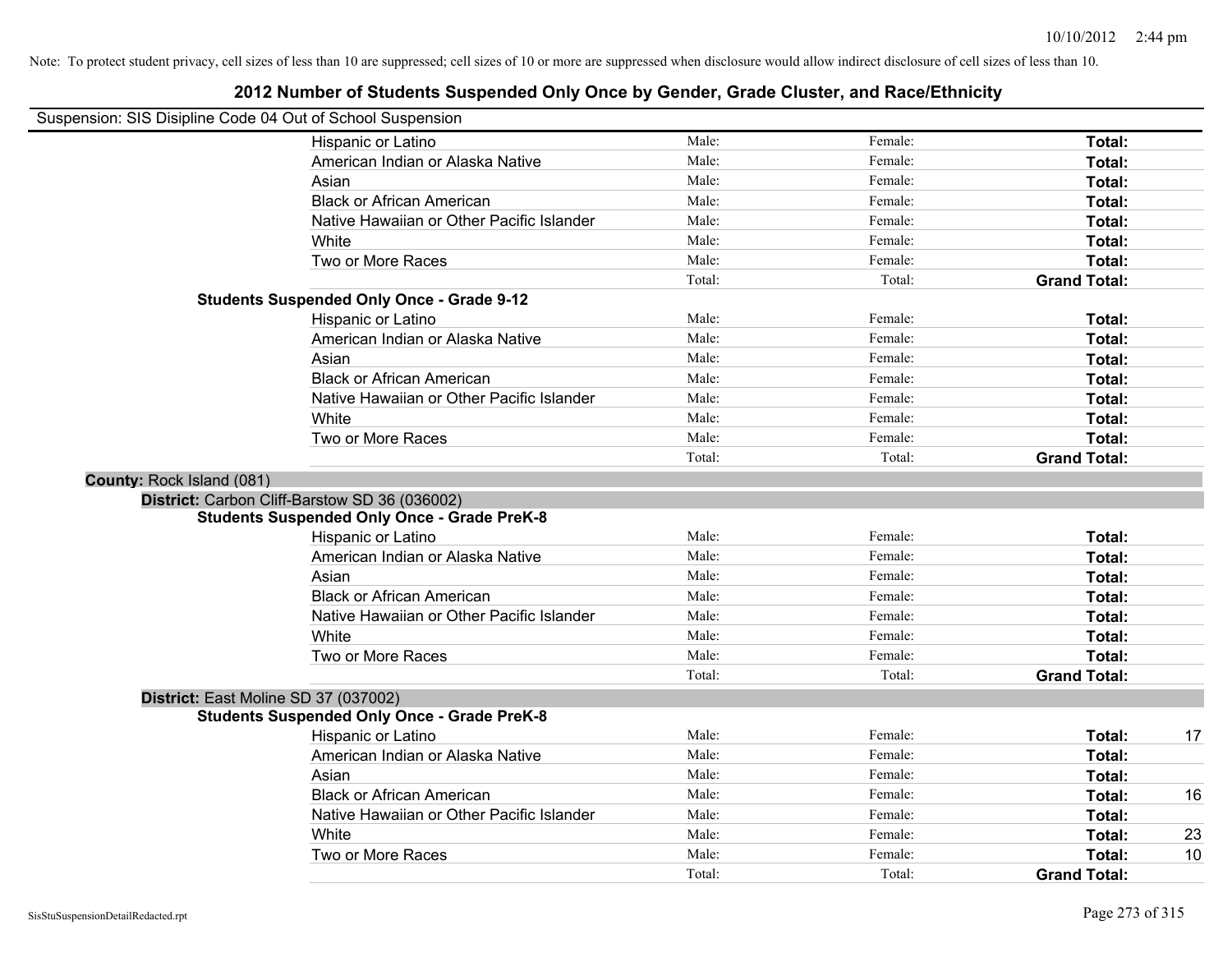| Suspension: SIS Disipline Code 04 Out of School Suspension |
|------------------------------------------------------------|
|------------------------------------------------------------|

| District: Moline USD 40 (040022) |                                                    |        |     |         |    |                     |     |
|----------------------------------|----------------------------------------------------|--------|-----|---------|----|---------------------|-----|
|                                  | <b>Students Suspended Only Once - Grade PreK-8</b> |        |     |         |    |                     |     |
|                                  | Hispanic or Latino                                 | Male:  |     | Female: |    | Total:              | 41  |
|                                  | American Indian or Alaska Native                   | Male:  |     | Female: |    | Total:              |     |
|                                  | Asian                                              | Male:  |     | Female: |    | Total:              |     |
|                                  | <b>Black or African American</b>                   | Male:  | 28  | Female: | 10 | Total:              | 38  |
|                                  | Native Hawaiian or Other Pacific Islander          | Male:  |     | Female: |    | Total:              |     |
|                                  | White                                              | Male:  |     | Female: |    | Total:              | 77  |
|                                  | Two or More Races                                  | Male:  |     | Female: |    | Total:              |     |
|                                  |                                                    | Total: | 140 | Total:  | 27 | <b>Grand Total:</b> | 167 |
|                                  | <b>Students Suspended Only Once - Grade 9-12</b>   |        |     |         |    |                     |     |
|                                  | Hispanic or Latino                                 | Male:  |     | Female: |    | Total:              | 28  |
|                                  | American Indian or Alaska Native                   | Male:  |     | Female: |    | Total:              |     |
|                                  | Asian                                              | Male:  |     | Female: |    | Total:              |     |
|                                  | <b>Black or African American</b>                   | Male:  |     | Female: |    | Total:              | 13  |
|                                  | Native Hawaiian or Other Pacific Islander          | Male:  |     | Female: |    | Total:              |     |
|                                  | White                                              | Male:  |     | Female: |    | Total:              | 42  |
|                                  | Two or More Races                                  | Male:  |     | Female: |    | Total:              |     |
|                                  |                                                    | Total: |     | Total:  |    | <b>Grand Total:</b> |     |
|                                  | District: Riverdale CUSD 100 (100026)              |        |     |         |    |                     |     |
|                                  | <b>Students Suspended Only Once - Grade PreK-8</b> |        |     |         |    |                     |     |
|                                  | Hispanic or Latino                                 | Male:  |     | Female: |    | Total:              |     |
|                                  | American Indian or Alaska Native                   | Male:  |     | Female: |    | Total:              |     |
|                                  | Asian                                              | Male:  |     | Female: |    | Total:              |     |
|                                  | <b>Black or African American</b>                   | Male:  |     | Female: |    | Total:              |     |
|                                  | Native Hawaiian or Other Pacific Islander          | Male:  |     | Female: |    | Total:              |     |
|                                  | White                                              | Male:  |     | Female: |    | Total:              | 12  |
|                                  | Two or More Races                                  | Male:  |     | Female: |    | Total:              |     |
|                                  |                                                    | Total: |     | Total:  |    | <b>Grand Total:</b> |     |
|                                  | <b>Students Suspended Only Once - Grade 9-12</b>   |        |     |         |    |                     |     |
|                                  | Hispanic or Latino                                 | Male:  |     | Female: |    | Total:              |     |
|                                  | American Indian or Alaska Native                   | Male:  |     | Female: |    | Total:              |     |
|                                  | Asian                                              | Male:  |     | Female: |    | Total:              |     |
|                                  | <b>Black or African American</b>                   | Male:  |     | Female: |    | Total:              |     |
|                                  | Native Hawaiian or Other Pacific Islander          | Male:  |     | Female: |    | Total:              |     |
|                                  | White                                              | Male:  |     | Female: |    | Total:              | 13  |
|                                  | Two or More Races                                  | Male:  |     | Female: |    | <b>Total:</b>       |     |
|                                  |                                                    | Total: |     | Total:  |    | <b>Grand Total:</b> |     |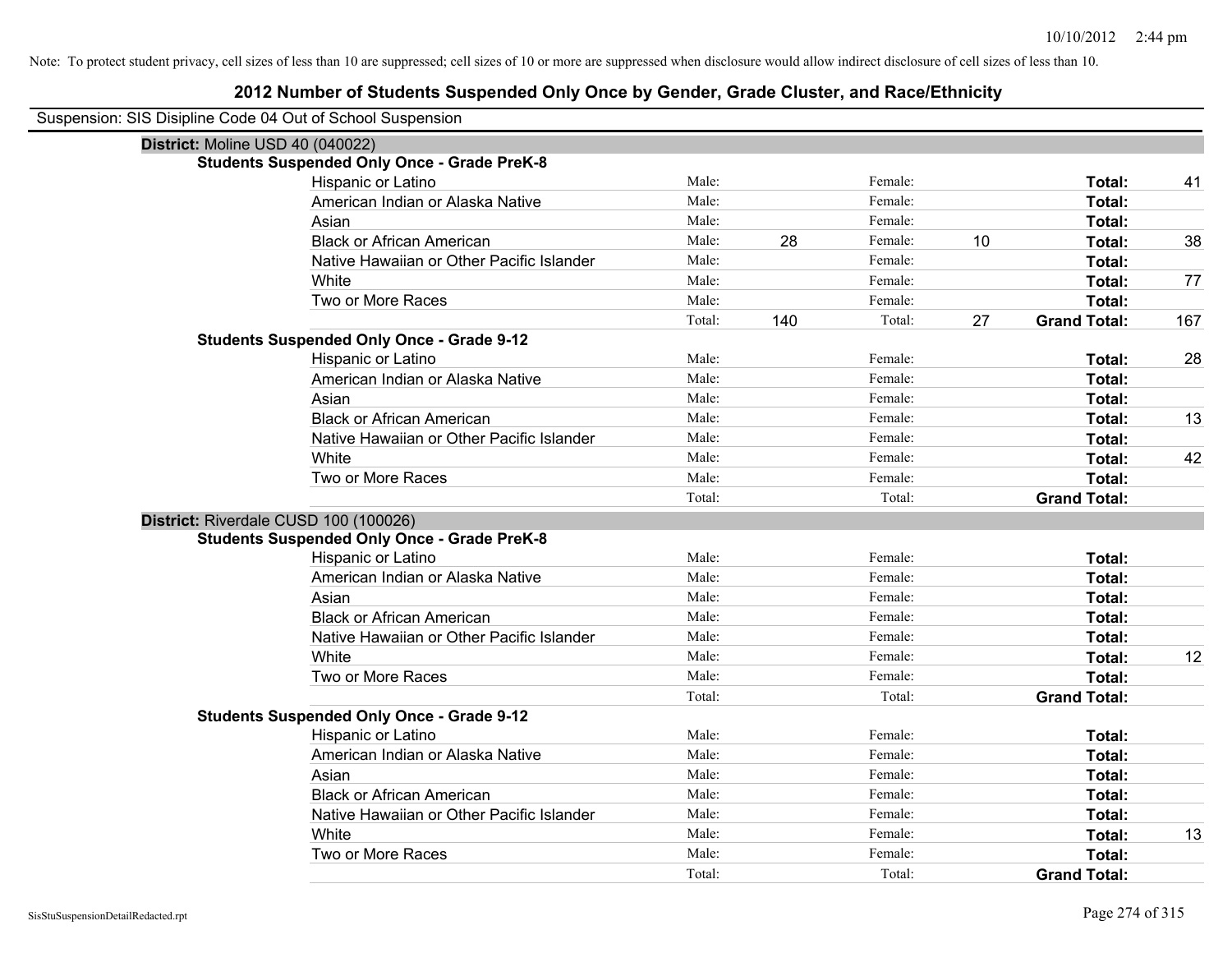| Suspension: SIS Disipline Code 04 Out of School Suspension |  |  |  |
|------------------------------------------------------------|--|--|--|
|------------------------------------------------------------|--|--|--|

| District: Rock Island SD 41 (041025)               |        |    |         |    |                     |     |
|----------------------------------------------------|--------|----|---------|----|---------------------|-----|
| <b>Students Suspended Only Once - Grade PreK-8</b> |        |    |         |    |                     |     |
| Hispanic or Latino                                 | Male:  |    | Female: |    | Total:              | 21  |
| American Indian or Alaska Native                   | Male:  |    | Female: |    | Total:              |     |
| Asian                                              | Male:  |    | Female: |    | Total:              |     |
| <b>Black or African American</b>                   | Male:  | 72 | Female: | 47 | Total:              | 119 |
| Native Hawaiian or Other Pacific Islander          | Male:  |    | Female: |    | Total:              |     |
| White                                              | Male:  | 40 | Female: | 14 | Total:              | 54  |
| Two or More Races                                  | Male:  |    | Female: |    | Total:              |     |
|                                                    | Total: |    | Total:  |    | <b>Grand Total:</b> |     |
| <b>Students Suspended Only Once - Grade 9-12</b>   |        |    |         |    |                     |     |
| Hispanic or Latino                                 | Male:  |    | Female: |    | Total:              |     |
| American Indian or Alaska Native                   | Male:  |    | Female: |    | Total:              |     |
| Asian                                              | Male:  |    | Female: |    | Total:              |     |
| <b>Black or African American</b>                   | Male:  | 26 | Female: | 19 | Total:              | 45  |
| Native Hawaiian or Other Pacific Islander          | Male:  |    | Female: |    | Total:              |     |
| White                                              | Male:  |    | Female: |    | Total:              | 22  |
| Two or More Races                                  | Male:  |    | Female: |    | Total:              |     |
|                                                    | Total: |    | Total:  |    | <b>Grand Total:</b> |     |
| District: Rockridge CUSD 300 (300026)              |        |    |         |    |                     |     |
| <b>Students Suspended Only Once - Grade PreK-8</b> |        |    |         |    |                     |     |
| Hispanic or Latino                                 | Male:  |    | Female: |    | Total:              |     |
| American Indian or Alaska Native                   | Male:  |    | Female: |    | Total:              |     |
| Asian                                              | Male:  |    | Female: |    | Total:              |     |
| <b>Black or African American</b>                   | Male:  |    | Female: |    | Total:              |     |
| Native Hawaiian or Other Pacific Islander          | Male:  |    | Female: |    | Total:              |     |
| White                                              | Male:  |    | Female: |    | Total:              |     |
| Two or More Races                                  | Male:  |    | Female: |    | Total:              |     |
|                                                    | Total: |    | Total:  |    | <b>Grand Total:</b> |     |
| <b>Students Suspended Only Once - Grade 9-12</b>   |        |    |         |    |                     |     |
| Hispanic or Latino                                 | Male:  |    | Female: |    | Total:              |     |
| American Indian or Alaska Native                   | Male:  |    | Female: |    | Total:              |     |
| Asian                                              | Male:  |    | Female: |    | Total:              |     |
| <b>Black or African American</b>                   | Male:  |    | Female: |    | Total:              |     |
| Native Hawaiian or Other Pacific Islander          | Male:  |    | Female: |    | Total:              |     |
| White                                              | Male:  | 15 | Female: | 10 | Total:              | 25  |
| Two or More Races                                  | Male:  |    | Female: |    | Total:              |     |
|                                                    | Total: |    | Total:  |    | <b>Grand Total:</b> |     |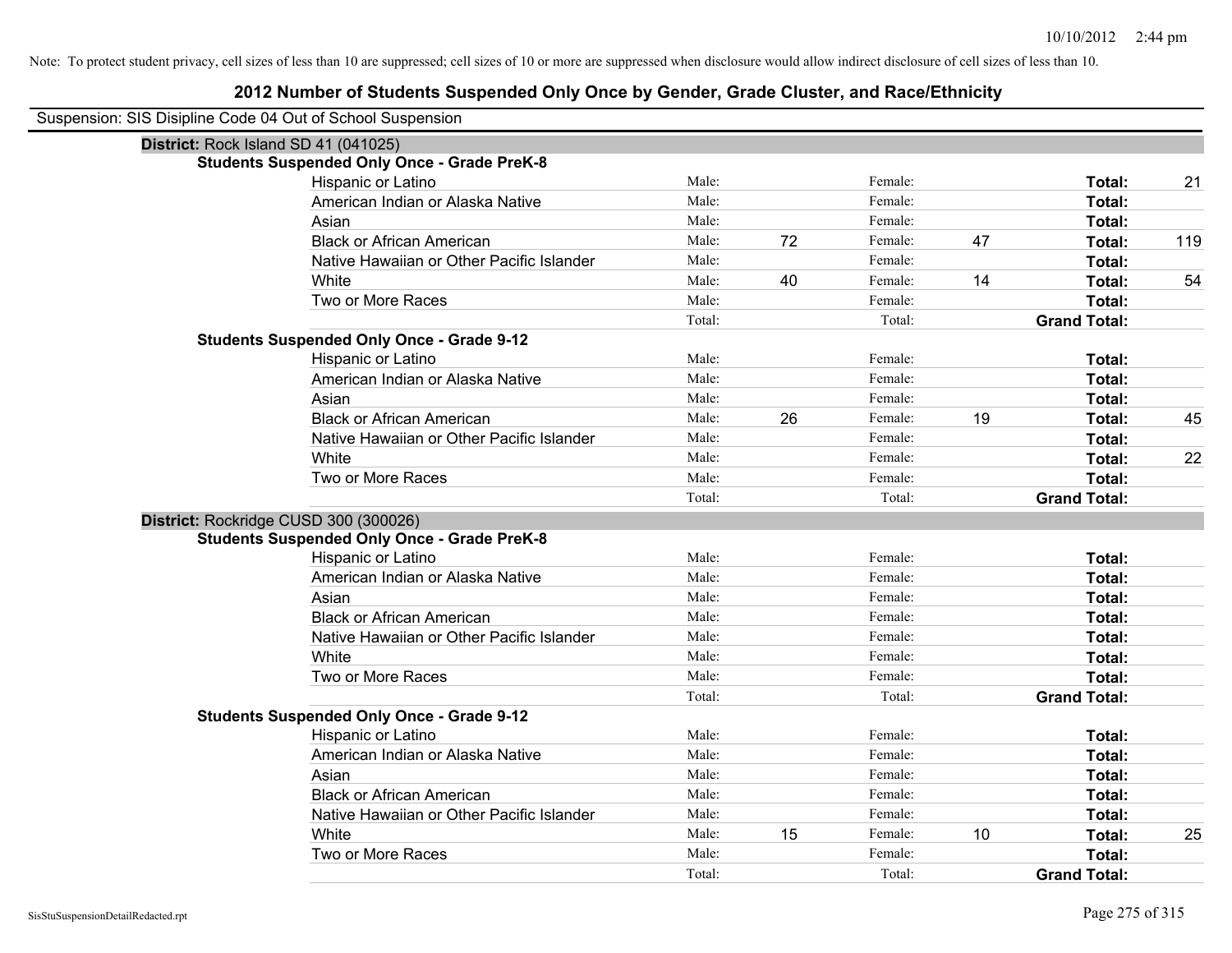| Suspension: SIS Disipline Code 04 Out of School Suspension |
|------------------------------------------------------------|
|------------------------------------------------------------|

|                                        | סוט הסקטומט וסטונטו סוג טו סטונטו סטטסט אוויוס<br>District: Sherrard CUSD 200 (200026) |        |    |         |    |                     |    |
|----------------------------------------|----------------------------------------------------------------------------------------|--------|----|---------|----|---------------------|----|
|                                        | <b>Students Suspended Only Once - Grade PreK-8</b>                                     |        |    |         |    |                     |    |
|                                        | Hispanic or Latino                                                                     | Male:  |    | Female: |    | Total:              |    |
|                                        | American Indian or Alaska Native                                                       | Male:  |    | Female: |    | Total:              |    |
|                                        | Asian                                                                                  | Male:  |    | Female: |    | Total:              |    |
|                                        | <b>Black or African American</b>                                                       | Male:  |    | Female: |    | Total:              |    |
|                                        | Native Hawaiian or Other Pacific Islander                                              | Male:  |    | Female: |    | Total:              |    |
|                                        | White                                                                                  | Male:  |    | Female: |    | Total:              |    |
|                                        | Two or More Races                                                                      | Male:  |    | Female: |    | Total:              |    |
|                                        |                                                                                        | Total: |    | Total:  |    | <b>Grand Total:</b> | 11 |
|                                        | <b>Students Suspended Only Once - Grade 9-12</b>                                       |        |    |         |    |                     |    |
|                                        | Hispanic or Latino                                                                     | Male:  |    | Female: |    | Total:              |    |
|                                        | American Indian or Alaska Native                                                       | Male:  |    | Female: |    | Total:              |    |
|                                        | Asian                                                                                  | Male:  |    | Female: |    | Total:              |    |
|                                        | <b>Black or African American</b>                                                       | Male:  |    | Female: |    | Total:              |    |
|                                        | Native Hawaiian or Other Pacific Islander                                              | Male:  |    | Female: |    | Total:              |    |
|                                        | White                                                                                  | Male:  |    | Female: |    | Total:              | 17 |
|                                        | Two or More Races                                                                      | Male:  |    | Female: |    | Total:              |    |
|                                        |                                                                                        | Total: |    | Total:  |    | <b>Grand Total:</b> |    |
| <b>District: Silvis SD 34 (034002)</b> |                                                                                        |        |    |         |    |                     |    |
|                                        | <b>Students Suspended Only Once - Grade PreK-8</b>                                     |        |    |         |    |                     |    |
|                                        | Hispanic or Latino                                                                     | Male:  |    | Female: |    | Total:              |    |
|                                        | American Indian or Alaska Native                                                       | Male:  |    | Female: |    | Total:              |    |
|                                        | Asian                                                                                  | Male:  |    | Female: |    | Total:              |    |
|                                        | <b>Black or African American</b>                                                       | Male:  |    | Female: |    | Total:              |    |
|                                        | Native Hawaiian or Other Pacific Islander                                              | Male:  |    | Female: |    | Total:              |    |
|                                        | White                                                                                  | Male:  |    | Female: |    | Total:              | 17 |
|                                        | Two or More Races                                                                      | Male:  |    | Female: |    | Total:              |    |
|                                        |                                                                                        | Total: |    | Total:  |    | <b>Grand Total:</b> |    |
|                                        | District: United Twp HSD 30 (030017)                                                   |        |    |         |    |                     |    |
|                                        | <b>Students Suspended Only Once - Grade 9-12</b>                                       |        |    |         |    |                     |    |
|                                        | Hispanic or Latino                                                                     | Male:  |    | Female: |    | Total:              | 21 |
|                                        | American Indian or Alaska Native                                                       | Male:  |    | Female: |    | Total:              |    |
|                                        | Asian                                                                                  | Male:  |    | Female: |    | Total:              |    |
|                                        | <b>Black or African American</b>                                                       | Male:  |    | Female: |    | Total:              | 19 |
|                                        | Native Hawaiian or Other Pacific Islander                                              | Male:  |    | Female: |    | Total:              |    |
|                                        | White                                                                                  | Male:  | 34 | Female: | 24 | Total:              | 58 |
|                                        | Two or More Races                                                                      | Male:  |    | Female: |    | Total:              |    |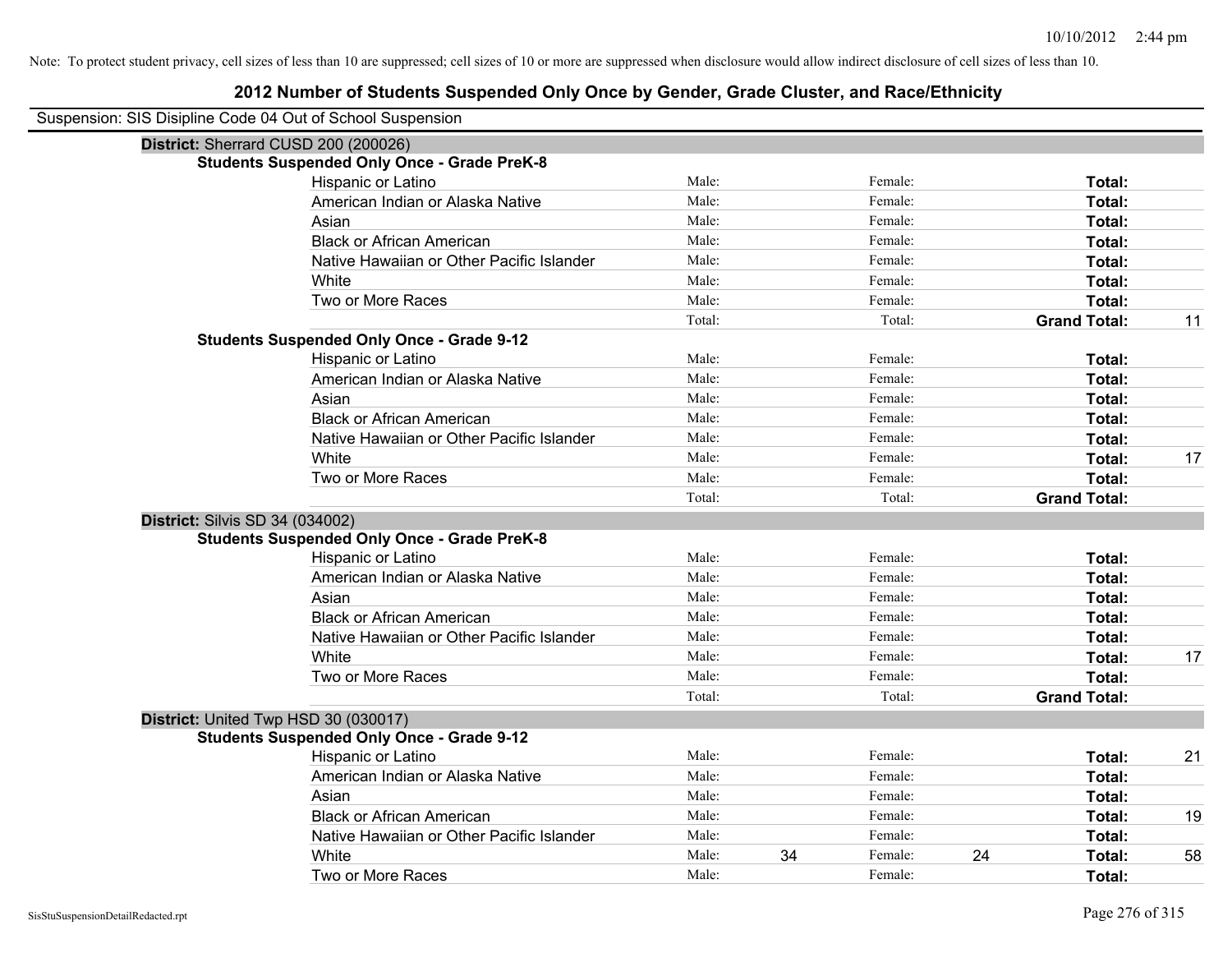|                                 | Suspension: SIS Disipline Code 04 Out of School Suspension |        |         |                     |
|---------------------------------|------------------------------------------------------------|--------|---------|---------------------|
|                                 |                                                            | Total: | Total:  | <b>Grand Total:</b> |
| Region: Sangamon ROE (51)       |                                                            |        |         |                     |
| County: Non-Public School (000) |                                                            |        |         |                     |
|                                 | District: Sangamon ROE (000000)                            |        |         |                     |
|                                 | <b>Students Suspended Only Once - Grade 9-12</b>           |        |         |                     |
|                                 | Hispanic or Latino                                         | Male:  | Female: | Total:              |
|                                 | American Indian or Alaska Native                           | Male:  | Female: | Total:              |
|                                 | Asian                                                      | Male:  | Female: | Total:              |
|                                 | <b>Black or African American</b>                           | Male:  | Female: | Total:              |
|                                 | Native Hawaiian or Other Pacific Islander                  | Male:  | Female: | Total:              |
|                                 | White                                                      | Male:  | Female: | Total:              |
|                                 | Two or More Races                                          | Male:  | Female: | Total:              |
|                                 |                                                            | Total: | Total:  | <b>Grand Total:</b> |
| County: Sangamon (084)          |                                                            |        |         |                     |
|                                 | District: Auburn CUSD 10 (010026)                          |        |         |                     |
|                                 | <b>Students Suspended Only Once - Grade PreK-8</b>         |        |         |                     |
|                                 | Hispanic or Latino                                         | Male:  | Female: | Total:              |
|                                 | American Indian or Alaska Native                           | Male:  | Female: | Total:              |
|                                 | Asian                                                      | Male:  | Female: | Total:              |
|                                 | <b>Black or African American</b>                           | Male:  | Female: | Total:              |
|                                 | Native Hawaiian or Other Pacific Islander                  | Male:  | Female: | Total:              |
|                                 | White                                                      | Male:  | Female: | 23<br>Total:        |
|                                 | Two or More Races                                          | Male:  | Female: | Total:              |
|                                 |                                                            | Total: | Total:  | <b>Grand Total:</b> |
|                                 | <b>Students Suspended Only Once - Grade 9-12</b>           |        |         |                     |
|                                 | Hispanic or Latino                                         | Male:  | Female: | Total:              |
|                                 | American Indian or Alaska Native                           | Male:  | Female: | Total:              |
|                                 | Asian                                                      | Male:  | Female: | Total:              |
|                                 | <b>Black or African American</b>                           | Male:  | Female: | Total:              |
|                                 | Native Hawaiian or Other Pacific Islander                  | Male:  | Female: | Total:              |
|                                 | White                                                      | Male:  | Female: | Total:              |
|                                 | Two or More Races                                          | Male:  | Female: | Total:              |
|                                 |                                                            | Total: | Total:  | <b>Grand Total:</b> |
|                                 | District: Ball Chatham CUSD 5 (005026)                     |        |         |                     |
|                                 | <b>Students Suspended Only Once - Grade PreK-8</b>         |        |         |                     |
|                                 | Hispanic or Latino                                         | Male:  | Female: | Total:              |
|                                 | American Indian or Alaska Native                           | Male:  | Female: | Total:              |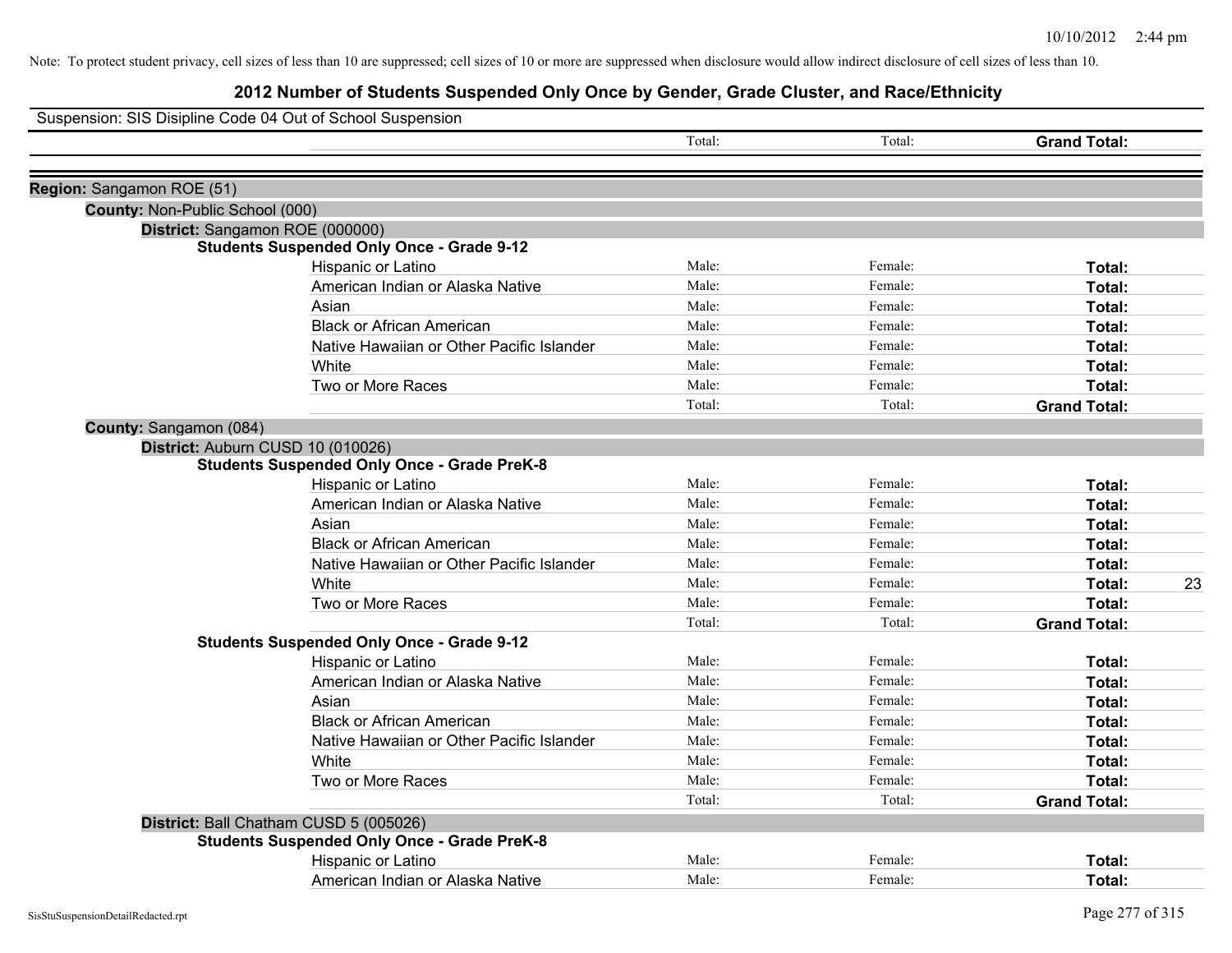## **2012 Number of Students Suspended Only Once by Gender, Grade Cluster, and Race/Ethnicity**

# Suspension: SIS Disipline Code 04 Out of School Suspension

|                                       | Asian                                              | Male:  |    | Female: |    | Total:              |    |
|---------------------------------------|----------------------------------------------------|--------|----|---------|----|---------------------|----|
|                                       | <b>Black or African American</b>                   | Male:  |    | Female: |    | Total:              |    |
|                                       | Native Hawaiian or Other Pacific Islander          | Male:  |    | Female: |    | Total:              |    |
|                                       | White                                              | Male:  |    | Female: |    | Total:              | 19 |
|                                       | Two or More Races                                  | Male:  |    | Female: |    | Total:              |    |
|                                       |                                                    | Total: |    | Total:  |    | <b>Grand Total:</b> |    |
|                                       | <b>Students Suspended Only Once - Grade 9-12</b>   |        |    |         |    |                     |    |
|                                       | Hispanic or Latino                                 | Male:  |    | Female: |    | Total:              |    |
|                                       | American Indian or Alaska Native                   | Male:  |    | Female: |    | Total:              |    |
|                                       | Asian                                              | Male:  |    | Female: |    | Total:              |    |
|                                       | <b>Black or African American</b>                   | Male:  |    | Female: |    | Total:              |    |
|                                       | Native Hawaiian or Other Pacific Islander          | Male:  |    | Female: |    | Total:              |    |
|                                       | White                                              | Male:  |    | Female: |    | Total:              | 40 |
|                                       | Two or More Races                                  | Male:  |    | Female: |    | Total:              |    |
|                                       |                                                    | Total: | 41 | Total:  | 10 | <b>Grand Total:</b> | 51 |
| District: New Berlin CUSD 16 (016026) |                                                    |        |    |         |    |                     |    |
|                                       | <b>Students Suspended Only Once - Grade PreK-8</b> |        |    |         |    |                     |    |
|                                       | Hispanic or Latino                                 | Male:  |    | Female: |    | Total:              |    |
|                                       | American Indian or Alaska Native                   | Male:  |    | Female: |    | Total:              |    |
|                                       | Asian                                              | Male:  |    | Female: |    | Total:              |    |
|                                       | <b>Black or African American</b>                   | Male:  |    | Female: |    | Total:              |    |
|                                       | Native Hawaiian or Other Pacific Islander          | Male:  |    | Female: |    | Total:              |    |
|                                       | White                                              | Male:  |    | Female: |    | Total:              |    |
|                                       | Two or More Races                                  | Male:  |    | Female: |    | Total:              |    |
|                                       |                                                    | Total: |    | Total:  |    | <b>Grand Total:</b> |    |
|                                       | <b>Students Suspended Only Once - Grade 9-12</b>   |        |    |         |    |                     |    |
|                                       | Hispanic or Latino                                 | Male:  |    | Female: |    | Total:              |    |
|                                       | American Indian or Alaska Native                   | Male:  |    | Female: |    | Total:              |    |
|                                       | Asian                                              | Male:  |    | Female: |    | Total:              |    |
|                                       | <b>Black or African American</b>                   | Male:  |    | Female: |    | Total:              |    |
|                                       | Native Hawaiian or Other Pacific Islander          | Male:  |    | Female: |    | Total:              |    |
|                                       | White                                              | Male:  |    | Female: |    | Total:              |    |
|                                       | Two or More Races                                  | Male:  |    | Female: |    | Total:              |    |
|                                       |                                                    | Total: |    | Total:  |    | <b>Grand Total:</b> |    |
| District: Pawnee CUSD 11 (011026)     |                                                    |        |    |         |    |                     |    |
|                                       | <b>Students Suspended Only Once - Grade PreK-8</b> |        |    |         |    |                     |    |
|                                       | Hispanic or Latino                                 | Male:  |    | Female: |    | Total:              |    |
|                                       | American Indian or Alaska Native                   | Male:  |    | Female: |    | Total:              |    |
|                                       |                                                    |        |    |         |    |                     |    |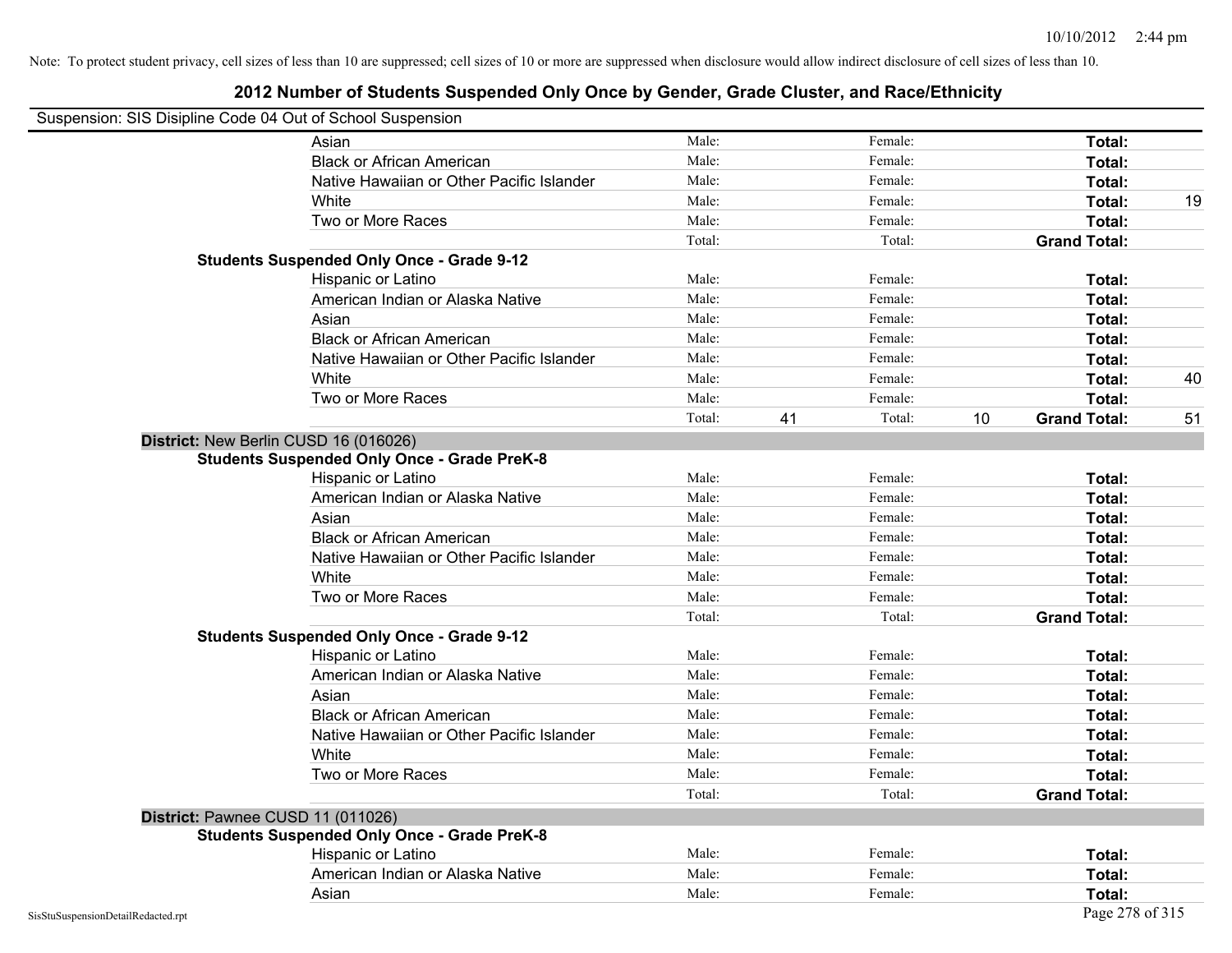| Suspension: SIS Disipline Code 04 Out of School Suspension |                                                    |        |         |                     |    |
|------------------------------------------------------------|----------------------------------------------------|--------|---------|---------------------|----|
|                                                            | <b>Black or African American</b>                   | Male:  | Female: | Total:              |    |
|                                                            | Native Hawaiian or Other Pacific Islander          | Male:  | Female: | Total:              |    |
|                                                            | White                                              | Male:  | Female: | Total:              |    |
|                                                            | Two or More Races                                  | Male:  | Female: | Total:              |    |
|                                                            |                                                    | Total: | Total:  | <b>Grand Total:</b> |    |
|                                                            | <b>Students Suspended Only Once - Grade 9-12</b>   |        |         |                     |    |
|                                                            | Hispanic or Latino                                 | Male:  | Female: | Total:              |    |
|                                                            | American Indian or Alaska Native                   | Male:  | Female: | Total:              |    |
|                                                            | Asian                                              | Male:  | Female: | Total:              |    |
|                                                            | <b>Black or African American</b>                   | Male:  | Female: | Total:              |    |
|                                                            | Native Hawaiian or Other Pacific Islander          | Male:  | Female: | Total:              |    |
|                                                            | White                                              | Male:  | Female: | Total:              | 10 |
|                                                            | Two or More Races                                  | Male:  | Female: | Total:              |    |
|                                                            |                                                    | Total: | Total:  | <b>Grand Total:</b> |    |
| District: Pleasant Plains CUSD 8 (008026)                  |                                                    |        |         |                     |    |
|                                                            | <b>Students Suspended Only Once - Grade PreK-8</b> |        |         |                     |    |
|                                                            | Hispanic or Latino                                 | Male:  | Female: | Total:              |    |
|                                                            | American Indian or Alaska Native                   | Male:  | Female: | Total:              |    |
|                                                            | Asian                                              | Male:  | Female: | Total:              |    |
|                                                            | <b>Black or African American</b>                   | Male:  | Female: | Total:              |    |
|                                                            | Native Hawaiian or Other Pacific Islander          | Male:  | Female: | Total:              |    |
|                                                            | White                                              | Male:  | Female: | Total:              |    |
|                                                            | Two or More Races                                  | Male:  | Female: | Total:              |    |
|                                                            |                                                    | Total: | Total:  | <b>Grand Total:</b> |    |
|                                                            | <b>Students Suspended Only Once - Grade 9-12</b>   |        |         |                     |    |
|                                                            | Hispanic or Latino                                 | Male:  | Female: | Total:              |    |
|                                                            | American Indian or Alaska Native                   | Male:  | Female: | Total:              |    |
|                                                            | Asian                                              | Male:  | Female: | Total:              |    |
|                                                            | <b>Black or African American</b>                   | Male:  | Female: | Total:              |    |
|                                                            | Native Hawaiian or Other Pacific Islander          | Male:  | Female: | Total:              |    |
|                                                            | White                                              | Male:  | Female: | Total:              | 13 |
|                                                            | Two or More Races                                  | Male:  | Female: | Total:              |    |
|                                                            |                                                    | Total: | Total:  | <b>Grand Total:</b> |    |
| District: Riverton CUSD 14 (014026)                        |                                                    |        |         |                     |    |
|                                                            | <b>Students Suspended Only Once - Grade PreK-8</b> |        |         |                     |    |
|                                                            | Hispanic or Latino                                 | Male:  | Female: | Total:              |    |
|                                                            | American Indian or Alaska Native                   | Male:  | Female: | Total:              |    |
|                                                            | Asian                                              | Male:  | Female: | Total:              |    |
|                                                            | <b>Black or African American</b>                   | Male:  | Female: | Total:              |    |
| SisStuSuspensionDetailRedacted.rpt                         |                                                    |        |         | Page 279 of 315     |    |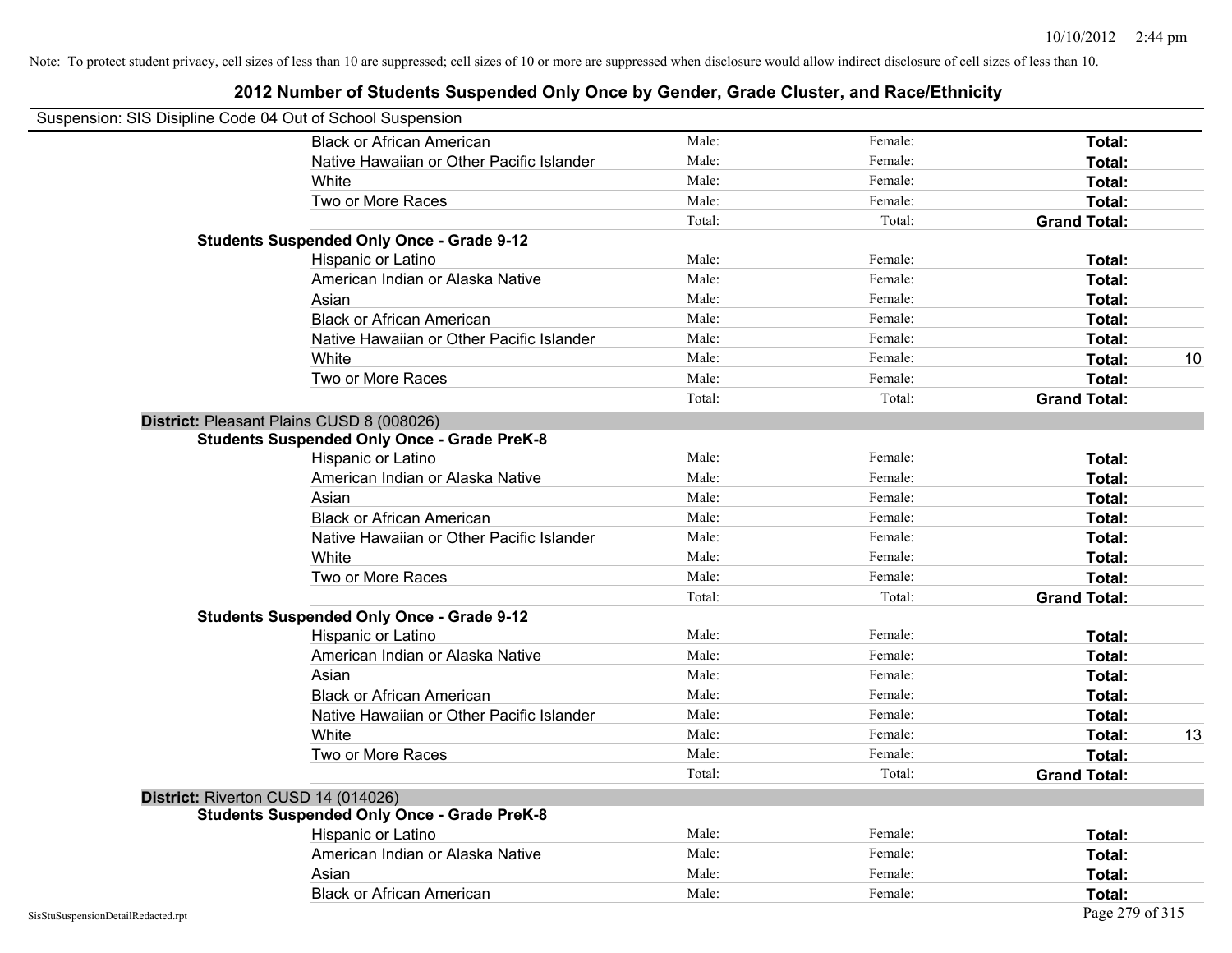| Suspension: SIS Disipline Code 04 Out of School Suspension                                                |        |               |                     |    |
|-----------------------------------------------------------------------------------------------------------|--------|---------------|---------------------|----|
| Native Hawaiian or Other Pacific Islander                                                                 | Male:  | Female:       | Total:              |    |
| White                                                                                                     | Male:  | Female:       | Total:              | 44 |
| Two or More Races                                                                                         | Male:  | Female:       | Total:              |    |
|                                                                                                           | Total: | Total:        | <b>Grand Total:</b> |    |
| <b>Students Suspended Only Once - Grade 9-12</b>                                                          |        |               |                     |    |
| Hispanic or Latino                                                                                        | Male:  | Female:       | Total:              |    |
| American Indian or Alaska Native                                                                          | Male:  | Female:       | Total:              |    |
| Asian                                                                                                     | Male:  | Female:       | Total:              |    |
| <b>Black or African American</b>                                                                          | Male:  | Female:       | Total:              |    |
| Native Hawaiian or Other Pacific Islander                                                                 | Male:  | Female:       | Total:              |    |
| White                                                                                                     | Male:  | 23<br>Female: | 11<br>Total:        | 34 |
| Two or More Races                                                                                         | Male:  | Female:       | Total:              |    |
|                                                                                                           | Total: | Total:        | <b>Grand Total:</b> |    |
| District: Rochester CUSD 3A (003A26)                                                                      |        |               |                     |    |
| <b>Students Suspended Only Once - Grade PreK-8</b>                                                        |        |               |                     |    |
| Hispanic or Latino                                                                                        | Male:  | Female:       | Total:              |    |
| American Indian or Alaska Native                                                                          | Male:  | Female:       | Total:              |    |
| Asian                                                                                                     | Male:  | Female:       | Total:              |    |
| <b>Black or African American</b>                                                                          | Male:  | Female:       | Total:              |    |
| Native Hawaiian or Other Pacific Islander                                                                 | Male:  | Female:       | Total:              |    |
| White                                                                                                     | Male:  | Female:       | Total:              |    |
| Two or More Races                                                                                         | Male:  | Female:       | Total:              |    |
|                                                                                                           | Total: | Total:        | <b>Grand Total:</b> | 10 |
| <b>Students Suspended Only Once - Grade 9-12</b>                                                          |        |               |                     |    |
| Hispanic or Latino                                                                                        | Male:  | Female:       | Total:              |    |
| American Indian or Alaska Native                                                                          | Male:  | Female:       | Total:              |    |
| Asian                                                                                                     | Male:  | Female:       | Total:              |    |
| <b>Black or African American</b>                                                                          | Male:  | Female:       | Total:              |    |
| Native Hawaiian or Other Pacific Islander                                                                 | Male:  | Female:       | Total:              |    |
| White                                                                                                     | Male:  | Female:       | Total:              | 14 |
| Two or More Races                                                                                         | Male:  | Female:       | Total:              |    |
|                                                                                                           | Total: | Total:        | <b>Grand Total:</b> |    |
| District: Spfld Diocese Catholic Charities (020400)<br><b>Students Suspended Only Once - Grade PreK-8</b> |        |               |                     |    |
| Hispanic or Latino                                                                                        | Male:  | Female:       | Total:              |    |
| American Indian or Alaska Native                                                                          | Male:  | Female:       | Total:              |    |
| Asian                                                                                                     | Male:  | Female:       | Total:              |    |
| <b>Black or African American</b>                                                                          | Male:  | Female:       | Total:              |    |
| Native Hawaiian or Other Pacific Islander                                                                 | Male:  | Female:       | Total:              |    |
| SisStuSuspensionDetailRedacted.rpt                                                                        |        |               | Page 280 of 315     |    |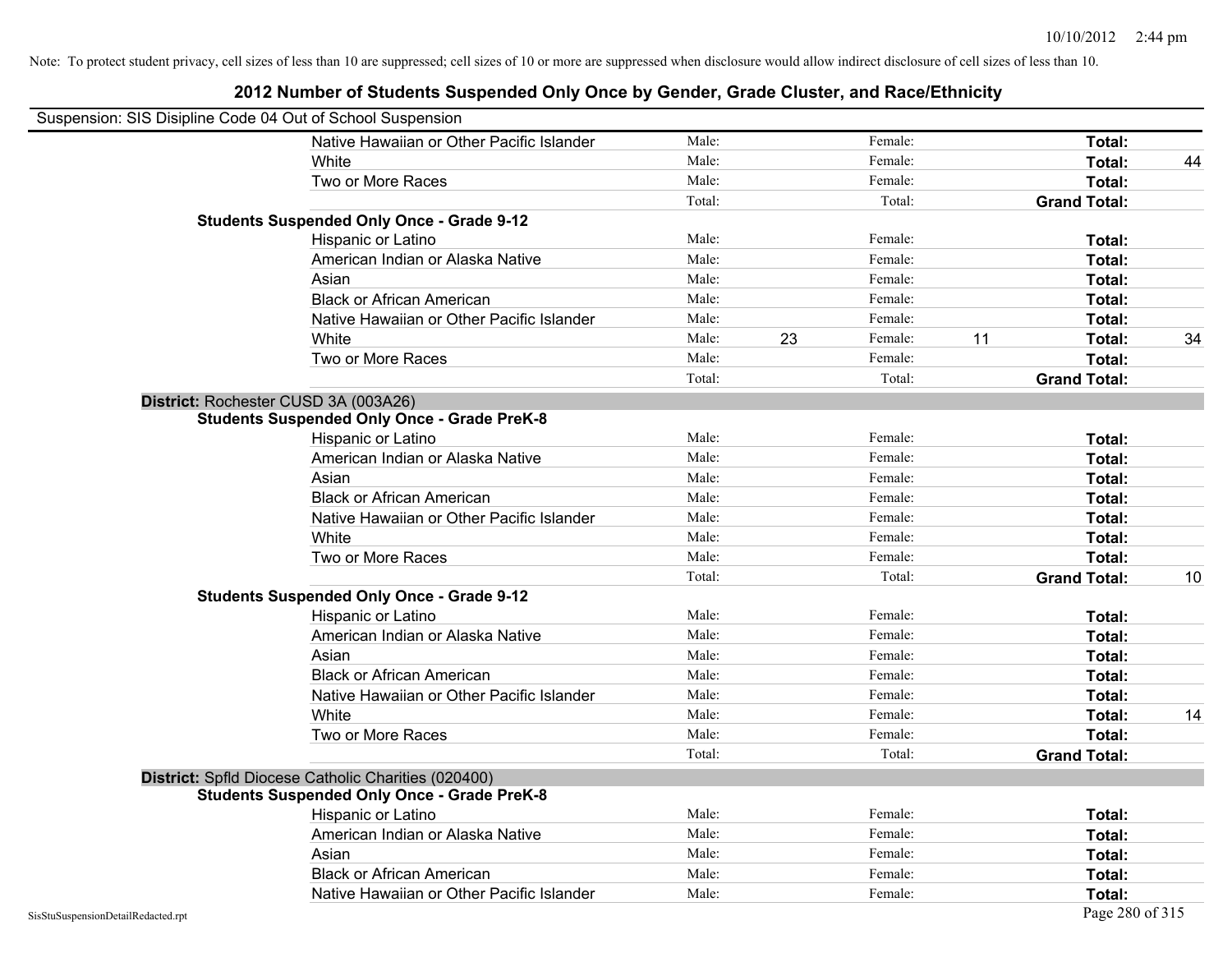|                                    | Suspension: SIS Disipline Code 04 Out of School Suspension |        |     |         |     |                     |     |
|------------------------------------|------------------------------------------------------------|--------|-----|---------|-----|---------------------|-----|
|                                    | White                                                      | Male:  |     | Female: |     | Total:              |     |
|                                    | Two or More Races                                          | Male:  |     | Female: |     | Total:              |     |
|                                    |                                                            | Total: |     | Total:  |     | <b>Grand Total:</b> |     |
|                                    | <b>Students Suspended Only Once - Grade 9-12</b>           |        |     |         |     |                     |     |
|                                    | Hispanic or Latino                                         | Male:  |     | Female: |     | Total:              |     |
|                                    | American Indian or Alaska Native                           | Male:  |     | Female: |     | Total:              |     |
|                                    | Asian                                                      | Male:  |     | Female: |     | Total:              |     |
|                                    | <b>Black or African American</b>                           | Male:  |     | Female: |     | Total:              |     |
|                                    | Native Hawaiian or Other Pacific Islander                  | Male:  |     | Female: |     | Total:              |     |
|                                    | White                                                      | Male:  |     | Female: |     | Total:              |     |
|                                    | Two or More Races                                          | Male:  |     | Female: |     | Total:              |     |
|                                    |                                                            | Total: |     | Total:  |     | <b>Grand Total:</b> |     |
|                                    | District: Springfield SD 186 (186025)                      |        |     |         |     |                     |     |
|                                    | <b>Students Suspended Only Once - Grade PreK-8</b>         |        |     |         |     |                     |     |
|                                    | Hispanic or Latino                                         | Male:  |     | Female: |     | Total:              | 12  |
|                                    | American Indian or Alaska Native                           | Male:  |     | Female: |     | Total:              |     |
|                                    | Asian                                                      | Male:  |     | Female: |     | Total:              |     |
|                                    | <b>Black or African American</b>                           | Male:  | 294 | Female: | 186 | Total:              | 480 |
|                                    | Native Hawaiian or Other Pacific Islander                  | Male:  |     | Female: |     | Total:              |     |
|                                    | White                                                      | Male:  | 171 | Female: | 68  | Total:              | 239 |
|                                    | Two or More Races                                          | Male:  | 45  | Female: | 26  | <b>Total:</b>       | 71  |
|                                    |                                                            | Total: |     | Total:  |     | <b>Grand Total:</b> |     |
|                                    | <b>Students Suspended Only Once - Grade 9-12</b>           |        |     |         |     |                     |     |
|                                    | Hispanic or Latino                                         | Male:  |     | Female: |     | Total:              |     |
|                                    | American Indian or Alaska Native                           | Male:  |     | Female: |     | Total:              |     |
|                                    | Asian                                                      | Male:  |     | Female: |     | Total:              |     |
|                                    | <b>Black or African American</b>                           | Male:  | 126 | Female: | 119 | Total:              | 245 |
|                                    | Native Hawaiian or Other Pacific Islander                  | Male:  |     | Female: |     | Total:              |     |
|                                    | White                                                      | Male:  | 85  | Female: | 72  | Total:              | 157 |
|                                    | Two or More Races                                          | Male:  | 16  | Female: | 15  | Total:              | 31  |
|                                    |                                                            | Total: |     | Total:  |     | <b>Grand Total:</b> | 448 |
|                                    | District: Tri City CUSD 1 (001026)                         |        |     |         |     |                     |     |
|                                    | <b>Students Suspended Only Once - Grade PreK-8</b>         |        |     |         |     |                     |     |
|                                    | <b>Hispanic or Latino</b>                                  | Male:  |     | Female: |     | Total:              |     |
|                                    | American Indian or Alaska Native                           | Male:  |     | Female: |     | Total:              |     |
|                                    | Asian                                                      | Male:  |     | Female: |     | Total:              |     |
|                                    | <b>Black or African American</b>                           | Male:  |     | Female: |     | Total:              |     |
|                                    | Native Hawaiian or Other Pacific Islander                  | Male:  |     | Female: |     | Total:              |     |
|                                    | White                                                      | Male:  |     | Female: |     | Total:              |     |
| SisStuSuspensionDetailRedacted.rpt |                                                            |        |     |         |     | Page 281 of 315     |     |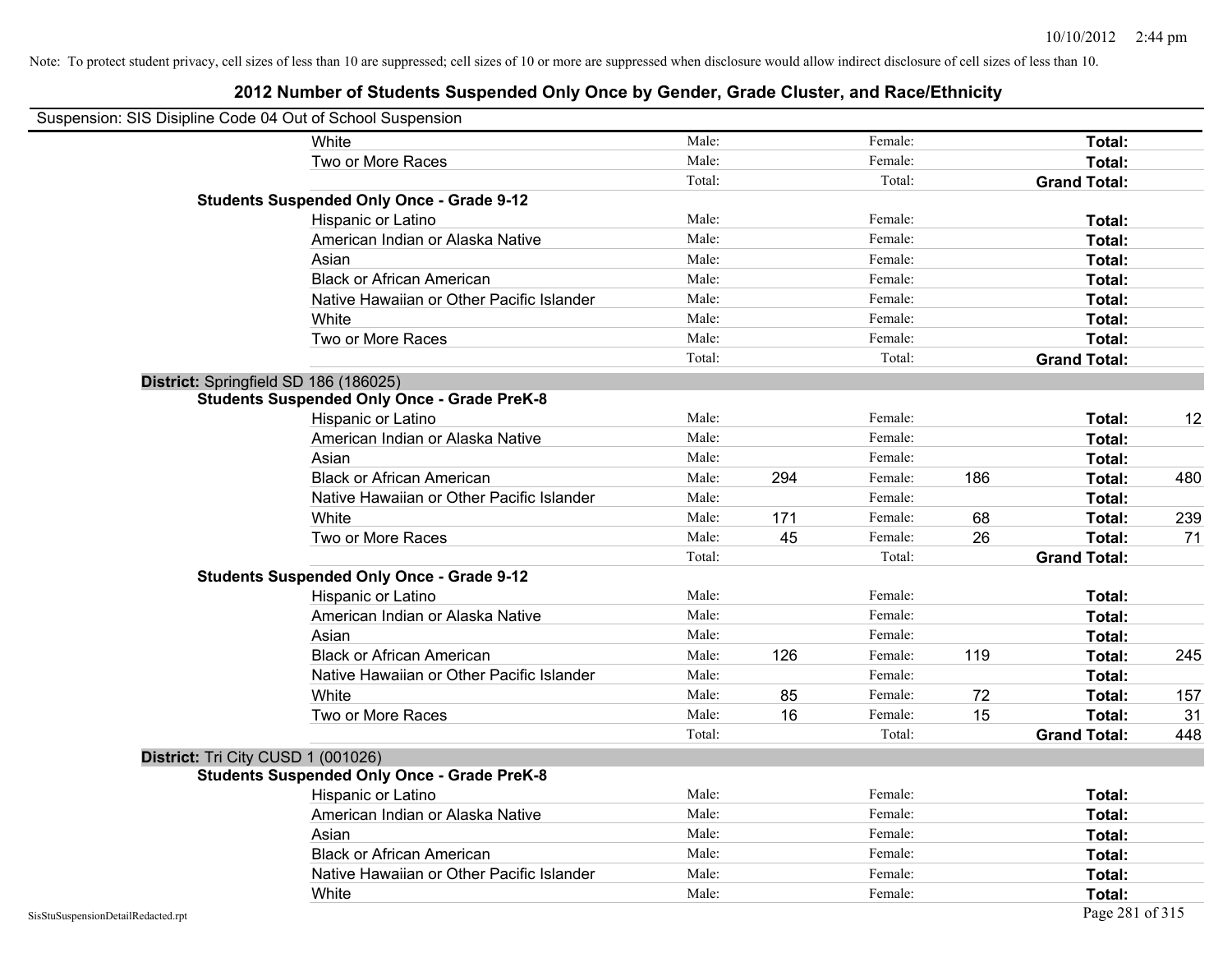| Suspension: SIS Disipline Code 04 Out of School Suspension |                                                    |        |         |                     |
|------------------------------------------------------------|----------------------------------------------------|--------|---------|---------------------|
|                                                            | Two or More Races                                  | Male:  | Female: | Total:              |
|                                                            |                                                    | Total: | Total:  | <b>Grand Total:</b> |
|                                                            | <b>Students Suspended Only Once - Grade 9-12</b>   |        |         |                     |
|                                                            | Hispanic or Latino                                 | Male:  | Female: | Total:              |
|                                                            | American Indian or Alaska Native                   | Male:  | Female: | <b>Total:</b>       |
|                                                            | Asian                                              | Male:  | Female: | Total:              |
|                                                            | <b>Black or African American</b>                   | Male:  | Female: | Total:              |
|                                                            | Native Hawaiian or Other Pacific Islander          | Male:  | Female: | Total:              |
|                                                            | White                                              | Male:  | Female: | Total:              |
|                                                            | Two or More Races                                  | Male:  | Female: | Total:              |
|                                                            |                                                    | Total: | Total:  | <b>Grand Total:</b> |
|                                                            | District: Williamsville CUSD 15 (015026)           |        |         |                     |
|                                                            | <b>Students Suspended Only Once - Grade PreK-8</b> |        |         |                     |
|                                                            | Hispanic or Latino                                 | Male:  | Female: | Total:              |
|                                                            | American Indian or Alaska Native                   | Male:  | Female: | Total:              |
|                                                            | Asian                                              | Male:  | Female: | Total:              |
|                                                            | <b>Black or African American</b>                   | Male:  | Female: | Total:              |
|                                                            | Native Hawaiian or Other Pacific Islander          | Male:  | Female: | Total:              |
|                                                            | White                                              | Male:  | Female: | Total:              |
|                                                            | Two or More Races                                  | Male:  | Female: | Total:              |
|                                                            |                                                    | Total: | Total:  | <b>Grand Total:</b> |
|                                                            | <b>Students Suspended Only Once - Grade 9-12</b>   |        |         |                     |
|                                                            | Hispanic or Latino                                 | Male:  | Female: | <b>Total:</b>       |
|                                                            | American Indian or Alaska Native                   | Male:  | Female: | <b>Total:</b>       |
|                                                            | Asian                                              | Male:  | Female: | Total:              |
|                                                            | <b>Black or African American</b>                   | Male:  | Female: | Total:              |
|                                                            | Native Hawaiian or Other Pacific Islander          | Male:  | Female: | Total:              |
|                                                            | White                                              | Male:  | Female: | 13<br>Total:        |
|                                                            | Two or More Races                                  | Male:  | Female: | Total:              |
|                                                            |                                                    | Total: | Total:  | <b>Grand Total:</b> |
|                                                            |                                                    |        |         |                     |
| Region: St Clair ROE (50)                                  |                                                    |        |         |                     |
| County: Saint clair (082)                                  |                                                    |        |         |                     |
|                                                            | District: Belle Valley SD 119 (119002)             |        |         |                     |
|                                                            | <b>Students Suspended Only Once - Grade PreK-8</b> |        |         |                     |
|                                                            | Hispanic or Latino                                 | Male:  | Female: | Total:              |
|                                                            | American Indian or Alaska Native                   | Male:  | Female: | Total:              |
|                                                            | Asian                                              | Male:  | Female: | Total:              |
|                                                            |                                                    |        |         |                     |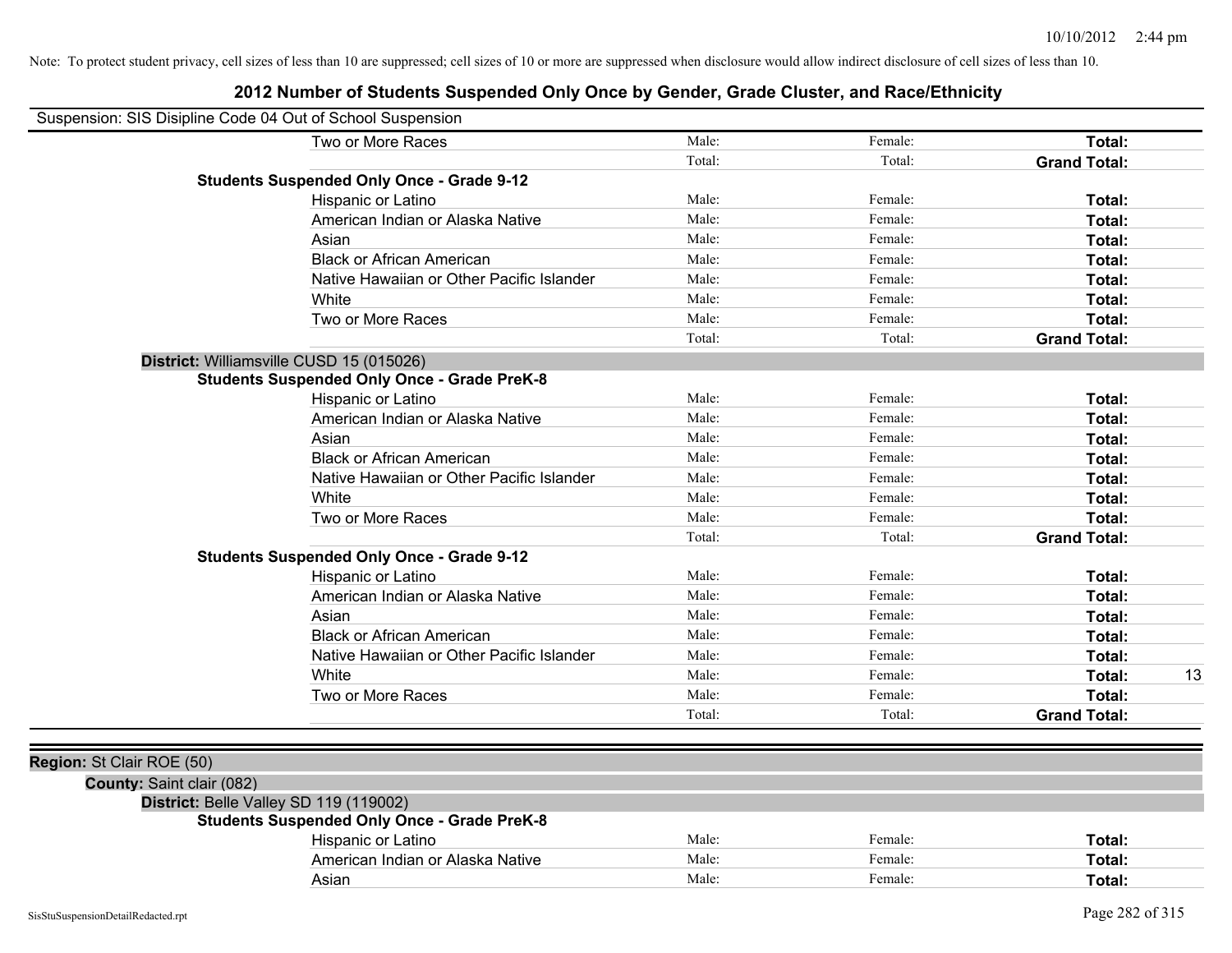| Suspension: SIS Disipline Code 04 Out of School Suspension |                                                     |        |     |         |     |                     |     |
|------------------------------------------------------------|-----------------------------------------------------|--------|-----|---------|-----|---------------------|-----|
|                                                            | <b>Black or African American</b>                    | Male:  | 23  | Female: | 15  | Total:              | 38  |
|                                                            | Native Hawaiian or Other Pacific Islander           | Male:  |     | Female: |     | Total:              |     |
|                                                            | White                                               | Male:  |     | Female: |     | Total:              | 12  |
|                                                            | Two or More Races                                   | Male:  |     | Female: |     | Total:              |     |
|                                                            |                                                     | Total: |     | Total:  |     | <b>Grand Total:</b> |     |
|                                                            | District: Belleville Area Special Services (801060) |        |     |         |     |                     |     |
|                                                            | <b>Students Suspended Only Once - Grade 9-12</b>    |        |     |         |     |                     |     |
|                                                            | Hispanic or Latino                                  | Male:  |     | Female: |     | Total:              |     |
|                                                            | American Indian or Alaska Native                    | Male:  |     | Female: |     | Total:              |     |
|                                                            | Asian                                               | Male:  |     | Female: |     | Total:              |     |
|                                                            | <b>Black or African American</b>                    | Male:  |     | Female: |     | Total:              |     |
|                                                            | Native Hawaiian or Other Pacific Islander           | Male:  |     | Female: |     | Total:              |     |
|                                                            | White                                               | Male:  |     | Female: |     | Total:              |     |
|                                                            | Two or More Races                                   | Male:  |     | Female: |     | Total:              |     |
|                                                            |                                                     | Total: |     | Total:  |     | <b>Grand Total:</b> |     |
|                                                            | District: Belleville SD 118 (118002)                |        |     |         |     |                     |     |
|                                                            | <b>Students Suspended Only Once - Grade PreK-8</b>  |        |     |         |     |                     |     |
|                                                            | Hispanic or Latino                                  | Male:  |     | Female: |     | Total:              |     |
|                                                            | American Indian or Alaska Native                    | Male:  |     | Female: |     | Total:              |     |
|                                                            | Asian                                               | Male:  |     | Female: |     | Total:              |     |
|                                                            | <b>Black or African American</b>                    | Male:  |     | Female: |     | Total:              |     |
|                                                            | Native Hawaiian or Other Pacific Islander           | Male:  |     | Female: |     | Total:              |     |
|                                                            | White                                               | Male:  |     | Female: |     | Total:              |     |
|                                                            | Two or More Races                                   | Male:  |     | Female: |     | Total:              |     |
|                                                            |                                                     | Total: |     | Total:  |     | <b>Grand Total:</b> |     |
|                                                            | District: Belleville Twp HSD 201 (201017)           |        |     |         |     |                     |     |
|                                                            | <b>Students Suspended Only Once - Grade 9-12</b>    |        |     |         |     |                     |     |
|                                                            | Hispanic or Latino                                  | Male:  |     | Female: |     | Total:              | 11  |
|                                                            | American Indian or Alaska Native                    | Male:  |     | Female: |     | Total:              |     |
|                                                            | Asian                                               | Male:  |     | Female: |     | Total:              |     |
|                                                            | <b>Black or African American</b>                    | Male:  | 114 | Female: | 104 | Total:              | 218 |
|                                                            | Native Hawaiian or Other Pacific Islander           | Male:  |     | Female: |     | Total:              |     |
|                                                            | White                                               | Male:  | 83  | Female: | 34  | Total:              | 117 |
|                                                            | Two or More Races                                   | Male:  |     | Female: |     | Total:              | 22  |
|                                                            |                                                     | Total: |     | Total:  |     | <b>Grand Total:</b> |     |
|                                                            | District: Brooklyn UD 188 (188022)                  |        |     |         |     |                     |     |
|                                                            | <b>Students Suspended Only Once - Grade PreK-8</b>  |        |     |         |     |                     |     |
|                                                            | Hispanic or Latino                                  | Male:  |     | Female: |     | Total:              |     |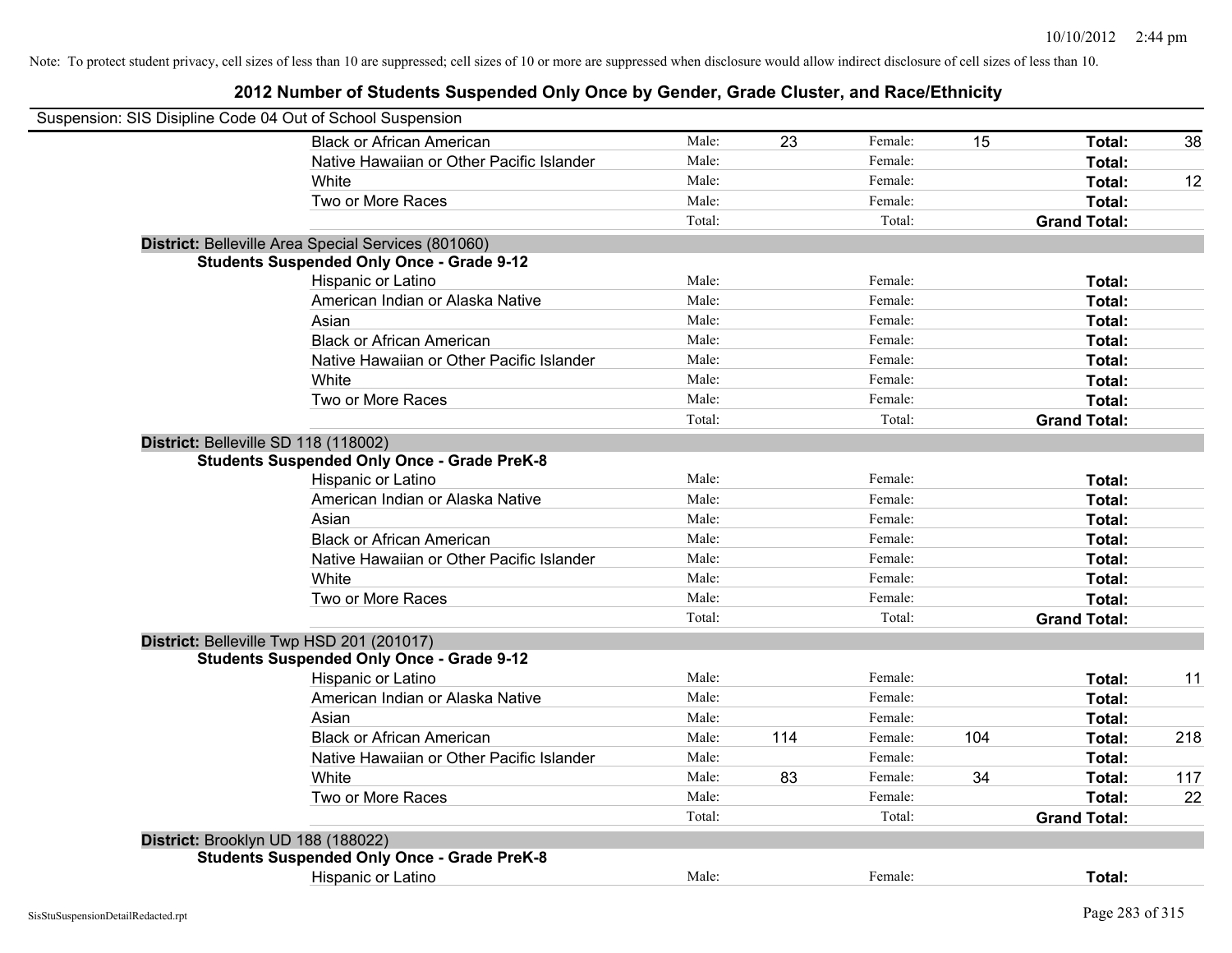| Suspension: SIS Disipline Code 04 Out of School Suspension |                                                    |        |     |         |     |                     |     |
|------------------------------------------------------------|----------------------------------------------------|--------|-----|---------|-----|---------------------|-----|
|                                                            | American Indian or Alaska Native                   | Male:  |     | Female: |     | Total:              |     |
|                                                            | Asian                                              | Male:  |     | Female: |     | Total:              |     |
|                                                            | <b>Black or African American</b>                   | Male:  |     | Female: |     | Total:              | 13  |
|                                                            | Native Hawaiian or Other Pacific Islander          | Male:  |     | Female: |     | Total:              |     |
|                                                            | White                                              | Male:  |     | Female: |     | Total:              |     |
|                                                            | Two or More Races                                  | Male:  |     | Female: |     | Total:              |     |
|                                                            |                                                    | Total: |     | Total:  |     | <b>Grand Total:</b> |     |
|                                                            | <b>Students Suspended Only Once - Grade 9-12</b>   |        |     |         |     |                     |     |
|                                                            | Hispanic or Latino                                 | Male:  |     | Female: |     | Total:              |     |
|                                                            | American Indian or Alaska Native                   | Male:  |     | Female: |     | Total:              |     |
|                                                            | Asian                                              | Male:  |     | Female: |     | Total:              |     |
|                                                            | <b>Black or African American</b>                   | Male:  |     | Female: |     | Total:              | 10  |
|                                                            | Native Hawaiian or Other Pacific Islander          | Male:  |     | Female: |     | Total:              |     |
|                                                            | White                                              | Male:  |     | Female: |     | Total:              |     |
|                                                            | Two or More Races                                  | Male:  |     | Female: |     | Total:              |     |
|                                                            |                                                    | Total: |     | Total:  |     | <b>Grand Total:</b> |     |
|                                                            | District: Cahokia CUSD 187 (187026)                |        |     |         |     |                     |     |
|                                                            | <b>Students Suspended Only Once - Grade PreK-8</b> |        |     |         |     |                     |     |
|                                                            | Hispanic or Latino                                 | Male:  |     | Female: |     | Total:              |     |
|                                                            | American Indian or Alaska Native                   | Male:  |     | Female: |     | Total:              |     |
|                                                            | Asian                                              | Male:  |     | Female: |     | Total:              |     |
|                                                            | <b>Black or African American</b>                   | Male:  | 213 | Female: | 181 | Total:              | 394 |
|                                                            | Native Hawaiian or Other Pacific Islander          | Male:  |     | Female: |     | Total:              |     |
|                                                            | White                                              | Male:  |     | Female: |     | Total:              | 21  |
|                                                            | Two or More Races                                  | Male:  |     | Female: |     | Total:              |     |
|                                                            |                                                    | Total: |     | Total:  |     | <b>Grand Total:</b> |     |
|                                                            | <b>Students Suspended Only Once - Grade 9-12</b>   |        |     |         |     |                     |     |
|                                                            | Hispanic or Latino                                 | Male:  |     | Female: |     | Total:              |     |
|                                                            | American Indian or Alaska Native                   | Male:  |     | Female: |     | Total:              |     |
|                                                            | Asian                                              | Male:  |     | Female: |     | Total:              |     |
|                                                            | <b>Black or African American</b>                   | Male:  | 86  | Female: | 98  | Total:              | 184 |
|                                                            | Native Hawaiian or Other Pacific Islander          | Male:  |     | Female: |     | Total:              |     |
|                                                            | White                                              | Male:  |     | Female: |     | Total:              |     |
|                                                            | Two or More Races                                  | Male:  |     | Female: |     | Total:              |     |
|                                                            |                                                    | Total: |     | Total:  |     | <b>Grand Total:</b> |     |
|                                                            | <b>District: Central SD 104 (104002)</b>           |        |     |         |     |                     |     |
|                                                            | <b>Students Suspended Only Once - Grade PreK-8</b> |        |     |         |     |                     |     |
|                                                            | Hispanic or Latino                                 | Male:  |     | Female: |     | Total:              |     |
|                                                            | American Indian or Alaska Native                   | Male:  |     | Female: |     | Total:              |     |
| SisStuSuspensionDetailRedacted.rpt                         |                                                    |        |     |         |     | Page 284 of 315     |     |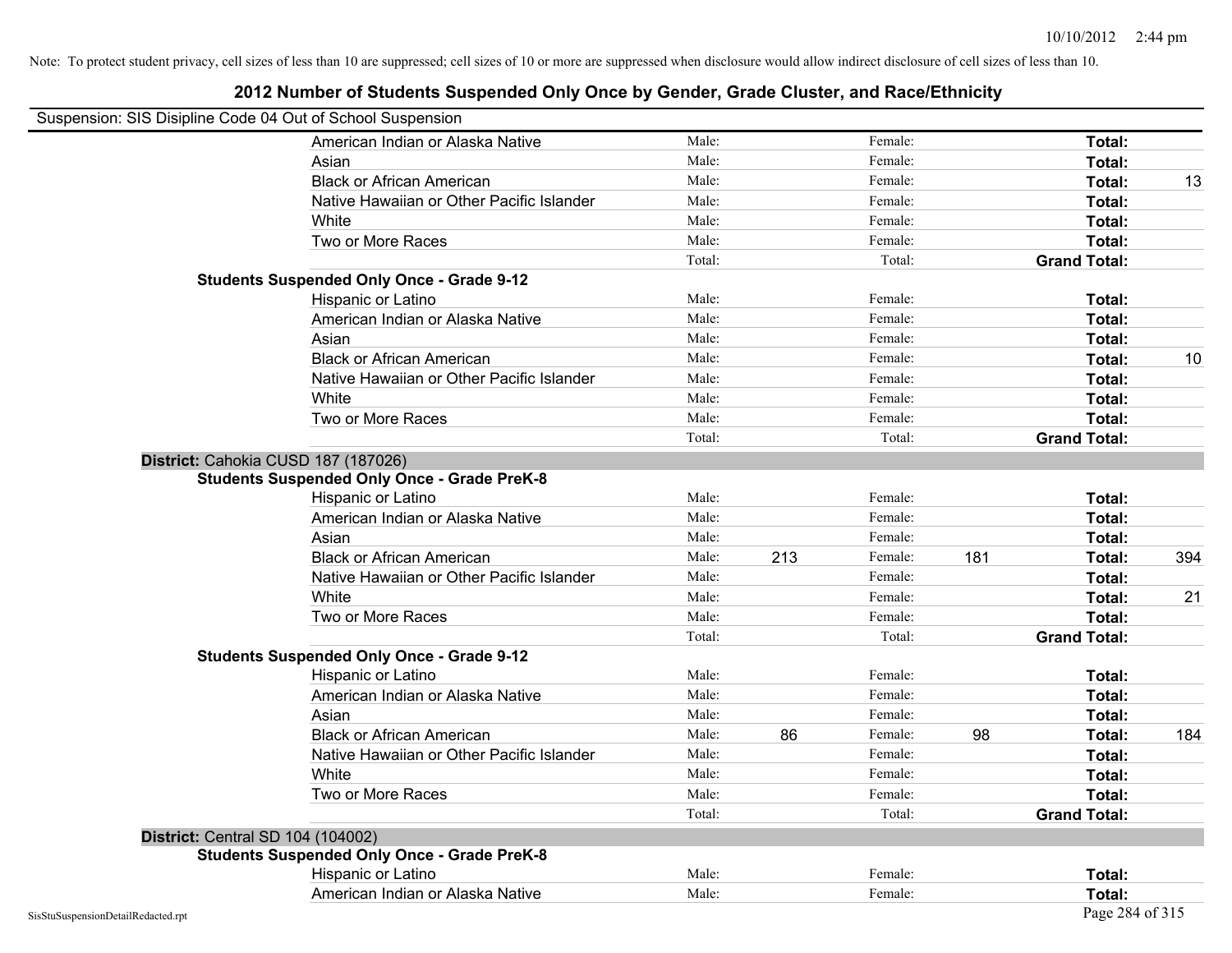| Suspension: SIS Disipline Code 04 Out of School Suspension |        |         |                     |    |
|------------------------------------------------------------|--------|---------|---------------------|----|
| Asian                                                      | Male:  | Female: | Total:              |    |
| <b>Black or African American</b>                           | Male:  | Female: | Total:              |    |
| Native Hawaiian or Other Pacific Islander                  | Male:  | Female: | Total:              |    |
| White                                                      | Male:  | Female: | Total:              |    |
| Two or More Races                                          | Male:  | Female: | Total:              |    |
|                                                            | Total: | Total:  | <b>Grand Total:</b> |    |
| District: Childrens Center for BD (004700)                 |        |         |                     |    |
| <b>Students Suspended Only Once - Grade PreK-8</b>         |        |         |                     |    |
| Hispanic or Latino                                         | Male:  | Female: | Total:              |    |
| American Indian or Alaska Native                           | Male:  | Female: | Total:              |    |
| Asian                                                      | Male:  | Female: | Total:              |    |
| <b>Black or African American</b>                           | Male:  | Female: | Total:              |    |
| Native Hawaiian or Other Pacific Islander                  | Male:  | Female: | Total:              |    |
| White                                                      | Male:  | Female: | Total:              |    |
| Two or More Races                                          | Male:  | Female: | Total:              |    |
|                                                            | Total: | Total:  | <b>Grand Total:</b> |    |
| <b>Students Suspended Only Once - Grade 9-12</b>           |        |         |                     |    |
| Hispanic or Latino                                         | Male:  | Female: | Total:              |    |
| American Indian or Alaska Native                           | Male:  | Female: | Total:              |    |
| Asian                                                      | Male:  | Female: | Total:              |    |
| <b>Black or African American</b>                           | Male:  | Female: | Total:              |    |
| Native Hawaiian or Other Pacific Islander                  | Male:  | Female: | Total:              |    |
| White                                                      | Male:  | Female: | Total:              |    |
| Two or More Races                                          | Male:  | Female: | Total:              |    |
|                                                            | Total: | Total:  | <b>Grand Total:</b> |    |
| District: Dupo CUSD 196 (196026)                           |        |         |                     |    |
| <b>Students Suspended Only Once - Grade PreK-8</b>         |        |         |                     |    |
| Hispanic or Latino                                         | Male:  | Female: | Total:              |    |
| American Indian or Alaska Native                           | Male:  | Female: | Total:              |    |
| Asian                                                      | Male:  | Female: | Total:              |    |
| <b>Black or African American</b>                           | Male:  | Female: | Total:              |    |
| Native Hawaiian or Other Pacific Islander                  | Male:  | Female: | Total:              |    |
| White                                                      | Male:  | Female: | Total:              | 14 |
| Two or More Races                                          | Male:  | Female: | Total:              |    |
|                                                            | Total: | Total:  | <b>Grand Total:</b> |    |
| <b>Students Suspended Only Once - Grade 9-12</b>           |        |         |                     |    |
| Hispanic or Latino                                         | Male:  | Female: | Total:              |    |
| American Indian or Alaska Native                           | Male:  | Female: | Total:              |    |
| Asian                                                      | Male:  | Female: | Total:              |    |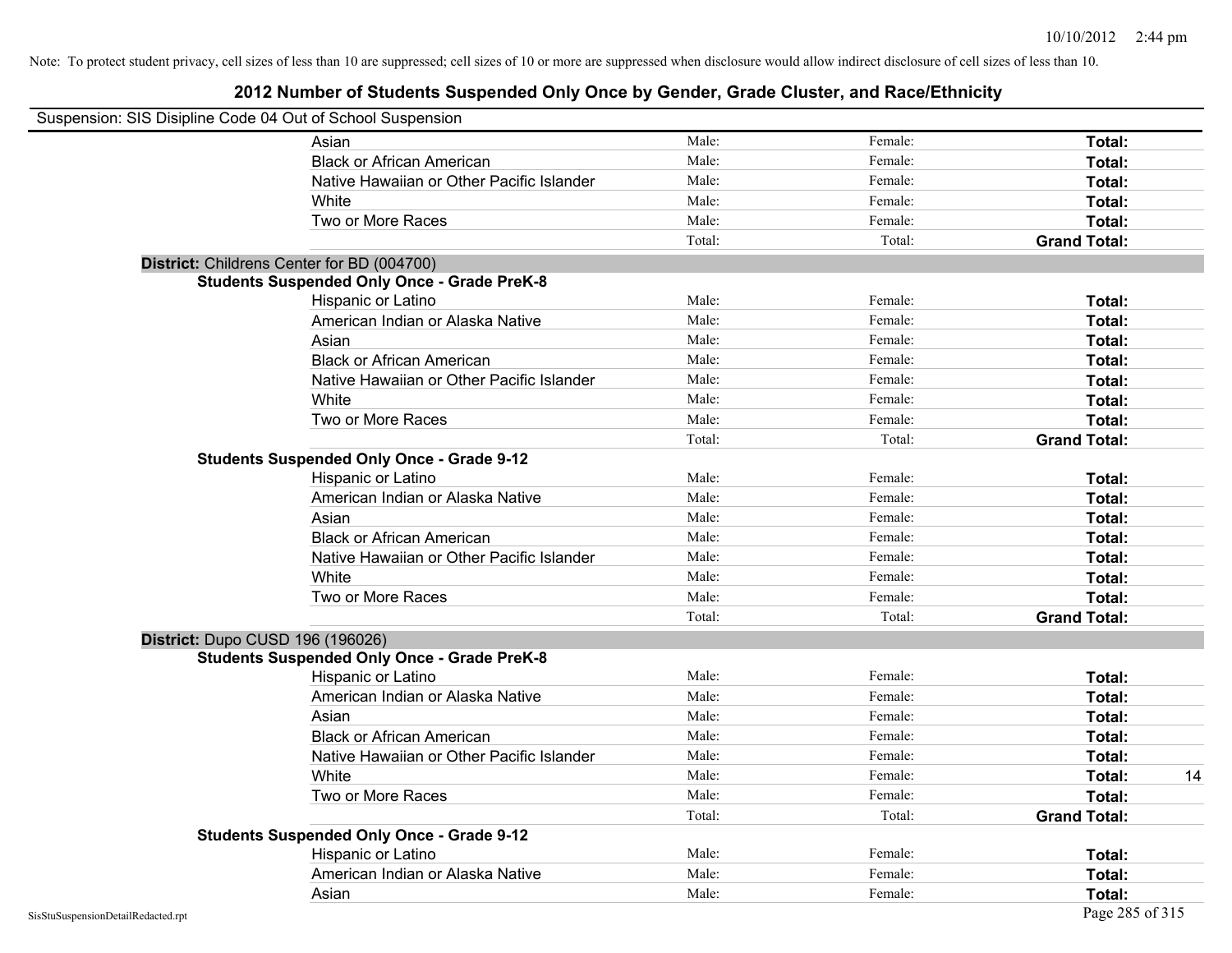| Suspension: SIS Disipline Code 04 Out of School Suspension |                                                    |        |     |         |     |                     |     |
|------------------------------------------------------------|----------------------------------------------------|--------|-----|---------|-----|---------------------|-----|
|                                                            | <b>Black or African American</b>                   | Male:  |     | Female: |     | Total:              |     |
|                                                            | Native Hawaiian or Other Pacific Islander          | Male:  |     | Female: |     | Total:              |     |
|                                                            | White                                              | Male:  | 10  | Female: | 10  | Total:              | 20  |
|                                                            | Two or More Races                                  | Male:  |     | Female: |     | Total:              |     |
|                                                            |                                                    | Total: |     | Total:  |     | <b>Grand Total:</b> |     |
|                                                            | District: East St Louis SD 189 (189022)            |        |     |         |     |                     |     |
|                                                            | <b>Students Suspended Only Once - Grade PreK-8</b> |        |     |         |     |                     |     |
|                                                            | Hispanic or Latino                                 | Male:  |     | Female: |     | Total:              |     |
|                                                            | American Indian or Alaska Native                   | Male:  |     | Female: |     | Total:              |     |
|                                                            | Asian                                              | Male:  |     | Female: |     | Total:              |     |
|                                                            | <b>Black or African American</b>                   | Male:  | 252 | Female: | 196 | Total:              | 448 |
|                                                            | Native Hawaiian or Other Pacific Islander          | Male:  |     | Female: |     | Total:              |     |
|                                                            | White                                              | Male:  |     | Female: |     | Total:              |     |
|                                                            | Two or More Races                                  | Male:  |     | Female: |     | Total:              |     |
|                                                            |                                                    | Total: |     | Total:  |     | <b>Grand Total:</b> |     |
|                                                            | <b>Students Suspended Only Once - Grade 9-12</b>   |        |     |         |     |                     |     |
|                                                            | Hispanic or Latino                                 | Male:  |     | Female: |     | Total:              |     |
|                                                            | American Indian or Alaska Native                   | Male:  |     | Female: |     | Total:              |     |
|                                                            | Asian                                              | Male:  |     | Female: |     | Total:              |     |
|                                                            | <b>Black or African American</b>                   | Male:  | 96  | Female: | 86  | Total:              | 182 |
|                                                            | Native Hawaiian or Other Pacific Islander          | Male:  |     | Female: |     | Total:              |     |
|                                                            | White                                              | Male:  |     | Female: |     | Total:              |     |
|                                                            | Two or More Races                                  | Male:  |     | Female: |     | Total:              |     |
|                                                            |                                                    | Total: |     | Total:  |     | <b>Grand Total:</b> |     |
|                                                            | District: Freeburg CHSD 77 (077016)                |        |     |         |     |                     |     |
|                                                            | <b>Students Suspended Only Once - Grade 9-12</b>   |        |     |         |     |                     |     |
|                                                            | Hispanic or Latino                                 | Male:  |     | Female: |     | Total:              |     |
|                                                            | American Indian or Alaska Native                   | Male:  |     | Female: |     | Total:              |     |
|                                                            | Asian                                              | Male:  |     | Female: |     | Total:              |     |
|                                                            | <b>Black or African American</b>                   | Male:  |     | Female: |     | Total:              |     |
|                                                            | Native Hawaiian or Other Pacific Islander          | Male:  |     | Female: |     | Total:              |     |
|                                                            | White                                              | Male:  |     | Female: |     | Total:              | 28  |
|                                                            | Two or More Races                                  | Male:  |     | Female: |     | Total:              |     |
|                                                            |                                                    | Total: |     | Total:  |     | <b>Grand Total:</b> |     |
| District: Grant CCSD 110 (110004)                          |                                                    |        |     |         |     |                     |     |
|                                                            | <b>Students Suspended Only Once - Grade PreK-8</b> |        |     |         |     |                     |     |
|                                                            | Hispanic or Latino                                 | Male:  |     | Female: |     | <b>Total:</b>       |     |
|                                                            | American Indian or Alaska Native                   | Male:  |     | Female: |     | Total:              |     |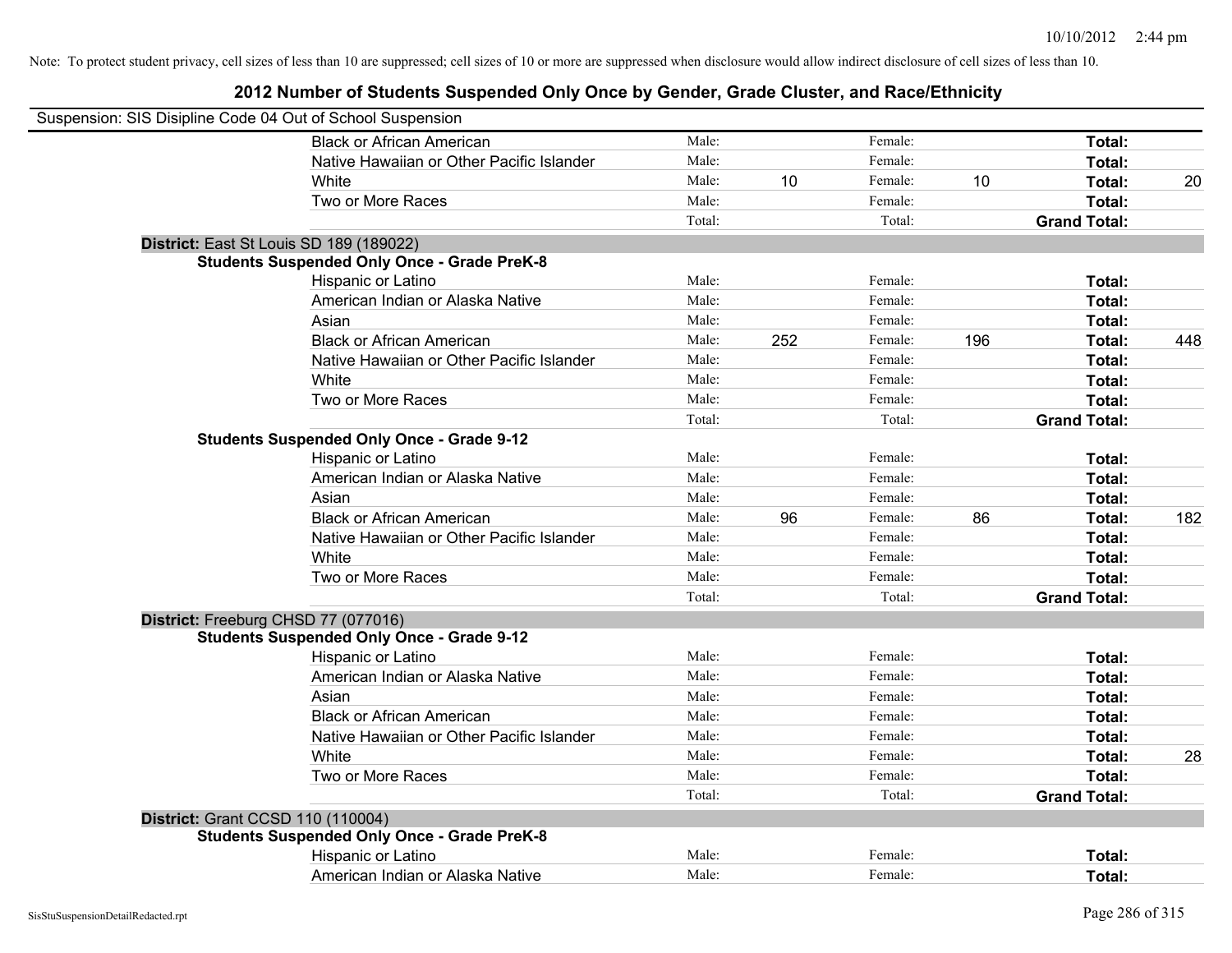| Suspension: SIS Disipline Code 04 Out of School Suspension |        |    |         |    |                     |    |
|------------------------------------------------------------|--------|----|---------|----|---------------------|----|
| Asian                                                      | Male:  |    | Female: |    | Total:              |    |
| <b>Black or African American</b>                           | Male:  |    | Female: |    | Total:              | 22 |
| Native Hawaiian or Other Pacific Islander                  | Male:  |    | Female: |    | Total:              |    |
| White                                                      | Male:  |    | Female: |    | Total:              |    |
| Two or More Races                                          | Male:  |    | Female: |    | Total:              |    |
|                                                            | Total: |    | Total:  |    | <b>Grand Total:</b> | 32 |
| District: Harmony Emge SD 175 (175002)                     |        |    |         |    |                     |    |
| <b>Students Suspended Only Once - Grade PreK-8</b>         |        |    |         |    |                     |    |
| Hispanic or Latino                                         | Male:  |    | Female: |    | Total:              |    |
| American Indian or Alaska Native                           | Male:  |    | Female: |    | Total:              |    |
| Asian                                                      | Male:  |    | Female: |    | Total:              |    |
| <b>Black or African American</b>                           | Male:  | 28 | Female: | 12 | Total:              | 40 |
| Native Hawaiian or Other Pacific Islander                  | Male:  |    | Female: |    | Total:              |    |
| White                                                      | Male:  |    | Female: |    | Total:              | 15 |
| Two or More Races                                          | Male:  |    | Female: |    | Total:              |    |
|                                                            | Total: |    | Total:  |    | <b>Grand Total:</b> |    |
| District: High Mount SD 116 (116002)                       |        |    |         |    |                     |    |
| <b>Students Suspended Only Once - Grade PreK-8</b>         |        |    |         |    |                     |    |
| Hispanic or Latino                                         | Male:  |    | Female: |    | Total:              |    |
| American Indian or Alaska Native                           | Male:  |    | Female: |    | Total:              |    |
| Asian                                                      | Male:  |    | Female: |    | Total:              |    |
| <b>Black or African American</b>                           | Male:  |    | Female: |    | Total:              | 14 |
| Native Hawaiian or Other Pacific Islander                  | Male:  |    | Female: |    | Total:              |    |
| White                                                      | Male:  |    | Female: |    | Total:              |    |
| Two or More Races                                          | Male:  |    | Female: |    | Total:              |    |
|                                                            | Total: |    | Total:  |    | <b>Grand Total:</b> |    |
| District: Lebanon CUSD 9 (009026)                          |        |    |         |    |                     |    |
| <b>Students Suspended Only Once - Grade PreK-8</b>         |        |    |         |    |                     |    |
| Hispanic or Latino                                         | Male:  |    | Female: |    | Total:              |    |
| American Indian or Alaska Native                           | Male:  |    | Female: |    | Total:              |    |
| Asian                                                      | Male:  |    | Female: |    | Total:              |    |
| <b>Black or African American</b>                           | Male:  |    | Female: |    | Total:              |    |
| Native Hawaiian or Other Pacific Islander                  | Male:  |    | Female: |    | Total:              |    |
| White                                                      | Male:  |    | Female: |    | Total:              |    |
| Two or More Races                                          | Male:  |    | Female: |    | Total:              |    |
|                                                            | Total: |    | Total:  |    | <b>Grand Total:</b> |    |
| <b>Students Suspended Only Once - Grade 9-12</b>           |        |    |         |    |                     |    |
| <b>Hispanic or Latino</b>                                  | Male:  |    | Female: |    | Total:              |    |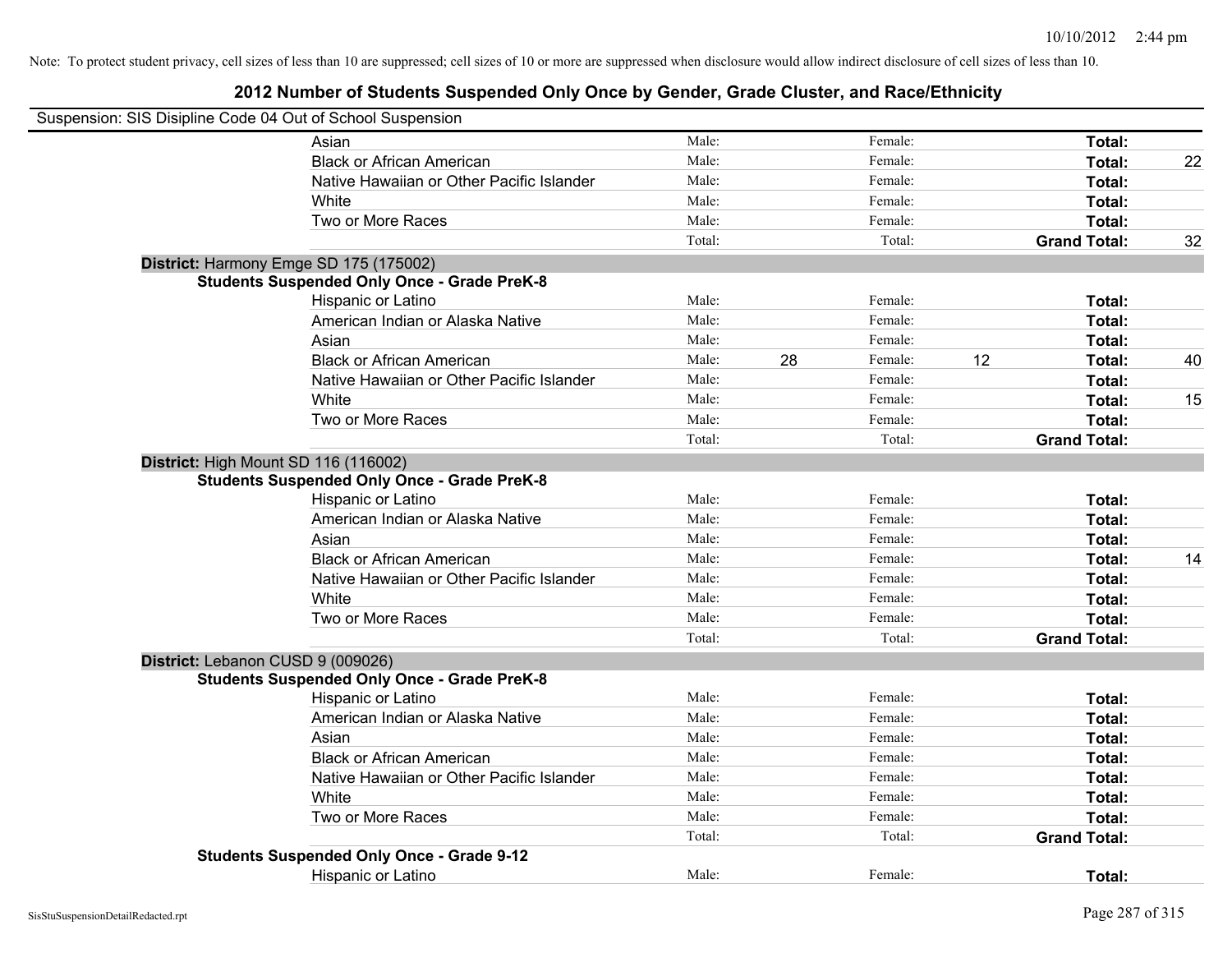|                                    | Suspension: SIS Disipline Code 04 Out of School Suspension |        |         |                     |    |
|------------------------------------|------------------------------------------------------------|--------|---------|---------------------|----|
|                                    | American Indian or Alaska Native                           | Male:  | Female: | Total:              |    |
|                                    | Asian                                                      | Male:  | Female: | Total:              |    |
|                                    | <b>Black or African American</b>                           | Male:  | Female: | Total:              |    |
|                                    | Native Hawaiian or Other Pacific Islander                  | Male:  | Female: | Total:              |    |
|                                    | White                                                      | Male:  | Female: | Total:              |    |
|                                    | Two or More Races                                          | Male:  | Female: | Total:              |    |
|                                    |                                                            | Total: | Total:  | <b>Grand Total:</b> | 10 |
|                                    | District: Marissa CUSD 40 (040026)                         |        |         |                     |    |
|                                    | <b>Students Suspended Only Once - Grade PreK-8</b>         |        |         |                     |    |
|                                    | Hispanic or Latino                                         | Male:  | Female: | Total:              |    |
|                                    | American Indian or Alaska Native                           | Male:  | Female: | Total:              |    |
|                                    | Asian                                                      | Male:  | Female: | Total:              |    |
|                                    | <b>Black or African American</b>                           | Male:  | Female: | Total:              |    |
|                                    | Native Hawaiian or Other Pacific Islander                  | Male:  | Female: | Total:              |    |
|                                    | White                                                      | Male:  | Female: | Total:              |    |
|                                    | Two or More Races                                          | Male:  | Female: | Total:              |    |
|                                    |                                                            | Total: | Total:  | <b>Grand Total:</b> |    |
|                                    | <b>Students Suspended Only Once - Grade 9-12</b>           |        |         |                     |    |
|                                    | Hispanic or Latino                                         | Male:  | Female: | Total:              |    |
|                                    | American Indian or Alaska Native                           | Male:  | Female: | Total:              |    |
|                                    | Asian                                                      | Male:  | Female: | Total:              |    |
|                                    | <b>Black or African American</b>                           | Male:  | Female: | Total:              |    |
|                                    | Native Hawaiian or Other Pacific Islander                  | Male:  | Female: | Total:              |    |
|                                    | White                                                      | Male:  | Female: | Total:              | 13 |
|                                    | Two or More Races                                          | Male:  | Female: | Total:              |    |
|                                    |                                                            | Total: | Total:  | <b>Grand Total:</b> |    |
|                                    | District: Mascoutah CUD 19 (019026)                        |        |         |                     |    |
|                                    | <b>Students Suspended Only Once - Grade PreK-8</b>         |        |         |                     |    |
|                                    | Hispanic or Latino                                         | Male:  | Female: | Total:              |    |
|                                    | American Indian or Alaska Native                           | Male:  | Female: | Total:              |    |
|                                    | Asian                                                      | Male:  | Female: | Total:              |    |
|                                    | <b>Black or African American</b>                           | Male:  | Female: | Total:              |    |
|                                    | Native Hawaiian or Other Pacific Islander                  | Male:  | Female: | Total:              |    |
|                                    | White                                                      | Male:  | Female: | Total:              | 10 |
|                                    | Two or More Races                                          | Male:  | Female: | Total:              |    |
|                                    |                                                            | Total: | Total:  | <b>Grand Total:</b> |    |
|                                    | <b>Students Suspended Only Once - Grade 9-12</b>           |        |         |                     |    |
|                                    | Hispanic or Latino                                         | Male:  | Female: | Total:              |    |
|                                    | American Indian or Alaska Native                           | Male:  | Female: | Total:              |    |
| SisStuSuspensionDetailRedacted.rpt |                                                            |        |         | Page 288 of 315     |    |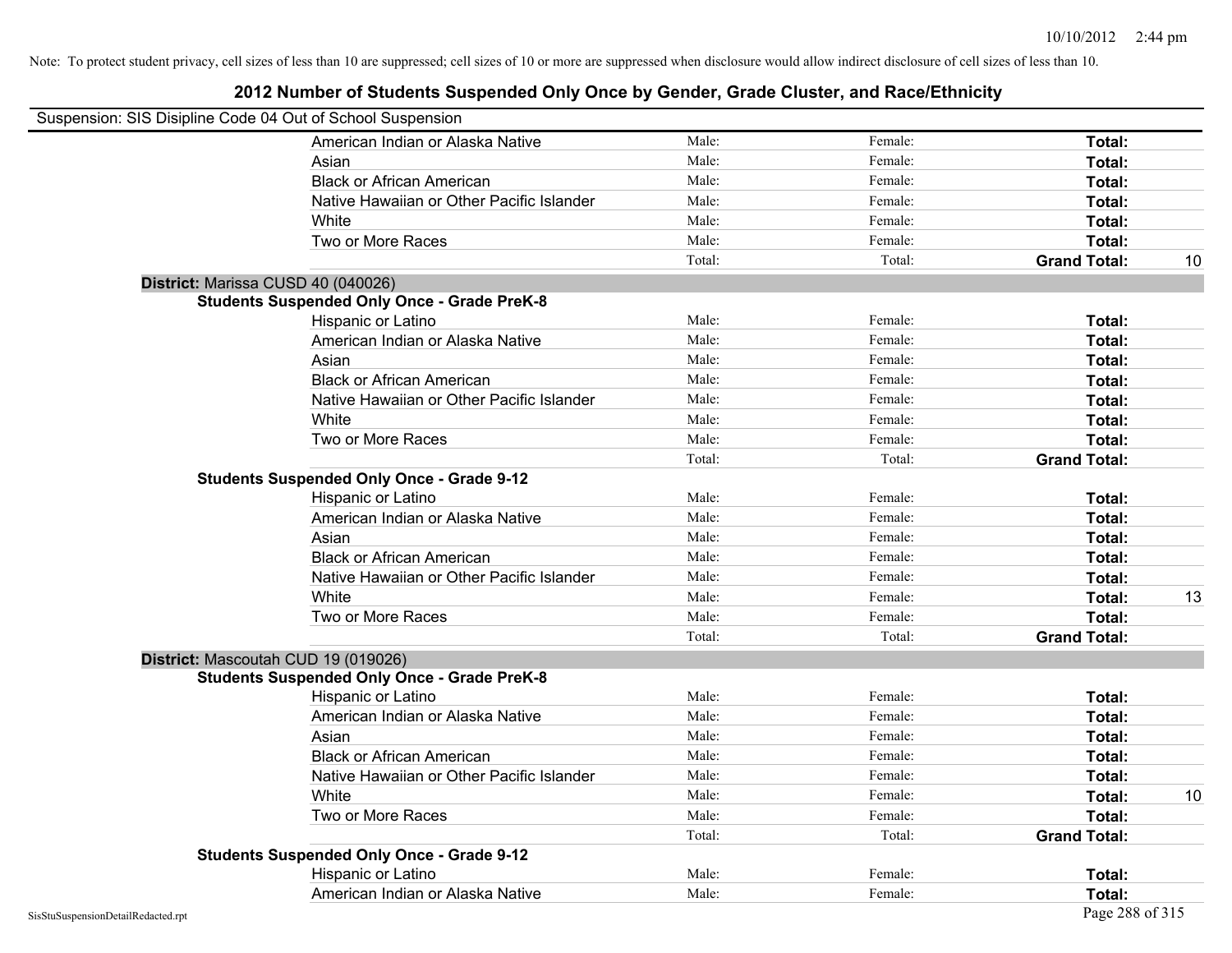| Suspension: SIS Disipline Code 04 Out of School Suspension                                  |        |    |         |    |                     |    |
|---------------------------------------------------------------------------------------------|--------|----|---------|----|---------------------|----|
| Asian                                                                                       | Male:  |    | Female: |    | Total:              |    |
| <b>Black or African American</b>                                                            | Male:  |    | Female: |    | Total:              | 17 |
| Native Hawaiian or Other Pacific Islander                                                   | Male:  |    | Female: |    | Total:              |    |
| White                                                                                       | Male:  | 23 | Female: | 11 | Total:              | 34 |
| Two or More Races                                                                           | Male:  |    | Female: |    | Total:              |    |
|                                                                                             | Total: |    | Total:  |    | <b>Grand Total:</b> |    |
| District: Millstadt CCSD 160 (160004)                                                       |        |    |         |    |                     |    |
| <b>Students Suspended Only Once - Grade PreK-8</b>                                          |        |    |         |    |                     |    |
| Hispanic or Latino                                                                          | Male:  |    | Female: |    | Total:              |    |
| American Indian or Alaska Native                                                            | Male:  |    | Female: |    | Total:              |    |
| Asian                                                                                       | Male:  |    | Female: |    | Total:              |    |
| <b>Black or African American</b>                                                            | Male:  |    | Female: |    | Total:              |    |
| Native Hawaiian or Other Pacific Islander                                                   | Male:  |    | Female: |    | Total:              |    |
| White                                                                                       | Male:  |    | Female: |    | Total:              |    |
| Two or More Races                                                                           | Male:  |    | Female: |    | Total:              |    |
|                                                                                             | Total: |    | Total:  |    | <b>Grand Total:</b> |    |
| District: New Athens CUSD 60 (060026)<br><b>Students Suspended Only Once - Grade PreK-8</b> |        |    |         |    |                     |    |
| Hispanic or Latino                                                                          | Male:  |    | Female: |    | Total:              |    |
| American Indian or Alaska Native                                                            | Male:  |    | Female: |    | Total:              |    |
| Asian                                                                                       | Male:  |    | Female: |    | Total:              |    |
| <b>Black or African American</b>                                                            | Male:  |    | Female: |    | Total:              |    |
| Native Hawaiian or Other Pacific Islander                                                   | Male:  |    | Female: |    | Total:              |    |
| White                                                                                       | Male:  |    | Female: |    | Total:              |    |
| Two or More Races                                                                           | Male:  |    | Female: |    | Total:              |    |
|                                                                                             | Total: |    | Total:  |    | <b>Grand Total:</b> |    |
| <b>Students Suspended Only Once - Grade 9-12</b>                                            |        |    |         |    |                     |    |
| Hispanic or Latino                                                                          | Male:  |    | Female: |    | Total:              |    |
| American Indian or Alaska Native                                                            | Male:  |    | Female: |    | Total:              |    |
| Asian                                                                                       | Male:  |    | Female: |    | Total:              |    |
| <b>Black or African American</b>                                                            | Male:  |    | Female: |    | Total:              |    |
| Native Hawaiian or Other Pacific Islander                                                   | Male:  |    | Female: |    | Total:              |    |
| White                                                                                       | Male:  |    | Female: |    | Total:              |    |
| Two or More Races                                                                           | Male:  |    | Female: |    | Total:              |    |
|                                                                                             | Total: |    | Total:  |    | <b>Grand Total:</b> |    |
| District: O Fallon CCSD 90 (090004)                                                         |        |    |         |    |                     |    |
| <b>Students Suspended Only Once - Grade PreK-8</b>                                          |        |    |         |    |                     |    |
| Hispanic or Latino                                                                          | Male:  |    | Female: |    | Total:              |    |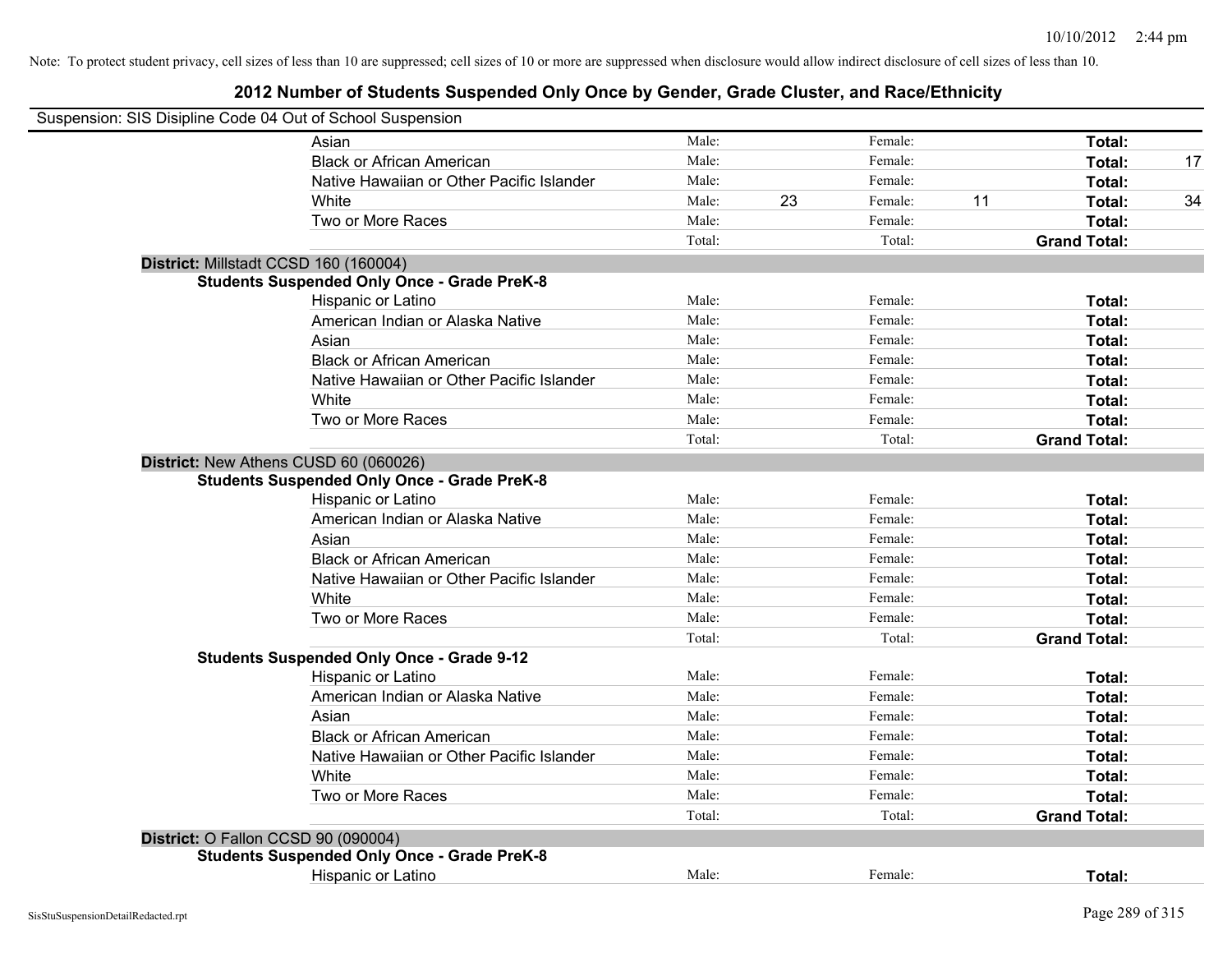# **2012 Number of Students Suspended Only Once by Gender, Grade Cluster, and Race/Ethnicity**

| Suspension: SIS Disipline Code 04 Out of School Suspension |        |    |         |    |                     |    |
|------------------------------------------------------------|--------|----|---------|----|---------------------|----|
| American Indian or Alaska Native                           | Male:  |    | Female: |    | Total:              |    |
| Asian                                                      | Male:  |    | Female: |    | Total:              |    |
| <b>Black or African American</b>                           | Male:  |    | Female: |    | Total:              | 19 |
| Native Hawaiian or Other Pacific Islander                  | Male:  |    | Female: |    | Total:              |    |
| White                                                      | Male:  |    | Female: |    | Total:              | 20 |
| Two or More Races                                          | Male:  |    | Female: |    | Total:              |    |
|                                                            | Total: |    | Total:  |    | <b>Grand Total:</b> | 52 |
| District: O Fallon Twp HSD 203 (203017)                    |        |    |         |    |                     |    |
| <b>Students Suspended Only Once - Grade 9-12</b>           |        |    |         |    |                     |    |
| Hispanic or Latino                                         | Male:  |    | Female: |    | Total:              |    |
| American Indian or Alaska Native                           | Male:  |    | Female: |    | Total:              |    |
| Asian                                                      | Male:  |    | Female: |    | Total:              |    |
| <b>Black or African American</b>                           | Male:  | 26 | Female: | 19 | Total:              | 45 |
| Native Hawaiian or Other Pacific Islander                  | Male:  |    | Female: |    | Total:              |    |
| White                                                      | Male:  | 27 | Female: | 16 | Total:              | 43 |
| Two or More Races                                          | Male:  |    | Female: |    | Total:              | 10 |
|                                                            | Total: |    | Total:  |    | <b>Grand Total:</b> |    |
| District: Signal Hill SD 181 (181002)                      |        |    |         |    |                     |    |
| <b>Students Suspended Only Once - Grade PreK-8</b>         |        |    |         |    |                     |    |
| Hispanic or Latino                                         | Male:  |    | Female: |    | Total:              |    |
| American Indian or Alaska Native                           | Male:  |    | Female: |    | Total:              |    |
| Asian                                                      | Male:  |    | Female: |    | Total:              |    |
| <b>Black or African American</b>                           | Male:  |    | Female: |    | Total:              | 26 |
| Native Hawaiian or Other Pacific Islander                  | Male:  |    | Female: |    | Total:              |    |
| White                                                      | Male:  |    | Female: |    | Total:              |    |
| Two or More Races                                          | Male:  |    | Female: |    | Total:              |    |
|                                                            | Total: | 24 | Total:  | 13 | <b>Grand Total:</b> | 37 |
| District: Smithton CCSD 130 (130004)                       |        |    |         |    |                     |    |
| <b>Students Suspended Only Once - Grade PreK-8</b>         |        |    |         |    |                     |    |
| Hispanic or Latino                                         | Male:  |    | Female: |    | Total:              |    |
| American Indian or Alaska Native                           | Male:  |    | Female: |    | Total:              |    |
| Asian                                                      | Male:  |    | Female: |    | Total:              |    |
| <b>Black or African American</b>                           | Male:  |    | Female: |    | Total:              |    |
| Native Hawaiian or Other Pacific Islander                  | Male:  |    | Female: |    | Total:              |    |
| White                                                      | Male:  |    | Female: |    | Total:              |    |
| Two or More Races                                          | Male:  |    | Female: |    | Total:              |    |
|                                                            | Total: |    | Total:  |    | <b>Grand Total:</b> |    |
|                                                            |        |    |         |    |                     |    |

**District:** Whiteside SD 115 (115002)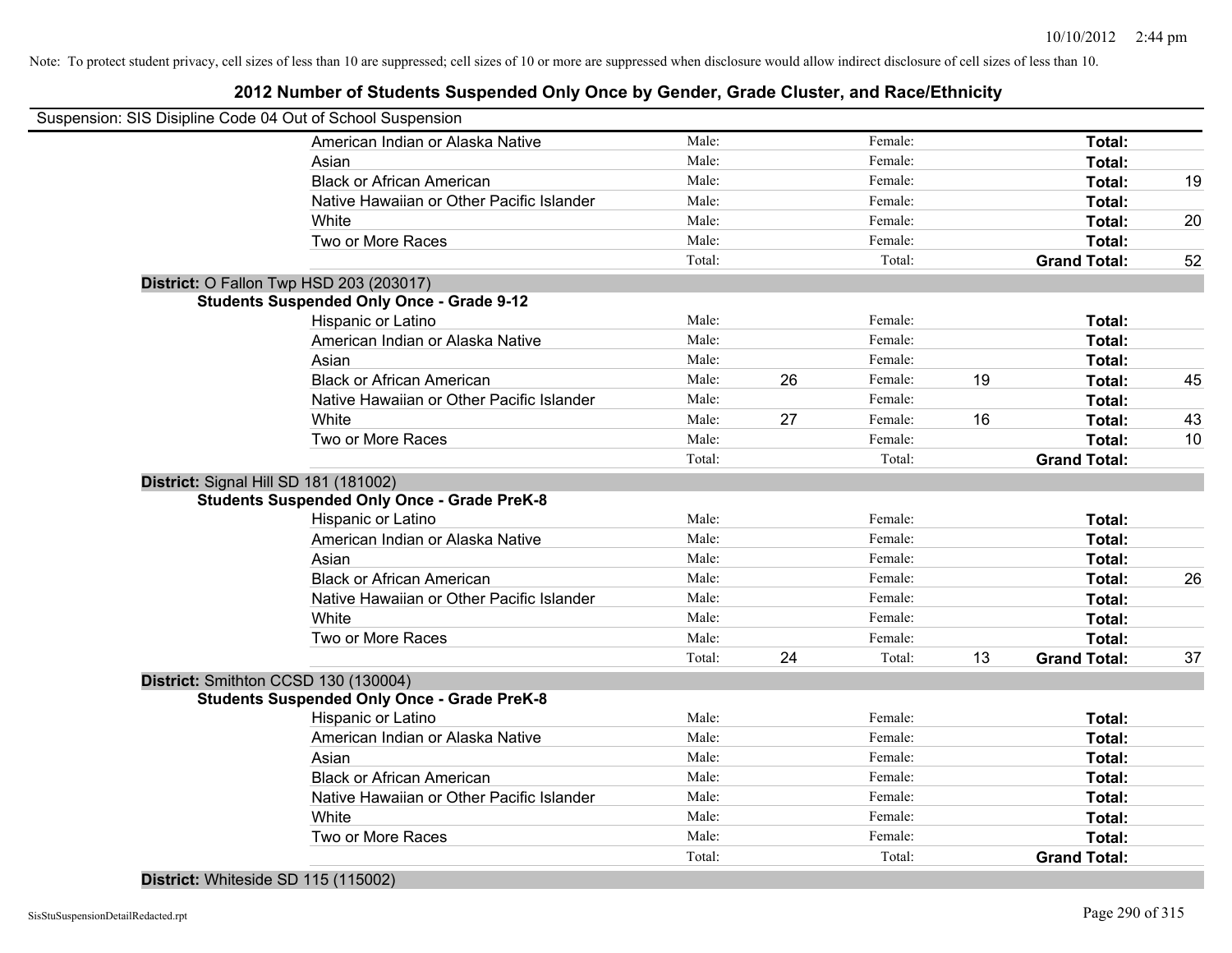|                                                                    | Suspension: SIS Disipline Code 04 Out of School Suspension<br><b>Students Suspended Only Once - Grade PreK-8</b> |        |    |         |                           |    |
|--------------------------------------------------------------------|------------------------------------------------------------------------------------------------------------------|--------|----|---------|---------------------------|----|
|                                                                    | Hispanic or Latino                                                                                               | Male:  |    | Female: | Total:                    |    |
|                                                                    | American Indian or Alaska Native                                                                                 | Male:  |    | Female: | Total:                    |    |
|                                                                    | Asian                                                                                                            | Male:  |    | Female: | Total:                    |    |
|                                                                    | <b>Black or African American</b>                                                                                 | Male:  | 17 | Female: | 13<br>Total:              | 30 |
|                                                                    | Native Hawaiian or Other Pacific Islander                                                                        | Male:  |    | Female: | Total:                    |    |
|                                                                    | White                                                                                                            | Male:  |    | Female: | Total:                    |    |
|                                                                    | Two or More Races                                                                                                | Male:  |    | Female: | Total:                    |    |
|                                                                    |                                                                                                                  | Total: |    | Total:  | <b>Grand Total:</b>       | 42 |
|                                                                    | District: Wolf Branch SD 113 (113002)                                                                            |        |    |         |                           |    |
|                                                                    | <b>Students Suspended Only Once - Grade PreK-8</b>                                                               |        |    |         |                           |    |
|                                                                    | Hispanic or Latino                                                                                               | Male:  |    | Female: | Total:                    |    |
|                                                                    | American Indian or Alaska Native                                                                                 | Male:  |    | Female: | Total:                    |    |
|                                                                    | Asian                                                                                                            | Male:  |    | Female: | Total:                    |    |
|                                                                    | <b>Black or African American</b>                                                                                 | Male:  |    | Female: | Total:                    |    |
|                                                                    | Native Hawaiian or Other Pacific Islander                                                                        | Male:  |    | Female: | Total:                    |    |
|                                                                    | White                                                                                                            | Male:  |    | Female: | Total:                    |    |
|                                                                    | Two or More Races                                                                                                | Male:  |    | Female: | Total:                    |    |
|                                                                    |                                                                                                                  | Total: |    | Total:  | <b>Grand Total:</b>       |    |
| Region: State of ILlinois (65)<br><b>County: State Of II (108)</b> |                                                                                                                  |        |    |         |                           |    |
|                                                                    | District: Non-Public School (9030)                                                                               |        |    |         |                           |    |
|                                                                    | <b>Students Suspended Only Once - Grade 9-12</b>                                                                 |        |    |         |                           |    |
|                                                                    |                                                                                                                  |        |    |         |                           |    |
|                                                                    | Hispanic or Latino                                                                                               | Male:  |    | Female: | Total:                    |    |
|                                                                    | American Indian or Alaska Native                                                                                 | Male:  |    | Female: | Total:                    |    |
|                                                                    | Asian                                                                                                            | Male:  |    | Female: | Total:                    |    |
|                                                                    | <b>Black or African American</b>                                                                                 | Male:  |    | Female: | Total:                    |    |
|                                                                    | Native Hawaiian or Other Pacific Islander                                                                        | Male:  |    | Female: | Total:                    |    |
|                                                                    | White                                                                                                            | Male:  |    | Female: | Total:                    | 10 |
|                                                                    | Two or More Races                                                                                                | Male:  |    | Female: | Total:                    |    |
|                                                                    |                                                                                                                  | Total: |    | Total:  | <b>Grand Total:</b>       | 22 |
|                                                                    |                                                                                                                  |        |    |         |                           |    |
|                                                                    |                                                                                                                  |        |    |         |                           |    |
| County: Tazewell (090)                                             |                                                                                                                  |        |    |         |                           |    |
|                                                                    | District: Central SD 51 (051002)                                                                                 |        |    |         |                           |    |
| Region: Tazewell ROE (53)                                          | <b>Students Suspended Only Once - Grade PreK-8</b>                                                               |        |    |         |                           |    |
|                                                                    | Hispanic or Latino                                                                                               | Male:  |    | Female: | Total:<br>Page 291 of 315 |    |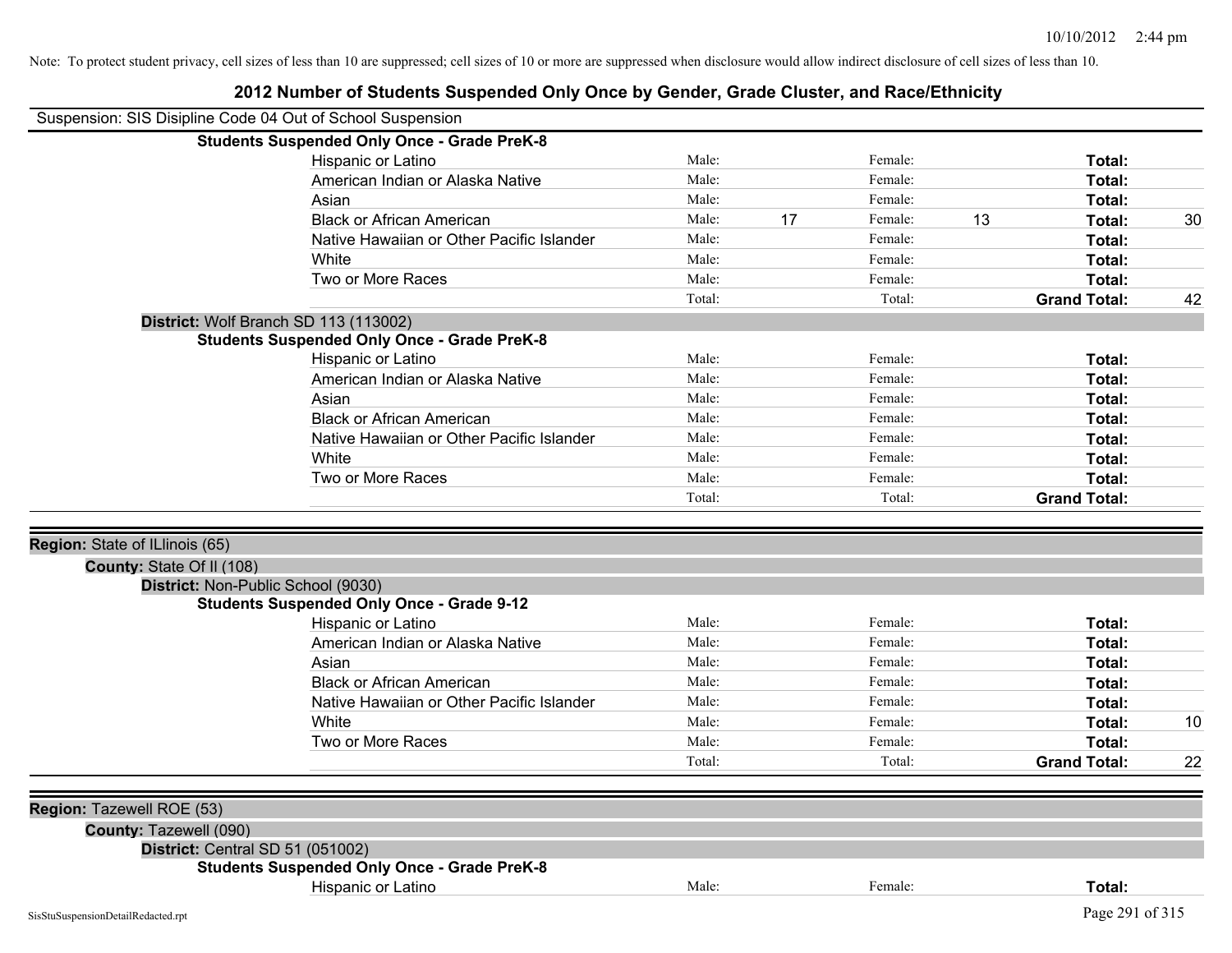# **2012 Number of Students Suspended Only Once by Gender, Grade Cluster, and Race/Ethnicity**

| Suspension: SIS Disipline Code 04 Out of School Suspension |                                                    |        |         |                     |    |
|------------------------------------------------------------|----------------------------------------------------|--------|---------|---------------------|----|
|                                                            | American Indian or Alaska Native                   | Male:  | Female: | Total:              |    |
|                                                            | Asian                                              | Male:  | Female: | Total:              |    |
|                                                            | <b>Black or African American</b>                   | Male:  | Female: | Total:              |    |
|                                                            | Native Hawaiian or Other Pacific Islander          | Male:  | Female: | Total:              |    |
|                                                            | White                                              | Male:  | Female: | Total:              |    |
|                                                            | Two or More Races                                  | Male:  | Female: | Total:              |    |
|                                                            |                                                    | Total: | Total:  | <b>Grand Total:</b> |    |
|                                                            | District: Creve Coeur SD 76 (076002)               |        |         |                     |    |
|                                                            | <b>Students Suspended Only Once - Grade PreK-8</b> |        |         |                     |    |
|                                                            | <b>Hispanic or Latino</b>                          | Male:  | Female: | Total:              |    |
|                                                            | American Indian or Alaska Native                   | Male:  | Female: | Total:              |    |
|                                                            | Asian                                              | Male:  | Female: | Total:              |    |
|                                                            | <b>Black or African American</b>                   | Male:  | Female: | Total:              |    |
|                                                            | Native Hawaiian or Other Pacific Islander          | Male:  | Female: | Total:              |    |
|                                                            | White                                              | Male:  | Female: | Total:              | 13 |
|                                                            | Two or More Races                                  | Male:  | Female: | Total:              |    |
|                                                            |                                                    | Total: | Total:  | <b>Grand Total:</b> |    |
|                                                            | District: Deer Creek-Mackinaw CUSD 701 (701026)    |        |         |                     |    |
|                                                            | <b>Students Suspended Only Once - Grade 9-12</b>   |        |         |                     |    |
|                                                            | Hispanic or Latino                                 | Male:  | Female: | Total:              |    |
|                                                            | American Indian or Alaska Native                   | Male:  | Female: | Total:              |    |
|                                                            | Asian                                              | Male:  | Female: | Total:              |    |
|                                                            | <b>Black or African American</b>                   | Male:  | Female: | Total:              |    |
|                                                            | Native Hawaiian or Other Pacific Islander          | Male:  | Female: | Total:              |    |
|                                                            | White                                              | Male:  | Female: | Total:              |    |
|                                                            | Two or More Races                                  | Male:  | Female: | Total:              |    |
|                                                            |                                                    | Total: | Total:  | <b>Grand Total:</b> |    |
|                                                            | District: Delavan CUSD 703 (703026)                |        |         |                     |    |
|                                                            | <b>Students Suspended Only Once - Grade PreK-8</b> |        |         |                     |    |
|                                                            | Hispanic or Latino                                 | Male:  | Female: | Total:              |    |
|                                                            | American Indian or Alaska Native                   | Male:  | Female: | Total:              |    |
|                                                            | Asian                                              | Male:  | Female: | Total:              |    |
|                                                            | <b>Black or African American</b>                   | Male:  | Female: | Total:              |    |
|                                                            | Native Hawaiian or Other Pacific Islander          | Male:  | Female: | Total:              |    |
|                                                            | White                                              | Male:  | Female: | Total:              |    |
|                                                            | Two or More Races                                  | Male:  | Female: | Total:              |    |
|                                                            |                                                    | Total: | Total:  | <b>Grand Total:</b> | 11 |

**Students Suspended Only Once - Grade 9-12**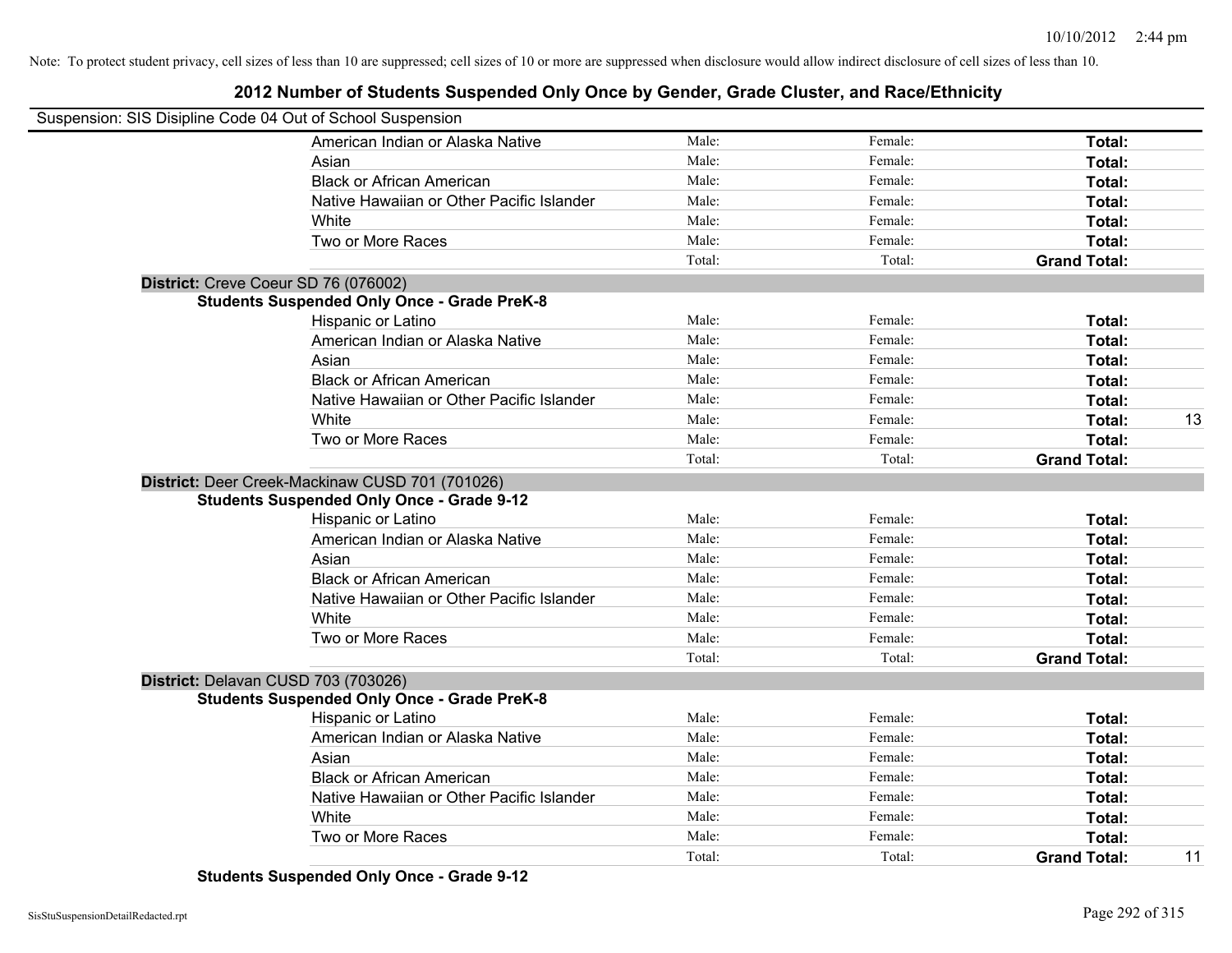| Suspension: SIS Disipline Code 04 Out of School Suspension |        |    |         |    |                     |    |
|------------------------------------------------------------|--------|----|---------|----|---------------------|----|
| Hispanic or Latino                                         | Male:  |    | Female: |    | Total:              |    |
| American Indian or Alaska Native                           | Male:  |    | Female: |    | Total:              |    |
| Asian                                                      | Male:  |    | Female: |    | Total:              |    |
| <b>Black or African American</b>                           | Male:  |    | Female: |    | Total:              |    |
| Native Hawaiian or Other Pacific Islander                  | Male:  |    | Female: |    | Total:              |    |
| White                                                      | Male:  |    | Female: |    | Total:              |    |
| Two or More Races                                          | Male:  |    | Female: |    | Total:              |    |
|                                                            | Total: |    | Total:  |    | <b>Grand Total:</b> |    |
| District: District 50 Schools (050002)                     |        |    |         |    |                     |    |
| <b>Students Suspended Only Once - Grade PreK-8</b>         |        |    |         |    |                     |    |
| Hispanic or Latino                                         | Male:  |    | Female: |    | Total:              |    |
| American Indian or Alaska Native                           | Male:  |    | Female: |    | Total:              |    |
| Asian                                                      | Male:  |    | Female: |    | Total:              |    |
| <b>Black or African American</b>                           | Male:  |    | Female: |    | Total:              |    |
| Native Hawaiian or Other Pacific Islander                  | Male:  |    | Female: |    | Total:              |    |
| White                                                      | Male:  |    | Female: |    | Total:              | 13 |
| Two or More Races                                          | Male:  |    | Female: |    | Total:              |    |
|                                                            | Total: |    | Total:  |    | <b>Grand Total:</b> |    |
| District: East Peoria CHSD 309 (309016)                    |        |    |         |    |                     |    |
| <b>Students Suspended Only Once - Grade 9-12</b>           |        |    |         |    |                     |    |
| Hispanic or Latino                                         | Male:  |    | Female: |    | Total:              |    |
| American Indian or Alaska Native                           | Male:  |    | Female: |    | Total:              |    |
| Asian                                                      | Male:  |    | Female: |    | Total:              |    |
| <b>Black or African American</b>                           | Male:  |    | Female: |    | Total:              |    |
| Native Hawaiian or Other Pacific Islander                  | Male:  |    | Female: |    | Total:              |    |
| White                                                      | Male:  | 45 | Female: | 19 | Total:              | 64 |
| Two or More Races                                          | Male:  |    | Female: |    | Total:              |    |
|                                                            | Total: |    | Total:  |    | <b>Grand Total:</b> | 74 |
| District: East Peoria SD 86 (086002)                       |        |    |         |    |                     |    |
| <b>Students Suspended Only Once - Grade PreK-8</b>         |        |    |         |    |                     |    |
| Hispanic or Latino                                         | Male:  |    | Female: |    | Total:              |    |
| American Indian or Alaska Native                           | Male:  |    | Female: |    | Total:              |    |
| Asian                                                      | Male:  |    | Female: |    | Total:              |    |
| <b>Black or African American</b>                           | Male:  |    | Female: |    | Total:              |    |
| Native Hawaiian or Other Pacific Islander                  | Male:  |    | Female: |    | Total:              |    |
| White                                                      | Male:  |    | Female: |    | Total:              | 42 |
| Two or More Races                                          | Male:  |    | Female: |    | Total:              |    |
|                                                            | Total: |    | Total:  |    | <b>Grand Total:</b> |    |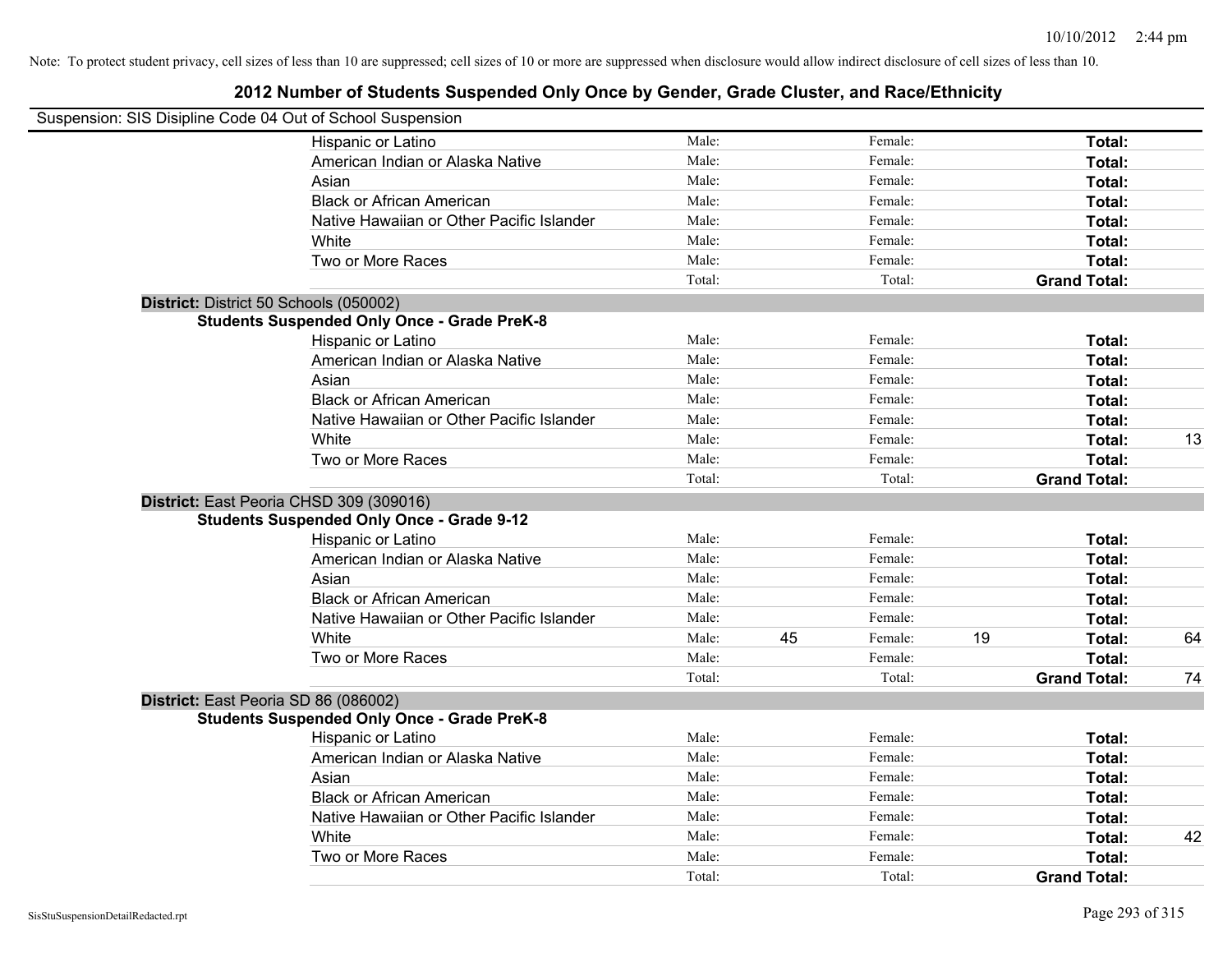| Suspension: SIS Disipline Code 04 Out of School Suspension |  |  |  |
|------------------------------------------------------------|--|--|--|
|------------------------------------------------------------|--|--|--|

|                                         | District: Morton CUSD 709 (709026)                 |        |    |         |    |                     |     |
|-----------------------------------------|----------------------------------------------------|--------|----|---------|----|---------------------|-----|
|                                         | <b>Students Suspended Only Once - Grade PreK-8</b> |        |    |         |    |                     |     |
|                                         | Hispanic or Latino                                 | Male:  |    | Female: |    | Total:              |     |
|                                         | American Indian or Alaska Native                   | Male:  |    | Female: |    | Total:              |     |
|                                         | Asian                                              | Male:  |    | Female: |    | Total:              |     |
|                                         | <b>Black or African American</b>                   | Male:  |    | Female: |    | Total:              |     |
|                                         | Native Hawaiian or Other Pacific Islander          | Male:  |    | Female: |    | Total:              |     |
|                                         | White                                              | Male:  |    | Female: |    | Total:              | 11  |
|                                         | Two or More Races                                  | Male:  |    | Female: |    | Total:              |     |
|                                         |                                                    | Total: |    | Total:  |    | <b>Grand Total:</b> |     |
|                                         | <b>Students Suspended Only Once - Grade 9-12</b>   |        |    |         |    |                     |     |
|                                         | Hispanic or Latino                                 | Male:  |    | Female: |    | Total:              |     |
|                                         | American Indian or Alaska Native                   | Male:  |    | Female: |    | Total:              |     |
|                                         | Asian                                              | Male:  |    | Female: |    | Total:              |     |
|                                         | <b>Black or African American</b>                   | Male:  |    | Female: |    | Total:              |     |
|                                         | Native Hawaiian or Other Pacific Islander          | Male:  |    | Female: |    | Total:              |     |
|                                         | White                                              | Male:  |    | Female: |    | Total:              | 12  |
|                                         | Two or More Races                                  | Male:  |    | Female: |    | Total:              |     |
|                                         |                                                    | Total: |    | Total:  |    | <b>Grand Total:</b> |     |
|                                         | District: N Pekin & Marquette Hght SD 102 (102002) |        |    |         |    |                     |     |
|                                         | <b>Students Suspended Only Once - Grade PreK-8</b> |        |    |         |    |                     |     |
|                                         | Hispanic or Latino                                 | Male:  |    | Female: |    | Total:              |     |
|                                         | American Indian or Alaska Native                   | Male:  |    | Female: |    | Total:              |     |
|                                         | Asian                                              | Male:  |    | Female: |    | Total:              |     |
|                                         | <b>Black or African American</b>                   | Male:  |    | Female: |    | Total:              |     |
|                                         | Native Hawaiian or Other Pacific Islander          | Male:  |    | Female: |    | Total:              |     |
|                                         | White                                              | Male:  |    | Female: |    | Total:              |     |
|                                         | Two or More Races                                  | Male:  |    | Female: |    | Total:              |     |
|                                         |                                                    | Total: |    | Total:  |    | <b>Grand Total:</b> |     |
| <b>District: Pekin CSD 303 (303016)</b> |                                                    |        |    |         |    |                     |     |
|                                         | <b>Students Suspended Only Once - Grade 9-12</b>   |        |    |         |    |                     |     |
|                                         | Hispanic or Latino                                 | Male:  |    | Female: |    | Total:              |     |
|                                         | American Indian or Alaska Native                   | Male:  |    | Female: |    | Total:              |     |
|                                         | Asian                                              | Male:  |    | Female: |    | Total:              |     |
|                                         | <b>Black or African American</b>                   | Male:  |    | Female: |    | Total:              |     |
|                                         | Native Hawaiian or Other Pacific Islander          | Male:  |    | Female: |    | Total:              |     |
|                                         | White                                              | Male:  | 89 | Female: | 73 | Total:              | 162 |
|                                         | Two or More Races                                  | Male:  |    | Female: |    | Total:              |     |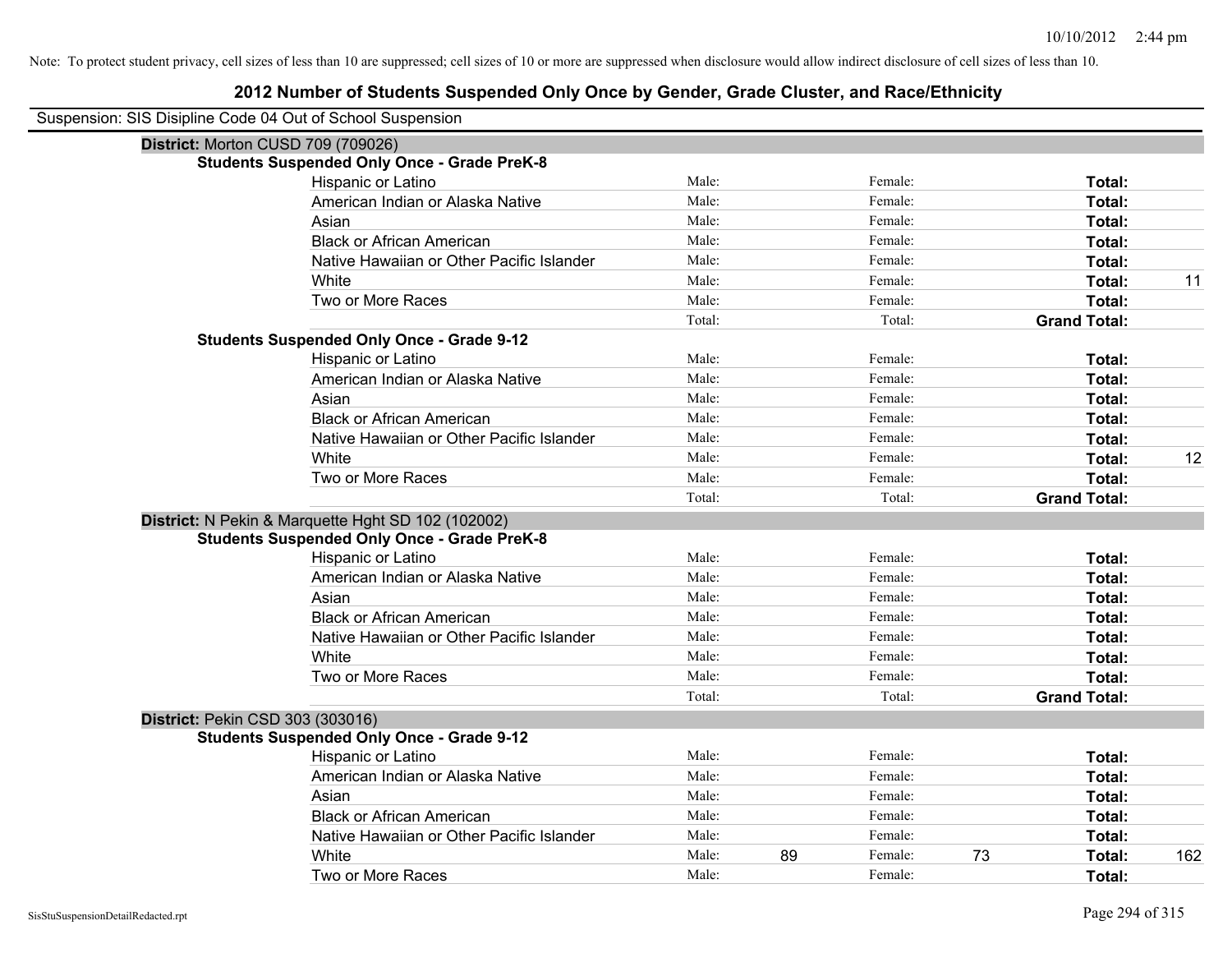| Suspension: SIS Disipline Code 04 Out of School Suspension |        |         |                     |     |
|------------------------------------------------------------|--------|---------|---------------------|-----|
|                                                            | Total: | Total:  | <b>Grand Total:</b> | 172 |
| District: Pekin PSD 108 (108002)                           |        |         |                     |     |
| <b>Students Suspended Only Once - Grade PreK-8</b>         |        |         |                     |     |
| Hispanic or Latino                                         | Male:  | Female: | Total:              |     |
| American Indian or Alaska Native                           | Male:  | Female: | Total:              |     |
| Asian                                                      | Male:  | Female: | Total:              |     |
| <b>Black or African American</b>                           | Male:  | Female: | Total:              |     |
| Native Hawaiian or Other Pacific Islander                  | Male:  | Female: | Total:              |     |
| White                                                      | Male:  | Female: | Total:              | 42  |
| Two or More Races                                          | Male:  | Female: | Total:              |     |
|                                                            | Total: | Total:  | <b>Grand Total:</b> |     |
| District: Rankin CSD 98 (098002)                           |        |         |                     |     |
| <b>Students Suspended Only Once - Grade PreK-8</b>         |        |         |                     |     |
| Hispanic or Latino                                         | Male:  | Female: | Total:              |     |
| American Indian or Alaska Native                           | Male:  | Female: | Total:              |     |
| Asian                                                      | Male:  | Female: | Total:              |     |
| <b>Black or African American</b>                           | Male:  | Female: | Total:              |     |
| Native Hawaiian or Other Pacific Islander                  | Male:  | Female: | Total:              |     |
| White                                                      | Male:  | Female: | Total:              |     |
| Two or More Races                                          | Male:  | Female: | Total:              |     |
|                                                            | Total: | Total:  | <b>Grand Total:</b> |     |
| District: Robein SD 85 (085002)                            |        |         |                     |     |
| <b>Students Suspended Only Once - Grade PreK-8</b>         |        |         |                     |     |
| Hispanic or Latino                                         | Male:  | Female: | Total:              |     |
| American Indian or Alaska Native                           | Male:  | Female: | Total:              |     |
| Asian                                                      | Male:  | Female: | Total:              |     |
| <b>Black or African American</b>                           | Male:  | Female: | Total:              |     |
| Native Hawaiian or Other Pacific Islander                  | Male:  | Female: | Total:              |     |
| White                                                      | Male:  | Female: | Total:              |     |
| Two or More Races                                          | Male:  | Female: | Total:              |     |
|                                                            | Total: | Total:  | <b>Grand Total:</b> |     |
| District: South Pekin SD 137 (137002)                      |        |         |                     |     |
| <b>Students Suspended Only Once - Grade PreK-8</b>         |        |         |                     |     |
| Hispanic or Latino                                         | Male:  | Female: | Total:              |     |
| American Indian or Alaska Native                           | Male:  | Female: | Total:              |     |
| Asian                                                      | Male:  | Female: | Total:              |     |
| <b>Black or African American</b>                           | Male:  | Female: | Total:              |     |
| Native Hawaiian or Other Pacific Islander                  | Male:  | Female: | Total:              |     |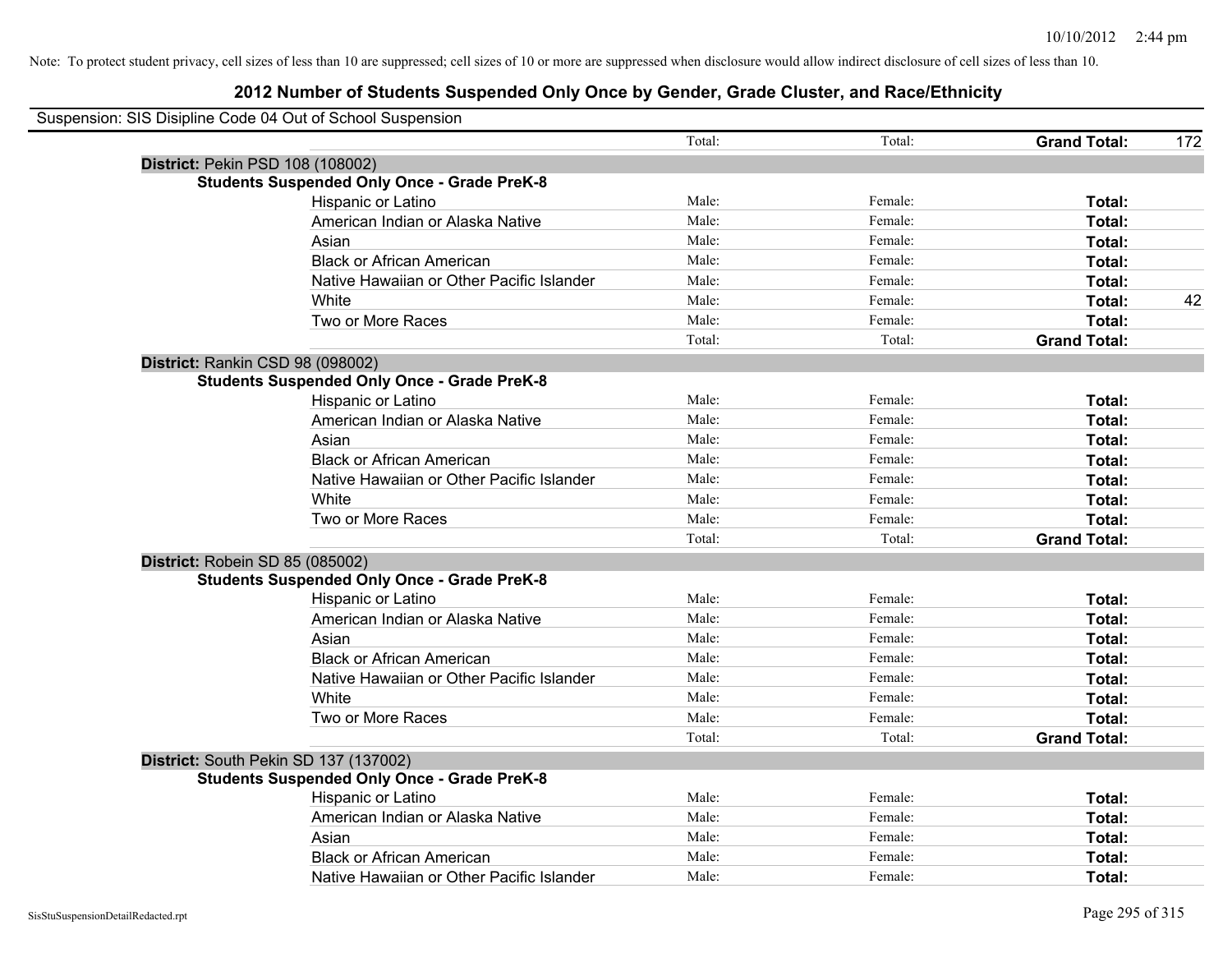| Suspension: SIS Disipline Code 04 Out of School Suspension |                                                    |        |    |         |    |                     |    |
|------------------------------------------------------------|----------------------------------------------------|--------|----|---------|----|---------------------|----|
|                                                            | White                                              | Male:  |    | Female: |    | Total:              |    |
|                                                            | Two or More Races                                  | Male:  |    | Female: |    | Total:              |    |
|                                                            |                                                    | Total: |    | Total:  |    | <b>Grand Total:</b> |    |
| District: Spring Lake CCSD 606 (606004)                    |                                                    |        |    |         |    |                     |    |
|                                                            | <b>Students Suspended Only Once - Grade PreK-8</b> |        |    |         |    |                     |    |
|                                                            | Hispanic or Latino                                 | Male:  |    | Female: |    | Total:              |    |
|                                                            | American Indian or Alaska Native                   | Male:  |    | Female: |    | Total:              |    |
|                                                            | Asian                                              | Male:  |    | Female: |    | Total:              |    |
|                                                            | <b>Black or African American</b>                   | Male:  |    | Female: |    | Total:              |    |
|                                                            | Native Hawaiian or Other Pacific Islander          | Male:  |    | Female: |    | Total:              |    |
|                                                            | White                                              | Male:  |    | Female: |    | Total:              |    |
|                                                            | Two or More Races                                  | Male:  |    | Female: |    | Total:              |    |
|                                                            |                                                    | Total: |    | Total:  |    | <b>Grand Total:</b> |    |
| District: Tremont CUSD 702 (702026)                        |                                                    |        |    |         |    |                     |    |
|                                                            | <b>Students Suspended Only Once - Grade 9-12</b>   |        |    |         |    |                     |    |
|                                                            | Hispanic or Latino                                 | Male:  |    | Female: |    | Total:              |    |
|                                                            | American Indian or Alaska Native                   | Male:  |    | Female: |    | Total:              |    |
|                                                            | Asian                                              | Male:  |    | Female: |    | Total:              |    |
|                                                            | <b>Black or African American</b>                   | Male:  |    | Female: |    | Total:              |    |
|                                                            | Native Hawaiian or Other Pacific Islander          | Male:  |    | Female: |    | Total:              |    |
|                                                            | White                                              | Male:  |    | Female: |    | Total:              |    |
|                                                            | Two or More Races                                  | Male:  |    | Female: |    | Total:              |    |
|                                                            |                                                    | Total: |    | Total:  |    | <b>Grand Total:</b> |    |
| District: Washington CHSD 308 (308016)                     |                                                    |        |    |         |    |                     |    |
|                                                            | <b>Students Suspended Only Once - Grade 9-12</b>   |        |    |         |    |                     |    |
|                                                            | Hispanic or Latino                                 | Male:  |    | Female: |    | Total:              |    |
|                                                            | American Indian or Alaska Native                   | Male:  |    | Female: |    | Total:              |    |
|                                                            | Asian                                              | Male:  |    | Female: |    | Total:              |    |
|                                                            | <b>Black or African American</b>                   | Male:  |    | Female: |    | Total:              |    |
|                                                            | Native Hawaiian or Other Pacific Islander          | Male:  |    | Female: |    | Total:              |    |
|                                                            | White                                              | Male:  | 40 | Female: | 11 | Total:              | 51 |
|                                                            | Two or More Races                                  | Male:  |    | Female: |    | Total:              |    |
|                                                            |                                                    | Total: |    | Total:  |    | <b>Grand Total:</b> |    |
| District: Washington SD 52 (052002)                        |                                                    |        |    |         |    |                     |    |
|                                                            | <b>Students Suspended Only Once - Grade PreK-8</b> |        |    |         |    |                     |    |
|                                                            | Hispanic or Latino                                 | Male:  |    | Female: |    | Total:              |    |
|                                                            | American Indian or Alaska Native                   | Male:  |    | Female: |    | Total:              |    |
|                                                            | Asian                                              | Male:  |    | Female: |    | Total:              |    |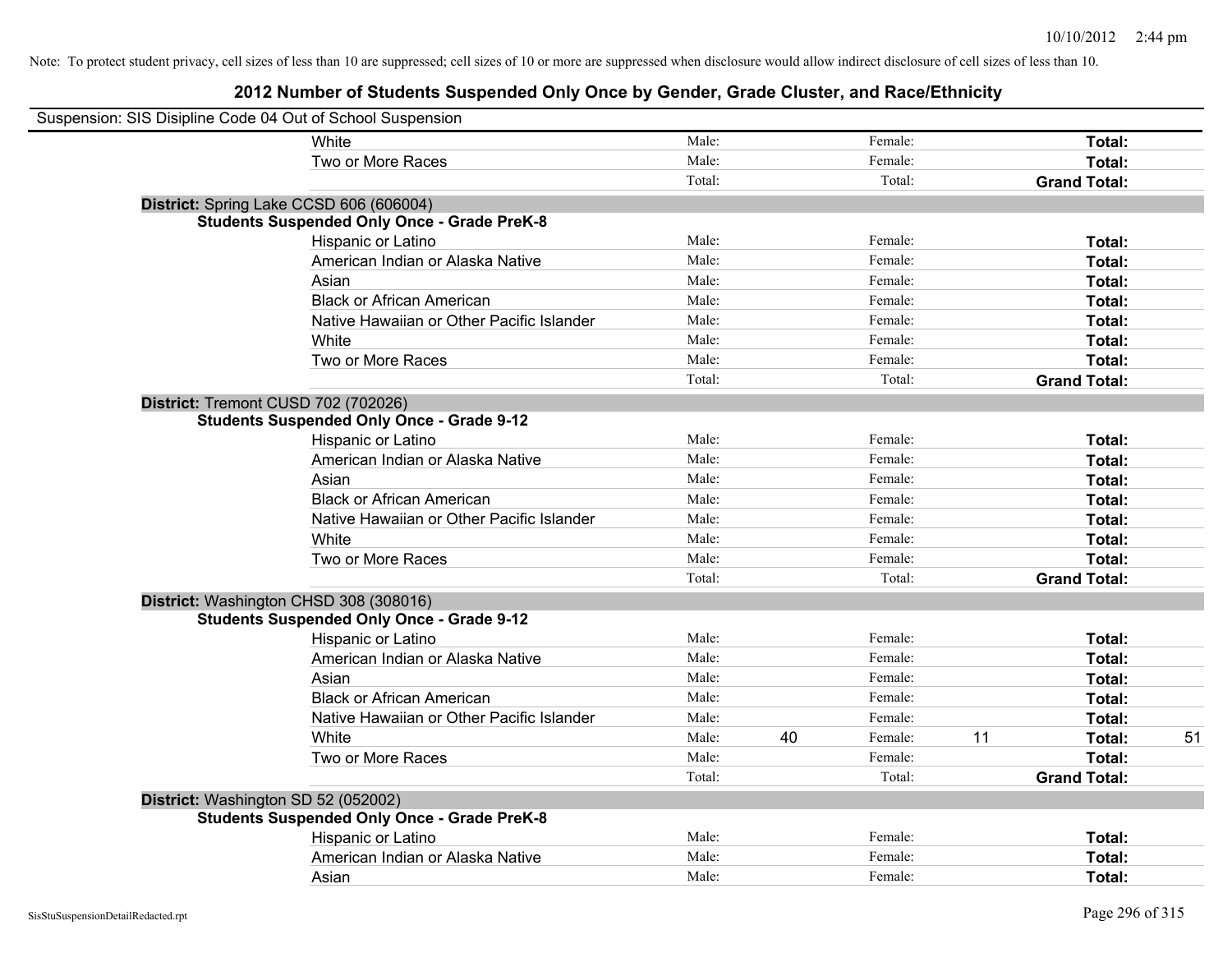# **2012 Number of Students Suspended Only Once by Gender, Grade Cluster, and Race/Ethnicity**

| Suspension: SIS Disipline Code 04 Out of School Suspension |                                                    |        |         |                     |    |
|------------------------------------------------------------|----------------------------------------------------|--------|---------|---------------------|----|
|                                                            | <b>Black or African American</b>                   | Male:  | Female: | Total:              |    |
|                                                            | Native Hawaiian or Other Pacific Islander          | Male:  | Female: | Total:              |    |
|                                                            | White                                              | Male:  | Female: | Total:              |    |
|                                                            | Two or More Races                                  | Male:  | Female: | Total:              |    |
|                                                            |                                                    | Total: | Total:  | <b>Grand Total:</b> |    |
|                                                            |                                                    |        |         |                     |    |
| Region: Vermilion ROE (54)                                 |                                                    |        |         |                     |    |
| <b>County: Vermilion (092)</b>                             |                                                    |        |         |                     |    |
|                                                            | District: Armstrong Twp HSD 225 (225017)           |        |         |                     |    |
|                                                            | <b>Students Suspended Only Once - Grade 9-12</b>   |        |         |                     |    |
|                                                            | Hispanic or Latino                                 | Male:  | Female: | Total:              |    |
|                                                            | American Indian or Alaska Native                   | Male:  | Female: | Total:              |    |
|                                                            | Asian                                              | Male:  | Female: | Total:              |    |
|                                                            | <b>Black or African American</b>                   | Male:  | Female: | Total:              |    |
|                                                            | Native Hawaiian or Other Pacific Islander          | Male:  | Female: | Total:              |    |
|                                                            | White                                              | Male:  | Female: | Total:              |    |
|                                                            | Two or More Races                                  | Male:  | Female: | Total:              |    |
|                                                            |                                                    | Total: | Total:  | <b>Grand Total:</b> |    |
|                                                            | District: Bismarck Henning CUSD (001026)           |        |         |                     |    |
|                                                            | <b>Students Suspended Only Once - Grade PreK-8</b> |        |         |                     |    |
|                                                            | Hispanic or Latino                                 | Male:  | Female: | Total:              |    |
|                                                            | American Indian or Alaska Native                   | Male:  | Female: | Total:              |    |
|                                                            | Asian                                              | Male:  | Female: | Total:              |    |
|                                                            | <b>Black or African American</b>                   | Male:  | Female: | Total:              |    |
|                                                            | Native Hawaiian or Other Pacific Islander          | Male:  | Female: | Total:              |    |
|                                                            | White                                              | Male:  | Female: | Total:              | 11 |
|                                                            | Two or More Races                                  | Male:  | Female: | Total:              |    |
|                                                            |                                                    | Total: | Total:  | <b>Grand Total:</b> |    |
|                                                            | <b>Students Suspended Only Once - Grade 9-12</b>   |        |         |                     |    |
|                                                            | Hispanic or Latino                                 | Male:  | Female: | Total:              |    |
|                                                            | American Indian or Alaska Native                   | Male:  | Female: | Total:              |    |
|                                                            | Asian                                              | Male:  | Female: | Total:              |    |
|                                                            | <b>Black or African American</b>                   | Male:  | Female: | Total:              |    |
|                                                            | Native Hawaiian or Other Pacific Islander          | Male:  | Female: | Total:              |    |
|                                                            | White                                              | Male:  | Female: | Total:              | 29 |
|                                                            | Two or More Races                                  | Male:  | Female: | Total:              |    |
|                                                            |                                                    | Total: | Total:  | <b>Grand Total:</b> |    |
|                                                            |                                                    |        |         |                     |    |

## **District:** Catlin CUSD 5 (005026)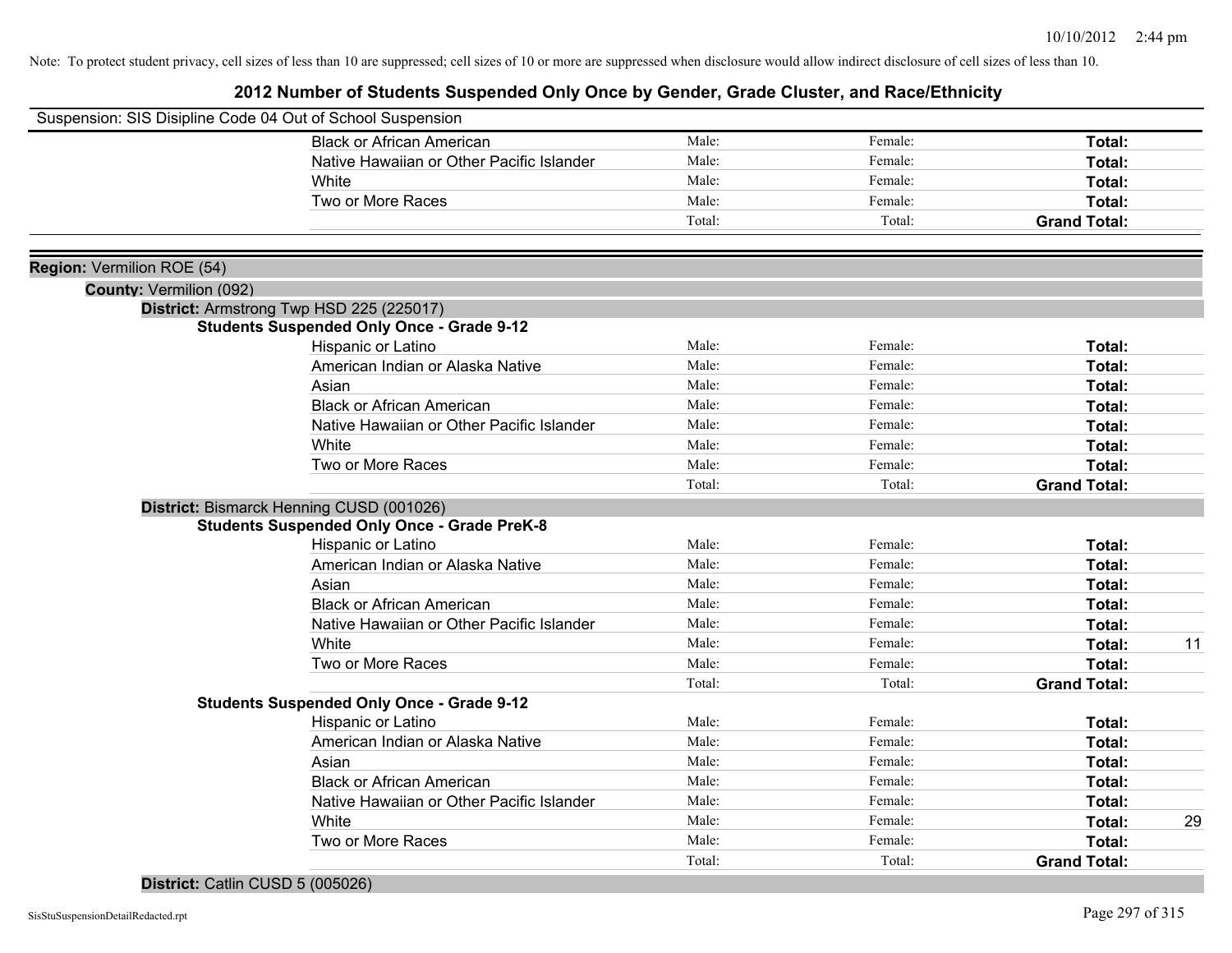| Suspension: SIS Disipline Code 04 Out of School Suspension |                                                    |        |     |         |    |                     |     |
|------------------------------------------------------------|----------------------------------------------------|--------|-----|---------|----|---------------------|-----|
|                                                            | <b>Students Suspended Only Once - Grade PreK-8</b> |        |     |         |    |                     |     |
|                                                            | Hispanic or Latino                                 | Male:  |     | Female: |    | Total:              |     |
|                                                            | American Indian or Alaska Native                   | Male:  |     | Female: |    | Total:              |     |
|                                                            | Asian                                              | Male:  |     | Female: |    | Total:              |     |
|                                                            | <b>Black or African American</b>                   | Male:  |     | Female: |    | Total:              |     |
|                                                            | Native Hawaiian or Other Pacific Islander          | Male:  |     | Female: |    | Total:              |     |
|                                                            | White                                              | Male:  |     | Female: |    | Total:              | 13  |
|                                                            | Two or More Races                                  | Male:  |     | Female: |    | Total:              |     |
|                                                            |                                                    | Total: |     | Total:  |    | <b>Grand Total:</b> |     |
| District: Danville CCSD 118 (118024)                       |                                                    |        |     |         |    |                     |     |
|                                                            | <b>Students Suspended Only Once - Grade PreK-8</b> |        |     |         |    |                     |     |
|                                                            | Hispanic or Latino                                 | Male:  |     | Female: |    | Total:              | 22  |
|                                                            | American Indian or Alaska Native                   | Male:  |     | Female: |    | Total:              |     |
|                                                            | Asian                                              | Male:  |     | Female: |    | Total:              |     |
|                                                            | <b>Black or African American</b>                   | Male:  | 132 | Female: | 81 | Total:              | 213 |
|                                                            | Native Hawaiian or Other Pacific Islander          | Male:  |     | Female: |    | <b>Total:</b>       |     |
|                                                            | White                                              | Male:  | 86  | Female: | 21 | Total:              | 107 |
|                                                            | Two or More Races                                  | Male:  |     | Female: |    | Total:              | 21  |
|                                                            |                                                    | Total: |     | Total:  |    | <b>Grand Total:</b> |     |
|                                                            | <b>Students Suspended Only Once - Grade 9-12</b>   |        |     |         |    |                     |     |
|                                                            | Hispanic or Latino                                 | Male:  |     | Female: |    | Total:              | 11  |
|                                                            | American Indian or Alaska Native                   | Male:  |     | Female: |    | Total:              |     |
|                                                            | Asian                                              | Male:  |     | Female: |    | Total:              |     |
|                                                            | <b>Black or African American</b>                   | Male:  | 53  | Female: | 46 | Total:              | 99  |
|                                                            | Native Hawaiian or Other Pacific Islander          | Male:  |     | Female: |    | Total:              |     |
|                                                            | White                                              | Male:  | 38  | Female: | 18 | Total:              | 56  |
|                                                            | Two or More Races                                  | Male:  |     | Female: |    | Total:              |     |
|                                                            |                                                    | Total: |     | Total:  |    | <b>Grand Total:</b> | 177 |
|                                                            | District: Georgetown-Ridge Farm CUD 4 (004026)     |        |     |         |    |                     |     |
|                                                            | <b>Students Suspended Only Once - Grade PreK-8</b> |        |     |         |    |                     |     |
|                                                            | Hispanic or Latino                                 | Male:  |     | Female: |    | Total:              |     |
|                                                            | American Indian or Alaska Native                   | Male:  |     | Female: |    | Total:              |     |
|                                                            | Asian                                              | Male:  |     | Female: |    | Total:              |     |
|                                                            | <b>Black or African American</b>                   | Male:  |     | Female: |    | Total:              |     |
|                                                            | Native Hawaiian or Other Pacific Islander          | Male:  |     | Female: |    | Total:              |     |
|                                                            | White                                              | Male:  |     | Female: |    | Total:              | 28  |
|                                                            | Two or More Races                                  | Male:  |     | Female: |    | <b>Total:</b>       |     |
|                                                            |                                                    | Total: |     | Total:  |    | <b>Grand Total:</b> |     |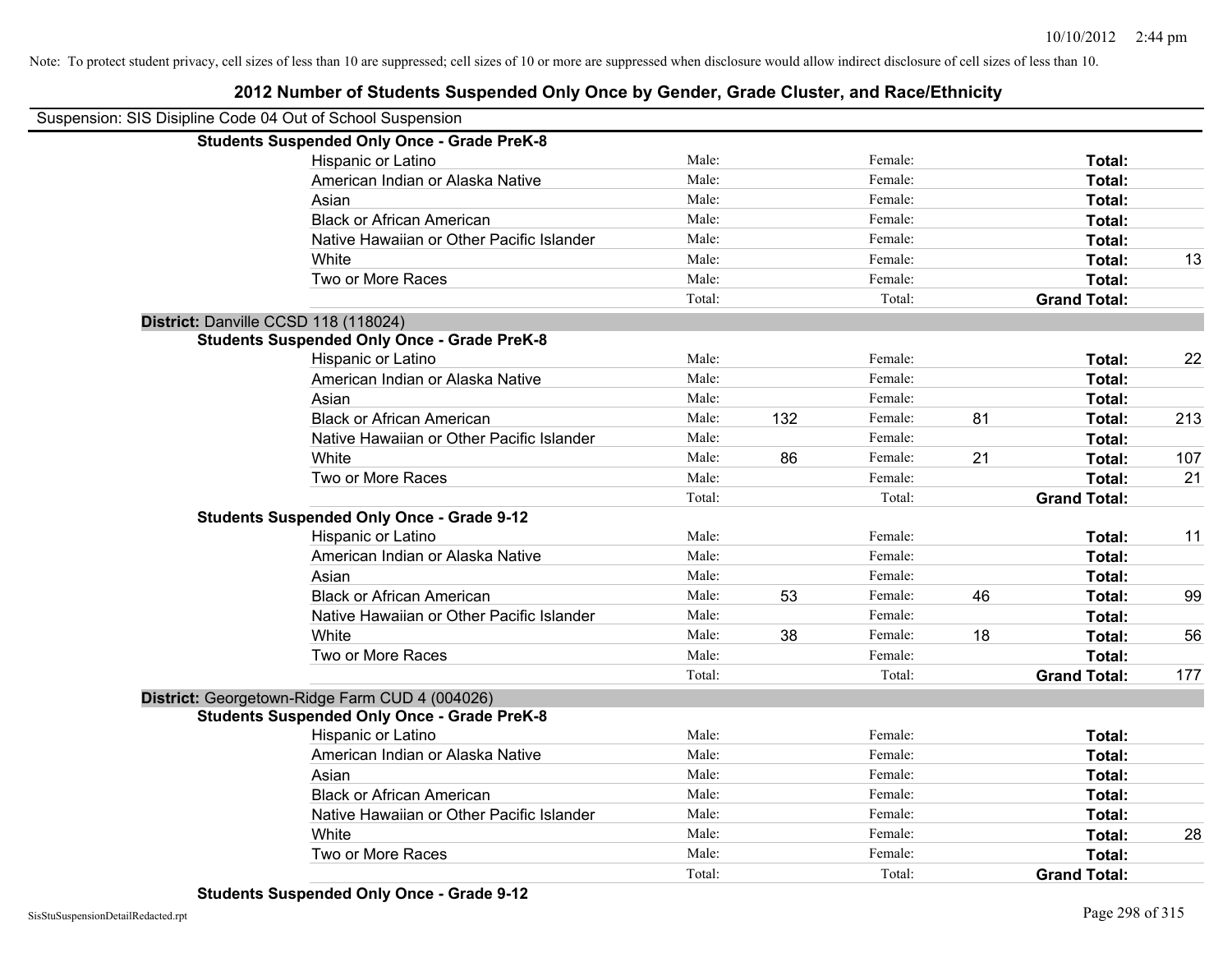| Suspension: SIS Disipline Code 04 Out of School Suspension |        |    |         |    |                     |    |
|------------------------------------------------------------|--------|----|---------|----|---------------------|----|
| Hispanic or Latino                                         | Male:  |    | Female: |    | Total:              |    |
| American Indian or Alaska Native                           | Male:  |    | Female: |    | Total:              |    |
| Asian                                                      | Male:  |    | Female: |    | Total:              |    |
| <b>Black or African American</b>                           | Male:  |    | Female: |    | Total:              |    |
| Native Hawaiian or Other Pacific Islander                  | Male:  |    | Female: |    | Total:              |    |
| White                                                      | Male:  |    | Female: |    | Total:              | 22 |
| Two or More Races                                          | Male:  |    | Female: |    | Total:              |    |
|                                                            | Total: |    | Total:  |    | <b>Grand Total:</b> |    |
| District: Hoopeston Area CUSD 11 (011026)                  |        |    |         |    |                     |    |
| <b>Students Suspended Only Once - Grade PreK-8</b>         |        |    |         |    |                     |    |
| Hispanic or Latino                                         | Male:  |    | Female: |    | Total:              |    |
| American Indian or Alaska Native                           | Male:  |    | Female: |    | Total:              |    |
| Asian                                                      | Male:  |    | Female: |    | Total:              |    |
| <b>Black or African American</b>                           | Male:  |    | Female: |    | Total:              |    |
| Native Hawaiian or Other Pacific Islander                  | Male:  |    | Female: |    | Total:              |    |
| White                                                      | Male:  | 17 | Female: | 11 | Total:              | 28 |
| Two or More Races                                          | Male:  |    | Female: |    | Total:              |    |
|                                                            | Total: |    | Total:  |    | <b>Grand Total:</b> |    |
| <b>Students Suspended Only Once - Grade 9-12</b>           |        |    |         |    |                     |    |
| Hispanic or Latino                                         | Male:  |    | Female: |    | Total:              |    |
| American Indian or Alaska Native                           | Male:  |    | Female: |    | Total:              |    |
| Asian                                                      | Male:  |    | Female: |    | Total:              |    |
| <b>Black or African American</b>                           | Male:  |    | Female: |    | Total:              |    |
| Native Hawaiian or Other Pacific Islander                  | Male:  |    | Female: |    | Total:              |    |
| White                                                      | Male:  | 22 | Female: | 11 | Total:              | 33 |
| Two or More Races                                          | Male:  |    | Female: |    | Total:              |    |
|                                                            | Total: |    | Total:  |    | <b>Grand Total:</b> |    |
| District: Oakwood CUSD 76 (076026)                         |        |    |         |    |                     |    |
| <b>Students Suspended Only Once - Grade PreK-8</b>         |        |    |         |    |                     |    |
| Hispanic or Latino                                         | Male:  |    | Female: |    | Total:              |    |
| American Indian or Alaska Native                           | Male:  |    | Female: |    | Total:              |    |
| Asian                                                      | Male:  |    | Female: |    | Total:              |    |
| <b>Black or African American</b>                           | Male:  |    | Female: |    | Total:              |    |
| Native Hawaiian or Other Pacific Islander                  | Male:  |    | Female: |    | Total:              |    |
| White                                                      | Male:  |    | Female: |    | Total:              |    |
| Two or More Races                                          | Male:  |    | Female: |    | Total:              |    |
|                                                            | Total: |    | Total:  |    | <b>Grand Total:</b> |    |
| <b>Students Suspended Only Once - Grade 9-12</b>           |        |    |         |    |                     |    |
| Hispanic or Latino                                         | Male:  |    | Female: |    | Total:              |    |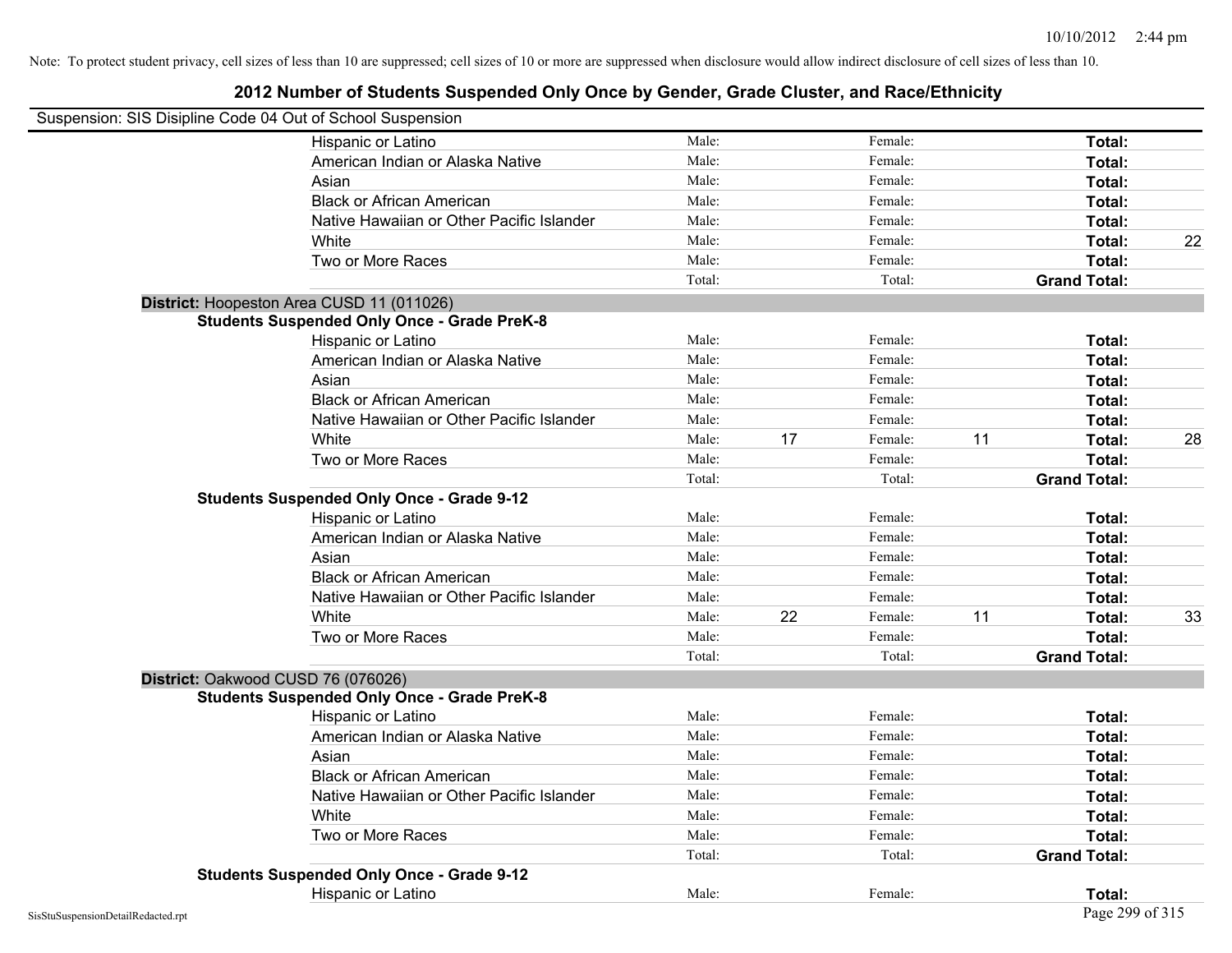# **2012 Number of Students Suspended Only Once by Gender, Grade Cluster, and Race/Ethnicity**

| Suspension: SIS Disipline Code 04 Out of School Suspension |                                                    |        |    |         |    |                     |    |
|------------------------------------------------------------|----------------------------------------------------|--------|----|---------|----|---------------------|----|
|                                                            | American Indian or Alaska Native                   | Male:  |    | Female: |    | Total:              |    |
|                                                            | Asian                                              | Male:  |    | Female: |    | Total:              |    |
|                                                            | <b>Black or African American</b>                   | Male:  |    | Female: |    | Total:              |    |
|                                                            | Native Hawaiian or Other Pacific Islander          | Male:  |    | Female: |    | Total:              |    |
|                                                            | White                                              | Male:  |    | Female: |    | Total:              | 14 |
|                                                            | Two or More Races                                  | Male:  |    | Female: |    | Total:              |    |
|                                                            |                                                    | Total: |    | Total:  |    | <b>Grand Total:</b> |    |
|                                                            | District: Potomac CUSD 10 (010026)                 |        |    |         |    |                     |    |
|                                                            | <b>Students Suspended Only Once - Grade PreK-8</b> |        |    |         |    |                     |    |
|                                                            | Hispanic or Latino                                 | Male:  |    | Female: |    | Total:              |    |
|                                                            | American Indian or Alaska Native                   | Male:  |    | Female: |    | Total:              |    |
|                                                            | Asian                                              | Male:  |    | Female: |    | Total:              |    |
|                                                            | <b>Black or African American</b>                   | Male:  |    | Female: |    | Total:              |    |
|                                                            | Native Hawaiian or Other Pacific Islander          | Male:  |    | Female: |    | Total:              |    |
|                                                            | White                                              | Male:  |    | Female: |    | Total:              |    |
|                                                            | Two or More Races                                  | Male:  |    | Female: |    | <b>Total:</b>       |    |
|                                                            |                                                    | Total: |    | Total:  |    | <b>Grand Total:</b> |    |
|                                                            | District: Rossville-Alvin CUSD 7 (007026)          |        |    |         |    |                     |    |
|                                                            | <b>Students Suspended Only Once - Grade PreK-8</b> |        |    |         |    |                     |    |
|                                                            | Hispanic or Latino                                 | Male:  |    | Female: |    | Total:              |    |
|                                                            | American Indian or Alaska Native                   | Male:  |    | Female: |    | Total:              |    |
|                                                            | Asian                                              | Male:  |    | Female: |    | Total:              |    |
|                                                            | <b>Black or African American</b>                   | Male:  |    | Female: |    | Total:              |    |
|                                                            | Native Hawaiian or Other Pacific Islander          | Male:  |    | Female: |    | Total:              |    |
|                                                            | White                                              | Male:  |    | Female: |    | Total:              | 10 |
|                                                            | Two or More Races                                  | Male:  |    | Female: |    | Total:              |    |
|                                                            |                                                    | Total: |    | Total:  |    | <b>Grand Total:</b> |    |
|                                                            | District: Westville CUSD 2 (002026)                |        |    |         |    |                     |    |
|                                                            | <b>Students Suspended Only Once - Grade PreK-8</b> |        |    |         |    |                     |    |
|                                                            | Hispanic or Latino                                 | Male:  |    | Female: |    | Total:              |    |
|                                                            | American Indian or Alaska Native                   | Male:  |    | Female: |    | Total:              |    |
|                                                            | Asian                                              | Male:  |    | Female: |    | Total:              |    |
|                                                            | <b>Black or African American</b>                   | Male:  |    | Female: |    | Total:              |    |
|                                                            | Native Hawaiian or Other Pacific Islander          | Male:  |    | Female: |    | Total:              |    |
|                                                            | White                                              | Male:  | 43 | Female: | 15 | Total:              | 58 |
|                                                            | Two or More Races                                  | Male:  |    | Female: |    | <b>Total:</b>       |    |
|                                                            |                                                    | Total: |    | Total:  |    | <b>Grand Total:</b> |    |

**Students Suspended Only Once - Grade 9-12**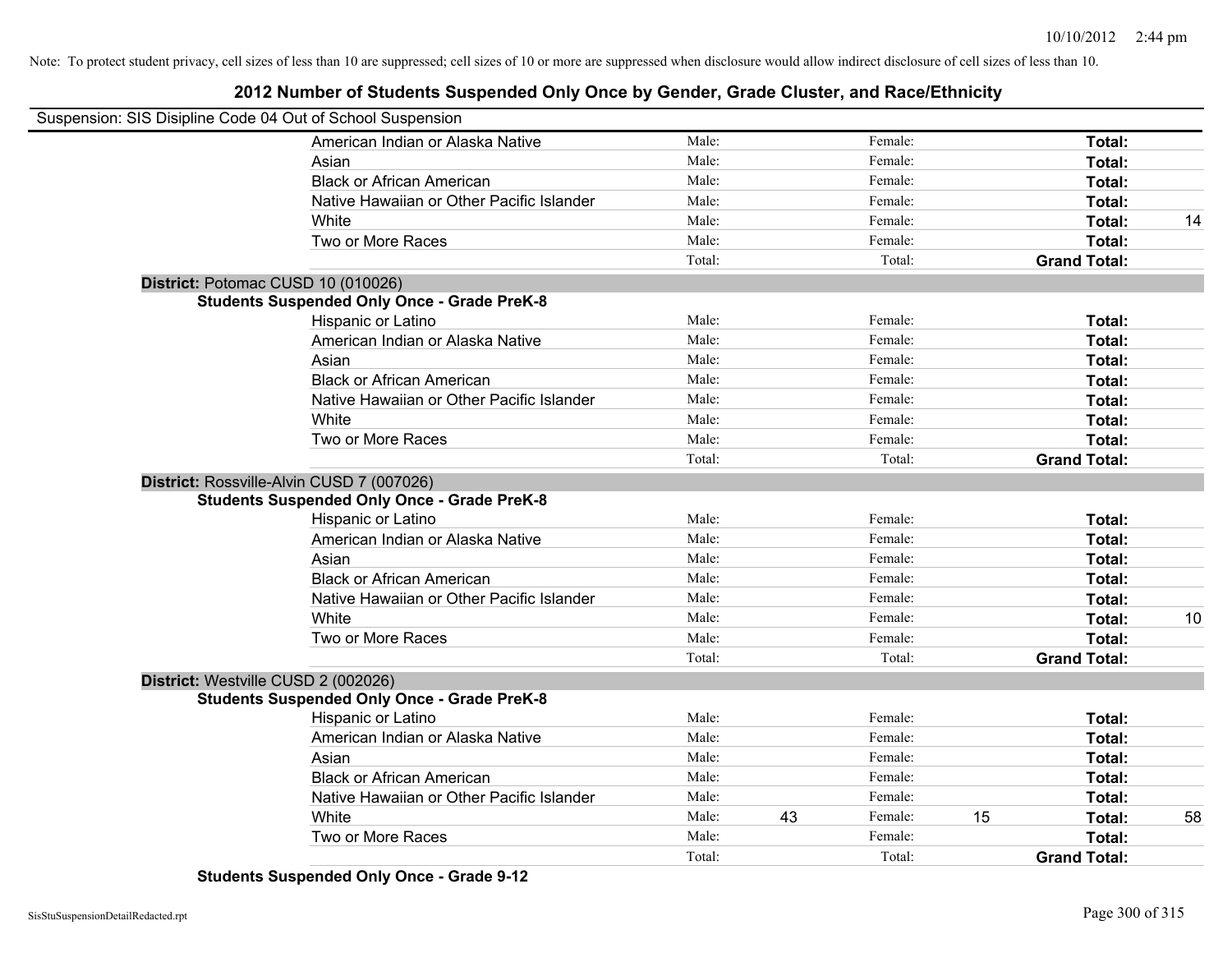| Suspension: SIS Disipline Code 04 Out of School Suspension |                                                    |        |               |        |                     |    |
|------------------------------------------------------------|----------------------------------------------------|--------|---------------|--------|---------------------|----|
|                                                            | Hispanic or Latino                                 | Male:  | Female:       |        | Total:              |    |
|                                                            | American Indian or Alaska Native                   | Male:  | Female:       |        | Total:              |    |
|                                                            | Asian                                              | Male:  | Female:       |        | Total:              |    |
|                                                            | <b>Black or African American</b>                   | Male:  | Female:       |        | Total:              |    |
|                                                            | Native Hawaiian or Other Pacific Islander          | Male:  | Female:       |        | Total:              |    |
|                                                            | White                                              | Male:  | 19<br>Female: | 16     | Total:              | 35 |
|                                                            | Two or More Races                                  | Male:  | Female:       |        | Total:              |    |
|                                                            |                                                    | Total: |               | Total: | <b>Grand Total:</b> |    |
| Region: Whiteside ROE (55)                                 |                                                    |        |               |        |                     |    |
| County: Whiteside (098)                                    |                                                    |        |               |        |                     |    |
|                                                            | District: Bi-County Special Educ Coop (000061)     |        |               |        |                     |    |
|                                                            | <b>Students Suspended Only Once - Grade PreK-8</b> |        |               |        |                     |    |
|                                                            | Hispanic or Latino                                 | Male:  | Female:       |        | Total:              |    |
|                                                            | American Indian or Alaska Native                   | Male:  | Female:       |        | Total:              |    |
|                                                            | Asian                                              | Male:  | Female:       |        | Total:              |    |
|                                                            | <b>Black or African American</b>                   | Male:  | Female:       |        | Total:              |    |
|                                                            | Native Hawaiian or Other Pacific Islander          | Male:  | Female:       |        | Total:              |    |
|                                                            | White                                              | Male:  | Female:       |        | Total:              |    |
|                                                            | Two or More Races                                  | Male:  | Female:       |        | Total:              |    |
|                                                            |                                                    | Total: |               | Total: | <b>Grand Total:</b> |    |
|                                                            | <b>Students Suspended Only Once - Grade 9-12</b>   |        |               |        |                     |    |
|                                                            | Hispanic or Latino                                 | Male:  | Female:       |        | Total:              |    |
|                                                            | American Indian or Alaska Native                   | Male:  | Female:       |        | Total:              |    |
|                                                            | Asian                                              | Male:  | Female:       |        | Total:              |    |
|                                                            | <b>Black or African American</b>                   | Male:  | Female:       |        | Total:              |    |
|                                                            | Native Hawaiian or Other Pacific Islander          | Male:  | Female:       |        | Total:              |    |
|                                                            | White                                              | Male:  | Female:       |        | Total:              |    |
|                                                            | Two or More Races                                  | Male:  | Female:       |        | Total:              |    |
|                                                            |                                                    | Total: |               | Total: | <b>Grand Total:</b> |    |
|                                                            | District: East Coloma SD 12 (012002)               |        |               |        |                     |    |
|                                                            | <b>Students Suspended Only Once - Grade PreK-8</b> |        |               |        |                     |    |
|                                                            | Hispanic or Latino                                 | Male:  | Female:       |        | Total:              |    |
|                                                            | American Indian or Alaska Native                   | Male:  | Female:       |        | Total:              |    |
|                                                            | Asian                                              | Male:  | Female:       |        | Total:              |    |
|                                                            | <b>Black or African American</b>                   | Male:  | Female:       |        | Total:              |    |
|                                                            | Native Hawaiian or Other Pacific Islander          | Male:  | Female:       |        | Total:              |    |
|                                                            | White                                              | Male:  | Female:       |        | Total:              |    |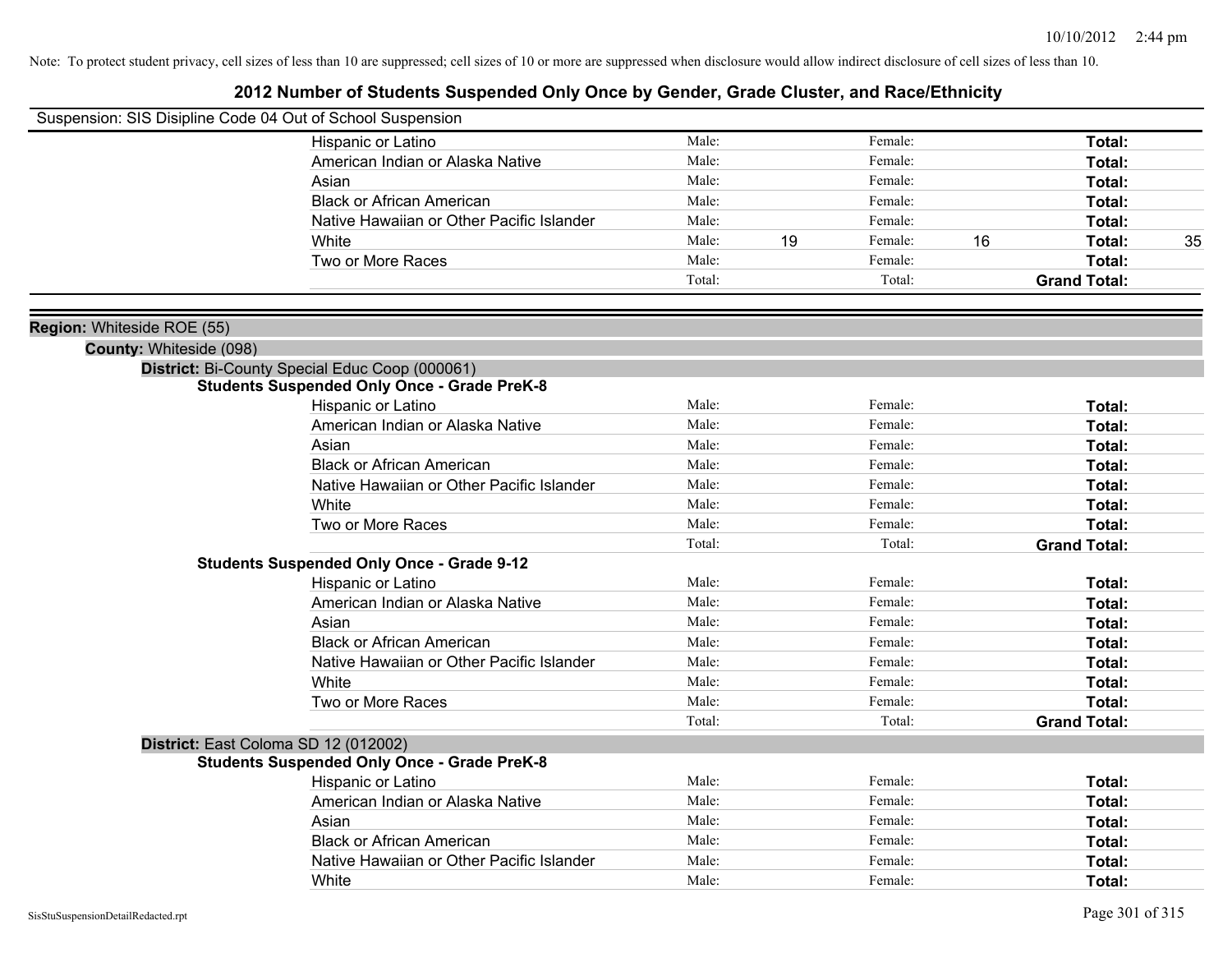| Suspension: SIS Disipline Code 04 Out of School Suspension |                                                      |        |         |                     |
|------------------------------------------------------------|------------------------------------------------------|--------|---------|---------------------|
|                                                            | Two or More Races                                    | Male:  | Female: | Total:              |
|                                                            |                                                      | Total: | Total:  | <b>Grand Total:</b> |
| District: Erie CUSD 1 (001026)                             |                                                      |        |         |                     |
|                                                            | <b>Students Suspended Only Once - Grade 9-12</b>     |        |         |                     |
|                                                            | Hispanic or Latino                                   | Male:  | Female: | Total:              |
|                                                            | American Indian or Alaska Native                     | Male:  | Female: | Total:              |
|                                                            | Asian                                                | Male:  | Female: | Total:              |
|                                                            | <b>Black or African American</b>                     | Male:  | Female: | Total:              |
|                                                            | Native Hawaiian or Other Pacific Islander            | Male:  | Female: | Total:              |
|                                                            | White                                                | Male:  | Female: | Total:              |
|                                                            | Two or More Races                                    | Male:  | Female: | Total:              |
|                                                            |                                                      | Total: | Total:  | <b>Grand Total:</b> |
| District: Morrison CUSD 6 (006026)                         |                                                      |        |         |                     |
|                                                            | <b>Students Suspended Only Once - Grade PreK-8</b>   |        |         |                     |
|                                                            | Hispanic or Latino                                   | Male:  | Female: | Total:              |
|                                                            | American Indian or Alaska Native                     | Male:  | Female: | Total:              |
|                                                            | Asian                                                | Male:  | Female: | Total:              |
|                                                            | <b>Black or African American</b>                     | Male:  | Female: | Total:              |
|                                                            | Native Hawaiian or Other Pacific Islander            | Male:  | Female: | Total:              |
|                                                            | White                                                | Male:  | Female: | Total:              |
|                                                            | Two or More Races                                    | Male:  | Female: | Total:              |
|                                                            |                                                      | Total: | Total:  | <b>Grand Total:</b> |
|                                                            | <b>Students Suspended Only Once - Grade 9-12</b>     |        |         |                     |
|                                                            | Hispanic or Latino                                   | Male:  | Female: | Total:              |
|                                                            | American Indian or Alaska Native                     | Male:  | Female: | Total:              |
|                                                            | Asian                                                | Male:  | Female: | Total:              |
|                                                            | <b>Black or African American</b>                     | Male:  | Female: | Total:              |
|                                                            | Native Hawaiian or Other Pacific Islander            | Male:  | Female: | Total:              |
|                                                            | White                                                | Male:  | Female: | Total:              |
|                                                            | Two or More Races                                    | Male:  | Female: | Total:              |
|                                                            |                                                      | Total: | Total:  | <b>Grand Total:</b> |
|                                                            | District: Prophetstown-Lyndon-Tampico CUSD3 (003026) |        |         |                     |
|                                                            | <b>Students Suspended Only Once - Grade PreK-8</b>   |        |         |                     |
|                                                            | Hispanic or Latino                                   | Male:  | Female: | Total:              |
|                                                            | American Indian or Alaska Native                     | Male:  | Female: | Total:              |
|                                                            | Asian                                                | Male:  | Female: | Total:              |
|                                                            | <b>Black or African American</b>                     | Male:  | Female: | Total:              |
|                                                            | Native Hawaiian or Other Pacific Islander            | Male:  | Female: | Total:              |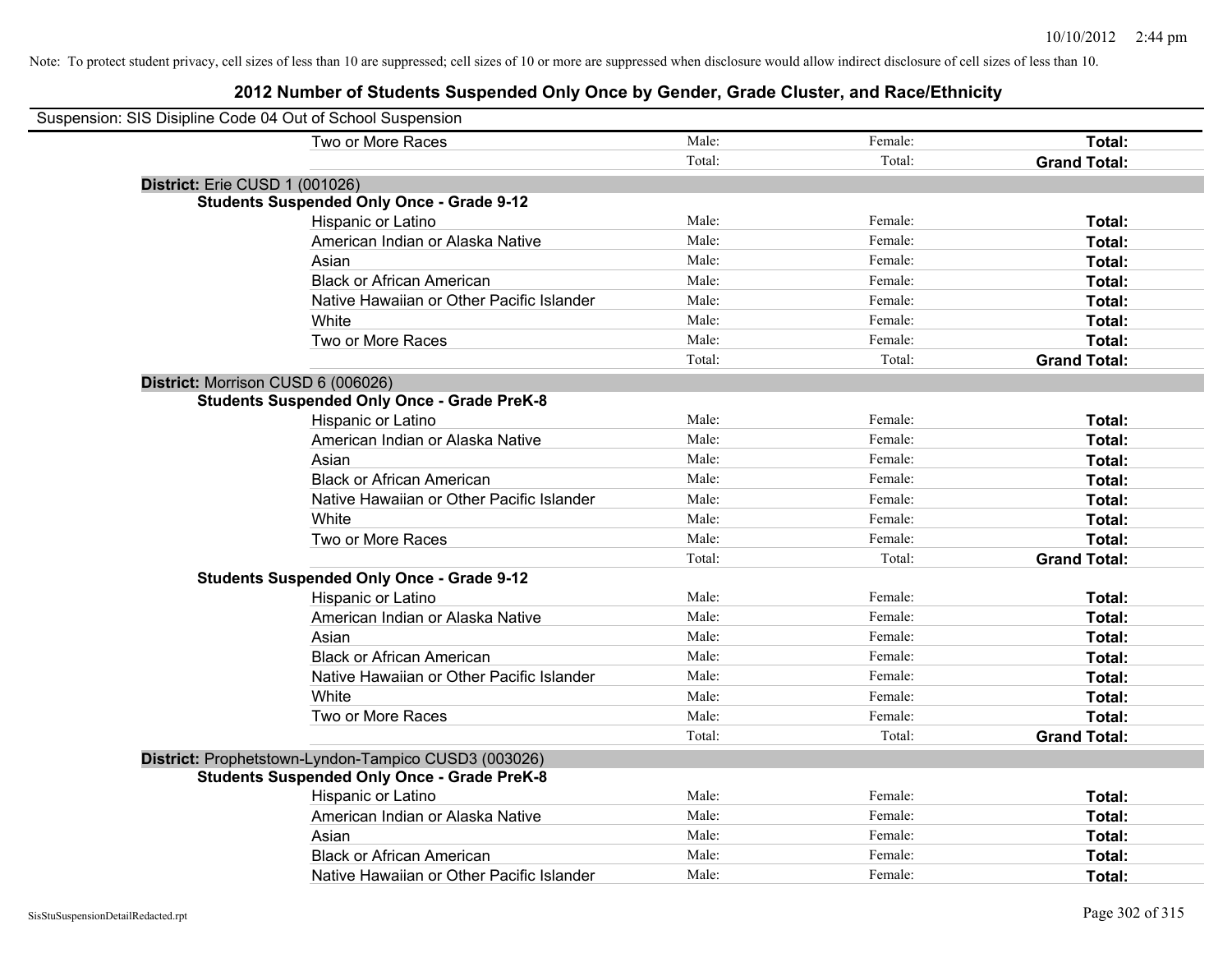|                                    | Suspension: SIS Disipline Code 04 Out of School Suspension |        |         |                     |    |
|------------------------------------|------------------------------------------------------------|--------|---------|---------------------|----|
|                                    | White                                                      | Male:  | Female: | Total:              | 12 |
|                                    | Two or More Races                                          | Male:  | Female: | Total:              |    |
|                                    |                                                            | Total: | Total:  | <b>Grand Total:</b> |    |
|                                    | <b>Students Suspended Only Once - Grade 9-12</b>           |        |         |                     |    |
|                                    | Hispanic or Latino                                         | Male:  | Female: | Total:              |    |
|                                    | American Indian or Alaska Native                           | Male:  | Female: | Total:              |    |
|                                    | Asian                                                      | Male:  | Female: | Total:              |    |
|                                    | <b>Black or African American</b>                           | Male:  | Female: | Total:              |    |
|                                    | Native Hawaiian or Other Pacific Islander                  | Male:  | Female: | Total:              |    |
|                                    | White                                                      | Male:  | Female: | Total:              | 12 |
|                                    | Two or More Races                                          | Male:  | Female: | Total:              |    |
|                                    |                                                            | Total: | Total:  | <b>Grand Total:</b> |    |
|                                    | District: River Bend CUSD 2 (002026)                       |        |         |                     |    |
|                                    | <b>Students Suspended Only Once - Grade PreK-8</b>         |        |         |                     |    |
|                                    | Hispanic or Latino                                         | Male:  | Female: | Total:              |    |
|                                    | American Indian or Alaska Native                           | Male:  | Female: | Total:              |    |
|                                    | Asian                                                      | Male:  | Female: | Total:              |    |
|                                    | <b>Black or African American</b>                           | Male:  | Female: | Total:              |    |
|                                    | Native Hawaiian or Other Pacific Islander                  | Male:  | Female: | Total:              |    |
|                                    | White                                                      | Male:  | Female: | Total:              |    |
|                                    | Two or More Races                                          | Male:  | Female: | Total:              |    |
|                                    |                                                            | Total: | Total:  | <b>Grand Total:</b> |    |
|                                    | <b>Students Suspended Only Once - Grade 9-12</b>           |        |         |                     |    |
|                                    | Hispanic or Latino                                         | Male:  | Female: | Total:              |    |
|                                    | American Indian or Alaska Native                           | Male:  | Female: | Total:              |    |
|                                    | Asian                                                      | Male:  | Female: | Total:              |    |
|                                    | <b>Black or African American</b>                           | Male:  | Female: | Total:              |    |
|                                    | Native Hawaiian or Other Pacific Islander                  | Male:  | Female: | Total:              |    |
|                                    | White                                                      | Male:  | Female: | Total:              | 31 |
|                                    | Two or More Races                                          | Male:  | Female: | Total:              |    |
|                                    |                                                            | Total: | Total:  | <b>Grand Total:</b> |    |
|                                    | District: Riverdale SD 14 (014002)                         |        |         |                     |    |
|                                    | <b>Students Suspended Only Once - Grade PreK-8</b>         |        |         |                     |    |
|                                    | <b>Hispanic or Latino</b>                                  | Male:  | Female: | Total:              |    |
|                                    | American Indian or Alaska Native                           | Male:  | Female: | Total:              |    |
|                                    | Asian                                                      | Male:  | Female: | Total:              |    |
|                                    | <b>Black or African American</b>                           | Male:  | Female: | Total:              |    |
|                                    | Native Hawaiian or Other Pacific Islander                  | Male:  | Female: | Total:              |    |
|                                    | White                                                      | Male:  | Female: | Total:              |    |
| SisStuSuspensionDetailRedacted.rpt |                                                            |        |         | Page 303 of 315     |    |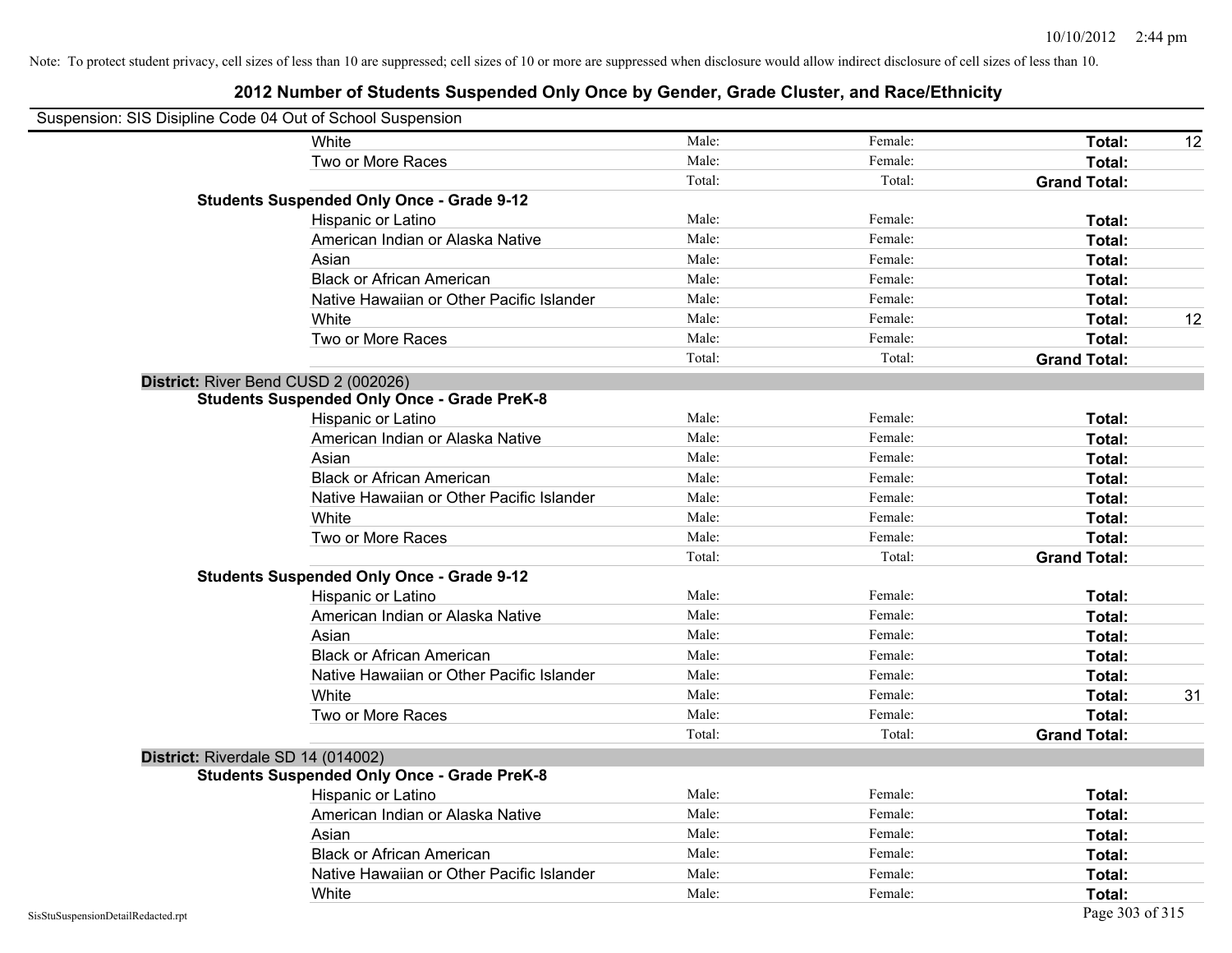| Suspension: SIS Disipline Code 04 Out of School Suspension |                                                    |        |    |         |    |                     |    |
|------------------------------------------------------------|----------------------------------------------------|--------|----|---------|----|---------------------|----|
|                                                            | Two or More Races                                  | Male:  |    | Female: |    | Total:              |    |
|                                                            |                                                    | Total: |    | Total:  |    | <b>Grand Total:</b> |    |
| District: Rock Falls ESD 13 (013002)                       |                                                    |        |    |         |    |                     |    |
|                                                            | <b>Students Suspended Only Once - Grade PreK-8</b> |        |    |         |    |                     |    |
|                                                            | Hispanic or Latino                                 | Male:  |    | Female: |    | Total:              |    |
|                                                            | American Indian or Alaska Native                   | Male:  |    | Female: |    | Total:              |    |
|                                                            | Asian                                              | Male:  |    | Female: |    | Total:              |    |
|                                                            | <b>Black or African American</b>                   | Male:  |    | Female: |    | Total:              |    |
|                                                            | Native Hawaiian or Other Pacific Islander          | Male:  |    | Female: |    | Total:              |    |
|                                                            | White                                              | Male:  |    | Female: |    | Total:              | 10 |
|                                                            | Two or More Races                                  | Male:  |    | Female: |    | <b>Total:</b>       |    |
|                                                            |                                                    | Total: |    | Total:  |    | <b>Grand Total:</b> |    |
|                                                            | District: Rock Falls Twp HSD 301 (301017)          |        |    |         |    |                     |    |
|                                                            | <b>Students Suspended Only Once - Grade 9-12</b>   |        |    |         |    |                     |    |
|                                                            | Hispanic or Latino                                 | Male:  |    | Female: |    | Total:              |    |
|                                                            | American Indian or Alaska Native                   | Male:  |    | Female: |    | Total:              |    |
|                                                            | Asian                                              | Male:  |    | Female: |    | Total:              |    |
|                                                            | <b>Black or African American</b>                   | Male:  |    | Female: |    | Total:              |    |
|                                                            | Native Hawaiian or Other Pacific Islander          | Male:  |    | Female: |    | Total:              |    |
|                                                            | White                                              | Male:  |    | Female: |    | Total:              | 33 |
|                                                            | Two or More Races                                  | Male:  |    | Female: |    | Total:              |    |
|                                                            |                                                    | Total: |    | Total:  |    | <b>Grand Total:</b> |    |
| District: Sterling CUSD 5 (005026)                         |                                                    |        |    |         |    |                     |    |
|                                                            | <b>Students Suspended Only Once - Grade PreK-8</b> |        |    |         |    |                     |    |
|                                                            | Hispanic or Latino                                 | Male:  |    | Female: |    | Total:              | 18 |
|                                                            | American Indian or Alaska Native                   | Male:  |    | Female: |    | Total:              |    |
|                                                            | Asian                                              | Male:  |    | Female: |    | Total:              |    |
|                                                            | <b>Black or African American</b>                   | Male:  |    | Female: |    | Total:              |    |
|                                                            | Native Hawaiian or Other Pacific Islander          | Male:  |    | Female: |    | Total:              |    |
|                                                            | <b>White</b>                                       | Male:  |    | Female: |    | Total:              | 29 |
|                                                            | Two or More Races                                  | Male:  |    | Female: |    | Total:              |    |
|                                                            |                                                    | Total: |    | Total:  |    | <b>Grand Total:</b> |    |
|                                                            | <b>Students Suspended Only Once - Grade 9-12</b>   |        |    |         |    |                     |    |
|                                                            | Hispanic or Latino                                 | Male:  | 12 | Female: | 12 | Total:              | 24 |
|                                                            | American Indian or Alaska Native                   | Male:  |    | Female: |    | Total:              |    |
|                                                            | Asian                                              | Male:  |    | Female: |    | Total:              |    |
|                                                            | <b>Black or African American</b>                   | Male:  |    | Female: |    | Total:              |    |
|                                                            | Native Hawaiian or Other Pacific Islander          | Male:  |    | Female: |    | Total:              |    |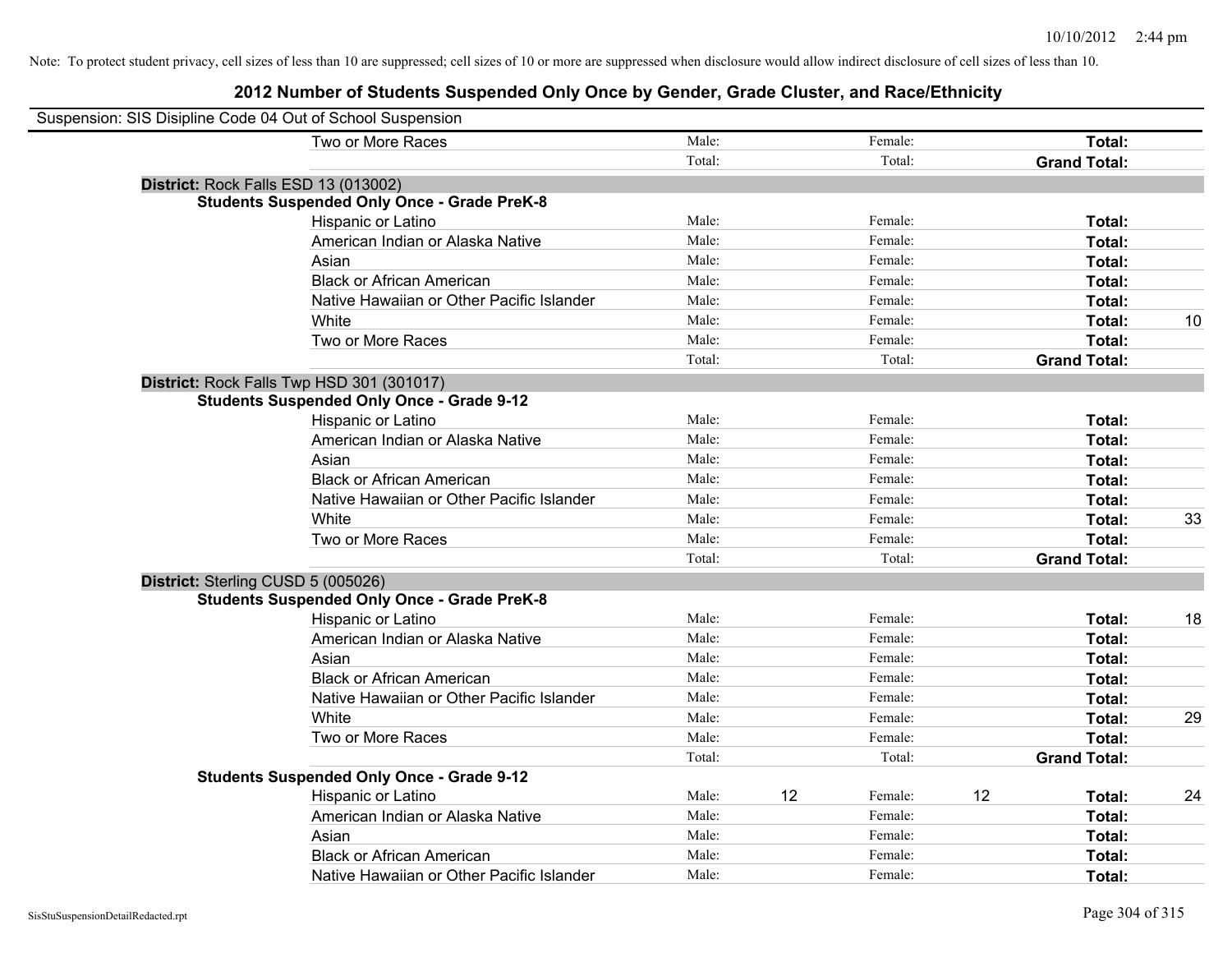|                                 | Suspension: SIS Disipline Code 04 Out of School Suspension |                 |    |         |                     |    |
|---------------------------------|------------------------------------------------------------|-----------------|----|---------|---------------------|----|
|                                 | White                                                      | Male:           | 31 | Female: | 20<br>Total:        | 51 |
|                                 | Two or More Races                                          | Male:           |    | Female: | Total:              |    |
|                                 |                                                            | Total:          |    | Total:  | <b>Grand Total:</b> |    |
|                                 |                                                            |                 |    |         |                     |    |
| Region: Will ROE (56)           |                                                            |                 |    |         |                     |    |
| County: Non-Public School (000) |                                                            |                 |    |         |                     |    |
| District: Will ROE (000000)     |                                                            |                 |    |         |                     |    |
|                                 | <b>Students Suspended Only Once - Grade PreK-8</b>         | Male:           |    | Female: | Total:              |    |
|                                 | Hispanic or Latino<br>American Indian or Alaska Native     | Male:           |    | Female: | Total:              |    |
|                                 | Asian                                                      | Male:           |    | Female: | Total:              |    |
|                                 | <b>Black or African American</b>                           | Male:           |    | Female: | Total:              |    |
|                                 | Native Hawaiian or Other Pacific Islander                  | Male:           |    | Female: | Total:              |    |
|                                 |                                                            | Male:           |    | Female: |                     |    |
|                                 | White                                                      |                 |    |         | Total:              |    |
|                                 | Two or More Races                                          | Male:<br>Total: |    | Female: | Total:              |    |
|                                 | <b>Students Suspended Only Once - Grade 9-12</b>           |                 |    | Total:  | <b>Grand Total:</b> |    |
|                                 |                                                            | Male:           |    | Female: | Total:              |    |
|                                 | Hispanic or Latino                                         | Male:           |    | Female: |                     |    |
|                                 | American Indian or Alaska Native                           | Male:           |    |         | Total:              |    |
|                                 | Asian                                                      | Male:           |    | Female: | Total:              |    |
|                                 | <b>Black or African American</b>                           |                 |    | Female: | Total:              |    |
|                                 | Native Hawaiian or Other Pacific Islander                  | Male:           |    | Female: | Total:              |    |
|                                 | White                                                      | Male:           |    | Female: | Total:              |    |
|                                 | Two or More Races                                          | Male:           |    | Female: | Total:              |    |
|                                 |                                                            | Total:          |    | Total:  | <b>Grand Total:</b> | 17 |
| <b>County: Will (099)</b>       |                                                            |                 |    |         |                     |    |
|                                 | District: Beecher CUSD 200U (200U26)                       |                 |    |         |                     |    |
|                                 | <b>Students Suspended Only Once - Grade PreK-8</b>         |                 |    |         |                     |    |
|                                 | Hispanic or Latino                                         | Male:           |    | Female: | Total:              |    |
|                                 | American Indian or Alaska Native                           | Male:           |    | Female: | Total:              |    |
|                                 | Asian                                                      | Male:           |    | Female: | Total:              |    |
|                                 | <b>Black or African American</b>                           | Male:           |    | Female: | Total:              |    |
|                                 | Native Hawaiian or Other Pacific Islander                  | Male:           |    | Female: | Total:              |    |
|                                 | White                                                      | Male:           |    | Female: | Total:              | 13 |
|                                 | Two or More Races                                          | Male:           |    | Female: | Total:              |    |
|                                 |                                                            | Total:          |    | Total:  | <b>Grand Total:</b> |    |
|                                 | <b>Students Suspended Only Once - Grade 9-12</b>           |                 |    |         |                     |    |
|                                 | Hispanic or Latino                                         | Male:           |    | Female: | Total:              |    |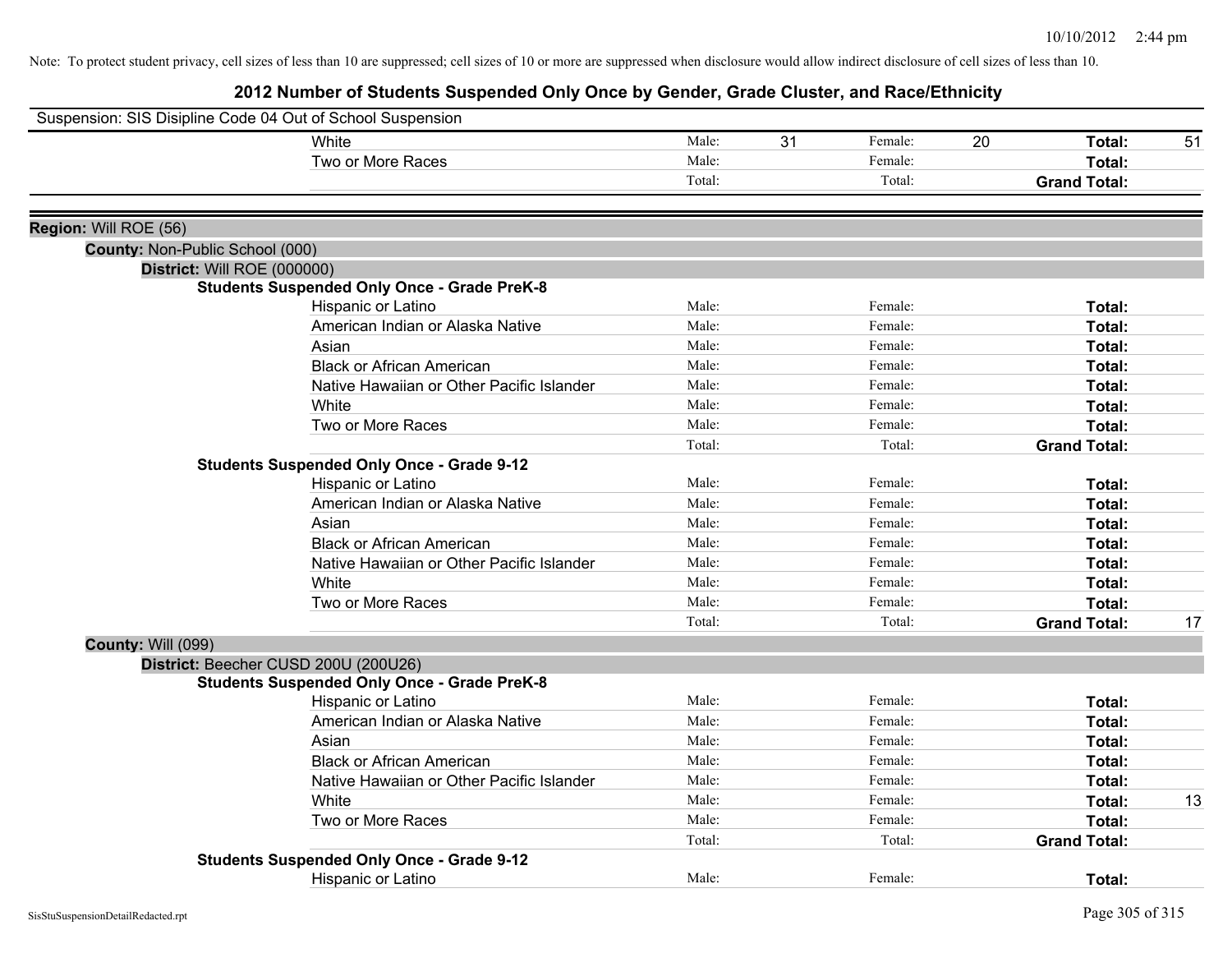# **2012 Number of Students Suspended Only Once by Gender, Grade Cluster, and Race/Ethnicity**

| Suspension: SIS Disipline Code 04 Out of School Suspension |                                                    |        |     |         |    |                     |     |
|------------------------------------------------------------|----------------------------------------------------|--------|-----|---------|----|---------------------|-----|
|                                                            | American Indian or Alaska Native                   | Male:  |     | Female: |    | Total:              |     |
|                                                            | Asian                                              | Male:  |     | Female: |    | Total:              |     |
|                                                            | <b>Black or African American</b>                   | Male:  |     | Female: |    | Total:              |     |
|                                                            | Native Hawaiian or Other Pacific Islander          | Male:  |     | Female: |    | Total:              |     |
|                                                            | White                                              | Male:  |     | Female: |    | Total:              | 14  |
|                                                            | Two or More Races                                  | Male:  |     | Female: |    | Total:              |     |
|                                                            |                                                    | Total: |     | Total:  |    | <b>Grand Total:</b> |     |
|                                                            | District: Chaney-Monge SD 88 (088002)              |        |     |         |    |                     |     |
|                                                            | <b>Students Suspended Only Once - Grade PreK-8</b> |        |     |         |    |                     |     |
|                                                            | Hispanic or Latino                                 | Male:  |     | Female: |    | Total:              |     |
|                                                            | American Indian or Alaska Native                   | Male:  |     | Female: |    | Total:              |     |
|                                                            | Asian                                              | Male:  |     | Female: |    | Total:              |     |
|                                                            | <b>Black or African American</b>                   | Male:  |     | Female: |    | Total:              |     |
|                                                            | Native Hawaiian or Other Pacific Islander          | Male:  |     | Female: |    | Total:              |     |
|                                                            | White                                              | Male:  |     | Female: |    | Total:              |     |
|                                                            | Two or More Races                                  | Male:  |     | Female: |    | Total:              |     |
|                                                            |                                                    | Total: |     | Total:  |    | <b>Grand Total:</b> | 10  |
|                                                            | District: Channahon SD 17 (017002)                 |        |     |         |    |                     |     |
|                                                            | <b>Students Suspended Only Once - Grade PreK-8</b> |        |     |         |    |                     |     |
|                                                            | <b>Hispanic or Latino</b>                          | Male:  |     | Female: |    | Total:              |     |
|                                                            | American Indian or Alaska Native                   | Male:  |     | Female: |    | Total:              |     |
|                                                            | Asian                                              | Male:  |     | Female: |    | Total:              |     |
|                                                            | <b>Black or African American</b>                   | Male:  |     | Female: |    | Total:              |     |
|                                                            | Native Hawaiian or Other Pacific Islander          | Male:  |     | Female: |    | Total:              |     |
|                                                            | White                                              | Male:  |     | Female: |    | Total:              |     |
|                                                            | Two or More Races                                  | Male:  |     | Female: |    | Total:              |     |
|                                                            |                                                    | Total: |     | Total:  |    | <b>Grand Total:</b> |     |
|                                                            | District: Crete Monee CUSD 201U (201U26)           |        |     |         |    |                     |     |
|                                                            | <b>Students Suspended Only Once - Grade PreK-8</b> |        |     |         |    |                     |     |
|                                                            | Hispanic or Latino                                 | Male:  |     | Female: |    | Total:              | 16  |
|                                                            | American Indian or Alaska Native                   | Male:  |     | Female: |    | Total:              |     |
|                                                            | Asian                                              | Male:  |     | Female: |    | Total:              |     |
|                                                            | <b>Black or African American</b>                   | Male:  | 106 | Female: | 39 | Total:              | 145 |
|                                                            | Native Hawaiian or Other Pacific Islander          | Male:  |     | Female: |    | Total:              |     |
|                                                            | White                                              | Male:  |     | Female: |    | Total:              | 28  |
|                                                            | Two or More Races                                  | Male:  |     | Female: |    | Total:              |     |
|                                                            |                                                    | Total: |     | Total:  |    | <b>Grand Total:</b> |     |

**Students Suspended Only Once - Grade 9-12**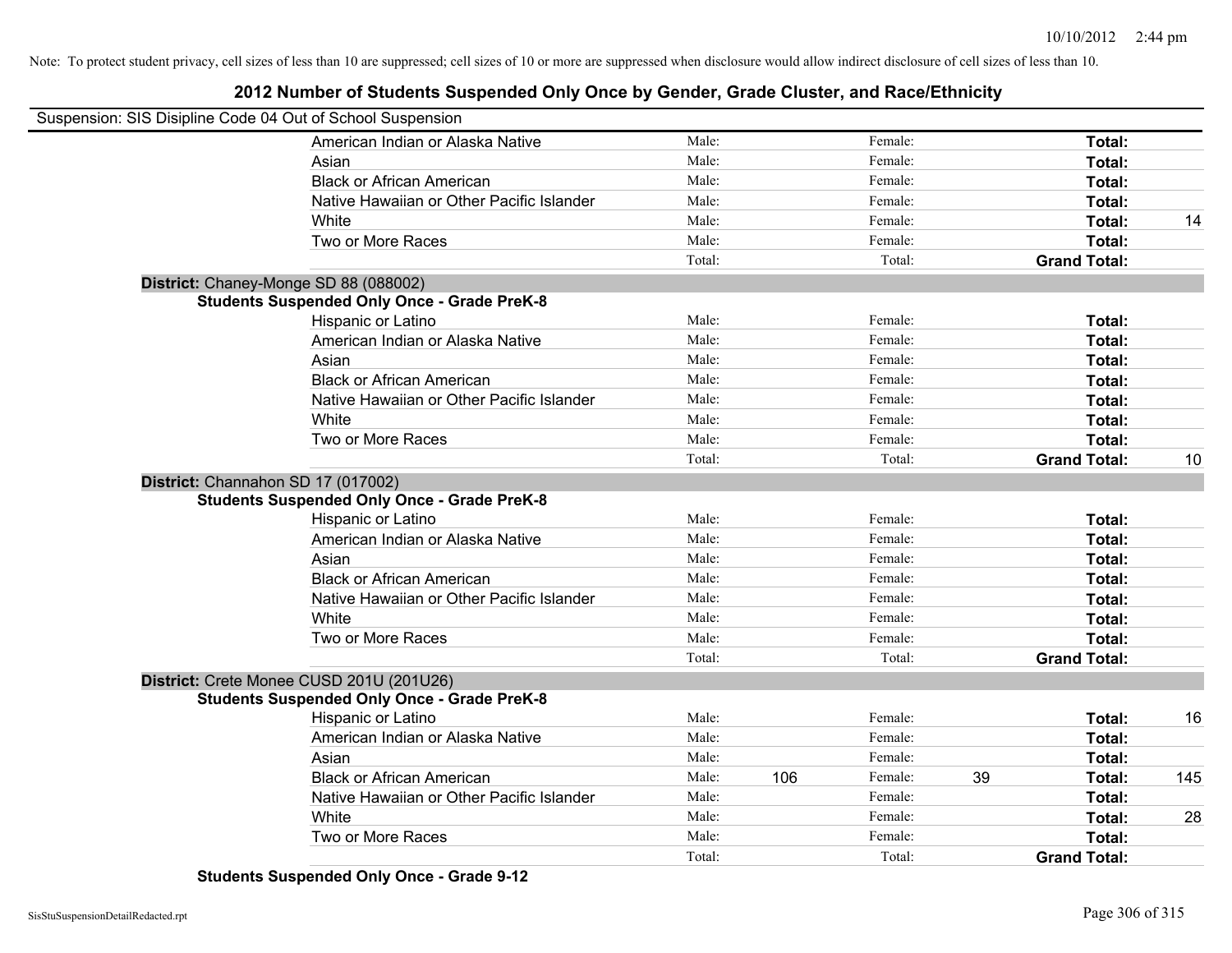| Suspension: SIS Disipline Code 04 Out of School Suspension |        |    |         |    |                     |     |
|------------------------------------------------------------|--------|----|---------|----|---------------------|-----|
| Hispanic or Latino                                         | Male:  |    | Female: |    | Total:              | 14  |
| American Indian or Alaska Native                           | Male:  |    | Female: |    | Total:              |     |
| Asian                                                      | Male:  |    | Female: |    | Total:              |     |
| <b>Black or African American</b>                           | Male:  | 74 | Female: | 78 | Total:              | 152 |
| Native Hawaiian or Other Pacific Islander                  | Male:  |    | Female: |    | Total:              |     |
| White                                                      | Male:  | 22 | Female: | 16 | Total:              | 38  |
| Two or More Races                                          | Male:  |    | Female: |    | Total:              | 11  |
|                                                            | Total: |    | Total:  |    | <b>Grand Total:</b> |     |
| District: Elwood CCSD 203 (203004)                         |        |    |         |    |                     |     |
| <b>Students Suspended Only Once - Grade PreK-8</b>         |        |    |         |    |                     |     |
| Hispanic or Latino                                         | Male:  |    | Female: |    | Total:              |     |
| American Indian or Alaska Native                           | Male:  |    | Female: |    | Total:              |     |
| Asian                                                      | Male:  |    | Female: |    | Total:              |     |
| <b>Black or African American</b>                           | Male:  |    | Female: |    | Total:              |     |
| Native Hawaiian or Other Pacific Islander                  | Male:  |    | Female: |    | Total:              |     |
| White                                                      | Male:  |    | Female: |    | Total:              |     |
| Two or More Races                                          | Male:  |    | Female: |    | Total:              |     |
|                                                            | Total: |    | Total:  |    | <b>Grand Total:</b> |     |
| District: Fairmont SD 89 (089002)                          |        |    |         |    |                     |     |
| <b>Students Suspended Only Once - Grade PreK-8</b>         |        |    |         |    |                     |     |
| Hispanic or Latino                                         | Male:  |    | Female: |    | Total:              |     |
| American Indian or Alaska Native                           | Male:  |    | Female: |    | Total:              |     |
| Asian                                                      | Male:  |    | Female: |    | Total:              |     |
| <b>Black or African American</b>                           | Male:  |    | Female: |    | Total:              | 15  |
| Native Hawaiian or Other Pacific Islander                  | Male:  |    | Female: |    | Total:              |     |
| White                                                      | Male:  |    | Female: |    | Total:              |     |
| Two or More Races                                          | Male:  |    | Female: |    | Total:              |     |
|                                                            | Total: |    | Total:  |    | <b>Grand Total:</b> |     |
| District: Frankfort CCSD 157C (157C04)                     |        |    |         |    |                     |     |
| <b>Students Suspended Only Once - Grade PreK-8</b>         |        |    |         |    |                     |     |
| Hispanic or Latino                                         | Male:  |    | Female: |    | Total:              |     |
| American Indian or Alaska Native                           | Male:  |    | Female: |    | Total:              |     |
| Asian                                                      | Male:  |    | Female: |    | Total:              |     |
| <b>Black or African American</b>                           | Male:  |    | Female: |    | Total:              |     |
| Native Hawaiian or Other Pacific Islander                  | Male:  |    | Female: |    | Total:              |     |
| White                                                      | Male:  |    | Female: |    | Total:              | 15  |
| Two or More Races                                          | Male:  |    | Female: |    | Total:              |     |
|                                                            | Total: |    | Total:  |    | <b>Grand Total:</b> |     |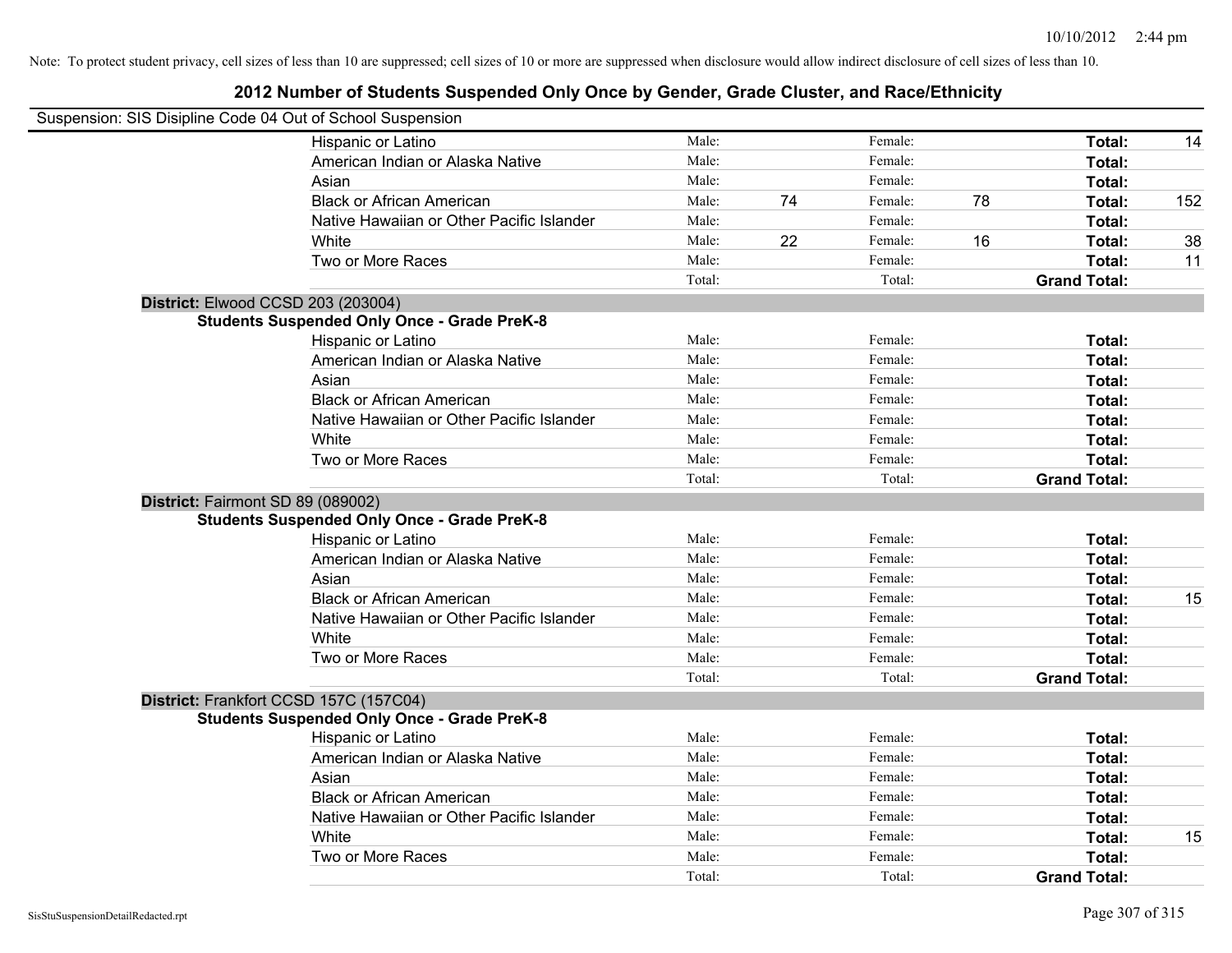| Suspension: SIS Disipline Code 04 Out of School Suspension |                                                    |        |     |         |     |                     |     |
|------------------------------------------------------------|----------------------------------------------------|--------|-----|---------|-----|---------------------|-----|
|                                                            | District: Homer CCSD 33C (033C04)                  |        |     |         |     |                     |     |
|                                                            | <b>Students Suspended Only Once - Grade PreK-8</b> |        |     |         |     |                     |     |
|                                                            | Hispanic or Latino                                 | Male:  |     | Female: |     | Total:              |     |
|                                                            | American Indian or Alaska Native                   | Male:  |     | Female: |     | Total:              |     |
|                                                            | Asian                                              | Male:  |     | Female: |     | Total:              |     |
|                                                            | <b>Black or African American</b>                   | Male:  |     | Female: |     | Total:              |     |
|                                                            | Native Hawaiian or Other Pacific Islander          | Male:  |     | Female: |     | Total:              |     |
|                                                            | White                                              | Male:  |     | Female: |     | Total:              | 38  |
|                                                            | Two or More Races                                  | Male:  |     | Female: |     | Total:              |     |
|                                                            |                                                    | Total: |     | Total:  |     | <b>Grand Total:</b> |     |
|                                                            | District: Joliet PSD 86 (086005)                   |        |     |         |     |                     |     |
|                                                            | <b>Students Suspended Only Once - Grade PreK-8</b> |        |     |         |     |                     |     |
|                                                            | Hispanic or Latino                                 | Male:  | 128 | Female: | 40  | Total:              | 168 |
|                                                            | American Indian or Alaska Native                   | Male:  |     | Female: |     | Total:              |     |
|                                                            | Asian                                              | Male:  |     | Female: |     | Total:              |     |
|                                                            | <b>Black or African American</b>                   | Male:  | 166 | Female: | 113 | Total:              | 279 |
|                                                            | Native Hawaiian or Other Pacific Islander          | Male:  |     | Female: |     | Total:              |     |
|                                                            | White                                              | Male:  | 34  | Female: | 21  | Total:              | 55  |
|                                                            | Two or More Races                                  | Male:  |     | Female: |     | Total:              | 32  |
|                                                            |                                                    | Total: |     | Total:  |     | <b>Grand Total:</b> |     |
|                                                            | District: Joliet Twp HSD 204 (204017)              |        |     |         |     |                     |     |
|                                                            | <b>Students Suspended Only Once - Grade 9-12</b>   |        |     |         |     |                     |     |
|                                                            | Hispanic or Latino                                 | Male:  | 112 | Female: | 58  | Total:              | 170 |
|                                                            | American Indian or Alaska Native                   | Male:  |     | Female: |     | Total:              |     |
|                                                            | Asian                                              | Male:  |     | Female: |     | Total:              |     |
|                                                            | <b>Black or African American</b>                   | Male:  | 139 | Female: | 102 | Total:              | 241 |
|                                                            | Native Hawaiian or Other Pacific Islander          | Male:  |     | Female: |     | Total:              |     |
|                                                            | White                                              | Male:  | 72  | Female: | 37  | Total:              | 109 |
|                                                            | Two or More Races                                  | Male:  |     | Female: |     | Total:              | 11  |
|                                                            |                                                    | Total: |     | Total:  |     | <b>Grand Total:</b> |     |
|                                                            | District: Laraway CCSD 70C (070C04)                |        |     |         |     |                     |     |
|                                                            | <b>Students Suspended Only Once - Grade PreK-8</b> |        |     |         |     |                     |     |
|                                                            | Hispanic or Latino                                 | Male:  |     | Female: |     | Total:              |     |
|                                                            | American Indian or Alaska Native                   | Male:  |     | Female: |     | Total:              |     |
|                                                            | Asian                                              | Male:  |     | Female: |     | Total:              |     |
|                                                            | <b>Black or African American</b>                   | Male:  |     | Female: |     | Total:              | 16  |
|                                                            | Native Hawaiian or Other Pacific Islander          | Male:  |     | Female: |     | Total:              |     |
|                                                            | White                                              | Male:  |     | Female: |     | Total:              |     |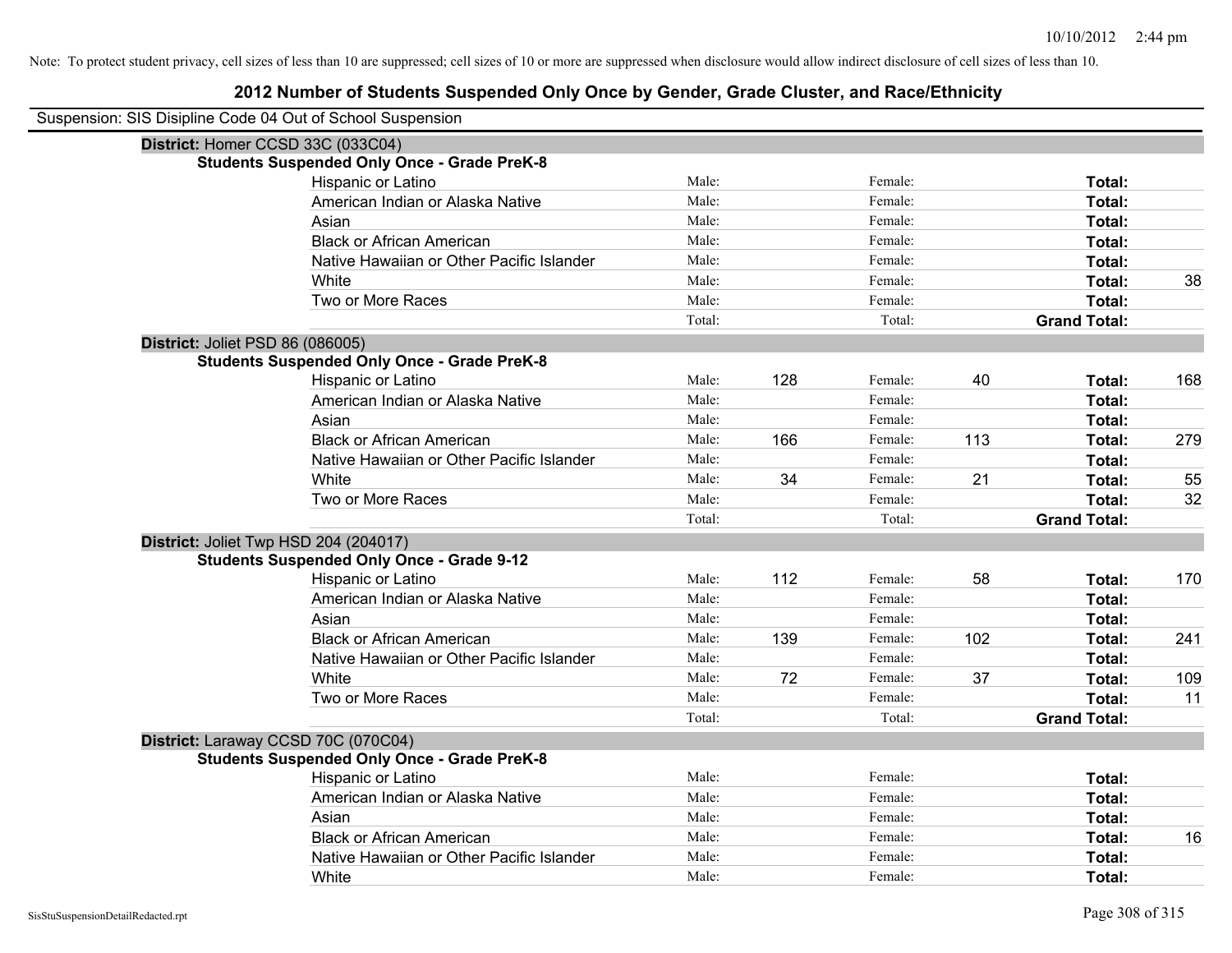| Suspension: SIS Disipline Code 04 Out of School Suspension |        |    |         |    |                     |     |
|------------------------------------------------------------|--------|----|---------|----|---------------------|-----|
| Two or More Races                                          | Male:  |    | Female: |    | Total:              |     |
|                                                            | Total: |    | Total:  |    | <b>Grand Total:</b> |     |
| District: Lincoln Way CHSD 210 (210016)                    |        |    |         |    |                     |     |
| <b>Students Suspended Only Once - Grade 9-12</b>           |        |    |         |    |                     |     |
| Hispanic or Latino                                         | Male:  |    | Female: |    | Total:              |     |
| American Indian or Alaska Native                           | Male:  |    | Female: |    | Total:              |     |
| Asian                                                      | Male:  |    | Female: |    | Total:              |     |
| <b>Black or African American</b>                           | Male:  |    | Female: |    | Total:              | 10  |
| Native Hawaiian or Other Pacific Islander                  | Male:  |    | Female: |    | Total:              |     |
| White                                                      | Male:  | 88 | Female: | 29 | Total:              | 117 |
| Two or More Races                                          | Male:  |    | Female: |    | Total:              | 11  |
|                                                            | Total: |    | Total:  |    | <b>Grand Total:</b> |     |
| District: Lincoln-Way Area Spec Ed JA Dist (843060)        |        |    |         |    |                     |     |
| <b>Students Suspended Only Once - Grade 9-12</b>           |        |    |         |    |                     |     |
| Hispanic or Latino                                         | Male:  |    | Female: |    | Total:              |     |
| American Indian or Alaska Native                           | Male:  |    | Female: |    | Total:              |     |
| Asian                                                      | Male:  |    | Female: |    | Total:              |     |
| <b>Black or African American</b>                           | Male:  |    | Female: |    | Total:              |     |
| Native Hawaiian or Other Pacific Islander                  | Male:  |    | Female: |    | Total:              |     |
| White                                                      | Male:  |    | Female: |    | Total:              |     |
| Two or More Races                                          | Male:  |    | Female: |    | Total:              |     |
|                                                            | Total: |    | Total:  |    | <b>Grand Total:</b> |     |
| District: Lockport SD 91 (091002)                          |        |    |         |    |                     |     |
| <b>Students Suspended Only Once - Grade PreK-8</b>         |        |    |         |    |                     |     |
| Hispanic or Latino                                         | Male:  |    | Female: |    | Total:              |     |
| American Indian or Alaska Native                           | Male:  |    | Female: |    | Total:              |     |
| Asian                                                      | Male:  |    | Female: |    | Total:              |     |
| <b>Black or African American</b>                           | Male:  |    | Female: |    | Total:              |     |
| Native Hawaiian or Other Pacific Islander                  | Male:  |    | Female: |    | Total:              |     |
| White                                                      | Male:  |    | Female: |    | Total:              |     |
| Two or More Races                                          | Male:  |    | Female: |    | Total:              |     |
|                                                            | Total: |    | Total:  |    | <b>Grand Total:</b> |     |
| District: Lockport Twp HSD 205 (205017)                    |        |    |         |    |                     |     |
| <b>Students Suspended Only Once - Grade 9-12</b>           |        |    |         |    |                     |     |
| Hispanic or Latino                                         | Male:  | 24 | Female: | 17 | Total:              | 41  |
| American Indian or Alaska Native                           | Male:  |    | Female: |    | Total:              |     |
| Asian                                                      | Male:  |    | Female: |    | Total:              |     |
| <b>Black or African American</b>                           | Male:  | 13 | Female: | 15 | Total:              | 28  |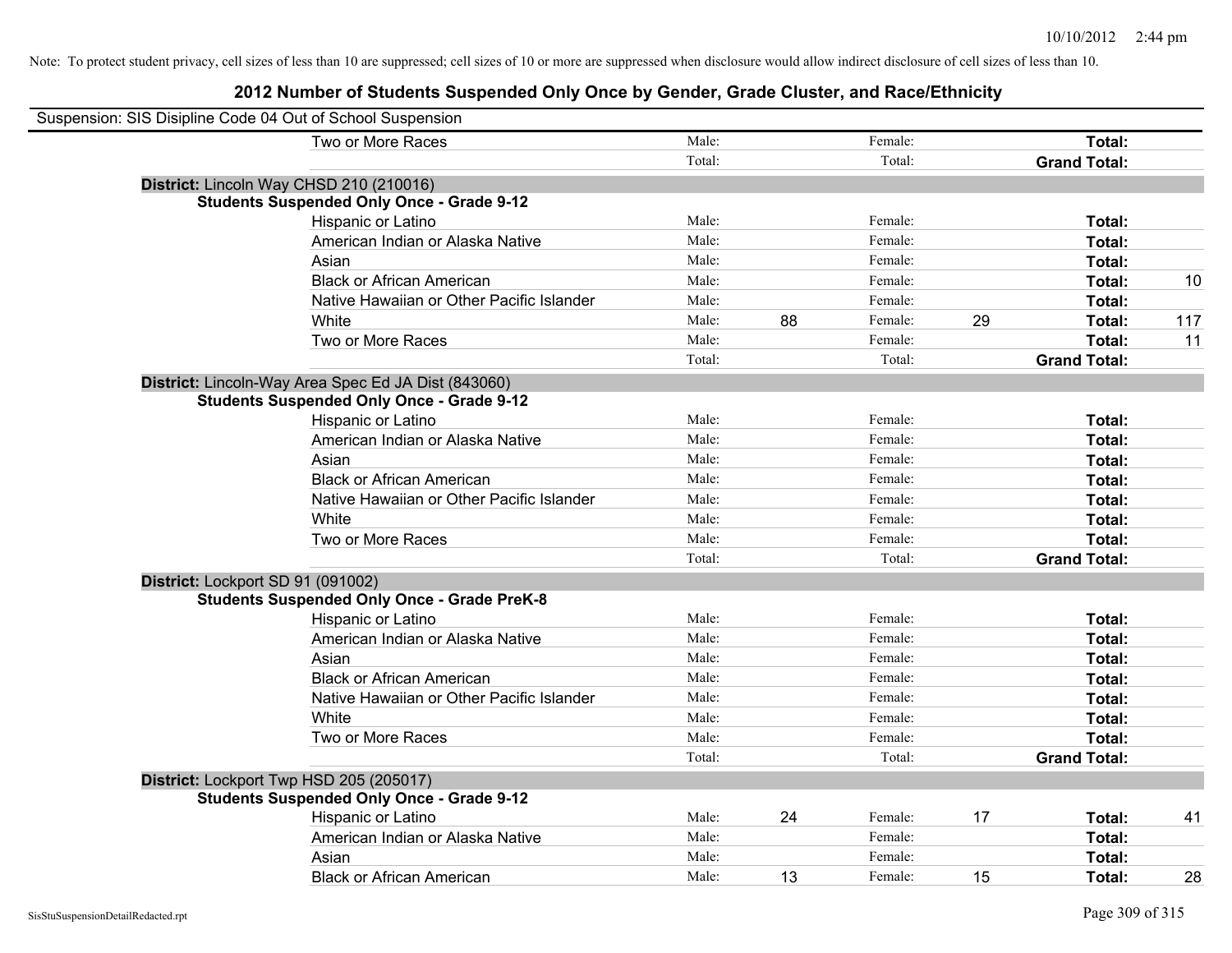| Suspension: SIS Disipline Code 04 Out of School Suspension |                                                    |        |    |         |    |                     |     |
|------------------------------------------------------------|----------------------------------------------------|--------|----|---------|----|---------------------|-----|
|                                                            | Native Hawaiian or Other Pacific Islander          | Male:  |    | Female: |    | Total:              |     |
|                                                            | White                                              | Male:  | 72 | Female: | 39 | Total:              | 111 |
|                                                            | Two or More Races                                  | Male:  |    | Female: |    | Total:              |     |
|                                                            |                                                    | Total: |    | Total:  |    | <b>Grand Total:</b> |     |
|                                                            | District: Manhattan SD 114 (114002)                |        |    |         |    |                     |     |
|                                                            | <b>Students Suspended Only Once - Grade PreK-8</b> |        |    |         |    |                     |     |
|                                                            | Hispanic or Latino                                 | Male:  |    | Female: |    | Total:              |     |
|                                                            | American Indian or Alaska Native                   | Male:  |    | Female: |    | Total:              |     |
|                                                            | Asian                                              | Male:  |    | Female: |    | Total:              |     |
|                                                            | <b>Black or African American</b>                   | Male:  |    | Female: |    | Total:              |     |
|                                                            | Native Hawaiian or Other Pacific Islander          | Male:  |    | Female: |    | Total:              |     |
|                                                            | White                                              | Male:  |    | Female: |    | Total:              |     |
|                                                            | Two or More Races                                  | Male:  |    | Female: |    | Total:              |     |
|                                                            |                                                    | Total: |    | Total:  |    | <b>Grand Total:</b> |     |
| District: Mokena SD 159 (159002)                           |                                                    |        |    |         |    |                     |     |
|                                                            | <b>Students Suspended Only Once - Grade PreK-8</b> |        |    |         |    |                     |     |
|                                                            | Hispanic or Latino                                 | Male:  |    | Female: |    | Total:              |     |
|                                                            | American Indian or Alaska Native                   | Male:  |    | Female: |    | Total:              |     |
|                                                            | Asian                                              | Male:  |    | Female: |    | Total:              |     |
|                                                            | <b>Black or African American</b>                   | Male:  |    | Female: |    | Total:              |     |
|                                                            | Native Hawaiian or Other Pacific Islander          | Male:  |    | Female: |    | Total:              |     |
|                                                            | White                                              | Male:  |    | Female: |    | Total:              | 15  |
|                                                            | Two or More Races                                  | Male:  |    | Female: |    | Total:              |     |
|                                                            |                                                    | Total: |    | Total:  |    | <b>Grand Total:</b> |     |
|                                                            | District: New Lenox SD 122 (122002)                |        |    |         |    |                     |     |
|                                                            | <b>Students Suspended Only Once - Grade PreK-8</b> |        |    |         |    |                     |     |
|                                                            | Hispanic or Latino                                 | Male:  |    | Female: |    | Total:              |     |
|                                                            | American Indian or Alaska Native                   | Male:  |    | Female: |    | Total:              |     |
|                                                            | Asian                                              | Male:  |    | Female: |    | Total:              |     |
|                                                            | <b>Black or African American</b>                   | Male:  |    | Female: |    | Total:              |     |
|                                                            | Native Hawaiian or Other Pacific Islander          | Male:  |    | Female: |    | Total:              |     |
|                                                            | White                                              | Male:  |    | Female: |    | Total:              | 19  |
|                                                            | Two or More Races                                  | Male:  |    | Female: |    | Total:              |     |
|                                                            |                                                    | Total: |    | Total:  |    | <b>Grand Total:</b> |     |
| District: Non-Public School (077S)                         |                                                    |        |    |         |    |                     |     |
|                                                            | <b>Students Suspended Only Once - Grade 9-12</b>   |        |    |         |    |                     |     |
|                                                            | Hispanic or Latino                                 | Male:  |    | Female: |    | Total:              |     |
|                                                            | American Indian or Alaska Native                   | Male:  |    | Female: |    | Total:              |     |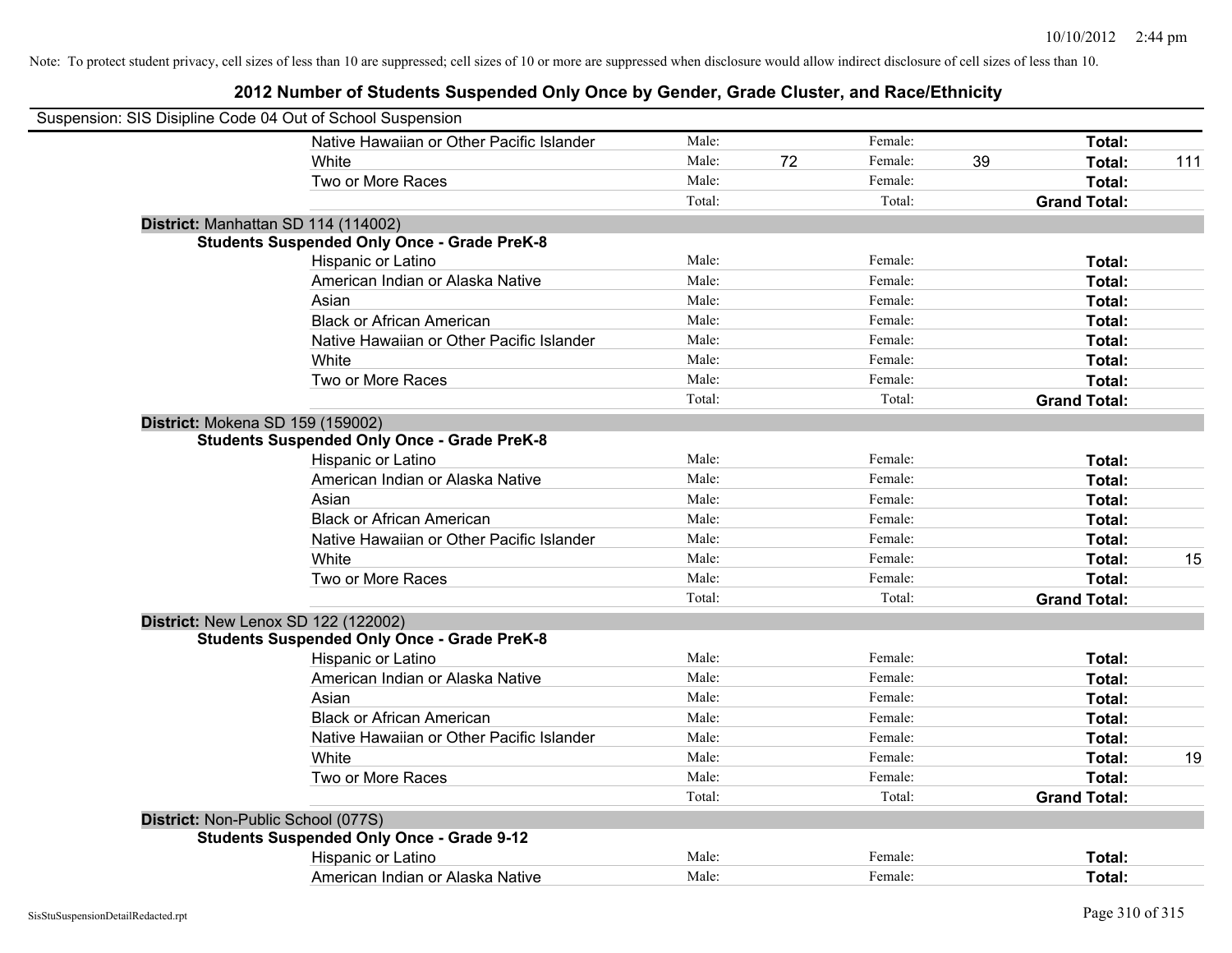| Suspension: SIS Disipline Code 04 Out of School Suspension |                                                    |        |    |         |    |                     |     |
|------------------------------------------------------------|----------------------------------------------------|--------|----|---------|----|---------------------|-----|
|                                                            | Asian                                              | Male:  |    | Female: |    | Total:              |     |
|                                                            | <b>Black or African American</b>                   | Male:  |    | Female: |    | Total:              |     |
|                                                            | Native Hawaiian or Other Pacific Islander          | Male:  |    | Female: |    | Total:              |     |
|                                                            | White                                              | Male:  |    | Female: |    | Total:              |     |
|                                                            | Two or More Races                                  | Male:  |    | Female: |    | Total:              |     |
|                                                            |                                                    | Total: |    | Total:  |    | <b>Grand Total:</b> |     |
|                                                            | District: Peotone CUSD 207U (207U26)               |        |    |         |    |                     |     |
|                                                            | <b>Students Suspended Only Once - Grade PreK-8</b> |        |    |         |    |                     |     |
|                                                            | Hispanic or Latino                                 | Male:  |    | Female: |    | Total:              |     |
|                                                            | American Indian or Alaska Native                   | Male:  |    | Female: |    | Total:              |     |
|                                                            | Asian                                              | Male:  |    | Female: |    | Total:              |     |
|                                                            | <b>Black or African American</b>                   | Male:  |    | Female: |    | Total:              |     |
|                                                            | Native Hawaiian or Other Pacific Islander          | Male:  |    | Female: |    | Total:              |     |
|                                                            | White                                              | Male:  |    | Female: |    | Total:              | 15  |
|                                                            | Two or More Races                                  | Male:  |    | Female: |    | Total:              |     |
|                                                            |                                                    | Total: |    | Total:  |    | <b>Grand Total:</b> |     |
|                                                            | <b>Students Suspended Only Once - Grade 9-12</b>   |        |    |         |    |                     |     |
|                                                            | Hispanic or Latino                                 | Male:  |    | Female: |    | Total:              |     |
|                                                            | American Indian or Alaska Native                   | Male:  |    | Female: |    | Total:              |     |
|                                                            | Asian                                              | Male:  |    | Female: |    | Total:              |     |
|                                                            | <b>Black or African American</b>                   | Male:  |    | Female: |    | Total:              |     |
|                                                            | Native Hawaiian or Other Pacific Islander          | Male:  |    | Female: |    | Total:              |     |
|                                                            | White                                              | Male:  |    | Female: |    | Total:              | 32  |
|                                                            | Two or More Races                                  | Male:  |    | Female: |    | Total:              |     |
|                                                            |                                                    | Total: |    | Total:  |    | <b>Grand Total:</b> |     |
|                                                            | District: Plainfield SD 202 (202022)               |        |    |         |    |                     |     |
|                                                            | <b>Students Suspended Only Once - Grade PreK-8</b> |        |    |         |    |                     |     |
|                                                            | Hispanic or Latino                                 | Male:  | 43 | Female: | 14 | Total:              | 57  |
|                                                            | American Indian or Alaska Native                   | Male:  |    | Female: |    | Total:              |     |
|                                                            | Asian                                              | Male:  |    | Female: |    | Total:              |     |
|                                                            | <b>Black or African American</b>                   | Male:  | 27 | Female: | 17 | Total:              | 44  |
|                                                            | Native Hawaiian or Other Pacific Islander          | Male:  |    | Female: |    | Total:              |     |
|                                                            | White                                              | Male:  | 91 | Female: | 10 | Total:              | 101 |
|                                                            | Two or More Races                                  | Male:  |    | Female: |    | Total:              | 12  |
|                                                            |                                                    | Total: |    | Total:  |    | <b>Grand Total:</b> | 225 |
|                                                            | <b>Students Suspended Only Once - Grade 9-12</b>   |        |    |         |    |                     |     |
|                                                            | Hispanic or Latino                                 | Male:  | 66 | Female: | 28 | Total:              | 94  |
|                                                            | American Indian or Alaska Native                   | Male:  |    | Female: |    | Total:              |     |
|                                                            | Asian                                              | Male:  |    | Female: |    | Total:              |     |
| SisStuSuspensionDetailRedacted.rpt                         |                                                    |        |    |         |    | Page 311 of 315     |     |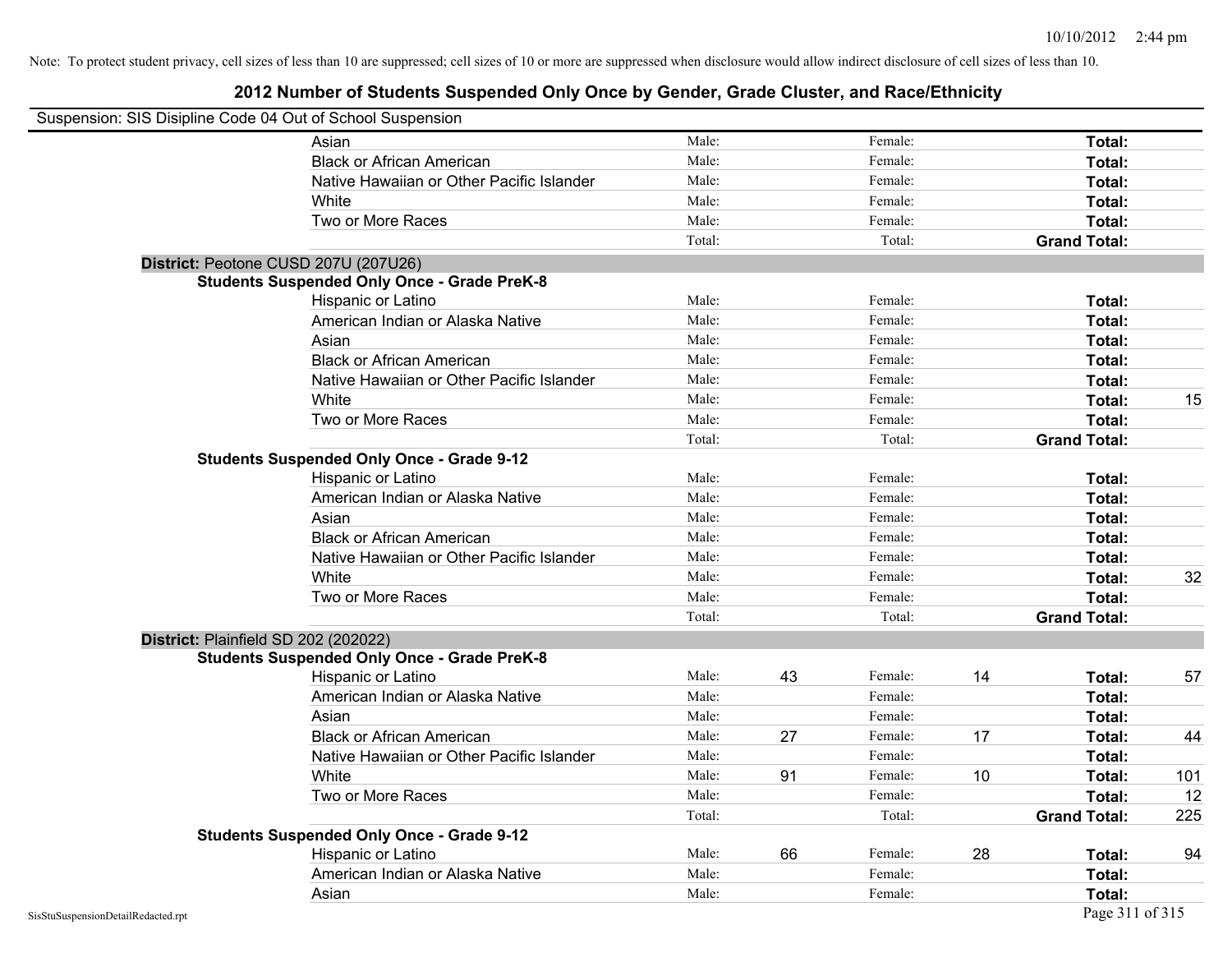| Suspension: SIS Disipline Code 04 Out of School Suspension |                                                    |        |    |         |    |                     |     |
|------------------------------------------------------------|----------------------------------------------------|--------|----|---------|----|---------------------|-----|
|                                                            | <b>Black or African American</b>                   | Male:  | 40 | Female: | 22 | Total:              | 62  |
|                                                            | Native Hawaiian or Other Pacific Islander          | Male:  |    | Female: |    | Total:              |     |
|                                                            | White                                              | Male:  | 96 | Female: | 41 | Total:              | 137 |
|                                                            | Two or More Races                                  | Male:  |    | Female: |    | Total:              | 13  |
|                                                            |                                                    | Total: |    | Total:  |    | <b>Grand Total:</b> |     |
|                                                            | District: Reed Custer CUSD 255U (255U26)           |        |    |         |    |                     |     |
|                                                            | <b>Students Suspended Only Once - Grade PreK-8</b> |        |    |         |    |                     |     |
|                                                            | Hispanic or Latino                                 | Male:  |    | Female: |    | Total:              |     |
|                                                            | American Indian or Alaska Native                   | Male:  |    | Female: |    | Total:              |     |
|                                                            | Asian                                              | Male:  |    | Female: |    | Total:              |     |
|                                                            | <b>Black or African American</b>                   | Male:  |    | Female: |    | Total:              |     |
|                                                            | Native Hawaiian or Other Pacific Islander          | Male:  |    | Female: |    | Total:              |     |
|                                                            | White                                              | Male:  |    | Female: |    | Total:              | 30  |
|                                                            | Two or More Races                                  | Male:  |    | Female: |    | Total:              |     |
|                                                            |                                                    | Total: |    | Total:  |    | <b>Grand Total:</b> |     |
|                                                            | <b>Students Suspended Only Once - Grade 9-12</b>   |        |    |         |    |                     |     |
|                                                            | Hispanic or Latino                                 | Male:  |    | Female: |    | Total:              |     |
|                                                            | American Indian or Alaska Native                   | Male:  |    | Female: |    | Total:              |     |
|                                                            | Asian                                              | Male:  |    | Female: |    | Total:              |     |
|                                                            | <b>Black or African American</b>                   | Male:  |    | Female: |    | Total:              |     |
|                                                            | Native Hawaiian or Other Pacific Islander          | Male:  |    | Female: |    | Total:              |     |
|                                                            | White                                              | Male:  | 21 | Female: | 20 | Total:              | 41  |
|                                                            | Two or More Races                                  | Male:  |    | Female: |    | Total:              |     |
|                                                            |                                                    | Total: |    | Total:  |    | <b>Grand Total:</b> |     |
|                                                            | District: Richland GSD 88A (088A02)                |        |    |         |    |                     |     |
|                                                            | <b>Students Suspended Only Once - Grade PreK-8</b> |        |    |         |    |                     |     |
|                                                            | Hispanic or Latino                                 | Male:  |    | Female: |    | Total:              |     |
|                                                            | American Indian or Alaska Native                   | Male:  |    | Female: |    | Total:              |     |
|                                                            | Asian                                              | Male:  |    | Female: |    | Total:              |     |
|                                                            | <b>Black or African American</b>                   | Male:  |    | Female: |    | Total:              |     |
|                                                            | Native Hawaiian or Other Pacific Islander          | Male:  |    | Female: |    | Total:              |     |
|                                                            | White                                              | Male:  |    | Female: |    | Total:              |     |
|                                                            | Two or More Races                                  | Male:  |    | Female: |    | Total:              |     |
|                                                            |                                                    | Total: |    | Total:  |    | <b>Grand Total:</b> | 18  |
| District: Rockdale SD 84 (084002)                          |                                                    |        |    |         |    |                     |     |
|                                                            | <b>Students Suspended Only Once - Grade PreK-8</b> |        |    |         |    |                     |     |
|                                                            | Hispanic or Latino                                 | Male:  |    | Female: |    | <b>Total:</b>       |     |
|                                                            | American Indian or Alaska Native                   | Male:  |    | Female: |    | Total:              |     |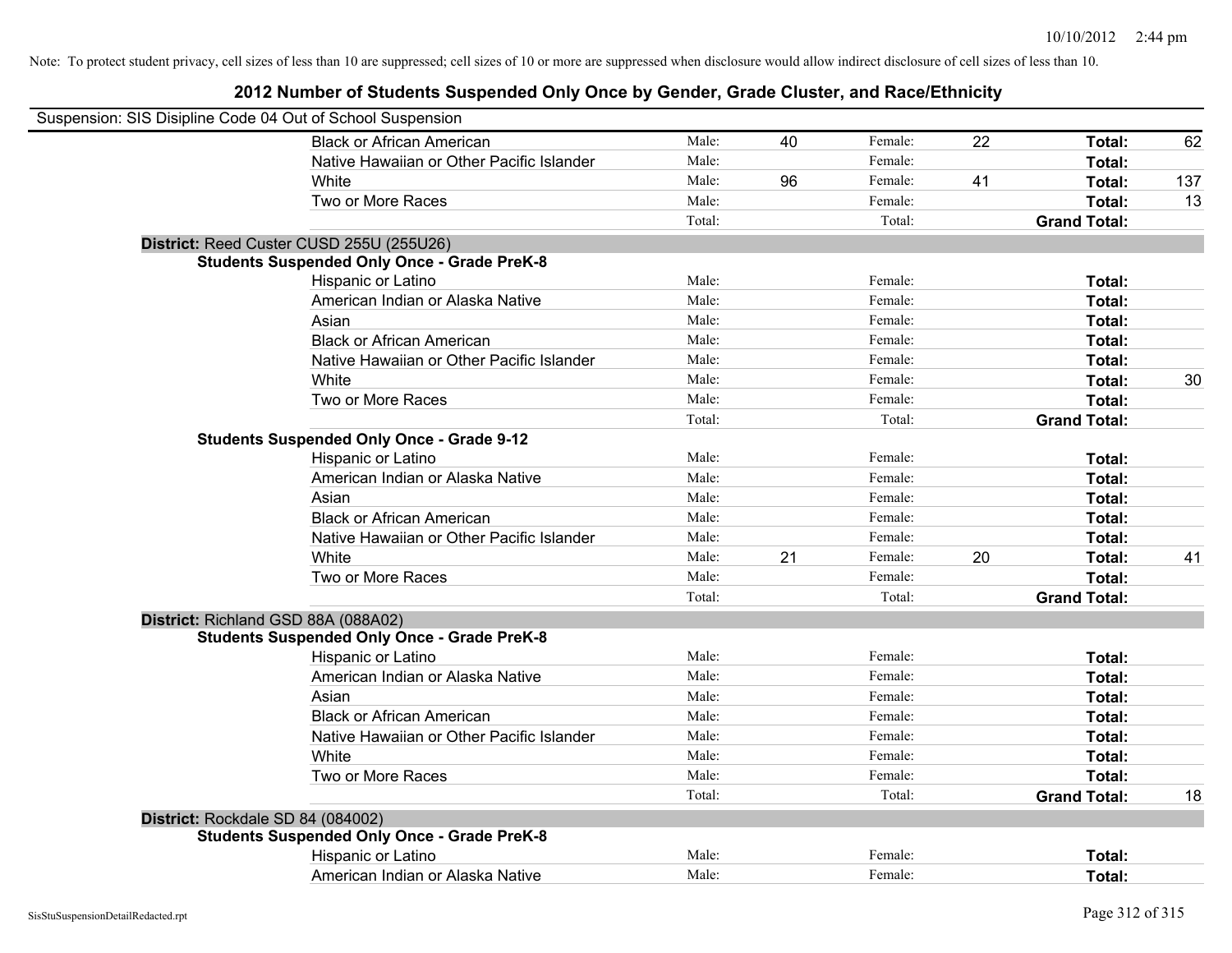| Suspension: SIS Disipline Code 04 Out of School Suspension |        |         |                     |    |
|------------------------------------------------------------|--------|---------|---------------------|----|
| Asian                                                      | Male:  | Female: | Total:              |    |
| <b>Black or African American</b>                           | Male:  | Female: | Total:              |    |
| Native Hawaiian or Other Pacific Islander                  | Male:  | Female: | Total:              |    |
| White                                                      | Male:  | Female: | Total:              |    |
| Two or More Races                                          | Male:  | Female: | Total:              |    |
|                                                            | Total: | Total:  | <b>Grand Total:</b> |    |
| District: S Will Co Coop for Spec Ed (255U61)              |        |         |                     |    |
| <b>Students Suspended Only Once - Grade PreK-8</b>         |        |         |                     |    |
| Hispanic or Latino                                         | Male:  | Female: | Total:              |    |
| American Indian or Alaska Native                           | Male:  | Female: | Total:              |    |
| Asian                                                      | Male:  | Female: | Total:              |    |
| <b>Black or African American</b>                           | Male:  | Female: | Total:              |    |
| Native Hawaiian or Other Pacific Islander                  | Male:  | Female: | Total:              |    |
| White                                                      | Male:  | Female: | Total:              |    |
| Two or More Races                                          | Male:  | Female: | Total:              |    |
|                                                            | Total: | Total:  | <b>Grand Total:</b> |    |
| <b>Students Suspended Only Once - Grade 9-12</b>           |        |         |                     |    |
| Hispanic or Latino                                         | Male:  | Female: | Total:              |    |
| American Indian or Alaska Native                           | Male:  | Female: | Total:              |    |
| Asian                                                      | Male:  | Female: | Total:              |    |
| <b>Black or African American</b>                           | Male:  | Female: | Total:              |    |
| Native Hawaiian or Other Pacific Islander                  | Male:  | Female: | Total:              |    |
| White                                                      | Male:  | Female: | Total:              |    |
| Two or More Races                                          | Male:  | Female: | Total:              |    |
|                                                            | Total: | Total:  | <b>Grand Total:</b> |    |
| District: Summit Hill SD 161 (161002)                      |        |         |                     |    |
| <b>Students Suspended Only Once - Grade PreK-8</b>         |        |         |                     |    |
| <b>Hispanic or Latino</b>                                  | Male:  | Female: | Total:              |    |
| American Indian or Alaska Native                           | Male:  | Female: | Total:              |    |
| Asian                                                      | Male:  | Female: | Total:              |    |
| <b>Black or African American</b>                           | Male:  | Female: | Total:              |    |
| Native Hawaiian or Other Pacific Islander                  | Male:  | Female: | Total:              |    |
| White                                                      | Male:  | Female: | Total:              |    |
| Two or More Races                                          | Male:  | Female: | Total:              |    |
|                                                            | Total: | Total:  | <b>Grand Total:</b> | 11 |
| <b>District: Taft SD 90 (090002)</b>                       |        |         |                     |    |
| <b>Students Suspended Only Once - Grade PreK-8</b>         |        |         |                     |    |
| Hispanic or Latino                                         | Male:  | Female: | Total:              |    |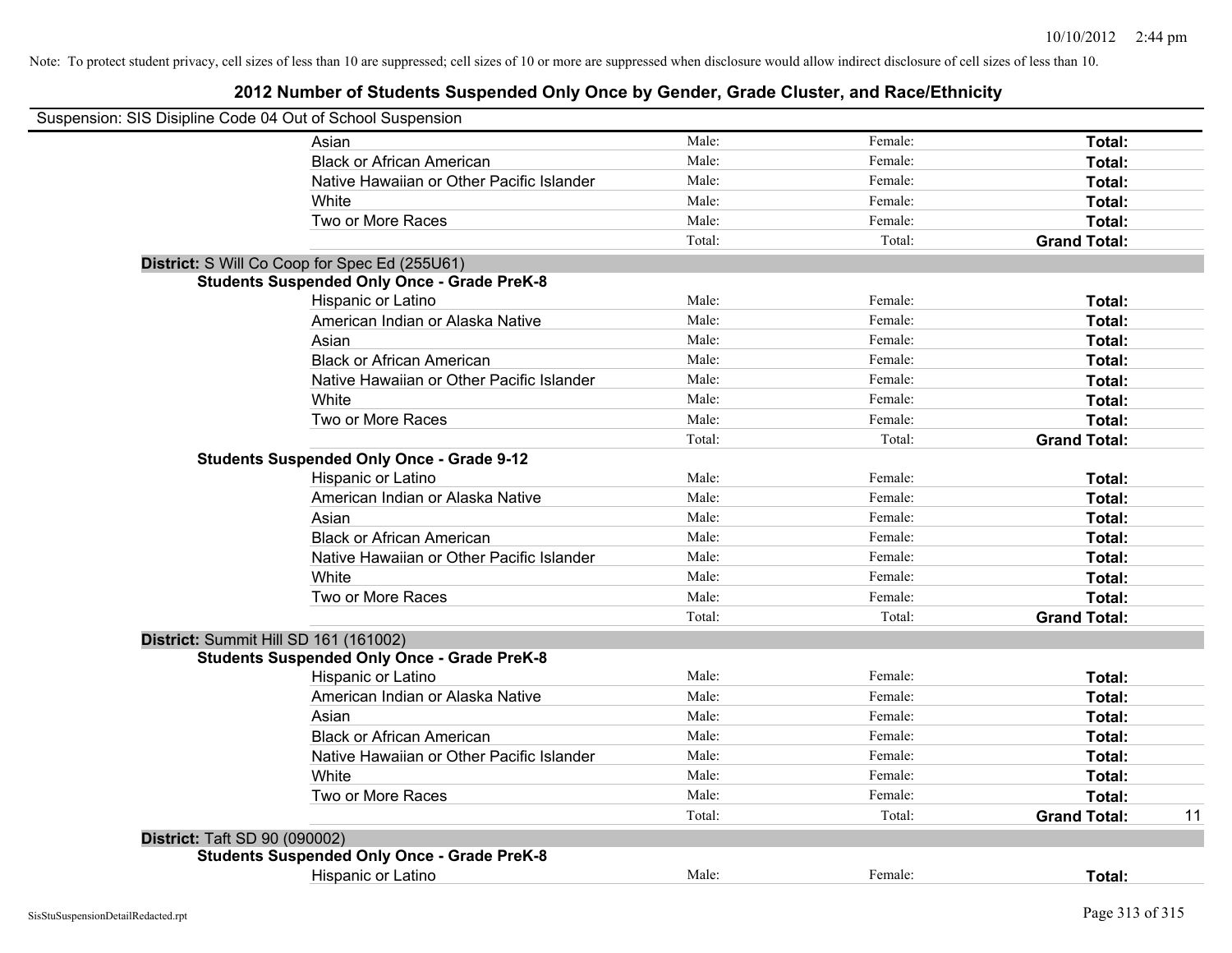# **2012 Number of Students Suspended Only Once by Gender, Grade Cluster, and Race/Ethnicity**

| Suspension: SIS Disipline Code 04 Out of School Suspension |                                                    |        |     |         |    |                     |     |
|------------------------------------------------------------|----------------------------------------------------|--------|-----|---------|----|---------------------|-----|
|                                                            | American Indian or Alaska Native                   | Male:  |     | Female: |    | Total:              |     |
|                                                            | Asian                                              | Male:  |     | Female: |    | Total:              |     |
|                                                            | <b>Black or African American</b>                   | Male:  |     | Female: |    | Total:              |     |
|                                                            | Native Hawaiian or Other Pacific Islander          | Male:  |     | Female: |    | Total:              |     |
|                                                            | White                                              | Male:  |     | Female: |    | Total:              |     |
|                                                            | Two or More Races                                  | Male:  |     | Female: |    | <b>Total:</b>       |     |
|                                                            |                                                    | Total: |     | Total:  |    | <b>Grand Total:</b> | 12  |
|                                                            | District: Troy CCSD 30C (030C04)                   |        |     |         |    |                     |     |
|                                                            | <b>Students Suspended Only Once - Grade PreK-8</b> |        |     |         |    |                     |     |
|                                                            | Hispanic or Latino                                 | Male:  |     | Female: |    | Total:              | 20  |
|                                                            | American Indian or Alaska Native                   | Male:  |     | Female: |    | Total:              |     |
|                                                            | Asian                                              | Male:  |     | Female: |    | Total:              |     |
|                                                            | <b>Black or African American</b>                   | Male:  |     | Female: |    | Total:              | 27  |
|                                                            | Native Hawaiian or Other Pacific Islander          | Male:  |     | Female: |    | Total:              |     |
|                                                            | White                                              | Male:  |     | Female: |    | Total:              | 26  |
|                                                            | Two or More Races                                  | Male:  |     | Female: |    | <b>Total:</b>       |     |
|                                                            |                                                    | Total: |     | Total:  |    | <b>Grand Total:</b> |     |
| <b>District: Union SD 81 (081002)</b>                      |                                                    |        |     |         |    |                     |     |
|                                                            | <b>Students Suspended Only Once - Grade PreK-8</b> |        |     |         |    |                     |     |
|                                                            | Hispanic or Latino                                 | Male:  |     | Female: |    | Total:              |     |
|                                                            | American Indian or Alaska Native                   | Male:  |     | Female: |    | Total:              |     |
|                                                            | Asian                                              | Male:  |     | Female: |    | Total:              |     |
|                                                            | <b>Black or African American</b>                   | Male:  |     | Female: |    | Total:              |     |
|                                                            | Native Hawaiian or Other Pacific Islander          | Male:  |     | Female: |    | Total:              |     |
|                                                            | White                                              | Male:  |     | Female: |    | Total:              |     |
|                                                            | Two or More Races                                  | Male:  |     | Female: |    | Total:              |     |
|                                                            |                                                    | Total: |     | Total:  |    | <b>Grand Total:</b> |     |
|                                                            | District: Valley View CUSD 365U (365U26)           |        |     |         |    |                     |     |
|                                                            | <b>Students Suspended Only Once - Grade PreK-8</b> |        |     |         |    |                     |     |
|                                                            | Hispanic or Latino                                 | Male:  | 57  | Female: | 34 | Total:              | 91  |
|                                                            | American Indian or Alaska Native                   | Male:  |     | Female: |    | Total:              |     |
|                                                            | Asian                                              | Male:  |     | Female: |    | Total:              |     |
|                                                            | <b>Black or African American</b>                   | Male:  | 70  | Female: | 31 | Total:              | 101 |
|                                                            | Native Hawaiian or Other Pacific Islander          | Male:  |     | Female: |    | Total:              |     |
|                                                            | White                                              | Male:  |     | Female: |    | Total:              | 44  |
|                                                            | Two or More Races                                  | Male:  |     | Female: |    | Total:              |     |
|                                                            |                                                    | Total: | 176 | Total:  | 76 | <b>Grand Total:</b> | 252 |

**Students Suspended Only Once - Grade 9-12**